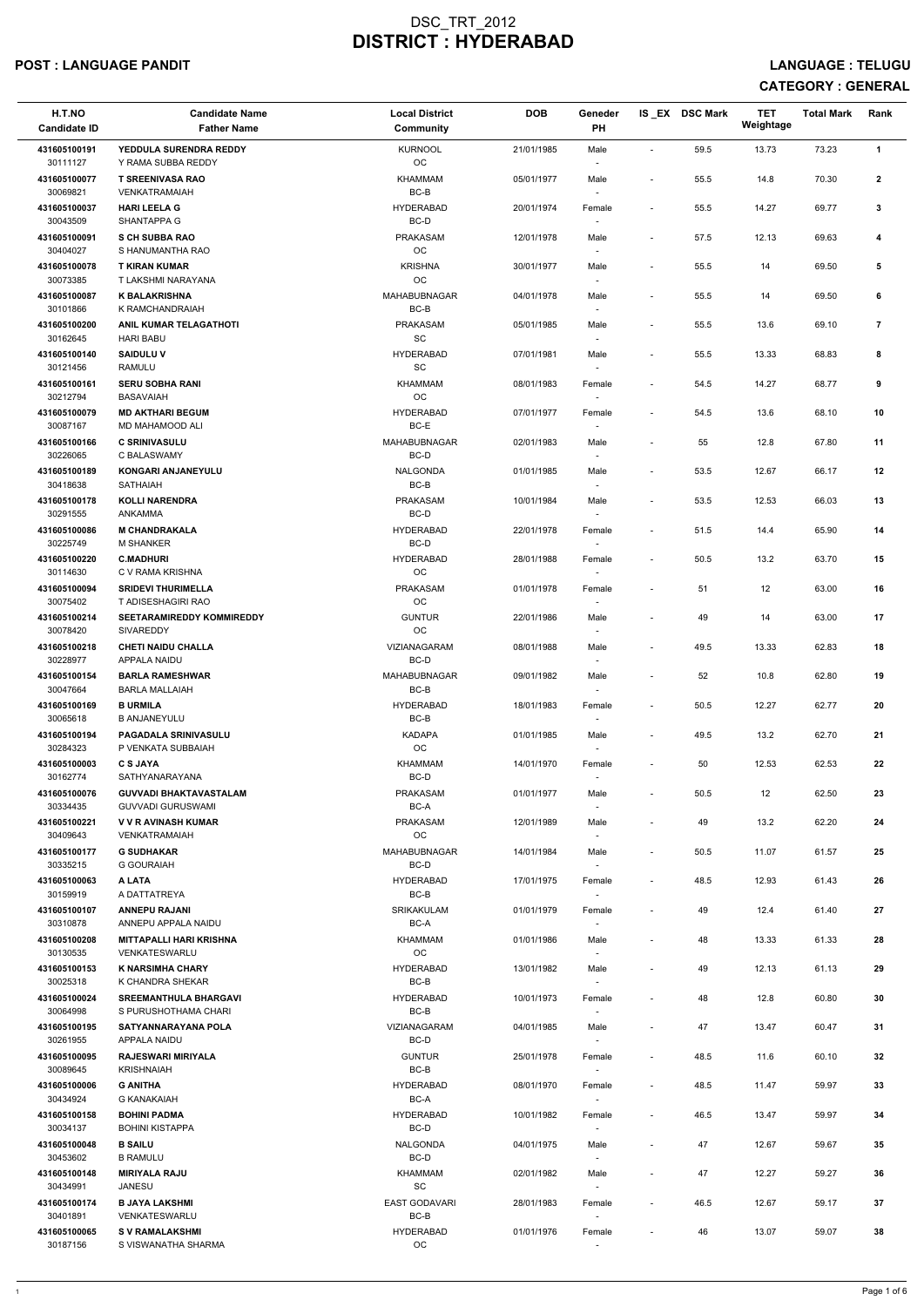### POST : LANGUAGE PANDIT LANGUAGE : TELUGU

| H.T.NO<br><b>Candidate ID</b> | <b>Candidate Name</b><br><b>Father Name</b>        | <b>Local District</b><br>Community             | <b>DOB</b> | Geneder<br>PH                      |                          | IS EX DSC Mark | <b>TET</b><br>Weightage | <b>Total Mark</b> | Rank |
|-------------------------------|----------------------------------------------------|------------------------------------------------|------------|------------------------------------|--------------------------|----------------|-------------------------|-------------------|------|
| 431605100193<br>30304809      | YALLA PALAVELLI<br>SATYAM                          | VISAKHAPATNAM<br>BC-D                          | 30/01/1985 | Male<br>$\overline{\phantom{a}}$   | $\blacksquare$           | 48             | 10.93                   | 58.93             | 39   |
| 431605100224<br>30291377      | <b>MANCHURU KISHORE</b><br>M RATHNM                | <b>CHITTOOR</b><br>BC-A                        | 17/01/1990 | Male                               | $\overline{\phantom{a}}$ | 48.5           | 10.4                    | 58.90             | 40   |
| 431605100162                  | <b>T NIRJA</b><br><b>T VENKAT DAS</b>              | <b>MEDAK</b><br>BC-D                           | 23/01/1983 | Female                             | $\blacksquare$           | 45             | 13.87                   | 58.87             | 41   |
| 30052065<br>431605100190      | <b>SURYA DEVARA LAVANYA</b>                        | <b>GUNTUR</b>                                  | 26/01/1985 | $\overline{\phantom{a}}$<br>Female | $\blacksquare$           | 46.5           | 12                      | 58.50             | 42   |
| 30446439                      | VENKATARATAIAH                                     | $_{\rm OC}$                                    |            | $\overline{\phantom{a}}$           |                          |                |                         |                   |      |
| 431605100025<br>30219494      | <b>G RAVI KUMAR</b><br><b>G KRISHNAIAH</b>         | MAHABUBNAGAR<br>BC-D                           | 17/01/1973 | Male<br>$\overline{\phantom{a}}$   | $\blacksquare$           | 47             | 11.47                   | 58.47             | 43   |
| 431605100121<br>30419319      | A PARAMESHWARI<br>A KRISHNA REDDY                  | RANGAREDDY<br>$_{\rm OC}$                      | 21/01/1980 | Female                             | $\overline{\phantom{a}}$ | 46             | 12.27                   | 58.27             | 44   |
| 431605100211<br>30438945      | <b>M SARITHA</b><br>M KRISHNA REDDY                | <b>CHITTOOR</b><br>OC                          | 10/01/1986 | Female                             | $\overline{\phantom{a}}$ | 46             | 12                      | 58.00             | 45   |
| 431605100062<br>30176996      | <b>BANOTH SRINU</b><br><b>RAMSINGH</b>             | KHAMMAM<br><b>ST</b>                           | 04/01/1975 | Male<br>$\sim$                     | $\blacksquare$           | 45.5           | 12.13                   | 57.63             | 46   |
| 431605100075                  | <b>CHUDURU VIGNESWARA RAO</b>                      | KHAMMAM                                        | 01/01/1977 | Male                               | $\overline{\phantom{a}}$ | 46.5           | 11.07                   | 57.57             | 47   |
| 30043631<br>431605100137      | RAMA RAO<br><b>BANDI SRINIVASARAO</b>              | BC-D<br>KHAMMAM                                | 10/01/1981 | $\sim$<br>Male                     | $\overline{\phantom{a}}$ | 47             | 10.53                   | 57.53             | 48   |
| 30193272                      | SAIBU                                              | $\operatorname{\textsf{SC}}$                   |            | OH                                 |                          |                |                         |                   |      |
| 431605100192<br>30251997      | <b>HARIBABU M</b><br>LAKSHMINARAYANA               | <b>KARIMNAGAR</b><br>BC-B                      | 25/01/1985 | Male                               | $\blacksquare$           | 46.5           | 10.53                   | 57.03             | 49   |
| 431605100109<br>30040044      | <b>S SWARNALATHA</b><br>S CHANDER                  | <b>HYDERABAD</b><br>BC-A                       | 25/01/1979 | Female<br>$\overline{\phantom{a}}$ | $\overline{\phantom{a}}$ | 45             | 11.73                   | 56.73             | 50   |
| 431605100056                  | <b>CHARLA LSAMA BHADRAKALI</b>                     | <b>KURNOOL</b>                                 | 16/01/1975 | Female                             | $\blacksquare$           | 43.5           | 13.07                   | 56.57             | 51   |
| 30103024<br>431605100117      | PARABRAHMASASTRY<br>P SHAIK RAMZAN BI              | <b>OC</b><br><b>HYDERABAD</b>                  | 08/01/1980 | $\overline{\phantom{a}}$<br>Female | $\overline{\phantom{a}}$ | 43.5           | 12.27                   | 55.77             | 52   |
| 30150514                      | P SHAIK SHAVALI                                    | BC-B                                           |            | $\overline{\phantom{a}}$           |                          |                |                         |                   |      |
| 431605100222<br>30438702      | <b>SURA SURA NARESH</b><br>SURASURA PAKKIRAIAH     | <b>KURNOOL</b><br><b>ST</b>                    | 10/01/1989 | Male                               | $\blacksquare$           | 44.5           | 11.07                   | 55.57             | 53   |
| 431605100026<br>30390031      | <b>CHEERISHETTY HEMALATHA</b><br>CH GANGARAM       | <b>HYDERABAD</b><br>BC-D                       | 20/01/1973 | Female<br>$\overline{\phantom{a}}$ | $\overline{\phantom{a}}$ | 43.5           | 11.6                    | 55.10             | 54   |
| 431605100064<br>30065454      | <b>NOMULA MADHU</b><br>N LAXMINARAYANA             | <b>HYDERABAD</b><br>BC-D                       | 10/01/1975 | Male<br>$\sim$                     | $\overline{\phantom{a}}$ | 43.5           | 11.47                   | 54.97             | 55   |
| 431605100089<br>30109658      | <b>G UMA MAHESHWARI</b><br><b>G SRIRAMULU</b>      | <b>HYDERABAD</b><br>BC-D                       | 06/01/1978 | Female                             | $\blacksquare$           | 43.5           | 11.47                   | 54.97             | 56   |
| 431605100017                  | <b>T SAVITHA</b>                                   | <b>HYDERABAD</b>                               | 12/01/1973 | Female                             | $\overline{\phantom{a}}$ | 43             | 11.87                   | 54.87             | 57   |
| 30114212<br>431605100059      | <b>T SHANKER</b><br><b>SUKANYA P</b>               | BC-B<br><b>HYDERABAD</b>                       | 03/01/1975 | $\sim$<br>Female                   | $\blacksquare$           | 41.5           | 13.33                   | 54.83             | 58   |
| 30262511<br>431605100147      | P ISSAC<br><b>M DEVENDRA</b>                       | <b>OC</b><br><b>MEDAK</b>                      | 25/01/1982 | $\overline{\phantom{a}}$<br>Female | $\overline{\phantom{a}}$ | 44             | 10.8                    | 54.80             | 59   |
| 30255217                      | <b>BRAHMAM</b>                                     | $BC-B$                                         |            | $\sim$                             |                          |                |                         |                   |      |
| 431605100013<br>30076598      | <b>T J SRIDHAR</b><br>T J JANGAIAH                 | <b>HYDERABAD</b><br><b>SC</b>                  | 16/01/1972 | Male<br>$\overline{\phantom{a}}$   | $\overline{\phantom{a}}$ | 44             | 10.67                   | 54.67             | 60   |
| 431605100118<br>30279081      | <b>G YADAGIRI</b><br><b>G LAXMAIAH</b>             | <b>HYDERABAD</b><br>BC-D                       | 10/01/1980 | Male<br>$\overline{\phantom{a}}$   | $\sim$                   | 40.5           | 14                      | 54.50             | 61   |
| 431605100168<br>30335178      | <b>D MALLESH</b><br>D VENKATAIAH                   | MAHABUBNAGAR<br>BC-D                           | 15/01/1983 | Male<br>$\sim$                     | $\overline{\phantom{a}}$ | 44.5           | 10                      | 54.50             | 62   |
| 431605100131                  | <b>KASARABADA SANDHYA</b>                          | <b>HYDERABAD</b>                               | 24/01/1981 | Female                             | $\blacksquare$           | 43.5           | 10.8                    | 54.30             | 63   |
| 30445888<br>431605100223      | <b>NARSAIAH</b><br><b>BANOTH BHAVSINGH</b>         | BC-D<br>KHAMMAM                                | 10/01/1989 | $\sim$<br>Male                     | $\overline{\phantom{a}}$ | 44.5           | 9.73                    | 54.23             | 64   |
| 30112608<br>431605100021      | <b>BANOTH LAGHUPATHI</b><br><b>B VIJAYA KUMARI</b> | <b>ST</b><br><b>PRAKASAM</b>                   | 04/01/1973 | $\sim$<br>Female                   | $\overline{\phantom{a}}$ | 43             | 11.2                    | 54.20             | 65   |
| 30390042                      | <b>B YESSAIAH</b>                                  | $BC-C$                                         |            |                                    |                          |                |                         |                   |      |
| 431605100097<br>30277841      | N NIRMALAKUMARI<br><b>VEERAIAH</b>                 | KHAMMAM<br>SC                                  | 20/01/1978 | Female<br>$\sim$                   | $\blacksquare$           | 43.5           | 10.67                   | 54.17             | 66   |
| 431605100085<br>30309266      | <b>MEKA VENKATA MARAIAH</b><br>RAMULU              | KHAMMAM<br>SC                                  | 16/01/1978 | Male<br>$\overline{\phantom{a}}$   | $\overline{\phantom{a}}$ | 43.5           | 10.4                    | 53.90             | 67   |
| 431605100157<br>30235634      | <b>MENDA MALYADRI</b><br><b>KONDAIAH</b>           | <b>PRAKASAM</b><br>SC                          | 27/01/1982 | Male<br>$\sim$                     | $\overline{\phantom{a}}$ | 43.5           | 10.4                    | 53.90             | 68   |
| 431605100040                  | <b>T SRIHARI</b>                                   | NALGONDA                                       | 16/01/1974 | Male                               | $\overline{\phantom{a}}$ | 43             | 10.67                   | 53.67             | 69   |
| 30463242<br>431605100136      | T SATHAIAH<br><b>R SARITA</b>                      | BC-D<br><b>HYDERABAD</b>                       | 30/01/1981 | Female                             | $\sim$                   | 43.5           | 10.13                   | 53.63             | 70   |
| 30286673                      | R NARSING RAO                                      | BC-B                                           |            |                                    |                          |                |                         |                   |      |
| 431605100182<br>30363558      | POORNACHANDRA RAO NEELA<br>SUDHAKARARAO            | <b>KRISHNA</b><br>$\operatorname{\textsf{SC}}$ | 01/01/1984 | Male<br>$\sim$                     | $\overline{\phantom{a}}$ | 43             | 10.53                   | 53.53             | 71   |
| 431605100110<br>30120451      | <b>S BHAGYAMMA</b><br>S VENKAIAH                   | <b>HYDERABAD</b><br>$BC-B$                     | 30/01/1979 | Female<br>$\overline{\phantom{a}}$ | $\overline{\phantom{a}}$ | 43.5           | 10                      | 53.50             | 72   |
| 431605100099<br>30115848      | <b>GODA LAVANYA</b>                                | KHAMMAM<br>BC-B                                | 02/01/1978 | Female                             | $\overline{\phantom{a}}$ | 42.5           | 10.67                   | 53.17             | 73   |
| 431605100127                  | <b>RAMARAO</b><br><b>JETTI SHANKER</b>             | <b>KARIMNAGAR</b>                              | 20/01/1980 | $\sim$<br>Male                     | $\overline{\phantom{a}}$ | 42.5           | 10.67                   | 53.17             | 74   |
| 30250856<br>431605100050      | RAMULU<br><b>KKA PADMAJA</b>                       | BC-D<br>MAHABUBNAGAR                           | 15/01/1975 | $\sim$<br>Female                   | $\sim$                   | 40.5           | 12.53                   | 53.03             | 75   |
| 30233624<br>431605100093      | K K A RANGACHARY<br><b>VENKATARAMUDU C</b>         | OC<br>MAHABUBNAGAR                             | 20/01/1978 | $\sim$<br>Male                     |                          | 42.5           | 10.4                    | 52.90             | 76   |
| 30245420                      | <b>VENKATASWAMY C</b>                              | BC-D                                           |            | $\sim$                             |                          |                |                         |                   |      |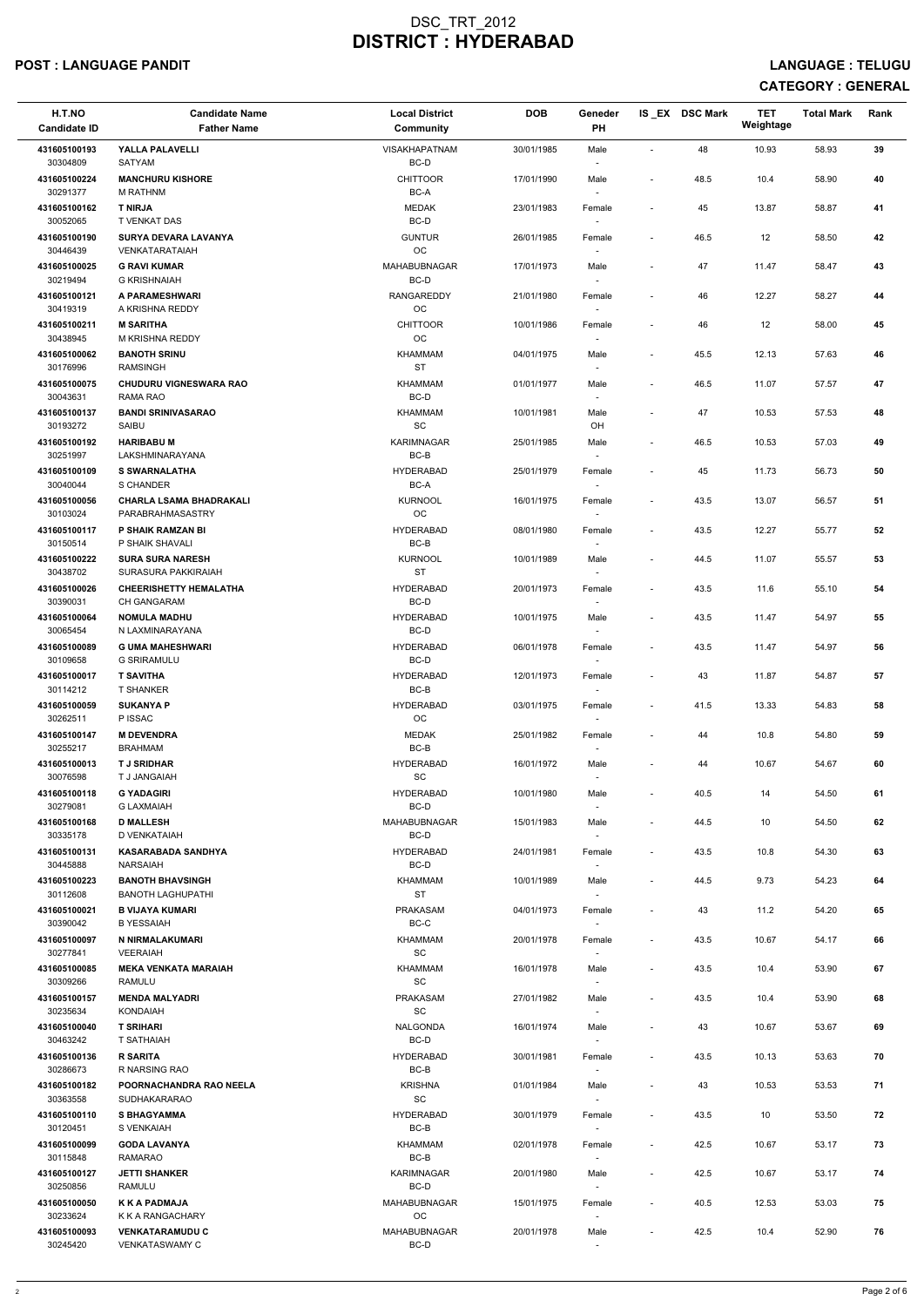### POST : LANGUAGE PANDIT LANGUAGE : TELUGU

| H.T.NO<br><b>Candidate ID</b> | <b>Candidate Name</b><br><b>Father Name</b>             | <b>Local District</b><br>Community      | <b>DOB</b> | Geneder<br><b>PH</b>               |                          | IS EX DSC Mark | <b>TET</b><br>Weightage | <b>Total Mark</b> | Rank |
|-------------------------------|---------------------------------------------------------|-----------------------------------------|------------|------------------------------------|--------------------------|----------------|-------------------------|-------------------|------|
| 431605100102<br>30268168      | <b>DASAROLLU SUNITHA</b><br>RAJ REDDY                   | <b>HYDERABAD</b><br>OC                  | 15/01/1979 | Female                             | $\blacksquare$           | 39             | 13.87                   | 52.87             | 77   |
| 431605100124<br>30461021      | <b>CHUKKA NARAYANAMMA</b><br><b>APPARAO</b>             | VIZIANAGARAM<br>BC-D                    | 15/01/1980 | Female                             | $\blacksquare$           | 40             | 12.67                   | 52.67             | 78   |
| 431605100133<br>30095843      | <b>ANITHA DEVIT</b><br><b>T NARAYAN BHAN SINGH</b>      | <b>HYDERABAD</b><br>BC-B                | 20/01/1981 | Female<br>$\sim$                   | $\overline{\phantom{a}}$ | 42             | 10.67                   | 52.67             | 79   |
| 431605100130                  | <b>D MADHAVI LATHA</b>                                  | <b>HYDERABAD</b>                        | 01/01/1981 | Female                             | $\overline{\phantom{a}}$ | 42.5           | 10.13                   | 52.63             | 80   |
| 30183804<br>431605100152      | D NARSIMHULU<br>YARRAMMA KOTA                           | BC-B<br><b>SRIKAKULAM</b>               | 01/01/1982 | $\overline{\phantom{a}}$<br>Female | $\overline{\phantom{a}}$ | 41             | 11.6                    | 52.60             | 81   |
| 30045347<br>431605100146      | SURYANARAYANA<br><b>G SHIVA SHANTHI</b>                 | BC-A<br><b>HYDERABAD</b>                | 23/01/1982 | $\overline{\phantom{a}}$<br>Female | $\overline{\phantom{a}}$ | 40.5           | 12                      | 52.50             | 82   |
| 30076456<br>431605100145      | <b>G JANARDHAN RAO</b><br><b>S PRAMEELA</b>             | SC<br><b>HYDERABAD</b>                  | 15/01/1982 |                                    | $\blacksquare$           | 43             | 9.33                    | 52.33             | 83   |
| 30168257                      | S DEVADAS                                               | SC                                      |            | Female                             |                          |                |                         |                   |      |
| 431605100180<br>30245046      | A RADHA<br>A SATHYANARAYANA                             | <b>HYDERABAD</b><br>BC-D                | 24/01/1984 | Female<br>$\overline{\phantom{a}}$ | $\overline{\phantom{a}}$ | 42             | 10.13                   | 52.13             | 84   |
| 431605100205<br>30115146      | <b>V HARITHA</b><br>V NARAYANA                          | <b>HYDERABAD</b><br>BC-B                | 13/01/1986 | Female<br>$\sim$                   | $\overline{\phantom{a}}$ | 42             | 10                      | 52.00             | 85   |
| 431605100132<br>30088833      | <b>ANDRA USHA RANI</b><br>ANDRA APPA RAO                | <b>WEST GODAVARI</b><br>$BC-B$          | 25/01/1981 | Female                             | $\blacksquare$           | 39.5           | 12.27                   | 51.77             | 86   |
| 431605100004<br>30049498      | <b>G RAVINDER</b><br><b>G CHANDRAIAH</b>                | <b>HYDERABAD</b><br>BC-B                | 10/01/1970 | Male<br>$\overline{\phantom{a}}$   | $\overline{\phantom{a}}$ | 41.5           | 10.13                   | 51.63             | 87   |
| 431605100020<br>30258560      | <b>SUREKHA BIJARAM</b><br>KISHTAIAH                     | <b>HYDERABAD</b><br>BC-D                | 11/01/1973 | Female<br>$\overline{\phantom{a}}$ | $\overline{\phantom{a}}$ | 41.5           | 10.13                   | 51.63             | 88   |
| 431605100139<br>30099800      | <b>SWAPNA MUKKU</b><br>M AMMANARAJU                     | <b>KRISHNA</b><br>SC                    | 20/01/1981 | Female                             | $\overline{\phantom{a}}$ | 39.5           | 11.87                   | 51.37             | 89   |
| 431605100108                  | <b>JYOTHI VANGAPANDU</b>                                | VIZIANAGARAM                            | 01/01/1979 | Female                             | $\overline{\phantom{a}}$ | 37.5           | 13.73                   | 51.23             | 90   |
| 30424145<br>431605100209      | SIVUNNAIDU VANGAPANDU<br><b>GURANA LAKSHMANA RAO</b>    | BC-D<br><b>VIZIANAGARAM</b>             | 02/01/1986 | $\sim$<br>Male                     | $\blacksquare$           | 40             | 11.2                    | 51.20             | 91   |
| 30286410<br>431605100082      | APPALASWAMY<br>LAKSHMI PRASUNA SARIKONDA                | BC-D<br><b>GUNTUR</b>                   | 10/01/1977 | Female                             | $\overline{\phantom{a}}$ | 39.5           | 11.6                    | 51.10             | 92   |
| 30404040<br>431605100033      | <b>VENKATESWARA RAJU</b><br><b>G N SRI VIDYA</b>        | BC-D<br><b>HYDERABAD</b>                | 22/01/1974 | $\overline{\phantom{a}}$<br>Female | $\overline{\phantom{a}}$ | 38.5           | 12.53                   | 51.03             | 93   |
| 30198637                      | <b>NARAYANA</b>                                         | BC-D                                    |            |                                    |                          |                |                         |                   |      |
| 431605100090<br>30036815      | <b>K SHIVASHANKAR</b><br><b>HAIANA</b>                  | MAHABUBNAGAR<br>BC-A                    | 10/01/1978 | Male                               | $\blacksquare$           | 40             | 10.93                   | 50.93             | 94   |
| 431605100010<br>30135842      | <b>M LEELAVATI</b><br>MMALLACHARY                       | <b>KHAMMAM</b><br>BC-B                  | 15/01/1972 | Female<br>$\sim$                   | $\sim$                   | 39.5           | 11.33                   | 50.83             | 95   |
| 431605100019<br>30037203      | <b>BHANDARI PRASANNA</b><br><b>GOPINATH RAO</b>         | <b>NIZAMABAD</b><br>BC-D                | 03/01/1973 | Female<br>$\sim$                   | $\overline{\phantom{a}}$ | 39.5           | 11.33                   | 50.83             | 96   |
| 431605100083<br>30421401      | <b>M SUNITA</b><br>M YADAIAH                            | <b>HYDERABAD</b><br>BC-B                | 28/01/1977 | Female<br>$\sim$                   | $\overline{\phantom{a}}$ | 40.5           | 10.27                   | 50.77             | 97   |
| 431605100104<br>30454967      | <b>M SANDHYA RANI</b><br>M DAMODAR RAO                  | <b>HYDERABAD</b><br>BC-B                | 15/01/1979 | Female                             | $\sim$                   | 38.5           | 12.27                   | 50.77             | 98   |
| 431605100156                  | <b>SWAMY V</b>                                          | <b>HYDERABAD</b>                        | 13/01/1982 | Male                               | $\overline{\phantom{a}}$ | 38.5           | 12.13                   | 50.63             | 99   |
| 30306939<br>431605100053      | SAVARAIAH V<br><b>B SWAROOPA RANI</b>                   | BC-D<br><b>HYDERABAD</b>                | 16/01/1975 | $\sim$<br>Female                   | $\overline{\phantom{a}}$ | 39.5           | 10.93                   | 50.43             | 100  |
| 30186027<br>431605100007      | <b>B SIVANARAYANA</b><br>P PADMAVATHI DEVI              | BC-B<br><b>HYDERABAD</b>                | 23/01/1970 | $\sim$<br>Female                   | $\sim$                   | 38             | 12.4                    | 50.40             | 101  |
| 30406751                      | LATE P GANGAIAH                                         | <b>SC</b>                               |            | $\sim$                             |                          |                |                         |                   |      |
| 431605100204<br>30000940      | <b>VENKATA VARA PRASAD CHILLAPALLI</b><br>SAMBASIVA RAO | <b>GUNTUR</b><br>BC-B                   | 08/01/1986 | Male                               | $\sim$                   | 39.5           | 10.8                    | 50.30             | 102  |
| 431605100058<br>30435971      | <b>LENINA</b><br>S M BASHA                              | <b>GUNTUR</b><br><b>OC</b>              | 28/01/1975 | Female                             | $\sim$                   | 38             | 12.27                   | 50.27             | 103  |
| 431605100123<br>30269548      | <b>MANJULA VEMULAVADA</b><br>V SEETHA RAMAIAH           | <b>HYDERABAD</b><br>BC-D                | 05/01/1980 | Female<br>$\sim$                   | $\overline{\phantom{a}}$ | 40             | 10.27                   | 50.27             | 104  |
| 431605100035<br>30235704      | V K ANITHA KUMARI<br>V KISTAIAH                         | <b>HYDERABAD</b><br>BC-D                | 05/01/1974 | Female<br>$\sim$                   | $\sim$                   | 38.5           | 11.73                   | 50.23             | 105  |
| 431605100031<br>30067298      | P INDUMATHI<br>P S NAIDU                                | <b>HYDERABAD</b><br>BC-D                | 01/01/1974 | Female<br>$\overline{\phantom{a}}$ | $\overline{\phantom{a}}$ | 39             | 11.2                    | 50.20             | 106  |
| 431605100001<br>30216282      | <b>CH RAVI BABU</b><br>JAYAPAL                          | KHAMMAM<br><b>SC</b>                    | 16/01/1969 | Male                               | $\sim$                   | 39.5           | 10.67                   | 50.17             | 107  |
| 431605100047                  | <b>CH SRI LAKSHMI</b>                                   | <b>HYDERABAD</b>                        | 14/01/1975 | Female                             | $\sim$                   | 37.5           | 12.67                   | 50.17             | 108  |
| 30289228<br>431605100016      | <b>CH KRISHNA MURTHY</b><br><b>M SRI VANI</b>           | <b>OC</b><br><b>HYDERABAD</b>           | 11/01/1973 | $\overline{\phantom{a}}$<br>Female | $\overline{\phantom{a}}$ | 39.5           | 10.4                    | 49.90             | 109  |
| 30086604<br>431605100184      | M BRAHMANANDAM<br><b>SANDYARANI B</b>                   | BC-B<br>HYDERABAD                       | 15/01/1984 | $\overline{\phantom{a}}$<br>Female | $\overline{\phantom{a}}$ | 38.5           | 11.33                   | 49.83             | 110  |
| 30433422                      | <b>B BAL RAJ</b>                                        | SC                                      |            |                                    |                          |                |                         |                   |      |
| 431605100188<br>30404538      | <b>KOLLURU VENU BABU</b><br>ANJANEYULU                  | <b>PRAKASAM</b><br>BC-A                 | 01/01/1985 | Male<br>$\overline{\phantom{a}}$   | $\overline{\phantom{a}}$ | 38.5           | 11.33                   | 49.83             | 111  |
| 431605100074<br>30191983      | <b>G VIJAYA LAXMI</b><br><b>G VENKAIAH</b>              | <b>HYDERABAD</b><br>SC                  | 18/01/1977 | Female<br>$\overline{\phantom{a}}$ | $\blacksquare$           | 40.5           | 9.2                     | 49.70             | 112  |
| 431605100165<br>30315958      | <b>BHEEMALA RAMESH</b><br><b>VENKATESWARA RAO</b>       | KHAMMAM<br>$\operatorname{\textsf{SC}}$ | 24/01/1983 | Male<br>$\overline{\phantom{a}}$   | $\overline{\phantom{a}}$ | 39             | 10.67                   | 49.67             | 113  |
| 431605100081<br>30178723      | <b>KAMARAJU ANJANEE KUMARI</b><br>K SANJEEVAIAH         | <b>PRAKASAM</b><br>BC-B                 | 26/01/1977 | Female<br>$\sim$                   | $\overline{a}$           | 38             | 11.33                   | 49.33             | 114  |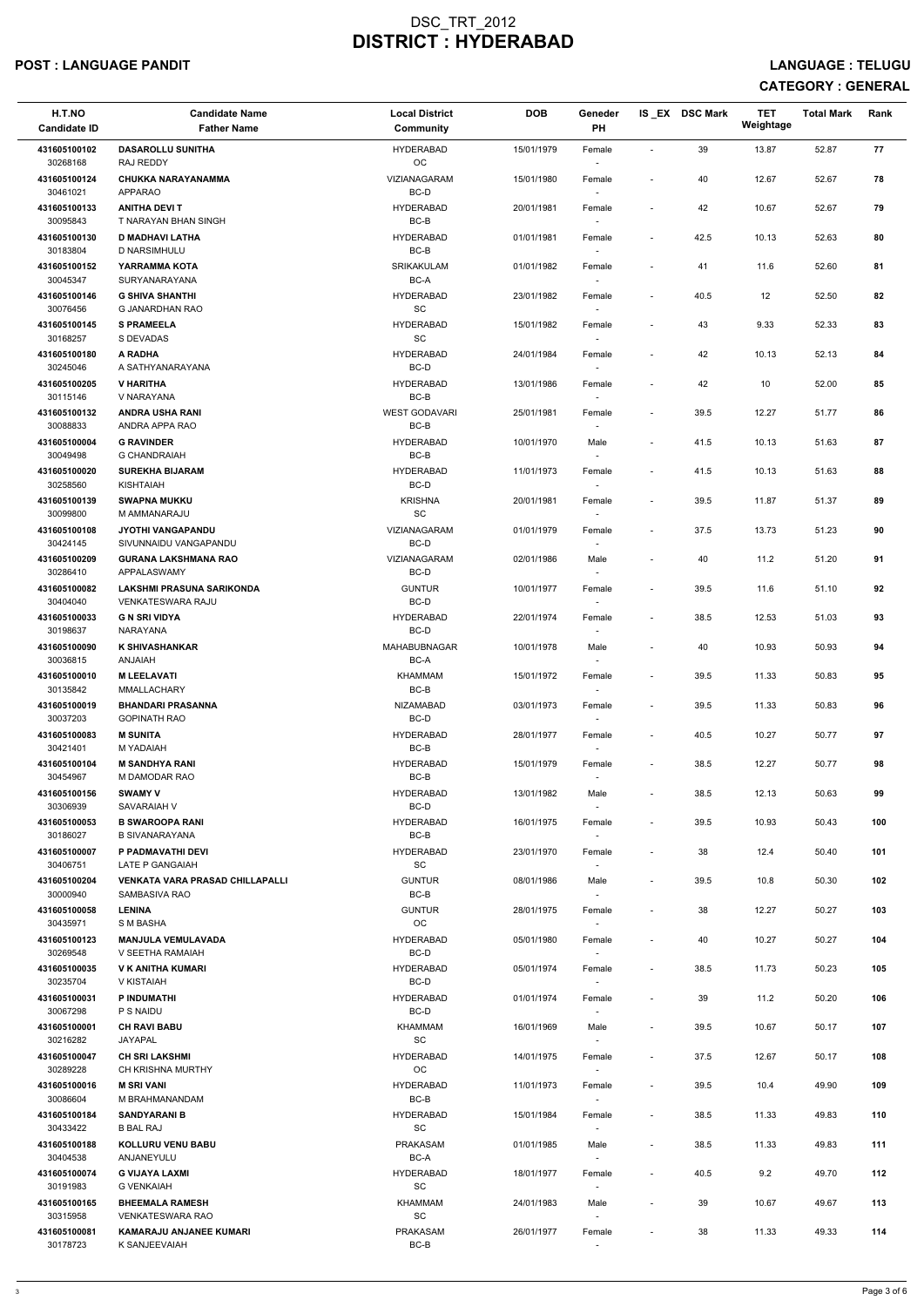### POST : LANGUAGE PANDIT LANGUAGE : TELUGU

| H.T.NO<br><b>Candidate ID</b> | <b>Candidate Name</b><br><b>Father Name</b>            | <b>Local District</b><br>Community | <b>DOB</b> | Geneder<br>PH                      |                          | IS EX DSC Mark | <b>TET</b><br>Weightage | <b>Total Mark</b> | Rank |
|-------------------------------|--------------------------------------------------------|------------------------------------|------------|------------------------------------|--------------------------|----------------|-------------------------|-------------------|------|
| 431605100163<br>30260383      | <b>SANDHYA RANI MARRIPALLY</b><br>SOMAYYA M            | <b>HYDERABAD</b><br>BC-A           | 11/01/1983 | Female                             | $\sim$                   | 39             | 10.27                   | 49.27             | 115  |
| 431605100114<br>30286782      | <b>R SHIVA RANJINI</b><br>R GOPAL                      | <b>HYDERABAD</b><br>SC             | 23/01/1980 | Female                             | $\sim$                   | 37.5           | 11.73                   | 49.23             | 116  |
| 431605100112<br>30272788      | <b>MANJULA ANGIREKULA</b><br><b>GOPAL</b>              | <b>NALGONDA</b><br>BC-B            | 25/01/1979 | Female<br>$\sim$                   | $\overline{\phantom{a}}$ | 38             | 10.93                   | 48.93             | 117  |
| 431605100173                  | <b>RADHIKA G</b>                                       | <b>HYDERABAD</b>                   | 19/01/1983 | Female                             | $\overline{\phantom{a}}$ | 38             | 10.93                   | 48.93             | 118  |
| 30442111<br>431605100120      | CHANDRAPPA G<br><b>C KALYANI</b>                       | BC-D<br><b>HYDERABAD</b>           | 03/01/1980 | $\overline{\phantom{a}}$<br>Female | $\sim$                   | 37.5           | 11.33                   | 48.83             | 119  |
| 30365448                      | C M RAMA SWMAY                                         | BC-A                               |            | $\overline{\phantom{a}}$           |                          |                |                         |                   |      |
| 431605100216<br>30326172      | <b>B SRAVANTHI</b><br><b>B NARSING RAO</b>             | <b>HYDERABAD</b><br>SC             | 20/01/1987 | Female                             | $\blacksquare$           | 40             | 8.67                    | 48.67             | 120  |
| 431605100052<br>30224334      | <b>SURESHY</b><br>Y BHEEMAIAH                          | <b>HYDERABAD</b><br>SC             | 15/01/1975 | Male<br>$\sim$                     | $\overline{\phantom{a}}$ | 38.5           | 10.13                   | 48.63             | 121  |
| 431605100023<br>30334815      | <b>R ANITHA</b><br>R GOPAL RAO                         | <b>HYDERABAD</b><br>SC             | 23/01/1973 | Female<br>$\overline{\phantom{a}}$ | $\overline{\phantom{a}}$ | 39             | 9.6                     | 48.60             | 122  |
| 431605100210<br>30247836      | <b>G LATHA</b><br><b>G ASHAIAH</b>                     | <b>HYDERABAD</b><br>SC             | 10/01/1986 | Female<br>$\sim$                   | $\overline{\phantom{a}}$ | 38             | 10.27                   | 48.27             | 123  |
| 431605100057<br>30213042      | P RAMA DEVI<br>P RAGHUNATHAM                           | <b>HYDERABAD</b><br>BC-D           | 24/01/1975 | Female                             | $\blacksquare$           | 37.5           | 10.67                   | 48.17             | 124  |
| 431605100115<br>30167707      | <b>RAMADEVIA</b><br><b>RAMAIAH A</b>                   | <b>HYDERABAD</b><br>SC             | 08/01/1980 | Female                             | $\overline{\phantom{a}}$ | 37.5           | 10.67                   | 48.17             | 125  |
| 431605100046                  | P VENKATAPPA                                           | MAHABUBNAGAR                       | 09/01/1975 | Male                               | $\overline{\phantom{a}}$ | 40             | 8.13                    | 48.13             | 126  |
| 30276555<br>431605100175      | P KANAKAPPA<br><b>M RAJU</b>                           | SC<br><b>HYDERABAD</b>             | 25/01/1984 | $\overline{\phantom{a}}$<br>Male   | $\overline{\phantom{a}}$ | 38             | 10.13                   | 48.13             | 127  |
| 30182020                      | YELLAPPA                                               | BC-C                               |            | $\overline{\phantom{a}}$           |                          |                |                         |                   |      |
| 431605100036<br>30120071      | <b>CH NAGESWARA RAO</b><br><b>VENKATA RAO</b>          | KHAMMAM<br>BC-D                    | 10/01/1974 | Male<br>$\overline{\phantom{a}}$   | $\blacksquare$           | 37             | 11.07                   | 48.07             | 128  |
| 431605100155<br>30298235      | PUTCHAKAYALA S ESWARARAO<br><b>SUBBARAO</b>            | PRAKASAM<br>BC-D                   | 10/01/1982 | Male                               | $\overline{\phantom{a}}$ | 36.5           | 11.47                   | 47.97             | 129  |
| 431605100042<br>30224119      | P SHANTA KUMARI<br>P SOMAIAH                           | <b>HYDERABAD</b><br>BC-B           | 15/01/1974 | Female                             | $\overline{\phantom{a}}$ | 37             | 10.93                   | 47.93             | 130  |
| 431605100051<br>30038978      | <b>MALLEPAKA NAGARAJU</b><br>MADHU                     | <b>KRISHNA</b><br>SC               | 15/01/1975 | Male<br>$\overline{\phantom{a}}$   | $\overline{\phantom{a}}$ | 37.5           | 10.4                    | 47.90             | 131  |
| 431605100141<br>30288510      | <b>D JYOTHI</b><br>D GOPAIAH                           | <b>HYDERABAD</b><br>BC-B           | 12/01/1981 | Female                             | $\blacksquare$           | 37.5           | 10.4                    | 47.90             | 132  |
| 431605100125<br>30429787      | <b>GUNNU SYAMA SUNDARA RAO</b><br><b>GUNNU APPARAO</b> | SRIKAKULAM<br>BC-A                 | 26/01/1980 | Male<br>$\sim$                     | $\sim$                   | 35.5           | 12.27                   | 47.77             | 133  |
| 431605100027<br>30386277      | <b>CH MADHUSHALINI</b><br>SADANAND CH                  | <b>HYDERABAD</b><br>BC-D           | 01/01/1974 | Female<br>$\sim$                   | $\sim$                   | 36.5           | 11.2                    | 47.70             | 134  |
| 431605100181<br>30176908      | <b>KOTTE RAMAKRISHNA</b><br><b>RAMAIAH</b>             | <b>PRAKASAM</b><br>SC              | 15/01/1984 | Male<br>$\overline{\phantom{a}}$   | $\overline{\phantom{a}}$ | 37             | 10.67                   | 47.67             | 135  |
| 431605100014                  | <b>C MADHAVI</b>                                       | <b>HYDERABAD</b>                   | 20/01/1972 | Female                             | $\overline{\phantom{a}}$ | 37.5           | 10                      | 47.50             | 136  |
| 30028658<br>431605100186      | C SRIRAMULU<br><b>M HEMALATHA</b>                      | BC-D<br><b>HYDERABAD</b>           | 30/01/1984 | Female                             | $\blacksquare$           | 37.5           | 10                      | 47.50             | 137  |
| 30304819                      | JOHNBABU M                                             | SC                                 |            |                                    |                          |                |                         |                   |      |
| 431605100138<br>30260951      | <b>TURAGANTI GOPAL RAO</b><br>RAMULU                   | KHAMMAM<br>SC                      | 28/01/1981 | Male<br>$\overline{\phantom{a}}$   | $\overline{\phantom{a}}$ | 37             | 10.4                    | 47.40             | 138  |
| 431605100144<br>30403040      | <b>K SUDHAKAR REDDY</b><br>K VEERAREDDY                | NALGONDA<br><b>OC</b>              | 10/01/1982 | Male<br>$\sim$                     | $\overline{\phantom{a}}$ | 35             | 12.4                    | 47.40             | 139  |
| 431605100071<br>30093342      | <b>G KAVITHA RANI</b><br><b>GOVIND BABU</b>            | <b>HYDERABAD</b><br>BC-B           | 14/01/1976 | Female                             | $\overline{\phantom{a}}$ | 36             | 11.2                    | 47.20             | 140  |
| 431605100150<br>30144998      | <b>S RENUKA</b><br>S SATHYANARAYANA                    | <b>HYDERABAD</b><br>BC-B           | 22/01/1982 | Female                             | $\overline{\phantom{a}}$ | 37             | 10.13                   | 47.13             | 141  |
| 431605100022<br>30196612      | <b>B PADMAJA</b><br><b>B JANARDHAN</b>                 | <b>HYDERABAD</b><br>BC-B           | 30/01/1973 | Female<br>$\sim$                   | $\overline{\phantom{a}}$ | 37             | 10                      | 47.00             | 142  |
| 431605100041                  | <b>K RADHA KUMARI</b>                                  | <b>HYDERABAD</b>                   | 03/01/1974 | Female                             | $\overline{\phantom{a}}$ | 37             | 10                      | 47.00             | 143  |
| 30038072<br>431605100201      | K V RAJU<br><b>G VIJAY KUMAR</b>                       | BC-D<br><b>HYDERABAD</b>           | 04/01/1985 | $\sim$<br>Male                     | $\overline{\phantom{a}}$ | 38             | 8.93                    | 46.93             | 144  |
| 30253659<br>431605100217      | <b>G TIRUMALAIAH</b><br>PRAVALLIKA JAKKA               | SC<br><b>HYDERABAD</b>             | 03/01/1988 | $\overline{\phantom{a}}$<br>Female | $\overline{\phantom{a}}$ | 36             | 10.93                   | 46.93             | 145  |
| 30036513                      | MURALIDHAR JAKKA                                       | BC-B                               |            |                                    |                          |                |                         |                   |      |
| 431605100072<br>30061521      | <b>N LAKSHMI</b><br>N SAKRU                            | <b>HYDERABAD</b><br><b>ST</b>      | 10/01/1977 | Female<br>$\overline{\phantom{a}}$ | $\sim$                   | 36.5           | 10.27                   | 46.77             | 146  |
| 431605100012                  | <b>B NIRMALA</b>                                       | <b>HYDERABAD</b>                   | 12/01/1972 | Female                             | $\overline{\phantom{a}}$ | 35             | 11.6                    | 46.60             | 147  |
| 30265782<br>431605100100      | <b>B NAGABHUSHANAM</b><br><b>R PRASHANT CHARY</b>      | BC-A<br><b>HYDERABAD</b>           | 15/01/1979 | Male                               | $\overline{\phantom{a}}$ | 36.5           | 10                      | 46.50             | 148  |
| 30382819<br>431605100101      | R DAMODAR CHARY<br>L KUMARI KAITHEPALLI                | $BC-B$<br><b>KRISHNA</b>           | 04/01/1979 | $\overline{\phantom{a}}$<br>Female | $\overline{\phantom{a}}$ | 36             | 10.27                   | 46.27             | 149  |
| 30274453<br>431605100215      | K SANJEEVA RAO<br><b>VELLANKI SANTHOSH</b>             | SC<br>KHAMMAM                      | 01/01/1987 | $\overline{\phantom{a}}$           | $\blacksquare$           | 36             | 10.27                   |                   | 150  |
| 30180047                      | <b>KRISHNA MURTHY</b>                                  | BC-B                               |            | Male<br>OH                         |                          |                |                         | 46.27             |      |
| 431605100054<br>30025909      | <b>BHAGYALAXMI M</b><br>RAJANNA                        | <b>HYDERABAD</b><br>BC-B           | 10/01/1975 | Female<br>$\overline{\phantom{a}}$ | $\overline{\phantom{a}}$ | 34.5           | 11.6                    | 46.10             | 151  |
| 431605100067<br>30447678      | <b>K CHANDRAKALA</b><br>K KRISHNA KUMAR                | <b>HYDERABAD</b><br>BC-A           | 26/01/1976 | Female<br>$\sim$                   | $\overline{\phantom{a}}$ | 35             | 10.8                    | 45.80             | 152  |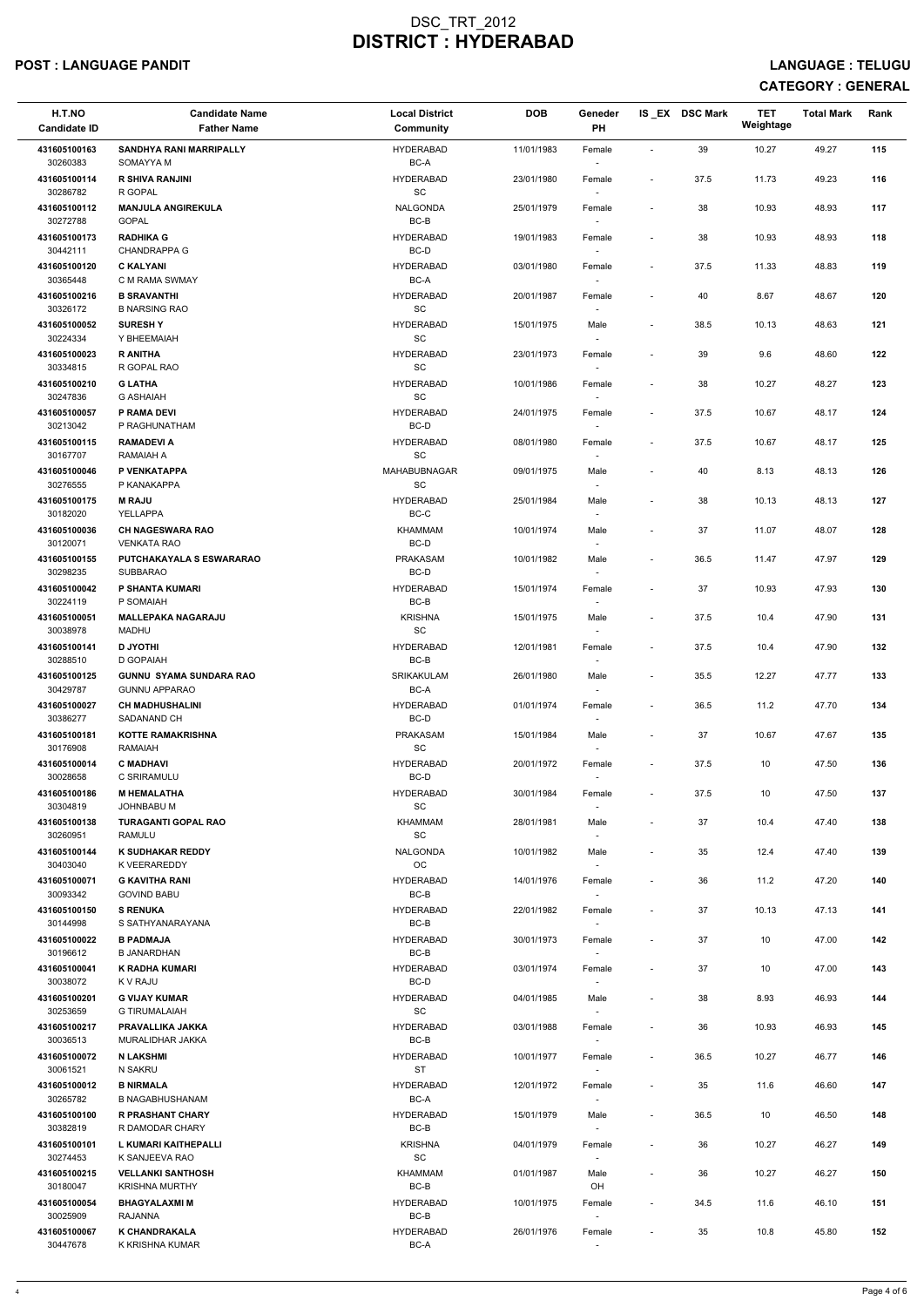### POST : LANGUAGE PANDIT LANGUAGE : TELUGU

| H.T.NO<br><b>Candidate ID</b> | <b>Candidate Name</b><br><b>Father Name</b>     | <b>Local District</b><br>Community | <b>DOB</b> | Geneder<br>PH                      |                          | IS EX DSC Mark | <b>TET</b><br>Weightage | <b>Total Mark</b> | Rank |
|-------------------------------|-------------------------------------------------|------------------------------------|------------|------------------------------------|--------------------------|----------------|-------------------------|-------------------|------|
| 431605100171<br>30162419      | <b>JOGIPARTHI BASHEERA</b><br>J KASAIAH         | PRAKASAM<br>$BC-B$                 | 25/01/1983 | Female                             | $\sim$                   | 35.5           | 10.27                   | 45.77             | 153  |
| 431605100098<br>30170184      | <b>R ARUNA</b><br>R MALLAIAH                    | <b>HYDERABAD</b><br>BC-D           | 08/01/1978 | Female                             | $\blacksquare$           | 35             | 10.4                    | 45.40             | 154  |
| 431605100045<br>30023405      | <b>ANNAPURNA MASA</b><br>M YELLAIAH             | <b>HYDERABAD</b><br>SC             | 14/01/1974 | Female<br>$\sim$                   | $\overline{\phantom{a}}$ | 34             | 11.33                   | 45.33             | 155  |
| 431605100066                  | <b>K SUMATHI</b>                                | <b>HYDERABAD</b>                   | 11/01/1976 | Female                             | $\overline{\phantom{a}}$ | 35             | 10.27                   | 45.27             | 156  |
| 30436942<br>431605100008      | ANANTHAM GOUD K<br><b>VARAGANTI SREELAKSHMI</b> | BC-B<br><b>HYDERABAD</b>           | 05/01/1971 | $\overline{\phantom{a}}$<br>Female | $\overline{\phantom{a}}$ | 34             | 11.07                   | 45.07             | 157  |
| 30076593                      | VARAGANTI PANDURANGAM                           | BC-B                               |            | $\overline{\phantom{a}}$           |                          |                |                         |                   |      |
| 431605100002<br>30406129      | <b>TODETI YENUKA</b><br>T YESHAIAH              | <b>GUNTUR</b><br>BC-C              | 15/01/1969 | Male                               | $\blacksquare$           | 35             | 10                      | 45.00             | 158  |
| 431605100005<br>30025471      | A JAYASREE<br>A NARSAIAH                        | <b>HYDERABAD</b><br>SC             | 26/01/1970 | Female                             | $\overline{\phantom{a}}$ | 35.5           | 9.33                    | 44.83             | 159  |
| 431605100202<br>30096177      | <b>SWAPNAD</b><br>D VIJAY KUMAR                 | <b>HYDERABAD</b><br>BC-B           | 25/01/1985 | Female<br>$\overline{\phantom{a}}$ | $\overline{\phantom{a}}$ | 33.5           | 11.07                   | 44.57             | 160  |
| 431605100011<br>30445063      | <b>SHAIK MAHAMMAD FAYAZ</b><br>S ABDUL GAFOOR   | <b>KURNOOL</b><br>BC-E             | 10/01/1972 | Male<br>$\overline{\phantom{a}}$   | $\overline{\phantom{a}}$ | 34             | 10.53                   | 44.53             | 161  |
| 431605100009<br>30219901      | <b>R LATHA</b><br>R YADAGIRI                    | <b>HYDERABAD</b><br>BC-B           | 08/01/1971 | Female                             | $\blacksquare$           | 34.5           | 10                      | 44.50             | 162  |
| 431605100073                  | <b>K JAYASREE</b>                               | <b>HYDERABAD</b>                   | 25/01/1977 | Female                             | $\overline{\phantom{a}}$ | 34             | 10.13                   | 44.13             | 163  |
| 30287146<br>431605100151      | K ANANDAM<br><b>K SUVARNARANI</b>               | BC-B<br><b>HYDERABAD</b>           | 01/01/1982 | Female                             | $\overline{\phantom{a}}$ | 34             | 10.13                   | 44.13             | 164  |
| 30239162<br>431605100207      | K KRISHNAIAH<br><b>RENUKA G</b>                 | BC-B<br><b>HYDERABAD</b>           | 10/01/1986 | $\sim$<br>Female                   | $\sim$                   | 34.5           | 9.6                     | 44.10             | 165  |
| 30301690<br>431605100179      | SAILU G                                         | <b>SC</b><br><b>GUNTUR</b>         |            |                                    | $\sim$                   |                |                         |                   |      |
| 30062660                      | KAMARAJUGADDA VARALAKSHMI<br>K SUBBA RAO        | BC-A                               | 15/01/1984 | Female<br>$\sim$                   |                          | 33.5           | 10.53                   | 44.03             | 166  |
| 431605100084<br>30273369      | SATTENAPALLI KUTUMBARAO<br>NARASIMHULU          | KHAMMAM<br>BC-A                    | 05/01/1978 | Male                               | $\overline{\phantom{a}}$ | 34             | 10                      | 44.00             | 167  |
| 431605100206<br>30419409      | <b>M RAJANI</b><br><b>M SHANKER</b>             | <b>HYDERABAD</b><br>BC-A           | 19/01/1986 | Female<br>$\overline{\phantom{a}}$ | $\overline{\phantom{a}}$ | 32.5           | 11.33                   | 43.83             | 168  |
| 431605100088<br>30467949      | <b>RESU RAMADEVI</b><br><b>PITCHAIAH</b>        | <b>NALGONDA</b><br>BC-D            | 05/01/1978 | Female<br>$\overline{a}$           | $\overline{\phantom{a}}$ | 32.5           | 11.07                   | 43.57             | 169  |
| 431605100103<br>30009286      | <b>KURUMAIAH N</b><br><b>BICHANNA</b>           | MAHABUBNAGAR<br>BC-A               | 04/01/1979 | Male<br>OH                         | $\blacksquare$           | 34             | 9.47                    | 43.47             | 170  |
| 531605100001                  | <b>K PRAMEELA</b>                               | <b>HYDERABAD</b>                   | 05/01/1974 | Female                             | $\overline{\phantom{a}}$ | 34.5           | 8.93                    | 43.43             | 171  |
| 30329508<br>431605100170      | K RAJESHWAR<br><b>GUMMA VENKATESWARLU</b>       | SC<br><b>PRAKASAM</b>              | 16/01/1983 | $\sim$<br>Male                     | $\overline{\phantom{a}}$ | 32             | 11.07                   | 43.07             | 172  |
| 30437352<br>431605100038      | KHADARAIAH<br>T VIJAYA LAXMI                    | BC-D<br><b>HYDERABAD</b>           | 10/01/1974 | $\overline{\phantom{a}}$<br>Female | $\overline{\phantom{a}}$ | 32             | 10.53                   | 42.53             | 173  |
| 30048812<br>431605100149      | T ANJAIAH GOUD<br><b>C VENKATARAMANA</b>        | BC-B<br>VIZIANAGARAM               | 05/01/1982 | $\sim$<br>Male                     | $\overline{\phantom{a}}$ | 31.5           | 10.8                    | 42.30             | 174  |
| 30412449                      | CHINTALURU SATTIRAJU                            | BC-B                               |            |                                    |                          |                |                         |                   |      |
| 431605100080<br>30198143      | J NAGA VARALAKSHMI DEVI<br>J BUCHAPPA           | <b>HYDERABAD</b><br>BC-A           | 20/01/1977 | Female<br>$\sim$                   | $\blacksquare$           | 32             | 10                      | 42.00             | 175  |
| 431605100159<br>30415997      | <b>T DURGA BHAVANI</b><br>T NAGESWAR RAO        | <b>HYDERABAD</b><br>BC-B           | 12/01/1982 | Female<br>$\overline{\phantom{a}}$ | $\overline{\phantom{a}}$ | 31             | 10.93                   | 41.93             | 176  |
| 431605100068                  | <b>C SANKARAIAH</b>                             | <b>HYDERABAD</b>                   | 06/01/1976 | Male                               | $\sim$                   | 31.5           | 10.4                    | 41.90             | 177  |
| 30335986<br>431605100018      | C PULLAIAH<br><b>B INDRANI</b>                  | BC-B<br><b>HYDERABAD</b>           | 26/01/1973 | $\overline{\phantom{a}}$<br>Female | $\sim$                   | 31.5           | 10.27                   | 41.77             | 178  |
| 30274563<br>431605100061      | <b>B SRINIVASULU</b><br><b>SUJATHAT</b>         | BC-B<br><b>HYDERABAD</b>           | 23/01/1975 | Female                             | $\blacksquare$           | 31             | 10.53                   | 41.53             | 179  |
| 30171050                      | <b>SHAMBUSINGHT</b>                             | BC-A                               |            |                                    |                          |                |                         |                   |      |
| 431605100187<br>30412392      | <b>B HANMANTHU</b><br><b>B ROOPSINGH</b>        | MAHABUBNAGAR<br>ST                 | 14/01/1984 | Male<br>$\sim$                     | $\overline{\phantom{a}}$ | 31             | 10.13                   | 41.13             | 180  |
| 431605100015<br>30086034      | <b>REHANA BEE</b><br><b>SHAIK MAHBOOB</b>       | <b>HYDERABAD</b><br>BC-E           | 15/01/1973 | Female<br>$\sim$                   | $\overline{\phantom{a}}$ | 30             | 10.93                   | 40.93             | 181  |
| 431605100129<br>30468842      | <b>G SAI KUMAR</b><br><b>THALPA SAI</b>         | <b>GUNTUR</b><br>SC                | 06/01/1980 | Male<br>OH                         | $\overline{\phantom{a}}$ | 31             | 9.73                    | 40.73             | 182  |
| 431605100096<br>30114413      | <b>RAJA RAJESHWARI B</b><br><b>B ANJANEYULU</b> | <b>HYDERABAD</b><br>BC-B           | 14/01/1978 | Female                             | $\sim$                   | 30             | 10.67                   | 40.67             | 183  |
| 431605100044                  | <b>PADAVALA GEETHA RANI</b>                     | <b>HYDERABAD</b>                   | 30/01/1974 | Female                             | $\sim$                   | 30.5           | 9.87                    | 40.37             | 184  |
| 30329834<br>431605100142      | PADAVALA ANJAIAH<br><b>SREEDEVIN</b>            | SC<br><b>HYDERABAD</b>             | 15/01/1982 | $\overline{\phantom{a}}$<br>Female | $\overline{\phantom{a}}$ | 30             | 10.27                   | 40.27             | 185  |
| 30226550<br>431605100172      | N NARSING RAO<br><b>G USHA RANI</b>             | SC<br><b>HYDERABAD</b>             | 08/01/1983 | $\overline{\phantom{a}}$<br>Female | $\overline{\phantom{a}}$ | 31             | 8.53                    | 39.53             | 186  |
| 30040280<br>431605100106      | G V N SHARMA<br><b>HEMALATHA KASHABOINA</b>     | OC<br><b>HYDERABAD</b>             | 15/01/1979 | OH<br>Female                       | $\overline{\phantom{a}}$ | 29             | 10.27                   | 39.27             | 187  |
| 30387508                      | K BHIKSHAPATHI                                  | BC-D                               |            | $\overline{\phantom{a}}$           |                          |                |                         |                   |      |
| 431605100119<br>30247408      | P SANJEEVA RAO<br>PAPAIAH                       | KHAMMAM<br>SC                      | 15/01/1980 | Male<br>$\sim$                     | $\blacksquare$           | 29.5           | 9.47                    | 38.97             | 188  |
| 431605100043<br>30335502      | <b>VINATHI R</b><br><b>RAMA MURTHY</b>          | <b>HYDERABAD</b><br>BC-D           | 30/01/1974 | Female<br>$\sim$                   | $\sim$                   | 28.5           | 10.4                    | 38.90             | 189  |
| 431605100060<br>30232464      | <b>DATTI SARADA</b><br><b>RANGARAO</b>          | <b>KRISHNA</b><br>BC-D             | 06/01/1975 | Female<br>$\sim$                   | $\overline{\phantom{a}}$ | 28.5           | 10.4                    | 38.90             | 190  |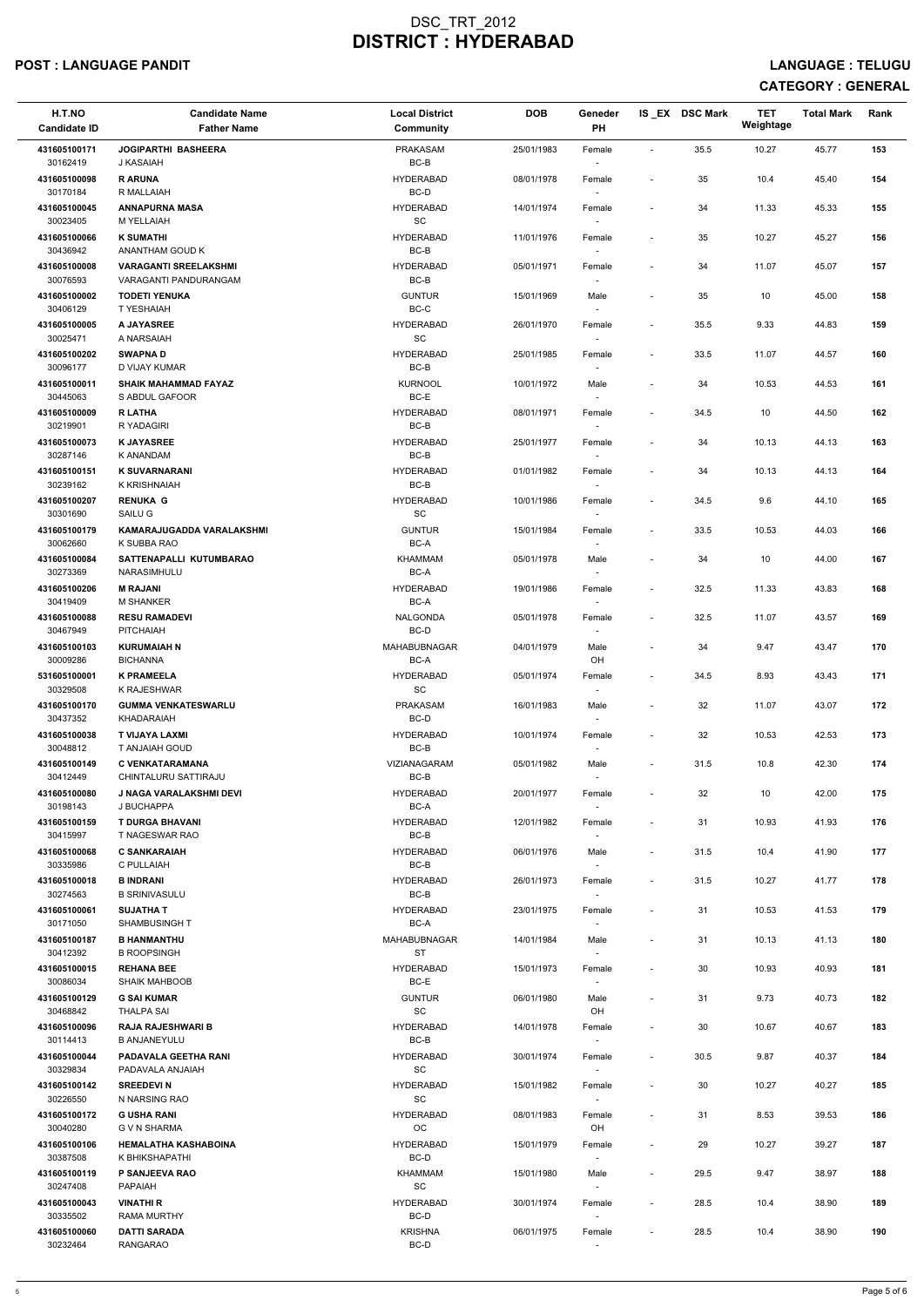### POST : LANGUAGE PANDIT LANGUAGE : TELUGU

| H.T.NO<br><b>Candidate ID</b> | <b>Candidate Name</b><br><b>Father Name</b> | <b>Local District</b><br><b>Community</b> | <b>DOB</b> | Geneder<br>PH            |                          | IS EX DSC Mark | <b>TET</b><br>Weightage | <b>Total Mark</b> | Rank |
|-------------------------------|---------------------------------------------|-------------------------------------------|------------|--------------------------|--------------------------|----------------|-------------------------|-------------------|------|
| 431605100176                  | RAVIRAKULA SWARNALATHA                      | <b>HYDERABAD</b>                          | 10/01/1984 | Female                   | $\sim$                   | 30.5           | 8.4                     | 38.90             | 191  |
| 30289232                      | MUTHELUDASU                                 | SC                                        |            |                          |                          |                |                         |                   |      |
| 431605100199                  | <b>SURESH SATURI</b>                        | <b>KRISHNA</b>                            | 25/01/1985 | Male                     | $\overline{\phantom{a}}$ | 29.5           | 9.07                    | 38.57             | 192  |
| 30436529                      | VENKATESWARARAO                             | $\operatorname{\textsf{SC}}$              |            | $\overline{\phantom{a}}$ |                          |                |                         |                   |      |
| 431605100185                  | <b>BHUJANGA RAO BODDEPALLI</b>              | <b>SRIKAKULAM</b>                         | 20/01/1984 | Male                     | $\overline{\phantom{a}}$ | 28             | 10.53                   | 38.53             | 193  |
| 30445217                      | <b>POLAYYA</b>                              | BC-A                                      |            | $\overline{\phantom{a}}$ |                          |                |                         |                   |      |
| 431605100197                  | <b>SANAM PADMAJA</b>                        | <b>GUNTUR</b>                             | 01/01/1985 | Female                   | $\overline{\phantom{a}}$ | 28.5           | 10                      | 38.50             | 194  |
| 30316185                      | CHANDRAMOULI                                | SC                                        |            |                          |                          |                |                         |                   |      |
| 431605100034                  | <b>S SHIVA KUMARI</b>                       | <b>HYDERABAD</b>                          | 05/01/1974 | Female                   | $\sim$                   | 29             | 9.33                    | 38.33             | 195  |
| 30310693                      | <b>S MALLESH</b>                            | SC                                        |            | $\sim$                   |                          |                |                         |                   |      |
| 431605100196                  | K PARVATHAMMA                               | <b>HYDERABAD</b>                          | 27/01/1985 | Female                   | $\overline{\phantom{a}}$ | 29.5           | 8.8                     | 38.30             | 196  |
| 30182878                      | K LAXMAN                                    | <b>SC</b>                                 |            | $\sim$                   |                          |                |                         |                   |      |
| 431605100111<br>30350712      | P SREELATHA<br>P VENKATRAJ                  | <b>HYDERABAD</b><br>BC-B                  | 07/01/1979 | Female<br>$\sim$         | $\overline{\phantom{a}}$ | 28             | 10.13                   | 38.13             | 197  |
| 431605100143                  | <b>J SUNITHA</b>                            | <b>HYDERABAD</b>                          | 17/01/1982 | Female                   | $\sim$                   | 28.5           | 9.47                    | 37.97             | 198  |
| 30189859                      | J BIKSHAPATHI                               | SC                                        |            |                          |                          |                |                         |                   |      |
| 431605100039                  | A HYMAVATHI                                 | <b>HYDERABAD</b>                          | 21/01/1974 | Female                   | $\sim$                   | 28             | 9.73                    | 37.73             | 199  |
| 30300540                      | <b>EASHWER</b>                              | SC                                        |            | $\overline{\phantom{a}}$ |                          |                |                         |                   |      |
| 431605100105                  | <b>K SRI DEVI</b>                           | <b>HYDERABAD</b>                          | 01/01/1979 | Female                   | $\overline{\phantom{a}}$ | 28.5           | 9.07                    | 37.57             | 200  |
| 30206030                      | K PANDYA NAIK                               | <b>ST</b>                                 |            |                          |                          |                |                         |                   |      |
| 431605100116                  | <b>K SUJATHA</b>                            | <b>HYDERABAD</b>                          | 26/01/1980 | Female                   | $\overline{\phantom{a}}$ | 28.5           | 8.93                    | 37.43             | 201  |
| 30409679                      | K CHANDRAIAH                                | <b>SC</b>                                 |            | $\sim$                   |                          |                |                         |                   |      |
| 431605100183                  | P MANJULA DEVI                              | <b>HYDERABAD</b>                          | 01/01/1984 | Female                   | $\overline{\phantom{a}}$ | 27.5           | 9.73                    | 37.23             | 202  |
| 30084349                      | P NARSIMULU                                 | SC                                        |            |                          |                          |                |                         |                   |      |
| 431605100069                  | <b>K RAMADEVI</b>                           | <b>HYDERABAD</b>                          | 07/01/1976 | Female                   | $\sim$                   | 28             | 9.07                    | 37.07             | 203  |
| 30043524                      | <b>VEERAIAH</b>                             | BC-A                                      |            |                          |                          |                |                         |                   |      |
| 431605100128                  | <b>B SUJATHA</b>                            | <b>HYDERABAD</b>                          | 19/01/1980 | Female                   | $\overline{\phantom{a}}$ | 28.5           | 8.53                    | 37.03             | 204  |
| 30242796                      | <b>B RAMULU</b>                             | SC                                        |            | $\sim$                   |                          |                |                         |                   |      |
| 431605100030                  | <b>M R VINOD KUMAR</b>                      | <b>HYDERABAD</b>                          | 07/01/1974 | Male                     | $\overline{\phantom{a}}$ | 28             | 8.93                    | 36.93             | 205  |
| 30387644                      | <b>M R RATHNAIAH</b>                        | SC                                        |            |                          |                          |                |                         |                   |      |
| 431605100203                  | <b>BHUKYA SRIDEVI</b>                       | NALGONDA                                  | 06/01/1985 | Female                   |                          | 28.5           | 8.4                     | 36.90             | 206  |
| 30055572                      | <b>B SAKRU</b>                              | ST                                        |            | $\overline{\phantom{a}}$ |                          |                |                         |                   |      |
| 431605100049                  | <b>S PANDU</b>                              | <b>HYDERABAD</b>                          | 04/01/1975 | Male                     | $\overline{\phantom{a}}$ | 27             | 8.93                    | 35.93             | 207  |
| 30067639                      | S HANUMU                                    | <b>ST</b>                                 |            | $\sim$                   |                          |                |                         |                   |      |
| 431605100219                  | DHANAVATH SUDHAKAR                          | NALGONDA                                  | 10/01/1988 | Male                     | $\blacksquare$           | 26             | 8.8                     | 34.80             | 208  |
| 30439413                      | SEVA                                        | <b>ST</b>                                 |            | $\sim$                   |                          |                |                         |                   |      |
| 431605100055                  | N NARAYANA NAIK                             | <b>HYDERABAD</b>                          | 01/01/1975 | Male                     | $\overline{\phantom{a}}$ | 26             | 8.13                    | 34.13             | 209  |
| 30353345                      | N PATHYA NAIK                               | ST                                        |            | $\sim$                   |                          |                |                         |                   |      |
| 431605100113                  | <b>T MAHESHWARI</b>                         | <b>HYDERABAD</b>                          | 07/01/1980 | Female                   | $\overline{\phantom{a}}$ | 26             | 8                       | 34.00             | 210  |
| 30353426                      | T KANTHA RAO                                | SC                                        |            | $\sim$                   |                          |                |                         |                   |      |
| 431605100164<br>30355454      | <b>S PREMA</b>                              | <b>HYDERABAD</b><br>SC                    | 14/01/1983 | Female                   | $\overline{\phantom{a}}$ | 25.5           | 8.4                     | 33.90             | 211  |
|                               | S NARSIMMA                                  |                                           |            | $\sim$                   |                          |                |                         |                   |      |
| 431605100029<br>30198546      | <b>R SHOBA RANI</b><br>R BALAIAH            | <b>HYDERABAD</b><br>SC                    | 10/01/1974 | Female<br>$\sim$         | $\sim$                   | 22.5           | 8.13                    | 30.63             | 212  |
|                               |                                             |                                           |            |                          |                          |                |                         |                   |      |
| 431605100213<br>30401204      | <b>B MANIKYAM</b><br>LAXMAIAH               | <b>HYDERABAD</b><br>SC                    | 26/01/1986 | Male<br>$\sim$           | $\sim$                   | 21             | 8.67                    | 29.67             | 213  |
|                               |                                             |                                           |            |                          |                          |                |                         |                   |      |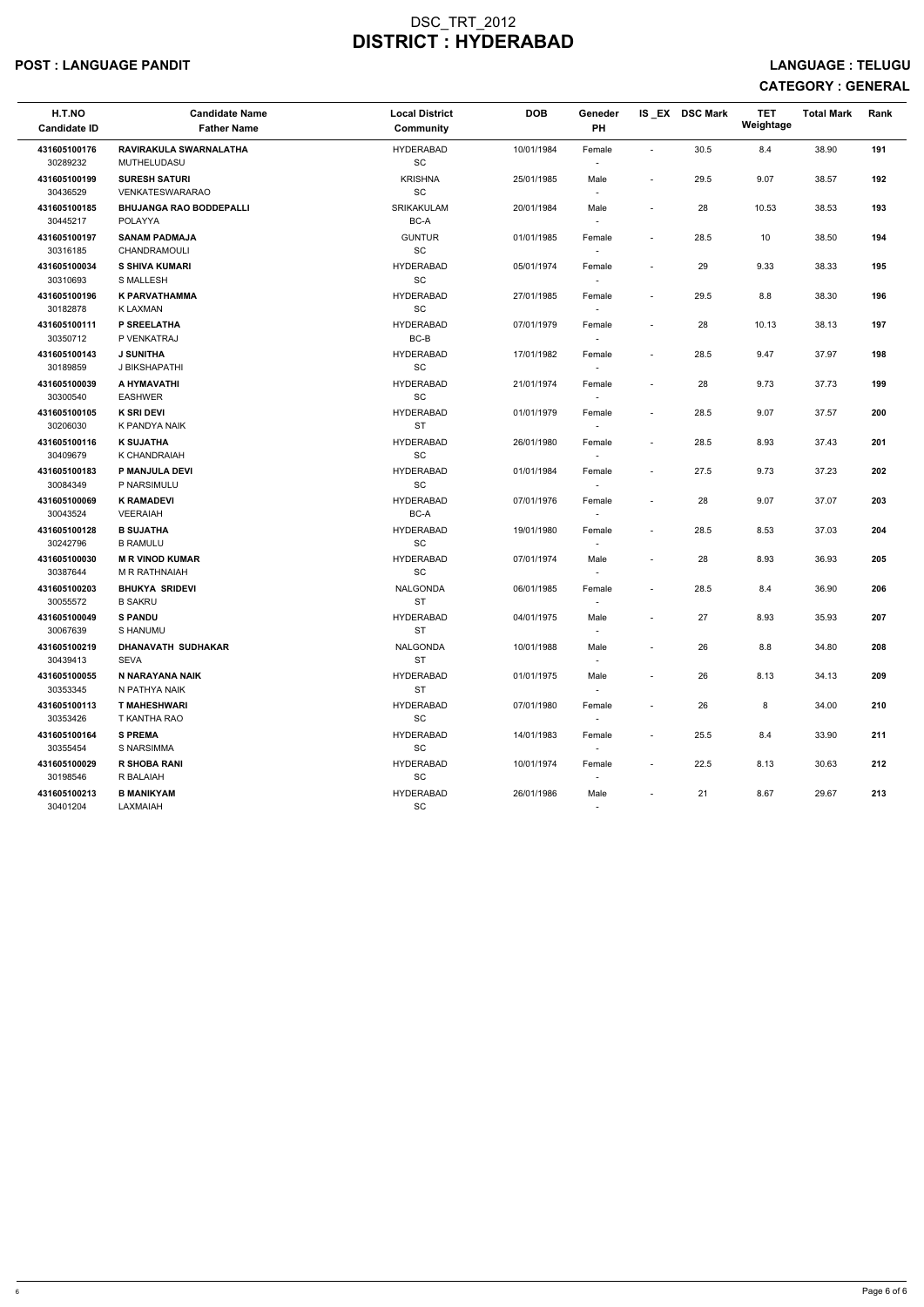### POST : LANGUAGE PANDIT LANGUAGE : URDU

| H.T.NO<br><b>Candidate ID</b> | <b>Candidate Name</b><br><b>Father Name</b>             | <b>Local District</b><br><b>Community</b> | <b>DOB</b> | Geneder<br><b>PH</b>               |                          | IS EX DSC Mark | <b>TET</b><br>Weightage | <b>Total Mark</b> | Rank           |
|-------------------------------|---------------------------------------------------------|-------------------------------------------|------------|------------------------------------|--------------------------|----------------|-------------------------|-------------------|----------------|
| 431606100082<br>30266643      | <b>SHAIK YAKUB BASHA</b><br><b>CHAND BASHA</b>          | POTTI SREERAMULU NELLORE<br>BC-E          | 09/01/1984 | Male<br>$\sim$                     | $\sim$                   | 57.5           | 12.53                   | 70.03             | $\mathbf{1}$   |
| 431606100022<br>30261707      | <b>MOHD WAHEEDUDDIN</b><br>MOHD FAREEDUDDIN             | <b>HYDERABAD</b><br>BC-E                  | 07/01/1975 | Male<br>$\overline{\phantom{a}}$   | $\overline{\phantom{a}}$ | 58             | 11.6                    | 69.60             | $\mathbf{2}$   |
| 431606100005                  | <b>RAHATH UNNISA</b>                                    | <b>HYDERABAD</b>                          | 24/01/1973 | Female                             | $\overline{\phantom{a}}$ | 55.5           | 12.67                   | 68.17             | 3              |
| 30204246<br>431606100045      | MOHD ABDUL RASHEED<br><b>MOHAMMAD SALAM</b>             | BC-E<br><b>HYDERABAD</b>                  | 05/01/1979 | $\sim$<br>Male                     | $\overline{\phantom{a}}$ | 54             | 12.93                   | 66.93             | 4              |
| 30321987                      | <b>MOHAMMAD MOULANA</b>                                 | BC-E                                      |            | $\overline{\phantom{a}}$           |                          |                |                         |                   |                |
| 431606100043<br>30082549      | <b>SURAYYA SULTANA</b><br>SYED AFZAL MOHIUDDIN          | <b>HYDERABAD</b><br>OC                    | 02/01/1979 | Female<br>$\sim$                   | $\blacksquare$           | 53.5           | 13.2                    | 66.70             | 5              |
| 431606100077<br>30268229      | <b>SAFIYA BEGUM</b><br>MD YOUSUF SHAREEF                | <b>HYDERABAD</b><br>BC-E                  | 28/01/1983 | Female                             | $\overline{\phantom{a}}$ | 51             | 13.87                   | 64.87             | 6              |
| 431606100065<br>30326526      | <b>NUSRATH FATHIMA</b><br><b>GULAM MOHAMMAD HAFEZ</b>   | <b>MEDAK</b><br>BC-E                      | 24/01/1981 | Female                             | $\sim$                   | 52.5           | 12                      | 64.50             | $\overline{7}$ |
| 431606100031<br>30442077      | <b>AISHA SIDDIQA</b><br>MA AZEEZ                        | <b>KARIMNAGAR</b><br>BC-E                 | 02/01/1977 | Female<br>$\overline{\phantom{a}}$ | $\sim$                   | 52.5           | 10.8                    | 63.30             | 8              |
| 431606100028<br>30069644      | <b>FIRDOUS ARA</b><br><b>SULTAN MAHMOOD</b>             | <b>HYDERABAD</b><br>BC-E                  | 04/01/1977 | Female<br>$\overline{\phantom{a}}$ | $\blacksquare$           | 50             | 12.67                   | 62.67             | 9              |
| 431606100050<br>30331778      | <b>NUSRATH TABASSUM</b><br>MD WAHAB UDDIN SARWARI       | <b>HYDERABAD</b><br>BC-E                  | 25/01/1979 | Female<br>$\sim$                   | $\overline{\phantom{a}}$ | 50             | 12.67                   | 62.67             | 10             |
| 431606100030<br>30054341      | <b>MOHD AZMATHULLA KHAN</b><br><b>MOHD YASEEN KHAN</b>  | <b>HYDERABAD</b><br>BC-E                  | 05/01/1977 | Male                               | $\overline{\phantom{a}}$ | 50.5           | 11.47                   | 61.97             | 11             |
| 431606100046                  | K ASIA TAHSEEN ANJUMARA                                 | <b>KURNOOL</b>                            | 01/01/1979 | Female                             | $\overline{\phantom{a}}$ | 50             | 11.33                   | 61.33             | 12             |
| 30198475<br>431606100038      | K RAFIUDDIN<br><b>GHOUSIA BEGUM</b>                     | BC-E<br><b>HYDERABAD</b>                  | 16/01/1978 | $\overline{\phantom{a}}$<br>Female | $\overline{\phantom{a}}$ | 48.5           | 12.8                    | 61.30             | 13             |
| 30083971<br>431606100016      | MOHD OSMAN<br><b>SHABANA YASMEEN</b>                    | BC-E<br><b>MEDAK</b>                      | 08/01/1975 | Female                             | $\overline{\phantom{a}}$ | 50             | 11.2                    | 61.20             | 14             |
| 30281567<br>431606100079      | MOHD SHAREEF UDDIN<br><b>MOHD ABDUL HAMEED</b>          | BC-E<br><b>HYDERABAD</b>                  | 02/01/1983 | $\sim$<br>Male                     | $\sim$                   | 47.5           | 13.07                   | 60.57             | 15             |
| 30265762                      | ABDUL LATEEF SHAREEF                                    | BC-E                                      |            |                                    |                          |                |                         |                   |                |
| 431606100097<br>30266350      | <b>ASMA SIDDIQUA</b><br><b>MOHD VALI HYDER</b>          | WARANGAL<br>BC-B                          | 13/01/1987 | Female<br>$\overline{\phantom{a}}$ | $\overline{\phantom{a}}$ | 50.5           | 10                      | 60.50             | 16             |
| 431606100059<br>30397813      | <b>MOHD RASHED</b><br><b>MOHD KHAJA</b>                 | <b>HYDERABAD</b><br>BC-B                  | 20/01/1981 | Male<br>$\overline{\phantom{a}}$   | $\overline{\phantom{a}}$ | 47             | 12.27                   | 59.27             | 17             |
| 431606100012<br>30419621      | <b>MOHD ABDUL QADER SIDDIQUI</b><br>M A SALEEM SIDDIQUI | <b>HYDERABAD</b><br>BC-E                  | 06/01/1974 | Male<br>$\sim$                     | $\sim$                   | 46.5           | 12.53                   | 59.03             | 18             |
| 431606100083<br>30292697      | <b>SAFDAR SIDDIQUA</b><br><b>MD SHAREEF</b>             | <b>HYDERABAD</b><br>BC-B                  | 15/01/1984 | Female<br>$\sim$                   | $\blacksquare$           | 48             | 10.67                   | 58.67             | 19             |
| 431606100015<br>30131529      | <b>MOHD ABU SALEH</b><br>MOHD MUJEEBUR RAHMAN           | <b>HYDERABAD</b><br><b>OC</b>             | 04/01/1975 | Male<br>$\sim$                     | $\overline{\phantom{a}}$ | 46             | 12.4                    | 58.40             | 20             |
| 431606100071                  | <b>MOHD KHAJA MOINUDDIN</b>                             | <b>HYDERABAD</b>                          | 04/01/1983 | Male                               | $\overline{\phantom{a}}$ | 45.5           | 12.67                   | 58.17             | 21             |
| 30056248<br>431606100090      | <b>MOHD ALAUDDIN</b><br><b>NAJMA SULTANA</b>            | BC-B<br><b>HYDERABAD</b>                  | 15/01/1985 | $\sim$<br>Female                   | $\blacksquare$           | 45             | 12.93                   | 57.93             | 22             |
| 30325962<br>431606100032      | MD ABDUL RAHEEM<br><b>SAIRA ASIM</b>                    | BC-E<br><b>HYDERABAD</b>                  | 03/01/1977 | Female                             | $\overline{\phantom{a}}$ | 44.5           | 12.8                    | 57.30             | 23             |
| 30113888                      | <b>GULAM RASOOL KHAN</b>                                | <b>OC</b>                                 |            |                                    |                          |                |                         |                   |                |
| 431606100078<br>30464120      | <b>RAFATH BEGUM</b><br><b>MOHD FAQERUDDIN</b>           | <b>HYDERABAD</b><br>BC-E                  | 15/01/1983 | Female<br>$\sim$                   | $\overline{\phantom{a}}$ | 46.5           | 10.13                   | 56.63             | 24             |
| 431606100036<br>30325432      | <b>ARSHIYA TABASSUM</b><br><b>SHAIK BANDE ALI</b>       | <b>HYDERABAD</b><br>BC-E                  | 05/01/1978 | Female<br>$\sim$                   | $\blacksquare$           | 45.5           | 10.93                   | 56.43             | 25             |
| 431606100068<br>30268786      | <b>FARHATH JABEEN</b><br><b>MOHAMMED IQBAL</b>          | <b>HYDERABAD</b><br>BC-E                  | 08/01/1981 | Female                             | $\blacksquare$           | 44             | 12.4                    | 56.40             | 26             |
| 431606100051<br>30317900      | <b>BISMILLAH BEGUM</b><br>ABDUL RAHEEM                  | <b>HYDERABAD</b><br>BC-E                  | 28/01/1979 | Female                             | $\overline{\phantom{a}}$ | 44.5           | 11.73                   | 56.23             | 27             |
| 431606100081<br>30329230      | <b>ANJUM BEGUM</b><br><b>MD KHAJA PASHA</b>             | <b>HYDERABAD</b><br>BC-E                  | 30/01/1984 | Female<br>$\sim$                   | $\overline{\phantom{a}}$ | 46             | 10.13                   | 56.13             | 28             |
| 431606100087                  | <b>MOHAMMED FEROZ</b>                                   | ADILABAD                                  | 10/01/1985 | Male                               | $\overline{\phantom{a}}$ | 44             | 12.13                   | 56.13             | 29             |
| 30320836<br>431606100039      | <b>MD AYOOB</b><br><b>ISHRATH FATIMA</b>                | BC-E<br><b>HYDERABAD</b>                  | 04/01/1978 | $\sim$<br>Female                   | $\blacksquare$           | 44.5           | 11.07                   | 55.57             | 30             |
| 30081151                      | M A SATTAR                                              | BC-E                                      |            | $\sim$                             |                          |                |                         |                   |                |
| 431606100076<br>30409468      | <b>ZEESHAN ARIF</b><br>MIRZA ARIF ALI BAIG              | <b>HYDERABAD</b><br><b>OC</b>             | 09/01/1983 | Female                             | $\blacksquare$           | 43.5           | 12                      | 55.50             | 31             |
| 431606100096                  | <b>AYESHA SIDDIQUA</b>                                  | WARANGAL                                  | 04/01/1987 | Female                             | $\overline{\phantom{a}}$ | 45             | 10.4                    | 55.40             | 32             |
| 30228615<br>431606100034      | MOHD HAFEEZUDDIN<br><b>RUQIYA BEGUM</b>                 | BC-E<br><b>HYDERABAD</b>                  | 10/01/1977 | Female                             | $\overline{\phantom{a}}$ | 44             | 11.33                   | 55.33             | 33             |
| 30437366                      | KHAJA ANWAR HUSSAIN                                     | BC-E                                      |            | $\overline{\phantom{a}}$           |                          |                |                         |                   |                |
| 431606100041<br>30193449      | <b>UZMA ANJUM</b><br>MOHD YOUSUF ALI                    | <b>HYDERABAD</b><br>BC-E                  | 01/01/1979 | Female                             | $\overline{\phantom{a}}$ | 44.5           | 10.8                    | 55.30             | 34             |
| 431606100075<br>30051101      | <b>ISHRATH UNNISA</b><br>SYED ABID ALI                  | <b>HYDERABAD</b><br>OC                    | 07/01/1983 | Female<br>$\sim$                   | $\overline{\phantom{a}}$ | 42             | 13.2                    | 55.20             | 35             |
| 431606100066<br>30301905      | <b>ASMA FARHEEN FATIMA</b><br><b>MOHD HAMZA</b>         | <b>HYDERABAD</b><br>BC-E                  | 03/01/1981 | Female<br>$\sim$                   | $\overline{\phantom{a}}$ | 43.5           | 11.6                    | 55.10             | 36             |
| 431606100017<br>30394681      | <b>SAYERA BEGUM</b><br>MOHD ALI                         | <b>HYDERABAD</b><br>BC-E                  | 10/01/1975 | Female<br>$\overline{\phantom{a}}$ | $\overline{\phantom{a}}$ | 43.5           | 11.2                    | 54.70             | 37             |
| 431606100061                  | <b>REHANA BEGUM</b>                                     | <b>KRISHNA</b>                            | 03/01/1981 | Female                             | $\overline{\phantom{a}}$ | 43.5           | 11.2                    | 54.70             | 38             |
| 30393297                      | ABDUL BAREE                                             | BC-E                                      |            | $\overline{\phantom{a}}$           |                          |                |                         |                   |                |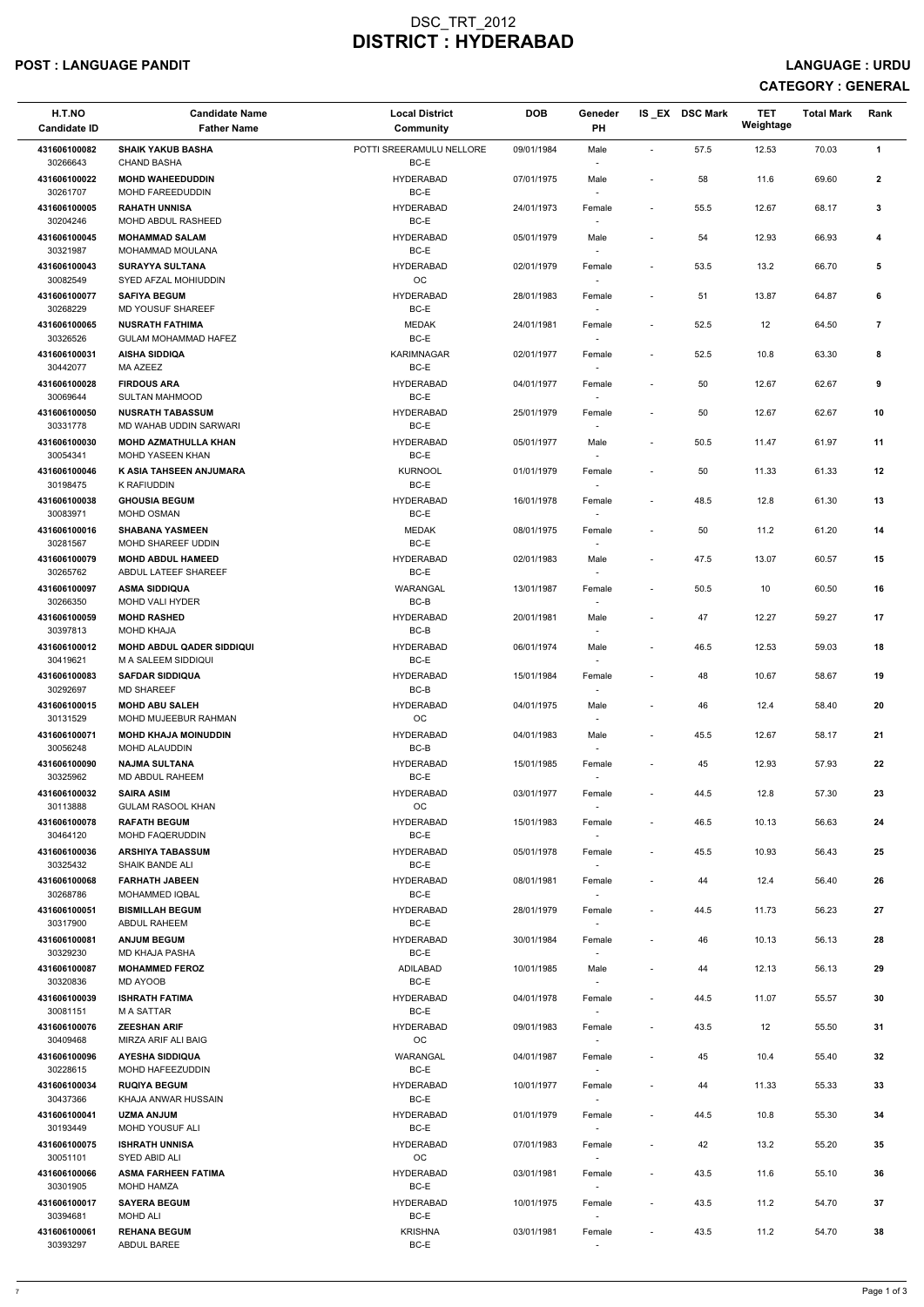### POST : LANGUAGE PANDIT LANGUAGE : URDU

| H.T.NO<br><b>Candidate ID</b> | <b>Candidate Name</b><br><b>Father Name</b>                 | <b>Local District</b><br><b>Community</b> | <b>DOB</b> | Geneder<br><b>PH</b>               |                          | IS EX DSC Mark | <b>TET</b><br>Weightage | <b>Total Mark</b> | Rank |
|-------------------------------|-------------------------------------------------------------|-------------------------------------------|------------|------------------------------------|--------------------------|----------------|-------------------------|-------------------|------|
| 431606100008<br>30088883      | <b>SHAIKA ZUBEDA</b><br>SK ABDUL KHADER                     | <b>HYDERABAD</b><br>BC-E                  | 13/01/1973 | Female                             | $\blacksquare$           | 44.5           | 10                      | 54.50             | 39   |
| 431606100099<br>30295742      | <b>SADIYA FATIMA</b><br>MOHD ZAHOOR                         | <b>HYDERABAD</b><br>BC-E                  | 16/01/1989 | Female                             | $\blacksquare$           | 42.5           | 11.47                   | 53.97             | 40   |
| 431606100004<br>30315571      | <b>FAZELA SULTANA</b><br>MD BAHAUDDIN                       | <b>HYDERABAD</b><br>BC-E                  | 10/01/1971 | Female<br>$\sim$                   | $\blacksquare$           | 42.5           | 11.33                   | 53.83             | 41   |
| 431606100042<br>30393027      | <b>SYED MUSTAFA HUSSAIN</b><br>SYED MUQTHAR HUSSAIN         | <b>HYDERABAD</b><br>BC-E                  | 02/01/1979 | Male<br>$\sim$                     | $\overline{\phantom{a}}$ | 43             | 10.8                    | 53.80             | 42   |
| 431606100010                  | <b>WASEEM BEGUM</b>                                         | <b>HYDERABAD</b>                          | 05/01/1974 | Female                             | $\overline{\phantom{a}}$ | 42             | 11.6                    | 53.60             | 43   |
| 30293588                      | LATE GULAM MOHAMMED                                         | BC-B                                      |            | $\sim$                             |                          |                |                         |                   |      |
| 431606100073                  | <b>FARHEEN UNNISA BEGUM</b>                                 | MAHABUBNAGAR                              | 12/01/1983 | Female                             | $\overline{\phantom{a}}$ | 42.5           | 10.8                    | 53.30             | 44   |
| 30317039                      | <b>MD RUKUNUDDIN</b>                                        | BC-E                                      |            |                                    |                          |                |                         |                   |      |
| 431606100007<br>30435756      | <b>KHUTEJUL KUBRA</b><br><b>MD JABBAR</b>                   | <b>NALGONDA</b><br>BC-E                   | 05/01/1973 | Female                             | $\blacksquare$           | 41.5           | 11.73                   | 53.23             | 45   |
| 431606100035<br>30245254      | <b>SAFIA SULTANA</b><br>MD MOINUDDIN                        | <b>HYDERABAD</b><br>BC-E                  | 25/01/1978 | Female                             | $\overline{\phantom{a}}$ | 42             | 10.67                   | 52.67             | 46   |
| 431606100049                  | <b>AISHA NISHAT</b>                                         | MAHABUBNAGAR                              | 18/01/1979 | Female                             | $\sim$                   | 42.5           | 10.13                   | 52.63             | 47   |
| 30311969                      | MD ABDUL MAJEED                                             | BC-E                                      |            | $\overline{\phantom{a}}$           |                          |                |                         |                   |      |
| 431606100019<br>30083187      | <b>TAJ UNNISA</b><br>MOHD MOULANA                           | <b>HYDERABAD</b><br>BC-E                  | 18/01/1975 | Female                             | $\overline{\phantom{a}}$ | 41             | 11.6                    | 52.60             | 48   |
| 431606100009<br>30464828      | <b>MD AKRAM TAYYEB</b><br>MD TAYYEB ALI RAZVI               | <b>HYDERABAD</b><br>BC-E                  | 08/01/1974 | Male<br>OH                         | $\overline{\phantom{a}}$ | 41             | 11.33                   | 52.33             | 49   |
| 431606100024                  | <b>FAHEEM SULTANA</b>                                       | <b>HYDERABAD</b>                          | 01/01/1976 | Female                             | $\overline{\phantom{a}}$ | 40.5           | 11.73                   | 52.23             | 50   |
| 30422377                      | MOHD ZAHOOR ALI                                             | BC-E                                      |            | $\sim$                             |                          |                |                         |                   |      |
| 431606100040<br>30445683      | <b>SHEERIN PARVEEN</b><br><b>MA WAHEED</b>                  | <b>KARIMNAGAR</b><br>BC-E                 | 02/01/1978 | Female<br>$\overline{\phantom{a}}$ | $\overline{\phantom{a}}$ | 41             | 11.2                    | 52.20             | 51   |
| 431606100002                  | <b>SHAJAHAN BEGUM</b>                                       | <b>KURNOOL</b>                            | 04/01/1969 | Female                             | $\overline{\phantom{a}}$ | 41.5           | 10.67                   | 52.17             | 52   |
| 30090322                      | D A RASHEED                                                 | BC-E                                      |            | $\sim$                             |                          |                |                         |                   |      |
| 431606100026<br>30405133      | <b>MAJIDA SULTANA</b><br>MOHD ZAHEER AHMED                  | <b>HYDERABAD</b><br>$BC-E$                | 24/01/1976 | Female                             | $\blacksquare$           | 42             | 10.13                   | 52.13             | 53   |
| 431606100057                  | <b>AYESHA BEGUM</b>                                         | <b>HYDERABAD</b>                          | 06/01/1980 | Female                             | $\blacksquare$           | 40             | 11.73                   | 51.73             | 54   |
| 30252817                      | LATE HASSAN UDDIN                                           | BC-E                                      |            | $\overline{\phantom{a}}$           |                          |                |                         |                   |      |
| 431606100013<br>30286750      | <b>SHAIK MOHD ISMAIL</b><br><b>SHAIK ABDUL KAREEM</b>       | <b>HYDERABAD</b><br>BC-E                  | 08/01/1974 | Male                               | $\overline{\phantom{a}}$ | 41.5           | 10                      | 51.50             | 55   |
| 431606100062<br>30460974      | <b>MD MAHMOOD HUSSAIN</b><br>MD MAQDOOM HUSSAIN             | <b>HYDERABAD</b><br>BC-E                  | 15/01/1981 | Male                               | $\overline{\phantom{a}}$ | 40             | 11.47                   | 51.47             | 56   |
| 431606100044<br>30313741      | <b>NUZHAT SULTANA</b><br>MD ATA UR RAHMAN                   | WARANGAL<br>BC-E                          | 23/01/1979 | Female<br>$\overline{\phantom{a}}$ | $\blacksquare$           | 41             | 10.27                   | 51.27             | 57   |
| 431606100074<br>30025533      | <b>MOHAMMED MUSHTAQ AHMED</b><br><b>MOHAMMED HAKIMUDDIN</b> | <b>HYDERABAD</b><br>BC-E                  | 20/01/1983 | Male<br>$\sim$                     | $\overline{\phantom{a}}$ | 40             | 11.2                    | 51.20             | 58   |
| 431606100091<br>30157499      | <b>NAZMUNNISA</b><br>S KHADER BASHA                         | <b>KURNOOL</b><br>BC-E                    | 14/01/1986 | Female<br>OH                       | $\blacksquare$           | 39             | 10.67                   | 49.67             | 59   |
| 431606100021                  | <b>HAFEEZUDDIN</b>                                          | <b>HYDERABAD</b>                          | 12/01/1975 | Male                               | $\overline{\phantom{a}}$ | 38             | 11.33                   | 49.33             | 60   |
| 30059268                      | YOUSUF UDDIN                                                | BC-E                                      |            |                                    |                          |                |                         |                   |      |
| 431606100053<br>30332462      | <b>SHAHINSHA BEGUM</b><br><b>MD FAREED UDDIN</b>            | <b>HYDERABAD</b><br>BC-E                  | 20/01/1980 | Female                             | $\blacksquare$           | 38             | 11.2                    | 49.20             | 61   |
| 431606100080                  | <b>RAHELA BEGUM</b>                                         | <b>HYDERABAD</b>                          | 15/01/1984 | $\sim$<br>Female                   | $\blacksquare$           | 39             | 9.87                    | 48.87             | 62   |
| 30099984                      | MD YAQOOB                                                   | BC-E                                      |            | $\sim$                             |                          |                |                         |                   |      |
| 431606100089                  | <b>AMENA BEGUM</b>                                          | <b>HYDERABAD</b>                          | 08/01/1985 | Female                             | $\blacksquare$           | 38             | 10.4                    | 48.40             | 63   |
| 30332533                      | <b>MOHD GHOUSE</b>                                          | BC-E                                      |            | $\overline{\phantom{a}}$           |                          |                |                         |                   |      |
| 431606100006<br>30244456      | <b>MOHD INTESARUDDIN</b><br><b>MOHD ATEEQUDDIN</b>          | <b>HYDERABAD</b><br>BC-E                  | 10/01/1973 | Male                               | $\blacksquare$           | 37             | 11.33                   | 48.33             | 64   |
| 431606100054<br>30463407      | <b>NAJMA SULTANA</b><br>MOHD YOUSUF ALI                     | <b>MAHABUBNAGAR</b><br>BC-E               | 20/01/1980 | Female                             | $\overline{\phantom{a}}$ | 37             | 10.67                   | 47.67             | 65   |
| 431606100095<br>30447030      | <b>KAUSER BEGUM</b><br>AHMED HUSSAIN                        | <b>HYDERABAD</b><br>BC-E                  | 16/01/1987 | Female<br>$\sim$                   | $\blacksquare$           | 37             | 10.67                   | 47.67             | 66   |
| 431606100052                  | <b>MOHAMMED ASHRAF GHOURI</b>                               | NALGONDA                                  | 27/01/1979 | Male                               | $\overline{\phantom{a}}$ | 36.5           | 10.53                   | 47.03             | 67   |
| 30189507<br>431606100029      | MOHAMMED AHMED GHORI<br><b>HAJERA BEGUM</b>                 | <b>OC</b><br><b>HYDERABAD</b>             | 05/01/1977 | OH<br>Female                       | $\overline{\phantom{a}}$ | 36.5           | 10.13                   | 46.63             | 68   |
| 30169381                      | LATE MOHD HASSAN UDDIN                                      | BC-E                                      |            | $\sim$                             |                          |                |                         |                   |      |
| 431606100056<br>30283453      | <b>ASIYA SULTANA</b><br><b>MOHD SARWAR AHMED</b>            | <b>HYDERABAD</b><br>BC-E                  | 14/01/1980 | Female                             | $\sim$                   | 36.5           | 10.13                   | 46.63             | 69   |
| 431606100001                  | <b>MOHD AYAZ ALI KHAN</b>                                   | <b>HYDERABAD</b>                          | 15/01/1968 | Male                               | $\overline{\phantom{a}}$ | 37.5           | 8.53                    | 46.03             | 70   |
| 30238077                      | MOHD AMJAD ALI KHAN                                         | OС                                        |            | $\overline{\phantom{a}}$           |                          |                |                         |                   |      |
| 431606100033<br>30122395      | <b>MD ZAMEERUDDIN</b><br>MD HUSAMUDDIN                      | <b>NALGONDA</b><br>BC-B                   | 20/01/1977 | Male<br>$\sim$                     |                          | 35.5           | 10.53                   | 46.03             | 71   |
| 431606100020                  | <b>MUJEEB FATIMA</b>                                        | <b>HYDERABAD</b>                          | 13/01/1975 | Female                             | $\overline{\phantom{a}}$ | 35             | 10.53                   | 45.53             | 72   |
| 30446486<br>431606100055      | AGHA AHMED ALI<br><b>AMENA BEGUM</b>                        | BC-E<br><b>HYDERABAD</b>                  | 16/01/1980 | $\overline{\phantom{a}}$<br>Female | $\overline{\phantom{a}}$ | 34             | 10.8                    | 44.80             | 73   |
| 30247635                      | YOUSUF ALI                                                  | BC-E                                      |            | $\sim$                             |                          |                |                         |                   |      |
| 431606100037<br>30405692      | <b>JAMSHEED SULTANA</b><br>MOHD ZAHEER AHMED                | <b>HYDERABAD</b><br>BC-E                  | 12/01/1978 | Female<br>$\overline{\phantom{a}}$ | $\overline{\phantom{a}}$ | 34.5           | 10.13                   | 44.63             | 74   |
| 431606100058<br>30331137      | <b>HAJERA MAHEEN</b><br>MD SAYEEDUDDIN                      | <b>HYDERABAD</b><br>BC-E                  | 20/01/1980 | Female<br>$\sim$                   | $\overline{\phantom{a}}$ | 33.5           | 11.07                   | 44.57             | 75   |
| 431606100069                  | YASMEEN BEGUM                                               | <b>HYDERABAD</b>                          | 16/01/1982 | Female                             | $\overline{\phantom{a}}$ | 34.5           | 10                      | 44.50             | 76   |
| 30332707                      | <b>BABU MIYAN</b>                                           | BC-E                                      |            | $\sim$                             |                          |                |                         |                   |      |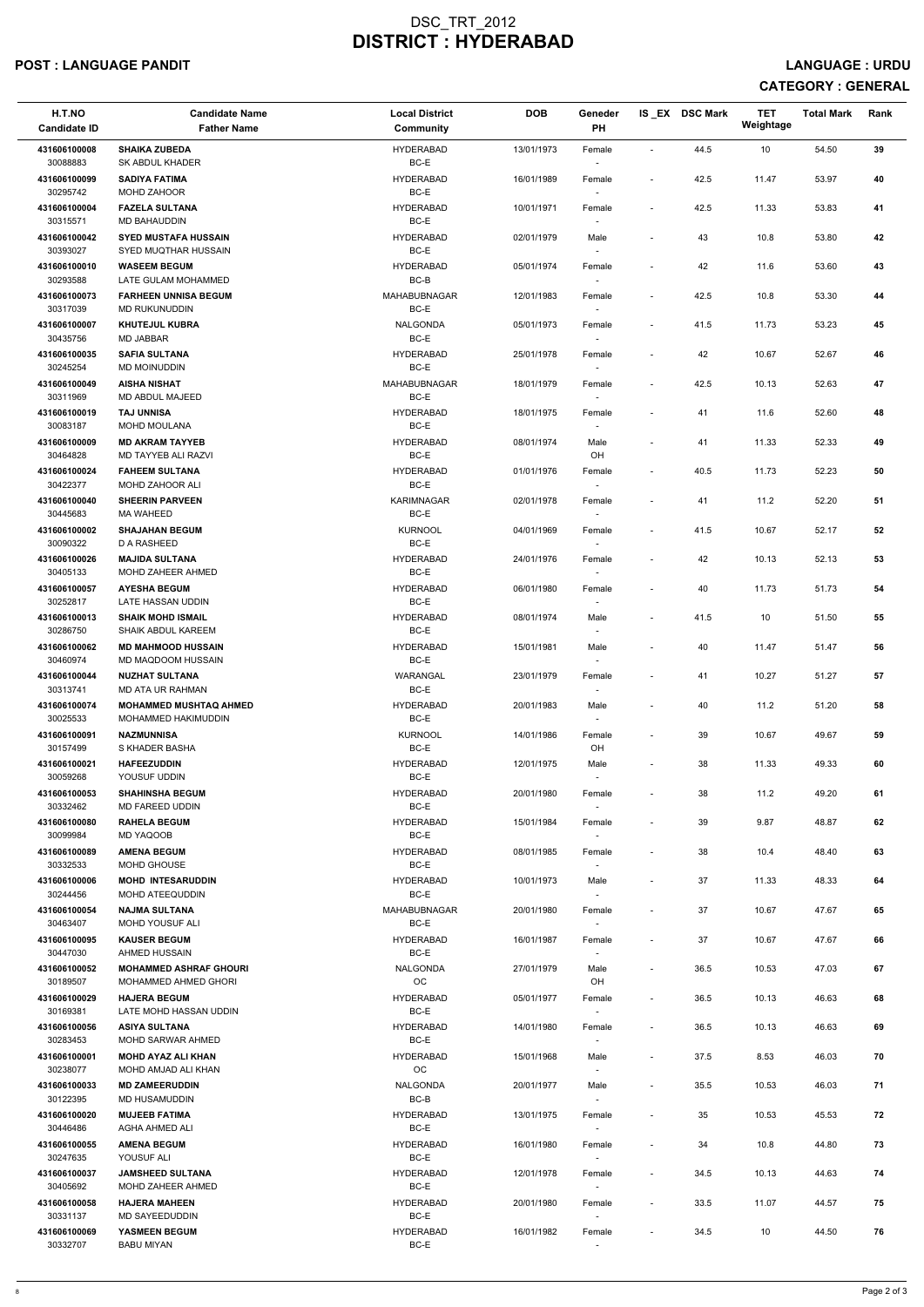### POST : LANGUAGE PANDIT LANGUAGE : URDU

| H.T.NO<br><b>Candidate ID</b> | <b>Candidate Name</b><br><b>Father Name</b> | <b>Local District</b><br>Community | <b>DOB</b> | Geneder<br><b>PH</b>     |                          | IS EX DSC Mark | <b>TET</b><br>Weightage | <b>Total Mark</b> | Rank |
|-------------------------------|---------------------------------------------|------------------------------------|------------|--------------------------|--------------------------|----------------|-------------------------|-------------------|------|
| 431606100011                  | <b>SHAMEEM BEGUM</b>                        | <b>HYDERABAD</b>                   | 03/01/1974 | Female                   | $\overline{\phantom{a}}$ | 32             | 12.4                    | 44.40             | 77   |
| 30066343                      | <b>HAYATH ALI</b>                           | BC-E                               |            |                          |                          |                |                         |                   |      |
| 431606100025                  | <b>SHABANA ANJUM</b>                        | <b>NALGONDA</b>                    | 10/01/1976 | Female                   | $\sim$                   | 34             | 10.27                   | 44.27             | 78   |
| 30334067                      | <b>MOHAMMED OSMAN</b>                       | $BC-B$                             |            | $\sim$                   |                          |                |                         |                   |      |
| 431606100072                  | <b>TABASSUM KAUSER</b>                      | <b>HYDERABAD</b>                   | 20/01/1983 | Female                   | $\overline{\phantom{a}}$ | 34             | 10.13                   | 44.13             | 79   |
| 30334064                      | <b>MOHD MAHMOOD HUSSAIN</b>                 | BC-E                               |            | $\sim$                   |                          |                |                         |                   |      |
| 431606100093                  | <b>SMD FAIZULLAH</b>                        | <b>KURNOOL</b>                     | 05/01/1986 | Male                     | $\overline{\phantom{a}}$ | 33             | 10.53                   | 43.53             | 80   |
| 30468003                      | SHAIK ABDUL WAHAB                           | BC-E                               |            |                          |                          |                |                         |                   |      |
| 431606100098                  | <b>HAFIZA SAFOORA NIKHATH</b>               | <b>HYDERABAD</b>                   | 04/01/1988 | Female                   | $\sim$                   | 33             | 10.27                   | 43.27             | 81   |
| 30098500                      | <b>MOHD SUBHAN GHORI</b>                    | BC-E                               |            | $\overline{\phantom{a}}$ |                          |                |                         |                   |      |
| 431606100027                  | <b>ARSHIYA ANJUM</b>                        | <b>HYDERABAD</b>                   | 01/01/1976 | Female                   | $\overline{\phantom{a}}$ | 32.5           | 10.67                   | 43.17             | 82   |
| 30459921                      | MIRZA MUSTAFA ALI BAIG                      | BC-E                               |            |                          |                          |                |                         |                   |      |
| 431606100070                  | <b>MD SAJID</b>                             | <b>HYDERABAD</b>                   | 16/01/1982 | Male                     | $\sim$                   | 33             | 10                      | 43.00             | 83   |
| 30392099                      | <b>MD KHAJA</b>                             | $BC-B$                             |            | $\sim$                   |                          |                |                         |                   |      |
| 431606100086                  | <b>SHABINA</b>                              | <b>GUNTUR</b>                      | 17/01/1984 | Female                   | $\sim$                   | 33             | 10                      | 43.00             | 84   |
| 30400770                      | <b>MUNEER SHARIEF</b>                       | BC-E                               |            |                          |                          |                |                         |                   |      |
| 431606100085                  | <b>FATIMA BEGUM</b>                         | <b>RANGAREDDY</b>                  | 23/01/1984 | Female                   | $\sim$                   | 32             | 10.4                    | 42.40             | 85   |
| 30452269                      | ABDUL JABBAR                                | $BC-B$                             |            |                          |                          |                |                         |                   |      |
| 431606100014                  | <b>ASMA SULTANA</b>                         | WARANGAL                           | 19/01/1974 | Female                   | $\sim$                   | 30.5           | 11.33                   | 41.83             | 86   |
| 30339208                      | <b>MOHD ISMAIL</b>                          | BC-E                               |            | $\overline{\phantom{a}}$ |                          |                |                         |                   |      |
| 431606100064                  | <b>MOHD ATAUR RAHMAN</b>                    | <b>HYDERABAD</b>                   | 20/01/1981 | Male                     | $\overline{\phantom{a}}$ | 33             | 8                       | 41.00             | 87   |
| 30468819                      | <b>MOHD ABDUL RAHMAN</b>                    | BC-E                               |            |                          |                          |                |                         |                   |      |
| 431606100067                  | <b>REHAMATHUNNISA</b>                       | <b>KRISHNA</b>                     | 06/01/1981 | Female                   | $\overline{a}$           | 30             | 10.53                   | 40.53             | 88   |
| 30456638                      | <b>ABDUL GAFOOR</b>                         | BC-E                               |            | $\sim$                   |                          |                |                         |                   |      |
| 431606100048                  | <b>MASARATH UNNISA</b>                      | <b>HYDERABAD</b>                   | 09/01/1979 | Female                   | $\overline{\phantom{a}}$ | 27             | 10.13                   | 37.13             | 89   |
| 30293712                      | <b>KHAJA MOINUDDIN</b>                      | BC-E                               |            |                          |                          |                |                         |                   |      |
| 431606100023                  | <b>KAREEM UNNISA BEGUM</b>                  | <b>HYDERABAD</b>                   | 18/01/1976 | Female                   |                          | 25             | 10                      | 35.00             | 90   |
| 30064085                      | M A HAFEEZ                                  | BC-E                               |            |                          |                          |                |                         |                   |      |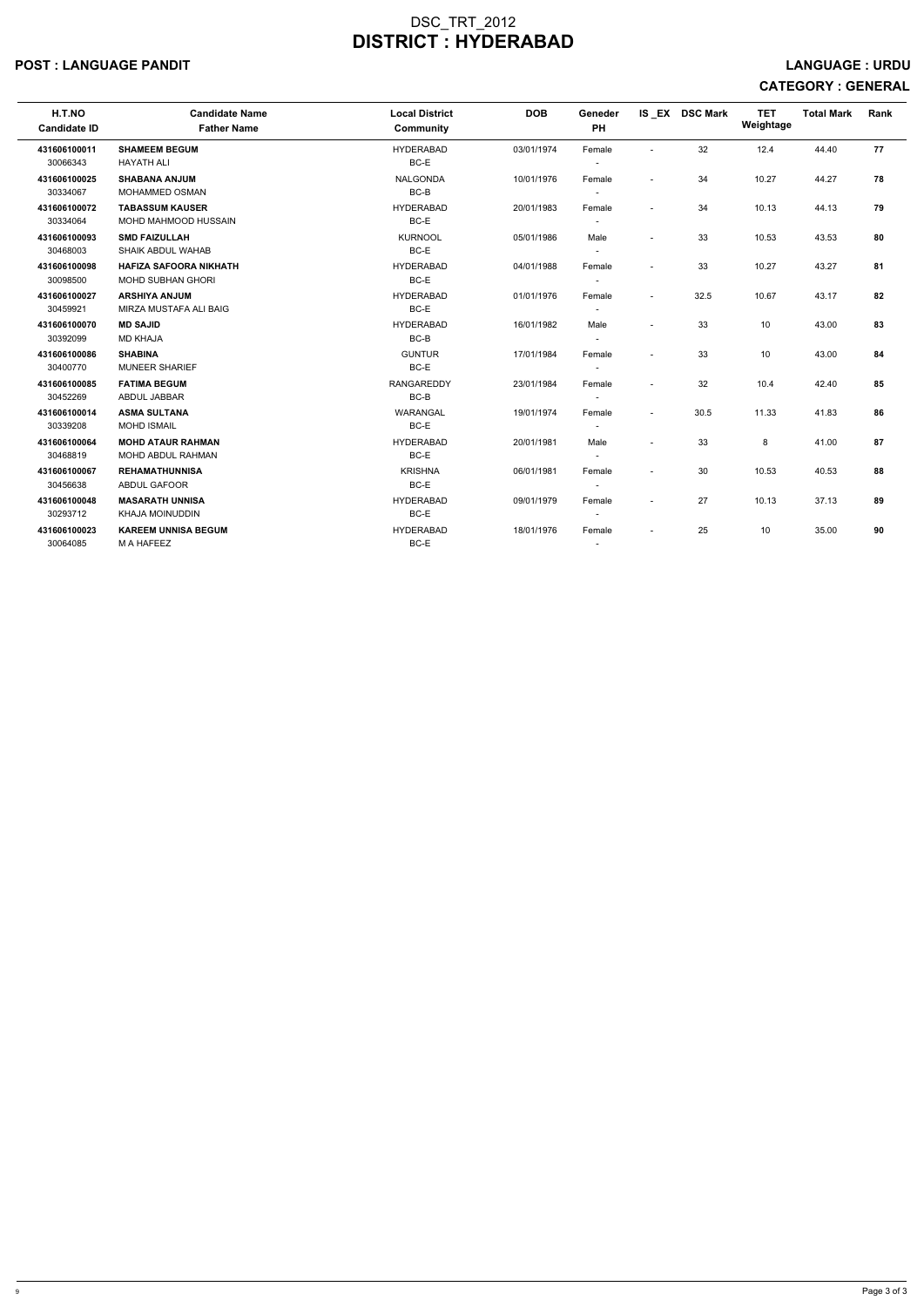### POST : PHYSICAL EDUCATION TEACHER MEDIUM : TELUGU

| H.T.NO<br><b>Candidate ID</b> | <b>Candidate Name</b><br><b>Father Name</b>           | <b>Local District</b><br><b>Community</b>        | <b>DOB</b> | Geneder<br>PH                      |                          | IS EX DSC Mark | <b>TET</b><br>Weightage | <b>Total Mark</b> | Rank           |
|-------------------------------|-------------------------------------------------------|--------------------------------------------------|------------|------------------------------------|--------------------------|----------------|-------------------------|-------------------|----------------|
| 451699010164<br>30081091      | <b>T A RAJANI</b><br>T M ARJUN KUMAR                  | <b>HYDERABAD</b><br>BC-D                         | 17/01/1984 | Female<br>$\overline{\phantom{a}}$ | $\mathbf{r}$             | 69.5           | $\mathbf 0$             | 69.50             | $\mathbf{1}$   |
| 451699010111                  | <b>S KIRAN PRASAD</b>                                 | <b>KHAMMAM</b>                                   | 03/01/1981 | Male                               | $\overline{\phantom{a}}$ | 69             | 0                       | 69.00             | $\mathbf{2}$   |
| 30250652<br>451699010237      | S PRAKASHA RAO<br><b>BABU NESHA</b>                   | $\operatorname{\textsf{SC}}$<br><b>KURNOOL</b>   | 02/01/1988 | Male                               | $\overline{\phantom{a}}$ | 65.5           | 0                       | 65.50             | 3              |
| 30039644<br>451699010183      | <b>BALARAJU N</b><br><b>OM MADHU PRASAD</b>           | $\operatorname{\textsf{sc}}$                     |            | $\overline{\phantom{a}}$           |                          |                |                         |                   |                |
| 30232265                      | OM PRAKASH                                            | <b>HYDERABAD</b><br>$\operatorname{\textsf{SC}}$ | 20/01/1985 | Male<br>$\overline{\phantom{a}}$   | $\overline{\phantom{a}}$ | 63.5           | 0                       | 63.50             | 4              |
| 451699010222<br>30399192      | <b>K GAJENDRA</b><br>K CHENGALRAYUDU                  | <b>CHITTOOR</b><br>OC                            | 04/01/1987 | Male<br>$\overline{\phantom{a}}$   | $\overline{\phantom{a}}$ | 63.5           | 0                       | 63.50             | 5              |
| 451699010170<br>30232601      | <b>NALLABALLE RATNA RAJU</b><br>N BHUSHANAM           | <b>KADAPA</b><br>$\operatorname{\textsf{SC}}$    | 07/01/1985 | Male                               |                          | 63             | 0                       | 63.00             | 6              |
| 451699010087<br>30253312      | <b>PRATAP BYRI</b><br><b>B C MUNISWAMY</b>            | POTTI SREERAMULU NELLORE<br>BC-A                 | 26/01/1979 | Male                               | $\overline{\phantom{a}}$ | 62.5           | 0                       | 62.50             | $\overline{7}$ |
| 451699010195<br>30083911      | A SAI LATHA<br>A TIRUPATHY                            | <b>HYDERABAD</b><br>$\operatorname{\textsf{SC}}$ | 28/01/1986 | Female<br>$\sim$                   |                          | 62             | 0                       | 62.00             | 8              |
| 451699010149                  | <b>G MACHAGIRI</b>                                    | <b>HYDERABAD</b>                                 | 02/01/1983 | Male                               | $\overline{\phantom{a}}$ | 60.5           | 0                       | 60.50             | 9              |
| 30154630<br>451699010187      | <b>G KRISHNA</b><br><b>T A RANJEETA</b>               | BC-D<br><b>HYDERABAD</b>                         | 24/01/1985 | $\overline{\phantom{a}}$<br>Female | $\overline{\phantom{a}}$ | 60.5           | 0                       | 60.50             | 10             |
| 30388373<br>451699010067      | TM ARJUN KUMAR<br><b>D RAVIKUMAR</b>                  | BC-D<br><b>KHAMMAM</b>                           | 10/01/1977 | $\overline{\phantom{a}}$<br>Male   | $\blacksquare$           | 60             | 0                       | 60.00             | 11             |
| 30227193                      | NARASAIAH                                             | BC-D                                             |            |                                    |                          |                |                         |                   |                |
| 451699010123<br>30089080      | <b>LOLLA NIRVANA SASTRY</b><br>LOLLA KRISHNA AVADHANI | <b>ADILABAD</b><br>$_{\rm OC}$                   | 15/01/1982 | Male<br>$\overline{\phantom{a}}$   |                          | 60             | 0                       | 60.00             | 12             |
| 451699010176<br>30423813      | <b>D PAVITHRA</b><br>D KRISHNAMURTHI                  | <b>ADILABAD</b><br>BC-A                          | 27/01/1985 | Female<br>$\overline{\phantom{a}}$ |                          | 59.5           | 0                       | 59.50             | 13             |
| 451699010128                  | <b>M PRASANNA LAKSHMI</b>                             | <b>CHITTOOR</b>                                  | 27/01/1982 | Female                             | $\overline{\phantom{a}}$ | 59             | 0                       | 59.00             | 14             |
| 30321985<br>451699010242      | M JAYARAMAIAH<br>Y NAVEEN KUMAR                       | BC-D<br><b>HYDERABAD</b>                         | 15/01/1988 | $\overline{\phantom{a}}$<br>Male   | $\blacksquare$           | 59             | 0                       | 59.00             | 15             |
| 30108883<br>451699010133      | Y NARSIMHA<br><b>E VANAJA</b>                         | $\operatorname{\textsf{SC}}$<br><b>HYDERABAD</b> | 17/01/1982 | Female                             | $\overline{\phantom{a}}$ | 58             | 0                       | 58.00             | 16             |
| 30433103                      | E CHINNAIAH                                           | BC-B                                             |            | $\overline{\phantom{a}}$           |                          |                |                         |                   |                |
| 451699010092<br>30401414      | <b>S KUSHWANT SINGH</b><br>S SHAMSHER SINGH           | <b>HYDERABAD</b><br>BC-A                         | 04/01/1979 | Male<br>$\overline{\phantom{a}}$   |                          | 57             | 0                       | 57.00             | 17             |
| 451699010102<br>30095554      | <b>GULSHAN KOUR</b><br>SARDAR KAMAL SINGH             | <b>HYDERABAD</b><br>BC-A                         | 14/01/1980 | Female                             | $\overline{\phantom{a}}$ | 56.5           | 0                       | 56.50             | 18             |
| 451699010192                  | P TEJESHWAR                                           | <b>HYDERABAD</b>                                 | 12/01/1986 | Male                               | $\overline{\phantom{a}}$ | 56.5           | 0                       | 56.50             | 19             |
| 30181020<br>451699010031      | P RAJAIAH<br><b>P RAMU</b>                            | SC<br><b>GUNTUR</b>                              | 16/01/1973 | Male                               |                          | 56             | 0                       | 56.00             | 20             |
| 30430743<br>451699010032      | P KASULU<br><b>T KAMALAKAR</b>                        | $BC-B$<br><b>KRISHNA</b>                         | 05/01/1973 | $\overline{\phantom{a}}$<br>Male   |                          | 56             | 0                       | 56.00             | 21             |
| 30070425                      | <b>TVSINGARAYA SURI</b>                               | BC-D                                             |            | $\sim$                             |                          |                |                         |                   |                |
| 451699010260<br>30441850      | <b>B RAVI NAIK</b><br><b>B GOPI NAIK</b>              | <b>HYDERABAD</b><br><b>ST</b>                    | 10/01/1990 | Male                               |                          | 56             | 0                       | 56.00             | 22             |
| 451699010094<br>30416265      | <b>AJAY SINGH</b><br><b>MUNNA SINGH</b>               | <b>HYDERABAD</b><br>BC-B                         | 24/01/1980 | Male                               | $\overline{\phantom{a}}$ | 55.5           | 0                       | 55.50             | 23             |
| 451699010191<br>30395399      | <b>M KIRAN KUMAR</b><br>M YADAIAH                     | <b>HYDERABAD</b><br>SC                           | 03/01/1986 | Male<br>$\overline{\phantom{a}}$   | $\blacksquare$           | 55.5           | 0                       | 55.50             | 24             |
| 451699010034<br>30076063      | <b>ANDOJI LATHA</b><br>ANDOJI CHIDANANDAM             | <b>HYDERABAD</b><br>BC-B                         | 28/01/1974 | Female<br>$\overline{\phantom{a}}$ |                          | 55             | 0                       | 55.00             | 25             |
| 451699010079<br>30249904      | <b>SREENIVASULU P</b><br>P HANMANTHU                  | MAHABUBNAGAR<br>BC-B                             | 25/01/1979 | Male                               | $\overline{\phantom{a}}$ | 55             | 0                       | 55.00             | 26             |
| 451699010105<br>30457117      | A VEERANARAPPA<br>A PAPANNA                           | ANANTHAPUR<br>BC-B                               | 04/01/1981 | Male                               | $\overline{\phantom{a}}$ | 54.5           | 0                       | 54.50             | 27             |
| 451699010137<br>30056018      | <b>B SAMPURNA</b><br><b>B BANGAR REDDY</b>            | <b>NALGONDA</b><br>OC                            | 26/01/1983 | Female<br>$\overline{\phantom{a}}$ | $\overline{\phantom{a}}$ | 54.5           | 0                       | 54.50             | 28             |
| 451699010219                  | <b>HAFEEZA</b>                                        | <b>HYDERABAD</b>                                 | 01/01/1987 | Female                             |                          | 54.5           | 0                       | 54.50             | 29             |
| 30441120<br>451699010096      | <b>MD GHOUSE</b><br><b>S ROOPENDAR</b>                | BC-E<br><b>HYDERABAD</b>                         | 03/01/1980 | $\overline{\phantom{a}}$<br>Male   | $\overline{a}$           | 54             | 0                       | 54.00             | 30             |
| 30053023                      | S SURESH                                              | BC-A                                             |            | $\overline{\phantom{a}}$           |                          |                |                         |                   |                |
| 451699010234<br>30282465      | <b>KASIMALLA TULASI</b><br>KASIMALLA CHAKRAM          | <b>KHAMMAM</b><br>SC                             | 13/01/1988 | Female                             |                          | 54             | 0                       | 54.00             | 31             |
| 451699010090                  | <b>TURAKA GOPINATH</b>                                | POTTI SREERAMULU NELLORE                         | 01/01/1979 | Male                               | $\overline{\phantom{a}}$ | 53.5           | 0                       | 53.50             | 32             |
| 30206419<br>451699010106      | T CHINNAIAH<br>JYOTHIKUMAR GUDIMALLAM                 | BC-A<br><b>CHITTOOR</b>                          | 20/01/1981 | Male                               | $\blacksquare$           | 53.5           | 0                       | 53.50             | 33             |
| 30092538                      | <b>G SUBRAMANYAM</b>                                  | $_{\rm OC}$                                      |            | $\overline{\phantom{a}}$           |                          |                |                         |                   |                |
| 451699010171<br>30103572      | <b>S CHINNA</b><br>S NARANNAIDU                       | SRIKAKULAM<br>BC-D                               | 30/01/1985 | Female<br>$\overline{\phantom{a}}$ | $\overline{\phantom{a}}$ | 53.5           | 0                       | 53.50             | 34             |
| 451699010185<br>30233173      | <b>MATCHA SIRISHA</b><br><b>MATCHA SAIBABU</b>        | <b>HYDERABAD</b><br>OC                           | 30/01/1985 | Female<br>$\sim$                   | $\overline{\phantom{a}}$ | 53.5           | 0                       | 53.50             | 35             |
| 451699010060<br>30159619      | <b>MOHAMMED ALIKHAN</b><br>MD M UMAR KHAN             | <b>WEST GODAVARI</b><br>BC-E                     | 19/01/1977 | Male<br>$\sim$                     | $\blacksquare$           | 53             | 0                       | 53.00             | 36             |
| 451699010074<br>30042369      | POTTIPOGU SREENIVASA RAO<br>P PRABHU DASU             | <b>HYDERABAD</b><br>SC                           | 22/01/1978 | Male<br>$\sim$                     | $\overline{\phantom{a}}$ | 53             | 0                       | 53.00             | 37             |
| 451699010109<br>30335379      | V ANJANEYULU<br>V KOTASUBBAIAH                        | PRAKASAM<br>BC-B                                 | 10/01/1981 | Male                               |                          | 53             | 0                       | 53.00             | 38             |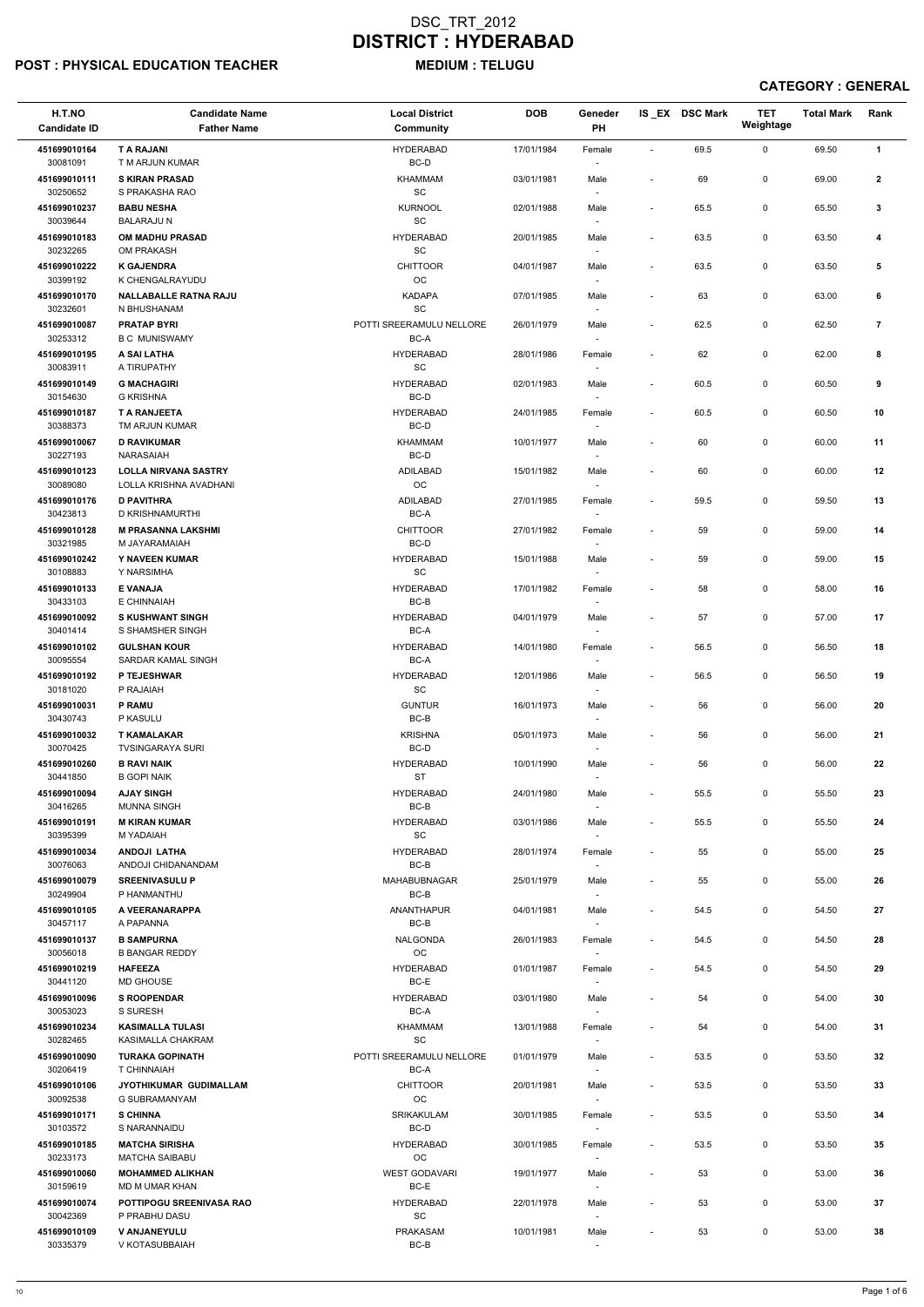### POST : PHYSICAL EDUCATION TEACHER MEDIUM : TELUGU

| H.T.NO<br><b>Candidate ID</b>        | <b>Candidate Name</b><br><b>Father Name</b>                              | <b>Local District</b><br>Community              | <b>DOB</b> | Geneder<br>PH                      |                          | IS EX DSC Mark | TET<br>Weightage | <b>Total Mark</b> | Rank |
|--------------------------------------|--------------------------------------------------------------------------|-------------------------------------------------|------------|------------------------------------|--------------------------|----------------|------------------|-------------------|------|
| 451699010001<br>30237273             | <b>SRINIVASA RAO GULLIPALLI</b><br>RAMINAIDU                             | VIZIANAGARAM<br>BC-D                            | 20/01/1968 | Male                               | $\sim$                   | 52.5           | $\mathbf 0$      | 52.50             | 39   |
| 451699010018<br>30058687             | <b>NUNEMUNTHALA SHIVA KUMAR</b><br>N BHUJANGAM                           | WARANGAL<br>$BC-B$                              | 11/01/1971 | Male<br>$\sim$                     | $\overline{\phantom{a}}$ | 52.5           | 0                | 52.50             | 40   |
| 451699010131<br>30250955             | <b>SUNEETHA KODEBOYINA</b><br><b>RAMA RAO</b>                            | <b>KRISHNA</b><br>OC                            | 20/01/1982 | Female<br>$\sim$                   | $\blacksquare$           | 52.5           | 0                | 52.50             | 41   |
| 451699010201                         | <b>B YESAIAH</b>                                                         | <b>KURNOOL</b>                                  | 13/01/1986 | Male                               | $\blacksquare$           | 52.5           | 0                | 52.50             | 42   |
| 30033656<br>451699010261             | <b>DEVAIAH</b><br><b>BELLAM MARTHAMMA</b>                                | SC<br><b>KADAPA</b>                             | 08/01/1990 | $\sim$<br>Female                   | $\overline{\phantom{a}}$ | 52.5           | 0                | 52.50             | 43   |
| 30412618                             | <b>B CHENDRAYUDU</b>                                                     | SC                                              |            | $\sim$                             |                          |                |                  |                   |      |
| 451699010040<br>30102094             | <b>VEERABOINA VENKAIAH</b><br>SYDULU                                     | <b>KHAMMAM</b><br>BC-D                          | 09/01/1974 | Male                               | $\blacksquare$           | 51.5           | 0                | 51.50             | 44   |
| 451699010053<br>30093041             | <b>VADDI SURESHKUMAR</b><br>V RAMESH BABU                                | VISAKHAPATNAM<br>$\operatorname{\textsf{SC}}$   | 18/01/1976 | Male<br>$\overline{\phantom{a}}$   | $\blacksquare$           | 51.5           | 0                | 51.50             | 45   |
| 451699010082<br>30440534             | <b>S SWAMULU</b><br><b>EDANNA</b>                                        | <b>MAHABUBNAGAR</b><br><b>SC</b>                | 06/01/1979 | Male<br>$\overline{\phantom{a}}$   | $\blacksquare$           | 51.5           | 0                | 51.50             | 46   |
| 451699010108<br>30391225             | <b>B RAMESH</b><br><b>B NAGESAM</b>                                      | ANANTHAPUR<br>BC-A                              | 03/01/1981 | Male                               | $\overline{\phantom{a}}$ | 51.5           | $\mathsf{O}$     | 51.50             | 47   |
| 451699010203<br>30320186             | <b>JASMIN GALIMUTI</b><br><b>JOHNSON PAUL</b>                            | <b>PRAKASAM</b><br>$\operatorname{\textsf{SC}}$ | 01/01/1986 | $\overline{\phantom{a}}$<br>Female | $\blacksquare$           | 51.5           | 0                | 51.50             | 48   |
| 451699010021<br>30423770             | <b>CHAKALA RAMAKRISHNA</b><br>C VENKATRAMANA                             | <b>CHITTOOR</b><br>BC-A                         | 15/01/1971 | Male<br>$\sim$                     | $\blacksquare$           | 51             | 0                | 51.00             | 49   |
| 451699010049                         | <b>L SAILAJA</b>                                                         | <b>PRAKASAM</b>                                 | 23/01/1975 | Female                             | $\blacksquare$           | 51             | 0                | 51.00             | 50   |
| 30185126<br>451699010148             | L KOTESWAR RAO<br><b>P SAILAJA</b>                                       | $BC-B$<br><b>KRISHNA</b>                        | 22/01/1983 | $\sim$<br>Female                   | $\sim$                   | 51             | 0                | 51.00             | 51   |
| 30123137                             | P VENKATA RATNAM                                                         | OC                                              |            | $\overline{\phantom{a}}$           |                          |                |                  |                   |      |
| 451699010161<br>30431781             | <b>KAMMARA VEERESHA</b><br>K DEVENDRAPPA                                 | <b>KURNOOL</b><br>$BC-B$                        | 15/01/1984 | Male<br>$\sim$                     | $\blacksquare$           | 51             | 0                | 51.00             | 52   |
| 451699010246                         | K VENKATA LAKSHMI                                                        | <b>HYDERABAD</b>                                | 02/01/1988 | Female                             | $\blacksquare$           | 51             | 0                | 51.00             | 53   |
| 30432106<br>451699010010<br>30154241 | K BALAIAH<br><b>DORNALA VENKATESHAM</b><br>DORNALA JANARDHAN             | BC-A<br><b>NALGONDA</b><br>BC-B                 | 18/01/1970 | Male<br>$\overline{\phantom{a}}$   | $\blacksquare$           | 50.5           | 0                | 50.50             | 54   |
| 451699010017<br>30468202             | <b>Y SRINIVAS MOHAN</b><br>Y V RAMANA MOHAN                              | <b>HYDERABAD</b><br>BC-D                        | 27/01/1971 | Male<br>$\overline{\phantom{a}}$   | $\overline{a}$           | 50.5           | 0                | 50.50             | 55   |
| 451699010262                         | <b>UMADHI DEVIKA</b>                                                     | <b>CHITTOOR</b>                                 | 10/01/1990 | Female                             | $\sim$                   | 50.5           | 0                | 50.50             | 56   |
| 30134052<br>451699010158             | UMADHI ANANDAIAH<br><b>C SURESH</b>                                      | BC-D<br><b>CHITTOOR</b>                         | 10/01/1984 | Male                               | $\blacksquare$           | 50             | 0                | 50.00             | 57   |
| 30420279<br>451699010188             | C VENKATRAMANA<br><b>B KUMARBABU</b>                                     | SC<br>ANANTHAPUR                                | 14/01/1985 | $\overline{\phantom{a}}$<br>Male   | $\overline{\phantom{a}}$ | 50             | 0                | 50.00             | 58   |
| 30236663                             | <b>B YERRINAGAPPA</b>                                                    | BC-B                                            |            | $\sim$                             |                          |                |                  |                   |      |
| 451699010063<br>30386942             | S JAYAVARDHANA RAJU<br>S SUBBARAMARAJU                                   | <b>KADAPA</b><br>BC-A                           | 01/01/1977 | Male<br>$\sim$                     | $\sim$                   | 49.5           | 0                | 49.50             | 59   |
| 451699010072<br>30446536             | <b>THIRUPTHAIAH KAMPA</b><br>RAMAIAH                                     | MAHABUBNAGAR<br><b>ST</b>                       | 05/01/1978 | Male                               | $\overline{\phantom{a}}$ | 49.5           | 0                | 49.50             | 60   |
| 451699010144                         | <b>CH NEELIMA</b>                                                        | VIZIANAGARAM                                    | 25/01/1983 | Female                             | $\blacksquare$           | 49.5           | 0                | 49.50             | 61   |
| 30266415<br>451699010211             | <b>GANGU NAIDU</b><br><b>L SURESH CHARY</b>                              | BC-D<br><b>HYDERABAD</b>                        | 24/01/1986 | $\overline{\phantom{a}}$<br>Male   |                          | 49.5           | 0                | 49.50             | 62   |
| 30181002                             | L SATYANARAYAN CHARY                                                     | BC-B                                            |            | $\overline{\phantom{a}}$           |                          |                |                  |                   |      |
| 451699010248<br>30300751             | <b>MEKALA NAGASHANKARKUMAR</b><br>VENKATESWARLU                          | KHAMMAM<br>BC-B                                 | 12/01/1988 | Male<br>$\overline{\phantom{a}}$   | $\overline{\phantom{a}}$ | 49.5           | 0                | 49.50             | 63   |
| 451699010250<br>30225655             | <b>KAMUNI SRIKANTH</b><br><b>TIRUPATHIRAO</b>                            | KHAMMAM<br>BC-B                                 | 15/01/1988 | Male                               | $\overline{\phantom{a}}$ | 49.5           | 0                | 49.50             | 64   |
| 451699010073                         | <b>Y DILIP KUMAR</b>                                                     | <b>CHITTOOR</b>                                 | 10/01/1978 | Male                               | $\overline{\phantom{a}}$ | 49             | 0                | 49.00             | 65   |
| 30399297<br>451699010130<br>30455888 | Y GANGADHARAM ACHARY<br><b>JAMMALA VIJAYA KUMARI</b><br>J VENKATESWARRAO | BC-B<br><b>HYDERABAD</b><br>OC                  | 08/01/1982 | Female<br>$\sim$                   | $\blacksquare$           | 49             | 0                | 49.00             | 66   |
| 451699010193                         | <b>KARADI MANJU VIKRAM</b>                                               | <b>CHITTOOR</b>                                 | 24/01/1986 | Male                               | $\overline{\phantom{a}}$ | 49             | 0                | 49.00             | 67   |
| 30418302<br>451699010231             | K SREENIVASA CHAR<br><b>SURESH PATCHIPULUSU</b>                          | <b>OC</b><br>VIZIANAGARAM                       | 20/01/1987 | $\sim$<br>Male                     | $\blacksquare$           | 49             | 0                | 49.00             | 68   |
| 30438895                             | KAMESWARA RAO                                                            | OC                                              |            | $\sim$                             |                          |                |                  |                   |      |
| 451699010273<br>30443948             | <b>AZMEERA SUSMITHA</b><br><b>PADITHYA</b>                               | KHAMMAM<br><b>ST</b>                            | 27/01/1991 | Female                             | $\overline{\phantom{a}}$ | 49             | 0                | 49.00             | 69   |
| 451699010025<br>30332403             | <b>KL KARUNAKAR</b><br>K V LEANDER                                       | MAHABUBNAGAR<br>$BC-C$                          | 22/01/1972 | Male                               | $\overline{\phantom{a}}$ | 48.5           | 0                | 48.50             | 70   |
| 451699010056                         | <b>J AJAY KUMAR</b>                                                      | <b>HYDERABAD</b>                                | 09/01/1976 | Male                               |                          | 48.5           | 0                | 48.50             | 71   |
| 30041348<br>451699010059             | J RICHARDSON<br><b>B SANJAY PRASHANTH</b>                                | $BC-C$<br><b>MEDAK</b>                          | 25/01/1977 | $\overline{\phantom{a}}$<br>Male   | $\overline{a}$           | 48.5           | 0                | 48.50             | 72   |
| 30390673                             | <b>B DEVARAJ</b>                                                         | BC-C                                            |            | $\overline{\phantom{a}}$           |                          |                |                  |                   |      |
| 451699010061<br>30448559             | <b>V SANGAMESHWAR</b><br>V CHANDRAPPA                                    | <b>HYDERABAD</b><br>BC-A                        | 20/01/1977 | Male<br>$\overline{\phantom{a}}$   | $\overline{\phantom{a}}$ | 48.5           | $\mathbf 0$      | 48.50             | 73   |
| 451699010064<br>30330113             | CH V S H S S V PRASADA RAO<br>CH KOTESWARA RAO                           | <b>KRISHNA</b><br>OC                            | 30/01/1977 | Male<br>$\sim$                     | $\blacksquare$           | 48.5           | 0                | 48.50             | 74   |
| 451699010156<br>30130029             | <b>MANIRATNAM MARKAPUDI</b><br>DASU MARKAPUDI                            | <b>KRISHNA</b><br>$\operatorname{\textsf{SC}}$  | 10/01/1984 | Female<br>$\sim$                   | $\overline{\phantom{a}}$ | 48.5           | $\mathbf 0$      | 48.50             | 75   |
| 451699010162<br>30413397             | <b>SHAKSHAVALI P</b><br><b>HUSSAINI P</b>                                | <b>KURNOOL</b><br>$BC-B$                        | 20/01/1984 | Male<br>$\sim$                     |                          | 48.5           | 0                | 48.50             | 76   |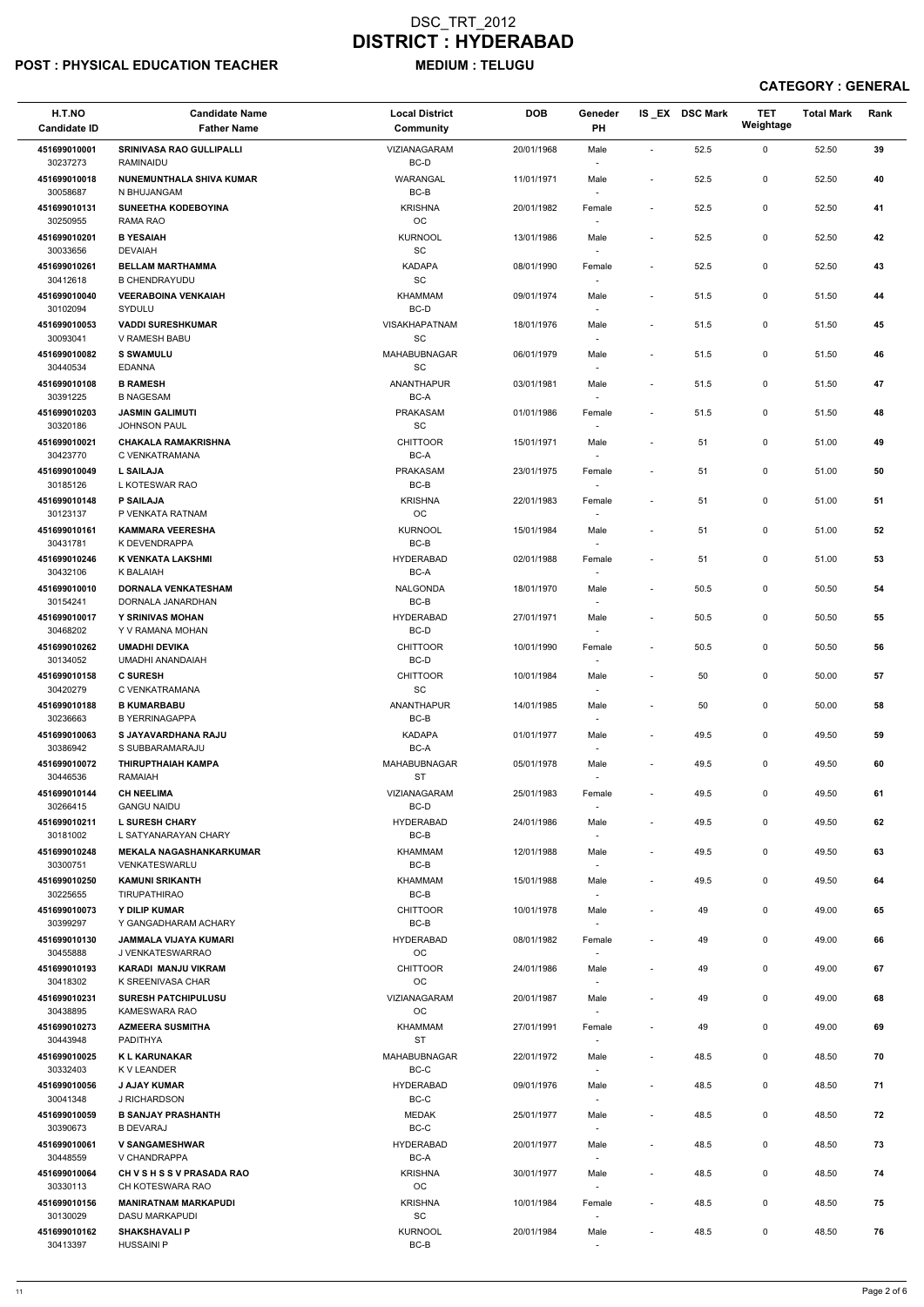### POST : PHYSICAL EDUCATION TEACHER MEDIUM : TELUGU

| H.T.NO<br><b>Candidate ID</b> | <b>Candidate Name</b><br><b>Father Name</b>                     | <b>Local District</b><br><b>Community</b>      | <b>DOB</b> | Geneder<br>PH                      |                          | IS_EX DSC Mark | <b>TET</b><br>Weightage | <b>Total Mark</b> | Rank |
|-------------------------------|-----------------------------------------------------------------|------------------------------------------------|------------|------------------------------------|--------------------------|----------------|-------------------------|-------------------|------|
| 451699010208<br>30441043      | <b>TUKARAM MEHATRA</b><br><b>PANDURANG</b>                      | <b>HYDERABAD</b><br>$_{\rm OC}$                | 10/01/1986 | Male                               | $\overline{\phantom{a}}$ | 48.5           | 0                       | 48.50             | 77   |
| 451699010235<br>30335753      | <b>MADHAVI POTLURI</b><br>JAGANAMOHANARAO                       | <b>WEST GODAVARI</b><br>$_{\rm OC}$            | 18/01/1988 | Female                             | $\overline{\phantom{a}}$ | 48.5           | 0                       | 48.50             | 78   |
| 451699010240                  | <b>P SRUJANA</b>                                                | <b>HYDERABAD</b>                               | 03/01/1988 | Female                             | $\overline{\phantom{a}}$ | 48.5           | 0                       | 48.50             | 79   |
| 30191388<br>451699010127      | <b>HARINATH</b><br><b>C RAGHU</b>                               | BC-A<br><b>CHITTOOR</b>                        | 06/01/1982 | Male                               | $\blacksquare$           | 48             | 0                       | 48.00             | 80   |
| 30447972                      | C CHINNADORAI                                                   | $\operatorname{\textsf{SC}}$                   |            | $\overline{\phantom{a}}$           |                          |                |                         |                   |      |
| 451699010009                  | A SHOBHA                                                        | <b>KHAMMAM</b>                                 | 08/01/1970 | Female                             | $\overline{\phantom{a}}$ | 47.5           | 0                       | 47.50             | 81   |
| 30432844<br>451699010028      | A SRINIVAS RAO<br><b>VANNEPOGU NATHANIEL</b>                    | BC-D<br><b>KURNOOL</b>                         | 04/01/1972 | $\overline{\phantom{a}}$<br>Male   | $\overline{\phantom{a}}$ | 47.5           | 0                       | 47.50             | 82   |
| 30440338                      | V YESEPU                                                        | $\operatorname{\textsf{SC}}$                   |            |                                    |                          |                |                         |                   |      |
| 451699010068<br>30252755      | <b>A SURESH BABU</b><br>A VENKAPPA                              | <b>KURNOOL</b><br>BC-D                         | 01/01/1978 | Male<br>$\overline{\phantom{a}}$   | $\overline{\phantom{a}}$ | 47.5           | 0                       | 47.50             | 83   |
| 451699010095<br>30251842      | <b>M THIRUPATHI</b><br>M CHANDRA MOGILI                         | <b>KHAMMAM</b><br>BC-D                         | 25/01/1980 | Male<br>$\overline{\phantom{a}}$   |                          | 47.5           | 0                       | 47.50             | 84   |
| 451699010113<br>30265263      | <b>T KRISHNAVENI</b><br>T SUBRAMANYM                            | <b>HYDERABAD</b><br>BC-A                       | 05/01/1981 | Female<br>$\overline{\phantom{a}}$ | $\overline{\phantom{a}}$ | 47.5           | 0                       | 47.50             | 85   |
| 451699010142                  | <b>HARISH KUMAR S</b>                                           | <b>CHITTOOR</b>                                | 11/01/1983 | Male                               | $\overline{\phantom{a}}$ | 47.5           | 0                       | 47.50             | 86   |
| 30453139<br>451699010239      | <b>MUNASWAMY S</b><br><b>KOTA NARESH</b>                        | BC-A<br><b>KHAMMAM</b>                         | 03/01/1988 | Male                               | $\overline{\phantom{a}}$ | 47.5           | 0                       | 47.50             | 87   |
| 30398623<br>451699010155      | NAGESHWAR RAO<br><b>KADIYALA SURESH</b>                         | SC<br><b>CHITTOOR</b>                          | 01/01/1984 |                                    | $\blacksquare$           | 47             | 0                       | 47.00             | 88   |
| 30251263                      | KADIYALA MUNIRATHNA                                             | $_{\rm OC}$                                    |            | Male<br>$\sim$                     |                          |                |                         |                   |      |
| 451699010217<br>30400977      | <b>ANIL K</b><br><b>JEMLA</b>                                   | MAHABUBNAGAR<br>ST                             | 08/01/1987 | Male<br>$\overline{\phantom{a}}$   |                          | 47             | 0                       | 47.00             | 89   |
| 451699010228<br>30288826      | <b>BARRE RAJIV</b><br><b>RAJU</b>                               | <b>KRISHNA</b><br>$\operatorname{\textsf{SC}}$ | 08/01/1987 | Male                               | $\overline{\phantom{a}}$ | 46.5           | 0                       | 46.50             | 90   |
| 451699010271                  | <b>RAYACHOTI CHENCHU LAKSHMI</b>                                | <b>CHITTOOR</b>                                | 10/01/1991 | Female                             | $\overline{\phantom{a}}$ | 46.5           | 0                       | 46.50             | 91   |
| 30201785<br>451699010100      | RAYACHOTI NARAYANA<br><b>G R JEEVAN JYOTHI</b>                  | BC-B<br><b>HYDERABAD</b>                       | 14/01/1980 | Female                             | $\overline{\phantom{a}}$ | 46             | 0                       | 46.00             | 92   |
| 30437941<br>451699010119      | <b>G S RAJALINGAM</b><br><b>VANGALA SARITHA</b>                 | SC<br><b>HYDERABAD</b>                         | 10/01/1981 | $\overline{\phantom{a}}$<br>Female |                          | 46             | 0                       | 46.00             | 93   |
| 30407065                      | PICHI REDDY                                                     | $_{\rm OC}$<br><b>KHAMMAM</b>                  |            |                                    |                          |                | 0                       |                   | 94   |
| 451699010169<br>30258029      | LINGALA LALITHA<br><b>ASEERWADAM</b>                            | SC                                             | 06/01/1985 | Female                             | $\overline{\phantom{a}}$ | 46             |                         | 46.00             |      |
| 451699010098<br>30336173      | <b>B G CHANDRA PRASAD VARMA</b><br><b>B CHANDRASEKHAR VARMA</b> | <b>CHITTOOR</b><br>BC-A                        | 25/01/1980 | Male                               | $\overline{\phantom{a}}$ | 45.5           | 0                       | 45.50             | 95   |
| 451699010174<br>30305136      | <b>SARIPALLI PULLAIAH</b><br>CHINNA VENKATA RATHNAM             | <b>KHAMMAM</b><br><b>SC</b>                    | 17/01/1985 | Male<br>$\overline{\phantom{a}}$   | $\overline{\phantom{a}}$ | 45.5           | 0                       | 45.50             | 96   |
| 451699010256<br>30446957      | <b>SIVALA SUDHA</b><br>NARASIMHAREDDY SIVALA                    | <b>CHITTOOR</b><br>$_{\rm OC}$                 | 25/01/1989 | Female<br>$\overline{\phantom{a}}$ | $\overline{\phantom{a}}$ | 45.5           | 0                       | 45.50             | 97   |
| 451699010005                  | <b>BANDARI SHANTHI RAJU</b>                                     | <b>KURNOOL</b>                                 | 01/01/1969 | Male                               | $\overline{\phantom{a}}$ | 45             | 0                       | 45.00             | 98   |
| 30108484<br>451699010120      | <b>B ISMAIL</b><br><b>J KISHORE REDDY</b>                       | SC<br><b>HYDERABAD</b>                         | 16/01/1981 | Male                               | $\overline{\phantom{a}}$ | 45             | 0                       | 45.00             | 99   |
| 30166257                      | J VENKATA REDDY                                                 | OC                                             |            | $\overline{\phantom{a}}$           |                          |                |                         |                   |      |
| 451699010213<br>30076307      | E PUNYAVATHI<br>E MUTHYALU                                      | <b>HYDERABAD</b><br>SC                         | 14/01/1987 | Female<br>$\overline{\phantom{a}}$ |                          | 45             | 0                       | 45.00             | 100  |
| 451699010241<br>30461752      | <b>BATTU NAGARAJU</b><br><b>BATTU KRISHNA</b>                   | <b>KHAMMAM</b><br>BC-D                         | 10/01/1988 | Male<br>$\overline{\phantom{a}}$   |                          | 45             | 0                       | 45.00             | 101  |
| 451699010243<br>30202976      | Y NARASIMHULU<br>Y NARASAIAH                                    | <b>KADAPA</b><br>OC                            | 25/01/1988 | Male                               |                          | 45             | 0                       | 45.00             | 102  |
| 451699010015                  | <b>MALLIPUDI SRINIVASU</b>                                      | <b>WEST GODAVARI</b>                           | 15/01/1971 | Male                               | $\overline{\phantom{a}}$ | 44.5           | 0                       | 44.50             | 103  |
| 30148375<br>451699010071      | <b>VENKANNA</b><br><b>S SRILATHA</b>                            | <b>SC</b><br>MAHABUBNAGAR                      | 09/01/1978 | Female                             | $\overline{\phantom{a}}$ | 44.5           | 0                       | 44.50             | 104  |
| 30431559<br>451699010093      | S KURMAIAH<br><b>B PRAVEEN</b>                                  | BC-A<br><b>HYDERABAD</b>                       | 13/01/1979 | $\overline{\phantom{a}}$<br>Male   | $\overline{\phantom{a}}$ | 44.5           | 0                       | 44.50             | 105  |
| 30467505                      | <b>B ABHIMANYA</b>                                              | BC-A                                           |            | $\overline{\phantom{a}}$           |                          |                |                         |                   |      |
| 451699010151<br>30114539      | <b>D HEMALATHA</b><br>D SHANKAR                                 | <b>HYDERABAD</b><br>BC-A                       | 10/01/1983 | Female<br>$\overline{\phantom{a}}$ | $\overline{\phantom{a}}$ | 44.5           | 0                       | 44.50             | 106  |
| 451699010033                  | <b>T NAGARAJU</b><br><b>T SAINATH PILLAI</b>                    | <b>CHITTOOR</b><br>OC                          | 29/01/1973 | Male                               | $\overline{\phantom{a}}$ | 44             | 0                       | 44.00             | 107  |
| 30446868<br>451699010069      | <b>SREE VANIO</b>                                               | <b>CHITTOOR</b>                                | 01/01/1978 | Female                             | $\overline{\phantom{a}}$ | 44             | 0                       | 44.00             | 108  |
| 30326145                      | <b>VENKATRAMNAN O</b>                                           | BC-B                                           |            | $\overline{\phantom{a}}$           |                          |                |                         |                   |      |
| 451699010117                  | <b>SAGINELA SUBBANNA</b>                                        | <b>KURNOOL</b>                                 | 01/01/1981 | Male                               |                          | 44             | 0                       | 44.00             | 109  |
| 30274409<br>451699010214      | S CHENNAIAH<br><b>VENKATARAMANA LAVETI</b>                      | $\operatorname{\textsf{SC}}$<br>SRIKAKULAM     | 08/01/1987 | $\overline{\phantom{a}}$<br>Male   |                          | 44             | 0                       | 44.00             | 110  |
| 30255472<br>451699010280      | <b>RAMU</b><br><b>SALADI SABITA</b>                             | BC-D<br><b>CHITTOOR</b>                        | 25/01/1993 | $\overline{\phantom{a}}$<br>Female | $\blacksquare$           | 44             | 0                       | 44.00             | 111  |
| 30406493<br>451699010038      | S RAMAKRISHNA<br><b>N L SESHU KUMARI</b>                        | SC<br><b>WEST GODAVARI</b>                     | 13/01/1974 | $\overline{\phantom{a}}$<br>Female | $\overline{\phantom{a}}$ | 43.5           | 0                       | 43.50             | 112  |
| 30460366                      | N ANJANEYULU                                                    | OC<br><b>WEST GODAVARI</b>                     |            | $\overline{\phantom{a}}$           |                          |                |                         |                   |      |
| 451699010045<br>30234689      | KOUMJU RAJUBABU<br><b>PAUL</b>                                  | $BC-C$                                         | 04/01/1975 | Male<br>$\overline{\phantom{a}}$   | $\overline{\phantom{a}}$ | 43.5           | 0                       | 43.50             | 113  |
| 451699010139<br>30414285      | <b>BASETTY CHANDRA MOHAN</b><br><b>B SREENIVASULU</b>           | ANANTHAPUR<br>$BC-B$                           | 08/01/1983 | Male<br>$\sim$                     | $\overline{\phantom{a}}$ | 43.5           | 0                       | 43.50             | 114  |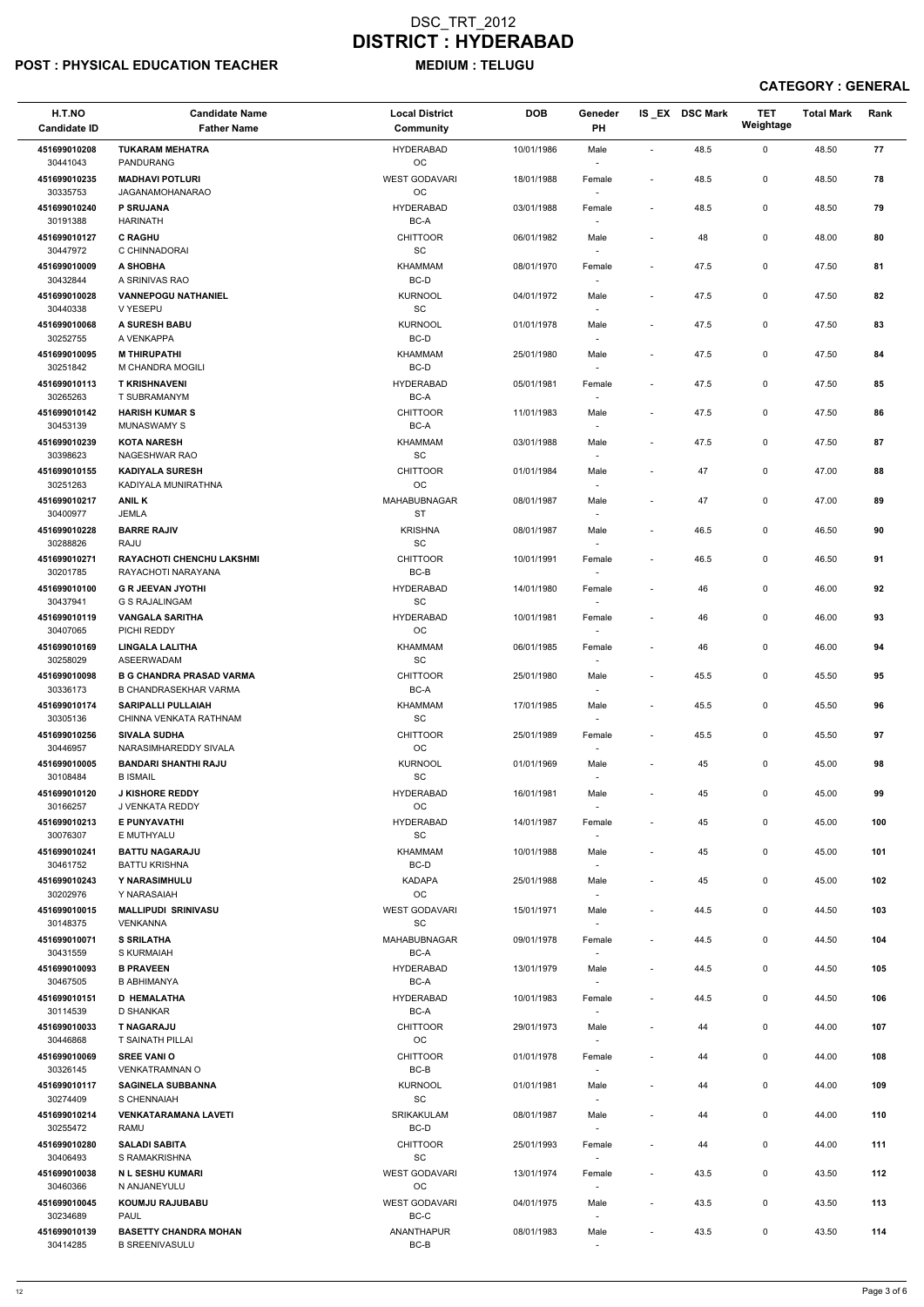### POST : PHYSICAL EDUCATION TEACHER MEDIUM : TELUGU

| H.T.NO<br><b>Candidate ID</b> | <b>Candidate Name</b><br><b>Father Name</b>        | <b>Local District</b><br>Community             | <b>DOB</b> | Geneder<br>PH                      |                          | IS EX DSC Mark | <b>TET</b><br>Weightage | <b>Total Mark</b> | Rank |
|-------------------------------|----------------------------------------------------|------------------------------------------------|------------|------------------------------------|--------------------------|----------------|-------------------------|-------------------|------|
| 451699010152<br>30435164      | <b>E SUDHA</b><br>E RAJI REDDY                     | <b>HYDERABAD</b><br>OC                         | 25/01/1983 | Female                             | $\sim$                   | 43.5           | $\mathbf 0$             | 43.50             | 115  |
| 451699010277<br>30411460      | <b>DADEPOGU RIBCA</b>                              | <b>KURNOOL</b><br>SC                           | 08/01/1992 | Female                             | $\blacksquare$           | 43.5           | 0                       | 43.50             | 116  |
| 451699010022                  | D NALLANNA<br><b>DUVVALA RAVI</b>                  | <b>KHAMMAM</b>                                 | 09/01/1971 | Male                               | $\overline{\phantom{a}}$ | 43             | 0                       | 43.00             | 117  |
| 30028411<br>451699010175      | POLESWARRAO<br>P ANAND KUMAR                       | $BC-B$<br><b>HYDERABAD</b>                     | 23/01/1985 | $\sim$<br>Male                     | $\overline{\phantom{a}}$ | 42.5           | 0                       | 42.50             | 118  |
| 30053138                      | P SHANKAR LATE                                     | BC-D                                           |            | $\sim$                             |                          |                |                         |                   |      |
| 451699010209<br>30441501      | <b>UBBALA VENKATA KRISHNA</b><br>NAGESWARA RAO     | <b>KRISHNA</b><br>$\operatorname{\textsf{SC}}$ | 10/01/1986 | Male<br>$\sim$                     | $\blacksquare$           | 42.5           | 0                       | 42.50             | 119  |
| 451699010251<br>30469838      | <b>FATHIMA MUSHARAF JAHAN</b><br>MD GHOUSE         | <b>HYDERABAD</b><br>BC-E                       | 10/01/1989 | Female                             | $\blacksquare$           | 42.5           | $\mathsf{O}$            | 42.50             | 120  |
| 451699010253<br>30464998      | <b>KAMBHAM RAMU</b><br>KAMBHAM NAGESWARA RAO       | <b>KHAMMAM</b><br>BC-A                         | 19/01/1989 | Male<br>$\overline{\phantom{a}}$   | $\sim$                   | 42.5           | $\mathsf{O}$            | 42.50             | 121  |
| 451699010205<br>30411282      | <b>KAMITIDAR SHARMASHUSSAIN</b><br><b>K ISMAIL</b> | <b>KURNOOL</b><br>BC-E                         | 18/01/1986 | Male<br>$\overline{\phantom{a}}$   |                          | 42             | $\mathbf 0$             | 42.00             | 122  |
| 451699010269                  | THURAKA SREENIVASULU                               | <b>KADAPA</b>                                  | 04/01/1991 | Male                               | $\overline{\phantom{a}}$ | 42             | 0                       | 42.00             | 123  |
| 30401452<br>451699010178      | T VENKATAIAH<br><b>GURRAM LEELAVATHI</b>           | BC-A<br><b>PRAKASAM</b>                        | 15/01/1985 | $\overline{\phantom{a}}$<br>Female | $\overline{\phantom{a}}$ | 41.5           | 0                       | 41.50             | 124  |
| 30165566<br>451699010236      | LAKSHMAIAH<br><b>G K SWATHI PRIYANKA</b>           | BC-A<br><b>HYDERABAD</b>                       | 29/01/1988 | Female                             | $\blacksquare$           | 41.5           | 0                       | 41.50             | 125  |
| 30158726<br>451699010265      | <b>G KRISHNA</b><br><b>SHAIK SHABANA</b>           | SC<br><b>KHAMMAM</b>                           | 05/01/1990 | Female                             | $\overline{\phantom{a}}$ | 41.5           | 0                       | 41.50             | 126  |
| 30466495                      | <b>SHAIK JAMAL</b>                                 | $BC-B$                                         |            | $\overline{\phantom{a}}$           |                          |                |                         |                   |      |
| 451699010275<br>30396474      | <b>C LAKSHMI NARAYANA</b><br>C GUNDAIAH            | <b>KURNOOL</b><br>BC-A                         | 01/01/1992 | Male<br>$\overline{\phantom{a}}$   | $\blacksquare$           | 41.5           | 0                       | 41.50             | 127  |
| 451699010020<br>30314131      | <b>JARPULA SEETHARAM</b><br>LINGYA                 | KHAMMAM<br><b>ST</b>                           | 08/01/1971 | Male<br>$\overline{\phantom{a}}$   | $\blacksquare$           | 41             | 0                       | 41.00             | 128  |
| 451699010044<br>30212490      | <b>R JAYA CHANDRAN</b><br>T RAJA GOPAL             | <b>CHITTOOR</b><br>$BC-A$                      | 08/01/1975 | Male                               | $\overline{\phantom{a}}$ | 41             | 0                       | 41.00             | 129  |
| 451699010052<br>30234584      | P CHINNA SUBBARAYUDU<br>P NAGANNA                  | <b>KADAPA</b><br>SC                            | 10/01/1976 | Male<br>$\overline{\phantom{a}}$   | $\overline{\phantom{a}}$ | 41             | 0                       | 41.00             | 130  |
| 451699010110<br>30109369      | <b>VANKUDOTHU KISHAN</b><br>V BHANGYA              | <b>NALGONDA</b><br><b>ST</b>                   | 10/01/1981 | Male<br>$\overline{\phantom{a}}$   | $\overline{\phantom{a}}$ | 41             | $\mathsf{O}$            | 41.00             | 131  |
| 451699010048<br>30246217      | <b>YERUVA SANTHA</b><br><b>VIJAYA REDDY</b>        | MAHABUBNAGAR<br><b>OC</b>                      | 16/01/1975 | Female                             | $\overline{\phantom{a}}$ | 40.5           | 0                       | 40.50             | 132  |
| 451699010086                  | <b>G PREETHI</b>                                   | <b>HYDERABAD</b>                               | 21/01/1979 | Female                             | $\overline{\phantom{a}}$ | 40.5           | 0                       | 40.50             | 133  |
| 30314308<br>451699010125      | <b>SRINIVAS GOUD</b><br><b>KYRAM SWATILATA</b>     | BC-B<br><b>EAST GODAVARI</b>                   | 30/01/1982 | $\sim$<br>Female                   | $\blacksquare$           | 40.5           | 0                       | 40.50             | 134  |
| 30234312<br>451699010215      | K PUNYESHWAR RAO<br><b>G KRISHNA</b>               | <b>OC</b><br><b>HYDERABAD</b>                  | 12/01/1987 | $\sim$<br>Male                     | $\sim$                   | 40.5           | 0                       | 40.50             | 135  |
| 30108483<br>451699010274      | <b>G BASVARAJ</b><br>AGGIBADHALA NAGA SHIVA        | <b>SC</b><br><b>WEST GODAVARI</b>              | 10/01/1992 | $\sim$<br>Male                     | $\blacksquare$           | 40.5           | 0                       | 40.50             | 136  |
| 30412720                      | AGGIBADHALA VENKANNA                               | BC-D                                           |            |                                    |                          |                |                         |                   |      |
| 451699010030<br>30323370      | <b>M VENKATESH</b><br><b>M NAGULU</b>              | <b>WEST GODAVARI</b><br><b>SC</b>              | 01/01/1972 | Male<br>$\sim$                     | $\blacksquare$           | 40             | 0                       | 40.00             | 137  |
| 451699010070<br>30426798      | <b>CHINTAGARI SUNITHA</b><br>C RAMA KRISHNA REDDY  | <b>HYDERABAD</b><br>OC.                        | 07/01/1978 | Female<br>$\overline{\phantom{a}}$ | $\blacksquare$           | 40             | 0                       | 40.00             | 138  |
| 451699010114<br>30282416      | <b>SYED JAHEED BASHA</b><br>SYED MOHAMMAD BASHA    | <b>HYDERABAD</b><br><b>OC</b>                  | 16/01/1981 | Male<br>$\sim$                     | $\overline{\phantom{a}}$ | 40             | 0                       | 40.00             | 139  |
| 451699010116<br>30471389      | <b>V SAILAJA</b><br>V HARICHANDRA DAS              | <b>MAHABUBNAGAR</b><br>BC-D                    | 21/01/1981 | Female                             | $\blacksquare$           | 40             | 0                       | 40.00             | 140  |
| 451699010140                  | <b>CHANDRASEKHAR REDDY E</b>                       | <b>CHITTOOR</b>                                | 29/01/1983 | Male                               | $\blacksquare$           | 40             | 0                       | 40.00             | 141  |
| 30399104<br>451699010196      | E RADHA KRISHNA REDDY<br><b>PAMULA PULLAIAH</b>    | <b>OC</b><br><b>KURNOOL</b>                    | 01/01/1986 | $\overline{\phantom{a}}$<br>Male   | $\blacksquare$           | 40             | 0                       | 40.00             | 142  |
| 30157134<br>451699010210      | P YELLAPPA<br><b>VENKATRAM BANOTH</b>              | <b>ST</b><br>WARANGAL                          | 17/01/1986 | $\sim$<br>Male                     | $\blacksquare$           | 40             | 0                       | 40.00             | 143  |
| 30268637                      | <b>BICHYA</b>                                      | ST                                             |            | $\sim$                             |                          |                |                         |                   |      |
| 451699010221<br>30122609      | <b>V NAGESWARI</b><br>GANDHI                       | <b>WEST GODAVARI</b><br>BC-B                   | 10/01/1987 | Female<br>$\sim$                   | $\blacksquare$           | 40             | 0                       | 40.00             | 144  |
| 451699010043<br>30171032      | <b>GOVIND VIJAYALAXMY</b><br><b>RAMAIAH</b>        | NIZAMABAD<br>BC-D                              | 01/01/1975 | Female                             | $\blacksquare$           | 39.5           | 0                       | 39.50             | 145  |
| 451699010083                  | <b>AGRAHARAM HEMAKUMAR</b>                         | <b>CHITTOOR</b>                                | 01/01/1979 | Male                               | $\blacksquare$           | 39.5           | 0                       | 39.50             | 146  |
| 30315200<br>451699010136      | A KRISHNAIAH<br><b>OM PRATAP</b>                   | $BC-B$<br><b>HYDERABAD</b>                     | 23/01/1983 | Male                               | $\overline{\phantom{a}}$ | 39.5           | 0                       | 39.50             | 147  |
| 30228838<br>451699010026      | OM PRAKASH<br><b>AVALA VENKATASRINIVAS</b>         | SC<br><b>HYDERABAD</b>                         | 01/01/1972 | $\overline{\phantom{a}}$<br>Male   |                          | 39             | 0                       | 39.00             | 148  |
| 30183251                      | A ROSAIAH                                          | $BC-B$                                         |            | $\overline{\phantom{a}}$           |                          |                |                         |                   |      |
| 451699010107<br>30452774      | P VEERENDER RAO<br>P RATNAIAH                      | <b>HYDERABAD</b><br>SC                         | 23/01/1981 | Male<br>$\sim$                     |                          | 39             | $\mathbf 0$             | 39.00             | 149  |
| 451699010150<br>30428437      | <b>K LEELA</b><br>K SAMBAIAH                       | <b>HYDERABAD</b><br><b>ST</b>                  | 19/01/1983 | Female<br>$\sim$                   | $\overline{\phantom{a}}$ | 39             | 0                       | 39.00             | 150  |
| 451699010197<br>30252953      | <b>CHILUVURU RAVI</b><br>MOHAN                     | <b>GUNTUR</b><br>$\operatorname{\textsf{SC}}$  | 06/01/1986 | Male<br>$\sim$                     |                          | 39             | 0                       | 39.00             | 151  |
| 451699010163<br>30330747      | <b>S LAKSHMIPATHI</b><br>V SREENIVASULU            | <b>CHITTOOR</b><br>$BC-B$                      | 25/01/1984 | Male<br>$\sim$                     |                          | 38.5           | 0                       | 38.50             | 152  |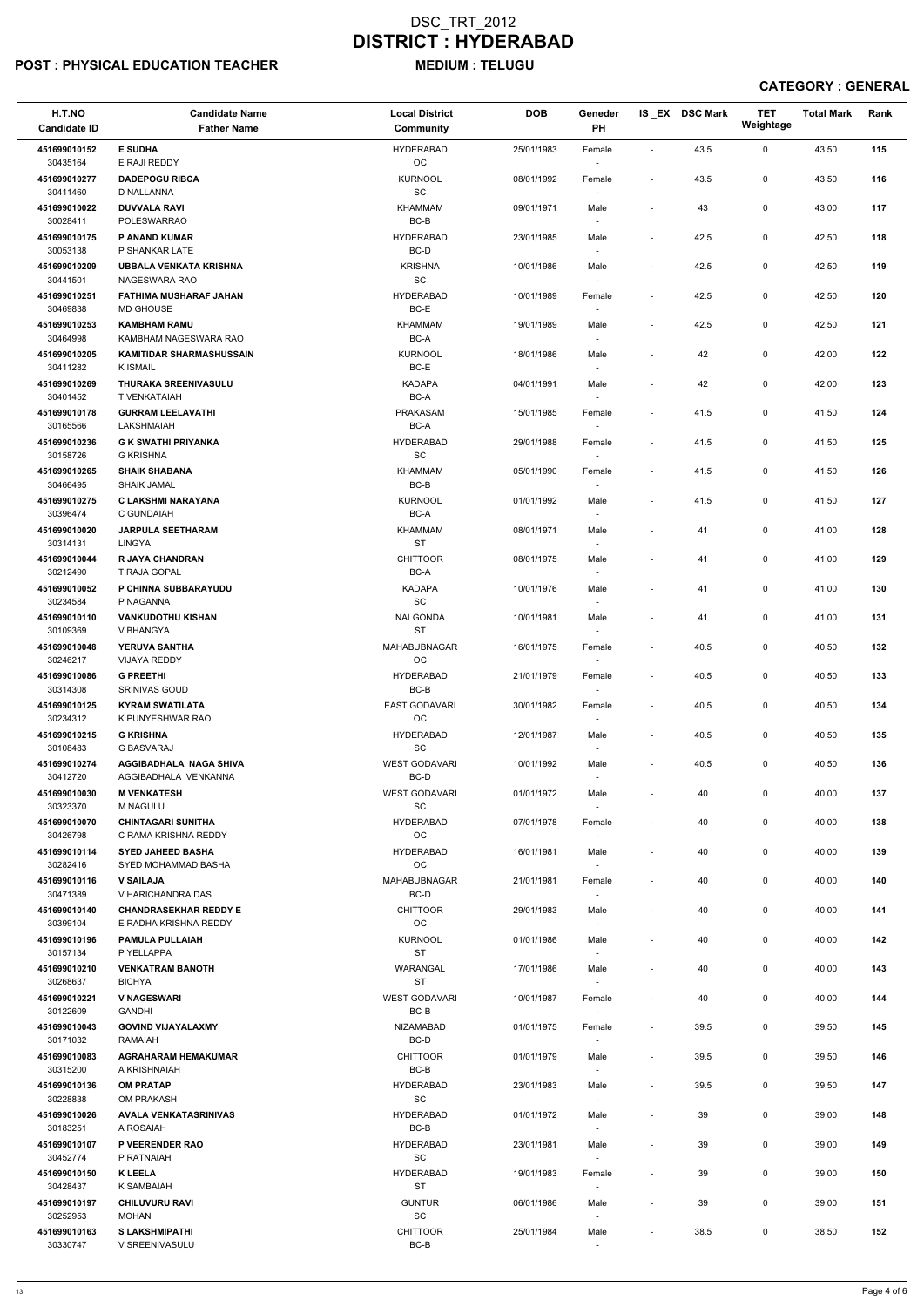### POST : PHYSICAL EDUCATION TEACHER MEDIUM : TELUGU

### DSC\_TRT\_2012 DISTRICT : HYDERABAD

| H.T.NO<br><b>Candidate ID</b> | <b>Candidate Name</b><br><b>Father Name</b>            | <b>Local District</b><br>Community      | <b>DOB</b> | Geneder<br>PH                      |                          | IS_EX DSC Mark | <b>TET</b><br>Weightage | <b>Total Mark</b> | Rank |
|-------------------------------|--------------------------------------------------------|-----------------------------------------|------------|------------------------------------|--------------------------|----------------|-------------------------|-------------------|------|
| 451699010173<br>30182283      | <b>RAJANI BABU K</b><br>PRASAD K                       | KHAMMAM<br>$\operatorname{\textsf{SC}}$ | 15/01/1985 | Male                               | $\overline{a}$           | 38.5           | $\mathsf{O}$            | 38.50             | 153  |
| 451699010007<br>30282162      | KOMMU BULA SWARUPA RANI<br>KOMMU JYOTHI RAJU           | <b>KHAMMAM</b><br>$BC-C$                | 07/01/1969 | Female                             | $\blacksquare$           | 38             | 0                       | 38.00             | 154  |
| 451699010013<br>30332133      | A KALIKI MURTHY<br>A R V SURYA NARAYANA                | <b>WEST GODAVARI</b><br>$BC-B$          | 15/01/1970 | Male<br>$\overline{\phantom{a}}$   | $\blacksquare$           | 38             | 0                       | 38.00             | 155  |
| 451699010066                  | <b>K JANGAIAH</b>                                      | <b>HYDERABAD</b>                        | 15/01/1977 | Male                               | $\blacksquare$           | 38             | 0                       | 38.00             | 156  |
| 30429832<br>451699010259      | <b>RAMULU</b><br><b>C SRILATHA</b>                     | BC-A<br><b>RANGAREDDY</b>               | 15/01/1989 | $\overline{\phantom{a}}$<br>Female | $\blacksquare$           | 38             | 0                       | 38.00             | 157  |
| 30398982                      | C NARSIMHULU                                           | $BC-A$                                  |            |                                    |                          |                |                         |                   |      |
| 451699010008<br>30267301      | <b>BANDI RAJAKUMAR</b><br><b>B SWAMIDASS</b>           | <b>KADAPA</b><br>SC                     | 08/01/1969 | Male<br>$\sim$                     | $\blacksquare$           | 37.5           | 0                       | 37.50             | 158  |
| 451699010218                  | <b>BOYA VENKATESU</b>                                  | <b>KURNOOL</b>                          | 01/01/1987 | Male                               | $\blacksquare$           | 37.5           | 0                       | 37.50             | 159  |
| 30283842                      | <b>BOYA THIMMAPPA</b>                                  | BC-A                                    |            | $\sim$                             |                          |                |                         |                   |      |
| 451699010186<br>30329533      | <b>SAILAJA BURGULA</b><br><b>B PARASURAM</b>           | <b>KHAMMAM</b><br>SC                    | 31/01/1985 | Female<br>$\overline{\phantom{a}}$ | $\blacksquare$           | 37             | 0                       | 37.00             | 160  |
| 451699010207<br>30151085      | <b>M SARANYA</b><br>M ASHOK GOUD                       | <b>HYDERABAD</b><br>BC-B                | 25/01/1986 | Female<br>$\overline{\phantom{a}}$ | $\blacksquare$           | 37             | 0                       | 37.00             | 161  |
| 451699010266                  | <b>G LAXMAN</b>                                        | <b>HYDERABAD</b>                        | 12/01/1990 | Male                               |                          | 37             | 0                       | 37.00             | 162  |
| 30181597<br>451699010276      | <b>G POCHAIAH</b><br><b>KANITHI NAGAMANI</b>           | BC-D<br>KHAMMAM                         | 06/01/1992 |                                    |                          | 37             | 0                       | 37.00             | 163  |
| 30426990                      | <b>BABU RAO</b>                                        | <b>ST</b>                               |            | Female<br>$\overline{\phantom{a}}$ | $\overline{\phantom{a}}$ |                |                         |                   |      |
| 451699010012<br>30210342      | <b>VARALA SRINIVAS</b><br><b>RAMAKRISHNAIAH</b>        | <b>NALGONDA</b><br>BC-D                 | 10/01/1970 | Male<br>$\overline{\phantom{a}}$   | $\blacksquare$           | 36.5           | $\mathsf{O}$            | 36.50             | 164  |
| 451699010042                  | <b>B NAVEEN CHAKRAVARTHY</b>                           | <b>HYDERABAD</b>                        | 01/01/1974 | Male                               | $\blacksquare$           | 36.5           | 0                       | 36.50             | 165  |
| 30137210<br>451699010104      | <b>CECIL B GARDNER</b><br>A MANIKRAJ                   | BC-C<br><b>RANGAREDDY</b>               | 20/01/1980 | $\sim$<br>Male                     | $\blacksquare$           | 36.5           | 0                       | 36.50             | 166  |
| 30424298                      | A SHANKAR                                              | BC-D                                    |            | $\overline{\phantom{a}}$           |                          |                |                         |                   |      |
| 451699010223<br>30416588      | <b>GOGGALA MORALI</b><br>GOGGALA SWAMY                 | <b>KHAMMAM</b><br><b>ST</b>             | 21/01/1987 | Male                               | $\blacksquare$           | 36.5           | 0                       | 36.50             | 167  |
| 451699010268                  | <b>GORAM RAMAMMA</b>                                   | KHAMMAM                                 | 11/01/1991 | Female                             | $\overline{\phantom{a}}$ | 36.5           | 0                       | 36.50             | 168  |
| 30427092<br>451699010051      | <b>BAZARU</b>                                          | <b>ST</b>                               |            | $\overline{\phantom{a}}$           |                          |                |                         |                   |      |
| 30315752                      | <b>B NAGAMANI</b><br><b>B LACHANNA GOUD</b>            | MAHABUBNAGAR<br>$BC-B$                  | 10/01/1976 | Female                             | $\blacksquare$           | 36             | 0                       | 36.00             | 169  |
| 451699010054<br>30426494      | <b>N P SUNANDA</b><br>N PAUL                           | <b>KURNOOL</b><br>SC                    | 01/01/1976 | Female<br>$\sim$                   | $\blacksquare$           | 36             | 0                       | 36.00             | 170  |
| 451699010097                  | <b>POLU SUBHASINI</b>                                  | <b>KADAPA</b>                           | 12/01/1980 | Female                             | $\blacksquare$           | 36             | 0                       | 36.00             | 171  |
| 30034688<br>451699010147      | P VENKATARAMANA<br><b>I SRIKANTH</b>                   | BC-B<br><b>HYDERABAD</b>                | 20/01/1983 | $\overline{\phantom{a}}$<br>Male   | $\overline{\phantom{a}}$ | 36             | 0                       | 36.00             | 172  |
| 30039320                      | <b>IYTHA RAMASWAMY</b>                                 | <b>SC</b>                               |            | $\sim$                             |                          |                |                         |                   |      |
| 451699010143<br>30323240      | <b>SRINIVASA RAO SUNNAM</b><br>POTHURAJU               | <b>WEST GODAVARI</b><br><b>ST</b>       | 16/01/1983 | Male<br>$\overline{\phantom{a}}$   | $\overline{\phantom{a}}$ | 35             | 0                       | 35.00             | 173  |
| 451699010244<br>30438795      | <b>T JYOTHISHWAR</b><br>T BYRAJ                        | <b>HYDERABAD</b><br>BC-D                | 09/01/1988 | Male<br>$\overline{\phantom{a}}$   | $\blacksquare$           | 35             | 0                       | 35.00             | 174  |
| 451699010159                  | <b>MUNISEKHAR M</b>                                    | <b>CHITTOOR</b>                         | 10/01/1984 | Male                               | $\blacksquare$           | 34.5           | 0                       | 34.50             | 175  |
| 30422430                      | <b>M MUNIVELU</b>                                      | SC                                      |            | $\sim$                             |                          |                |                         |                   |      |
| 451699010202<br>30055855      | <b>KANDIBOINA PRAKASH</b><br>PALLAMSETTY               | KHAMMAM<br>BC-B                         | 15/01/1986 | Male<br>$\sim$                     | $\blacksquare$           | 34.5           | 0                       | 34.50             | 176  |
| 451699010212<br>30272381      | <b>NARENDER L</b><br><b>CHANDUL</b>                    | <b>HYDERABAD</b><br><b>ST</b>           | 12/01/1987 | Male<br>$\sim$                     | $\overline{\phantom{a}}$ | 34.5           | 0                       | 34.50             | 177  |
| 451699010254                  | <b>S MAHESHWARI</b>                                    | <b>HYDERABAD</b>                        | 12/01/1989 | Female                             | $\blacksquare$           | 34.5           | 0                       | 34.50             | 178  |
| 30056123<br>451699010165      | S YETTAIAH<br><b>MANCHALA RAVIKUMAR</b>                | BC-D<br>KHAMMAM                         | 25/01/1984 | Male                               | $\blacksquare$           | 34             | 0                       | 34.00             | 179  |
| 30245255                      | SWAMY                                                  | <b>SC</b>                               |            | $\overline{\phantom{a}}$           |                          |                |                         |                   |      |
| 451699010278<br>30310074      | <b>EMANDI APPALARAJU</b><br>E RAMANA                   | <b>VISAKHAPATNAM</b><br>BC-B            | 01/01/1992 | Male<br>$\sim$                     | $\blacksquare$           | 34             | 0                       | 34.00             | 180  |
| 451699010062                  | A MANJU MAHESHWARI                                     | <b>HYDERABAD</b>                        | 01/01/1977 | Female                             | $\blacksquare$           | 33.5           | $\mathsf{O}$            | 33.50             | 181  |
| 30234791<br>451699010141      | A J RAYAPPA<br><b>CHINNADOMBRUDHAR SWABHI</b>          | <b>SC</b><br>VISAKHAPATNAM              | 02/01/1983 | $\sim$<br>Male                     | $\overline{\phantom{a}}$ | 33.5           | 0                       | 33.50             | 182  |
| 30151929                      | <b>BOJJA</b>                                           | <b>ST</b>                               |            |                                    |                          |                |                         |                   |      |
| 451699010263<br>30416095      | PALAGIRI LAVANYA<br>PALAGIRI LAKSHMI REDDY             | <b>KADAPA</b><br>OC                     | 08/01/1990 | Female<br>$\sim$                   | $\blacksquare$           | 33.5           | 0                       | 33.50             | 183  |
| 451699010264                  | <b>SHAIK ABDUL ROUF</b>                                | <b>HYDERABAD</b>                        | 12/01/1990 | Male                               | $\sim$                   | 33.5           | 0                       | 33.50             | 184  |
| 30439790<br>451699010019      | S BASHA<br><b>KRISHNA DUMPALA</b>                      | BC-E<br>MEDAK                           | 18/01/1971 | $\overline{\phantom{a}}$<br>Male   |                          | 33             | 0                       | 33.00             | 185  |
| 30223446                      | D SHANKARAIAH                                          | SC                                      |            | $\overline{\phantom{a}}$           |                          |                |                         |                   |      |
| 451699010226<br>30084727      | <b>PAMPARE SANDHYA RANI</b><br>VENKATACHALAM           | <b>HYDERABAD</b><br>BC-A                | 20/01/1987 | Female<br>$\sim$                   |                          | 33             | 0                       | 33.00             | 186  |
| 451699010233                  | A INDUJA                                               | <b>HYDERABAD</b>                        | 10/01/1988 | Female                             |                          | 33             | 0                       | 33.00             | 187  |
| 30183548<br>451699010255      | A RAMULU<br><b>CHINNAM RAJESHWARA RAO</b>              | SC<br><b>KHAMMAM</b>                    | 13/01/1989 | $\overline{\phantom{a}}$<br>Male   | $\overline{\phantom{a}}$ | 33             | 0                       | 33.00             | 188  |
| 30464672                      | CHINNAM VENKATESWARLU                                  | BC-D                                    |            | $\sim$                             |                          |                |                         |                   |      |
| 451699010270<br>30210403      | <b>RAMALA RAMASUDHA</b><br>RAMAL CHINNA VENKATA RATNAM | KHAMMAM<br>SC                           | 10/01/1991 | Female<br>$\overline{\phantom{a}}$ | $\overline{\phantom{a}}$ | 33             | 0                       | 33.00             | 189  |
| 451699010085<br>30462634      | <b>V SRAVAN KUMAR</b><br>CHANDRAPPA                    | <b>HYDERABAD</b><br>BC-D                | 10/01/1979 | Male<br>$\sim$                     | YES                      | 32.5           | 0                       | 32.50             | 190  |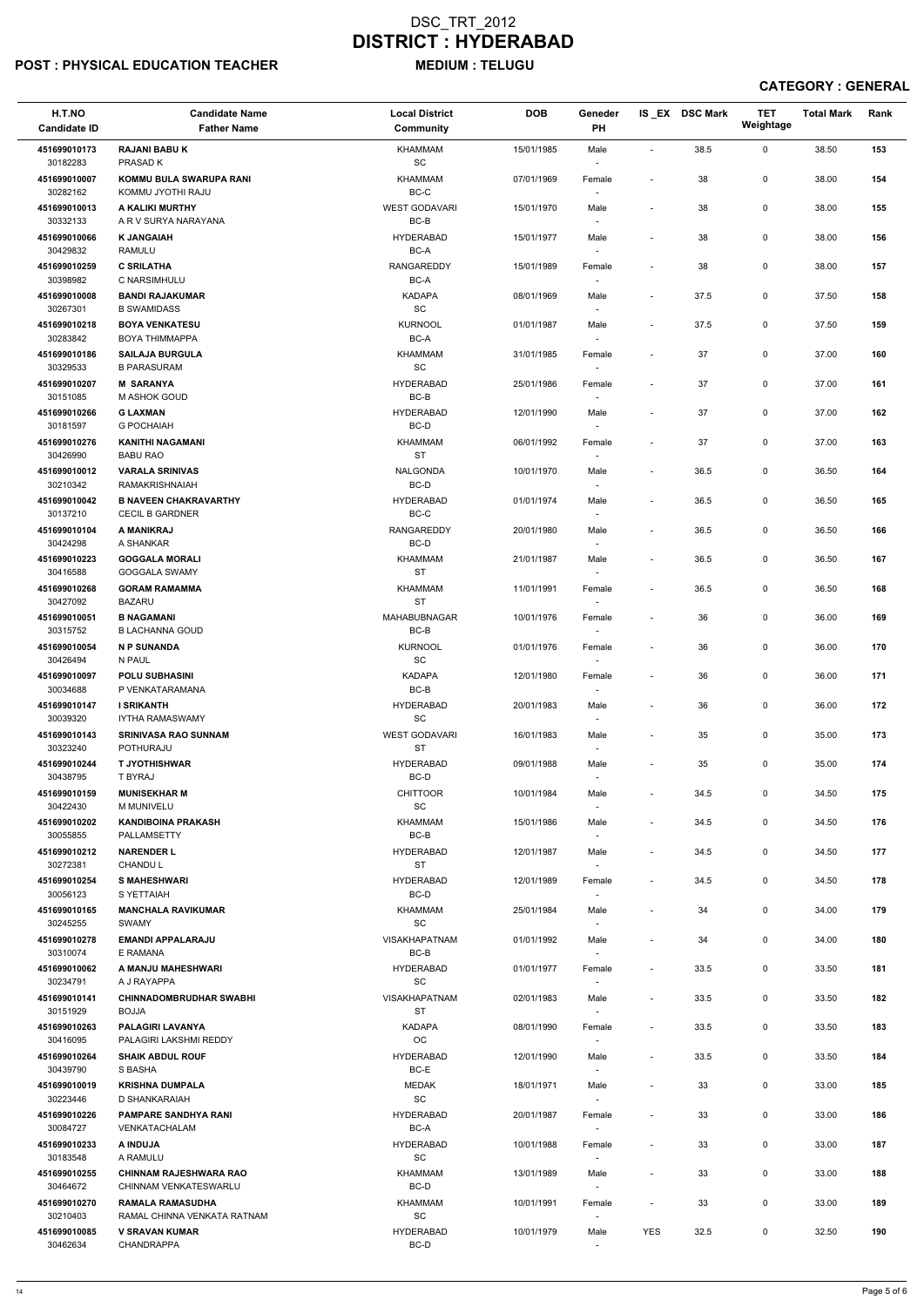### POST : PHYSICAL EDUCATION TEACHER MEDIUM : TELUGU

| H.T.NO<br><b>Candidate ID</b> | <b>Candidate Name</b><br><b>Father Name</b>           | <b>Local District</b><br>Community | <b>DOB</b> | Geneder<br><b>PH</b>               | IS EX                    | <b>DSC Mark</b> | <b>TET</b><br>Weightage | <b>Total Mark</b> | Rank |
|-------------------------------|-------------------------------------------------------|------------------------------------|------------|------------------------------------|--------------------------|-----------------|-------------------------|-------------------|------|
| 451699010267<br>30209597      | <b>P SRILATHA</b><br>MALLAIAH                         | <b>ADILABAD</b><br>BC-B            | 02/01/1991 | Female<br>$\overline{\phantom{0}}$ | $\overline{\phantom{a}}$ | 32.5            | $\Omega$                | 32.50             | 191  |
| 451699010003<br>30187864      | <b>NAMBURI CHINA BAJEE RAO</b><br><b>BALA KOTAIAH</b> | <b>WEST GODAVARI</b><br>SC         | 13/01/1969 | Male<br>$\overline{\phantom{a}}$   | $\overline{\phantom{0}}$ | 31.5            | $\mathbf 0$             | 31.50             | 192  |
| 451699010121<br>30267244      | <b>J SANTOSH KUMAR</b><br>J DAMODAR                   | <b>HYDERABAD</b><br>BC-B           | 11/01/1981 | Male<br>$\overline{\phantom{a}}$   | $\overline{\phantom{a}}$ | 31.5            | $\mathbf 0$             | 31.50             | 193  |
| 451699010200<br>30442685      | A R BHUPAL<br>A A RAMALINGAM                          | <b>CHITTOOR</b><br>BC-D            | 07/01/1986 | Male<br>$\overline{\phantom{0}}$   | ٠                        | 29              | $\Omega$                | 29.00             | 194  |
| 451699010126<br>30406968      | <b>M LAKSHMI NARAYANA</b><br>M VENKATESH              | <b>KADAPA</b><br><b>SC</b>         | 01/01/1982 | Male<br>$\overline{\phantom{0}}$   | $\overline{\phantom{a}}$ | 28              | $\Omega$                | 28.00             | 195  |
| 451699010245<br>30307215      | <b>KISHAN GUGULOTH</b><br><b>RAMA</b>                 | KHAMMAM<br><b>ST</b>               | 24/01/1988 | Male<br>$\overline{\phantom{a}}$   | $\overline{\phantom{a}}$ | 28              | $\Omega$                | 28.00             | 196  |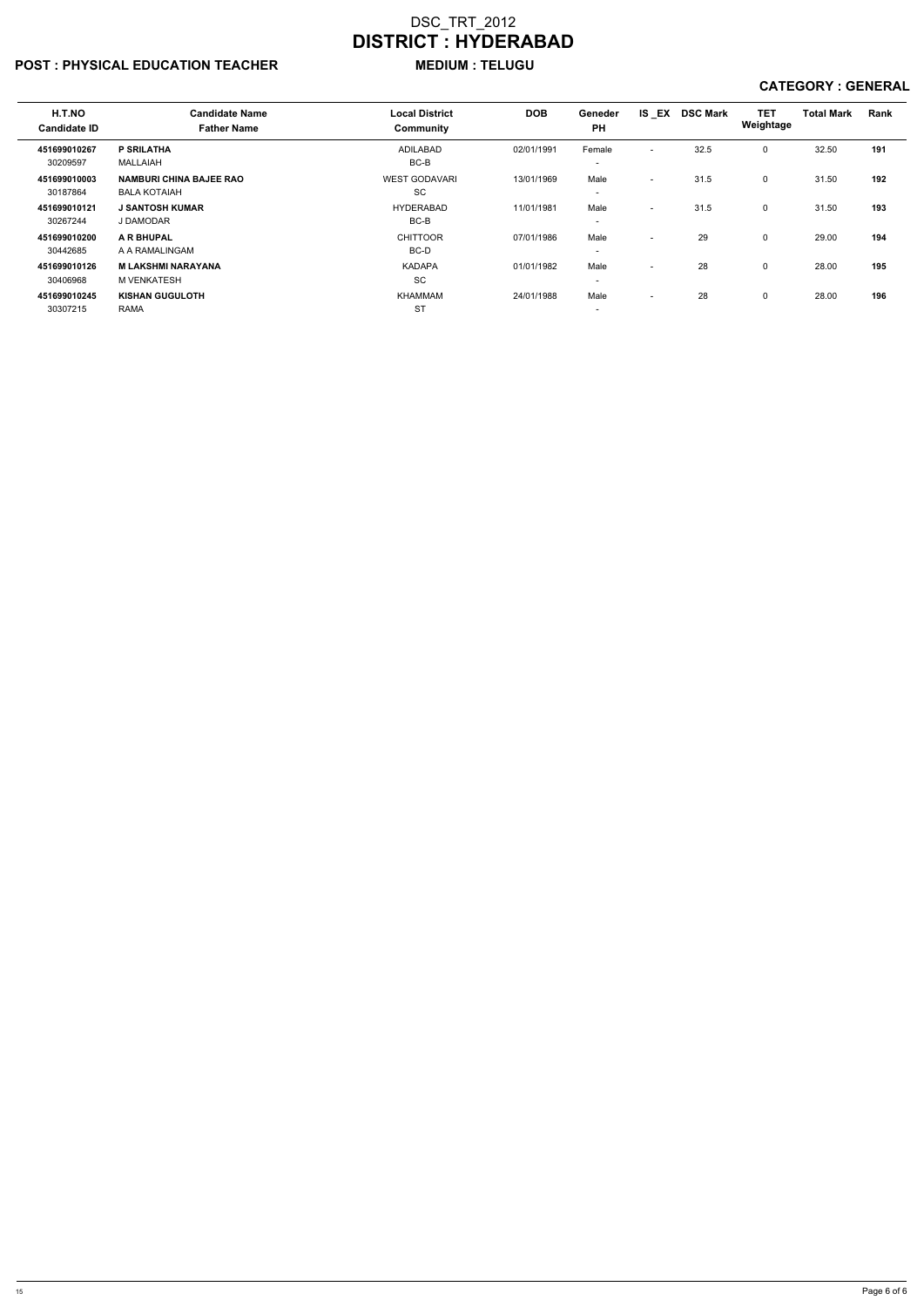### POST : PHYSICAL EDUCATION TEACHER MEDIUM : URDU

| H.T.NO              | <b>Candidate Name</b>        | <b>Local District</b> | <b>DOB</b> | Geneder                  |                          | IS EX DSC Mark | <b>TET</b>  | <b>Total Mark</b> | Rank                 |
|---------------------|------------------------------|-----------------------|------------|--------------------------|--------------------------|----------------|-------------|-------------------|----------------------|
| <b>Candidate ID</b> | <b>Father Name</b>           | <b>Community</b>      |            | <b>PH</b>                |                          |                | Weightage   |                   |                      |
| 451699020011        | <b>VAHID ALI MOHD</b>        | <b>HYDERABAD</b>      | 18/01/1983 | Male                     |                          | 63             | $\mathbf 0$ | 63.00             | $\blacktriangleleft$ |
| 30408705            | <b>MANSOOR ALI</b>           | BC-E                  |            |                          |                          |                |             |                   |                      |
| 451699020016        | <b>MOHD OMER ALI</b>         | <b>MEDAK</b>          | 21/01/1988 | Male                     | $\overline{\phantom{a}}$ | 63             | 0           | 63.00             | $\mathbf{2}$         |
| 30451821            | MOHD BIN AWAD                | BC-E                  |            | $\overline{\phantom{a}}$ |                          |                |             |                   |                      |
| 451699020006        | <b>MOHAMMED SAMIUDDIN</b>    | <b>HYDERABAD</b>      | 10/01/1980 | Male                     | $\overline{\phantom{a}}$ | 59.5           | 0           | 59.50             | 3                    |
| 30070568            | <b>MOHAMMED ALAUDDIN</b>     | BC-E                  |            | $\overline{\phantom{a}}$ |                          |                |             |                   |                      |
| 451699020015        | <b>ABDUL MAJEED</b>          | <b>ADILABAD</b>       | 10/01/1988 | Male                     | $\overline{\phantom{a}}$ | 55.5           | $\mathbf 0$ | 55.50             | 4                    |
| 30088780            | <b>ABDUL AZEEZ</b>           | BC-E                  |            | $\overline{\phantom{a}}$ |                          |                |             |                   |                      |
| 451699020008        | <b>RAFIQ AHMED ATTAR</b>     | <b>HYDERABAD</b>      | 08/01/1981 | Male                     | $\overline{\phantom{a}}$ | 53.5           | $\mathbf 0$ | 53.50             | 5                    |
| 30459760            | <b>IBRAHIM ATTAR</b>         | OC.                   |            | $\overline{\phantom{a}}$ |                          |                |             |                   |                      |
| 451699020007        | <b>SHAIZIA SULTANA</b>       | <b>HYDERABAD</b>      | 24/01/1980 | Female                   | $\overline{\phantom{0}}$ | 50.5           | 0           | 50.50             | 6                    |
| 30465882            | <b>MOHD KHAJA</b>            | BC-E                  |            | $\overline{\phantom{a}}$ |                          |                |             |                   |                      |
| 451699020002        | <b>PARVEEN BANU</b>          | <b>HYDERABAD</b>      | 15/01/1975 | Female                   | $\overline{\phantom{a}}$ | 50             | $\mathbf 0$ | 50.00             | 7                    |
| 30050568            | <b>MOHAMMED VAZIR</b>        | <b>OC</b>             |            | $\overline{\phantom{a}}$ |                          |                |             |                   |                      |
| 451699020013        | <b>SYED ABDUL BARI</b>       | <b>HYDERABAD</b>      | 18/01/1984 | Male                     | $\overline{\phantom{a}}$ | 48             | $\mathbf 0$ | 48.00             | 8                    |
| 30122571            | <b>SYED ABDUL IBRAHIM</b>    | <b>OC</b>             |            | $\overline{\phantom{a}}$ |                          |                |             |                   |                      |
| 451699020001        | <b>MOHD MASIH MALIK</b>      | <b>HYDERABAD</b>      | 25/01/1973 | Male                     | $\overline{\phantom{a}}$ | 47             | 0           | 47.00             | 9                    |
| 30156953            | <b>MALIK MOHD SHAFIUDDIN</b> | BC-E                  |            | $\overline{\phantom{a}}$ |                          |                |             |                   |                      |
| 451699020009        | <b>SYED SIDDIQUE HASAN</b>   | <b>HYDERABAD</b>      | 11/01/1982 | Male                     | $\overline{\phantom{a}}$ | 46.5           | 0           | 46.50             | 10                   |
| 30110163            | SYED ABDUL ALEEM             | <b>OC</b>             |            | $\overline{\phantom{a}}$ |                          |                |             |                   |                      |
| 451699020014        | <b>MOHAMMED HASAN UDDIN</b>  | <b>HYDERABAD</b>      | 15/01/1988 | Male                     | $\overline{\phantom{a}}$ | 40.5           | $\mathbf 0$ | 40.50             | 11                   |
| 30280988            | MOHD RAYEES ALAM             | BC-E                  |            | $\overline{\phantom{a}}$ |                          |                |             |                   |                      |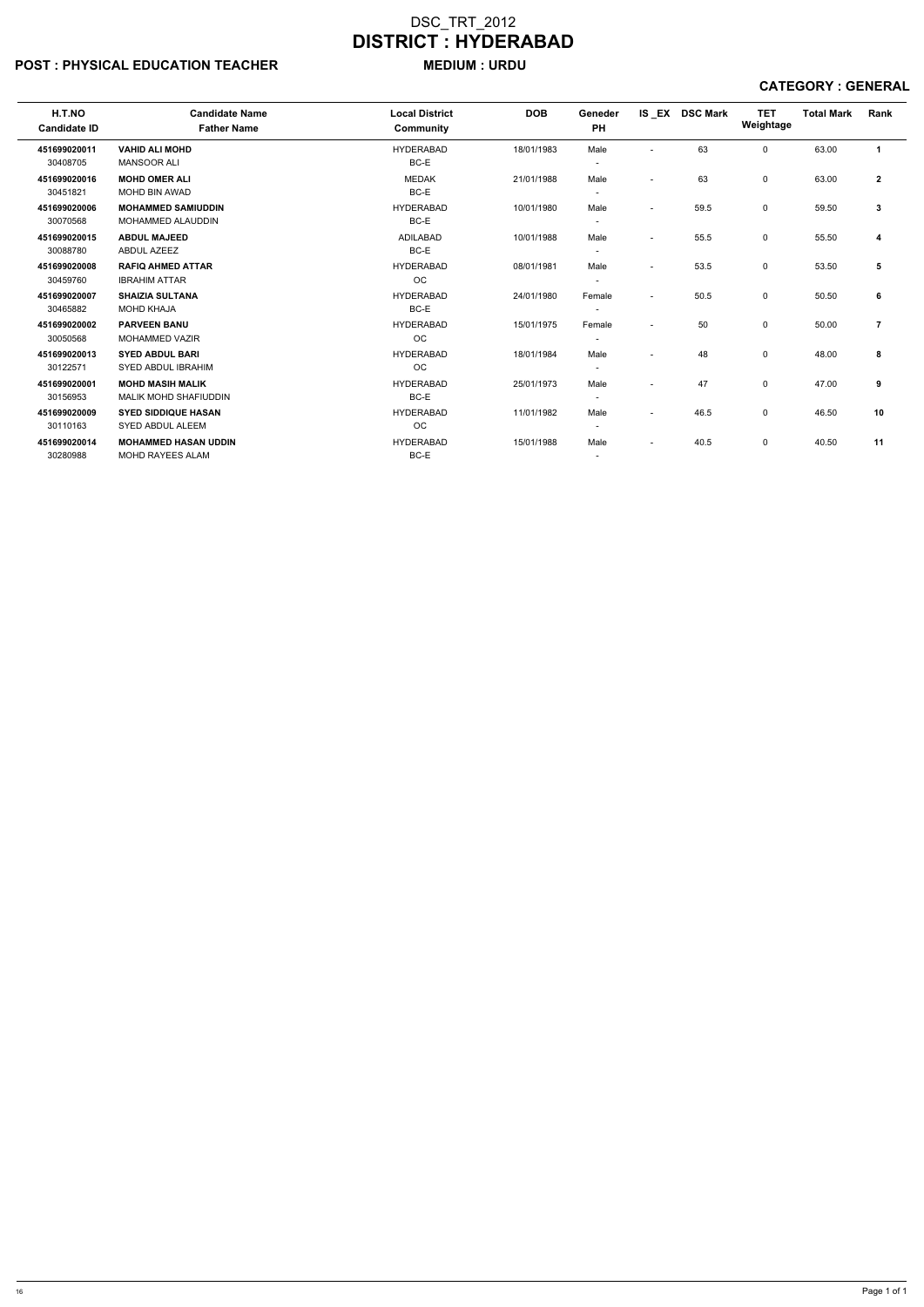# POST : SCHOOL ASSISTANT (LANGUAGE) And the state of the state of the state of the state of the state of the state of the state of the state of the state of the state of the state of the state of the state of the state of t

| H.T.NO<br><b>Candidate ID</b> | <b>Candidate Name</b><br><b>Father Name</b>           | <b>Local District</b><br><b>Community</b> | <b>DOB</b> | Geneder<br>PH                      |                          | IS EX DSC Mark | <b>TET</b><br>Weightage | <b>Total Mark</b> | Rank           |
|-------------------------------|-------------------------------------------------------|-------------------------------------------|------------|------------------------------------|--------------------------|----------------|-------------------------|-------------------|----------------|
| 411612100447<br>30075316      | <b>B M S JOSEPHEENA</b><br><b>B BALASHOWREELU</b>     | <b>HYDERABAD</b><br>BC-B                  | 07/01/1982 | Female                             | $\overline{\phantom{a}}$ | 57.5           | 14.27                   | 71.77             | $\mathbf{1}$   |
| 411612100088<br>30267318      | P VINUTHA<br>K DAMODARAM PILLAI                       | <b>HYDERABAD</b><br>OC                    | 02/01/1974 | Female                             | $\sim$                   | 58.5           | 12.27                   | 70.77             | $\overline{2}$ |
| 411612100137                  | <b>K SRILATHA</b>                                     | <b>HYDERABAD</b>                          | 10/01/1975 | Female                             |                          | 56             | 14.53                   | 70.53             | 3              |
| 30058765<br>411612100018      | <b>K BALRAM</b><br><b>M P SAMUEL VARAPRASAD</b>       | OC<br><b>HYDERABAD</b>                    | 27/01/1970 | Male                               | $\blacksquare$           | 57             | 13.47                   | 70.47             | 4              |
| 30070477<br>411612100618      | M P YESURATHNAM<br><b>CL NAGA VENKATA SOWMYA</b>      | BC-C<br><b>HYDERABAD</b>                  | 14/01/1988 | Female                             | $\overline{\phantom{a}}$ | 57.5           | 12.8                    | 70.30             | 5              |
| 30303035                      | C SHYAM KUMAR                                         | BC-B                                      |            | $\overline{\phantom{a}}$           |                          |                |                         |                   |                |
| 411612100202<br>30350238      | <b>WARDA WAHAJ UNNISA</b><br>MOHAMMED SABER MOIZUDDIN | <b>HYDERABAD</b><br>OC                    | 01/01/1976 | Female                             | $\overline{\phantom{a}}$ | 57.5           | 12.67                   | 70.17             | 6              |
| 411612100405<br>30154824      | <b>SREEDEVIK</b><br>RAJENDER REDDY K                  | <b>HYDERABAD</b><br>OC                    | 03/01/1981 | Female                             | $\overline{\phantom{a}}$ | 55.5           | 13.33                   | 68.83             | $\overline{7}$ |
| 411612100216<br>30030775      | <b>CH VARA LAKSHMI</b><br>CH DIXIT                    | <b>HYDERABAD</b><br><b>OC</b>             | 18/01/1977 | Female<br>$\overline{\phantom{a}}$ |                          | 55.5           | 13.2                    | 68.70             | 8              |
| 411612100165<br>30290562      | <b>RGEETHA</b><br>R JESU RATNAM                       | <b>HYDERABAD</b><br><b>OC</b>             | 12/01/1976 | Female<br>$\overline{\phantom{a}}$ | $\overline{\phantom{a}}$ | 54             | 14                      | 68.00             | 9              |
| 411612100050<br>30333780      | <b>AMBATI SHOBHA RANI</b><br>SOMAIAH AMBATI           | <b>HYDERABAD</b><br>BC-B                  | 27/01/1972 | Female                             |                          | 54.5           | 13.47                   | 67.97             | 10             |
| 411612100413                  | <b>NARAM SRIDEVI</b>                                  | <b>HYDERABAD</b>                          | 01/01/1981 | Female                             | $\overline{\phantom{a}}$ | 54             | 13.73                   | 67.73             | 11             |
| 30188270<br>411612100105      | NARAM SATHYANARAYANA<br><b>B LAVANYA</b>              | BC-D<br><b>HYDERABAD</b>                  | 06/01/1974 | Female                             |                          | 54.5           | 13.2                    | 67.70             | 12             |
| 30275684<br>411612100149      | <b>B J AMRUTH</b><br><b>RK PADMAPRIYA</b>             | BC-C<br><b>HYDERABAD</b>                  | 31/01/1975 | $\sim$<br>Female                   | $\overline{\phantom{a}}$ | 53             | 14.53                   | 67.53             | 13             |
| 30088251<br>411612100564      | R KANDA SWAMY<br><b>E MALLESHAM</b>                   | BC-D<br><b>HYDERABAD</b>                  | 12/01/1985 | Male                               |                          | 56             | 11.2                    | 67.20             | 14             |
| 30414562                      | E VEERAIAH                                            | BC-D                                      |            |                                    |                          |                |                         |                   |                |
| 411612100084<br>30176913      | <b>VLNKUMARI</b><br>V ANAND                           | <b>HYDERABAD</b><br>BC-B                  | 07/01/1974 | Female                             | $\overline{\phantom{a}}$ | 52.5           | 14.53                   | 67.03             | 15             |
| 411612100266<br>30350698      | K VIJAYA LAKSHMI<br>PRATHAP REDDY                     | <b>HYDERABAD</b><br>OC.                   | 20/01/1978 | Female<br>$\overline{\phantom{a}}$ | $\overline{\phantom{a}}$ | 53.5           | 13.33                   | 66.83             | 16             |
| 411612100323<br>30119153      | <b>S SARITHA</b><br>S SUDERSHAN RAO                   | <b>HYDERABAD</b><br>BC-B                  | 11/01/1979 | Female                             |                          | 52.5           | 14.27                   | 66.77             | 17             |
| 411612100221<br>30038070      | A MARY SUKANYA                                        | <b>HYDERABAD</b><br>OC                    | 02/01/1977 | Female                             | $\sim$                   | 53.5           | 13.07                   | 66.57             | 18             |
| 411612100411                  | A ANAND REDDY<br><b>M RAMESHWARI</b>                  | <b>HYDERABAD</b>                          | 21/01/1981 | Female                             | $\overline{\phantom{a}}$ | 52.5           | 14                      | 66.50             | 19             |
| 30230199<br>411612100345      | <b>M SHANKER</b><br><b>SETTY KALYANI</b>              | BC-A<br><b>HYDERABAD</b>                  | 20/01/1980 | Female                             | $\sim$                   | 55.5           | 10.8                    | 66.30             | 20             |
| 30088143<br>411612100453      | S SHASHI BHUSHAN<br><b>KISTA REDDY</b>                | BC-D<br><b>HYDERABAD</b>                  | 30/01/1982 | $\sim$<br>Male                     | $\overline{\phantom{a}}$ | 53             | 13.2                    | 66.20             | 21             |
| 30290145<br>411612100465      | A SAI REDDY<br><b>M SARITHA</b>                       | <b>OC</b><br><b>HYDERABAD</b>             | 07/01/1983 | $\sim$<br>Female                   | $\sim$                   | 53.5           | 12.27                   | 65.77             | 22             |
| 30271227                      | <b>M DEVENDAR</b>                                     | BC-B                                      |            |                                    |                          |                |                         |                   |                |
| 411612100276<br>30465670      | <b>S SUNITHA CHARLES</b><br>S CHARLES WESLEY          | <b>HYDERABAD</b><br><b>OC</b>             | 29/01/1978 | Female                             | $\overline{\phantom{a}}$ | 52.5           | 12.8                    | 65.30             | 23             |
| 411612100548<br>30396022      | <b>MANDA NARESH KUMAR</b><br><b>NAGAIAH</b>           | <b>PRAKASAM</b><br>SC.                    | 08/01/1985 | Male<br>$\overline{\phantom{a}}$   |                          | 53             | 12.27                   | 65.27             | 24             |
| 411612100130<br>30073595      | T Y PADMAJA<br>NARASIMHA CARY TY                      | <b>HYDERABAD</b><br><b>OC</b>             | 15/01/1975 | Female<br>$\sim$                   | $\overline{\phantom{a}}$ | 52.5           | 12.67                   | 65.17             | 25             |
| 411612100162<br>30164284      | V INDIRA MUDIRAJ<br>V NARAYANA                        | <b>HYDERABAD</b><br>BC-D                  | 15/01/1976 | Female                             |                          | 52             | 13.07                   | 65.07             | 26             |
| 411612100081                  | <b>ABOOD BIN SALAM</b>                                | <b>HYDERABAD</b>                          | 20/01/1974 | Male                               | $\sim$                   | 52.5           | 12.53                   | 65.03             | 27             |
| 30042013<br>411612100520      | <b>SALAM BIN HAMED</b><br><b>G GLORIA</b>             | <b>OC</b><br><b>HYDERABAD</b>             | 10/01/1984 | Female                             |                          | 52.5           | 12.4                    | 64.90             | 28             |
| 30104267<br>411612100052      | WILLIAM<br><b>J SWAROOPA RANI</b>                     | BC-C<br><b>HYDERABAD</b>                  | 28/01/1972 | $\sim$<br>Female                   | $\sim$                   | 53             | 11.87                   | 64.87             | 29             |
| 30424381<br>411612100258      | SUNDER RAJ<br><b>B JAYASHREE</b>                      | <b>SC</b><br><b>HYDERABAD</b>             | 06/01/1978 | $\sim$<br>Female                   | $\overline{\phantom{a}}$ | 51.5           | 13.2                    | 64.70             | 30             |
| 30201370                      | <b>B DEVENDER KUMAR</b>                               | SC                                        |            | $\sim$                             |                          |                |                         |                   |                |
| 411612100412<br>30064586      | <b>S R RAJESHWARI</b><br>S RAJAIAH                    | <b>HYDERABAD</b><br>SC                    | 28/01/1981 | Female                             |                          | 53             | 11.2                    | 64.20             | 31             |
| 411612100024<br>30028949      | K SIVA PRASAD RAO<br>K KRISHNA                        | <b>HYDERABAD</b><br>BC-B                  | 03/01/1971 | Male                               | $\sim$                   | 51             | 13.07                   | 64.07             | 32             |
| 411612100237<br>30067959      | <b>MARTHA GRACE G S</b><br><b>GI SUDERSHANAM</b>      | <b>HYDERABAD</b><br>BC-C                  | 23/01/1977 | Female<br>$\overline{\phantom{a}}$ | $\overline{\phantom{a}}$ | 51.5           | 12.4                    | 63.90             | 33             |
| 411612100366                  | <b>ASMATHUNNISA BEGUM</b>                             | <b>HYDERABAD</b>                          | 25/01/1980 | Female                             |                          | 48.5           | 15.33                   | 63.83             | 34             |
| 30038708<br>411612100161      | S K AHMED<br><b>K ROJA</b>                            | BC-E<br><b>HYDERABAD</b>                  | 15/01/1976 | Female                             |                          | 50.5           | 13.2                    | 63.70             | 35             |
| 30409435<br>411612100331      | <b>K B RAMULU</b><br><b>M SNEHA LAKSHMI</b>           | BC-B<br><b>HYDERABAD</b>                  | 20/01/1979 | $\sim$<br>Female                   | $\overline{\phantom{a}}$ | 52.5           | 11.07                   | 63.57             | 36             |
| 30255073<br>411612100313      | M VENKATAIAH<br><b>D VASANTHA</b>                     | BC-A<br><b>HYDERABAD</b>                  | 25/01/1979 | $\sim$<br>Female                   |                          | 52             | 11.33                   | 63.33             | 37             |
| 30030182                      | D LAXMAN                                              | BC-B                                      |            | $\sim$                             |                          |                |                         |                   |                |
| 411612100567<br>30265061      | <b>B SUKANYA</b><br><b>B PRAHALAD</b>                 | <b>HYDERABAD</b><br>$BC-A$                | 07/01/1986 | Female                             |                          | 50             | 13.33                   | 63.33             | 38             |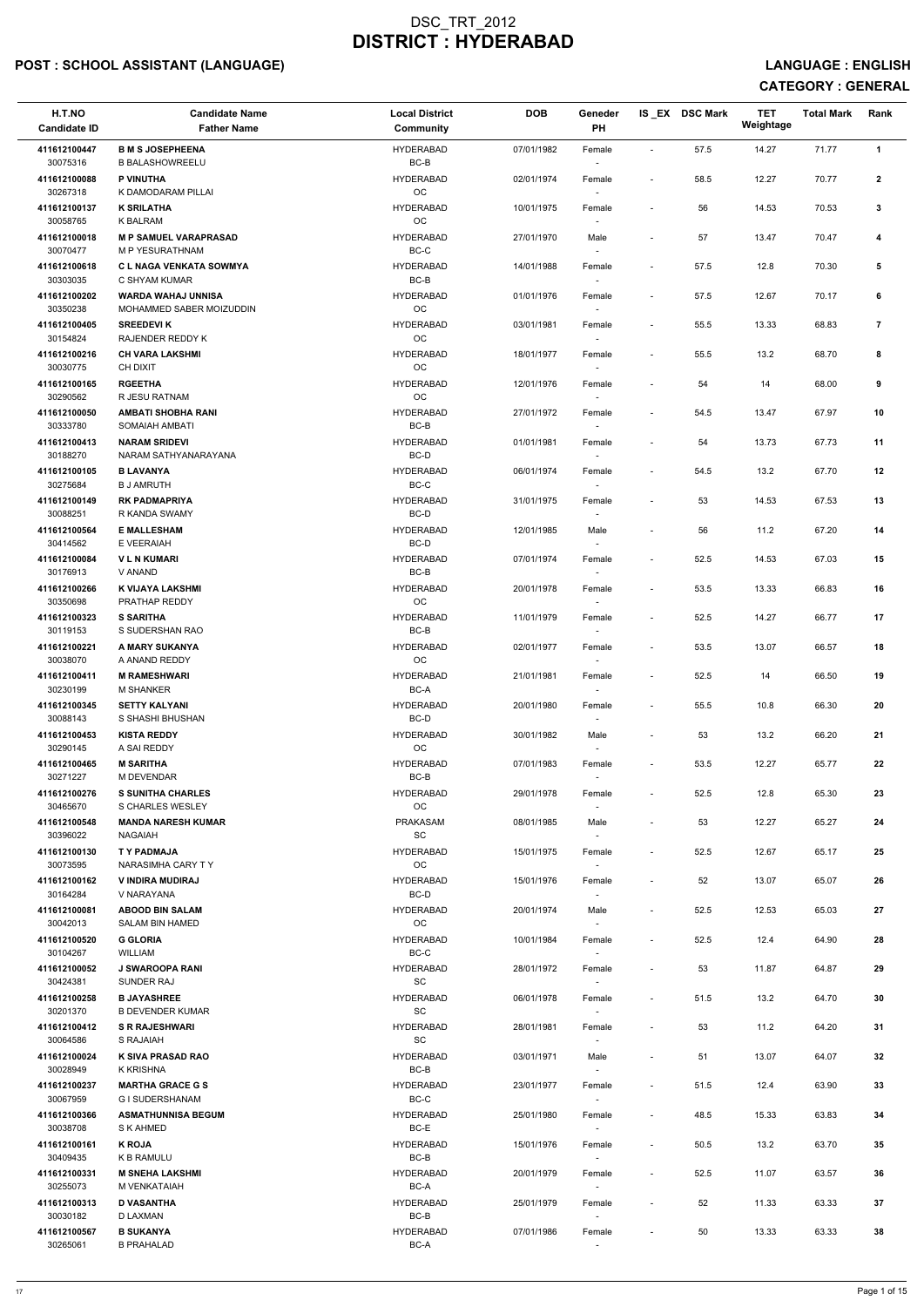# POST : SCHOOL ASSISTANT (LANGUAGE) And the state of the state of the state of the state of the state of the state of the state of the state of the state of the state of the state of the state of the state of the state of t

| H.T.NO<br><b>Candidate ID</b> | <b>Candidate Name</b><br><b>Father Name</b>           | <b>Local District</b><br>Community | <b>DOB</b> | Geneder<br>PH            |                          | IS_EX DSC Mark | <b>TET</b><br>Weightage | <b>Total Mark</b> | Rank |  |
|-------------------------------|-------------------------------------------------------|------------------------------------|------------|--------------------------|--------------------------|----------------|-------------------------|-------------------|------|--|
| 411612100283                  | <b>M JAGADISHWAR</b>                                  | <b>HYDERABAD</b>                   | 23/01/1978 | Male                     | $\sim$                   | 50             | 13.2                    | 63.20             | 39   |  |
| 30296089<br>411612100400      | M GYANESHWAR<br><b>SYEDA HUMERA AMTULQADEER</b>       | SC<br><b>HYDERABAD</b>             | 26/01/1981 | $\sim$<br>Female         |                          | 50             | 13.2                    | 63.20             | 40   |  |
| 30332579                      | S M TURAB ALI HASHMI                                  | OC                                 |            |                          |                          |                |                         |                   |      |  |
| 411612100116<br>30047575      | A SUNITHA<br>A DOUGLAS                                | <b>HYDERABAD</b><br>OC             | 18/01/1975 | Female                   | $\overline{\phantom{a}}$ | 50.5           | 12.67                   | 63.17             | 41   |  |
| 411612100135<br>30249791      | <b>GUJJULA VIJAYA LAXMI</b><br><b>GUJJULA YADAIAH</b> | <b>HYDERABAD</b><br>BC-D           | 31/01/1975 | Female<br>$\sim$         | $\overline{\phantom{a}}$ | 51             | 12.13                   | 63.13             | 42   |  |
| 411612100225                  | <b>RAFIYA SULTANA</b>                                 | <b>HYDERABAD</b>                   | 16/01/1977 | Female                   | $\overline{\phantom{a}}$ | 51             | 12.13                   | 63.13             | 43   |  |
| 30319412<br>411612100234      | <b>MOHD HUSSAIN</b><br><b>SYEDA MERAJ UNNISA</b>      | <b>OC</b><br><b>HYDERABAD</b>      | 21/01/1977 | $\sim$<br>Female         | $\overline{\phantom{a}}$ | 50             | 12.93                   | 62.93             | 44   |  |
| 30083348                      | SYED KHAJA HUSSAINI                                   | OC                                 |            |                          |                          |                |                         |                   |      |  |
| 411612100038<br>30134941      | <b>G MEENA BAI</b><br><b>G RAMULU</b>                 | <b>HYDERABAD</b><br>BC-D           | 10/01/1972 | Female                   | $\overline{\phantom{a}}$ | 50.5           | 12.27                   | 62.77             | 45   |  |
| 411612100256<br>30094422      | <b>SASHIKALA Y</b><br>Y MALLIKARJUN                   | <b>HYDERABAD</b><br>BC-B           | 29/01/1978 | Female<br>$\sim$         | $\overline{\phantom{a}}$ | 50.5           | 12.27                   | 62.77             | 46   |  |
| 411612100148                  | P FLORA KIRAN KUMARI                                  | <b>HYDERABAD</b>                   | 22/01/1975 | Female                   | $\overline{\phantom{a}}$ | 49.5           | 13.2                    | 62.70             | 47   |  |
| 30170666<br>411612100076      | P DANIEL<br><b>S PRATHIMA</b>                         | BC-C<br><b>HYDERABAD</b>           | 06/01/1973 | $\sim$<br>Female         | $\overline{\phantom{a}}$ | 50             | 12.67                   | 62.67             | 48   |  |
| 30157556                      | S PANDURANGAM                                         | BC-D                               |            | $\sim$                   |                          |                |                         |                   |      |  |
| 411612100067<br>30368853      | <b>G SOBHA RAMA SESHU</b><br>LATE G VENKATA RATNAM    | <b>KURNOOL</b><br>OC               | 09/01/1973 | Female                   | $\sim$                   | 50.5           | 12                      | 62.50             | 49   |  |
| 411612100153<br>30431517      | <b>L SRILATA</b><br>L NARSIMHA RAO                    | <b>HYDERABAD</b><br>OC             | 02/01/1975 | Female<br>$\sim$         | $\overline{\phantom{a}}$ | 50             | 12.4                    | 62.40             | 50   |  |
| 411612100180                  | <b>T MADHURI</b>                                      | <b>HYDERABAD</b>                   | 24/01/1976 | Female                   | $\overline{\phantom{a}}$ | 50             | 12.4                    | 62.40             | 51   |  |
| 30363690<br>411612100528      | T BUCHA REDDY<br>A RAMA KRISHNA REDDY                 | OC<br><b>HYDERABAD</b>             | 08/01/1984 | $\sim$<br>Male           | $\overline{\phantom{a}}$ | 50             | 12.4                    | 62.40             | 52   |  |
| 30434491                      | A SUBHAN REDDY                                        | OC                                 |            | $\sim$                   |                          |                |                         |                   |      |  |
| 411612100320<br>30422073      | <b>SHAKERA BEGUM</b><br>MOHAMMED SHAREEF              | <b>HYDERABAD</b><br>OC             | 23/01/1979 | Female                   | $\sim$                   | 48             | 14.27                   | 62.27             | 53   |  |
| 411612100255<br>30049487      | <b>MOHD RAFI</b><br><b>MOHD IBRAHIM</b>               | <b>HYDERABAD</b><br>BC-E           | 16/01/1978 | Male<br>$\sim$           | $\overline{\phantom{a}}$ | 49.5           | 12.67                   | 62.17             | 54   |  |
| 411612100218                  | <b>CHAKRAVARTHULA PADMA</b>                           | <b>HYDERABAD</b>                   | 08/01/1977 | Female                   |                          | 49             | 12.93                   | 61.93             | 55   |  |
| 30049423<br>411612100311      | CH SAMPATHKUMARACHARYULU<br><b>D V SUHASINI</b>       | OC<br><b>HYDERABAD</b>             | 06/01/1979 | $\sim$<br>Female         | $\overline{\phantom{a}}$ | 48             | 13.87                   | 61.87             | 56   |  |
| 30437760                      | D VICTOR SOLOMON                                      | OC                                 |            |                          |                          |                |                         |                   |      |  |
| 411612100087<br>30130428      | DACHEPALLY VENKATESHWARLU<br>SOMAIAH                  | <b>NALGONDA</b><br>BC-B            | 01/01/1974 | Male<br>$\sim$           | $\overline{\phantom{a}}$ | 49             | 12.8                    | 61.80             | 57   |  |
| 411612100418<br>30073430      | <b>SUMERA AHMED</b><br>WAHAJ AHMED                    | <b>HYDERABAD</b><br>OC             | 04/01/1981 | Female                   | $\overline{\phantom{a}}$ | 49             | 12.8                    | 61.80             | 58   |  |
| 411612100020                  | <b>G RAVIKANTH</b>                                    | <b>HYDERABAD</b><br><b>SC</b>      | 04/01/1970 | Male                     | $\sim$                   | 48.5           | 13.2                    | 61.70             | 59   |  |
| 30268674<br>411612100398      | <b>G J NELSON</b><br><b>TABASSUM FATIMA</b>           | <b>HYDERABAD</b>                   | 24/01/1981 | $\sim$<br>Female         | $\overline{\phantom{a}}$ | 47             | 14.53                   | 61.53             | 60   |  |
| 30059714<br>411612100046      | M A RAHMAN<br><b>G RAJANI</b>                         | BC-E<br><b>HYDERABAD</b>           | 02/01/1972 | Female                   | $\sim$                   | 49.5           | 12                      | 61.50             | 61   |  |
| 30404408                      | <b>G SATYAM</b>                                       | BC-D                               |            |                          |                          |                |                         |                   |      |  |
| 411612100158<br>30134238      | <b>P BALAMANI</b><br>P KRISHNARAO                     | <b>HYDERABAD</b><br>BC-A           | 04/01/1976 | Female<br>$\sim$         | $\sim$                   | 49.5           | 12                      | 61.50             | 62   |  |
| 411612100493<br>30389060      | <b>ASMA NIKHAT</b><br><b>MD YOUSUFUDDIN</b>           | <b>NALGONDA</b><br>BC-E            | 27/01/1983 | Female<br>$\sim$         | $\overline{\phantom{a}}$ | 47.5           | 13.87                   | 61.37             | 63   |  |
| 411612100026                  | <b>VINUTHA</b>                                        | <b>HYDERABAD</b>                   | 22/01/1971 | Female                   | $\overline{\phantom{a}}$ | 48             | 13.33                   | 61.33             | 64   |  |
| 30346137<br>411612100348      | S LAXMIPATHI<br><b>THONUPUNOORI LOHITH</b>            | BC-D<br><b>NALGONDA</b>            | 10/01/1980 | $\sim$<br>Male           |                          | 48             | 13.33                   | 61.33             | 65   |  |
| 30155027                      | <b>ANJAIAH</b>                                        | BC-D                               |            |                          |                          |                |                         |                   |      |  |
| 411612100281<br>30424774      | <b>MADHURIT</b><br>T SAMUEL SUDHAKAR                  | <b>HYDERABAD</b><br>BC-C           | 02/01/1978 | Female<br>$\sim$         | $\overline{\phantom{a}}$ | 49             | 12.27                   | 61.27             | 66   |  |
| 411612100166<br>30395602      | <b>R KAVITA RAYI</b><br>R RATANLAL RAYI               | <b>HYDERABAD</b><br>OC             | 17/01/1976 | Female<br>$\sim$         | $\sim$                   | 47.5           | 13.73                   | 61.23             | 67   |  |
| 411612100227                  | <b>GOONDLA RAVI</b>                                   | <b>HYDERABAD</b>                   | 05/01/1977 | Male                     | $\sim$                   | 47.5           | 13.73                   | 61.23             | 68   |  |
| 30044028<br>411612100391      | <b>G S RANGAIAH</b><br><b>BOTTU BLESSY HEPSIBAH</b>   | BC-B<br><b>HYDERABAD</b>           | 11/01/1981 | $\sim$<br>Female         | $\sim$                   | 47.5           | 13.73                   | 61.23             | 69   |  |
| 30056881                      | <b>BISAAC</b>                                         | BC-C                               |            |                          |                          |                |                         |                   |      |  |
| 411612100147<br>30036966      | <b>G ARUNA</b><br><b>G ANNA REDDY</b>                 | <b>HYDERABAD</b><br>OC             | 19/01/1975 | Female                   | $\overline{\phantom{a}}$ | 48             | 13.07                   | 61.07             | 70   |  |
| 411612100041<br>30296001      | <b>M SUREKHA</b><br><b>M P GABRIEL</b>                | <b>HYDERABAD</b><br>$BC-C$         | 27/01/1972 | Female<br>$\sim$         | $\sim$                   | 49             | 12 <sup>°</sup>         | 61.00             | 71   |  |
| 411612100214                  | <b>S NANCY SUCHITRA</b>                               | <b>HYDERABAD</b>                   | 27/01/1977 | Female                   | $\sim$                   | 48.5           | 12.4                    | 60.90             | 72   |  |
| 30230929<br>411612100219      | S K CHANDRAN<br><b>K S SUNEETHA</b>                   | OC<br><b>HYDERABAD</b>             | 09/01/1977 | $\sim$<br>Female         | $\sim$                   | 47.5           | 13.33                   | 60.83             | 73   |  |
| 30085532                      | K SATHYANARAYANA                                      | BC-D                               |            | $\sim$                   |                          |                |                         |                   |      |  |
| 411612100292<br>30408488      | <b>V NISCHALA</b><br>V GOPALKRISHNA                   | <b>HYDERABAD</b><br>OC             | 27/01/1978 | Female<br>$\sim$         | $\sim$                   | 47.5           | 13.33                   | 60.83             | 74   |  |
| 411612100294<br>30298477      | <b>K ARUNDHATI</b><br><b>PUNNAM</b>                   | <b>HYDERABAD</b><br>BC-D           | 05/01/1979 | Female<br>$\sim$         | $\sim$                   | 47.5           | 13.33                   | 60.83             | 75   |  |
| 411612100157                  | <b>SHAH JAHAN BEGUM</b>                               | RANGAREDDY                         | 01/01/1976 | Female                   |                          | 48             | 12.8                    | 60.80             | 76   |  |
| 30333786                      | MOHAMMED ILYAS                                        | BC-E                               |            | $\overline{\phantom{a}}$ |                          |                |                         |                   |      |  |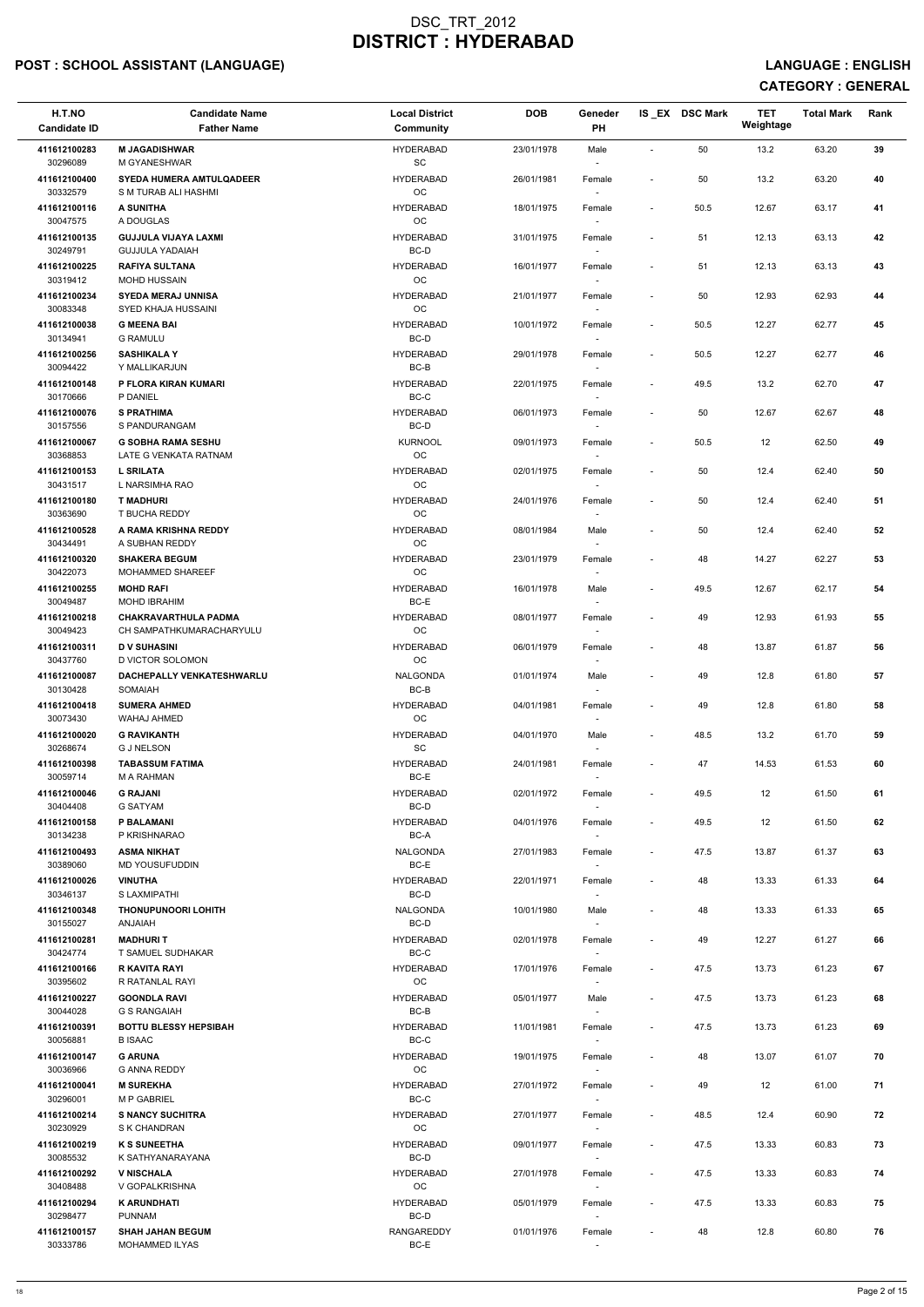# POST : SCHOOL ASSISTANT (LANGUAGE) AND ENGLISH CONTROLLING ON THE SERVICE OF THE SERVICE OF THE SERVICE : ENGLISH

| H.T.NO<br><b>Candidate ID</b> | <b>Candidate Name</b><br><b>Father Name</b>              | <b>Local District</b><br>Community | <b>DOB</b> | Geneder<br>PH                    |                          | IS EX DSC Mark | <b>TET</b><br>Weightage | <b>Total Mark</b> | Rank |  |
|-------------------------------|----------------------------------------------------------|------------------------------------|------------|----------------------------------|--------------------------|----------------|-------------------------|-------------------|------|--|
| 411612100244                  | <b>D GIRIJA KUMARI</b>                                   | <b>HYDERABAD</b>                   | 04/01/1977 | Female                           | $\sim$                   | 48             | 12.8                    | 60.80             | 77   |  |
| 30176720<br>411612100328      | D V SAIBABA<br><b>M S SANGEETA</b>                       | BC-D<br>OTHER THAN AP              | 31/01/1979 | $\sim$<br>Female                 |                          | 47             | 13.73                   | 60.73             | 78   |  |
| 30326619<br>411612100290      | <b>MBVSKUMAR</b><br>ARJUMAND SIDDIQA FATIMA              | BC-C<br><b>HYDERABAD</b>           | 03/01/1978 | Female                           | $\overline{\phantom{a}}$ | 46             | 14.67                   | 60.67             | 79   |  |
| 30255501                      | MD VIQAR UDDIN SIDDIQI                                   | BC-E                               |            |                                  |                          |                |                         |                   |      |  |
| 411612100198<br>30406633      | <b>SABA IMROZE</b><br>MOHD ISHAQ HUSSAIN                 | <b>HYDERABAD</b><br>BC-E           | 07/01/1976 | Female<br>$\sim$                 | $\sim$                   | 47.5           | 13.07                   | 60.57             | 80   |  |
| 411612100001<br>30329786      | <b>ASRA JABEEN</b><br>M A QADEER                         | <b>HYDERABAD</b><br>BC-E           | 29/01/1968 | Female                           | $\overline{\phantom{a}}$ | 47             | 13.33                   | 60.33             | 81   |  |
| 411612100297                  | <b>V SIRISHA</b>                                         | <b>HYDERABAD</b>                   | 03/01/1979 | $\sim$<br>Female                 | $\overline{\phantom{a}}$ | 48             | 12.27                   | 60.27             | 82   |  |
| 30270800<br>411612100401      | V BALA RAJU<br><b>J LAVANYA D BURIGI</b>                 | BC-A<br><b>HYDERABAD</b>           | 02/01/1981 | Female                           | $\overline{\phantom{a}}$ | 49             | 11.2                    | 60.20             | 83   |  |
| 30333132                      | <b>B ASI BABU</b>                                        | $BC-C$                             |            |                                  |                          |                |                         |                   |      |  |
| 411612100144<br>30022196      | <b>ASIA SULTANA</b><br><b>MOHD SULAIMAN</b>              | <b>HYDERABAD</b><br>BC-E           | 13/01/1975 | Female<br>$\sim$                 | $\overline{\phantom{a}}$ | 47.5           | 12.67                   | 60.17             | 84   |  |
| 411612100341<br>30439243      | <b>NYAPATHI VANDANA</b><br>NYAPATHI SRINIVAS RAO         | <b>HYDERABAD</b><br>OC             | 27/01/1980 | Female<br>$\sim$                 | $\overline{\phantom{a}}$ | 47.5           | 12.67                   | 60.17             | 85   |  |
| 411612100172                  | <b>C HIMA BINDU</b>                                      | <b>HYDERABAD</b>                   | 24/01/1976 | Female                           | $\sim$                   | 48             | 12.13                   | 60.13             | 86   |  |
| 30428504<br>411612100477      | C Y PRASAD<br><b>ANURADHAV</b>                           | OC<br><b>HYDERABAD</b>             | 11/01/1983 | $\sim$<br>Female                 |                          | 48             | 12.13                   | 60.13             | 87   |  |
| 30126344<br>411612100006      | SOMARAJU V<br>A SRINIVAS RAO                             | BC-D<br><b>HYDERABAD</b>           | 22/01/1969 | Male                             |                          | 49             | 11.07                   | 60.07             |      |  |
| 30394458                      | A MOGLAIAH                                               | <b>SC</b>                          |            | $\sim$                           | $\overline{\phantom{a}}$ |                |                         |                   | 88   |  |
| 411612100403<br>30138395      | <b>K SHANTHI SREE</b><br>K NARASIMHA RAO                 | <b>HYDERABAD</b><br>BC-A           | 11/01/1981 | Female<br>$\sim$                 | $\sim$                   | 47.5           | 12.27                   | 59.77             | 89   |  |
| 411612100625                  | R HARIKA PRIYADARSHINI                                   | <b>HYDERABAD</b>                   | 01/01/1989 | Female                           | $\overline{\phantom{a}}$ | 47.5           | 12.27                   | 59.77             | 90   |  |
| 30471184<br>411612100424      | R RAJU<br><b>B RAMESH</b>                                | <b>SC</b><br><b>HYDERABAD</b>      | 10/01/1982 | $\sim$<br>Male                   | $\sim$                   | 48             | 11.73                   | 59.73             | 91   |  |
| 30047428<br>411612100624      | <b>BADHRU</b><br><b>SUMAYYA FATHIMA</b>                  | <b>ST</b><br><b>HYDERABAD</b>      | 14/01/1988 | Female                           | $\overline{\phantom{a}}$ | 45             | 14.67                   | 59.67             | 92   |  |
| 30213629                      | MOHD ZAKIUDDIN ALI                                       | BC-E                               |            | $\sim$                           |                          |                |                         |                   |      |  |
| 411612100321<br>30128558      | <b>RESHAM SABITHA</b><br><b>RESHAM RAMAKRISHNA</b>       | <b>HYDERABAD</b><br>BC-A           | 24/01/1979 | Female<br>$\sim$                 | $\overline{\phantom{a}}$ | 46.5           | 13.07                   | 59.57             | 93   |  |
| 411612100057<br>30440428      | <b>T GRACE RAJA KUMARI</b><br><b>TBSRV PRASAD</b>        | <b>HYDERABAD</b><br>BC-C           | 03/01/1973 | Female                           | $\sim$                   | 47.5           | 12                      | 59.50             | 94   |  |
| 411612100099                  | <b>M CHANDRA KALA</b>                                    | <b>HYDERABAD</b>                   | 05/01/1974 | Female                           | $\overline{\phantom{a}}$ | 47             | 12.4                    | 59.40             | 95   |  |
| 30237832<br>411612100399      | M NARASIMHA<br>REDDIRAJULA LALITHA                       | BC-B<br><b>HYDERABAD</b>           | 25/01/1981 | Female                           | $\sim$                   | 47.5           | 11.87                   | 59.37             | 96   |  |
| 30036642                      | BIXAPATHI                                                | BC-A                               |            | $\sim$                           |                          |                |                         |                   |      |  |
| 411612100174<br>30122246      | <b>GAZALA YASMEEN</b><br>MOHAMMED AKBAR                  | <b>HYDERABAD</b><br>BC-E           | 04/01/1976 | Female<br>$\sim$                 | $\sim$                   | 46             | 13.33                   | 59.33             | 97   |  |
| 411612100152<br>30431506      | <b>SADEGOPU PADMAKAR</b><br>S DEVADANAM                  | <b>HYDERABAD</b><br>BC-C           | 21/01/1975 | Male<br>$\overline{\phantom{a}}$ | $\sim$                   | 47             | 12.27                   | 59.27             | 98   |  |
| 411612100121<br>30402952      | <b>UPPU BHAGYA LAKSHMI</b>                               | ANANTHAPUR<br>BC-B                 | 02/01/1975 | Female                           | $\overline{\phantom{a}}$ | 46             | 13.2                    | 59.20             | 99   |  |
| 411612100469                  | UPPU SUBBA RAYUDU<br><b>NUDRATH BEGUM</b>                | <b>HYDERABAD</b>                   | 28/01/1983 | Female                           | $\overline{\phantom{a}}$ | 45             | 14.13                   | 59.13             | 100  |  |
| 30428335<br>411612100490      | <b>JAHANGIR</b><br>N NAVANEETHA                          | BC-E<br><b>HYDERABAD</b>           | 18/01/1983 | $\sim$<br>Female                 | $\sim$                   | 47.5           | 11.6                    | 59.10             | 101  |  |
| 30173690                      | N DASS                                                   | BC-D                               |            | $\sim$                           |                          |                |                         |                   |      |  |
| 411612100036<br>30074302      | <b>K KAVITHA</b><br>K RAMESH                             | <b>HYDERABAD</b><br>BC-B           | 14/01/1972 | Female<br>$\sim$                 | $\sim$                   | 47             | 12                      | 59.00             | 102  |  |
| 411612100414<br>30099077      | K VIJAYA LAXMI<br>K VEERANNA                             | <b>HYDERABAD</b><br>BC-D           | 06/01/1981 | Female                           | $\overline{\phantom{a}}$ | 47.5           | 11.33                   | 58.83             | 103  |  |
| 411612100474                  | <b>ARCHANA V</b>                                         | <b>HYDERABAD</b>                   | 22/01/1983 | Female                           | $\overline{\phantom{a}}$ | 45.5           | 13.33                   | 58.83             | 104  |  |
| 30321069<br>411612100136      | RAJENDRA PRASAD<br><b>MANILA YENUGUDHATI</b>             | <b>OC</b><br><b>HYDERABAD</b>      | 31/01/1975 | $\sim$<br>Female                 | $\sim$                   | 46.5           | 12.27                   | 58.77             | 105  |  |
| 30038451                      | RAMA RAJU YENUGUDHATI                                    | BC-D                               |            | $\sim$                           |                          |                |                         |                   |      |  |
| 411612100342<br>30345074      | <b>ASMATH JAHAN</b><br>MOHD MAZHAR UDDIN KHAN            | <b>HYDERABAD</b><br>OC.            | 05/01/1980 | Female<br>$\sim$                 | $\overline{\phantom{a}}$ | 44.5           | 14.27                   | 58.77             | 106  |  |
| 411612100093<br>30170294      | <b>G M ARCHANA PRIYADARSHINI</b><br><b>G VINOD KUMAR</b> | <b>HYDERABAD</b><br>SC             | 22/01/1974 | Female                           | $\overline{\phantom{a}}$ | 49             | 9.73                    | 58.73             | 107  |  |
| 411612100059                  | <b>P MARY SARALA</b>                                     | <b>HYDERABAD</b>                   | 07/01/1973 | Female                           | $\overline{\phantom{a}}$ | 46.5           | 12.13                   | 58.63             | 108  |  |
| 30441498<br>411612100316      | P SAMUEL PREM SAGAR<br>K MADHAVI                         | $BC-C$<br><b>HYDERABAD</b>         | 17/01/1979 | Female                           | $\sim$                   | 46.5           | 12 <sup>°</sup>         | 58.50             | 109  |  |
| 30073795<br>411612100074      | K RAMCHANDER<br><b>SUNILA B</b>                          | BC-A<br><b>HYDERABAD</b>           | 19/01/1973 | $\sim$<br>Female                 | $\overline{\phantom{a}}$ | 46             | 12.4                    | 58.40             | 110  |  |
| 30358639                      | HANMANTHA REDDY B                                        | <b>OC</b>                          |            | $\sim$                           |                          |                |                         |                   |      |  |
| 411612100353<br>30327848      | POTTIPATI NAGA MANI<br>P PRAKASH REDDY                   | ANANTHAPUR<br>OC                   | 10/01/1980 | Female<br>$\sim$                 | $\sim$                   | 45             | 13.33                   | 58.33             | 111  |  |
| 411612100393<br>30175928      | <b>SWAPNA</b><br><b>RAMIREDDY</b>                        | <b>HYDERABAD</b><br>OC             | 14/01/1981 | Female<br>$\sim$                 | $\sim$                   | 46             | 12.27                   | 58.27             | 112  |  |
| 411612100406                  | <b>S YASHODA</b>                                         | <b>HYDERABAD</b>                   | 13/01/1981 | Female                           | $\sim$                   | 46             | 12.27                   | 58.27             | 113  |  |
| 30212239<br>411612100203      | S GATTAIAH<br>P SUDHA MADHURI                            | BC-D<br>MAHABUBNAGAR               | 04/01/1976 | $\sim$<br>Female                 | $\overline{\phantom{a}}$ | 46.5           | 11.73                   | 58.23             | 114  |  |
| 30228744                      | P PRAHALAD                                               | BC-D                               |            | $\overline{\phantom{a}}$         |                          |                |                         |                   |      |  |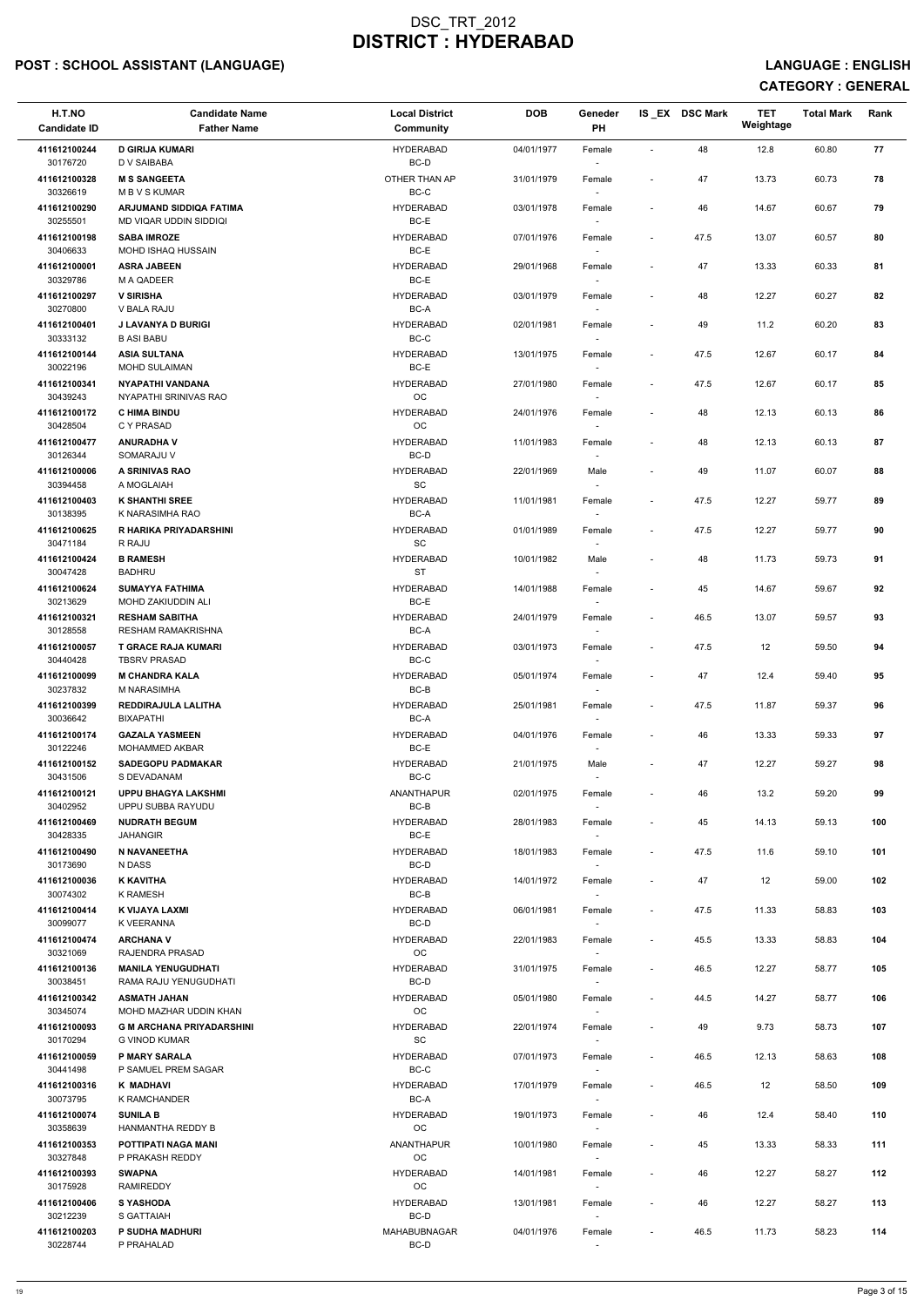# POST : SCHOOL ASSISTANT (LANGUAGE) And the state of the state of the state of the state of the state of the state of the state of the state of the state of the state of the state of the state of the state of the state of t

| H.T.NO<br><b>Candidate ID</b> | <b>Candidate Name</b><br><b>Father Name</b>        | <b>Local District</b><br><b>Community</b> | <b>DOB</b> | Geneder<br>PH    |                          | IS EX DSC Mark | <b>TET</b><br>Weightage | <b>Total Mark</b> | Rank |
|-------------------------------|----------------------------------------------------|-------------------------------------------|------------|------------------|--------------------------|----------------|-------------------------|-------------------|------|
| 411612100107<br>30139267      | <b>B R VASANTHA LAXMI</b><br>N RAMAIAH             | <b>HYDERABAD</b><br>OC                    | 25/01/1974 | Female           | $\blacksquare$           | 45.5           | 12.67                   | 58.17             | 115  |
| 411612100575<br>30183086      | <b>ARCHANAN</b><br>YADAGIRI N                      | <b>HYDERABAD</b><br>BC-D                  | 08/01/1986 | Female           | $\overline{\phantom{a}}$ | 46             | 12                      | 58.00             | 116  |
| 411612100220                  | <b>V HIMABINDU</b>                                 | <b>HYDERABAD</b>                          | 10/01/1977 | Female           | $\sim$                   | 47             | 10.93                   | 57.93             | 117  |
| 30403617<br>411612100106      | V SOLOMON<br><b>D RAJANI KUMARI</b>                | BC-C<br><b>HYDERABAD</b>                  | 10/01/1974 | $\sim$<br>Female | $\overline{\phantom{a}}$ | 46             | 11.87                   | 57.87             | 118  |
| 30469973<br>411612100187      | D RAJANARAYANA<br><b>NASREEN SULTANA</b>           | BC-B<br><b>HYDERABAD</b>                  | 15/01/1976 | $\sim$<br>Female | $\sim$                   | 47             | 10.8                    | 57.80             | 119  |
| 30263940<br>411612100282      | KHAJA MOINUDDIN<br><b>R SUHASINI</b>               | BC-B<br><b>HYDERABAD</b>                  | 17/01/1978 | $\sim$<br>Female | $\overline{\phantom{a}}$ | 47             | 10.8                    | 57.80             | 120  |
| 30127698                      | R PRABHU DASS                                      | $BC-C$                                    |            |                  |                          |                |                         |                   |      |
| 411612100230<br>30033970      | <b>MAMTESH PUNDIR</b><br>MAHAVIR SINGH VHAUHAN     | OTHER THAN AP<br>OC                       | 10/01/1977 | Female<br>$\sim$ | $\overline{\phantom{a}}$ | 45.5           | 12.27                   | 57.77             | 121  |
| 411612100053<br>30446795      | Y RIZWANA<br>MD YOUSUFF SHARIFF                    | <b>HYDERABAD</b><br>BC-E                  | 04/01/1972 | Female<br>$\sim$ | $\overline{\phantom{a}}$ | 46             | 11.73                   | 57.73             | 122  |
| 411612100319<br>30436306      | <b>RAHILA TARANUM</b><br><b>MD ARIFUDDIN</b>       | <b>KARIMNAGAR</b><br>BC-E                 | 20/01/1979 | Female<br>$\sim$ | $\overline{\phantom{a}}$ | 46.5           | 11.2                    | 57.70             | 123  |
| 411612100063<br>30156331      | <b>NDS SHUSHMA KUMARI</b><br>N M DAVID             | <b>HYDERABAD</b><br>BC-C                  | 25/01/1973 | Female           | $\overline{\phantom{a}}$ | 45             | 12.67                   | 57.67             | 124  |
| 411612100302<br>30292989      | <b>S MAYURI</b><br>S SURESH                        | <b>HYDERABAD</b><br>BC-D                  | 08/01/1979 | Female           | $\overline{\phantom{a}}$ | 45.5           | 12.13                   | 57.63             | 125  |
| 411612100061                  | <b>M MANJULA</b>                                   | <b>HYDERABAD</b>                          | 14/01/1973 | Female           | $\sim$                   | 45             | 12.53                   | 57.53             | 126  |
| 30033375<br>411612100383      | <b>M VITTAL RAO</b><br><b>C.CHANDRA SHEKAR.</b>    | BC-A<br><b>HYDERABAD</b>                  | 20/01/1981 | $\sim$<br>Male   | $\sim$                   | 43.5           | 14                      | 57.50             | 127  |
| 30045305<br>411612100112      | C SANJEEVA<br><b>MD FATHIMA BEGUM</b>              | BC-D<br><b>HYDERABAD</b>                  | 22/01/1975 | $\sim$<br>Female | $\overline{\phantom{a}}$ | 46             | 11.47                   | 57.47             | 128  |
| 30310381<br>411612100268      | M D SARDAR ALI<br><b>SLAVANYA</b>                  | BC-E<br><b>HYDERABAD</b>                  | 12/01/1978 | Female           | $\overline{\phantom{a}}$ | 45             | 12.4                    | 57.40             | 129  |
| 30038441                      | S NARAHARI                                         | OC                                        |            |                  |                          |                |                         |                   |      |
| 411612100066<br>30332266      | <b>B SUMAN LATHA</b><br><b>B DURGA SWAMY</b>       | <b>HYDERABAD</b><br>SC                    | 04/01/1973 | Female<br>$\sim$ | $\overline{\phantom{a}}$ | 44.5           | 12.67                   | 57.17             | 130  |
| 411612100103<br>30204997      | <b>K SUDHA RANI</b><br>K RAJA LINGAM               | <b>HYDERABAD</b><br>BC-B                  | 14/01/1974 | Female           | $\overline{\phantom{a}}$ | 46.5           | 10.67                   | 57.17             | 131  |
| 411612100183<br>30395867      | P ANITHA<br>P KRISHNA                              | <b>HYDERABAD</b><br>BC-D                  | 31/01/1976 | Female           | $\overline{\phantom{a}}$ | 45             | 12.13                   | 57.13             | 132  |
| 411612100486<br>30390860      | <b>V HEMALATHA</b><br>V NAGARAJU                   | <b>CHITTOOR</b><br>BC-D                   | 10/01/1983 | Female<br>$\sim$ | $\overline{\phantom{a}}$ | 47             | 10.13                   | 57.13             | 133  |
| 411612100546<br>30347453      | <b>PARVEEN UNNISA BEGUM</b><br>MD SHAFI UDDIN      | <b>HYDERABAD</b><br>BC-E                  | 25/01/1985 | Female<br>$\sim$ | $\overline{\phantom{a}}$ | 45.5           | 11.6                    | 57.10             | 134  |
| 411612100177                  | <b>FAHIMUNISSA BEGUM</b>                           | <b>HYDERABAD</b>                          | 15/01/1976 | Female           | $\sim$                   | 46             | 11.07                   | 57.07             | 135  |
| 30405674<br>411612100249      | MD ABDUL RASHEED<br><b>INDIRAL</b>                 | BC-E<br><b>HYDERABAD</b>                  | 19/01/1977 | $\sim$<br>Female | $\overline{\phantom{a}}$ | 44             | 13.07                   | 57.07             | 136  |
| 30321702<br>411612100475      | <b>SATTAIAH</b><br><b>GAJULA SWARNA LATHA</b>      | BC-A<br><b>HYDERABAD</b>                  | 03/01/1983 | Female           | $\overline{\phantom{a}}$ | 44.5           | 12.53                   | 57.03             | 137  |
| 30073502<br>411612100288      | <b>G NARSING RAO</b><br><b>CD ARCHANA</b>          | BC-D<br><b>HYDERABAD</b>                  | 16/01/1978 | $\sim$<br>Female | $\sim$                   | 46.5           | 10.4                    | 56.90             | 138  |
| 30266699                      | C DAYANAND                                         | BC-D                                      |            | $\sim$           |                          |                |                         |                   |      |
| 411612100310<br>30076093      | <b>B SRIPRIYA</b><br><b>B CHANDRA MOHAN REDDY</b>  | <b>HYDERABAD</b><br>OC                    | 17/01/1979 | Female<br>$\sim$ | $\sim$                   | 43             | 13.87                   | 56.87             | 139  |
| 411612100344<br>30028669      | <b>VITHLANI SHEETAL</b><br><b>VITHLANI RAMESH</b>  | <b>HYDERABAD</b><br><b>OC</b>             | 16/01/1980 | Female           | $\overline{\phantom{a}}$ | 44             | 12.8                    | 56.80             | 140  |
| 411612100385<br>30025372      | <b>J SRI VANI</b><br>V GNANESHWAR                  | <b>HYDERABAD</b><br>BC-D                  | 14/01/1981 | Female           | $\overline{\phantom{a}}$ | 46.5           | 10.13                   | 56.63             | 141  |
| 411612100270<br>30428800      | <b>V SHIVA KUMAR</b><br>V KASHANNA                 | <b>HYDERABAD</b><br>BC-B                  | 24/01/1978 | Male<br>$\sim$   | $\overline{\phantom{a}}$ | 43             | 13.6                    | 56.60             | 142  |
| 411612100293                  | <b>V SREENIVAS</b>                                 | <b>HYDERABAD</b>                          | 02/01/1979 | Male             | $\sim$                   | 44             | 12.53                   | 56.53             | 143  |
| 30053835<br>411612100376      | <b>HAIALAN V</b><br><b>REHANA BEGUM</b>            | BC-A<br><b>HYDERABAD</b>                  | 09/01/1980 | $\sim$<br>Female | $\overline{\phantom{a}}$ | 42.5           | 13.87                   | 56.37             | 144  |
| 30174783<br>411612100251      | <b>MOHD SULEMAN</b><br><b>MAYA BHARGAVI MADHAM</b> | BC-B<br><b>HYDERABAD</b>                  | 23/01/1977 | $\sim$<br>Female | $\sim$                   | 44.5           | 11.73                   | 56.23             | 145  |
| 30325101<br>411612100029      | <b>BADRI NARAYANA</b><br>A VIJAYA LAXMI            | BC-D<br><b>HYDERABAD</b>                  | 17/01/1971 | Female           | $\overline{\phantom{a}}$ | 45             | 11.2                    | 56.20             | 146  |
| 30109107                      | ANJANACHARY                                        | BC-B                                      |            | $\sim$           |                          |                |                         |                   |      |
| 411612100178<br>30074894      | <b>D SUJATHA DEVI</b><br>D SRINIVASA RAO           | <b>HYDERABAD</b><br>BC-B                  | 17/01/1976 | Female<br>$\sim$ | $\sim$                   | 44.5           | 11.6                    | 56.10             | 147  |
| 411612100037<br>30069488      | <b>GADAM VIJAYA LAKSHMI</b><br><b>G MALLAIAH</b>   | <b>HYDERABAD</b><br>BC-D                  | 26/01/1972 | Female<br>$\sim$ |                          | 45             | 11.07                   | 56.07             | 148  |
| 411612100360<br>30179259      | <b>VUTTARAPALLI VANAJA</b><br>V RAMA CHARY         | <b>HYDERABAD</b><br>BC-B                  | 29/01/1980 | Female<br>$\sim$ | $\sim$                   | 43.5           | 12.53                   | 56.03             | 149  |
| 411612100419<br>30101530      | <b>G C MADHU BALA</b><br><b>CHANDRA SEKHAR</b>     | <b>HYDERABAD</b><br>SC                    | 12/01/1981 | Female<br>$\sim$ | $\sim$                   | 44             | 12                      | 56.00             | 150  |
| 411612100023<br>30316812      | A S MANJULA BAI<br>A SRI RAMULU                    | <b>HYDERABAD</b><br>BC-A                  | 21/01/1971 | Female           | $\sim$                   | 45.5           | 10.4                    | 55.90             | 151  |
| 411612100120                  | <b>B DHANUJA</b>                                   | <b>HYDERABAD</b>                          | 01/01/1975 | $\sim$<br>Female |                          | 45             | 10.8                    | 55.80             | 152  |
| 30047769                      | <b>B BHEEMAIAH</b>                                 | $BC-B$                                    |            | $\sim$           |                          |                |                         |                   |      |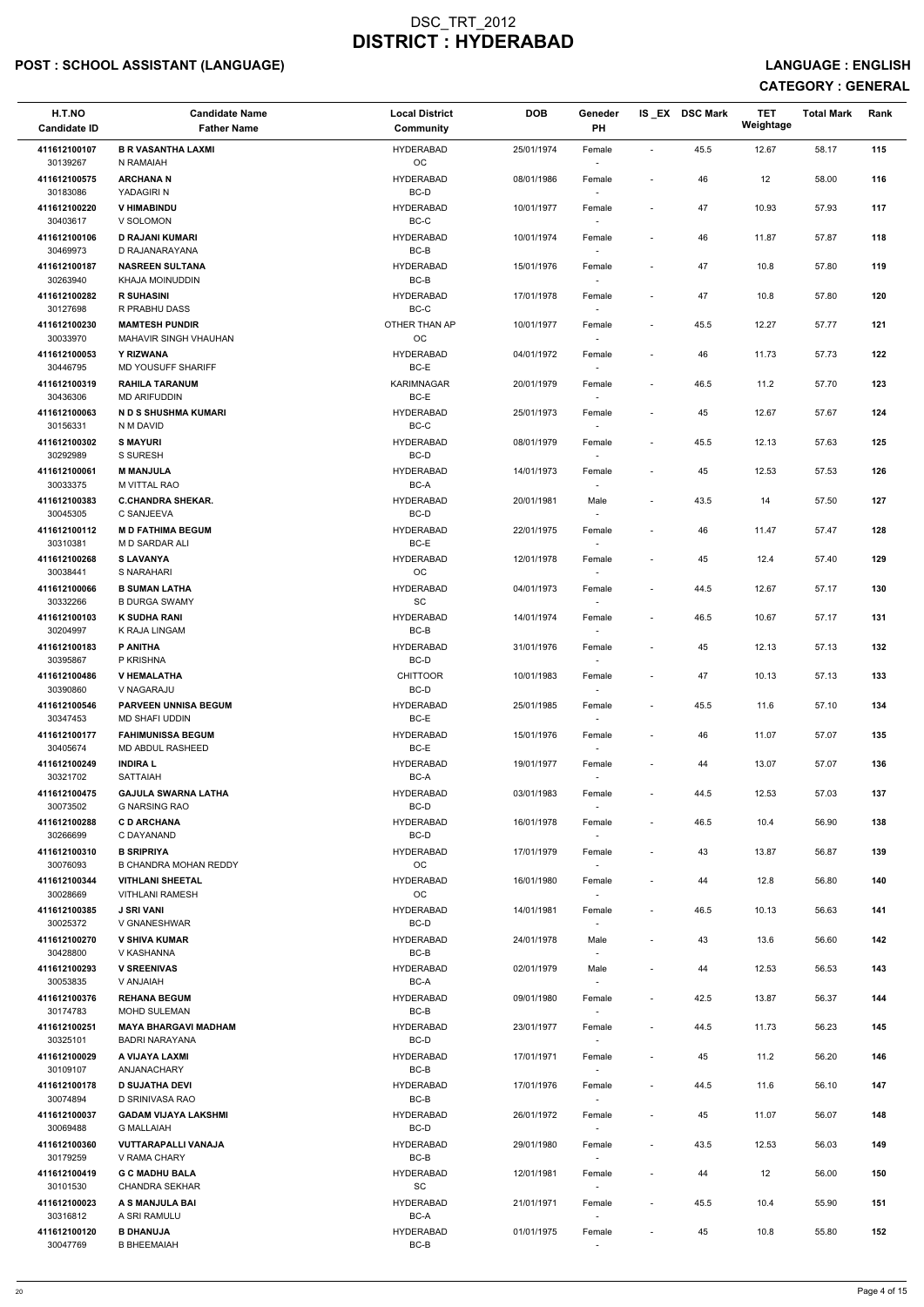# POST : SCHOOL ASSISTANT (LANGUAGE) And the state of the state of the state of the state of the state of the state of the state of the state of the state of the state of the state of the state of the state of the state of t

| H.T.NO<br><b>Candidate ID</b> | <b>Candidate Name</b><br><b>Father Name</b>            | <b>Local District</b><br><b>Community</b> | <b>DOB</b> | Geneder<br>PH                    |                          | IS_EX DSC Mark | <b>TET</b><br>Weightage | <b>Total Mark</b> | Rank |  |
|-------------------------------|--------------------------------------------------------|-------------------------------------------|------------|----------------------------------|--------------------------|----------------|-------------------------|-------------------|------|--|
| 411612100536<br>30185701      | <b>SURAIYAH JAHAN</b><br><b>MOHD ISHAQ</b>             | <b>HYDERABAD</b><br>BC-E                  | 25/01/1985 | Female<br>$\sim$                 | $\sim$                   | 44             | 11.73                   | 55.73             | 153  |  |
| 411612100205                  | PARIJATHAM TUMMA                                       | <b>HYDERABAD</b><br>BC-B                  | 17/01/1976 | Female                           | $\sim$                   | 44.5           | 11.2                    | 55.70             | 154  |  |
| 30043385<br>411612100252      | T YADAGIRI<br><b>SUREKHA B</b>                         | <b>HYDERABAD</b>                          | 05/01/1977 | Female                           | $\overline{\phantom{a}}$ | 44.5           | 11.2                    | 55.70             | 155  |  |
| 30433342<br>411612100007      | <b>BAGAIAH B C</b><br>V UMA                            | $BC-B$<br><b>HYDERABAD</b>                | 08/01/1969 | Female                           | $\overline{\phantom{a}}$ | 43             | 12.67                   | 55.67             | 156  |  |
| 30396086<br>411612100626      | V YADAGIRI<br><b>RUBINA FAZAL</b>                      | BC-A<br><b>HYDERABAD</b>                  | 05/01/1989 | $\sim$<br>Female                 | $\overline{\phantom{a}}$ | 44.5           | 11.07                   | 55.57             | 157  |  |
| 30028045<br>411612100495      | MD FAZAL UDDIN<br><b>RAJANI PANDA</b>                  | BC-E<br><b>HYDERABAD</b>                  | 12/01/1983 | $\sim$<br>Female                 | $\overline{\phantom{a}}$ | 43.5           | 12                      | 55.50             | 158  |  |
| 30232727<br>411612100086      | KRISHNA CHARAN PANDA<br><b>M RAJINI VICTORIA</b>       | OC<br><b>HYDERABAD</b>                    | 25/01/1974 | $\sim$<br>Female                 | $\overline{\phantom{a}}$ | 44.5           | 10.93                   | 55.43             | 159  |  |
| 30200136<br>411612100211      | M R VANDANAM<br>Y SARITA REDDY                         | $BC-C$<br><b>HYDERABAD</b>                | 05/01/1977 | Female                           | $\overline{\phantom{a}}$ | 42.5           | 12.93                   | 55.43             | 160  |  |
| 30414585<br>411612100102      | Y INDRA REDDY<br>A SUREKHA                             | OC<br><b>HYDERABAD</b>                    | 10/01/1974 | $\sim$<br>Female                 | $\overline{\phantom{a}}$ | 45             | 10.4                    | 55.40             | 161  |  |
| 30388930                      | A MANOHAR RAO                                          | BC-D                                      |            | $\sim$                           |                          |                |                         |                   |      |  |
| 411612100279<br>30269183      | <b>D KIRAN KUMAR</b><br>D CHARLES WESLEY               | <b>HYDERABAD</b><br>BC-C                  | 28/01/1978 | Male<br>$\sim$                   | $\overline{\phantom{a}}$ | 43             | 12.4                    | 55.40             | 162  |  |
| 411612100466<br>30471324      | <b>AZMATH BEGUM</b><br>MD FAROOQ ALI                   | <b>HYDERABAD</b><br>BC-E                  | 08/01/1983 | Female                           | $\overline{\phantom{a}}$ | 44             | 11.33                   | 55.33             | 163  |  |
| 411612100557<br>30445802      | <b>M A HAMEED</b><br>M A KAREEM                        | <b>ADILABAD</b><br>BC-E                   | 10/01/1985 | Male<br>$\sim$                   | $\overline{\phantom{a}}$ | 42.5           | 12.8                    | 55.30             | 164  |  |
| 411612100097<br>30027983      | <b>K ROOPA</b><br>V KODHANDA RAMAN                     | <b>HYDERABAD</b><br>BC-D                  | 19/01/1974 | Female<br>$\sim$                 | $\overline{\phantom{a}}$ | 45             | 10.27                   | 55.27             | 165  |  |
| 411612100329<br>30073644      | RAYAPATI VIJAYA PADMA<br>R T JAIRAJ                    | <b>HYDERABAD</b><br><b>OC</b>             | 08/01/1979 | Female<br>$\sim$                 | $\overline{\phantom{a}}$ | 43             | 12.27                   | 55.27             | 166  |  |
| 411612100129<br>30438221      | <b>NIRUPA RANI</b><br><b>DEVI SINGH</b>                | <b>HYDERABAD</b><br>BC-B                  | 10/01/1975 | Female<br>$\sim$                 | $\overline{\phantom{a}}$ | 42.5           | 12.67                   | 55.17             | 167  |  |
| 411612100417<br>30103861      | <b>K SRINIVAS</b><br>K NARSIMHULU                      | <b>HYDERABAD</b><br>BC-B                  | 20/01/1981 | Male<br>$\overline{\phantom{a}}$ | $\sim$                   | 42.5           | 12.67                   | 55.17             | 168  |  |
| 411612100263<br>30115276      | <b>G YOGITHA</b><br>G LAXMINARAYANA                    | <b>HYDERABAD</b><br>SC                    | 26/01/1978 | Female<br>$\sim$                 | $\overline{\phantom{a}}$ | 43             | 12.13                   | 55.13             | 169  |  |
| 411612100022                  | K ANITHA KUMARI                                        | <b>HYDERABAD</b>                          | 10/01/1970 | Female                           |                          | 44             | 11.07                   | 55.07             | 170  |  |
| 30047995<br>411612100388      | K BHAKTHAVATASALA RAO<br><b>NASHRAH KAUSER</b>         | BC-C<br><b>MEDAK</b>                      | 07/01/1981 | Female                           | $\sim$                   | 42.5           | 12.53                   | 55.03             | 171  |  |
| 30293562<br>411612100450      | <b>GULAM MOHAMMED</b><br><b>L SWAPNA</b>               | BC-E<br><b>HYDERABAD</b>                  | 11/01/1982 | Female                           | $\overline{\phantom{a}}$ | 43             | 12                      | 55.00             | 172  |  |
| 30084513<br>411612100295      | <b>CHANDRA SEKHAR</b><br><b>NAVANEETHA KOTHURI</b>     | BC-A<br><b>HYDERABAD</b>                  | 26/01/1979 | $\sim$<br>Female                 | $\overline{\phantom{a}}$ | 44             | 10.93                   | 54.93             | 173  |  |
| 30162745<br>411612100181      | <b>K LINGAM</b><br><b>NOOR ASKARI</b>                  | BC-A<br><b>HYDERABAD</b>                  | 03/01/1976 | $\sim$<br>Female                 | $\overline{\phantom{a}}$ | 40.5           | 14.4                    | 54.90             | 174  |  |
| 30060728<br>411612100386      | K I ASKARI<br><b>SAMIYA SULTANA</b>                    | OC<br><b>HYDERABAD</b>                    | 18/01/1981 | $\sim$<br>Female                 | $\overline{\phantom{a}}$ | 42.5           | 12.4                    | 54.90             | 175  |  |
| 30292656<br>411612100566      | <b>QHADIR UR REHAMAN</b><br><b>D ASHOK KUMAR</b>       | BC-E<br><b>HYDERABAD</b>                  | 05/01/1986 | Male                             | $\sim$                   | 42.5           | 12.4                    | 54.90             | 176  |  |
| 30326899<br>411612100332      | D POCHAIAH<br><b>G NAGA RANI</b>                       | <b>SC</b><br><b>HYDERABAD</b>             | 24/01/1979 | $\sim$<br>Female                 | $\sim$                   | 43.5           | 11.33                   | 54.83             | 177  |  |
| 30107404                      | <b>G MUTHYALU</b>                                      | BC-A                                      |            | $\overline{\phantom{a}}$         |                          |                |                         |                   |      |  |
| 411612100326<br>30084865      | <b>G RAVI KUMAR</b><br><b>G PAPAIAH</b>                | <b>HYDERABAD</b><br>BC-B                  | 25/01/1979 | Male<br>$\sim$                   | $\overline{\phantom{a}}$ | 44             | 10.67                   | 54.67             | 178  |  |
| 411612100200<br>30140650      | <b>RUPA RANI G</b><br><b>G VICTOR</b>                  | <b>HYDERABAD</b><br>SC                    | 17/01/1976 | Female                           | $\overline{\phantom{a}}$ | 44.5           | 10.13                   | 54.63             | 179  |  |
| 411612100179<br>30298968      | <b>B PRASHANTHI</b><br><b>B KRISHNAKUMAR</b>           | <b>HYDERABAD</b><br>BC-D                  | 19/01/1976 | Female<br>$\sim$                 | $\sim$                   | 43             | 11.6                    | 54.60             | 180  |  |
| 411612100164<br>30071294      | <b>P JASMINE SHARON</b><br>P PREMANANDAM               | <b>HYDERABAD</b><br>BC-C                  | 02/01/1976 | Female<br>$\sim$                 | $\sim$                   | 43.5           | 11.07                   | 54.57             | 181  |  |
| 411612100208<br>30366679      | <b>R VIJAYA MARY</b><br>R BERNARD                      | <b>HYDERABAD</b><br>OC                    | 23/01/1976 | Female<br>$\sim$                 | $\overline{\phantom{a}}$ | 42             | 12.53                   | 54.53             | 182  |  |
| 411612100253<br>30210827      | L SUNITHA BAI<br>L RAM REDDY                           | <b>HYDERABAD</b><br>OC                    | 27/01/1977 | Female<br>$\sim$                 | $\sim$                   | 42             | 12.53                   | 54.53             | 183  |  |
| 411612100409<br>30152367      | <b>KANRAJ BHAVANI</b><br>KANRAJ YELLAIAH               | <b>HYDERABAD</b><br>BC-A                  | 29/01/1981 | Female                           | $\overline{\phantom{a}}$ | 42             | 12.53                   | 54.53             | 184  |  |
| 411612100215<br>30048235      | <b>BUDDAVARM MADHAVILATHA</b><br><b>B BRAHMANANDAM</b> | <b>HYDERABAD</b><br>BC-A                  | 06/01/1977 | Female<br>$\sim$                 | $\sim$                   | 40.5           | 14                      | 54.50             | 185  |  |
| 411612100428<br>30187100      | <b>S ARUNA</b><br>S SHARABANNA                         | <b>HYDERABAD</b><br>SC                    | 01/01/1982 | Female                           |                          | 43             | 11.47                   | 54.47             | 186  |  |
| 411612100531                  | <b>SHABANA BEGUM</b>                                   | <b>HYDERABAD</b>                          | 05/01/1985 | Female                           | $\sim$                   | 43.5           | 10.93                   | 54.43             | 187  |  |
| 30335968<br>411612100114      | <b>MOHD JAHANGIR</b><br><b>SHREE LATA CHINTALA</b>     | BC-E<br><b>HYDERABAD</b>                  | 16/01/1975 | $\sim$<br>Female                 | $\sim$                   | 42.5           | 11.87                   | 54.37             | 188  |  |
| 30336230<br>411612100402      | <b>NARSIMHA C</b><br><b>G S SWAPNA</b>                 | BC-D<br><b>HYDERABAD</b>                  | 08/01/1981 | $\sim$<br>Female                 | $\overline{\phantom{a}}$ | 42.5           | 11.87                   | 54.37             | 189  |  |
| 30163012<br>411612100526      | <b>G S RAVENDAR</b><br>P SOWJANYA                      | BC-D<br><b>HYDERABAD</b>                  | 20/01/1984 | $\sim$<br>Female                 | $\overline{\phantom{a}}$ | 42.5           | 11.73                   | 54.23             | 190  |  |
| 30109645                      | P KISTAPPA                                             | BC-D                                      |            | $\sim$                           |                          |                |                         |                   |      |  |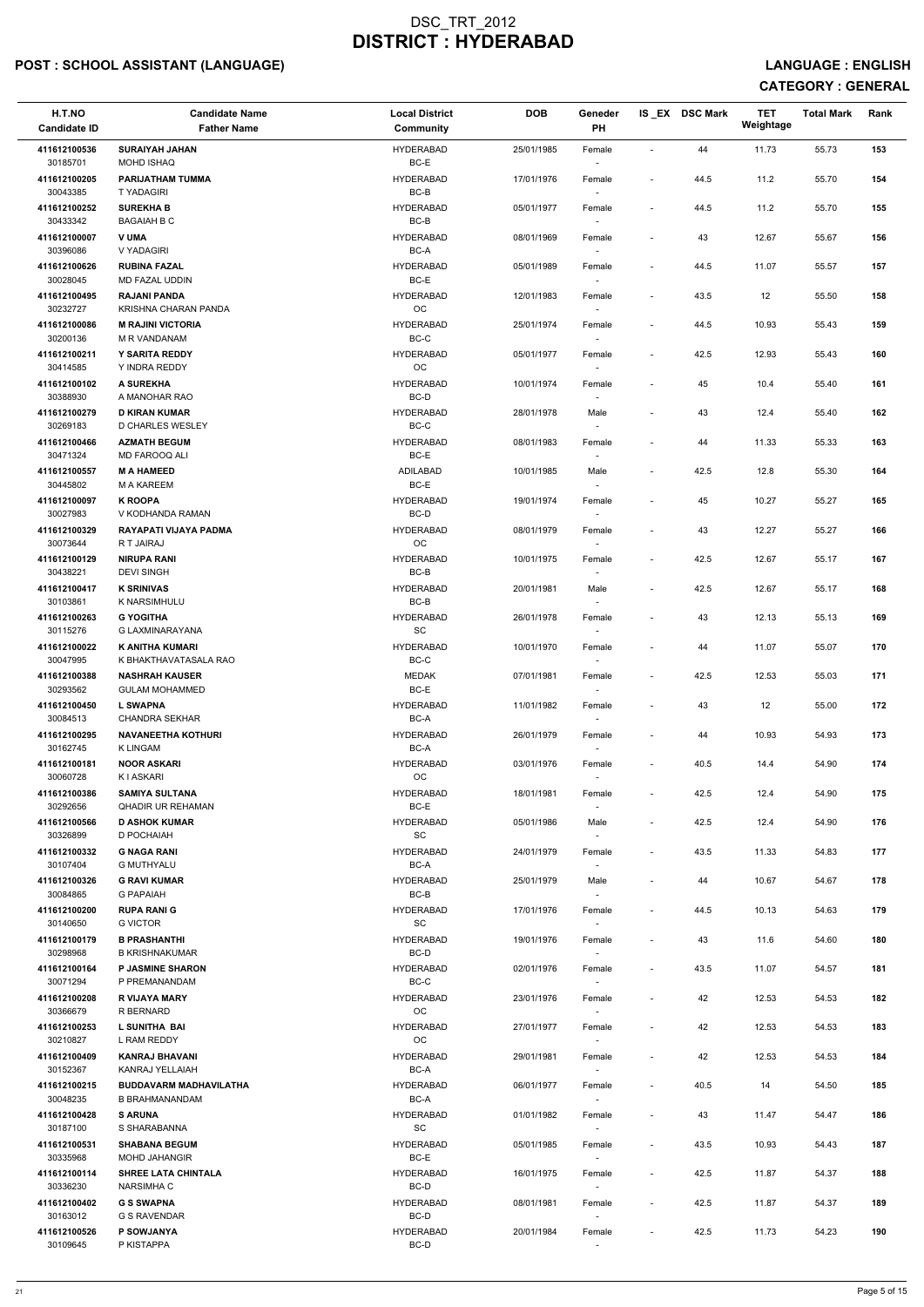# POST : SCHOOL ASSISTANT (LANGUAGE) And the state of the state of the state of the state of the state of the state of the state of the state of the state of the state of the state of the state of the state of the state of t

| H.T.NO<br><b>Candidate ID</b> | <b>Candidate Name</b><br><b>Father Name</b>           | <b>Local District</b><br>Community | <b>DOB</b> | Geneder<br>PH                      |                          | IS_EX DSC Mark | <b>TET</b><br>Weightage | <b>Total Mark</b> | Rank |
|-------------------------------|-------------------------------------------------------|------------------------------------|------------|------------------------------------|--------------------------|----------------|-------------------------|-------------------|------|
| 411612100096                  | <b>G MANJARI MANO LATHA</b>                           | <b>HYDERABAD</b>                   | 15/01/1974 | Female                             | $\sim$                   | 43             | 11.2                    | 54.20             | 191  |
| 30136822<br>411612100194      | <b>G RAJSAMUEL</b><br><b>CHEKKA LALITHA</b>           | BC-C<br><b>HYDERABAD</b>           | 06/01/1976 | $\sim$<br>Female                   | $\sim$                   | 42.5           | 11.6                    | 54.10             | 192  |
| 30174468                      | <b>CH YADAIAH</b>                                     | BC-D                               |            |                                    |                          |                |                         |                   |      |
| 411612100343<br>30240302      | <b>P SUNITHA</b><br>P ANJILAL                         | <b>HYDERABAD</b><br>BC-D           | 14/01/1980 | Female                             | $\overline{\phantom{a}}$ | 40.5           | 13.6                    | 54.10             | 193  |
| 411612100042<br>30032066      | A RAJESHWARI<br>A VISHWANATHAM                        | <b>HYDERABAD</b><br>BC-B           | 17/01/1972 | Female<br>$\sim$                   | $\overline{\phantom{a}}$ | 42             | 12                      | 54.00             | 194  |
| 411612100025                  | <b>T VIJAYALAKSHMI</b>                                | <b>HYDERABAD</b>                   | 18/01/1971 | Female                             | $\overline{\phantom{a}}$ | 42.5           | 11.47                   | 53.97             | 195  |
| 30076401                      | T RAJA RAO                                            | BC-B                               |            | $\sim$                             |                          |                |                         |                   |      |
| 411612100368<br>30102127      | <b>BR VANAJAKSHI</b><br><b>B RAMULOO</b>              | <b>HYDERABAD</b><br>SC             | 01/01/1980 | Female<br>$\sim$                   | $\overline{\phantom{a}}$ | 42.5           | 11.47                   | 53.97             | 196  |
| 411612100425<br>30463423      | <b>FARHEEN SULTHANA</b><br>ABU TALHA ALI              | <b>KARIMNAGAR</b><br>BC-E          | 22/01/1982 | Female                             | $\overline{\phantom{a}}$ | 41             | 12.93                   | 53.93             | 197  |
| 411612100502<br>30128911      | P DEEPIKA<br>P PRABHAKER                              | <b>HYDERABAD</b><br>SC             | 27/01/1983 | Female<br>$\sim$                   | $\overline{\phantom{a}}$ | 41.5           | 12.4                    | 53.90             | 198  |
| 411612100128<br>30047337      | <b>G SAVITHA</b><br><b>VISHWANATH G</b>               | <b>HYDERABAD</b><br>SC             | 10/01/1975 | Female<br>$\sim$                   | $\overline{\phantom{a}}$ | 42.5           | 11.33                   | 53.83             | 199  |
| 411612100494                  | <b>B RADHIKA</b>                                      | <b>HYDERABAD</b>                   | 29/01/1983 | Female                             | $\overline{\phantom{a}}$ | 43             | 10.8                    | 53.80             | 200  |
| 30309974                      | <b>B CHANDRASHEKAR</b>                                | BC-D                               |            | $\sim$                             |                          |                |                         |                   |      |
| 411612100301<br>30419531      | <b>K SUREKHA</b><br>K SATYANARAYANA                   | <b>HYDERABAD</b><br><b>SC</b>      | 07/01/1979 | Female                             | $\sim$                   | 44.5           | 9.2                     | 53.70             | 201  |
| 411612100496                  | <b>SUJATHA S</b>                                      | <b>HYDERABAD</b>                   | 20/01/1983 | Female                             | $\overline{\phantom{a}}$ | 44             | 9.6                     | 53.60             | 202  |
| 30102578                      | <b>BABUS</b>                                          | SC                                 |            |                                    |                          |                |                         |                   |      |
| 411612100287<br>30259478      | N FRIDA NIRUPAMA JAMES<br>N J SURYA KUMAR             | <b>HYDERABAD</b><br>$BC-C$         | 09/01/1978 | Female<br>$\sim$                   | $\overline{\phantom{a}}$ | 42.5           | 11.07                   | 53.57             | 203  |
| 411612100003<br>30271566      | <b>S P MOUNIKA SRI</b><br><b>S A PRABHUDAS</b>        | <b>HYDERABAD</b><br>BC-C           | 19/01/1968 | Female                             | $\overline{\phantom{a}}$ | 43             | 10.53                   | 53.53             | 204  |
| 411612100033                  | <b>VEENA</b>                                          | <b>HYDERABAD</b>                   | 14/01/1971 | $\sim$<br>Female                   | $\sim$                   | 42             | 11.47                   | 53.47             | 205  |
| 30326779<br>411612100349      | LATE<br><b>ANAMIKA SHARMA</b>                         | BC-D<br><b>HYDERABAD</b>           | 25/01/1980 | $\overline{\phantom{a}}$<br>Female |                          | 40             | 13.47                   | 53.47             | 206  |
| 30035639                      | RAJENDRA PRASAD SHARMA                                | BC-D                               |            | $\overline{\phantom{a}}$           |                          |                |                         |                   |      |
| 411612100458<br>30389718      | <b>B ARCHANA</b><br><b>B DAYANAND</b>                 | <b>HYDERABAD</b><br>BC-B           | 01/01/1982 | Female<br>$\sim$                   | $\overline{\phantom{a}}$ | 40.5           | 12.93                   | 53.43             | 207  |
| 411612100484<br>30284528      | <b>NIKHAT</b><br>HAJI MOHD MOOSA KHASIM               | <b>HYDERABAD</b><br>BC-E           | 03/01/1983 | Female                             |                          | 41             | 12.4                    | 53.40             | 208  |
| 411612100628                  | <b>HUMERA JAHAN</b>                                   | <b>HYDERABAD</b>                   | 27/01/1989 | Female                             | $\overline{\phantom{a}}$ | 41             | 12.4                    | 53.40             | 209  |
| 30038954                      | MOHD ABDULLAH                                         | BC-E                               |            |                                    |                          |                |                         |                   |      |
| 411612100312<br>30099782      | <b>K RENUKA</b><br>K BASLINGAPPA                      | <b>HYDERABAD</b><br>SC             | 22/01/1979 | Female<br>$\sim$                   | $\sim$                   | 41.5           | 11.87                   | 53.37             | 210  |
| 411612100171<br>30195978      | <b>SHAIK KARIM UNNISA</b><br><b>SHAIK RASOOL</b>      | <b>HYDERABAD</b><br>BC-E           | 15/01/1976 | Female<br>$\sim$                   | $\overline{\phantom{a}}$ | 40.5           | 12.8                    | 53.30             | 211  |
| 411612100300                  | A RAJITA                                              | <b>HYDERABAD</b>                   | 29/01/1979 | Female                             | $\overline{\phantom{a}}$ | 42.5           | 10.8                    | 53.30             | 212  |
| 30123760<br>411612100622      | A SRISAILAM<br><b>ASMA BEGUM</b>                      | BC-D<br><b>HYDERABAD</b>           | 21/01/1988 | $\sim$<br>Female                   | $\sim$                   | 40             | 13.2                    | 53.20             | 213  |
| 30158602                      | <b>MOHD SALEEM</b>                                    | BC-E                               |            |                                    |                          |                |                         |                   |      |
| 411612100573<br>30113881      | N ANURADHA<br>SATYANARAYANA                           | <b>HYDERABAD</b><br>BC-D           | 27/01/1986 | Female<br>$\sim$                   | $\sim$                   | 42.5           | 10.67                   | 53.17             | 214  |
| 411612100213<br>30197396      | <b>B KAMSI BAI</b><br><b>B SHANKER</b>                | <b>HYDERABAD</b><br><b>ST</b>      | 12/01/1977 | Female<br>$\sim$                   | $\sim$                   | 43.5           | 9.6                     | 53.10             | 215  |
| 411612100363                  | <b>EFFATH RESHMA</b>                                  | <b>HYDERABAD</b>                   | 08/01/1980 | Female                             | $\overline{\phantom{a}}$ | 38             | 15.07                   | 53.07             | 216  |
| 30454603<br>411612100002      | <b>MAHBOOB KHAN</b><br><b>ALLADI ASHA LATHA</b>       | <b>OC</b><br><b>HYDERABAD</b>      | 24/01/1968 | $\sim$<br>Female                   | $\overline{\phantom{a}}$ | 42.5           | 10.53                   | 53.03             | 217  |
| 30177836<br>411612100167      | A BABU RAO<br><b>K P JYOTHI EVENGLINE</b>             | BC-D<br><b>HYDERABAD</b>           | 19/01/1976 | Female                             | $\overline{\phantom{a}}$ | 41.5           | 11.47                   | 52.97             | 218  |
| 30103992                      | K N PRAKASHAM                                         | BC-C                               |            | $\sim$                             |                          |                |                         |                   |      |
| 411612100065                  | K ANITHA RAJINI                                       | <b>HYDERABAD</b>                   | 30/01/1973 | Female                             | $\sim$                   | 42.5           | 10.4                    | 52.90             | 219  |
| 30156216<br>411612100134      | K B ASHIRVADAM<br><b>FAHMEEDA SULTANA</b>             | BC-C<br><b>HYDERABAD</b>           | 15/01/1975 | $\sim$<br>Female                   | $\overline{\phantom{a}}$ | 40.5           | 12.4                    | 52.90             | 220  |
| 30460172                      | <b>MOHD AFZAL</b>                                     | BC-E                               |            | $\sim$                             |                          |                |                         |                   |      |
| 411612100032<br>30136204      | <b>P THULASI</b><br>P GOPAL                           | <b>HYDERABAD</b><br>BC-B           | 31/01/1971 | Female<br>$\sim$                   | $\sim$                   | 41             | 11.73                   | 52.73             | 221  |
| 411612100280                  | <b>T ARCHANA</b>                                      | <b>HYDERABAD</b>                   | 31/01/1978 | Female                             | $\overline{\phantom{a}}$ | 41.5           | 11.2                    | 52.70             | 222  |
| 30395091<br>411612100479      | T NARAYAN<br>POORNIMA MANIKALA                        | BC-D<br><b>HYDERABAD</b>           | 18/01/1983 | Female                             | $\sim$                   | 40             | 12.67                   | 52.67             | 223  |
| 30299347                      | MANIKALA SAMBAIAH                                     | <b>ST</b>                          |            | $\sim$                             |                          |                |                         |                   |      |
| 411612100509<br>30229631      | ARUNA ANANDA PRIYA<br>THOMAS JOSEPH                   | <b>HYDERABAD</b><br>BC-C           | 11/01/1984 | Female                             | $\overline{\phantom{a}}$ | 42.5           | 10.13                   | 52.63             | 224  |
| 411612100210<br>30068850      | <b>NUKATHOTI SHAILAJA</b><br>NUKATHOTI VEERARAGHAVULU | <b>HYDERABAD</b><br>BC-C           | 21/01/1977 | Female<br>$\sim$                   | $\sim$                   | 41.5           | 11.07                   | 52.57             | 225  |
| 411612100611<br>30097973      | <b>AYESHA BEGUM</b><br>SHAIK JANIMIYA                 | <b>HYDERABAD</b><br>BC-E           | 12/01/1987 | Female                             | $\overline{\phantom{a}}$ | 42             | 10.53                   | 52.53             | 226  |
| 411612100392                  | <b>FARHEEN BEGUM</b>                                  | <b>HYDERABAD</b>                   | 11/01/1981 | $\sim$<br>Female                   | $\sim$                   | 40             | 12.4                    | 52.40             | 227  |
| 30191292<br>411612100021      | <b>MD RAFEEQ</b><br><b>JANTHIKA HEBRON</b>            | <b>OC</b><br><b>HYDERABAD</b>      | 26/01/1970 | $\sim$<br>Male                     | $\sim$                   | 40.5           | 11.87                   | 52.37             | 228  |
| 30420480                      | J ASEERVADAM                                          | BC-C                               |            | $\sim$                             |                          |                |                         |                   |      |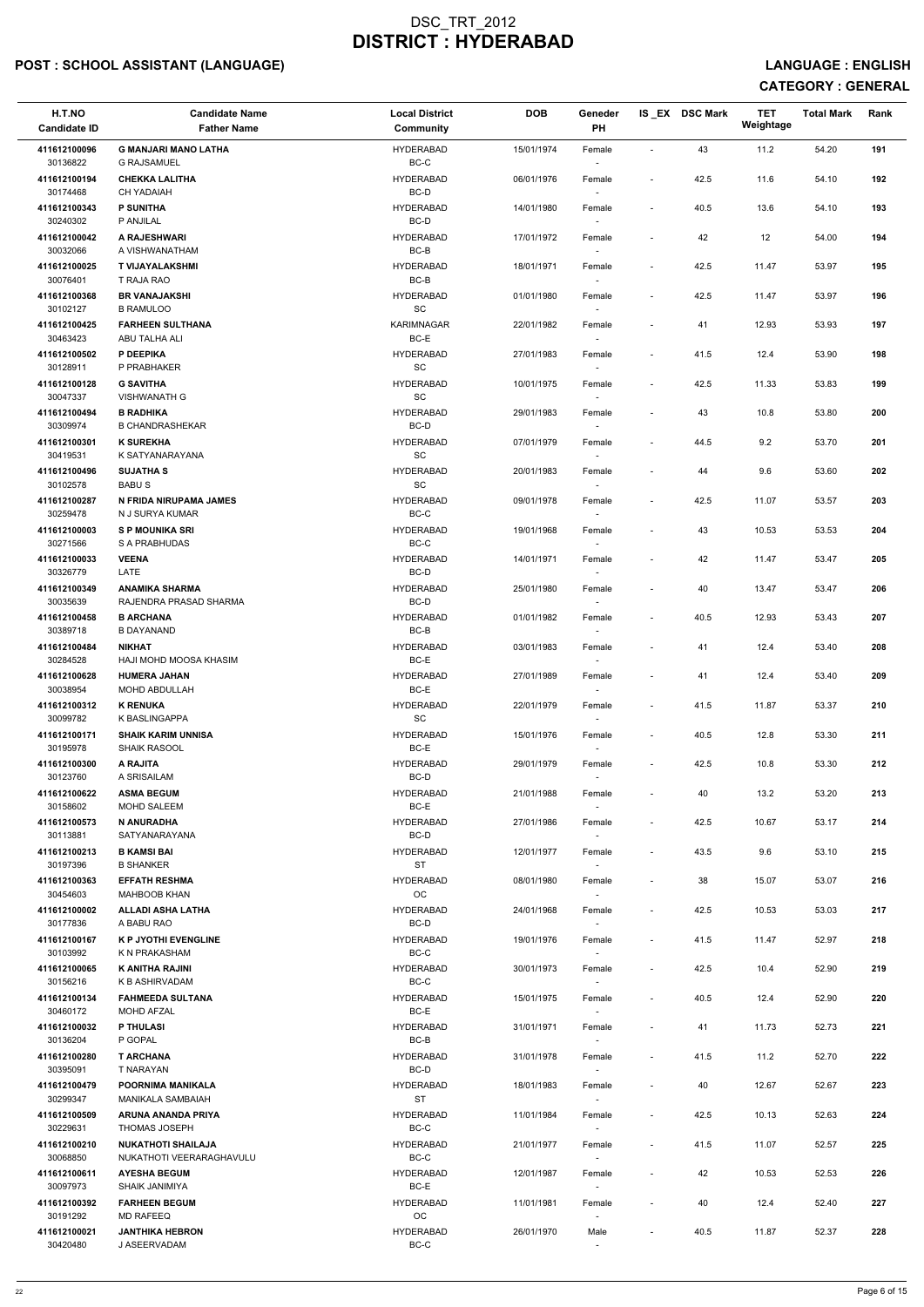# POST : SCHOOL ASSISTANT (LANGUAGE) And the state of the state of the state of the state of the state of the state of the state of the state of the state of the state of the state of the state of the state of the state of t

| H.T.NO<br><b>Candidate ID</b> | <b>Candidate Name</b><br><b>Father Name</b>          | <b>Local District</b><br>Community | <b>DOB</b> | Geneder<br>PH    |                          | IS EX DSC Mark | <b>TET</b><br>Weightage | <b>Total Mark</b> | Rank |
|-------------------------------|------------------------------------------------------|------------------------------------|------------|------------------|--------------------------|----------------|-------------------------|-------------------|------|
| 411612100457<br>30040970      | <b>CH LEENA SUMALIKA</b><br><b>CH SUKUMAR</b>        | <b>HYDERABAD</b><br>$BC-C$         | 28/01/1982 | Female           | $\blacksquare$           | 40.5           | 11.87                   | 52.37             | 229  |
| 411612100150<br>30437183      | <b>CH YESUMANI</b><br><b>CH CHANDRAIAH</b>           | <b>HYDERABAD</b><br>$BC-C$         | 14/01/1975 | Female           | $\overline{\phantom{a}}$ | 41             | 11.33                   | 52.33             | 230  |
| 411612100304                  | <b>KANDI MEENA KUMARI</b>                            | <b>HYDERABAD</b>                   | 18/01/1979 | Female           | $\sim$                   | 41             | 11.33                   | 52.33             | 231  |
| 30075800<br>411612100467      | KANDI ANANTHA RAO<br><b>S ANITHA KUMARI</b>          | BC-D<br><b>HYDERABAD</b>           | 16/01/1983 | $\sim$<br>Female | $\overline{\phantom{a}}$ | 41             | 11.33                   | 52.33             | 232  |
| 30138363<br>411612100240      | S DAVID<br><b>B SUNITHA</b>                          | BC-C<br><b>HYDERABAD</b>           | 06/01/1977 | $\sim$<br>Female | $\overline{\phantom{a}}$ | 39.5           | 12.8                    | 52.30             | 233  |
| 30454117                      | <b>B DEVANANDAM</b>                                  | BC-C                               |            | $\sim$           |                          |                |                         |                   |      |
| 411612100374<br>30400589      | <b>M SREELATHA</b><br>M ROOSEVELT                    | <b>HYDERABAD</b><br>BC-C           | 24/01/1980 | Female           | $\overline{\phantom{a}}$ | 41.5           | 10.8                    | 52.30             | 234  |
| 411612100262<br>30134437      | <b>HUMERA ANJUM</b><br>MOHD QUTUBUDDIN               | <b>HYDERABAD</b><br>BC-E           | 25/01/1978 | Female<br>$\sim$ | $\overline{\phantom{a}}$ | 40.5           | 11.73                   | 52.23             | 235  |
| 411612100525<br>30460858      | <b>D S JAI MAHALAXMI</b><br><b>D S SHAMLAL</b>       | <b>HYDERABAD</b><br>BC-A           | 17/01/1984 | Female<br>$\sim$ | $\overline{\phantom{a}}$ | 42             | 10.13                   | 52.13             | 236  |
| 411612100432<br>30338312      | <b>PRASHANTHI G</b><br>G NOBLE DEV RAJ               | <b>HYDERABAD</b><br>BC-C           | 20/01/1982 | Female<br>$\sim$ | $\overline{\phantom{a}}$ | 41             | 11.07                   | 52.07             | 237  |
| 411612100577<br>30460921      | <b>SHAGUFTA SHEREEN</b><br>MOHD LAIEQ AKHTAR         | <b>HYDERABAD</b><br>OC             | 07/01/1986 | Female           | $\overline{\phantom{a}}$ | 39.5           | 12.4                    | 51.90             | 238  |
| 411612100030<br>30441946      | <b>K RUTH NISCHALA</b><br>K L VIJJAI                 | <b>HYDERABAD</b><br>$BC-C$         | 02/01/1971 | Female           | $\overline{\phantom{a}}$ | 41.5           | 10.27                   | 51.77             | 239  |
| 411612100231<br>30147556      | C ASHWANI YADAV<br>C PARAMESHWAR RAO                 | <b>HYDERABAD</b><br>BC-D           | 11/01/1977 | Female<br>$\sim$ | $\overline{\phantom{a}}$ | 41             | 10.67                   | 51.67             | 240  |
| 411612100444                  | <b>PRAVEEN KUMAR P</b>                               | <b>HYDERABAD</b>                   | 15/01/1982 | Male             |                          | 41             | 10.67                   | 51.67             | 241  |
| 30293690<br>411612100559      | <b>MADHUSUDHAN P</b><br><b>B BHASKER</b>             | BC-B<br><b>HYDERABAD</b>           | 25/01/1985 | $\sim$<br>Male   | $\overline{\phantom{a}}$ | 41             | 10.67                   | 51.67             | 242  |
| 30163520<br>411612100054      | <b>B MAISAIAH</b><br><b>P JAYASREE</b>               | BC-B<br><b>HYDERABAD</b>           | 05/01/1972 | $\sim$<br>Female | $\overline{\phantom{a}}$ | 40             | 11.6                    | 51.60             | 243  |
| 30065103<br>411612100451      | P NARAYANA<br><b>J SUKANYA</b>                       | BC-B<br><b>HYDERABAD</b>           | 14/01/1982 | Female           | $\overline{\phantom{a}}$ | 40             | 11.6                    | 51.60             | 244  |
| 30307517<br>411612100055      | J MALLESH<br><b>H BRINDA</b>                         | BC-D<br><b>HYDERABAD</b>           | 12/01/1972 | $\sim$<br>Female | $\overline{\phantom{a}}$ | 39.5           | 12                      | 51.50             | 245  |
| 30202141                      | <b>H BANSILAL</b><br>YELURU GEETHA                   | BC-D<br><b>HYDERABAD</b>           |            |                  |                          |                |                         |                   |      |
| 411612100298<br>30140149      | LATE Y PANDU RANGA RAO                               | BC-D                               | 16/01/1979 | Female           | $\overline{\phantom{a}}$ | 41.5           | 10                      | 51.50             | 246  |
| 411612100308<br>30052848      | <b>P S ANN GLORY</b><br>PG SATYANANDAM               | <b>HYDERABAD</b><br>BC-C           | 09/01/1979 | Female<br>$\sim$ | $\sim$                   | 41.5           | 10                      | 51.50             | 247  |
| 411612100118<br>30142887      | <b>K SUNITHA</b><br>K RAMESH                         | <b>HYDERABAD</b><br>BC-B           | 29/01/1975 | Female<br>$\sim$ | $\sim$                   | 40             | 11.47                   | 51.47             | 248  |
| 411612100132<br>30039692      | <b>T K MARIA ROSYLENEJOSEPH</b><br>T K KRISHNA RAO   | <b>HYDERABAD</b><br>BC-D           | 10/01/1975 | Female<br>$\sim$ | $\overline{\phantom{a}}$ | 40.5           | 10.93                   | 51.43             | 249  |
| 411612100140<br>30254811      | <b>G KARPAGAM</b><br>R GOPALAN                       | <b>HYDERABAD</b><br>BC-C           | 08/01/1975 | Female           | $\overline{\phantom{a}}$ | 38.5           | 12.93                   | 51.43             | 250  |
| 411612100241<br>30273058      | <b>B R ARUNA REDDY</b><br><b>B RAGHAVENDRA REDDY</b> | <b>HYDERABAD</b><br><b>OC</b>      | 20/01/1977 | Female<br>$\sim$ | $\overline{\phantom{a}}$ | 39             | 12.4                    | 51.40             | 251  |
| 411612100169<br>30465494      | <b>GURPREET KAUR SHANKER S</b><br>S SHANKER SINGH    | <b>HYDERABAD</b><br>BC-A           | 06/01/1976 | Female<br>$\sim$ | $\sim$                   | 39.5           | 11.87                   | 51.37             | 252  |
| 411612100336                  | <b>TAYYABA BEGUM</b>                                 | <b>HYDERABAD</b>                   | 15/01/1980 | Female           | $\overline{\phantom{a}}$ | 39.5           | 11.87                   | 51.37             | 253  |
| 30399996<br>411612100463      | <b>MOHD ISMAIL</b><br><b>M KASHIRAM</b>              | BC-E<br><b>HYDERABAD</b>           | 10/01/1982 | $\sim$<br>Male   | $\overline{\phantom{a}}$ | 41.5           | 9.87                    | 51.37             | 254  |
| 30284643<br>411612100009      | <b>MUDAM BALAIAH</b><br>J VINOD KHANNA               | <b>SC</b><br>WARANGAL              | 22/01/1969 | $\sim$<br>Male   | $\overline{\phantom{a}}$ | 42             | 9.33                    | 51.33             | 255  |
| 30393882<br>411612100056      | <b>SOUBEER</b><br>A R MADHAVI                        | <b>SC</b><br><b>HYDERABAD</b>      | 31/01/1973 | $\sim$<br>Female | $\sim$                   | 40.5           | 10.8                    | 51.30             | 256  |
| 30079528<br>411612100470      | A RAMGOPAL<br>Y S PRIYADARSHINI                      | SC<br><b>HYDERABAD</b>             | 28/01/1983 | $\sim$<br>Female | $\overline{\phantom{a}}$ | 40.5           | 10.8                    | 51.30             | 257  |
| 30461316                      | Y DEVADANAM                                          | <b>SC</b>                          |            | $\sim$           |                          |                |                         |                   |      |
| 411612100485<br>30117061      | <b>P PERSIS</b><br>P NEHEMIAH                        | <b>HYDERABAD</b><br>BC-C           | 07/01/1983 | Female<br>$\sim$ | $\sim$                   | 41             | 10.27                   | 51.27             | 258  |
| 411612100223<br>30207360      | <b>BINGEE BHAGYAMMA</b><br><b>B MALLESHAM</b>        | <b>HYDERABAD</b><br>BC-B           | 18/01/1977 | Female           | $\sim$                   | 39             | 12.13                   | 51.13             | 259  |
| 411612100273                  | <b>ASFIA FATIMA</b>                                  | <b>HYDERABAD</b>                   | 11/01/1978 | Female           | $\overline{\phantom{a}}$ | 39             | 12.13                   | 51.13             | 260  |
| 30063861<br>411612100127      | MD QADER MOHIUDDIN<br>ANNAM MADHAVI LATHA            | BC-E<br>ADILABAD                   | 10/01/1975 | $\sim$<br>Female | $\sim$                   | 39.5           | 11.6                    | 51.10             | 261  |
| 30056296<br>411612100242      | AP BHASAKAR RAO<br><b>SARIKA SINGH T</b>             | BC-B<br><b>HYDERABAD</b>           | 28/01/1977 | $\sim$<br>Female | $\overline{\phantom{a}}$ | 40.5           | 10.53                   | 51.03             | 262  |
| 30280237<br>411612100429      | PRAKASH SINGH T<br><b>J ANNIE</b>                    | BC-B<br><b>HYDERABAD</b>           | 14/01/1982 | $\sim$<br>Female | $\sim$                   | 40.5           | 10.53                   | 51.03             | 263  |
| 30231040                      | <b>JILLELLA LAZARUS</b>                              | $BC-C$                             |            | $\sim$           |                          |                |                         |                   |      |
| 411612100471<br>30056103      | <b>ASRA TABASSUM</b><br>MOHAMMAD ABDUL ALI           | <b>HYDERABAD</b><br>OC             | 29/01/1983 | Female<br>$\sim$ | $\overline{\phantom{a}}$ | 38.5           | 12.53                   | 51.03             | 264  |
| 411612100305<br>30186673      | <b>ARCHANASHAILAJA MUTUKURI</b><br>M DAVID RAJU      | <b>HYDERABAD</b><br>SC             | 28/01/1979 | Female<br>$\sim$ | $\sim$                   | 39.5           | 11.47                   | 50.97             | 265  |
| 411612100347<br>30373298      | N VIJAYA LAXMI<br>N BALREDDY                         | <b>HYDERABAD</b><br>OC             | 10/01/1980 | Female<br>$\sim$ | $\overline{\phantom{a}}$ | 37.5           | 13.47                   | 50.97             | 266  |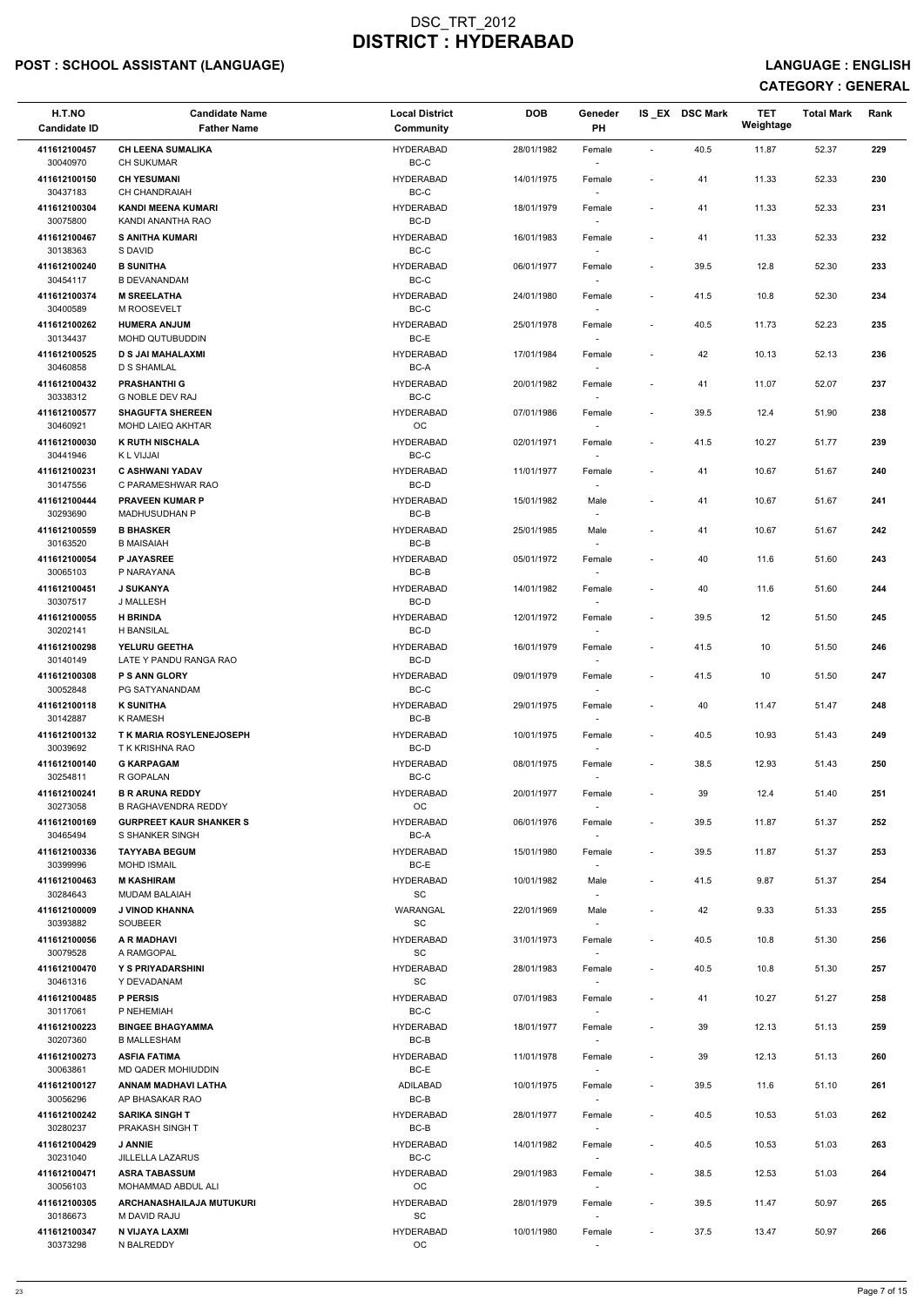# POST : SCHOOL ASSISTANT (LANGUAGE) AND ENGLISH CONTROLLING ON THE SERVICE OF THE SERVICE OF THE SERVICE : ENGLISH

| H.T.NO<br><b>Candidate ID</b> | <b>Candidate Name</b><br><b>Father Name</b>      | <b>Local District</b><br>Community | <b>DOB</b> | Geneder<br>PH                      |                          | IS_EX DSC Mark | <b>TET</b><br>Weightage | <b>Total Mark</b> | Rank |  |
|-------------------------------|--------------------------------------------------|------------------------------------|------------|------------------------------------|--------------------------|----------------|-------------------------|-------------------|------|--|
| 411612100362<br>30246781      | <b>H AUGUSTINA ESTHER</b><br><b>H S SRINIVAS</b> | <b>HYDERABAD</b><br>BC-C           | 03/01/1980 | Female<br>$\sim$                   | $\sim$                   | 39.5           | 11.47                   | 50.97             | 267  |  |
| 411612100115                  | <b>MALLELA SREELATHA</b>                         | <b>HYDERABAD</b>                   | 21/01/1975 | Female                             | $\overline{\phantom{a}}$ | 38             | 12.93                   | 50.93             | 268  |  |
| 30419110<br>411612100047      | MALLELA SATYANARAYANA<br><b>AMTUL MALIK</b>      | OC<br><b>HYDERABAD</b>             | 19/01/1972 | Female                             | $\overline{\phantom{a}}$ | 40.5           | 10.4                    | 50.90             | 269  |  |
| 30277758<br>411612100123      | MIR SHAMSUDDIN ALI<br><b>T SIVARANJANI</b>       | BC-E<br><b>HYDERABAD</b>           | 12/01/1975 | Female                             | $\overline{\phantom{a}}$ | 40.5           | 10.4                    | 50.90             | 270  |  |
| 30418635<br>411612100532      | T KAMALAIAH<br>P NIREEKSHANA                     | BC-B<br><b>HYDERABAD</b>           | 17/01/1985 | $\sim$<br>Female                   | $\overline{\phantom{a}}$ | 38.5           | 12.4                    | 50.90             | 271  |  |
| 30255010<br>411612100499      | P C EMMANUEL<br><b>REHANA BEGUM</b>              | $BC-C$<br><b>HYDERABAD</b>         | 02/01/1983 | $\sim$<br>Female                   | $\sim$                   | 39             | 11.87                   | 50.87             | 272  |  |
| 30405096<br>411612100563      | M A RAOOF<br><b>ASRA FATIMA</b>                  | BC-E<br><b>HYDERABAD</b>           | 03/01/1985 | $\sim$<br>Female                   | $\overline{\phantom{a}}$ | 39             | 11.87                   | 50.87             | 273  |  |
| 30056193<br>411612100247      | <b>MOHD YOUSUF</b><br>P PREMLATA PRIYADARSHINI   | BC-E<br><b>HYDERABAD</b>           | 04/01/1977 | Female                             | $\overline{\phantom{a}}$ | 39.5           | 11.33                   | 50.83             | 274  |  |
| 30166108<br>411612100394      | P ATMA RAO<br><b>B THABITHA</b>                  | BC-D<br><b>HYDERABAD</b>           | 15/01/1981 | Female                             | $\sim$                   | 39             | 11.73                   | 50.73             | 275  |  |
| 30190600                      | <b>B CHANDRA SHEKAR</b>                          | BC-C                               |            | $\sim$                             |                          |                |                         |                   |      |  |
| 411612100523<br>30325853      | H MANJULATHA<br>H PREM DAS                       | <b>HYDERABAD</b><br>BC-C           | 01/01/1984 | Female<br>$\sim$                   | $\overline{\phantom{a}}$ | 40             | 10.67                   | 50.67             | 276  |  |
| 411612100510<br>30062091      | <b>B SUVARNA</b><br><b>B MOTILAL</b>             | NIZAMABAD<br><b>ST</b>             | 20/01/1984 | Female                             | $\overline{\phantom{a}}$ | 41             | 9.6                     | 50.60             | 277  |  |
| 411612100517<br>30400133      | <b>DIANA PEREJI</b><br>P YESUDAYAKAR RAO         | <b>HYDERABAD</b><br>$BC-C$         | 04/01/1984 | Female                             | $\overline{\phantom{a}}$ | 39             | 11.6                    | 50.60             | 278  |  |
| 411612100514<br>30406494      | <b>ASHRAF UNNISA ASMA</b><br>MOHD DULA KHAN      | <b>HYDERABAD</b><br>OC             | 19/01/1984 | Female<br>$\sim$                   | $\overline{\phantom{a}}$ | 38             | 12.53                   | 50.53             | 279  |  |
| 411612100016<br>30099639      | <b>KAVITHA KUMAR SWAMY</b><br>M KUMARASWAMY      | <b>HYDERABAD</b><br>BC-B           | 11/01/1970 | Female<br>$\sim$                   | $\overline{\phantom{a}}$ | 39             | 11.47                   | 50.47             | 280  |  |
| 411612100265<br>30432937      | <b>SANDHYA RANI M</b><br>DAYANAND                | <b>HYDERABAD</b><br>BC-B           | 18/01/1978 | Female<br>$\overline{\phantom{a}}$ | $\sim$                   | 39             | 11.47                   | 50.47             | 281  |  |
| 411612100587<br>30409796      | <b>SHAHJAHAN BEGUM</b><br>SYED KAREEM            | <b>HYDERABAD</b><br>OC.            | 03/01/1986 | Female<br>$\overline{\phantom{a}}$ | $\overline{\phantom{a}}$ | 38             | 12.27                   | 50.27             | 282  |  |
| 411612100377<br>30057172      | <b>SHAHANA QURSHEED</b><br>MD QURSHEED PASHA     | <b>HYDERABAD</b><br>BC-E           | 19/01/1980 | Female<br>$\sim$                   | $\overline{\phantom{a}}$ | 38.5           | 11.73                   | 50.23             | 283  |  |
| 411612100117<br>30054032      | A JYOSTNA<br>A PENTAIAH                          | <b>HYDERABAD</b><br>SC             | 27/01/1975 | Female                             | $\overline{\phantom{a}}$ | 39.5           | 10.53                   | 50.03             | 284  |  |
| 411612100212                  | <b>M R ANITHA</b>                                | <b>HYDERABAD</b>                   | 07/01/1977 | Female                             | $\sim$                   | 39.5           | 10.53                   | 50.03             | 285  |  |
| 30103678<br>411612100010      | <b>M R RAMAKRISHNA</b><br><b>P ARUNA</b>         | <b>SC</b><br><b>HYDERABAD</b>      | 28/01/1969 | Female                             | $\overline{\phantom{a}}$ | 40             | 10                      | 50.00             | 286  |  |
| 30359060<br>411612100058      | P NAGABUSHANAM<br><b>D K SUNITHA RANI</b>        | BC-D<br><b>HYDERABAD</b>           | 24/01/1973 | $\sim$<br>Female                   | $\overline{\phantom{a}}$ | 40             | 10                      | 50.00             | 287  |  |
| 30226219<br>411612100364      | D R KRISHNA RAO<br><b>SHABANA S</b>              | <b>SC</b><br>WARANGAL              | 19/01/1980 | $\sim$<br>Female                   | $\sim$                   | 38             | 11.87                   | 49.87             | 288  |  |
| 30041521<br>411612100045      | <b>SK MOHAMMED</b><br><b>MACHAN JYOTHI</b>       | BC-E<br><b>HYDERABAD</b>           | 30/01/1972 | $\sim$<br>Female                   | $\overline{\phantom{a}}$ | 38.5           | 11.33                   | 49.83             | 289  |  |
| 30141901                      | M PANDURANGAM                                    | BC-B                               |            |                                    |                          |                |                         |                   |      |  |
| 411612100317<br>30196800      | <b>SYEEDUNNISA</b><br><b>MEHBOOB ALI</b>         | <b>HYDERABAD</b><br>BC-E           | 03/01/1979 | Female<br>$\sim$                   | $\sim$                   | 38.5           | 11.33                   | 49.83             | 290  |  |
| 411612100423<br>30467981      | D VASANTHA KUMARI<br>D BHASKAR RAO               | <b>HYDERABAD</b><br>SC             | 13/01/1982 | Female<br>$\sim$                   | $\sim$                   | 40.5           | 9.33                    | 49.83             | 291  |  |
| 411612100441<br>30311977      | <b>AREPALLY DHARMARAJU</b><br>A YELLAPPA         | <b>HYDERABAD</b><br>SC             | 23/01/1982 | Male<br>$\sim$                     | $\overline{\phantom{a}}$ | 38.5           | 11.33                   | 49.83             | 292  |  |
| 411612100378<br>30449583      | <b>G MAMATHA</b><br>G SUDHARSHAN                 | <b>HYDERABAD</b><br>BC-D           | 25/01/1980 | Female                             | $\overline{\phantom{a}}$ | 39.5           | 10.27                   | 49.77             | 293  |  |
| 411612100079<br>30419950      | <b>P JOHN BABU</b><br>P ABRAHAM SREENIVAS        | <b>HYDERABAD</b><br>BC-C           | 25/01/1974 | Male<br>$\sim$                     | $\sim$                   | 36.5           | 13.2                    | 49.70             | 294  |  |
| 411612100151<br>30389487      | YASULA MANJULAVANI<br>Y BALAKRISHNA              | <b>HYDERABAD</b><br>BC-B           | 19/01/1975 | Female<br>$\sim$                   | $\sim$                   | 38.5           | 11.2                    | 49.70             | 295  |  |
| 411612100173<br>30451316      | <b>K ANITHA RANI</b><br>K YADAGIRI               | <b>HYDERABAD</b><br>BC-D           | 03/01/1976 | Female<br>$\sim$                   | $\overline{\phantom{a}}$ | 38.5           | 11.2                    | 49.70             | 296  |  |
| 411612100217                  | <b>USHA B</b><br><b>NARAYANARAO</b>              | <b>HYDERABAD</b>                   | 04/01/1977 | Female                             | $\sim$                   | 37             | 12.67                   | 49.67             | 297  |  |
| 30429050<br>411612100176      | <b>KODAVALLI SRIDEVI</b>                         | OC<br><b>HYDERABAD</b>             | 11/01/1976 | $\sim$<br>Female                   | $\overline{\phantom{a}}$ | 37.5           | 12.13                   | 49.63             | 298  |  |
| 30422633<br>411612100119      | K SOMAIAH<br><b>TK SRILATHA</b>                  | BC-C<br><b>HYDERABAD</b>           | 07/01/1975 | Female                             | $\sim$                   | 39             | 10.53                   | 49.53             | 299  |  |
| 30057393<br>411612100141      | T K JAGAN MOHAN<br><b>TABASSUM FATIMA</b>        | BC-D<br>OTHER THAN AP              | 19/01/1975 | $\sim$<br>Female                   |                          | 39.5           | 10                      | 49.50             | 300  |  |
| 30451292<br>411612100452      | <b>SHAIK MOULANA</b><br><b>NOOR UNISSA BEGUM</b> | BC-E<br><b>HYDERABAD</b>           | 20/01/1982 | Female                             | $\sim$                   | 37.5           | 12                      | 49.50             | 301  |  |
| 30186425<br>411612100382      | MOHD FAREED UDDIN AHMED<br><b>G ANNAPURNA</b>    | BC-E<br><b>HYDERABAD</b>           | 01/01/1981 | $\sim$<br>Female                   | $\overline{\phantom{a}}$ | 36             | 13.47                   | 49.47             | 302  |  |
| 30170494<br>411612100122      | <b>G VENKATAIAH</b><br><b>GS UMA MAHESHWARI</b>  | BC-D<br><b>HYDERABAD</b>           | 12/01/1975 | $\sim$<br>Female                   | $\sim$                   | 37             | 12.27                   | 49.27             | 303  |  |
| 30061534<br>411612100195      | G SANJEEVA RAO<br><b>M RAJI</b>                  | BC-B<br><b>HYDERABAD</b>           | 22/01/1976 | $\sim$<br>Female                   |                          | 39             | 10.27                   | 49.27             | 304  |  |
| 30423850                      | M SUDHAKAR                                       | BC-B                               |            | $\sim$                             |                          |                |                         |                   |      |  |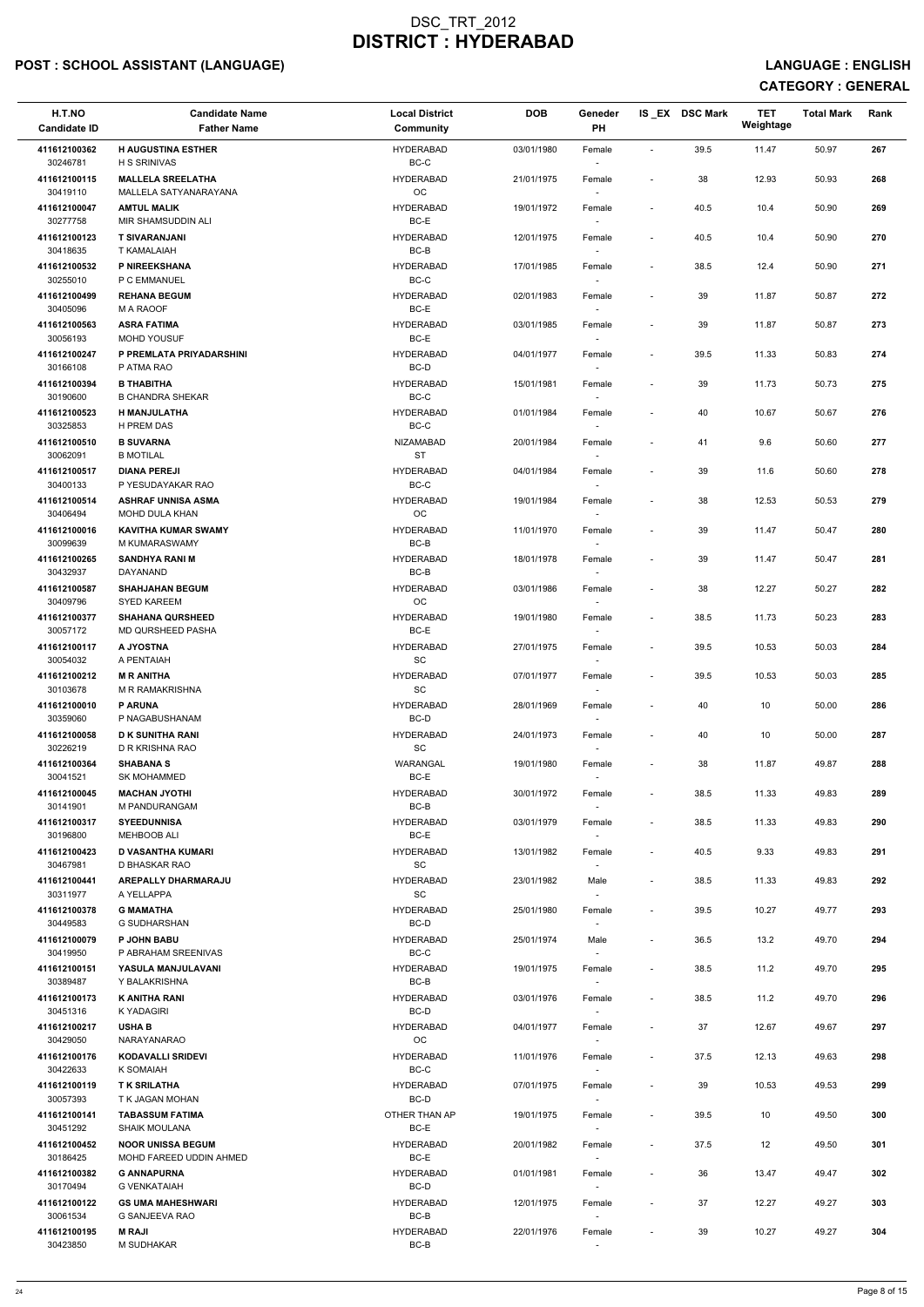# POST : SCHOOL ASSISTANT (LANGUAGE) AND ENGLISH CONTROLLING ON THE SERVICE OF THE SERVICE OF THE SERVICE : ENGLISH

| H.T.NO<br><b>Candidate ID</b> | <b>Candidate Name</b><br><b>Father Name</b>            | <b>Local District</b><br>Community | <b>DOB</b> | Geneder<br>PH                      |                          | IS_EX DSC Mark | <b>TET</b><br>Weightage | <b>Total Mark</b> | Rank |  |
|-------------------------------|--------------------------------------------------------|------------------------------------|------------|------------------------------------|--------------------------|----------------|-------------------------|-------------------|------|--|
| 411612100578<br>30073977      | <b>ASIMA BATOOL</b><br>MOHD INTESARUDDIN NAYEEM        | <b>HYDERABAD</b><br>BC-E           | 12/01/1986 | Female<br>$\sim$                   | $\sim$                   | 36             | 13.2                    | 49.20             | 305  |  |
| 411612100384                  | <b>M MARY NALINI</b>                                   | <b>HYDERABAD</b>                   | 15/01/1981 | Female                             | $\sim$                   | 37.5           | 11.6                    | 49.10             | 306  |  |
| 30451744<br>411612100504      | M MANIKYA RAO<br><b>HIMA BINDU N</b>                   | BC-C<br><b>HYDERABAD</b>           | 18/01/1984 | Female                             | $\sim$                   | 40             | 9.07                    | 49.07             | 307  |  |
| 30304165<br>411612100600      | N SOWKSHAJEE<br><b>ARJUMAN</b>                         | SC<br><b>HYDERABAD</b>             | 16/01/1987 | Female                             | $\overline{\phantom{a}}$ | 38             | 11.07                   | 49.07             | 308  |  |
| 30336024<br>411612100071      | <b>MOHD ISMAIL</b><br><b>B INDIRA</b>                  | BC-E<br><b>HYDERABAD</b>           | 23/01/1973 | $\sim$<br>Female                   | $\overline{\phantom{a}}$ | 37             | 12                      | 49.00             | 309  |  |
| 30064972<br>411612100192      | <b>B KRISHNA</b><br><b>JELLA VIMALA</b>                | BC-A<br><b>HYDERABAD</b>           | 29/01/1976 | $\sim$<br>Female                   | $\sim$                   | 39             | 10                      | 49.00             | 310  |  |
| 30209927<br>411612100365      | J JOHN<br><b>B SARITHA</b>                             | SC<br><b>HYDERABAD</b>             | 14/01/1980 | $\sim$<br>Female                   | $\overline{\phantom{a}}$ | 37.5           | 11.47                   | 48.97             | 311  |  |
| 30298432<br>411612100588      | <b>BBALRAJ</b><br><b>BUSHRA BEGUM</b>                  | BC-D<br><b>HYDERABAD</b>           | 05/01/1986 | Female                             | $\overline{\phantom{a}}$ | 37.5           | 11.47                   | 48.97             | 312  |  |
| 30421481<br>411612100245      | MOHD ZAHOOR UDDDIN<br><b>FAKEHA JABEEN</b>             | BC-E<br><b>HYDERABAD</b>           | 28/01/1977 | $\sim$<br>Female                   | $\overline{\phantom{a}}$ | 38.5           | 10.4                    | 48.90             | 313  |  |
| 30387689                      | ABUL FAZAL MD FAZLULLAH                                | BC-E                               |            | $\sim$                             |                          |                |                         |                   |      |  |
| 411612100246<br>30103269      | <b>B SARITHA</b><br><b>B SRINIVAS GOUD</b>             | <b>HYDERABAD</b><br>BC-B           | 30/01/1977 | Female<br>$\sim$                   | $\overline{\phantom{a}}$ | 37.5           | 11.2                    | 48.70             | 314  |  |
| 411612100090<br>30024838      | R VENKATA SUBBALAKSHMI<br>R GOPAL DASS                 | <b>KRISHNA</b><br>OC               | 01/01/1974 | Female                             | $\overline{\phantom{a}}$ | 36.5           | 12.13                   | 48.63             | 315  |  |
| 411612100260<br>30038509      | <b>D LALITHA</b><br><b>D BALRAJ</b>                    | <b>HYDERABAD</b><br>BC-D           | 21/01/1978 | Female<br>$\sim$                   | $\overline{\phantom{a}}$ | 37.5           | 11.07                   | 48.57             | 316  |  |
| 411612100291<br>30440170      | <b>BHARATHI REDDY K</b><br>SANJEEVA REDDY K            | <b>HYDERABAD</b><br>OC             | 19/01/1978 | Female<br>$\sim$                   | $\overline{\phantom{a}}$ | 35.5           | 13.07                   | 48.57             | 317  |  |
| 411612100015<br>30444872      | <b>SHAIK YOUSUF BASHA</b><br><b>SHAIK ABDUL SUBHAN</b> | <b>KURNOOL</b><br>BC-E             | 01/01/1970 | Male<br>$\sim$                     | $\sim$                   | 38             | 10.53                   | 48.53             | 318  |  |
| 411612100012<br>30421215      | <b>SHAHNAZ PARVEEN</b><br><b>ABDUL HADI</b>            | <b>HYDERABAD</b><br>BC-E           | 12/01/1969 | Female<br>$\sim$                   | $\overline{\phantom{a}}$ | 38.5           | 10                      | 48.50             | 319  |  |
| 411612100206<br>30247754      | <b>E SUJATHA</b><br><b>EMEENAIAH</b>                   | <b>HYDERABAD</b><br>SC             | 18/01/1976 | Female<br>$\overline{\phantom{a}}$ | $\overline{\phantom{a}}$ | 38.5           | 10                      | 48.50             | 320  |  |
| 411612100535<br>30380576      | <b>M B PRASANTHI</b><br>M BALASUBRAHMANYAM             | <b>HYDERABAD</b><br><b>OC</b>      | 23/01/1985 | Female<br>$\sim$                   | $\overline{\phantom{a}}$ | 36.5           | 12                      | 48.50             | 321  |  |
| 411612100196<br>30089331      | P MYTHILI<br>P SIVA RAMA PRASAD                        | <b>HYDERABAD</b><br>BC-D           | 25/01/1976 | Female                             | $\overline{\phantom{a}}$ | 37.5           | 10.93                   | 48.43             | 322  |  |
| 411612100433                  | <b>ERUGU HEMALATHA</b>                                 | <b>HYDERABAD</b>                   | 21/01/1982 | Female                             | $\sim$                   | 37.5           | 10.93                   | 48.43             | 323  |  |
| 30274855<br>411612100596      | <b>ERUGU NARSIMHA</b><br><b>MAHAPARA KHANAM</b>        | SC<br><b>RANGAREDDY</b>            | 15/01/1987 | Female                             | $\sim$                   | 35.5           | 12.93                   | 48.43             | 324  |  |
| 30143903<br>411612100034      | ISMAIL KHAN<br><b>M BHAGYA SHEELA</b>                  | OC<br><b>HYDERABAD</b>             | 19/01/1971 | $\sim$<br>Female                   | $\overline{\phantom{a}}$ | 35             | 13.33                   | 48.33             | 325  |  |
| 30444831<br>411612100204      | <b>VENKAT SWAMY M</b><br><b>BIBI FATIMA NAAZ</b>       | BC-D<br><b>HYDERABAD</b>           | 12/01/1976 | $\sim$<br>Female                   | $\sim$                   | 37.5           | 10.8                    | 48.30             | 326  |  |
| 30471725<br>411612100289      | MD MANZOOR AHMED<br><b>SUGRA SAQUIB</b>                | BC-E<br><b>HYDERABAD</b>           | 17/01/1978 | $\sim$<br>Female                   | $\overline{\phantom{a}}$ | 37.5           | 10.8                    | 48.30             | 327  |  |
| 30451431<br>411612100333      | MD AMAN ALI SAQUIB<br><b>SWARNALATHA G</b>             | BC-E<br><b>HYDERABAD</b>           | 15/01/1979 | Female                             | $\sim$                   | 37.5           | 10.8                    | 48.30             | 328  |  |
| 30242626<br>411612100017      | RAGHAVULU G<br><b>TAVVA DHARMA REDDY</b>               | BC-B<br><b>HYDERABAD</b>           | 16/01/1970 | $\sim$<br>Male                     |                          | 34             | 14.27                   | 48.27             | 329  |  |
| 30309984<br>411612100062      | T PITCHI REDDY<br>J THARAKALAKSHMI                     | OC<br><b>HYDERABAD</b>             | 16/01/1973 | $\sim$<br>Female                   | $\overline{\phantom{a}}$ | 38             | 10.27                   | 48.27             | 330  |  |
| 30269492<br>411612100125      | <b>J MUNI RAO</b><br><b>B MADHURI</b>                  | BC-B<br><b>HYDERABAD</b>           | 23/01/1975 | $\sim$<br>Female                   | $\overline{\phantom{a}}$ | 36             | 12.27                   | 48.27             | 331  |  |
| 30353596<br>411612100318      | <b>B SREERAMULU</b><br><b>C SREE JYOTHI</b>            | BC-B<br><b>HYDERABAD</b>           | 11/01/1979 |                                    |                          | 37             | 11.2                    | 48.20             | 332  |  |
| 30283407                      | C JAYA PRAKASH                                         | BC-D                               |            | Female<br>$\sim$                   | $\sim$                   |                |                         |                   |      |  |
| 411612100361<br>30326080      | <b>G MADHURI</b><br><b>G NARASIMHA</b>                 | <b>HYDERABAD</b><br>BC-A           | 06/01/1980 | Female<br>$\sim$                   | $\sim$                   | 37             | 11.2                    | 48.20             | 333  |  |
| 411612100039<br>30428619      | <b>G RAJINI</b><br><b>M GOVIND RAJ</b>                 | <b>HYDERABAD</b><br>BC-D           | 27/01/1972 | Female<br>$\sim$                   | $\overline{\phantom{a}}$ | 37.5           | 10.67                   | 48.17             | 334  |  |
| 411612100191<br>30298371      | <b>V R SUREKHA</b><br>V RAJALINGAM                     | <b>HYDERABAD</b><br>BC-A           | 24/01/1976 | Female<br>$\sim$                   | $\sim$                   | 37             | 11.07                   | 48.07             | 335  |  |
| 411612100232<br>30306554      | <b>JERUSHA</b><br>PRASANNA KUMAR                       | <b>KARIMNAGAR</b><br>$BC-C$        | 11/01/1977 | Female                             | $\sim$                   | 37             | 10.93                   | 47.93             | 336  |  |
| 411612100492<br>30293648      | <b>B JYOTHI</b><br><b>B CHANDRAIAH</b>                 | <b>HYDERABAD</b><br>SC             | 25/01/1983 | Female<br>$\overline{\phantom{a}}$ | $\sim$                   | 38             | 9.87                    | 47.87             | 337  |  |
| 411612100094<br>30468671      | <b>HABEEB UR RAHMAN ZUBAIR</b><br>MA SATTAR            | NALGONDA<br>$BC-E$                 | 30/01/1974 | Male<br>$\overline{\phantom{a}}$   |                          | 36.5           | 11.33                   | 47.83             | 338  |  |
| 411612100075<br>30045002      | <b>GAJJAPAGU KEGIYA</b><br><b>G CHINNA RAMUDU</b>      | <b>HYDERABAD</b><br>BC-C           | 01/01/1973 | Female<br>$\sim$                   | $\sim$                   | 37.5           | 10.27                   | 47.77             | 339  |  |
| 411612100488<br>30428896      | <b>M SOWSHILYA SAGAR</b><br>M OMPRAKASH                | <b>HYDERABAD</b><br>BC-D           | 08/01/1983 | Female<br>$\sim$                   | $\overline{\phantom{a}}$ | 37.5           | 10.27                   | 47.77             | 340  |  |
| 411612100197                  | <b>GUNTI E ANURADHA</b>                                | <b>HYDERABAD</b>                   | 28/01/1976 | Female                             | $\sim$                   | 37             | 10.67                   | 47.67             | 341  |  |
| 30169512<br>411612100389      | G EASHWARAIAH<br><b>M VENKATESH NAIK</b>               | BC-A<br><b>HYDERABAD</b>           | 09/01/1981 | $\sim$<br>Male                     | $\overline{\phantom{a}}$ | 35.5           | 12                      | 47.50             | 342  |  |
| 30079579                      | <b>M VENKOJI</b>                                       | <b>ST</b>                          |            | $\sim$                             |                          |                |                         |                   |      |  |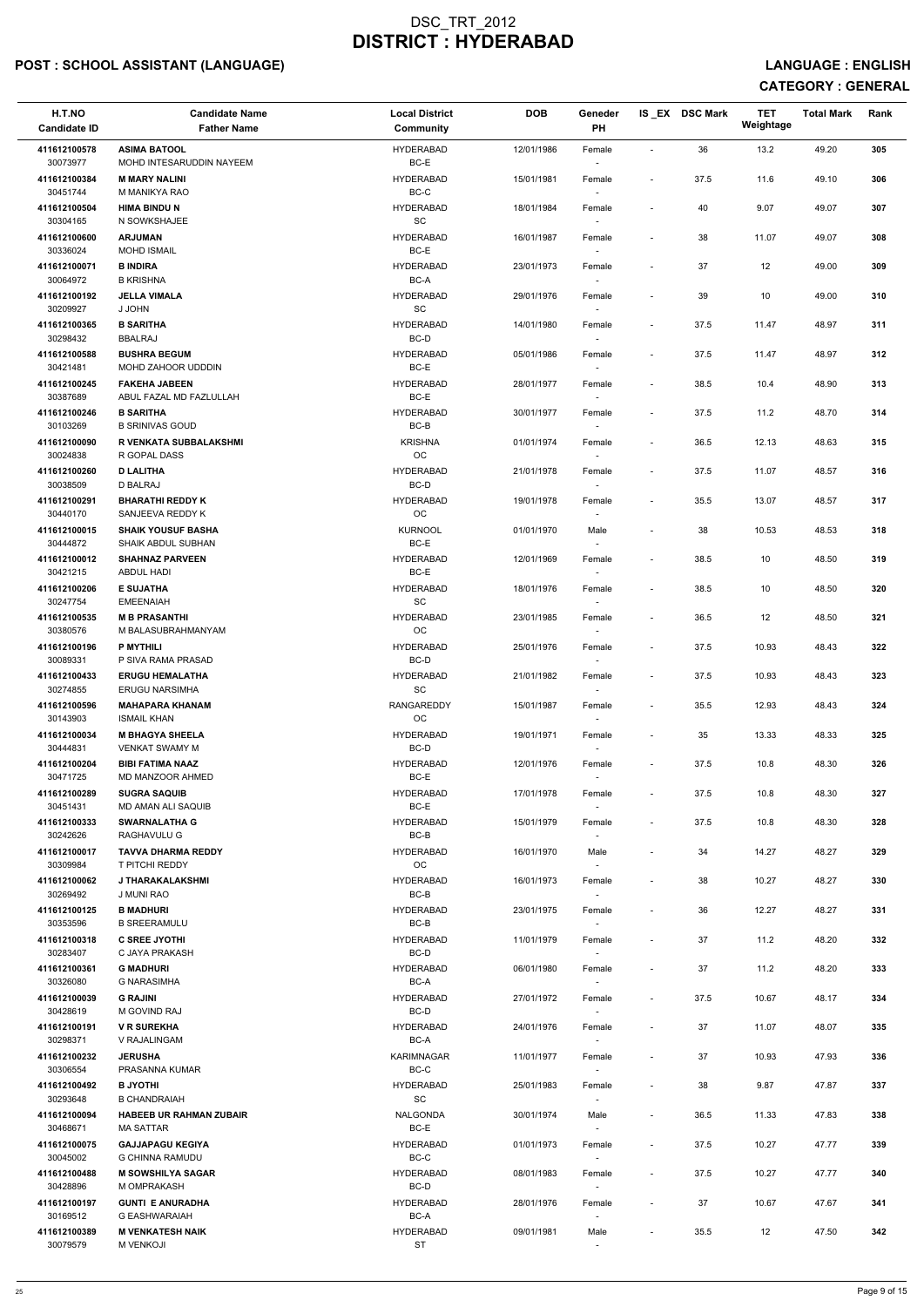# POST : SCHOOL ASSISTANT (LANGUAGE) And the state of the state of the state of the state of the state of the state of the state of the state of the state of the state of the state of the state of the state of the state of t

| 12<br>47.50<br><b>HYDERABAD</b><br>09/01/1985<br>35.5<br>411612100555<br>K SHARAVAN KUMAR<br>Male<br>$\overline{\phantom{a}}$<br>30316887<br>K PARSHU RAMULU<br>BC-D<br>$\sim$<br><b>ARSHIYA BEGUM</b><br><b>HYDERABAD</b><br>12<br>47.50<br>411612100589<br>35.5<br>02/01/1986<br>Female<br>$\overline{\phantom{a}}$<br>OC<br>30119885<br>SYED GHULAM DASTAGIR<br><b>KANNIE C</b><br><b>HYDERABAD</b><br>36.5<br>10.93<br>411612100272<br>03/01/1978<br>47.43<br>Female<br>$\overline{\phantom{a}}$<br>$BC-C$<br>C J LIVINGSTONE<br>30331381<br><b>HYDERABAD</b><br>36.5<br>411612100445<br><b>SHAZIA FATIMA</b><br>15/01/1982<br>10.93<br>47.43<br>Female<br>$\overline{\phantom{a}}$<br>BC-E<br>30446933<br>MOHD ABDUL HADI<br><b>G SUNITHA</b><br>RANGAREDDY<br>01/01/1972<br>37<br>47.40<br>411612100035<br>10.4<br>Female<br>$\overline{\phantom{a}}$<br><b>SC</b><br>30047859<br><b>G DHARAMPAL</b><br>$\sim$<br>37<br>411612100126<br><b>ALURI BHARATHI</b><br><b>HYDERABAD</b><br>10.4<br>47.40<br>28/01/1975<br>Female<br>$\blacksquare$<br>OC<br>OH<br>30048095<br>A VENKATESWARA RAO | 343<br>344<br>345<br>346<br>347<br>348<br>349<br>350<br>351<br>352 |
|--------------------------------------------------------------------------------------------------------------------------------------------------------------------------------------------------------------------------------------------------------------------------------------------------------------------------------------------------------------------------------------------------------------------------------------------------------------------------------------------------------------------------------------------------------------------------------------------------------------------------------------------------------------------------------------------------------------------------------------------------------------------------------------------------------------------------------------------------------------------------------------------------------------------------------------------------------------------------------------------------------------------------------------------------------------------------------------------------|--------------------------------------------------------------------|
|                                                                                                                                                                                                                                                                                                                                                                                                                                                                                                                                                                                                                                                                                                                                                                                                                                                                                                                                                                                                                                                                                                  |                                                                    |
|                                                                                                                                                                                                                                                                                                                                                                                                                                                                                                                                                                                                                                                                                                                                                                                                                                                                                                                                                                                                                                                                                                  |                                                                    |
|                                                                                                                                                                                                                                                                                                                                                                                                                                                                                                                                                                                                                                                                                                                                                                                                                                                                                                                                                                                                                                                                                                  |                                                                    |
|                                                                                                                                                                                                                                                                                                                                                                                                                                                                                                                                                                                                                                                                                                                                                                                                                                                                                                                                                                                                                                                                                                  |                                                                    |
|                                                                                                                                                                                                                                                                                                                                                                                                                                                                                                                                                                                                                                                                                                                                                                                                                                                                                                                                                                                                                                                                                                  |                                                                    |
|                                                                                                                                                                                                                                                                                                                                                                                                                                                                                                                                                                                                                                                                                                                                                                                                                                                                                                                                                                                                                                                                                                  |                                                                    |
| 411612100483<br><b>HYDERABAD</b><br>37<br>47.40<br><b>SPENCERS LADY DIANA</b><br>30/01/1983<br>10.4<br>Female<br>$\overline{\phantom{a}}$                                                                                                                                                                                                                                                                                                                                                                                                                                                                                                                                                                                                                                                                                                                                                                                                                                                                                                                                                        |                                                                    |
| $BC-C$<br>30447426<br>C ENOCH DAVID<br><b>HYDERABAD</b><br>37.5<br>411612100004<br>ANURADHA CHANDANVALLI<br>04/01/1968<br>9.87<br>47.37<br>Female<br>$\overline{\phantom{a}}$                                                                                                                                                                                                                                                                                                                                                                                                                                                                                                                                                                                                                                                                                                                                                                                                                                                                                                                    |                                                                    |
| OC<br>30206227<br>C RAMCHANDER RAO<br>$\sim$<br>NALGONDA<br>36.5<br>47.30<br>411612100142<br><b>MOHD ABDUL SHAHID BABA</b><br>05/01/1975<br>Male<br>10.8<br>$\overline{\phantom{a}}$                                                                                                                                                                                                                                                                                                                                                                                                                                                                                                                                                                                                                                                                                                                                                                                                                                                                                                             |                                                                    |
| BC-B<br>30451183<br>MAJEED<br>$\sim$<br><b>T SHESHA RANI</b><br>36.5<br>47.30<br>411612100143<br><b>HYDERABAD</b><br>12/01/1975<br>10.8<br>Female<br>$\overline{\phantom{a}}$                                                                                                                                                                                                                                                                                                                                                                                                                                                                                                                                                                                                                                                                                                                                                                                                                                                                                                                    |                                                                    |
| <b>T RISHI KUMAR</b><br>BC-A<br>30250448<br>$\sim$<br>411612100284<br><b>K SUVARNA</b><br><b>HYDERABAD</b><br>36.5<br>47.30<br>14/01/1978<br>10.8<br>Female<br>$\overline{\phantom{a}}$                                                                                                                                                                                                                                                                                                                                                                                                                                                                                                                                                                                                                                                                                                                                                                                                                                                                                                          | 353                                                                |
| 30348813<br>BC-D<br>K CHANDRAIAH<br><b>B ARUNA</b><br><b>HYDERABAD</b><br>47.27<br>411612100186<br>14/01/1976<br>37<br>10.27<br>Female<br>$\overline{\phantom{a}}$                                                                                                                                                                                                                                                                                                                                                                                                                                                                                                                                                                                                                                                                                                                                                                                                                                                                                                                               | 354                                                                |
| 30299490<br><b>B SUBRAMANYAM</b><br>BC-B                                                                                                                                                                                                                                                                                                                                                                                                                                                                                                                                                                                                                                                                                                                                                                                                                                                                                                                                                                                                                                                         |                                                                    |
| <b>HYDERABAD</b><br>37<br>10.27<br>47.27<br>411612100257<br><b>RAHIMUNNISA BEGUM</b><br>02/01/1978<br>Female<br>$\overline{\phantom{0}}$<br>BC-E<br>30066346<br>MOHAMAD JANIMIYA                                                                                                                                                                                                                                                                                                                                                                                                                                                                                                                                                                                                                                                                                                                                                                                                                                                                                                                 | 355                                                                |
| 35<br>47.27<br>411612100462<br><b>SHAIK SHAHEED ALI</b><br>ADILABAD<br>02/01/1982<br>Male<br>12.27<br>$\overline{\phantom{a}}$<br>BC-E<br>30430050<br><b>SHAIK SADIQ</b><br>$\sim$                                                                                                                                                                                                                                                                                                                                                                                                                                                                                                                                                                                                                                                                                                                                                                                                                                                                                                               | 356                                                                |
| <b>KAREEM UNNISA BEGUM</b><br><b>HYDERABAD</b><br>37<br>10.27<br>47.27<br>411612100619<br>17/01/1988<br>Female<br>$\overline{\phantom{a}}$<br>BC-E<br>30133447<br>MD ESA                                                                                                                                                                                                                                                                                                                                                                                                                                                                                                                                                                                                                                                                                                                                                                                                                                                                                                                         | 357                                                                |
| <b>VANITHA JYOTHI BHATTU</b><br><b>HYDERABAD</b><br>35.5<br>47.23<br>411612100309<br>10/01/1979<br>11.73<br>Female<br>$\overline{\phantom{a}}$<br>30139548<br><b>B SATYANARAYANA</b><br>BC-A<br>$\overline{\phantom{a}}$                                                                                                                                                                                                                                                                                                                                                                                                                                                                                                                                                                                                                                                                                                                                                                                                                                                                         | 358                                                                |
| 47.20<br>411612100040<br><b>NAFEES SULTANA</b><br><b>HYDERABAD</b><br>07/01/1972<br>36<br>11.2<br>Female<br>BC-E<br>30195520<br><b>MD SUBHANUDDIN</b><br>$\sim$                                                                                                                                                                                                                                                                                                                                                                                                                                                                                                                                                                                                                                                                                                                                                                                                                                                                                                                                  | 359                                                                |
| <b>R MANJULA</b><br>411612100190<br><b>HYDERABAD</b><br>19/01/1976<br>36.5<br>10.67<br>47.17<br>Female<br>$\overline{\phantom{a}}$<br>R RAMANJANEYULU<br>BC-A<br>30175668                                                                                                                                                                                                                                                                                                                                                                                                                                                                                                                                                                                                                                                                                                                                                                                                                                                                                                                        | 360                                                                |
| 411612100028<br>PADMAJA BEULAH DURGAM<br>ADILABAD<br>36<br>47.07<br>04/01/1971<br>11.07<br>Female<br>$\overline{\phantom{a}}$<br>BC-C<br>30305363<br>PADMA RAO D<br>$\sim$                                                                                                                                                                                                                                                                                                                                                                                                                                                                                                                                                                                                                                                                                                                                                                                                                                                                                                                       | 361                                                                |
| <b>HYDERABAD</b><br>411612100131<br><b>T SHERLEY MADHULIKA</b><br>25/01/1975<br>36<br>11.07<br>47.07<br>Female<br>$\overline{\phantom{a}}$<br>BC-C<br>30219005<br>T V AMBROSE<br>$\sim$                                                                                                                                                                                                                                                                                                                                                                                                                                                                                                                                                                                                                                                                                                                                                                                                                                                                                                          | 362                                                                |
| 411612100008<br><b>ATTELLI RAMA DEVI</b><br><b>HYDERABAD</b><br>10/01/1969<br>35.5<br>11.47<br>46.97<br>Female<br>$\overline{\phantom{a}}$<br>BC-B<br>30286580<br><b>KRISHNAMURTHY GOUD</b><br>$\sim$                                                                                                                                                                                                                                                                                                                                                                                                                                                                                                                                                                                                                                                                                                                                                                                                                                                                                            | 363                                                                |
| 411612100371<br><b>B JYOTHI</b><br><b>HYDERABAD</b><br>36<br>10.93<br>46.93<br>20/01/1980<br>Female<br>$\overline{\phantom{a}}$<br><b>SC</b><br>30324985<br><b>B ADINARAYANA</b>                                                                                                                                                                                                                                                                                                                                                                                                                                                                                                                                                                                                                                                                                                                                                                                                                                                                                                                 | 364                                                                |
| 411612100254<br><b>K BUELAH SUSAN</b><br><b>HYDERABAD</b><br>36<br>04/01/1978<br>10.8<br>46.80<br>Female<br>$\overline{\phantom{a}}$<br>BC-C<br>30326915<br>K CH BABU RAO                                                                                                                                                                                                                                                                                                                                                                                                                                                                                                                                                                                                                                                                                                                                                                                                                                                                                                                        | 365                                                                |
| <b>HYDERABAD</b><br>36<br>411612100416<br><b>P MANJULA</b><br>46.80<br>17/01/1981<br>10.8<br>Female<br>$\blacksquare$<br>BC-D<br>30294324<br>P LINGAM<br>$\sim$                                                                                                                                                                                                                                                                                                                                                                                                                                                                                                                                                                                                                                                                                                                                                                                                                                                                                                                                  | 366                                                                |
| 411612100552<br><b>AMATHUL MATHEEN FOUZIYA</b><br>NALGONDA<br>04/01/1985<br>35.5<br>11.2<br>46.70<br>Female<br>$\overline{\phantom{a}}$<br>BC-E<br>30163975<br>MOHAMMED ABDUL JABBAR<br>$\sim$                                                                                                                                                                                                                                                                                                                                                                                                                                                                                                                                                                                                                                                                                                                                                                                                                                                                                                   | 367                                                                |
| 411612100224<br><b>SAFINA AHMED</b><br><b>KHAMMAM</b><br><b>YES</b><br>36<br>10.67<br>46.67<br>10/01/1977<br>Female<br>BC-E<br>30321861<br><b>SHAIK MASTHAN</b><br>$\overline{\phantom{a}}$                                                                                                                                                                                                                                                                                                                                                                                                                                                                                                                                                                                                                                                                                                                                                                                                                                                                                                      | 368                                                                |
| <b>M ANITHA</b><br>411612100170<br><b>HYDERABAD</b><br>36.5<br>10.13<br>46.63<br>08/01/1976<br>Female<br>$\overline{\phantom{a}}$<br>BC-C<br>30169927<br>M PRABHAKER                                                                                                                                                                                                                                                                                                                                                                                                                                                                                                                                                                                                                                                                                                                                                                                                                                                                                                                             | 369                                                                |
| <b>HYDERABAD</b><br>411612100472<br><b>MD NADEEM ADIL</b><br>05/01/1983<br>34.5<br>12.13<br>46.63<br>Male<br>$\overline{\phantom{a}}$<br>BC-E<br>30283467<br><b>MA SATTAR</b><br>$\sim$                                                                                                                                                                                                                                                                                                                                                                                                                                                                                                                                                                                                                                                                                                                                                                                                                                                                                                          | 370                                                                |
| 411612100109<br><b>TASNEEM FATIMA</b><br><b>HYDERABAD</b><br>13/01/1975<br>36<br>10.53<br>46.53<br>Female<br>$\overline{\phantom{a}}$                                                                                                                                                                                                                                                                                                                                                                                                                                                                                                                                                                                                                                                                                                                                                                                                                                                                                                                                                            | 371                                                                |
| BC-E<br>30429767<br>NIZAM MOHIUDDIN<br>$\sim$<br>411612100335<br><b>KOTLA SWAPNA</b><br><b>HYDERABAD</b><br>15/01/1980<br>36.5<br>10<br>46.50<br>Female<br>$\overline{\phantom{a}}$                                                                                                                                                                                                                                                                                                                                                                                                                                                                                                                                                                                                                                                                                                                                                                                                                                                                                                              | 372                                                                |
| BC-D<br>30335904<br>K PRHABHAKAR<br>$\sim$<br>411612100354<br><b>S BHAGYA LAXMI</b><br><b>HYDERABAD</b><br>34.5<br>12<br>46.50<br>13/01/1980<br>Female<br>$\overline{\phantom{a}}$                                                                                                                                                                                                                                                                                                                                                                                                                                                                                                                                                                                                                                                                                                                                                                                                                                                                                                               | 373                                                                |
| <b>SC</b><br>30194069<br><b>NARSAIAH</b>                                                                                                                                                                                                                                                                                                                                                                                                                                                                                                                                                                                                                                                                                                                                                                                                                                                                                                                                                                                                                                                         |                                                                    |
| <b>HYDERABAD</b><br>411612100325<br><b>D RAJANI</b><br>20/01/1979<br>35<br>11.47<br>46.47<br>Female<br>$\overline{\phantom{a}}$<br>BC-B<br>30046384<br>D RAJAIAH                                                                                                                                                                                                                                                                                                                                                                                                                                                                                                                                                                                                                                                                                                                                                                                                                                                                                                                                 | 374                                                                |
| 411612100299<br><b>HYDERABAD</b><br>17/01/1979<br>36<br>RAMA B<br>10.4<br>46.40<br>Female<br>$\overline{\phantom{a}}$<br>PRABHU B<br>BC-A<br>30179028<br>$\sim$                                                                                                                                                                                                                                                                                                                                                                                                                                                                                                                                                                                                                                                                                                                                                                                                                                                                                                                                  | 375                                                                |
| J VIJAYA LAKSHMI<br><b>HYDERABAD</b><br>36<br>10.4<br>46.40<br>411612100369<br>01/01/1980<br>Female<br>$\overline{\phantom{a}}$<br>30038672<br>BC-D<br>J RAMAIAH<br>$\overline{\phantom{a}}$                                                                                                                                                                                                                                                                                                                                                                                                                                                                                                                                                                                                                                                                                                                                                                                                                                                                                                     | 376                                                                |
| 411612100616<br><b>NASREEN</b><br><b>HYDERABAD</b><br>16/01/1988<br>35.5<br>10.8<br>46.30<br>Female<br>$\overline{\phantom{a}}$<br>30067716<br>ABDUL JABBAR<br>BC-E<br>$\sim$                                                                                                                                                                                                                                                                                                                                                                                                                                                                                                                                                                                                                                                                                                                                                                                                                                                                                                                    | 377                                                                |
| <b>HYDERABAD</b><br>411612100585<br><b>SAFIA SIDDIQUA</b><br>29/01/1986<br>34<br>12.27<br>46.27<br>Female<br>$\overline{\phantom{a}}$<br>BC-E<br>30249534<br>MOHD SADEQ SHAREEF                                                                                                                                                                                                                                                                                                                                                                                                                                                                                                                                                                                                                                                                                                                                                                                                                                                                                                                  | 378                                                                |
| $\sim$<br><b>WASEEM AQTAR</b><br>34.5<br>46.23<br>411612100100<br>KHAMMAM<br>25/01/1974<br>11.73<br>Female<br>$\overline{\phantom{a}}$<br>BC-E<br>30153004<br><b>MD LATEEFULLA</b><br>$\sim$                                                                                                                                                                                                                                                                                                                                                                                                                                                                                                                                                                                                                                                                                                                                                                                                                                                                                                     | 379                                                                |
| 411612100397<br><b>K JAYA SHANTHI</b><br><b>HYDERABAD</b><br>12/01/1981<br>36<br>10.13<br>46.13<br>Female<br>$\overline{\phantom{a}}$<br>30115035<br>K SRINIVASA RAO<br>$\operatorname{\textsf{SC}}$                                                                                                                                                                                                                                                                                                                                                                                                                                                                                                                                                                                                                                                                                                                                                                                                                                                                                             | 380                                                                |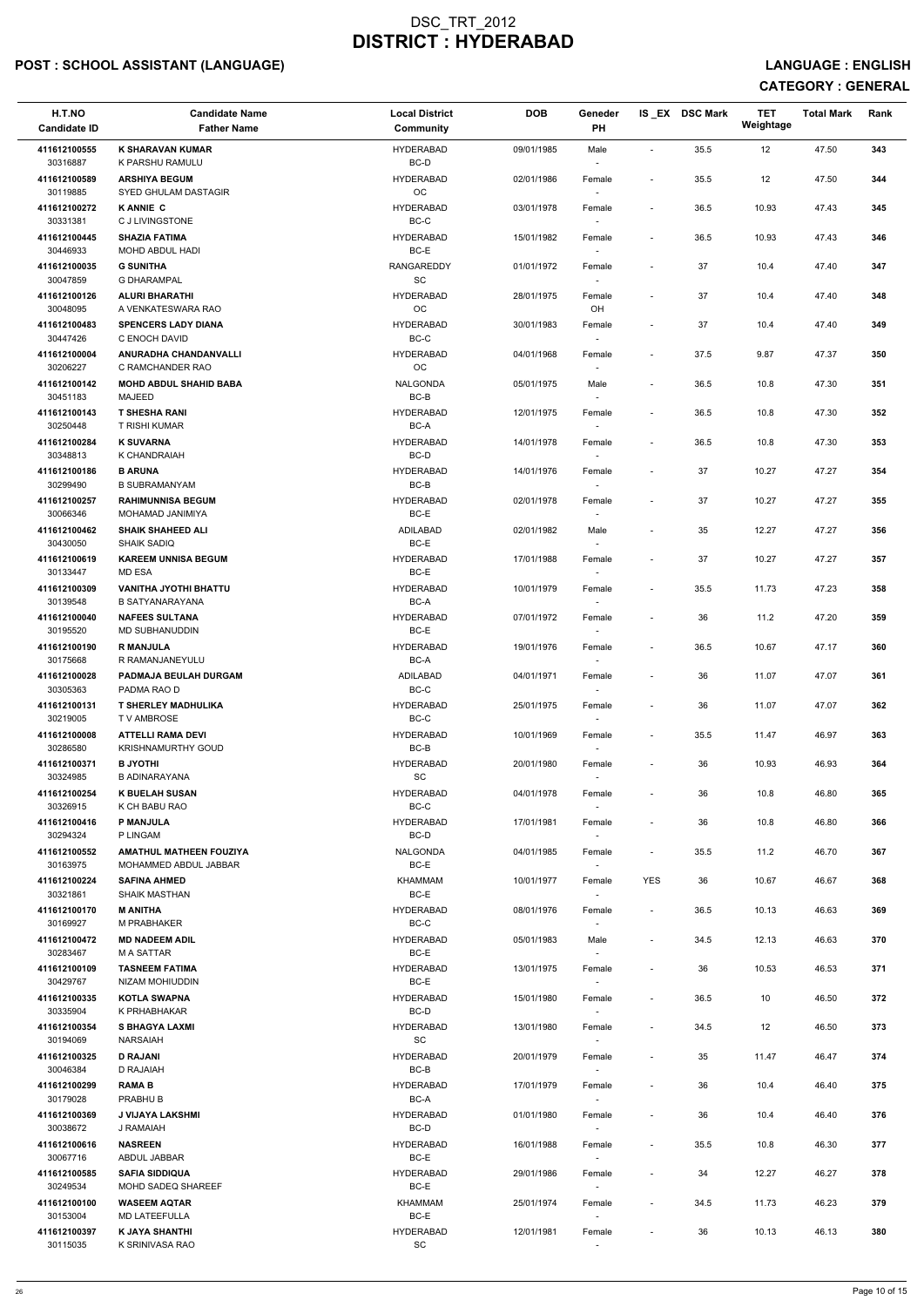# POST : SCHOOL ASSISTANT (LANGUAGE) And the state of the state of the state of the state of the state of the state of the state of the state of the state of the state of the state of the state of the state of the state of t

| H.T.NO<br><b>Candidate ID</b> | <b>Candidate Name</b><br><b>Father Name</b>    | <b>Local District</b><br><b>Community</b> | <b>DOB</b> | Geneder<br>PH                      |                          | IS_EX DSC Mark | <b>TET</b><br>Weightage | <b>Total Mark</b> | Rank |
|-------------------------------|------------------------------------------------|-------------------------------------------|------------|------------------------------------|--------------------------|----------------|-------------------------|-------------------|------|
| 411612100446<br>30325181      | <b>NOUSHEEN SULTANA</b><br>MOHD AHMED ALI      | <b>HYDERABAD</b><br>BC-E                  | 19/01/1982 | Female<br>$\sim$                   | $\blacksquare$           | 34.5           | 11.6                    | 46.10             | 381  |
| 411612100286                  | <b>MADHAVIS</b>                                | <b>HYDERABAD</b>                          | 02/01/1978 | Female                             | $\sim$                   | 36             | 10                      | 46.00             | 382  |
| 30409610<br>411612100072      | <b>RAMAIAH S</b><br><b>M R KAVITHA</b>         | $BC-B$<br><b>HYDERABAD</b>                | 17/01/1973 | Female                             | $\sim$                   | 37             | 8.93                    | 45.93             | 383  |
| 30257332<br>411612100201      | M R RAMAKRISHNA RAO<br><b>D VENI</b>           | SC<br><b>HYDERABAD</b>                    | 30/01/1976 | $\sim$<br>Female                   | $\overline{\phantom{a}}$ | 34.5           | 11.33                   | 45.83             | 384  |
| 30267746                      | D ANJAIAH                                      | BC-D                                      |            | $\sim$                             |                          |                |                         |                   |      |
| 411612100547<br>30197384      | P APARNA<br>SEETHARAMA SHARMA                  | <b>HYDERABAD</b><br>OC.                   | 05/01/1985 | Female<br>$\sim$                   | $\overline{\phantom{a}}$ | 32.5           | 13.33                   | 45.83             | 385  |
| 411612100092<br>30185634      | <b>K SWARNA LATHA</b><br>K SWAMY               | <b>HYDERABAD</b><br>SC                    | 04/01/1974 | Female<br>$\overline{\phantom{a}}$ | $\overline{\phantom{a}}$ | 37             | 8.8                     | 45.80             | 386  |
| 411612100530<br>30287849      | <b>GAZALA TARANNUM</b><br>FAREED AHMED SHARIEF | <b>HYDERABAD</b><br>BC-E                  | 25/01/1984 | Female                             | $\overline{\phantom{a}}$ | 35             | 10.8                    | 45.80             | 387  |
| 411612100582<br>30199777      | <b>P MADHURI</b><br>SHIVA SHANKAR              | <b>HYDERABAD</b><br>BC-D                  | 24/01/1986 | Female<br>$\sim$                   | $\overline{\phantom{a}}$ | 33             | 12.8                    | 45.80             | 388  |
| 411612100633<br>30197295      | <b>AARTI YADAV</b><br>RAMASHANKAR YADAV        | OTHER THAN AP<br>BC-D                     | 07/01/1990 | Female<br>$\sim$                   | $\overline{\phantom{a}}$ | 35.5           | 10.27                   | 45.77             | 389  |
| 411612100427                  | <b>N R BHARGAVI</b>                            | <b>HYDERABAD</b>                          | 31/01/1982 | Female                             | $\sim$                   | 36             | 9.73                    | 45.73             | 390  |
| 30243933<br>411612100049      | N RAMASWAMY<br><b>J P SHREEVENI</b>            | <b>SC</b><br><b>HYDERABAD</b>             | 08/01/1972 | $\sim$<br>Female                   | $\overline{\phantom{a}}$ | 34.5           | 11.2                    | 45.70             | 391  |
| 30310611                      | J R PANDU                                      | BC-D                                      |            |                                    |                          |                |                         |                   |      |
| 411612100248<br>30432936      | P RADHIKA<br>P M JAYARAMULU                    | <b>HYDERABAD</b><br>BC-A                  | 17/01/1977 | Female<br>$\sim$                   | $\overline{\phantom{a}}$ | 35             | 10.67                   | 45.67             | 392  |
| 411612100011<br>30162078      | <b>G HEMALATHA</b><br><b>G KRISHNA</b>         | <b>HYDERABAD</b><br>BC-D                  | 10/01/1969 | Female<br>$\sim$                   | $\overline{\phantom{a}}$ | 33.5           | 12.13                   | 45.63             | 393  |
| 411612100175                  | <b>B HEMAVATHI</b>                             | <b>HYDERABAD</b>                          | 10/01/1976 | Female                             | $\overline{\phantom{a}}$ | 35.5           | 10.13                   | 45.63             | 394  |
| 30103858<br>411612100407      | <b>B SRIHARI</b><br>K SUVARTHA SUSHMITHA       | BC-A<br><b>HYDERABAD</b>                  | 14/01/1981 | $\sim$<br>Female                   | $\overline{\phantom{a}}$ | 35.5           | 10.13                   | 45.63             | 395  |
| 30335658<br>411612100609      | <b>K B PRASAD</b><br><b>D C LAVANYA</b>        | $BC-C$<br><b>HYDERABAD</b>                | 12/01/1987 | Female                             | $\overline{\phantom{a}}$ | 35.5           | 10.13                   | 45.63             | 396  |
| 30299789                      | <b>D CALEB</b>                                 | BC-C                                      |            | $\sim$                             |                          |                |                         |                   |      |
| 411612100430<br>30069713      | <b>ATIYA AKHTER</b><br><b>MD RIAZUR RAHEEM</b> | <b>HYDERABAD</b><br>BC-E                  | 15/01/1982 | Female<br>$\sim$                   | $\overline{\phantom{a}}$ | 34             | 11.6                    | 45.60             | 397  |
| 411612100064<br>30157742      | <b>M B ARCHANA</b><br>M V BALABHADRA RAO       | <b>HYDERABAD</b><br>BC-B                  | 27/01/1973 | Female                             | $\sim$                   | 34.5           | 11.07                   | 45.57             | 398  |
| 411612100481<br>30453293      | <b>G BHAVANI</b><br><b>SATHAIAH</b>            | <b>HYDERABAD</b><br>OC.                   | 15/01/1983 | Female<br>$\sim$                   | $\sim$                   | 33.5           | 12                      | 45.50             | 399  |
| 411612100209<br>30296726      | <b>ROSELINE PRISCILLA K</b><br>K CH BABU RAO   | <b>HYDERABAD</b><br>BC-C                  | 19/01/1977 | Female<br>$\sim$                   | $\overline{\phantom{a}}$ | 34             | 11.47                   | 45.47             | 400  |
| 411612100606                  | A SAROJA                                       | <b>HYDERABAD</b>                          | 14/01/1987 | Female                             | $\overline{\phantom{a}}$ | 34             | 11.47                   | 45.47             | 401  |
| 30030993<br>411612100078      | A S BASAVA RAJU<br><b>SHAHEEN SULTHANA</b>     | SC<br><b>HYDERABAD</b>                    | 02/01/1974 | $\sim$<br>Female                   | $\overline{\phantom{a}}$ | 35             | 10.4                    | 45.40             | 402  |
| 30435065<br>411612100085      | <b>MD HUSSAIN</b><br><b>TV RADHIKA</b>         | BC-E<br><b>HYDERABAD</b>                  | 18/01/1974 | Female                             | $\sim$                   | 35             | 10.4                    | 45.40             | 403  |
| 30447952                      | T K VISHWANADHAN                               | <b>SC</b>                                 |            |                                    |                          |                |                         |                   |      |
| 411612100381<br>30253783      | <b>B JAYANTHI</b><br><b>B PRABHAKAR RAO</b>    | <b>HYDERABAD</b><br>BC-C                  | 01/01/1981 | Female<br>$-$                      | $\sim$                   | 33             | 12.4                    | 45.40             | 404  |
| 411612100387<br>30330792      | E KAVITHA RANI<br>E NARSING RAO                | <b>HYDERABAD</b><br><b>SC</b>             | 06/01/1981 | Female<br>$\sim$                   | $\overline{\phantom{a}}$ | 36.5           | 8.8                     | 45.30             | 405  |
| 411612100133<br>30172559      | <b>B PRAVEENA</b><br><b>BRAMCHANDER</b>        | <b>HYDERABAD</b><br>BC-A                  | 15/01/1975 | Female<br>$\sim$                   | $\sim$                   | 35             | 10.27                   | 45.27             | 406  |
| 411612100138                  | <b>RAVI KUMAR V</b>                            | <b>HYDERABAD</b>                          | 20/01/1975 | Male                               | $\overline{\phantom{a}}$ | 33             | 12.27                   | 45.27             | 407  |
| 30321674<br>411612100420      | SUBBAIAH V<br>A PAVANI                         | <b>SC</b><br><b>HYDERABAD</b>             | 28/01/1981 | Female                             | $\overline{\phantom{a}}$ | 35             | 10.27                   | 45.27             | 408  |
| 30466540<br>411612100314      | A KRISHNA<br><b>N SARITHA</b>                  | BC-B<br><b>HYDERABAD</b>                  | 11/01/1979 | $\sim$<br>Female                   | $\overline{\phantom{a}}$ | 34             | 11.2                    | 45.20             | 409  |
| 30408573                      | N NARSING RAO                                  | BC-D                                      |            | $\sim$                             |                          |                |                         |                   |      |
| 411612100421<br>30063454      | A SIREESHA<br>A NAGESHWAR RAO                  | <b>HYDERABAD</b><br>SC                    | 01/01/1982 | Female<br>$\sim$                   | $\overline{\phantom{a}}$ | 34.5           | 10.67                   | 45.17             | 410  |
| 411612100338<br>30435030      | <b>EDAM PADMAJA</b><br><b>EDAM VAIKUNTAM</b>   | <b>HYDERABAD</b><br>BC-B                  | 26/01/1980 | Female                             | $\overline{\phantom{a}}$ | 35             | 10.13                   | 45.13             | 411  |
| 411612100612                  | <b>RIZWANA BEGUM</b>                           | <b>HYDERABAD</b>                          | 02/01/1988 | Female                             | $\overline{\phantom{a}}$ | 33.5           | 11.6                    | 45.10             | 412  |
| 30089041<br>411612100145      | <b>MOHAMMED AYUB</b><br>I ARUNA KUMARI         | BC-E<br><b>HYDERABAD</b>                  | 13/01/1975 | Female                             | $\sim$                   | 35             | 10                      | 45.00             | 413  |
| 30254931                      | <b>I JAYA RAO</b>                              | BC-C                                      |            | $\sim$                             |                          |                |                         |                   |      |
| 411612100512<br>30417628      | <b>FAHMIDA SHIREEN</b><br>MOHD GHOUSE          | <b>HYDERABAD</b><br>BC-E                  | 01/01/1984 | Female<br>$\sim$                   | $\overline{\phantom{a}}$ | 35             | 10                      | 45.00             | 414  |
| 411612100591<br>30040438      | <b>AMTUL HAFEEZ</b><br><b>G K HAMEEDUDDIN</b>  | <b>HYDERABAD</b><br>BC-E                  | 25/01/1986 | Female<br>$\sim$                   | $\overline{\phantom{a}}$ | 34             | 10.93                   | 44.93             | 415  |
| 411612100334<br>30391609      | <b>KIRANMAYEE J</b><br>RAMA KRISHNA RAO        | <b>VISAKHAPATNAM</b><br>BC-D              | 28/01/1979 | Female<br>$\sim$                   | $\sim$                   | 34.5           | 10.4                    | 44.90             | 416  |
| 411612100359<br>30121979      | <b>ARSHIYA SULTANA</b><br>MA ALEEM             | <b>HYDERABAD</b><br>BC-E                  | 29/01/1980 | Female                             | $\sim$                   | 34.5           | 10.4                    | 44.90             | 417  |
| 411612100404                  | <b>C DEEPAVENI</b>                             | <b>HYDERABAD</b>                          | 20/01/1981 | $\sim$<br>Female                   |                          | 35             | 9.87                    | 44.87             | 418  |
| 30399228                      | C RAMAIAH                                      | SC                                        |            |                                    |                          |                |                         |                   |      |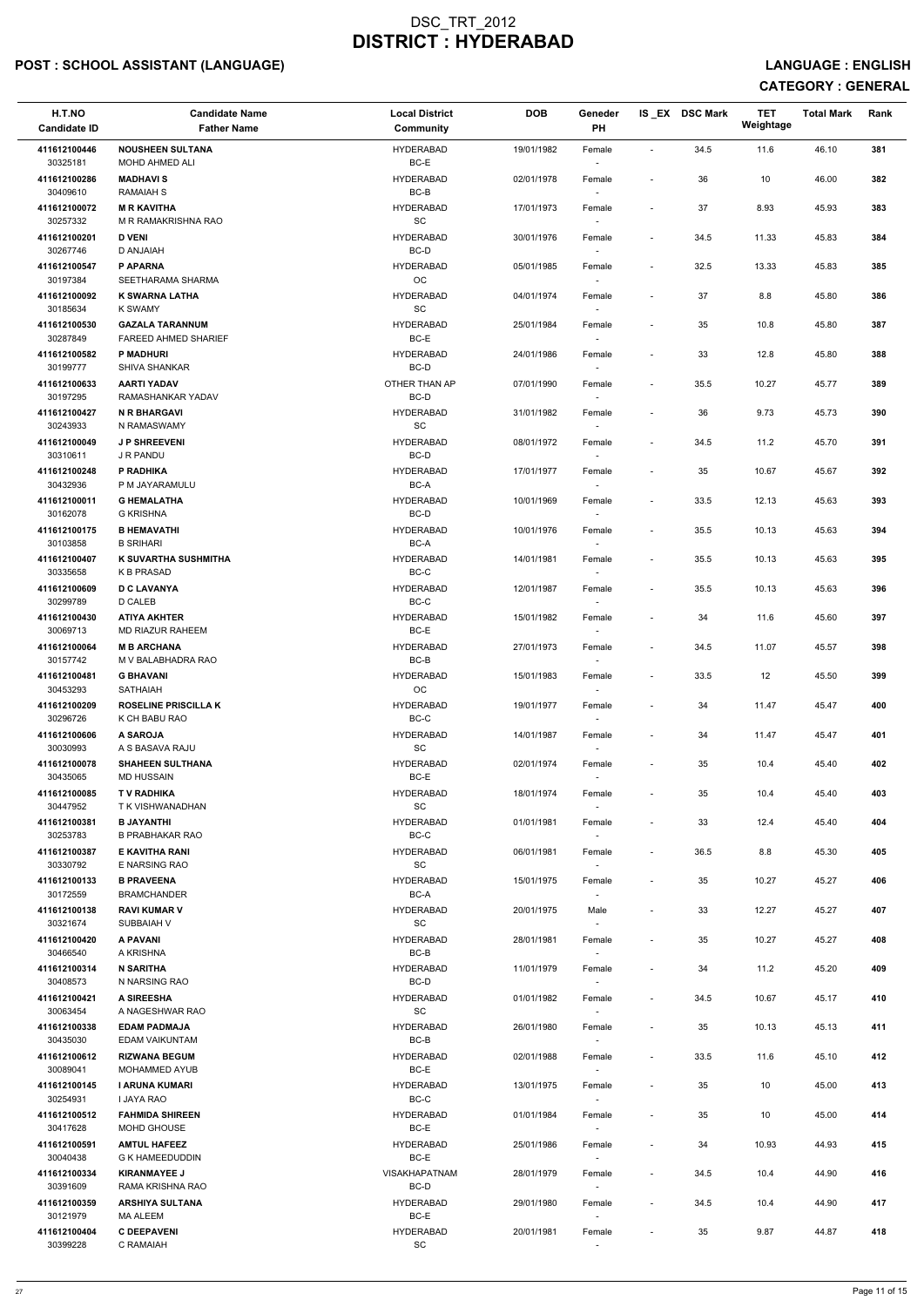# POST : SCHOOL ASSISTANT (LANGUAGE) And the state of the state of the state of the state of the state of the state of the state of the state of the state of the state of the state of the state of the state of the state of t

| H.T.NO<br><b>Candidate ID</b> | <b>Candidate Name</b><br><b>Father Name</b>           | <b>Local District</b><br>Community | <b>DOB</b> | Geneder<br>PH            |                          | IS EX DSC Mark | <b>TET</b><br>Weightage | <b>Total Mark</b> | Rank |  |
|-------------------------------|-------------------------------------------------------|------------------------------------|------------|--------------------------|--------------------------|----------------|-------------------------|-------------------|------|--|
| 411612100185                  | <b>VIJAYALAKSHMI T</b>                                | <b>HYDERABAD</b>                   | 13/01/1976 | Female                   | $\sim$                   | 33.5           | 11.33                   | 44.83             | 419  |  |
| 30231581<br>411612100358      | PANDURANGACHARI T<br><b>NASREEN BEGUM</b>             | BC-D<br><b>HYDERABAD</b>           | 15/01/1980 | $\sim$<br>Female         | $\overline{\phantom{a}}$ | 32.5           | 12.27                   | 44.77             | 420  |  |
| 30440263<br>411612100098      | KHAJA YASEEN<br><b>KALERU SAROJA</b>                  | BC-E<br><b>HYDERABAD</b>           | 25/01/1974 |                          | $\overline{\phantom{a}}$ | 34             | 10.67                   | 44.67             | 421  |  |
| 30354442                      | KALERU RAMULU                                         | BC-D                               |            | Female                   |                          |                |                         |                   |      |  |
| 411612100222<br>30100742      | A JAYASREE<br>A PENTAIAH                              | <b>HYDERABAD</b><br>SC             | 05/01/1977 | Female<br>$\sim$         | $\sim$                   | 34.5           | 10.13                   | 44.63             | 422  |  |
| 411612100608                  | <b>SHARON RUTH ROSHINI</b>                            | <b>HYDERABAD</b>                   | 26/01/1987 | Female                   | $\overline{\phantom{a}}$ | 33.5           | 11.07                   | 44.57             | 423  |  |
| 30334293<br>411612100274      | J K JOHNSON<br><b>IFFATH TASNEEM</b>                  | BC-C<br><b>HYDERABAD</b>           | 27/01/1978 | $\sim$<br>Female         | $\overline{\phantom{a}}$ | 34             | 10.53                   | 44.53             | 424  |  |
| 30471839<br>411612100259      | MD ABDUL MAJEED<br><b>T SREELATHA DEVI</b>            | BC-E<br><b>HYDERABAD</b>           | 08/01/1978 | Female                   | $\overline{\phantom{a}}$ | 34.5           | 10                      | 44.50             | 425  |  |
| 30239836                      | T PANDARINATH SWAMY                                   | BC-D                               |            | OH                       |                          |                |                         |                   |      |  |
| 411612100437<br>30241120      | <b>CH VERONICA PRIYADARSHINI</b><br>CH PETER PRASAD   | <b>HYDERABAD</b><br>BC-C           | 17/01/1982 | Female<br>$\sim$         | $\overline{\phantom{a}}$ | 33.5           | 10.93                   | 44.43             | 426  |  |
| 411612100264<br>30059226      | <b>SUDHAM</b><br>PRAKASHAM M                          | <b>HYDERABAD</b><br>BC-C           | 02/01/1978 | Female<br>$\sim$         | $\overline{\phantom{a}}$ | 34             | 10.4                    | 44.40             | 427  |  |
| 411612100051                  | <b>SHAKERA BIBI</b>                                   | <b>HYDERABAD</b>                   | 16/01/1972 | Female                   | $\overline{\phantom{a}}$ | 33             | 11.33                   | 44.33             | 428  |  |
| 30123121<br>411612100422      | <b>MD ISMAIL</b><br><b>BALRAJ AVITI</b>               | BC-B<br><b>HYDERABAD</b>           | 02/01/1982 | $\sim$<br>Male           |                          | 34             | 10.27                   | 44.27             | 429  |  |
| 30109750<br>411612100461      | <b>MAHADEV</b><br><b>B RADHIKA GOUD</b>               | BC-D<br><b>HYDERABAD</b>           | 10/01/1982 |                          | $\overline{\phantom{a}}$ | 34             | 10.27                   | 44.27             | 430  |  |
| 30453494                      | <b>B TIRUPATAHIAH GOUD</b>                            | BC-B                               |            | Female<br>$\sim$         |                          |                |                         |                   |      |  |
| 411612100089<br>30338815      | <b>S MANJULA DEVI</b><br>S RAMACHANDER RAO            | <b>HYDERABAD</b><br>SC             | 25/01/1974 | Female<br>$\sim$         | $\overline{\phantom{a}}$ | 33.5           | 10.53                   | 44.03             | 431  |  |
| 411612100351                  | <b>MOHD BAQAR ALI</b>                                 | MAHABUBNAGAR                       | 05/01/1980 | Male                     | $\overline{\phantom{a}}$ | 30.5           | 13.47                   | 43.97             | 432  |  |
| 30447876<br>411612100373      | MOHD ABBAS ALI<br><b>SHAKEELA PARVEEN</b>             | BC-E<br>WARANGAL                   | 20/01/1980 | $\sim$<br>Female         | $\overline{\phantom{a}}$ | 32.5           | 11.33                   | 43.83             | 433  |  |
| 30278349<br>411612100435      | M A WAHAB<br><b>NUKATHOTI SUDHA</b>                   | BC-E<br><b>HYDERABAD</b>           | 03/01/1982 | Female                   | $\overline{\phantom{a}}$ | 34.5           | 9.33                    | 43.83             | 434  |  |
| 30090799                      | NUKATHOTI MACHERLA                                    | SC                                 |            | $\sim$                   |                          |                |                         |                   |      |  |
| 411612100505<br>30091029      | <b>G PRASANNA RANI</b><br><b>HAIANAL</b>              | <b>HYDERABAD</b><br>SC             | 02/01/1984 | Female<br>$\sim$         |                          | 33             | 10.67                   | 43.67             | 435  |  |
| 411612100315<br>30129098      | <b>SAYEEDA BEGUM</b><br>MOHD RAHAMATHULLA KHAN        | <b>KARIMNAGAR</b><br>BC-E          | 12/01/1979 | Female                   | $\sim$                   | 31.5           | 12.13                   | 43.63             | 436  |  |
| 411612100188                  | <b>PESARU ANITHA</b>                                  | <b>HYDERABAD</b>                   | 17/01/1976 | Female                   | $\overline{\phantom{a}}$ | 33             | 10.27                   | 43.27             | 437  |  |
| 30220813<br>411612100583      | PESARU LAXMINARAYANA<br><b>RODDA ASHA DEEPTHI</b>     | BC-D<br><b>HYDERABAD</b>           | 08/01/1986 | Female                   | $\overline{\phantom{a}}$ | 33             | 10.27                   | 43.27             | 438  |  |
| 30115206<br>411612100632      | RODDA ANANDAM<br><b>L JYOTSHNA</b>                    | SC<br><b>HYDERABAD</b>             |            | $\overline{\phantom{a}}$ |                          |                |                         |                   |      |  |
| 30158354                      | L SAMBAIAH                                            | BC-D                               | 07/01/1989 | Female<br>$\sim$         | $\overline{\phantom{a}}$ | 33             | 10.27                   | 43.27             | 439  |  |
| 411612100339<br>30057112      | <b>M JACINTH</b><br><b>VIJAYAKUMAR</b>                | <b>HYDERABAD</b><br>BC-C           | 27/01/1980 | Female                   | $\sim$                   | 32             | 11.2                    | 43.20             | 440  |  |
| 411612100631<br>30390889      | <b>S SWETHA KIRAN</b><br>S SATYANARAYANA              | <b>HYDERABAD</b><br>BC-D           | 04/01/1989 | Female                   | $\overline{\phantom{a}}$ | 32             | 11.2                    | 43.20             | 441  |  |
| 411612100482                  | <b>K SASIKALA</b>                                     | <b>HYDERABAD</b>                   | 15/01/1983 | Female                   | $\overline{\phantom{a}}$ | 33             | 10.13                   | 43.13             | 442  |  |
| 30105055<br>411612100346      | K SIDDAIAH<br><b>LAGISETTY SARITHA</b>                | SC<br><b>HYDERABAD</b>             | 09/01/1980 | $\sim$<br>Female         | $\overline{\phantom{a}}$ | 30.5           | 12.53                   | 43.03             | 443  |  |
| 30331962                      | L VENUGOPAL                                           | OC.                                |            | $\sim$                   |                          |                |                         |                   |      |  |
| 411612100540<br>30024934      | <b>VALASANI KALPANA</b><br>SRIRAMULU                  | <b>HYDERABAD</b><br>BC-D           | 27/01/1985 | Female<br>$\sim$         | $\sim$                   | 32.5           | 10.53                   | 43.03             | 444  |  |
| 411612100593<br>30093303      | <b>SWETHA JADAV</b><br>CHANDRA PRAKASH J              | <b>HYDERABAD</b><br>BC-D           | 17/01/1986 | Female                   | $\overline{\phantom{a}}$ | 33             | 10                      | 43.00             | 445  |  |
| 411612100455                  | <b>J SUDERSHAN</b>                                    | <b>HYDERABAD</b>                   | 05/01/1982 | Male                     | $\overline{\phantom{a}}$ | 32             | 10.93                   | 42.93             | 446  |  |
| 30460927<br>411612100124      | J RAMA KRISHNA<br><b>NENAVATH SHIVAPAVANRAJ</b>       | BC-D<br><b>MAHABUBNAGAR</b>        | 15/01/1975 | Male                     | $\overline{\phantom{a}}$ | 32.5           | 10.4                    | 42.90             | 447  |  |
| 30455363<br>411612100236      | RAMULU<br><b>M SWARNA LATHA</b>                       | ST<br><b>HYDERABAD</b>             | 07/01/1977 | $\sim$<br>Female         | $\overline{\phantom{a}}$ | 32.5           | 10.4                    | 42.90             | 448  |  |
| 30441433                      | M VENKATAIAH                                          | BC-B                               |            | $\sim$                   |                          |                |                         |                   |      |  |
| 411612100543<br>30027321      | <b>RAJITHA ALLIBILLI</b><br>NARAYANA                  | <b>HYDERABAD</b><br>SC             | 03/01/1985 | Female                   | $\sim$                   | 32.5           | 10.4                    | 42.90             | 449  |  |
| 411612100511<br>30333371      | <b>MOHAMMED NAYEEM ATHER</b><br>MOHAMMED ABDUL SALEEM | <b>HYDERABAD</b><br>BC-E           | 01/01/1984 | Male                     | $\overline{\phantom{a}}$ | 31             | 11.87                   | 42.87             | 450  |  |
| 411612100027                  | <b>B SUWARNALA SUNIYAM</b>                            | <b>HYDERABAD</b>                   | 10/01/1971 | Female                   | $\sim$                   | 33.5           | 9.33                    | 42.83             | 451  |  |
| 30455516<br>411612100207      | <b>B RAJARAM</b><br><b>MARY MANIKYA VEENA</b>         | SC<br><b>HYDERABAD</b>             | 21/01/1976 | $\sim$<br>Female         | $\sim$                   | 32.5           | 10.27                   | 42.77             | 452  |  |
| 30314151                      | <b>ISRAEL MA</b>                                      | BC-C                               |            | $\sim$                   |                          |                |                         |                   |      |  |
| 411612100561<br>30451222      | <b>AFROZUNISA BEGUM</b><br><b>FATHE MOHD</b>          | <b>HYDERABAD</b><br>BC-E           | 06/01/1985 | Female<br>$\sim$         | $\sim$                   | 32.5           | 10.27                   | 42.77             | 453  |  |
| 411612100261<br>30428303      | <b>UMAMAHESHWARIC</b><br>YADAGIRI C                   | <b>HYDERABAD</b><br>SC             | 23/01/1978 | Female<br>$\sim$         | $\sim$                   | 33.5           | 9.2                     | 42.70             | 454  |  |
| 411612100556<br>30374813      | U V LAKSHMI KUMARI VODUGU<br>V SAI NAGESHWARA RAO     | <b>WEST GODAVARI</b><br>BC-B       | 06/01/1985 | Female                   | $\overline{\phantom{a}}$ | 32             | 10.53                   | 42.53             | 455  |  |
| 411612100571                  | <b>T KALYANI</b>                                      | <b>HYDERABAD</b>                   | 21/01/1986 | $\sim$<br>Female         |                          | 32             | 10.53                   | 42.53             | 456  |  |
| 30089510                      | T VENKATARAMULU                                       | BC-A                               |            | $\overline{\phantom{a}}$ |                          |                |                         |                   |      |  |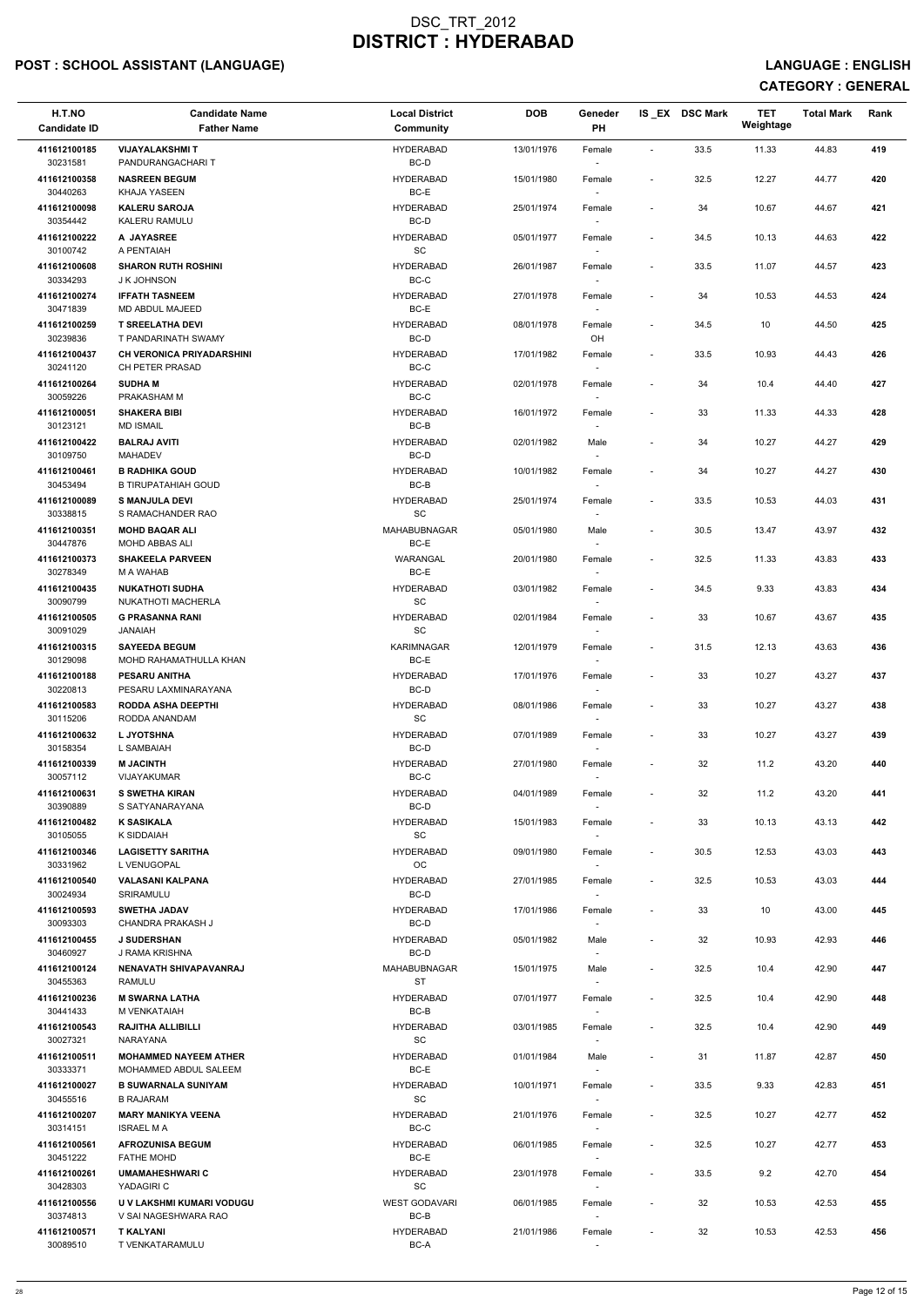# POST : SCHOOL ASSISTANT (LANGUAGE) And the state of the state of the state of the state of the state of the state of the state of the state of the state of the state of the state of the state of the state of the state of t

| H.T.NO<br><b>Candidate ID</b> | <b>Candidate Name</b><br><b>Father Name</b>        | <b>Local District</b><br>Community | <b>DOB</b> | Geneder<br>PH                      |                          | IS_EX DSC Mark | <b>TET</b><br>Weightage | <b>Total Mark</b> | Rank |
|-------------------------------|----------------------------------------------------|------------------------------------|------------|------------------------------------|--------------------------|----------------|-------------------------|-------------------|------|
| 411612100581<br>30277936      | <b>K DIVYA</b><br>K SUNKANNA                       | <b>HYDERABAD</b>                   | 16/01/1986 | Female                             | $\sim$                   | 32             | 10.53                   | 42.53             | 457  |
| 411612100104                  | <b>SARITHA MACHERLA</b>                            | SC<br><b>HYDERABAD</b>             | 15/01/1974 | $\sim$<br>Female                   | $\sim$                   | 32.5           | 10                      | 42.50             | 458  |
| 30195389<br>411612100550      | M BALAKRISHNA<br><b>HUMERA SULTANA</b>             | BC-D<br><b>HYDERABAD</b>           | 24/01/1985 | Female                             | $\overline{\phantom{a}}$ | 32.5           | 10                      | 42.50             | 459  |
| 30109439<br>411612100271      | SAMAD ULLAH SHAREEF<br><b>MOHAMMED ANWER</b>       | BC-E<br><b>HYDERABAD</b>           | 01/01/1978 | Male                               | $\overline{\phantom{a}}$ | 30.5           | 11.87                   | 42.37             | 460  |
| 30325817                      | <b>SHAIK CHAND</b>                                 | BC-E                               |            | $\sim$                             |                          |                |                         |                   |      |
| 411612100544<br>30148540      | <b>G RAJITHA</b><br><b>G NEERIKISHANKUMAR</b>      | <b>HYDERABAD</b><br>SC             | 12/01/1985 | Female<br>$\sim$                   | $\overline{\phantom{a}}$ | 30.5           | 11.87                   | 42.37             | 461  |
| 411612100562<br>30272069      | <b>T SANGEETA</b><br>T SADANANDAM                  | <b>HYDERABAD</b><br>SC             | 07/01/1985 | Female<br>$\sim$                   | $\overline{\phantom{a}}$ | 32.5           | 9.87                    | 42.37             | 462  |
| 411612100594<br>30455030      | <b>SABA FTIMA</b><br>MOHD AMEEN UDDIN              | <b>HYDERABAD</b><br>BC-E           | 30/01/1986 | Female                             | $\overline{\phantom{a}}$ | 31             | 11.33                   | 42.33             | 463  |
| 411612100014<br>30470808      | <b>G DEVAKALA RANI</b><br><b>G MUTHAIAH</b>        | <b>HYDERABAD</b><br><b>SC</b>      | 14/01/1969 | Female<br>$\sim$                   | $\overline{\phantom{a}}$ | 33.5           | 8.8                     | 42.30             | 464  |
| 411612100199                  | <b>CH SWATHI JAYA KUMARI</b>                       | <b>HYDERABAD</b>                   | 15/01/1976 | Female                             | $\sim$                   | 32             | 10.27                   | 42.27             | 465  |
| 30301827<br>411612100379      | CH JAGADEESH BABU<br><b>ISHRATH UNNISA</b>         | BC-C<br><b>HYDERABAD</b>           | 26/01/1980 | $\sim$<br>Female                   | $\overline{\phantom{a}}$ | 30.5           | 11.73                   | 42.23             | 466  |
| 30457326                      | <b>MOHD SHAREEF</b>                                | BC-E                               |            | $\sim$                             |                          |                |                         |                   |      |
| 411612100327<br>30061743      | <b>ESTHER PRATHIMA K</b><br>EDWARD K               | <b>HYDERABAD</b><br><b>SC</b>      | 26/01/1979 | Female                             | $\sim$                   | 33             | 9.2                     | 42.20             | 467  |
| 411612100352<br>30085806      | <b>AYESHA KHADER</b><br>MOHD ABDUL KHADER          | <b>HYDERABAD</b><br>BC-E           | 08/01/1980 | Female<br>$\sim$                   | $\overline{\phantom{a}}$ | 32             | 10.13                   | 42.13             | 468  |
| 411612100434<br>30226567      | <b>B PRASANNA KUMARI</b><br><b>B PULLAIAH</b>      | <b>HYDERABAD</b><br>BC-B           | 30/01/1982 | Female<br>$\sim$                   | $\sim$                   | 32             | 10.13                   | 42.13             | 469  |
| 411612100503<br>30352462      | <b>MAHJABEEN FATIMA</b><br>MOHD MUBEEN UDDIN       | <b>HYDERABAD</b><br>BC-E           | 12/01/1984 | Female<br>OH                       | $\overline{\phantom{a}}$ | 33             | 9.07                    | 42.07             | 470  |
| 411612100060                  | A SRILATHA                                         | <b>HYDERABAD</b>                   | 08/01/1973 | Female                             | $\overline{\phantom{a}}$ | 31.5           | 10.53                   | 42.03             | 471  |
| 30259106<br>411612100005      | A YADAGIRI<br><b>N GEETHA</b>                      | BC-D<br><b>HYDERABAD</b>           | 23/01/1968 | $\sim$<br>Female                   | $\overline{\phantom{a}}$ | 32             | 10                      | 42.00             | 472  |
| 30459773<br>411612100630      | N VENKATESHWAR RAO<br><b>J SANTHOSHI RANI</b>      | BC-D<br>MAHABUBNAGAR               | 29/01/1989 | $\overline{\phantom{a}}$<br>Female | $\sim$                   | 30.5           | 11.47                   | 41.97             | 473  |
| 30040642<br>411612100083      | J RAMESH<br><b>MEKALA ANUPAMA</b>                  | BC-D<br><b>HYDERABAD</b>           | 07/01/1974 | $\sim$<br>Female                   |                          | 31             | 10.93                   | 41.93             | 474  |
| 30364312                      | M KATAMAIAH                                        | BC-B                               |            |                                    |                          |                |                         |                   |      |
| 411612100082<br>30300482      | <b>V BHAVANI</b><br>V ANANDAM                      | <b>HYDERABAD</b><br>BC-D           | 31/01/1974 | Female                             | $\overline{\phantom{a}}$ | 31             | 10.67                   | 41.67             | 475  |
| 411612100110<br>30079156      | <b>V DEEPAJA</b><br>V SATYANARAYANA                | <b>HYDERABAD</b><br>BC-D           | 17/01/1975 | Female<br>$\sim$                   | $\sim$                   | 31             | 10.67                   | 41.67             | 476  |
| 411612100507<br>30102247      | <b>K VIJAYA KUMARI</b><br>K PRAKASHAM              | <b>HYDERABAD</b><br>BC-C           | 12/01/1984 | Female<br>$\sim$                   | $\overline{\phantom{a}}$ | 31             | 10.67                   | 41.67             | 477  |
| 411612100539                  | <b>NABILA FATIMA</b>                               | <b>HYDERABAD</b>                   | 14/01/1985 | Female                             | $\sim$                   | 31             | 10.53                   | 41.53             | 478  |
| 30060768<br>411612100568      | <b>ZAHID HUSSAIN</b><br>P HASEENA BEGUM            | BC-E<br><b>HYDERABAD</b>           | 15/01/1986 | $\sim$<br>Female                   | $\overline{\phantom{a}}$ | 31.5           | 10                      | 41.50             | 479  |
| 30406574<br>411612100390      | P HUSSAIN<br><b>P SUSHMA</b>                       | BC-E<br><b>HYDERABAD</b>           | 09/01/1981 | Female                             | $\sim$                   | 32             | 9.33                    | 41.33             | 480  |
| 30450329                      | P NARSING RAO                                      | <b>SC</b>                          |            | $\sim$                             |                          |                |                         |                   |      |
| 411612100350<br>30413953      | <b>G SAI LEELA</b><br><b>G JANGAIAH</b>            | <b>HYDERABAD</b><br>BC-B           | 02/01/1980 | Female<br>$\sim$                   | $\overline{\phantom{a}}$ | 31             | 10.27                   | 41.27             | 481  |
| 411612100468<br>30025036      | <b>MUNA BEGUM</b><br>YAHYA BIN HUSSAIN             | <b>HYDERABAD</b><br>BC-E           | 27/01/1983 | Female<br>$\sim$                   | $\overline{\phantom{a}}$ | 29             | 12.27                   | 41.27             | 482  |
| 411612100226<br>30042695      | <b>BINDU D</b><br><b>JOSEPH</b>                    | <b>HYDERABAD</b><br>SC             | 04/01/1977 | Female                             | $\sim$                   | 30.5           | 10.67                   | 41.17             | 483  |
| 411612100322<br>30421201      | J VANITHA<br>J RAMESH                              | <b>HYDERABAD</b><br>ST             | 08/01/1979 | Female<br>$\sim$                   | $\overline{\phantom{a}}$ | 32.5           | 8.67                    | 41.17             | 484  |
| 411612100019                  | <b>VAZIR SULTANA</b>                               | <b>HYDERABAD</b>                   | 01/01/1970 | Female                             | $\sim$                   | 31             | 10.13                   | 41.13             | 485  |
| 30186702<br>411612100355      | MOHD AHMED<br><b>AFSAR BEGUM</b>                   | BC-E<br><b>HYDERABAD</b>           | 03/01/1980 | $-$<br>Female                      | $\overline{\phantom{a}}$ | 30.5           | 10.53                   | 41.03             | 486  |
| 30038190                      | <b>MD QASIM TAJ</b>                                | BC-E                               |            | $\sim$                             |                          |                |                         |                   |      |
| 411612100613<br>30092969      | <b>LAKSHMIJ</b><br>J CHANDRA PRAKASH               | <b>HYDERABAD</b><br>BC-D           | 22/01/1988 | Female<br>$\sim$                   | $\sim$                   | 30.5           | 10.53                   | 41.03             | 487  |
| 411612100576<br>30167999      | <b>FARHEEN KAUSER</b><br>MOHAMMED KHAJA HASANUDDIN | <b>HYDERABAD</b><br>BC-E           | 09/01/1986 | Female                             | $\overline{\phantom{a}}$ | 31             | 10                      | 41.00             | 488  |
| 411612100080                  | <b>C M NEERAJA RANI</b>                            | <b>HYDERABAD</b>                   | 26/01/1974 | Female                             | $\sim$                   | 31.5           | 9.47                    | 40.97             | 489  |
| 30269559<br>411612100549      | C MADHAVA RAO<br><b>K SHAILAJA</b>                 | SC<br><b>HYDERABAD</b>             | 12/01/1985 | $\sim$<br>Female                   |                          | 30             | 10.67                   | 40.67             | 490  |
| 30198357<br>411612100031      | K VIJAYSAI<br><b>M NAHEEMUNISSA M ALI</b>          | BC-A<br><b>HYDERABAD</b>           | 19/01/1971 | Female                             | $\sim$                   | 30.5           | 10                      | 40.50             | 491  |
| 30116824<br>411612100235      | <b>MOHD ALI</b><br><b>SIRISHAD</b>                 | BC-E<br><b>HYDERABAD</b>           | 03/01/1977 | $\sim$<br>Female                   | $\overline{\phantom{a}}$ | 30.5           | 10                      | 40.50             | 492  |
| 30121890                      | DEVANNA D                                          | BC-D                               |            | $\sim$                             |                          |                |                         |                   |      |
| 411612100443<br>30291619      | <b>CHUKKA MAYURI</b><br><b>VENKATAIAH</b>          | <b>HYDERABAD</b><br>BC-A           | 04/01/1982 | Female<br>$\sim$                   | $\sim$                   | 30.5           | 10                      | 40.50             | 493  |
| 411612100516<br>30444173      | <b>FATIMA SHAHBAZ</b><br>KHAJA SHAHABAZUDDIN       | <b>HYDERABAD</b><br>BC-E           | 13/01/1984 | Female<br>$\sim$                   | $\overline{\phantom{a}}$ | 29             | 11.33                   | 40.33             | 494  |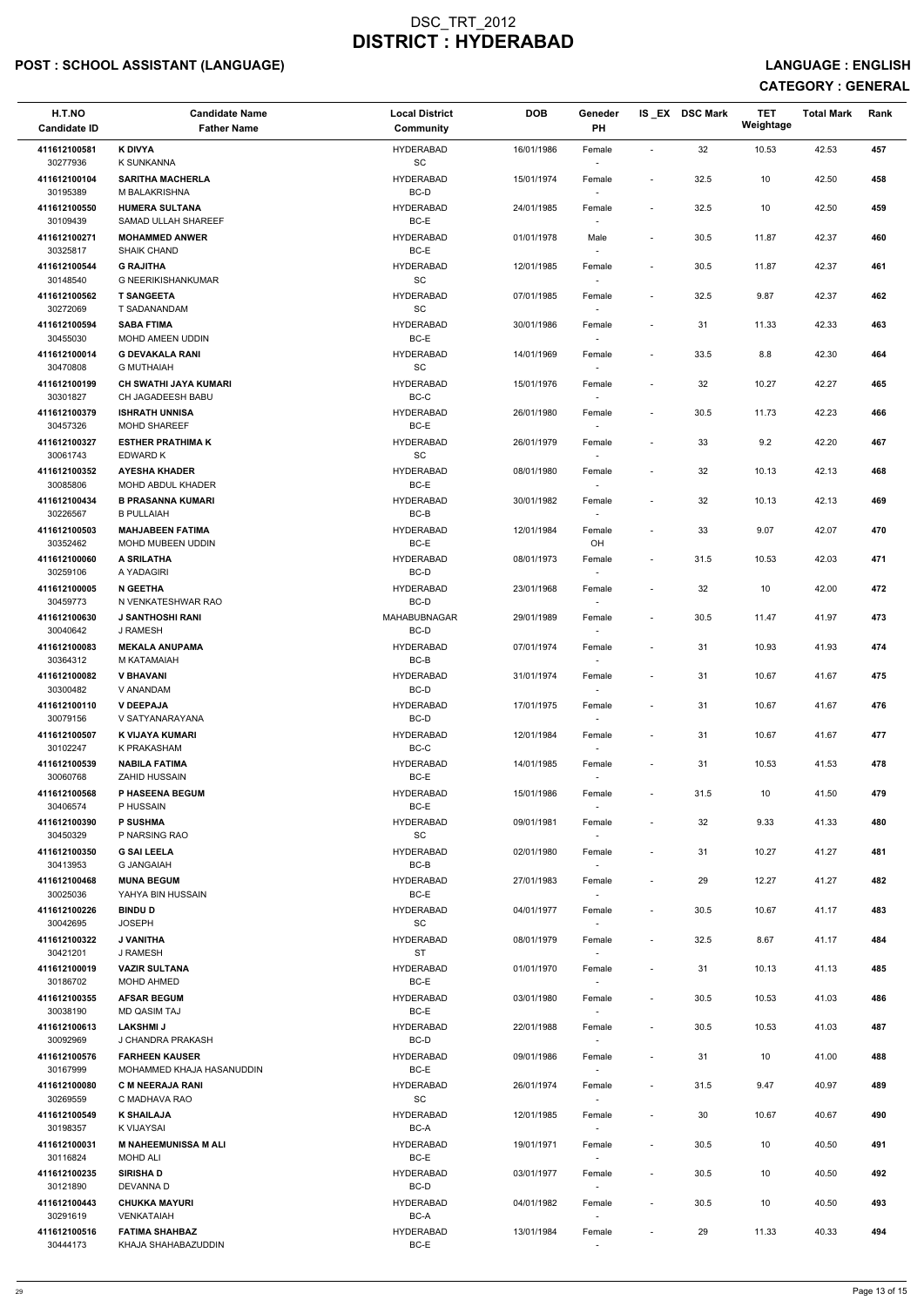# POST : SCHOOL ASSISTANT (LANGUAGE) AND ENGLISH CONTROLLING ON THE SERVICE OF THE SERVICE OF THE SERVICE : ENGLISH

| H.T.NO<br><b>Candidate ID</b> | <b>Candidate Name</b><br><b>Father Name</b>         | <b>Local District</b><br><b>Community</b> | <b>DOB</b> | Geneder<br>PH                      |                          | IS_EX DSC Mark | <b>TET</b><br>Weightage | <b>Total Mark</b> | Rank |  |
|-------------------------------|-----------------------------------------------------|-------------------------------------------|------------|------------------------------------|--------------------------|----------------|-------------------------|-------------------|------|--|
| 411612100456<br>30257710      | <b>SHAIK RAHEEM UNNISA</b><br><b>SHAIK BASHU</b>    | <b>HYDERABAD</b><br>BC-E                  | 01/01/1982 | Female<br>$\sim$                   | $\sim$                   | 30             | 10.27                   | 40.27             | 495  |  |
| 411612100070                  | A BHAGYA REKHA                                      | <b>HYDERABAD</b>                          | 15/01/1973 | Female                             | $\overline{\phantom{a}}$ | 31             | 9.2                     | 40.20             | 496  |  |
| 30182528<br>411612100599      | A PENTAIAH<br><b>AFSHAN ROOHI</b>                   | <b>SC</b><br><b>HYDERABAD</b>             | 15/01/1987 | Female                             | $\overline{\phantom{a}}$ | 29.5           | 10.67                   | 40.17             | 497  |  |
| 30326644<br>411612100233      | <b>MD ABDUL ALI</b><br><b>SURESH BABU DEVATHOTI</b> | BC-B<br><b>PRAKASAM</b>                   | 15/01/1977 | Male                               | $\overline{\phantom{a}}$ | 28             | 12.13                   | 40.13             | 498  |  |
| 30178407<br>411612100108      | APPAIAH DEVATHOTI<br><b>S R DURGA BHAVANI</b>       | SC<br><b>HYDERABAD</b>                    | 31/01/1974 | $\sim$<br>Female                   | $\overline{\phantom{a}}$ | 31             | 8.93                    | 39.93             | 499  |  |
| 30293952<br>411612100228      | S R BALNARSIAH<br><b>KAVITHAK</b>                   | SC<br><b>HYDERABAD</b>                    | 06/01/1977 | $\sim$<br>Female                   | $\sim$                   | 30             | 9.87                    | 39.87             | 500  |  |
| 30158975<br>411612100278      | K R ANJAIAH<br><b>B K NAGA JYOTHI</b>               | SC<br><b>HYDERABAD</b>                    | 03/01/1978 | $\sim$<br>Female                   | $\overline{\phantom{a}}$ | 28             | 11.87                   | 39.87             | 501  |  |
| 30319268<br>411612100541      | <b>B K NAGAPPA</b><br>N JAYAKUMAR                   | BC-B<br><b>HYDERABAD</b>                  | 10/01/1985 | Male                               | $\overline{\phantom{a}}$ | 31             | 8.67                    | 39.67             | 502  |  |
| 30410309<br>411612100184      | <b>BANAIAH</b><br><b>MIRZA OSMAN BAIG</b>           | SC<br><b>HYDERABAD</b>                    | 09/01/1976 | $\sim$<br>Male                     | $\overline{\phantom{a}}$ | 28.5           | 10.93                   | 39.43             | 503  |  |
| 30281770<br>411612100478      | <b>MIRZA MOHD BAIG</b><br><b>M ARUN JYOTHI</b>      | OC<br><b>HYDERABAD</b>                    | 15/01/1983 | OH                                 | $\overline{\phantom{a}}$ | 31             | 8.4                     | 39.40             | 504  |  |
| 30307126                      | M VENKAT RAO                                        | <b>SC</b>                                 |            | Female<br>$\sim$                   |                          |                |                         |                   |      |  |
| 411612100522<br>30434701      | <b>FAIYAZ UDDIN</b><br>MOHD SADUDDIN                | <b>HYDERABAD</b><br>BC-E                  | 01/01/1984 | Male                               | $\sim$                   | 28.5           | 10.67                   | 39.17             | 505  |  |
| 411612100584<br>30224114      | DHANAVATH RAVINDER NAIK<br>POTTA NAIK               | <b>HYDERABAD</b><br><b>ST</b>             | 15/01/1986 | Male<br>$\sim$                     | $\overline{\phantom{a}}$ | 30.5           | 8.67                    | 39.17             | 506  |  |
| 411612100617<br>30254889      | <b>SHANAZ BEGUM</b><br>WALI MOHAMMED                | <b>HYDERABAD</b><br>BC-E                  | 20/01/1988 | Female<br>$\sim$                   | $\overline{\phantom{a}}$ | 26.5           | 12.67                   | 39.17             | 507  |  |
| 411612100500<br>30272217      | <b>JAYA GEETHA</b><br>L RAMAIAH                     | <b>HYDERABAD</b><br><b>SC</b>             | 01/01/1983 | Female<br>$\sim$                   | $\overline{\phantom{a}}$ | 31             | 8.13                    | 39.13             | 508  |  |
| 411612100396<br>30408881      | <b>AFREEN AMENA</b><br>KHAJA SHAFI UR RAHMAN        | <b>HYDERABAD</b><br>BC-E                  | 03/01/1981 | Female<br>$\overline{\phantom{a}}$ | $\sim$                   | 29             | 10                      | 39.00             | 509  |  |
| 411612100448<br>30064177      | <b>ASMA AMBARIEN</b><br>MOHD SHUJAAT ALI            | <b>HYDERABAD</b><br>OC.                   | 08/01/1982 | Female<br>$\sim$                   |                          | 26             | 12.93                   | 38.93             | 510  |  |
| 411612100229<br>30256380      | <b>KHUTUJA SULTANA</b><br>IFTHAQAR MOHIUDDIN        | <b>HYDERABAD</b><br>BC-E                  | 10/01/1977 | Female<br>OH                       |                          | 29             | 9.73                    | 38.73             | 511  |  |
| 411612100460<br>30437571      | <b>D RENUKA</b><br>D SWAMY                          | <b>HYDERABAD</b><br>SC                    | 08/01/1982 | Female                             | $\overline{\phantom{a}}$ | 30.5           | 8.13                    | 38.63             | 512  |  |
| 411612100440                  | <b>BEERAM VISHWAPUPA</b>                            | <b>HYDERABAD</b>                          | 12/01/1982 | Female                             | $\sim$                   | 27.5           | 10.93                   | 38.43             | 513  |  |
| 30239077<br>411612100091      | <b>B RAJESHWAR</b><br><b>B PRABHAKAR</b>            | BC-A<br><b>HYDERABAD</b>                  | 02/01/1974 | Male                               | $\sim$                   | 27             | 11.33                   | 38.33             | 514  |  |
| 30254427<br>411612100357      | <b>B VENKATAIAH</b><br><b>MUJEEBUNNISA</b>          | SC<br><b>HYDERABAD</b>                    | 08/01/1980 | $\sim$<br>Female                   | $\overline{\phantom{a}}$ | 27.5           | 10.67                   | 38.17             | 515  |  |
| 30256548<br>411612100560      | <b>MA BASITH QURESHI</b><br><b>AMENA BEGUM</b>      | BC-E<br><b>HYDERABAD</b>                  | 02/01/1985 | $\sim$<br>Female                   | $\sim$                   | 28             | 10                      | 38.00             | 516  |  |
| 30405681<br>411612100592      | <b>GULAM JEELANI</b><br><b>M SOWJANYA</b>           | BC-E<br><b>HYDERABAD</b>                  | 09/01/1986 | $\sim$<br>Female                   | $\overline{\phantom{a}}$ | 28.5           | 9.47                    | 37.97             | 517  |  |
| 30444037<br>411612100497      | M SATYANARAYANA<br><b>S NAGAMANI</b>                | SC<br><b>HYDERABAD</b>                    | 04/01/1983 | Female                             | $\sim$                   | 26.5           | 11.2                    | 37.70             | 518  |  |
| 30267522<br>411612100506      | S LAXMAN<br>KADALI KASI ANNAPURNA                   | BC-D<br><b>EAST GODAVARI</b>              | 03/01/1984 | $\sim$<br>Female                   | $\overline{\phantom{a}}$ | 26.5           | 11.07                   | 37.57             | 519  |  |
| 30056170<br>411612100239      | KADALI SURYANARAYANA<br><b>P SHIVALEELA</b>         | BC-B<br><b>HYDERABAD</b>                  | 02/01/1977 | $\sim$<br>Female                   | $\overline{\phantom{a}}$ | 27             | 10.4                    | 37.40             | 520  |  |
| 30152718<br>411612100621      | P BASVARAJ<br><b>MEHAR SULTANA</b>                  | BC-D<br><b>HYDERABAD</b>                  | 03/01/1988 | $\sim$<br>Female                   | $\overline{\phantom{a}}$ | 27             | 10.27                   | 37.27             | 521  |  |
| 30103600<br>411612100590      | SYED QUTBUDDIN<br><b>V PREMALATHA</b>               | BC-E<br><b>HYDERABAD</b>                  | 07/01/1986 | Female                             | $\overline{\phantom{a}}$ | 28             | 9.07                    | 37.07             | 522  |  |
| 30253980                      | V ILAIAH                                            | <b>SC</b>                                 |            | $\sim$                             |                          |                |                         |                   |      |  |
| 411612100515<br>30449075      | <b>G SOMALATHA</b><br><b>G PRABHU</b>               | <b>HYDERABAD</b><br>BC-D                  | 25/01/1984 | Female<br>$\sim$                   | $\overline{\phantom{a}}$ | 26.5           | 10.4                    | 36.90             | 523  |  |
| 411612100519<br>30310598      | <b>D UMA DEVI</b><br>D RAMULU                       | <b>HYDERABAD</b><br><b>SC</b>             | 07/01/1984 | Female<br>$\sim$                   | $\overline{\phantom{a}}$ | 28.5           | 8.13                    | 36.63             | 524  |  |
| 411612100473<br>30455100      | <b>FARHEEN SULTANA</b><br>MOHAMMED KHALEELUDDIN     | <b>NALGONDA</b><br>BC-E                   | 16/01/1983 | Female<br>OH                       | $\sim$                   | 27             | 9.47                    | 36.47             | 525  |  |
| 411612100163<br>30322617      | <b>FAHMEEDA BEGUM</b><br>T SHAFI UDDIN              | <b>HYDERABAD</b><br>BC-E                  | 02/01/1976 | Female                             | $\overline{\phantom{a}}$ | 25             | 11.2                    | 36.20             | 526  |  |
| 411612100603<br>30056251      | <b>SAMEERA PARVEEN</b><br>MOHD KHAJA ALI            | <b>HYDERABAD</b><br>BC-E                  | 01/01/1987 | Female<br>$\sim$                   | $\sim$                   | 25.5           | 10.67                   | 36.17             | 527  |  |
| 411612100595<br>30333446      | <b>SHAHEEN FATIMA</b><br>MUMTAZ AHMED               | <b>HYDERABAD</b><br>BC-E                  | 18/01/1987 | Female                             |                          | 26             | 10.13                   | 36.13             | 528  |  |
| 411612100044<br>30231367      | <b>RANDHI R P ANURADHA</b><br>RANDHI KALIKA MURTHY  | <b>HYDERABAD</b><br>BC-D                  | 06/01/1972 | Female<br>$\sim$                   | $\sim$                   | 26             | 10                      | 36.00             | 529  |  |
| 411612100537<br>30427659      | <b>NAAZ TAMKANATH</b><br><b>MA SHUKOOR</b>          | <b>HYDERABAD</b><br>BC-E                  | 07/01/1985 | Female<br>$\sim$                   | $\overline{\phantom{a}}$ | 25             | 10.4                    | 35.40             | 530  |  |
| 411612100521                  | <b>DEVIG</b>                                        | <b>HYDERABAD</b>                          | 11/01/1984 | Female                             | $\sim$                   | 25             | 10.27                   | 35.27             | 531  |  |
| 30321537<br>411612100598      | THANSING<br>K VISHNU VARDHAN                        | <b>ST</b><br><b>HYDERABAD</b>             | 01/01/1987 | $\sim$<br>Male                     | $\sim$                   | 23.5           | 11.07                   | 34.57             | 532  |  |
| 30430535                      | SATTAIAH                                            | BC-B                                      |            | $\sim$                             |                          |                |                         |                   |      |  |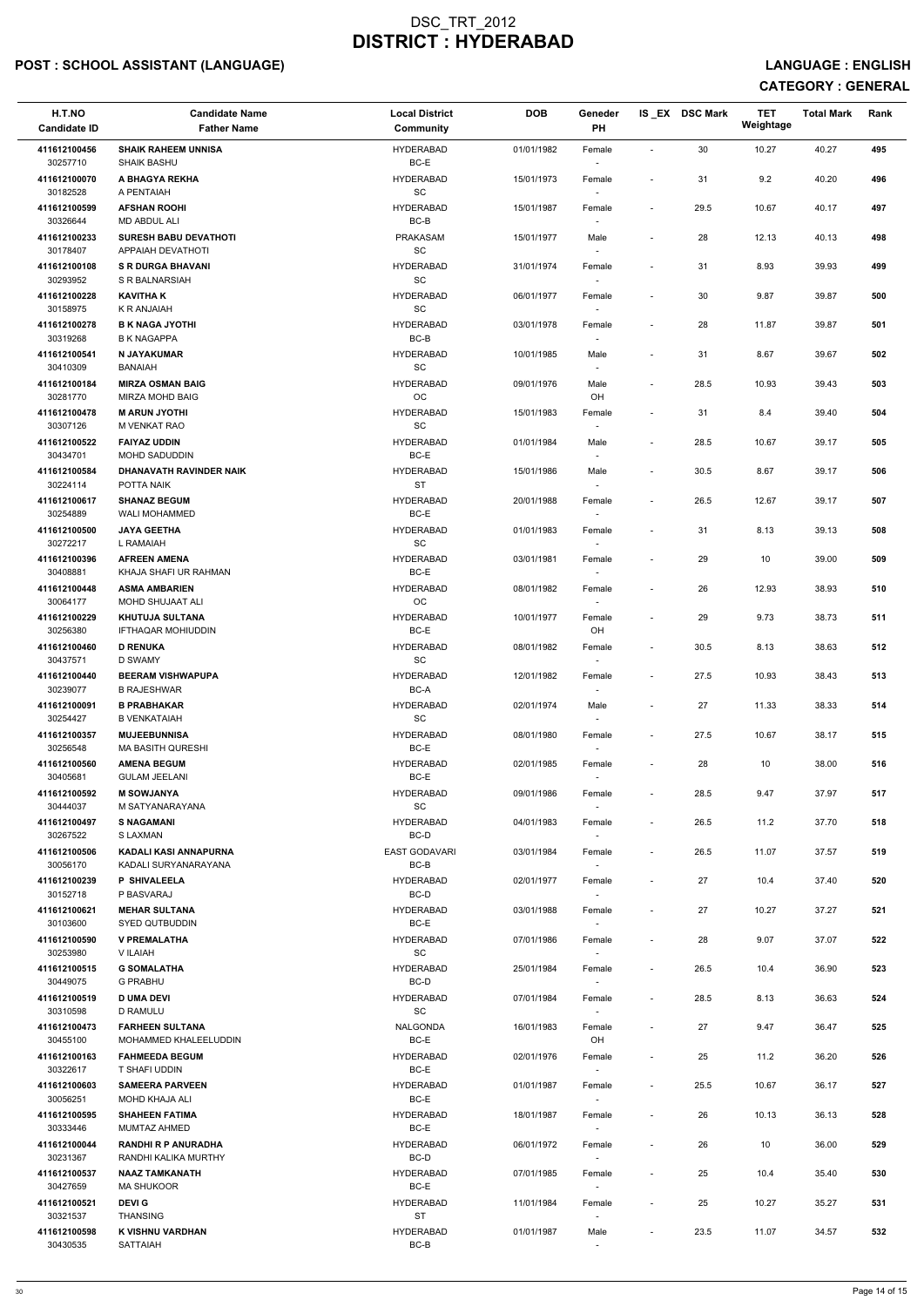# POST : SCHOOL ASSISTANT (LANGUAGE) And the state of the state of the state of the state of the state of the state of the state of the state of the state of the state of the state of the state of the state of the state of t

| H.T.NO<br><b>Candidate ID</b> | <b>Candidate Name</b><br><b>Father Name</b> | <b>Local District</b><br><b>Community</b> | <b>DOB</b> | Geneder<br><b>PH</b>     | IS EX                    | <b>DSC Mark</b> | <b>TET</b><br>Weightage | <b>Total Mark</b> | <b>Rank</b> |
|-------------------------------|---------------------------------------------|-------------------------------------------|------------|--------------------------|--------------------------|-----------------|-------------------------|-------------------|-------------|
| 411612100620                  | <b>MD ATEEQULLAH</b>                        | <b>HYDERABAD</b>                          | 25/01/1988 | Male                     | $\overline{\phantom{a}}$ | 25              | 8.8                     | 33.80             | 533         |
| 30128305                      | <b>MD ALAUDDIN</b>                          | BC-E                                      |            | OH.                      |                          |                 |                         |                   |             |
| 411612100545                  | <b>G DURGA</b>                              | <b>NALGONDA</b>                           | 25/01/1985 | Female                   | $\overline{\phantom{a}}$ | 24              | 9.73                    | 33.73             | 534         |
| 30401692                      | <b>G LAXMAIAH</b>                           | <b>SC</b>                                 |            | $\overline{\phantom{a}}$ |                          |                 |                         |                   |             |
| 411612100296                  | <b>D VIJAYA LAXMI</b>                       | <b>RANGAREDDY</b>                         | 06/01/1979 | Female                   | $\overline{\phantom{a}}$ | 25.5            | 8                       | 33.50             | 535         |
| 30412333                      | <b>D R YADAGIRI</b>                         | <b>SC</b>                                 |            | $\overline{\phantom{a}}$ |                          |                 |                         |                   |             |
| 411612100614                  | <b>GORANTHA SANTHOSHA</b>                   | <b>NALGONDA</b>                           | 19/01/1988 | Female                   |                          | 25              | 8.27                    | 33.27             | 536         |
| 30338440                      | <b>SRI RAMULU</b>                           | <b>SC</b>                                 |            | $\overline{\phantom{a}}$ |                          |                 |                         |                   |             |
| 411612100068                  | <b>G HEMALATHA</b>                          | <b>HYDERABAD</b>                          | 12/01/1973 | Female                   | $\blacksquare$           | 23.5            | 8.8                     | 32.30             | 537         |
| 30440648                      | <b>VENKAT RAMULU</b>                        | <b>SC</b>                                 |            |                          |                          |                 |                         |                   |             |
| 411612100154                  | <b>SANGEETA DESHAMANIA</b>                  | <b>HYDERABAD</b>                          | 02/01/1975 | Female                   |                          | 23              | 8.4                     | 31.40             | 538         |
| 30033995                      | D HANUMATA RAO                              | <b>SC</b>                                 |            | $\overline{\phantom{a}}$ |                          |                 |                         |                   |             |
| 411612100597                  | <b>ARIFA BEGUM</b>                          | <b>HYDERABAD</b>                          | 01/01/1987 | Female                   | $\overline{\phantom{a}}$ | 20.5            | 10.8                    | 31.30             | 539         |
| 30454093                      | <b>WALI MOHAMMED</b>                        | BC-E                                      |            | $\overline{\phantom{a}}$ |                          |                 |                         |                   |             |
| 411612100436                  | <b>MA BASIT SIDDIQUI</b>                    | ADILABAD                                  | 10/01/1982 | Male                     | $\overline{\phantom{a}}$ | 21              | 10.27                   | 31.27             | 540         |
| 30338129                      | <b>MA MUJEEB SIDDIQUI</b>                   | BC-E                                      |            | $\overline{\phantom{a}}$ |                          |                 |                         |                   |             |
| 411612100553                  | <b>SUHASINI RODDA</b>                       | <b>HYDERABAD</b>                          | 05/01/1985 | Female                   | $\blacksquare$           | 22.5            | 8.53                    | 31.03             | 541         |
| 30211958                      | NARSINGRAO R                                | <b>SC</b>                                 |            |                          |                          |                 |                         |                   |             |
| 411612100601                  | <b>MEHROZ SULTANA</b>                       | <b>HYDERABAD</b>                          | 22/01/1987 | Female                   | $\overline{\phantom{a}}$ | 19.5            | 10.8                    | 30.30             | 542         |
| 30388798                      | LATE ABDUL SATTAR                           | BC-E                                      |            | $\overline{\phantom{a}}$ |                          |                 |                         |                   |             |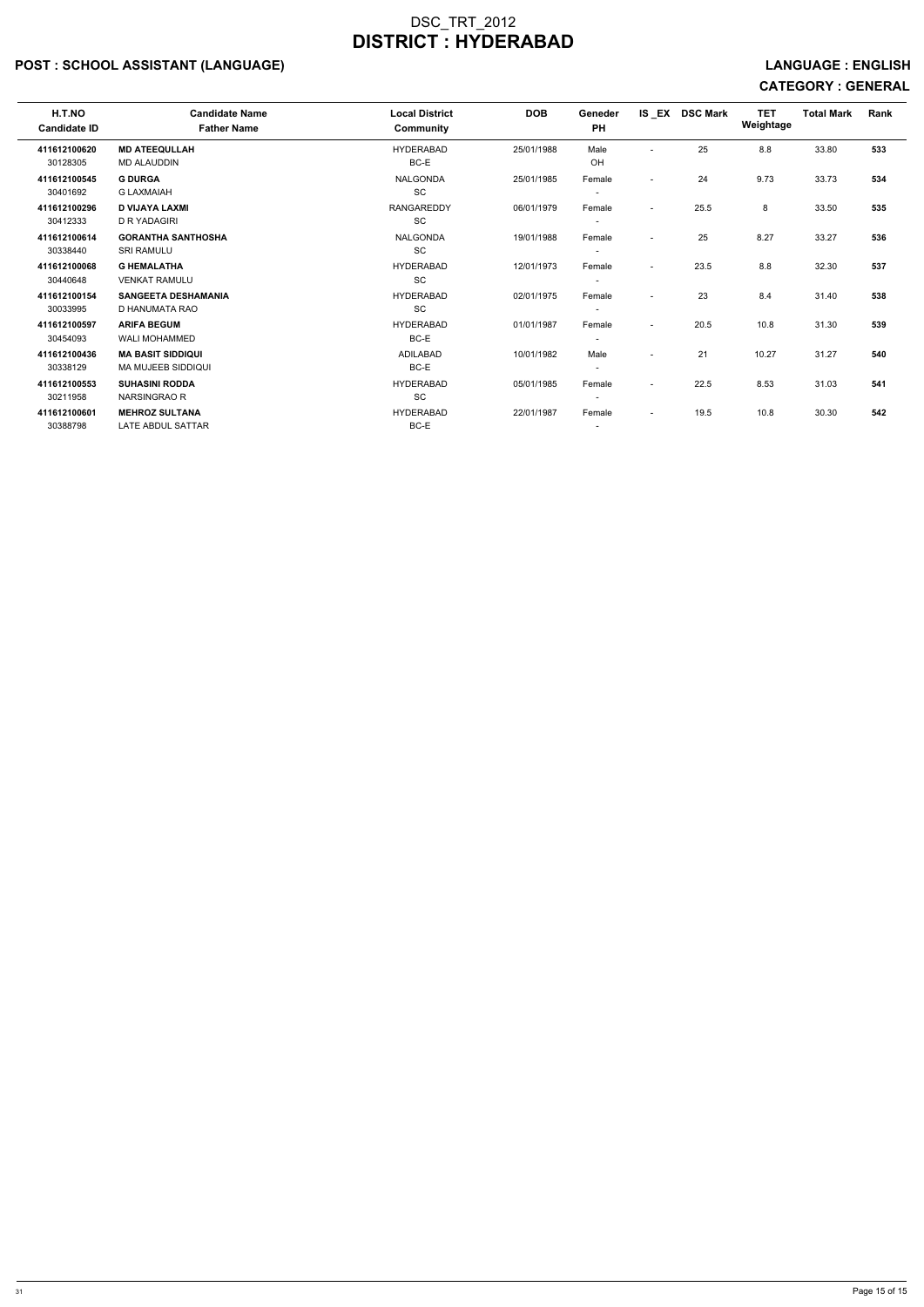# POST : SCHOOL ASSISTANT (LANGUAGE) And the set of the set of the set of the set of the set of the set of the set of the set of the set of the set of the set of the set of the set of the set of the set of the set of the set

| H.T.NO<br><b>Candidate ID</b> | <b>Candidate Name</b><br><b>Father Name</b>     | <b>Local District</b><br><b>Community</b> | <b>DOB</b> | Geneder<br>PH                      |                          | IS_EX DSC Mark | <b>TET</b><br>Weightage | <b>Total Mark</b> | Rank           |
|-------------------------------|-------------------------------------------------|-------------------------------------------|------------|------------------------------------|--------------------------|----------------|-------------------------|-------------------|----------------|
| 411607100066<br>30043304      | <b>K VISHALATHA</b><br>K V RAMANA RAJU          | <b>HYDERABAD</b><br>BC-D                  | 10/01/1976 | Female                             | $\overline{\phantom{a}}$ | 62.5           | 15.33                   | 77.83             | $\mathbf{1}$   |
| 411607100273<br>30032069      | <b>DEEPAC</b><br>C BALASUBRAMANYAM              | <b>HYDERABAD</b><br><b>ST</b>             | 14/01/1988 | Female                             | $\blacksquare$           | 61             | 14.4                    | 75.40             | $\mathbf{2}$   |
| 411607100129                  | <b>H RAMA DEVI</b>                              | <b>HYDERABAD</b>                          | 21/01/1979 | Female                             | $\sim$                   | 60             | 12                      | 72.00             | 3              |
| 30404395<br>411607100136      | <b>TULSI RAM</b><br><b>ANJUTA RANI</b>          | BC-D<br><b>HYDERABAD</b>                  | 30/01/1979 | Female                             | $\sim$                   | 59.5           | 12.27                   | 71.77             | 4              |
| 30401966                      | JAYAPRAKASH                                     | BC-D                                      |            |                                    |                          |                |                         |                   |                |
| 411607100154<br>30389885      | <b>MALLIKHARJUN MANTA</b><br>LAXMAIAH           | <b>HYDERABAD</b><br>BC-B                  | 18/01/1980 | Male<br>$\sim$                     | $\overline{\phantom{a}}$ | 58.5           | 12.53                   | 71.03             | 5              |
| 411607100148<br>30068672      | CH VANI VIJAYALAKSHMI<br>SURYANARAYANA MURTHY   | <b>HYDERABAD</b><br>$BC-B$                | 16/01/1980 | Female                             | $\blacksquare$           | 58.5           | 12                      | 70.50             | 6              |
| 411607100153<br>30202539      | <b>MANISHA KALE</b><br>DATTATREYA KALE          | <b>HYDERABAD</b><br>$BC-B$                | 15/01/1980 | Female                             | $\blacksquare$           | 57             | 12.13                   | 69.13             | $\overline{7}$ |
| 411607100218<br>30311101      | A MADHAVI<br>A LAXMAN                           | <b>HYDERABAD</b><br>BC-A                  | 13/01/1983 | Female<br>$\sim$                   |                          | 57             | 11.87                   | 68.87             | 8              |
| 411607100269<br>30055353      | <b>SHAIK AAMER</b><br><b>SHAIK OMER</b>         | <b>HYDERABAD</b><br>BC-E                  | 01/01/1987 | Male<br>$\overline{\phantom{a}}$   | $\sim$                   | 55.5           | 13.33                   | 68.83             | 9              |
| 411607100076<br>30203197      | <b>G LAXMI NARSAMMA</b><br><b>G SOMAIAH</b>     | <b>HYDERABAD</b><br>BC-D                  | 14/01/1976 | Female<br>$\overline{\phantom{a}}$ | $\overline{\phantom{a}}$ | 55.5           | 13.07                   | 68.57             | 10             |
| 411607100180<br>30306828      | <b>DURUSHETTI ARCHANA</b><br>D LAKSHMAIAH       | <b>HYDERABAD</b><br>$BC-B$                | 21/01/1981 | Female                             | $\blacksquare$           | 54             | 13.87                   | 67.87             | 11             |
| 411607100141<br>30193713      | <b>B MADHAVI</b><br><b>B BALRAM KUMAR</b>       | <b>HYDERABAD</b><br>$BC-B$                | 20/01/1979 | Female<br>$\sim$                   | $\overline{\phantom{a}}$ | 56             | 11.73                   | 67.73             | 12             |
| 411607100186                  | <b>VARSHAD</b>                                  | <b>HYDERABAD</b>                          | 16/01/1981 | Female                             | $\overline{\phantom{a}}$ | 55.5           | 12.13                   | 67.63             | 13             |
| 30122539<br>411607100181      | D SWATANTRA KUMAR<br><b>ALAMANDA GOWRI</b>      | BC-D<br><b>HYDERABAD</b>                  | 01/01/1981 | Female                             | $\overline{\phantom{a}}$ | 55.5           | 12                      | 67.50             | 14             |
| 30247037<br>411607100207      | A NARSIMMA RAJU<br><b>T S ANIL KUMAR</b>        | OC<br><b>HYDERABAD</b>                    | 14/01/1982 | Male                               |                          | 54.5           | 12.93                   | 67.43             | 15             |
| 30074771<br>411607100078      | T S SATISH KUMAR<br><b>VIDYA</b>                | BC-D<br><b>HYDERABAD</b>                  | 22/01/1976 | Female                             |                          | 55             | 12.4                    | 67.40             | 16             |
| 30096663<br>411607100026      | <b>RAMESHWAR</b><br><b>B TIRUMALA DEVI</b>      | $BC-D$<br><b>HYDERABAD</b>                | 17/01/1972 | $\overline{\phantom{a}}$<br>Female |                          | 54             | 12.27                   | 66.27             | 17             |
| 30279549                      | SATHYANARAYANA MURTHY                           | BC-A                                      |            |                                    |                          |                |                         |                   |                |
| 411607100167<br>30215765      | <b>B SREELATHA</b><br><b>B CHANDRAIAH</b>       | <b>HYDERABAD</b><br>BC-D                  | 16/01/1980 | Female                             | $\blacksquare$           | 54             | 11.87                   | 65.87             | 18             |
| 411607100259<br>30118393      | <b>D SHAREEFA</b><br>D KABEERDASU               | <b>HYDERABAD</b><br>BC-B                  | 14/01/1986 | Female                             | $\overline{\phantom{a}}$ | 53             | 12.67                   | 65.67             | 19             |
| 411607100099<br>30043100      | <b>JAGADHEESH KUMAR K</b><br>K SADANANDAM       | <b>HYDERABAD</b><br>BC-C                  | 22/01/1977 | Male<br>$\overline{\phantom{a}}$   | $\sim$                   | 53.5           | 12                      | 65.50             | 20             |
| 411607100084<br>30041645      | <b>HURUNISA BEGUM</b><br>M SIRAJUDDIN           | <b>HYDERABAD</b><br>OC                    | 02/01/1977 | Female<br>$\sim$                   | $\sim$                   | 52.5           | 12.93                   | 65.43             | 21             |
| 411607100147<br>30059645      | <b>THAKUR ARTI DEVI</b><br>T SHANTI SINGH       | <b>HYDERABAD</b><br>BC-A                  | 22/01/1979 | Female                             | $\blacksquare$           | 53.5           | 11.87                   | 65.37             | 22             |
| 411607100253                  | <b>RAJANI M</b>                                 | <b>HYDERABAD</b>                          | 17/01/1985 | Female                             | $\blacksquare$           | 51.5           | 13.87                   | 65.37             | 23             |
| 30340369<br>411607100276      | <b>GURUDAS M</b><br><b>S ANURADHA</b>           | BC-D<br><b>HYDERABAD</b>                  | 25/01/1989 | Female                             |                          | 53             | 12.27                   | 65.27             | 24             |
| 30224078<br>411607100053      | S RAM CHANDER<br><b>M SAVITHA</b>               | BC-A<br><b>HYDERABAD</b>                  | 14/01/1975 | $\overline{\phantom{a}}$<br>Female | $\sim$                   | 53             | 12.13                   | 65.13             | 25             |
| 30042019                      | M PANDU                                         | BC-A                                      |            | $\sim$                             |                          |                |                         |                   |                |
| 411607100157<br>30246483      | <b>NARBADA RANI</b><br>DHARMPAL SINGH           | OTHER THAN AP<br>OC                       | 07/01/1980 | Female                             |                          | 53             | 12.13                   | 65.13             | 26             |
| 411607100184<br>30296615      | <b>M MADHAVI</b><br>M DASARATH                  | <b>HYDERABAD</b><br>BC-D                  | 02/01/1981 | Female                             | $\blacksquare$           | 52.5           | 12.53                   | 65.03             | 27             |
| 411607100135<br>30057270      | <b>B SANTHOSHIBAI</b><br><b>B MAHENDERSINGH</b> | <b>HYDERABAD</b><br>BC-B                  | 12/01/1979 | Female<br>$\sim$                   | $\sim$                   | 53.5           | 11.47                   | 64.97             | 28             |
| 411607100125<br>30227839      | <b>K SUMAN</b><br>K SHIVAJI CHOWDARY            | <b>HYDERABAD</b><br>BC-D                  | 04/01/1979 | Female<br>$\sim$                   | $\sim$                   | 53.5           | 10.8                    | 64.30             | 29             |
| 411607100112                  | P VENKATA RAMANI                                | <b>HYDERABAD</b>                          | 05/01/1978 | Female                             | $\overline{\phantom{a}}$ | 52             | 12.13                   | 64.13             | 30             |
| 30188767<br>411607100234      | P NARASAIAH<br><b>HASINA</b>                    | BC-B<br><b>HYDERABAD</b>                  | 30/01/1984 | Female                             | $\overline{\phantom{a}}$ | 52.5           | 11.07                   | 63.57             | 31             |
| 30035352<br>411607100144      | YAKUB ALI<br><b>SANTHOSHI YARMALWAR</b>         | BC-B<br><b>HYDERABAD</b>                  | 15/01/1979 | Female                             | $\overline{\phantom{a}}$ | 51             | 12                      | 63.00             | 32             |
| 30056578                      | <b>VISWANATH YARMALWAR</b>                      | ОC                                        |            |                                    |                          |                |                         |                   |                |
| 411607100254<br>30238033      | <b>M LAVANYA</b><br>M TULSIDAS                  | <b>HYDERABAD</b><br>BC-D                  | 14/01/1986 | Female<br>$\overline{\phantom{a}}$ |                          | 53             | 10                      | 63.00             | 33             |
| 411607100038<br>30056200      | <b>K SHYAM SUNDER</b><br>K VENKATA RAO          | <b>HYDERABAD</b><br>BC-A                  | 10/01/1974 | Male<br>$\sim$                     |                          | 52             | 10.93                   | 62.93             | 34             |
| 411607100205<br>30083003      | <b>DANESHWARI</b><br><b>NARSING RAO</b>         | <b>HYDERABAD</b><br>SC                    | 26/01/1982 | Female<br>$\sim$                   | $\sim$                   | 51.5           | 10.93                   | 62.43             | 35             |
| 411607100150                  | A PADMAVATHI                                    | <b>PRAKASAM</b>                           | 02/01/1980 | Female                             | $\overline{\phantom{a}}$ | 49.5           | 12.8                    | 62.30             | 36             |
| 30348554<br>411607100060      | <b>KALIDAS</b><br><b>D MADHAVI LATHA</b>        | OC<br><b>HYDERABAD</b>                    | 06/01/1975 | $\sim$<br>Female                   | $\overline{\phantom{a}}$ | 49             | 13.2                    | 62.20             | $37\,$         |
| 30277702<br>411607100139      | D RAMCHANDER<br><b>M SRIRAM MURTHY</b>          | BC-B<br><b>HYDERABAD</b>                  | 13/01/1979 | $\sim$<br>Male                     |                          | 50             | 12.13                   | 62.13             | 38             |
| 30324695                      | M K B SRIHARI                                   | $BC-D$                                    |            |                                    |                          |                |                         |                   |                |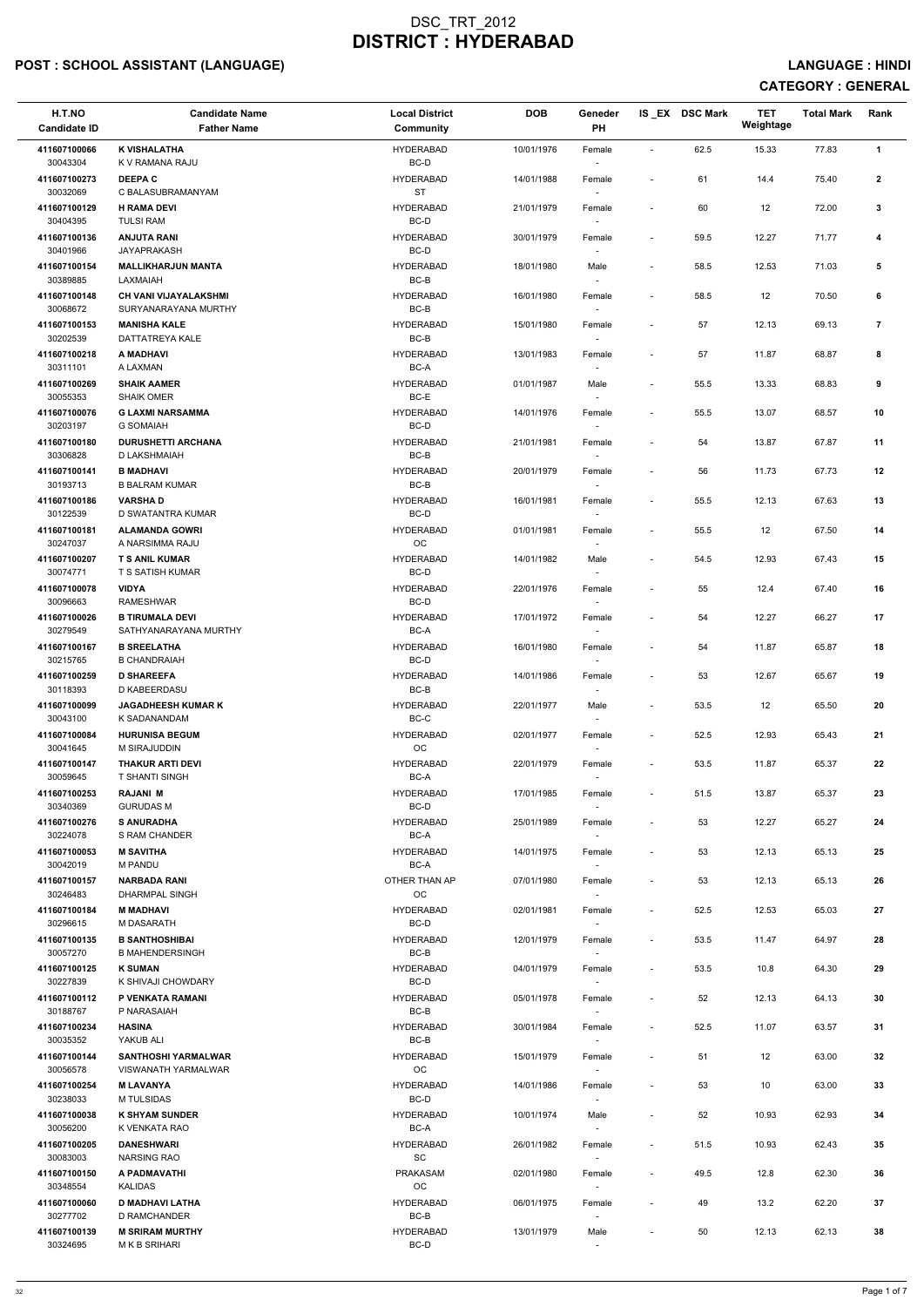# POST : SCHOOL ASSISTANT (LANGUAGE) And the set of the set of the set of the set of the set of the set of the set of the set of the set of the set of the set of the set of the set of the set of the set of the set of the set

| H.T.NO<br><b>Candidate ID</b> | <b>Candidate Name</b><br><b>Father Name</b>      | <b>Local District</b><br><b>Community</b>  | <b>DOB</b> | Geneder<br>PH                      |                          | IS_EX DSC Mark | <b>TET</b><br>Weightage | <b>Total Mark</b> | Rank |
|-------------------------------|--------------------------------------------------|--------------------------------------------|------------|------------------------------------|--------------------------|----------------|-------------------------|-------------------|------|
| 411607100056<br>30253330      | <b>P RAMADEVI</b><br>P YADAGIRI                  | <b>HYDERABAD</b><br>BC-B                   | 01/01/1975 | Female<br>$\overline{\phantom{a}}$ | $\blacksquare$           | 50.5           | 11.6                    | 62.10             | 39   |
| 411607100213<br>30080007      | <b>KAVITHA THAKUR</b><br><b>TRAJA SINGH</b>      | <b>HYDERABAD</b><br>BC-A                   | 12/01/1982 | Female                             | $\overline{\phantom{a}}$ | 52             | 10                      | 62.00             | 40   |
| 411607100039<br>30039945      | <b>S VANDANA</b><br>DAYANAND CHOUHAN             | <b>HYDERABAD</b><br>BC-B                   | 02/01/1974 | Female<br>$\sim$                   | $\overline{\phantom{a}}$ | 50.5           | 11.47                   | 61.97             | 41   |
| 411607100020<br>30097725      | <b>MANJULA RANIS</b><br>SHANKARAIAH              | <b>HYDERABAD</b><br>BC-A                   | 07/01/1971 | Female                             |                          | 49             | 12.93                   | 61.93             | 42   |
| 411607100019                  | <b>B PUSHPA LATHA</b>                            | <b>HYDERABAD</b>                           | 09/01/1971 | Female                             | $\overline{\phantom{a}}$ | $50.5\,$       | 11.2                    | 61.70             | 43   |
| 30120625<br>411607100221      | <b>B VENKANNA</b><br><b>S SARALA</b>             | BC-B<br><b>HYDERABAD</b>                   | 14/01/1983 | $\overline{\phantom{a}}$<br>Female |                          | 48             | 13.2                    | 61.20             | 44   |
| 30229943<br>411607100095      | <b>PRAKASH</b><br><b>SONI KUMARI</b>             | BC-B<br><b>HYDERABAD</b>                   | 30/01/1977 | Female                             | $\overline{\phantom{a}}$ | 49.5           | 11.6                    | 61.10             | 45   |
| 30272685<br>411607100032      | C HARI KISHAN<br><b>K SHOBHA</b>                 | $BC-D$<br><b>HYDERABAD</b>                 | 15/01/1973 | Female                             | $\blacksquare$           | 50             | 11.07                   | 61.07             | 46   |
| 30238728<br>411607100088      | K PRATHAP<br>P RAJANI KUMARI                     | BC-A<br><b>HYDERABAD</b>                   | 10/01/1977 | $\sim$<br>Female                   | $\overline{\phantom{a}}$ | 50             | 11.07                   | 61.07             | 47   |
| 30413139<br>411607100052      | P MADHAVA RAO<br><b>SYED HAPSAR</b>              | BC-A<br>PRAKASAM                           | 10/01/1975 | $\sim$<br>Female                   | $\overline{\phantom{a}}$ | 48.5           | 12.4                    | 60.90             | 48   |
| 30151445<br>411607100086      | SYED MUZIBOOR<br><b>A GANESH</b>                 | OC<br><b>HYDERABAD</b>                     | 26/01/1977 | $\sim$<br>Male                     | $\overline{\phantom{a}}$ | 49.5           | 11.33                   | 60.83             | 49   |
| 30081634<br>411607100044      | A HANUMANTHU<br><b>SHABANA BEGUM</b>             | $\operatorname{\textsf{SC}}$<br>RANGAREDDY | 15/01/1974 | Female                             | $\overline{\phantom{a}}$ | 49             | 11.73                   | 60.73             | 50   |
| 30467742<br>411607100272      | M A RAZZAK<br><b>P JAYA</b>                      | $BC-E$<br><b>HYDERABAD</b>                 | 23/01/1988 | $\sim$<br>Female                   |                          | 48.5           | 12                      | 60.50             | 51   |
| 30296363<br>411607100033      | P VITHAL RAO<br><b>JYOTHIP</b>                   | BC-D<br><b>HYDERABAD</b>                   | 28/01/1973 | $\overline{\phantom{a}}$<br>Female | $\overline{\phantom{a}}$ | 50             | 10.4                    | 60.40             | 52   |
| 30215107                      | P JAYARAJU                                       | BC-C                                       |            | $\overline{\phantom{a}}$           |                          |                |                         |                   |      |
| 411607100074<br>30032134      | <b>REENA DEVI</b><br><b>KEDARNATH SINGH</b>      | <b>HYDERABAD</b><br>BC-A                   | 02/01/1976 | Female                             | $\overline{\phantom{a}}$ | 48.5           | 11.87                   | 60.37             | 53   |
| 411607100096<br>30253470      | <b>T VIKRAM SINGH</b><br>T SHEETAL SINGH         | <b>HYDERABAD</b><br>$BC-B$                 | 28/01/1977 | Male<br>$\overline{\phantom{a}}$   | $\overline{\phantom{a}}$ | 49.5           | 10.8                    | 60.30             | 54   |
| 411607100195<br>30265245      | <b>JAGAJIVAN KOUR</b><br><b>CHATAR SINGH</b>     | <b>HYDERABAD</b><br>BC-A                   | 01/01/1981 | Female<br>$\overline{\phantom{a}}$ | $\blacksquare$           | 49.5           | 10.8                    | 60.30             | 55   |
| 411607100130<br>30102582      | <b>SANTOSH KUMARI</b><br><b>D SHANKER JI</b>     | <b>HYDERABAD</b><br>BC-D                   | 28/01/1979 | Female                             | $\overline{\phantom{a}}$ | 49             | 11.07                   | 60.07             | 56   |
| 411607100009<br>30296810      | <b>AYESHA BEGUM</b><br><b>B SHANKARAIAH</b>      | <b>HYDERABAD</b><br>BC-E                   | 22/01/1969 | Female<br>$\sim$                   | $\overline{\phantom{a}}$ | 49.5           | 10.53                   | 60.03             | 57   |
| 411607100117<br>30357977      | <b>ANITA RANI</b><br>NP SATAYANARAYANA           | <b>HYDERABAD</b><br>BC-B                   | 07/01/1978 | Female<br>$\overline{\phantom{a}}$ | $\overline{\phantom{a}}$ | 49.5           | 10.53                   | 60.03             | 58   |
| 411607100116<br>30288867      | <b>L RAKESH</b><br>L NARSING RAO                 | <b>HYDERABAD</b><br>BC-B                   | 04/01/1978 | Male<br>$\sim$                     | $\overline{\phantom{a}}$ | 48.5           | 11.47                   | 59.97             | 59   |
| 411607100201<br>30209760      | <b>SADHANA</b><br><b>RAMESHWAR</b>               | <b>HYDERABAD</b><br><b>SC</b>              | 15/01/1982 | Female                             | $\overline{\phantom{a}}$ | 50             | 9.6                     | 59.60             | 60   |
| 411607100223<br>30161932      | <b>HEEREKAR MAMTA RANI</b><br>HEEREKAR ARJUN LAL | <b>HYDERABAD</b><br>BC-D                   | 10/01/1983 | Female                             | $\overline{\phantom{a}}$ | 47.5           | 12                      | 59.50             | 61   |
| 411607100260<br>30252493      | <b>NAZIA UNNISSA BEGUM</b><br><b>SHAIK OMER</b>  | <b>HYDERABAD</b><br>BC-E                   | 18/01/1986 | Female<br>$\sim$                   | $\blacksquare$           | 46.5           | 12.93                   | 59.43             | 62   |
| 411607100131<br>30433865      | <b>SITHARAM RATHOD</b><br>LAXMAN                 | MAHABUBNAGAR<br><b>ST</b>                  | 10/01/1979 | Male<br>$\sim$                     | $\overline{\phantom{a}}$ | 49             | 10.4                    | 59.40             | 63   |
| 411607100170<br>30289219      | <b>RENUKAK</b><br>K RAJESHWAR                    | <b>HYDERABAD</b><br>BC-D                   | 20/01/1980 | Female<br>$\sim$                   | $\overline{\phantom{a}}$ | 47.5           | 11.73                   | 59.23             | 64   |
| 411607100235<br>30303034      | <b>SANABOINA DEVI</b><br>SANABOINA SATYANARAYANA | <b>HYDERABAD</b><br>BC-B                   | 02/01/1984 | Female                             | $\overline{\phantom{a}}$ | 48.5           | 10.67                   | 59.17             | 65   |
| 411607100191<br>30037323      | A SUREKHA<br>A KRISHNA                           | <b>HYDERABAD</b><br>BC-B                   | 01/01/1981 | Female<br>$\sim$                   | $\blacksquare$           | 49             | 10.13                   | 59.13             | 66   |
| 411607100152<br>30183142      | N NAVANITHA<br>N JAGANNATH                       | <b>HYDERABAD</b><br>BC-B                   | 03/01/1980 | Female                             | $\overline{\phantom{a}}$ | 47.5           | 11.6                    | 59.10             | 67   |
| 411607100001<br>30430728      | <b>CHAVAN VEENA KUMARI</b><br>CH VITTAL RAO      | <b>HYDERABAD</b><br>BC-B                   | 06/01/1968 | $\sim$<br>Female                   | $\overline{\phantom{a}}$ | 48             | 11.07                   | 59.07             | 68   |
| 411607100121                  | <b>RENU SONI</b>                                 | <b>HYDERABAD</b>                           | 18/01/1979 | $\sim$<br>Female                   | $\overline{\phantom{a}}$ | 48             | 11.07                   | 59.07             | 69   |
| 30046914<br>411607100036      | RAGHUBIR SONI<br><b>MD JAHANGIR</b>              | BC-B<br><b>HYDERABAD</b>                   | 01/01/1973 | Male                               | $\overline{\phantom{a}}$ | 46.5           | 12.27                   | 58.77             | 70   |
| 30176166<br>411607100143      | <b>MD YOUSUF</b><br><b>T SUNITHA</b>             | BC-E<br><b>HYDERABAD</b>                   | 09/01/1979 | Female                             |                          | 48             | 10.67                   | 58.67             | 71   |
| 30085855<br>411607100224      | T PRUTHVI SINGH<br><b>M SNEHALATHA</b>           | BC-B<br><b>HYDERABAD</b>                   | 03/01/1983 | $\sim$<br>Female                   | $\overline{\phantom{a}}$ | 47.5           | 10.93                   | 58.43             | 72   |
| 30186168<br>411607100111      | M SIDDANNA<br><b>B ANASUYA</b>                   | BC-D<br><b>HYDERABAD</b>                   | 02/01/1978 | $\overline{\phantom{a}}$<br>Female | $\overline{\phantom{a}}$ | 47             | 11.33                   | 58.33             | 73   |
| 30101255<br>411607100097      | <b>KASI RAM</b><br>P VENKATA RAMANA              | ST<br><b>HYDERABAD</b>                     | 30/01/1977 | $\sim$<br>Male                     | $\sim$                   | 47.5           | 10.67                   | 58.17             | 74   |
| 30298663<br>411607100027      | P RANGAIAH<br><b>G AMBICA</b>                    | BC-B<br><b>HYDERABAD</b>                   | 19/01/1972 | $\sim$<br>Female                   | $\overline{\phantom{a}}$ | 47             | 11.07                   | 58.07             | 75   |
| 30399609                      | G EASHWAR RAO                                    | BC-B<br><b>HYDERABAD</b>                   |            | $\sim$                             |                          |                |                         |                   |      |
| 411607100252<br>30168915      | <b>MADHURI M</b><br><b>MANOHAR SINGH</b>         | BC-B                                       | 12/01/1985 | Female                             | $\overline{\phantom{a}}$ | 47.5           | 10.53                   | 58.03             | 76   |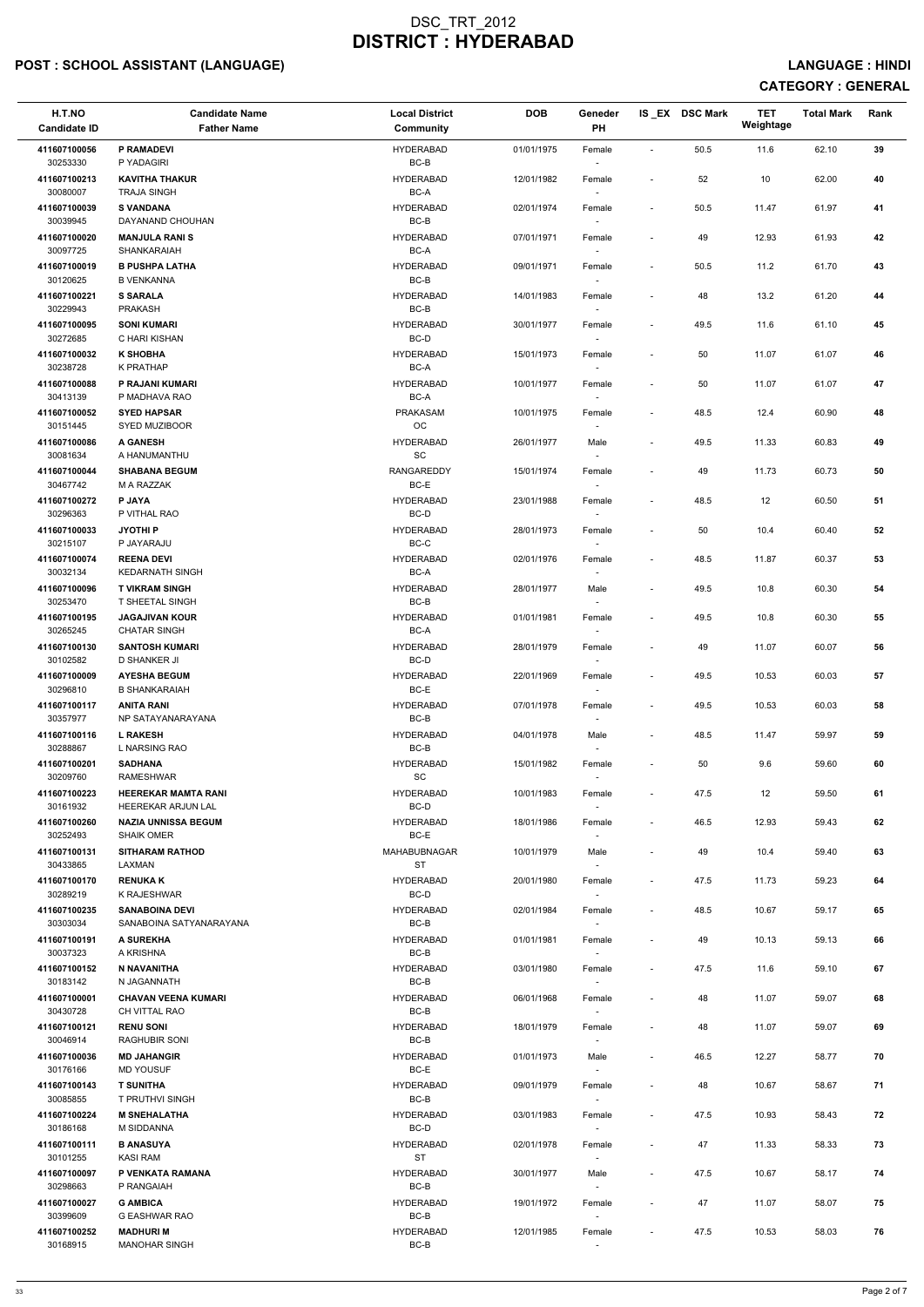# POST : SCHOOL ASSISTANT (LANGUAGE) And the set of the set of the set of the set of the set of the set of the set of the set of the set of the set of the set of the set of the set of the set of the set of the set of the set

| H.T.NO<br><b>Candidate ID</b> | <b>Candidate Name</b><br><b>Father Name</b>         | <b>Local District</b><br><b>Community</b>        | <b>DOB</b> | Geneder<br>PH                      |                          | IS EX DSC Mark | <b>TET</b><br>Weightage | <b>Total Mark</b> | Rank |
|-------------------------------|-----------------------------------------------------|--------------------------------------------------|------------|------------------------------------|--------------------------|----------------|-------------------------|-------------------|------|
| 411607100212<br>30276321      | <b>A SRIDEVI</b><br>A RAMULU                        | <b>HYDERABAD</b><br>BC-A                         | 06/01/1982 | Female<br>$\sim$                   | <b>YES</b>               | 46             | 12                      | 58.00             | 77   |
| 411607100232<br>30443743      | <b>K JAYA</b><br>K PANDARI                          | <b>HYDERABAD</b><br>$\operatorname{\textsf{SC}}$ | 07/01/1984 | Female                             | $\overline{\phantom{a}}$ | 48             | 10                      | 58.00             | 78   |
| 411607100142<br>30433709      | <b>G RANJANA</b><br><b>G GOVIND RAJ</b>             | <b>HYDERABAD</b><br>BC-D                         | 30/01/1979 | Female<br>$\sim$                   | $\overline{\phantom{a}}$ | 46.5           | 11.33                   | 57.83             | 79   |
| 411607100204                  | <b>JYOTI</b>                                        | <b>HYDERABAD</b>                                 | 18/01/1982 | Female                             |                          | 46             | 11.6                    | 57.60             | 80   |
| 30295521<br>411607100113      | P VITTHAL RAO<br><b>PUSHPA LATHA R</b>              | BC-D<br><b>HYDERABAD</b>                         | 13/01/1978 | $\overline{\phantom{a}}$<br>Female | $\overline{\phantom{a}}$ | 45.5           | 12                      | 57.50             | 81   |
| 30210417                      | <b>VENKAIAH CHARY</b>                               | BC-B                                             |            | $\overline{\phantom{a}}$           |                          |                |                         |                   |      |
| 411607100188<br>30260888      | <b>L DEVENDRA BAI</b><br>RAJAIAH                    | <b>HYDERABAD</b><br>BC-D                         | 30/01/1981 | Female                             | $\overline{\phantom{a}}$ | 45.5           | 12                      | 57.50             | 82   |
| 411607100075<br>30154679      | <b>LAVANYA RAVULA</b><br><b>MOHAN RAO</b>           | <b>HYDERABAD</b><br>$\operatorname{\textsf{SC}}$ | 03/01/1976 | Female                             | $\overline{\phantom{a}}$ | 46.5           | 10.93                   | 57.43             | 83   |
| 411607100140<br>30192967      | <b>SUNITA B</b><br><b>BALKISHAN JADHAV</b>          | <b>HYDERABAD</b><br>BC-D                         | 17/01/1979 | Female<br>$\sim$                   | $\blacksquare$           | 46.5           | 10.93                   | 57.43             | 84   |
| 411607100005<br>30264521      | K SHIVA KANYA<br>LATE SRI BANSILAL                  | <b>HYDERABAD</b><br>BC-D                         | 16/01/1969 | Female<br>$\sim$                   | $\overline{\phantom{a}}$ | 47             | 10.4                    | 57.40             | 85   |
| 411607100025<br>30289728      | <b>B SUJATHA</b>                                    | <b>HYDERABAD</b><br>$\operatorname{\textsf{SC}}$ | 05/01/1972 | Female                             | $\overline{\phantom{a}}$ | 47.5           | 9.33                    | 56.83             | 86   |
| 411607100037                  | <b>B SHAM RAO</b><br><b>UMA DEVI JADHAV</b>         | <b>HYDERABAD</b>                                 | 06/01/1973 | $\sim$<br>Female                   | $\blacksquare$           | 46             | 10.8                    | 56.80             | 87   |
| 30332852<br>411607100067      | <b>VENKAT RAO</b><br><b>RAMA DEVIL</b>              | $BC-B$<br><b>HYDERABAD</b>                       | 01/01/1976 | Female                             | $\overline{\phantom{a}}$ | 45             | 11.73                   | 56.73             | 88   |
| 30121086                      | <b>DASARATHJI L</b>                                 | BC-D                                             |            | $\sim$                             |                          |                |                         |                   |      |
| 411607100242<br>30066197      | N MANGAMMA BAI<br>N FAKIRA NAIK                     | <b>HYDERABAD</b><br><b>ST</b>                    | 10/01/1985 | Female<br>$\overline{\phantom{a}}$ |                          | 47             | 9.73                    | 56.73             | 89   |
| 411607100229<br>30439209      | <b>BALA MURALI KRISHNA</b><br><b>KRISHNA MURTHY</b> | <b>HYDERABAD</b><br>BC-D                         | 19/01/1984 | Male<br>$\overline{\phantom{a}}$   | $\overline{\phantom{a}}$ | 45.5           | 11.2                    | 56.70             | 90   |
| 411607100145                  | <b>J SHAILENDER</b>                                 | <b>HYDERABAD</b>                                 | 20/01/1979 | Male                               | $\overline{\phantom{a}}$ | 45.5           | 11.07                   | 56.57             | 91   |
| 30417495<br>411607100228      | J NARSOJI<br><b>SUKESHINI V</b>                     | BC-D<br><b>HYDERABAD</b>                         | 03/01/1984 | Female                             | $\overline{\phantom{a}}$ | 45.5           | 11.07                   | 56.57             | 92   |
| 30204586<br>411607100231      | <b>VENKATA RAO V</b><br><b>D KAVITHA</b>            | BC-D<br><b>HYDERABAD</b>                         | 21/01/1984 | $\sim$<br>Female                   | $\overline{\phantom{a}}$ | 45.5           | 10.8                    | 56.30             | 93   |
| 30022809<br>411607100262      | <b>D SAMUEL</b><br><b>SHAMSHAD BEGUM</b>            | SC<br>OTHER THAN AP                              | 02/01/1986 | $\sim$<br>Female                   | <b>YES</b>               | 46             | 10.27                   | 56.27             | 94   |
| 30041727<br>411607100098      | <b>MOHD RUKMUDIN</b><br><b>S SUNITHA</b>            | BC-E<br><b>HYDERABAD</b>                         | 10/01/1977 | Female                             | $\overline{\phantom{a}}$ | 44.5           | 11.73                   | 56.23             | 95   |
| 30064068                      | S BALA LINGAM                                       | BC-A                                             |            | $\sim$                             |                          |                |                         |                   |      |
| 411607100045<br>30076477      | <b>NAYEEMUDDIN</b><br>MD YOUSUFUDDIN                | <b>HYDERABAD</b><br>BC-E                         | 20/01/1974 | Male<br>$\sim$                     | $\blacksquare$           | 43             | 13.07                   | 56.07             | 96   |
| 411607100240<br>30246773      | <b>G RAJASREE</b><br>G SATYANARAYANA                | <b>HYDERABAD</b><br>SC                           | 29/01/1984 | Female<br>$\sim$                   |                          | 45             | 11.07                   | 56.07             | 97   |
| 411607100210<br>30221248      | <b>M MADHU KIRAN</b><br><b>M PANDU</b>              | <b>HYDERABAD</b><br>BC-A                         | 19/01/1982 | Male<br>$\overline{\phantom{a}}$   |                          | 44             | 11.73                   | 55.73             | 98   |
| 411607100012<br>30059110      | <b>KESHAPAGA JYOTHI LAKSHMI</b><br>K RAMULU         | <b>HYDERABAD</b><br><b>SC</b>                    | 10/01/1970 | Female                             | $\overline{\phantom{a}}$ | 45             | 10.67                   | 55.67             | 99   |
| 411607100197                  | <b>SYED FEROZ PASHA</b>                             | <b>HYDERABAD</b>                                 | 03/01/1982 | Male                               | $\blacksquare$           | 43.5           | 12.13                   | 55.63             | 100  |
| 30187455<br>411607100230      | <b>SYED PASHA</b><br><b>K MALATHI</b>               | OC<br><b>HYDERABAD</b>                           | 10/01/1984 | $\sim$<br>Female                   | $\overline{\phantom{a}}$ | 43.5           | 12.13                   | 55.63             | 101  |
| 30028106<br>411607100233      | K RANGADAS<br><b>AFSHA ANJUM</b>                    | BC-D<br><b>HYDERABAD</b>                         | 23/01/1984 | $\sim$<br>Female                   | $\overline{\phantom{a}}$ | 43.5           | 12.13                   | 55.63             | 102  |
| 30059038                      | AHMED ALI                                           | BC-E                                             |            | $\sim$                             |                          |                |                         |                   |      |
| 411607100007<br>30333458      | T VANAJARANI<br>T BRAHMAIAH                         | <b>HYDERABAD</b><br>BC-B                         | 10/01/1969 | Female                             | $\overline{\phantom{a}}$ | 44             | 11.6                    | 55.60             | 103  |
| 411607100158<br>30403229      | <b>H SUHASINI</b><br><b>H JAGADISH</b>              | <b>HYDERABAD</b><br>BC-A                         | 10/01/1980 | Female<br>$\sim$                   | $\overline{\phantom{a}}$ | 44             | 11.6                    | 55.60             | 104  |
| 411607100206<br>30443874      | <b>KALPANA DEVI</b><br>LATE RAJ BALI SINGH          | <b>HYDERABAD</b><br>BC-B                         | 02/01/1982 | Female<br>$\sim$                   |                          | 44.5           | 11.07                   | 55.57             | 105  |
| 411607100094                  | <b>A SRIVENI</b>                                    | <b>HYDERABAD</b>                                 | 14/01/1977 | Female                             | $\overline{\phantom{a}}$ | 44             | 11.47                   | 55.47             | 106  |
| 30196390<br>411607100101      | A VISHWANATHAM<br><b>SANGEETA RANI</b>              | BC-D<br>OTHER THAN AP                            | 02/01/1977 | $\sim$<br>Female                   | $\overline{\phantom{a}}$ | 46             | 9.47                    | 55.47             | 107  |
| 30337633                      | <b>BUDH PRAKASH</b>                                 | <b>SC</b>                                        |            |                                    |                          |                |                         |                   |      |
| 411607100283<br>30435547      | <b>NISHATH AZMI</b><br>MOHAMMED AZAM ALI            | <b>HYDERABAD</b><br>BC-E                         | 23/01/1990 | Female                             | $\overline{\phantom{a}}$ | 42.5           | 12.93                   | 55.43             | 108  |
| 411607100200<br>30177477      | L LAXMI DEVI<br>L JANGAIAH                          | <b>HYDERABAD</b><br>$\operatorname{\textsf{SC}}$ | 03/01/1982 | Female<br>$\sim$                   |                          | 45             | 10.4                    | 55.40             | 109  |
| 411607100199<br>30442477      | <b>M NEERAJA</b><br><b>B SOMALINGAM</b>             | <b>HYDERABAD</b><br>BC-A                         | 16/01/1982 | Female<br>$\overline{\phantom{a}}$ | $\overline{\phantom{a}}$ | 44.5           | 10.8                    | 55.30             | 110  |
| 411607100132<br>30148288      | <b>PADMAVATHI</b>                                   | <b>HYDERABAD</b>                                 | 01/01/1979 | Female                             | $\overline{\phantom{a}}$ | 45             | 10.13                   | 55.13             | 111  |
| 411607100268                  | RAM MILAN YADAV<br>DEVI PAVANI PATNAIKUNI           | BC-B<br><b>VISAKHAPATNAM</b>                     | 26/01/1987 | $\sim$<br>Female                   | $\overline{\phantom{a}}$ | 44             | 11.07                   | 55.07             | 112  |
| 30445532<br>411607100183      | PVSRAMARAO<br>A SOWJANYA                            | BC-D<br><b>HYDERABAD</b>                         | 22/01/1981 | $\sim$<br>Female                   | $\overline{\phantom{a}}$ | 42.5           | 12.53                   | 55.03             | 113  |
| 30283449<br>411607100064      | A NAGESHWAR RAO<br><b>DANDU JYOTHI</b>              | BC-A<br><b>HYDERABAD</b>                         | 01/01/1976 | $\sim$<br>Female                   |                          | 45             | 10                      | 55.00             | 114  |
| 30185375                      | <b>D NARSIMULU</b>                                  | BC-D                                             |            |                                    |                          |                |                         |                   |      |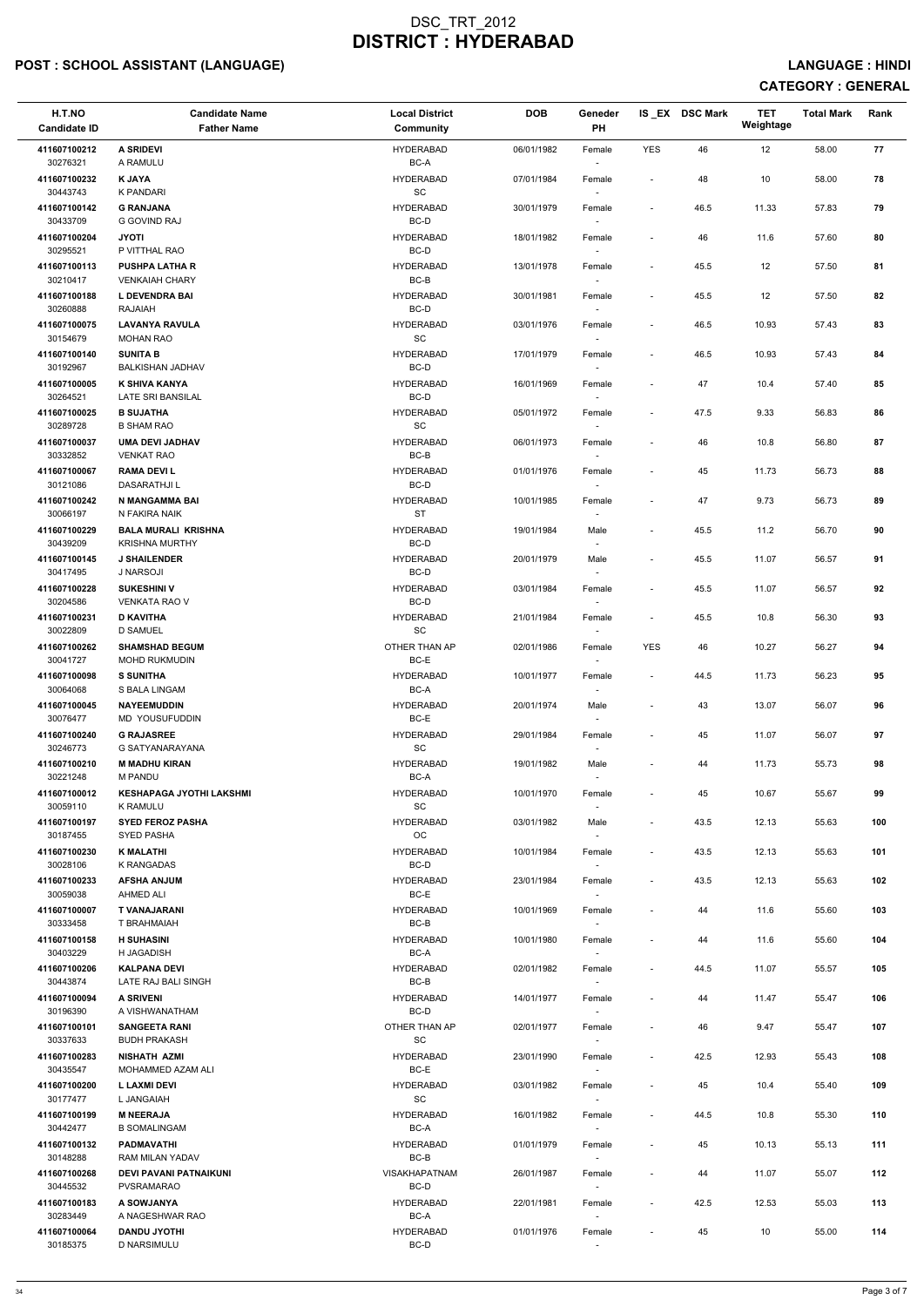# POST : SCHOOL ASSISTANT (LANGUAGE) And the state of the state of the state of the state of the state of the state of the state of the state of the state of the state of the state of the state of the state of the state of t

| H.T.NO<br><b>Candidate ID</b>        | <b>Candidate Name</b><br><b>Father Name</b>     | <b>Local District</b><br><b>Community</b>        | <b>DOB</b> | Geneder<br>PH            |                          | IS EX DSC Mark | <b>TET</b><br>Weightage | <b>Total Mark</b> | Rank |
|--------------------------------------|-------------------------------------------------|--------------------------------------------------|------------|--------------------------|--------------------------|----------------|-------------------------|-------------------|------|
| 411607100085<br>30469681             | <b>SUMAN</b><br><b>G BABU RAO</b>               | <b>HYDERABAD</b><br>$BC-D$                       | 21/01/1977 | Female                   | $\overline{\phantom{a}}$ | 45             | 10                      | 55.00             | 115  |
| 411607100100<br>30445046             | K VENU MADHAVI<br>K SADANAND                    | <b>HYDERABAD</b><br>SC                           | 04/01/1977 | Female                   | $\overline{\phantom{a}}$ | 45             | 10                      | 55.00             | 116  |
| 411607100072                         | VIJAYLAXMI                                      | <b>HYDERABAD</b>                                 | 26/01/1976 | Female                   | $\overline{\phantom{a}}$ | 44             | 10.93                   | 54.93             | 117  |
| 30180335<br>411607100034             | <b>CHAMANLAL</b><br>N DEVANAYAKAN               | SC<br><b>HYDERABAD</b>                           | 20/01/1973 | $\sim$<br>Male           | $\sim$                   | 44.5           | 10.4                    | 54.90             | 118  |
| 30340636                             | N SRINIVASAIAH                                  | BC-D                                             |            | $\sim$                   |                          |                |                         |                   |      |
| 411607100041<br>30243555             | P UMA DEVI<br>P BABU RAO                        | <b>HYDERABAD</b><br>$\operatorname{\textsf{SC}}$ | 12/01/1974 | Female<br>$\sim$         | $\overline{\phantom{a}}$ | 45             | 9.87                    | 54.87             | 119  |
| 411607100151<br>30423897             | <b>HEERAKAR ANITHA</b><br>H ASHOK KUMAR         | <b>HYDERABAD</b><br>BC-D                         | 21/01/1980 | Female                   |                          | 44             | 10.8                    | 54.80             | 120  |
| 411607100202<br>30436491             | R VIJAYA LAXMI<br>R YETTAIAH                    | <b>HYDERABAD</b><br>BC-B                         | 22/01/1982 | Female                   | $\overline{\phantom{a}}$ | 44             | 10.8                    | 54.80             | 121  |
| 411607100069<br>30257100             | <b>SHAILENDER SINGH</b><br><b>RAM SINGH</b>     | <b>HYDERABAD</b><br>BC-B                         | 27/01/1976 | Male<br>$\sim$           | $\overline{\phantom{a}}$ | 42             | 12.67                   | 54.67             | 122  |
| 411607100043<br>30032736             | <b>AZRA FATIMA</b><br>ALI MOHAMMED              | <b>HYDERABAD</b><br>OC                           | 14/01/1974 | Female<br>$\sim$         | $\overline{\phantom{a}}$ | 42.5           | 12                      | 54.50             | 123  |
| 411607100175<br>30210297             | <b>I SANTOSHNI</b><br><b>NARSAIAH</b>           | <b>HYDERABAD</b><br>BC-D                         | 03/01/1980 | Female                   | $\overline{\phantom{a}}$ | 44             | 10.4                    | 54.40             | 124  |
| 411607100243<br>30041283             | <b>DILSHAD BEGUM</b><br><b>MOHD RUKMUDIN</b>    | OTHER THAN AP<br>BC-E                            | 10/01/1985 | Female                   | <b>YES</b>               | 44             | 10.4                    | 54.40             | 125  |
| 411607100161                         | <b>A SUHASINI</b>                               | <b>HYDERABAD</b>                                 | 19/01/1980 | Female                   | $\overline{\phantom{a}}$ | 43             | 11.2                    | 54.20             | 126  |
| 30032640<br>411607100092             | A KRISHNA<br><b>ANJUMARA BEGUM</b>              | $BC-B$<br><b>HYDERABAD</b>                       | 12/01/1977 | $\sim$<br>Female         | $\sim$                   | 42.5           | 11.47                   | 53.97             | 127  |
| 30086315<br>411607100177             | <b>MA HAFEEZ</b><br><b>KARUNAKUMARI ANCHULA</b> | BC-E                                             |            | $\overline{\phantom{a}}$ |                          |                |                         |                   |      |
| 30442167                             | <b>SAMUEL</b>                                   | <b>HYDERABAD</b><br>$\operatorname{\textsf{SC}}$ | 20/01/1980 | Female                   | $\overline{\phantom{a}}$ | 44             | 9.87                    | 53.87             | 128  |
| 411607100134<br>30299629             | <b>NAHEED SULTANA</b><br>ABDUL SATTAR           | <b>HYDERABAD</b><br>BC-E                         | 15/01/1979 | Female                   | $\overline{\phantom{a}}$ | 43             | 10.8                    | 53.80             | 129  |
| 411607100004<br>30301351             | <b>SUPRIYA</b><br>S RAJULAL                     | <b>HYDERABAD</b><br>BC-B                         | 19/01/1968 | Female<br>$\sim$         | $\overline{\phantom{a}}$ | 43.5           | 10.13                   | 53.63             | 130  |
| 411607100237                         | <b>SWARUPA H</b>                                | <b>HYDERABAD</b><br>BC-A                         | 01/01/1984 | Female                   | $\overline{\phantom{a}}$ | 43.5           | 10.13                   | 53.63             | 131  |
| 30060437<br>411607100006             | SIDHRAM H<br><b>GULAM AHMED</b>                 | <b>HYDERABAD</b>                                 | 07/01/1969 | $\sim$<br>Male           | $\overline{\phantom{a}}$ | 42.5           | 10.93                   | 53.43             | 132  |
| 30420108<br>411607100278             | <b>GULAM RASOOL</b><br><b>SAPNA</b>             | BC-E<br><b>HYDERABAD</b>                         | 10/01/1989 | $\sim$<br>Female         | $\sim$                   | 43.5           | 9.87                    | 53.37             | 133  |
| 30072935                             | <b>JOGINDER SINGH</b>                           | SC                                               |            | $\sim$                   |                          |                |                         |                   |      |
| 411607100071<br>30217623             | <b>B VANDANA</b><br><b>B BHIKSHAPATHI</b>       | <b>HYDERABAD</b><br>BC-D                         | 24/01/1976 | Female<br>$\sim$         | $\sim$                   | 42             | 11.33                   | 53.33             | 134  |
| 411607100059<br>30269769             | <b>N RAJANI</b><br>PRUTHVIRAJ                   | <b>HYDERABAD</b><br>BC-D                         | 15/01/1975 | Female<br>$\sim$         | $\sim$                   | 42             | 11.07                   | 53.07             | 135  |
| 411607100251<br>30193786             | <b>T RUPA BAI</b><br><b>T AMAR SINGH</b>        | <b>HYDERABAD</b><br>BC-D                         | 24/01/1985 | Female                   | $\sim$                   | 41.5           | 11.47                   | 52.97             | 136  |
| 411607100013                         | <b>RAMCHANDER</b>                               | <b>HYDERABAD</b>                                 | 25/01/1970 | Male                     | $\overline{\phantom{a}}$ | 44             | 8.93                    | 52.93             | 137  |
| 30447358<br>411607100127             | V KESHALU<br><b>LALITA</b>                      | <b>SC</b><br><b>HYDERABAD</b>                    | 09/01/1979 | $\sim$<br>Female         | $\overline{\phantom{a}}$ | 42             | 10.8                    | 52.80             | 138  |
| 30292419                             | SATYANARAYANA                                   | BC-D                                             |            | $\sim$                   |                          |                |                         |                   |      |
| 411607100267<br>30327915             | <b>V SARALESHWARI</b><br>V BADHILAL             | <b>HYDERABAD</b><br>BC-D                         | 18/01/1987 | Female<br>$\sim$         | $\overline{\phantom{a}}$ | 41.5           | 11.2                    | 52.70             | 139  |
| 411607100022<br>30040060             | <b>SAVITRI D</b><br><b>DURGARAJ</b>             | <b>HYDERABAD</b><br>SC                           | 14/01/1972 | Female                   | $\sim$                   | 43             | 9.6                     | 52.60             | 140  |
| 411607100198                         | <b>DURGA</b><br><b>HEERALAL</b>                 | <b>HYDERABAD</b><br>BC-A                         | 14/01/1982 | Female                   | $\overline{\phantom{a}}$ | 40.5           | 12                      | 52.50             | 141  |
| 30214391<br>411607100102<br>30042148 | SATYANJALI MANTHA<br>LAKSHMAIAH                 | <b>HYDERABAD</b><br>BC-B                         | 31/01/1977 | Female                   | $\overline{\phantom{a}}$ | 42             | 10.27                   | 52.27             | 142  |
| 411607100165                         | <b>KURIL JYOTHI DHARAMDAS</b>                   | OTHER THAN AP                                    | 03/01/1980 | $\sim$<br>Female         | $\overline{\phantom{a}}$ | 42.5           | 9.73                    | 52.23             | 143  |
| 30331144<br>411607100169             | KURIL DHARAMDAS<br><b>T SUBHASHINI</b>          | <b>SC</b><br><b>HYDERABAD</b>                    | 08/01/1980 | $\sim$<br>Female         | $\overline{\phantom{a}}$ | 41.5           | 10.67                   | 52.17             | 144  |
| 30315109<br>411607100271             | T SHIVA RAM<br><b>MD RAEEZ FATIMA</b>           | SC<br><b>HYDERABAD</b>                           | 02/01/1987 | $\sim$<br>Female         | $\overline{\phantom{a}}$ | 41             | 11.07                   | 52.07             | 145  |
| 30161364                             | <b>IMAM NAIK</b>                                | BC-E                                             |            |                          |                          |                |                         |                   |      |
| 411607100031<br>30244363             | A GOURI LAXMI<br>A SRINIVAS RAO                 | <b>HYDERABAD</b><br>BC-A                         | 25/01/1973 | Female<br>$\sim$         | $\sim$                   | 41.5           | 10.53                   | 52.03             | 146  |
| 411607100220                         | <b>NAGELLI VINAY SHEELA</b>                     | <b>HYDERABAD</b>                                 | 04/01/1983 | Female                   | $\overline{\phantom{a}}$ | 40             | 11.87                   | 51.87             | 147  |
| 30426151<br>411607100030             | N RAMAIAH<br><b>KURUVINDA LATHA RANI</b>        | BC-C<br><b>HYDERABAD</b>                         | 05/01/1972 | $\sim$<br>Female         |                          | 43             | $8.8\,$                 | 51.80             | 148  |
| 30256426<br>411607100162             | K VENKATAIAH<br><b>D MEENAKSHI</b>              | $\operatorname{\textsf{SC}}$<br><b>HYDERABAD</b> | 21/01/1980 | $\sim$<br>Female         | $\overline{\phantom{a}}$ | 41             | 10.8                    | 51.80             | 149  |
| 30164202<br>411607100087             | D PRAKASH<br><b>ARIFA SULTANA</b>               | BC-A<br><b>NALGONDA</b>                          | 03/01/1977 | $\sim$<br>Female         | $\overline{\phantom{a}}$ | 41.5           | 10.13                   | 51.63             | 150  |
| 30444768                             | <b>MA SALAR</b>                                 | BC-E                                             |            | $\sim$                   |                          |                |                         |                   |      |
| 411607100244<br>30073122             | <b>R SAPNA</b><br>R SUBHASH                     | <b>HYDERABAD</b><br>SC                           | 14/01/1985 | Female<br>$\sim$         | $\sim$                   | 41.5           | 9.87                    | 51.37             | 151  |
| 411607100226<br>30061384             | <b>B NEELABAI</b>                               | <b>HYDERABAD</b><br>$\mathsf{ST}$                | 18/01/1983 | Female                   |                          | 42             | 9.33                    | 51.33             | 152  |
|                                      | <b>B RAMULU</b>                                 |                                                  |            |                          |                          |                |                         |                   |      |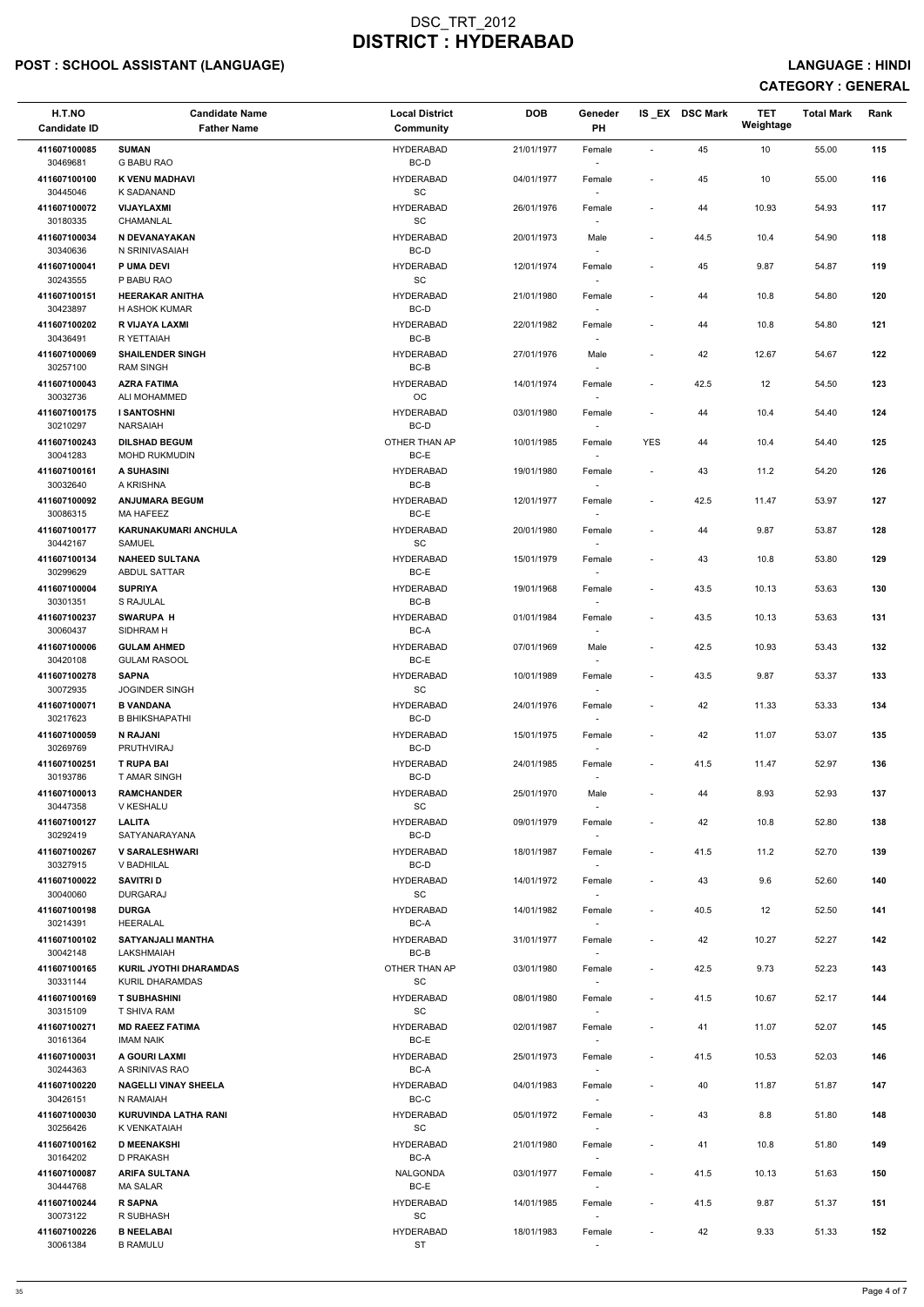# POST : SCHOOL ASSISTANT (LANGUAGE) And the state of the state of the state of the state of the state of the state of the state of the state of the state of the state of the state of the state of the state of the state of t

| H.T.NO<br><b>Candidate ID</b> | <b>Candidate Name</b><br><b>Father Name</b>             | <b>Local District</b><br>Community | <b>DOB</b> | Geneder<br>PH    |                          | IS EX DSC Mark | <b>TET</b><br>Weightage | <b>Total Mark</b> | Rank |
|-------------------------------|---------------------------------------------------------|------------------------------------|------------|------------------|--------------------------|----------------|-------------------------|-------------------|------|
| 411607100166<br>30095554      | <b>GULSHAN KOUR</b><br>SARDAR KAMAL SINGH               | <b>HYDERABAD</b><br>BC-A           | 14/01/1980 | Female<br>$\sim$ | $\blacksquare$           | 39.5           | 11.73                   | 51.23             | 153  |
| 411607100265<br>30334494      | <b>CHEPURWAR NANDINI ASHOKRAO</b><br>ASHOKRAO CHEPURWAR | OTHER THAN AP<br>SC                | 23/01/1987 | Female           | $\overline{\phantom{a}}$ | 41.5           | 9.73                    | 51.23             | 154  |
| 411607100051<br>30064941      | <b>ARUNA KUMARI B</b><br>SATHYANARAYANA B               | <b>HYDERABAD</b><br>BC-D           | 18/01/1975 | Female           | $\sim$                   | 40             | 11.2                    | 51.20             | 155  |
| 411607100082                  | <b>RAMADEVI DUSARI</b>                                  | <b>HYDERABAD</b>                   | 24/01/1976 | Female           | $\sim$                   | 40             | 11.07                   | 51.07             | 156  |
| 30409096<br>411607100109      | NARAHARI<br><b>N LEELA</b>                              | BC-B<br><b>HYDERABAD</b>           | 19/01/1978 | $\sim$<br>Female | $\overline{\phantom{a}}$ | 40             | 11.07                   | 51.07             | 157  |
| 30256134                      | N MEGHANATH                                             | BC-B                               |            | $\sim$           |                          |                |                         |                   |      |
| 411607100046<br>30161306      | <b>G ANITHA</b><br><b>G VENKATAIAH</b>                  | <b>HYDERABAD</b><br>BC-B           | 21/01/1974 | Female           | $\sim$                   | 40.5           | 10.53                   | 51.03             | 158  |
| 411607100182<br>30070939      | <b>N NISSI GRACE</b><br>G VEDANAYAKAM                   | <b>KURNOOL</b><br>BC-C             | 10/01/1981 | Female           | $\overline{\phantom{a}}$ | 41             | 10                      | 51.00             | 159  |
| 411607100185<br>30093381      | <b>GEETA B A</b><br><b>B G ANAND KUMAR</b>              | <b>HYDERABAD</b><br>SC             | 08/01/1981 | Female<br>$\sim$ | $\overline{\phantom{a}}$ | 41             | 10                      | 51.00             | 160  |
| 411607100081<br>30250845      | <b>ROOP RANI CHANDEL</b><br><b>TULSIRAM CHANDEL</b>     | <b>HYDERABAD</b><br>SC             | 20/01/1976 | Female<br>$\sim$ | $\overline{\phantom{a}}$ | 40             | 10.93                   | 50.93             | 161  |
| 411607100054<br>30229433      | <b>ARCHANA</b><br><b>BANSILAL</b>                       | <b>HYDERABAD</b><br>BC-D           | 04/01/1975 | Female<br>$\sim$ | $\overline{\phantom{a}}$ | 40.5           | 10.4                    | 50.90             | 162  |
| 411607100103                  | <b>KUM NISHA</b>                                        | <b>HYDERABAD</b>                   | 11/01/1978 | Female           | $\sim$                   | 40.5           | 10.4                    | 50.90             | 163  |
| 30155348<br>411607100028      | LAXMINARAYAN<br><b>VANDANA JAISWAL</b>                  | BC-D<br><b>HYDERABAD</b>           | 05/01/1972 | Female           | $\overline{\phantom{a}}$ | 39.5           | 11.2                    | 50.70             | 164  |
| 30287645                      | NARENDER PRASAD                                         | BC-B                               |            | $\sim$           |                          |                |                         |                   |      |
| 411607100189<br>30312611      | <b>G SAKUNTHALA</b><br><b>G BALRAM</b>                  | <b>HYDERABAD</b><br><b>SC</b>      | 06/01/1981 | Female<br>$\sim$ | $\overline{\phantom{a}}$ | 41.5           | 9.2                     | 50.70             | 165  |
| 411607100225<br>30040182      | <b>AFROZE BEGUM</b><br><b>MOHD ANKUSH</b>               | WARANGAL<br>BC-B                   | 05/01/1983 | Female           | $\overline{\phantom{a}}$ | 39.5           | 11.07                   | 50.57             | 166  |
| 411607100077                  | <b>MADHAVIT</b>                                         | <b>HYDERABAD</b>                   | 18/01/1976 | $\sim$<br>Female | $\overline{\phantom{a}}$ | 40             | 10.53                   | 50.53             | 167  |
| 30195192<br>411607100277      | SATYANARAYANA T<br><b>SWATI DALAI</b>                   | BC-D<br>OTHER THAN AP              | 30/01/1989 | Female           | $\overline{\phantom{a}}$ | 41             | 9.47                    | 50.47             | 168  |
| 30242466<br>411607100257      | <b>B R DALAI</b><br>P SHOBHA RANI                       | <b>ST</b><br><b>HYDERABAD</b>      | 20/01/1986 | $\sim$<br>Female | $\overline{\phantom{a}}$ | 40             | 10.4                    | 50.40             | 169  |
| 30329337<br>411607100168      | P JANGACHARY<br><b>B SARITHA</b>                        | BC-B<br><b>HYDERABAD</b>           | 18/01/1980 | $\sim$<br>Female | $\sim$                   | 40.5           | 9.87                    | 50.37             | 170  |
| 30297638<br>411607100176      | <b>B TEJBHAN</b><br>V VIJAYA LAKSHMI                    | SC<br><b>HYDERABAD</b>             | 16/01/1980 | Female           | $\sim$                   | 39.5           | 10.4                    | 49.90             | 171  |
| 30219219<br>411607100050      | V MAHANKALI<br>A BHAGYA LATHA                           | <b>SC</b><br><b>HYDERABAD</b>      | 16/01/1975 | $\sim$<br>Female |                          | 40             | 9.87                    | 49.87             | 172  |
| 30197618                      | A RAMULU                                                | SC                                 |            | $\sim$           |                          |                |                         |                   |      |
| 411607100256<br>30413948      | <b>GANESH KUMAR P</b><br><b>BHADRAIAH</b>               | <b>HYDERABAD</b><br><b>ST</b>      | 05/01/1986 | Male<br>$\sim$   | $\overline{\phantom{a}}$ | 39             | 10.8                    | 49.80             | 173  |
| 411607100172<br>30267328      | P SWARNALATHA<br><b>NARSIMHA</b>                        | <b>HYDERABAD</b><br>SC             | 30/01/1980 | Female           | $\overline{\phantom{a}}$ | 41             | 8.67                    | 49.67             | 174  |
| 411607100156                  | <b>K SANDHYA RANI</b>                                   | <b>HYDERABAD</b>                   | 07/01/1980 | Female           | $\overline{\phantom{a}}$ | 39.5           | 10.13                   | 49.63             | 175  |
| 30195758<br>411607100192      | K SATHYA NARAYANA<br><b>AJAY KUMAR</b>                  | BC-D<br><b>HYDERABAD</b>           | 12/01/1981 | Male             | $\sim$                   | 40.5           | 8.93                    | 49.43             | 176  |
| 30447306<br>411607100083      | SURESH JI<br><b>HABEEBA BEGUM</b>                       | SC<br><b>HYDERABAD</b>             | 30/01/1976 | $\sim$<br>Female | $\overline{\phantom{a}}$ | 39             | 10.27                   | 49.27             | 177  |
| 30234248                      | MD ABDUL HAMEED                                         | BC-E                               |            | $\sim$           |                          |                |                         |                   |      |
| 411607100133<br>30043603      | <b>G C REENA RANI</b><br><b>G C LAXMAN</b>              | <b>HYDERABAD</b><br><b>SC</b>      | 14/01/1979 | Female<br>$\sim$ | $\overline{\phantom{a}}$ | 40             | 9.2                     | 49.20             | 178  |
| 411607100017<br>30195334      | A SULOCHANA DEVI<br>A RAMULU                            | <b>HYDERABAD</b><br><b>SC</b>      | 16/01/1971 | Female           | $\sim$                   | 39.5           | 9.6                     | 49.10             | 179  |
| 411607100107<br>30471024      | <b>U JAYASREE</b><br>U CHANNAYA                         | <b>HYDERABAD</b><br>SC             | 14/01/1978 | Female<br>$\sim$ | $\overline{\phantom{a}}$ | 38             | 11.07                   | 49.07             | 180  |
| 411607100215                  | P RAJITHA                                               | <b>HYDERABAD</b>                   | 07/01/1983 | Female           |                          | 38             | 11.07                   | 49.07             | 181  |
| 30227625<br>411607100011      | P SADANANDAM<br><b>D MANJULA RANI</b>                   | BC-B<br><b>HYDERABAD</b>           | 12/01/1970 | $\sim$<br>Female | $\overline{\phantom{a}}$ | 39             | 10                      | 49.00             | 182  |
| 30137222                      | D RUSHI                                                 | BC-B                               |            | $\sim$           |                          |                |                         |                   |      |
| 411607100203<br>30427947      | <b>D SRILAXMI</b><br>D RAMESH                           | <b>HYDERABAD</b><br>BC-D           | 30/01/1982 | Female           | $\overline{\phantom{a}}$ | 40             | 8.93                    | 48.93             | 183  |
| 411607100049<br>30076374      | <b>B PRASHANTI</b><br>PANDU RANGARAO                    | <b>HYDERABAD</b><br>BC-D           | 24/01/1974 | Female           | $\sim$                   | 38.5           | 10.4                    | 48.90             | 184  |
| 411607100119                  | <b>ABDUL MALIK KHAN</b>                                 | <b>HYDERABAD</b>                   | 19/01/1978 | Male             | $\sim$                   | 38.5           | 10.13                   | 48.63             | 185  |
| 30356124<br>411607100062      | ABDUL KHADEER KHAN<br><b>T SANDHYARANI</b>              | OC<br><b>HYDERABAD</b>             | 23/01/1975 | OH<br>Female     | $\overline{\phantom{a}}$ | 38.5           | 10                      | 48.50             | 186  |
| 30421262<br>411607100079      | T CHANDULAL<br><b>D VIDYULLATHA</b>                     | BC-B<br><b>HYDERABAD</b>           | 04/01/1976 | $\sim$<br>Female | $\sim$                   | 38.5           | 10                      | 48.50             | 187  |
| 30182609                      | D SATYAM                                                | SC                                 |            | $\sim$           |                          |                |                         |                   |      |
| 411607100015<br>30323205      | <b>G MARIA ANITHA</b><br><b>G JOHN SAMUEL</b>           | OTHER THAN AP<br>$BC-C$            | 04/01/1971 | Female<br>$\sim$ | $\overline{\phantom{a}}$ | 38             | 10.4                    | 48.40             | 188  |
| 411607100282<br>30055761      | <b>M SHOBHA RANI</b><br>L MANOHAR                       | <b>HYDERABAD</b><br>BC-C           | 23/01/1990 | Female<br>$\sim$ | $\sim$                   | 37             | 11.33                   | 48.33             | 189  |
| 411607100222<br>30090765      | <b>B KALYANI</b><br>VENKAT RAO LATE                     | <b>HYDERABAD</b><br>SC             | 05/01/1983 | Female           |                          | 38             | 10.27                   | 48.27             | 190  |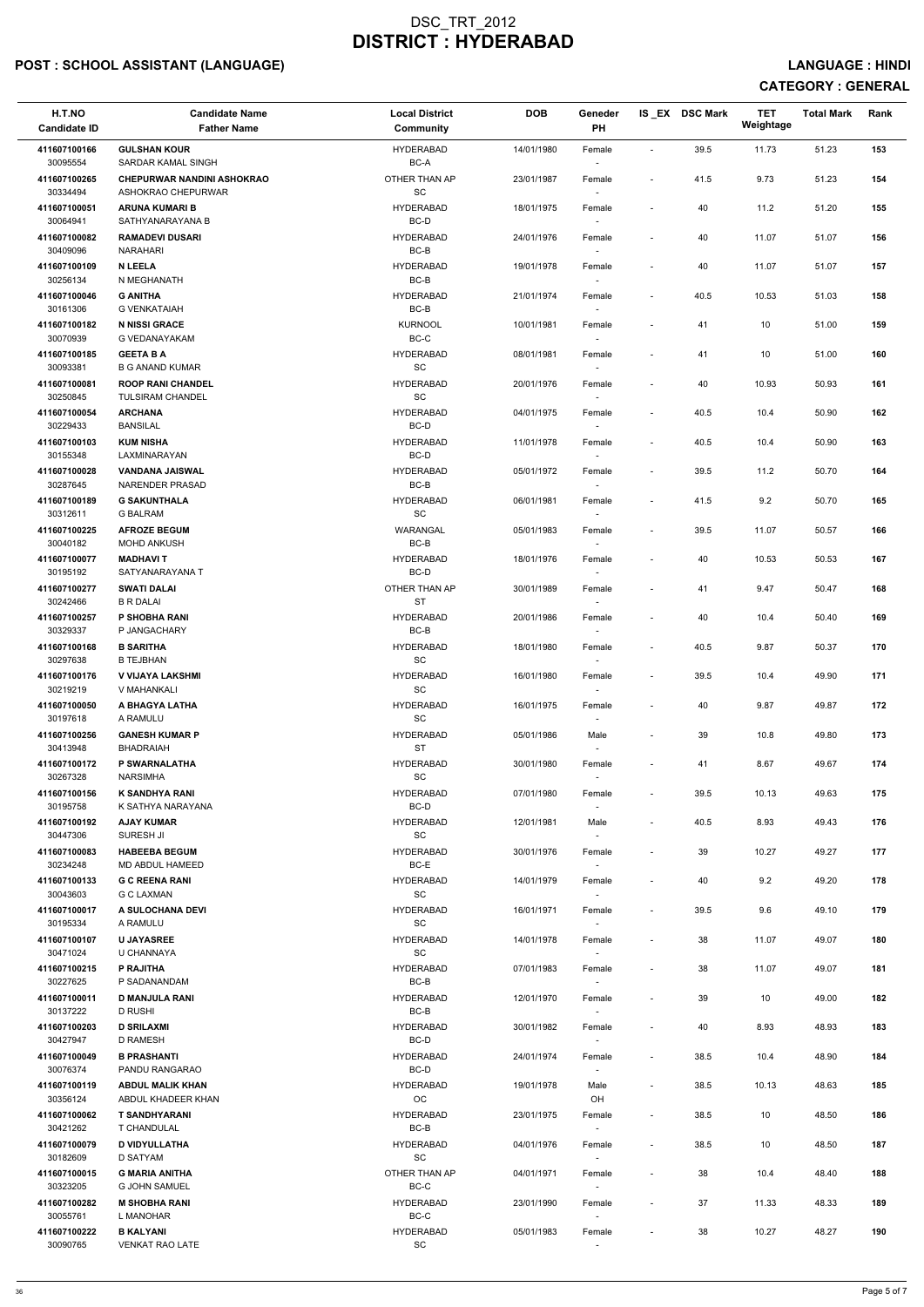## POST : SCHOOL ASSISTANT (LANGUAGE) And the set of the set of the set of the set of the set of the set of the set of the set of the set of the set of the set of the set of the set of the set of the set of the set of the set

| H.T.NO<br><b>Candidate ID</b> | <b>Candidate Name</b><br><b>Father Name</b>     | <b>Local District</b><br><b>Community</b>        | <b>DOB</b> | Geneder<br>PH                      |                              | IS_EX DSC Mark | <b>TET</b><br>Weightage | <b>Total Mark</b> | Rank |
|-------------------------------|-------------------------------------------------|--------------------------------------------------|------------|------------------------------------|------------------------------|----------------|-------------------------|-------------------|------|
| 411607100055<br>30323527      | <b>SANDHYA</b><br><b>DHARAMSINGH</b>            | <b>HYDERABAD</b><br>$\operatorname{\textsf{SC}}$ | 17/01/1975 | Female                             | $\overline{\phantom{a}}$     | 38.5           | 9.73                    | 48.23             | 191  |
| 411607100114<br>30088982      | <b>MOHD MUKARRAM</b>                            | <b>HYDERABAD</b><br>BC-E                         | 15/01/1978 | Male                               | $\overline{\phantom{a}}$     | 38             | 10.13                   | 48.13             | 192  |
| 411607100248                  | <b>MA NAFAY</b><br><b>RAJESH PRASAD</b>         | <b>HYDERABAD</b>                                 | 07/01/1985 | Male                               | $\overline{\phantom{a}}$     | 38             | 10.13                   | 48.13             | 193  |
| 30268083<br>411607100061      | <b>BISHWANATH PRASAD</b><br><b>MALATHIK</b>     | BC-A<br><b>HYDERABAD</b>                         | 10/01/1975 | Female                             | $\overline{\phantom{a}}$     | 38.5           | 9.6                     | 48.10             | 194  |
| 30198389                      | K RAMESH BABU                                   | SC                                               |            |                                    |                              |                |                         |                   |      |
| 411607100270<br>30464548      | <b>MD MANZOOR ALI</b><br>MD MUZAFFAR ALI        | <b>HYDERABAD</b><br>$BC-E$                       | 04/01/1987 | Male                               | $\overline{\phantom{a}}$     | 36.5           | 11.6                    | 48.10             | 195  |
| 411607100063                  | <b>G S RAJANI</b>                               | <b>HYDERABAD</b>                                 | 28/01/1975 | Female                             | $\overline{\phantom{a}}$     | 36.5           | 11.47                   | 47.97             | 196  |
| 30057659                      | G SATYANARAYANA                                 | $\operatorname{\textsf{SC}}$                     |            |                                    |                              |                |                         |                   |      |
| 411607100090<br>30269373      | <b>B INDUMATHI</b><br><b>B NARAYANA SWAMY</b>   | <b>HYDERABAD</b><br>SC                           | 12/01/1977 | Female                             | $\overline{\phantom{a}}$     | 39.5           | 8.4                     | 47.90             | 197  |
| 411607100110<br>30287871      | <b>ROOPA</b><br>D JAI PRAKASH                   | <b>HYDERABAD</b><br>BC-B                         | 26/01/1978 | Female<br>$\overline{\phantom{a}}$ | $\overline{\phantom{a}}$     | 37.5           | 10.4                    | 47.90             | 198  |
| 411607100128                  | <b>T JAYASREE</b>                               | <b>HYDERABAD</b>                                 | 12/01/1979 | Female                             | $\overline{\phantom{a}}$     | 35.5           | 12.4                    | 47.90             | 199  |
| 30328403                      | T VENKATA NARASAIAH                             | BC-D                                             |            | $\overline{\phantom{a}}$           |                              |                |                         |                   |      |
| 411607100214<br>30318995      | <b>KASTURI</b><br>A HANMANTHU                   | <b>HYDERABAD</b><br>SC                           | 21/01/1982 | Female                             | $\overline{\phantom{a}}$     | 37.5           | 10.4                    | 47.90             | 200  |
| 411607100227<br>30073646      | <b>G RUPA</b><br><b>G P SURYA RAO</b>           | <b>HYDERABAD</b><br>OC                           | 17/01/1983 | Female<br>OH                       | $\overline{\phantom{a}}$     | 38.5           | 9.33                    | 47.83             | 201  |
| 411607100023                  | <b>GE SULBHA</b>                                | <b>HYDERABAD</b>                                 | 26/01/1972 | Female                             | $\overline{\phantom{a}}$     | 36.5           | 11.07                   | 47.57             | 202  |
| 30193639                      | <b>G R ESHWAR</b>                               | SC                                               |            | $\overline{\phantom{a}}$           |                              |                |                         |                   |      |
| 411607100179<br>30089657      | <b>KOMALA</b><br>SATYANARAYANA                  | <b>HYDERABAD</b><br>$\operatorname{\textsf{SC}}$ | 21/01/1981 | Female                             | $\overline{\phantom{a}}$     | 36.5           | 11.07                   | 47.57             | 203  |
| 411607100217                  | <b>G VINOD KUMAR</b>                            | <b>HYDERABAD</b>                                 | 11/01/1983 | Male                               | $\overline{\phantom{a}}$     | 36.5           | 11.07                   | 47.57             | 204  |
| 30285810<br>411607100264      | <b>G PRABHAKAR</b><br><b>P AMRUTHA</b>          | SC<br><b>HYDERABAD</b>                           | 19/01/1986 | Female                             | $\overline{\phantom{a}}$     | 36.5           | 10.93                   | 47.43             | 205  |
| 30169166                      | P ASHOK                                         | BC-D                                             |            |                                    |                              |                |                         |                   |      |
| 411607100057<br>30038038      | <b>G RAJ KUMAR</b><br><b>G NARSIMHA</b>         | <b>HYDERABAD</b><br>SC                           | 05/01/1975 | Male<br>$\overline{\phantom{a}}$   | $\overline{\phantom{a}}$     | 37             | 10.4                    | 47.40             | 206  |
| 411607100246                  | <b>MEENAKSHI SONOWANE</b>                       | <b>HYDERABAD</b>                                 | 09/01/1985 | Female                             | $\overline{\phantom{a}}$     | 37.5           | 9.87                    | 47.37             | 207  |
| 30307307<br>411607100280      | HARIVITHAL SONOWANE<br><b>T PRIYANKA</b>        | SC<br><b>HYDERABAD</b>                           | 18/01/1989 | Female                             | $\overline{\phantom{a}}$     | 36             | 11.33                   | 47.33             | 208  |
| 30244821                      | <b>T NARSIMHA</b>                               | BC-D                                             |            |                                    |                              |                |                         |                   |      |
| 411607100120<br>30325925      | <b>B SHYAMALA</b><br><b>B VENKAT SWAMY</b>      | <b>HYDERABAD</b><br>SC                           | 05/01/1978 | Female<br>$\overline{\phantom{a}}$ | $\overline{\phantom{a}}$     | 37             | 10.27                   | 47.27             | 209  |
| 411607100016<br>30049500      | O LALITHA SRI<br>O YADAGIRI                     | <b>HYDERABAD</b><br>BC-D                         | 13/01/1971 | Female<br>$\overline{\phantom{a}}$ | $\overline{\phantom{a}}$     | 36.5           | 10.53                   | 47.03             | 210  |
| 411607100073<br>30427457      | <b>KUM KAVITHA</b><br><b>SRI SHANKERAPPA</b>    | <b>HYDERABAD</b><br>BC-D                         | 01/01/1976 | Female<br>$\overline{\phantom{a}}$ | $\overline{\phantom{a}}$     | 36.5           | 10.27                   | 46.77             | 211  |
| 411607100029                  | <b>J INDIRA DEVI</b>                            | <b>HYDERABAD</b>                                 | 29/01/1972 | Female                             | $\overline{\phantom{a}}$     | 35.5           | 11.2                    | 46.70             | 212  |
| 30167113<br>411607100263      | J NARASIMHA<br><b>B SHAKUNTALA</b>              | SC<br><b>HYDERABAD</b>                           | 18/01/1986 | Female                             | $\overline{\phantom{a}}$     | 36.5           | 10.13                   | 46.63             | 213  |
| 30154850                      | <b>B SEELAIAH</b>                               | SC                                               |            |                                    |                              |                |                         |                   |      |
| 411607100155<br>30050992      | <b>B RAJANI</b><br><b>B KISHAN RAO</b>          | <b>HYDERABAD</b><br>SC                           | 28/01/1980 | Female                             | $\overline{\phantom{a}}$     | 38.5           | 8                       | 46.50             | 214  |
| 411607100275                  | <b>UJWALA</b>                                   | <b>HYDERABAD</b>                                 | 06/01/1988 | Female                             | $\overline{\phantom{a}}$     | 36.5           | 10                      | 46.50             | 215  |
| 30330549<br>411607100258      | <b>KASHINATH</b><br><b>SARITA BAI</b>           | BC-D<br><b>HYDERABAD</b>                         | 05/01/1986 | $\sim$                             | $\blacksquare$               | 36             | 10.4                    | 46.40             | 216  |
| 30182670                      | <b>RAVINDRA SINGH</b>                           | BC-A                                             |            | Female                             |                              |                |                         |                   |      |
| 411607100115<br>30227154      | <b>M S SUMAN</b><br><b>MBVSKUMAR</b>            | <b>VISAKHAPATNAM</b><br>BC-C                     | 30/01/1978 | Female                             | $\overline{\phantom{a}}$     | 35.5           | 10.8                    | 46.30             | 217  |
| 411607100187<br>30048651      | <b>G C SARASWATHI</b><br><b>G C LAXMAN</b>      | <b>HYDERABAD</b><br>SC                           | 28/01/1981 | Female<br>$\sim$                   | $\overline{\phantom{a}}$     | 36             | 9.73                    | 45.73             | 218  |
| 411607100040                  | KALAVAKOLANU MADHAVI                            | <b>HYDERABAD</b>                                 | 01/01/1974 | Female                             | $\qquad \qquad \blacksquare$ | 36             | 9.07                    | 45.07             | 219  |
| 30090547<br>411607100236      | <b>RAMMURTHY</b><br><b>KATHI VASUNDARA DEVI</b> | OC<br><b>PRAKASAM</b>                            | 10/01/1984 | OH                                 | $\overline{\phantom{a}}$     | 36.5           | 8.4                     | 44.90             | 220  |
| 30408474                      | KATHI KISHORE KUMAR                             | <b>SC</b>                                        |            | Female                             |                              |                |                         |                   |      |
| 411607100080<br>30044643      | <b>B PUSHPA</b><br><b>B SRI RAMULU</b>          | <b>HYDERABAD</b><br>SC                           | 07/01/1976 | Female                             | $\overline{\phantom{a}}$     | 35             | 9.87                    | 44.87             | 221  |
| 411607100106                  | <b>B RUKMINI BAI</b>                            | <b>HYDERABAD</b>                                 | 30/01/1978 | Female                             | $\overline{\phantom{a}}$     | 35             | 9.47                    | 44.47             | 222  |
| 30335156<br>411607100138      | <b>B PREAM DASS</b><br><b>JAYA KAVITHA</b>      | SC                                               |            |                                    |                              |                |                         |                   |      |
| 30262989                      | H P MANIK                                       | <b>HYDERABAD</b><br>$\operatorname{\textsf{SC}}$ | 02/01/1979 | Female<br>$\overline{\phantom{a}}$ | $\overline{\phantom{a}}$     | 35.5           | 8.93                    | 44.43             | 223  |
| 411607100266<br>30257970      | <b>C NAVANEETHA</b><br>C RAMESH                 | <b>HYDERABAD</b><br>$BC-B$                       | 24/01/1987 | Female                             |                              | 34             | 10.4                    | 44.40             | 224  |
| 411607100194                  | <b>R PUSHPALATHA</b>                            | <b>HYDERABAD</b>                                 | 12/01/1981 | Female                             | $\overline{\phantom{a}}$     | 35             | 9.33                    | 44.33             | 225  |
| 30198460<br>411607100281      | R MARUTHI<br><b>TASNEEM UNNISA</b>              | <b>ST</b><br><b>HYDERABAD</b>                    | 05/01/1990 | $\sim$<br>Female                   | $\overline{\phantom{a}}$     | 33.5           | 10.8                    | 44.30             | 226  |
| 30052648                      | MOHD NOORUDDIN SIDDIQUI                         | BC-E                                             |            | $\overline{\phantom{a}}$           |                              |                |                         |                   |      |
| 411607100118<br>30453165      | <b>G KIRAN SAGAR</b><br>G VIDYA SAGAR           | <b>HYDERABAD</b><br>$\operatorname{\textsf{SC}}$ | 08/01/1978 | Male<br>$\overline{\phantom{a}}$   | $\overline{a}$               | 34             | 10.13                   | 44.13             | 227  |
| 411607100047                  | R VIDYA VATHI                                   | <b>HYDERABAD</b>                                 | 01/01/1974 | Female                             | $\overline{\phantom{a}}$     | 34.5           | 9.47                    | 43.97             | 228  |
| 30211966                      | R SWAMY                                         | $\operatorname{\textsf{SC}}$                     |            |                                    |                              |                |                         |                   |      |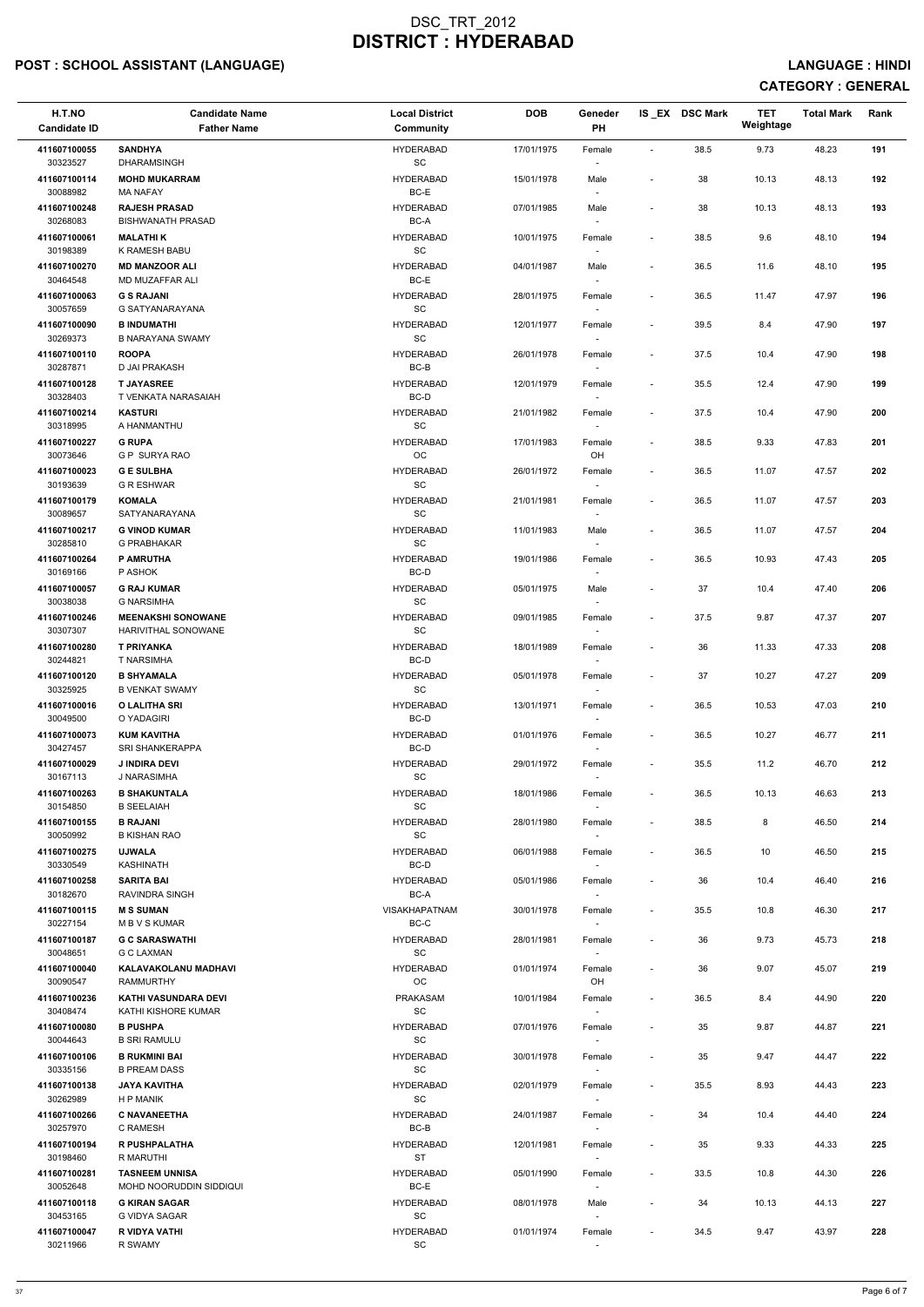## POST : SCHOOL ASSISTANT (LANGUAGE) And the state of the state of the state of the state of the state of the state of the state of the state of the state of the state of the state of the state of the state of the state of t

| H.T.NO<br><b>Candidate ID</b> | <b>Candidate Name</b><br><b>Father Name</b>               | <b>Local District</b><br>Community                | <b>DOB</b> | Geneder<br>PH    |                          | IS_EX DSC Mark | TET<br>Weightage | <b>Total Mark</b> | Rank |
|-------------------------------|-----------------------------------------------------------|---------------------------------------------------|------------|------------------|--------------------------|----------------|------------------|-------------------|------|
| 411607100104<br>30120262      | <b>ANUPA BALRAJ</b><br><b>B BALRAJ</b>                    | <b>HYDERABAD</b><br>$\operatorname{\textsf{SC}}$  | 02/01/1978 | Female           | $\overline{\phantom{a}}$ | 35             | 8.8              | 43.80             | 229  |
| 411607100164<br>30306994      | <b>ESHRATH JAHAN</b><br><b>MAHMOOD ALI</b>                | <b>HYDERABAD</b><br>BC-E                          | 27/01/1980 | Female           | $\overline{\phantom{a}}$ | 33.5           | 10.27            | 43.77             | 230  |
| 411607100211<br>30335988      | <b>SRINIVAS CHARY P</b><br>SATHYA NARAYANA P              | <b>HYDERABAD</b><br>BC-B                          | 24/01/1982 | Male<br>$\sim$   | $\sim$                   | 33.5           | 10.13            | 43.63             | 231  |
| 411607100190                  | <b>K SUDHA</b>                                            | <b>HYDERABAD</b>                                  | 07/01/1981 | Female           | $\overline{\phantom{a}}$ | 35             | 8.53             | 43.53             | 232  |
| 30441760<br>411607100126      | K RAGHURAM<br><b>C ARUNA</b>                              | BC-B<br><b>HYDERABAD</b>                          | 20/01/1979 | OH<br>Female     | $\overline{\phantom{a}}$ | 34.5           | 8.93             | 43.43             | 233  |
| 30249824<br>411607100163      | C KASHAIAH<br><b>NARMADA S</b>                            | <b>SC</b><br><b>HYDERABAD</b>                     | 23/01/1980 | $\sim$<br>Female | $\sim$                   | 35             | 8.27             | 43.27             | 234  |
| 30408807<br>411607100035      | YADAIAH S<br><b>SHAHNA TASNEEM</b>                        | $\operatorname{\textsf{SC}}$<br><b>KARIMNAGAR</b> | 20/01/1973 | Female           | $\overline{\phantom{a}}$ | 32.5           | 10.4             | 42.90             | 235  |
| 30409749                      | MOHD ABDUL QADAR                                          | BC-E                                              |            | $\sim$           |                          |                |                  |                   |      |
| 411607100274<br>30182252      | <b>S PRADUSHA</b><br>S SAMUEL                             | <b>HYDERABAD</b><br><b>SC</b>                     | 22/01/1988 | Female<br>$\sim$ | $\sim$                   | 33.5           | 9.2              | 42.70             | 236  |
| 411607100196<br>30300888      | <b>D SUJATHA</b><br>D VENKATAIAH                          | <b>HYDERABAD</b><br><b>SC</b>                     | 24/01/1981 | Female<br>$\sim$ | $\overline{\phantom{a}}$ | 34             | 8.53             | 42.53             | 237  |
| 411607100018<br>30440570      | <b>SANGEETA RANI</b><br>PRATAP JEEVAN                     | <b>HYDERABAD</b><br>BC-B                          | 17/01/1971 | Female           | $\overline{\phantom{a}}$ | 34             | 8.27             | 42.27             | 238  |
| 411607100146<br>30330492      | <b>V NAVANEETHA</b><br>V VENKATASWAMY                     | <b>HYDERABAD</b><br>SC                            | 13/01/1979 | Female           | $\overline{\phantom{a}}$ | 32             | 9.73             | 41.73             | 239  |
| 411607100216<br>30285027      | <b>KOTTE SRINIVAS REDDY</b><br>THIRUPATHI REDDY           | <b>HYDERABAD</b><br>OC                            | 09/01/1983 | Male<br>OH       | $\overline{\phantom{a}}$ | 33             | 8.53             | 41.53             | 240  |
| 411607100209                  | <b>SEEMA KOUSER</b>                                       | <b>HYDERABAD</b>                                  | 19/01/1982 | Female           | $\overline{\phantom{a}}$ | 31.5           | 10               | 41.50             | 241  |
| 30287393<br>411607100089      | MD KHADER MOHIUDDIN<br><b>BAGYAREKHA C</b>                | BC-E<br><b>HYDERABAD</b>                          | 11/01/1977 | $\sim$<br>Female | $\overline{\phantom{a}}$ | 32.5           | 8.93             | 41.43             | 242  |
| 30215598<br>411607100173      | <b>VISHWANATAM C</b><br><b>S SANTHOSHI KUMARI</b>         | $\operatorname{\textsf{SC}}$<br><b>HYDERABAD</b>  | 24/01/1980 | $\sim$<br>Female | $\overline{\phantom{a}}$ | 32             | 9.33             | 41.33             | 243  |
| 30421433                      | S ALLAMAIAH                                               | SC                                                |            |                  |                          |                |                  |                   |      |
| 411607100208<br>30282953      | <b>M PARAMESHWAR</b><br>M PENTAIAH                        | <b>HYDERABAD</b><br>SC                            | 26/01/1982 | Male<br>$\sim$   | $\overline{\phantom{a}}$ | 31             | 10.13            | 41.13             | 244  |
| 411607100070<br>30239127      | <b>DEVIB</b><br>SOMRAJ                                    | <b>HYDERABAD</b><br>BC-B                          | 10/01/1976 | Female           | $\overline{\phantom{a}}$ | 30.5           | 10.27            | 40.77             | 245  |
| 411607100093<br>30396796      | <b>C SANTOSH</b><br>C BHUPAL                              | <b>HYDERABAD</b><br><b>SC</b>                     | 22/01/1977 | Female           | $\sim$                   | 32             | 8.67             | 40.67             | 246  |
| 411607100193<br>30366547      | <b>P SARITHA BAI</b><br>P VENKATESHAM                     | <b>HYDERABAD</b><br>SC                            | 04/01/1981 | Female<br>$\sim$ | $\sim$                   | 30             | 10.27            | 40.27             | 247  |
| 411607100279                  | <b>CHANDANI SHARMA</b>                                    | <b>HYDERABAD</b>                                  | 20/01/1989 | Female           | $\overline{\phantom{a}}$ | 28             | 12.27            | 40.27             | 248  |
| 30317703<br>411607100058      | <b>SURESH SHARMA</b><br><b>N NAGAMANI</b>                 | <b>OC</b><br><b>HYDERABAD</b>                     | 09/01/1975 | $\sim$<br>Female | $\sim$                   | 29             | 10.53            | 39.53             | 249  |
| 30067937<br>411607100003      | N KRISHNA MURTY<br><b>VASKULA KATTAIAH</b>                | BC-B<br>WARANGAL                                  | 16/01/1968 | $\sim$<br>Male   | $\sim$                   | 30.5           | 8.8              | 39.30             | 250  |
| 30239547<br>411607100105      | <b>UPPALAIAH</b><br><b>D SRIDEVI</b>                      | SC<br><b>HYDERABAD</b>                            | 14/01/1978 | Female           | $\overline{\phantom{a}}$ | 30             | 9.2              | 39.20             | 251  |
| 30329576                      | D LAXMAIAH                                                | <b>SC</b>                                         |            | $\sim$           |                          |                |                  |                   |      |
| 411607100008<br>30342222      | <b>K VANAJA</b><br>K VANAMAIAH                            | <b>HYDERABAD</b><br>SC                            | 20/01/1969 | Female<br>$\sim$ | $\overline{\phantom{a}}$ | 31             | 8.13             | 39.13             | 252  |
| 411607100171<br>30043286      | <b>SAMEENA SULTANA</b><br>ABDUL RAHIM KHAN                | <b>HYDERABAD</b><br>OC.                           | 27/01/1980 | Female<br>OH     | $\overline{\phantom{a}}$ | 30.5           | 8.53             | 39.03             | 253  |
| 411607100068<br>30025400      | <b>V LALITHA</b><br>V R NARSIMHA                          | <b>HYDERABAD</b><br><b>SC</b>                     | 06/01/1976 | Female           | $\sim$                   | 27             | 11.2             | 38.20             | 254  |
| 411607100245<br>30257222      | <b>RAJESH KUMAR B</b>                                     | <b>HYDERABAD</b><br><b>SC</b>                     | 19/01/1985 | Male             | $\overline{\phantom{a}}$ | 28             | 10               | 38.00             | 255  |
| 411607100024                  | RATHNAM B<br><b>P SHEELA</b>                              | <b>HYDERABAD</b>                                  | 03/01/1972 | $\sim$<br>Female | $\overline{\phantom{a}}$ | 29.5           | 8.4              | 37.90             | 256  |
| 30327369<br>411607100048      | P LAXMINARAYANA<br><b>G SANGEETHA</b>                     | SC<br><b>HYDERABAD</b>                            | 20/01/1974 | $\sim$<br>Female | $\overline{\phantom{a}}$ | 29.5           | 8                | 37.50             | 257  |
| 30341331<br>411607100010      | <b>G NARSIMHA</b><br><b>CL PADMAVENI</b>                  | SC<br><b>HYDERABAD</b>                            | 10/01/1969 | $\sim$<br>Female | $\overline{\phantom{a}}$ | 28.5           | 8.53             | 37.03             | 258  |
| 30244107                      | C A LAXMI NARAYANA                                        | SC                                                |            | $\sim$           |                          |                |                  |                   |      |
| 411607100174<br>30430336      | <b>N SUJATHA</b><br>N CHINNAIAH                           | <b>HYDERABAD</b><br><b>SC</b>                     | 06/01/1980 | Female           | $\overline{\phantom{a}}$ | 28.5           | 8.13             | 36.63             | 259  |
| 411607100178<br>30188123      | <b>G LAKSHMI KANTHAM</b><br><b>G CHERANJEEVI</b>          | <b>HYDERABAD</b><br>SC                            | 25/01/1980 | Female<br>$\sim$ | $\sim$                   | 26             | 9.73             | 35.73             | 260  |
| 411607100247<br>30280356      | A USHA RANI<br>A VEERAIAH                                 | <b>HYDERABAD</b><br>SC                            | 24/01/1985 | Female<br>$\sim$ |                          | 26.5           | 8.8              | 35.30             | 261  |
| 411607100042<br>30392739      | <b>CHILUKA PADMA</b><br><b>VANKAIAH</b>                   | <b>HYDERABAD</b><br>SC                            | 15/01/1974 | Female<br>$\sim$ | $\sim$                   | 24.5           | 8                | 32.50             | 262  |
| 411607100122                  | <b>GEETA</b>                                              | <b>HYDERABAD</b>                                  | 04/01/1979 | Female           | $\overline{\phantom{a}}$ | 21.5           | 10.67            | 32.17             | 263  |
| 30183893<br>411607100239      | <b>HANUMAN SINGH</b><br><b>BALAGANGADHAR THILAK E M S</b> | BC-B<br>NALGONDA                                  | 15/01/1984 | $\sim$<br>Male   | $\overline{\phantom{a}}$ | 22.5           | 9.2              | 31.70             | 264  |
| 30334300<br>411607100238      | MARAIAH<br><b>G AMARAVATHI</b>                            | SC<br><b>HYDERABAD</b>                            | 07/01/1984 | $\sim$<br>Female | $\sim$                   | 23.5           | 8                | 31.50             | 265  |
| 30409459                      | <b>G AMAR SINGH</b>                                       | ST                                                |            | $\sim$           |                          |                |                  |                   |      |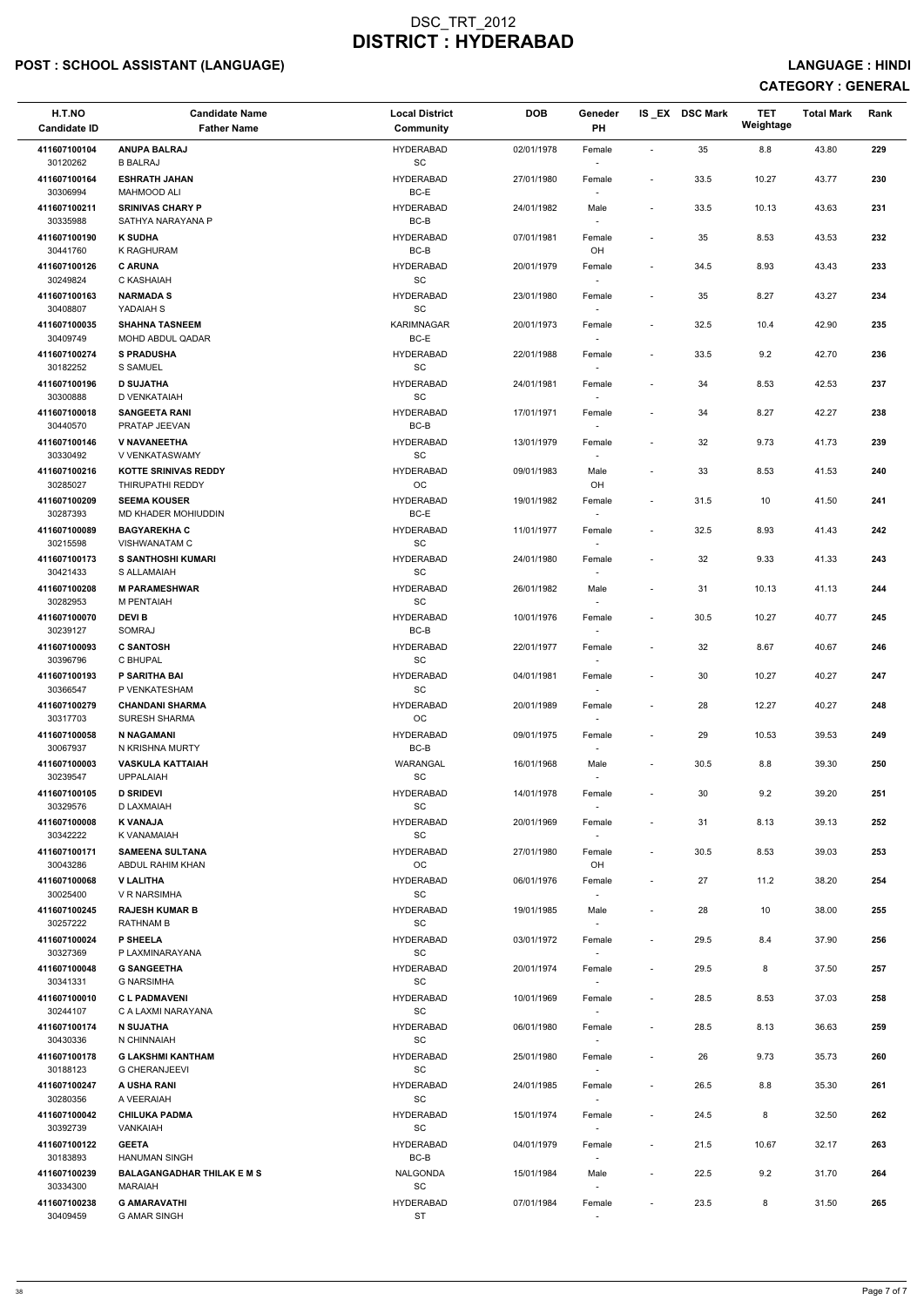## POST : SCHOOL ASSISTANT (LANGUAGE) And the set of the set of the set of the set of the set of the set of the set of the set of the set of the set of the set of the set of the set of the set of the set of the set of the set

| H.T.NO<br><b>Candidate ID</b> | <b>Candidate Name</b><br><b>Father Name</b>         | <b>Local District</b><br>Community | <b>DOB</b> | Geneder<br>PH                      |                          | IS_EX DSC Mark | <b>TET</b><br>Weightage | <b>Total Mark</b> | Rank           |
|-------------------------------|-----------------------------------------------------|------------------------------------|------------|------------------------------------|--------------------------|----------------|-------------------------|-------------------|----------------|
| 411605100076<br>30225749      | <b>M CHANDRAKALA</b><br><b>M SHANKER</b>            | <b>HYDERABAD</b><br>BC-D           | 22/01/1978 | Female<br>$\overline{\phantom{a}}$ | $\sim$                   | 57.5           | 14.4                    | 71.90             | $\mathbf{1}$   |
| 411605100077<br>30422503      | A VIJAYA KUMAR REDDY<br>A NARSIMHA REDDY            | <b>HYDERABAD</b><br>OC             | 26/01/1978 | Male                               | $\sim$                   | 57.5           | 12.8                    | 70.30             | $\mathbf{2}$   |
| 411605100072<br>30087167      | <b>MD AKTHARI BEGUM</b><br>MD MAHAMOOD ALI          | <b>HYDERABAD</b><br>BC-E           | 07/01/1977 | Female                             | $\overline{\phantom{a}}$ | 56             | 13.6                    | 69.60             | 3              |
| 411605100114                  | <b>SAIDULU V</b>                                    | <b>HYDERABAD</b>                   | 07/01/1981 | Male                               | $\overline{\phantom{a}}$ | 56             | 13.33                   | 69.33             | 4              |
| 30121456<br>411605100032      | RAMULU<br><b>HARI LEELA G</b>                       | SC<br><b>HYDERABAD</b>             | 20/01/1974 | $\overline{\phantom{a}}$<br>Female | $\overline{\phantom{a}}$ | 55             | 14.27                   | 69.27             | 5              |
| 30043509<br>411605100054      | SHANTAPPA G<br>A LATA                               | BC-D<br><b>HYDERABAD</b>           |            | $\sim$                             | $\overline{\phantom{a}}$ | 55             | 12.93                   | 67.93             | 6              |
| 30159434                      | A DATTATREYA                                        | $BC-B$                             | 17/01/1975 | Female                             |                          |                |                         |                   |                |
| 411605100125<br>30034137      | <b>BOHINI PADMA</b><br><b>BOHINI KISTAPPA</b>       | <b>HYDERABAD</b><br>BC-D           | 10/01/1982 | Female                             | $\overline{\phantom{a}}$ | 54             | 13.47                   | 67.47             | $\overline{7}$ |
| 411605100131<br>30261666      | <b>C SRINIVASULU</b><br>C BALASWAMY                 | MAHABUBNAGAR<br>BC-D               | 02/01/1983 | Male<br>$\sim$                     | $\overline{\phantom{a}}$ | 54.5           | 12.8                    | 67.30             | 8              |
| 411605100164<br>30114630      | <b>C.MADHURI</b><br>C V RAMA KRISHNA                | <b>HYDERABAD</b><br><b>OC</b>      | 28/01/1988 | Female<br>$\sim$                   | $\overline{\phantom{a}}$ | 53.5           | 13.2                    | 66.70             | 9              |
| 411605100151<br>30462811      | <b>K MAMATHA</b><br>K SUDERSHAN REDDY               | <b>HYDERABAD</b><br>OC             | 24/01/1985 | Female<br>$\overline{\phantom{a}}$ | $\sim$                   | 54             | 12.4                    | 66.40             | 10             |
| 411605100013                  | <b>G BALRAJ</b>                                     | <b>HYDERABAD</b>                   | 20/01/1972 | Male                               | $\sim$                   | 52.5           | 12.4                    | 64.90             | 11             |
| 30354330<br>411605100050      | <b>G BALAIAH</b><br><b>CHARLA LSAMA BHADRAKALI</b>  | $BC-B$<br><b>KURNOOL</b>           | 16/01/1975 | Female                             | $\overline{\phantom{a}}$ | 50.5           | 13.07                   | 63.57             | 12             |
| 30103024                      | PARABRAHMASASTRY                                    | OC                                 |            | $\sim$                             |                          |                |                         |                   |                |
| 411605100089<br>30040044      | <b>S SWARNALATHA</b><br>S CHANDER                   | <b>HYDERABAD</b><br>BC-A           | 25/01/1979 | Female<br>$\overline{\phantom{a}}$ | $\overline{\phantom{a}}$ | 51.5           | 11.73                   | 63.23             | 13             |
| 411605100055<br>30049733      | <b>NOMULA MADHU</b><br>N LAXMI NARAYANA             | <b>HYDERABAD</b><br>BC-D           | 10/01/1975 | Male<br>$\sim$                     | $\overline{\phantom{a}}$ | 51             | 11.47                   | 62.47             | 14             |
| 411605100002<br>30093180      | <b>ANKEM SUDHA</b><br>SANAKARA RAO ANKEM            | <b>HYDERABAD</b><br>BC-B           | 22/01/1969 | Female                             | $\overline{\phantom{a}}$ | 50             | 12.4                    | 62.40             | 15             |
| 411605100066<br>30400717      | K V S LAKSHMI PRASANNA<br>K VENKATA SWAMY           | <b>HYDERABAD</b><br><b>OC</b>      | 14/01/1977 | Female<br>$\sim$                   | $\overline{\phantom{a}}$ | 50             | 12.27                   | 62.27             | 16             |
| 411605100098<br>30150514      | P SHAIK RAMZAN BI<br>P SHAIK SHAVALI                | <b>HYDERABAD</b><br>BC-B           | 08/01/1980 | Female<br>$\sim$                   | $\overline{\phantom{a}}$ | 50             | 12.27                   | 62.27             | 17             |
| 411605100124<br>30025318      | <b>K NARSIMHA CHARY</b><br>K CHANDRA SHEKAR         | <b>HYDERABAD</b><br>BC-B           | 13/01/1982 | Male<br>$\sim$                     | $\sim$                   | 49.5           | 12.13                   | 61.63             | 18             |
| 411605100083<br>30268168      | <b>DASAROLLU SUNITHA</b><br>RAJ REDDY               | <b>HYDERABAD</b><br>OC             | 15/01/1979 | Female<br>$\sim$                   | $\sim$                   | 47.5           | 13.87                   | 61.37             | 19             |
| 411605100079<br>30069430      | <b>K MANJULA</b><br>K VITTALAIAH                    | <b>HYDERABAD</b><br>BC-B           | 15/01/1978 | Female<br>$\sim$                   |                          | 48             | 12.27                   | 60.27             | 20             |
| 411605100088<br>30183927      | <b>ANNEPU RAJANI</b><br>ANNEPU APPALA NAIDU         | <b>SRIKAKULAM</b><br>BC-A          | 01/01/1979 | Female<br>$\sim$                   | $\overline{\phantom{a}}$ | 47.5           | 12.4                    | 59.90             | 21             |
| 411605100024                  | <b>SREEMANTHULA BHARGAVI</b>                        | <b>HYDERABAD</b>                   | 10/01/1973 | Female                             | $\overline{\phantom{a}}$ | 47             | 12.8                    | 59.80             | 22             |
| 30064998<br>411605100133      | S PURUSHOTHAMA CHARI<br><b>B URMILA</b>             | BC-B<br><b>HYDERABAD</b>           | 18/01/1983 | Female                             | $\overline{\phantom{a}}$ | 47.5           | 12.27                   | 59.77             | 23             |
| 30065618                      | <b>B ANJANEYULU</b>                                 | BC-B                               |            |                                    |                          |                |                         |                   |                |
| 411605100025<br>30390031      | <b>CHEERISHETTY HEMALATHA</b><br><b>CH GANGARAM</b> | <b>HYDERABAD</b><br>BC-D           | 20/01/1973 | Female<br>$\sim$                   | $\sim$                   | 48             | 11.6                    | 59.60             | 24             |
| 411605100090<br>30120451      | <b>S BHAGYAMMA</b><br>S VENKAIAH                    | <b>HYDERABAD</b><br>BC-B           | 30/01/1979 | Female<br>$\sim$                   | $\overline{\phantom{a}}$ | 49             | 10                      | 59.00             | 25             |
| 411605100108<br>30395612      | <b>KAVETI SABITHA</b><br>K VISHWANATHAM             | <b>HYDERABAD</b><br>BC-B           | 20/01/1981 | Female<br>$\sim$                   | $\sim$                   | 47             | 12                      | 59.00             | 26             |
| 411605100109                  | <b>KASARABADA SANDHYA</b>                           | <b>HYDERABAD</b><br>BC-D           | 24/01/1981 | Female                             | $\overline{\phantom{a}}$ | 48             | 10.8                    | 58.80             | 27             |
| 30433870<br>411605100052      | <b>NARSAIAH</b><br><b>LENINA</b>                    | <b>GUNTUR</b>                      | 28/01/1975 | Female                             | $\overline{\phantom{a}}$ | 46.5           | 12.27                   | 58.77             | 28             |
| 30435971<br>411605100122      | S M BASHA<br><b>MIRIYALA RAJU</b>                   | OC<br>KHAMMAM                      | 02/01/1982 | $\sim$<br>Male                     |                          | 46             | 12.27                   | 58.27             | 29             |
| 30434991<br>411605100021      | <b>JANESU</b><br><b>SUREKHA BIJARAM</b>             | <b>SC</b><br><b>HYDERABAD</b>      | 11/01/1973 | $\sim$<br>Female                   | $\overline{\phantom{a}}$ | 48             | 10.13                   | 58.13             | 30             |
| 30258560                      | <b>KISHTAIAH</b>                                    | BC-D                               |            | $\sim$                             |                          |                |                         |                   |                |
| 411605100112<br>30221772      | <b>R SARITA</b><br>R NARSING RAO                    | <b>HYDERABAD</b><br>BC-B           | 30/01/1981 | Female                             | $\sim$                   | 47.5           | 10.13                   | 57.63             | 31             |
| 411605100048<br>30186027      | <b>B SWAROOPA RANI</b><br><b>B SIVANARAYANA</b>     | <b>HYDERABAD</b><br>BC-B           | 16/01/1975 | Female                             | $\sim$                   | 46             | 10.93                   | 56.93             | 32             |
| 411605100028                  | P INDUMATHI                                         | <b>HYDERABAD</b>                   | 01/01/1974 | Female                             | $\sim$                   | 45.5           | 11.2                    | 56.70             | 33             |
| 30067298<br>411605100094      | P S NAIDU<br><b>GANGASANI SRIHARSHA</b>             | BC-D<br><b>HYDERABAD</b>           | 29/01/1979 | $\sim$<br>Female                   |                          | 46             | 10.4                    | 56.40             | 34             |
| 30441321<br>411605100020      | GANGASANI NARAYANA<br><b>BHANDARI PRASANNA</b>      | BC-D<br>NIZAMABAD                  | 03/01/1973 | $\sim$<br>Female                   | $\overline{\phantom{a}}$ | 45             | 11.33                   | 56.33             | 35             |
| 30037203<br>411605100051      | <b>GOPINATH RAO</b><br>P RAMA DEVI                  | BC-D<br><b>HYDERABAD</b>           | 24/01/1975 | $\sim$<br>Female                   | $\sim$                   | 45.5           | 10.67                   | 56.17             | 36             |
| 30211980<br>411605100085      | P RAGHUNATHAM<br><b>M SANDHYA RANI</b>              | BC-D<br><b>HYDERABAD</b>           | 15/01/1979 | $\sim$<br>Female                   | $\sim$                   | 43.5           | 12.27                   | 55.77             | 37             |
| 30098579                      | M DAMODAR RAO                                       | BC-B                               |            | $\sim$                             |                          |                |                         |                   |                |
| 411605100014<br>30265782      | <b>B NIRMALA</b><br>B NAGABHUSHANAM                 | <b>HYDERABAD</b><br>BC-A           | 12/01/1972 | Female                             |                          | 44             | 11.6                    | 55.60             | 38             |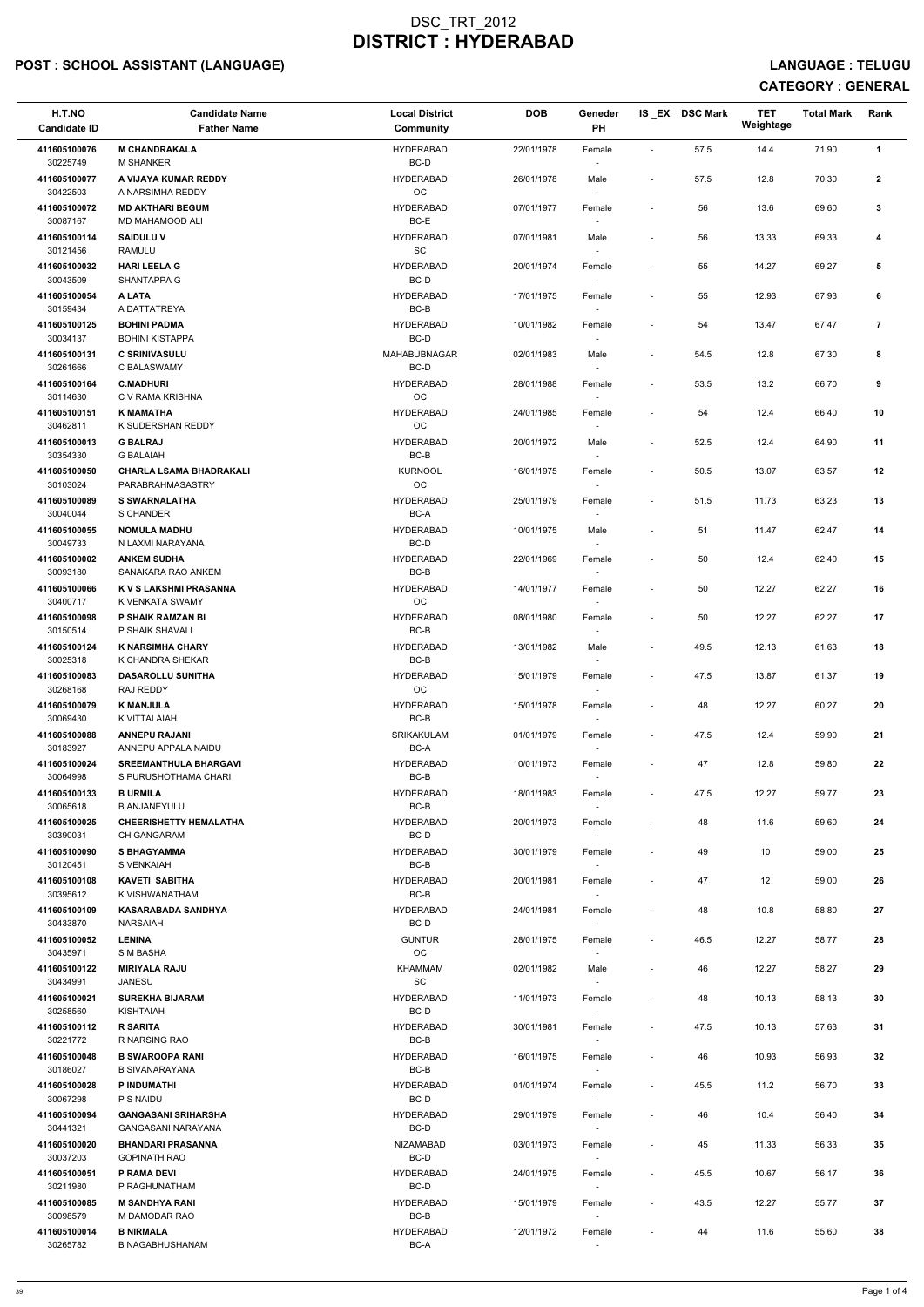## POST : SCHOOL ASSISTANT (LANGUAGE) And the set of the set of the set of the set of the set of the set of the set of the set of the set of the set of the set of the set of the set of the set of the set of the set of the set

| H.T.NO<br><b>Candidate ID</b> | <b>Candidate Name</b><br><b>Father Name</b>       | <b>Local District</b><br>Community               | <b>DOB</b> | Geneder<br>PH            |                          | IS_EX DSC Mark | <b>TET</b><br>Weightage | <b>Total Mark</b> | Rank |
|-------------------------------|---------------------------------------------------|--------------------------------------------------|------------|--------------------------|--------------------------|----------------|-------------------------|-------------------|------|
| 411605100008<br>30301803      | <b>T MAHESHWAR</b><br>T PRASAD                    | <b>HYDERABAD</b><br>$\operatorname{\textsf{SC}}$ | 05/01/1971 | Male                     |                          | 44             | 11.33                   | 55.33             | 39   |
| 411605100092<br>30057481      | <b>C SHYAMALA</b><br>C MANIKYAM                   | <b>HYDERABAD</b><br>$BC-B$                       | 08/01/1979 | Female                   | $\overline{\phantom{a}}$ | 44             | 11.2                    | 55.20             | 40   |
| 411605100022<br>30196612      | <b>B PADMAJA</b><br><b>B JANARDHAN</b>            | <b>HYDERABAD</b><br>BC-B                         | 30/01/1973 | Female<br>$\sim$         | $\overline{\phantom{a}}$ | 45             | 10                      | 55.00             | 41   |
| 411605100074                  | <b>M SUNITA</b>                                   | <b>HYDERABAD</b>                                 | 28/01/1977 | Female                   | $\overline{\phantom{a}}$ | 44.5           | 10.27                   | 54.77             | 42   |
| 30421401<br>411605100132      | M YADAIAH<br><b>ALAGANI ARUNA</b>                 | BC-B<br><b>HYDERABAD</b>                         | 05/01/1983 | $\sim$<br>Female         | $\overline{\phantom{a}}$ | 42.5           | 12.27                   | 54.77             | 43   |
| 30335014<br>411605100068      | A CHAKRAPANI<br><b>G VIJAYA LAXMI</b>             | BC-B<br><b>HYDERABAD</b>                         | 18/01/1977 | $\sim$<br>Female         | $\sim$                   | 45.5           | 9.2                     | 54.70             | 44   |
| 30191983                      | <b>G VENKAIAH</b>                                 | $\operatorname{\textsf{SC}}$                     |            |                          |                          |                |                         |                   |      |
| 411605100107<br>30183804      | <b>D MADHAVI LATHA</b><br>D NARSIMHULU            | <b>HYDERABAD</b><br>BC-B                         | 01/01/1981 | Female<br>$\sim$         | $\overline{\phantom{a}}$ | 44.5           | 10.13                   | 54.63             | 45   |
| 411605100139<br>30245046      | A RADHA<br>A SATHYANARAYANA                       | <b>HYDERABAD</b><br>BC-D                         | 24/01/1984 | Female<br>$\sim$         | $\overline{\phantom{a}}$ | 44.5           | 10.13                   | 54.63             | 46   |
| 411605100071<br>30180832      | <b>V JYOTHI</b><br>V SANJEEVA CHARY               | <b>HYDERABAD</b><br>BC-B                         | 17/01/1977 | Female<br>$\sim$         | $\overline{\phantom{a}}$ | 43             | 11.6                    | 54.60             | 47   |
| 411605100006                  | <b>S SUMAN</b>                                    | <b>HYDERABAD</b>                                 | 17/01/1970 | Female                   | $\overline{\phantom{a}}$ | 44             | 10.4                    | 54.40             | 48   |
| 30181446<br>411605100056      | S LAXMAN RAO<br><b>SV RAMALAKSHMI</b>             | BC-D<br><b>HYDERABAD</b>                         | 01/01/1976 | Female                   | $\overline{\phantom{a}}$ | 41             | 13.07                   | 54.07             | 49   |
| 30187156<br>411605100012      | S VISWANATHA SHARMA<br><b>D RADHA JYOTHI</b>      | $_{\rm OC}$<br><b>HYDERABAD</b>                  | 19/01/1972 | Female                   | $\sim$                   | 42.5           | 11.33                   | 53.83             | 50   |
| 30184183                      | SAILY GOUD                                        | BC-B                                             |            | OH                       |                          |                |                         |                   |      |
| 411605100102<br>30419319      | A PARAMESHWARI<br>A KRISHNA REDDY                 | <b>RANGAREDDY</b><br>OC                          | 21/01/1980 | Female<br>$\sim$         | $\overline{\phantom{a}}$ | 41.5           | 12.27                   | 53.77             | 51   |
| 411605100015<br>30287417      | <b>TJ SRIDHAR</b><br>T J JANGAIAH                 | <b>HYDERABAD</b><br>$\operatorname{\textsf{SC}}$ | 16/01/1972 | Male<br>$\sim$           | $\overline{\phantom{a}}$ | 43             | 10.67                   | 53.67             | 52   |
| 411605100029<br>30198630      | <b>G N SRI VIDYA</b><br>NARAYANA                  | <b>HYDERABAD</b><br>BC-D                         | 22/01/1974 | Female                   |                          | 41             | 12.53                   | 53.53             | 53   |
| 411605100099<br>30278778      | <b>G YADAGIRI</b><br><b>G LAXMAIAH</b>            | <b>HYDERABAD</b><br>BC-D                         | 10/01/1980 | Male<br>$\sim$           | $\overline{\phantom{a}}$ | 39             | 14                      | 53.00             | 54   |
| 411605100110<br>30088833      | <b>ANDRA USHA RANI</b><br>ANDRA APPA RAO          | <b>WEST GODAVARI</b><br>BC-B                     | 25/01/1981 | Female                   | $\overline{\phantom{a}}$ | 40.5           | 12.27                   | 52.77             | 55   |
| 411605100007<br>30406751      | P PADMAVATHI DEVI<br>LATE P GANGAIAH              | <b>HYDERABAD</b><br><b>SC</b>                    | 23/01/1970 | Female                   | $\sim$                   | 40             | 12.4                    | 52.40             | 56   |
| 411605100129<br>30260383      | <b>SANDHYA RANI MARRIPALLY</b><br>SOMAYYA M       | <b>HYDERABAD</b><br>BC-A                         | 11/01/1983 | Female<br>$\sim$         | $\sim$                   | 42             | 10.27                   | 52.27             | 57   |
| 411605100123<br>30144998      | <b>S RENUKA</b><br>S SATHYANARAYANA               | <b>HYDERABAD</b><br>BC-B                         | 22/01/1982 | Female<br>$\sim$         | $\overline{\phantom{a}}$ | 42             | 10.13                   | 52.13             | 58   |
| 411605100161<br>30281615      | PRAVALLIKA JAKKA<br>MURALIDHAR JAKKA              | <b>HYDERABAD</b><br>BC-B                         | 03/01/1988 | Female<br>$\sim$         | $\sim$                   | 41             | 10.93                   | 51.93             | 59   |
| 411605100153                  | <b>BHAVANIJ</b>                                   | <b>HYDERABAD</b>                                 | 03/01/1985 | Female                   | $\overline{\phantom{a}}$ | 41             | 10.53                   | 51.53             | 60   |
| 30231569<br>411605100119      | CHIRANJEEVI J<br><b>G SHIVA SHANTHI</b>           | BC-B<br><b>HYDERABAD</b>                         | 23/01/1982 | Female                   | $\overline{\phantom{a}}$ | 39.5           | 12                      | 51.50             | 61   |
| 30076456<br>411605100118      | G JANARDHAN RAO<br><b>S PRAMEELA</b>              | SC<br><b>HYDERABAD</b>                           | 15/01/1982 | $\sim$<br>Female         |                          | 42             | 9.33                    | 51.33             | 62   |
| 30168257                      | S DEVADAS                                         | SC                                               |            | $\sim$                   |                          |                |                         |                   |      |
| 411605100158<br>30247836      | <b>G LATHA</b><br><b>G ASHAIAH</b>                | <b>HYDERABAD</b><br>SC                           | 10/01/1986 | Female<br>$\sim$         | $\sim$                   | 41             | 10.27                   | 51.27             | 63   |
| 411605100019<br>30086604      | <b>M SRI VANI</b><br>M BRAHMANANDAM               | <b>HYDERABAD</b><br>BC-B                         | 11/01/1973 | Female                   | $\sim$                   | 40.5           | 10.4                    | 50.90             | 64   |
| 411605100042<br>30023405      | <b>ANNAPURNA MASA</b><br>M YELLAIAH               | <b>HYDERABAD</b><br><b>SC</b>                    | 14/01/1974 | Female                   | $\overline{\phantom{a}}$ | 39.5           | 11.33                   | 50.83             | 65   |
| 411605100043<br>30289228      | <b>CH SRI LAKSHMI</b><br>CH KRISHNA MURTHY        | <b>HYDERABAD</b><br>OC                           | 14/01/1975 | Female<br>$\sim$         | $\sim$                   | 38             | 12.67                   | 50.67             | 66   |
| 411605100039<br>30062926      | P NARASAVENI<br>P THRIMURTHULU                    | <b>HYDERABAD</b><br>BC-D                         | 25/01/1974 | Female<br>$\sim$         | $\overline{\phantom{a}}$ | 40.5           | 10.13                   | 50.63             | 67   |
| 411605100136<br>30182020      | <b>M RAJU</b><br>YELLAPPA                         | <b>HYDERABAD</b><br>BC-C                         | 25/01/1984 | Male<br>$\sim$           | $\overline{\phantom{a}}$ | 40.5           | 10.13                   | 50.63             | 68   |
| 411605100023                  | <b>R ANITHA</b>                                   | <b>HYDERABAD</b>                                 | 23/01/1973 | Female                   | $\sim$                   | 41             | 9.6                     | 50.60             | 69   |
| 30334815<br>411605100036      | R GOPAL RAO<br>K RADHA KUMARI                     | <b>SC</b><br><b>HYDERABAD</b>                    | 03/01/1974 | Female                   | $\overline{\phantom{a}}$ | 40.5           | 10                      | 50.50             | 70   |
| 30037961<br>411605100045      | K V RAJU<br><b>MALLEPAKA NAGARAJU</b>             | BC-D<br><b>KRISHNA</b>                           | 15/01/1975 | $\sim$<br>Male           |                          | 40             | 10.4                    | 50.40             | 71   |
| 30038978                      | <b>MADHU</b>                                      | SC                                               |            | $\overline{\phantom{a}}$ |                          |                |                         |                   |      |
| 411605100104<br>30256036      | <b>MANJULA VEMULAVADA</b><br>V SEETHARAMAIAH      | <b>HYDERABAD</b><br>BC-D                         | 05/01/1980 | Female<br>$\sim$         |                          | 40             | 10.27                   | 50.27             | 72   |
| 411605100009<br>30443454      | <b>R SUVARNA</b><br>R SATYANARAYANA               | <b>HYDERABAD</b><br>BC-D                         | 15/01/1971 | Female<br>$\sim$         | $\overline{\phantom{a}}$ | 40             | 10                      | 50.00             | 73   |
| 411605100116<br>30288510      | <b>D JYOTHI</b><br>D GOPAIAH                      | <b>HYDERABAD</b><br>BC-B                         | 12/01/1981 | Female<br>$\sim$         | $\overline{\phantom{a}}$ | 39.5           | 10.4                    | 49.90             | 74   |
| 411605100001<br>30390703      | <b>EGGIDI SWARNA LATHA</b><br><b>EGGIDI SAILU</b> | <b>HYDERABAD</b><br>BC-B                         | 05/01/1969 | Female<br>$\sim$         | $\sim$                   | 38.5           | 11.33                   | 49.83             | 75   |
| 411605100144<br>30433422      | <b>SANDYARANI B</b><br><b>B BAL RAJ</b>           | <b>HYDERABAD</b><br>SC                           | 15/01/1984 | Female<br>$\sim$         | $\overline{\phantom{a}}$ | 38.5           | 11.33                   | 49.83             | 76   |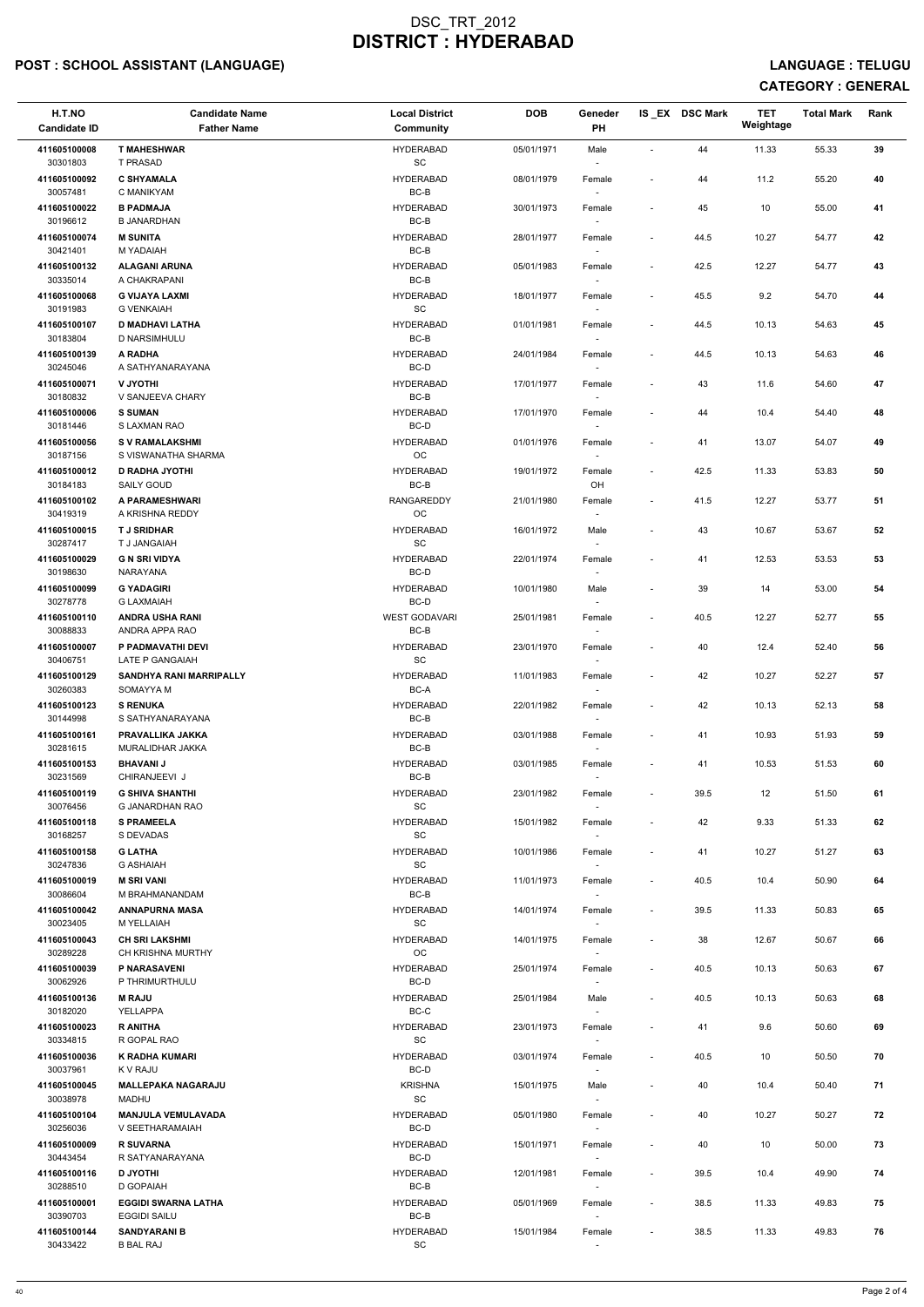## POST : SCHOOL ASSISTANT (LANGUAGE) And the set of the set of the set of the set of the set of the set of the set of the set of the set of the set of the set of the set of the set of the set of the set of the set of the set

| H.T.NO<br><b>Candidate ID</b> | <b>Candidate Name</b><br><b>Father Name</b>           | <b>Local District</b><br><b>Community</b>        | <b>DOB</b> | Geneder<br>PH                      |                              | IS_EX DSC Mark | <b>TET</b><br>Weightage | <b>Total Mark</b> | Rank |
|-------------------------------|-------------------------------------------------------|--------------------------------------------------|------------|------------------------------------|------------------------------|----------------|-------------------------|-------------------|------|
| 411605100156<br>30419409      | <b>M RAJANI</b><br><b>M SHANKER</b>                   | <b>HYDERABAD</b><br>BC-A                         | 19/01/1986 | Female                             | $\overline{\phantom{a}}$     | 38.5           | 11.33                   | 49.83             | 77   |
| 411605100026<br>30083860      | <b>C PADMALATHA</b><br>C MANIKYAM                     | <b>HYDERABAD</b><br>$BC-B$                       | 10/01/1974 | Female                             | $\overline{\phantom{a}}$     | 38.5           | 11.07                   | 49.57             | 78   |
| 411605100154<br>30115146      | <b>V HARITHA</b><br>V NARAYANA                        | <b>HYDERABAD</b><br>BC-B                         | 13/01/1986 | Female<br>$\sim$                   | $\overline{\phantom{a}}$     | 39.5           | 10                      | 49.50             | 79   |
| 411605100120                  | <b>GURRAM RAJASREE</b>                                | <b>HYDERABAD</b>                                 | 10/01/1982 | Female                             | $\overline{\phantom{a}}$     | 38             | 11.47                   | 49.47             | 80   |
| 30069684                      | <b>G JAIHIND RAO</b>                                  | BC-A                                             |            | $\overline{\phantom{a}}$           |                              |                |                         |                   |      |
| 411605100149<br>30111294      | <b>V CHANDRAKALA</b><br><b>CHARLES</b>                | <b>HYDERABAD</b><br>$\operatorname{\textsf{SC}}$ | 16/01/1985 | Female<br>$\overline{\phantom{a}}$ | $\qquad \qquad \blacksquare$ | 38             | 11.47                   | 49.47             | 81   |
| 411605100038<br>30224119      | P SHANTA KUMARI<br>P SOMAIAH                          | <b>HYDERABAD</b><br>$BC-B$                       | 15/01/1974 | Female                             | $\overline{\phantom{a}}$     | 38.5           | 10.93                   | 49.43             | 82   |
| 411605100030<br>30303902      | <b>S SHIVA KUMARI</b><br><b>S MALLESH</b>             | <b>HYDERABAD</b><br>$\operatorname{\textsf{SC}}$ | 05/01/1974 | Female<br>$\overline{\phantom{a}}$ | $\overline{\phantom{a}}$     | 40             | 9.33                    | 49.33             | 83   |
| 411605100100<br>30365448      | <b>C KALYANI</b><br>C M RAMA SWMAY                    | <b>HYDERABAD</b><br>BC-A                         | 03/01/1980 | Female<br>$\overline{\phantom{a}}$ | $\overline{\phantom{a}}$     | 38             | 11.33                   | 49.33             | 84   |
| 411605100064<br>30093342      | <b>G KAVITHA RANI</b><br><b>GOVIND BABU</b>           | <b>HYDERABAD</b><br>BC-B                         | 14/01/1976 | Female<br>$\overline{\phantom{a}}$ | $\overline{\phantom{a}}$     | 38             | 11.2                    | 49.20             | 85   |
| 411605100080<br>30114413      | <b>RAJA RAJESHWARI B</b><br><b>B ANJANEYULU</b>       | <b>HYDERABAD</b><br>BC-B                         | 14/01/1978 | Female                             | $\qquad \qquad \blacksquare$ | 38             | 10.67                   | 48.67             | 86   |
| 411605100075                  | <b>ANITHAY</b>                                        | <b>HYDERABAD</b>                                 | 20/01/1978 | Female                             | $\overline{\phantom{a}}$     | 38.5           | 10                      | 48.50             | 87   |
| 30157825<br>411605100146      | SRINU REDDY Y<br><b>M HEMALATHA</b>                   | $_{\rm OC}$<br><b>HYDERABAD</b>                  | 30/01/1984 | OH<br>Female                       | $\overline{\phantom{a}}$     | 38.5           | 10                      | 48.50             | 88   |
| 30289556                      | JOHNBABU M                                            | SC                                               |            | $\sim$                             |                              |                |                         |                   |      |
| 411605100111<br>30095843      | <b>ANITHA DEVIT</b><br>T NARAYAN BHAN SINGH           | <b>HYDERABAD</b><br>BC-B                         | 20/01/1981 | Female<br>$\overline{\phantom{a}}$ | $\overline{\phantom{a}}$     | 37             | 10.67                   | 47.67             | 89   |
| 411605100047                  | <b>SURESHY</b>                                        | <b>HYDERABAD</b>                                 | 15/01/1975 | Male                               | $\overline{\phantom{a}}$     | 37.5           | 10.13                   | 47.63             | 90   |
| 30224334<br>411605100049      | Y BHEEMAIAH<br><b>BHAGYALAXMIM</b>                    | SC<br><b>HYDERABAD</b>                           | 10/01/1975 | $\sim$<br>Female                   | $\overline{\phantom{a}}$     | 36             | 11.6                    | 47.60             | 91   |
| 30025909<br>411605100053      | <b>RAJANNA</b><br><b>SUJATHAT</b>                     | BC-B<br><b>HYDERABAD</b>                         | 23/01/1975 | Female                             | $\overline{\phantom{a}}$     | 37             | 10.53                   | 47.53             | 92   |
| 30171050<br>411605100040      | SHAMBUSINGH T<br><b>VINATHIR</b>                      | BC-A<br><b>HYDERABAD</b>                         | 30/01/1974 | $\overline{\phantom{a}}$<br>Female | $\qquad \qquad \blacksquare$ | 37             | 10.4                    | 47.40             | 93   |
| 30335502<br>411605100065      | <b>RAMA MURTHY</b><br><b>N LAKSHMI</b>                | BC-D<br><b>HYDERABAD</b>                         | 10/01/1977 | Female                             | $\overline{\phantom{a}}$     | 37             | 10.27                   | 47.27             | 94   |
| 30061521<br>411605100046      | N SAKRU                                               | <b>ST</b><br><b>HYDERABAD</b>                    |            |                                    |                              |                |                         |                   |      |
| 30434445                      | <b>S SUREKHA</b><br>S NARAYANA                        | BC-A                                             | 18/01/1975 | Female<br>$\sim$                   | $\blacksquare$               | 37             | 10.13                   | 47.13             | 95   |
| 411605100081<br>30216223      | P GOURIKUMARI<br>P ANJANEYULU                         | <b>HYDERABAD</b><br>BC-B                         | 20/01/1979 | Female<br>$\overline{\phantom{a}}$ | $\overline{\phantom{a}}$     | 36             | 10.93                   | 46.93             | 96   |
| 411605100063<br>30389991      | <b>M SRINIVAS</b><br>M BALAIAH                        | <b>HYDERABAD</b><br><b>SC</b>                    | 28/01/1976 | Male<br>$\overline{\phantom{a}}$   | $\overline{\phantom{a}}$     | 37             | 9.87                    | 46.87             | 97   |
| 411605100147                  | <b>KOLLURU VENU BABU</b>                              | PRAKASAM                                         | 01/01/1985 | Male                               | $\overline{\phantom{a}}$     | 35.5           | 11.33                   | 46.83             | 98   |
| 30404346<br>411605100004      | ANJANEYULU<br><b>G RAVINDER</b>                       | BC-A<br><b>HYDERABAD</b>                         | 10/01/1970 | Male                               | $\overline{\phantom{a}}$     | 36.5           | 10.13                   | 46.63             | 99   |
| 30049498                      | <b>G CHANDRAIAH</b>                                   | BC-B                                             |            | $\sim$                             |                              |                |                         |                   |      |
| 411605100058<br>30446603      | A SUKANYA<br>A GOPAL                                  | <b>HYDERABAD</b><br>BC-D                         | 25/01/1976 | Female<br>$\overline{\phantom{a}}$ | $\qquad \qquad \blacksquare$ | 36             | 10.53                   | 46.53             | 100  |
| 411605100010<br>30076593      | <b>VARAGANTI SREELAKSHMI</b><br>VARAGANTI PANDURANGAM | <b>HYDERABAD</b><br>BC-B                         | 05/01/1971 | Female<br>$\sim$                   | $\overline{\phantom{a}}$     | 35             | 11.07                   | 46.07             | 101  |
| 411605100073<br>30198143      | J NAGA VARALAKSHMI DEVI<br>J BUCHAPPA                 | <b>HYDERABAD</b><br>BC-A                         | 20/01/1977 | Female                             | $\qquad \qquad \blacksquare$ | 36             | 10                      | 46.00             | 102  |
| 411605100113<br>30437901      | <b>MEERA BEE</b><br>SHAIK KHASIM SAHEB                | <b>HYDERABAD</b><br>BC-B                         | 21/01/1981 | Female<br>$\overline{\phantom{a}}$ | $\overline{\phantom{a}}$     | 36             | 10                      | 46.00             | 103  |
| 411605100005<br>30025471      | <b>A JAYASREE</b><br>A NARSAIAH                       | <b>HYDERABAD</b><br>SC                           | 26/01/1970 | Female<br>$\sim$                   | $\overline{\phantom{a}}$     | 36.5           | 9.33                    | 45.83             | 104  |
| 411605100034                  | A HYMAVATHI                                           | <b>HYDERABAD</b>                                 | 21/01/1974 | Female                             | $\overline{\phantom{a}}$     | 36             | 9.73                    | 45.73             | 105  |
| 30300540<br>411605100091      | <b>EASHWER</b><br>P SREELATHA                         | <b>SC</b><br><b>HYDERABAD</b>                    | 07/01/1979 | $\sim$<br>Female                   | $\overline{\phantom{a}}$     | 35.5           | 10.13                   | 45.63             | 106  |
| 30350712<br>411605100127      | P VENKATRAJ<br><b>NAGESWARA RAO MULPURU</b>           | BC-B<br><b>GUNTUR</b>                            | 20/01/1983 | $\overline{\phantom{a}}$<br>Male   | $\overline{\phantom{a}}$     | 37             | 8.53                    | 45.53             | 107  |
| 30209681<br>411605100016      | <b>M NAGAIAH</b><br><b>C MADHAVI</b>                  | SC<br><b>HYDERABAD</b>                           | 20/01/1972 |                                    | $\overline{\phantom{a}}$     | 35.5           | 10                      | 45.50             | 108  |
| 30300938                      | C SRIRAMULU                                           | BC-D                                             |            | Female<br>$\overline{\phantom{a}}$ |                              |                |                         |                   |      |
| 411605100152<br>30253659      | <b>G VIJAY KUMAR</b><br><b>G TIRUMALAIAH</b>          | <b>HYDERABAD</b><br>SC                           | 04/01/1985 | Male<br>$\overline{\phantom{a}}$   |                              | 36             | 8.93                    | 44.93             | 109  |
| 411605100135<br>30271840      | <b>G RADHIKA</b><br>CHANDRAPPA G                      | <b>HYDERABAD</b><br>BC-D                         | 19/01/1983 | Female<br>$\overline{\phantom{a}}$ | $\qquad \qquad \blacksquare$ | 34.5           | 10.27                   | 44.77             | 110  |
| 411605100142<br>30084349      | P MANJULA DEVI                                        | <b>HYDERABAD</b><br>SC                           | 01/01/1984 | Female                             | $\overline{\phantom{a}}$     | 35             | 9.73                    | 44.73             | 111  |
| 411605100062                  | P NARSIMULU<br><b>RADHIKA MARISETTI</b>               | <b>HYDERABAD</b>                                 | 15/01/1976 | $\overline{\phantom{a}}$<br>Female | $\overline{\phantom{a}}$     | 33             | 11.6                    | 44.60             | 112  |
| 30324943<br>411605100060      | M VEERAIAH<br><b>K RAMADEVI</b>                       | BC-D<br><b>HYDERABAD</b>                         | 07/01/1976 | $\overline{\phantom{a}}$<br>Female | $\overline{\phantom{a}}$     | 35.5           | 9.07                    | 44.57             | 113  |
| 30043524<br>411605100059      | <b>VEERAIAH</b><br><b>C SANKARAIAH</b>                | BC-A<br><b>HYDERABAD</b>                         | 06/01/1976 | $\overline{\phantom{a}}$<br>Male   | $\overline{\phantom{a}}$     | 34             | 10.4                    | 44.40             | 114  |
| 30336011                      | C PULLAIAH                                            | $BC-B$                                           |            | $\overline{\phantom{a}}$           |                              |                |                         |                   |      |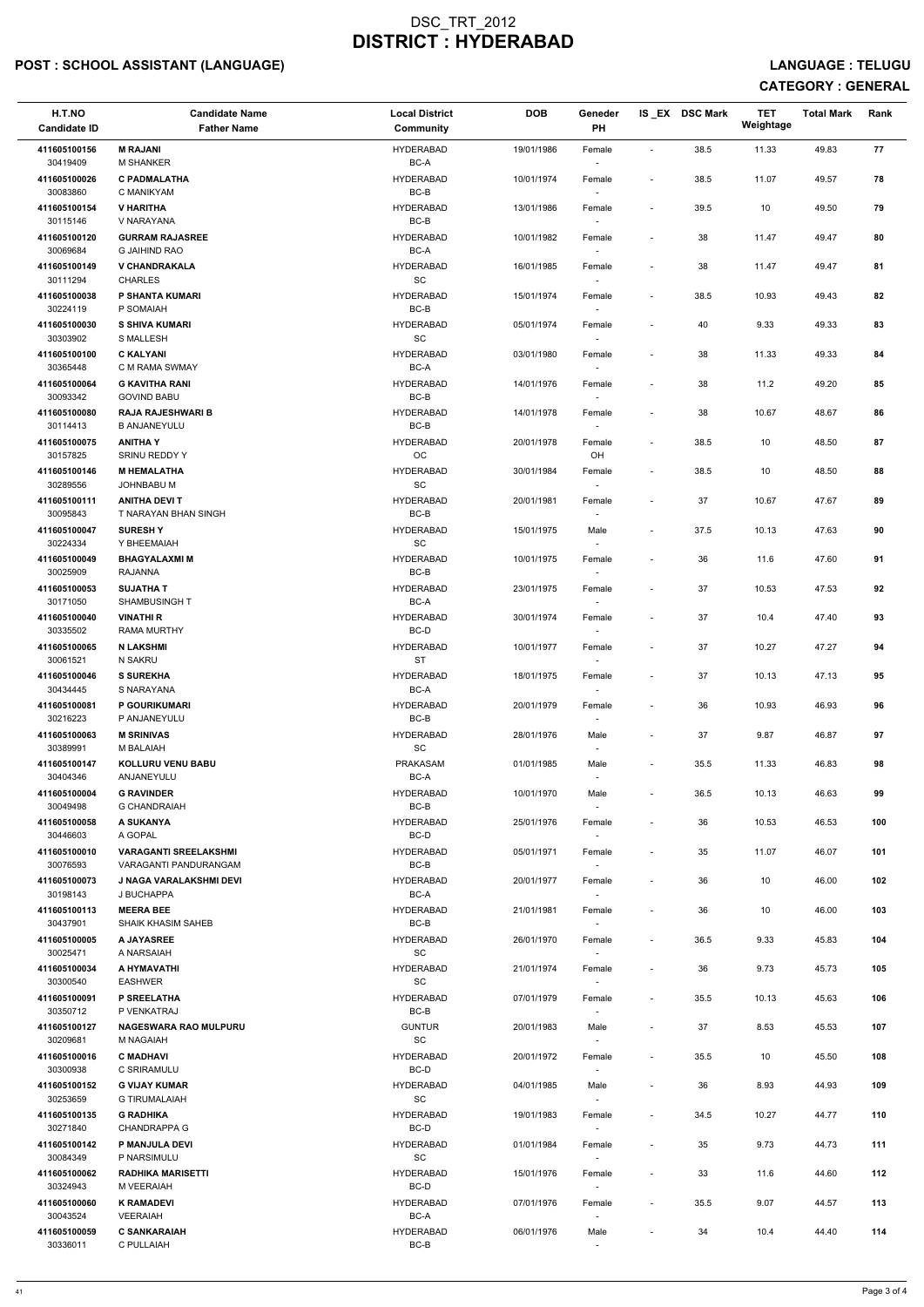## POST : SCHOOL ASSISTANT (LANGUAGE) And the set of the set of the set of the set of the set of the set of the set of the set of the set of the set of the set of the set of the set of the set of the set of the set of the set

| 35.5<br>8.53<br>44.03<br>115<br>411605100134<br><b>G USHA RANI</b><br><b>HYDERABAD</b><br>08/01/1983<br>Female<br>$\blacksquare$<br>30040280<br>OC<br>OH<br>G V N SHARMA<br>411605100011<br><b>C SHOBHA RANI</b><br><b>HYDERABAD</b><br>116<br>20/01/1971<br>31.5<br>12.27<br>43.77<br>Female<br>$\overline{\phantom{a}}$<br>$BC-B$<br>30189140<br>C RAMAIAH<br>411605100097<br><b>K SUJATHA</b><br><b>HYDERABAD</b><br>34<br>8.93<br>42.93<br>117<br>26/01/1980<br>Female<br>$\sim$<br>$\operatorname{\textsf{SC}}$<br>30434805<br>K CHANDRAIAH<br>$\sim$<br><b>HYDERABAD</b><br>32.5<br>42.63<br>118<br>411605100067<br><b>K JAYASREE</b><br>25/01/1977<br>10.13<br>Female<br>$\overline{\phantom{a}}$<br>30287146<br>BC-B<br><b>K ANANDAM</b><br>$\sim$<br><b>G HEMALATHA</b><br>$30.5$<br>42.63<br>411605100141<br><b>HYDERABAD</b><br>03/01/1984<br>12.13<br>119<br>Female<br>$\overline{\phantom{a}}$<br>SC<br>30419585<br>G PARMESHWAR RAO<br>$\sim$<br><b>T DUGRA BHAVANI</b><br>120<br>411605100126<br><b>HYDERABAD</b><br>31.5<br>10.93<br>42.43<br>12/01/1982<br>Female<br>$\sim$<br>BC-B<br>30420520<br>T NAGESWAR RAO<br>411605100130<br><b>S PREMA</b><br><b>HYDERABAD</b><br>8.4<br>42.40<br>121<br>14/01/1983<br>34<br>Female<br>$\overline{\phantom{a}}$<br>$\operatorname{\textsf{SC}}$<br>30355454<br>S NARSIMMA<br><b>K MOHAN</b><br><b>HYDERABAD</b><br>32<br>42.13<br>122<br>411605100155<br>07/01/1986<br>Male<br>10.13<br>$\overline{\phantom{a}}$<br>30389418<br><b>ST</b><br>K JAWAHARLAL<br>$\sim$<br>411605100096<br><b>HYDERABAD</b><br>34<br>8<br>42.00<br>123<br><b>T MAHESHWARI</b><br>07/01/1980<br>Female<br>$\overline{\phantom{a}}$<br>SC<br>30353426<br>T KANTHA RAO<br>$\sim$<br><b>B MANIKYAM</b><br>8.67<br>411605100159<br><b>HYDERABAD</b><br>33<br>41.67<br>124<br>26/01/1986<br>Male<br>$\sim$<br>$\operatorname{\textsf{SC}}$<br>30401204<br>LAXMAIAH<br>$\sim$<br><b>HYDERABAD</b><br>411605100093<br><b>G MAMATHA</b><br>33.5<br>8<br>41.50<br>125<br>12/01/1979<br>Female<br>$\sim$<br>$_{\rm OC}$<br>30443864<br><b>G GURUNADHAM</b><br>411605100145<br><b>BHUJANGA RAO BODDEPALLI</b><br>SRIKAKULAM<br>20/01/1984<br>30.5<br>Male<br>10.53<br>41.03<br>126<br>$\overline{\phantom{a}}$<br>30445146<br>POLAYYA<br>BC-A<br>$\sim$<br>31<br>411605100082<br><b>R PRASHANT CHARY</b><br><b>HYDERABAD</b><br>15/01/1979<br>Male<br>10<br>41.00<br>127<br>$\overline{\phantom{a}}$<br>30383760<br>BC-B<br>R DAMODAR CHARY<br>$\sim$<br><b>REHANA BEE</b><br>30<br>40.93<br>411605100018<br><b>HYDERABAD</b><br>15/01/1973<br>10.93<br>128<br>Female<br>$\sim$<br>BC-E<br>30086034<br><b>SHAIK MAHBOOB</b><br>$\sim$<br><b>PRAMEELAK</b><br><b>HYDERABAD</b><br>32<br>8.93<br>40.93<br>129<br>411605100033<br>05/01/1974<br>Female<br>$\overline{\phantom{a}}$<br>30276788<br>SC<br>K RAJESHWAR<br><b>V S MANJULA</b><br><b>HYDERABAD</b><br>29.5<br>40.83<br>411605100148<br>25/01/1985<br>11.33<br>130<br>Female<br>$\overline{\phantom{a}}$<br>30461977<br>V S THIRUMALAIAH<br>BC-A<br>$\sim$<br><b>K BINDU PRIYA</b><br><b>HYDERABAD</b><br>9.47<br>40.47<br>131<br>411605100138<br>22/01/1984<br>31<br>Female<br>$\overline{\phantom{a}}$<br>30305452<br>SC<br>K JAGANNADHAM<br>$\sim$<br>411605100163<br><b>GUNDLA SWAPNA</b><br><b>HYDERABAD</b><br>30.5<br>9.87<br>40.37<br>132<br>25/01/1988<br>Female<br>$\sim$<br>SC<br>30038491<br><b>GUNDLA BIKSHAPATHI</b><br>133<br>411605100087<br><b>HEMALATHA KASHABOINA</b><br><b>HYDERABAD</b><br>30<br>10.27<br>40.27<br>15/01/1979<br>Female<br>$\overline{\phantom{a}}$<br>BC-D<br>30387318<br>K BHIKSHAPATHI<br>$\sim$<br>134<br>411605100117<br><b>SREEDEVIN</b><br><b>HYDERABAD</b><br>15/01/1982<br>30<br>10.27<br>40.27<br>Female<br>30226550<br>N NARSING RAO<br>SC<br><b>HYDERABAD</b><br>8.53<br>411605100106<br><b>B SUJATHA</b><br>19/01/1980<br>31.5<br>40.03<br>135<br>Female<br>$\overline{\phantom{a}}$<br>SC<br>30242796<br><b>B RAMULU</b><br>$\sim$<br><b>S PANDU</b><br>8.93<br>411605100044<br><b>HYDERABAD</b><br>31<br>39.93<br>136<br>04/01/1975<br>Male<br>$\overline{\phantom{a}}$<br>30067390<br>ST<br>S HANUMU<br>$\overline{\phantom{a}}$<br>411605100140<br><b>P SWAPNA</b><br><b>HYDERABAD</b><br>27/01/1984<br>31<br>8.67<br>39.67<br>137<br>Female<br>$\sim$<br>30300782<br><b>SC</b><br>P RAMULU<br><b>HYDERABAD</b><br>30<br>38.93<br>138<br>411605100003<br><b>G PUSHPA LATHA</b><br>26/01/1970<br>8.93<br>Female<br>$\sim$<br>SC<br>30101850<br><b>G GOPALA SWAMY</b><br>$\sim$<br><b>RENUKA G</b><br><b>HYDERABAD</b><br>9.6<br>38.60<br>411605100157<br>10/01/1986<br>29<br>139<br>Female<br>$\overline{\phantom{a}}$<br>SAILU G<br><b>SC</b><br>30302419<br>$\sim$<br><b>I MANJULAMMA</b><br>8.13<br>411605100035<br><b>HYDERABAD</b><br>30<br>38.13<br>140<br>14/01/1974<br>Female<br>$\overline{\phantom{a}}$<br>SC<br>30101574<br>I DEVADATHU<br>$\sim$<br><b>CH SUNITHA</b><br>411605100143<br>KHAMMAM<br>30<br>8<br>38.00<br>141<br>13/01/1984<br>Female<br>$\overline{\phantom{a}}$<br>SC<br>30404079<br>CH JOHN<br>411605100084<br><b>HYDERABAD</b><br>29<br>8.27<br>37.27<br>142<br>P RANI BAI<br>10/01/1979<br>Female<br>$\overline{\phantom{a}}$<br>30093697<br>SC<br>P NARAYANA<br>$\sim$<br>37.00<br>411605100162<br><b>T SWARNALEKHA</b><br><b>HYDERABAD</b><br>20/01/1988<br>29<br>8<br>143<br>Female<br>SC<br>30425156<br>TJ JANGAIAH<br>$\sim$<br><b>R SHOBA RANI</b><br>8.13<br>411605100027<br><b>HYDERABAD</b><br>10/01/1974<br>28.5<br>36.63<br>144<br>Female<br>$\sim$<br>SC<br>30198546<br>R BALAIAH<br>$\sim$<br>411605100095<br><b>KETHAVATH MOHAN NAIK</b><br><b>HYDERABAD</b><br>28.5<br>8<br>36.50<br>145<br>15/01/1979<br>Male<br>$\overline{\phantom{a}}$<br>30458189<br>DASRU NAIK<br>ST<br>411605100160<br><b>DEEPTHI TADLAPALLY</b><br><b>HYDERABAD</b><br>27<br>8.4<br>35.40<br>146<br>23/01/1987<br>Female<br>$\sim$<br>SC<br>30263366<br>DAYANAND<br>411605100041<br><b>HYDERABAD</b><br>30/01/1974<br>24.5<br>9.87<br>34.37<br>147<br>PADAVALA GEETHA RANI<br>Female<br>$\sim$<br>30329209<br>SC<br>PADAVALA ANJAIAH<br>$\sim$<br>K SRI DEVI<br><b>HYDERABAD</b><br>9.07<br>33.57<br>148<br>411605100086<br>01/01/1979<br>Female<br>24.5<br>$\overline{\phantom{a}}$<br>ST<br>30204951<br>K PANDYA NAIK<br>$\sim$<br>411605100137<br>RAVIRAKULA SWARNALATHA<br><b>HYDERABAD</b><br>10/01/1984<br>24<br>8.4<br>32.40<br>149<br>Female<br>$\sim$<br>30289232<br>SC<br>MUTHELUDASU<br>$\sim$<br><b>HYDERABAD</b><br>411605100070<br>A MANJU MAHESHWARI<br>01/01/1977<br>21.5<br>10<br>31.50<br>150<br>Female<br>$\sim$<br>SC<br>30234791<br>A J RAYAPPA<br>$\sim$<br>411605100037<br><b>GUDISE ARUNA</b><br><b>HYDERABAD</b><br>22.5<br>8.93<br>31.43<br>25/01/1974<br>151<br>Female<br>$\sim$ | H.T.NO<br><b>Candidate ID</b> | <b>Candidate Name</b><br><b>Father Name</b> | <b>Local District</b><br>Community | <b>DOB</b> | Geneder<br>PH | IS_EX DSC Mark | <b>TET</b><br>Weightage | <b>Total Mark</b> | Rank |
|-------------------------------------------------------------------------------------------------------------------------------------------------------------------------------------------------------------------------------------------------------------------------------------------------------------------------------------------------------------------------------------------------------------------------------------------------------------------------------------------------------------------------------------------------------------------------------------------------------------------------------------------------------------------------------------------------------------------------------------------------------------------------------------------------------------------------------------------------------------------------------------------------------------------------------------------------------------------------------------------------------------------------------------------------------------------------------------------------------------------------------------------------------------------------------------------------------------------------------------------------------------------------------------------------------------------------------------------------------------------------------------------------------------------------------------------------------------------------------------------------------------------------------------------------------------------------------------------------------------------------------------------------------------------------------------------------------------------------------------------------------------------------------------------------------------------------------------------------------------------------------------------------------------------------------------------------------------------------------------------------------------------------------------------------------------------------------------------------------------------------------------------------------------------------------------------------------------------------------------------------------------------------------------------------------------------------------------------------------------------------------------------------------------------------------------------------------------------------------------------------------------------------------------------------------------------------------------------------------------------------------------------------------------------------------------------------------------------------------------------------------------------------------------------------------------------------------------------------------------------------------------------------------------------------------------------------------------------------------------------------------------------------------------------------------------------------------------------------------------------------------------------------------------------------------------------------------------------------------------------------------------------------------------------------------------------------------------------------------------------------------------------------------------------------------------------------------------------------------------------------------------------------------------------------------------------------------------------------------------------------------------------------------------------------------------------------------------------------------------------------------------------------------------------------------------------------------------------------------------------------------------------------------------------------------------------------------------------------------------------------------------------------------------------------------------------------------------------------------------------------------------------------------------------------------------------------------------------------------------------------------------------------------------------------------------------------------------------------------------------------------------------------------------------------------------------------------------------------------------------------------------------------------------------------------------------------------------------------------------------------------------------------------------------------------------------------------------------------------------------------------------------------------------------------------------------------------------------------------------------------------------------------------------------------------------------------------------------------------------------------------------------------------------------------------------------------------------------------------------------------------------------------------------------------------------------------------------------------------------------------------------------------------------------------------------------------------------------------------------------------------------------------------------------------------------------------------------------------------------------------------------------------------------------------------------------------------------------------------------------------------------------------------------------------------------------------------------------------------------------------------------------------------------------------------------------------------------------------------------------------------------------------------------------------------------------------------------------------------------------------------------------------------------------------------------------------------------------------------------------------------------------------------------------------------------------------------------------------------------------------------------------------------------------------------------------------------------------------------------------------------------------------------------------------------------------------------------------------------------------------------------------------------------------------------------------------------------------------------------------------------------------------------------------------------------------------------------------------------------------------------------------------|-------------------------------|---------------------------------------------|------------------------------------|------------|---------------|----------------|-------------------------|-------------------|------|
|                                                                                                                                                                                                                                                                                                                                                                                                                                                                                                                                                                                                                                                                                                                                                                                                                                                                                                                                                                                                                                                                                                                                                                                                                                                                                                                                                                                                                                                                                                                                                                                                                                                                                                                                                                                                                                                                                                                                                                                                                                                                                                                                                                                                                                                                                                                                                                                                                                                                                                                                                                                                                                                                                                                                                                                                                                                                                                                                                                                                                                                                                                                                                                                                                                                                                                                                                                                                                                                                                                                                                                                                                                                                                                                                                                                                                                                                                                                                                                                                                                                                                                                                                                                                                                                                                                                                                                                                                                                                                                                                                                                                                                                                                                                                                                                                                                                                                                                                                                                                                                                                                                                                                                                                                                                                                                                                                                                                                                                                                                                                                                                                                                                                                                                                                                                                                                                                                                                                                                                                                                                                                                                                                                                                                                                                                                                                                                                                                                                                                                                                                                                                                                                                                                                                                                         |                               |                                             |                                    |            |               |                |                         |                   |      |
|                                                                                                                                                                                                                                                                                                                                                                                                                                                                                                                                                                                                                                                                                                                                                                                                                                                                                                                                                                                                                                                                                                                                                                                                                                                                                                                                                                                                                                                                                                                                                                                                                                                                                                                                                                                                                                                                                                                                                                                                                                                                                                                                                                                                                                                                                                                                                                                                                                                                                                                                                                                                                                                                                                                                                                                                                                                                                                                                                                                                                                                                                                                                                                                                                                                                                                                                                                                                                                                                                                                                                                                                                                                                                                                                                                                                                                                                                                                                                                                                                                                                                                                                                                                                                                                                                                                                                                                                                                                                                                                                                                                                                                                                                                                                                                                                                                                                                                                                                                                                                                                                                                                                                                                                                                                                                                                                                                                                                                                                                                                                                                                                                                                                                                                                                                                                                                                                                                                                                                                                                                                                                                                                                                                                                                                                                                                                                                                                                                                                                                                                                                                                                                                                                                                                                                         |                               |                                             |                                    |            |               |                |                         |                   |      |
|                                                                                                                                                                                                                                                                                                                                                                                                                                                                                                                                                                                                                                                                                                                                                                                                                                                                                                                                                                                                                                                                                                                                                                                                                                                                                                                                                                                                                                                                                                                                                                                                                                                                                                                                                                                                                                                                                                                                                                                                                                                                                                                                                                                                                                                                                                                                                                                                                                                                                                                                                                                                                                                                                                                                                                                                                                                                                                                                                                                                                                                                                                                                                                                                                                                                                                                                                                                                                                                                                                                                                                                                                                                                                                                                                                                                                                                                                                                                                                                                                                                                                                                                                                                                                                                                                                                                                                                                                                                                                                                                                                                                                                                                                                                                                                                                                                                                                                                                                                                                                                                                                                                                                                                                                                                                                                                                                                                                                                                                                                                                                                                                                                                                                                                                                                                                                                                                                                                                                                                                                                                                                                                                                                                                                                                                                                                                                                                                                                                                                                                                                                                                                                                                                                                                                                         |                               |                                             |                                    |            |               |                |                         |                   |      |
|                                                                                                                                                                                                                                                                                                                                                                                                                                                                                                                                                                                                                                                                                                                                                                                                                                                                                                                                                                                                                                                                                                                                                                                                                                                                                                                                                                                                                                                                                                                                                                                                                                                                                                                                                                                                                                                                                                                                                                                                                                                                                                                                                                                                                                                                                                                                                                                                                                                                                                                                                                                                                                                                                                                                                                                                                                                                                                                                                                                                                                                                                                                                                                                                                                                                                                                                                                                                                                                                                                                                                                                                                                                                                                                                                                                                                                                                                                                                                                                                                                                                                                                                                                                                                                                                                                                                                                                                                                                                                                                                                                                                                                                                                                                                                                                                                                                                                                                                                                                                                                                                                                                                                                                                                                                                                                                                                                                                                                                                                                                                                                                                                                                                                                                                                                                                                                                                                                                                                                                                                                                                                                                                                                                                                                                                                                                                                                                                                                                                                                                                                                                                                                                                                                                                                                         |                               |                                             |                                    |            |               |                |                         |                   |      |
|                                                                                                                                                                                                                                                                                                                                                                                                                                                                                                                                                                                                                                                                                                                                                                                                                                                                                                                                                                                                                                                                                                                                                                                                                                                                                                                                                                                                                                                                                                                                                                                                                                                                                                                                                                                                                                                                                                                                                                                                                                                                                                                                                                                                                                                                                                                                                                                                                                                                                                                                                                                                                                                                                                                                                                                                                                                                                                                                                                                                                                                                                                                                                                                                                                                                                                                                                                                                                                                                                                                                                                                                                                                                                                                                                                                                                                                                                                                                                                                                                                                                                                                                                                                                                                                                                                                                                                                                                                                                                                                                                                                                                                                                                                                                                                                                                                                                                                                                                                                                                                                                                                                                                                                                                                                                                                                                                                                                                                                                                                                                                                                                                                                                                                                                                                                                                                                                                                                                                                                                                                                                                                                                                                                                                                                                                                                                                                                                                                                                                                                                                                                                                                                                                                                                                                         |                               |                                             |                                    |            |               |                |                         |                   |      |
|                                                                                                                                                                                                                                                                                                                                                                                                                                                                                                                                                                                                                                                                                                                                                                                                                                                                                                                                                                                                                                                                                                                                                                                                                                                                                                                                                                                                                                                                                                                                                                                                                                                                                                                                                                                                                                                                                                                                                                                                                                                                                                                                                                                                                                                                                                                                                                                                                                                                                                                                                                                                                                                                                                                                                                                                                                                                                                                                                                                                                                                                                                                                                                                                                                                                                                                                                                                                                                                                                                                                                                                                                                                                                                                                                                                                                                                                                                                                                                                                                                                                                                                                                                                                                                                                                                                                                                                                                                                                                                                                                                                                                                                                                                                                                                                                                                                                                                                                                                                                                                                                                                                                                                                                                                                                                                                                                                                                                                                                                                                                                                                                                                                                                                                                                                                                                                                                                                                                                                                                                                                                                                                                                                                                                                                                                                                                                                                                                                                                                                                                                                                                                                                                                                                                                                         |                               |                                             |                                    |            |               |                |                         |                   |      |
|                                                                                                                                                                                                                                                                                                                                                                                                                                                                                                                                                                                                                                                                                                                                                                                                                                                                                                                                                                                                                                                                                                                                                                                                                                                                                                                                                                                                                                                                                                                                                                                                                                                                                                                                                                                                                                                                                                                                                                                                                                                                                                                                                                                                                                                                                                                                                                                                                                                                                                                                                                                                                                                                                                                                                                                                                                                                                                                                                                                                                                                                                                                                                                                                                                                                                                                                                                                                                                                                                                                                                                                                                                                                                                                                                                                                                                                                                                                                                                                                                                                                                                                                                                                                                                                                                                                                                                                                                                                                                                                                                                                                                                                                                                                                                                                                                                                                                                                                                                                                                                                                                                                                                                                                                                                                                                                                                                                                                                                                                                                                                                                                                                                                                                                                                                                                                                                                                                                                                                                                                                                                                                                                                                                                                                                                                                                                                                                                                                                                                                                                                                                                                                                                                                                                                                         |                               |                                             |                                    |            |               |                |                         |                   |      |
|                                                                                                                                                                                                                                                                                                                                                                                                                                                                                                                                                                                                                                                                                                                                                                                                                                                                                                                                                                                                                                                                                                                                                                                                                                                                                                                                                                                                                                                                                                                                                                                                                                                                                                                                                                                                                                                                                                                                                                                                                                                                                                                                                                                                                                                                                                                                                                                                                                                                                                                                                                                                                                                                                                                                                                                                                                                                                                                                                                                                                                                                                                                                                                                                                                                                                                                                                                                                                                                                                                                                                                                                                                                                                                                                                                                                                                                                                                                                                                                                                                                                                                                                                                                                                                                                                                                                                                                                                                                                                                                                                                                                                                                                                                                                                                                                                                                                                                                                                                                                                                                                                                                                                                                                                                                                                                                                                                                                                                                                                                                                                                                                                                                                                                                                                                                                                                                                                                                                                                                                                                                                                                                                                                                                                                                                                                                                                                                                                                                                                                                                                                                                                                                                                                                                                                         |                               |                                             |                                    |            |               |                |                         |                   |      |
|                                                                                                                                                                                                                                                                                                                                                                                                                                                                                                                                                                                                                                                                                                                                                                                                                                                                                                                                                                                                                                                                                                                                                                                                                                                                                                                                                                                                                                                                                                                                                                                                                                                                                                                                                                                                                                                                                                                                                                                                                                                                                                                                                                                                                                                                                                                                                                                                                                                                                                                                                                                                                                                                                                                                                                                                                                                                                                                                                                                                                                                                                                                                                                                                                                                                                                                                                                                                                                                                                                                                                                                                                                                                                                                                                                                                                                                                                                                                                                                                                                                                                                                                                                                                                                                                                                                                                                                                                                                                                                                                                                                                                                                                                                                                                                                                                                                                                                                                                                                                                                                                                                                                                                                                                                                                                                                                                                                                                                                                                                                                                                                                                                                                                                                                                                                                                                                                                                                                                                                                                                                                                                                                                                                                                                                                                                                                                                                                                                                                                                                                                                                                                                                                                                                                                                         |                               |                                             |                                    |            |               |                |                         |                   |      |
|                                                                                                                                                                                                                                                                                                                                                                                                                                                                                                                                                                                                                                                                                                                                                                                                                                                                                                                                                                                                                                                                                                                                                                                                                                                                                                                                                                                                                                                                                                                                                                                                                                                                                                                                                                                                                                                                                                                                                                                                                                                                                                                                                                                                                                                                                                                                                                                                                                                                                                                                                                                                                                                                                                                                                                                                                                                                                                                                                                                                                                                                                                                                                                                                                                                                                                                                                                                                                                                                                                                                                                                                                                                                                                                                                                                                                                                                                                                                                                                                                                                                                                                                                                                                                                                                                                                                                                                                                                                                                                                                                                                                                                                                                                                                                                                                                                                                                                                                                                                                                                                                                                                                                                                                                                                                                                                                                                                                                                                                                                                                                                                                                                                                                                                                                                                                                                                                                                                                                                                                                                                                                                                                                                                                                                                                                                                                                                                                                                                                                                                                                                                                                                                                                                                                                                         |                               |                                             |                                    |            |               |                |                         |                   |      |
|                                                                                                                                                                                                                                                                                                                                                                                                                                                                                                                                                                                                                                                                                                                                                                                                                                                                                                                                                                                                                                                                                                                                                                                                                                                                                                                                                                                                                                                                                                                                                                                                                                                                                                                                                                                                                                                                                                                                                                                                                                                                                                                                                                                                                                                                                                                                                                                                                                                                                                                                                                                                                                                                                                                                                                                                                                                                                                                                                                                                                                                                                                                                                                                                                                                                                                                                                                                                                                                                                                                                                                                                                                                                                                                                                                                                                                                                                                                                                                                                                                                                                                                                                                                                                                                                                                                                                                                                                                                                                                                                                                                                                                                                                                                                                                                                                                                                                                                                                                                                                                                                                                                                                                                                                                                                                                                                                                                                                                                                                                                                                                                                                                                                                                                                                                                                                                                                                                                                                                                                                                                                                                                                                                                                                                                                                                                                                                                                                                                                                                                                                                                                                                                                                                                                                                         |                               |                                             |                                    |            |               |                |                         |                   |      |
|                                                                                                                                                                                                                                                                                                                                                                                                                                                                                                                                                                                                                                                                                                                                                                                                                                                                                                                                                                                                                                                                                                                                                                                                                                                                                                                                                                                                                                                                                                                                                                                                                                                                                                                                                                                                                                                                                                                                                                                                                                                                                                                                                                                                                                                                                                                                                                                                                                                                                                                                                                                                                                                                                                                                                                                                                                                                                                                                                                                                                                                                                                                                                                                                                                                                                                                                                                                                                                                                                                                                                                                                                                                                                                                                                                                                                                                                                                                                                                                                                                                                                                                                                                                                                                                                                                                                                                                                                                                                                                                                                                                                                                                                                                                                                                                                                                                                                                                                                                                                                                                                                                                                                                                                                                                                                                                                                                                                                                                                                                                                                                                                                                                                                                                                                                                                                                                                                                                                                                                                                                                                                                                                                                                                                                                                                                                                                                                                                                                                                                                                                                                                                                                                                                                                                                         |                               |                                             |                                    |            |               |                |                         |                   |      |
|                                                                                                                                                                                                                                                                                                                                                                                                                                                                                                                                                                                                                                                                                                                                                                                                                                                                                                                                                                                                                                                                                                                                                                                                                                                                                                                                                                                                                                                                                                                                                                                                                                                                                                                                                                                                                                                                                                                                                                                                                                                                                                                                                                                                                                                                                                                                                                                                                                                                                                                                                                                                                                                                                                                                                                                                                                                                                                                                                                                                                                                                                                                                                                                                                                                                                                                                                                                                                                                                                                                                                                                                                                                                                                                                                                                                                                                                                                                                                                                                                                                                                                                                                                                                                                                                                                                                                                                                                                                                                                                                                                                                                                                                                                                                                                                                                                                                                                                                                                                                                                                                                                                                                                                                                                                                                                                                                                                                                                                                                                                                                                                                                                                                                                                                                                                                                                                                                                                                                                                                                                                                                                                                                                                                                                                                                                                                                                                                                                                                                                                                                                                                                                                                                                                                                                         |                               |                                             |                                    |            |               |                |                         |                   |      |
|                                                                                                                                                                                                                                                                                                                                                                                                                                                                                                                                                                                                                                                                                                                                                                                                                                                                                                                                                                                                                                                                                                                                                                                                                                                                                                                                                                                                                                                                                                                                                                                                                                                                                                                                                                                                                                                                                                                                                                                                                                                                                                                                                                                                                                                                                                                                                                                                                                                                                                                                                                                                                                                                                                                                                                                                                                                                                                                                                                                                                                                                                                                                                                                                                                                                                                                                                                                                                                                                                                                                                                                                                                                                                                                                                                                                                                                                                                                                                                                                                                                                                                                                                                                                                                                                                                                                                                                                                                                                                                                                                                                                                                                                                                                                                                                                                                                                                                                                                                                                                                                                                                                                                                                                                                                                                                                                                                                                                                                                                                                                                                                                                                                                                                                                                                                                                                                                                                                                                                                                                                                                                                                                                                                                                                                                                                                                                                                                                                                                                                                                                                                                                                                                                                                                                                         |                               |                                             |                                    |            |               |                |                         |                   |      |
|                                                                                                                                                                                                                                                                                                                                                                                                                                                                                                                                                                                                                                                                                                                                                                                                                                                                                                                                                                                                                                                                                                                                                                                                                                                                                                                                                                                                                                                                                                                                                                                                                                                                                                                                                                                                                                                                                                                                                                                                                                                                                                                                                                                                                                                                                                                                                                                                                                                                                                                                                                                                                                                                                                                                                                                                                                                                                                                                                                                                                                                                                                                                                                                                                                                                                                                                                                                                                                                                                                                                                                                                                                                                                                                                                                                                                                                                                                                                                                                                                                                                                                                                                                                                                                                                                                                                                                                                                                                                                                                                                                                                                                                                                                                                                                                                                                                                                                                                                                                                                                                                                                                                                                                                                                                                                                                                                                                                                                                                                                                                                                                                                                                                                                                                                                                                                                                                                                                                                                                                                                                                                                                                                                                                                                                                                                                                                                                                                                                                                                                                                                                                                                                                                                                                                                         |                               |                                             |                                    |            |               |                |                         |                   |      |
|                                                                                                                                                                                                                                                                                                                                                                                                                                                                                                                                                                                                                                                                                                                                                                                                                                                                                                                                                                                                                                                                                                                                                                                                                                                                                                                                                                                                                                                                                                                                                                                                                                                                                                                                                                                                                                                                                                                                                                                                                                                                                                                                                                                                                                                                                                                                                                                                                                                                                                                                                                                                                                                                                                                                                                                                                                                                                                                                                                                                                                                                                                                                                                                                                                                                                                                                                                                                                                                                                                                                                                                                                                                                                                                                                                                                                                                                                                                                                                                                                                                                                                                                                                                                                                                                                                                                                                                                                                                                                                                                                                                                                                                                                                                                                                                                                                                                                                                                                                                                                                                                                                                                                                                                                                                                                                                                                                                                                                                                                                                                                                                                                                                                                                                                                                                                                                                                                                                                                                                                                                                                                                                                                                                                                                                                                                                                                                                                                                                                                                                                                                                                                                                                                                                                                                         |                               |                                             |                                    |            |               |                |                         |                   |      |
|                                                                                                                                                                                                                                                                                                                                                                                                                                                                                                                                                                                                                                                                                                                                                                                                                                                                                                                                                                                                                                                                                                                                                                                                                                                                                                                                                                                                                                                                                                                                                                                                                                                                                                                                                                                                                                                                                                                                                                                                                                                                                                                                                                                                                                                                                                                                                                                                                                                                                                                                                                                                                                                                                                                                                                                                                                                                                                                                                                                                                                                                                                                                                                                                                                                                                                                                                                                                                                                                                                                                                                                                                                                                                                                                                                                                                                                                                                                                                                                                                                                                                                                                                                                                                                                                                                                                                                                                                                                                                                                                                                                                                                                                                                                                                                                                                                                                                                                                                                                                                                                                                                                                                                                                                                                                                                                                                                                                                                                                                                                                                                                                                                                                                                                                                                                                                                                                                                                                                                                                                                                                                                                                                                                                                                                                                                                                                                                                                                                                                                                                                                                                                                                                                                                                                                         |                               |                                             |                                    |            |               |                |                         |                   |      |
|                                                                                                                                                                                                                                                                                                                                                                                                                                                                                                                                                                                                                                                                                                                                                                                                                                                                                                                                                                                                                                                                                                                                                                                                                                                                                                                                                                                                                                                                                                                                                                                                                                                                                                                                                                                                                                                                                                                                                                                                                                                                                                                                                                                                                                                                                                                                                                                                                                                                                                                                                                                                                                                                                                                                                                                                                                                                                                                                                                                                                                                                                                                                                                                                                                                                                                                                                                                                                                                                                                                                                                                                                                                                                                                                                                                                                                                                                                                                                                                                                                                                                                                                                                                                                                                                                                                                                                                                                                                                                                                                                                                                                                                                                                                                                                                                                                                                                                                                                                                                                                                                                                                                                                                                                                                                                                                                                                                                                                                                                                                                                                                                                                                                                                                                                                                                                                                                                                                                                                                                                                                                                                                                                                                                                                                                                                                                                                                                                                                                                                                                                                                                                                                                                                                                                                         |                               |                                             |                                    |            |               |                |                         |                   |      |
|                                                                                                                                                                                                                                                                                                                                                                                                                                                                                                                                                                                                                                                                                                                                                                                                                                                                                                                                                                                                                                                                                                                                                                                                                                                                                                                                                                                                                                                                                                                                                                                                                                                                                                                                                                                                                                                                                                                                                                                                                                                                                                                                                                                                                                                                                                                                                                                                                                                                                                                                                                                                                                                                                                                                                                                                                                                                                                                                                                                                                                                                                                                                                                                                                                                                                                                                                                                                                                                                                                                                                                                                                                                                                                                                                                                                                                                                                                                                                                                                                                                                                                                                                                                                                                                                                                                                                                                                                                                                                                                                                                                                                                                                                                                                                                                                                                                                                                                                                                                                                                                                                                                                                                                                                                                                                                                                                                                                                                                                                                                                                                                                                                                                                                                                                                                                                                                                                                                                                                                                                                                                                                                                                                                                                                                                                                                                                                                                                                                                                                                                                                                                                                                                                                                                                                         |                               |                                             |                                    |            |               |                |                         |                   |      |
|                                                                                                                                                                                                                                                                                                                                                                                                                                                                                                                                                                                                                                                                                                                                                                                                                                                                                                                                                                                                                                                                                                                                                                                                                                                                                                                                                                                                                                                                                                                                                                                                                                                                                                                                                                                                                                                                                                                                                                                                                                                                                                                                                                                                                                                                                                                                                                                                                                                                                                                                                                                                                                                                                                                                                                                                                                                                                                                                                                                                                                                                                                                                                                                                                                                                                                                                                                                                                                                                                                                                                                                                                                                                                                                                                                                                                                                                                                                                                                                                                                                                                                                                                                                                                                                                                                                                                                                                                                                                                                                                                                                                                                                                                                                                                                                                                                                                                                                                                                                                                                                                                                                                                                                                                                                                                                                                                                                                                                                                                                                                                                                                                                                                                                                                                                                                                                                                                                                                                                                                                                                                                                                                                                                                                                                                                                                                                                                                                                                                                                                                                                                                                                                                                                                                                                         |                               |                                             |                                    |            |               |                |                         |                   |      |
|                                                                                                                                                                                                                                                                                                                                                                                                                                                                                                                                                                                                                                                                                                                                                                                                                                                                                                                                                                                                                                                                                                                                                                                                                                                                                                                                                                                                                                                                                                                                                                                                                                                                                                                                                                                                                                                                                                                                                                                                                                                                                                                                                                                                                                                                                                                                                                                                                                                                                                                                                                                                                                                                                                                                                                                                                                                                                                                                                                                                                                                                                                                                                                                                                                                                                                                                                                                                                                                                                                                                                                                                                                                                                                                                                                                                                                                                                                                                                                                                                                                                                                                                                                                                                                                                                                                                                                                                                                                                                                                                                                                                                                                                                                                                                                                                                                                                                                                                                                                                                                                                                                                                                                                                                                                                                                                                                                                                                                                                                                                                                                                                                                                                                                                                                                                                                                                                                                                                                                                                                                                                                                                                                                                                                                                                                                                                                                                                                                                                                                                                                                                                                                                                                                                                                                         |                               |                                             |                                    |            |               |                |                         |                   |      |
|                                                                                                                                                                                                                                                                                                                                                                                                                                                                                                                                                                                                                                                                                                                                                                                                                                                                                                                                                                                                                                                                                                                                                                                                                                                                                                                                                                                                                                                                                                                                                                                                                                                                                                                                                                                                                                                                                                                                                                                                                                                                                                                                                                                                                                                                                                                                                                                                                                                                                                                                                                                                                                                                                                                                                                                                                                                                                                                                                                                                                                                                                                                                                                                                                                                                                                                                                                                                                                                                                                                                                                                                                                                                                                                                                                                                                                                                                                                                                                                                                                                                                                                                                                                                                                                                                                                                                                                                                                                                                                                                                                                                                                                                                                                                                                                                                                                                                                                                                                                                                                                                                                                                                                                                                                                                                                                                                                                                                                                                                                                                                                                                                                                                                                                                                                                                                                                                                                                                                                                                                                                                                                                                                                                                                                                                                                                                                                                                                                                                                                                                                                                                                                                                                                                                                                         |                               |                                             |                                    |            |               |                |                         |                   |      |
|                                                                                                                                                                                                                                                                                                                                                                                                                                                                                                                                                                                                                                                                                                                                                                                                                                                                                                                                                                                                                                                                                                                                                                                                                                                                                                                                                                                                                                                                                                                                                                                                                                                                                                                                                                                                                                                                                                                                                                                                                                                                                                                                                                                                                                                                                                                                                                                                                                                                                                                                                                                                                                                                                                                                                                                                                                                                                                                                                                                                                                                                                                                                                                                                                                                                                                                                                                                                                                                                                                                                                                                                                                                                                                                                                                                                                                                                                                                                                                                                                                                                                                                                                                                                                                                                                                                                                                                                                                                                                                                                                                                                                                                                                                                                                                                                                                                                                                                                                                                                                                                                                                                                                                                                                                                                                                                                                                                                                                                                                                                                                                                                                                                                                                                                                                                                                                                                                                                                                                                                                                                                                                                                                                                                                                                                                                                                                                                                                                                                                                                                                                                                                                                                                                                                                                         |                               |                                             |                                    |            |               |                |                         |                   |      |
|                                                                                                                                                                                                                                                                                                                                                                                                                                                                                                                                                                                                                                                                                                                                                                                                                                                                                                                                                                                                                                                                                                                                                                                                                                                                                                                                                                                                                                                                                                                                                                                                                                                                                                                                                                                                                                                                                                                                                                                                                                                                                                                                                                                                                                                                                                                                                                                                                                                                                                                                                                                                                                                                                                                                                                                                                                                                                                                                                                                                                                                                                                                                                                                                                                                                                                                                                                                                                                                                                                                                                                                                                                                                                                                                                                                                                                                                                                                                                                                                                                                                                                                                                                                                                                                                                                                                                                                                                                                                                                                                                                                                                                                                                                                                                                                                                                                                                                                                                                                                                                                                                                                                                                                                                                                                                                                                                                                                                                                                                                                                                                                                                                                                                                                                                                                                                                                                                                                                                                                                                                                                                                                                                                                                                                                                                                                                                                                                                                                                                                                                                                                                                                                                                                                                                                         |                               |                                             |                                    |            |               |                |                         |                   |      |
|                                                                                                                                                                                                                                                                                                                                                                                                                                                                                                                                                                                                                                                                                                                                                                                                                                                                                                                                                                                                                                                                                                                                                                                                                                                                                                                                                                                                                                                                                                                                                                                                                                                                                                                                                                                                                                                                                                                                                                                                                                                                                                                                                                                                                                                                                                                                                                                                                                                                                                                                                                                                                                                                                                                                                                                                                                                                                                                                                                                                                                                                                                                                                                                                                                                                                                                                                                                                                                                                                                                                                                                                                                                                                                                                                                                                                                                                                                                                                                                                                                                                                                                                                                                                                                                                                                                                                                                                                                                                                                                                                                                                                                                                                                                                                                                                                                                                                                                                                                                                                                                                                                                                                                                                                                                                                                                                                                                                                                                                                                                                                                                                                                                                                                                                                                                                                                                                                                                                                                                                                                                                                                                                                                                                                                                                                                                                                                                                                                                                                                                                                                                                                                                                                                                                                                         |                               |                                             |                                    |            |               |                |                         |                   |      |
|                                                                                                                                                                                                                                                                                                                                                                                                                                                                                                                                                                                                                                                                                                                                                                                                                                                                                                                                                                                                                                                                                                                                                                                                                                                                                                                                                                                                                                                                                                                                                                                                                                                                                                                                                                                                                                                                                                                                                                                                                                                                                                                                                                                                                                                                                                                                                                                                                                                                                                                                                                                                                                                                                                                                                                                                                                                                                                                                                                                                                                                                                                                                                                                                                                                                                                                                                                                                                                                                                                                                                                                                                                                                                                                                                                                                                                                                                                                                                                                                                                                                                                                                                                                                                                                                                                                                                                                                                                                                                                                                                                                                                                                                                                                                                                                                                                                                                                                                                                                                                                                                                                                                                                                                                                                                                                                                                                                                                                                                                                                                                                                                                                                                                                                                                                                                                                                                                                                                                                                                                                                                                                                                                                                                                                                                                                                                                                                                                                                                                                                                                                                                                                                                                                                                                                         |                               |                                             |                                    |            |               |                |                         |                   |      |
|                                                                                                                                                                                                                                                                                                                                                                                                                                                                                                                                                                                                                                                                                                                                                                                                                                                                                                                                                                                                                                                                                                                                                                                                                                                                                                                                                                                                                                                                                                                                                                                                                                                                                                                                                                                                                                                                                                                                                                                                                                                                                                                                                                                                                                                                                                                                                                                                                                                                                                                                                                                                                                                                                                                                                                                                                                                                                                                                                                                                                                                                                                                                                                                                                                                                                                                                                                                                                                                                                                                                                                                                                                                                                                                                                                                                                                                                                                                                                                                                                                                                                                                                                                                                                                                                                                                                                                                                                                                                                                                                                                                                                                                                                                                                                                                                                                                                                                                                                                                                                                                                                                                                                                                                                                                                                                                                                                                                                                                                                                                                                                                                                                                                                                                                                                                                                                                                                                                                                                                                                                                                                                                                                                                                                                                                                                                                                                                                                                                                                                                                                                                                                                                                                                                                                                         |                               |                                             |                                    |            |               |                |                         |                   |      |
|                                                                                                                                                                                                                                                                                                                                                                                                                                                                                                                                                                                                                                                                                                                                                                                                                                                                                                                                                                                                                                                                                                                                                                                                                                                                                                                                                                                                                                                                                                                                                                                                                                                                                                                                                                                                                                                                                                                                                                                                                                                                                                                                                                                                                                                                                                                                                                                                                                                                                                                                                                                                                                                                                                                                                                                                                                                                                                                                                                                                                                                                                                                                                                                                                                                                                                                                                                                                                                                                                                                                                                                                                                                                                                                                                                                                                                                                                                                                                                                                                                                                                                                                                                                                                                                                                                                                                                                                                                                                                                                                                                                                                                                                                                                                                                                                                                                                                                                                                                                                                                                                                                                                                                                                                                                                                                                                                                                                                                                                                                                                                                                                                                                                                                                                                                                                                                                                                                                                                                                                                                                                                                                                                                                                                                                                                                                                                                                                                                                                                                                                                                                                                                                                                                                                                                         |                               |                                             |                                    |            |               |                |                         |                   |      |
|                                                                                                                                                                                                                                                                                                                                                                                                                                                                                                                                                                                                                                                                                                                                                                                                                                                                                                                                                                                                                                                                                                                                                                                                                                                                                                                                                                                                                                                                                                                                                                                                                                                                                                                                                                                                                                                                                                                                                                                                                                                                                                                                                                                                                                                                                                                                                                                                                                                                                                                                                                                                                                                                                                                                                                                                                                                                                                                                                                                                                                                                                                                                                                                                                                                                                                                                                                                                                                                                                                                                                                                                                                                                                                                                                                                                                                                                                                                                                                                                                                                                                                                                                                                                                                                                                                                                                                                                                                                                                                                                                                                                                                                                                                                                                                                                                                                                                                                                                                                                                                                                                                                                                                                                                                                                                                                                                                                                                                                                                                                                                                                                                                                                                                                                                                                                                                                                                                                                                                                                                                                                                                                                                                                                                                                                                                                                                                                                                                                                                                                                                                                                                                                                                                                                                                         |                               |                                             |                                    |            |               |                |                         |                   |      |
|                                                                                                                                                                                                                                                                                                                                                                                                                                                                                                                                                                                                                                                                                                                                                                                                                                                                                                                                                                                                                                                                                                                                                                                                                                                                                                                                                                                                                                                                                                                                                                                                                                                                                                                                                                                                                                                                                                                                                                                                                                                                                                                                                                                                                                                                                                                                                                                                                                                                                                                                                                                                                                                                                                                                                                                                                                                                                                                                                                                                                                                                                                                                                                                                                                                                                                                                                                                                                                                                                                                                                                                                                                                                                                                                                                                                                                                                                                                                                                                                                                                                                                                                                                                                                                                                                                                                                                                                                                                                                                                                                                                                                                                                                                                                                                                                                                                                                                                                                                                                                                                                                                                                                                                                                                                                                                                                                                                                                                                                                                                                                                                                                                                                                                                                                                                                                                                                                                                                                                                                                                                                                                                                                                                                                                                                                                                                                                                                                                                                                                                                                                                                                                                                                                                                                                         |                               |                                             |                                    |            |               |                |                         |                   |      |
|                                                                                                                                                                                                                                                                                                                                                                                                                                                                                                                                                                                                                                                                                                                                                                                                                                                                                                                                                                                                                                                                                                                                                                                                                                                                                                                                                                                                                                                                                                                                                                                                                                                                                                                                                                                                                                                                                                                                                                                                                                                                                                                                                                                                                                                                                                                                                                                                                                                                                                                                                                                                                                                                                                                                                                                                                                                                                                                                                                                                                                                                                                                                                                                                                                                                                                                                                                                                                                                                                                                                                                                                                                                                                                                                                                                                                                                                                                                                                                                                                                                                                                                                                                                                                                                                                                                                                                                                                                                                                                                                                                                                                                                                                                                                                                                                                                                                                                                                                                                                                                                                                                                                                                                                                                                                                                                                                                                                                                                                                                                                                                                                                                                                                                                                                                                                                                                                                                                                                                                                                                                                                                                                                                                                                                                                                                                                                                                                                                                                                                                                                                                                                                                                                                                                                                         |                               |                                             |                                    |            |               |                |                         |                   |      |
|                                                                                                                                                                                                                                                                                                                                                                                                                                                                                                                                                                                                                                                                                                                                                                                                                                                                                                                                                                                                                                                                                                                                                                                                                                                                                                                                                                                                                                                                                                                                                                                                                                                                                                                                                                                                                                                                                                                                                                                                                                                                                                                                                                                                                                                                                                                                                                                                                                                                                                                                                                                                                                                                                                                                                                                                                                                                                                                                                                                                                                                                                                                                                                                                                                                                                                                                                                                                                                                                                                                                                                                                                                                                                                                                                                                                                                                                                                                                                                                                                                                                                                                                                                                                                                                                                                                                                                                                                                                                                                                                                                                                                                                                                                                                                                                                                                                                                                                                                                                                                                                                                                                                                                                                                                                                                                                                                                                                                                                                                                                                                                                                                                                                                                                                                                                                                                                                                                                                                                                                                                                                                                                                                                                                                                                                                                                                                                                                                                                                                                                                                                                                                                                                                                                                                                         |                               |                                             |                                    |            |               |                |                         |                   |      |
|                                                                                                                                                                                                                                                                                                                                                                                                                                                                                                                                                                                                                                                                                                                                                                                                                                                                                                                                                                                                                                                                                                                                                                                                                                                                                                                                                                                                                                                                                                                                                                                                                                                                                                                                                                                                                                                                                                                                                                                                                                                                                                                                                                                                                                                                                                                                                                                                                                                                                                                                                                                                                                                                                                                                                                                                                                                                                                                                                                                                                                                                                                                                                                                                                                                                                                                                                                                                                                                                                                                                                                                                                                                                                                                                                                                                                                                                                                                                                                                                                                                                                                                                                                                                                                                                                                                                                                                                                                                                                                                                                                                                                                                                                                                                                                                                                                                                                                                                                                                                                                                                                                                                                                                                                                                                                                                                                                                                                                                                                                                                                                                                                                                                                                                                                                                                                                                                                                                                                                                                                                                                                                                                                                                                                                                                                                                                                                                                                                                                                                                                                                                                                                                                                                                                                                         |                               |                                             |                                    |            |               |                |                         |                   |      |
|                                                                                                                                                                                                                                                                                                                                                                                                                                                                                                                                                                                                                                                                                                                                                                                                                                                                                                                                                                                                                                                                                                                                                                                                                                                                                                                                                                                                                                                                                                                                                                                                                                                                                                                                                                                                                                                                                                                                                                                                                                                                                                                                                                                                                                                                                                                                                                                                                                                                                                                                                                                                                                                                                                                                                                                                                                                                                                                                                                                                                                                                                                                                                                                                                                                                                                                                                                                                                                                                                                                                                                                                                                                                                                                                                                                                                                                                                                                                                                                                                                                                                                                                                                                                                                                                                                                                                                                                                                                                                                                                                                                                                                                                                                                                                                                                                                                                                                                                                                                                                                                                                                                                                                                                                                                                                                                                                                                                                                                                                                                                                                                                                                                                                                                                                                                                                                                                                                                                                                                                                                                                                                                                                                                                                                                                                                                                                                                                                                                                                                                                                                                                                                                                                                                                                                         |                               |                                             |                                    |            |               |                |                         |                   |      |
|                                                                                                                                                                                                                                                                                                                                                                                                                                                                                                                                                                                                                                                                                                                                                                                                                                                                                                                                                                                                                                                                                                                                                                                                                                                                                                                                                                                                                                                                                                                                                                                                                                                                                                                                                                                                                                                                                                                                                                                                                                                                                                                                                                                                                                                                                                                                                                                                                                                                                                                                                                                                                                                                                                                                                                                                                                                                                                                                                                                                                                                                                                                                                                                                                                                                                                                                                                                                                                                                                                                                                                                                                                                                                                                                                                                                                                                                                                                                                                                                                                                                                                                                                                                                                                                                                                                                                                                                                                                                                                                                                                                                                                                                                                                                                                                                                                                                                                                                                                                                                                                                                                                                                                                                                                                                                                                                                                                                                                                                                                                                                                                                                                                                                                                                                                                                                                                                                                                                                                                                                                                                                                                                                                                                                                                                                                                                                                                                                                                                                                                                                                                                                                                                                                                                                                         |                               |                                             |                                    |            |               |                |                         |                   |      |
|                                                                                                                                                                                                                                                                                                                                                                                                                                                                                                                                                                                                                                                                                                                                                                                                                                                                                                                                                                                                                                                                                                                                                                                                                                                                                                                                                                                                                                                                                                                                                                                                                                                                                                                                                                                                                                                                                                                                                                                                                                                                                                                                                                                                                                                                                                                                                                                                                                                                                                                                                                                                                                                                                                                                                                                                                                                                                                                                                                                                                                                                                                                                                                                                                                                                                                                                                                                                                                                                                                                                                                                                                                                                                                                                                                                                                                                                                                                                                                                                                                                                                                                                                                                                                                                                                                                                                                                                                                                                                                                                                                                                                                                                                                                                                                                                                                                                                                                                                                                                                                                                                                                                                                                                                                                                                                                                                                                                                                                                                                                                                                                                                                                                                                                                                                                                                                                                                                                                                                                                                                                                                                                                                                                                                                                                                                                                                                                                                                                                                                                                                                                                                                                                                                                                                                         |                               |                                             |                                    |            |               |                |                         |                   |      |
| 30469708<br>SC<br><b>G BALA SWAMY</b><br>$\sim$                                                                                                                                                                                                                                                                                                                                                                                                                                                                                                                                                                                                                                                                                                                                                                                                                                                                                                                                                                                                                                                                                                                                                                                                                                                                                                                                                                                                                                                                                                                                                                                                                                                                                                                                                                                                                                                                                                                                                                                                                                                                                                                                                                                                                                                                                                                                                                                                                                                                                                                                                                                                                                                                                                                                                                                                                                                                                                                                                                                                                                                                                                                                                                                                                                                                                                                                                                                                                                                                                                                                                                                                                                                                                                                                                                                                                                                                                                                                                                                                                                                                                                                                                                                                                                                                                                                                                                                                                                                                                                                                                                                                                                                                                                                                                                                                                                                                                                                                                                                                                                                                                                                                                                                                                                                                                                                                                                                                                                                                                                                                                                                                                                                                                                                                                                                                                                                                                                                                                                                                                                                                                                                                                                                                                                                                                                                                                                                                                                                                                                                                                                                                                                                                                                                         |                               |                                             |                                    |            |               |                |                         |                   |      |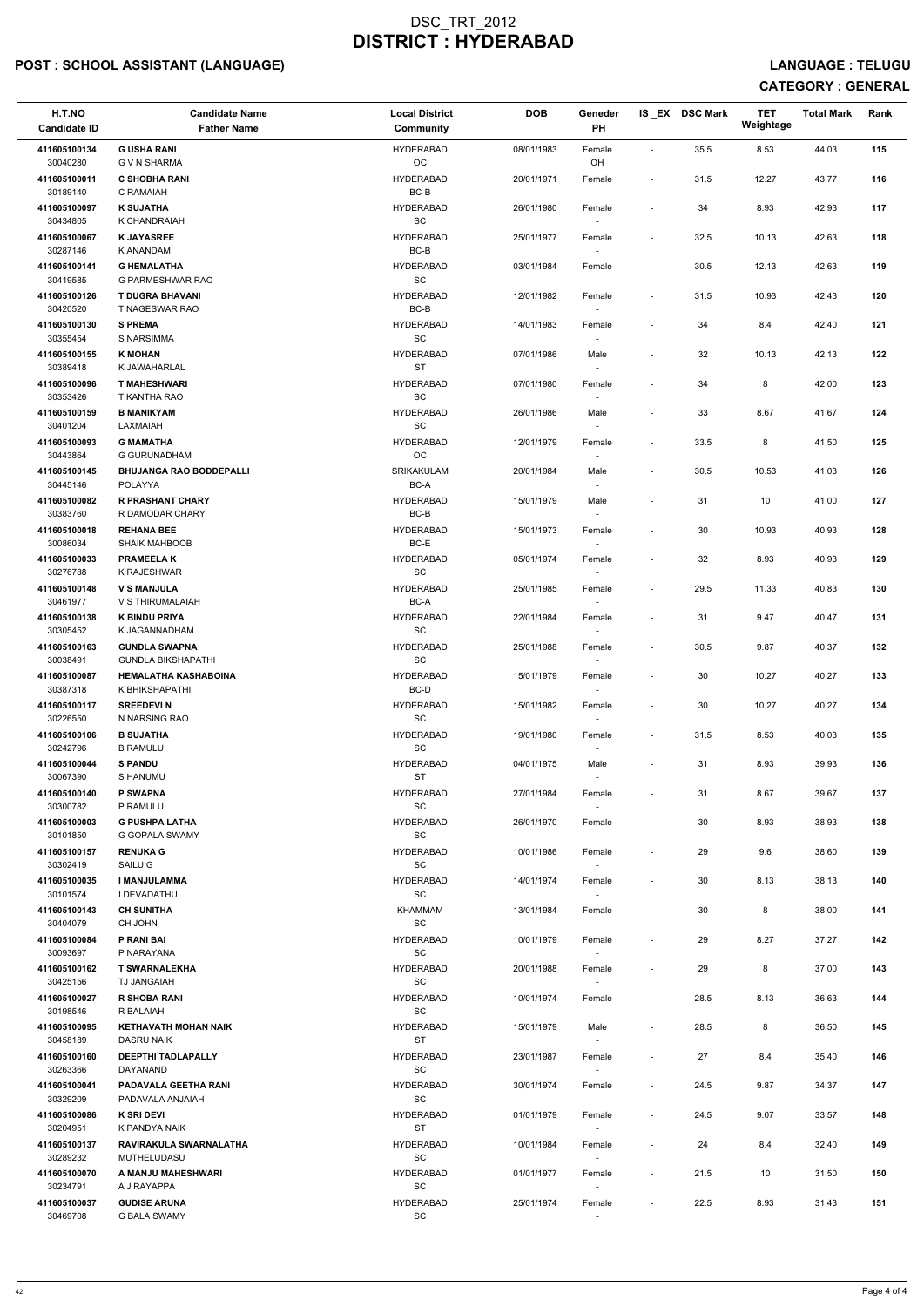## POST : SCHOOL ASSISTANT (LANGUAGE) And the set of the set of the set of the set of the set of the set of the set of the set of the set of the set of the set of the set of the set of the set of the set of the set of the set

| H.T.NO<br><b>Candidate ID</b> | <b>Candidate Name</b><br><b>Father Name</b>             | <b>Local District</b><br><b>Community</b> | <b>DOB</b> | Geneder<br><b>PH</b>             |                          | IS EX DSC Mark | <b>TET</b><br>Weightage | <b>Total Mark</b> | Rank           |
|-------------------------------|---------------------------------------------------------|-------------------------------------------|------------|----------------------------------|--------------------------|----------------|-------------------------|-------------------|----------------|
| 411606100061<br>30422826      | <b>ASAD MOHAMMED</b><br>MAHTABALAM MD                   | <b>GUNTUR</b><br>BC-E                     | 14/01/1980 | Male<br>$\overline{\phantom{a}}$ |                          | 63             | 11.47                   | 74.47             | $\mathbf{1}$   |
| 411606100096<br>30266643      | <b>SHAIK YAKUB BASHA</b><br><b>CHAND BASHA</b>          | POTTI SREERAMULU NELLORE<br>BC-E          | 09/01/1984 | Male<br>$\overline{\phantom{a}}$ | $\overline{\phantom{a}}$ | 61.5           | 12.53                   | 74.03             | $\mathbf{2}$   |
| 411606100046<br>30321987      | <b>MOHAMMAD SALAM</b><br><b>MOHAMMAD MOULANA</b>        | <b>HYDERABAD</b><br>BC-E                  | 05/01/1979 | Male                             |                          | 60             | 12.93                   | 72.93             | 3              |
| 411606100045<br>30108602      | <b>SURAYYA SULTANA</b><br>SYED AFZAL MOHIUDDIN          | <b>HYDERABAD</b><br>OC                    | 02/01/1979 | Female                           | $\blacksquare$           | 59             | 13.2                    | 72.20             | 4              |
| 411606100022<br>30261707      | <b>MOHD WAHEEDUDDIN</b><br>MOHD FAREEDUDDIN             | <b>HYDERABAD</b><br>BC-E                  | 07/01/1975 | Male                             | $\overline{\phantom{a}}$ | 59.5           | 11.6                    | 71.10             | 5              |
| 411606100033<br>30054341      | <b>MOHD AZMATHULLA KHAN</b><br><b>MOHD YASEEN KHAN</b>  | <b>HYDERABAD</b><br>BC-E                  | 05/01/1977 | Male<br>$\overline{\phantom{a}}$ | $\overline{\phantom{a}}$ | 59             | 11.47                   | 70.47             | 6              |
| 411606100007                  | <b>RAHATH UNNISA</b>                                    | <b>HYDERABAD</b>                          | 24/01/1973 | Female                           | $\blacksquare$           | 57             | 12.67                   | 69.67             | $\overline{7}$ |
| 30058884<br>411606100091      | MOHD ABDUL RASHEED<br><b>SAFIYA BEGUM</b>               | BC-E<br><b>HYDERABAD</b>                  | 28/01/1983 | Female                           | $\sim$                   | 55             | 13.87                   | 68.87             | 8              |
| 30268229<br>411606100070      | MD YOUSUF SHAREEF<br><b>NUSRATH FATHIMA</b>             | BC-E<br><b>MEDAK</b>                      | 24/01/1981 | Female                           | $\overline{\phantom{a}}$ | 56.5           | $12 \overline{ }$       | 68.50             | 9              |
| 30326526<br>411606100093      | <b>GULAM MOHAMMAD HAFEZ</b><br><b>MOHD ABDUL HAMEED</b> | BC-E<br><b>HYDERABAD</b>                  | 02/01/1983 | $\overline{\phantom{a}}$<br>Male |                          | 55             | 13.07                   | 68.07             | 10             |
| 30264268<br>411606100018      | ABDUL LATEEF SHAREEF<br><b>SHABANA YASMEEN</b>          | BC-E<br><b>MEDAK</b>                      | 08/01/1975 | Female                           |                          | 56.5           | 11.2                    | 67.70             | 11             |
| 30434838<br>411606100005      | MOHD SHAREEFUDDIN<br><b>MOHAMMADI BEGUM</b>             | BC-E<br><b>HYDERABAD</b>                  | 08/01/1972 | Female                           |                          | 55             | 12.53                   | 67.53             | 12             |
| 30463081<br>411606100120      | <b>MOHD SABER</b><br><b>SIDDIQUA MUBEEN</b>             | BC-E<br><b>HYDERABAD</b>                  | 12/01/1987 | Female                           | $\overline{\phantom{a}}$ | 53.5           | 13.73                   | 67.23             | 13             |
| 30331729<br>411606100063      | <b>MOHD ABDUL RAHEEM</b><br><b>AMTHUR RAHMAN</b>        | BC-E<br><b>HYDERABAD</b>                  | 11/01/1981 | Female                           | $\overline{\phantom{a}}$ | 53.5           | 13.47                   | 66.97             | 14             |
| 30249854                      | MOHD ABDUL MAJEED                                       | BC-E                                      |            | $\overline{\phantom{a}}$         |                          |                |                         |                   |                |
| 411606100109<br>30448483      | <b>FAREEDA UNNISA</b><br>MD GHOUSE MOHIUDDIN SHARIF     | <b>HYDERABAD</b><br>BC-E                  | 28/01/1986 | Female                           | $\overline{\phantom{a}}$ | 55             | 11.87                   | 66.87             | 15             |
| 411606100027<br>30069644      | <b>FIRDOUS ARA</b><br><b>SULTAN MAHMOOD</b>             | <b>HYDERABAD</b><br>BC-E                  | 04/01/1977 | Female                           |                          | 54             | 12.67                   | 66.67             | 16             |
| 411606100062<br>30397813      | <b>MOHD RASHED</b><br><b>MOHD KHAJA</b>                 | <b>HYDERABAD</b><br>BC-B                  | 20/01/1981 | Male<br>$\sim$                   | $\overline{\phantom{a}}$ | 53.5           | 12.27                   | 65.77             | 17             |
| 411606100119<br>30271321      | <b>MOHD SHAHID ALI</b><br>MOHD YOUSUF ALI               | KARIMNAGAR<br>BC-E                        | 06/01/1987 | Male<br>$\sim$                   | $\sim$                   | 55             | 10.67                   | 65.67             | 18             |
| 411606100010<br>30407907      | <b>SHAIKA ZUBEDA</b><br><b>SK ABDUL KHADER</b>          | <b>HYDERABAD</b><br>BC-E                  | 13/01/1973 | Female                           | $\overline{\phantom{a}}$ | 55.5           | 10                      | 65.50             | 19             |
| 411606100053<br>30037002      | <b>NUSRAT UNISA</b><br><b>MOHD GHOUSUDDIN</b>           | <b>HYDERABAD</b><br>BC-E                  | 25/01/1979 | Female<br>$\sim$                 | $\overline{\phantom{a}}$ | 54.5           | 10.93                   | 65.43             | 20             |
| 411606100004<br>30315206      | <b>FAZELA SULTANA</b><br>MD BAHAUDDIN                   | <b>HYDERABAD</b><br>BC-E                  | 10/01/1971 | Female<br>$\sim$                 | $\overline{\phantom{a}}$ | 54             | 11.33                   | 65.33             | 21             |
| 411606100115<br>30472030      | <b>RAHAMATH BI KOSUVARIPALLI</b><br>K SATTAR SAHEB      | <b>CHITTOOR</b><br>BC-E                   | 22/01/1986 | Female<br>$\sim$                 | $\overline{\phantom{a}}$ | 54             | 11.07                   | 65.07             | 22             |
| 411606100083<br>30454028      | <b>MD ABDUL RAZZAK</b><br>ABDUL SAMAD                   | MEDAK<br>$BC-B$                           | 24/01/1983 | Male                             | $\sim$                   | 52             | 12.4                    | 64.40             | 23             |
| 411606100042<br>30083971      | <b>GHOUSIA BEGUM</b><br><b>MOHD OSMAN</b>               | <b>HYDERABAD</b><br>BC-E                  | 16/01/1978 | Female                           | $\overline{\phantom{a}}$ | 51.5           | 12.8                    | 64.30             | 24             |
| 411606100112                  | <b>FARHAT PARVEEN</b>                                   | <b>HYDERABAD</b>                          | 10/01/1986 | Female                           | $\sim$                   | 51.5           | 12.8                    | 64.30             | 25             |
| 30264849<br>411606100028      | <b>MOHD JAHANGIR</b><br><b>NASREEN BEGUM</b>            | BC-E<br><b>HYDERABAD</b>                  | 15/01/1977 | $\sim$<br>Female                 | $\overline{\phantom{a}}$ | 52             | 12.27                   | 64.27             | 26             |
| 30055298<br>411606100084      | <b>SYED OMER</b><br><b>MOHD KHAJA MOINUDDIN</b>         | <b>OC</b><br><b>HYDERABAD</b>             | 04/01/1983 | $\sim$<br>Male                   | $\overline{\phantom{a}}$ | 51.5           | 12.67                   | 64.17             | 27             |
| 30056248<br>411606100130      | <b>MOHD ALAUDDIN</b><br><b>SADIYA FATIMA</b>            | BC-B<br><b>HYDERABAD</b>                  | 16/01/1989 | $\sim$<br>Female                 | $\overline{\phantom{a}}$ | 52.5           | 11.47                   | 63.97             | 28             |
| 30295742<br>411606100035      | MOHD ZAHOOR<br><b>SAIRA ASIM</b>                        | BC-E<br><b>HYDERABAD</b>                  | 03/01/1977 | Female                           | $\overline{\phantom{a}}$ | 51             | 12.8                    | 63.80             | 29             |
| 30113888<br>411606100124      | <b>GULAM RASOOL KHAN</b><br><b>ASMA SIDDIQUA</b>        | OC<br>WARANGAL                            | 13/01/1987 | $\sim$<br>Female                 | $\sim$                   | 53.5           | 10                      | 63.50             | 30             |
| 30266350<br>411606100024      | MOHD VALI HYDER<br><b>TEHSEEN AHMEDI</b>                | BC-B<br><b>HYDERABAD</b>                  | 01/01/1976 | $\sim$<br>Female                 | $\overline{\phantom{a}}$ | 51             | 12.4                    | 63.40             | 31             |
| 30423734<br>411606100097      | <b>VIQUAR AHMED</b><br><b>SAFDAR SIDDIQUA</b>           | BC-B<br><b>HYDERABAD</b>                  | 15/01/1984 | $\sim$<br>Female                 | $\overline{\phantom{a}}$ | 52.5           | 10.67                   | 63.17             | 32             |
| 30292697<br>411606100001      | <b>MD SHAREEF</b><br><b>MOHD AYAZ ALI KHAN</b>          | BC-B<br><b>HYDERABAD</b>                  | 15/01/1968 |                                  |                          | 54.5           | 8.53                    | 63.03             | 33             |
| 30238077                      | MOHD AMJAD ALI KHAN                                     | OC                                        |            | Male<br>$\sim$                   |                          |                |                         |                   |                |
| 411606100014<br>30419621      | <b>MOHD ABDUL QADER SIDDIQUI</b><br>M A SALEEM SIDDIQUI | <b>HYDERABAD</b><br>BC-E                  | 06/01/1974 | Male<br>$\sim$                   | $\sim$                   | 50.5           | 12.53                   | 63.03             | 34             |
| 411606100040<br>30467817      | <b>ARSHIYA TABASSUM</b><br><b>SHAIK BANDE ALI</b>       | <b>HYDERABAD</b><br>BC-E                  | 05/01/1978 | Female                           | $\sim$                   | 52             | 10.93                   | 62.93             | 35             |
| 411606100081<br>30471926      | <b>AMENA HAFEEZ</b><br>MOHD ABDUL HAFEEZ                | <b>HYDERABAD</b><br>BC-E                  | 05/01/1982 | Female<br>$\sim$                 | $\sim$                   | 50.5           | 12.4                    | 62.90             | 36             |
| 411606100060<br>30252817      | <b>AYESHA BEGUM</b><br>LATE HASSAN UDDIN                | <b>HYDERABAD</b><br>BC-E                  | 06/01/1980 | Female                           | $\overline{\phantom{a}}$ | 51             | 11.73                   | 62.73             | 37             |
| 411606100104<br>30320836      | <b>MOHAMMED FEROZ</b><br>MD AYOOB                       | <b>ADILABAD</b><br>BC-E                   | 10/01/1985 | Male<br>$\overline{\phantom{a}}$ | $\sim$                   | 50.5           | 12.13                   | 62.63             | 38             |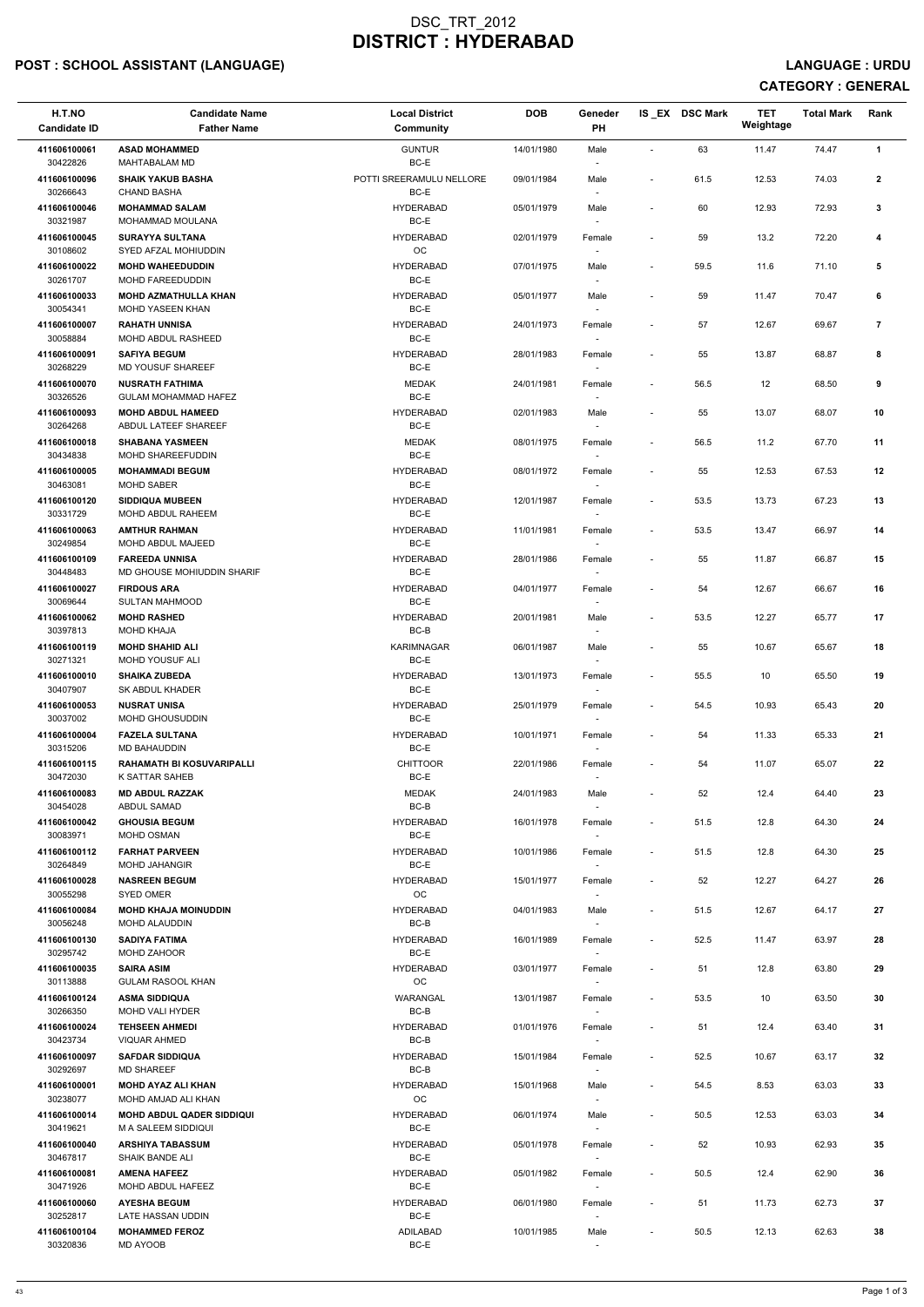## POST : SCHOOL ASSISTANT (LANGUAGE) And the set of the set of the set of the set of the set of the set of the set of the set of the set of the set of the set of the set of the set of the set of the set of the set of the set

| H.T.NO<br><b>Candidate ID</b>        | <b>Candidate Name</b><br><b>Father Name</b>           | <b>Local District</b><br>Community | <b>DOB</b> | Geneder<br><b>PH</b>               |                          | IS_EX DSC Mark | <b>TET</b><br>Weightage | <b>Total Mark</b> | Rank |
|--------------------------------------|-------------------------------------------------------|------------------------------------|------------|------------------------------------|--------------------------|----------------|-------------------------|-------------------|------|
| 411606100073<br>30222138             | <b>FARHATH JABEEN</b><br><b>MOHAMMED IQBAL</b>        | <b>HYDERABAD</b><br>BC-E           | 08/01/1981 | Female                             | $\overline{\phantom{a}}$ | 49.5           | 12.4                    | 61.90             | 39   |
| 411606100011<br>30249699             | <b>WASEEM BEGUM</b><br>LATE GULAM MOHAMMED            | <b>HYDERABAD</b><br>BC-B           | 05/01/1974 | Female                             | $\overline{\phantom{a}}$ | 50             | 11.6                    | 61.60             | 40   |
| 411606100055<br>30190813             | <b>MOHAMMED ASHRAF GHOURI</b><br>MOHAMMED AHMED GHORI | <b>NALGONDA</b><br>OC              | 27/01/1979 | Male<br>OH                         | $\blacksquare$           | 51             | 10.53                   | 61.53             | 41   |
| 411606100057<br>30332317             | <b>SHAHINSHA BEGUM</b><br>MD FAREED UDDIN             | <b>HYDERABAD</b><br>BC-E           | 20/01/1980 | Female<br>$\overline{\phantom{a}}$ | $\overline{\phantom{a}}$ | 50             | 11.2                    | 61.20             | 42   |
| 411606100064<br>30052490             | <b>REHANA BEGUM</b><br>ABDUL BAREE                    | <b>KRISHNA</b><br>BC-E             | 03/01/1981 | Female<br>$\overline{\phantom{a}}$ | $\sim$                   | 48.5           | 11.2                    | 59.70             | 43   |
| 411606100002                         | <b>SHAJAHAN BEGUM</b>                                 | <b>KURNOOL</b><br>BC-E             | 04/01/1969 | Female                             | $\overline{\phantom{a}}$ | 49             | 10.67                   | 59.67             | 44   |
| 30090322<br>411606100079<br>30264534 | D A RASHEED<br><b>DURDANA BEGUM</b>                   | <b>HYDERABAD</b><br>OC             | 14/01/1982 | Female                             | $\blacksquare$           | 47.5           | 12.13                   | 59.63             | 45   |
| 411606100017                         | SYED MOHAMMED ALI<br><b>MOHD ABU SALEH</b>            | <b>HYDERABAD</b>                   | 04/01/1975 | Male                               |                          | 47             | 12.4                    | 59.40             | 46   |
| 30228872<br>411606100043             | MOHD MUJEEBUR RAHMAN<br><b>SHEERIN PARVEEN</b>        | OC<br><b>KARIMNAGAR</b>            | 02/01/1978 | $\sim$<br>Female                   | $\overline{\phantom{a}}$ | 48             | 11.2                    | 59.20             | 47   |
| 30324967<br>411606100086             | <b>MA WAHEED</b><br><b>MOHAMMED MUSHTAQ AHMED</b>     | BC-E<br><b>HYDERABAD</b>           | 20/01/1983 | $\overline{\phantom{a}}$<br>Male   | $\overline{\phantom{a}}$ | 48             | 11.2                    | 59.20             | 48   |
| 30025533<br>411606100088             | MOHAMMED HAKIMUDDIN<br><b>ISHRATH UNNISA</b>          | BC-E<br><b>HYDERABAD</b>           | 07/01/1983 | $\overline{\phantom{a}}$<br>Female |                          | 46             | 13.2                    | 59.20             | 49   |
| 30051101<br>411606100126             | SYED ABID ALI<br><b>AKTER UNNISA</b>                  | OC<br><b>HYDERABAD</b>             | 15/01/1988 | Female                             | $\overline{\phantom{a}}$ | 45.5           | 13.6                    | 59.10             | 50   |
| 30040104<br>411606100066             | SK MEHBOOB<br><b>N MAHAMMED SHAREEF</b>               | BC-E<br><b>KADAPA</b>              | 10/01/1981 | Male                               | $\overline{\phantom{a}}$ | 46.5           | 12.27                   | 58.77             | 51   |
| 30024691<br>411606100052             | N BADA BASHU<br><b>BISMILLAH BEGUM</b>                | BC-E<br><b>HYDERABAD</b>           | 28/01/1979 | $\sim$<br>Female                   | $\overline{\phantom{a}}$ | 47             | 11.73                   | 58.73             | 52   |
| 30317900<br>411606100039             | ABDUL RAHEEM<br><b>SAFIA SULTANA</b>                  | BC-E<br><b>HYDERABAD</b>           | 25/01/1978 | Female                             | $\blacksquare$           | 48             | 10.67                   | 58.67             | 53   |
| 30245254<br>411606100049             | MD MOINUDDIN<br><b>PARVEEN SULTANA</b>                | BC-E<br><b>HYDERABAD</b>           | 06/01/1979 | Female                             | $\overline{\phantom{a}}$ | 47             | 11.6                    | 58.60             | 54   |
| 30111410<br>411606100129             | MOHD CHAND<br><b>AHMEDI BEGUM</b>                     | BC-E<br><b>HYDERABAD</b>           | 29/01/1988 | $\sim$<br>Female                   | $\overline{\phantom{a}}$ | 45.5           | 12.8                    | 58.30             | 55   |
| 30450822<br>411606100023             | MOHAMMED NAZEER AHMED<br><b>SHAHEEN BEGUM</b>         | BC-E<br><b>HYDERABAD</b>           | 01/01/1976 | $\sim$<br>Female                   | $\overline{\phantom{a}}$ | 47             | 11.2                    | 58.20             | 56   |
| 30055901<br>411606100059             | SYED MUSHTAQ HUSSAIN<br><b>ASIYA SULTANA</b>          | <b>OC</b><br><b>HYDERABAD</b>      | 14/01/1980 | OH.<br>Female                      | $\overline{\phantom{a}}$ | 48             | 10.13                   | 58.13             | 57   |
| 30271978<br>411606100100             | <b>MOHD SARWAR AHMED</b><br><b>SAFIA BEGUM</b>        | BC-E<br><b>HYDERABAD</b>           | 29/01/1984 | $\sim$<br>Female                   | $\overline{\phantom{a}}$ | 46.5           | 11.2                    | 57.70             | 58   |
| 30329261<br>411606100116             | <b>MOHD TAQI</b><br><b>KAUSER BEGUM</b>               | BC-E<br><b>HYDERABAD</b>           | 16/01/1987 | $\sim$<br>Female                   | $\overline{\phantom{a}}$ | 47             | 10.67                   | 57.67             | 59   |
| 30332674<br>411606100071             | AHMED HUSSAIN<br><b>AYESHA IRFANA</b>                 | BC-E<br><b>HYDERABAD</b>           | 01/01/1981 | $\sim$<br>Female                   | $\overline{\phantom{a}}$ | 47             | 10.53                   | 57.53             | 60   |
| 30342933<br>411606100089             | <b>MOHAMMAD YOUSUF</b><br><b>ZEESHAN ARIF</b>         | BC-E<br><b>HYDERABAD</b>           | 09/01/1983 | Female                             | $\sim$                   | 45.5           | 12                      | 57.50             | 61   |
| 30409468<br>411606100125             | MIRZA ARIF ALI BAIG<br><b>SHAH JEHAN</b>              | <b>OC</b><br><b>HYDERABAD</b>      | 17/01/1987 | Female                             | $\blacksquare$           | 46.5           | 10.93                   | 57.43             | 62   |
| 30272367<br>411606100107             | <b>SHAIK SALEEM</b><br><b>AMENA BEGUM</b>             | BC-E<br><b>HYDERABAD</b>           | 08/01/1985 | $\sim$<br>Female                   | $\overline{\phantom{a}}$ | 47             | 10.4                    | 57.40             | 63   |
| 30336644<br>411606100072             | MOHD GHOUSE<br><b>ASMA FARHEEN FATIMA</b>             | BC-E<br><b>HYDERABAD</b>           | 03/01/1981 | $\sim$<br>Female                   | $\overline{\phantom{a}}$ | 45.5           | 11.6                    | 57.10             | 64   |
| 30300183<br>411606100015             | <b>MOHD HAMZA</b><br><b>SHAIK MOHD ISMAIL</b>         | BC-E<br><b>HYDERABAD</b>           | 08/01/1974 | $\overline{\phantom{a}}$<br>Male   | $\overline{\phantom{a}}$ | 46.5           | 10                      | 56.50             | 65   |
| 30286750<br>411606100026             | <b>SHAIK ABDUL KAREEM</b><br><b>FAHEEM SULTANA</b>    | BC-E<br><b>HYDERABAD</b>           | 01/01/1976 |                                    | $\blacksquare$           | 44.5           | 11.73                   | 56.23             | 66   |
| 30422377<br>411606100065             | <b>MOHD ZAHOOR ALI</b><br><b>MD MAHMOOD HUSSAIN</b>   | BC-E<br><b>HYDERABAD</b>           | 15/01/1981 | Female<br>$\sim$                   | $\overline{\phantom{a}}$ | 44.5           | 11.47                   | 55.97             | 67   |
| 30331919                             | MD MAQDOOM HUSSAIN                                    | BC-E                               |            | Male<br>$\sim$                     |                          |                |                         |                   |      |
| 411606100076<br>30295861             | <b>ASIYA BEGUN</b><br><b>MOHD YOUSUF</b>              | <b>HYDERABAD</b><br>BC-E           | 03/01/1982 | Female<br>$\sim$                   | $\overline{\phantom{a}}$ | 44             | 11.73                   | 55.73             | 68   |
| 411606100019<br>30399632             | <b>SAYERA BEGUM</b><br>MOHD ALI                       | <b>HYDERABAD</b><br>BC-E           | 10/01/1975 | Female                             | $\overline{\phantom{a}}$ | 44.5           | 11.2                    | 55.70             | 69   |
| 411606100031<br>30169381             | <b>HAJERA BEGUM</b><br>LATE MOHD HASSAN UDDIN         | <b>HYDERABAD</b><br>BC-E           | 05/01/1977 | Female                             | $\overline{\phantom{a}}$ | 45.5           | 10.13                   | 55.63             | 70   |
| 411606100077<br>30326120             | <b>RAHMATH REHANA</b><br>ABDUL LATEEF                 | <b>HYDERABAD</b><br>BC-E           | 22/01/1982 | Female<br>$\sim$                   | $\sim$                   | 44.5           | 10.93                   | 55.43             | 71   |
| 411606100074<br>30408195             | <b>SALEHA KAUSER</b><br><b>MOHD SUBHAN GHORI</b>      | <b>HYDERABAD</b><br>BC-E           | 07/01/1982 | Female<br>$\sim$                   | $\overline{\phantom{a}}$ | 44.5           | 10.8                    | 55.30             | 72   |
| 411606100006<br>30034071             | <b>MAZHER FARHANA</b><br><b>SHAIK AHMED</b>           | <b>HYDERABAD</b><br>BC-E           | 12/01/1973 | Female<br>$\sim$                   | $\overline{\phantom{a}}$ | 44.5           | 10.67                   | 55.17             | 73   |
| 411606100032<br>30315406             | <b>AMENA BEGUM</b><br>KHAJA MAQSOOD AHMED             | <b>HYDERABAD</b><br>BC-E           | 01/01/1977 | Female<br>$\overline{\phantom{a}}$ | $\blacksquare$           | 43             | 11.87                   | 54.87             | 74   |
| 411606100037<br>30437366             | <b>RUQIYA BEGUM</b><br>KHAJA ANWAR HUSSAIN            | <b>HYDERABAD</b><br>BC-E           | 10/01/1977 | Female<br>$\sim$                   | $\blacksquare$           | 43.5           | 11.33                   | 54.83             | 75   |
| 411606100121<br>30472128             | <b>NAZIA BEGUM</b><br>SHAIK NAZEER AHMED              | <b>HYDERABAD</b><br>BC-E           | 27/01/1987 | Female<br>$\overline{\phantom{a}}$ |                          | 44             | 10.53                   | 54.53             | 76   |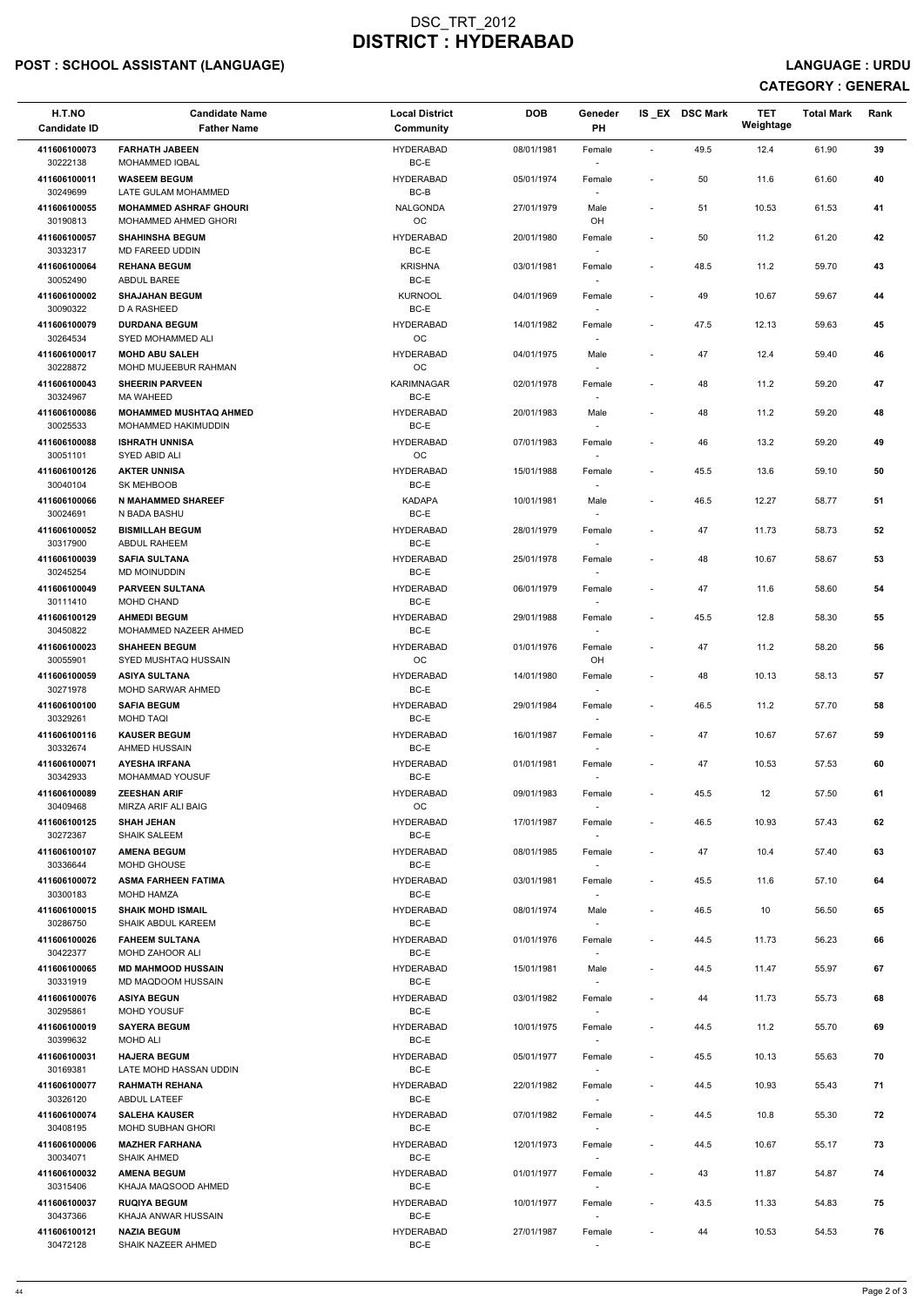## POST : SCHOOL ASSISTANT (LANGUAGE) And the set of the set of the set of the set of the set of the set of the set of the set of the set of the set of the set of the set of the set of the set of the set of the set of the set

| H.T.NO<br><b>Candidate ID</b> | <b>Candidate Name</b><br><b>Father Name</b>          | <b>Local District</b><br><b>Community</b> | <b>DOB</b> | Geneder<br>PH                      |                          | IS EX DSC Mark | <b>TET</b><br>Weightage | <b>Total Mark</b> | Rank |
|-------------------------------|------------------------------------------------------|-------------------------------------------|------------|------------------------------------|--------------------------|----------------|-------------------------|-------------------|------|
| 411606100106<br>30139664      | <b>ASIA BEGUM</b><br>MOHD ABDUL WAHAB                | <b>HYDERABAD</b><br>BC-E                  | 10/01/1985 | Female                             | $\blacksquare$           | 44             | 10.4                    | 54.40             | 77   |
| 411606100067<br>30313336      | <b>FOUZIA BEGUM</b><br>MOHD SULTAN                   | <b>HYDERABAD</b><br>BC-E                  | 12/01/1981 | Female                             | $\overline{\phantom{a}}$ | 42             | 12.27                   | 54.27             | 78   |
| 411606100110<br>30157499      | <b>NAZMUNNISA</b><br>S KHADER BASHA                  | <b>KURNOOL</b><br>BC-E                    | 14/01/1986 | Female<br>OH                       | $\overline{\phantom{a}}$ | 43.5           | 10.67                   | 54.17             | 79   |
| 411606100038<br>30070345      | <b>RAFATH NADEEM</b><br>ABDUL ALEEM                  | <b>HYDERABAD</b><br>BC-E                  | 12/01/1978 | Female                             | $\overline{\phantom{a}}$ | 43.5           | 10.53                   | 54.03             | 80   |
| 411606100058<br>30455831      | <b>MD AIJAZ UDDIN</b><br><b>MD ALAUDDIN</b>          | <b>HYDERABAD</b><br>BC-E                  | 15/01/1980 | Male<br>$\overline{\phantom{a}}$   | $\blacksquare$           | 43             | 10.93                   | 53.93             | 81   |
| 411606100095<br>30347573      | <b>AHMED ALI</b><br>MOHD AFZAL ALI                   | <b>HYDERABAD</b><br>BC-E                  | 05/01/1984 | Male<br>$\overline{\phantom{a}}$   | $\overline{\phantom{a}}$ | 42.5           | 11.2                    | 53.70             | 82   |
| 411606100101<br>30047698      | <b>RAFIYA SULTANA</b><br>MOHAMMED SHOUKATH ALI       | <b>HYDERABAD</b><br>BC-E                  | 01/01/1984 | Female                             | $\overline{\phantom{a}}$ | 42             | 11.33                   | 53.33             | 83   |
| 411606100003<br>30320686      | <b>AYESHA FATIMA</b><br><b>SHAIK AHMED</b>           | <b>HYDERABAD</b><br>BC-E                  | 22/01/1969 | Female<br>$\overline{\phantom{a}}$ | $\overline{\phantom{a}}$ | 42             | 10.8                    | 52.80             | 84   |
| 411606100127<br>30339097      | <b>RAFIYA BEGUM</b><br><b>MD SALEEM</b>              | <b>HYDERABAD</b><br>BC-E                  | 20/01/1988 | Female<br>$\overline{\phantom{a}}$ | $\overline{\phantom{a}}$ | 40.5           | 12.27                   | 52.77             | 85   |
| 411606100050<br>30295541      | <b>RAHATH KHANAM</b><br><b>GHOUSE MOHAMMED KHAN</b>  | <b>KARIMNAGAR</b><br>BC-E                 | 23/01/1979 | Female<br>$\overline{\phantom{a}}$ | $\overline{\phantom{a}}$ | 40             | 12.53                   | 52.53             | 86   |
| 411606100020<br>30091829      | <b>HAFEEZUDDIN</b><br>YOUSUF UDDIN                   | <b>HYDERABAD</b><br>BC-E                  | 12/01/1975 | Male                               | $\overline{\phantom{a}}$ | 41             | 11.33                   | 52.33             | 87   |
| 411606100123<br>30469420      | <b>AFREEN BEGUM</b><br>ABDUL KHADER                  | <b>HYDERABAD</b><br>BC-E                  | 30/01/1987 | Female<br>$\overline{\phantom{a}}$ | $\overline{\phantom{a}}$ | 40.5           | 11.73                   | 52.23             | 88   |
| 411606100078<br>30026170      | <b>RUBEENA FATHIMA</b><br>FAREEDUDDIN AHMED          | <b>MEDAK</b><br>BC-E                      | 03/01/1982 | Female<br>$\overline{\phantom{a}}$ | $\blacksquare$           | 42             | 10                      | 52.00             | 89   |
| 411606100029<br>30196969      | <b>UMME SALMA</b><br>YOUSOUF UDDIN                   | <b>ADILABAD</b><br>BC-E                   | 25/01/1977 | Female<br>$\overline{\phantom{a}}$ | $\overline{\phantom{a}}$ | 41.5           | 10.4                    | 51.90             | 90   |
| 411606100009<br>30244456      | <b>MOHD INTESARUDDIN</b><br>MOHD ATEEQUDDIN          | <b>HYDERABAD</b><br>BC-E                  | 10/01/1973 | Male                               | $\overline{\phantom{a}}$ | 40.5           | 11.33                   | 51.83             | 91   |
| 411606100016<br>30034569      | <b>ZAREENA BEGUM</b><br>MOHD ABDUL SAMAD             | <b>HYDERABAD</b><br>BC-E                  | 28/01/1974 | Female<br>$\overline{\phantom{a}}$ | $\overline{\phantom{a}}$ | 41             | 10.53                   | 51.53             | 92   |
| 411606100021<br>30445623      | <b>TAYYABA NASREEN</b><br>KHURSHEED ALI              | <b>HYDERABAD</b><br>BC-B                  | 01/01/1975 | Female                             | $\overline{\phantom{a}}$ | 40.5           | 10.67                   | 51.17             | 93   |
| 411606100131<br>30317307      | <b>FOUZIA FATIMA</b><br><b>MOHAMMED ZAKIR</b>        | <b>HYDERABAD</b><br>BC-E                  | 18/01/1989 | Female                             | $\overline{\phantom{a}}$ | 41             | 10                      | 51.00             | 94   |
| 411606100132<br>30247454      | <b>T SOGAIRA BANU</b><br>T MOHAMMD SHAFI             | ANANTHAPUR<br>BC-E                        | 30/01/1989 | Female<br>$\sim$                   | $\overline{\phantom{a}}$ | 40             | 10.67                   | 50.67             | 95   |
| 411606100075<br>30409689      | <b>NUSRATH UL LATEEF</b><br><b>SYED SARWAR</b>       | <b>HYDERABAD</b><br>BC-E                  | 22/01/1982 | Female<br>$\sim$                   | $\overline{\phantom{a}}$ | 40             | 10.27                   | 50.27             | 96   |
| 411606100080<br>30392099      | <b>MD SAJID</b><br><b>MD KHAJA</b>                   | <b>HYDERABAD</b><br>BC-B                  | 16/01/1982 | Male<br>$\sim$                     | $\overline{\phantom{a}}$ | 40             | 10                      | 50.00             | 97   |
| 411606100114<br>30221170      | <b>SHAIK RABIYA BASRI</b><br>SHAIK ABDUL JABBAR      | <b>PRAKASAM</b><br>BC-E                   | 20/01/1986 | Female                             | $\overline{\phantom{a}}$ | 37.5           | 11.07                   | 48.57             | 98   |
| 411606100013<br>30099119      | <b>ZAREENA BEGUM</b><br><b>NASER ABAS</b>            | <b>HYDERABAD</b><br>BC-E                  | 10/01/1974 | Female<br>$\sim$                   | $\overline{\phantom{a}}$ | 38.5           | 10                      | 48.50             | 99   |
| 411606100025<br>30297701      | <b>SHABANA</b><br><b>MAQDUM ALI</b>                  | <b>HYDERABAD</b><br>BC-E                  | 01/01/1976 | Female<br>$\sim$                   | $\overline{\phantom{a}}$ | 37.5           | 10.13                   | 47.63             | 100  |
| 411606100118<br>30049335      | <b>SABA FATIMA</b><br>KAZAM HUSSAIN                  | <b>MEDAK</b><br>BC-E                      | 02/01/1987 | Female<br>$\sim$                   | $\blacksquare$           | 37.5           | 10                      | 47.50             | 101  |
| 411606100113<br>30143840      | <b>MOHAMMED SAAD</b><br>MOHAMMED AYAZ                | <b>HYDERABAD</b><br>BC-E                  | 16/01/1986 | Male                               | $\overline{\phantom{a}}$ | 36             | 10.93                   | 46.93             | 102  |
| 411606100105<br>30369054      | <b>BASHEER UNNISA BEGUM</b><br>MOHD HYDER ALI KHAN   | HYDERABAD<br>BC-E                         | 31/01/1985 | Female                             | $\overline{\phantom{a}}$ | 36.5           | 10.4                    | 46.90             | 103  |
| 411606100069<br>30468819      | <b>MOHD ATAUR RAHMAN</b><br><b>MOHD ABDUL RAHMAN</b> | <b>HYDERABAD</b><br>BC-E                  | 20/01/1981 | Male<br>$\sim$                     | $\overline{\phantom{a}}$ | 38             | 8                       | 46.00             | 104  |
| 411606100128<br>30222284      | <b>YASMEEN</b><br>MD NASEERUDDIN                     | WARANGAL<br>BC-E                          | 23/01/1988 | Female<br>$\sim$                   | $\overline{\phantom{a}}$ | 35.5           | 10.27                   | 45.77             | 105  |

| 411606100047 | <b>ATEKA KAUSAR</b>     | <b>KARIMNAGAR</b> | 05/01/1979 | Female                   |                          | 33.5 | 10.93 | 44.43 | 106 |
|--------------|-------------------------|-------------------|------------|--------------------------|--------------------------|------|-------|-------|-----|
| 30168589     | <b>MOINUDDIN AHMED</b>  | BC-B              |            | -                        |                          |      |       |       |     |
| 411606100048 | <b>MOHD SHAMS UDDIN</b> | <b>HYDERABAD</b>  | 06/01/1979 | Male                     | $\overline{\phantom{0}}$ | 33.5 | 10.8  | 44.30 | 107 |
| 30331179     | KHAJA MOINUDDIN         | BC-E              |            | $\overline{\phantom{a}}$ |                          |      |       |       |     |
| 411606100051 | <b>MASARATH UNNISA</b>  | <b>HYDERABAD</b>  | 09/01/1979 | Female                   | $\overline{\phantom{0}}$ | 34   | 10.13 | 44.13 | 108 |
| 30293712     | KHAJA MOINUDDIN         | BC-E              |            | $\overline{\phantom{a}}$ |                          |      |       |       |     |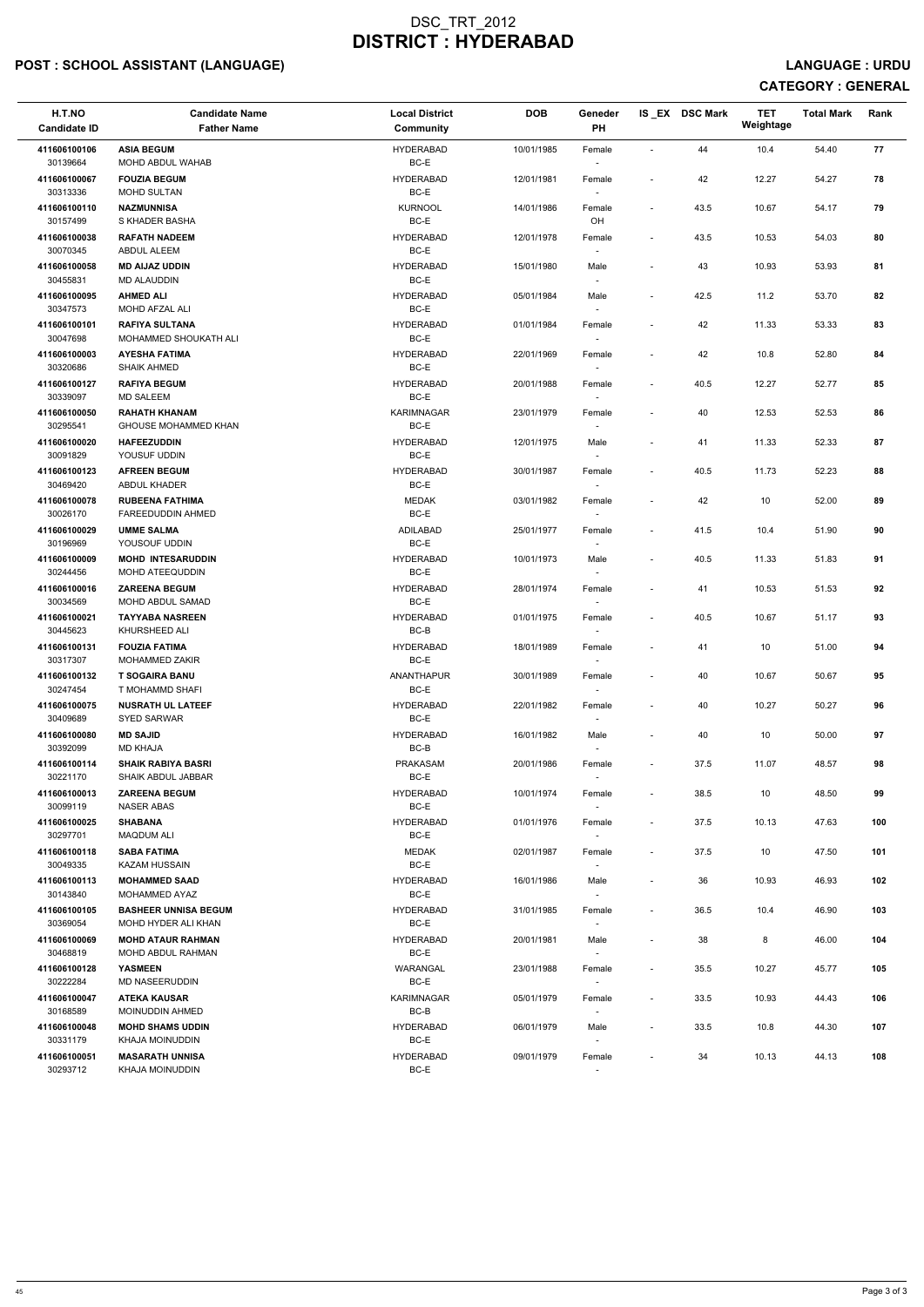## POST : SCHOOL ASSISTANT (NON-LANGUAGE) MEDIUM : ENGLISH LANGUAGE : BIOLOGICAL SCIENCE

| H.T.NO<br><b>Candidate ID</b> | <b>Candidate Name</b><br><b>Father Name</b>                   | <b>Local District</b><br><b>Community</b> | <b>DOB</b> | Geneder<br>PH                      |                          | IS_EX DSC Mark | <b>TET</b><br>Weightage | <b>Total Mark</b> | Rank           |
|-------------------------------|---------------------------------------------------------------|-------------------------------------------|------------|------------------------------------|--------------------------|----------------|-------------------------|-------------------|----------------|
| 421603080120<br>30443669      | <b>D SRINIVAS</b><br>D GURUVAIAH                              | <b>HYDERABAD</b><br>BC-B                  | 26/01/1975 | Male                               |                          | 60             | 14.4                    | 74.40             | $\mathbf{1}$   |
| 421603080049                  | <b>MAMATHAS</b>                                               | <b>HYDERABAD</b><br>BC-B                  | 10/01/1973 | Female                             | $\overline{\phantom{a}}$ | 56.5           | 15.73                   | 72.23             | $\mathbf{2}$   |
| 30397633<br>421603080570      | SATYANARAYANA RAO S<br><b>G LAKSHMI PADMAVATHI</b>            | <b>HYDERABAD</b>                          | 10/01/1983 | Female                             | $\overline{\phantom{a}}$ | 57             | 14                      | 71.00             | 3              |
| 30073205<br>421603080017      | G LAKSHMINARAYANA<br><b>C SWARNA LATHA</b>                    | BC-A<br><b>HYDERABAD</b>                  | 07/01/1971 | Female                             | $\overline{\phantom{a}}$ | 57             | 13.6                    | 70.60             | 4              |
| 30261475<br>421603081080      | C BHUSHAN RAO<br><b>AYESHA ZEESHAN</b>                        | BC-A<br><b>HYDERABAD</b>                  | 18/01/1989 | $\overline{\phantom{a}}$<br>Female | $\overline{\phantom{a}}$ | 55             | 14.67                   | 69.67             | 5              |
| 30414469<br>421603080038      | DR M ILYAS AHMED<br>A AMRUTHAMAYI                             | OC<br><b>NIZAMABAD</b>                    | 08/01/1973 | Female                             | $\overline{\phantom{a}}$ | 55.5           | 14                      | 69.50             | 6              |
| 30031349<br>421603080523      | A MADHUSUDHAN RAO<br><b>INAYATHA ALI</b>                      | OC<br><b>HYDERABAD</b>                    | 23/01/1982 | Male                               |                          | 55.5           | 13.87                   | 69.37             | $\overline{7}$ |
| 30043728<br>421603080705      | HUSARATH ALI<br><b>SUVARNARATNA Y</b>                         | OC<br><b>RANGAREDDY</b>                   | 29/01/1985 | Female                             | $\overline{\phantom{a}}$ | 55             | 13.87                   | 68.87             | 8              |
| 30389923<br>421603080193      | JOSHI Y V<br><b>PAVAN KUMAR A</b>                             | BC-C<br>RANGAREDDY                        | 11/01/1977 | Male                               |                          | 55             | 13.47                   | 68.47             | 9              |
| 30427491                      | <b>NARSAIAH</b>                                               | BC-B                                      |            |                                    |                          |                |                         |                   |                |
| 421603081002<br>30378257      | <b>ANJUM SULTANA</b><br>MOHD GHOUSE                           | <b>HYDERABAD</b><br>OC                    | 26/01/1988 | Female                             | $\overline{\phantom{a}}$ | 54.5           | 13.6                    | 68.10             | 10             |
| 421603080423<br>30045305      | <b>C.CHANDRA SHEKAR.</b><br>C SANJEEVA                        | <b>HYDERABAD</b><br>BC-D                  | 20/01/1981 | Male                               |                          | 54             | 14                      | 68.00             | 11             |
| 421603081133<br>30008182      | N SAI SRI LAKSHMI<br>N V KRISHNA MOHAN RAO                    | <b>HYDERABAD</b><br>OC                    | 15/01/1990 | Female                             | $\overline{\phantom{a}}$ | 53.5           | 14.13                   | 67.63             | 12             |
| 421603080250<br>30322394      | <b>K SREEDHAR</b><br>K AMRUTHA REDDY                          | <b>MEDAK</b><br>$_{\rm OC}$               | 15/01/1978 | Male<br>$\sim$                     |                          | 54.5           | 12.93                   | 67.43             | 13             |
| 421603080401<br>30450808      | <b>GOLDA DINAH SANGEETHA K</b><br><b>JAMES R KEMUEL</b>       | <b>HYDERABAD</b><br>OC                    | 10/01/1980 | Female                             | $\overline{\phantom{a}}$ | 53             | 14.4                    | 67.40             | 14             |
| 421603080354<br>30269810      | <b>C VEENADHARI</b><br>C HARIKUMAR                            | <b>HYDERABAD</b><br>BC-D                  | 09/01/1980 | Female                             | $\overline{\phantom{a}}$ | 54             | 13.33                   | 67.33             | 15             |
| 421603080483<br>30317159      | <b>ARAVIND CHERUKU</b><br>SATHYANARAYANA                      | WARANGAL<br>BC-B                          | 07/01/1982 | Male                               |                          | 55             | 12.13                   | 67.13             | 16             |
| 421603080455<br>30332733      | P S DHANDA BANI<br>V P SUBRAHMANIAM                           | <b>HYDERABAD</b><br>BC-A                  | 25/01/1981 | Male<br>$\sim$                     | $\overline{\phantom{a}}$ | 54.5           | 11.73                   | 66.23             | 17             |
| 421603080626<br>30191124      | <b>SHAIK AHMED MOHIUDDIN</b><br><b>SHAIK ZAKIUDDIN</b>        | <b>NIZAMABAD</b><br>BC-E                  | 10/01/1984 | Male                               |                          | 53             | 13.2                    | 66.20             | 18             |
| 421603081007<br>30049493      | <b>SOUJANYA KAKARA</b><br>K L NARASIMHA RAO                   | <b>RANGAREDDY</b><br><b>OC</b>            | 01/01/1988 | Female                             |                          | 53.5           | 12.67                   | 66.17             | 19             |
| 421603080808                  | <b>SPANDANA ALUGU</b>                                         | OTHER THAN AP                             | 22/01/1986 | Female                             | $\overline{\phantom{a}}$ | 51             | 15.07                   | 66.07             | 20             |
| 30284302<br>421603080327      | ALUGU VIJAY KUMAR<br><b>SALEHA FATIMA</b>                     | SC<br><b>HYDERABAD</b>                    | 02/01/1979 | Female                             | $\overline{\phantom{a}}$ | 53             | 12.93                   | 65.93             | 21             |
| 30114127<br>421603080256      | <b>SHAIK MAHBOOB</b><br><b>D RAJINI</b>                       | BC-E<br><b>HYDERABAD</b>                  | 07/01/1978 | $\sim$<br>Female                   | $\overline{\phantom{a}}$ | 52             | 13.87                   | 65.87             | 22             |
| 30409496<br>421603080114      | D YADAIAH GOUD<br>A RENUKA REDDY                              | BC-B<br><b>HYDERABAD</b>                  | 04/01/1975 | Female                             | $\overline{\phantom{a}}$ | 52             | 13.6                    | 65.60             | 23             |
| 30464635<br>421603080398      | A PRABHAKER REDDY<br><b>PRIYADARSHINI B</b>                   | <b>OC</b><br><b>HYDERABAD</b>             | 27/01/1980 | Female                             | $\sim$                   | 52.5           | 12.93                   | 65.43             | 24             |
| 30057217<br>421603080015      | JOHN B S<br><b>BATHINI RADHA</b>                              | BC-C<br>OTHER THAN AP                     | 25/01/1970 | $\sim$<br>Female                   |                          | 53             | 12.4                    | 65.40             | 25             |
| 30394430<br>421603080942      | <b>BATHINI MALLAIAH</b><br><b>RAJITHA DOGGALI</b>             | BC-B<br><b>HYDERABAD</b>                  | 26/01/1988 | Female                             | $\overline{\phantom{a}}$ | 52             | 13.33                   | 65.33             | 26             |
| 30025080<br>421603080969      | RAMCHANDER DOGGALI<br><b>ASMA BEGUM</b>                       | BC-D<br><b>HYDERABAD</b>                  | 21/01/1988 | Female                             |                          | 52             | 13.2                    | 65.20             | 27             |
| 30158602<br>421603080730      | <b>MOHD SALEEM</b><br><b>JUVERIA HAFEEZ</b>                   | BC-E<br><b>HYDERABAD</b>                  | 04/01/1986 | Female                             | $\overline{\phantom{a}}$ | 50             | 15.07                   | 65.07             | 28             |
| 30287884                      | MOHD ABDUL HAFEEZ SHAREEF                                     | BC-E                                      |            |                                    |                          |                |                         |                   |                |
| 421603080132<br>30149444      | <b>SUNEETA</b><br>Y NAGABHUSHAN                               | <b>NIZAMABAD</b><br>BC-D                  | 01/01/1976 | Female<br>$\overline{\phantom{a}}$ | $\overline{\phantom{a}}$ | 51             | 13.87                   | 64.87             | 29             |
| 421603080317<br>30076093      | <b>B SRIPRIYA</b><br><b>B CHANDRA MOHAN REDDY</b>             | <b>HYDERABAD</b><br><b>OC</b>             | 17/01/1979 | Female                             | $\overline{\phantom{a}}$ | 51             | 13.87                   | 64.87             | 30             |
| 421603080342<br>30001524      | <b>MEENU SINGH</b><br>JAYPRAKASH SINGH                        | <b>HYDERABAD</b><br>OC                    | 22/01/1979 | Female                             | $\overline{\phantom{a}}$ | 51             | 13.87                   | 64.87             | 31             |
| 421603080374<br>30060026      | <b>BONAGIRI CHANDRA SHEKAR</b><br><b>BONAGIRI NARSING RAO</b> | <b>HYDERABAD</b><br>BC-D                  | 22/01/1980 | Male                               | $\overline{\phantom{a}}$ | 51             | 13.73                   | 64.73             | 32             |
| 421603080823<br>30270810      | N SUJITHA SIPHORA<br>N SUDHIR SUDHAKAR                        | ADILABAD<br>BC-C                          | 05/01/1987 | Female<br>$\sim$                   | $\sim$                   | 51.5           | 13.2                    | 64.70             | 33             |
| 421603080148<br>30422633      | <b>KODAVALLI SRIDEVI</b><br>K SOMAIAH                         | <b>HYDERABAD</b><br>BC-C                  | 11/01/1976 | Female                             |                          | 52.5           | 12.13                   | 64.63             | 34             |
| 421603080297<br>30445719      | <b>APARNA VARANASI</b><br>V SIVA KUMAR                        | <b>HYDERABAD</b><br>OC                    | 03/01/1979 | Female                             | $\sim$                   | 50.5           | 14.13                   | 64.63             | 35             |
| 421603080790<br>30102410      | <b>SANDEEP KUMAR N</b><br>SADHASHIV                           | <b>HYDERABAD</b><br>SC                    | 20/01/1986 | Male<br>$\overline{\phantom{a}}$   |                          | 52             | 12.53                   | 64.53             | 36             |
| 421603080040<br>30434935      | <b>C KALPANA</b><br>C MALLIKARJUN                             | <b>RANGAREDDY</b><br>OC                   | 12/01/1973 | Female<br>$\sim$                   |                          | 52             | 12.4                    | 64.40             | 37             |
| 421603080441<br>30435714      | <b>SYADA TANVEER HUSNAIN</b><br>SYED ALI                      | ADILABAD<br>OC                            | 02/01/1981 | Female                             | $\overline{\phantom{a}}$ | 51.5           | 12.8                    | 64.30             | 38             |
|                               |                                                               |                                           |            |                                    |                          |                |                         |                   |                |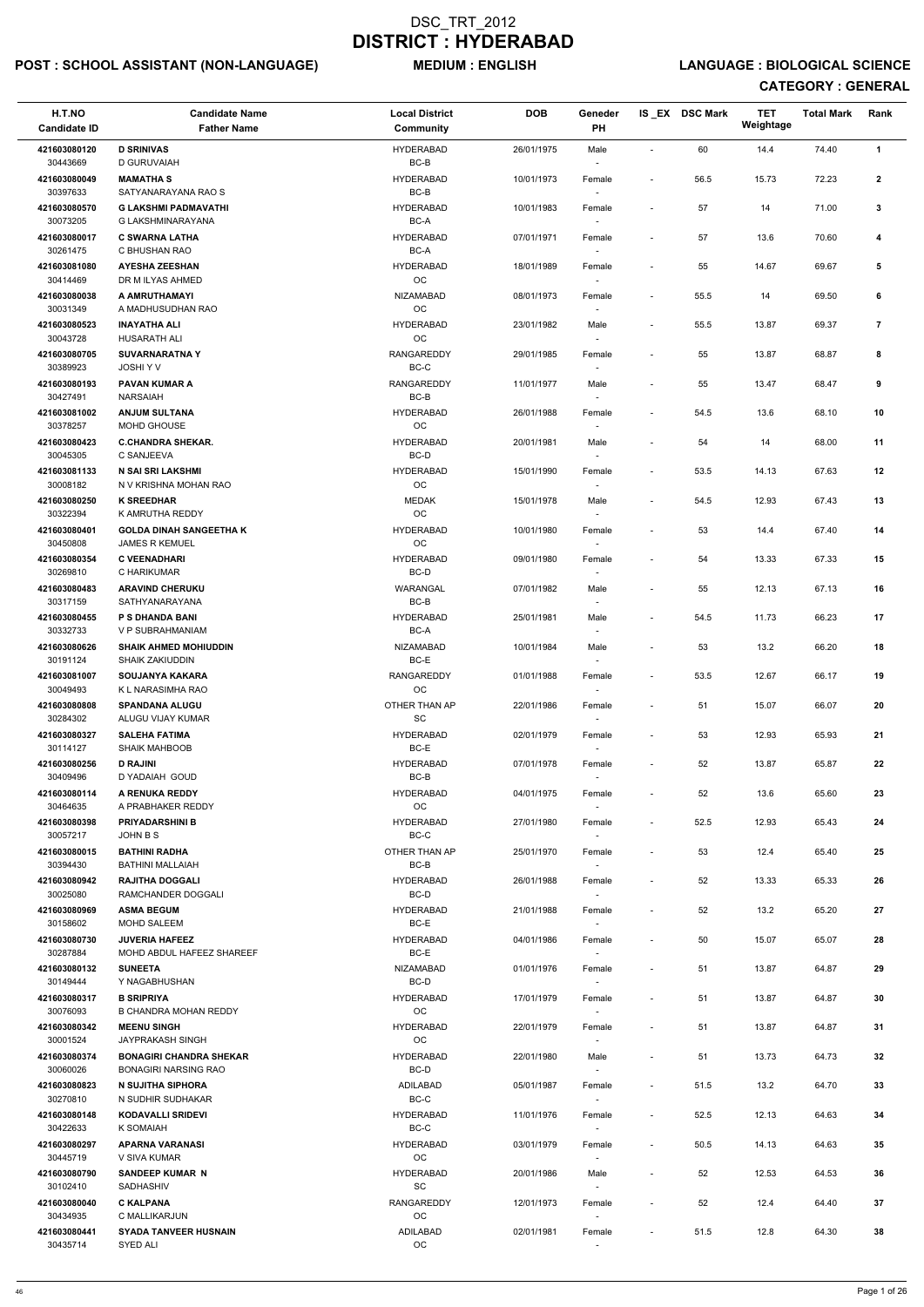## POST : SCHOOL ASSISTANT (NON-LANGUAGE) MEDIUM : ENGLISH LANGUAGE : BIOLOGICAL SCIENCE

| H.T.NO<br><b>Candidate ID</b>        | <b>Candidate Name</b><br><b>Father Name</b>             | <b>Local District</b><br><b>Community</b> | <b>DOB</b> | Geneder<br>PH                      |                              | IS EX DSC Mark | <b>TET</b><br>Weightage | <b>Total Mark</b> | Rank |
|--------------------------------------|---------------------------------------------------------|-------------------------------------------|------------|------------------------------------|------------------------------|----------------|-------------------------|-------------------|------|
| 421603080445                         | <b>E RADHIKA</b>                                        | <b>HYDERABAD</b>                          | 08/01/1981 | Female                             | $\blacksquare$               | 51.5           | 12.8                    | 64.30             | 39   |
| 30057510<br>421603080031             | E KRISHNA NAIR<br><b>SANDHYA JAGTAP</b>                 | OC<br><b>HYDERABAD</b>                    | 04/01/1972 | $\sim$<br>Female                   | $\qquad \qquad \blacksquare$ | 53             | 11.07                   | 64.07             | 40   |
| 30180880                             | PANDHARINATH JAGTAP                                     | BC-B                                      |            |                                    |                              |                |                         |                   |      |
| 421603080330<br>30441974             | <b>SABAHAT SEEMI</b><br>MOHD SHAFIULLAH                 | <b>HYDERABAD</b><br>OC                    | 15/01/1979 | Female                             | $\overline{\phantom{a}}$     | 49.5           | 14.53                   | 64.03             | 41   |
| 421603081068<br>30461370             | <b>NISSI SHARON K</b><br><b>JOHNSON K B</b>             | <b>HYDERABAD</b><br>BC-C                  | 11/01/1989 | Female<br>$\sim$                   | $\sim$                       | 51             | 12.93                   | 63.93             | 42   |
| 421603080085                         | <b>V M ROHINI</b><br>V M SHENOY                         | <b>HYDERABAD</b><br><b>SC</b>             | 13/01/1975 | Female                             | $\overline{\phantom{a}}$     | 51.5           | 12.27                   | 63.77             | 43   |
| 30470276<br>421603080175<br>30070235 | <b>G LAKSHMI</b>                                        | <b>RANGAREDDY</b>                         | 18/01/1976 | $\sim$<br>Female                   | $\overline{\phantom{a}}$     | 51             | 12.53                   | 63.53             | 44   |
| 421603080290<br>30431945             | <b>G KRISHNA</b><br><b>K ARUDRA</b><br>K KIRTHI KUMAR   | BC-D<br><b>RANGAREDDY</b><br>BC-B         | 08/01/1978 | $\sim$<br>Female                   | $\overline{\phantom{a}}$     | 50.5           | 12.53                   | 63.03             | 45   |
| 421603080029<br>30428476             | <b>ISHRATH FATIMA</b><br>MOHD HAMID HUSSAIN             | <b>HYDERABAD</b><br>$BC-E$                | 29/01/1972 | Female<br>$\sim$                   | $\overline{\phantom{a}}$     | 49             | 14                      | 63.00             | 46   |
| 421603080981                         | <b>SYED ASIF</b>                                        | <b>HYDERABAD</b>                          | 17/01/1988 | Male                               | $\overline{\phantom{a}}$     | 50.5           | 12.27                   | 62.77             | 47   |
| 30011251<br>421603080472             | SYED BHASHEER<br><b>KOMALAN</b>                         | OC<br><b>CHITTOOR</b>                     | 05/01/1981 | $\sim$<br>Female                   | $\qquad \qquad \blacksquare$ | 50             | 12.67                   | 62.67             | 48   |
| 30075927                             | SUBRAMANYAM N                                           | BC-B                                      |            | $\overline{\phantom{a}}$           |                              |                |                         |                   |      |
| 421603080140<br>30470050             | <b>G PRSANNA KUMARI</b><br>G K RAM REDDY                | <b>HYDERABAD</b><br>$_{\rm OC}$           | 23/01/1976 | Female                             | $\overline{\phantom{a}}$     | 50             | 12.53                   | 62.53             | 49   |
| 421603080215                         | <b>MD SHAKEEL AHMED</b>                                 | <b>HYDERABAD</b>                          | 19/01/1977 | Male                               | $\overline{\phantom{a}}$     | 49.5           | 12.93                   | 62.43             | 50   |
| 30122071<br>421603080200             | MD ABDUL KHADER<br><b>NAGHMA PRAVEEN</b>                | BC-E<br><b>HYDERABAD</b>                  | 06/01/1977 | Female                             | $\overline{\phantom{a}}$     | 50             | 12.4                    | 62.40             | 51   |
| 30260137                             | <b>MD FAREED</b>                                        | BC-E                                      |            | $\sim$                             |                              |                |                         |                   |      |
| 421603081009<br>30076119             | <b>CHINTAKINDI POORNESHWARI</b><br>C KISTAIAH           | <b>MEDAK</b><br>BC-D                      | 04/01/1988 | Female<br>$\overline{\phantom{a}}$ | $\overline{\phantom{a}}$     | 50             | 12.4                    | 62.40             | 52   |
| 421603080415<br>30060674             | <b>HAZIRA BEE</b><br>MD ABDUL AZIZ                      | RANGAREDDY<br>BC-E                        | 25/01/1980 | Female                             | $\overline{\phantom{a}}$     | 48.5           | 13.73                   | 62.23             | 53   |
| 421603080116<br>30058765             | <b>K SRILATHA</b><br>K BALRAM                           | <b>HYDERABAD</b><br>OC.                   | 10/01/1975 | Female<br>$\overline{\phantom{a}}$ | $\overline{\phantom{a}}$     | 47.5           | 14.53                   | 62.03             | 54   |
| 421603080558<br>30297844             | <b>VADDAPALLI GAYATHRI</b><br>VADDAPALLI VENKATA RAMANA | <b>VISAKHAPATNAM</b><br>BC-D              | 01/01/1983 | Female<br>$\sim$                   | $\overline{\phantom{a}}$     | 49.5           | 12.53                   | 62.03             | 55   |
| 421603081087<br>30034332             | <b>BUSHRA BEGUM</b><br>MD MOHIUDDIN                     | <b>HYDERABAD</b><br><b>OC</b>             | 21/01/1989 | Female                             | $\overline{\phantom{a}}$     | 49.5           | 12.53                   | 62.03             | 56   |
| 421603080293<br>30298586             | <b>K ARUNDHATI</b><br><b>PUNNAM</b>                     | <b>HYDERABAD</b><br>BC-D                  | 05/01/1979 | Female                             | $\overline{\phantom{a}}$     | 48.5           | 13.33                   | 61.83             | 57   |
| 421603080478                         | <b>SUMERA AHMED</b>                                     | <b>HYDERABAD</b>                          | 04/01/1981 | Female                             | $\overline{\phantom{a}}$     | 49             | 12.8                    | 61.80             | 58   |
| 30073430<br>421603080284             | <b>WAHAJ AHMED</b><br><b>TELLABATI JYOTHIRMAI</b>       | OC<br><b>KRISHNA</b>                      | 27/01/1978 | $\overline{\phantom{a}}$<br>Female | $\overline{\phantom{a}}$     | 49.5           | 12.27                   | 61.77             | 59   |
| 30111163<br>421603080036             | TELLABATI VENKATADRI<br><b>S NEERAJA</b>                | BC-B<br><b>HYDERABAD</b>                  | 13/01/1973 | $\sim$<br>Female                   | $\overline{\phantom{a}}$     | 50             | 11.73                   | 61.73             | 60   |
| 30225550                             | S RANGASWAMY                                            | BC-D                                      |            | $\overline{\phantom{a}}$           |                              |                |                         |                   |      |
| 421603080963<br>30420904             | <b>CHITIMALLA SRAVANTHI</b><br>CHITIMALLA DAMODAR       | <b>HYDERABAD</b><br>BC-B                  | 14/01/1988 | Female                             | $\overline{\phantom{a}}$     | 48.5           | 13.2                    | 61.70             | 61   |
| 421603080499<br>30104346             | <b>MOHAMMED AZHER UDDIN</b><br><b>MOHD IBRAHIM</b>      | <b>HYDERABAD</b><br>BC-E                  | 10/01/1982 | Male<br>$\sim$                     | $\overline{\phantom{a}}$     | 49             | 12.67                   | 61.67             | 62   |
| 421603080848<br>30271632             | <b>ANUPAMA GUDALA</b><br>G SATYANARAYANA                | <b>WEST GODAVARI</b><br>BC-B              | 13/01/1987 | Female<br>$\sim$                   | $\overline{\phantom{a}}$     | 47.5           | 14.13                   | 61.63             | 63   |
| 421603080579<br>30283513             | <b>J SARITHA</b><br>R JEEVAN KUMAR                      | <b>HYDERABAD</b><br>SC                    | 24/01/1983 | Female<br>$\sim$                   | $\overline{\phantom{a}}$     | 50             | 11.6                    | 61.60             | 64   |
| 421603080076<br>30103172             | <b>D V MERCY LAVANYA</b><br>D VICTOR SOLOMON            | <b>HYDERABAD</b><br><b>OC</b>             | 17/01/1974 | Female                             | $\overline{\phantom{a}}$     | 48.5           | 13.07                   | 61.57             | 65   |
| 421603080263<br>30469287             | <b>ATHIYA NAZNEEN</b><br>MOHD ABDUL BARI                | NALGONDA<br>BC-E                          | 24/01/1978 | Female<br>$\overline{\phantom{a}}$ | $\overline{\phantom{a}}$     | 49             | 12.53                   | 61.53             | 66   |
| 421603080019                         | P SATHYANARAYANA                                        | <b>HYDERABAD</b>                          | 19/01/1971 | Male                               | $\overline{\phantom{a}}$     | 51.5           | 10                      | 61.50             | 67   |
| 30046262<br>421603080925             | P RAMASWAMY<br><b>JYOTSNAY</b>                          | BC-A<br><b>HYDERABAD</b>                  | 10/01/1988 | $\sim$<br>Female                   | $\overline{\phantom{a}}$     | 48.5           | 12.93                   | 61.43             | 68   |
| 30462461                             | SURI DEVUDU Y                                           | BC-D                                      |            | $\sim$                             |                              |                |                         |                   |      |
| 421603080975<br>30463506             | <b>NANDIGAMA SANDHYA</b><br><b>PAPAIAH</b>              | <b>NALGONDA</b><br>SC                     | 05/01/1988 | Female                             | $\overline{\phantom{a}}$     | 48.5           | 12.93                   | 61.43             | 69   |
| 421603081031<br>30292373             | <b>P GAYATRI</b><br>P RAMU                              | <b>RANGAREDDY</b><br>BC-B                 | 06/01/1989 | Female                             | $\overline{\phantom{a}}$     | 50.5           | 10.93                   | 61.43             | 70   |
| 421603080930                         | <b>M TEJASWI</b>                                        | ADILABAD                                  | 18/01/1988 | Female                             | $\overline{\phantom{a}}$     | 48             | 13.33                   | 61.33             | 71   |
| 30465580<br>421603080821             | <b>MALLAIAH</b><br><b>BALE SAIDEEPIKA</b>               | BC-A<br>KARIMNAGAR                        | 17/01/1987 | $\sim$<br>Female                   | $\overline{\phantom{a}}$     | 50.5           | 10.53                   | 61.03             | 72   |
| 30444482                             | GANESHAM<br><b>SAHERA BANU</b>                          | $BC-B$                                    |            | $\overline{\phantom{a}}$           |                              |                |                         |                   |      |
| 421603080413<br>30095341             | <b>VIKHAR AHMED</b>                                     | <b>HYDERABAD</b><br>BC-E                  | 15/01/1980 | Female<br>$\sim$                   | $\overline{\phantom{a}}$     | 47.5           | 13.47                   | 60.97             | 73   |
| 421603080202<br>30070150             | <b>D S SRIDEVI</b><br>D SATHYAHARI                      | <b>HYDERABAD</b><br>SC                    | 13/01/1977 | Female<br>$\sim$                   | $\qquad \qquad \blacksquare$ | 50.5           | 10.4                    | 60.90             | 74   |
| 421603080897<br>30040615             | <b>ATHER FATIMA</b><br>MOHD ZULFAKER UDDIN              | <b>HYDERABAD</b><br>BC-E                  | 29/01/1987 | Female<br>$\overline{\phantom{a}}$ | $\overline{\phantom{a}}$     | 48             | 12.8                    | 60.80             | 75   |
| 421603080519<br>30075316             | <b>B M S JOSEPHEENA</b><br><b>B BALASHOWREELU</b>       | <b>HYDERABAD</b><br>BC-B                  | 07/01/1982 | Female<br>$\overline{\phantom{a}}$ | $\overline{\phantom{a}}$     | 46.5           | 14.27                   | 60.77             | 76   |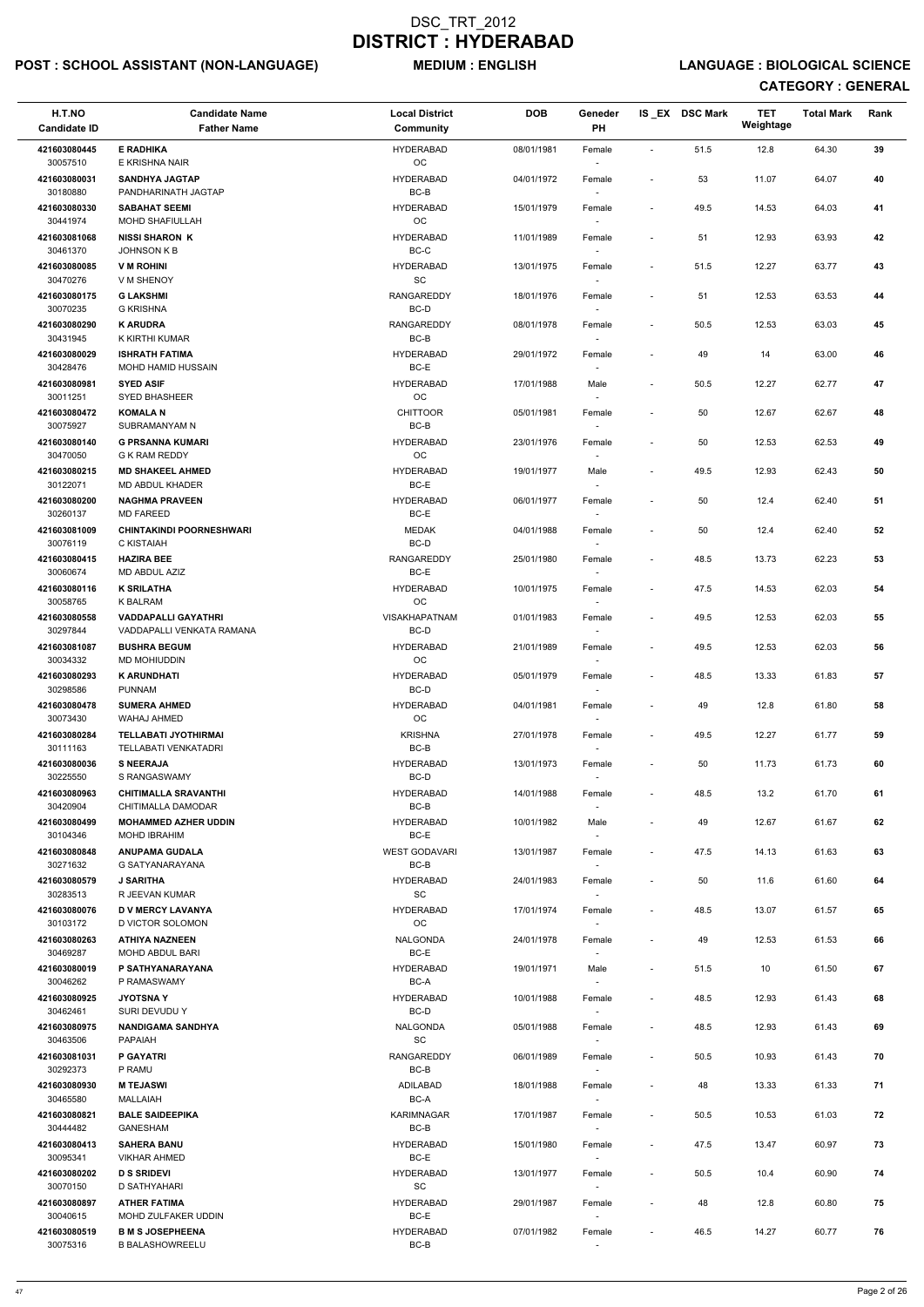## POST : SCHOOL ASSISTANT (NON-LANGUAGE) MEDIUM : ENGLISH LANGUAGE : BIOLOGICAL SCIENCE

| H.T.NO<br><b>Candidate ID</b> | <b>Candidate Name</b><br><b>Father Name</b>             | <b>Local District</b><br>Community               | <b>DOB</b> | Geneder<br><b>PH</b>               |                          | IS EX DSC Mark | <b>TET</b><br>Weightage | <b>Total Mark</b> | Rank |
|-------------------------------|---------------------------------------------------------|--------------------------------------------------|------------|------------------------------------|--------------------------|----------------|-------------------------|-------------------|------|
| 421603080271                  | <b>R SRIDEVI</b>                                        | <b>HYDERABAD</b>                                 | 22/01/1978 | Female                             | $\sim$                   | 48.5           | 12.13                   | 60.63             | 77   |
| 30126268                      | R NARAYANA DAS                                          | BC-A                                             |            |                                    |                          |                |                         |                   |      |
| 421603080996<br>30116602      | <b>B SRILATHA</b><br><b>B NARSING RAO</b>               | <b>HYDERABAD</b><br>$BC-B$                       | 11/01/1988 | Female                             |                          | 49             | 11.6                    | 60.60             | 78   |
| 421603080046<br>30165416      | <b>KENDYALA BHAVANI</b><br><b>GIRNI SATYANARAYANA</b>   | <b>HYDERABAD</b><br>BC-B                         | 29/01/1973 | Female                             |                          | 47.5           | 13.07                   | 60.57             | 79   |
| 421603080400                  | <b>D SHIRISHA</b>                                       | ADILABAD                                         | 08/01/1980 | Female                             | $\overline{\phantom{a}}$ | 47.5           | 13.07                   | 60.57             | 80   |
| 30390636<br>421603080329      | D SWAMY<br><b>SIRISHA METTELA</b>                       | <b>SC</b><br><b>KRISHNA</b>                      | 14/01/1979 | Female                             | $\overline{\phantom{a}}$ | 50             | 10.53                   | 60.53             | 81   |
| 30470617                      | <b>RAMABRAHMAM</b>                                      | BC-D                                             |            | $\sim$                             |                          |                |                         |                   |      |
| 421603080672<br>30291563      | <b>L KALPANA BAI</b><br>L ESHWAR LAL                    | <b>HYDERABAD</b><br>BC-A                         | 27/01/1985 | Female                             |                          | 46             | 14.53                   | 60.53             | 82   |
| 421603080913<br>30428321      | SOUJANYA BASVAPURAM<br><b>NAGI REDDY</b>                | <b>MEDAK</b><br>OC                               | 16/01/1988 | Female                             | $\sim$                   | 46.5           | 13.87                   | 60.37             | 83   |
| 421603080060<br>30435461      | E APARANJI VIRONICA<br>E J DAVID LIVINGSTONE            | <b>HYDERABAD</b><br>OC                           | 17/01/1974 | Female<br>$\sim$                   |                          | 47             | 13.33                   | 60.33             | 84   |
| 421603080122                  | V VANAJA                                                | <b>HYDERABAD</b>                                 | 15/01/1975 | Female                             | $\sim$                   | 46             | 14.27                   | 60.27             | 85   |
| 30129718<br>421603080428      | V RAMAIAH<br><b>MUSHINI SHIREESHA</b>                   | OC<br>RANGAREDDY                                 | 09/01/1981 | Female                             |                          | 46             | 14.27                   | 60.27             | 86   |
| 30421467                      | MUSHINI VENKATESWARARAO                                 | BC-B                                             |            |                                    |                          |                |                         |                   |      |
| 421603080197<br>30444603      | <b>K SUNEETHA</b><br>K SUDHAKAR                         | <b>KHAMMAM</b><br>BC-D                           | 25/01/1977 | Female                             |                          | 48.5           | 11.73                   | 60.23             | 87   |
| 421603080449<br>30332713      | <b>SYEDA HUMERA AMTULQADEER</b><br>S M TURAB ALI HASHMI | <b>HYDERABAD</b><br>OC                           | 26/01/1981 | Female                             | $\overline{\phantom{a}}$ | 47             | 13.2                    | 60.20             | 88   |
| 421603080806                  | <b>UZMA NIKHAT</b>                                      | <b>NALGONDA</b>                                  | 16/01/1986 | Female                             |                          | 47.5           | 12.67                   | 60.17             | 89   |
| 30269465<br>421603080044      | MOHD YOUSUFUDDIN<br>P JYOTHI HEPSIBHA                   | BC-E<br><b>HYDERABAD</b>                         | 15/01/1973 | $\sim$<br>Female                   | $\sim$                   | 46             | 14.13                   | 60.13             | 90   |
| 30447923                      | PN PRABHAKER                                            | BC-C                                             |            |                                    |                          |                |                         |                   |      |
| 421603080170<br>30274411      | <b>N USHA</b><br>N NARSIMHA                             | <b>HYDERABAD</b><br>$\operatorname{\textsf{SC}}$ | 10/01/1976 | Female                             |                          | 48             | 12.13                   | 60.13             | 91   |
| 421603080406<br>30042593      | <b>SHARMILA GUPTA</b><br><b>GHANSHYAM LAL GUPTA</b>     | ADILABAD<br>BC-B                                 | 09/01/1980 | Female<br>$\overline{\phantom{a}}$ |                          | 48             | 12.13                   | 60.13             | 92   |
| 421603080734                  | <b>SANDHYA A</b>                                        | <b>HYDERABAD</b>                                 | 13/01/1986 | Female                             |                          | 48             | 12.13                   | 60.13             | 93   |
| 30434801<br>421603080128      | <b>SAMUEL A</b><br><b>VORUGANTI ARUNA</b>               | BC-C<br><b>HYDERABAD</b>                         | 01/01/1975 | $\sim$<br>Female                   | $\overline{\phantom{a}}$ | 47             | 13.07                   | 60.07             | 94   |
| 30437548                      | V MADAN MOHAN RAO                                       | BC-A                                             |            |                                    |                          |                |                         |                   |      |
| 421603080937<br>30444421      | <b>FARHEEN AYESHABIRJEES</b><br>MD ABDUL WASEY          | <b>HYDERABAD</b><br><b>OC</b>                    | 08/01/1988 | Female                             | $\overline{\phantom{a}}$ | 47             | 13.07                   | 60.07             | 95   |
| 421603080391<br>30025073      | <b>S ANURADHA</b><br>S MADAN MOHAN                      | <b>HYDERABAD</b><br>BC-B                         | 10/01/1980 | Female                             | $\overline{\phantom{a}}$ | 46.5           | 13.47                   | 59.97             | 96   |
| 421603080709<br>30283289      | <b>SYEDA SABAH TAZEEN</b><br>SYED RAZIUDDIN MASOOD      | <b>HYDERABAD</b><br><b>OC</b>                    | 05/01/1985 | Female<br>$\sim$                   | $\overline{\phantom{a}}$ | 46.5           | 13.47                   | 59.97             | 97   |
| 421603080744                  | <b>SRAVANTHI KONDABATHINI</b>                           | <b>KHAMMAM</b>                                   | 01/01/1986 | Female                             |                          | 48             | 11.87                   | 59.87             | 98   |
| 30066873<br>421603081004      | <b>UPENDER</b><br><b>LUBNA SIDDIQUA</b>                 | BC-B<br><b>MAHABUBNAGAR</b>                      | 02/01/1988 | Female                             | $\overline{\phantom{a}}$ | 46             | 13.87                   | 59.87             | 99   |
| 30402962                      | MD AMJED ULLAH                                          | BC-E                                             |            |                                    |                          |                |                         |                   |      |
| 421603080777<br>30395993      | <b>ARCHANA NAVATHE</b><br><b>NARSAIAH</b>               | <b>NIZAMABAD</b><br>BC-D                         | 15/01/1986 | Female<br>$\sim$                   | $\overline{\phantom{a}}$ | 48.5           | 11.33                   | 59.83             | 100  |
| 421603080368<br>30467824      | <b>BHAVANIM</b><br>M KUMARA SWAMY                       | WARANGAL<br>BC-B                                 | 25/01/1980 | Female<br>$\sim$                   | $\overline{\phantom{a}}$ | 47             | 12.8                    | 59.80             | 101  |
| 421603080004                  | A KALYANI                                               | <b>HYDERABAD</b>                                 | 03/01/1969 | Female                             |                          | 48             | 11.73                   | 59.73             | 102  |
| 30441479<br>421603080874      | A LAKSHMINARAYANA<br><b>SHABANA BEGUM</b>               | BC-B<br><b>HYDERABAD</b>                         | 22/01/1987 | $\sim$<br>Female                   |                          | 48             | 11.73                   | 59.73             | 103  |
| 30186281<br>421603081017      | <b>IMAD UR RAHMAN</b><br><b>O GRACE VANDANA</b>         | BC-E<br><b>HYDERABAD</b>                         | 18/01/1988 | Female                             | $\overline{\phantom{a}}$ | 46             | 13.73                   | 59.73             | 104  |
| 30264959                      | O SUNDER RAJ                                            | <b>OC</b>                                        |            | $\sim$                             |                          |                |                         |                   |      |
| 421603080096<br>30402952      | <b>UPPU BHAGYA LAKSHMI</b><br>UPPU SUBBA RAYUDU         | ANANTHAPUR<br>BC-B                               | 02/01/1975 | Female<br>$\sim$                   | $\overline{\phantom{a}}$ | 46.5           | 13.2                    | 59.70             | 105  |
| 421603080941<br>30458914      | <b>FAHEEMUNNISA</b><br>MD MAHMOOD                       | <b>HYDERABAD</b><br>BC-B                         | 24/01/1988 | Female<br>$\sim$                   | $\overline{\phantom{a}}$ | 48             | 11.6                    | 59.60             | 106  |
| 421603080217                  | <b>M SIVA JYOTHI</b>                                    | <b>EAST GODAVARI</b>                             | 26/01/1977 | Female                             | $\overline{\phantom{a}}$ | 46.5           | 13.07                   | 59.57             | 107  |
| 30471228<br>421603080092      | M V V SATYANARAYNA MURTHY<br><b>G SANDHYA RANI</b>      | <b>OC</b><br><b>HYDERABAD</b>                    | 14/01/1975 | Female                             | $\overline{\phantom{a}}$ | 49             | 10.53                   | 59.53             | 108  |
| 30317947                      | G SRINIVAS GOUD                                         | BC-B                                             |            |                                    |                          |                |                         |                   |      |
| 421603080448<br>30059532      | <b>TABASSUM FATIMA</b><br>M A RAHMAN                    | <b>HYDERABAD</b><br>BC-E                         | 24/01/1981 | Female<br>$\sim$                   | $\sim$                   | 45             | 14.53                   | 59.53             | 109  |
| 421603080770                  | <b>SREE RAMA JASINTA RANI</b>                           | <b>MEDAK</b>                                     | 27/01/1986 | Female                             |                          | 49.5           | 10                      | 59.50             | 110  |
| 30455778<br>421603080034      | <b>SREE RAMA DANAM</b><br><b>PARVATHY PETCHETTY</b>     | SC<br><b>RANGAREDDY</b>                          | 18/01/1973 | Female                             |                          | 46             | 13.47                   | 59.47             | 111  |
| 30435367<br>421603080138      | P V V SATYANARAYANA MURTHY<br><b>D ANAND KISHORE</b>    | BC-B<br><b>HYDERABAD</b>                         | 15/01/1976 | $\sim$<br>Male                     | $\blacksquare$           | 47             | 12.4                    | 59.40             | 112  |
| 30195207                      | D CHARLES WESLEY                                        | BC-C                                             |            | $\overline{\phantom{a}}$           |                          |                |                         |                   |      |
| 421603080299<br>30270294      | <b>K HARI KRISHNA</b><br>K LAXMINARSAIAH                | <b>KARIMNAGAR</b><br>SC                          | 13/01/1979 | Male<br>$\sim$                     |                          | 47             | 12.4                    | 59.40             | 113  |
| 421603080301<br>30085704      | <b>SYEDA MUBASHEER MUNEER</b><br><b>MIR MUNEER ALI</b>  | <b>HYDERABAD</b><br>OC                           | 20/01/1979 | Female                             |                          | 46.5           | 12.8                    | 59.30             | 114  |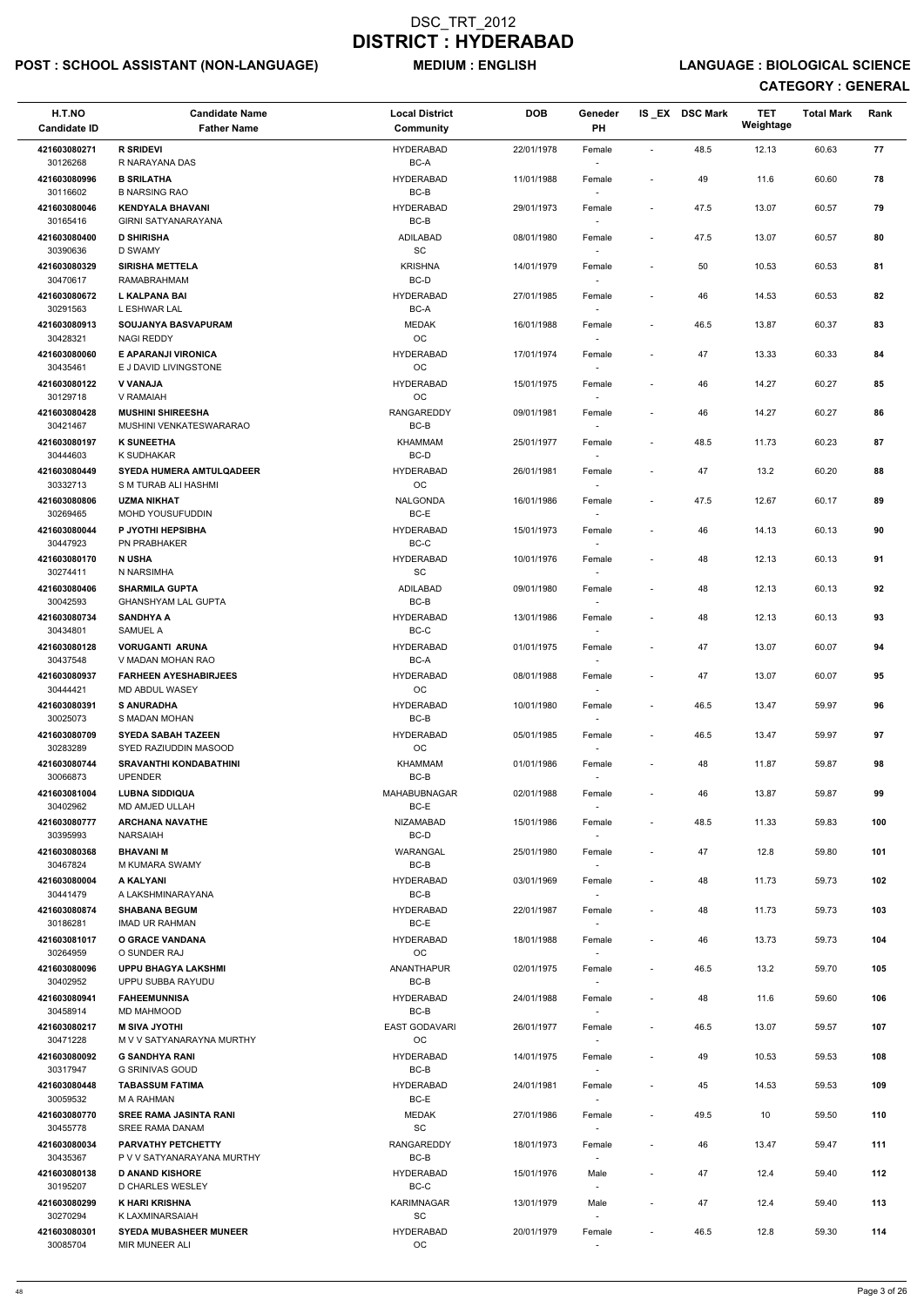## POST : SCHOOL ASSISTANT (NON-LANGUAGE) MEDIUM : ENGLISH LANGUAGE : BIOLOGICAL SCIENCE

| H.T.NO<br><b>Candidate ID</b> | <b>Candidate Name</b><br><b>Father Name</b>       | <b>Local District</b><br>Community               | <b>DOB</b> | Geneder<br>PH                      |                          | IS_EX DSC Mark | <b>TET</b><br>Weightage | <b>Total Mark</b> | Rank |
|-------------------------------|---------------------------------------------------|--------------------------------------------------|------------|------------------------------------|--------------------------|----------------|-------------------------|-------------------|------|
| 421603080350<br>30242626      | <b>SWARNALATHA G</b><br>RAGHAVULU G               | <b>HYDERABAD</b><br>BC-B                         | 15/01/1979 | Female                             | $\sim$                   | 48.5           | 10.8                    | 59.30             | 115  |
| 421603080464                  | <b>AMTUL FATIR FARHEEN</b>                        | RANGAREDDY                                       | 11/01/1981 | Female                             | $\overline{\phantom{a}}$ | 46             | 13.2                    | 59.20             | 116  |
| 30052545<br>421603080053      | MD FASIHUDDIN JUNAIDI<br><b>M RUPA</b>            | BC-E<br>RANGAREDDY                               | 02/01/1974 | Female                             | $\overline{\phantom{a}}$ | 46.5           | 12.67                   | 59.17             | 117  |
| 30264580<br>421603080346      | M VIJAYA PRASADA RAO<br><b>A SARITA</b>           | $BC-B$<br><b>HYDERABAD</b>                       | 18/01/1979 | Female                             | $\overline{\phantom{a}}$ | 47.5           | 11.6                    | 59.10             | 118  |
| 30321843<br>421603080276      | A JAYA PRAKASH<br><b>CH DHANA LAKSHMI</b>         | BC-B<br><b>KRISHNA</b>                           | 09/01/1978 | $\overline{\phantom{a}}$<br>Female | $\overline{\phantom{a}}$ | 47             | 12                      | 59.00             | 119  |
| 30034274<br>421603080279      | SURYANARAYANA<br>A SRAVANTHI                      | <b>OC</b><br><b>HYDERABAD</b>                    | 17/01/1978 | $\sim$<br>Female                   | $\overline{\phantom{a}}$ | 47             | 12                      | 59.00             | 120  |
| 30237118<br>421603080530      | A V RAMNARASAIAH<br><b>VUPPALA JENNIFER LEVIS</b> | BC-D<br><b>HYDERABAD</b>                         | 14/01/1982 | Female                             | $\overline{\phantom{a}}$ | 47.5           | 11.47                   | 58.97             | 121  |
| 30028677<br>421603080360      | <b>V K AARON LEVIS</b><br><b>RAJANI MOPARTHY</b>  | $BC-C$<br><b>PRAKASAM</b>                        | 22/01/1980 | Female                             | $\overline{\phantom{a}}$ | 46             | 12.93                   | 58.93             | 122  |
| 30341593<br>421603080557      | RAJA RAO<br><b>SHABANA NAZIA</b>                  | $\operatorname{\textsf{SC}}$<br><b>HYDERABAD</b> | 20/01/1983 | Female                             | $\overline{\phantom{a}}$ | 46             | 12.93                   | 58.93             | 123  |
| 30075133                      | MD SIDDIQUE                                       | BC-E                                             |            |                                    |                          |                |                         |                   |      |
| 421603080380<br>30152570      | <b>DANTURI MANORAMA</b><br>D BHIKSHAPATHI         | <b>HYDERABAD</b><br>BC-B                         | 22/01/1980 | Female                             | $\overline{\phantom{a}}$ | 46             | 12.8                    | 58.80             | 124  |
| 421603080615<br>30326418      | <b>B PREMA PUSHPANJALI</b><br><b>B D SAMUEL</b>   | <b>HYDERABAD</b><br>OC                           | 14/01/1984 | Female                             | $\overline{a}$           | 46             | 12.8                    | 58.80             | 125  |
| 421603080531<br>30124080      | <b>J M REBECCA</b><br>J JOHN                      | <b>HYDERABAD</b><br>$BC-C$                       | 18/01/1982 | Female                             | $\overline{\phantom{a}}$ | 44.5           | 14.27                   | 58.77             | 126  |
| 421603080545<br>30123321      | <b>B SRAVANTHI</b><br><b>B GAUTHAM BABU</b>       | <b>HYDERABAD</b><br>BC-D                         | 19/01/1983 | Female<br>$\sim$                   | $\overline{\phantom{a}}$ | 46.5           | 12.27                   | 58.77             | 127  |
| 421603080177<br>30211687      | <b>KAVITA WAGHMARE</b>                            | <b>HYDERABAD</b>                                 | 30/01/1976 | Female                             | $\overline{\phantom{a}}$ | 45             | 13.73                   | 58.73             | 128  |
| 421603080453                  | ROHIDAS WAGHMARE<br><b>NOORI SULTANA</b>          | SC<br><b>HYDERABAD</b>                           | 10/01/1981 | Female                             | $\overline{\phantom{a}}$ | 47             | 11.73                   | 58.73             | 129  |
| 30031582<br>421603080218      | <b>GHULAM RASOOL</b><br><b>VVNLSSWATHI</b>        | BC-E<br><b>HYDERABAD</b>                         | 28/01/1977 | Female                             | $\overline{\phantom{a}}$ | 46.5           | 12.13                   | 58.63             | 130  |
| 30228850<br>421603080631      | V VENKATA SUBBARAO<br><b>ABEDA BANU</b>           | OC.<br><b>HYDERABAD</b>                          | 01/01/1984 | $\overline{\phantom{a}}$<br>Female | $\overline{\phantom{a}}$ | 46.5           | 12.13                   | 58.63             | 131  |
| 30101426<br>421603081103      | <b>MOHD KHAJA LATE</b><br><b>SWARUPA A</b>        | <b>OC</b><br>NIZAMABAD                           | 13/01/1989 | $\sim$<br>Female                   | $\overline{\phantom{a}}$ | 46.5           | 12.13                   | 58.63             | 132  |
| 30011079<br>421603080419      | SAYANNA<br><b>P SAIKUMARI</b>                     | BC-D<br><b>HYDERABAD</b>                         | 12/01/1980 | Female                             | $\overline{\phantom{a}}$ | 47             | 11.6                    | 58.60             | 133  |
| 30062351                      | P M PARASHURAMAN                                  | BC-D                                             |            |                                    |                          |                |                         |                   |      |
| 421603080130<br>30446981      | <b>SMRITI PRIYADARSHINI</b><br><b>VIJAY KUMAR</b> | OTHER THAN AP<br>OC                              | 08/01/1975 | Female                             | $\overline{\phantom{a}}$ | 45.5           | 13.07                   | 58.57             | 134  |
| 421603080325<br>30455944      | <b>GEETHA RANI</b><br><b>GOPALA REDDY P</b>       | OTHER THAN AP<br><b>OC</b>                       | 12/01/1979 | Female<br>$\overline{\phantom{a}}$ | $\overline{\phantom{a}}$ | 46             | 12.53                   | 58.53             | 135  |
| 421603080402<br>30200040      | <b>B RAJA SHEKHAR</b><br>M MUNNASWAMY             | <b>HYDERABAD</b><br>BC-A                         | 14/01/1980 | Male                               | $\overline{\phantom{a}}$ | 46             | 12.53                   | 58.53             | 136  |
| 421603080288<br>30426920      | <b>SAMALETI USHASREE</b><br><b>BHAGWANDASS</b>    | <b>HYDERABAD</b><br>BC-B                         | 21/01/1978 | Female                             | $\overline{\phantom{a}}$ | 46.5           | 12                      | 58.50             | 137  |
| 421603080307<br>30435656      | <b>B PREM LATHA</b><br><b>B SRINIVAS</b>          | <b>HYDERABAD</b><br>BC-D                         | 12/01/1979 | Female                             | $\overline{\phantom{a}}$ | 46.5           | 12                      | 58.50             | 138  |
| 421603080027<br>30461151      | MITTAGADAPULLA VANAJA<br>SOMESHWARA RAO           | <b>HYDERABAD</b><br>BC-C                         | 19/01/1972 | Female                             | $\overline{\phantom{a}}$ | 46             | 12.4                    | 58.40             | 139  |
| 421603080157<br>30374744      | <b>C SRIDEVI</b><br>C LAKSHMI NARASIAH            | <b>HYDERABAD</b><br><b>OC</b>                    | 20/01/1976 | Female                             | $\overline{\phantom{a}}$ | 46             | 12.4                    | 58.40             | 140  |
| 421603080582<br>30181392      | P DEEPIKA<br>P PRABHAKER                          | <b>HYDERABAD</b><br><b>SC</b>                    | 27/01/1983 | Female                             | $\overline{a}$           | 46             | 12.4                    | 58.40             | 141  |
| 421603081006                  | <b>KARUNA KUMARI J</b>                            | <b>HYDERABAD</b><br>BC-A                         | 22/01/1988 | Female                             | $\overline{\phantom{a}}$ | 44             | 14.27                   | 58.27             | 142  |
| 30394448<br>421603080063      | NARAYANA J<br><b>AYESHA PARVEEN</b>               | <b>HYDERABAD</b>                                 | 09/01/1974 | Female                             | $\overline{\phantom{a}}$ | 44.5           | 13.73                   | 58.23             | 143  |
| 30408280<br>421603080461      | MOHAMMED ABDUL ALEEM<br><b>P SUNITHA</b>          | BC-E<br>KHAMMAM                                  | 18/01/1981 | $\overline{\phantom{a}}$<br>Female | $\overline{\phantom{a}}$ | 47.5           | 10.67                   | 58.17             | 144  |
| 30272249<br>421603080575      | <b>SEETHA RAMULU</b><br><b>K BHARATHI</b>         | BC-D<br><b>HYDERABAD</b>                         | 15/01/1983 | $\sim$                             | $\overline{\phantom{a}}$ | 45.5           | 12.67                   | 58.17             | 145  |
| 30186193                      | K DORASWAMY                                       | SC                                               |            | Female                             |                          |                |                         |                   |      |
| 421603080225<br>30267669      | <b>RESHMA SULTANA</b><br><b>MD ISMAIL</b>         | NIZAMABAD<br>BC-E                                | 26/01/1977 | Female                             | $\overline{\phantom{a}}$ | 44             | 14.13                   | 58.13             | 146  |
| 421603080901<br>30041950      | <b>HAMEEDA BANU</b><br>MD ALEEMUDDIN QURESHI      | RANGAREDDY<br>BC-E                               | 09/01/1988 | Female<br>$\overline{\phantom{a}}$ | $\overline{\phantom{a}}$ | 46.5           | 11.6                    | 58.10             | 147  |
| 421603080166<br>30406633      | <b>SABA IMROZE</b><br>MOHD ISHAQ HUSSAIN          | <b>HYDERABAD</b><br>$BC-E$                       | 07/01/1976 | Female                             | $\blacksquare$           | 45             | 13.07                   | 58.07             | 148  |
| 421603080466<br>30462314      | <b>VINAY SINGH</b><br><b>MUNNA SINGH</b>          | <b>HYDERABAD</b><br>BC-B                         | 26/01/1981 | Male                               | $\overline{\phantom{a}}$ | 47             | 11.07                   | 58.07             | 149  |
| 421603080433                  | <b>AMTHUR RAHMAN</b>                              | <b>HYDERABAD</b>                                 | 11/01/1981 | $\overline{\phantom{a}}$<br>Female | $\overline{\phantom{a}}$ | 44.5           | 13.47                   | 57.97             | 150  |
| 30249375<br>421603080676      | MOHD ABDUL MAJEED<br><b>DINESH BANDI</b>          | BC-E<br>KHAMMAM                                  | 28/01/1985 | Male                               | $\overline{\phantom{a}}$ | 45             | 12.93                   | 57.93             | 151  |
| 30189631<br>421603080150      | <b>BHASKAR RAO</b><br><b>NOOR ASKARI</b>          | BC-D<br><b>HYDERABAD</b>                         | 03/01/1976 | $\overline{\phantom{a}}$<br>Female | $\overline{\phantom{a}}$ | 43.5           | 14.4                    | 57.90             | 152  |
| 30060728                      | <b>KIASKARI</b>                                   | OC                                               |            |                                    |                          |                |                         |                   |      |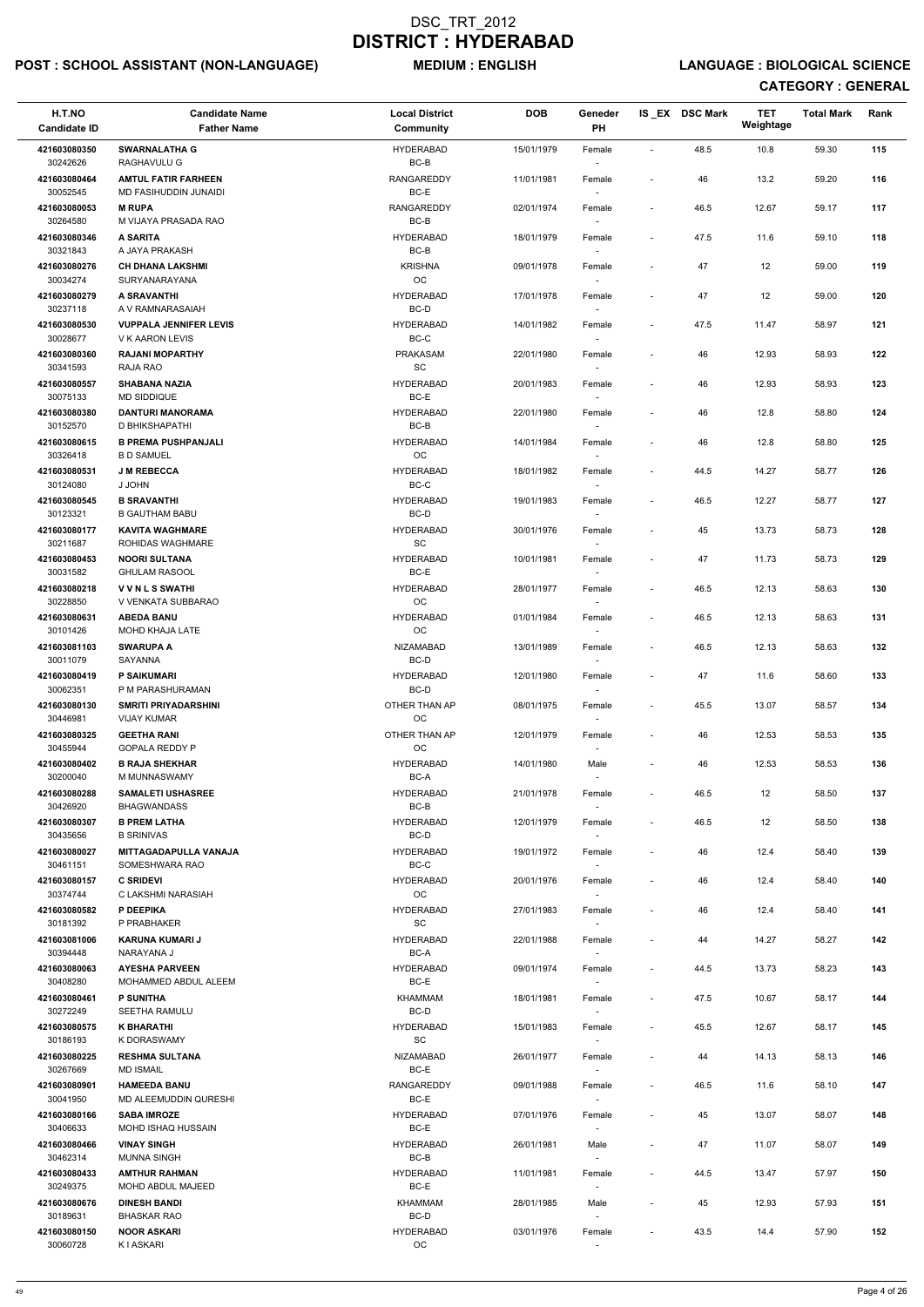## POST : SCHOOL ASSISTANT (NON-LANGUAGE) MEDIUM : ENGLISH LANGUAGE : BIOLOGICAL SCIENCE

| H.T.NO<br><b>Candidate ID</b>        | <b>Candidate Name</b><br><b>Father Name</b>                       | <b>Local District</b><br>Community               | <b>DOB</b> | Geneder<br>PH                      |                          | IS EX DSC Mark | <b>TET</b><br>Weightage | <b>Total Mark</b> | Rank |
|--------------------------------------|-------------------------------------------------------------------|--------------------------------------------------|------------|------------------------------------|--------------------------|----------------|-------------------------|-------------------|------|
| 421603080824<br>30239217             | <b>ADIVARAPU UMA DEVI</b><br>ADIVARAPU SURI BABU                  | <b>VISAKHAPATNAM</b><br>BC-A                     | 06/01/1987 | Female                             | $\mathbf{r}$             | 45.5           | 12.4                    | 57.90             | 153  |
| 421603080269<br>30027277             | <b>SUDHEESHNA J</b><br><b>SWAMY JY</b>                            | <b>HYDERABAD</b><br>SC                           | 18/01/1978 | Female                             | $\blacksquare$           | 44.5           | 13.33                   | 57.83             | 154  |
| 421603080365<br>30426628             | <b>KHANAM NADER AFSHAN</b><br>AMANULLA KHAN                       | ADILABAD<br>$_{\rm OC}$                          | 24/01/1980 | Female                             | $\overline{\phantom{a}}$ | 45             | 12.8                    | 57.80             | 155  |
| 421603080825                         | DUBASHI VIJAYA LAXMI                                              | WARANGAL                                         | 06/01/1987 | Female                             | $\overline{\phantom{a}}$ | 45             | 12.8                    | 57.80             | 156  |
| 30305821<br>421603080167             | PADMA RAO<br><b>CHINTA LAVANYA LATA</b>                           | SC<br><b>HYDERABAD</b>                           | 09/01/1976 | Female                             | $\overline{\phantom{a}}$ | 44             | 13.73                   | 57.73             | 157  |
| 30164004<br>421603080390             | CHINTA SATYA KUTUMBA RAO<br><b>MYSA MANJULA RAJARAM</b>           | <b>OC</b><br>OTHER THAN AP                       | 10/01/1980 | $\sim$<br>Female                   |                          | 46             | 11.73                   | 57.73             | 158  |
| 30237532<br>421603080501             | <b>MYSA RAJARAM</b><br><b>RUBINA AZIZ</b>                         | SC<br><b>HYDERABAD</b>                           | 15/01/1982 | Female                             | $\overline{\phantom{a}}$ | 45             | 12.67                   | 57.67             | 159  |
| 30008501<br>421603081086             | SYED AZIZ AHMED<br><b>ATIYA BEGUM</b>                             | OC<br><b>HYDERABAD</b>                           | 20/01/1989 | Female                             |                          | 44.5           | 13.07                   | 57.57             | 160  |
| 30435465                             | ANWAR KHAN                                                        | OC<br>WARANGAL                                   |            | $\sim$                             |                          |                |                         |                   |      |
| 421603080052<br>30302621             | T RAJENDRA PRASAD<br>T RAJARAM                                    | BC-A                                             | 08/01/1973 | Male<br>$\sim$                     | $\blacksquare$           | 47             | 10.53                   | 57.53             | 161  |
| 421603080267<br>30128837             | <b>CHITRA P</b><br>P NARAYANAN KUTTY                              | <b>HYDERABAD</b><br>OC                           | 13/01/1978 | Female                             | $\blacksquare$           | 45             | 12.4                    | 57.40             | 162  |
| 421603080973<br>30076396             | <b>KONDURI RAMBABU</b><br><b>JANARDHAN</b>                        | <b>KHAMMAM</b><br>SC                             | 04/01/1988 | Male                               | $\blacksquare$           | 46             | 11.33                   | 57.33             | 163  |
| 421603080112<br>30038451             | <b>MANILA YENUGUDHATI</b><br>RAMA RAJU YENUGUDHATI                | <b>HYDERABAD</b><br>BC-D                         | 31/01/1975 | Female<br>$\overline{\phantom{a}}$ |                          | 45             | 12.27                   | 57.27             | 164  |
| 421603080018<br>30287943             | <b>AZIMUNNISA</b><br>ABDUL QUDDUS                                 | <b>HYDERABAD</b><br>BC-E                         | 15/01/1971 | Female<br>$\sim$                   | $\overline{\phantom{a}}$ | 45.5           | 11.73                   | 57.23             | 165  |
| 421603080902<br>30408227             | <b>HASEENA BEGUM</b><br><b>SHAIK MAHBOOB</b>                      | <b>HYDERABAD</b><br>BC-E                         | 11/01/1988 | Female                             | $\overline{\phantom{a}}$ | 44             | 13.2                    | 57.20             | 166  |
| 421603080548                         | <b>BHAVANIP</b>                                                   | <b>RANGAREDDY</b>                                | 11/01/1983 | $\overline{\phantom{a}}$<br>Female | $\blacksquare$           | 44.5           | 12.67                   | 57.17             | 167  |
| 30124334<br>421603080578             | P RAMULU<br><b>GE SUKUMAR</b>                                     | BC-B<br><b>RANGAREDDY</b>                        | 22/01/1983 | Male                               | $\blacksquare$           | 44.5           | 12.67                   | 57.17             | 168  |
| 30390794<br>421603080878             | LATE G ISRAEL<br><b>ASNA SHAHEEN</b>                              | SC<br><b>HYDERABAD</b>                           | 12/01/1987 | $\sim$<br>Female                   | $\blacksquare$           | 43.5           | 13.6                    | 57.10             | 169  |
| 30426497<br>421603080389             | MOHAMMED YAKOOB KHAN<br><b>EFFATH RESHMA</b>                      | OC<br><b>HYDERABAD</b>                           | 08/01/1980 | $\sim$<br>Female                   | $\overline{\phantom{a}}$ | 42             | 15.07                   | 57.07             | 170  |
| 30304540<br>421603080477             | <b>MAHBOOB KHAN</b><br><b>M MANIKUMARI</b>                        | OC<br>MEDAK                                      | 03/01/1981 | Female                             | $\overline{\phantom{a}}$ | 46.5           | 10.53                   | 57.03             | 171  |
| 30227166                             | M BHAGYA RAO                                                      | SC                                               |            | $\sim$                             |                          |                |                         |                   |      |
| 421603080961<br>30139699             | <b>SAFIA FARHEEN</b><br><b>MOHD IQBAL</b>                         | <b>HYDERABAD</b><br>BC-E                         | 06/01/1988 | Female                             | $\blacksquare$           | 44.5           | 12.53                   | 57.03             | 172  |
| 421603080239<br>30428840             | <b>T SUKANYA</b><br>T YELLAIAH                                    | <b>HYDERABAD</b><br>SC                           | 10/01/1978 | Female<br>$\sim$                   | $\blacksquare$           | 45.5           | 11.47                   | 56.97             | 173  |
| 421603081089<br>30446991             | <b>AFREEN SANA</b><br><b>SYED SAIFUDDIN KHALID</b>                | <b>HYDERABAD</b><br>BC-E                         | 02/01/1989 | Female                             |                          | 46             | 10.93                   | 56.93             | 174  |
| 421603080033<br>30314809             | <b>SULOCHANA V</b><br>MUSALAYYA V                                 | <b>HYDERABAD</b><br>SC                           | 27/01/1972 | Female                             | $\overline{\phantom{a}}$ | 44.5           | 12.4                    | 56.90             | 175  |
| 421603080129<br>30431517             | <b>L SRILATA</b><br>L NARSIMHA RAO                                | <b>HYDERABAD</b><br>OC                           | 02/01/1975 | Female<br>$\sim$                   | $\overline{\phantom{a}}$ | 44.5           | 12.4                    | 56.90             | 176  |
| 421603080921<br>30336346             | <b>REKHA KARINI</b><br>K CHITTI RAJU                              | <b>WEST GODAVARI</b><br><b>SC</b>                | 24/01/1988 | Female<br>$\sim$                   | $\blacksquare$           | 45             | 11.87                   | 56.87             | 177  |
| 421603080011                         | A V PRASANNA RANI                                                 | <b>HYDERABAD</b>                                 | 23/01/1970 | Female                             | $\overline{\phantom{a}}$ | 44.5           | 12.27                   | 56.77             | 178  |
| 30254816<br>421603080515             | P VENKAT SWAMY<br><b>TASNEEM SULTANA P</b>                        | SC<br><b>HYDERABAD</b>                           | 29/01/1982 | $\overline{\phantom{a}}$<br>Female | $\overline{\phantom{a}}$ | 45             | 11.73                   | 56.73             | 179  |
| 30058014<br>421603080621             | P ABDUL SUBHAN<br><b>NAVEEN VERPULA</b>                           | BC-E<br><b>NALGONDA</b>                          | 10/01/1984 | Male                               | $\overline{\phantom{a}}$ | 47             | 9.73                    | 56.73             | 180  |
| 30198541<br>421603080948             | NAGESHWAR RAO<br><b>AYESHA HUSSAIN</b>                            | SC<br><b>HYDERABAD</b>                           | 08/01/1988 | $\sim$<br>Female                   | $\blacksquare$           | 45.5           | 11.2                    | 56.70             | 181  |
| 30061031<br>421603080221             | <b>SHAIK HUSSAIN</b><br><b>P DEVENDER</b>                         | BC-E<br><b>HYDERABAD</b>                         | 29/01/1977 | $\overline{\phantom{a}}$<br>Male   | $\overline{\phantom{a}}$ | 46             | 10.67                   | 56.67             | 182  |
| 30388368<br>421603080066             | P RAVINDER<br><b>R VENKATA SUBBALAKSHMI</b>                       | BC-D<br><b>KRISHNA</b>                           | 01/01/1974 | $\sim$<br>Female                   | $\overline{\phantom{a}}$ | 44.5           | 12.13                   | 56.63             | 183  |
| 30024838                             | R GOPAL DASS                                                      | OC                                               |            |                                    |                          |                |                         |                   |      |
| 421603081057<br>30433106             | <b>K L SWETHA REDDY</b><br>K LAXMA REDDY                          | <b>RANGAREDDY</b><br><b>OC</b>                   | 18/01/1989 | Female                             | $\blacksquare$           | 44.5           | 12.13                   | 56.63             | 184  |
| 421603080056<br>30271991             | <b>G RAMANI</b><br>M GOVIND RAJULU                                | <b>HYDERABAD</b><br>BC-D                         | 17/01/1974 | Female<br>$\sim$                   | $\overline{\phantom{a}}$ | 45             | 11.6                    | 56.60             | 185  |
| 421603080335<br>30128558             | <b>RESHAM SABITHA</b><br>RESHAM RAMAKRISHNA                       | <b>HYDERABAD</b><br>BC-A                         | 24/01/1979 | Female<br>$\overline{\phantom{a}}$ | $\overline{\phantom{a}}$ | 43.5           | 13.07                   | 56.57             | 186  |
| 421603080366<br>30061570             | <b>RAJITHA RAI</b><br>VIDYA PRABHAKAR KONYALA                     | <b>HYDERABAD</b><br>BC-C                         | 10/01/1980 | Female<br>$\sim$                   | $\overline{\phantom{a}}$ | 44             | 12.53                   | 56.53             | 187  |
| 421603080427<br>30046624             | <b>SIRAJ UNNISA BEGUM</b><br>MOHD GAFOOR UDDIN                    | <b>HYDERABAD</b><br>OC                           | 08/01/1981 | Female<br>$\sim$                   | $\overline{\phantom{a}}$ | 44             | 12.53                   | 56.53             | 188  |
| 421603080385                         | <b>JYOTHI BEHARA</b>                                              | VIZIANAGARAM                                     | 25/01/1980 | Female                             | $\sim$                   | 43.5           | 12.93                   | 56.43             | 189  |
| 30305115<br>421603080850<br>30458424 | BEHARA KAILASA RAO PATNAIK<br><b>PALA MAHESH</b><br>PALA NARSAIAH | BC-D<br>WARANGAL<br>$\operatorname{\textsf{SC}}$ | 22/01/1987 | $\sim$<br>Male                     | $\overline{\phantom{a}}$ | 43.5           | 12.93                   | 56.43             | 190  |
|                                      |                                                                   |                                                  |            |                                    |                          |                |                         |                   |      |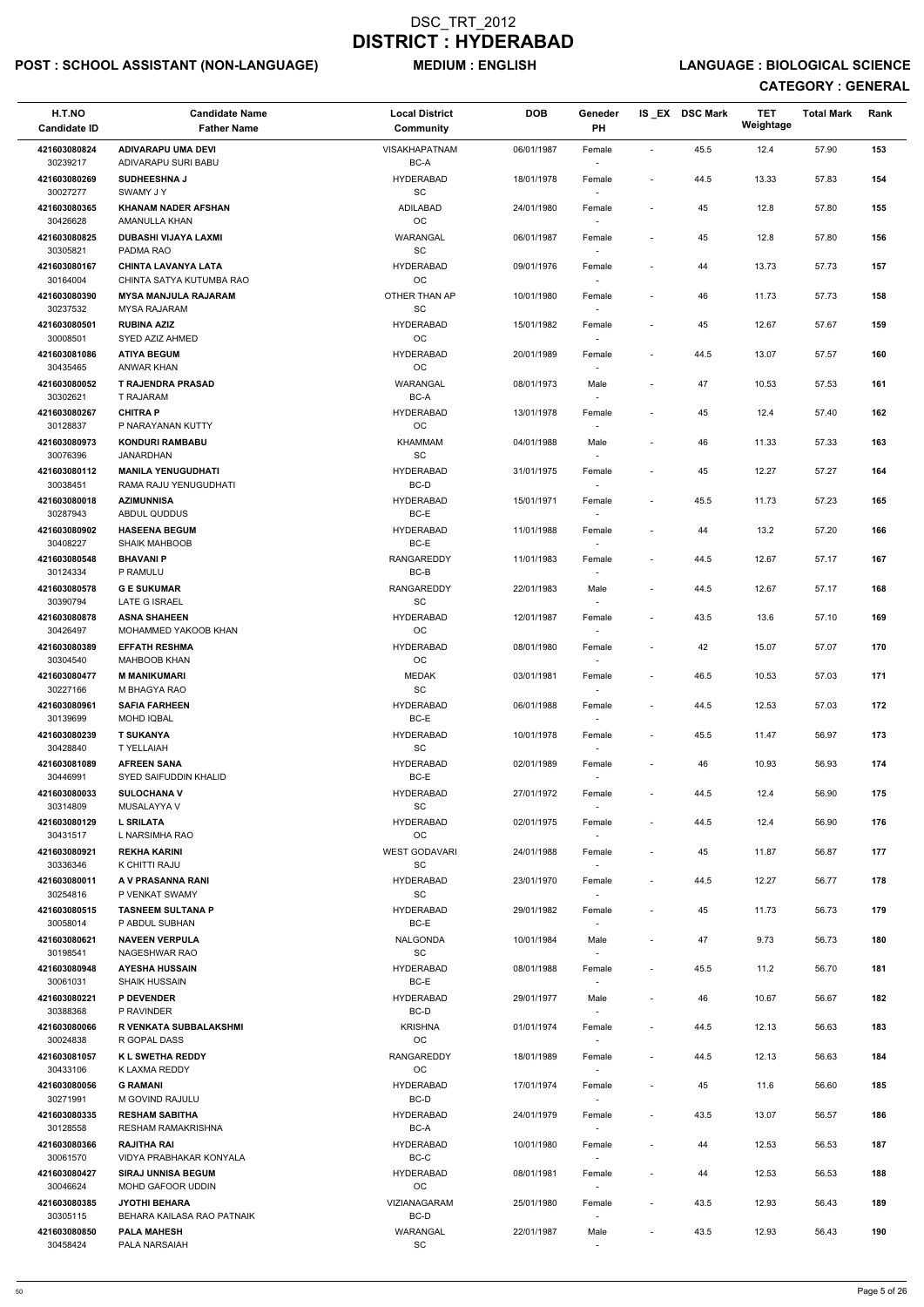## POST : SCHOOL ASSISTANT (NON-LANGUAGE) MEDIUM : ENGLISH LANGUAGE : BIOLOGICAL SCIENCE

| H.T.NO<br><b>Candidate ID</b> | <b>Candidate Name</b><br><b>Father Name</b>       | <b>Local District</b><br>Community               | <b>DOB</b> | Geneder<br>PH                      |                              | IS_EX DSC Mark | <b>TET</b><br>Weightage | <b>Total Mark</b> | Rank |
|-------------------------------|---------------------------------------------------|--------------------------------------------------|------------|------------------------------------|------------------------------|----------------|-------------------------|-------------------|------|
| 421603080084                  | <b>MAUREEN MARY BAKER</b>                         | <b>KARIMNAGAR</b>                                | 08/01/1975 | Female                             | $\blacksquare$               | 44             | 12.4                    | 56.40             | 191  |
| 30446669                      | <b>WILLIAM BAKER</b>                              | OC                                               |            |                                    |                              |                |                         |                   |      |
| 421603080543<br>30248717      | <b>BHAGYALAKSHMI THUDUMU</b><br>YADAGIRI          | <b>HYDERABAD</b><br>$\operatorname{\textsf{SC}}$ | 02/01/1983 | Female                             | $\overline{\phantom{a}}$     | 44.5           | 11.87                   | 56.37             | 192  |
| 421603080635<br>30291048      | <b>SUSHEEL KUMAR</b><br>S HARI RAO                | <b>HYDERABAD</b><br>BC-A                         | 25/01/1984 | Male                               | $\overline{\phantom{a}}$     | 44.5           | 11.87                   | 56.37             | 193  |
| 421603080106                  | <b>K VINITHA</b>                                  | RANGAREDDY                                       | 05/01/1975 | Female                             | $\blacksquare$               | 43             | 13.33                   | 56.33             | 194  |
| 30436879<br>421603080506      | K V GOPALAKRISHNAN<br><b>T SAMEER SINGH</b>       | OC<br><b>HYDERABAD</b>                           | 09/01/1982 | Male                               | $\overline{\phantom{a}}$     | 43             | 13.33                   | 56.33             | 195  |
| 30471551                      | <b>SRIDHAR SINGH</b>                              | BC-B                                             |            | $\overline{\phantom{a}}$           |                              |                |                         |                   |      |
| 421603080160<br>30070651      | LAKSHMIKALYANIPAKA<br>VENKATALAXMANPAKA           | <b>HYDERABAD</b><br>BC-A                         | 21/01/1976 | Female                             | $\tilde{\phantom{a}}$        | 45             | 11.2                    | 56.20             | 196  |
| 421603081092<br>30062224      | <b>T SRI JYOTHSNA</b><br>T MURALI                 | <b>RANGAREDDY</b><br>BC-D                        | 10/01/1989 | Female                             | $\overline{\phantom{a}}$     | 45             | 11.2                    | 56.20             | 197  |
| 421603080081<br>30251233      | <b>J B SREE VATSALA</b><br>J C SRINIVASA RAO      | ADILABAD<br>$BC-C$                               | 01/01/1975 | Female<br>$\overline{\phantom{a}}$ | $\overline{\phantom{a}}$     | 43             | 13.07                   | 56.07             | 198  |
| 421603080229<br>30321702      | <b>INDIRA L</b><br><b>SATTAIAH</b>                | <b>HYDERABAD</b><br>BC-A                         | 19/01/1977 | Female                             | $\overline{\phantom{a}}$     | 43             | 13.07                   | 56.07             | 199  |
| 421603080292                  | <b>BHARATHI REDDY K</b>                           | <b>HYDERABAD</b>                                 | 19/01/1978 | Female                             | $\overline{\phantom{a}}$     | 43             | 13.07                   | 56.07             | 200  |
| 30410161<br>421603080331      | K SANJEEVA REDDY<br><b>VINEETHA G</b>             | <b>OC</b><br>POTTI SREERAMULU NELLORE            | 15/01/1979 | Female                             |                              | 45             | 11.07                   | 56.07             | 201  |
| 30313755                      | YOSEPH G                                          | SC                                               |            |                                    |                              |                |                         |                   |      |
| 421603081093<br>30287642      | <b>G ASHWINI</b><br>G KRISHNA KUMAR               | <b>HYDERABAD</b><br>BC-D                         | 21/01/1989 | Female                             | $\overline{\phantom{a}}$     | 45.5           | 10.53                   | 56.03             | 202  |
| 421603080246                  | <b>AMTUL RAHEEM</b>                               | <b>HYDERABAD</b>                                 | 22/01/1978 | Female                             |                              | 44             | 12                      | 56.00             | 203  |
| 30301698<br>421603080836      | SYED MOHD QUADRI<br><b>G PRIYANKA</b>             | OC<br><b>HYDERABAD</b>                           | 01/01/1987 | $\overline{\phantom{a}}$<br>Female | $\overline{\phantom{a}}$     | 44             | 12                      | 56.00             | 204  |
| 30139850                      | G UPENDER RAO                                     | BC-B                                             |            |                                    |                              |                |                         |                   |      |
| 421603081149<br>30449437      | <b>M SINDHU</b><br>M.KASIVISWANADHAM              | <b>HYDERABAD</b><br>$_{\rm OC}$                  | 13/01/1991 | Female                             | $\overline{\phantom{a}}$     | 44             | 12                      | 56.00             | 205  |
| 421603080798<br>30402734      | <b>R AMRUTHA</b><br>R BABU                        | ADILABAD<br>ST                                   | 23/01/1986 | Female<br>$\overline{\phantom{a}}$ | $\overline{\phantom{a}}$     | 45.5           | 10.4                    | 55.90             | 206  |
| 421603080835<br>30454444      | <b>B HIMA BINDU</b><br><b>B HEMANTH KUMAR</b>     | MAHABUBNAGAR<br>BC-D                             | 20/01/1987 | Female<br>$\overline{\phantom{a}}$ | $\qquad \qquad \blacksquare$ | 44.5           | 11.33                   | 55.83             | 207  |
| 421603081013                  | A HIMABINDU                                       | RANGAREDDY<br>BC-D                               | 08/01/1988 | Female                             | $\overline{\phantom{a}}$     | 44.5           | 11.33                   | 55.83             | 208  |
| 30196415<br>421603080761      | A SANKARARAO<br><b>AMTUL MATEEN KHAN</b>          | <b>HYDERABAD</b>                                 | 09/01/1986 | Female                             | $\overline{\phantom{a}}$     | 43             | 12.8                    | 55.80             | 209  |
| 30052488<br>421603080039      | <b>MOHD SAMIUDDIN KHAN</b><br><b>S KATHYAYANI</b> | OC<br><b>HYDERABAD</b>                           | 08/01/1973 | Female                             | $\overline{\phantom{a}}$     | 43.5           | 12.27                   | 55.77             | 210  |
| 30163987                      | S RAMA SATHAIAH                                   | BC-B                                             |            | $\overline{\phantom{a}}$           |                              |                |                         |                   |      |
| 421603080994<br>30045560      | <b>KANEEZ BEGUM</b><br>MOHD GHOUSE                | <b>HYDERABAD</b><br>BC-E                         | 04/01/1988 | Female<br>$\overline{\phantom{a}}$ | $\overline{\phantom{a}}$     | 44.5           | 11.2                    | 55.70             | 211  |
| 421603080616<br>30006081      | <b>FARHA NAZ</b><br>MOHD OSMAN                    | <b>HYDERABAD</b><br>BC-E                         | 15/01/1984 | Female                             | $\blacksquare$               | 43             | 12.67                   | 55.67             | 212  |
| 421603080756                  | <b>M SWATHI SUDHA</b>                             | <b>HYDERABAD</b>                                 | 30/01/1986 | Female                             | $\overline{\phantom{a}}$     | 43             | 12.67                   | 55.67             | 213  |
| 30434797<br>421603080602      | M SUDHAKAR<br><b>MEHRAJ UNNISA</b>                | BC-B<br><b>HYDERABAD</b>                         | 12/01/1984 | Female                             | $\overline{\phantom{a}}$     | 43.5           | 12.13                   | 55.63             | 214  |
| 30442891                      | <b>M A BASHEER</b>                                | OC                                               |            | $\sim$                             |                              |                |                         |                   |      |
| 421603080443<br>30169896      | <b>NUTAKKI SARITHA JOY</b><br>N ANANDA RAO        | ADILABAD<br><b>SC</b>                            | 06/01/1981 | Female<br>$\overline{\phantom{a}}$ | $\overline{\phantom{a}}$     | 44             | 11.6                    | 55.60             | 215  |
| 421603080576<br>30441764      | <b>AFSHAN JABEEN</b><br><b>SHAIK ANSAR</b>        | <b>HYDERABAD</b><br>BC-E                         | 20/01/1983 | Female<br>$\sim$                   | $\overline{\phantom{a}}$     | 44             | 11.6                    | 55.60             | 216  |
| 421603081016                  | <b>ZEESHAN FATIMA</b>                             | <b>HYDERABAD</b>                                 | 15/01/1988 | Female                             | $\overline{\phantom{a}}$     | 44             | 11.6                    | 55.60             | 217  |
| 30008581<br>421603080090      | KHAJA MOINUDDIN<br>N ANNAPURNA                    | BC-E<br><b>HYDERABAD</b>                         | 27/01/1975 | Female                             | $\overline{\phantom{a}}$     | 42.5           | 13.07                   | 55.57             | 218  |
| 30065530<br>421603080173      | N HARIBABU<br><b>KL KIRANKUMAR</b>                | BC-A<br>NALGONDA                                 | 12/01/1976 | $\overline{\phantom{a}}$<br>Male   | $\overline{\phantom{a}}$     | 44.5           | 11.07                   | 55.57             | 219  |
| 30302607                      | K LATCHAIAH                                       | SC                                               |            | $\overline{\phantom{a}}$           |                              |                |                         |                   |      |
| 421603080045<br>30202081      | <b>GOLI PREMA LATHA</b><br><b>GOLI RAJESHAM</b>   | ADILABAD<br>BC-B                                 | 18/01/1973 | Female<br>$\sim$                   | $\overline{\phantom{a}}$     | 45.5           | 10                      | 55.50             | 220  |
| 421603080951                  | A MAMATHA                                         | <b>HYDERABAD</b>                                 | 15/01/1988 | Female                             | $\overline{\phantom{a}}$     | 43.5           | 12                      | 55.50             | 221  |
| 30420940<br>421603080387      | A SATYANAND GOUD<br><b>K VIJAYA LAKSHMI</b>       | BC-B<br><b>EAST GODAVARI</b>                     | 01/01/1980 | Female                             | $\overline{\phantom{a}}$     | 44.5           | 10.93                   | 55.43             | 222  |
| 30435505                      | K S N PRASAD                                      | BC-D                                             |            |                                    |                              |                |                         |                   |      |
| 421603081102<br>30436842      | <b>TANDOORI SRIVANI</b><br><b>T LAXMAN</b>        | <b>NIZAMABAD</b><br>BC-D                         | 12/01/1989 | Female<br>$\sim$                   | $\sim$                       | 44.5           | 10.93                   | 55.43             | 223  |
| 421603080418<br>30175051      | <b>REHANA BEGUM</b><br>MOHD SULEMAN               | <b>HYDERABAD</b><br>BC-B                         | 09/01/1980 | Female                             | $\overline{\phantom{a}}$     | 41.5           | 13.87                   | 55.37             | 224  |
| 421603080619                  | <b>V S ROHINI</b>                                 | RANGAREDDY                                       | 04/01/1984 | Female                             | $\overline{\phantom{a}}$     | 43.5           | 11.87                   | 55.37             | 225  |
| 30430744<br>421603080649      | V B SUDARSHAN<br><b>AMTUL MUBEEN BUSHRA</b>       | BC-D<br><b>HYDERABAD</b>                         | 07/01/1985 | $\sim$<br>Female                   | $\overline{\phantom{a}}$     | 43.5           | 11.87                   | 55.37             | 226  |
| 30252083                      | MOHD AFSARUDDIN                                   | BC-E                                             |            | $\sim$                             |                              |                |                         |                   |      |
| 421603080891<br>30461013      | <b>JUVERIA BATOOL</b><br><b>IQBAL PASHA</b>       | <b>RANGAREDDY</b><br>BC-E                        | 24/01/1987 | Female<br>$\sim$                   | $\overline{\phantom{a}}$     | 43.5           | 11.87                   | 55.37             | 227  |
| 421603080124<br>30421204      | <b>B SRILAKSHMI</b><br><b>B SUDERSHAN RAO</b>     | <b>HYDERABAD</b><br>OC                           | 03/01/1975 | Female                             | $\overline{\phantom{a}}$     | 42             | 13.33                   | 55.33             | 228  |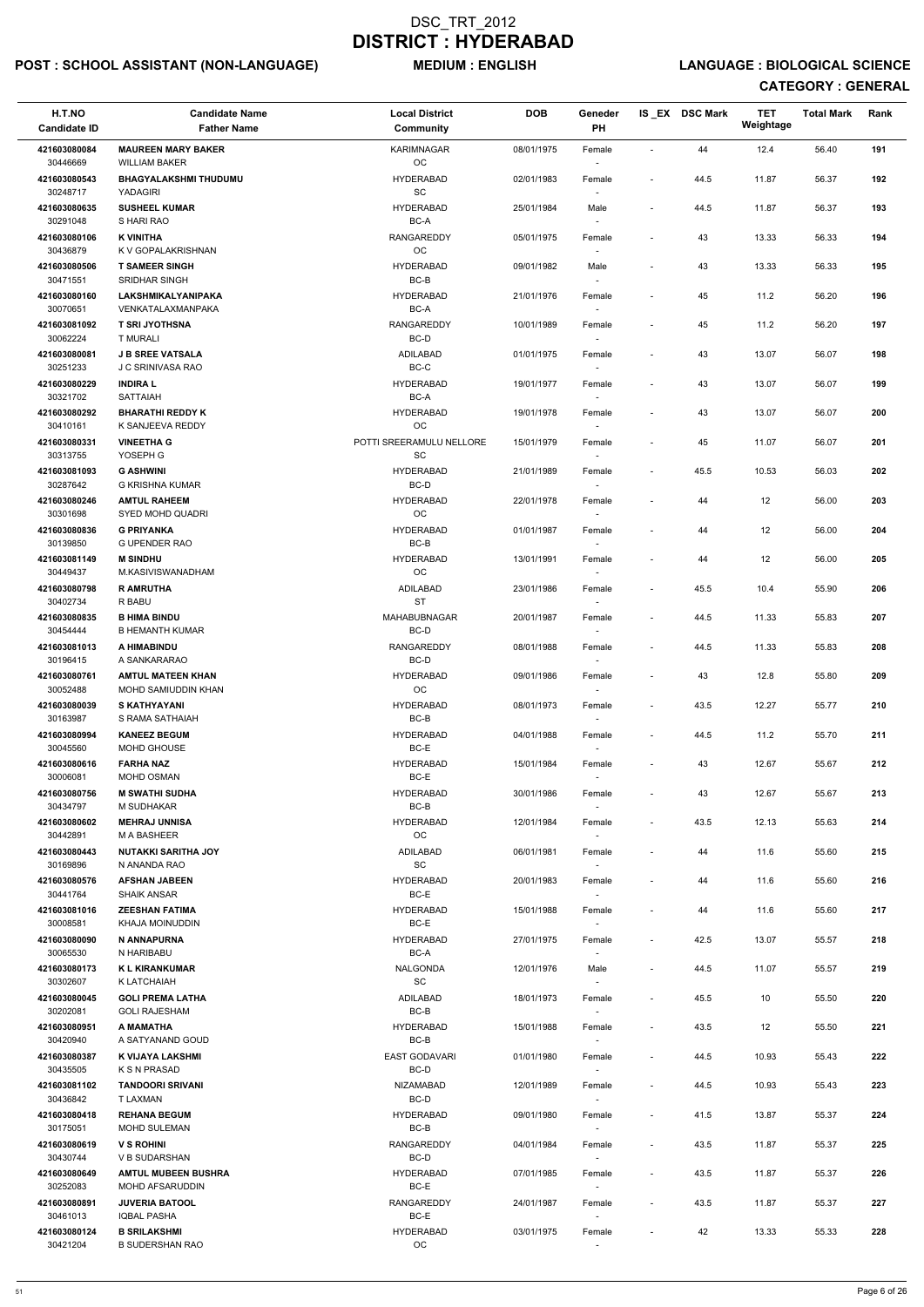## POST : SCHOOL ASSISTANT (NON-LANGUAGE) MEDIUM : ENGLISH LANGUAGE : BIOLOGICAL SCIENCE

| H.T.NO<br><b>Candidate ID</b> | <b>Candidate Name</b><br><b>Father Name</b>        | <b>Local District</b><br>Community | <b>DOB</b> | Geneder<br><b>PH</b>               |                          | IS_EX DSC Mark | <b>TET</b><br>Weightage | <b>Total Mark</b> | Rank |
|-------------------------------|----------------------------------------------------|------------------------------------|------------|------------------------------------|--------------------------|----------------|-------------------------|-------------------|------|
| 421603080995                  | <b>AMERA SIDDIQUA</b>                              | <b>HYDERABAD</b>                   | 07/01/1988 | Female                             | $\sim$                   | 42.5           | 12.8                    | 55.30             | 229  |
| 30450714<br>421603080023      | MOHD AHMED ALI<br><b>JUMA</b>                      | OC<br><b>HYDERABAD</b>             | 27/01/1972 | Female                             | $\overline{\phantom{a}}$ | 43.5           | 11.73                   | 55.23             | 230  |
| 30081261<br>421603080102      | J VENKATESHWER RAO<br><b>MAHEMOODA TABASUM</b>     | BC-D<br>NIZAMABAD                  | 23/01/1975 | Female                             | $\blacksquare$           | 43.5           | 11.73                   | 55.23             | 231  |
| 30263487<br>421603080749      | MOHD ABDUL QAVI<br><b>S ARCHANA</b>                | BC-E<br><b>HYDERABAD</b>           | 20/01/1986 | Female                             | $\overline{\phantom{a}}$ | 43.5           | 11.73                   | 55.23             | 232  |
| 30256446                      | <b>SVS SRINIVAS MURTHY</b>                         | BC-D                               |            | $\sim$                             |                          |                |                         |                   |      |
| 421603080212<br>30255390      | <b>V KRISHNA VENI</b><br>V VINAY KUMAR             | <b>HYDERABAD</b><br>BC-D           | 06/01/1977 | Female<br>$\sim$                   | $\blacksquare$           | 42.5           | 12.67                   | 55.17             | 233  |
| 421603080337<br>30060242      | <b>MEHER UNISA FAROOQUI</b><br>H A KHAN FAROOQI    | <b>HYDERABAD</b><br>BC-E           | 23/01/1979 | Female<br>$\sim$                   | $\overline{\phantom{a}}$ | 41             | 14.13                   | 55.13             | 234  |
| 421603080670<br>30053841      | <b>FARHEEN IQBAL</b><br>SYED IQBAL AHMED           | KARIMNAGAR<br>OC                   | 20/01/1985 | Female                             | $\blacksquare$           | 43             | 12.13                   | 55.13             | 235  |
| 421603080833<br>30432669      | <b>D PRASHANTHI</b><br>D VIJAYA PRAKASH            | <b>RANGAREDDY</b><br>SC            | 15/01/1987 | Female<br>$\sim$                   | $\blacksquare$           | 43             | 12.13                   | 55.13             | 236  |
| 421603080431                  | <b>BANDA ARCHANA</b>                               | RANGAREDDY                         | 28/01/1981 | Female                             | $\blacksquare$           | 43.5           | 11.6                    | 55.10             | 237  |
| 30464805<br>421603081135      | <b>B HANUMANTHARAO</b><br><b>AYESHA UNNISA</b>     | SC<br><b>RANGAREDDY</b>            | 15/01/1990 | Female                             | $\overline{\phantom{a}}$ | 44             | 11.07                   | 55.07             | 238  |
| 30414793<br>421603080003      | MD MUQTHAR AHMED<br><b>ALLADI ASHA LATHA</b>       | BC-E<br><b>HYDERABAD</b>           |            |                                    |                          | 44.5           | 10.53                   | 55.03             | 239  |
| 30177836                      | A BABU RAO                                         | BC-D                               | 24/01/1968 | Female                             |                          |                |                         |                   |      |
| 421603080953<br>30199787      | <b>PUSHPA LATHA R</b><br><b>RAMCHANDER R</b>       | <b>MEDAK</b><br>BC-D               | 16/01/1988 | Female                             | $\blacksquare$           | 44.5           | 10.53                   | 55.03             | 240  |
| 421603081054<br>30219533      | <b>AFREEN BEGUM</b><br>MOHAMMED IBRAHIM            | <b>HYDERABAD</b><br>OC             | 16/01/1989 | Female                             |                          | 43             | 12                      | 55.00             | 241  |
| 421603080088                  | <b>D USHA RANI</b>                                 | <b>HYDERABAD</b>                   | 15/01/1975 | $\sim$<br>Female                   | $\blacksquare$           | 44             | 10.93                   | 54.93             | 242  |
| 30050798<br>421603080219      | D MAHENDER<br><b>B R ARUNA REDDY</b>               | BC-D<br><b>HYDERABAD</b>           | 20/01/1977 | $\sim$<br>Female                   | $\blacksquare$           | 42.5           | 12.4                    | 54.90             | 243  |
| 30273058                      | <b>B RAGHAVENDRA REDDY</b>                         | OC                                 |            |                                    |                          |                |                         |                   |      |
| 421603080526<br>30192859      | <b>G SUGUNA</b><br>G PENTAIAH                      | <b>HYDERABAD</b><br>BC-D           | 14/01/1982 | Female<br>$\overline{\phantom{a}}$ | $\blacksquare$           | 42.5           | 12.4                    | 54.90             | 244  |
| 421603080652<br>30123526      | P NIREEKSHANA<br>P C EMMANUEL                      | <b>HYDERABAD</b><br>BC-C           | 17/01/1985 | Female<br>$\sim$                   | $\blacksquare$           | 42.5           | 12.4                    | 54.90             | 245  |
| 421603080851<br>30210048      | <b>AFREEN ZUBEEN</b><br>MOHD MAHAMOOD ALI          | <b>MEDAK</b><br>BC-E               | 26/01/1987 | Female                             | $\blacksquare$           | 44.5           | 10.4                    | 54.90             | 246  |
| 421603080357                  | Y LALITHA KUMARI                                   | <b>RANGAREDDY</b><br>OC.           | 24/01/1980 | Female                             | $\overline{\phantom{a}}$ | 42.5           | 12.27                   | 54.77             | 247  |
| 30443900<br>421603081040      | Y RAJA SHARMA<br><b>RAYEES FATHIMA</b>             | <b>HYDERABAD</b>                   | 30/01/1989 | Female                             | $\overline{\phantom{a}}$ | 42.5           | 12.27                   | 54.77             | 248  |
| 30197047<br>421603080117      | MOHAMMED MASOOD ALI<br><b>P SUNITHA</b>            | BC-E<br><b>HYDERABAD</b>           | 12/01/1975 | $\overline{\phantom{a}}$<br>Female | $\overline{\phantom{a}}$ | 44             | 10.67                   | 54.67             | 249  |
| 30214218<br>421603080198      | P DAVID RAJU<br><b>SHETTY ARUNA</b>                | BC-C<br><b>HYDERABAD</b>           | 25/01/1977 | $\sim$<br>Female                   | $\overline{\phantom{a}}$ | 40             | 14.67                   | 54.67             | 250  |
| 30330814                      | SHETTY YELLAIAH                                    | BC-D                               |            | $\sim$                             |                          |                |                         |                   |      |
| 421603080158<br>30453600      | <b>K VINUTHA</b><br>K RAVI KUMAR                   | <b>HYDERABAD</b><br>BC-A           | 20/01/1976 | Female                             | $\overline{\phantom{a}}$ | 42.5           | 12.13                   | 54.63             | 251  |
| 421603080308<br>30460976      | <b>V SRINIVAS</b><br>V ANANDAM                     | <b>HYDERABAD</b><br>BC-B           | 13/01/1979 | Male<br>$\sim$                     | $\blacksquare$           | 42.5           | 12.13                   | 54.63             | 252  |
| 421603080392<br>30441177      | <b>MAIMOONA FATIMA</b><br>MOHD AFZALUDDIN SALEEM   | <b>HYDERABAD</b><br>OC             | 17/01/1980 | Female<br>$\overline{\phantom{a}}$ | $\blacksquare$           | 42.5           | 12.13                   | 54.63             | 253  |
| 421603080098<br>30128303      | <b>MEHAR FATHIMA</b><br><b>M A WAHAB</b>           | <b>HYDERABAD</b><br>BC-E           | 08/01/1975 | Female                             | $\blacksquare$           | 43.5           | 11.07                   | 54.57             | 254  |
| 421603080512                  | <b>B HEMALATHA</b>                                 | <b>HYDERABAD</b>                   | 27/01/1982 | $\sim$<br>Female                   | $\overline{\phantom{a}}$ | 43.5           | 11.07                   | 54.57             | 255  |
| 30435357<br>421603080640      | <b>B CHANDRAIAH</b><br><b>B SHIVANI</b>            | BC-B<br><b>HYDERABAD</b>           | 21/01/1984 | Female                             | $\blacksquare$           | 43.5           | 11.07                   | 54.57             | 256  |
| 30470068                      | <b>B SRISAILAM</b>                                 | SC<br><b>HYDERABAD</b>             |            |                                    |                          |                |                         |                   |      |
| 421603080235<br>30210827      | L SUNITHA BAI<br>L RAM REDDY                       | <b>OC</b>                          | 27/01/1977 | Female<br>$\sim$                   | $\overline{\phantom{a}}$ | 42             | 12.53                   | 54.53             | 257  |
| 421603080259<br>30459533      | <b>D SANGEETHA</b><br>D SRISAILAM                  | <b>HYDERABAD</b><br>BC-A           | 15/01/1978 | Female<br>$\sim$                   | $\overline{\phantom{a}}$ | 44             | 10.53                   | 54.53             | 258  |
| 421603080395                  | <b>B RAJITHA</b>                                   | <b>HYDERABAD</b>                   | 23/01/1980 | Female                             | $\overline{\phantom{a}}$ | 44             | 10.53                   | 54.53             | 259  |
| 30398503<br>421603080812      | RAMA NARSAIAH GOUD B<br><b>FATIMA TABASSUM</b>     | BC-B<br><b>HYDERABAD</b>           | 06/01/1987 | Female                             | $\overline{\phantom{a}}$ | 42             | 12.53                   | 54.53             | 260  |
| 30435525                      | M A KHADER                                         | BC-E                               |            |                                    |                          |                |                         |                   |      |
| 421603081010<br>30434766      | <b>AYESHA JABEEN</b><br>MD ABDUL WAHEED            | <b>HYDERABAD</b><br>BC-E           | 05/01/1988 | Female<br>$\sim$                   | $\overline{\phantom{a}}$ | 42             | 12.53                   | 54.53             | 261  |
| 421603080673<br>30403482      | <b>JAINI ANITHA</b><br><b>NARSAIAH</b>             | WARANGAL<br>OC                     | 03/01/1985 | Female                             | $\blacksquare$           | 42.5           | 12                      | 54.50             | 262  |
| 421603081030<br>30183260      | <b>FIRDOUS FATIMA KHADEER</b><br>KHADEER KHAN MD   | <b>HYDERABAD</b><br>OC             | 28/01/1989 | Female<br>$\sim$                   | $\overline{\phantom{a}}$ | 41             | 13.47                   | 54.47             | 263  |
| 421603081148<br>30468071      | <b>SAYYEDA FARAH NAZNEEN</b><br>SAYYED MOHD SAYEED | <b>HYDERABAD</b><br>OC             | 07/01/1991 | Female                             |                          | 42             | 12.4                    | 54.40             | 264  |
| 421603080778                  | SWATHI PRIYA P                                     | WARANGAL                           | 15/01/1986 | $\overline{\phantom{a}}$<br>Female | $\overline{\phantom{a}}$ | 43             | 11.33                   | 54.33             | 265  |
| 30103863<br>421603080223      | YADAGIRI P<br><b>P GOLD MARY</b>                   | BC-A<br><b>RANGAREDDY</b>          | 06/01/1977 | $\sim$<br>Female                   | $\overline{\phantom{a}}$ | 41.5           | 12.8                    | 54.30             | 266  |
| 30456832                      | P SUBHASH CHANDRA BOSE                             | BC-C                               |            | $\overline{\phantom{a}}$           |                          |                |                         |                   |      |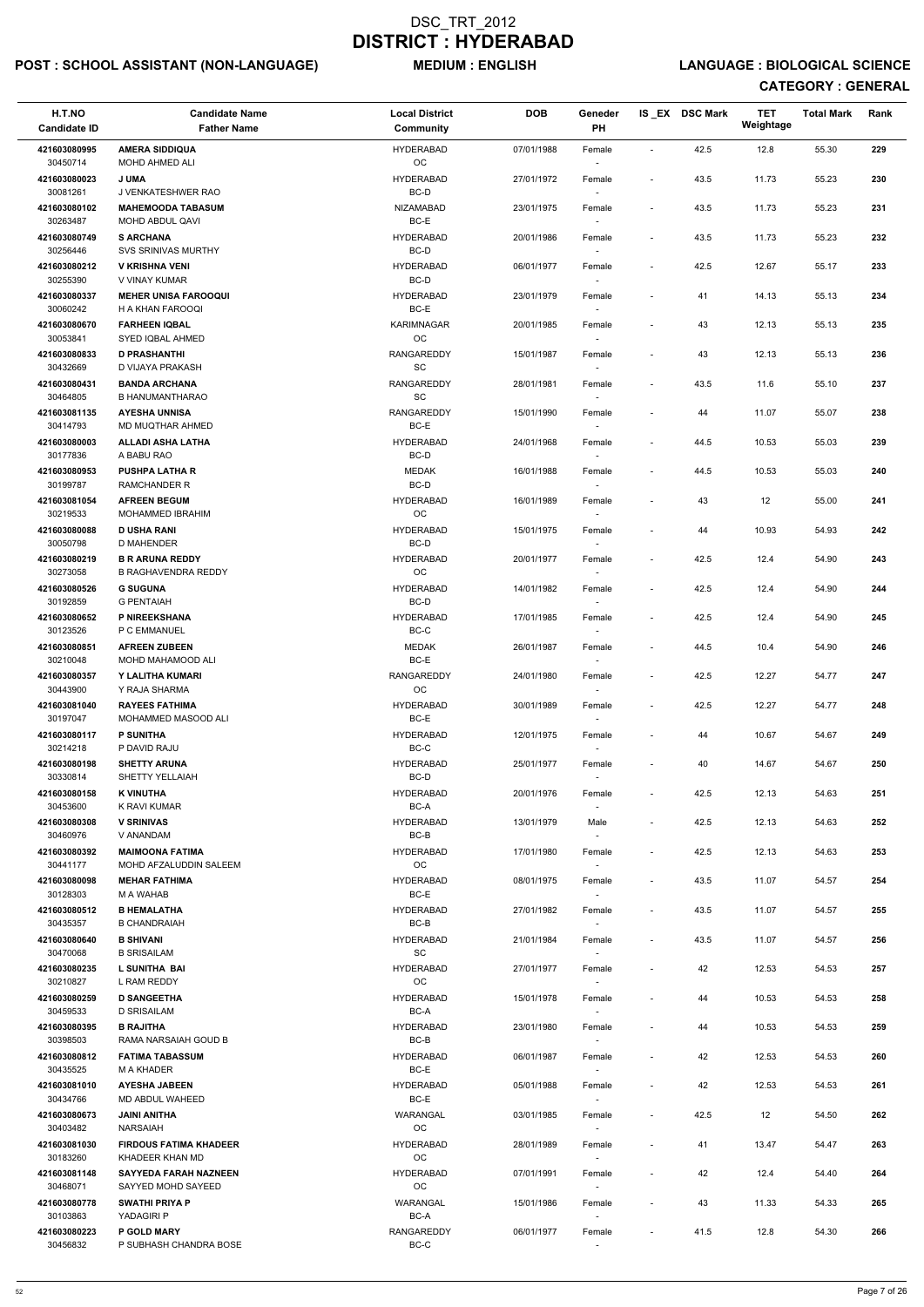## POST : SCHOOL ASSISTANT (NON-LANGUAGE) MEDIUM : ENGLISH LANGUAGE : BIOLOGICAL SCIENCE

| H.T.NO<br><b>Candidate ID</b> | <b>Candidate Name</b><br><b>Father Name</b>           | <b>Local District</b><br>Community              | <b>DOB</b> | Geneder<br>PH                      |                          | IS EX DSC Mark | <b>TET</b><br>Weightage | <b>Total Mark</b> | Rank |
|-------------------------------|-------------------------------------------------------|-------------------------------------------------|------------|------------------------------------|--------------------------|----------------|-------------------------|-------------------|------|
| 421603080776                  | <b>VAMSHI KRISHNA R</b>                               | <b>KARIMNAGAR</b>                               | 12/01/1986 | Male                               | $\blacksquare$           | 42             | 12.27                   | 54.27             | 267  |
| 30266965<br>421603080072      | <b>BHASKARA CHARY</b><br><b>GLORY T</b>               | BC-B<br><b>HYDERABAD</b>                        | 15/01/1974 | $\sim$<br>Female                   | $\overline{\phantom{a}}$ | 42.5           | 11.73                   | 54.23             | 268  |
| 30406260<br>421603080683      | PAUL T<br><b>KODIREKKA SWETHA</b>                     | BC-C<br><b>HYDERABAD</b>                        | 10/01/1985 | Female                             | $\overline{\phantom{a}}$ | 44.5           | 9.73                    | 54.23             | 269  |
| 30409681<br>421603080694      | <b>GURUVAIAH</b><br><b>SHAHANA PARVEEN</b>            | SC<br><b>HYDERABAD</b>                          | 02/01/1985 | Female                             |                          | 43             | 11.2                    | 54.20             | 270  |
| 30024552                      | <b>ABDUL SALEEM</b>                                   | BC-E                                            |            | $\sim$                             |                          |                |                         |                   |      |
| 421603080100<br>30438028      | <b>NIRUPA RANI</b><br><b>DEVI SINGH</b>               | <b>HYDERABAD</b><br>BC-B                        | 10/01/1975 | Female<br>$\sim$                   | $\overline{\phantom{a}}$ | 41.5           | 12.67                   | 54.17             | 271  |
| 421603080680<br>30062391      | K PADMA LATHA<br>K MANYAM BABU                        | MAHABUBNAGAR<br>SC                              | 08/01/1985 | Female<br>$\overline{\phantom{a}}$ | $\overline{\phantom{a}}$ | 42             | 12.13                   | 54.13             | 272  |
| 421603080093<br>30291070      | <b>J ARCHANA</b><br>J VENU GOPAL                      | OTHER THAN AP<br>OC                             | 01/01/1975 | Female                             | $\overline{\phantom{a}}$ | 40.5           | 13.6                    | 54.10             | 273  |
| 421603080141<br>30298378      | <b>G KRISHNAVENI</b><br>LAKSHMAN                      | <b>HYDERABAD</b><br>BC-D                        | 29/01/1976 | Female<br>$\sim$                   | $\overline{\phantom{a}}$ | 42.5           | 11.6                    | 54.10             | 274  |
| 421603080339                  | <b>K UMADEVI</b>                                      | WARANGAL                                        | 05/01/1979 | Female                             | $\overline{\phantom{a}}$ | 42.5           | 11.6                    | 54.10             | 275  |
| 30100508<br>421603080403      | K RAJALINGAM<br><b>M PRASANNA</b>                     | SC<br><b>HYDERABAD</b>                          | 28/01/1980 | Female                             | $\overline{\phantom{a}}$ | 42.5           | 11.6                    | 54.10             | 276  |
| 30271150<br>421603080690      | M BALRAJ GOUD<br>P SRAVANTHI                          | BC-B<br>WARANGAL                                | 15/01/1985 | $\overline{\phantom{a}}$<br>Female | $\blacksquare$           | 42.5           | 11.6                    | 54.10             | 277  |
| 30128854                      | P RAMESH BABU                                         | BC-A                                            |            |                                    |                          |                |                         |                   |      |
| 421603080254<br>30467710      | <b>BHANU PRAKASH NARAYANA A</b><br>RAJAGOPAL A        | <b>HYDERABAD</b><br>SC                          | 01/01/1978 | Male                               | $\overline{\phantom{a}}$ | 41             | 13.07                   | 54.07             | 278  |
| 421603081116<br>30447665      | <b>AISHA BEGUM</b><br>MAHAMMAD ABDUL SATTAR           | <b>MEDAK</b><br>$BC-E$                          | 30/01/1990 | Female<br>$\sim$                   |                          | 43             | 11.07                   | 54.07             | 279  |
| 421603080178<br>30159045      | <b>M LALITHA</b><br>MALLESHA                          | <b>HYDERABAD</b><br>BC-B                        | 01/01/1977 | Female<br>$\sim$                   | $\overline{\phantom{a}}$ | 43.5           | 10.53                   | 54.03             | 280  |
| 421603081143<br>30429783      | <b>ZAKIA TABASSUM</b><br><b>MOHIUDDIN</b>             | <b>HYDERABAD</b><br>BC-E                        | 24/01/1990 | Female<br>$\overline{\phantom{a}}$ | $\blacksquare$           | 41.5           | 12.53                   | 54.03             | 281  |
| 421603080020                  | P MAHESHWAR                                           | <b>HYDERABAD</b>                                | 03/01/1971 | Male                               | $\overline{\phantom{a}}$ | 42             | 12                      | 54.00             | 282  |
| 30400298<br>421603080185      | LATE P ANJAIAH<br><b>B SARIKA</b>                     | BC-B<br><b>HYDERABAD</b>                        | 22/01/1977 | $\overline{\phantom{a}}$<br>Female |                          | 42             | 12                      | 54.00             | 283  |
| 30467765<br>421603080882      | <b>BSUBHASH RAO</b><br><b>KALYANI GURRAPU</b>         | BC-D<br>WARANGAL                                | 15/01/1987 | $\sim$<br>Female                   | $\overline{\phantom{a}}$ | 42.5           | 11.47                   | 53.97             | 284  |
| 30181210<br>421603080697      | SADANANDAM<br><b>CH RAMYA</b>                         | BC-B<br>ADILABAD                                | 11/01/1985 | Female                             | $\overline{\phantom{a}}$ | 41             | 12.93                   | 53.93             | 285  |
| 30208220                      | <b>CH RAMULU</b>                                      | $BC-B$                                          |            |                                    |                          |                |                         |                   |      |
| 421603081062<br>30332111      | <b>AFREEN BEGUM</b><br>ABDUL HAMEED                   | <b>HYDERABAD</b><br>BC-E                        | 29/01/1989 | Female<br>$\overline{\phantom{a}}$ |                          | 43             | 10.93                   | 53.93             | 286  |
| 421603080309<br>30333393      | <b>ATIYA BEGUM</b><br><b>MAHFOOZ</b>                  | <b>HYDERABAD</b><br>OC                          | 15/01/1979 | Female<br>$\sim$                   | $\overline{\phantom{a}}$ | 39.5           | 14.4                    | 53.90             | 287  |
| 421603081090<br>30212901      | <b>N SWATHI</b><br>HANMANTH GOUD NACHAGONI            | <b>RANGAREDDY</b><br>BC-B                       | 03/01/1989 | Female<br>$\overline{\phantom{a}}$ | $\overline{\phantom{a}}$ | 42             | 11.87                   | 53.87             | 288  |
| 421603080115<br>30467906      | <b>FOUZIA ATHER</b><br>MD MUZAFFERUDDIN M KHAN        | <b>HYDERABAD</b><br>OC                          | 10/01/1975 | Female                             | $\overline{\phantom{a}}$ | 41             | 12.8                    | 53.80             | 289  |
| 421603080351                  | <b>M ARUNA KUMARI</b>                                 | <b>RANGAREDDY</b>                               | 16/01/1979 | Female                             | $\overline{\phantom{a}}$ | 43             | 10.8                    | 53.80             | 290  |
| 30458299<br>421603080510      | <b>M NARSIMHA</b><br><b>SUHARDRA P</b>                | BC-B<br>WARANGAL                                | 18/01/1982 | $\sim$<br>Female                   | $\overline{\phantom{a}}$ | 41             | 12.8                    | 53.80             | 291  |
| 30120723<br>421603080268      | <b>GURUMURTHY P</b><br><b>ATIYA TAHSEEN S</b>         | BC-A<br><b>HYDERABAD</b>                        | 15/01/1978 | $\sim$<br>Female                   | $\overline{\phantom{a}}$ | 41.5           | 12.27                   | 53.77             | 292  |
| 30440156                      | <b>SYED GHORI</b>                                     | <b>OC</b>                                       |            | $\sim$                             |                          |                |                         |                   |      |
| 421603080424<br>30368033      | PITTALA SWAPNA<br><b>PGOPAIAH</b>                     | KARIMNAGAR<br>SC                                | 27/01/1981 | Female                             | $\overline{\phantom{a}}$ | 41.5           | 12.27                   | 53.77             | 293  |
| 421603080773<br>30418726      | <b>DIVESH KUMAR</b><br>SHRI BRIJESH KUMAR MISHRA      | OTHER THAN AP<br><b>OC</b>                      | 04/01/1986 | Male<br>$\sim$                     | $\overline{\phantom{a}}$ | 40             | 13.73                   | 53.73             | 294  |
| 421603080154<br>30405876      | <b>POGU SRINIVAS</b><br><b>DAMODER</b>                | WARANGAL<br>BC-B                                | 05/01/1976 | Male<br>$\sim$                     | $\blacksquare$           | 42.5           | 11.2                    | 53.70             | 295  |
| 421603080509<br>30134835      | <b>SRIVIDYA M</b><br><b>NARASING RAO</b>              | <b>HYDERABAD</b><br>BC-D                        | 18/01/1982 | Female<br>$\sim$                   | $\overline{\phantom{a}}$ | 42.5           | 11.2                    | 53.70             | 296  |
| 421603080572                  | <b>L USHA BHARGAVI</b>                                | <b>RANGAREDDY</b>                               | 14/01/1983 | Female                             | $\overline{\phantom{a}}$ | 42.5           | 11.2                    | 53.70             | 297  |
| 30444513<br>421603080810      | LAKSHMI NARAYANAPPA<br><b>RENTALA USHA DEVI</b>       | BC-B<br><b>KHAMMAM</b>                          | 30/01/1986 | $\overline{\phantom{a}}$<br>Female | $\overline{\phantom{a}}$ | 44.5           | 9.2                     | 53.70             | 298  |
| 30421074<br>421603080459      | <b>MANIKYA RAO</b><br><b>ARSHIA AFREEN</b>            | SC<br><b>KARIMNAGAR</b>                         | 14/01/1981 | Female                             | $\overline{\phantom{a}}$ | 41.5           | 12.13                   | 53.63             | 299  |
| 30438620<br>421603080517      | SYED RAZIUDDIN<br><b>RABIA ALAM</b>                   | BC-E<br><b>HYDERABAD</b>                        | 02/01/1982 | $\sim$                             | $\overline{\phantom{a}}$ | 41.5           | 12.13                   | 53.63             | 300  |
| 30139071                      | SYED MASOOD ALAM                                      | OC                                              |            | Female<br>$\overline{\phantom{a}}$ |                          |                |                         |                   |      |
| 421603081073<br>30134952      | <b>VENNEMALLA SWAPNA</b><br><b>VENNEMALLA DEVAIAH</b> | <b>NALGONDA</b><br>$\operatorname{\textsf{SC}}$ | 02/01/1989 | Female<br>$\sim$                   | $\overline{\phantom{a}}$ | 41.5           | 12.13                   | 53.63             | 301  |
| 421603080145<br>30470390      | <b>MALATHIV</b><br>V CHIRANJEEVI                      | WARANGAL<br>BC-B                                | 25/01/1976 | Female<br>$\sim$                   |                          | 42             | 11.6                    | 53.60             | 302  |
| 421603080711<br>30186225      | <b>M MEENA KUMARI</b><br>M BALASUNDARAM               | <b>HYDERABAD</b><br>OC                          | 06/01/1985 | Female<br>$\overline{\phantom{a}}$ | $\overline{\phantom{a}}$ | 40.5           | 13.07                   | 53.57             | 303  |
| 421603080748                  | <b>MEHER UNNISA BEGUM</b>                             | <b>HYDERABAD</b>                                | 19/01/1986 | Female                             | $\overline{\phantom{a}}$ | 41             | 12.53                   | 53.53             | 304  |
| 30438184                      | SYED SIRAJ UDDIN                                      | OC                                              |            | $\sim$                             |                          |                |                         |                   |      |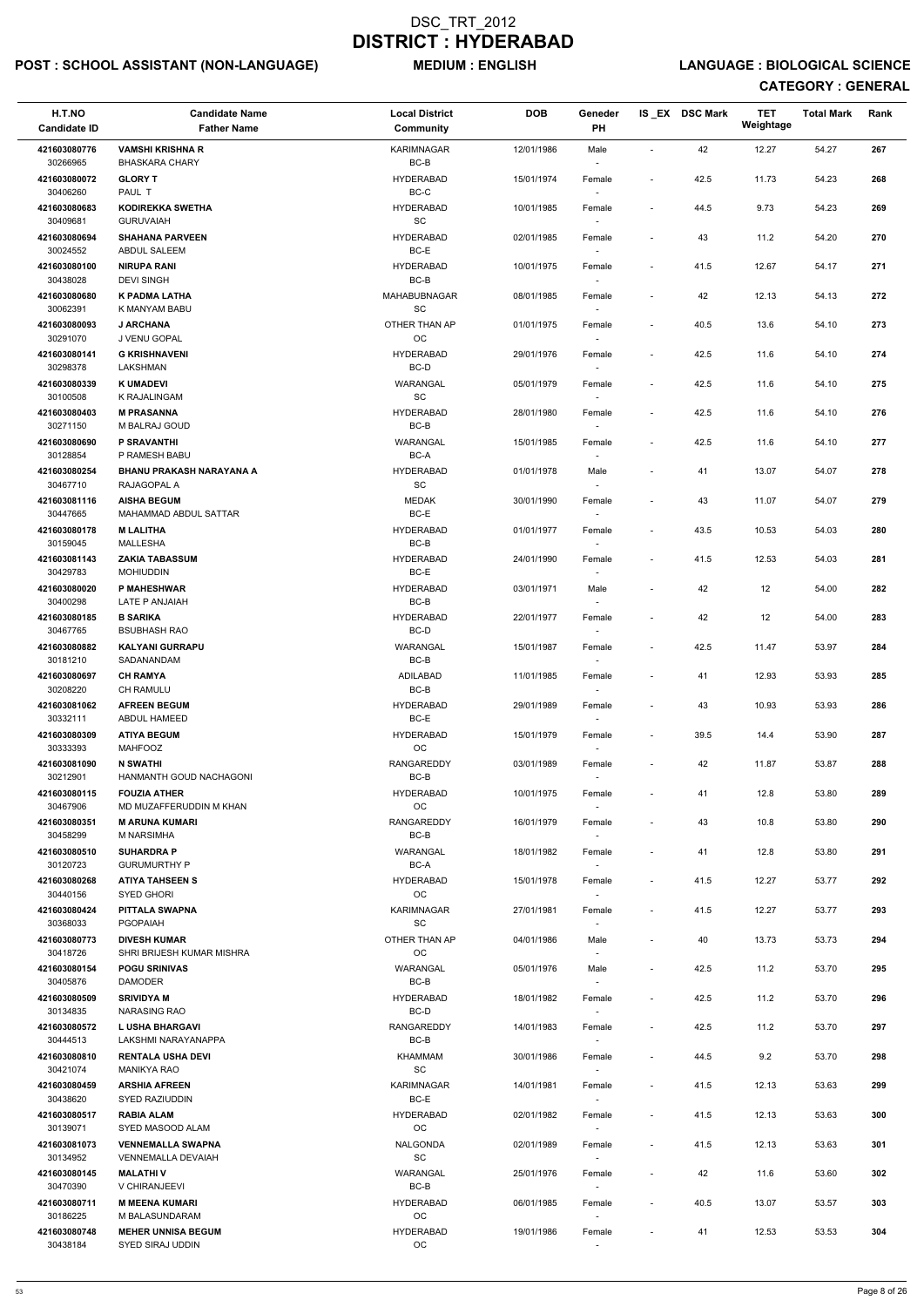## POST : SCHOOL ASSISTANT (NON-LANGUAGE) MEDIUM : ENGLISH LANGUAGE : BIOLOGICAL SCIENCE

| H.T.NO<br><b>Candidate ID</b> | <b>Candidate Name</b><br><b>Father Name</b>                       | <b>Local District</b><br>Community               | <b>DOB</b> | Geneder<br>PH                      |                              | IS EX DSC Mark | <b>TET</b><br>Weightage | <b>Total Mark</b> | Rank |
|-------------------------------|-------------------------------------------------------------------|--------------------------------------------------|------------|------------------------------------|------------------------------|----------------|-------------------------|-------------------|------|
| 421603080927                  | <b>JYOTHILAXMI KADUDURI</b>                                       | <b>WARANGAL</b><br>BC-D                          | 13/01/1988 | Female                             | $\overline{\phantom{a}}$     | 43             | 10.53                   | 53.53             | 305  |
| 30203275<br>421603080220      | <b>BUCHI REDDY</b><br><b>P ANDREWS MUKTHESWAR</b>                 | <b>MEDAK</b>                                     | 26/01/1977 | Male                               | $\overline{\phantom{a}}$     | 43.5           | 10                      | 53.50             | 306  |
| 30228532<br>421603080747      | P JAYAPRAKASHAM<br><b>K RANJITHA</b>                              | SC<br>MAHABUBNAGAR                               | 16/01/1986 | Female                             | $\overline{\phantom{a}}$     | 42.5           | 10.93                   | 53.43             | 307  |
| 30075866<br>421603080190      | K VEDA PRAKASH<br><b>S NANCY SUCHITRA</b>                         | BC-B<br><b>HYDERABAD</b>                         | 27/01/1977 | Female                             | $\overline{\phantom{a}}$     | 41             | 12.4                    | 53.40             | 308  |
| 30230929<br>421603080522      | S K CHANDRAN<br>AKUMARTI ANAND KUMAR                              | OC<br><b>WEST GODAVARI</b>                       | 23/01/1982 | Male                               | $\qquad \qquad \blacksquare$ | 43             | 10.4                    | 53.40             | 309  |
| 30075686<br>421603080811      | AKUMARTI MEERA SAHEB<br><b>JYOTHSNA G</b>                         | SC<br>RANGAREDDY                                 | 01/01/1987 | $\overline{\phantom{a}}$<br>Female | $\qquad \qquad \blacksquare$ | 43             | 10.4                    | 53.40             | 310  |
| 30123463                      | <b>G AMARNATH</b>                                                 | SC                                               |            |                                    |                              |                |                         |                   |      |
| 421603080977<br>30272717      | <b>NAUSHEEN MOHAMMED</b><br><b>MOHD KHAIRULLAH</b>                | OTHER THAN AP<br>BC-E                            | 07/01/1988 | Female                             | $\qquad \qquad \blacksquare$ | 41             | 12.4                    | 53.40             | 311  |
| 421603081021<br>30326856      | <b>MIRJAPURAM RADHIKA RANI</b><br>M DEVADAS                       | <b>HYDERABAD</b><br>$\operatorname{\textsf{SC}}$ | 01/01/1989 | Female<br>$\overline{\phantom{a}}$ | $\overline{\phantom{a}}$     | 43             | 10.4                    | 53.40             | 312  |
| 421603080498<br>30143159      | <b>AFSHAN JABEEN</b><br>MD HAMEED ALI                             | <b>HYDERABAD</b><br>BC-E                         | 10/01/1982 | Female                             |                              | 42             | 11.33                   | 53.33             | 313  |
| 421603081105<br>30063462      | <b>GOSKA MAHESHWARI</b><br><b>G VENKATAIAH</b>                    | <b>MEDAK</b><br>$BC-B$                           | 15/01/1989 | Female                             | $\qquad \qquad \blacksquare$ | 41             | 12.27                   | 53.27             | 314  |
| 421603081048<br>30191998      | <b>MOHAMMED WAJIDUNNISA</b><br>MOHAMMED TAJUDDIN                  | KHAMMAM<br>BC-E                                  | 12/01/1989 | Female                             | $\overline{\phantom{a}}$     | 42             | 11.2                    | 53.20             | 315  |
| 421603080300                  | <b>ERUM KHALIQUE</b>                                              | <b>HYDERABAD</b>                                 | 16/01/1979 | Female                             | $\overline{\phantom{a}}$     | 40.5           | 12.53                   | 53.03             | 316  |
| 30443666<br>421603080623      | DR M A KHALIQUE<br><b>ASMA BEGUM</b>                              | OC<br><b>HYDERABAD</b>                           | 18/01/1984 | Female                             | $\overline{\phantom{a}}$     | 41             | 12                      | 53.00             | 317  |
| 30154855<br>421603080643      | <b>MD KHASIM ALI</b><br><b>BANDI VENKATA SHRAVAN KUMAR</b>        | BC-B<br><b>PRAKASAM</b>                          | 25/01/1984 | $\overline{\phantom{a}}$<br>Male   | $\overline{\phantom{a}}$     | 43             | 10                      | 53.00             | 318  |
| 30463553<br>421603080653      | PRASADA RAO<br><b>ROHINI G</b>                                    | SC<br>RANGAREDDY                                 | 18/01/1985 | Female                             | $\overline{\phantom{a}}$     | 41             | 12                      | 53.00             | 319  |
| 30436401<br>421603080814      | <b>AIALIAH G</b><br><b>AFROZ JAHAN</b>                            | BC-D<br><b>RANGAREDDY</b>                        | 10/01/1987 | Female                             | $\overline{\phantom{a}}$     | 41.5           | 11.47                   | 52.97             | 320  |
| 30365148<br>421603080915      | M M TAHER PASHA<br><b>AMATHUL MOAMIN</b>                          | BC-E<br><b>HYDERABAD</b>                         | 04/01/1988 | $\overline{\phantom{a}}$<br>Female | $\qquad \qquad \blacksquare$ | 42             | 10.93                   | 52.93             | 321  |
| 30252782                      | <b>MOHD MOINUDDIN</b>                                             | BC-B                                             |            | $\overline{\phantom{a}}$           |                              |                |                         |                   |      |
| 421603081011<br>30190290      | <b>K SRIKANTH</b><br><b>K PRASAD</b>                              | <b>RANGAREDDY</b><br>BC-D                        | 05/01/1988 | Male                               | $\qquad \qquad \blacksquare$ | 42             | 10.93                   | 52.93             | 322  |
| 421603080294<br>30073791      | <b>SMITHA GHANATHAY</b><br>PRABHAKAR GHANATHAY                    | <b>RANGAREDDY</b><br>BC-D                        | 22/01/1979 | Female                             | $\overline{\phantom{a}}$     | 40.5           | 12.4                    | 52.90             | 323  |
| 421603080712<br>30191714      | <b>GAIKWAD SUDARSHAN SUDAMRAO</b><br>SUDAMRAO HANUMANTRAO GAIKWAD | OTHER THAN AP<br><b>SC</b>                       | 10/01/1985 | Male                               | $\overline{\phantom{a}}$     | 42.5           | 10.4                    | 52.90             | 324  |
| 421603080837<br>30137237      | <b>TATTIPATTI MUNESHWARI</b><br>T SAYANNA                         | <b>HYDERABAD</b><br>SC                           | 07/01/1987 | Female<br>$\sim$                   | $\overline{\phantom{a}}$     | 40.5           | 12.4                    | 52.90             | 325  |
| 421603081019<br>30459295      | <b>CH RAJYALAKSHMI</b><br><b>CH KONDAIAH</b>                      | <b>HYDERABAD</b><br>BC-D                         | 20/01/1988 | Female                             | $\overline{\phantom{a}}$     | 40.5           | 12.4                    | 52.90             | 326  |
| 421603081014<br>30393630      | <b>CHINNAM SONIA RAJU</b><br>CH GEORGE STEVENSON RAJU             | <b>HYDERABAD</b><br>BC-C                         | 09/01/1988 | Female                             | $\overline{\phantom{a}}$     | 41             | 11.87                   | 52.87             | 327  |
| 421603080569                  | <b>R KAVITA</b>                                                   | <b>HYDERABAD</b>                                 | 09/01/1983 | Female                             | $\blacksquare$               | 41.5           | 11.33                   | 52.83             | 328  |
| 30134365<br>421603080502      | R RAMAIAH<br><b>RADHIKA M</b>                                     | <b>SC</b><br>RANGAREDDY                          | 18/01/1982 | $\sim$<br>Female                   | $\overline{\phantom{a}}$     | 42             | 10.8                    | 52.80             | 329  |
| 30278115<br>421603080481      | <b>CHARY MB</b><br><b>GANDI SAILAJA</b>                           | BC-B<br><b>MEDAK</b>                             | 24/01/1981 | Female                             | $\overline{\phantom{a}}$     | 40.5           | 12.27                   | 52.77             | 330  |
| 30315780<br>421603080656      | <b>GP THEOPHILUS</b><br><b>SURAIYAH JAHAN</b>                     | BC-C<br><b>HYDERABAD</b>                         | 25/01/1985 | Female                             | $\overline{\phantom{a}}$     | 41             | 11.73                   | 52.73             | 331  |
| 30185701<br>421603080191      | <b>MOHD ISHAQ</b><br><b>ALAMURY CHITRA ASHA RANI</b>              | BC-E<br><b>MEDAK</b>                             | 13/01/1977 | Female                             | $\overline{\phantom{a}}$     | 41.5           | 11.2                    | 52.70             | 332  |
| 30088548<br>421603080344      | A VIJAYA RANGAM<br><b>FARHA NAAZ</b>                              | BC-C<br><b>HYDERABAD</b>                         | 30/01/1979 | Female                             | $\blacksquare$               | 39.5           | 13.2                    | 52.70             | 333  |
| 30448429<br>421603080768      | MD MUSLIUDDIN<br><b>MANDU JHANSI RANI</b>                         | OC.<br>NIZAMABAD                                 | 22/01/1986 | $\overline{\phantom{a}}$           | $\overline{\phantom{a}}$     | 41.5           | 11.2                    | 52.70             | 334  |
| 30183492                      | M PENTAIAH                                                        | BC-D                                             |            | Female                             |                              |                |                         |                   |      |
| 421603081032<br>30333720      | <b>SANGAM SAMPURNA SUHASINI</b><br>S SANJEEVAIAH                  | <b>MEDAK</b><br>$\operatorname{\textsf{SC}}$     | 17/01/1989 | Female                             | $\overline{\phantom{a}}$     | 41.5           | 11.2                    | 52.70             | 335  |
| 421603081046<br>30280367      | <b>AYESHA JABEEN</b><br>MOHD ABDUL QUADEER                        | <b>HYDERABAD</b><br>BC-E                         | 29/01/1989 | Female                             | $\overline{\phantom{a}}$     | 37.5           | 15.2                    | 52.70             | 336  |
| 421603080097<br>30433898      | <b>PERKA SUNITHA</b><br>LAXMAIAH                                  | <b>HYDERABAD</b><br>BC-D                         | 01/01/1975 | Female<br>$\sim$                   | $\overline{\phantom{a}}$     | 42             | 10.67                   | 52.67             | 337  |
| 421603080064<br>30016276      | <b>ASRA FATIMA FIRDOUSE</b><br>MD HABEEBUDDIN                     | <b>HYDERABAD</b><br>OC                           | 11/01/1974 | Female                             | $\qquad \qquad \blacksquare$ | 38.5           | 14.13                   | 52.63             | 338  |
| 421603080209<br>30331180      | <b>D SAILAJA</b><br>D ADISESHU                                    | <b>HYDERABAD</b><br>BC-D                         | 22/01/1977 | Female<br>$\sim$                   | $\overline{\phantom{a}}$     | 40.5           | 12.13                   | 52.63             | 339  |
| 421603080737                  | <b>S S CHANDRIKA DEVI</b>                                         | <b>HYDERABAD</b>                                 | 14/01/1986 | Female                             | $\qquad \qquad \blacksquare$ | 40.5           | 12.13                   | 52.63             | 340  |
| 30061305<br>421603081112      | S R SURI BABU<br><b>AAQUILA YASMEEN</b>                           | SC<br><b>HYDERABAD</b>                           | 16/01/1990 | $\overline{\phantom{a}}$<br>Female | $\overline{\phantom{a}}$     | 39             | 13.6                    | 52.60             | 341  |
| 30261281<br>421603080893      | <b>MUJEEB ANWAR</b><br><b>AYESHA BEGUM</b>                        | BC-E<br><b>HYDERABAD</b>                         | 12/01/1987 | $\overline{\phantom{a}}$<br>Female | $\qquad \qquad \blacksquare$ | 42             | 10.53                   | 52.53             | 342  |
| 30097973                      | SHAIK JANIMIYA                                                    | BC-E                                             |            | $\overline{\phantom{a}}$           |                              |                |                         |                   |      |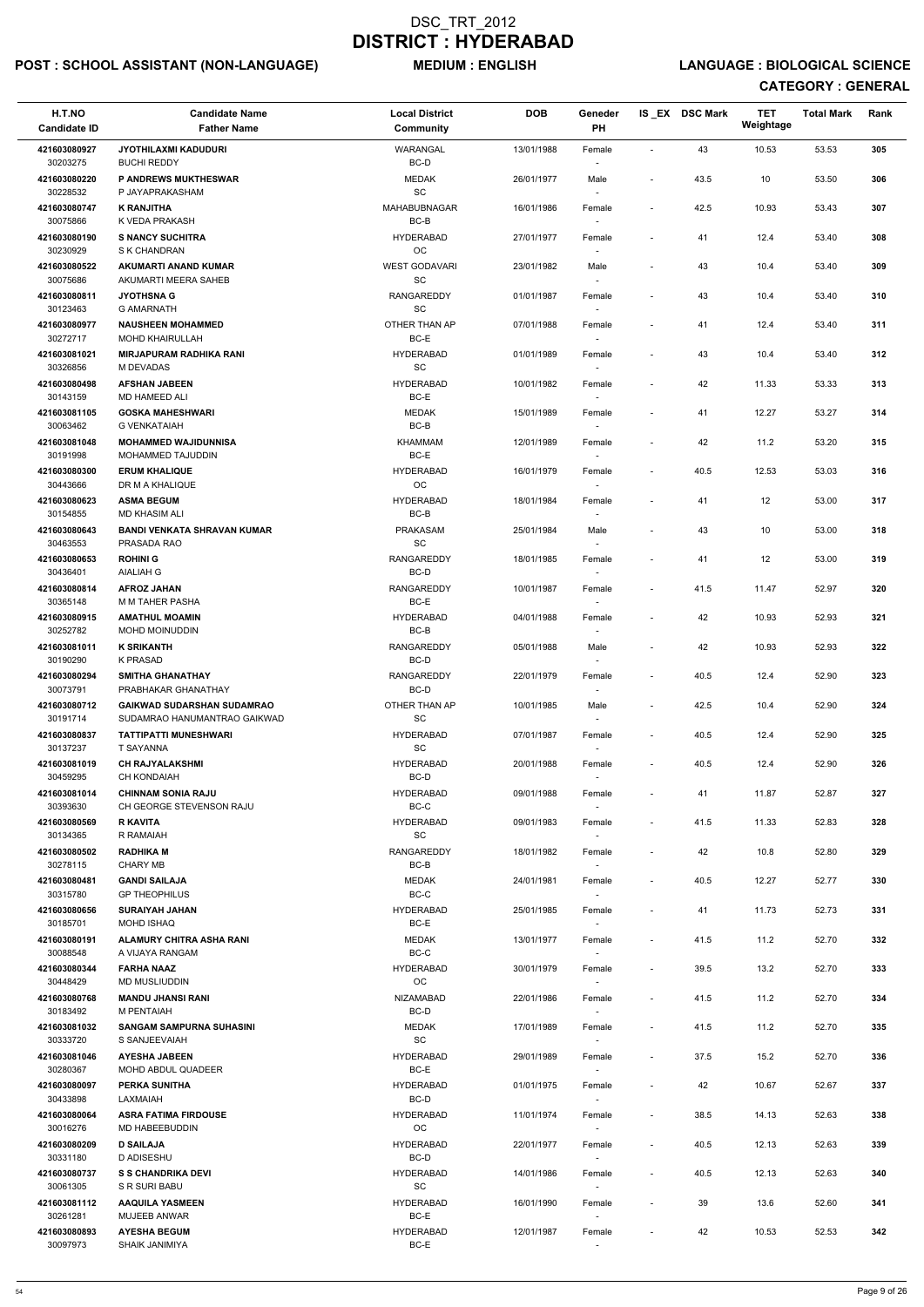## POST : SCHOOL ASSISTANT (NON-LANGUAGE) MEDIUM : ENGLISH LANGUAGE : BIOLOGICAL SCIENCE

| H.T.NO<br><b>Candidate ID</b> | <b>Candidate Name</b><br><b>Father Name</b>             | <b>Local District</b><br>Community | <b>DOB</b> | Geneder<br>PH                      |                              | IS_EX DSC Mark | <b>TET</b><br>Weightage | <b>Total Mark</b> | Rank |
|-------------------------------|---------------------------------------------------------|------------------------------------|------------|------------------------------------|------------------------------|----------------|-------------------------|-------------------|------|
| 421603080058                  | <b>ASHOK KUMAR BANGAD</b>                               | <b>HYDERABAD</b>                   | 11/01/1974 | Male                               | $\blacksquare$               | 40.5           | 12                      | 52.50             | 343  |
| 30022950                      | HARI PRASAD BANGAD                                      | OC                                 |            |                                    |                              |                |                         |                   |      |
| 421603080735<br>30262838      | <b>ROHITH M</b><br>RAGHUPATHI                           | <b>KARIMNAGAR</b><br>BC-D          | 27/01/1986 | Male                               | $\overline{\phantom{a}}$     | 42.5           | 10                      | 52.50             | 344  |
| 421603080016                  | <b>K SUDHARANI</b>                                      | <b>HYDERABAD</b>                   | 09/01/1971 | Female                             | $\overline{\phantom{a}}$     | 41             | 11.47                   | 52.47             | 345  |
| 30409420<br>421603080340      | K PRABHAKAR<br><b>SUGHRA YASMEEN</b>                    | BC-A<br><b>HYDERABAD</b>           | 05/01/1979 | Female                             | $\overline{\phantom{a}}$     | 39             | 13.47                   | 52.47             | 346  |
| 30294203                      | <b>M A MATEEN</b>                                       | BC-E                               |            |                                    |                              |                |                         |                   |      |
| 421603080316<br>30070189      | <b>KANCHARLA MARIYA JYOTI</b><br>K PRAKASH RAO          | OTHER THAN AP<br>SC                | 15/01/1979 | Female<br>$\sim$                   | $\overline{\phantom{a}}$     | 41.5           | 10.93                   | 52.43             | 347  |
| 421603080206                  | <b>D RAVITHA SHASHI</b>                                 | <b>HYDERABAD</b>                   | 11/01/1977 | Female                             | $\qquad \qquad \blacksquare$ | 41             | 11.33                   | 52.33             | 348  |
| 30090553<br>421603080842      | D KOTESWARA RAO<br><b>ASMA AFREEN</b>                   | BC-C<br><b>HYDERABAD</b>           | 21/01/1987 | Female                             | $\overline{\phantom{a}}$     | 41.5           | 10.8                    | 52.30             | 349  |
| 30089088                      | ABDUL HAFEEZ MOHD                                       | BC-E                               |            |                                    |                              |                |                         |                   |      |
| 421603080238<br>30094422      | <b>SASHIKALA Y</b><br>Y MALLIKARJUN                     | <b>HYDERABAD</b><br>BC-B           | 29/01/1978 | Female                             | $\overline{\phantom{a}}$     | 40             | 12.27                   | 52.27             | 350  |
| 421603080581                  | <b>RAJANI B</b>                                         | <b>HYDERABAD</b>                   | 12/01/1983 | Female                             | $\overline{\phantom{a}}$     | 40             | 12.27                   | 52.27             | 351  |
| 30063604<br>421603080703      | SATHYANARAYANA B<br><b>KYPA MADHAVI</b>                 | BC-B<br><b>HYDERABAD</b>           | 20/01/1985 |                                    | $\overline{\phantom{a}}$     | 40             | 12.27                   | 52.27             | 352  |
| 30111460                      | K CHALAPATHI REDDY                                      | OC                                 |            | Female                             |                              |                |                         |                   |      |
| 421603080384<br>30028537      | <b>SAMEENA FIRDOUSE</b><br>MOHD ABDUL SATTAR            | <b>HYDERABAD</b><br>BC-E           | 14/01/1980 | Female                             | $\overline{\phantom{a}}$     | 40.5           | 11.73                   | 52.23             | 353  |
| 421603080664                  | SWAPNA DEEPTHI VARAKA                                   | <b>KRISHNA</b>                     | 02/01/1985 | Female                             | $\overline{\phantom{a}}$     | 40.5           | 11.73                   | 52.23             | 354  |
| 30320554                      | <b>PREM KUMAR</b>                                       | SC                                 |            |                                    |                              |                |                         |                   |      |
| 421603080228<br>30398742      | Y M GAYATRI<br>Y C MOHAN                                | <b>HYDERABAD</b><br>BC-B           | 18/01/1977 | Female<br>$\sim$                   | $\overline{\phantom{a}}$     | 41             | 11.2                    | 52.20             | 355  |
| 421603080601                  | <b>P MADHAVI</b>                                        | NALGONDA                           | 11/01/1984 | Female                             | $\overline{\phantom{a}}$     | 41             | 11.2                    | 52.20             | 356  |
| 30180573<br>421603080153      | <b>BALAJI RAO</b><br><b>GATTU MADHAVI SAMBASIVA RAO</b> | SC<br>OTHER THAN AP                | 31/01/1976 | $\overline{\phantom{a}}$<br>Female | $\overline{\phantom{a}}$     | 39.5           | 12.67                   | 52.17             | 357  |
| 30233083                      | SAMBASIVA RAO                                           | BC-B                               |            |                                    |                              |                |                         |                   |      |
| 421603080151<br>30233408      | <b>NAZIMA BEGUM SHARFI</b><br><b>MOHD REHMATHULLAH</b>  | <b>HYDERABAD</b><br>OС             | 10/01/1976 | Female<br>$\overline{\phantom{a}}$ | $\overline{\phantom{a}}$     | 40             | 12.13                   | 52.13             | 358  |
| 421603080610                  | <b>ZAKIRA NASREEN</b>                                   | <b>HYDERABAD</b>                   | 16/01/1984 | Female                             |                              | 40             | 12.13                   | 52.13             | 359  |
| 30472191<br>421603080990      | <b>ABDUL BARI</b><br><b>DIVYA SHEENA FRANCIS</b>        | OC<br><b>HYDERABAD</b>             | 27/01/1988 | $\sim$<br>Female                   | $\overline{\phantom{a}}$     | 40             | 12.13                   | 52.13             | 360  |
| 30443437                      | <b>VINCENT PAUL FRANCIS</b>                             | OC                                 |            |                                    |                              |                |                         |                   |      |
| 421603080388<br>30237980      | <b>KAUSER SULTANA</b><br><b>MD NAYEEMUDDIN</b>          | <b>HYDERABAD</b><br>BC-E           | 06/01/1980 | Female                             | $\overline{\phantom{a}}$     | 41             | 11.07                   | 52.07             | 361  |
| 421603080422                  | <b>FAHMIDA NASREEN</b>                                  | <b>MEDAK</b>                       | 19/01/1981 | Female                             | $\overline{\phantom{a}}$     | 39             | 13.07                   | 52.07             | 362  |
| 30023109<br>421603080820      | MA ALEEM<br><b>ZEHRA BEGUM</b>                          | BC-E<br><b>HYDERABAD</b>           | 09/01/1987 | Female                             | $\overline{\phantom{a}}$     | 39             | 13.07                   | 52.07             | 363  |
| 30194910                      | MOHD KHALEEL ULLAH                                      | BC-E                               |            | $\sim$                             |                              |                |                         |                   |      |
| 421603080586<br>30447883      | <b>SARA FARHEEN</b><br>AHMED ABDUL QAVI                 | <b>HYDERABAD</b><br>BC-E           | 01/01/1984 | Female                             | $\overline{\phantom{a}}$     | 41.5           | 10.53                   | 52.03             | 364  |
| 421603080890                  | <b>SRIKANTH PAWAR</b>                                   | <b>NIZAMABAD</b>                   | 23/01/1987 | Male                               | $\overline{\phantom{a}}$     | 41.5           | 10.53                   | 52.03             | 365  |
| 30225335<br>421603080326      | P SANJAY PAWAR<br>K MADHAVI                             | BC-D<br><b>HYDERABAD</b>           | 17/01/1979 | Female                             | $\qquad \qquad \blacksquare$ | 40             | 12                      | 52.00             | 366  |
| 30073795                      | K RAMCHANDER                                            | BC-A                               |            | $\sim$                             |                              |                |                         |                   |      |
| 421603081050<br>30291844      | <b>ROHINI M</b><br><b>BRAHMACHARY</b>                   | WARANGAL<br>BC-B                   | 25/01/1989 | Female<br>$\overline{\phantom{a}}$ | $\overline{\phantom{a}}$     | 40             | 12                      | 52.00             | 367  |
| 421603080407                  | <b>BHAVANI KALANAKUNTLA</b>                             | <b>HYDERABAD</b>                   | 13/01/1980 | Female                             | $\overline{\phantom{a}}$     | 42.5           | 9.47                    | 51.97             | 368  |
| 30210430<br>421603081128      | K NARASAIAH<br><b>PALLE PRASHANTHI</b>                  | <b>SC</b><br><b>RANGAREDDY</b>     | 04/01/1990 | $\sim$<br>Female                   | $\overline{\phantom{a}}$     | 40.5           | 11.47                   | 51.97             | 369  |
| 30407985                      | PALLE VENKATESH                                         | BC-B                               |            |                                    |                              |                |                         |                   |      |
| 421603080584<br>30435052      | <b>M PRABHAVATHI</b><br>M HANUMANTHU                    | RANGAREDDY<br>BC-B                 | 01/01/1984 | Female                             | $\overline{\phantom{a}}$     | 41.5           | 10.4                    | 51.90             | 370  |
| 421603080904                  | <b>ASMA JABEEN</b>                                      | <b>HYDERABAD</b>                   | 14/01/1988 | Female                             | $\overline{\phantom{a}}$     | 39.5           | 12.4                    | 51.90             | 371  |
| 30283063<br>421603080002      | SYED SADATH ALI<br><b>ASRA JABEEN</b>                   | ОC<br><b>HYDERABAD</b>             | 29/01/1968 | $\overline{\phantom{a}}$<br>Female | $\overline{\phantom{a}}$     | 38.5           | 13.33                   | 51.83             | 372  |
| 30329786                      | M A QADEER                                              | BC-E                               |            | $\sim$                             |                              |                |                         |                   |      |
| 421603080207<br>30447024      | <b>MUKUNDA BOMMANA BOINA</b><br>KOTAIAH BOMMANA BOINA   | <b>HYDERABAD</b><br>BC-D           | 26/01/1977 | Female                             | $\overline{\phantom{a}}$     | 40.5           | 11.33                   | 51.83             | 373  |
| 421603080105                  | <b>GAJULA SREEDEVI</b>                                  | <b>KRISHNA</b>                     | 05/01/1975 | Female                             | $\overline{\phantom{a}}$     | 39             | 12.8                    | 51.80             | 374  |
| 30435506                      | GAJULA VENKATA RATNAM                                   | OC                                 |            |                                    |                              |                |                         |                   |      |
| 421603080971<br>30228159      | <b>SUJATHA J</b><br>NARSIMULU J                         | <b>HYDERABAD</b><br>BC-D           | 22/01/1988 | Female<br>$\overline{\phantom{a}}$ | $\overline{\phantom{a}}$     | 41             | 10.8                    | 51.80             | 375  |
| 421603080118<br>30048577      | <b>JARATI SRINIVASA RAO</b>                             | WARANGAL                           | 21/01/1975 | Male                               | $\overline{\phantom{a}}$     | 41.5           | 10.27                   | 51.77             | 376  |
| 421603080532                  | J KEDARI<br><b>K SWAPNA SUDHA</b>                       | BC-D<br>RANGAREDDY                 | 20/01/1982 | Female                             | $\overline{\phantom{a}}$     | 41.5           | 10.27                   | 51.77             | 377  |
| 30260981                      | K RAVI VARAM                                            | $\operatorname{\textsf{SC}}$       |            | $\sim$                             |                              |                |                         |                   |      |
| 421603080070<br>30302907      | <b>NAHIDA KHAN</b><br>AIJAZAHMEDKHAN                    | <b>HYDERABAD</b><br>BC-E           | 20/01/1974 | Female<br>$\sim$                   | $\overline{\phantom{a}}$     | 40             | 11.73                   | 51.73             | 378  |
| 421603080334                  | <b>RAHILA TARANUM</b>                                   | <b>KARIMNAGAR</b>                  | 20/01/1979 | Female                             | $\overline{\phantom{a}}$     | 40.5           | 11.2                    | 51.70             | 379  |
| 30435615<br>421603080724      | MD ARIF UDDIN<br><b>N RAJ KUMAR</b>                     | BC-E<br>RANGAREDDY                 | 14/01/1986 | $\overline{\phantom{a}}$<br>Male   | $\overline{\phantom{a}}$     | 40.5           | 11.2                    | 51.70             | 380  |
| 30228590                      | N SHANKAR                                               | <b>ST</b>                          |            |                                    |                              |                |                         |                   |      |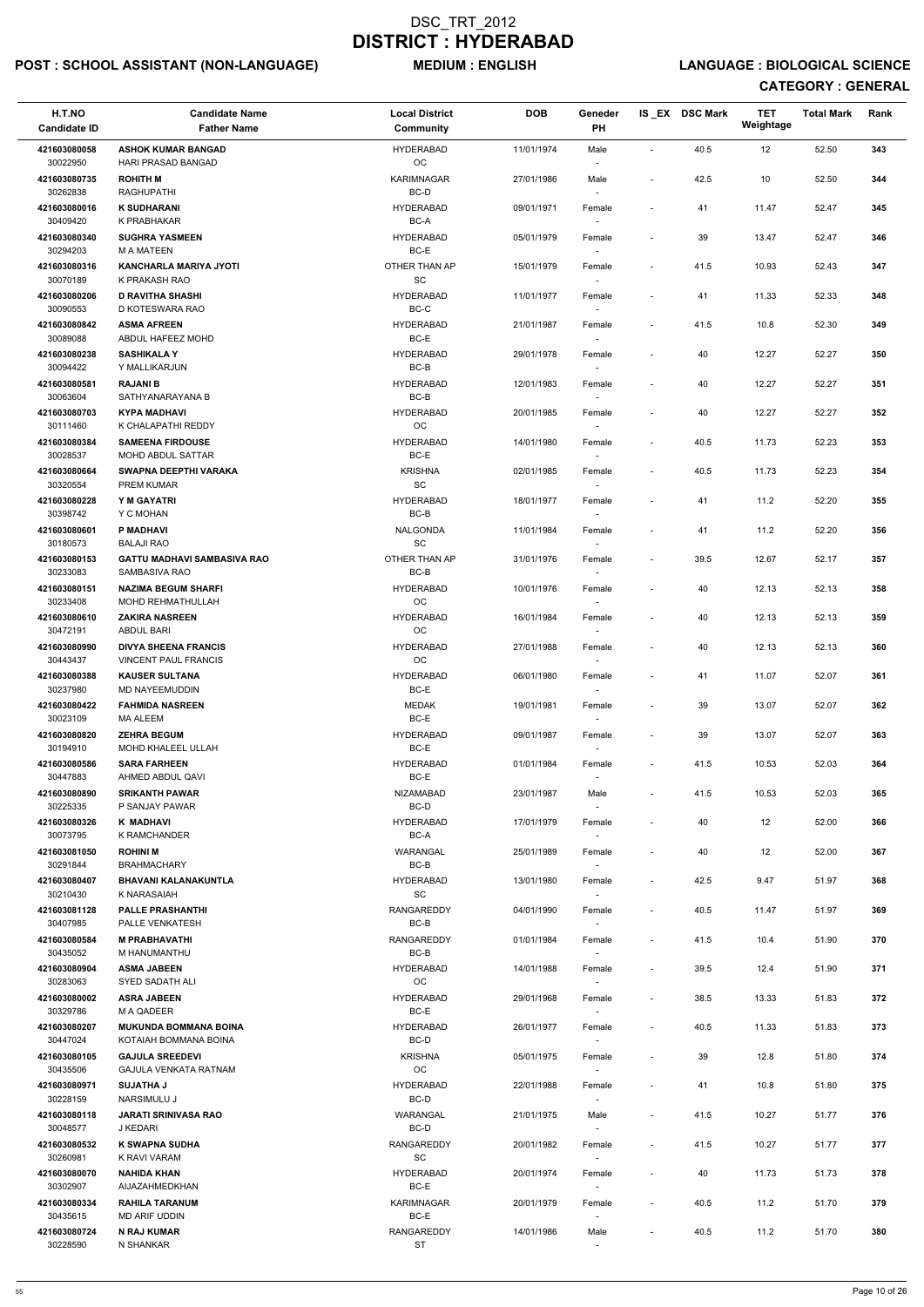## POST : SCHOOL ASSISTANT (NON-LANGUAGE) MEDIUM : ENGLISH LANGUAGE : BIOLOGICAL SCIENCE

| H.T.NO<br><b>Candidate ID</b> | <b>Candidate Name</b><br><b>Father Name</b>        | <b>Local District</b><br><b>Community</b>      | <b>DOB</b> | Geneder<br><b>PH</b>               |                              | IS_EX DSC Mark | <b>TET</b><br>Weightage | <b>Total Mark</b> | Rank |
|-------------------------------|----------------------------------------------------|------------------------------------------------|------------|------------------------------------|------------------------------|----------------|-------------------------|-------------------|------|
| 421603080240                  | <b>RAKHAM INDUMATHI</b>                            | OTHER THAN AP                                  | 15/01/1978 | Female                             | $\blacksquare$               | 39.5           | 12.13                   | 51.63             | 381  |
| 30103751<br>421603080605      | RAKHAM SAILOO<br><b>K KAMALA PRIYADARSHINI</b>     | SC<br><b>RANGAREDDY</b>                        | 20/01/1984 | $\overline{\phantom{a}}$           | $\overline{\phantom{a}}$     | 40             | 11.6                    | 51.60             | 382  |
| 30430870                      | <b>BROWN SAMUEL K</b>                              | BC-C                                           |            | Female                             |                              |                |                         |                   |      |
| 421603080255<br>30280446      | P RAJANI KUMARI<br><b>RAMANAIAH</b>                | PRAKASAM<br>BC-A                               | 06/01/1978 | Female                             | $\overline{\phantom{a}}$     | 41             | 10.53                   | 51.53             | 383  |
| 421603081115                  | <b>SHIREEN BEGUM</b>                               | <b>HYDERABAD</b>                               | 28/01/1990 | Female                             | $\overline{\phantom{a}}$     | 41             | 10.53                   | 51.53             | 384  |
| 30448692                      | MOHAMMED SHAMSUDDIN                                | BC-E                                           |            | $\overline{\phantom{a}}$           |                              |                |                         |                   |      |
| 421603080048<br>30257332      | <b>M R KAVITHA</b><br>M R RAMAKRISHNA RAO          | <b>HYDERABAD</b><br><b>SC</b>                  | 17/01/1973 | Female<br>$\sim$                   | $\overline{\phantom{a}}$     | 42.5           | 8.93                    | 51.43             | 385  |
| 421603080187                  | <b>Y SARITA REDDY</b>                              | <b>HYDERABAD</b>                               | 05/01/1977 | Female                             | $\overline{\phantom{a}}$     | 38.5           | 12.93                   | 51.43             | 386  |
| 30414585<br>421603080146      | Y INDRA REDDY<br><b>GAZALA YASMEEN</b>             | OC<br><b>HYDERABAD</b>                         | 04/01/1976 | Female                             | $\overline{\phantom{a}}$     | 38             | 13.33                   | 51.33             | 387  |
| 30122246                      | MOHAMMED AKBAR                                     | BC-E                                           |            |                                    |                              |                |                         |                   |      |
| 421603080585<br>30332254      | <b>SALMA JABEEN</b><br>MOHD ABDUL KAREEM           | <b>HYDERABAD</b><br>BC-B                       | 01/01/1984 | Female<br>$\sim$                   | $\overline{\phantom{a}}$     | 40             | 11.33                   | 51.33             | 388  |
| 421603080247                  | <b>SHAILAJA CHELMEL</b>                            | <b>HYDERABAD</b>                               | 25/01/1978 | Female                             | $\overline{\phantom{a}}$     | 40.5           | 10.8                    | 51.30             | 389  |
| 30279638<br>421603081018      | <b>CH GANGADHAR</b><br><b>ASHANA ANWAR</b>         | BC-B<br><b>HYDERABAD</b>                       | 19/01/1988 | $\sim$<br>Female                   | $\overline{\phantom{a}}$     | 40.5           | 10.8                    | 51.30             | 390  |
| 30441984                      | <b>ANWAR SHAREFF</b>                               | BC-E                                           |            | $\sim$                             |                              |                |                         |                   |      |
| 421603081059<br>30416608      | <b>AFREEN NAWAZ</b><br>MD BADRUDDIN                | <b>MEDAK</b><br>BC-E                           | 23/01/1989 | Female                             | $\overline{\phantom{a}}$     | 40.5           | 10.8                    | 51.30             | 391  |
| 421603080126                  | YASULA MANJULAVANI                                 | <b>HYDERABAD</b>                               | 19/01/1975 | Female                             | $\overline{\phantom{a}}$     | 40             | 11.2                    | 51.20             | 392  |
| 30389487<br>421603080080      | Y BALAKRISHNA<br><b>B R VASANTHA LAXMI</b>         | BC-B<br><b>HYDERABAD</b>                       | 25/01/1974 | $\overline{\phantom{a}}$<br>Female | $\overline{\phantom{a}}$     | 38.5           | 12.67                   | 51.17             | 393  |
| 30139267                      | N RAMAIAH                                          | OC                                             |            | $\sim$                             |                              |                |                         |                   |      |
| 421603080376<br>30450724      | <b>MOHAMMAD JAINLAUDDIN</b><br><b>MD FAKRUDDIN</b> | NALGONDA<br>BC-B                               | 05/01/1980 | Male<br>$\overline{\phantom{a}}$   | $\overline{\phantom{a}}$     | 40.5           | 10.67                   | 51.17             | 394  |
| 421603080291                  | <b>SYED ASIFA SULTANA</b>                          | <b>HYDERABAD</b>                               | 14/01/1978 | Female                             | $\overline{\phantom{a}}$     | 39             | 12.13                   | 51.13             | 395  |
| 30428048                      | SYED ZAHURUDDIN                                    | BC-E                                           |            |                                    |                              |                |                         |                   |      |
| 421603080333<br>30432015      | <b>P SMITHA</b><br>P SURENDER                      | <b>HYDERABAD</b><br>ОC                         | 18/01/1979 | Female<br>$\overline{\phantom{a}}$ | $\overline{\phantom{a}}$     | 39             | 12.13                   | 51.13             | 396  |
| 421603081041<br>30086827      | <b>M RAJU</b><br>M LOKYA NAIK                      | <b>RANGAREDDY</b><br><b>ST</b>                 | 05/01/1989 | Male                               | $\qquad \qquad \blacksquare$ | 39.5           | 11.6                    | 51.10             | 397  |
| 421603081070                  | <b>DANDU SREELATHA</b>                             | <b>KHAMMAM</b>                                 | 26/01/1989 | $\sim$<br>Female                   | $\overline{\phantom{a}}$     | 39.5           | 11.6                    | 51.10             | 398  |
| 30337306                      | DANDU BASANTH KUMAR                                | BC-D                                           |            |                                    |                              |                |                         |                   |      |
| 421603081099<br>30174161      | <b>B SHILPA</b><br><b>B SWAROOP KUMAR</b>          | <b>HYDERABAD</b><br>BC-C                       | 14/01/1989 | Female<br>$\sim$                   | $\overline{\phantom{a}}$     | 39.5           | 11.6                    | 51.10             | 399  |
| 421603080186                  | <b>G SARITHA</b>                                   | <b>RANGAREDDY</b>                              | 23/01/1977 | Female                             | $\qquad \qquad \blacksquare$ | 40             | 11.07                   | 51.07             | 400  |
| 30399543<br>421603080375      | <b>G VENKAT SWAMY</b><br><b>DEEPAT</b>             | BC-D<br><b>CHITTOOR</b>                        | 01/01/1980 | $\sim$<br>Female                   | $\qquad \qquad \blacksquare$ | 40             | 11.07                   | 51.07             | 401  |
| 30123810                      | SREERAMULU T                                       | BC-A                                           |            | $\sim$                             |                              |                |                         |                   |      |
| 421603080352<br>30422605      | <b>POOJA KAUSHAL</b><br>NAND KISHOR KAUSHAL        | OTHER THAN AP<br>BC-B                          | 27/01/1979 | Female                             | $\overline{\phantom{a}}$     | 38.5           | 12.53                   | 51.03             | 402  |
| 421603080758                  | <b>SANTHOSH RISE C L</b>                           | <b>HYDERABAD</b>                               | 02/01/1986 | Female                             | $\overline{\phantom{a}}$     | 39             | 12                      | 51.00             | 403  |
| 30030063<br>421603080856      | C S LEMUEL<br><b>SRAVANTHY G</b>                   | OC<br><b>HYDERABAD</b>                         | 20/01/1987 | Female                             | $\overline{\phantom{a}}$     | 41             | 10                      | 51.00             | 404  |
| 30455150                      | SWAMINATH G                                        | SC                                             |            | $\sim$                             |                              |                |                         |                   |      |
| 421603080180<br>30235598      | <b>M ANITHA</b><br>M PANDURANGA CHARY              | <b>HYDERABAD</b><br>BC-B                       | 09/01/1977 | Female<br>$\sim$                   | $\overline{\phantom{a}}$     | 39.5           | 11.47                   | 50.97             | 405  |
| 421603080454                  | <b>SAYEDA FARHEEN</b>                              | <b>HYDERABAD</b>                               | 18/01/1981 | Female                             | $\overline{\phantom{a}}$     | 39.5           | 11.47                   | 50.97             | 406  |
| 30409732<br>421603080075      | SYED ANWAR HUSSAIN<br><b>MY MADHAVI</b>            | BC-E<br><b>HYDERABAD</b>                       | 11/01/1974 | $\sim$<br>Female                   | $\overline{\phantom{a}}$     | 38             | 12.93                   | 50.93             | 407  |
| 30227753                      | M LAKSHMANACHARY                                   | OC                                             |            |                                    |                              |                |                         |                   |      |
| 421603080155<br>30084096      | <b>AYESHA TAZEEM</b><br><b>M A RASHEED PATEL</b>   | <b>HYDERABAD</b><br>BC-E                       | 07/01/1976 | Female<br>$\sim$                   | $\overline{\phantom{a}}$     | 38             | 12.93                   | 50.93             | 408  |
| 421603080364                  | <b>NASEEM SULTANA</b>                              | <b>HYDERABAD</b>                               | 18/01/1980 | Female                             | $\overline{\phantom{a}}$     | 40             | 10.93                   | 50.93             | 409  |
| 30214705<br>421603080767      | <b>AMJAD AHMED</b><br><b>ANEES SULTANA</b>         | BC-E<br><b>HYDERABAD</b>                       | 21/01/1986 | $\sim$<br>Female                   | $\overline{\phantom{a}}$     | 40             | 10.93                   | 50.93             | 410  |
| 30194548                      | <b>MOHD TAHER</b>                                  | BC-E                                           |            | $\sim$                             |                              |                |                         |                   |      |
| 421603080813<br>30388280      | <b>MD MALEKA</b><br><b>MD YOUSUF</b>               | RANGAREDDY<br>BC-E                             | 07/01/1987 | Female                             | $\overline{\phantom{a}}$     | 40             | 10.93                   | 50.93             | 411  |
| 421603080440                  | <b>FARHEEN BEGUM</b>                               | <b>HYDERABAD</b>                               | 11/01/1981 | Female                             | $\overline{\phantom{a}}$     | 38.5           | 12.4                    | 50.90             | 412  |
| 30191292                      | <b>MD RAFEEQ</b><br><b>CHANDRAKALA J</b>           | OC<br><b>HYDERABAD</b>                         |            |                                    |                              |                |                         |                   |      |
| 421603080451<br>30031600      | SAIDULU J                                          | BC-D                                           | 01/01/1981 | Female<br>$\sim$                   | $\overline{\phantom{a}}$     | 39.5           | 11.33                   | 50.83             | 413  |
| 421603080687<br>30323501      | <b>AMTUL HABEEB FARHANA</b><br>MOHD ABDUL MALIK    | RANGAREDDY<br>BC-E                             | 28/01/1985 | Female<br>$\overline{\phantom{a}}$ | $\overline{\phantom{a}}$     | 39.5           | 11.33                   | 50.83             | 414  |
| 421603081034                  | <b>ANUSHA GUNDA</b>                                | NALGONDA                                       | 27/01/1989 | Female                             | $\sim$                       | 38             | 12.8                    | 50.80             | 415  |
| 30452300                      | VENUGOPAL                                          | BC-D<br><b>HYDERABAD</b>                       |            | $\sim$                             |                              |                |                         |                   |      |
| 421603080718<br>30212929      | <b>B RAMANA ESTHER</b><br><b>B RAM DAS</b>         | BC-C                                           | 03/01/1985 | Female<br>$\sim$                   | $\overline{\phantom{a}}$     | 40.5           | 10.27                   | 50.77             | 416  |
| 421603080742<br>30406247      | <b>JAMMALAMUDI JHANSI</b><br>J VIJAYABHASKAR       | <b>KRISHNA</b><br>$\operatorname{\textsf{SC}}$ | 25/01/1986 | Female<br>$\sim$                   | $\overline{\phantom{a}}$     | 40.5           | 10.27                   | 50.77             | 417  |
| 421603080379                  | <b>ZESHAN FATIMA</b>                               | <b>HYDERABAD</b>                               | 10/01/1980 | Female                             | $\qquad \qquad \blacksquare$ | 39.5           | 11.2                    | 50.70             | 418  |
| 30221664                      | RAFEEQ AHMED                                       | BC-E                                           |            |                                    |                              |                |                         |                   |      |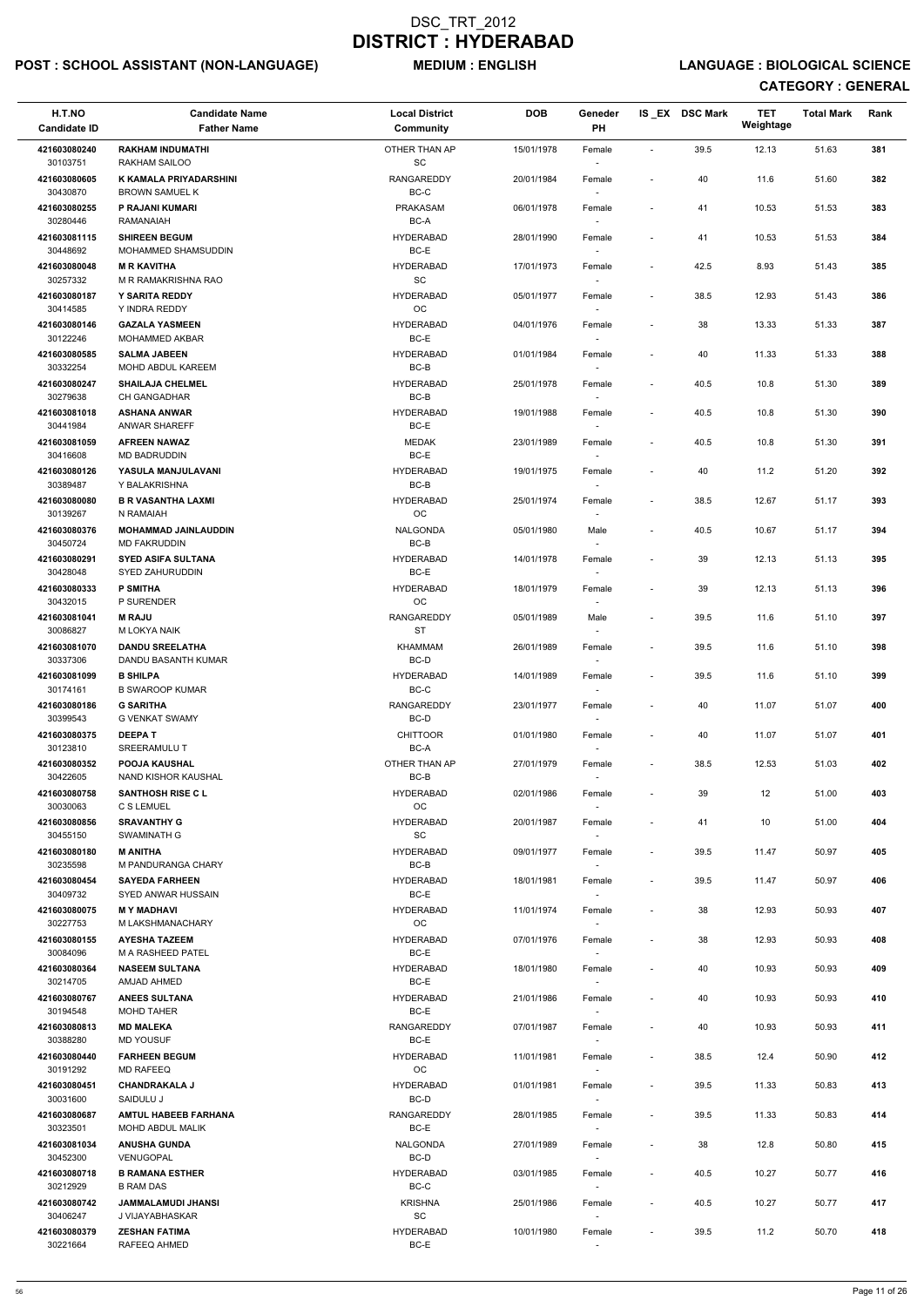## POST : SCHOOL ASSISTANT (NON-LANGUAGE) MEDIUM : ENGLISH LANGUAGE : BIOLOGICAL SCIENCE

| H.T.NO<br><b>Candidate ID</b>        | <b>Candidate Name</b><br><b>Father Name</b>             | <b>Local District</b><br><b>Community</b> | <b>DOB</b> | Geneder<br><b>PH</b>               |                          | IS EX DSC Mark | <b>TET</b><br>Weightage | <b>Total Mark</b> | Rank |
|--------------------------------------|---------------------------------------------------------|-------------------------------------------|------------|------------------------------------|--------------------------|----------------|-------------------------|-------------------|------|
| 421603080580                         | <b>SHIRISHA MUPAVARAM</b>                               | <b>HYDERABAD</b>                          | 22/01/1983 | Female                             | $\overline{\phantom{a}}$ | 39.5           | 11.2                    | 50.70             | 419  |
| 30453206<br>421603080361             | VIMALANANDA CHARY<br>R KRISHNA CHAITANYA                | BC-B<br><b>RANGAREDDY</b>                 | 23/01/1980 | $\overline{\phantom{a}}$<br>Female | $\overline{\phantom{a}}$ | 40             | 10.67                   | 50.67             | 420  |
| 30328287                             | R PRABHAKARA RAO                                        | BC-D                                      |            |                                    |                          |                |                         |                   |      |
| 421603080162<br>30297254             | <b>V R SUREKHA</b><br>V RAJALINGAM                      | <b>HYDERABAD</b><br>BC-A                  | 24/01/1976 | Female<br>$\sim$                   | $\overline{\phantom{a}}$ | 39.5           | 11.07                   | 50.57             | 421  |
| 421603080234                         | <b>G V BALA SHALINI</b>                                 | <b>HYDERABAD</b>                          | 19/01/1977 | Female                             | $\overline{\phantom{a}}$ | 37.5           | 13.07                   | 50.57             | 422  |
| 30450224<br>421603080194             | <b>G E VISHWANATHAM</b><br><b>WASEEM RUKSANA</b>        | <b>SC</b><br><b>MEDAK</b>                 | 17/01/1977 | $\overline{\phantom{a}}$<br>Female | ÷,                       | 40             | 10.53                   | 50.53             | 423  |
| 30435462                             | MOHD ABDUL BASHEER                                      | BC-E                                      |            | $\sim$                             |                          |                |                         |                   |      |
| 421603080282<br>30109130             | <b>NIKHATH ATHER SULTANA</b><br><b>MD ISMAIL</b>        | <b>HYDERABAD</b><br>BC-E                  | 27/01/1978 | Female                             |                          | 40             | 10.53                   | 50.53             | 424  |
| 421603080302<br>30298326             | <b>RACHAMALLA GEETA DEVI</b><br>R KOTESHWAR RAO         | <b>GUNTUR</b><br>BC-A                     | 21/01/1979 | Female                             | $\overline{\phantom{a}}$ | 40             | 10.53                   | 50.53             | 425  |
| 421603081084<br>30118074             | <b>VADAPALLI JAYASREE</b><br>V ISMAEL                   | RANGAREDDY<br>BC-C                        | 28/01/1989 | Female<br>$\sim$                   | $\overline{\phantom{a}}$ | 40             | 10.53                   | 50.53             | 426  |
| 421603080644                         | <b>RADHIKA T</b>                                        | <b>HYDERABAD</b>                          | 04/01/1984 | Female                             | $\overline{\phantom{a}}$ | 40.5           | 10                      | 50.50             | 427  |
| 30467412<br>421603080867             | <b>RAM SINGHT</b><br><b>A SAROJA</b>                    | BC-A<br><b>HYDERABAD</b>                  | 14/01/1987 | $\sim$<br>Female                   | $\overline{\phantom{a}}$ | 39             | 11.47                   | 50.47             | 428  |
| 30030993                             | A S BASAVA RAJU                                         | SC                                        |            | $\sim$                             |                          |                |                         |                   |      |
| 421603080944<br>30429981             | <b>SHAILAJA CHAKKA</b><br>PRABHAKER CH                  | MEDAK<br>$\operatorname{\textsf{SC}}$     | 01/01/1988 | Female                             | ÷,                       | 39             | 11.47                   | 50.47             | 429  |
| 421603080382                         | VIJAYALAKSHMI                                           | <b>KHAMMAM</b>                            | 07/01/1980 | Female                             | $\overline{\phantom{a}}$ | 40             | 10.4                    | 50.40             | 430  |
| 30063170<br>421603080938             | MALLESH<br><b>KADAS SHASHANKA</b>                       | BC-A<br><b>KARIMNAGAR</b>                 | 11/01/1988 | $\overline{\phantom{a}}$<br>Female |                          | 38             | 12.4                    | 50.40             | 431  |
| 30047175                             | KISTAIAH                                                | SC                                        |            | $\overline{\phantom{a}}$           |                          |                |                         |                   |      |
| 421603080957<br>30470539             | YASHMEEN RANA MA<br>MOHD ABDUL HAFEEZ                   | <b>NALGONDA</b><br>BC-E                   | 30/01/1988 | Female<br>$\sim$                   | $\overline{\phantom{a}}$ | 38.5           | 11.87                   | 50.37             | 432  |
| 421603080260<br>30421118             | <b>K SAILAJA</b><br>K VENKATESHAM                       | RANGAREDDY<br>BC-B                        | 20/01/1978 | Female                             | $\overline{\phantom{a}}$ | 39             | 11.33                   | 50.33             | 433  |
| 421603080936<br>30041520             | <b>RAFAT UNNISA BEGUM</b><br>MOHAMMED ISMAIL            | <b>HYDERABAD</b><br>BC-E                  | 05/01/1988 | Female<br>$\overline{\phantom{a}}$ | $\blacksquare$           | 40             | 10.27                   | 50.27             | 434  |
| 421603080964<br>30405471             | <b>JUVERIA BEGUM</b><br>MD QUTUB UDDIN                  | <b>HYDERABAD</b><br>BC-E                  | 15/01/1988 | Female<br>$\sim$                   | $\overline{a}$           | 39             | 11.2                    | 50.20             | 435  |
| 421603080156<br>30175668             | <b>R MANJULA</b><br>R RAMANJANEYULU                     | <b>HYDERABAD</b><br>BC-A                  | 19/01/1976 | Female                             | $\overline{\phantom{a}}$ | 39.5           | 10.67                   | 50.17             | 436  |
| 421603080274<br>30438777             | <b>B S MARY STELLA</b><br><b>B S CHANDRA SHEKAR RAO</b> | <b>MEDAK</b><br>BC-C                      | 01/01/1978 | Female<br>$\sim$                   | $\blacksquare$           | 39.5           | 10.67                   | 50.17             | 437  |
| 421603080555<br>30287640             | Y MARINA JAMES<br>Y JAMES                               | <b>HYDERABAD</b><br>SC                    | 21/01/1983 | Female                             | $\overline{\phantom{a}}$ | 39.5           | 10.67                   | 50.17             | 438  |
| 421603080979                         | <b>GURALLA VINAYKUMAR</b>                               | <b>RANGAREDDY</b>                         | 10/01/1988 | $\sim$<br>Male                     | $\overline{\phantom{a}}$ | 39.5           | 10.67                   | 50.17             | 439  |
| 30307966<br>421603080298             | GURALLA JEEVARATHNAM<br><b>SALOME G</b>                 | SC<br>WARANGAL                            | 03/01/1979 | $\sim$<br>Female                   |                          | 40             | 10.13                   | 50.13             | 440  |
| 30446779                             | <b>G D VIJAY KUMAR</b>                                  | BC-C                                      |            |                                    |                          |                |                         |                   |      |
| 421603081117<br>30418185             | <b>RIZWANA BEGUM</b><br><b>MD SALEEM</b>                | <b>HYDERABAD</b><br>BC-E                  | 02/01/1990 | Female                             | $\overline{\phantom{a}}$ | 40             | 10.13                   | 50.13             | 441  |
| 421603081152<br>30105100             | <b>SIRAJ UNNISA BEGUM</b><br>MOHD RAMZAN ALI            | <b>HYDERABAD</b><br>BC-B                  | 02/01/1991 | Female<br>$\sim$                   | $\blacksquare$           | 40             | 10.13                   | 50.13             | 442  |
| 421603081001<br>30427516             | <b>S SOWMYA</b><br>S JAYA RAJU                          | <b>HYDERABAD</b><br>BC-C                  | 21/01/1988 | Female<br>$\sim$                   | $\overline{\phantom{a}}$ | 39             | 11.07                   | 50.07             | 443  |
| 421603080549<br>30090855             | <b>JUVERIA FATIMA</b><br><b>MOHAMMED AKBAR</b>          | <b>HYDERABAD</b><br>BC-E                  | 12/01/1983 | Female<br>$\sim$                   | $\blacksquare$           | 37.5           | 12.53                   | 50.03             | 444  |
| 421603080912                         | <b>T EMIMA</b>                                          | <b>HYDERABAD</b>                          | 14/01/1988 | Female                             | $\overline{\phantom{a}}$ | 39.5           | 10.53                   | 50.03             | 445  |
| 30401888<br>421603080261             | T PRABHUDAS<br><b>SAFIA BEGUM</b>                       | BC-C<br><b>HYDERABAD</b>                  | 20/01/1978 | Female                             | $\overline{\phantom{a}}$ | 36             | 14                      | 50.00             | 446  |
| 30159193<br>421603081076             | MOHD MAQBOOL GORI<br><b>D BEAULA</b>                    | BC-E<br>MEDAK                             | 09/01/1989 | $\sim$<br>Female                   | $\blacksquare$           | 38             | 12                      | 50.00             | 447  |
| 30263745                             | C DEVA RAJ                                              | OC                                        |            | $\sim$                             |                          |                |                         |                   |      |
| 421603080181<br>30330998             | <b>ZEHARA ROOHI</b><br><b>MOHAMMED TAQUI</b>            | <b>HYDERABAD</b><br>BC-E                  | 09/01/1977 | Female<br>$\sim$                   | $\overline{\phantom{a}}$ | 38.5           | 11.47                   | 49.97             | 448  |
| 421603080367                         | <b>ANAMIKA SHARMA</b>                                   | <b>HYDERABAD</b>                          | 25/01/1980 | Female                             | $\overline{\phantom{a}}$ | 36.5           | 13.47                   | 49.97             | 449  |
| 30035639<br>421603080253             | RAJENDRA PRASAD SHARMA<br><b>M SUDHA RANI</b>           | BC-D<br><b>HYDERABAD</b>                  | 30/01/1978 | Female                             | $\overline{\phantom{a}}$ | 39             | 10.93                   | 49.93             | 450  |
| 30226303                             | <b>M BALRAM</b>                                         | SC                                        |            |                                    |                          |                |                         |                   |      |
| 421603080617<br>30217823             | <b>J S SEEMA</b><br>J M SHIVARAM                        | <b>HYDERABAD</b><br>SC                    | 19/01/1984 | Female<br>$\sim$                   | $\overline{\phantom{a}}$ | 39             | 10.93                   | 49.93             | 451  |
| 421603080222<br>30445862             | <b>GUNDA VENKATA SUNEETHA</b><br><b>MALLESWARARAO</b>   | <b>GUNTUR</b><br>OC                       | 06/01/1977 | Female                             | $\overline{\phantom{a}}$ | 37.5           | 12.4                    | 49.90             | 452  |
| 421603080590<br>30435101             | A VIJAYALAXMI<br>A MANIKYAPPA                           | MEDAK<br>BC-D                             | 26/01/1984 | $\overline{\phantom{a}}$<br>Female | $\sim$                   | 38             | 11.87                   | 49.87             | 453  |
| 421603080787                         | <b>SHANMUKHA PRIYA KARNE</b>                            | WARANGAL                                  | 06/01/1986 | $\sim$<br>Female                   | $\overline{\phantom{a}}$ | 38             | 11.87                   | 49.87             | 454  |
| 30293435<br>421603080794             | VENKATESHWARLU<br><b>K PUSHPANJALI</b>                  | BC-D<br>RANGAREDDY                        | 12/01/1986 | $\sim$<br>Female                   | $\overline{\phantom{a}}$ | 38.5           | 11.33                   | 49.83             | 455  |
| 30256925<br>421603081003<br>30465678 | K DURGAIAH<br><b>ANITHA J</b><br>LAKSHMI NARAYANA J     | SC<br>WARANGAL<br>BC-D                    | 30/01/1988 | $\sim$<br>Female<br>$\sim$         | $\overline{\phantom{a}}$ | 38.5           | 11.33                   | 49.83             | 456  |
|                                      |                                                         |                                           |            |                                    |                          |                |                         |                   |      |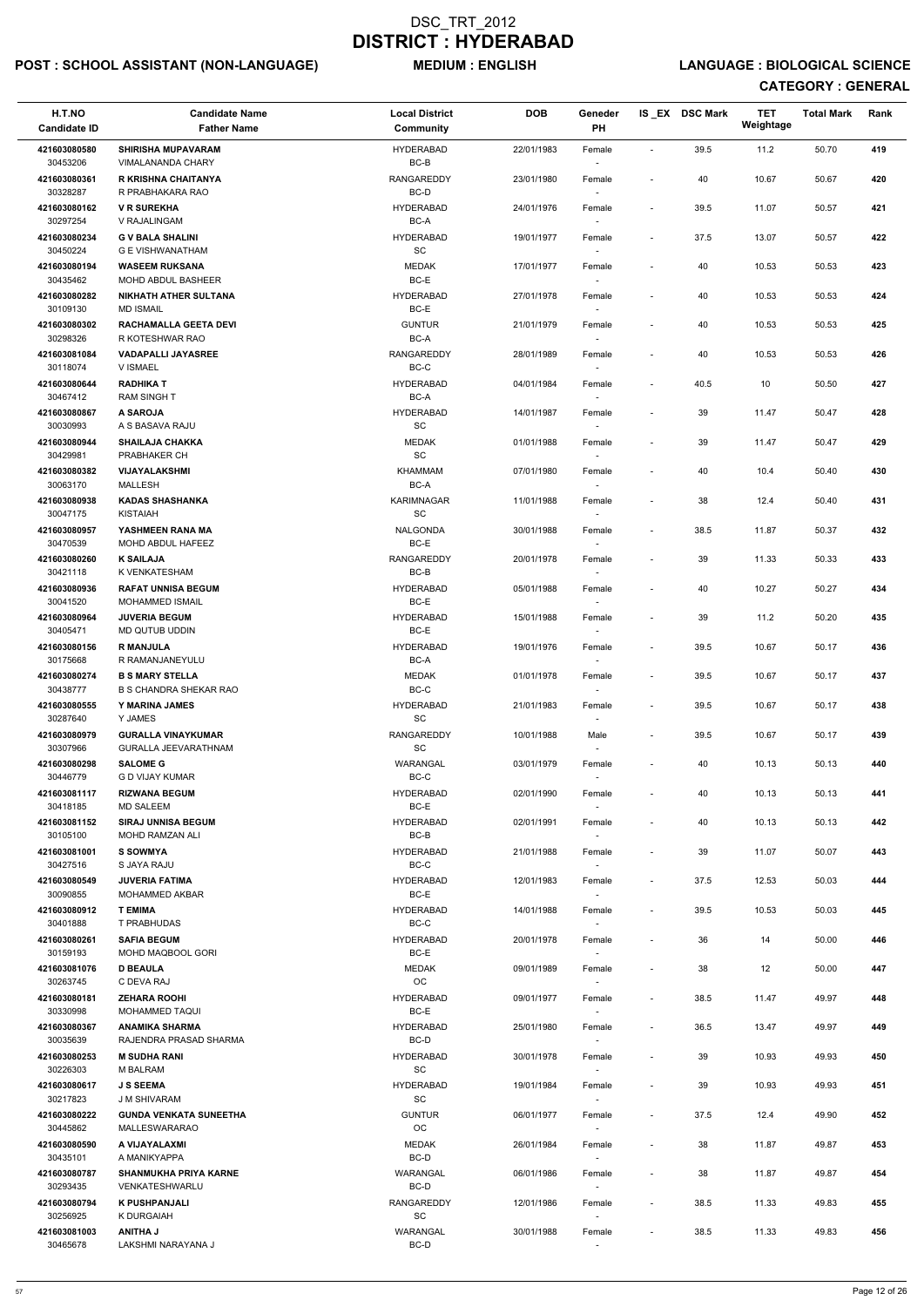## POST : SCHOOL ASSISTANT (NON-LANGUAGE) MEDIUM : ENGLISH LANGUAGE : BIOLOGICAL SCIENCE

| H.T.NO<br><b>Candidate ID</b>        | <b>Candidate Name</b><br><b>Father Name</b>                                    | <b>Local District</b><br><b>Community</b>        | <b>DOB</b> | Geneder<br><b>PH</b>               |                          | IS EX DSC Mark | <b>TET</b><br>Weightage | <b>Total Mark</b> | Rank |
|--------------------------------------|--------------------------------------------------------------------------------|--------------------------------------------------|------------|------------------------------------|--------------------------|----------------|-------------------------|-------------------|------|
| 421603080446<br>30393382             | <b>QUDSIA BINTE SAAD</b><br>SAAD BIN ALI                                       | <b>HYDERABAD</b><br>BC-E                         | 15/01/1981 | Female<br>$\overline{\phantom{a}}$ | $\sim$                   | 39             | 10.8                    | 49.80             | 457  |
| 421603080611<br>30049020             | <b>FASIHA ANJUM</b><br><b>MOHD HASHIM</b>                                      | <b>HYDERABAD</b><br>BC-E                         | 31/01/1984 | Female                             | $\overline{\phantom{a}}$ | 39             | 10.8                    | 49.80             | 458  |
| 421603080258<br>30070642             | <b>V VIRAJA</b><br>VHS SASTRY                                                  | VISAKHAPATNAM<br>OC                              | 07/01/1978 | Female<br>$\sim$                   | $\overline{\phantom{a}}$ | 37.5           | 12.27                   | 49.77             | 459  |
| 421603080554<br>30153110             | <b>NIKHAT NAUSHEEN</b><br>M A HAMEED                                           | <b>HYDERABAD</b><br>BC-E                         | 21/01/1983 | Female                             | $\overline{\phantom{a}}$ | 39.5           | 10.27                   | 49.77             | 460  |
| 421603080783<br>30130145             | <b>LILLY PUSHPA V</b><br>ANAND V                                               | <b>HYDERABAD</b><br><b>SC</b>                    | 28/01/1986 | Female<br>$\overline{\phantom{a}}$ | $\overline{\phantom{a}}$ | 39.5           | 10.27                   | 49.77             | 461  |
| 421603080420                         | <b>ISHRATH UNNISA</b>                                                          | <b>HYDERABAD</b><br>BC-E                         | 26/01/1980 | Female                             |                          | 38             | 11.73                   | 49.73             | 462  |
| 30457326<br>421603080922<br>30320005 | <b>MOHD SHAREEF</b><br><b>BODDU SWETHA MUKHERJEE</b><br><b>B S P MUKHERJEE</b> | <b>HYDERABAD</b><br>SC                           | 26/01/1988 | Female                             | $\blacksquare$           | 38             | 11.73                   | 49.73             | 463  |
| 421603080809<br>30400723             | <b>IRFANA AYESHA</b><br><b>MOHD KHAJA</b>                                      | <b>HYDERABAD</b><br>BC-E                         | 28/01/1986 | Female<br>$\overline{\phantom{a}}$ |                          | 38.5           | 11.2                    | 49.70             | 464  |
| 421603080006                         | AKKI PAVAN JYOTHI                                                              | <b>HYDERABAD</b>                                 | 07/01/1969 | Female                             |                          | 39             | 10.67                   | 49.67             | 465  |
| 30217404<br>421603080318             | AKKI VIJAY CHANDRA<br><b>FAHMIDA SHAHNAZ</b>                                   | <b>SC</b><br><b>HYDERABAD</b>                    | 21/01/1979 | $\sim$<br>Female                   |                          | 39             | 10.67                   | 49.67             | 466  |
| 30139812<br>421603080055             | <b>SHAIK AFZAL</b><br><b>P ARUNA</b>                                           | BC-E<br><b>HYDERABAD</b>                         | 28/01/1974 | $\overline{\phantom{a}}$<br>Female | $\sim$                   | 39.5           | 10.13                   | 49.63             | 467  |
| 30098488<br>421603080142             | LATE P CHENNAIAH<br><b>M ANITHA</b>                                            | $\operatorname{\textsf{SC}}$<br><b>HYDERABAD</b> | 08/01/1976 | Female                             | $\blacksquare$           | 39.5           | 10.13                   | 49.63             | 468  |
| 30169927<br>421603080199             | M PRABHAKER<br>A JAYASREE                                                      | BC-C<br><b>HYDERABAD</b>                         | 05/01/1977 | $\overline{\phantom{a}}$<br>Female |                          | 39.5           | 10.13                   | 49.63             | 469  |
| 30100742<br>421603080745             | A PENTAIAH<br>PADMANABULA TARA                                                 | SC<br><b>HYDERABAD</b>                           | 05/01/1986 | $\sim$<br>Female                   | $\overline{\phantom{a}}$ | 39.5           | 10.13                   | 49.63             | 470  |
| 30283790                             | <b>CHANDRAIAHC</b>                                                             | BC-D                                             |            | $\blacksquare$                     |                          |                |                         |                   |      |
| 421603080801<br>30112983             | <b>KANEEZ FATHIMA</b><br>M FAYAZ AHMED                                         | MAHABUBNAGAR<br>BC-E                             | 06/01/1986 | Female                             | $\overline{\phantom{a}}$ | 39.5           | 10.13                   | 49.63             | 471  |
| 421603080612<br>30358052             | <b>UMARANI GURRAM</b><br>RAJAMALLU                                             | <b>KARIMNAGAR</b><br>BC-B                        | 05/01/1984 | Female<br>$\overline{\phantom{a}}$ | $\blacksquare$           | 37.5           | 12                      | 49.50             | 472  |
| 421603080872<br>30450638             | <b>NAZIYA BEGUM</b><br>MOHD FAYYAZ                                             | <b>HYDERABAD</b><br>BC-E                         | 17/01/1987 | Female<br>$\overline{\phantom{a}}$ |                          | 39.5           | 10                      | 49.50             | 473  |
| 421603081146<br>30465718             | <b>VEDAVELLI SHARATH CHANDRA</b><br>VEDAVELLI RAMMOHANRAO                      | <b>NALGONDA</b><br>BC-D                          | 14/01/1990 | Male                               | $\overline{\phantom{a}}$ | 39.5           | 10                      | 49.50             | 474  |
| 421603080311<br>30186673             | ARCHANASHAILAJA MUTUKURI<br>M DAVID RAJU                                       | <b>HYDERABAD</b><br><b>SC</b>                    | 28/01/1979 | Female<br>$\sim$                   | $\overline{\phantom{a}}$ | 38             | 11.47                   | 49.47             | 475  |
| 421603080430<br>30454518             | <b>G DEEPTI</b><br>G VIDYA BHUSHAN                                             | <b>HYDERABAD</b><br>SC                           | 20/01/1981 | Female<br>$\overline{\phantom{a}}$ |                          | 38             | 11.47                   | 49.47             | 476  |
| 421603080600<br>30093244             | P VANITHA<br>P RAMULU                                                          | NIZAMABAD<br>SC                                  | 06/01/1984 | Female<br>$\sim$                   |                          | 40             | 9.47                    | 49.47             | 477  |
| 421603080315<br>30470691             | <b>SOPPARI PAVAN KUMAR</b><br>RAMULU                                           | ADILABAD<br>BC-D                                 | 06/01/1979 | Male                               |                          | 38.5           | 10.93                   | 49.43             | 478  |
| 421603080881<br>30120255             | <b>VIJAYA NIRMALA E</b><br>ABRAHAM                                             | <b>NALGONDA</b><br>SC                            | 14/01/1987 | Female                             | $\overline{\phantom{a}}$ | 39             | 10.4                    | 49.40             | 479  |
| 421603080968<br>30454612             | <b>S SWARNA SAYUDHA</b><br>SUGANDA ANAND KUMAR                                 | <b>KHAMMAM</b><br><b>SC</b>                      | 20/01/1988 | Female<br>$\overline{\phantom{a}}$ |                          | 39             | 10.4                    | 49.40             | 480  |
| 421603081134<br>30169356             | <b>SABA SHAZIA</b><br>MD MANZOOR AHMED                                         | <b>HYDERABAD</b><br>BC-E                         | 21/01/1990 | Female<br>$\overline{\phantom{a}}$ | $\overline{\phantom{a}}$ | 38             | 11.33                   | 49.33             | 481  |
| 421603080988<br>30396503             | <b>REENASINGH M</b><br><b>RAMSINGH M</b>                                       | RANGAREDDY<br>BC-B                               | 19/01/1988 | Female                             | $\overline{\phantom{a}}$ | 38.5           | 10.8                    | 49.30             | 482  |
| 421603080486                         | <b>CH RAGHUNANDAN</b>                                                          | <b>HYDERABAD</b>                                 | 28/01/1982 | Male                               | $\overline{\phantom{a}}$ | 37             | 12.27                   | 49.27             | 483  |
| 30336897<br>421603080854             | CH SUNDHARACHARY<br><b>ATHRAM CHAITHANYA</b>                                   | OC<br><b>ADILABAD</b>                            | 20/01/1987 | Female                             | $\overline{\phantom{a}}$ | 39             | 10.27                   | 49.27             | 484  |
| 30470541<br>421603080470             | A CHANDRAIA<br><b>MAHESHWARAM BHARGAVI</b>                                     | <b>ST</b><br><b>MEDAK</b>                        | 13/01/1981 | $\sim$<br>Female                   |                          | 37.5           | 11.73                   | 49.23             | 485  |
| 30298525<br>421603080133             | RAVINDRANATH<br><b>K RAVINDER</b>                                              | BC-B<br><b>HYDERABAD</b>                         | 16/01/1976 | $\overline{\phantom{a}}$<br>Male   | $\overline{\phantom{a}}$ | 38             | 11.2                    | 49.20             | 486  |
| 30368459<br>421603080905             | K RAMJI<br><b>ARSHIYA FIRDOUS</b>                                              | BC-D<br><b>NIZAMABAD</b>                         | 15/01/1988 | $\sim$<br>Female                   | $\overline{\phantom{a}}$ | 38.5           | 10.67                   | 49.17             | 487  |
| 30450268<br>421603080226             | <b>SHAIK MADHAR</b><br><b>TASMEENA YASMEEN</b>                                 | BC-E<br><b>HYDERABAD</b>                         | 03/01/1977 | Female                             | $\blacksquare$           | 37.5           | 11.6                    | 49.10             | 488  |
| 30197323                             | MOHD ANWARULLAH KHAN                                                           | BC-E                                             |            |                                    |                          |                |                         |                   |      |
| 421603080547<br>30005658             | <b>B NAVANEETHA</b><br><b>B MUTHIYALU</b>                                      | <b>HYDERABAD</b><br>$\operatorname{\textsf{SC}}$ | 05/01/1983 | Female<br>$\blacksquare$           |                          | 37.5           | 11.6                    | 49.10             | 489  |
| 421603080899<br>30089041             | <b>RIZWANA BEGUM</b><br>MOHAMMED AYUB                                          | <b>HYDERABAD</b><br>BC-E                         | 02/01/1988 | Female                             | $\overline{\phantom{a}}$ | 37.5           | 11.6                    | 49.10             | 490  |
| 421603081055<br>30320573             | <b>MD TABASSUM</b><br><b>MD ABDUL SAMAD</b>                                    | ADILABAD<br>BC-E                                 | 16/01/1989 | Female<br>$\overline{\phantom{a}}$ | $\overline{\phantom{a}}$ | 37.5           | 11.6                    | 49.10             | 491  |
| 421603081095<br>30138172             | <b>V SRUTHI</b><br><b>V B SATISH CHANDRA</b>                                   | RANGAREDDY<br>SC                                 | 30/01/1989 | Female                             | $\overline{\phantom{a}}$ | 39.5           | 9.6                     | 49.10             | 492  |
| 421603080113<br>30446840             | <b>M CHANDANA</b><br>SIRIKONDA KRISHNA                                         | <b>HYDERABAD</b><br>BC-B                         | 02/01/1975 | $\overline{\phantom{a}}$<br>Female |                          | 38             | 11.07                   | 49.07             | 493  |
| 421603080465<br>30472087             | A B SANGEETHA<br>A S BABU RAO                                                  | RANGAREDDY<br>$\operatorname{\textsf{SC}}$       | 17/01/1981 | $\overline{\phantom{a}}$<br>Female |                          | 40             | 9.07                    | 49.07             | 494  |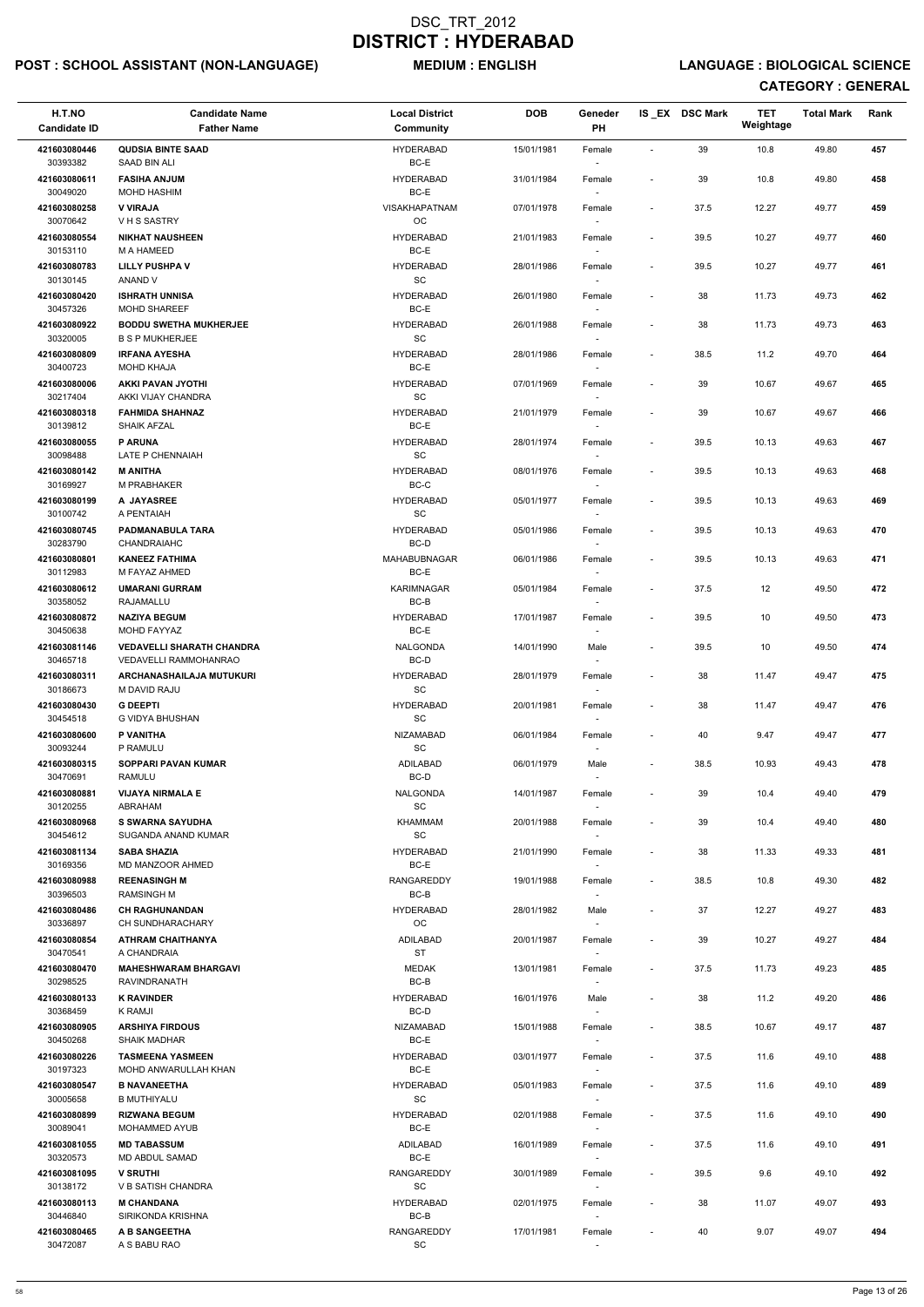## POST : SCHOOL ASSISTANT (NON-LANGUAGE) MEDIUM : ENGLISH LANGUAGE : BIOLOGICAL SCIENCE

| H.T.NO<br><b>Candidate ID</b> | <b>Candidate Name</b><br><b>Father Name</b>                | <b>Local District</b><br>Community | <b>DOB</b> | Geneder<br>PH                      |                          | IS_EX DSC Mark | <b>TET</b><br>Weightage | <b>Total Mark</b> | Rank |
|-------------------------------|------------------------------------------------------------|------------------------------------|------------|------------------------------------|--------------------------|----------------|-------------------------|-------------------|------|
| 421603080535                  | <b>RASHEEDA FIRDOUSE</b>                                   | <b>HYDERABAD</b>                   | 24/01/1982 | Female                             | $\overline{\phantom{a}}$ | 38             | 11.07                   | 49.07             | 495  |
| 30207948                      | MOHAMMED VAZEER                                            | BC-E                               |            | $\sim$                             |                          |                |                         |                   |      |
| 421603080721                  | <b>SRAVANTHI POKKULA</b>                                   | WARANGAL                           | 25/01/1985 | Female                             | $\overline{\phantom{a}}$ | 38.5           | 10.53                   | 49.03             | 496  |
| 30405185<br>421603080518      | SAMBAMURTHY<br><b>SHEHNAJ ANJUM</b>                        | BC-A<br><b>RANGAREDDY</b>          | 03/01/1982 | Female                             | $\overline{\phantom{a}}$ | 39             | 10                      | 49.00             | 497  |
| 30224884                      | MOHD AHMED HUSSAIN                                         | BC-E                               |            | $\sim$                             |                          |                |                         |                   |      |
| 421603080696<br>30160433      | <b>SPANDANA S</b><br><b>PRAKASH</b>                        | <b>KARIMNAGAR</b><br>SC            | 08/01/1985 | Female<br>$\overline{\phantom{a}}$ | $\overline{\phantom{a}}$ | 37.5           | 11.47                   | 48.97             | 498  |
| 421603080479                  | V PADMAVATHI                                               | <b>HYDERABAD</b>                   | 05/01/1981 | Female                             | $\blacksquare$           | 38             | 10.93                   | 48.93             | 499  |
| 30329273                      | <b>VEERAPPA</b>                                            | BC-B                               |            | $\overline{\phantom{a}}$           |                          |                |                         |                   |      |
| 421603080527<br>30342416      | <b>SWAPNAK</b><br>LATE K MALLESH                           | <b>HYDERABAD</b><br>ST             | 29/01/1982 | Female<br>$\overline{\phantom{a}}$ | $\overline{\phantom{a}}$ | 38.5           | 10.4                    | 48.90             | 500  |
| 421603080562<br>30248158      | <b>ELIZABETH RANI K</b><br>PEDDIRAJU K                     | <b>MEDAK</b><br>SC                 | 08/01/1983 | Female                             | $\overline{\phantom{a}}$ | 39             | 9.87                    | 48.87             | 501  |
| 421603080244<br>30228840      | <b>SAMIYA IMRANA</b><br>ABDUL HADI                         | <b>HYDERABAD</b><br>BC-E           | 09/01/1978 | Female<br>$\sim$                   | $\overline{\phantom{a}}$ | 37.5           | 11.33                   | 48.83             | 502  |
| 421603080323                  | <b>B SUSHMITA</b>                                          | <b>HYDERABAD</b>                   | 28/01/1979 | Female                             | $\overline{\phantom{a}}$ | 37.5           | 11.33                   | 48.83             | 503  |
| 30426965                      | <b>B GOVINDA RAO</b>                                       | SC                                 |            | $\sim$                             |                          |                |                         |                   |      |
| 421603080068<br>30463790      | <b>N VIJAYA</b><br>D NARSA REDDY                           | <b>HYDERABAD</b><br>OC             | 14/01/1974 | Female<br>$\sim$                   | $\overline{\phantom{a}}$ | 36             | 12.8                    | 48.80             | 504  |
| 421603080467                  | <b>ASEELA SUKRUTHA</b>                                     | <b>HYDERABAD</b>                   | 04/01/1981 | Female                             | $\overline{\phantom{a}}$ | 38             | 10.8                    | 48.80             | 505  |
| 30077181                      | A PARAMA NANDAM                                            | BC-D                               |            |                                    |                          |                |                         |                   |      |
| 421603080686<br>30025742      | <b>SALMA BEGUM</b><br>MOHD RAZIUDDIN                       | <b>HYDERABAD</b><br>BC-E           | 22/01/1985 | Female<br>$\overline{\phantom{a}}$ | $\overline{\phantom{a}}$ | 36.5           | 12.27                   | 48.77             | 506  |
| 421603080894                  | <b>HENA FATIMA</b>                                         | <b>HYDERABAD</b>                   | 15/01/1987 | Female                             |                          | 36.5           | 12.27                   | 48.77             | 507  |
| 30326594                      | KHAJA ZAHEER UDDIN                                         | BC-E                               |            | $\sim$                             |                          |                |                         |                   |      |
| 421603080149<br>30440317      | <b>B R MADHURI</b><br><b>GANESH CHANDER</b>                | NIZAMABAD<br>BC-D                  | 01/01/1976 | Female<br>$\sim$                   | $\overline{\phantom{a}}$ | 37             | 11.73                   | 48.73             | 508  |
| 421603080304<br>30057323      | <b>RAYEESA SULTANA</b><br><b>HATIF HUSSAIN KHAN</b>        | <b>HYDERABAD</b><br>$_{\rm OC}$    | 20/01/1979 | Female                             | $\overline{\phantom{a}}$ | 35.5           | 13.2                    | 48.70             | 509  |
| 421603080668                  | <b>FIRDOUS JEHAN BEGUM</b>                                 | <b>HYDERABAD</b>                   | 15/01/1985 | Female                             | $\overline{\phantom{a}}$ | 35.5           | 13.2                    | 48.70             | 510  |
| 30008664<br>421603080009      | ABDUL KHADER<br><b>G HEMALATHA</b>                         | BC-E<br><b>HYDERABAD</b>           | 10/01/1969 | $\sim$<br>Female                   | $\overline{\phantom{a}}$ | 36.5           | 12.13                   | 48.63             | 511  |
| 30162435                      | <b>G KRISHNA</b>                                           | BC-D                               |            | $\sim$                             |                          |                |                         |                   |      |
| 421603080684                  | <b>BATTU SIRISHA</b>                                       | <b>HYDERABAD</b>                   | 12/01/1985 | Female                             | $\overline{\phantom{a}}$ | 36.5           | 12.13                   | 48.63             | 512  |
| 30169891<br>421603081119      | <b>BATTU SUBRAMANI</b><br><b>BHAVANI G</b>                 | SC<br><b>HYDERABAD</b>             | 20/01/1990 | Female                             | $\overline{\phantom{a}}$ | 37             | 11.6                    | 48.60             | 513  |
| 30390590                      | <b>G S PRABHU</b>                                          | BC-B                               |            | $\sim$                             |                          |                |                         |                   |      |
| 421603080147<br>30468047      | <b>BATHULA SUCHITRA</b><br><b>B GANGADHAR</b>              | <b>HYDERABAD</b><br>SC             | 09/01/1976 | Female<br>$\overline{\phantom{a}}$ | $\overline{\phantom{a}}$ | 37.5           | 11.07                   | 48.57             | 514  |
| 421603080168<br>30139268      | <b>J SRIRANJANI</b><br>J VENKAT RAO                        | <b>HYDERABAD</b><br><b>SC</b>      | 27/01/1976 | Female                             | $\overline{\phantom{a}}$ | 39.5           | 9.07                    | 48.57             | 515  |
| 421603080458                  | <b>DARA RAJANI</b>                                         | <b>KHAMMAM</b>                     | 12/01/1981 | $\sim$<br>Female                   | $\overline{\phantom{a}}$ | 37.5           | 11.07                   | 48.57             | 516  |
| 30317476                      | <b>RAJAIAH</b>                                             | SC                                 |            |                                    |                          |                |                         |                   |      |
| 421603080597<br>30055465      | <b>M YOGESHWARI</b><br>M NARSING RAO                       | <b>HYDERABAD</b><br><b>SC</b>      | 23/01/1984 | Female                             | $\overline{\phantom{a}}$ | 39.5           | 9.07                    | 48.57             | 517  |
| 421603080740<br>30223800      | <b>SOWJANYA D</b><br><b>PITCHAIAH</b>                      | POTTI SREERAMULU NELLORE<br>BC-A   | 20/01/1986 | Female<br>$\sim$                   | $\overline{\phantom{a}}$ | 37.5           | 11.07                   | 48.57             | 518  |
| 421603080771<br>30338607      | <b>PRASANNA MUDIRAJ</b><br><b>PRAKASH</b>                  | <b>HYDERABAD</b><br>BC-D           | 29/01/1986 | Female<br>$\sim$                   | $\overline{\phantom{a}}$ | 38             | 10.53                   | 48.53             | 519  |
| 421603080574<br>30335603      | <b>T KAVITHA</b><br>T LAXMINARAYANA                        | <b>RANGAREDDY</b><br>BC-B          | 12/01/1983 | Female<br>$\sim$                   | $\overline{\phantom{a}}$ | 36.5           | 12                      | 48.50             | 520  |
| 421603080751                  | <b>J NAVEEN KUMAR</b>                                      | <b>MEDAK</b>                       | 05/01/1986 | Male                               | $\overline{\phantom{a}}$ | 37             | 11.47                   | 48.47             | 521  |
| 30405453                      | J ESHWARLAL                                                | $BC-B$                             |            |                                    |                          |                |                         |                   |      |
| 421603081052<br>30457870      | <b>MOGULA MOUNIKA</b><br><b>ASHOK GOUD</b>                 | <b>NIZAMABAD</b><br>BC-B           | 04/01/1989 | Female<br>$\sim$                   | $\overline{\phantom{a}}$ | 37             | 11.47                   | 48.47             | 522  |
| 421603080143                  | A SWARNALATHA                                              | <b>HYDERABAD</b>                   | 09/01/1976 | Female                             | $\overline{\phantom{a}}$ | 37.5           | 10.93                   | 48.43             | 523  |
| 30220614<br>421603080278      | A SHANKARAIAH<br><b>K GLORYRUTH</b>                        | BC-A<br><b>HYDERABAD</b>           | 13/01/1978 | $\sim$<br>Female                   | $\overline{\phantom{a}}$ | 39.5           | 8.93                    | 48.43             | 524  |
| 30061956                      | K RATHNAM                                                  | <b>SC</b>                          |            | $\sim$                             |                          |                |                         |                   |      |
| 421603080587<br>30182763      | <b>SARASWATHI</b><br><b>VENKATAIAH</b>                     | <b>HYDERABAD</b><br>SC             | 01/01/1984 | Female                             | $\overline{\phantom{a}}$ | 39.5           | 8.93                    | 48.43             | 525  |
| 421603080802                  | <b>FARHATH BEGUM</b>                                       | <b>HYDERABAD</b>                   | 20/01/1986 | Female                             | $\overline{\phantom{a}}$ | 37.5           | 10.93                   | 48.43             | 526  |
| 30433155                      | <b>SHAIK AZAM</b>                                          | BC-E                               |            |                                    |                          |                |                         |                   |      |
| 421603080896<br>30438596      | <b>HUMERA</b><br><b>KUTTUBUDDIN</b>                        | <b>HYDERABAD</b><br>BC-E           | 26/01/1987 | Female<br>$\sim$                   | $\overline{\phantom{a}}$ | 38             | 10.4                    | 48.40             | 527  |
| 421603080675<br>30458712      | <b>FATIMA FAREESA SIDDIQUI</b><br>QAZI MOHD AMJAD SIDDIQUI | <b>HYDERABAD</b><br>BC-E           | 09/01/1985 | Female                             |                          | 37             | 11.33                   | 48.33             | 528  |
| 421603080685<br>30296607      | CHILAKAMARI NAVANEETHA<br>CHILAKAMARI DANAIAH              | RANGAREDDY<br>SC                   | 20/01/1985 | Female                             | $\overline{\phantom{a}}$ | 37             | 11.33                   | 48.33             | 529  |
| 421603080252                  | P SHIVA JYOTHI                                             | <b>RANGAREDDY</b>                  | 27/01/1978 | $\sim$<br>Female                   | $\overline{\phantom{a}}$ | 37.5           | 10.8                    | 48.30             | 530  |
| 30435359<br>421603080766      | P RAJMOULI<br><b>VANKUDOTH DAYAKAR BABU</b>                | BC-D<br>RANGAREDDY                 | 16/01/1986 | $\overline{\phantom{a}}$<br>Male   | $\blacksquare$           | 38             | 10.27                   | 48.27             | 531  |
| 30294690<br>421603080980      | <b>BHADRU NAIK</b><br><b>SYEDA ZEESHAN NAYER</b>           | ST<br><b>HYDERABAD</b>             | 11/01/1988 | $\overline{\phantom{a}}$<br>Female |                          | 36             | 12.27                   | 48.27             | 532  |
| 30329683                      | SYED JALEEL SAJID                                          | OC                                 |            |                                    |                          |                |                         |                   |      |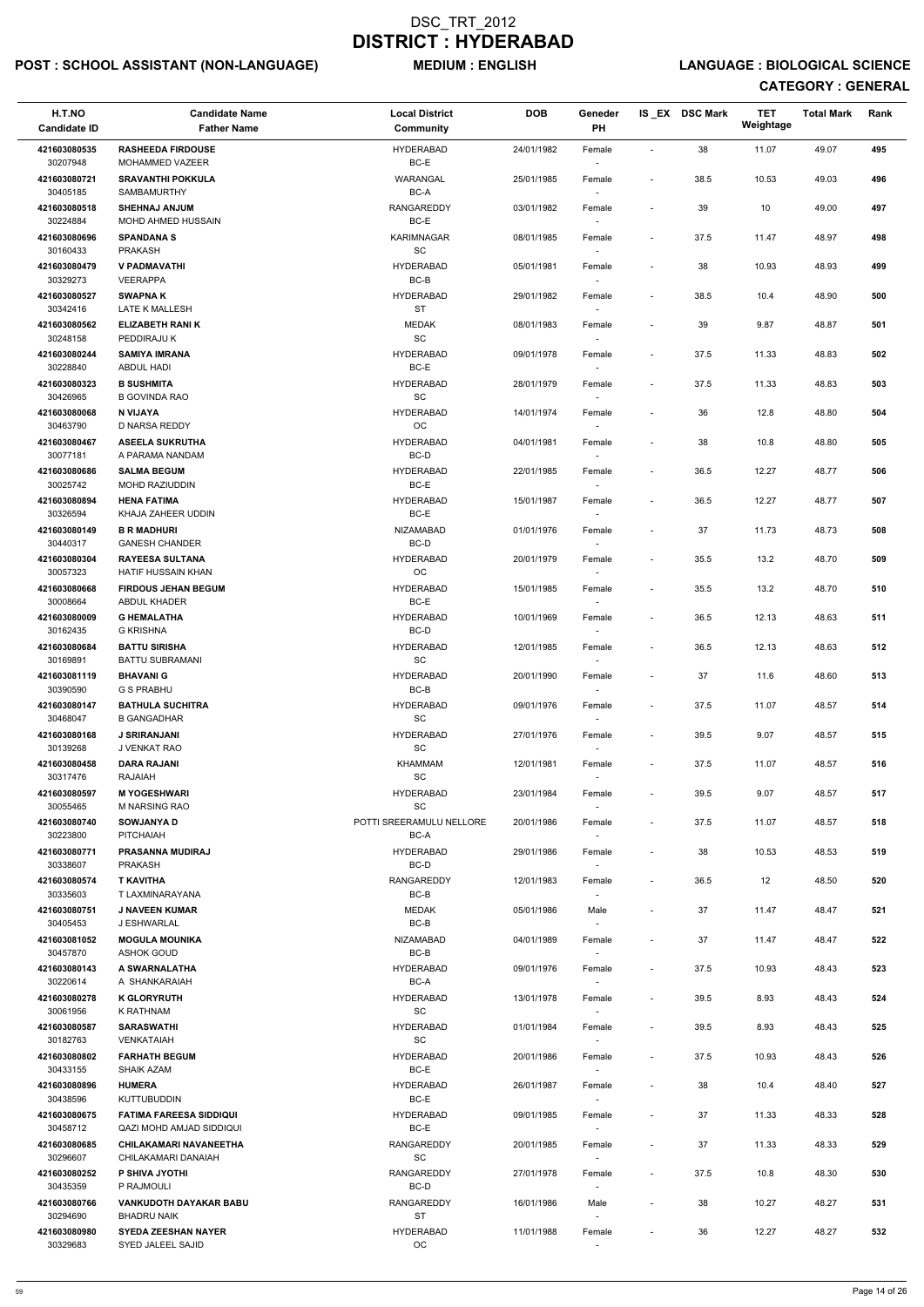## POST : SCHOOL ASSISTANT (NON-LANGUAGE) MEDIUM : ENGLISH LANGUAGE : BIOLOGICAL SCIENCE

| H.T.NO<br><b>Candidate ID</b> | <b>Candidate Name</b><br><b>Father Name</b>    | <b>Local District</b><br><b>Community</b>        | <b>DOB</b> | Geneder<br>PH                      |                          | IS_EX DSC Mark | <b>TET</b><br>Weightage | <b>Total Mark</b> | Rank |
|-------------------------------|------------------------------------------------|--------------------------------------------------|------------|------------------------------------|--------------------------|----------------|-------------------------|-------------------|------|
| 421603080174                  | <b>L SOMANANDA</b>                             | <b>RANGAREDDY</b>                                | 13/01/1976 | Female                             | $\mathbf{r}$             | 35             | 13.2                    | 48.20             | 533  |
| 30073002<br>421603080012      | L RAGHUPATHI RAO<br><b>D MAMATHA</b>           | $_{\rm OC}$<br><b>HYDERABAD</b>                  | 01/01/1970 | $\overline{\phantom{a}}$<br>Female | $\overline{\phantom{a}}$ | 37.5           | 10.67                   | 48.17             | 534  |
| 30033764                      | <b>D V RATNAM</b>                              | <b>SC</b>                                        |            |                                    |                          |                |                         |                   |      |
| 421603080496<br>30435575      | <b>M DIVYA KRUPA</b><br><b>MDK DANAM</b>       | EAST GODAVARI<br>BC-C                            | 21/01/1982 | Female<br>$\overline{\phantom{a}}$ | $\overline{\phantom{a}}$ | 38             | 10.13                   | 48.13             | 535  |
| 421603080184                  | <b>PLUMA</b>                                   | <b>RANGAREDDY</b>                                | 17/01/1977 | Female                             | $\blacksquare$           | 36.5           | 11.6                    | 48.10             | 536  |
| 30073160<br>421603080010      | P LAXMI NARAYANA<br><b>SHAIK YOUSUF BASHA</b>  | BC-D<br><b>KURNOOL</b>                           | 01/01/1970 | $\overline{\phantom{a}}$           | $\overline{\phantom{a}}$ | 37.5           | 10.53                   | 48.03             | 537  |
| 30444872                      | SHAIK ABDUL SUBHAN                             | BC-E                                             |            | Male<br>$\sim$                     |                          |                |                         |                   |      |
| 421603080769<br>30460502      | <b>M GRACE PALLAVI</b><br>M ANANDAM            | <b>HYDERABAD</b><br>$\operatorname{\textsf{SC}}$ | 26/01/1986 | Female                             | $\overline{\phantom{a}}$ | 37.5           | 10.53                   | 48.03             | 538  |
| 421603080021                  | <b>K KAVITHA</b>                               | <b>HYDERABAD</b>                                 | 14/01/1972 | Female                             | $\overline{\phantom{a}}$ | 36             | 12                      | 48.00             | 539  |
| 30074302<br>421603080667      | <b>K RAMESH</b><br><b>RAHAT QATUN</b>          | BC-B<br><b>MAHABUBNAGAR</b>                      | 14/01/1985 | Female                             | $\overline{\phantom{a}}$ | 36             | 12                      | 48.00             | 540  |
| 30432418                      | YOUSUF KHAN                                    | OC                                               |            | $\sim$                             |                          |                |                         |                   |      |
| 421603080708<br>30434173      | <b>HEPHZIBAH PEDAPUDI</b><br>P PRABHAKARA RAO  | NIZAMABAD<br>BC-C                                | 26/01/1985 | Female<br>$\sim$                   | $\overline{\phantom{a}}$ | 38             | 10                      | 48.00             | 541  |
| 421603080792                  | Y KAMESHWARI                                   | RANGAREDDY                                       | 02/01/1986 | Female                             | $\blacksquare$           | 36             | 12                      | 48.00             | 542  |
| 30441358<br>421603080078      | YSN MURTHY<br><b>SHABANA TARANNUM</b>          | OC<br>OTHER THAN AP                              | 23/01/1974 | $\sim$<br>Female                   | $\overline{\phantom{a}}$ | 36.5           | 11.47                   | 47.97             | 543  |
| 30421560                      | MOHD RASHEED AHMED ZAMA KHAN                   | BC-E                                             |            |                                    |                          |                |                         |                   |      |
| 421603080057<br>30037520      | <b>K SRINIVAS RAJ</b><br>K SHIVRAJ             | <b>HYDERABAD</b><br>BC-D                         | 01/01/1974 | Male<br>$\sim$                     | $\overline{\phantom{a}}$ | 37             | 10.93                   | 47.93             | 544  |
| 421603081020                  | <b>ZAINUB AAFREEN NAAZ</b>                     | <b>HYDERABAD</b>                                 | 25/01/1988 | Female                             |                          | 35             | 12.93                   | 47.93             | 545  |
| 30207774<br>421603080134      | ZAFAR KHAN<br><b>K ANITHA BAI</b>              | <b>OC</b><br><b>RANGAREDDY</b>                   | 04/01/1976 | $\overline{\phantom{a}}$<br>Female | $\overline{\phantom{a}}$ | 37.5           | 10.4                    | 47.90             | 546  |
| 30334352                      | K ESWAR RAO                                    | BC-D                                             |            | $\sim$                             |                          |                |                         |                   |      |
| 421603080338<br>30468389      | <b>SUHASINI MADUGULA</b><br>M S DAVID          | <b>HYDERABAD</b><br>BC-C                         | 28/01/1979 | Female                             | $\overline{\phantom{a}}$ | 35.5           | 12.4                    | 47.90             | 547  |
| 421603080844                  | <b>NUDRATH FATIMA</b>                          | <b>HYDERABAD</b>                                 | 22/01/1987 | Female                             | $\overline{\phantom{a}}$ | 37.5           | 10.4                    | 47.90             | 548  |
| 30325924<br>421603081027      | MD KHIZER ANSARI<br><b>ARSHIYA MASARRATH</b>   | BC-E<br><b>HYDERABAD</b>                         | 22/01/1989 | $\overline{\phantom{a}}$<br>Female | $\overline{\phantom{a}}$ | 35.5           | 12.4                    | 47.90             | 549  |
| 30035331                      | MOHD ZAHEERUDDIN                               | BC-E                                             |            | $\sim$                             |                          |                |                         |                   |      |
| 421603080152<br>30042235      | <b>DY UMA DEVI</b><br>D P YELLIAH              | <b>HYDERABAD</b><br><b>ST</b>                    | 30/01/1976 | Female                             | $\overline{\phantom{a}}$ | 38             | 9.87                    | 47.87             | 550  |
| 421603080069                  | <b>KHURSHEED BANU FARZANA</b>                  | <b>RANGAREDDY</b>                                | 19/01/1974 | Female                             | $\overline{\phantom{a}}$ | 36.5           | 11.33                   | 47.83             | 551  |
| 30455683<br>421603080967      | M K R SHAREEF<br><b>CH ANUSHA</b>              | BC-E<br><b>HYDERABAD</b>                         | 20/01/1988 | $\sim$<br>Female                   | $\overline{\phantom{a}}$ | 36.5           | 11.33                   | 47.83             | 552  |
| 30468012                      | CH JOHNSON                                     | BC-B                                             |            | $\sim$                             |                          |                |                         |                   |      |
| 421603080241<br>30213132      | <b>D VEENA</b><br>D ANJAIAH                    | <b>RANGAREDDY</b><br>BC-D                        | 18/01/1978 | Female<br>$\sim$                   | $\overline{\phantom{a}}$ | 37             | 10.8                    | 47.80             | 553  |
| 421603080914                  | YASMEEN BANU                                   | <b>HYDERABAD</b>                                 | 03/01/1988 | Female                             | $\blacksquare$           | 35             | 12.8                    | 47.80             | 554  |
| 30027799<br>421603080918      | ABDUL GHANI<br><b>AFTAB ALI MOHD</b>           | BC-E<br><b>NIZAMABAD</b>                         | 08/01/1988 | Male                               | $\overline{\phantom{a}}$ | 37             | 10.8                    | 47.80             | 555  |
| 30051155                      | ABDUL ALI MOHD                                 | BC-E                                             |            |                                    |                          |                |                         |                   |      |
| 421603080871<br>30278017      | <b>SHAINAZ BEGUM</b><br><b>SHAIK NABI</b>      | <b>HYDERABAD</b><br>BC-E                         | 16/01/1987 | Female<br>$\sim$                   | $\overline{\phantom{a}}$ | 35.5           | 12.27                   | 47.77             | 556  |
| 421603080972                  | <b>B DEEPIKA</b>                               | <b>HYDERABAD</b><br><b>SC</b>                    | 02/01/1988 | Female                             | $\overline{\phantom{a}}$ | 37.5           | 10.27                   | 47.77             | 557  |
| 30432829<br>421603080001      | <b>B VENKAT RAO</b><br>K J MANJU VANI          | <b>HYDERABAD</b>                                 | 15/01/1966 | $\sim$<br>Female                   | $\blacksquare$           | 38             | 9.73                    | 47.73             | 558  |
| 30064938                      | K JANARDHAN                                    | BC-B                                             |            | OH                                 |                          |                |                         |                   |      |
| 421603081121<br>30227613      | <b>RANA SIDDIQUA</b><br>M A MOIN SIDDIQUI      | <b>NIZAMABAD</b><br>BC-E                         | 26/01/1990 | Female                             | $\overline{\phantom{a}}$ | 37             | 10.67                   | 47.67             | 559  |
| 421603080538<br>30471894      | <b>MASOODA SULTANA</b><br>SYED SAIFULLA KHALID | <b>RANGAREDDY</b><br>BC-E                        | 08/01/1983 | Female<br>$\sim$                   | $\overline{\phantom{a}}$ | 37.5           | 10.13                   | 47.63             | 560  |
| 421603080831                  | <b>P ARUNA SREE</b>                            | <b>HYDERABAD</b>                                 | 30/01/1987 | Female                             | $\overline{\phantom{a}}$ | 37.5           | 10.13                   | 47.63             | 561  |
| 30218590                      | P BABU RAO                                     | SC                                               |            | $\sim$                             |                          |                |                         |                   |      |
| 421603081058<br>30448588      | <b>AFREEN SULTANA</b><br><b>SYED QASEEM</b>    | <b>HYDERABAD</b><br><b>OC</b>                    | 20/01/1989 | Female<br>$\sim$                   | $\overline{\phantom{a}}$ | 35.5           | 12.13                   | 47.63             | 562  |
| 421603081081<br>30321275      | <b>TANVEER FATHIMA</b><br><b>MOHD ABID ALI</b> | <b>HYDERABAD</b><br>BC-B                         | 22/01/1989 | Female                             | $\blacksquare$           | 36             | 11.6                    | 47.60             | 563  |
| 421603080201                  | <b>DASARI PAVANA KUMARI</b>                    | WARANGAL                                         | 11/01/1977 | Female                             | $\overline{\phantom{a}}$ | 36.5           | 11.07                   | 47.57             | 564  |
| 30224409                      | D RAMASWAMY                                    | BC-B                                             |            |                                    |                          |                |                         |                   |      |
| 421603080432<br>30293562      | <b>NASHRAH KAUSER</b><br><b>GULAM MOHAMMED</b> | <b>MEDAK</b><br>BC-E                             | 07/01/1981 | Female<br>$\sim$                   | $\sim$                   | 35             | 12.53                   | 47.53             | 565  |
| 421603080940<br>30046238      | <b>THALAMANCHIPATNAM SALOMI</b><br>T SATYA RAJ | <b>ANANTHAPUR</b><br>BC-C                        | 23/01/1988 | Female<br>$\overline{\phantom{a}}$ | $\overline{\phantom{a}}$ | 37             | 10.53                   | 47.53             | 566  |
| 421603080262                  | <b>SUMA SATYALA</b>                            | <b>HYDERABAD</b>                                 | 21/01/1978 | Female                             | $\overline{\phantom{a}}$ | 37.5           | 10                      | 47.50             | 567  |
| 30435708<br>421603080642      | S SURYANARAYANA<br><b>SUHAIL AHMED</b>         | SC<br><b>HYDERABAD</b>                           | 24/01/1984 | OH<br>Male                         | $\overline{\phantom{a}}$ | 35.5           | 12                      | 47.50             | 568  |
| 30449230                      | WAHEED JAWEED                                  | BC-E                                             |            | $\sim$                             |                          |                |                         |                   |      |
| 421603080762<br>30445378      | <b>ZAREENA FATIMA</b><br>SYED YAQOOB           | <b>HYDERABAD</b><br>OC                           | 09/01/1986 | Female<br>$\sim$                   | $\overline{\phantom{a}}$ | 35.5           | 12                      | 47.50             | 569  |
| 421603080087                  | <b>G LEENA</b>                                 | <b>HYDERABAD</b>                                 | 14/01/1975 | Female                             |                          | 36             | 11.47                   | 47.47             | 570  |
| 30046463                      | <b>G DANIEL</b>                                | BC-C                                             |            | $\overline{\phantom{a}}$           |                          |                |                         |                   |      |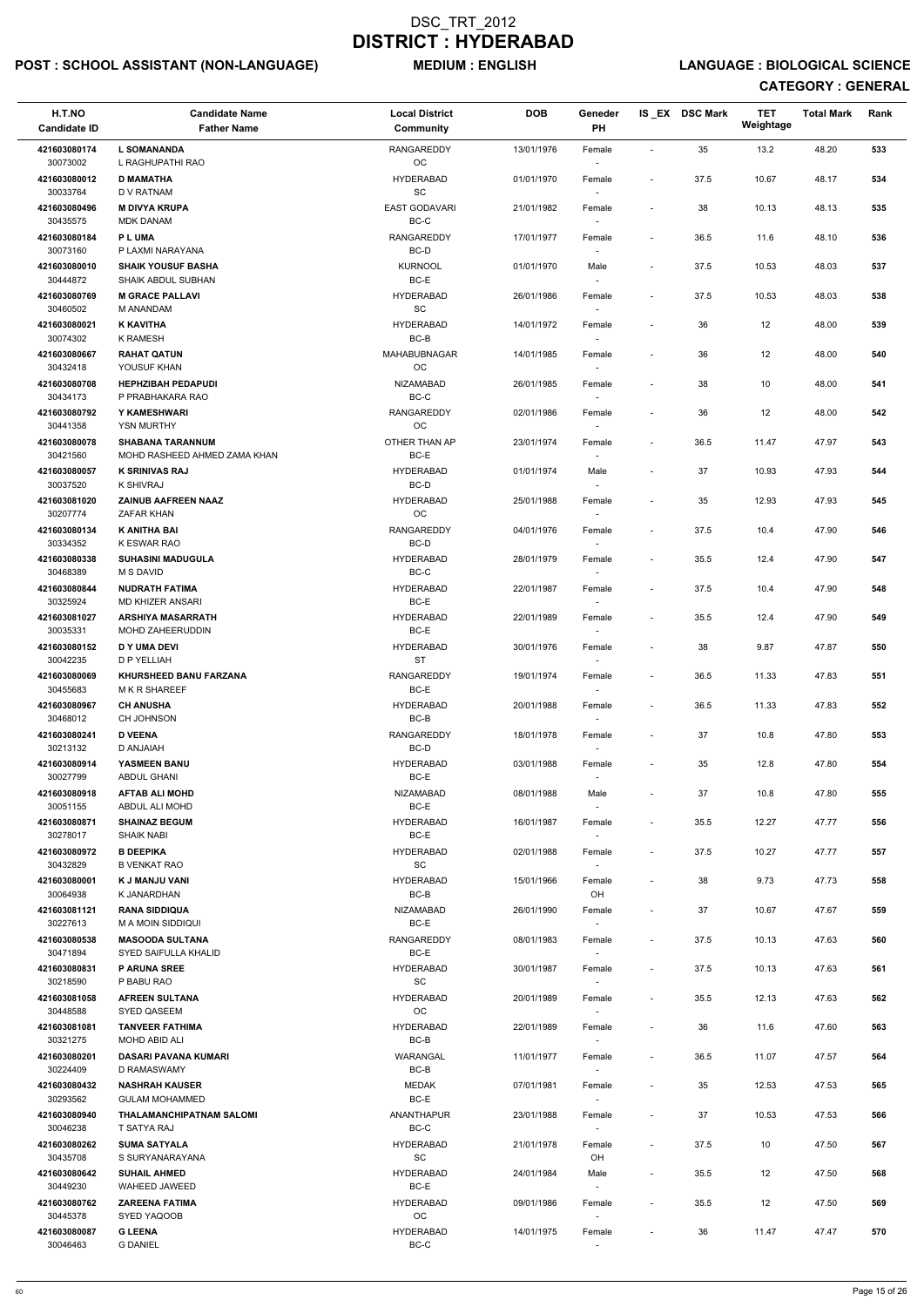## POST : SCHOOL ASSISTANT (NON-LANGUAGE) MEDIUM : ENGLISH LANGUAGE : BIOLOGICAL SCIENCE

| H.T.NO<br><b>Candidate ID</b> | <b>Candidate Name</b><br><b>Father Name</b>          | <b>Local District</b><br>Community               | <b>DOB</b> | Geneder<br>PH                      |                          | IS_EX DSC Mark | <b>TET</b><br>Weightage | <b>Total Mark</b> | Rank |
|-------------------------------|------------------------------------------------------|--------------------------------------------------|------------|------------------------------------|--------------------------|----------------|-------------------------|-------------------|------|
| 421603080341<br>30062192      | <b>R SHIRISHA VANI</b>                               | <b>HYDERABAD</b>                                 | 08/01/1979 | Female                             | $\sim$                   | 36             | 11.47                   | 47.47             | 571  |
| 421603080491                  | R NARASIMHA RAO<br><b>GURRAM RAJASREE</b>            | BC-D<br><b>HYDERABAD</b>                         | 10/01/1982 | Female                             | $\overline{\phantom{a}}$ | 36             | 11.47                   | 47.47             | 572  |
| 30069824<br>421603080986      | <b>G JAIHIND RAO</b><br><b>SUVARNA SMITHA BADUGU</b> | BC-A<br>ADILABAD                                 | 10/01/1988 | Female                             | $\overline{\phantom{a}}$ | 36             | 11.47                   | 47.47             | 573  |
| 30148613<br>421603080456      | <b>BADUGU SURYAPRAKASH</b><br><b>VIJAYA K</b>        | BC-C<br><b>WEST GODAVARI</b>                     | 01/01/1981 | Female                             | $\sim$                   | 38.5           | 8.93                    | 47.43             | 574  |
| 30301345<br>421603081100      | <b>VENKATA RAO</b><br><b>G SHARON ROSE</b>           | $\operatorname{\textsf{SC}}$<br><b>HYDERABAD</b> | 02/01/1989 | $\sim$<br>Female                   | $\overline{\phantom{a}}$ | 38.5           | 8.93                    | 47.43             | 575  |
| 30439953                      | BENNY NOBLE BABU                                     | SC                                               |            | $\sim$                             |                          |                |                         |                   |      |
| 421603080625<br>30153376      | <b>JYOTHSNA STELLA U</b><br>PRABHAKER U              | ADILABAD<br>BC-C                                 | 06/01/1984 | Female<br>$\sim$                   | $\overline{\phantom{a}}$ | 37             | 10.4                    | 47.40             | 576  |
| 421603080876<br>30052267      | <b>SIDDIQUA FIRDOUS</b><br>ABID ALI                  | <b>HYDERABAD</b><br>BC-E                         | 25/01/1987 | Female                             |                          | 37             | 10.4                    | 47.40             | 577  |
| 421603080248<br>30332649      | <b>D S NAVEENA KUMARI</b><br><b>D SURAIAH</b>        | <b>HYDERABAD</b><br>SC                           | 26/01/1978 | Female<br>$\sim$                   | $\sim$                   | 37.5           | 9.87                    | 47.37             | 578  |
| 421603080356<br>30265172      | <b>ATYA TABASSUM</b><br><b>MD SARWAR</b>             | WARANGAL<br>BC-E                                 | 13/01/1980 | Female<br>$\sim$                   |                          | 36             | 11.33                   | 47.33             | 579  |
| 421603080706                  | <b>GADDAM DHARMA DEVI</b>                            | <b>KARIMNAGAR</b>                                | 13/01/1985 | Female                             | $\overline{\phantom{a}}$ | 36             | 11.33                   | 47.33             | 580  |
| 30328541<br>421603080788      | <b>G KANAKAIAH</b><br><b>RAYAPPA NIRMALA</b>         | <b>SC</b><br>OTHER THAN AP                       | 10/01/1986 |                                    |                          | 36             | 11.33                   | 47.33             | 581  |
| 30293388                      | RAYAPPA ANTAYA                                       | BC-D                                             |            | Female                             |                          |                |                         |                   |      |
| 421603080169<br>30435993      | <b>BIBI FATIMA NAAZ</b><br>MD MANZOOR AHMED          | <b>HYDERABAD</b><br>BC-E                         | 12/01/1976 | Female                             | $\sim$                   | 36.5           | 10.8                    | 47.30             | 582  |
| 421603080660<br>30350820      | <b>ZEENATH SULTANA</b><br>MOHAMMED KHURSHEED         | <b>HYDERABAD</b><br>BC-E                         | 16/01/1985 | Female<br>$\sim$                   | $\sim$                   | 36.5           | 10.8                    | 47.30             | 583  |
| 421603080807                  | <b>SEEMA CHANDUS</b>                                 | <b>RANGAREDDY</b>                                | 19/01/1986 | Female                             | $\sim$                   | 36.5           | 10.8                    | 47.30             | 584  |
| 30226733<br>421603080929      | <b>GANGARAM S</b><br><b>TAYYABA</b>                  | SC<br><b>HYDERABAD</b>                           | 17/01/1988 | $\sim$<br>Female                   | $\sim$                   | 36.5           | 10.8                    | 47.30             | 585  |
| 30224539<br>421603080139      | <b>MD SHARIEF</b><br><b>M NEELIMA</b>                | BC-E<br><b>HYDERABAD</b>                         | 15/01/1976 | Female                             |                          | 37             | 10.27                   | 47.27             | 586  |
| 30287632<br>421603081097      | M PANDU RANGA<br><b>SANA BASITH</b>                  | BC-D<br><b>NIZAMABAD</b>                         | 03/01/1989 | Female                             |                          | 37             | 10.27                   | 47.27             | 587  |
| 30426492<br>421603080442      | <b>MA BASITH</b><br><b>SAYEEDA FATIMA</b>            | BC-E<br><b>HYDERABAD</b>                         | 05/01/1981 | $\sim$<br>Female                   | $\overline{\phantom{a}}$ | 34.5           | 12.67                   | 47.17             | 588  |
| 30334233                      | <b>MD ZAKIR ALI</b>                                  | BC-E                                             |            |                                    |                          |                |                         |                   |      |
| 421603080907<br>30455379      | <b>RABIA FIRDOUSE</b><br><b>WAHEED AHMED</b>         | <b>KHAMMAM</b><br>BC-E                           | 28/01/1988 | Female                             | $\overline{\phantom{a}}$ | 36.5           | 10.67                   | 47.17             | 589  |
| 421603080503<br>30111784      | <b>S RAMA DEVI</b><br>S KRISHNA RAO                  | <b>MEDAK</b><br>BC-D                             | 20/01/1982 | Female                             |                          | 35             | 12.13                   | 47.13             | 590  |
| 421603080553<br>30149494      | <b>M GHANSHYAM</b><br>M RAJAIAH                      | <b>HYDERABAD</b><br>BC-A                         | 17/01/1983 | Male<br>$\sim$                     | $\overline{\phantom{a}}$ | 37             | 10.13                   | 47.13             | 591  |
| 421603080887                  | <b>S PAVANI</b>                                      | <b>RANGAREDDY</b>                                | 14/01/1987 | Female                             | $\overline{\phantom{a}}$ | 37             | 10.13                   | 47.13             | 592  |
| 30230120<br>421603080898      | S KRISHNAIAH<br><b>FARHA FATIMA</b>                  | SC<br><b>HYDERABAD</b>                           | 02/01/1988 | Female                             | $\overline{\phantom{a}}$ | 33.5           | 13.6                    | 47.10             | 593  |
| 30353576                      | MOHD ABDUL JABBAR                                    | BC-E                                             |            |                                    |                          |                |                         |                   |      |
| 421603080563<br>30158449      | <b>WASEEM BEGUM</b><br>MOHD MAQBOOL GHORI            | <b>HYDERABAD</b><br>BC-E                         | 15/01/1983 | Female<br>$\sim$                   | $\sim$                   | 34.5           | 12.53                   | 47.03             | 594  |
| 421603080622<br>30117157      | <b>GALI PRANITHA</b><br><b>G K N RAJU</b>            | <b>HYDERABAD</b><br>BC-C                         | 14/01/1984 | Female<br>$\sim$                   | $\overline{\phantom{a}}$ | 36.5           | 10.53                   | 47.03             | 595  |
| 421603080868<br>30048974      | <b>SYEDA ASHRAF SAJJAD</b><br>MIR SAJJAD ALI         | <b>HYDERABAD</b><br><b>OC</b>                    | 14/01/1987 | Female                             | $\overline{\phantom{a}}$ | 35             | 12                      | 47.00             | 596  |
| 421603081127<br>30403930      | <b>B JYOTHI</b><br>B KRISHNA                         | <b>HYDERABAD</b><br><b>SC</b>                    | 01/01/1990 | Female                             |                          | 37             | 10                      | 47.00             | 597  |
| 421603080645<br>30459133      | <b>TARANNUM FATIMA</b><br><b>MOHD KHALEEL</b>        | <b>HYDERABAD</b><br>BC-E                         | 05/01/1984 | Female                             | $\overline{\phantom{a}}$ | 34             | 12.93                   | 46.93             | 598  |
| 421603080336                  | <b>P RAGA RAGINI</b>                                 | <b>HYDERABAD</b>                                 | 26/01/1979 | Female                             | $\overline{\phantom{a}}$ | 35             | 11.87                   | 46.87             | 599  |
| 30054969<br>421603080992      | P LAXMAIAH<br><b>TAHSEEN NUSRATH</b>                 | BC-A<br><b>HYDERABAD</b>                         | 02/01/1988 | $\sim$                             | $\sim$                   | 35             | 11.87                   | 46.87             | 600  |
| 30008607                      | SHAIK MAQSOOD ALI                                    | BC-E                                             |            | Female<br>$\sim$                   |                          |                |                         |                   |      |
| 421603080061<br>30033080      | <b>NASEEM NUSRATH JAHAN</b><br>MAHMOOD RASOOL        | <b>HYDERABAD</b><br>BC-E                         | 04/01/1974 | Female                             | $\overline{\phantom{a}}$ | 34             | 12.8                    | 46.80             | 601  |
| 421603080559                  | <b>RIZWANA BEGUM</b>                                 | <b>HYDERABAD</b>                                 | 03/01/1983 | Female                             | $\overline{\phantom{a}}$ | 36             | 10.8                    | 46.80             | 602  |
| 30332218<br>421603080997      | SHAIK ISMAIL<br><b>NAJMUS SAHER SALEEM</b>           | BC-E<br><b>HYDERABAD</b>                         | 11/01/1988 | Female                             | $\sim$                   | 35             | 11.73                   | 46.73             | 603  |
| 30414785                      | SIRAJ UDDIN SALEEM                                   | BC-E                                             |            | $\sim$                             |                          |                |                         |                   |      |
| 421603081028<br>30004944      | <b>RANGAMMA</b><br><b>NARAYANDAS</b>                 | <b>HYDERABAD</b><br>BC-D                         | 25/01/1989 | Female                             |                          | 35             | 11.73                   | 46.73             | 604  |
| 421603080179<br>30323802      | TIRUPATI VENKAIAH KANAPARTI<br><b>MUTHAIAH</b>       | KHAMMAM<br><b>SC</b>                             | 01/01/1977 | Male<br>$\overline{\phantom{a}}$   | $\overline{\phantom{a}}$ | 36             | 10.67                   | 46.67             | 605  |
| 421603080192                  | <b>USHA B</b>                                        | <b>HYDERABAD</b>                                 | 04/01/1977 | Female                             |                          | 34             | 12.67                   | 46.67             | 606  |
| 30429050<br>421603080482      | NARAYANARAO<br>A SIREESHA                            | OC<br><b>HYDERABAD</b>                           | 01/01/1982 | $\overline{\phantom{a}}$<br>Female | $\overline{\phantom{a}}$ | 36             | 10.67                   | 46.67             | 607  |
| 30063454<br>421603080633      | A NAGESHWAR RAO<br><b>JUVERIA HUNAIN</b>             | SC<br><b>HYDERABAD</b>                           | 21/01/1984 | $\sim$<br>Female                   |                          | 36             | 10.67                   | 46.67             | 608  |
| 30408061                      | MOHD KHALID BABA                                     | BC-E                                             |            |                                    |                          |                |                         |                   |      |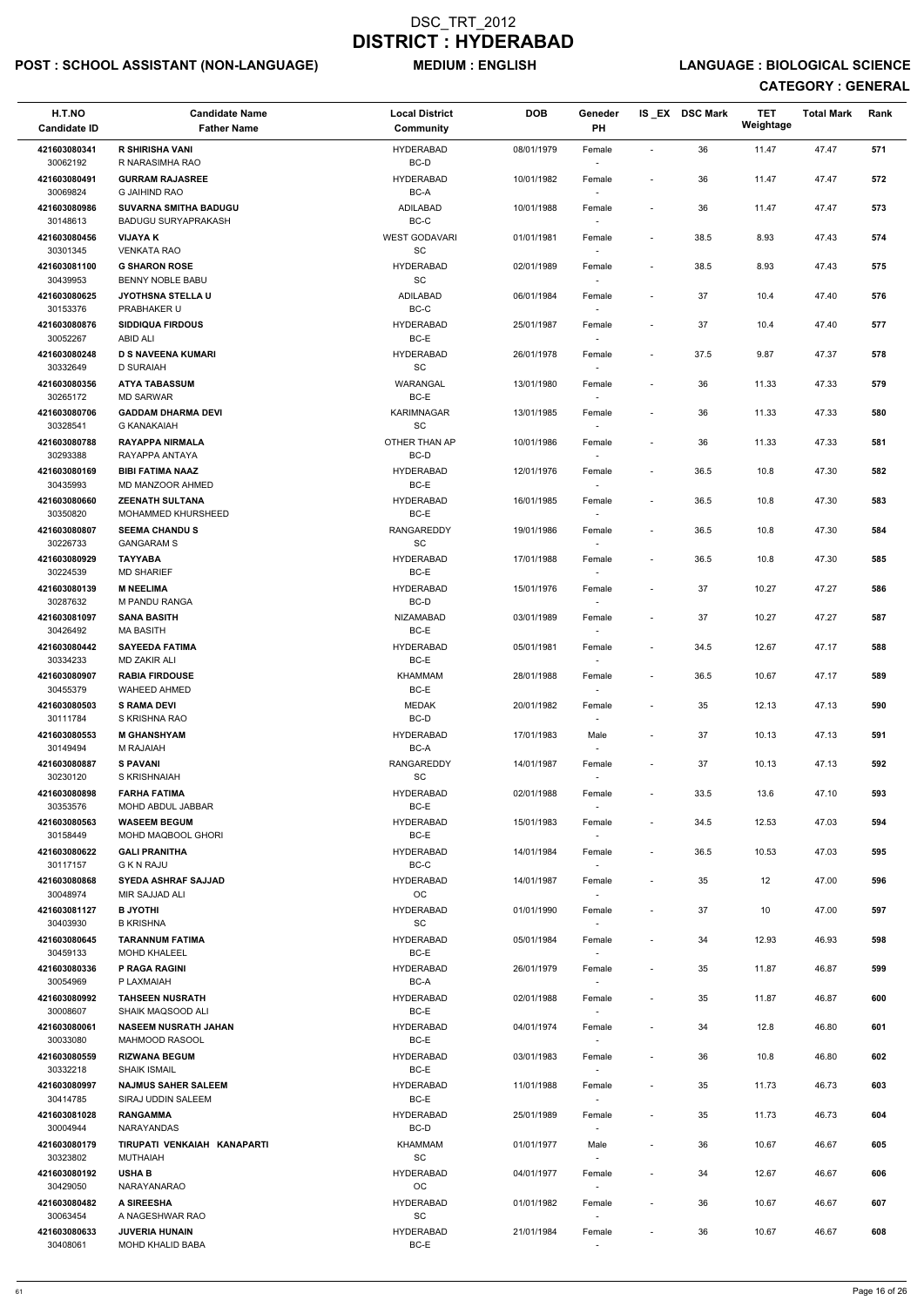## POST : SCHOOL ASSISTANT (NON-LANGUAGE) MEDIUM : ENGLISH LANGUAGE : BIOLOGICAL SCIENCE

| H.T.NO<br><b>Candidate ID</b> | <b>Candidate Name</b><br><b>Father Name</b>        | <b>Local District</b><br>Community              | <b>DOB</b> | Geneder<br>PH                      |                              | IS_EX DSC Mark | <b>TET</b><br>Weightage | <b>Total Mark</b> | Rank |
|-------------------------------|----------------------------------------------------|-------------------------------------------------|------------|------------------------------------|------------------------------|----------------|-------------------------|-------------------|------|
| 421603080911<br>30026675      | <b>SYEDA SAMREEN SULTANA</b><br>SYED ZAMEERUDDIN   | <b>HYDERABAD</b><br>OC                          | 12/01/1988 | Female                             | $\sim$                       | 34             | 12.67                   | 46.67             | 609  |
| 421603080943                  | <b>JUVERIA SULTANA</b>                             | <b>HYDERABAD</b>                                | 01/01/1988 | Female                             | $\overline{\phantom{a}}$     | 36             | 10.67                   | 46.67             | 610  |
| 30090264<br>421603081083      | <b>MD GHOUSE ALI</b><br><b>ZAREENA FATHIMA</b>     | BC-E<br><b>MEDAK</b>                            | 27/01/1989 | Female                             | $\sim$                       | 36             | 10.67                   | 46.67             | 611  |
| 30428685<br>421603080024      | NAZEER AHMED<br><b>M ROJA RAMANI</b>               | $BC-E$<br><b>HYDERABAD</b>                      | 05/01/1972 | Female                             | $\overline{\phantom{a}}$     | 36.5           | 10.13                   | 46.63             | 612  |
| 30399237                      | <b>M PANDU</b>                                     | BC-B                                            |            |                                    |                              |                |                         |                   |      |
| 421603080627<br>30053535      | <b>RAYEESA BEGUM</b><br>AHMED HUSSAIN              | <b>HYDERABAD</b><br>BC-E                        | 17/01/1984 | Female<br>$\overline{\phantom{a}}$ | $\blacksquare$               | 36.5           | 10.13                   | 46.63             | 613  |
| 421603080753<br>30323646      | <b>SHANTHI VINDYAVALI K</b><br>K S VIDYASAGAR      | <b>RANGAREDDY</b><br>BC-C                       | 16/01/1986 | Female                             | $\overline{\phantom{a}}$     | 36.5           | 10.13                   | 46.63             | 614  |
| 421603080815<br>30174242      | <b>KUMARASWAMY K</b><br><b>CHINNAIAH</b>           | WARANGAL<br>$BC-B$                              | 10/01/1987 | Male<br>OH                         | $\sim$                       | 36.5           | 10.13                   | 46.63             | 615  |
| 421603080214<br>30426078      | <b>ZEENATH MOHAMMADI</b><br>MOHD FAYAZ ALI         | <b>HYDERABAD</b><br>BC-E                        | 15/01/1977 | Female<br>$\sim$                   | $\overline{\phantom{a}}$     | 35.5           | 11.07                   | 46.57             | 616  |
| 421603080232                  | <b>S SIREESHA</b>                                  | <b>HYDERABAD</b>                                | 02/01/1977 | Female                             | $\overline{\phantom{a}}$     | 36             | 10.53                   | 46.53             | 617  |
| 30245439<br>421603081136      | LATE S BHAGWAN RAO<br><b>DEVARAPALLI DEEPIKA</b>   | BC-D<br><b>HYDERABAD</b>                        | 05/01/1990 | $\overline{\phantom{a}}$<br>Female | $\overline{\phantom{a}}$     | 36             | 10.53                   | 46.53             | 618  |
| 30451283                      | DEVARAPALLI SAMSON                                 | BC-C                                            |            |                                    |                              |                |                         |                   |      |
| 421603080231<br>30355440      | <b>V NAVANEETHA</b><br>PITCHAIAH                   | <b>HYDERABAD</b><br>$BC-D$                      | 26/01/1977 | Female                             | $\blacksquare$               | 34.5           | 12                      | 46.50             | 619  |
| 421603080933<br>30457359      | <b>RASHVI CHALANTI</b><br>CH HENRY PAUL            | <b>NALGONDA</b><br>$\operatorname{\textsf{SC}}$ | 01/01/1988 | Female<br>$\overline{\phantom{a}}$ | $\overline{\phantom{a}}$     | 36.5           | 10                      | 46.50             | 620  |
| 421603080091<br>30204161      | R VIJAYA KUMARI<br><b>MEGHAIAH</b>                 | <b>KARIMNAGAR</b><br><b>SC</b>                  | 09/01/1975 | Female<br>$\overline{\phantom{a}}$ | $\overline{\phantom{a}}$     | 37             | 9.47                    | 46.47             | 621  |
| 421603080230                  | <b>SABITA G</b>                                    | <b>RANGAREDDY</b>                               | 23/01/1977 | Female                             | $\overline{\phantom{a}}$     | 35.5           | 10.93                   | 46.43             | 622  |
| 30133553<br>421603080213      | YADAIAH G<br><b>M SWARNALATHA</b>                  | BC-A<br><b>HYDERABAD</b>                        | 07/01/1977 | Female                             | $\overline{\phantom{a}}$     | 36             | 10.4                    | 46.40             | 623  |
| 30414491<br>421603080500      | M VENKATAIAH<br><b>AHAMADI PARVIN</b>              | BC-B<br>KARIMNAGAR                              | 15/01/1982 | Female                             | $\overline{\phantom{a}}$     | 36             | 10.4                    | 46.40             | 624  |
| 30446764                      | <b>SALEEM PASHA</b>                                | BC-E                                            |            | $\overline{\phantom{a}}$           |                              |                |                         |                   |      |
| 421603080895<br>30410734      | <b>KANCHANMALA</b><br><b>K RAMCHANDER</b>          | ADILABAD<br>SC                                  | 25/01/1987 | Female<br>$\overline{\phantom{a}}$ |                              | 36             | 10.4                    | 46.40             | 625  |
| 421603080144<br>30042449      | <b>RASHEED OMERA MARIYAN</b><br>MOHD RASHEED UDDIN | <b>HYDERABAD</b><br>BC-E                        | 10/01/1976 | Female                             | $\overline{\phantom{a}}$     | 35             | 11.33                   | 46.33             | 626  |
| 421603080065<br>30409011      | <b>RUMILA SITARAM KUMAR</b><br>S VIJAYA KUMAR      | <b>HYDERABAD</b><br>SC                          | 03/01/1974 | Female                             | $\overline{\phantom{a}}$     | 36             | 10.27                   | 46.27             | 627  |
| 421603080521<br>30447401      | <b>THOUTI UMA DEVI</b><br>THOUTI VEERA SWAMY       | WARANGAL<br>BC-D                                | 21/01/1982 | Female                             | $\overline{\phantom{a}}$     | 36             | 10.27                   | 46.27             | 628  |
| 421603080834<br>30055670      | <b>P DEENA</b><br><b>RAMACHANDRAIAH</b>            | <b>RANGAREDDY</b><br>SC                         | 16/01/1987 | Female<br>$\sim$                   | $\overline{\phantom{a}}$     | 36             | 10.27                   | 46.27             | 629  |
| 421603080939                  | <b>KAREEM UNNISA BEGUM</b>                         | <b>HYDERABAD</b><br>BC-E                        | 17/01/1988 | Female                             | $\qquad \qquad \blacksquare$ | 36             | 10.27                   | 46.27             | 630  |
| 30133447<br>421603081141      | <b>MD ESA</b><br><b>SALMA BEGUM</b>                | MAHABUBNAGAR                                    | 28/01/1990 | Female                             | $\overline{\phantom{a}}$     | 36             | 10.27                   | 46.27             | 631  |
| 30467977<br>421603080760      | AZIZ UR RAHMAN<br><b>D MADHU SHEELA</b>            | BC-E<br><b>HYDERABAD</b>                        | 07/01/1986 | Female                             | $\overline{\phantom{a}}$     | 36.5           | 9.73                    | 46.23             | 632  |
| 30046018<br>421603080862      | D YELIA<br>N NIHARIKA                              | SC<br><b>NIZAMABAD</b>                          | 01/01/1987 | $\sim$<br>Female                   | $\overline{\phantom{a}}$     | 35             | 11.2                    | 46.20             | 633  |
| 30410940                      | N GANGADHAR GOUD                                   | BC-B                                            |            | $\sim$                             |                              |                |                         |                   |      |
| 421603081066<br>30390889      | <b>S SWETHA KIRAN</b><br>S SATYANARAYANA           | <b>HYDERABAD</b><br>BC-D                        | 04/01/1989 | Female                             | $\overline{\phantom{a}}$     | 35             | 11.2                    | 46.20             | 634  |
| 421603080095<br>30388499      | <b>SADIA ALI</b><br>MIR HASHMAT ALI                | <b>HYDERABAD</b><br>OC                          | 19/01/1975 | Female                             | $\overline{\phantom{a}}$     | 33.5           | 12.67                   | 46.17             | 635  |
| 421603080394<br>30268725      | <b>B SHIVA JYOTHI</b><br>B SATYANARAYANA YADAV     | <b>HYDERABAD</b><br>BC-D                        | 21/01/1980 | Female<br>$\overline{\phantom{a}}$ | $\blacksquare$               | 35.5           | 10.67                   | 46.17             | 636  |
| 421603081130                  | <b>P SUJATHA</b>                                   | <b>HYDERABAD</b>                                | 05/01/1990 | Female                             | $\overline{\phantom{a}}$     | 37             | 9.07                    | 46.07             | 637  |
| 30441128<br>421603080371      | P BIKSHAPATHI<br><b>RAVULA VENU MADHAV</b>         | SC<br>KHAMMAM                                   | 03/01/1980 | $\sim$<br>Male                     | $\blacksquare$               | 35.5           | 10.53                   | 46.03             | 638  |
| 30336514                      | RAMA CHANDRARAO                                    | SC                                              |            | $\overline{\phantom{a}}$           |                              |                |                         |                   |      |
| 421603080759<br>30044069      | <b>SHAHEEN BEGUM</b><br>SYED JABBAR                | <b>HYDERABAD</b><br>OC                          | 05/01/1986 | Female                             | $\overline{\phantom{a}}$     | 33.5           | 12.53                   | 46.03             | 639  |
| 421603080164                  | <b>D CHANDRIKA</b><br>D MADHUSUDHAN RAO            | <b>HYDERABAD</b><br>BC-D                        | 29/01/1976 | Female                             | $\overline{\phantom{a}}$     | 36             | 10                      | 46.00             | 640  |
| 30400147<br>421603080273      | <b>NEELIMA MUCHARLA</b>                            | <b>HYDERABAD</b>                                | 29/01/1978 | Female                             | $\overline{\phantom{a}}$     | 36             | 10                      | 46.00             | 641  |
| 30434938<br>421603080791      | MUCHARLA SURENDER<br><b>SUMERA ARIF HYDARI</b>     | $\operatorname{\textsf{SC}}$<br><b>ADILABAD</b> | 29/01/1986 | $\overline{\phantom{a}}$<br>Female | $\overline{\phantom{a}}$     | 34             | 12                      | 46.00             | 642  |
| 30304662<br>421603080647      | SYED ARIF ALI<br><b>GYANA PRASUNA BANDARY</b>      | OC<br><b>HYDERABAD</b>                          | 31/01/1984 |                                    | $\overline{\phantom{a}}$     | 34.5           | 11.47                   | 45.97             | 643  |
| 30229131                      | SATISH B                                           | BC-B                                            |            | Female<br>$\overline{\phantom{a}}$ |                              |                |                         |                   |      |
| 421603081047<br>30264889      | <b>BABITHA KUMARI YADAV</b><br>DEVABALI YADAV      | ADILABAD<br>BC-D                                | 06/01/1989 | Female<br>$\overline{\phantom{a}}$ | $\overline{\phantom{a}}$     | 35             | 10.93                   | 45.93             | 644  |
| 421603080073<br>30173207      | <b>VINOD KUMAR N</b><br><b>MOHAN RAO N</b>         | <b>HYDERABAD</b><br>BC-B                        | 23/01/1974 | Male<br>$\sim$                     | $\overline{\phantom{a}}$     | 35.5           | 10.4                    | 45.90             | 645  |
| 421603081147<br>30100795      | YASEEN FATIMA<br>MASOOD AHMED                      | <b>MEDAK</b><br>$BC-E$                          | 25/01/1990 | Female                             | $\overline{\phantom{a}}$     | 35.5           | 10.4                    | 45.90             | 646  |
|                               |                                                    |                                                 |            |                                    |                              |                |                         |                   |      |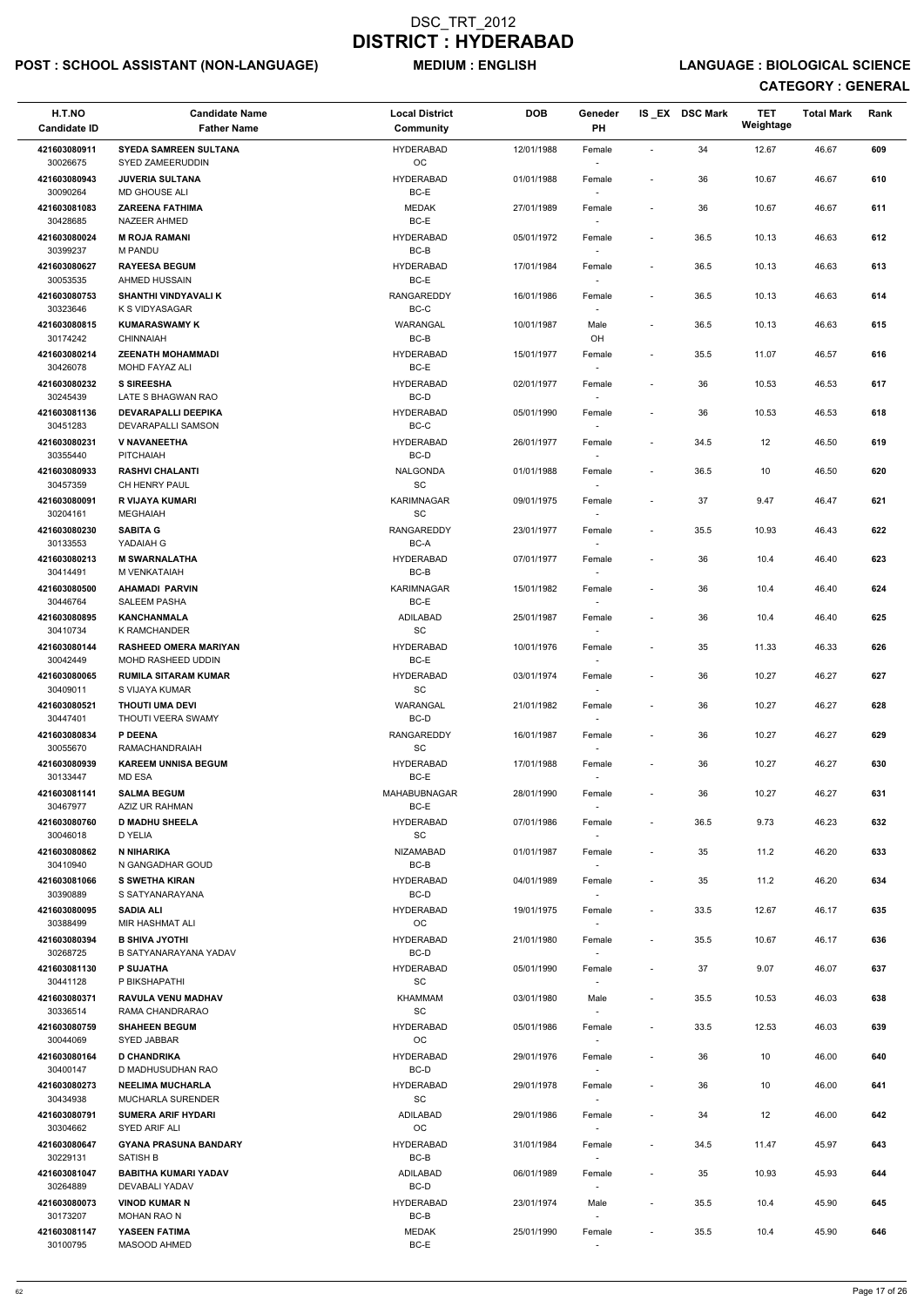## POST : SCHOOL ASSISTANT (NON-LANGUAGE) MEDIUM : ENGLISH LANGUAGE : BIOLOGICAL SCIENCE

| H.T.NO<br><b>Candidate ID</b> | <b>Candidate Name</b><br><b>Father Name</b>                 | <b>Local District</b><br>Community         | <b>DOB</b> | Geneder<br>PH                      |                          | IS EX DSC Mark | <b>TET</b><br>Weightage | <b>Total Mark</b> | Rank |
|-------------------------------|-------------------------------------------------------------|--------------------------------------------|------------|------------------------------------|--------------------------|----------------|-------------------------|-------------------|------|
| 421603081012<br>30053260      | <b>SALAKANEETI EPHSIBA</b><br>SALAKANEETI MOSHI             | RANGAREDDY<br>$\operatorname{\textsf{SC}}$ | 07/01/1988 | Female                             | $\sim$                   | 36             | 9.87                    | 45.87             | 647  |
| 421603080654<br>30432615      | <b>B TULASI BAI</b><br>CHANDRAKANTH                         | <b>MEDAK</b><br>BC-D                       | 10/01/1985 | Female                             | $\overline{\phantom{a}}$ | 35             | 10.8                    | 45.80             | 648  |
| 421603080736                  | <b>JYOTHIKUMARI N</b>                                       | RANGAREDDY                                 | 28/01/1986 | Female                             | $\overline{\phantom{a}}$ | 37             | 8.8                     | 45.80             | 649  |
| 30429751<br>421603080797      | N H V KUMAR<br><b>P RANI</b>                                | SC<br>MEDAK                                | 18/01/1986 | $\overline{\phantom{a}}$<br>Female | $\overline{\phantom{a}}$ | 36             | 9.73                    | 45.73             | 650  |
| 30457432                      | P SAIDULU                                                   | $\operatorname{\textsf{SC}}$               |            | $\overline{\phantom{a}}$           |                          |                |                         |                   |      |
| 421603080989<br>30060826      | <b>M PRIYANKA</b><br><b>M PRASAD</b>                        | <b>HYDERABAD</b><br>SC                     | 25/01/1988 | Female<br>$\overline{\phantom{a}}$ |                          | 36             | 9.73                    | 45.73             | 651  |
| 421603080822<br>30068846      | <b>M NAGARANI</b><br>M SUDARSHAN CHARY                      | <b>RANGAREDDY</b><br>BC-B                  | 03/01/1987 | Female                             |                          | 35             | 10.67                   | 45.67             | 652  |
| 421603080999<br>30444914      | <b>TEJASWI P</b><br>NAGABHUSHANAM P                         | <b>NIZAMABAD</b><br>$BC-B$                 | 18/01/1988 | Female                             | $\overline{\phantom{a}}$ | 35             | 10.67                   | 45.67             | 653  |
| 421603081150<br>30406696      | <b>MOKARAM RINIPRIYA</b><br><b>MOKARAM YADAIAH</b>          | MEDAK<br>$\operatorname{\textsf{SC}}$      | 22/01/1991 | Female<br>$\overline{\phantom{a}}$ |                          | 37             | 8.67                    | 45.67             | 654  |
| 421603080594<br>30227927      | <b>T KEERTHI</b><br>T OMKAR                                 | ADILABAD<br>$BC-B$                         | 23/01/1984 | Female<br>$\overline{\phantom{a}}$ | $\blacksquare$           | 35.5           | 10.13                   | 45.63             | 655  |
| 421603080688<br>30446371      | <b>GAJULA DILIP</b><br>ANJANNA                              | ADILABAD<br>BC-B                           | 01/01/1985 | Male                               |                          | 35.5           | 10.13                   | 45.63             | 656  |
| 421603080103<br>30219005      | <b>T SHERLEY MADHULIKA</b><br>T V AMBROSE                   | <b>HYDERABAD</b><br>BC-C                   | 25/01/1975 | Female                             | $\overline{\phantom{a}}$ | 34.5           | 11.07                   | 45.57             | 657  |
| 421603080051                  | <b>K SHANTHA KUMARI</b>                                     | <b>HYDERABAD</b>                           | 18/01/1973 | Female                             |                          | 35             | 10.53                   | 45.53             | 658  |
| 30298004<br>421603080847      | ANNAPPA<br><b>BUSHRA YASMEEN</b>                            | BC-D<br><b>HYDERABAD</b>                   | 09/01/1987 | $\sim$<br>Female                   |                          | 35             | 10.53                   | 45.53             | 659  |
| 30040578<br>421603080950      | <b>HAMID UR RASHEED</b><br><b>ARCHANA NEEMKAR</b>           | BC-E<br><b>NALGONDA</b>                    | 14/01/1988 | $\overline{\phantom{a}}$<br>Female | $\blacksquare$           | 33             | 12.53                   | 45.53             | 660  |
| 30407622<br>421603080082      | <b>RAJKUMAR</b><br><b>RADHIKA D</b>                         | BC-D<br>WARANGAL                           | 01/01/1975 | $\sim$<br>Female                   | $\overline{\phantom{a}}$ | 35.5           | 10                      | 45.50             | 661  |
| 30292400<br>421603080362      | D VENKATA SWAMY<br><b>B SUSMITHA SINGH</b>                  | $\operatorname{\textsf{SC}}$<br>WARANGAL   | 02/01/1980 | Female                             | $\blacksquare$           | 35.5           | 10                      | 45.50             | 662  |
| 30205730<br>421603080493      | <b>B YUGANDAR SINGH</b><br><b>KARYAMSETTY PAVANI FETOZA</b> | BC-B<br><b>GUNTUR</b>                      | 14/01/1982 | $\overline{\phantom{a}}$<br>Female |                          | 35.5           | 10                      | 45.50             | 663  |
| 30336367                      | KARYAMSETTY CHINNA DEVANANDAM                               | BC-C                                       |            |                                    |                          |                |                         |                   |      |
| 421603080678<br>30322019      | <b>SHAMEEM FATIMA</b><br><b>MOHD TAJUDDIN</b>               | <b>HYDERABAD</b><br>BC-E                   | 03/01/1985 | Female                             | $\overline{\phantom{a}}$ | 34             | 11.47                   | 45.47             | 664  |
| 421603080720<br>30254079      | <b>EDULAKANTI SHOBHA</b><br>E JANGAIAH                      | <b>RANGAREDDY</b><br>BC-B                  | 23/01/1985 | Female<br>$\sim$                   | $\overline{\phantom{a}}$ | 34.5           | 10.93                   | 45.43             | 665  |
| 421603080780<br>30468261      | <b>K RAJA LAXMI</b><br>KISTAIAH                             | ADILABAD<br>BC-B                           | 16/01/1986 | Female<br>$\sim$                   | $\overline{\phantom{a}}$ | 34.5           | 10.93                   | 45.43             | 666  |
| 421603080094<br>30450914      | <b>S NEELAVENI</b><br>SANJEEVA RAO                          | <b>HYDERABAD</b><br>SC                     | 03/01/1975 | Female<br>$\sim$                   |                          | 33             | 12.4                    | 45.40             | 667  |
| 421603080637                  | <b>VISHALA MADURI</b>                                       | <b>MEDAK</b>                               | 05/01/1984 | Female                             |                          | 33             | 12.4                    | 45.40             | 668  |
| 30434038<br>421603080962      | LAXMINARAYANA<br><b>BUSHARA FIRDOUS</b>                     | OC<br>NIZAMABAD                            | 09/01/1988 | Female                             | $\overline{\phantom{a}}$ | 35             | 10.4                    | 45.40             | 669  |
| 30227950                      | <b>MA SUBHAN</b>                                            | BC-E                                       |            | $\overline{\phantom{a}}$           |                          |                |                         |                   |      |
| 421603080533<br>30191846      | <b>DAMERA SHINY</b><br>DAMERA AUGUSTINE                     | WARANGAL<br>SC                             | 14/01/1982 | Female<br>$\overline{\phantom{a}}$ |                          | 36             | 9.33                    | 45.33             | 670  |
| 421603080900<br>30402637      | <b>K SHIREESHA</b><br>K VENKATESHAM                         | <b>HYDERABAD</b><br>BC-A                   | 08/01/1988 | Female<br>$\overline{\phantom{a}}$ |                          | 34             | 11.33                   | 45.33             | 671  |
| 421603081108<br>30324909      | <b>B JENNIFER</b><br><b>B PREM KUMAR</b>                    | <b>KARIMNAGAR</b><br>BC-C                  | 02/01/1990 | Female                             |                          | 34             | 11.33                   | 45.33             | 672  |
| 421603080041<br>30331579      | <b>K GOVIND RAJU</b><br>K VENKATAIAH                        | <b>RANGAREDDY</b><br>BC-D                  | 12/01/1973 | Male                               | $\overline{\phantom{a}}$ | 34.5           | 10.8                    | 45.30             | 673  |
| 421603080353<br>30337158      | <b>DHARMAPURI SHIRISHA</b><br>DHARMAPURI MADHUSUDHAN        | MEDAK<br>BC-D                              | 04/01/1980 | Female<br>$\overline{\phantom{a}}$ |                          | 34.5           | 10.8                    | 45.30             | 674  |
| 421603080583<br>30324838      | L VIJAI LAXMI<br>L NARASAIAH                                | <b>HYDERABAD</b><br>BC-A                   | 01/01/1984 | Female<br>$\overline{\phantom{a}}$ | $\overline{\phantom{a}}$ | 34.5           | 10.8                    | 45.30             | 675  |
| 421603080858<br>30431047      | <b>S MADHURI</b><br>S NARSAIAH                              | <b>HYDERABAD</b><br>SC                     | 22/01/1987 | Female                             | $\blacksquare$           | 36.5           | 8.8                     | 45.30             | 676  |
| 421603081029                  | <b>MAHMOODA PARVEEN</b>                                     | <b>HYDERABAD</b>                           | 27/01/1989 | $\overline{\phantom{a}}$<br>Female | $\overline{\phantom{a}}$ | 34.5           | 10.8                    | 45.30             | 677  |
| 30053865                      | MOHD ZIA ULLAH SIDDIQUI                                     | BC-E                                       |            |                                    |                          |                |                         |                   |      |
| 421603080165<br>30421368      | C RAJYA LAKSHMI<br>C ESHWARIAH                              | <b>HYDERABAD</b><br>SC                     | 17/01/1976 | Female<br>$\overline{\phantom{a}}$ | $\overline{\phantom{a}}$ | 35             | 10.27                   | 45.27             | 678  |
| 421603080196<br>30131047      | <b>HAJIRA BEGUM</b><br>MOHD OSMAN ALI                       | <b>HYDERABAD</b><br>BC-E                   | 25/01/1977 | Female<br>$\overline{\phantom{a}}$ |                          | 33             | 12.27                   | 45.27             | 679  |
| 421603080507<br>30317390      | <b>VEDA PRABHAVATI</b><br>INDANNA K                         | <b>ADILABAD</b><br>SC                      | 09/01/1982 | Female                             |                          | 35             | 10.27                   | 45.27             | 680  |
| 421603080710                  | <b>AFROZUNISA BEGUM</b><br><b>FATHE MOHD</b>                | <b>HYDERABAD</b>                           | 06/01/1985 | Female                             | $\overline{\phantom{a}}$ | 35             | 10.27                   | 45.27             | 681  |
| 30388491<br>421603080111      | <b>P S SUBHASHINI</b>                                       | BC-E<br>OTHER THAN AP                      | 29/01/1975 | $\overline{\phantom{a}}$<br>Female | $\overline{\phantom{a}}$ | 33.5           | 11.73                   | 45.23             | 682  |
| 30465951<br>421603080952      | P S SUKUMAR<br><b>TALATH FATIMA</b>                         | SC<br>ADILABAD                             | 15/01/1988 | $\overline{\phantom{a}}$<br>Female |                          | 33.5           | 11.73                   | 45.23             | 683  |
| 30275378<br>421603080050      | <b>MD AFZAL</b><br><b>S JAYASHREE</b>                       | BC-E<br><b>HYDERABAD</b>                   | 17/01/1973 | $\overline{\phantom{a}}$<br>Female |                          | 34             | 11.2                    | 45.20             | 684  |
| 30467914                      | S B SATHYANARAYANA                                          | $BC-D$                                     |            | $\sim$                             |                          |                |                         |                   |      |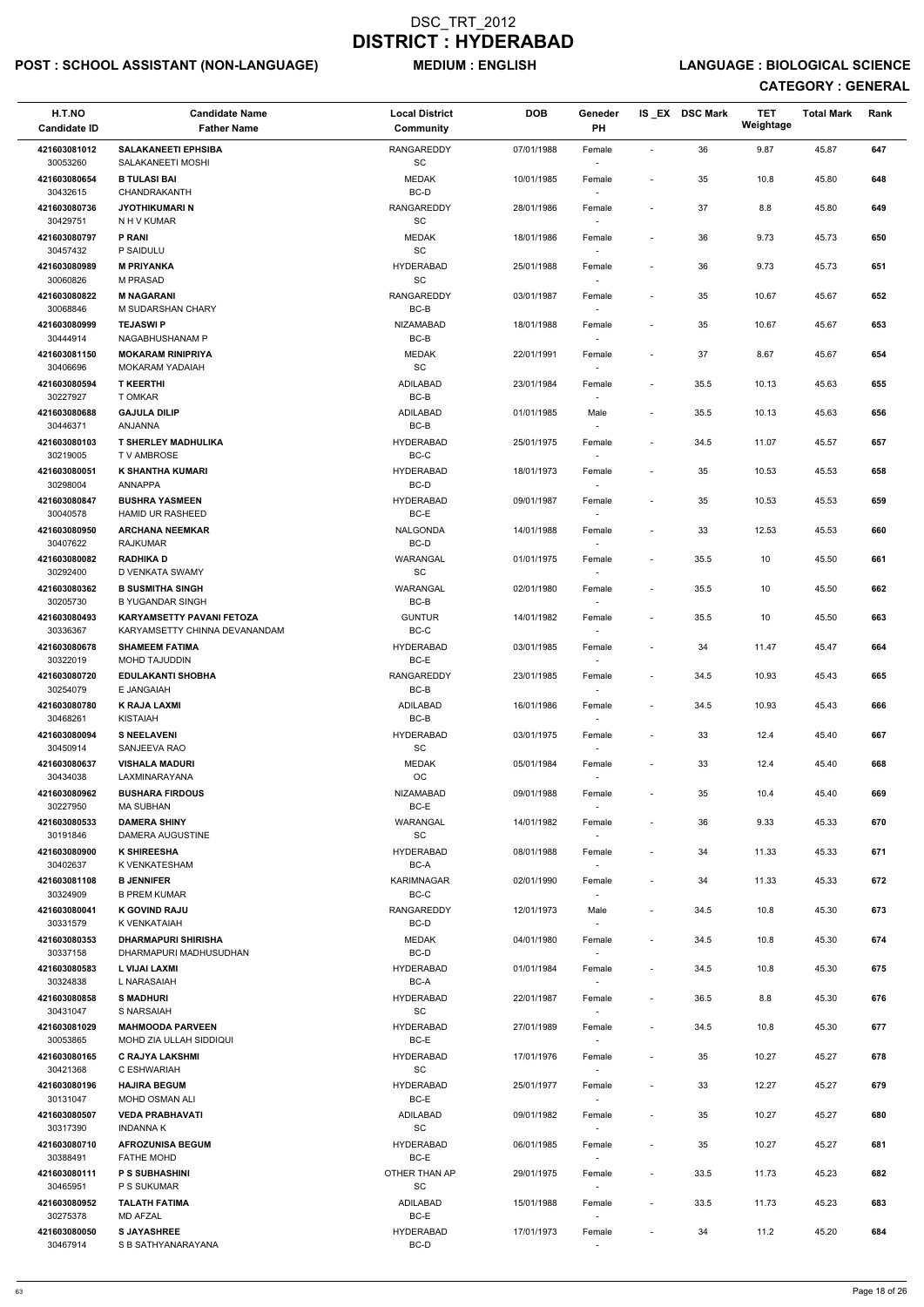## POST : SCHOOL ASSISTANT (NON-LANGUAGE) MEDIUM : ENGLISH LANGUAGE : BIOLOGICAL SCIENCE

| H.T.NO<br><b>Candidate ID</b> | <b>Candidate Name</b><br><b>Father Name</b>        | <b>Local District</b><br><b>Community</b>        | <b>DOB</b> | Geneder<br>PH                      |                              | IS EX DSC Mark | <b>TET</b><br>Weightage | <b>Total Mark</b> | Rank |
|-------------------------------|----------------------------------------------------|--------------------------------------------------|------------|------------------------------------|------------------------------|----------------|-------------------------|-------------------|------|
| 421603080495<br>30387565      | TK LAVANYA<br>T D KRISHNA RAO                      | <b>HYDERABAD</b><br>SC                           | 16/01/1982 | Female                             | $\overline{\phantom{a}}$     | 36             | 9.2                     | 45.20             | 685  |
| 421603080249<br>30424074      | <b>M M JOY MERCY</b><br>MY MOSES                   | <b>HYDERABAD</b><br>BC-C                         | 30/01/1978 | Female                             | $\overline{\phantom{a}}$     | 34.5           | 10.67                   | 45.17             | 686  |
| 421603080305                  | <b>ZAREENA JABEEN</b>                              | WARANGAL                                         | 28/01/1979 | Female                             | $\overline{\phantom{a}}$     | 34.5           | 10.67                   | 45.17             | 687  |
| 30448309<br>421603080604      | <b>MOHD ISMAIL</b><br><b>D NEERAJA</b>             | BC-E<br><b>HYDERABAD</b>                         | 16/01/1984 | $\sim$<br>Female                   | $\overline{\phantom{a}}$     | 34.5           | 10.67                   | 45.17             | 688  |
| 30266722                      | <b>D LAZAROUS</b>                                  | BC-C                                             |            |                                    |                              |                |                         |                   |      |
| 421603080955<br>30191860      | SANDHYA RANI RAMARAM<br><b>KISHTAIAH R</b>         | <b>MEDAK</b><br>BC-D                             | 25/01/1988 | Female<br>$\sim$                   | $\overline{\phantom{a}}$     | 34.5           | 10.67                   | 45.17             | 689  |
| 421603081144<br>30095378      | <b>AFSHA JAHAN BEGUM</b><br>MOHAMMED AHMED         | NIZAMABAD<br>BC-E                                | 14/01/1990 | Female                             | $\overline{\phantom{a}}$     | 34.5           | 10.67                   | 45.17             | 690  |
| 421603080978<br>30278945      | <b>B SWATHI</b><br><b>B SHIVA RAJ</b>              | <b>HYDERABAD</b><br>BC-A                         | 08/01/1988 | Female                             | $\overline{\phantom{a}}$     | 35             | 10.13                   | 45.13             | 691  |
| 421603080110<br>30317222      | <b>G S ANNAPURNA DEVI</b><br><b>G R SREERAMULU</b> | <b>HYDERABAD</b><br>BC-D                         | 19/01/1975 | Female                             | $\overline{\phantom{a}}$     | 34             | 11.07                   | 45.07             | 692  |
| 421603080691<br>30113320      | <b>MAIMOONA BEGUM</b><br><b>AHMED HUSSAIN</b>      | <b>HYDERABAD</b><br>BC-E                         | 20/01/1985 | Female<br>$\sim$                   | $\overline{\phantom{a}}$     | 34             | 11.07                   | 45.07             | 693  |
| 421603080552<br>30220517      | <b>SANTHOSHROOPA KANDLE</b><br><b>VENKATAIAH</b>   | <b>KARIMNAGAR</b><br>SC                          | 08/01/1983 | Female                             | $\qquad \qquad \blacksquare$ | 33             | 12                      | 45.00             | 694  |
| 421603080774                  | <b>G MAYA SANTHOSHI</b>                            | <b>RANGAREDDY</b>                                | 06/01/1986 | Female                             | $\overline{\phantom{a}}$     | 35             | 10                      | 45.00             | 695  |
| 30259691<br>421603080074      | <b>G VASANTH</b><br>Y MARY HEMALATHA               | BC-B<br><b>HYDERABAD</b>                         | 26/01/1974 | Female                             | $\overline{\phantom{a}}$     | 34             | 10.93                   | 44.93             | 696  |
| 30454231                      | YJOHN PRAKASHRAO                                   | BC-C                                             |            | $\sim$                             |                              |                |                         |                   |      |
| 421603080663<br>30253395      | <b>RAYEESA MAIRAJ</b><br>FAROOQ AHMED              | <b>HYDERABAD</b><br>BC-E                         | 23/01/1985 | Female                             | $\overline{\phantom{a}}$     | 34             | 10.93                   | 44.93             | 697  |
| 421603081024<br>30154284      | <b>D KAVITHA</b><br>D RATHNAIAH                    | <b>HYDERABAD</b><br>$\operatorname{\textsf{SC}}$ | 17/01/1989 | Female<br>$\sim$                   | $\overline{\phantom{a}}$     | 34             | 10.93                   | 44.93             | 698  |
| 421603080954                  | <b>BASHEER UNNISA RUHINA</b><br>MIRZA MAHBOOB BAIG | <b>HYDERABAD</b><br>BC-E                         | 18/01/1988 | Female                             | $\overline{\phantom{a}}$     | 34.5           | 10.4                    | 44.90             | 699  |
| 30070015<br>421603080245      | K VIJAYA LAKSHMI                                   | <b>HYDERABAD</b>                                 | 20/01/1978 | Female                             | $\overline{\phantom{a}}$     | 31.5           | 13.33                   | 44.83             | 700  |
| 30430557<br>421603080485      | PRATHAP REDDY<br><b>D VASANTHA KUMARI</b>          | OС<br><b>HYDERABAD</b>                           | 13/01/1982 | Female                             |                              | 35.5           | 9.33                    | 44.83             | 701  |
| 30467951<br>421603080715      | D BHASKAR RAO<br><b>CH SWATHI</b>                  | SC<br><b>RANGAREDDY</b>                          | 20/01/1985 | Female                             | $\overline{\phantom{a}}$     | 35.5           | 9.33                    | 44.83             | 702  |
| 30097683<br>421603080322      | <b>CH VASU</b><br><b>AYESHA HUMERA</b>             | SC<br><b>HYDERABAD</b>                           | 13/01/1979 | Female                             | $\overline{\phantom{a}}$     | 31             | 13.73                   | 44.73             | 703  |
| 30287338                      | <b>MOHD ISHAQ</b>                                  | OC                                               |            |                                    |                              |                |                         |                   |      |
| 421603080544<br>30326885      | <b>S SWAPNA</b><br>S KRISHNA SWAMY                 | <b>HYDERABAD</b><br>BC-B                         | 16/01/1983 | Female                             | $\overline{\phantom{a}}$     | 33.5           | 11.2                    | 44.70             | 704  |
| 421603080805<br>30270504      | <b>H VIJETHA</b><br>H SHIVAJI                      | <b>HYDERABAD</b><br>BC-D                         | 01/01/1986 | Female<br>OH                       | $\overline{\phantom{a}}$     | 35.5           | 9.2                     | 44.70             | 705  |
| 421603081085<br>30327830      | <b>K RADHA</b><br>K DEVUJA                         | RANGAREDDY<br><b>ST</b>                          | 29/01/1989 | Female                             | $\overline{\phantom{a}}$     | 35.5           | 9.2                     | 44.70             | 706  |
| 421603080285                  | <b>SUGRA BEE</b>                                   | <b>HYDERABAD</b>                                 | 04/01/1978 | Female                             | $\overline{\phantom{a}}$     | 34             | 10.67                   | 44.67             | 707  |
| 30459994<br>421603080474      | <b>MD PASHA KHAN</b><br><b>SADHU SUMAN KALYAN</b>  | BC-E<br>WARANGAL                                 | 15/01/1981 | Male                               | $\qquad \qquad \blacksquare$ | 34             | 10.67                   | 44.67             | 708  |
| 30312968<br>421603080701      | <b>SWAMY</b><br><b>SUNITHA YALLA</b>               | SC<br>WARANGAL                                   | 18/01/1985 |                                    | $\overline{\phantom{a}}$     | 36             | 8.67                    | 44.67             | 709  |
| 30141330                      | Y SARANGAPANI                                      | <b>SC</b>                                        |            | Female<br>$\sim$                   |                              |                |                         |                   |      |
| 421603081101<br>30109657      | <b>SRAVANTHI AKOJU</b><br>NAGABHUSHANAM            | <b>NIZAMABAD</b><br>BC-B                         | 03/01/1989 | Female                             | $\qquad \qquad \blacksquare$ | 34             | 10.67                   | 44.67             | 710  |
| 421603080062<br>30303655      | <b>MOHAMMED AZMATH ALI</b><br><b>MD OSMAN ALI</b>  | <b>HYDERABAD</b><br>BC-E                         | 05/01/1974 | Male                               | $\overline{\phantom{a}}$     | 32.5           | 12.13                   | 44.63             | 711  |
| 421603080879<br>30299789      | <b>D C LAVANYA</b><br>D CALEB                      | <b>HYDERABAD</b><br>BC-C                         | 12/01/1987 | Female<br>$\sim$                   | $\overline{\phantom{a}}$     | 34.5           | 10.13                   | 44.63             | 712  |
| 421603080489                  | <b>SYEDA SHAFIA SIDDIQUA</b>                       | <b>NIZAMABAD</b><br>OC                           | 25/01/1982 | Female                             | $\overline{\phantom{a}}$     | 33             | 11.6                    | 44.60             | 713  |
| 30198125<br>421603081077      | M M GULSHANI<br><b>KALPANA KANNURI</b>             | <b>WARANGAL</b>                                  | 09/01/1989 | OH<br>Female                       | $\overline{\phantom{a}}$     | 35             | 9.6                     | 44.60             | 714  |
| 30340307<br>421603080237      | <b>PRABHAKAR</b><br>PENDYALA SEEMA                 | SC<br>OTHER THAN AP                              | 23/01/1978 | $\sim$<br>Female                   | $\overline{\phantom{a}}$     | 31.5           | 13.07                   | 44.57             | 715  |
| 30461064                      | P LAXMI NARAYANA                                   | BC-D                                             |            |                                    |                              |                |                         |                   |      |
| 421603080592<br>30025223      | <b>NEENA KALAKOTLA</b><br>K CHERALU                | WARANGAL<br>SC                                   | 11/01/1984 | Female                             | $\blacksquare$               | 33.5           | 11.07                   | 44.57             | 716  |
| 421603081039<br>30186563      | <b>CHERUKURI SRUJANA</b><br>CHERUKURI YESUDAS      | <b>GUNTUR</b><br>$\operatorname{\textsf{SC}}$    | 18/01/1989 | Female<br>$\overline{\phantom{a}}$ | $\overline{\phantom{a}}$     | 34             | 10.53                   | 44.53             | 717  |
| 421603080529                  | <b>MR ASHWINI</b>                                  | <b>NIZAMABAD</b>                                 | 03/01/1982 | Female                             | $\overline{\phantom{a}}$     | 34.5           | 10                      | 44.50             | 718  |
| 30315375<br>421603080682      | M RAJESHWAR<br><b>PRAMODINI A K</b>                | $\operatorname{\textsf{SC}}$<br><b>HYDERABAD</b> | 09/01/1985 | Female                             | $\overline{\phantom{a}}$     | 34.5           | 10                      | 44.50             | 719  |
| 30315631<br>421603081088      | KUPPAIAH A L<br><b>SUNITHA A</b>                   | $\operatorname{\textsf{SC}}$<br><b>HYDERABAD</b> | 23/01/1989 | $\sim$<br>Female                   | $\overline{\phantom{a}}$     | 34.5           | 10                      | 44.50             | 720  |
| 30434730<br>421603080537      | VIJAYA RAO A<br><b>KARRY PRASHANTHA</b>            | SC<br>MEDAK                                      | 06/01/1983 | $\overline{\phantom{a}}$<br>Female | $\overline{\phantom{a}}$     | 35             | 9.47                    | 44.47             | 721  |
| 30058202<br>421603080646      | NARSIMULU<br><b>LOHRI SAIDAMMA</b>                 | $\operatorname{\textsf{SC}}$<br>RANGAREDDY       | 15/01/1984 | $\overline{\phantom{a}}$<br>Female | $\qquad \qquad \blacksquare$ | 33             | 11.47                   | 44.47             | 722  |
| 30098236                      | L CHENNAIAH                                        | ST                                               |            | $\sim$                             |                              |                |                         |                   |      |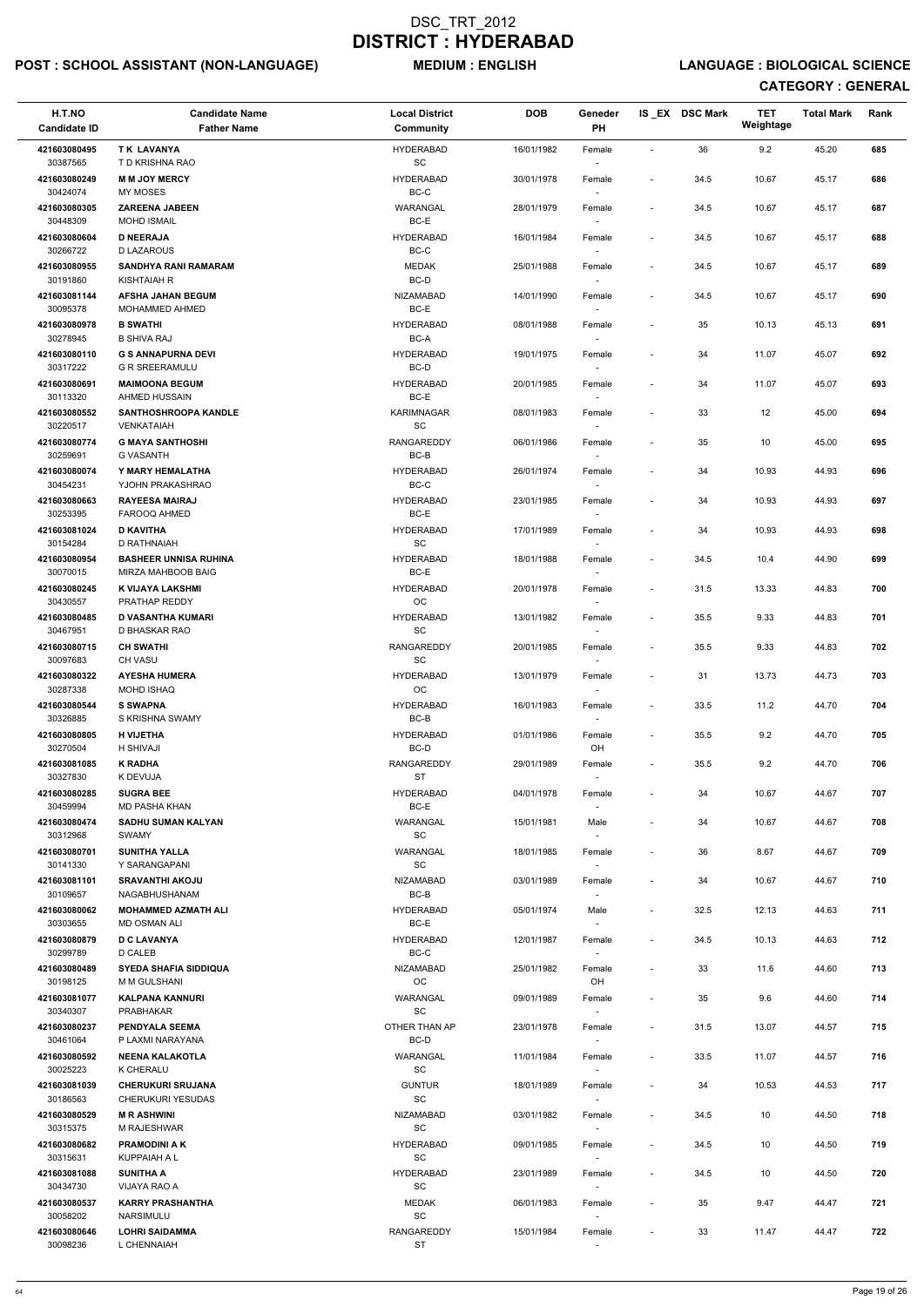## POST : SCHOOL ASSISTANT (NON-LANGUAGE) MEDIUM : ENGLISH LANGUAGE : BIOLOGICAL SCIENCE

| H.T.NO<br><b>Candidate ID</b> | <b>Candidate Name</b><br><b>Father Name</b>  | <b>Local District</b><br><b>Community</b> | <b>DOB</b> | Geneder<br>PH                      |                              | IS_EX DSC Mark | <b>TET</b><br>Weightage | <b>Total Mark</b> | Rank |
|-------------------------------|----------------------------------------------|-------------------------------------------|------------|------------------------------------|------------------------------|----------------|-------------------------|-------------------|------|
| 421603080452                  | <b>M SUMITHRA</b>                            | <b>HYDERABAD</b>                          | 03/01/1981 | Female                             | $\blacksquare$               | 33.5           | 10.93                   | 44.43             | 723  |
| 30467675                      | M CHANDRA BANSI                              | $\operatorname{\textsf{SC}}$              |            | $\overline{\phantom{a}}$           |                              |                |                         |                   |      |
| 421603080025<br>30056967      | <b>FARHANA ANJUM</b><br>K ABDUL RAWOOF       | <b>HYDERABAD</b><br>BC-E                  | 26/01/1972 | Female                             | $\overline{\phantom{a}}$     | 34             | 10.4                    | 44.40             | 724  |
| 421603080410                  | <b>KARANKI MADHAVI</b>                       | RANGAREDDY                                | 02/01/1980 | Female                             | $\overline{\phantom{a}}$     | 34             | 10.4                    | 44.40             | 725  |
| 30472049<br>421603080750      | KARANKI GUDARU<br><b>PRANITHA NADIGOTI</b>   | BC-B<br>WARANGAL                          | 27/01/1986 | Female                             | $\qquad \qquad \blacksquare$ |                | 10.4                    | 44.40             | 726  |
| 30430622                      | <b>CHANDRA PRAKASH</b>                       | BC-A                                      |            | $\overline{\phantom{a}}$           |                              | 34             |                         |                   |      |
| 421603081155<br>30471399      | <b>KOTA SRILATHA</b><br><b>KOTA MALLESH</b>  | <b>RANGAREDDY</b><br>SC                   | 18/01/1991 | Female<br>$\sim$                   | $\overline{\phantom{a}}$     | 34             | 10.4                    | 44.40             | 727  |
| 421603081142                  | <b>J SHARON</b>                              | <b>HYDERABAD</b>                          | 20/01/1990 | Female                             | $\overline{\phantom{a}}$     | 33.5           | 10.8                    | 44.30             | 728  |
| 30415214<br>421603080272      | J MANASHE<br><b>M VIJAY KUMAR</b>            | $BC-C$<br><b>HYDERABAD</b>                | 26/01/1978 | Male                               | $\overline{\phantom{a}}$     | 36             | 8.27                    | 44.27             | 729  |
| 30325738<br>421603080283      | M G VASANTHA RAO<br><b>TALHA MOBBEEN</b>     | <b>ST</b><br><b>HYDERABAD</b>             | 27/01/1978 | Female                             | $\overline{\phantom{a}}$     | 34             | 10.27                   | 44.27             | 730  |
| 30420649                      | YOUSUF SHARIFF                               | BC-E                                      |            | $\sim$                             |                              |                |                         |                   |      |
| 421603080880<br>30464477      | YASMEEN BEGUM<br><b>SHAIK MUSTAFA</b>        | <b>HYDERABAD</b><br>BC-E                  | 13/01/1987 | Female<br>$\overline{\phantom{a}}$ | $\overline{\phantom{a}}$     | 34             | 10.27                   | 44.27             | 731  |
| 421603080870                  | PURAM DIVYA JYOTHI                           | <b>NALGONDA</b>                           | 16/01/1987 | Female                             | $\overline{\phantom{a}}$     | 34.5           | 9.73                    | 44.23             | 732  |
| 30430753<br>421603080713      | PURAM AMRUTHA RAJ<br><b>AISHA SULTANA</b>    | SC<br><b>HYDERABAD</b>                    | 15/01/1985 | $\overline{\phantom{a}}$<br>Female | $\overline{\phantom{a}}$     | 33             | 11.2                    | 44.20             | 733  |
| 30103035                      | MD AMIN UDDIN                                | BC-E                                      |            |                                    |                              |                |                         |                   |      |
| 421603080089                  | <b>V DEEPAJA</b>                             | <b>HYDERABAD</b>                          | 17/01/1975 | Female                             | $\overline{\phantom{a}}$     | 33.5           | 10.67                   | 44.17             | 734  |
| 30079414<br>421603080565      | V SATYANARAYANA<br><b>FARHEEN FATIMA</b>     | BC-D<br><b>HYDERABAD</b>                  | 27/01/1983 | $\overline{\phantom{a}}$<br>Female | $\overline{\phantom{a}}$     | 33.5           | 10.67                   | 44.17             | 735  |
| 30462276                      | ABDUL HAQ                                    | BC-E                                      |            | $\sim$                             |                              |                |                         |                   |      |
| 421603080754<br>30243913      | <b>PAVANI KODE</b><br><b>BALRAM K</b>        | <b>HYDERABAD</b><br>SC                    | 23/01/1986 | Female<br>$\sim$                   | $\overline{\phantom{a}}$     | 35.5           | 8.67                    | 44.17             | 736  |
| 421603080022<br>30445906      | <b>SHAHANA ANJUM</b><br>MD AFZALUDDIN        | ADILABAD<br>BC-E                          | 24/01/1972 | Female                             | $\overline{\phantom{a}}$     | 32             | 12.13                   | 44.13             | 737  |
| 421603080460                  | <b>JYOTHIM</b>                               | WARANGAL                                  | 16/01/1981 | Female                             | $\overline{\phantom{a}}$     | 34             | 10.13                   | 44.13             | 738  |
| 30323855<br>421603080480      | M SANJEEVAIAH<br><b>D PARVATHI DEVI</b>      | SC<br><b>HYDERABAD</b>                    | 20/01/1981 | $\sim$<br>Female                   | $\overline{\phantom{a}}$     | 34.5           | 9.6                     | 44.10             | 739  |
| 30458861                      | D BHIMRAO                                    | SC                                        |            | $\sim$                             |                              |                |                         |                   |      |
| 421603080818<br>30277937      | <b>TANETY LILLYPUSHPA</b><br><b>T SURESH</b> | <b>MEDAK</b><br>SC                        | 23/01/1987 | Female                             | $\overline{\phantom{a}}$     | 32.5           | 11.6                    | 44.10             | 740  |
| 421603081079<br>30469119      | <b>GAIKWAD SUSMITHA</b><br><b>G RAMESH</b>   | <b>KHAMMAM</b><br>SC                      | 16/01/1989 | Female                             | $\overline{\phantom{a}}$     | 33             | 11.07                   | 44.07             | 741  |
| 421603080099<br>30229966      | <b>AMLAN</b><br>M A WAHAB                    | <b>HYDERABAD</b><br>BC-E                  | 08/01/1975 | Female<br>$\overline{\phantom{a}}$ | $\overline{\phantom{a}}$     | 33.5           | 10.53                   | 44.03             | 742  |
| 421603081065<br>30010088      | <b>SALMA MOHAMMADI</b><br>M A HAQ            | <b>HYDERABAD</b><br>BC-E                  | 30/01/1989 | Female<br>$\sim$                   | $\overline{\phantom{a}}$     | 33.5           | 10.53                   | 44.03             | 743  |
| 421603080556                  | <b>SARGU SHIRISHA</b>                        | WARANGAL                                  | 06/01/1983 | Female                             | $\tilde{\phantom{a}}$        | 32             | 12                      | 44.00             | 744  |
| 30299728                      | <b>SARGU SRINIVAS</b>                        | BC-A                                      |            | $\overline{\phantom{a}}$           |                              |                |                         |                   |      |
| 421603080714<br>30469434      | <b>MINHAJ ANJUM</b><br><b>HAFEEZ ANJUM</b>   | KARIMNAGAR<br>BC-E                        | 17/01/1985 | Female                             | $\overline{\phantom{a}}$     | 34             | 10                      | 44.00             | 745  |
| 421603080408<br>30062018      | <b>RIFFAT SIDDIQUA</b><br>MOINUDDIN HASSAN   | <b>HYDERABAD</b><br>BC-E                  | 14/01/1980 | Female<br>$\sim$                   | $\overline{\phantom{a}}$     | 32.5           | 11.47                   | 43.97             | 746  |
| 421603080303                  | <b>SYEDA SARWATH JAFRI</b>                   | <b>MEDAK</b>                              | 19/01/1979 | Female                             | $\overline{\phantom{a}}$     | 33.5           | 10.4                    | 43.90             | 747  |
| 30446742<br>421603080908      | SYED SARDAR AHMED JAFRI<br>R L KAMALA KUMARI | BC-E<br><b>HYDERABAD</b>                  | 30/01/1988 | $\sim$<br>Female                   | $\overline{\phantom{a}}$     | 34             | 9.87                    | 43.87             | 748  |
| 30042101<br>421603080508      | R THYAGARAJU<br><b>TAYABA SULTANA</b>        | <b>SC</b><br><b>HYDERABAD</b>             | 12/01/1982 | $\sim$<br>Female                   | $\overline{\phantom{a}}$     | 30.5           | 13.33                   | 43.83             | 749  |
| 30295945<br>421603080785      | MOHD AKBER<br><b>ARROLLA BHAGYALAXMI</b>     | OC<br><b>RANGAREDDY</b>                   | 05/01/1986 |                                    |                              | 34.5           | 9.33                    | 43.83             | 750  |
| 30129325                      | <b>EADAIAH</b>                               | <b>SC</b>                                 |            | Female<br>$\overline{\phantom{a}}$ | $\overline{\phantom{a}}$     |                |                         |                   |      |
| 421603080865<br>30447364      | YASMEEN FATHIMA<br><b>MA BARI</b>            | <b>HYDERABAD</b><br>BC-E                  | 12/01/1987 | Female<br>$\sim$                   | $\overline{\phantom{a}}$     | 32.5           | 11.33                   | 43.83             | 751  |
| 421603081037                  | P REENA RAJA KUMARI                          | PRAKASAM                                  | 14/01/1989 | Female                             | $\overline{\phantom{a}}$     | 32.5           | 11.33                   | 43.83             | 752  |
| 30297608<br>421603080286      | POTHEPOGU EPAPHRA RAO<br><b>NAGARATHNA M</b> | BC-C<br>OTHER THAN AP                     | 07/01/1978 | $\sim$<br>Female                   | $\overline{\phantom{a}}$     | 33             | 10.8                    | 43.80             | 753  |
| 30323762                      | <b>MALLAPPA</b>                              | BC-D                                      |            |                                    |                              |                |                         |                   |      |
| 421603080707<br>30037803      | <b>TELLAPURAM RENUKA</b><br>T YADAIAH        | <b>HYDERABAD</b><br>SC                    | 23/01/1985 | Female                             | $\overline{\phantom{a}}$     | 33             | 10.8                    | 43.80             | 754  |
| 421603080475                  | <b>HAJIRA</b>                                | NIZAMABAD<br>BC-E                         | 27/01/1981 | Female                             | $\overline{\phantom{a}}$     | 33.5           | 10.27                   | 43.77             | 755  |
| 30235091<br>421603080589      | ABDUL JABBAR<br>HARATHI DEVI NAMILAKONDA     | KARIMNAGAR                                | 18/01/1984 | $\sim$<br>Female                   | $\overline{\phantom{a}}$     | 33.5           | 10.27                   | 43.77             | 756  |
| 30442793<br>421603080803      | RAMAKRISHNA REDDY<br><b>Y GRACE SRAVANI</b>  | BC-D<br><b>HYDERABAD</b>                  | 24/01/1986 | $\sim$<br>Female                   | $\overline{\phantom{a}}$     | 32             | 11.73                   | 43.73             | 757  |
| 30420733<br>421603080436      | Y SAMUEL                                     | BC-C                                      |            | $\sim$                             |                              |                |                         |                   |      |
| 30252764                      | E KRANTHI KIRANMAI<br>E DEVADANAM            | KHAMMAM<br>BC-C                           | 03/01/1981 | Female<br>$\sim$                   | $\overline{\phantom{a}}$     | 33.5           | 10.13                   | 43.63             | 758  |
| 421603080468<br>30096783      | <b>K PRANITHA</b><br><b>K RAMASWAMY</b>      | WARANGAL<br><b>SC</b>                     | 07/01/1981 | Female<br>$\sim$                   | $\qquad \qquad \blacksquare$ | 34             | 9.6                     | 43.60             | 759  |
| 421603080564<br>30317611      | <b>D SARITHA</b><br><b>TYADAGIRI</b>         | <b>HYDERABAD</b><br>SC                    | 22/01/1983 | Female                             |                              | 34             | 9.6                     | 43.60             | 760  |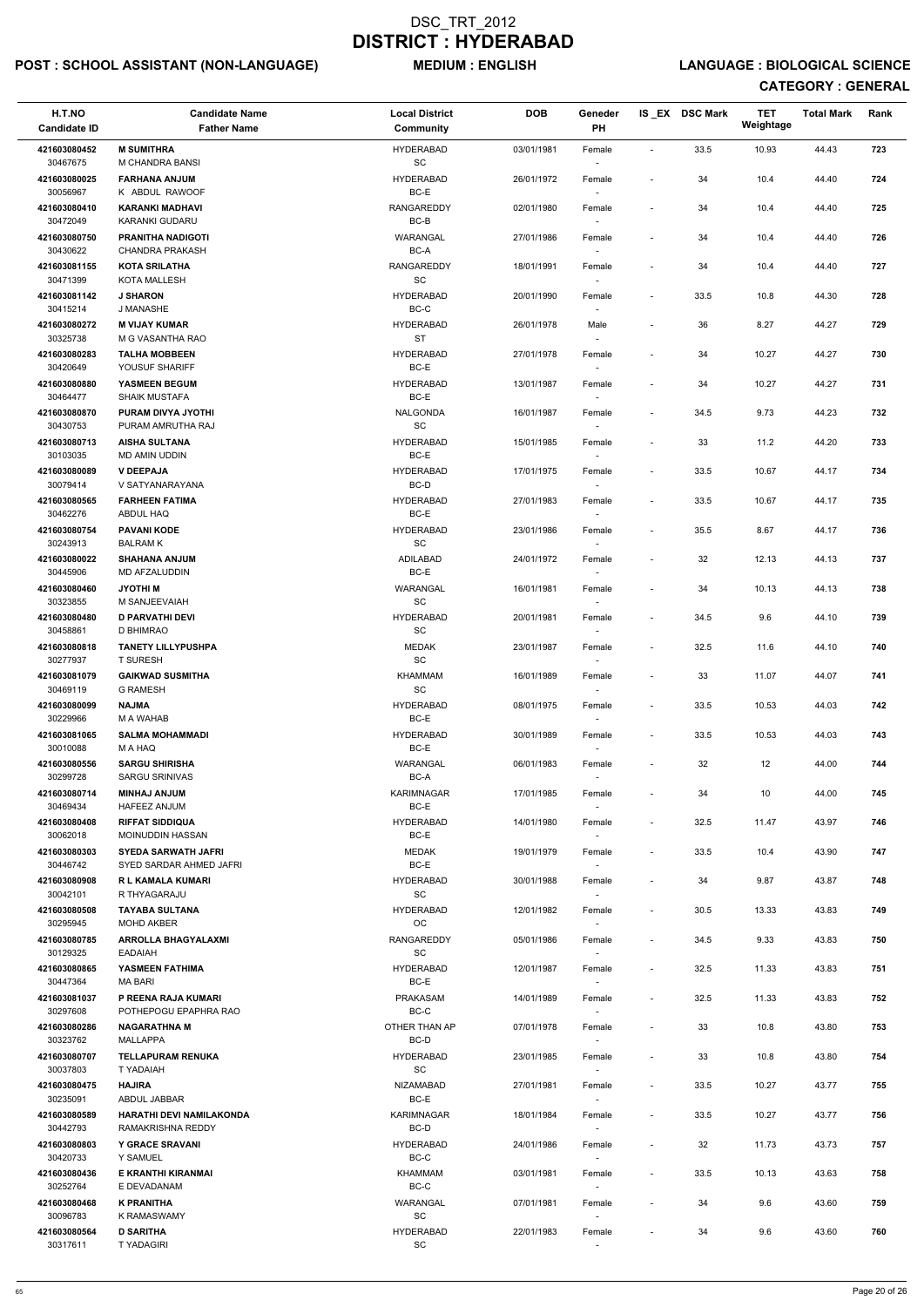## POST : SCHOOL ASSISTANT (NON-LANGUAGE) MEDIUM : ENGLISH LANGUAGE : BIOLOGICAL SCIENCE

| H.T.NO<br><b>Candidate ID</b> | <b>Candidate Name</b><br><b>Father Name</b>         | <b>Local District</b><br><b>Community</b>         | <b>DOB</b> | Geneder<br>PH                      |                              | IS_EX DSC Mark | <b>TET</b><br>Weightage | <b>Total Mark</b> | Rank |
|-------------------------------|-----------------------------------------------------|---------------------------------------------------|------------|------------------------------------|------------------------------|----------------|-------------------------|-------------------|------|
| 421603081113<br>30421040      | <b>UMME TOOBA TAMER</b><br>MOHD ABDUL SAMI          | <b>MAHABUBNAGAR</b><br>BC-E                       | 21/01/1990 | Female<br>$\sim$                   | $\blacksquare$               | 32.5           | 11.07                   | 43.57             | 761  |
| 421603080513<br>30465677      | P GEETA PRIYADARSHINI<br>P SHYAM BABU               | <b>HYDERABAD</b><br>$BC-C$                        | 29/01/1982 | Female                             | $\overline{\phantom{a}}$     | 33             | 10.53                   | 43.53             | 762  |
| 421603080934                  | <b>W SARITHA BAI</b>                                | <b>MEDAK</b><br>SC                                | 04/01/1988 | Female                             | $\overline{\phantom{a}}$     | 33             | 10.53                   | 43.53             | 763  |
| 30099495<br>421603080857      | W TULSI RAM<br><b>R MANJULA</b>                     | <b>HYDERABAD</b>                                  | 22/01/1987 | $\overline{\phantom{a}}$<br>Female | $\overline{\phantom{a}}$     | 33.5           | 10                      | 43.50             | 764  |
| 30148050<br>421603081022      | R SHANKARAIAH<br><b>GUGGILLA SANGEETHA</b>          | SC<br><b>HYDERABAD</b>                            | 03/01/1989 | $\overline{\phantom{a}}$<br>Female | $\overline{\phantom{a}}$     | 35.5           | 8                       | 43.50             | 765  |
| 30466742                      | <b>G NARSIMHA</b>                                   | <b>SC</b>                                         |            | $\sim$                             |                              |                |                         |                   |      |
| 421603080270<br>30251740      | J ANUPAMA NIVEDITHA<br>J A CHARLES                  | NALGONDA<br>$BC-C$                                | 20/01/1978 | Female                             | $\overline{\phantom{a}}$     | 32             | 11.47                   | 43.47             | 766  |
| 421603081124<br>30191203      | <b>SUSHMITHA</b><br><b>KRISHNAIAH</b>               | <b>HYDERABAD</b><br>SC                            | 25/01/1990 | Female                             | $\overline{\phantom{a}}$     | 34             | 9.47                    | 43.47             | 767  |
| 421603080296<br>30162745      | <b>NAVANEETHA KOTHURI</b><br>K LINGAM               | <b>HYDERABAD</b><br>BC-A                          | 26/01/1979 | Female<br>$\sim$                   | $\overline{\phantom{a}}$     | 32.5           | 10.93                   | 43.43             | 768  |
| 421603080804<br>30040438      | <b>AMTUL HAFEEZ</b><br><b>G K HAMEEDUDDIN</b>       | <b>HYDERABAD</b><br>BC-E                          | 25/01/1986 | Female<br>$\overline{\phantom{a}}$ | $\overline{\phantom{a}}$     | 32.5           | 10.93                   | 43.43             | 769  |
| 421603081071<br>30465263      | <b>ASRAFATHIMA</b>                                  | MAHABUBNAGAR<br>BC-E                              | 27/01/1989 | Female                             | $\overline{\phantom{a}}$     | 33             | 10.4                    | 43.40             | 770  |
| 421603081072                  | ABDUL GHANI<br><b>ADURI RESHMA</b>                  | <b>KHAMMAM</b>                                    | 29/01/1989 | $\sim$<br>Female                   | $\tilde{\phantom{a}}$        | 33             | 10.4                    | 43.40             | 771  |
| 30454790<br>421603080830      | PRAKASH<br><b>J SHIRISHA</b>                        | $\operatorname{\textsf{SC}}$<br><b>KARIMNAGAR</b> | 29/01/1987 | Female                             | $\overline{\phantom{a}}$     | 33.5           | 9.87                    | 43.37             | 772  |
| 30395774<br>421603080014      | <b>KISHORE KUMAR</b><br><b>SHASHI MUKHI</b>         | SC<br><b>HYDERABAD</b>                            | 12/01/1970 | $\overline{\phantom{a}}$<br>Female | $\qquad \qquad \blacksquare$ | 32             | 11.33                   | 43.33             | 773  |
| 30096962                      | M SURYA PRAKASH RAO                                 | BC-B                                              |            | $\sim$                             |                              |                |                         |                   |      |
| 421603080414<br>30400589      | <b>M SREELATHA</b><br>M ROOSEVELT                   | <b>HYDERABAD</b><br>BC-C                          | 24/01/1980 | Female<br>$\sim$                   | $\overline{\phantom{a}}$     | 32.5           | 10.8                    | 43.30             | 774  |
| 421603080203<br>30038410      | <b>NUSRATH BEGUM</b><br>MOHAMMED ZAKAULLAH          | <b>HYDERABAD</b><br>BC-E                          | 20/01/1977 | Female                             | $\overline{\phantom{a}}$     | 33             | 10.27                   | 43.27             | 775  |
| 421603080463<br>30307024      | P P BARBARA PRATHIBA<br>P PRABHAKAR                 | <b>HYDERABAD</b><br>$BC-C$                        | 06/01/1981 | Female<br>$\sim$                   | $\overline{\phantom{a}}$     | 33             | 10.27                   | 43.27             | 776  |
| 421603080883<br>30448785      | <b>QUDSIA FATIMA</b>                                | <b>HYDERABAD</b><br>BC-E                          | 21/01/1987 | Female                             | $\qquad \qquad \blacksquare$ | 33             | 10.27                   | 43.27             | 777  |
| 421603081069                  | MOHAMMED MOIZUDDIN<br><b>NISHATH FATHIMA</b>        | NIZAMABAD                                         | 18/01/1989 | $\sim$<br>Female                   | $\overline{\phantom{a}}$     | 33             | 10.27                   | 43.27             | 778  |
| 30170257<br>421603081094      | MIR ZAFFAR ALI<br><b>HAJRA NAVEED</b>               | BC-E<br><b>HYDERABAD</b>                          | 30/01/1989 | Female                             | $\overline{\phantom{a}}$     | 31             | 12.27                   | 43.27             | 779  |
| 30069937<br>421603081110      | MOHD ALEEMUDDIN<br><b>K KARUNA</b>                  | BC-E<br><b>RANGAREDDY</b>                         | 10/01/1990 | $\sim$<br>Female                   | $\overline{\phantom{a}}$     | 33             | 10.27                   | 43.27             | 780  |
| 30226213<br>421603080163      | K RAJU<br><b>VANDANA KUMBALA</b>                    | BC-D<br><b>RANGAREDDY</b>                         | 26/01/1976 | $\sim$<br>Female                   | $\overline{\phantom{a}}$     | 32             | 11.2                    | 43.20             | 781  |
| 30150494                      | K N SWAMY                                           | <b>SC</b>                                         |            | $\sim$                             |                              |                |                         |                   |      |
| 421603080210<br>30071574      | <b>AYESHA FATIMA</b><br>MOHD MOAZZAM ALI KHAN       | <b>HYDERABAD</b><br>BC-E                          | 02/01/1977 | Female                             | $\qquad \qquad \blacksquare$ | 32             | 11.2                    | 43.20             | 782  |
| 421603081005<br>30163398      | <b>NENAVAT SWATI</b><br>N SANGAIAH                  | RANGAREDDY<br><b>ST</b>                           | 14/01/1988 | Female                             | $\overline{\phantom{a}}$     | 34             | 9.07                    | 43.07             | 783  |
| 421603081075<br>30439417      | <b>SHIREEN BEGUM</b><br>MOHD JANI                   | <b>HYDERABAD</b><br>BC-E                          | 06/01/1989 | Female<br>$\sim$                   | $\overline{\phantom{a}}$     | 32             | 11.07                   | 43.07             | 784  |
| 421603080101<br>30317720      | <b>FOUZIA SULTANA</b><br><b>ABDUL RAZAK</b>         | <b>HYDERABAD</b><br>BC-E                          | 17/01/1975 | Female<br>$\sim$                   | $\overline{\phantom{a}}$     | 32.5           | 10.53                   | 43.03             | 785  |
| 421603080109                  | <b>ANITHA MAJJIGA</b>                               | <b>HYDERABAD</b>                                  | 17/01/1975 | Female                             | $\overline{\phantom{a}}$     | 32.5           | 10.53                   | 43.03             | 786  |
| 30465877<br>421603080457      | <b>NARSIMHA</b><br><b>S NAGAMANI</b>                | BC-D<br><b>HYDERABAD</b>                          | 06/01/1981 | $\overline{\phantom{a}}$<br>Female | $\overline{\phantom{a}}$     | 32.5           | 10.53                   | 43.03             | 787  |
| 30466313<br>421603080609      | S MOHAN RAO<br><b>KIRANMAI VEMU</b>                 | SC<br><b>HYDERABAD</b>                            | 10/01/1984 | Female                             | $\overline{\phantom{a}}$     | 34             | 8.93                    | 42.93             | 788  |
| 30458755<br>421603080528      | SUNDARA RAO<br>A KEZIA                              | <b>SC</b><br><b>HYDERABAD</b>                     | 01/01/1982 | $\sim$<br>Female                   | $\overline{\phantom{a}}$     | 32.5           | 10.4                    | 42.90             | 789  |
| 30457676                      | A ELIA                                              | $BC-C$                                            |            | $\sim$                             |                              |                |                         |                   |      |
| 421603080540<br>30265559      | <b>FATIMA NOUSHEEN</b><br>M A GHANI                 | <b>HYDERABAD</b><br>BC-E                          | 16/01/1983 | Female<br>$\sim$                   | $\overline{\phantom{a}}$     | 32.5           | 10.4                    | 42.90             | 790  |
| 421603080634<br>30434193      | <b>V SANDHYA RANI</b><br>V NARSING RAO              | <b>HYDERABAD</b><br>BC-D                          | 22/01/1984 | Female                             | $\overline{\phantom{a}}$     | 32.5           | 10.4                    | 42.90             | 791  |
| 421603080136<br>30293739      | <b>RAJITA P</b><br><b>RAVINDER</b>                  | WARANGAL<br>BC-D                                  | 12/01/1976 | Female                             | $\overline{\phantom{a}}$     | 31.5           | 11.33                   | 42.83             | 792  |
| 421603080638<br>30093105      | <b>ZAIBUNNISA BUGUM</b><br><b>MA HAKEEM</b>         | <b>HYDERABAD</b><br>BC-E                          | 14/01/1984 | Female<br>$\sim$                   | $\overline{\phantom{a}}$     | 31.5           | 11.33                   | 42.83             | 793  |
| 421603080266                  | <b>NISHAT FATIMA</b>                                | <b>HYDERABAD</b>                                  | 04/01/1978 | Female                             | $\overline{\phantom{a}}$     | 32             | 10.8                    | 42.80             | 794  |
| 30470820<br>421603080028      | <b>MOHD AYOUB QUADRI</b><br><b>D ELIZABETH RANI</b> | BC-E<br><b>KURNOOL</b>                            | 25/01/1972 | $\overline{\phantom{a}}$<br>Female | $\overline{\phantom{a}}$     | 32.5           | 10.27                   | 42.77             | 795  |
| 30409392<br>421603080655      | <b>D ELIAS</b><br><b>B JYOSTNA</b>                  | BC-C<br><b>HYDERABAD</b>                          | 16/01/1985 | $\sim$<br>Female                   | $\overline{\phantom{a}}$     | 32.5           | 10.27                   | 42.77             | 796  |
| 30439080<br>421603081078      | <b>B SATYANANDAM</b><br><b>SHAILAJA GODISELA</b>    | $\operatorname{\textsf{SC}}$<br>KARIMNAGAR        | 09/01/1989 | $\sim$<br>Female                   | $\overline{\phantom{a}}$     | 32.5           | 10.27                   | 42.77             | 797  |
| 30435691                      | <b>G BABURAO</b>                                    | $\operatorname{\textsf{SC}}$                      |            | $\sim$                             |                              |                |                         |                   |      |
| 421603080970<br>30303543      | <b>AMREEN FATIMA</b><br><b>MD GIASUDDIN</b>         | <b>HYDERABAD</b><br>BC-E                          | 22/01/1988 | Female                             | $\qquad \qquad \blacksquare$ | 31.5           | 11.2                    | 42.70             | 798  |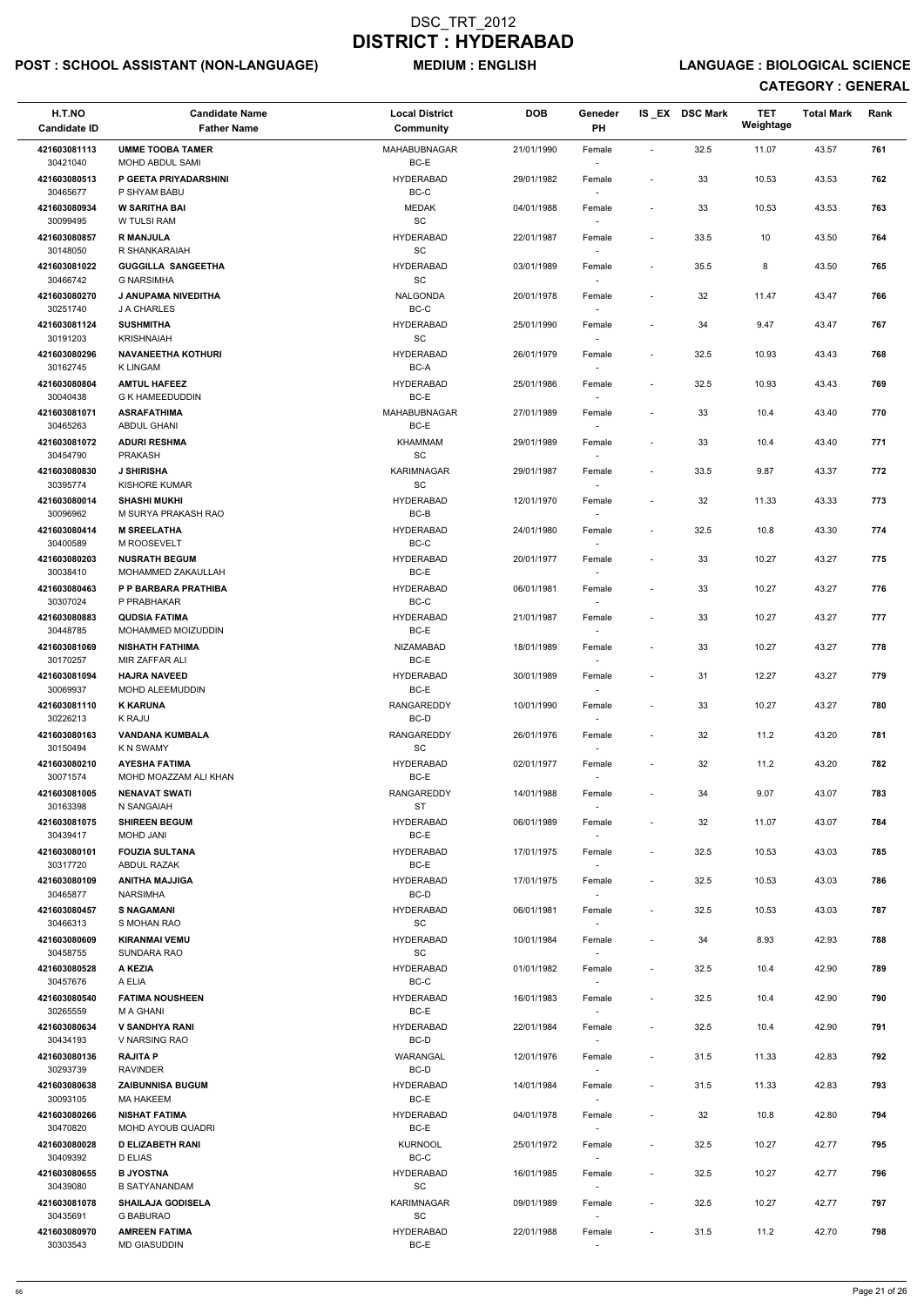## POST : SCHOOL ASSISTANT (NON-LANGUAGE) MEDIUM : ENGLISH LANGUAGE : BIOLOGICAL SCIENCE

| H.T.NO<br><b>Candidate ID</b> | <b>Candidate Name</b><br><b>Father Name</b>      | <b>Local District</b><br><b>Community</b>         | <b>DOB</b> | Geneder<br><b>PH</b>               |                          | IS_EX DSC Mark | <b>TET</b><br>Weightage | <b>Total Mark</b> | Rank |
|-------------------------------|--------------------------------------------------|---------------------------------------------------|------------|------------------------------------|--------------------------|----------------|-------------------------|-------------------|------|
| 421603080819                  | <b>FATIMA FARHEEN</b>                            | <b>HYDERABAD</b>                                  | 24/01/1987 | Female                             | $\overline{\phantom{a}}$ | 30.5           | 12.13                   | 42.63             | 799  |
| 30129760<br>421603080960      | <b>IRSHAD AHMED ANSARI</b><br>Y SHOBHA RANI      | BC-E<br><b>HYDERABAD</b>                          | 05/01/1988 | $\overline{\phantom{a}}$<br>Female | $\overline{\phantom{a}}$ | 32.5           | 10.13                   | 42.63             | 800  |
| 30305674                      | Y S RATHNAM                                      | SC                                                |            |                                    |                          |                |                         |                   |      |
| 421603080689<br>30262979      | <b>SANVALLY NANCY AMRITHA</b><br>SANVALLY GEORGE | <b>RANGAREDDY</b><br>BC-C                         | 08/01/1985 | Female<br>$\overline{\phantom{a}}$ | $\overline{\phantom{a}}$ | 32.5           | 10                      | 42.50             | 801  |
| 421603081056<br>30134531      | <b>FARHEEN BEGUM</b><br><b>MD MISKIN SHAREEF</b> | <b>HYDERABAD</b><br>BC-E                          | 18/01/1989 | Female                             | $\blacksquare$           | 32.5           | 10                      | 42.50             | 802  |
| 421603081074                  | <b>S SRUJANA</b>                                 | <b>HYDERABAD</b>                                  | 06/01/1989 | $\overline{\phantom{a}}$<br>Female | $\overline{\phantom{a}}$ | 32.5           | 10                      | 42.50             | 803  |
| 30317686<br>421603080567      | S JAYAPRAKASH<br><b>B RENUKA DEVI</b>            | BC-D<br><b>HYDERABAD</b>                          | 04/01/1983 | $\sim$<br>Female                   | $\overline{a}$           | 33             | 9.47                    | 42.47             | 804  |
| 30246478                      | <b>B KISHAN</b>                                  | <b>ST</b>                                         |            |                                    |                          |                |                         |                   |      |
| 421603080727<br>30017234      | <b>KARTHIK V</b><br><b>GANGADHAR V</b>           | <b>KARIMNAGAR</b><br>BC-B                         | 24/01/1986 | Male                               | $\overline{\phantom{a}}$ | 32             | 10.4                    | 42.40             | 805  |
| 421603080949<br>30378311      | <b>AMRIN FATHIMA</b>                             | <b>RANGAREDDY</b><br>BC-E                         | 10/01/1988 | Female                             | $\overline{\phantom{a}}$ | 32             | 10.4                    | 42.40             | 806  |
| 421603080841                  | <b>MD AKRAM</b><br><b>SUMALATHA B</b>            | WARANGAL                                          | 17/01/1987 | $\sim$<br>Female                   | $\overline{\phantom{a}}$ | 32.5           | 9.87                    | 42.37             | 807  |
| 30286609<br>421603080639      | <b>B SOMAIAH</b><br><b>TAHREEM FATHIMA</b>       | $\operatorname{\textsf{SC}}$<br><b>KARIMNAGAR</b> | 16/01/1984 | $\sim$<br>Female                   | $\overline{\phantom{a}}$ | 31             | 11.33                   | 42.33             | 808  |
| 30429698                      | <b>MA SALEEM</b>                                 | BC-E                                              |            | $\sim$                             |                          |                |                         |                   |      |
| 421603080728<br>30034131      | <b>B SANDHYA</b><br><b>B GNANESHWAR</b>          | <b>HYDERABAD</b><br>ST                            | 30/01/1986 | Female                             |                          | 32             | 10.27                   | 42.27             | 809  |
| 421603081008                  | <b>RAGHU NYPUNYA</b>                             | <b>NALGONDA</b>                                   | 02/01/1988 | Female                             | $\overline{\phantom{a}}$ | 32             | 10.27                   | 42.27             | 810  |
| 30470548<br>421603080204      | VENKATESHWARLU<br><b>MUSKARI SUDHARANI</b>       | BC-D<br><b>HYDERABAD</b>                          | 22/01/1977 | $\overline{\phantom{a}}$<br>Female | $\blacksquare$           | 32             | 10.13                   | 42.13             | 811  |
| 30304417                      | M SREERAMULU                                     | BC-B                                              |            | $\overline{\phantom{a}}$           |                          |                |                         |                   |      |
| 421603080832<br>30036726      | <b>RUBEENA TALAT</b><br>MOHD WAHEEDUDDIN         | <b>NIZAMABAD</b><br>BC-E                          | 05/01/1987 | Female<br>$\overline{\phantom{a}}$ | $\overline{\phantom{a}}$ | 32             | 10.13                   | 42.13             | 812  |
| 421603081000<br>30144919      | <b>KONTI REKHA</b><br>WILLIAM                    | KARIMNAGAR<br>ST                                  | 20/01/1988 | Female                             | $\blacksquare$           | 32.5           | 9.6                     | 42.10             | 813  |
| 421603080188                  | <b>MR ANITHA</b>                                 | <b>HYDERABAD</b>                                  | 07/01/1977 | Female                             | $\blacksquare$           | 31.5           | 10.53                   | 42.03             | 814  |
| 30103678<br>421603080657      | M R RAMAKRISHNA<br><b>TABASSUM FATIMA</b>        | SC<br><b>HYDERABAD</b>                            | 04/01/1985 | $\overline{\phantom{a}}$<br>Female | $\overline{\phantom{a}}$ | 31.5           | 10.53                   | 42.03             | 815  |
| 30030718                      | MD OMER                                          | BC-E                                              |            | $\sim$                             |                          |                |                         |                   |      |
| 421603080669<br>30455684      | <b>RAMA DEVI A N</b><br>A NARSIMHA               | <b>HYDERABAD</b><br>SC                            | 17/01/1985 | Female                             | $\overline{\phantom{a}}$ | 33.5           | 8.53                    | 42.03             | 816  |
| 421603080853<br>30177068      | P N SHEBA SHARON<br>P Z NELSON                   | MAHABUBNAGAR<br>BC-C                              | 10/01/1987 | Female<br>$\sim$                   | $\blacksquare$           | 31.5           | 10.53                   | 42.03             | 817  |
| 421603080348<br>30155935      | <b>SHANAZ PARVEEN BEGUM</b><br>MOHD MUSTAFA      | <b>HYDERABAD</b><br>BC-B                          | 05/01/1979 | Female<br>$\overline{\phantom{a}}$ |                          | 32             | 10                      | 42.00             | 818  |
| 421603080729                  | <b>FAHMEEDA BEGUM</b>                            | <b>HYDERABAD</b>                                  | 01/01/1986 | Female                             | $\overline{a}$           | 32             | 10                      | 42.00             | 819  |
| 30026952<br>421603081026      | MOHAMMED KHADER ALI<br><b>S VARALAKSHMI</b>      | BC-E<br><b>HYDERABAD</b>                          | 19/01/1989 | $\sim$<br>Female                   | $\overline{\phantom{a}}$ | 32             | 10                      | 42.00             | 820  |
| 30429195                      | SATHYANARAYANA                                   | BC-D                                              |            |                                    |                          |                |                         |                   |      |
| 421603081025<br>30447897      | <b>FOUZIA MUBEEN</b><br>MOHD KHAJA FASIUDDIN     | <b>HYDERABAD</b><br>BC-E                          | 19/01/1989 | Female<br>$\overline{\phantom{a}}$ | $\overline{\phantom{a}}$ | 32             | 10                      | 42.00             | 821  |
| 421603080539<br>30210894      | <b>M SHYAMALA KUMARI</b><br>M NATHANIEL          | <b>HYDERABAD</b><br>SC                            | 14/01/1983 | Female<br>$\sim$                   | $\blacksquare$           | 32.5           | 9.47                    | 41.97             | 822  |
| 421603080782                  | <b>VINUKONDA SARALEELA</b>                       | <b>HYDERABAD</b>                                  | 27/01/1986 | Female                             | $\overline{\phantom{a}}$ | 32.5           | 9.47                    | 41.97             | 823  |
| 30399378<br>421603080314      | VINUKONDA PEDDANNA<br><b>RAJESHREE SHINDE</b>    | SC<br><b>HYDERABAD</b>                            | 30/01/1979 | $\sim$<br>Female                   | $\overline{\phantom{a}}$ | 33             | 8.93                    | 41.93             | 824  |
| 30331630                      | SHIVAJI                                          | <b>SC</b>                                         |            | $\sim$                             |                          |                |                         |                   |      |
| 421603080829<br>30445345      | <b>SAMEERA NAZNEEN</b><br>SHAKEEL HYDER          | <b>HYDERABAD</b><br>BC-E                          | 26/01/1987 | Female                             | $\overline{\phantom{a}}$ | 31.5           | 10.4                    | 41.90             | 825  |
| 421603080079<br>30444101      | <b>KAMIDI PRAMODHA</b><br>K GOVINDARAO           | <b>HYDERABAD</b><br><b>SC</b>                     | 08/01/1974 | Female<br>$\sim$                   | $\overline{\phantom{a}}$ | 31             | 10.8                    | 41.80             | 826  |
| 421603080924                  | <b>AYEISHA SIDDIQUA</b>                          | <b>HYDERABAD</b>                                  | 31/01/1988 | Female                             | $\blacksquare$           | 31.5           | 10.27                   | 41.77             | 827  |
| 30442042<br>421603080926      | ABDUL WAHEED<br><b>YERPULA VASANTHA</b>          | BC-E<br><b>KHAMMAM</b>                            | 10/01/1988 | $\sim$<br>Female                   | $\overline{\phantom{a}}$ | 32             | 9.73                    | 41.73             | 828  |
| 30135218                      | <b>RAMAIAH</b>                                   | <b>SC</b>                                         |            | $\sim$                             |                          |                |                         |                   |      |
| 421603081106<br>30048521      | <b>D JYOTHI</b><br>VITTAL                        | <b>MEDAK</b><br>$\operatorname{\textsf{SC}}$      | 16/01/1989 | Female                             | $\blacksquare$           | 32             | 9.73                    | 41.73             | 829  |
| 421603081118<br>30415416      | <b>JASMINE POLISHETTI</b><br>MARRAIAH POLISHETTI | <b>NALGONDA</b><br>BC-B                           | 16/01/1990 | Female                             | $\overline{\phantom{a}}$ | 30             | 11.73                   | 41.73             | 830  |
| 421603080852                  | <b>BIBI HAFSA AZRA</b>                           | <b>HYDERABAD</b>                                  | 09/01/1987 | Female                             | $\overline{\phantom{a}}$ | 31             | 10.67                   | 41.67             | 831  |
| 30317029<br>421603081132      | <b>MA MALIK</b><br>POTHARAJU SUMALATHA           | BC-E<br>WARANGAL                                  | 10/01/1990 | $\sim$<br>Female                   | $\overline{\phantom{a}}$ | 31             | 10.67                   | 41.67             | 832  |
| 30468266                      | <b>RAJAIAH</b>                                   | BC-B                                              |            | $\sim$                             |                          |                |                         |                   |      |
| 421603080227<br>30103935      | <b>BOBHADHI RADHA RANI</b><br>B JAGANNADHA RAO   | MEDAK<br>BC-D                                     | 10/01/1977 | Female<br>$\sim$                   | $\sim$                   | 31.5           | 10.13                   | 41.63             | 833  |
| 421603080135<br>30118678      | J NANDINI<br>J HARMOHAN PRASAD                   | <b>HYDERABAD</b><br>BC-B                          | 12/01/1976 | Female<br>$\sim$                   | $\overline{\phantom{a}}$ | 30.5           | 11.07                   | 41.57             | 834  |
| 421603081045                  | <b>D RAMYA</b>                                   | <b>HYDERABAD</b>                                  | 28/01/1989 | Female                             | $\overline{\phantom{a}}$ | 31             | 10.53                   | 41.53             | 835  |
| 30268838<br>421603080265      | D RAMESHWARA<br><b>PAMULA PADMA</b>              | BC-B<br>RANGAREDDY                                | 29/01/1978 | $\sim$<br>Female                   | $\overline{\phantom{a}}$ | 29.5           | 12                      | 41.50             | 836  |
| 30115588                      | PAMULA PRABHUDAS                                 | OC                                                |            | $\sim$                             |                          |                |                         |                   |      |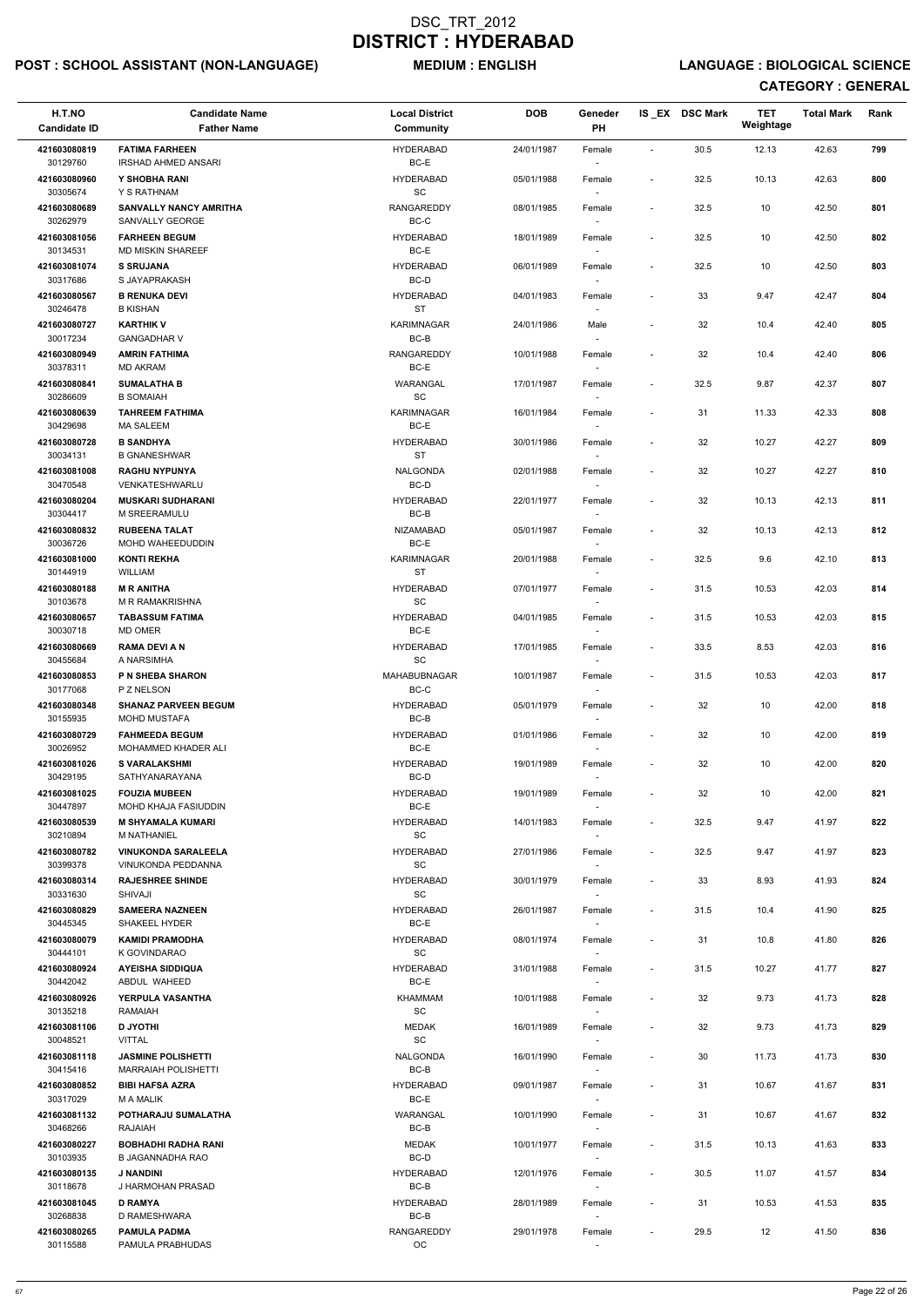## POST : SCHOOL ASSISTANT (NON-LANGUAGE) MEDIUM : ENGLISH LANGUAGE : BIOLOGICAL SCIENCE

| H.T.NO<br><b>Candidate ID</b> | <b>Candidate Name</b><br><b>Father Name</b>                    | <b>Local District</b><br><b>Community</b>        | <b>DOB</b> | Geneder<br>PH                      |                          | IS EX DSC Mark | <b>TET</b><br>Weightage | <b>Total Mark</b> | Rank |
|-------------------------------|----------------------------------------------------------------|--------------------------------------------------|------------|------------------------------------|--------------------------|----------------|-------------------------|-------------------|------|
|                               |                                                                |                                                  |            |                                    |                          |                |                         |                   |      |
| 421603080378<br>30163898      | <b>ZAIBUNNISA BEGUM</b><br>AYUB ALI                            | NIZAMABAD<br>BC-E                                | 10/01/1980 | Female<br>$\sim$                   | $\blacksquare$           | 31.5           | 10                      | 41.50             | 837  |
| 421603080866<br>30120847      | <b>UDAY MOUNIKA G</b><br>MADHUSUDHAN                           | KARIMNAGAR<br>BC-D                               | 13/01/1987 | Female                             | $\overline{\phantom{a}}$ | 31.5           | 10                      | 41.50             | 838  |
| 421603080310<br>30301791      | <b>G RAJA SREE</b><br><b>G SRIRAMULU</b>                       | <b>HYDERABAD</b><br>SC                           | 20/01/1979 | Female                             | $\overline{\phantom{a}}$ | 32             | 9.47                    | 41.47             | 839  |
| 421603080632<br>30300220      | <b>AMATUL HANNAN</b><br>M A MAJEED                             | <b>HYDERABAD</b><br>BC-E                         | 15/01/1984 | Female<br>$\sim$                   | $\overline{\phantom{a}}$ | 30             | 11.47                   | 41.47             | 840  |
| 421603080593                  | <b>M JOSHNA</b>                                                | <b>KHAMMAM</b>                                   | 20/01/1984 | Female                             | $\overline{\phantom{a}}$ | 32.5           | 8.93                    | 41.43             | 841  |
| 30326481<br>421603080674      | <b>M KOMMALU</b><br><b>AAIYSHA UNNISA</b>                      | SC<br><b>HYDERABAD</b>                           | 07/01/1985 | $\sim$<br>Female                   | $\overline{\phantom{a}}$ | 31             | 10.4                    | 41.40             | 842  |
| 30041224<br>421603080772      | <b>MOHD ANWAR HUSSAIN</b><br>PATHI VANAJAKSHI                  | BC-E<br><b>MEDAK</b>                             | 01/01/1986 | $\sim$<br>Female                   | $\overline{\phantom{a}}$ | 33             | 8.4                     | 41.40             | 843  |
| 30412983<br>421603080839      | PATHI YADAIAH<br><b>VANITHA</b>                                | $\operatorname{\textsf{SC}}$<br><b>HYDERABAD</b> | 12/01/1987 | Female                             | $\overline{\phantom{a}}$ | 31             | 10.4                    | 41.40             | 844  |
| 30117055<br>421603081049      | <b>VITTAL GOUD</b><br><b>ASRA JABEEN</b>                       | BC-B<br>NIZAMABAD                                | 17/01/1989 | $\overline{\phantom{a}}$<br>Female |                          | 31             | 10.4                    | 41.40             | 845  |
| 30164211                      | AYUB ALI                                                       | BC-E                                             |            | $\overline{\phantom{a}}$           |                          |                |                         |                   |      |
| 421603080409<br>30430076      | <b>S SUNITHA</b><br>S NARSIMHA                                 | <b>HYDERABAD</b><br>BC-B                         | 14/01/1980 | Female<br>$\sim$                   | $\overline{\phantom{a}}$ | 30.5           | 10.8                    | 41.30             | 846  |
| 421603080800                  | <b>SADGUNA JANNU</b>                                           | WARANGAL                                         | 02/01/1986 | Female                             | $\blacksquare$           | 32             | 9.2                     | 41.20             | 847  |
| 30457900                      | <b>JANNU SWAMY</b>                                             | $\operatorname{\textsf{SC}}$                     |            |                                    |                          |                |                         |                   |      |
| 421603080903<br>30240442      | <b>S SHRUTHI</b><br>S APPA RAO                                 | <b>RANGAREDDY</b><br><b>SC</b>                   | 13/01/1988 | Female                             | $\overline{\phantom{a}}$ | 32             | 9.2                     | 41.20             | 848  |
| 421603080035<br>30098980      | T MADHURA VANI<br>T VISHWANATHAM                               | <b>HYDERABAD</b><br>BC-B                         | 04/01/1973 | Female<br>$\sim$                   | $\overline{\phantom{a}}$ | 30.5           | 10.67                   | 41.17             | 849  |
| 421603080358                  | <b>G LOKESHWARI</b>                                            | <b>HYDERABAD</b>                                 | 21/01/1980 | Female                             | $\overline{\phantom{a}}$ | 32.5           | 8.67                    | 41.17             | 850  |
| 30078038<br>421603080855      | <b>G KRISHNA</b><br><b>FARIHA YASMEEN</b>                      | SC<br><b>HYDERABAD</b>                           | 20/01/1987 | OH<br>Female                       | $\overline{\phantom{a}}$ | 30.5           | 10.67                   | 41.17             | 851  |
| 30027960                      | <b>SHAIK MOUHIUDDIN</b>                                        | BC-E                                             |            |                                    |                          |                |                         |                   |      |
| 421603080492<br>30331343      | <b>FARHA DEEBA</b><br>MD FAIYAZUDDIN                           | <b>HYDERABAD</b><br>$BC-E$                       | 13/01/1982 | Female                             | $\overline{\phantom{a}}$ | 31             | 10.13                   | 41.13             | 852  |
| 421603080381<br>30028496      | <b>HUMERA FATIMA</b><br>JAMALUDDIN                             | <b>HYDERABAD</b><br>BC-E                         | 07/01/1980 | Female<br>$\sim$                   | $\overline{\phantom{a}}$ | 29.5           | 11.6                    | 41.10             | 853  |
| 421603080991<br>30333710      | <b>NOKWAL RUCHIKA BHAGWANDAS</b><br>LATE SRI BHAGWANDAS NOKWAL | <b>HYDERABAD</b><br>BC-B                         | 27/01/1988 | Female                             | $\overline{\phantom{a}}$ | 30             | 11.07                   | 41.07             | 854  |
| 421603081107                  | <b>I HARINI</b>                                                | WARANGAL                                         | 25/01/1989 | Female                             | $\overline{\phantom{a}}$ | 30             | 11.07                   | 41.07             | 855  |
| 30459608<br>421603080606      | <b>JAYANTH</b><br><b>FOUZIA BEGUM</b>                          | SC<br><b>HYDERABAD</b>                           | 25/01/1984 | Female                             | $\overline{\phantom{a}}$ | 30.5           | 10.53                   | 41.03             | 856  |
| 30460278                      | <b>MOHD YOUSUF</b>                                             | BC-E                                             |            | $\sim$                             |                          |                |                         |                   |      |
| 421603081053<br>30333692      | YASMEEN FATHIMA<br>MOHD RAZI HYDER                             | ADILABAD<br>BC-E                                 | 15/01/1989 | Female<br>$\sim$                   | $\overline{\phantom{a}}$ | 30.5           | 10.53                   | 41.03             | 857  |
| 421603080032<br>30447519      | <b>K GEETA BAI</b><br>K ESWAR RAO                              | RANGAREDDY<br>BC-D                               | 24/01/1972 | Female<br>$\sim$                   | $\overline{\phantom{a}}$ | 31             | 10                      | 41.00             | 858  |
| 421603080700<br>30283563      | SOPHIA VIJAYA SUNDARI B<br><b>B VIJAYA SEKHAR</b>              | KARIMNAGAR<br>SC                                 | 15/01/1985 | Female                             | $\overline{\phantom{a}}$ | 31             | 10                      | 41.00             | 859  |
| 421603080976<br>30296021      | <b>MD FAYAZ</b><br>LAL MOHAMMED                                | KARIMNAGAR<br>BC-B                               | 07/01/1988 | Male<br>$\sim$                     | $\overline{\phantom{a}}$ | 31             | 10                      | 41.00             | 860  |
| 421603080983<br>30203831      | O VYSHALI<br>O SHIVASHARNAPPA                                  | <b>HYDERABAD</b><br>BC-B                         | 18/01/1988 | Female<br>$\sim$                   | $\blacksquare$           | 31             | 10                      | 41.00             | 861  |
| 421603080008                  | <b>G SRIKALA</b>                                               | <b>HYDERABAD</b>                                 | 12/01/1969 | Female                             | $\overline{\phantom{a}}$ | 31.5           | 9.47                    | 40.97             | 862  |
| 30462286<br>421603080861      | G VENKATESHWAR RAOQ<br><b>AFREEN FATIMA</b>                    | <b>SC</b><br><b>HYDERABAD</b>                    | 27/01/1987 | $\overline{\phantom{a}}$<br>Female | $\blacksquare$           | 29.5           | 11.47                   | 40.97             | 863  |
| 30469619<br>421603080916      | ALI HUSSAIN<br><b>PRASANTHIM</b>                               | BC-E<br><b>HYDERABAD</b>                         | 05/01/1988 | Female                             | $\overline{\phantom{a}}$ | 32             | 8.93                    | 40.93             | 864  |
| 30084361                      | MURTHY M V V S N                                               | <b>SC</b>                                        |            |                                    |                          |                |                         |                   |      |
| 421603080661<br>30412431      | <b>B SUMALATHA</b><br><b>B SHIVA RAJ</b>                       | <b>HYDERABAD</b><br>BC-A                         | 22/01/1985 | Female<br>$\sim$                   | $\overline{\phantom{a}}$ | 30.5           | 10.4                    | 40.90             | 865  |
| 421603080869<br>30185344      | <b>MADASU VINEELA</b><br>M JANARDHANA RAO                      | <b>GUNTUR</b><br><b>SC</b>                       | 16/01/1987 | Female                             | $\overline{\phantom{a}}$ | 30.5           | 10.4                    | 40.90             | 866  |
| 421603080875                  | <b>AYESHA FATIMA</b>                                           | <b>HYDERABAD</b>                                 | 25/01/1987 | $\sim$<br>Female                   | $\blacksquare$           | 29.5           | 11.33                   | 40.83             | 867  |
| 30304621<br>421603080525      | <b>HYDER HUSSAIN</b><br><b>K JAYANTHI</b>                      | BC-E<br><b>HYDERABAD</b>                         | 31/01/1982 | $\sim$<br>Female                   | $\overline{\phantom{a}}$ | 30             | 10.8                    | 40.80             | 868  |
| 30312385                      | K EDDAIAH                                                      | BC-A                                             |            |                                    |                          |                |                         |                   |      |
| 421603080473<br>30297752      | <b>K NAVANEETHA</b><br>K GAJALAPPA                             | <b>HYDERABAD</b><br>$BC-B$                       | 13/01/1981 | Female<br>$\sim$                   | $\overline{\phantom{a}}$ | 30.5           | 10.27                   | 40.77             | 869  |
| 421603080665<br>30103222      | <b>AYESHA BEGUM</b><br>SHAIK BANDI ALI                         | <b>HYDERABAD</b><br>BC-E                         | 07/01/1985 | Female<br>$\overline{\phantom{a}}$ |                          | 29.5           | 11.2                    | 40.70             | 870  |
| 421603081140<br>30085766      | P SABATEENA<br>P VARAPRASAD                                    | <b>HYDERABAD</b><br>SC                           | 20/01/1990 | Female<br>$\overline{\phantom{a}}$ | $\overline{\phantom{a}}$ | 31.5           | 9.2                     | 40.70             | 871  |
| 421603081036                  | <b>M ARUNA</b>                                                 | <b>HYDERABAD</b>                                 | 10/01/1989 | Female                             | $\overline{\phantom{a}}$ | 30             | 10.67                   | 40.67             | 872  |
| 30321789<br>421603080005      | M SESHANNA<br><b>SATHISH KUMAR</b>                             | BC-D<br><b>RANGAREDDY</b>                        | 05/01/1969 | $\sim$<br>Male                     | $\overline{\phantom{a}}$ | $30.5\,$       | 10.13                   | 40.63             | 873  |
| 30250655<br>421603080042      | JAYANANDAM<br>Y VASANTHA                                       | $BC-C$<br><b>HYDERABAD</b>                       | 24/01/1973 | $\sim$<br>Female                   | $\overline{\phantom{a}}$ | 30.5           | 10.13                   | 40.63             | 874  |
| 30044639                      | Y BENJAMIN                                                     | BC-C                                             |            | $\sim$                             |                          |                |                         |                   |      |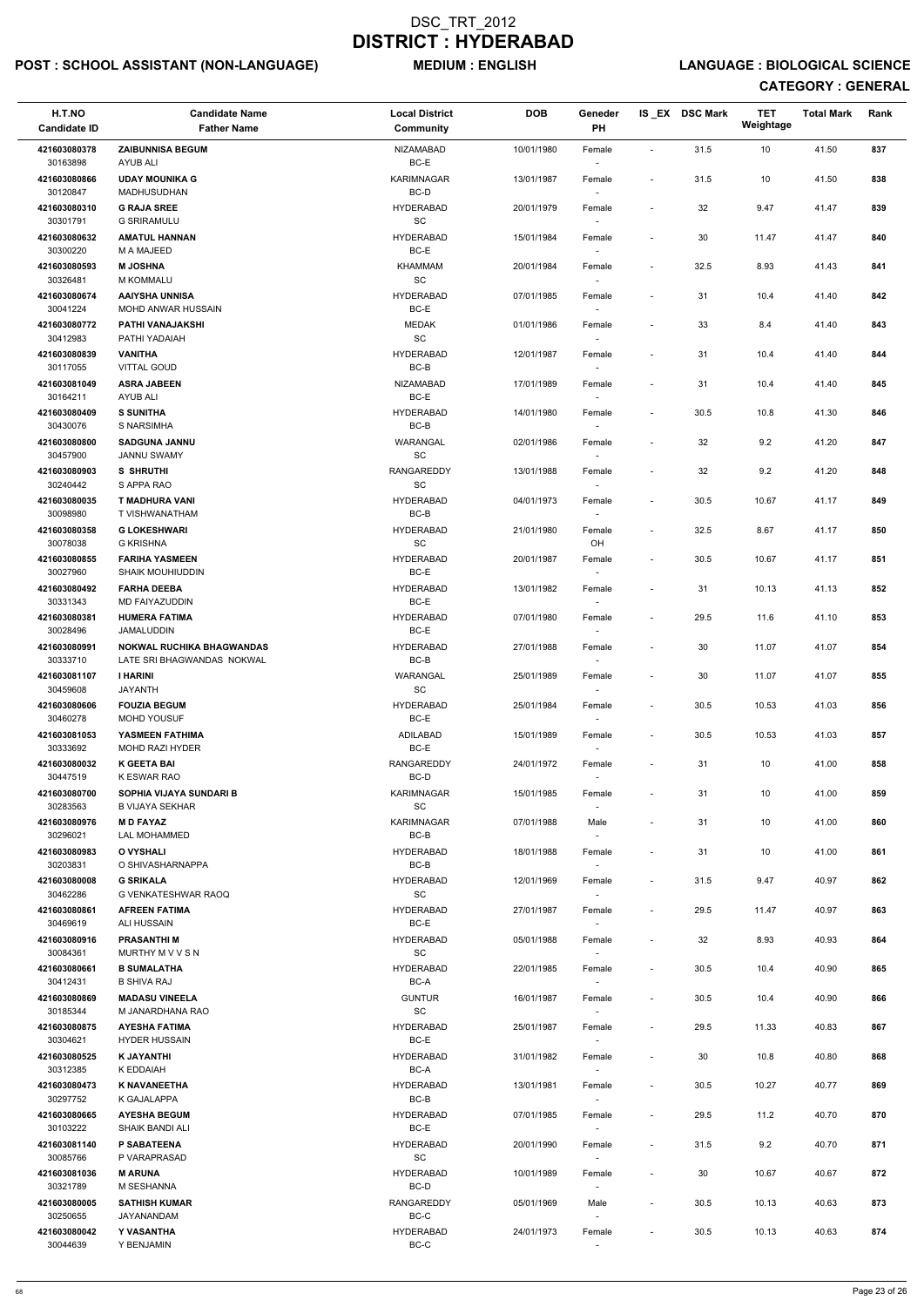## POST : SCHOOL ASSISTANT (NON-LANGUAGE) MEDIUM : ENGLISH LANGUAGE : BIOLOGICAL SCIENCE

| H.T.NO<br><b>Candidate ID</b> | <b>Candidate Name</b><br><b>Father Name</b>         | <b>Local District</b><br>Community               | <b>DOB</b> | Geneder<br>PH                      |                              | IS_EX DSC Mark | <b>TET</b><br>Weightage | <b>Total Mark</b> | Rank |
|-------------------------------|-----------------------------------------------------|--------------------------------------------------|------------|------------------------------------|------------------------------|----------------|-------------------------|-------------------|------|
| 421603080108<br>30338270      | <b>ASIYA SAYEED</b><br>HYDER SYED UL HAKEEM         | <b>HYDERABAD</b><br>BC-E                         | 12/01/1975 | Female                             | $\blacksquare$               | 30.5           | 10.13                   | 40.63             | 875  |
| 421603080211<br>30444972      | <b>B VIJAYA</b><br><b>B BHASKAR RAO</b>             | <b>HYDERABAD</b><br>SC                           | 05/01/1977 | Female                             | $\overline{\phantom{a}}$     | 31.5           | 9.07                    | 40.57             | 876  |
| 421603081125<br>30324795      | <b>ZULEAQA SAMREEN</b><br>MD SHAMSUDDIN             | <b>NIZAMABAD</b><br>BC-E                         | 02/01/1990 | Female                             | $\sim$                       | 30             | 10.53                   | 40.53             | 877  |
| 421603080505                  | <b>G MADHAVI</b>                                    | <b>MEDAK</b>                                     | 30/01/1982 | Female                             | $\overline{\phantom{a}}$     | 30.5           | 10                      | 40.50             | 878  |
| 30450029<br>421603080816      | <b>G RAMULU</b><br><b>NASEEM UNNISA</b>             | BC-D<br><b>HYDERABAD</b>                         | 15/01/1987 | Female                             | $\overline{\phantom{a}}$     | 30.5           | 10                      | 40.50             | 879  |
| 30342679<br>421603080793      | MOHD MOIN<br><b>BUSHRA BEGUM</b>                    | BC-E<br><b>HYDERABAD</b>                         | 05/01/1986 | $\overline{\phantom{a}}$<br>Female | $\qquad \qquad \blacksquare$ | 29             | 11.47                   | 40.47             | 880  |
| 30169718                      | MOHD ZAHOOR UDDIN                                   | BC-E                                             |            |                                    |                              |                |                         |                   |      |
| 421603080679<br>30041245      | <b>JUVERIA BEGUM</b><br>MD KHALEEL UR RAHMAN        | <b>HYDERABAD</b><br>BC-E                         | 08/01/1985 | Female                             | $\blacksquare$               | 29.5           | 10.93                   | 40.43             | 881  |
| 421603080067<br>30196727      | <b>B SAMYUKTHA</b><br><b>B SANYASI RAO</b>          | <b>MEDAK</b><br>$BC-C$                           | 04/01/1974 | Female<br>$\sim$                   | $\overline{\phantom{a}}$     | 30             | 10.4                    | 40.40             | 882  |
| 421603080306<br>30334645      | <b>KASSA SRINIVAS</b><br>KASSA BALKISHAN            | MAHABUBNAGAR<br>BC-B                             | 05/01/1979 | Male<br>$\overline{\phantom{a}}$   | $\overline{\phantom{a}}$     | 30             | 10.4                    | 40.40             | 883  |
| 421603080732<br>30102595      | <b>RACHANA DASARI</b><br>DAMODHAR DASARI            | <b>NIZAMABAD</b><br>BC-B                         | 09/01/1986 | Female                             | $\overline{\phantom{a}}$     | 30             | 10.4                    | 40.40             | 884  |
| 421603080373<br>30272166      | RAMESHWARAM PRATEEBA<br>R BALRAJ                    | RANGAREDDY<br>SC                                 | 12/01/1980 | Female                             | $\overline{\phantom{a}}$     | 31.5           | 8.8                     | 40.30             | 885  |
| 421603080447                  | <b>SHABANA BEGUM</b>                                | <b>HYDERABAD</b>                                 | 18/01/1981 | Female                             | $\overline{\phantom{a}}$     | 30             | 10.13                   | 40.13             | 886  |
| 30407374<br>421603080888      | <b>MD JAFFAR</b><br><b>MERUGA HIMABINDU</b>         | BC-E<br><b>HYDERABAD</b>                         | 15/01/1987 | $\overline{\phantom{a}}$<br>Female | $\qquad \qquad \blacksquare$ | 32             | 8.13                    | 40.13             | 887  |
| 30449081<br>421603080476      | <b>MERUGA PRAKASARAO</b><br><b>K RUTH GRACE</b>     | <b>SC</b><br><b>HYDERABAD</b>                    | 30/01/1981 | $\overline{\phantom{a}}$<br>Female | $\blacksquare$               | 29.5           | 10.53                   | 40.03             | 888  |
| 30235084                      | K MOHAN RAO                                         | BC-C                                             |            | $\overline{\phantom{a}}$           |                              |                |                         |                   |      |
| 421603081067<br>30074649      | P HIMA BINDU<br>P YADAIAH                           | <b>HYDERABAD</b><br>$\operatorname{\textsf{SC}}$ | 05/01/1989 | Female                             | $\blacksquare$               | 29.5           | 10.53                   | 40.03             | 889  |
| 421603080123<br>30388058      | <b>S SAVITHA</b><br>S SRIDHAR RAO                   | <b>HYDERABAD</b><br>BC-D                         | 23/01/1975 | Female<br>$\overline{\phantom{a}}$ | $\overline{\phantom{a}}$     | 29.5           | 10.4                    | 39.90             | 890  |
| 421603080658<br>30427659      | <b>NAAZ TAMKANATH</b><br><b>MA SHUKOOR</b>          | <b>HYDERABAD</b><br>BC-E                         | 07/01/1985 | Female<br>$\overline{\phantom{a}}$ |                              | 29.5           | 10.4                    | 39.90             | 891  |
| 421603080677<br>30393745      | <b>RAVISHANKAR GADDAM</b><br>MALLAIAH               | WARANGAL<br><b>SC</b>                            | 02/01/1985 | Male                               | $\overline{\phantom{a}}$     | 30             | 9.87                    | 39.87             | 892  |
| 421603080648<br>30311495      | <b>KONDRU SRINAGAVALLI</b>                          | <b>GUNTUR</b><br>SC                              | 05/01/1985 | Female                             | $\blacksquare$               | 30.5           | 9.33                    | 39.83             | 893  |
| 421603080843                  | KONDRU BABY<br><b>MEHROZ SULTANA</b>                | <b>HYDERABAD</b>                                 | 22/01/1987 | Female                             | $\overline{\phantom{a}}$     | 29             | 10.8                    | 39.80             | 894  |
| 30067949<br>421603080312      | LATE ABDUL SATTAR<br><b>B S JAYA SHREELATHA</b>     | BC-E<br><b>HYDERABAD</b>                         | 29/01/1979 | Female                             | $\blacksquare$               | 29.5           | 10.27                   | 39.77             | 895  |
| 30430249<br>421603080889      | <b>B S SRISAILAM</b><br><b>KALLEM RATHNA KUMARI</b> | BC-B<br><b>RANGAREDDY</b>                        | 16/01/1987 | $\sim$<br>Female                   | $\overline{\phantom{a}}$     | 29.5           | 10.27                   | 39.77             | 896  |
| 30434720<br>421603080172      | K SAHADEVUDU<br><b>FARHATH KOUSER</b>               | SC<br><b>HYDERABAD</b>                           | 12/01/1976 | Female                             | $\blacksquare$               | 28.5           | 11.2                    | 39.70             | 897  |
| 30444125                      | ABDUL GAHFOOR                                       | BC-E                                             |            |                                    |                              |                |                         |                   |      |
| 421603080614<br>30083050      | <b>D SIRISHA KEERTHY</b><br>NAGESWARA RAO           | <b>HYDERABAD</b><br>SC                           | 13/01/1984 | Female<br>$\sim$                   | $\overline{\phantom{a}}$     | 30.5           | 9.2                     | 39.70             | 898  |
| 421603080405<br>30227623      | <b>K RENUKA DEVI</b><br><b>K NARSAIAH</b>           | <b>HYDERABAD</b><br>BC-A                         | 04/01/1980 | Female<br>$\sim$                   | $\blacksquare$               | 28.5           | 11.07                   | 39.57             | 899  |
| 421603080956<br>30040778      | <b>JAVARIYA TAMKEEN</b><br><b>MA GAFOOR</b>         | NIZAMABAD<br>BC-E                                | 27/01/1988 | Female<br>$\overline{\phantom{a}}$ | $\overline{\phantom{a}}$     | 29             | 10.53                   | 39.53             | 900  |
| 421603080121<br>30109254      | <b>S VINAY SHEELA</b><br>S NARSING RAO              | <b>HYDERABAD</b><br>SC                           | 10/01/1975 | Female                             | $\blacksquare$               | 29.5           | 10                      | 39.50             | 901  |
| 421603080536                  | P JYOTHIRMAI                                        | <b>HYDERABAD</b><br>SC                           | 27/01/1982 | Female                             | $\blacksquare$               | 29.5           | 10                      | 39.50             | 902  |
| 30425890<br>421603080107      | P KANAKAIAH<br><b>ZEENATH JAMAL</b>                 | <b>HYDERABAD</b>                                 | 10/01/1975 | $\sim$<br>Female                   | $\blacksquare$               | 28.5           | 10.93                   | 39.43             | 903  |
| 30221189<br>421603080359      | JAMAL UDDIN HYDER<br><b>K S RANI</b>                | BC-E<br><b>KRISHNA</b>                           | 22/01/1980 | $\sim$<br>Female                   | $\overline{\phantom{a}}$     | 29             | 10.4                    | 39.40             | 904  |
| 30220897<br>421603080966      | <b>K SAMUEL</b><br><b>BALGAR PARIMALA</b>           | SC<br>MAHABUBNAGAR                               | 20/01/1988 | $\sim$<br>Female                   | $\overline{\phantom{a}}$     | 29.5           | 9.87                    | 39.37             | 905  |
| 30157284<br>421603080877      | <b>B NAGANNA</b><br><b>USHA KIRAN BARLA</b>         | SC<br>KHAMMAM                                    | 28/01/1987 | Female                             | $\overline{\phantom{a}}$     | 28             | 11.33                   | 39.33             | 906  |
| 30348852                      | <b>B KRISHNA PRASAD</b>                             | BC-D                                             |            |                                    |                              |                |                         |                   |      |
| 421603080741<br>30325784      | <b>KONDETI LAVANYA</b><br>K RAMARAO                 | <b>KRISHNA</b><br>$\operatorname{\textsf{SC}}$   | 24/01/1986 | Female<br>$\sim$                   | $\overline{\phantom{a}}$     | 30.5           | 8.8                     | 39.30             | 907  |
| 421603080524<br>30199045      | <b>K SWATHI</b><br>K SUBBARAO                       | VISAKHAPATNAM<br>BC-B                            | 23/01/1982 | Female<br>$\overline{\phantom{a}}$ | $\overline{\phantom{a}}$     | 29             | 10.27                   | 39.27             | 908  |
| 421603080932<br>30250822      | <b>G JHANSI</b><br>G PADMA RAO                      | <b>HYDERABAD</b><br>SC                           | 30/01/1988 | Female<br>$\sim$                   | $\overline{\phantom{a}}$     | 29.5           | 9.73                    | 39.23             | 909  |
| 421603080591                  | <b>CHILVERA LAKSHMI</b>                             | <b>HYDERABAD</b>                                 | 02/01/1984 | Female                             | $\overline{\phantom{a}}$     | 28.5           | 10.67                   | 39.17             | 910  |
| 30347162<br>421603080828      | <b>CH BAGAIAH</b><br><b>M MAHESHWARI</b>            | SC<br>RANGAREDDY                                 | 26/01/1987 | $\sim$<br>Female                   | $\overline{\phantom{a}}$     | 29             | 10.13                   | 39.13             | 911  |
| 30096989<br>421603080743      | M KRISHNA MURTHY<br><b>S THRISHANTHINI</b>          | BC-D<br><b>HYDERABAD</b>                         | 28/01/1986 | $\sim$<br>Female                   | $\overline{\phantom{a}}$     | 29.5           | 9.6                     | 39.10             | 912  |
| 30149372                      | SV MALLESHAM                                        | $\operatorname{\textsf{SC}}$                     |            |                                    |                              |                |                         |                   |      |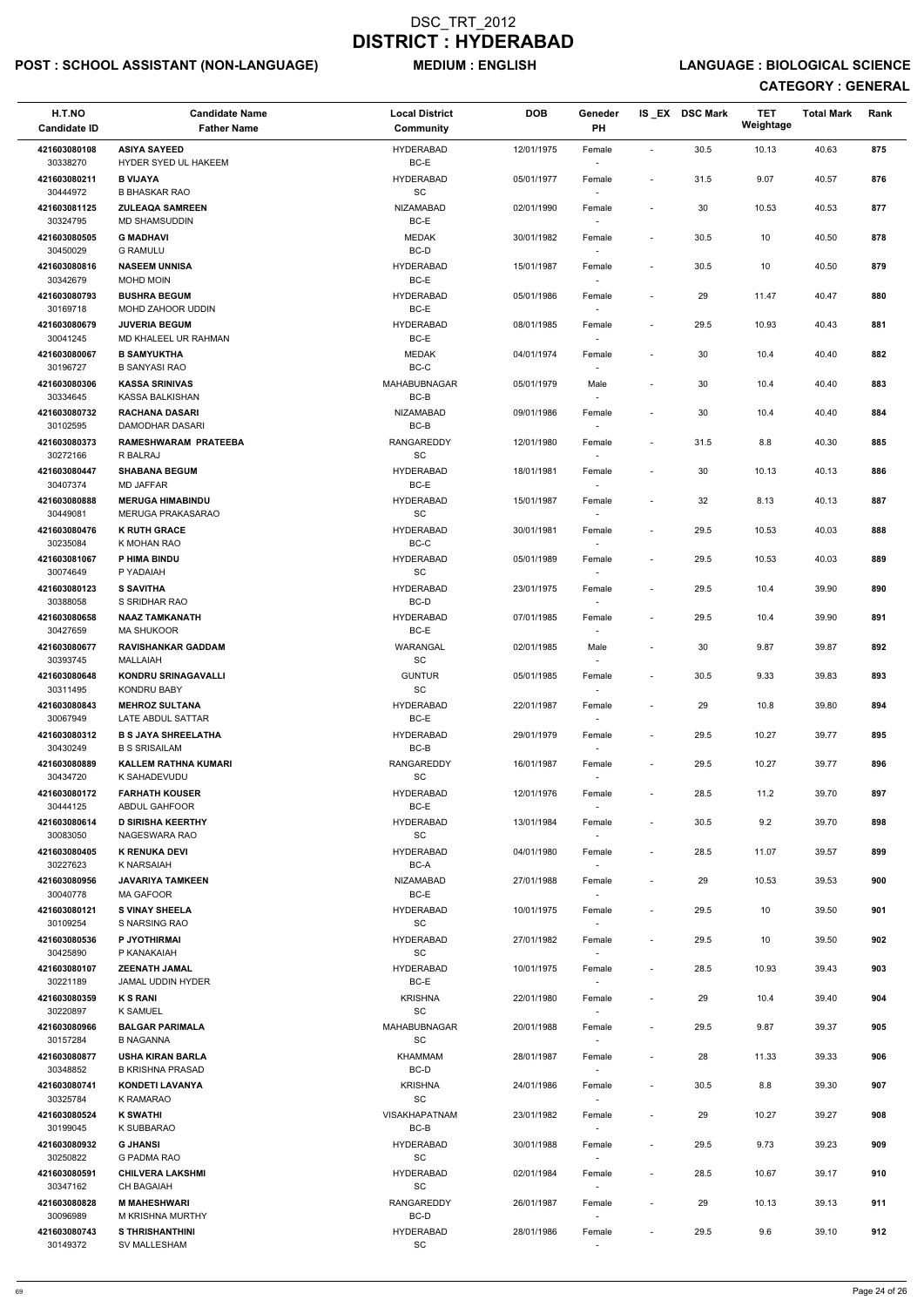## POST : SCHOOL ASSISTANT (NON-LANGUAGE) MEDIUM : ENGLISH LANGUAGE : BIOLOGICAL SCIENCE

| H.T.NO<br><b>Candidate ID</b> | <b>Candidate Name</b><br><b>Father Name</b>                    | <b>Local District</b><br><b>Community</b>         | <b>DOB</b> | Geneder<br><b>PH</b>               |                          | IS EX DSC Mark | <b>TET</b><br>Weightage | <b>Total Mark</b> | Rank |
|-------------------------------|----------------------------------------------------------------|---------------------------------------------------|------------|------------------------------------|--------------------------|----------------|-------------------------|-------------------|------|
| 421603080233                  | <b>M MADHAVI LATHA</b>                                         | <b>MEDAK</b>                                      | 18/01/1977 | Female                             | $\sim$                   | 31             | 8                       | 39.00             | 913  |
| 30096570<br>421603080345      | PRABHAKAR RAO<br><b>SAFIA NISHAT</b>                           | $\operatorname{\textsf{SC}}$<br><b>HYDERABAD</b>  | 11/01/1979 | $\overline{\phantom{a}}$<br>Female | $\overline{\phantom{a}}$ | 29             | 10                      | 39.00             | 914  |
| 30444684<br>421603080550      | KHAJA NIZAMUDDIN<br><b>K MADHAVI</b>                           | BC-E<br><b>NIZAMABAD</b>                          | 12/01/1983 | Female                             | $\blacksquare$           | 29.5           | 9.47                    | 38.97             | 915  |
| 30095449                      | KISHNA K                                                       | SC                                                |            | $\overline{\phantom{a}}$           |                          |                |                         |                   |      |
| 421603081104<br>30194793      | <b>M KEERTHI</b><br>M VEERANANDAM                              | <b>RANGAREDDY</b><br>$\operatorname{\textsf{SC}}$ | 14/01/1989 | Female<br>$\sim$                   | $\blacksquare$           | 28             | 10.93                   | 38.93             | 916  |
| 421603081154<br>30470813      | <b>J NAVYA</b><br>J JAYA RAO                                   | <b>GUNTUR</b><br>SC                               | 30/01/1991 | Female<br>$\sim$                   | $\overline{\phantom{a}}$ | 30             | 8.93                    | 38.93             | 917  |
| 421603080484<br>30443623      | <b>AMINA SIDDIQUA</b><br>M A HAMEED                            | <b>HYDERABAD</b><br>BC-E                          | 11/01/1982 | Female<br>$\sim$                   | $\blacksquare$           | 28.5           | 10.4                    | 38.90             | 918  |
| 421603080959<br>30096067      | <b>BUSSA SUNEETHA KUMARI</b><br><b>BUSSA VENKATA RAO</b>       | <b>GUNTUR</b><br>SC                               | 04/01/1988 | Female                             | $\blacksquare$           | 29.5           | 9.33                    | 38.83             | 919  |
| 421603080462<br>30074694      | <b>SUMIRAN THAKUR</b><br><b>VIKRAM SINGH THAKUR</b>            | <b>HYDERABAD</b><br>$BC-B$                        | 22/01/1981 | Female<br>$\sim$                   | $\overline{\phantom{a}}$ | 28.5           | 10.27                   | 38.77             | 920  |
| 421603080411                  | <b>MUMTAZ TAHSEEN</b>                                          | <b>NIZAMABAD</b>                                  | 04/01/1980 | Female                             | $\overline{\phantom{a}}$ | 27.5           | 11.2                    | 38.70             | 921  |
| 30279962<br>421603080104      | <b>MA GANI</b><br>L SHAMA CHANDESHWARI                         | BC-E<br><b>HYDERABAD</b>                          | 01/01/1975 | $\sim$<br>Female                   | $\blacksquare$           | 27.5           | 11.07                   | 38.57             | 922  |
| 30395241                      | L SREE RAMULU                                                  | BC-A                                              |            | $\sim$                             |                          |                |                         |                   |      |
| 421603081063<br>30335441      | <b>SOMA VANI PEIYANKA</b><br>NAGESHWAR RAO                     | WARANGAL<br>$\operatorname{\textsf{SC}}$          | 29/01/1989 | Female                             | $\blacksquare$           | 28             | 10.53                   | 38.53             | 923  |
| 421603081033                  | <b>NALLAGANDLA PAVANI</b>                                      | <b>HYDERABAD</b><br>SC                            | 21/01/1989 | Female                             | $\blacksquare$           | 28.5           | 10                      | 38.50             | 924  |
| 30088804<br>421603080733      | N NEMILAIAH<br><b>LATEEF UNNISA</b>                            | <b>HYDERABAD</b>                                  | 13/01/1986 | Female                             | $\overline{\phantom{a}}$ | 27             | 11.47                   | 38.47             | 925  |
| 30180610<br>421603080119      | <b>MD ISMAIL</b><br>SOWJANYA KAYATHI                           | BC-E<br><b>HYDERABAD</b>                          | 24/01/1975 | $\sim$<br>Female                   | $\blacksquare$           | 27.5           | 10.93                   | 38.43             | 926  |
| 30396777                      | <b>K KRISHNA</b><br><b>VISLAVAT PUSHPALATHA</b>                | BC-D                                              |            | $\sim$                             |                          |                |                         |                   |      |
| 421603080781<br>30466920      | V KRISHNA KUMAR                                                | <b>HYDERABAD</b><br><b>ST</b>                     | 22/01/1986 | Female<br>$\sim$                   | $\blacksquare$           | 29             | 9.33                    | 38.33             | 927  |
| 421603081064<br>30432410      | <b>HEMALATHA M</b><br>DANIEL M                                 | RANGAREDDY<br>SC                                  | 30/01/1989 | Female<br>$\overline{\phantom{a}}$ | $\overline{\phantom{a}}$ | 29.5           | 8.8                     | 38.30             | 928  |
| 421603081114<br>30431156      | <b>VADLAKONDA LAXMI</b><br>VADLAKONDA MAISAIAH                 | <b>NALGONDA</b><br>SC                             | 27/01/1990 | Female<br>$\sim$                   |                          | 30             | 8.27                    | 38.27             | 929  |
| 421603080363<br>30453623      | <b>SH RISHILAL</b><br>S N HEERALAL                             | <b>HYDERABAD</b><br>SC                            | 16/01/1980 | Male                               | $\overline{\phantom{a}}$ | 29             | 9.2                     | 38.20             | 930  |
| 421603080397<br>30102865      | <b>GOLLAPALLI SNEHA LATHA</b><br><b>GOLLAPALLI SUNDARA RAO</b> | <b>HYDERABAD</b><br><b>SC</b>                     | 26/01/1980 | Female<br>$\sim$                   | $\sim$                   | 28             | 10.13                   | 38.13             | 931  |
| 421603080738<br>30143877      | <b>D S S DEVA PRIYA</b><br>SANJEEVA RAO                        | WARANGAL<br>SC                                    | 18/01/1986 | Female<br>$\sim$                   | $\overline{\phantom{a}}$ | 29             | 9.07                    | 38.07             | 932  |
| 421603080399<br>30262527      | <b>FATHIMA BUTOOL AAFREEN</b><br>M A NAYEEM RAHI               | <b>RANGAREDDY</b><br>BC-E                         | 29/01/1980 | Female<br>$\sim$                   | $\overline{\phantom{a}}$ | 27.5           | 10.53                   | 38.03             | 933  |
| 421603080923<br>30082050      | <b>ASMA SULTANA</b>                                            | <b>HYDERABAD</b><br>BC-E                          | 31/01/1988 | Female                             | $\blacksquare$           | 27.5           | 10.53                   | 38.03             | 934  |
| 421603080026                  | <b>MD IQBAL</b><br>PETLA PRAVEEN KUMARI                        | <b>KURNOOL</b>                                    | 15/01/1972 | $\sim$<br>Female                   | $\overline{\phantom{a}}$ | 28             | 10                      | 38.00             | 935  |
| 30458234<br>421603080182      | P VENUGOPALAIAH<br><b>REZWANA FATIMA</b>                       | BC-B<br><b>HYDERABAD</b>                          | 10/01/1977 | Female                             | $\overline{\phantom{a}}$ | 28             | 10                      | 38.00             | 936  |
| 30309554                      | LATE MAHMOOD ABDUL AZIZ                                        | BC-E<br><b>HYDERABAD</b>                          |            | $\sim$                             |                          |                |                         |                   | 937  |
| 421603080739<br>30448096      | <b>ATKHYA FARNAZ</b><br><b>MA SATTAR</b>                       | BC-E                                              | 19/01/1986 | Female<br>$\sim$                   | $\overline{\phantom{a}}$ | 28             | 10                      | 38.00             |      |
| 421603080568<br>30471417      | <b>M SOWSHILYA SAGAR</b><br>M OMPRAKASH                        | <b>HYDERABAD</b><br>BC-D                          | 08/01/1983 | Female<br>$\sim$                   | $\blacksquare$           | 27.5           | 10.27                   | 37.77             | 938  |
| 421603080892<br>30270855      | <b>K SANDHYA</b><br><b>RAJASEKHAR</b>                          | <b>GUNTUR</b><br>SC                               | 24/01/1987 | Female                             | $\overline{\phantom{a}}$ | 27.5           | 10.13                   | 37.63             | 939  |
| 421603080598<br>30195001      | <b>T MRINALINI</b><br>T SATYANARAYANA                          | OTHER THAN AP<br>BC-B                             | 03/01/1984 | Female<br>$\overline{\phantom{a}}$ | $\blacksquare$           | 26             | 11.6                    | 37.60             | 940  |
| 421603081061<br>30465224      | <b>MARAMULLA MANISHA</b><br>M BHAGYA RAO                       | <b>MEDAK</b><br>SC                                | 26/01/1989 | Female<br>$\sim$                   | $\blacksquare$           | 28             | 9.6                     | 37.60             | 941  |
| 421603080434                  | <b>KAZIM FATIMA</b>                                            | <b>HYDERABAD</b>                                  | 12/01/1981 | Female                             | $\blacksquare$           | 27             | 10.53                   | 37.53             | 942  |
| 30105831<br>421603080786      | <b>MD ABDUL KHADER</b><br><b>AYESHA NAAZ</b>                   | BC-E<br><b>HYDERABAD</b>                          | 05/01/1986 | $\sim$<br>Female                   | $\blacksquare$           | 27.5           | 10                      | 37.50             | 943  |
| 30236249                      | SIDDIQUE AHMED KHAN                                            | BC-E                                              |            | $\sim$                             |                          |                |                         |                   |      |
| 421603080396<br>30443062      | <b>SUMMAYA QUDDUSIA</b><br>M A QUDDUS                          | NIZAMABAD<br>BC-E                                 | 25/01/1980 | Female                             | $\blacksquare$           | 27             | 10.4                    | 37.40             | 944  |
| 421603080919                  | <b>SWAPNA V</b>                                                | <b>HYDERABAD</b>                                  | 11/01/1988 | Female                             | $\overline{\phantom{a}}$ | 27             | 10.27                   | 37.27             | 945  |
| 30378762<br>421603080425      | V SHESHADRI<br><b>K MOTHILAL</b>                               | BC-D<br><b>MEDAK</b>                              | 02/01/1981 | $\sim$<br>Male                     | $\overline{\phantom{a}}$ | 28.5           | 8.67                    | 37.17             | 946  |
| 30189772<br>421603080827      | K VITTAL<br><b>MAGGIDI CHARAN</b>                              | ST<br>WARANGAL                                    | 12/01/1987 | $\overline{\phantom{a}}$<br>Male   | $\overline{\phantom{a}}$ | 26.5           | 10.67                   | 37.17             | 947  |
| 30450126                      | M GATTAIAH                                                     | SC                                                |            | $\sim$                             |                          |                |                         |                   |      |
| 421603080987<br>30471669      | <b>K UMA MAHESWARI</b><br>Y SATYANARAYANA                      | <b>VISAKHAPATNAM</b><br>BC-B                      | 19/01/1988 | Female<br>$\sim$                   | $\overline{\phantom{a}}$ | 25.5           | 11.6                    | 37.10             | 948  |
| 421603080487<br>30235926      | <b>HARITHA DEVARA</b><br>DHARMARAJU                            | <b>WARANGAL</b><br><b>ST</b>                      | 07/01/1982 | Female<br>$\sim$                   | $\overline{\phantom{a}}$ | 27.5           | 9.47                    | 36.97             | 949  |
| 421603080974<br>30098328      | <b>ADILA FAHEEM</b><br>ABDUL QADER ZAHID                       | <b>HYDERABAD</b><br>BC-E                          | 05/01/1988 | Female<br>$\overline{\phantom{a}}$ | $\overline{\phantom{a}}$ | 25             | 11.87                   | 36.87             | 950  |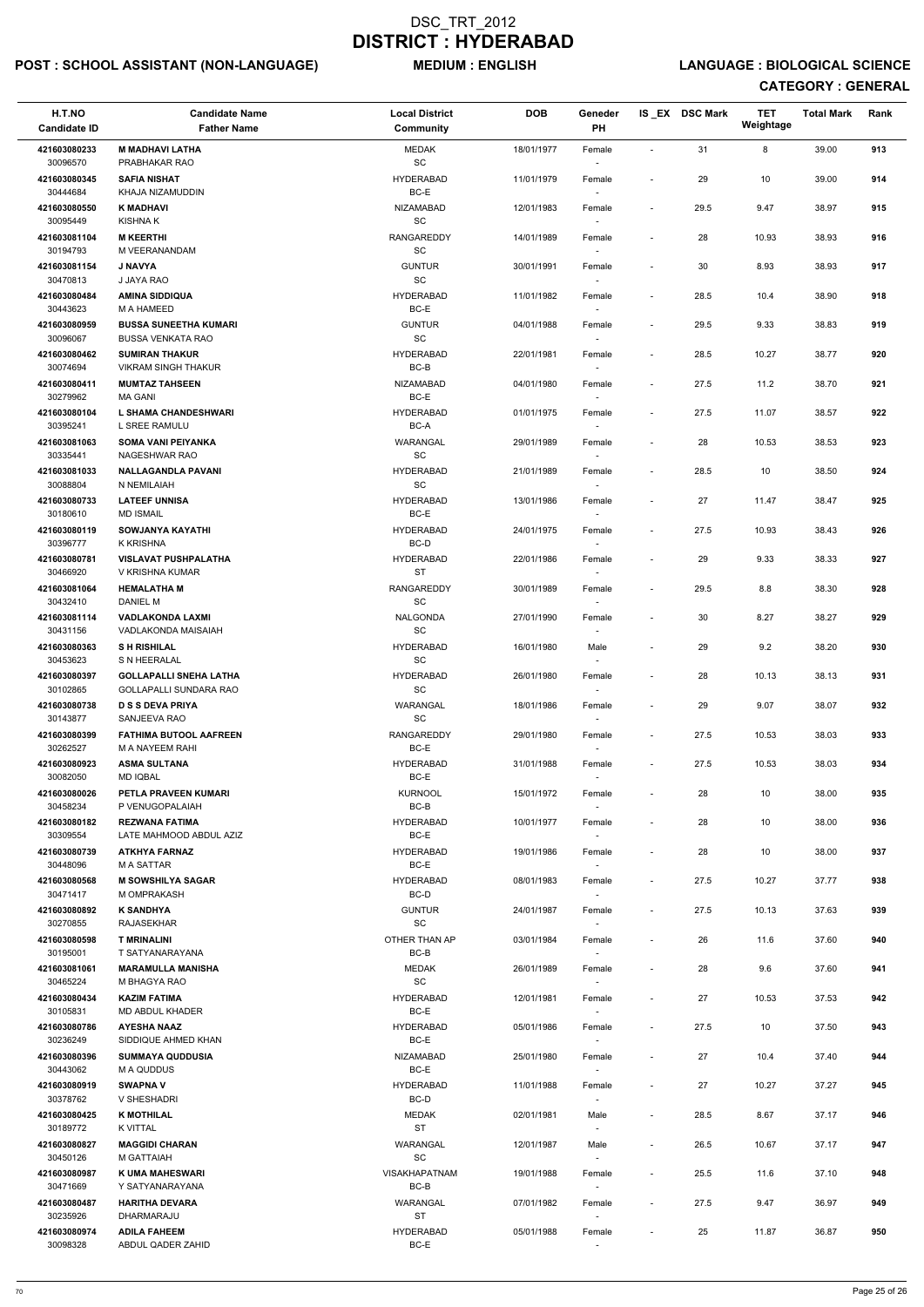## POST : SCHOOL ASSISTANT (NON-LANGUAGE) MEDIUM : ENGLISH LANGUAGE : BIOLOGICAL SCIENCE

| H.T.NO<br><b>Candidate ID</b> | <b>Candidate Name</b><br><b>Father Name</b>     | <b>Local District</b><br>Community               | <b>DOB</b> | Geneder<br>PH                      |                          | IS_EX DSC Mark | <b>TET</b><br>Weightage | <b>Total Mark</b> | Rank |
|-------------------------------|-------------------------------------------------|--------------------------------------------------|------------|------------------------------------|--------------------------|----------------|-------------------------|-------------------|------|
| 421603080131<br>30230488      | <b>T REKHA RANI</b><br>T RAJA MOHAN RAO         | <b>HYDERABAD</b><br>$\operatorname{\textsf{SC}}$ | 11/01/1975 | Female                             | $\blacksquare$           | 27.5           | 9.33                    | 36.83             | 951  |
| 421603080920<br>30439093      | <b>P SONI</b><br>P HARI RAM                     | <b>ADILABAD</b><br><b>ST</b>                     | 20/01/1988 | Female                             | $\blacksquare$           | 27.5           | 9.33                    | 36.83             | 952  |
| 421603080125<br>30023490      | <b>M MADHURA VANI</b><br><b>M SHIV RAJ</b>      | <b>HYDERABAD</b><br>$\operatorname{\textsf{SC}}$ | 13/01/1975 | Female                             | $\blacksquare$           | 28             | 8.8                     | 36.80             | 953  |
| 421603081120<br>30443320      | <b>M YADAMMA</b><br>M MALLESH                   | <b>HYDERABAD</b><br>SC                           | 21/01/1990 | Female<br>$\sim$                   | $\overline{\phantom{a}}$ | 28             | 8.8                     | 36.80             | 954  |
| 421603080671<br>30229110      | <b>NASREEN FATIMA</b><br>MOHD ABDUL QADEER      | <b>HYDERABAD</b><br>BC-E                         | 22/01/1985 | Female<br>$\overline{\phantom{a}}$ | $\overline{\phantom{a}}$ | 26             | 10.53                   | 36.53             | 955  |
| 421603081096<br>30219166      | <b>P SHANKER</b><br>P WALYA                     | <b>HYDERABAD</b><br><b>ST</b>                    | 01/01/1989 | Male<br>$\sim$                     | $\overline{\phantom{a}}$ | 28             | 8.53                    | 36.53             | 956  |
| 421603080439<br>30449360      | <b>CHIDIPI DEEPIKA</b><br>CHIDIPI JAYAPAUL      | <b>KARIMNAGAR</b><br>BC-C                        | 08/01/1981 | Female                             | $\blacksquare$           | 26             | 10.27                   | 36.27             | 957  |
| 421603080984<br>30113445      | PARVEEN TABASSUM<br>ABDUL GAFFAR                | <b>HYDERABAD</b><br>BC-E                         | 27/01/1988 | Female<br>$\sim$                   | $\blacksquare$           | 26             | 10.27                   | 36.27             | 958  |
| 421603080469<br>30466353      | <b>VIJAYASHEELA B</b><br>SAIDULU B              | NALGONDA<br>SC                                   | 09/01/1981 | Female<br>$\sim$                   | $\sim$                   | 27             | 9.2                     | 36.20             | 959  |
| 421603080763<br>30470835      | <b>ANKALA SOWJANYA</b><br>ANKALA PRASANNA KUMAR | <b>GUNTUR</b><br>SC                              | 10/01/1986 | Female<br>$\sim$                   | $\blacksquare$           | 27             | 9.07                    | 36.07             | 960  |
| 421603080659<br>30045921      | <b>NABILA FATIMA</b><br><b>ZAHID HUSSAIN</b>    | <b>HYDERABAD</b><br>BC-E                         | 14/01/1985 | Female                             | $\blacksquare$           | 25.5           | 10.53                   | 36.03             | 961  |
| 421603080945<br>30189410      | P SWAPNA<br>P RAVI                              | <b>NALGONDA</b><br>BC-D                          | 02/01/1988 | Female                             | $\blacksquare$           | 26             | 10                      | 36.00             | 962  |
| 421603080662<br>30063186      | <b>GUMMADI DEEPIKA</b><br>G BRAHMANANDAM        | RANGAREDDY<br>SC                                 | 23/01/1985 | Female<br>$\sim$                   |                          | 27             | 8.93                    | 35.93             | 963  |
| 421603080840<br>30470393      | <b>C NEERAJA</b><br>C LINGAIAH                  | ADILABAD<br>SC                                   | 15/01/1987 | Female<br>$\sim$                   | $\blacksquare$           | 27             | 8.93                    | 35.93             | 964  |
| 421603080127<br>30085069      | <b>GORRE PADMA YELLIAH</b><br>YELLIAH GORRE     | OTHER THAN AP<br>SC                              | 21/01/1975 | Female                             | $\blacksquare$           | 27.5           | 8.4                     | 35.90             | 965  |
| 421603080435<br>30315535      | <b>K SUJATHA</b><br>K RAMULU                    | <b>HYDERABAD</b><br>ST                           | 21/01/1981 | Female<br>$\overline{\phantom{a}}$ | $\blacksquare$           | 27.5           | 8.4                     | 35.90             | 966  |
| 421603080928<br>30443027      | <b>T SAMATHA</b><br>T SUDHIR BABU               | <b>RANGAREDDY</b><br>BC-A                        | 15/01/1988 | Female<br>$\sim$                   |                          | 25.5           | 10.27                   | 35.77             | 967  |
| 421603080171<br>30238603      | T HYMAVATHY<br>T VENKATESWARA RAO               | <b>HYDERABAD</b><br>SC                           | 10/01/1976 | Female                             | $\overline{\phantom{a}}$ | 27.5           | 8.13                    | 35.63             | 968  |
| 421603080873<br>30225068      | PUSHPALATHA ESLAVATH<br>SAIDA NAIK              | <b>NALGONDA</b><br><b>ST</b>                     | 21/01/1987 | Female                             | $\overline{\phantom{a}}$ | 26             | 9.6                     | 35.60             | 969  |
| 421603080846<br>30305826      | <b>MUNAZZA ANJUM</b><br>KHAJA ALEEM UDDIN       | <b>HYDERABAD</b><br>BC-E                         | 25/01/1987 | Female                             |                          | 25             | 10.53                   | 35.53             | 970  |
| 421603080935<br>30050202      | <b>NITHIN J</b><br>NOORSING J                   | ADILABAD<br><b>ST</b>                            | 05/01/1988 | Male<br>$\sim$                     | $\overline{\phantom{a}}$ | 25.5           | 9.87                    | 35.37             | 971  |
| 421603080321<br>30325880      | <b>HUMMERA BUTOOL</b><br>MOHD ABDUL QUADEER     | <b>HYDERABAD</b><br>BC-E                         | 07/01/1979 | Female                             | $\overline{\phantom{a}}$ | 24.5           | 10.13                   | 34.63             | 972  |
| 421603080909<br>30145792      | <b>KONTI ROSY</b><br><b>WILLIAM</b>             | KARIMNAGAR<br><b>ST</b>                          | 31/01/1988 | Female                             | $\blacksquare$           | 26.5           | 8.13                    | 34.63             | 973  |
| 421603080349<br>30466837      | <b>K MANJULA</b><br>K RATHAIAH                  | NIZAMABAD<br>SC                                  | 10/01/1979 | Female<br>$\sim$                   | $\overline{\phantom{a}}$ | 26             | 8.4                     | 34.40             | 974  |
| 421603080438<br>30331884      | <b>QAMER JAHAN</b><br><b>MOHD ZIKIRIA</b>       | <b>HYDERABAD</b><br>BC-E                         | 05/01/1981 | Female<br>$\sim$                   | $\overline{\phantom{a}}$ | 24             | 10.27                   | 34.27             | 975  |
| 421603080775<br>30236911      | <b>SARITHAK</b><br>K SATHAIAH                   | RANGAREDDY<br>SC                                 | 11/01/1986 | Female<br>$\sim$                   | $\overline{\phantom{a}}$ | 25.5           | 8.67                    | 34.17             | 976  |
| 421603080607<br>30419679      | E N JYOTHIRMAI<br>E N BABU RAO                  | <b>HYDERABAD</b><br>SC                           | 07/01/1984 | Female                             |                          | 26             | 8.13                    | 34.13             | 977  |
| 421603080520<br>30400440      | P RADHA<br>P LAXMAN                             | <b>HYDERABAD</b><br>SC                           | 12/01/1982 | Female<br>$\overline{\phantom{a}}$ | $\blacksquare$           | 25.5           | 8.53                    | 34.03             | 978  |
| 421603080437<br>30429339      | <b>JERIPOTULA RAJASHEKAR</b><br><b>MYSAIAH</b>  | <b>KARIMNAGAR</b><br><b>SC</b>                   | 04/01/1981 | Male                               |                          | 25.5           | 8.4                     | 33.90             | 979  |

| 421603080845 | K JHANSI RANI               | <b>RANGAREDDY</b> | 23/01/1987 | Female |                          | 24   | 9.2 | 33.20 | 980 |
|--------------|-----------------------------|-------------------|------------|--------|--------------------------|------|-----|-------|-----|
| 30211395     | K ASHOK KUMAR               | <b>SC</b>         |            |        |                          |      |     |       |     |
| 421603081111 | <b>THUDUMU SWAPNA</b>       | WARANGAL          | 13/01/1990 | Female | $\overline{\phantom{a}}$ | 24.5 | o   | 32.50 | 981 |
| 30471799     | LACHAIAH                    | SC                |            |        |                          |      |     |       |     |
| 421603080444 | P VINODHA                   | HYDERABAD         | 06/01/1981 | Female | $\overline{\phantom{a}}$ | 21.5 | 8.4 | 29.90 | 982 |
| 30438005     | P BENJAMIN                  | SC                |            |        |                          |      |     |       |     |
| 421603080985 | <b>GURAJALA KRANTHI</b>     | <b>KRISHNA</b>    | 02/01/1988 | Female | $\overline{\phantom{0}}$ | 20   |     | 28.00 | 983 |
| 30451359     | <b>GURAJALA RAMA MURTHY</b> | SC                |            |        |                          |      |     |       |     |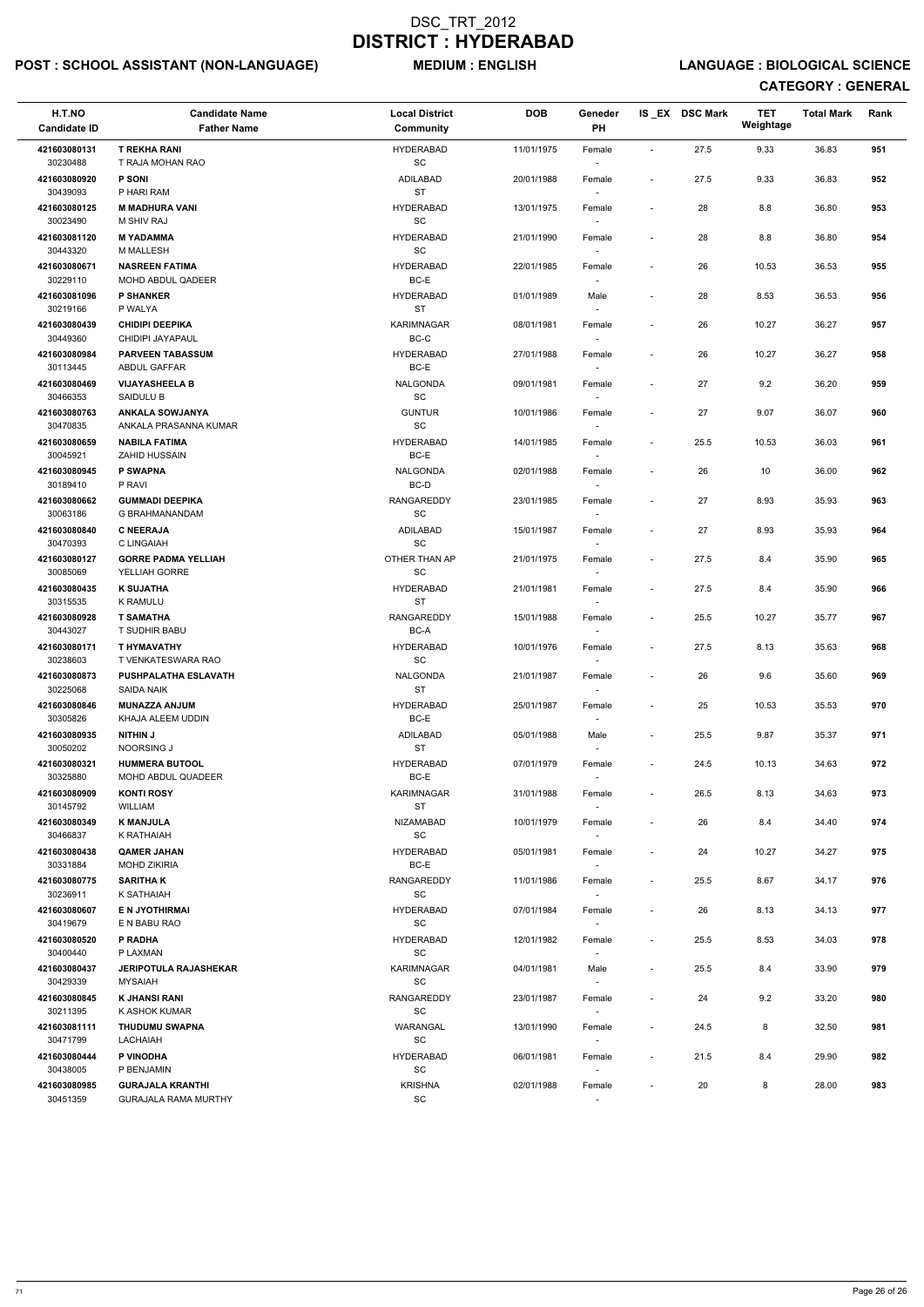## POST : SCHOOL ASSISTANT (NON-LANGUAGE) MEDIUM : MARATHI LANGUAGE : BIOLOGICAL SCIENCE

| H.T.NO              | <b>Candidate Name</b> | <b>Local District</b> | <b>DOB</b> | Geneder                  | EX<br>IS | <b>DSC Mark</b> | TET       | <b>Total Mark</b> | <b>Rank</b> |
|---------------------|-----------------------|-----------------------|------------|--------------------------|----------|-----------------|-----------|-------------------|-------------|
| <b>Candidate ID</b> | <b>Father Name</b>    | Community             |            | <b>PH</b>                |          |                 | Weightage |                   |             |
| 421603050002        | <b>REWATI AMDEKAR</b> | <b>HYDERABAD</b>      | 05/01/1975 | Female                   |          | 36              | 13.33     | 49.33             |             |
| 30082727            | VISHNUPANT AMDEKAR    | OC.                   |            | $\overline{\phantom{a}}$ |          |                 |           |                   |             |
| 421603050001        | <b>DAM SUVARNA</b>    | OTHER THAN AP         | 08/01/1975 | Female                   |          | 26.5            | 11.2      | 37.70             |             |
| 30325450            | MALLESHAM             | BC-D                  |            | -                        |          |                 |           |                   |             |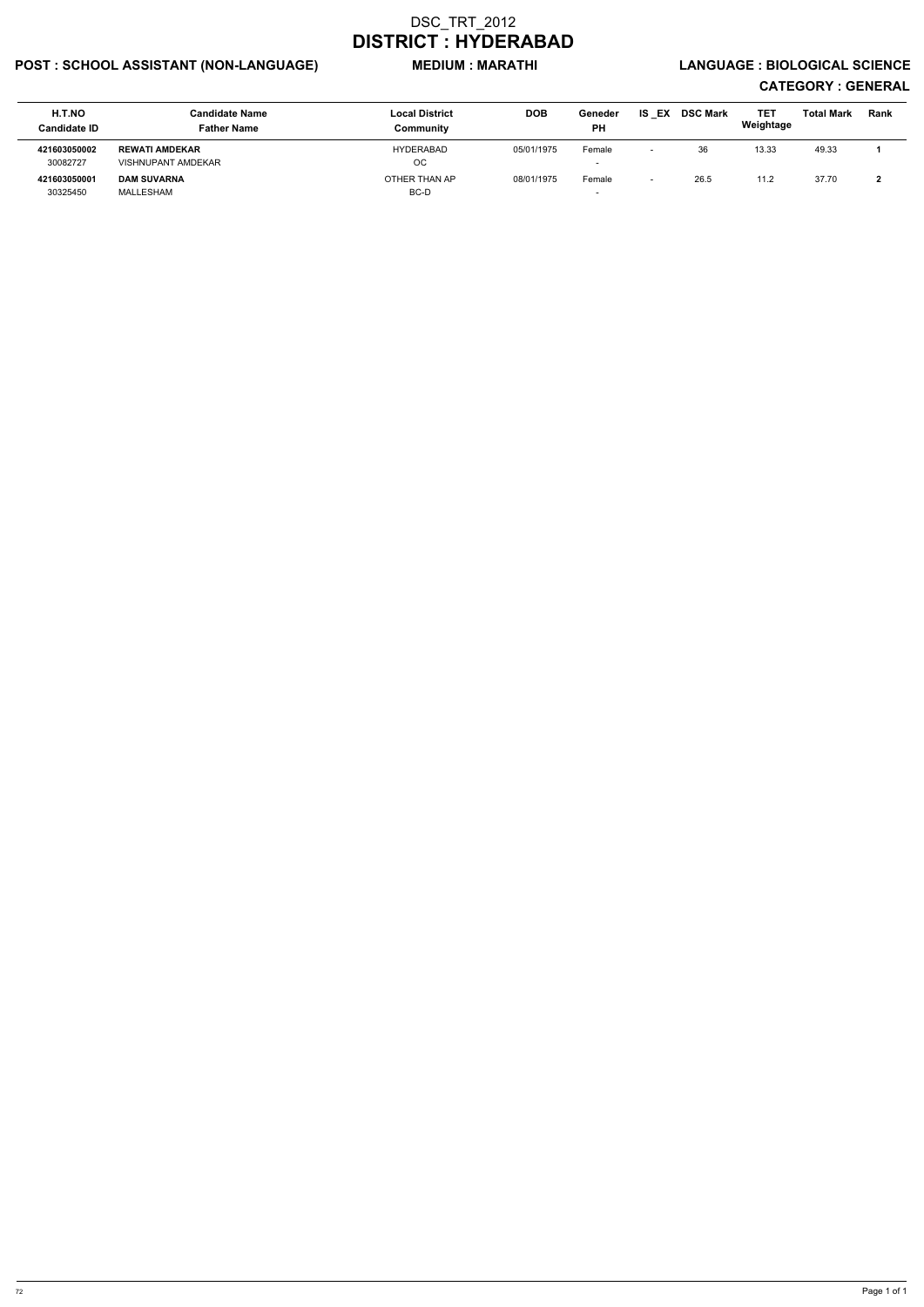## POST : SCHOOL ASSISTANT (NON-LANGUAGE) MEDIUM : TELUGU LANGUAGE : BIOLOGICAL SCIENCE

| H.T.NO<br><b>Candidate ID</b> | <b>Candidate Name</b><br><b>Father Name</b>             | <b>Local District</b><br>Community               | <b>DOB</b> | Geneder<br>PH                      |                          | IS EX DSC Mark | <b>TET</b><br>Weightage | <b>Total Mark</b> | Rank           |
|-------------------------------|---------------------------------------------------------|--------------------------------------------------|------------|------------------------------------|--------------------------|----------------|-------------------------|-------------------|----------------|
| 421603010215                  | <b>G MALLESWARA RAO</b>                                 | SRIKAKULAM                                       | 20/01/1984 | Male                               |                          | 57             | 14.53                   | 71.53             | $\mathbf{1}$   |
| 30298809                      | <b>G RAMA RAO</b>                                       | BC-D                                             |            |                                    |                          |                |                         |                   |                |
| 421603010063<br>30397933      | <b>GUNDLAPALLY SREENU</b><br>VENKATANARAYANA            | NALGONDA<br>BC-D                                 | 09/01/1976 | Male<br>$\overline{\phantom{a}}$   | $\sim$                   | 57             | 14                      | 71.00             | $\mathbf{2}$   |
| 421603010086<br>30248454      | A VASUNDHARA<br>A MUTHYALU                              | <b>HYDERABAD</b><br>BC-D                         | 28/01/1978 | Female                             | $\blacksquare$           | 56.5           | 13.6                    | 70.10             | 3              |
| 421603010122                  | <b>VEMIREDDY BABUL REDDY</b>                            | <b>KADAPA</b>                                    | 01/01/1979 | Male                               | $\overline{\phantom{a}}$ | 54.5           | 14.27                   | 68.77             | 4              |
| 30040254<br>421603010253      | V C RAMACHANDRA REDDY<br><b>N MADHURI</b>               | OC<br><b>HYDERABAD</b>                           | 17/01/1986 | Female                             | $\blacksquare$           | 50.5           | 14.4                    | 64.90             | 5              |
| 30024965                      | NALLA VARAPRASAD                                        | BC-B                                             |            |                                    |                          |                |                         |                   |                |
| 421603010091<br>30066636      | <b>G SARASWATHI</b><br><b>G NARSING RAO</b>             | <b>HYDERABAD</b><br>BC-D                         | 09/01/1978 | Female                             | $\blacksquare$           | 50.5           | 13.87                   | 64.37             | 6              |
| 421603010267<br>30205480      | <b>BALUSUKURI RAJINI</b><br><b>B KUMAR SWAMY</b>        | <b>HYDERABAD</b><br>BC-D                         | 10/01/1986 | Female                             | $\blacksquare$           | 51.5           | 12.53                   | 64.03             | $\overline{7}$ |
| 421603010104                  | <b>K MAHESH</b>                                         | <b>HYDERABAD</b>                                 | 28/01/1978 | Male                               | $\overline{\phantom{a}}$ | 52.5           | 11.2                    | 63.70             | 8              |
| 30046298<br>421603010117      | K NAGA RAJU<br><b>MOHAMMAD AYAZ ALI KHAN</b>            | SC<br>NALGONDA                                   | 07/01/1979 | Male                               |                          | 50.5           | 13.2                    | 63.70             | 9              |
| 30187729                      | <b>ALIKHAN</b>                                          | OC                                               |            | $\overline{\phantom{a}}$           |                          |                |                         |                   |                |
| 421603010205<br>30337169      | <b>DEVULAPALLI KRISHNAVENI</b><br><b>JAGANNADHAM</b>    | ADILABAD<br>BC-B                                 | 26/01/1983 | Female<br>$\sim$                   | $\overline{\phantom{a}}$ | 51.5           | 12                      | 63.50             | 10             |
| 421603010286<br>30407472      | <b>VELIJALA SREE VASAVI</b><br>V VENKATA CHARY          | <b>HYDERABAD</b><br>BC-B                         | 09/01/1987 | Female                             | $\blacksquare$           | 51.5           | 11.6                    | 63.10             | 11             |
| 421603010029                  | <b>VLNKUMARI</b>                                        | <b>HYDERABAD</b>                                 | 07/01/1974 | Female                             | $\blacksquare$           | 48.5           | 14.53                   | 63.03             | 12             |
| 30176913<br>421603010088      | V ANAND<br><b>M BHAGYA LAXMI</b>                        | BC-B<br><b>HYDERABAD</b>                         | 28/01/1978 | Female                             | $\blacksquare$           | 50.5           | 12.4                    | 62.90             | 13             |
| 30322286                      | <b>M SIMHAIAH</b>                                       | BC-B                                             |            | $\sim$                             |                          |                |                         |                   |                |
| 421603010056<br>30118528      | <b>MADHAVIS</b><br><b>ANJAIAH S</b>                     | <b>HYDERABAD</b><br>BC-D                         | 30/01/1976 | Female                             | $\blacksquare$           | 49.5           | 12.67                   | 62.17             | 14             |
| 421603010102<br>30018407      | P SURYA KUMARI<br>P RAMULU                              | <b>HYDERABAD</b><br>BC-B                         | 03/01/1978 | Female                             | $\overline{\phantom{a}}$ | 50             | 11.87                   | 61.87             | 15             |
| 421603010105                  | <b>B SEKHAR</b>                                         | <b>HYDERABAD</b>                                 | 05/01/1979 | Male                               |                          | 50             | 11.73                   | 61.73             | 16             |
| 30199306<br>421603010197      | <b>B MALLAIAH</b><br><b>BALARAM MAHESH KUMAR G</b>      | $BC-B$<br><b>HYDERABAD</b>                       | 22/01/1982 | Male                               |                          | 49             | 12.4                    | 61.40             | 17             |
| 30086890                      | G JAGADEESHWAR                                          | OC                                               |            | $\sim$                             |                          |                |                         |                   |                |
| 421603010064<br>30151403      | <b>T MALATHI</b><br>T JAYA RAM                          | <b>HYDERABAD</b><br>BC-B                         | 18/01/1976 | Female                             |                          | 49             | 11.87                   | 60.87             | 18             |
| 421603010125                  | <b>R YADAGIRI</b>                                       | <b>HYDERABAD</b>                                 | 06/01/1979 | Male                               | $\overline{\phantom{a}}$ | 47.5           | 13.33                   | 60.83             | 19             |
| 30202182<br>421603010042      | R SATYANARAYANA<br>A RADHIKA                            | BC-A<br><b>HYDERABAD</b>                         | 31/01/1975 | Female                             |                          | 49             | 11.73                   | 60.73             | 20             |
| 30407978<br>421603010100      | <b>SARAIAH</b><br><b>ALIMINATI RAJITHA</b>              | BC-D<br><b>HYDERABAD</b>                         | 07/01/1978 | $\sim$<br>Female                   | $\blacksquare$           | 47.5           | 12.8                    | 60.30             | 21             |
| 30380675                      | ALIMINATI BUCHAIAH                                      | BC-B                                             |            | $\overline{\phantom{a}}$           |                          |                |                         |                   |                |
| 421603010181<br>30080916      | N NAGA LAKSHMI<br>N SRI HARI                            | <b>HYDERABAD</b><br>BC-B                         | 18/01/1982 | Female<br>$\sim$                   | $\blacksquare$           | 47.5           | 12.8                    | 60.30             | 22             |
| 421603010046                  | <b>B MADHURI</b>                                        | <b>HYDERABAD</b>                                 | 23/01/1975 | Female                             | $\overline{\phantom{a}}$ | 48             | 12.27                   | 60.27             | 23             |
| 30353596<br>421603010175      | <b>B SREERAMULU</b><br><b>G SUNEETHA</b>                | BC-B<br><b>HYDERABAD</b>                         | 07/01/1981 | Female                             | $\overline{\phantom{a}}$ | 48.5           | 11.47                   | 59.97             | 24             |
| 30415426                      | <b>G JOHN</b>                                           | BC-C                                             |            |                                    |                          |                |                         |                   |                |
| 421603010071<br>30049423      | <b>CHAKRAVARTHULA PADMA</b><br>CH SAMPATHKUMARACHARYULU | <b>HYDERABAD</b><br>OC.                          | 08/01/1977 | Female                             | $\overline{\phantom{a}}$ | 47             | 12.93                   | 59.93             | 25             |
| 421603010222<br>30088786      | Y SUNNY<br>Y YESUDAS                                    | <b>HYDERABAD</b><br>BC-C                         | 27/01/1984 | Male<br>$\sim$                     | $\overline{\phantom{a}}$ | 48             | 11.73                   | 59.73             | 26             |
| 421603010110                  | <b>S SUDHA</b>                                          | <b>HYDERABAD</b>                                 | 04/01/1979 | Female                             | $\overline{\phantom{a}}$ | 47.5           | 12.13                   | 59.63             | 27             |
| 30148019<br>421603010187      | S RAGHAVENDRA CHARY<br><b>P PREM KISHORE KUMAR</b>      | OC<br><b>HYDERABAD</b>                           | 01/01/1982 | Male                               | $\blacksquare$           | 48.5           | 11.07                   | 59.57             | 28             |
| 30240340                      | YELLESH KUMAR<br><b>T PRASHANTHA KUMARI</b>             | SC<br><b>HYDERABAD</b>                           |            |                                    |                          |                |                         |                   |                |
| 421603010178<br>30387962      | <b>T VEERAIAH</b>                                       | SC                                               | 06/01/1981 | Female<br>$\sim$                   | $\overline{\phantom{a}}$ | 47.5           | 12                      | 59.50             | 29             |
| 421603010101<br>30152763      | <b>P MANJULA</b><br><b>SRINIVASAREDDY</b>               | <b>HYDERABAD</b><br>OC                           | 09/01/1978 | Female<br>$\sim$                   | $\blacksquare$           | 47             | 12.4                    | 59.40             | 30             |
| 421603010051                  | <b>RAVI KUMAR V</b>                                     | <b>HYDERABAD</b>                                 | 20/01/1975 | Male                               | $\blacksquare$           | 47             | 12.27                   | 59.27             | 31             |
| 30321215<br>421603010162      | SUBBAIAH V<br><b>K PADMA</b>                            | SC<br><b>HYDERABAD</b>                           | 05/01/1981 | Female                             | $\overline{\phantom{a}}$ | 47             | 11.87                   | 58.87             | 32             |
| 30177970                      | <b>GANGARAM</b>                                         | SC                                               |            |                                    |                          |                |                         |                   |                |
| 421603010127<br>30445466      | <b>SHAIK MASTHAN ALI</b><br>SHAIK PEER KHADAR WALI      | <b>HYDERABAD</b><br>BC-E                         | 27/01/1979 | Male<br>$\sim$                     | $\blacksquare$           | 46             | 12.67                   | 58.67             | 33             |
| 421603010214<br>30164020      | <b>SWAPNA B</b><br>SRIRAMULU                            | <b>HYDERABAD</b><br>BC-B                         | 04/01/1984 | Female<br>$\overline{\phantom{a}}$ |                          | 48             | 10.53                   | 58.53             | 34             |
| 421603010134                  | <b>V BHARATHI RANI</b>                                  | <b>HYDERABAD</b>                                 | 13/01/1980 | Female                             | $\overline{\phantom{a}}$ | 47.5           | 10.93                   | 58.43             | 35             |
| 30215464<br>421603010217      | V BALRAJ<br><b>E NAGARAJU</b>                           | $\operatorname{\textsf{SC}}$<br><b>HYDERABAD</b> | 04/01/1984 | Male                               | $\overline{\phantom{a}}$ | 47.5           | 10.93                   | 58.43             | 36             |
| 30331362                      | <b>SHIVAIAH</b>                                         | SC                                               |            | $\sim$                             |                          |                |                         |                   |                |
| 421603010260<br>30199777      | <b>P MADHURI</b><br>SHIVA SHANKAR                       | <b>HYDERABAD</b><br>BC-D                         | 24/01/1986 | Female<br>$\sim$                   | $\blacksquare$           | 45.5           | 12.8                    | 58.30             | 37             |
| 421603010160<br>30353753      | <b>RACHURI RAMASWAMY</b><br>R KARRENNA                  | <b>HYDERABAD</b><br>BC-B                         | 05/01/1980 | Male<br>$\sim$                     | $\overline{\phantom{a}}$ | 46.5           | 11.6                    | 58.10             | 38             |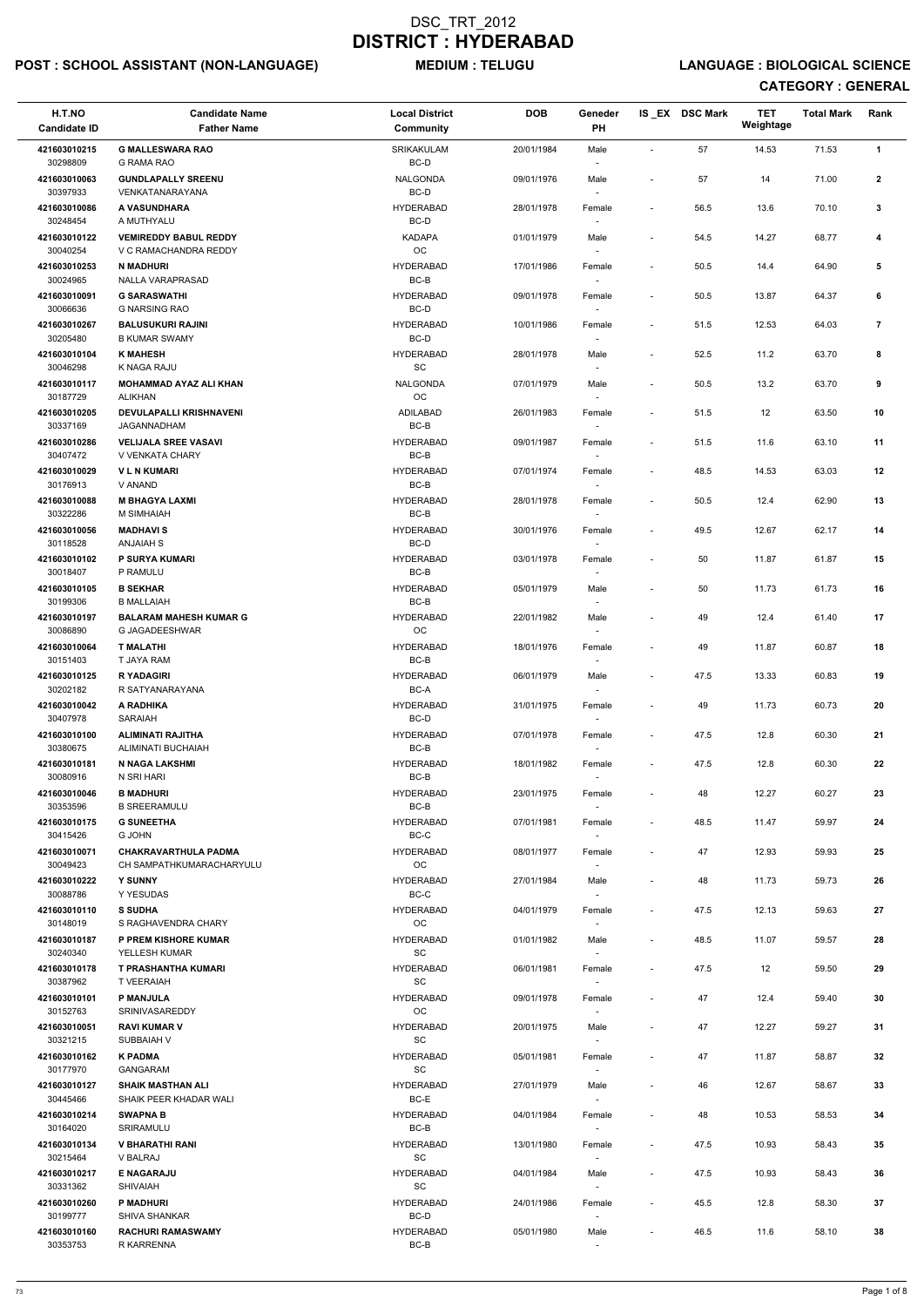## POST : SCHOOL ASSISTANT (NON-LANGUAGE) MEDIUM : TELUGU LANGUAGE : BIOLOGICAL SCIENCE

| H.T.NO<br><b>Candidate ID</b> | <b>Candidate Name</b><br><b>Father Name</b>              | <b>Local District</b><br><b>Community</b> | <b>DOB</b> | Geneder<br>PH                      |                          | IS_EX DSC Mark | <b>TET</b><br>Weightage | <b>Total Mark</b> | Rank |
|-------------------------------|----------------------------------------------------------|-------------------------------------------|------------|------------------------------------|--------------------------|----------------|-------------------------|-------------------|------|
| 421603010179                  | <b>ENUGOLU SIVALAKSHMI</b>                               | <b>KURNOOL</b>                            | 01/01/1982 | Female                             | $\blacksquare$           | 45.5           | 12.13                   | 57.63             | 39   |
| 30364974<br>421603010031      | <b>ENUGOLU SIVAIAH</b><br><b>KAITI YADAGIRI REDDY</b>    | OC<br><b>HYDERABAD</b>                    | 01/01/1974 | Male                               | $\overline{\phantom{a}}$ | 45.5           | 12                      | 57.50             | 40   |
| 30411214<br>421603010196      | <b>KRISHNA REDDY</b><br><b>B ARCHANA</b>                 | OC<br><b>HYDERABAD</b>                    | 01/01/1982 | Female                             | $\overline{\phantom{a}}$ | 44.5           | 12.93                   | 57.43             | 41   |
| 30389718<br>421603010041      | <b>B DAYANAND</b><br>YAMA SUDHA RANI                     | $BC-B$<br><b>RANGAREDDY</b>               | 23/01/1975 | Female                             | $\blacksquare$           | 44.5           | 12.8                    | 57.30             | 42   |
| 30419929                      | Y RAMULU                                                 | OC                                        |            | $\sim$                             |                          |                |                         |                   |      |
| 421603010136<br>30054835      | <b>B SUREKHA</b><br><b>B PADMAIAH</b>                    | <b>HYDERABAD</b><br>BC-D                  | 11/01/1980 | Female<br>$\sim$                   | $\overline{\phantom{a}}$ | 45.5           | 11.73                   | 57.23             | 43   |
| 421603010026<br>30121022      | <b>B SUNITHA</b><br><b>B BHOOMAIAH</b>                   | <b>HYDERABAD</b><br>BC-B                  | 13/01/1974 | Female<br>$\overline{\phantom{a}}$ | $\overline{\phantom{a}}$ | 44.5           | 12.67                   | 57.17             | 44   |
| 421603010018<br>30389389      | <b>DAMERA SRIDEVI</b><br>D ILAIAH                        | <b>HYDERABAD</b><br>BC-A                  | 09/01/1973 | Female                             | $\overline{\phantom{a}}$ | 47             | 10.13                   | 57.13             | 45   |
| 421603010123<br>30430812      | <b>GOPALA RAO GOLLAMANDALA</b><br>PULLAIAH GOLLAMANDALA  | <b>KHAMMAM</b><br>SC                      | 28/01/1979 | Male<br>$\overline{\phantom{a}}$   | $\overline{\phantom{a}}$ | 45.5           | 11.47                   | 56.97             | 46   |
| 421603010303                  | <b>G BALA SARASWATHI</b>                                 | <b>HYDERABAD</b>                          | 09/01/1988 | Female                             | $\overline{\phantom{a}}$ | 44.5           | 12.4                    | 56.90             | 47   |
| 30071418<br>421603010176      | <b>G BAVANNA</b><br><b>SAIDULUV</b>                      | SC<br><b>HYDERABAD</b>                    | 07/01/1981 | Male                               | $\overline{\phantom{a}}$ | 43.5           | 13.33                   | 56.83             | 48   |
| 30121456                      | <b>RAMULU</b>                                            | <b>SC</b>                                 |            | $\sim$                             |                          |                |                         |                   |      |
| 421603010025<br>30082936      | <b>T SHEELA KUMARI</b><br>T PANDU                        | <b>HYDERABAD</b><br>BC-D                  | 23/01/1974 | Female                             | $\blacksquare$           | 44.5           | 12.13                   | 56.63             | 49   |
| 421603010264<br>30038687      | <b>SOWMYAT</b><br>RAMULU T                               | <b>HYDERABAD</b><br>BC-D                  | 14/01/1986 | Female                             | $\overline{\phantom{a}}$ | 42.5           | 13.87                   | 56.37             | 50   |
| 421603010016<br>30180453      | <b>A VIJAYA JYOTHI</b><br>SHANKERAO                      | <b>HYDERABAD</b><br>BC-D                  | 29/01/1972 | Female<br>$\sim$                   | $\overline{\phantom{a}}$ | 44.5           | 11.6                    | 56.10             | 51   |
| 421603010115<br>30111593      | <b>CHATLA CHANDRAKALA</b><br>CHATLA SAILOO               | <b>HYDERABAD</b><br><b>SC</b>             | 16/01/1979 | Female<br>$\overline{\phantom{a}}$ | $\overline{\phantom{a}}$ | 45             | 11.07                   | 56.07             | 52   |
| 421603010068                  | <b>LAGISHETTY SUNILA</b>                                 | <b>HYDERABAD</b>                          | 20/01/1977 | Female                             | $\overline{\phantom{a}}$ | 43.5           | 12                      | 55.50             | 53   |
| 30057147<br>421603010324      | LAXMINARAYANA<br><b>MOHMMED BABAR</b>                    | BC-B<br><b>HYDERABAD</b>                  | 21/01/1990 | Male                               | $\overline{\phantom{a}}$ | 44             | 11.47                   | 55.47             | 54   |
| 30062161<br>421603010034      | MOHMMED NAZEER<br>J BHAGAVADGEETHA                       | BC-E<br><b>HYDERABAD</b>                  | 31/01/1974 | $\overline{\phantom{a}}$<br>Female | $\overline{\phantom{a}}$ | 42             | 13.33                   | 55.33             | 55   |
| 30450093<br>421603010281      | J NARASIMHA REDDY<br><b>V NIRMALA</b>                    | OC<br><b>HYDERABAD</b>                    | 22/01/1987 | $\sim$<br>Female                   | $\overline{a}$           | 45             | 10.27                   | 55.27             | 56   |
| 30120913                      | VENKATAIAH                                               | SC                                        |            |                                    |                          |                |                         |                   |      |
| 421603010130<br>30191380      | P ESHWARAMMA<br>P EDAIAH                                 | <b>HYDERABAD</b><br><b>SC</b>             | 01/01/1979 | Female                             | $\overline{\phantom{a}}$ | 44.5           | 10.67                   | 55.17             | 57   |
| 421603010156<br>30170724      | <b>T SANDHYARANI</b><br>T SRI RAMULU                     | <b>HYDERABAD</b><br><b>SC</b>             | 09/01/1980 | Female                             | $\blacksquare$           | 43             | 12.13                   | 55.13             | 58   |
| 421603010077<br>30046317      | <b>I MADHAVI</b><br>I SRI HARI                           | <b>HYDERABAD</b><br>BC-B                  | 17/01/1977 | Female<br>$\sim$                   | ÷,                       | 44             | 10.8                    | 54.80             | 59   |
| 421603010154<br>30138450      | <b>JUPALLY SARITHA</b><br><b>JUPALLY BUCHALU</b>         | <b>HYDERABAD</b><br>BC-A                  | 25/01/1980 | Female                             | $\overline{\phantom{a}}$ | 44             | 10.8                    | 54.80             | 60   |
| 421603010096                  | <b>NAGA LAKSHMI TULASI B</b>                             | <b>GUNTUR</b>                             | 05/01/1978 | Female                             | $\overline{\phantom{a}}$ | 42.5           | 12.27                   | 54.77             | 61   |
| 30450166<br>421603010231      | SUBBARAO B<br><b>SRAVANTHI RAGAM</b>                     | BC-D<br><b>HYDERABAD</b>                  | 23/01/1985 | Female                             | $\overline{\phantom{a}}$ | 44.5           | 10.13                   | 54.63             | 62   |
| 30356573                      | NAGESHWARA RAO R                                         | SC                                        |            | $\sim$                             |                          |                |                         |                   |      |
| 421603010073<br>30131078      | <b>M VENKATESWARLU</b><br>M ACHAIAH                      | <b>HYDERABAD</b><br>BC-D                  | 26/01/1977 | Male<br>$\sim$                     | $\overline{\phantom{a}}$ | 43             | 11.47                   | 54.47             | 63   |
| 421603010032<br>30362114      | <b>SHAMEEM</b><br><b>BASHU</b>                           | KARIMNAGAR<br>BC-B                        | 01/01/1974 | Female<br>$\overline{\phantom{a}}$ | $\overline{\phantom{a}}$ | 41.5           | 12.93                   | 54.43             | 64   |
| 421603010092<br>30038441      | <b>S LAVANYA</b><br>S NARAHARI                           | <b>HYDERABAD</b><br>OC                    | 12/01/1978 | Female                             | $\overline{a}$           | 42             | 12.4                    | 54.40             | 65   |
| 421603010047<br>30335101      | <b>KARNATI SHEKARAIAH</b><br>RAMULU                      | <b>NALGONDA</b><br>BC-B                   | 14/01/1975 | Male                               | $\overline{\phantom{a}}$ | 43             | 10.93                   | 53.93             | 66   |
| 421603010119                  | <b>K R BALAKRISHNA</b>                                   | <b>HYDERABAD</b>                          | 10/01/1979 | Male                               | $\overline{a}$           | 43             | 10.8                    | 53.80             | 67   |
| 30119799<br>421603010248      | K RUKKAIAH<br><b>SHAIK AHAMAD SHAREEF</b>                | BC-B<br>PRAKASAM                          | 14/01/1986 | $\overline{\phantom{a}}$<br>Male   | $\overline{\phantom{a}}$ | 42             | 11.73                   | 53.73             | 68   |
| 30436640<br>421603010280      | ABDUL RAHAMAN<br><b>NEERAJAKSHI M</b>                    | BC-E<br><b>HYDERABAD</b>                  | 21/01/1987 | $\sim$<br>Female                   | $\overline{\phantom{a}}$ | 41             | 12.67                   | 53.67             | 69   |
| 30298502                      | LATE CHENNAIAH M                                         | SC                                        |            |                                    |                          |                |                         |                   |      |
| 421603010170<br>30232650      | A RENUKA<br>A RAMULU                                     | <b>HYDERABAD</b><br>BC-D                  | 05/01/1981 | Female                             | $\overline{\phantom{a}}$ | 43             | 10.4                    | 53.40             | 70   |
| 421603010001<br>30394730      | A SRINIVAS RAO<br>A MOGLAIAH                             | <b>HYDERABAD</b><br>SC                    | 22/01/1969 | Male<br>$\sim$                     | $\overline{\phantom{a}}$ | 42             | 11.07                   | 53.07             | 71   |
| 421603010095<br>30171069      | <b>C SHOBHA RANI</b><br>RAMA CHANDRA REDDY               | <b>HYDERABAD</b><br>OC                    | 28/01/1978 | Female                             | $\overline{\phantom{a}}$ | 39.5           | 13.33                   | 52.83             | 72   |
| 421603010141                  | <b>L MANJULA</b>                                         | <b>HYDERABAD</b>                          | 20/01/1980 | Female                             | $\overline{\phantom{a}}$ | 42             | 10.8                    | 52.80             | 73   |
| 30205055<br>421603010039      | L GOPAL GOUD<br>ATKURI ANURADHA                          | BC-B<br><b>HYDERABAD</b>                  | 08/01/1975 | $\sim$<br>Female                   | $\overline{\phantom{a}}$ | 40.5           | 12.27                   | 52.77             | 74   |
| 30267677<br>421603010202      | A T SREE HARI SHARMA<br><b>INAPANURI SABITHA</b>         | ОC<br>KHAMMAM                             | 20/01/1983 | $\sim$<br>Female                   | $\overline{\phantom{a}}$ | 42.5           | 10.27                   | 52.77             | 75   |
| 30122114<br>421603010118      | INAPANURI VENKATA RATNAM<br><b>VANITHA JYOTHI BHATTU</b> | SC<br><b>HYDERABAD</b>                    | 10/01/1979 | $\overline{\phantom{a}}$<br>Female | $\overline{\phantom{a}}$ | 41             | 11.73                   | 52.73             | 76   |
| 30139548                      | <b>B SATYANARAYANA</b>                                   | BC-A                                      |            |                                    |                          |                |                         |                   |      |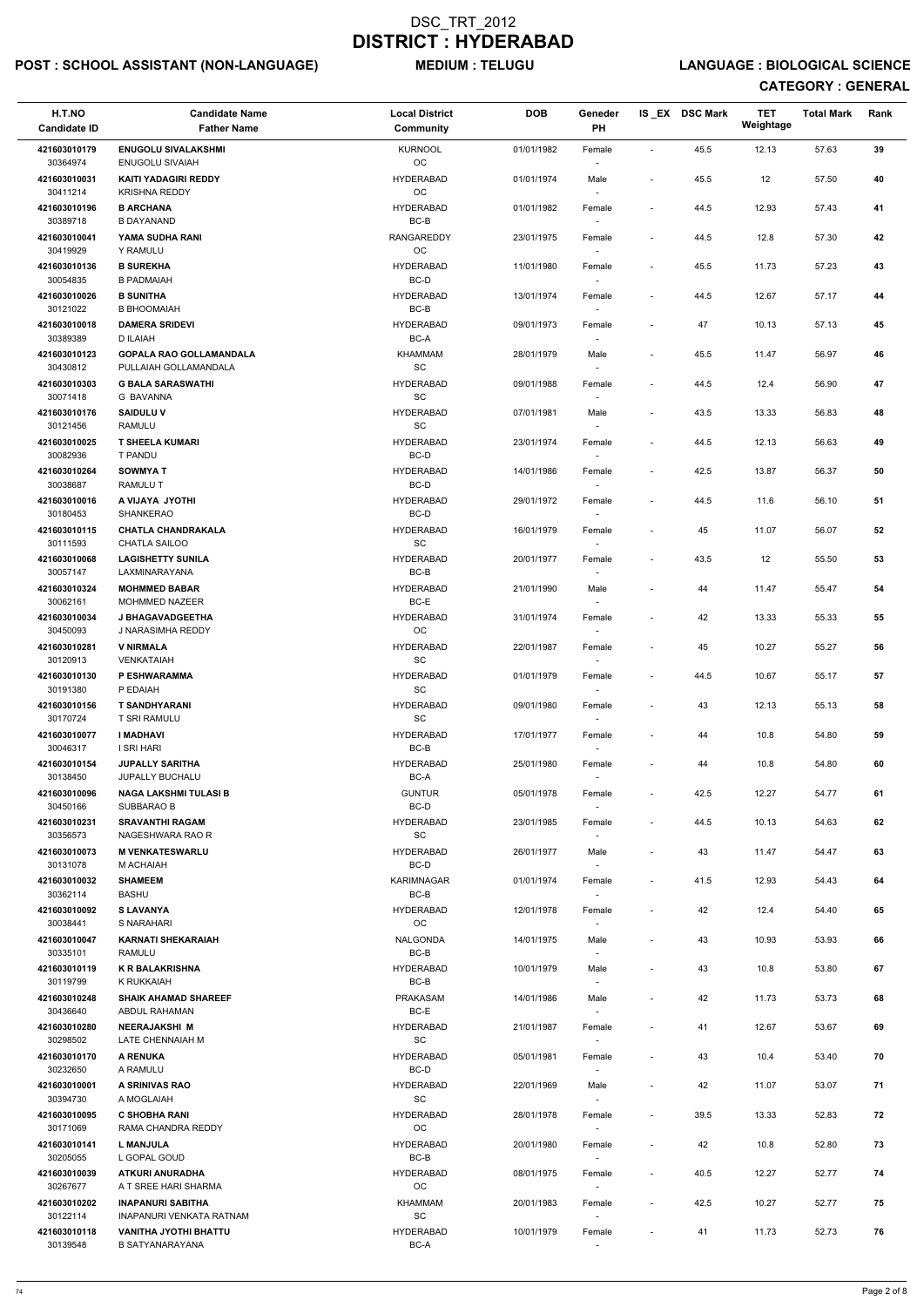## POST : SCHOOL ASSISTANT (NON-LANGUAGE) MEDIUM : TELUGU LANGUAGE : BIOLOGICAL SCIENCE

| H.T.NO<br><b>Candidate ID</b> | <b>Candidate Name</b><br><b>Father Name</b>     | <b>Local District</b><br>Community               | <b>DOB</b> | Geneder<br><b>PH</b> |                          | IS_EX DSC Mark | <b>TET</b><br>Weightage | <b>Total Mark</b> | Rank |
|-------------------------------|-------------------------------------------------|--------------------------------------------------|------------|----------------------|--------------------------|----------------|-------------------------|-------------------|------|
| 421603010109                  | <b>GOUDA SARITHA</b>                            | <b>HYDERABAD</b>                                 | 06/01/1979 | Female               | $\sim$                   | 41.5           | 11.2                    | 52.70             | 77   |
| 30409224                      | <b>RAJAIAH</b>                                  | BC-B                                             |            | $\sim$               |                          |                |                         |                   |      |
| 421603010308<br>30331832      | <b>S SREELATHA</b><br>S JAYA PRAKASH            | <b>HYDERABAD</b><br>BC-D                         | 13/01/1988 | Female               | $\overline{\phantom{a}}$ | 42             | 10.67                   | 52.67             | 78   |
| 421603010135<br>30427318      | <b>C MAMATHA</b><br>C GNANESHWAR                | <b>HYDERABAD</b><br>BC-B                         | 02/01/1980 | Female               | $\overline{\phantom{a}}$ | 38.5           | 14                      | 52.50             | 79   |
| 421603010145<br>30206742      | <b>LAKSHMIB</b><br><b>NARSAPPA B</b>            | <b>HYDERABAD</b><br>BC-D                         | 06/01/1980 | Female               | $\blacksquare$           | 41.5           | 10.8                    | 52.30             | 80   |
| 421603010256                  | <b>AMBA CHANDRA SHEKAR</b>                      | MEDAK                                            | 26/01/1986 | $\sim$<br>Male       | $\overline{\phantom{a}}$ | 40             | 12.13                   | 52.13             | 81   |
| 30270027<br>421603010137      | SANGAIAH<br><b>R PUSHPALATHA</b>                | BC-B<br><b>HYDERABAD</b>                         | 25/01/1980 | $\sim$               |                          | 40             | 12                      | 52.00             | 82   |
| 30152269                      | R KASHIVISHWANATHAM                             | BC-D                                             |            | Female<br>$\sim$     |                          |                |                         |                   |      |
| 421603010171<br>30471893      | <b>CHILUVERU LINGA SWAMY</b><br><b>NARSIMHA</b> | <b>NALGONDA</b><br>$BC-B$                        | 06/01/1981 | Male<br>OH           |                          | 41             | 10.93                   | 51.93             | 83   |
| 421603010106<br>30313793      | <b>K PADMA PRIYA</b><br>K SATYANARAYANA         | <b>HYDERABAD</b><br>BC-A                         | 06/01/1979 | Female<br>$\sim$     | $\overline{\phantom{a}}$ | 40.5           | 11.33                   | 51.83             | 84   |
| 421603010132                  | <b>G BHAVANI</b>                                | <b>HYDERABAD</b>                                 | 11/01/1979 | Female               | $\overline{\phantom{a}}$ | 38.5           | 13.33                   | 51.83             | 85   |
| 30455565<br>421603010078      | G VEERABHADRA RAO<br><b>M JAGADISHWARI</b>      | OC<br><b>HYDERABAD</b>                           | 23/01/1977 | $\sim$<br>Female     | $\blacksquare$           | 41.5           | 10.27                   | 51.77             | 86   |
| 30349845                      | M NARASIMHA                                     | BC-D                                             |            | $\sim$               |                          |                |                         |                   |      |
| 421603010014<br>30445980      | <b>MADHUMATHI KONDOOR</b><br>K KRISHNA RAO      | <b>HYDERABAD</b><br>BC-D                         | 22/01/1972 | Female               | $\overline{\phantom{a}}$ | 40.5           | 11.2                    | 51.70             | 87   |
| 421603010024                  | <b>K KALAVATHI</b>                              | <b>HYDERABAD</b>                                 | 15/01/1973 | Female               | $\overline{\phantom{a}}$ | 41             | 10.67                   | 51.67             | 88   |
| 30275888<br>421603010131      | K VENKATESWARLU<br><b>ARCHANA VANTARU</b>       | BC-A<br><b>HYDERABAD</b>                         | 26/01/1979 | Female               | $\blacksquare$           | 39.5           | 12.13                   | 51.63             | 89   |
| 30436010                      | V PRATHAP REDDY                                 | OC                                               |            | $\sim$               |                          |                |                         |                   |      |
| 421603010116<br>30136288      | <b>P MANJULA</b><br>P CHANDRAMOULI              | <b>HYDERABAD</b><br>BC-D                         | 21/01/1979 | Female<br>$\sim$     | $\blacksquare$           | 40.5           | 11.07                   | 51.57             | 90   |
| 421603010008<br>30224015      | <b>LVN CHANDRA BHANU</b><br>L V SUBBAIAH        | <b>HYDERABAD</b><br>BC-B                         | 25/01/1970 | Female               | $\blacksquare$           | 39.5           | 12                      | 51.50             | 91   |
| 421603010005<br>30025443      | POLOJU BRAHMACHARY<br><b>KONDAIAH</b>           | NALGONDA<br>BC-B                                 | 20/01/1969 | Male                 |                          | 39             | 12.27                   | 51.27             | 92   |
| 421603010028<br>30067298      | P INDUMATHI<br>P S NAIDU                        | <b>HYDERABAD</b><br>BC-D                         | 01/01/1974 | Female<br>$\sim$     | $\overline{\phantom{a}}$ | 40             | 11.2                    | 51.20             | 93   |
| 421603010055<br>30178491      | <b>PARVEEN SULTANA</b><br>SHAIK BAJAN           | <b>HYDERABAD</b><br>BC-E                         | 05/01/1976 | Female               | $\overline{\phantom{a}}$ | 41             | 10.13                   | 51.13             | 94   |
| 421603010245                  | <b>K MOHAN</b>                                  | <b>HYDERABAD</b>                                 | 07/01/1986 | Male                 | $\overline{\phantom{a}}$ | 41             | 10.13                   | 51.13             | 95   |
| 30263289<br>421603010147      | K JAWAHAR LAL<br>K MADHAVILATHA                 | <b>ST</b><br><b>HYDERABAD</b>                    | 12/01/1980 | Female               | $\blacksquare$           | 38.5           | 12.53                   | 51.03             | 96   |
| 30418741                      | K VENKAT REDDY                                  | OC                                               |            | $\sim$               |                          |                |                         |                   |      |
| 421603010103<br>30227546      | <b>MERUGU UMA RANI</b><br><b>BALA SWAMY</b>     | <b>HYDERABAD</b><br>SC                           | 13/01/1978 | Female<br>$\sim$     | $\overline{\phantom{a}}$ | 38.5           | 12.4                    | 50.90             | 97   |
| 421603010021                  | <b>PJAYASREE</b>                                | <b>HYDERABAD</b>                                 | 31/01/1973 | Female               | $\sim$                   | 37.5           | 13.33                   | 50.83             | 98   |
| 30162228<br>421603010151      | P CHINNAPPA<br><b>K SAJALA</b>                  | BC-B<br><b>HYDERABAD</b>                         | 16/01/1980 | $\sim$<br>Female     | $\sim$                   | 37.5           | 13.33                   | 50.83             | 99   |
| 30428411                      | K RANGA REDDY                                   | OC                                               |            |                      |                          |                |                         |                   |      |
| 421603010036<br>30275980      | <b>B LAVANYA</b><br><b>B J AMRUTH</b>           | <b>HYDERABAD</b><br>BC-C                         | 06/01/1974 | Female<br>$\sim$     | $\sim$                   | 37.5           | 13.2                    | 50.70             | 100  |
| 421603010062<br>30117376      | <b>J VASANTHI</b><br>J GANPATH RAO              | <b>HYDERABAD</b><br>BC-B                         | 14/01/1976 | Female<br>$\sim$     | $\overline{\phantom{a}}$ | 38             | 12.67                   | 50.67             | 101  |
| 421603010274                  | <b>ESTHER SUSAN V</b>                           | <b>HYDERABAD</b><br>BC-C                         | 18/01/1987 | Female               | $\overline{\phantom{a}}$ | 39             | 11.6                    | 50.60             | 102  |
| 30459597<br>421603010220      | ELISHA V<br><b>SUSHMA B</b>                     | <b>HYDERABAD</b>                                 | 18/01/1984 | $\sim$<br>Female     | $\overline{\phantom{a}}$ | 38.5           | 12                      | 50.50             | 103  |
| 30215865<br>421603010017      | <b>SHYAM SUNDER</b><br><b>S PADMAVATHY</b>      | BC-D<br><b>HYDERABAD</b>                         | 18/01/1972 |                      | $\overline{\phantom{a}}$ | 40             | 10.27                   | 50.27             | 104  |
| 30460523                      | S ESHWAR YADAV                                  | BC-D                                             |            | Female               |                          |                |                         |                   |      |
| 421603010015<br>30051852      | <b>G MADHAVI</b><br><b>G PAPAIAH LATE</b>       | <b>HYDERABAD</b><br>SC                           | 02/01/1972 | Female<br>$\sim$     | $\sim$                   | 37             | 13.2                    | 50.20             | 105  |
| 421603010323                  | E DIVYA                                         | <b>HYDERABAD</b>                                 | 05/01/1990 | Female               | $\overline{\phantom{a}}$ | 38.5           | 11.6                    | 50.10             | 106  |
| 30039956<br>421603010143      | E RAMULU<br><b>BHAVANIK</b>                     | <b>SC</b><br><b>HYDERABAD</b>                    | 30/01/1980 | $\sim$<br>Female     | $\overline{\phantom{a}}$ | 40             | 10                      | 50.00             | 107  |
| 30219033                      | SARVESHWAR RAO                                  | SC                                               |            | $\sim$               |                          |                |                         |                   |      |
| 421603010020<br>30220049      | <b>M SRIVIDYA</b><br>M TIPPAYYA                 | <b>HYDERABAD</b><br>BC-A                         | 07/01/1973 | Female               | $\sim$                   | 38             | 11.87                   | 49.87             | 108  |
| 421603010128<br>30307529      | <b>MADHAVI SASU MANA</b><br>JAGANNAIKULU        | SRIKAKULAM<br>BC-A                               | 30/01/1979 | Female<br>$\sim$     | $\blacksquare$           | 38.5           | 11.33                   | 49.83             | 109  |
| 421603010289<br>30061267      | <b>ATI ANITHA</b><br>ATI BALA POCHAIAH          | <b>HYDERABAD</b><br>$\operatorname{\textsf{SC}}$ | 15/01/1987 | Female               |                          | 38.5           | 11.33                   | 49.83             | 110  |
| 421603010146                  | <b>D MANJULA</b>                                | <b>HYDERABAD</b>                                 | 08/01/1980 | Female               | $\sim$                   | 37.5           | 12                      | 49.50             | 111  |
| 30434035<br>421603010081      | SANKARA CHARI<br>KUDIKILLA KAVITHA              | BC-B<br><b>HYDERABAD</b>                         | 26/01/1977 | $\sim$<br>Female     | $\overline{\phantom{a}}$ | 39             | 10.4                    | 49.40             | 112  |
| 30264611                      | K BALRAM                                        | BC-D                                             |            | $\sim$               |                          |                |                         |                   |      |
| 421603010200<br>30313615      | RASAMALLA MAMATHA<br>R SATYANARAYANA            | <b>HYDERABAD</b><br>BC-A                         | 05/01/1983 | Female<br>$\sim$     | $\overline{\phantom{a}}$ | 39             | 10.4                    | 49.40             | 113  |
| 421603010263<br>30377239      | <b>R NAGAMANI</b><br><b>RVENKATAIAH</b>         | <b>HYDERABAD</b><br>BC-D                         | 29/01/1986 | Female<br>$\sim$     | $\overline{\phantom{a}}$ | 38.5           | 10.8                    | 49.30             | 114  |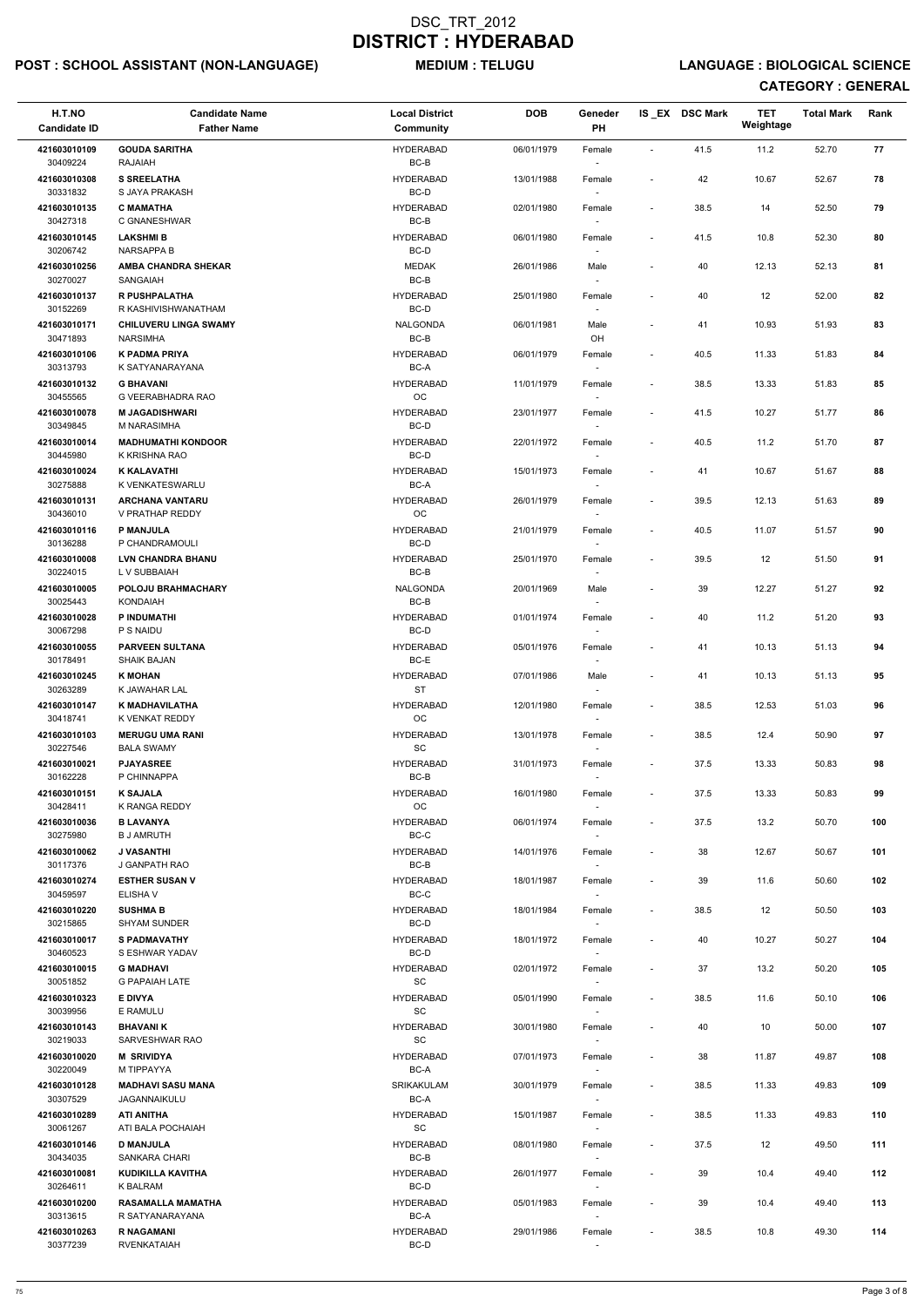## POST : SCHOOL ASSISTANT (NON-LANGUAGE) MEDIUM : TELUGU LANGUAGE : BIOLOGICAL SCIENCE

| H.T.NO<br><b>Candidate ID</b>        | <b>Candidate Name</b><br><b>Father Name</b>             | <b>Local District</b><br>Community                       | <b>DOB</b> | Geneder<br>PH                                |                              | IS_EX DSC Mark | <b>TET</b><br>Weightage | <b>Total Mark</b> | Rank |
|--------------------------------------|---------------------------------------------------------|----------------------------------------------------------|------------|----------------------------------------------|------------------------------|----------------|-------------------------|-------------------|------|
| 421603010054                         | <b>SADEGOPU PADMAKAR</b>                                | <b>HYDERABAD</b>                                         | 21/01/1975 | Male                                         | $\blacksquare$               | 37             | 12.27                   | 49.27             | 115  |
| 30431506                             | S DEVADANAM                                             | BC-C                                                     |            |                                              |                              |                |                         |                   |      |
| 421603010293<br>30159846             | <b>K SWATHI</b><br><b>K RAMULU</b>                      | <b>HYDERABAD</b><br><b>ST</b>                            | 06/01/1988 | Female                                       | $\overline{\phantom{a}}$     | 38.5           | 10.53                   | 49.03             | 116  |
| 421603010233<br>30184628             | <b>RAJESWARA RAO TAMMINENI</b><br><b>APPARAO</b>        | SRIKAKULAM<br>BC-A                                       | 05/01/1985 | Male                                         | $\overline{\phantom{a}}$     | 39             | 10                      | 49.00             | 117  |
| 421603010325<br>30246804             | <b>DESABOINA NAGALAKSHMI</b><br>D CHINNA RAMA SUBBAIAH  | <b>HYDERABAD</b><br>BC-D                                 | 10/01/1990 | Female<br>$\overline{\phantom{a}}$           |                              | 37             | 12                      | 49.00             | 118  |
| 421603010189                         | P V SUJATHA                                             | HYDERABAD                                                | 19/01/1982 | Female                                       | $\overline{\phantom{a}}$     | 37.5           | 11.33                   | 48.83             | 119  |
| 30031338<br>421603010129<br>30084865 | P V SUBBAIAH<br><b>G RAVI KUMAR</b><br><b>G PAPAIAH</b> | BC-D<br>HYDERABAD<br>BC-B                                | 25/01/1979 | Male                                         | $\overline{\phantom{a}}$     | 38             | 10.67                   | 48.67             | 120  |
| 421603010306<br>30461359             | <b>ORSU SOUJANYA DEVI</b><br>O VENKATESWARLU            | <b>KHAMMAM</b><br>$BC-A$                                 | 05/01/1988 | Female                                       | $\overline{\phantom{m}}$     | 38             | 10.67                   | 48.67             | 121  |
| 421603010273<br>30102747             | <b>C MALATHI</b><br>C PARWATHALU                        | <b>HYDERABAD</b><br>BC-A                                 | 09/01/1987 | Female                                       | $\overline{\phantom{a}}$     | 37             | 11.6                    | 48.60             | 122  |
| 421603010204<br>30144742             | <b>I SARITHA</b><br>I AYYANNA                           | <b>HYDERABAD</b><br>BC-B                                 | 13/01/1983 | Female                                       | $\overline{\phantom{a}}$     | 38             | 10.53                   | 48.53             | 123  |
| 421603010184                         | <b>D ROJA</b>                                           | HYDERABAD                                                | 02/01/1982 | Female                                       | $\overline{\phantom{a}}$     | 38.5           | 10                      | 48.50             | 124  |
| 30103107                             | D BALASWAMY                                             | BC-A                                                     |            |                                              |                              |                |                         |                   |      |
| 421603010195<br>30112420             | <b>K NARESH</b><br>K RAMULU                             | <b>HYDERABAD</b><br>$\operatorname{\textsf{SC}}$         | 19/01/1982 | Male                                         | $\overline{\phantom{a}}$     | 38.5           | 10                      | 48.50             | 125  |
| 421603010237                         | <b>O SWAPNA</b>                                         | <b>HYDERABAD</b><br>BC-B                                 | 12/01/1985 | Female                                       | $\overline{\phantom{a}}$     | 37             | 11.47                   | 48.47             | 126  |
| 30332171<br>421603010318<br>30417249 | DANAIAH<br><b>B SUNITHA</b><br><b>B PADMA RAO</b>       | <b>HYDERABAD</b><br>SC                                   | 23/01/1989 | Female                                       | $\overline{\phantom{a}}$     | 38             | 10.4                    | 48.40             | 127  |
| 421603010097                         | <b>MUTHYALUK</b>                                        | HYDERABAD                                                | 06/01/1978 | Male                                         | $\overline{\phantom{a}}$     | 37.5           | 10.8                    | 48.30             | 128  |
| 30183123<br>421603010107             | SOMAIAH<br><b>J PRAMELA KUMARI</b>                      | <b>SC</b><br><b>HYDERABAD</b>                            | 26/01/1979 | $\overline{\phantom{a}}$<br>Female           | $\overline{\phantom{a}}$     | 37.5           | 10.8                    | 48.30             | 129  |
| 30448191<br>421603010027<br>30056995 | J VINAY SAGAR<br><b>M ARUNA</b><br>M MAHANTAIAH         | $\operatorname{\textsf{SC}}$<br><b>HYDERABAD</b><br>BC-D | 27/01/1974 | Female                                       | $\overline{\phantom{m}}$     | 36             | 12.27                   | 48.27             | 130  |
| 421603010313<br>30045191             | <b>SHAIK SHABANA</b><br><b>SHAIK MUBARAK BASHA</b>      | HYDERABAD<br>BC-E                                        | 10/01/1989 | Female<br>$\overline{\phantom{a}}$           | $\qquad \qquad \blacksquare$ | 38             | 10.27                   | 48.27             | 131  |
| 421603010244<br>30253435             | <b>M VIJAY KUMAR</b><br>M JACOB                         | <b>HYDERABAD</b><br>SC                                   | 15/01/1986 | Male                                         | $\overline{\phantom{a}}$     | 37.5           | 10.67                   | 48.17             | 132  |
| 421603010296                         | <b>S SANTOSHA</b>                                       | <b>HYDERABAD</b>                                         | 15/01/1988 | Female                                       | $\overline{\phantom{a}}$     | 38             | 10.13                   | 48.13             | 133  |
| 30366914<br>421603010061             | S YADAIAH<br><b>T LAXMI</b>                             | BC-A<br><b>HYDERABAD</b>                                 | 04/01/1976 | Female                                       | $\overline{\phantom{a}}$     | 37.5           | 10.27                   | 47.77             | 134  |
| 30435078                             | T BUCHAIAH CHARY                                        | BC-B                                                     |            | $\overline{\phantom{a}}$                     |                              |                |                         |                   |      |
| 421603010243<br>30175665             | <b>AUSULA GAYATHRI</b><br><b>AUSULA MURALI</b>          | <b>NIZAMABAD</b><br>BC-B                                 | 31/01/1985 | Female<br>$\sim$                             | $\overline{\phantom{a}}$     | 37.5           | 10.27                   | 47.77             | 135  |
| 421603010144<br>30376261             | <b>R KRISHNAVENI</b><br><b>R RAMDAS</b>                 | <b>HYDERABAD</b><br>BC-B                                 | 05/01/1980 | Female<br>$\overline{\phantom{a}}$           | $\overline{\phantom{a}}$     | 37             | 10.67                   | 47.67             | 136  |
| 421603010265<br>30325281             | <b>TM SUDHA RANI</b><br>T M ASHOK KUMAR                 | HYDERABAD<br>BC-A                                        | 27/01/1986 | Female                                       | $\overline{\phantom{a}}$     | 37             | 10.67                   | 47.67             | 137  |
| 421603010257<br>30265675             | P KUSUMA KUMARI<br>P CHENNAIAH                          | <b>HYDERABAD</b><br>SC                                   | 05/01/1986 | Female                                       | $\overline{\phantom{a}}$     | 37.5           | 10.13                   | 47.63             | 138  |
| 421603010099<br>30209359             | <b>PUSHPA LATHA R</b><br><b>VENKAIAH CHARY</b>          | <b>HYDERABAD</b><br>BC-B                                 | 13/01/1978 | Female<br>$\sim$                             | $\overline{\phantom{a}}$     | 35.5           | 12                      | 47.50             | 139  |
| 421603010212<br>30311104             | <b>MATKAM VIJAYA LAKSHMI</b><br>M KRISHNA               | HYDERABAD<br>BC-D                                        | 17/01/1984 | Female                                       | $\overline{\phantom{a}}$     | 37.5           | 10                      | 47.50             | 140  |
| 421603010084<br>30454004             | <b>RAMESH PALVAI</b><br><b>DEVAIAH</b>                  | NALGONDA<br>SC                                           | 11/01/1978 | Male                                         | $\overline{\phantom{a}}$     | 35.5           | 11.87                   | 47.37             | 141  |
| 421603010011<br>30245868             | <b>M KAVITHA</b><br>M KRISHNA RAO                       | <b>HYDERABAD</b><br>BC-B                                 | 01/01/1970 | Female                                       | $\overline{\phantom{a}}$     | 34             | 13.33                   | 47.33             | 142  |
| 421603010164<br>30262360             | <b>WASEEM NUZHAHT</b><br><b>MOHAMMED MASTAN</b>         | MAHABUBNAGAR<br>BC-E                                     | 05/01/1981 | Female<br>$\sim$                             | $\overline{\phantom{a}}$     | 36.5           | 10.8                    | 47.30             | 143  |
| 421603010030                         | <b>BARI SRINIVAS</b>                                    | KHAMMAM                                                  | 09/01/1974 | Male                                         | $\overline{\phantom{a}}$     | 35             | 12.27                   | 47.27             | 144  |
| 30427827<br>421603010067             | MALLAIAH<br>K V S LAKSHMI PRASANNA                      | BC-D<br>HYDERABAD                                        | 14/01/1977 | $\sim$<br>Female                             | $\overline{\phantom{a}}$     | 35             | 12.27                   | 47.27             | 145  |
| 30400717<br>421603010225             | K VENKATA SWAMY<br><b>SHAHEEN SULTHANA</b>              | OC<br><b>HYDERABAD</b>                                   | 04/01/1985 | Female                                       | $\overline{\phantom{a}}$     | 37             | 10.27                   | 47.27             | 146  |
| 30150243                             | MD AJAZODDIN                                            | BC-E                                                     |            |                                              |                              |                |                         |                   |      |
| 421603010309<br>30421117             | <b>V KAVITHA</b><br>V MURALI                            | <b>HYDERABAD</b><br>BC-D                                 | 20/01/1988 | Female<br>$\sim$                             | $\blacksquare$               | 37             | 10.27                   | 47.27             | 147  |
| 421603010298<br>30152678             | <b>NEELIMA KANDEPALLI</b><br>PRASADA RAO                | <b>HYDERABAD</b><br>BC-B                                 | 19/01/1988 | Female                                       |                              | 36             | 11.2                    | 47.20             | 148  |
| 421603010250<br>30330767             | <b>K SATHYAVATHI</b><br>K UGANANDAM                     | HYDERABAD<br>BC-D                                        | 04/01/1986 | Female                                       | $\overline{\phantom{a}}$     | 35             | 12                      | 47.00             | 149  |
| 421603010254<br>30156476             | <b>B SANDYA RANI</b><br><b>B RAMACHANDER</b>            | <b>HYDERABAD</b><br>BC-A                                 | 24/01/1986 | Female<br>$\sim$                             | $\overline{\phantom{a}}$     | 37             | 10                      | 47.00             | 150  |
| 421603010322<br>30043834             | <b>GOUTI SHYLAJA</b><br>NAGABHOOSHANAM                  | HYDERABAD<br>BC-A                                        | 01/01/1989 | Female                                       | $\overline{\phantom{a}}$     | 37             | 10                      | 47.00             | 151  |
| 421603010004<br>30284709             | <b>ATTELLI RAMADEVI</b><br>KRISHNA MURTHY GOUD          | <b>HYDERABAD</b><br>BC-B                                 | 10/01/1969 | $\sim$<br>Female<br>$\overline{\phantom{a}}$ | $\overline{\phantom{a}}$     | 35.5           | 11.47                   | 46.97             | 152  |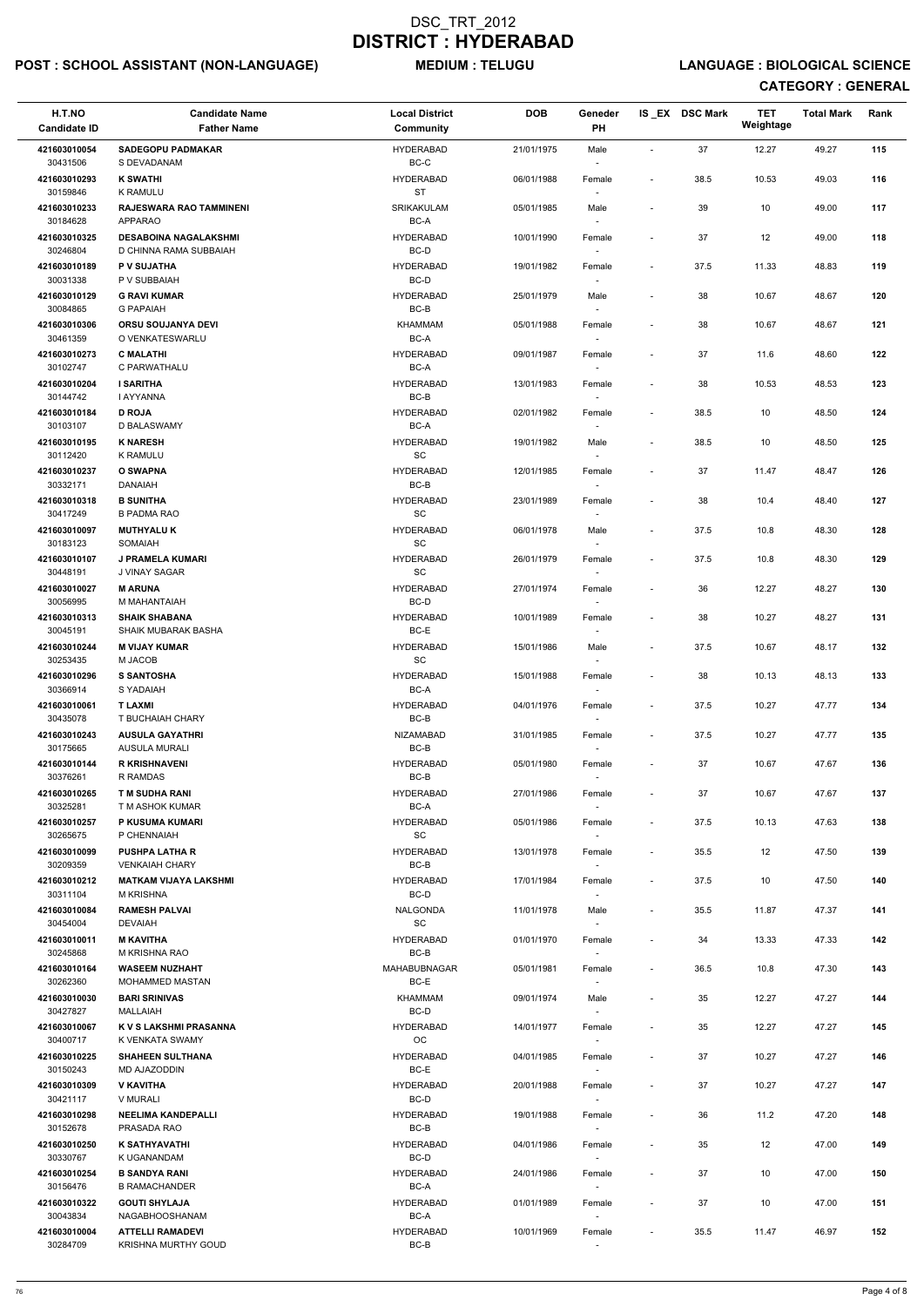## POST : SCHOOL ASSISTANT (NON-LANGUAGE) MEDIUM : TELUGU LANGUAGE : BIOLOGICAL SCIENCE

| H.T.NO<br><b>Candidate ID</b> | <b>Candidate Name</b><br><b>Father Name</b>        | <b>Local District</b><br><b>Community</b>        | <b>DOB</b> | Geneder<br>PH                      |                          | IS_EX DSC Mark | <b>TET</b><br>Weightage | <b>Total Mark</b> | Rank |
|-------------------------------|----------------------------------------------------|--------------------------------------------------|------------|------------------------------------|--------------------------|----------------|-------------------------|-------------------|------|
| 421603010114<br>30039849      | <b>M RENUKA JYOTHI</b><br><b>M NARSING RAO</b>     | <b>HYDERABAD</b>                                 | 10/01/1979 | Female                             | $\overline{\phantom{a}}$ | 36             | 10.93                   | 46.93             | 153  |
| 421603010090                  | <b>R NEERAJA</b>                                   | BC-B<br><b>KARIMNAGAR</b>                        | 05/01/1978 | $\sim$<br>Female                   | $\overline{\phantom{a}}$ | 38             | 8.67                    | 46.67             | 154  |
| 30435947<br>421603010213      | R SHANKARAIAH<br>P GEETHA KUMARI                   | SC<br><b>HYDERABAD</b>                           | 26/01/1984 | Female                             | $\overline{\phantom{a}}$ | 36             | 10.67                   | 46.67             | 155  |
| 30289227<br>421603010173      | P BUCHANNA GOUD<br>P JYOTHI                        | $BC-B$<br><b>HYDERABAD</b>                       | 28/01/1981 |                                    | $\blacksquare$           | 35             | 11.6                    | 46.60             | 156  |
| 30306790                      | P VIJAYA BHASKAR                                   | SC                                               |            | Female<br>$\sim$                   |                          |                |                         |                   |      |
| 421603010012<br>30441970      | <b>TENALI JALAJA</b><br><b>TENALI BULLAIAH</b>     | <b>HYDERABAD</b><br>SC                           | 01/01/1971 | Female<br>$\sim$                   | $\overline{\phantom{a}}$ | 36.5           | 10                      | 46.50             | 157  |
| 421603010094<br>30334429      | Y VENKATANARAYANA<br><b>VENKATASUBBAIAH</b>        | PRAKASAM<br>$_{\rm OC}$                          | 03/01/1978 | Male<br>OH                         | $\blacksquare$           | 34             | 12.4                    | 46.40             | 158  |
| 421603010037<br>30464608      | <b>VUTUKURI VIDYULATHA</b><br>VUTUKURI PRASADA RAO | <b>HYDERABAD</b><br>BC-C                         | 16/01/1974 | Female                             | $\overline{\phantom{a}}$ | 35.5           | 10.67                   | 46.17             | 159  |
| 421603010297<br>30172858      | <b>M SUREKHA</b><br>M LAXMAN                       | <b>HYDERABAD</b><br><b>ST</b>                    | 06/01/1988 | Female<br>$\sim$                   | $\overline{\phantom{a}}$ | 35.5           | 10.67                   | 46.17             | 160  |
| 421603010211                  | <b>M RAJU</b>                                      | <b>HYDERABAD</b>                                 | 25/01/1984 | Male                               |                          | 36             | 10.13                   | 46.13             | 161  |
| 30182020<br>421603010022      | YELLAPPA<br><b>BANTU RAJA</b>                      | $BC-C$<br><b>HYDERABAD</b>                       | 07/01/1973 | Male                               | $\overline{\phantom{a}}$ | 34.5           | 11.6                    | 46.10             | 162  |
| 30075879                      | <b>BANTU YADAGIRI</b>                              | <b>SC</b>                                        |            | $\overline{\phantom{a}}$           |                          |                |                         |                   |      |
| 421603010140<br>30271140      | <b>NOOR JAHAN BEGUM</b><br>MOHAMMAD ILYAS          | <b>HYDERABAD</b><br>BC-E                         | 10/01/1980 | Female                             |                          | 35             | 11.07                   | 46.07             | 163  |
| 421603010040<br>30038978      | <b>MALLEPAKA NAGARAJU</b><br>MADHU                 | <b>KRISHNA</b><br>$\operatorname{\textsf{SC}}$   | 15/01/1975 | Male                               | $\overline{\phantom{a}}$ | 35.5           | 10.4                    | 45.90             | 164  |
| 421603010072<br>30223830      | <b>J THRIVENI</b><br>J NARSAIAH                    | <b>HYDERABAD</b><br>BC-D                         | 20/01/1977 | Female<br>$\sim$                   | $\overline{\phantom{a}}$ | 34.5           | 11.33                   | 45.83             | 165  |
| 421603010282                  | <b>P ASWINI</b>                                    | <b>HYDERABAD</b>                                 | 30/01/1987 | Female                             | $\blacksquare$           | 34.5           | 11.33                   | 45.83             | 166  |
| 30170613<br>421603010270      | P RAMULU<br><b>USHARANI REDDY</b>                  | <b>SC</b><br><b>KURNOOL</b>                      | 04/01/1987 | $\sim$<br>Female                   | $\blacksquare$           | 35.5           | 10.27                   | 45.77             | 167  |
| 30429411<br>421603010172      | KASIVISWANATH REDDY<br><b>B SAILU</b>              | BC-D<br><b>HYDERABAD</b>                         | 10/01/1981 | $\overline{\phantom{a}}$<br>Male   | $\overline{\phantom{a}}$ | 36.5           | 9.2                     | 45.70             | 168  |
| 30423914                      | <b>B LINGAIAH</b>                                  | <b>SC</b>                                        |            | $\overline{\phantom{a}}$           |                          |                |                         |                   |      |
| 421603010044<br>30323050      | N S S SHANTHI KUMARI<br>N NARASIMHA MURTHY         | <b>HYDERABAD</b><br>SC                           | 10/01/1975 | Female<br>$\sim$                   |                          | 35             | 10.67                   | 45.67             | 169  |
| 421603010052<br>30340139      | <b>GUREBELLI VANISREE</b><br>G KRISHNAYYA          | <b>HYDERABAD</b><br>BC-A                         | 20/01/1975 | Female                             | $\overline{\phantom{a}}$ | 35.5           | 10.13                   | 45.63             | 170  |
| 421603010242<br>30341151      | <b>M RAMESH NAIK</b><br><b>DEVUJINAIK</b>          | <b>HYDERABAD</b><br><b>ST</b>                    | 24/01/1985 | Male<br>$\overline{\phantom{a}}$   | $\overline{\phantom{a}}$ | 35.5           | 10.13                   | 45.63             | 171  |
| 421603010185<br>30088782      | <b>KALLURU JAINABI</b><br>K GANGAIAH               | <b>KADAPA</b><br>BC-B                            | 02/01/1982 | Female<br>$\overline{\phantom{a}}$ |                          | 34             | 11.6                    | 45.60             | 172  |
| 421603010082                  | <b>J VASANTHA</b>                                  | <b>HYDERABAD</b>                                 | 10/01/1977 | Female                             | $\overline{\phantom{a}}$ | 34.5           | 11.07                   | 45.57             | 173  |
| 30080778<br>421603010161      | J GOPAIAH<br><b>G SATYA JYOTHI</b>                 | BC-D<br><b>HYDERABAD</b>                         | 01/01/1981 | $\sim$<br>Female                   | $\overline{\phantom{a}}$ | 34.5           | 11.07                   | 45.57             | 174  |
| 30313767<br>421603010002      | <b>G SATYAM</b><br><b>N MADHAVI</b>                | SC<br><b>HYDERABAD</b>                           | 09/01/1969 | $\overline{\phantom{a}}$<br>Female | $\overline{\phantom{a}}$ | 35             | 10.4                    | 45.40             | 175  |
| 30155313                      | N VENKATRAO                                        | BC-D                                             |            |                                    |                          |                |                         |                   |      |
| 421603010319<br>30218577      | <b>SATILLI SOBHARANI</b><br>SATILLI MANMADHA RAO   | <b>SRIKAKULAM</b><br>BC-B                        | 12/01/1989 | Female<br>$\sim$                   | $\overline{\phantom{a}}$ | 33.5           | 11.87                   | 45.37             | 176  |
| 421603010010<br>30078049      | <b>S NAGARANI</b><br>S SIVAKOTAPPA                 | <b>HYDERABAD</b><br>BC-D                         | 25/01/1970 | Female<br>$\sim$                   | $\overline{\phantom{a}}$ | 34.5           | 10.8                    | 45.30             | 177  |
| 421603010246<br>30001467      | <b>K SANGEETHA</b><br>K VAMAN RAO                  | <b>HYDERABAD</b><br><b>SC</b>                    | 01/01/1986 | Female<br>$\sim$                   | $\overline{\phantom{a}}$ | 35             | 10.27                   | 45.27             | 178  |
| 421603010035<br>30354442      | <b>KALERU SAROJA</b><br>KALERU RAMULU              | <b>HYDERABAD</b><br>BC-D                         | 25/01/1974 | Female                             | $\overline{\phantom{a}}$ | 34.5           | 10.67                   | 45.17             | 179  |
| 421603010121<br>30131442      | <b>MOHAMMED OSMAN SHAREEF</b><br>YOUSUF SHAREEF    | <b>HYDERABAD</b><br>BC-E                         | 20/01/1979 | Male<br>$\overline{\phantom{a}}$   | $\overline{\phantom{a}}$ | 34.5           | 10.67                   | 45.17             | 180  |
| 421603010232                  | THANNA VARAPRASAD                                  | VIZIANAGARAM                                     | 30/01/1985 | Male                               | $\blacksquare$           | 35             | 10.13                   | 45.13             | 181  |
| 30210059<br>421603010166      | LAKSHMANA NAIDU<br><b>V SARITHA</b>                | BC-D<br><b>RANGAREDDY</b>                        | 27/01/1981 | $\sim$<br>Female                   | $\overline{\phantom{a}}$ | 33.5           | 11.6                    | 45.10             | 182  |
| 30095908                      | V YADAIAH                                          | BC-D                                             |            | $\sim$                             |                          |                |                         |                   |      |
| 421603010053<br>30230030      | <b>PASUPUNUTI JYOTHILATHA</b><br>P SAMBAIAH        | WARANGAL<br>BC-D                                 | 28/01/1975 | Female                             | $\overline{\phantom{a}}$ | 33.5           | 11.47                   | 44.97             | 183  |
| 421603010272<br>30390741      | <b>V TEJA SRI</b><br><b>VL PRASAD</b>              | <b>HYDERABAD</b><br>OC                           | 19/01/1987 | Female                             | $\overline{\phantom{a}}$ | 32.5           | 12.27                   | 44.77             | 184  |
| 421603010193                  | <b>W VARA LAKSHMI</b>                              | <b>HYDERABAD</b>                                 | 19/01/1982 | Female                             | $\overline{\phantom{a}}$ | 34             | 10.53                   | 44.53             | 185  |
| 30183751<br>421603010057      | W RAJENDER<br><b>G YADAIAH</b>                     | SC<br><b>HYDERABAD</b>                           | 04/01/1976 | $\sim$<br>Male                     | $\overline{\phantom{a}}$ | 34.5           | 10                      | 44.50             | 186  |
| 30422576<br>421603010075      | <b>G MANNEMAIAH</b><br><b>P SUGUNA</b>             | $\operatorname{\textsf{SC}}$<br><b>HYDERABAD</b> | 01/01/1977 | $\overline{\phantom{a}}$<br>Female | $\overline{\phantom{a}}$ | 34.5           | 10                      | 44.50             | 187  |
| 30443691                      | PJANGAIAH                                          | BC-A                                             |            | $\sim$                             |                          |                |                         |                   |      |
| 421603010227<br>30027321      | <b>RAJITHA ALLIBILLI</b><br>NARAYANA               | <b>HYDERABAD</b><br>SC                           | 03/01/1985 | Female<br>$\sim$                   |                          | 34             | 10.4                    | 44.40             | 188  |
| 421603010262<br>30159105      | <b>RAHEEMOON</b><br>SK MAHABOOB VALI               | <b>HYDERABAD</b><br>BC-E                         | 10/01/1986 | Female<br>$\overline{\phantom{a}}$ | $\overline{\phantom{a}}$ | 34             | 10.4                    | 44.40             | 189  |
| 421603010271<br>30288190      | <b>SHABANA BEGUM</b><br>KHALIL                     | <b>HYDERABAD</b><br>BC-E                         | 10/01/1987 | Female<br>$\sim$                   | $\blacksquare$           | 34             | 10.27                   | 44.27             | 190  |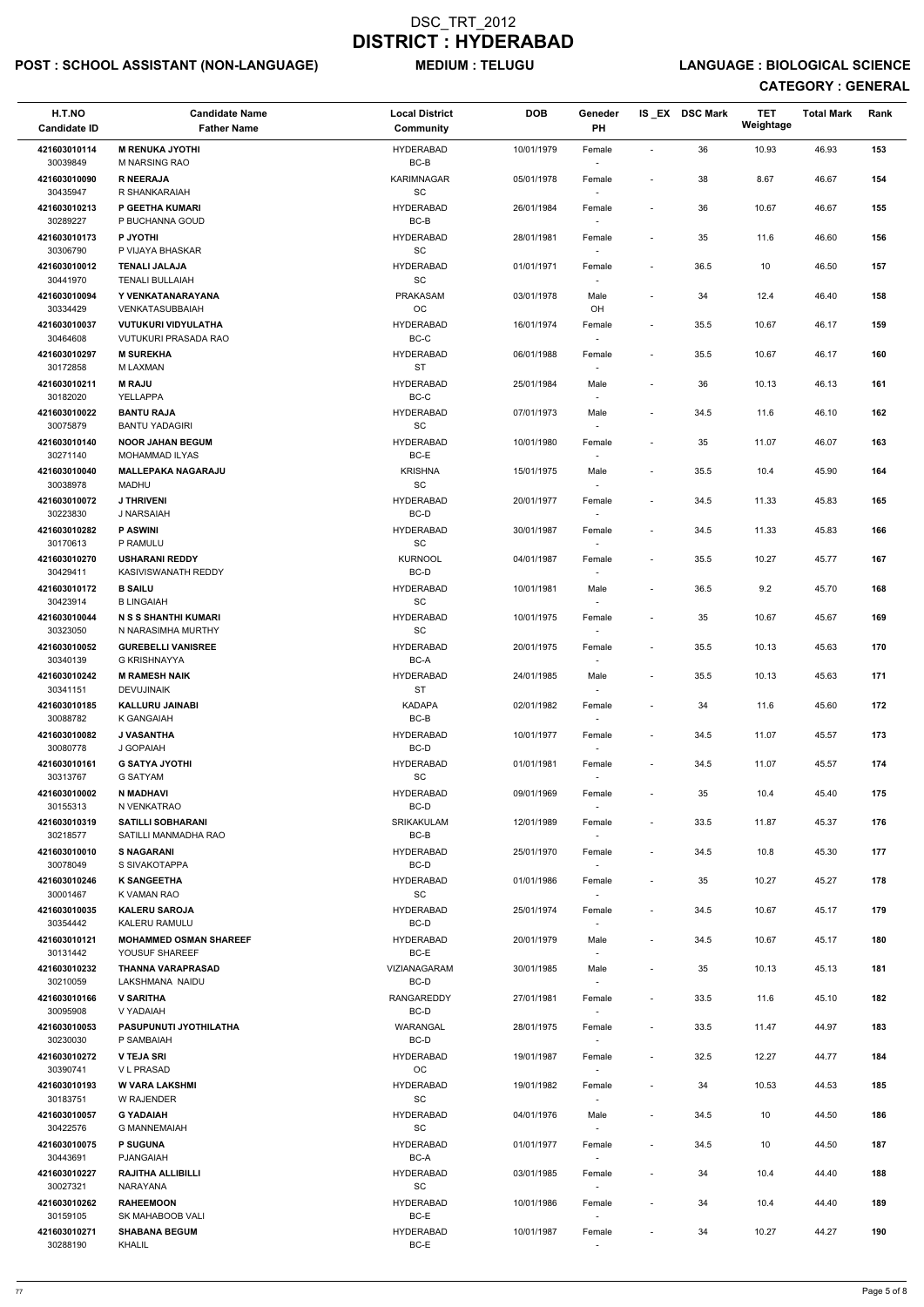## POST : SCHOOL ASSISTANT (NON-LANGUAGE) MEDIUM : TELUGU LANGUAGE : BIOLOGICAL SCIENCE

| H.T.NO<br><b>Candidate ID</b> | <b>Candidate Name</b><br><b>Father Name</b>         | <b>Local District</b><br>Community               | <b>DOB</b> | Geneder<br>PH                      |                              | IS_EX DSC Mark | <b>TET</b><br>Weightage | <b>Total Mark</b> | Rank |
|-------------------------------|-----------------------------------------------------|--------------------------------------------------|------------|------------------------------------|------------------------------|----------------|-------------------------|-------------------|------|
| 421603010174                  | <b>R PUSHPANJALI</b><br>R NARSIMULU                 | MAHABUBNAGAR                                     | 25/01/1981 | Female                             | $\sim$                       | 35             | 9.2                     | 44.20             | 191  |
| 30437132<br>421603010113      | <b>K SUNITHA</b>                                    | SC<br>HYDERABAD                                  | 18/01/1979 | Female                             | $\overline{\phantom{a}}$     | 33.5           | 10.67                   | 44.17             | 192  |
| 30334541<br>421603010210      | K RAJAIAH<br><b>SARASWATHI DONTHAGANI</b>           | BC-A<br><b>NALGONDA</b>                          | 10/01/1984 | Female                             | $\overline{\phantom{a}}$     | 33             | 11.07                   | 44.07             | 193  |
| 30451387<br>421603010168      | RAMULU<br><b>CH SWAPNA</b>                          | $BC-B$<br><b>HYDERABAD</b>                       | 20/01/1981 | Female                             | $\overline{\phantom{a}}$     | 33.5           | 10.53                   | 44.03             | 194  |
| 30258581<br>421603010284      | CH OMPRAKASH<br><b>V KANAKA DURGA</b>               | BC-A<br><b>HYDERABAD</b>                         | 08/01/1987 | $\sim$                             |                              | 32.5           | 11.47                   | 43.97             | 195  |
| 30418066                      | V VENKATESHWARA RAO                                 | BC-A                                             |            | Female<br>$\sim$                   | $\overline{\phantom{a}}$     |                |                         |                   |      |
| 421603010194<br>30198492      | <b>D SWAPNA KUMARI</b><br>D SAVARAIAH               | <b>HYDERABAD</b><br>SC                           | 21/01/1982 | Female                             | $\overline{\phantom{a}}$     | 33.5           | 10.4                    | 43.90             | 196  |
| 421603010155<br>30287735      | <b>D RAJARAJESWARI</b><br>D KRISHNA                 | <b>HYDERABAD</b><br>BC-D                         | 29/01/1980 | Female                             | $\overline{\phantom{a}}$     | 33.5           | 10.27                   | 43.77             | 197  |
| 421603010302<br>30408965      | <b>S KEERTHANA</b><br>S CHANDRA SHEKAR              | <b>HYDERABAD</b><br>$BC-B$                       | 19/01/1988 | Female<br>$\sim$                   | $\overline{\phantom{a}}$     | 31.5           | 12.27                   | 43.77             | 198  |
| 421603010050                  | V ANNAPURNA                                         | <b>HYDERABAD</b>                                 | 13/01/1975 | Female                             | $\overline{\phantom{a}}$     | 34             | 9.73                    | 43.73             | 199  |
| 30204515<br>421603010059      | V SRIRAMULU<br><b>REHANA</b>                        | SC<br><b>HYDERABAD</b>                           | 14/01/1976 | Female                             | $\overline{\phantom{a}}$     | 31.5           | 12                      | 43.50             | 200  |
| 30179290                      | SHAFIAHMAD                                          | BC-E                                             |            |                                    |                              |                |                         |                   |      |
| 421603010203<br>30153415      | <b>GOLLA HIMA BINDU</b><br><b>GOLLA SHALEM RAJU</b> | <b>GUNTUR</b><br>$\operatorname{\textsf{SC}}$    | 30/01/1983 | Female                             | $\blacksquare$               | 32             | 11.47                   | 43.47             | 201  |
| 421603010312                  | <b>B RAJITHA</b>                                    | <b>HYDERABAD</b>                                 | 05/01/1989 | Female                             | $\overline{\phantom{a}}$     | 32             | 11.47                   | 43.47             | 202  |
| 30167498<br>421603010006      | <b>B SATTAIAH</b><br>P PADMA                        | $BC-B$<br><b>HYDERABAD</b>                       | 18/01/1969 | Female                             | $\overline{\phantom{a}}$     | 32.5           | 10.93                   | 43.43             | 203  |
| 30434891                      | P HAJARATHAIAH                                      | BC-B                                             |            | $\sim$                             |                              |                |                         |                   |      |
| 421603010133<br>30420526      | <b>E GOURY DEVI</b><br>E RAMA CHARY                 | <b>HYDERABAD</b><br>BC-B                         | 05/01/1980 | Female                             | $\overline{\phantom{a}}$     | 32.5           | 10.93                   | 43.43             | 204  |
| 421603010247<br>30330153      | YAGATI DURGA BHAVANI<br>YAGATI DALAIAH              | <b>HYDERABAD</b><br>$\operatorname{\textsf{SC}}$ | 08/01/1986 | Female                             | $\overline{\phantom{a}}$     | 33             | 10.4                    | 43.40             | 205  |
| 421603010192<br>30341511      | <b>P SRINIVAS</b><br>P CHANDRAIAH                   | <b>HYDERABAD</b><br>BC-A                         | 05/01/1982 | Male                               | $\overline{\phantom{a}}$     | 33             | 10.27                   | 43.27             | 206  |
| 421603010224<br>30045608      | <b>SHIREESHAC</b><br>C PULLAIAH                     | <b>HYDERABAD</b><br>SC                           | 11/01/1985 | Female<br>$\sim$                   | $\qquad \qquad \blacksquare$ | 33             | 10.13                   | 43.13             | 207  |
| 421603010287<br>30303398      | <b>SHANIGARAPU RAJITHA</b><br><b>SAMMAIAH</b>       | <b>KARIMNAGAR</b><br>SC                          | 10/01/1987 | Female                             | $\overline{\phantom{a}}$     | 32             | 11.07                   | 43.07             | 208  |
| 421603010159                  | <b>BODA YAMUNA</b>                                  | HYDERABAD                                        | 06/01/1980 | Female                             | $\overline{\phantom{a}}$     | 32.5           | 10.53                   | 43.03             | 209  |
| 30263997<br>421603010294      | <b>BODA NARSIMHA</b><br><b>KALAKOTLA RENUKA</b>     | <b>SC</b><br><b>HYDERABAD</b>                    | 02/01/1988 | Female                             | $\overline{\phantom{a}}$     | 33.5           | 9.47                    | 42.97             | 210  |
| 30408169<br>421603010290      | <b>SIVAIAH</b><br><b>S PADMA</b>                    | SC<br>HYDERABAD                                  | 15/01/1987 | Female                             | $\overline{\phantom{a}}$     | 32             | 10.8                    | 42.80             | 211  |
| 30151766                      | S MALLESHAM                                         | BC-D                                             |            | $\sim$                             |                              |                |                         |                   |      |
| 421603010201<br>30420668      | <b>MANJULA MEDEPALLI</b><br><b>THIRUPATHAIAH</b>    | HYDERABAD<br>SC                                  | 08/01/1983 | Female<br>$\sim$                   | $\overline{\phantom{a}}$     | 32.5           | 10.27                   | 42.77             | 212  |
| 421603010070<br>30287146      | <b>K JAYASREE</b><br>K ANANDAM                      | HYDERABAD<br>BC-B                                | 25/01/1977 | Female                             | $\overline{\phantom{a}}$     | 32.5           | 10.13                   | 42.63             | 213  |
| 421603010142<br>30035287      | <b>PANGA RAJAMANI</b><br>PANGA LACHAIAH             | ADILABAD<br>SC                                   | 15/01/1980 | Female<br>$\sim$                   | $\overline{\phantom{a}}$     | 33.5           | 9.07                    | 42.57             | 214  |
| 421603010235<br>30029577      | <b>K REENA</b><br><b>SHANKAR NAIK K</b>             | <b>HYDERABAD</b><br><b>ST</b>                    | 20/01/1985 | Female                             | $\overline{\phantom{a}}$     | 33.5           | 9.07                    | 42.57             | 215  |
| 421603010045<br>30206494      | A SHOBHA RANI<br>A BABAIAH                          | HYDERABAD<br>SC                                  | 28/01/1975 | Female<br>$\sim$                   | $\overline{\phantom{a}}$     | 33.5           | 8.93                    | 42.43             | 216  |
| 421603010188                  | <b>M SMARTY SULAXNA</b>                             | HYDERABAD                                        | 09/01/1982 | Female                             | $\overline{\phantom{a}}$     | 31.5           | 10.93                   | 42.43             | 217  |
| 30316208<br>421603010216      | M PRASADA RAO<br><b>SHAIK KHAJA MOINUDDIN</b>       | BC-C<br>HYDERABAD                                | 01/01/1984 | Male                               | $\overline{\phantom{a}}$     | 31.5           | 10.93                   | 42.43             | 218  |
| 30434358<br>421603010299      | <b>SHAIK NAGULU</b><br><b>KADIRI SUMALATHA</b>      | BC-E<br><b>PRAKASAM</b>                          | 13/01/1988 | Female                             | $\blacksquare$               | 32             | 10.4                    | 42.40             | 219  |
| 30182526<br>521603010001      | SRINIVASULU<br><b>GOTTE RAJITHA</b>                 | BC-B<br>HYDERABAD                                | 05/01/1981 | $\sim$                             |                              | 32.5           | 9.73                    | 42.23             | 220  |
| 30241102                      | <b>LINGAIAH</b>                                     | <b>SC</b>                                        |            | Female<br>$\sim$                   | $\overline{\phantom{a}}$     |                |                         |                   |      |
| 421603010180<br>30234105      | <b>CH JYOTHI</b><br><b>CH NARASIMHA</b>             | <b>HYDERABAD</b><br>SC                           | 05/01/1982 | Female                             | $\overline{\phantom{a}}$     | 32.5           | 9.73                    | 42.23             | 221  |
| 421603010124                  | <b>PALLI ARUNA</b>                                  | <b>HYDERABAD</b>                                 | 03/01/1979 | Female                             | $\overline{\phantom{a}}$     | 33             | 9.2                     | 42.20             | 222  |
| 30288164<br>421603010186      | PALLI SUNDER RAJ<br>A MANJULA                       | SC<br><b>HYDERABAD</b>                           | 08/01/1982 | Female                             | $\overline{\phantom{a}}$     | 31             | 11.2                    | 42.20             | 223  |
| 30423163<br>421603010138      | A GOPAL<br><b>K SHOBHA RANI</b>                     | BC-D<br><b>HYDERABAD</b>                         | 15/01/1980 | $\sim$<br>Female                   | $\blacksquare$               | 32             | 10                      | 42.00             | 224  |
| 30158785<br>421603010009      | K LACHAIAH<br><b>S SUMAN</b>                        | $\operatorname{\textsf{SC}}$<br>HYDERABAD        | 17/01/1970 | Female                             | $\overline{\phantom{a}}$     | 31.5           | 10.4                    | 41.90             | 225  |
| 30181446                      | S LAXMAN RAO                                        | BC-D                                             |            | $\overline{\phantom{a}}$           |                              |                |                         |                   |      |
| 421603010076<br>30252156      | <b>ERUGU NEELAPURI KUMARI</b><br><b>VENKAIAH</b>    | HYDERABAD<br>SC                                  | 02/01/1977 | Female<br>$\sim$                   | $\overline{\phantom{a}}$     | 31.5           | 10.27                   | 41.77             | 226  |
| 421603010065<br>30031198      | <b>BEULAHK</b><br>SUNDER RAO K                      | <b>HYDERABAD</b><br>SC                           | 11/01/1976 | Female<br>$\overline{\phantom{a}}$ | $\overline{\phantom{a}}$     | 32.5           | 9.2                     | 41.70             | 227  |
| 421603010221<br>30444893      | <b>BHUJANGA RAO BODDEPALLI</b><br>POLAYYA           | SRIKAKULAM<br>BC-A                               | 20/01/1984 | Male                               | $\overline{\phantom{a}}$     | 31             | 10.53                   | 41.53             | 228  |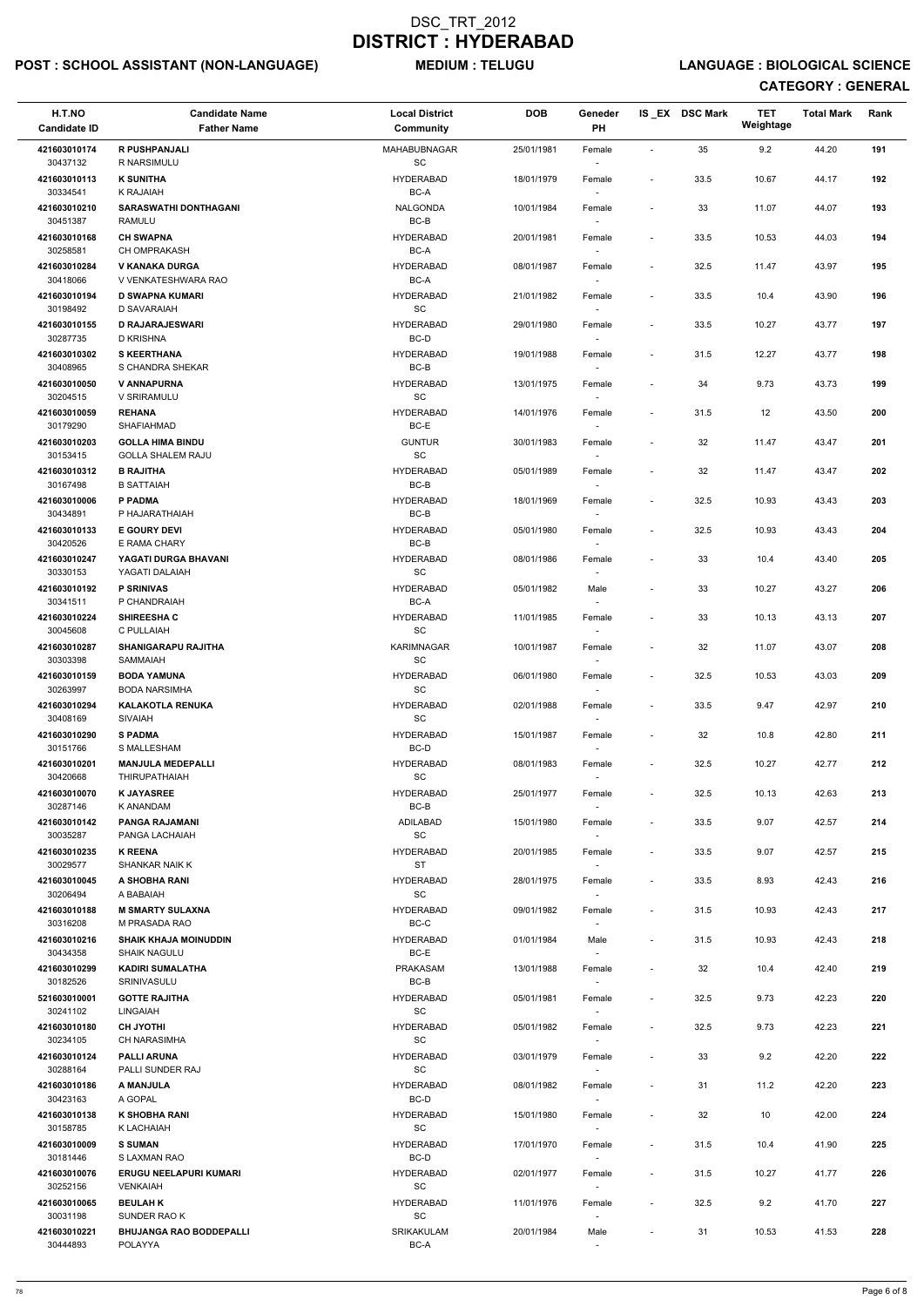## POST : SCHOOL ASSISTANT (NON-LANGUAGE) MEDIUM : TELUGU LANGUAGE : BIOLOGICAL SCIENCE

| H.T.NO<br><b>Candidate ID</b> | <b>Candidate Name</b><br><b>Father Name</b>       | <b>Local District</b><br><b>Community</b>        | <b>DOB</b> | Geneder<br>PH                      |                              | IS EX DSC Mark | <b>TET</b><br>Weightage | <b>Total Mark</b> | Rank |
|-------------------------------|---------------------------------------------------|--------------------------------------------------|------------|------------------------------------|------------------------------|----------------|-------------------------|-------------------|------|
| 421603010276                  | <b>LATHAV</b>                                     | NIZAMABAD                                        | 10/01/1987 | Female                             | $\blacksquare$               | 31.5           | 10                      | 41.50             | 229  |
| 30303833<br>421603010320      | <b>SATHYAM V</b><br><b>B JYOTHI</b>               | BC-B<br><b>MAHABUBNAGAR</b>                      | 18/01/1989 | $\overline{\phantom{a}}$<br>Female | $\overline{\phantom{a}}$     | 31.5           | 10                      | 41.50             | 230  |
| 30411037<br>421603010261      | VANALAIAH<br><b>ZAREENA BEGUM</b>                 | BC-A<br><b>HYDERABAD</b>                         | 05/01/1986 | Female                             | $\overline{\phantom{a}}$     | 30             | 11.2                    | 41.20             | 231  |
| 30279274<br>421603010310      | MD KHALEEL AHMED<br>A BHAGYA LAXMI                | BC-E<br><b>HYDERABAD</b>                         | 22/01/1988 | Female                             | $\overline{\phantom{a}}$     | 30.5           | 10.67                   | 41.17             | 232  |
| 30289492<br>421603010066      | A RAMULU<br><b>SUJATHA SIDDOJU</b>                | SC<br><b>HYDERABAD</b>                           | 26/01/1977 | $\sim$                             | $\overline{\phantom{a}}$     | 31             | 10.13                   | 41.13             | 233  |
| 30451724                      | S RAJA MOULI                                      | BC-B                                             |            | Female<br>$\sim$                   |                              |                |                         |                   |      |
| 421603010058<br>30103992      | <b>K P JYOTHI EVENGLINE</b><br>K N PRAKASHAM      | <b>HYDERABAD</b><br>BC-C                         | 19/01/1976 | Female<br>$\sim$                   | $\overline{\phantom{a}}$     | 29.5           | 11.47                   | 40.97             | 234  |
| 421603010239<br>30123841      | <b>K SRIDEVI</b><br>K SANGAPPA                    | <b>HYDERABAD</b><br>BC-D                         | 28/01/1985 | Female                             | $\overline{\phantom{a}}$     | 30             | 10.93                   | 40.93             | 235  |
| 421603010182<br>30300328      | <b>V RAJITHA</b><br>V BRAHMA CHARY                | <b>HYDERABAD</b><br>BC-B                         | 01/01/1982 | Female<br>$\sim$                   | $\overline{\phantom{a}}$     | 30.5           | 10.4                    | 40.90             | 236  |
| 421603010258<br>30146905      | <b>CH PADMA</b><br><b>CH RAMULU</b>               | <b>HYDERABAD</b><br>SC                           | 15/01/1986 | Female<br>$\sim$                   | $\overline{\phantom{a}}$     | 31             | 9.87                    | 40.87             | 237  |
| 421603010288                  | <b>KALPANA GUGULOTH</b>                           | WARANGAL                                         | 14/01/1987 | Female                             | $\overline{\phantom{a}}$     | 32             | 8.8                     | 40.80             | 238  |
| 30364501<br>421603010112      | <b>CHANDRU</b><br><b>POTTA SWATHI</b>             | <b>ST</b><br><b>HYDERABAD</b>                    | 17/01/1979 | $\sim$<br>Female                   | $\qquad \qquad \blacksquare$ | 29             | 11.73                   | 40.73             | 239  |
| 30470299<br>421603010163      | VIJAYABHASKAR<br><b>C SHAHANAZ BEGUM</b>          | $\operatorname{\textsf{SC}}$<br><b>HYDERABAD</b> | 31/01/1981 | Female                             | $\overline{\phantom{a}}$     | 30.5           | 10.13                   | 40.63             | 240  |
| 30318224<br>421603010111      | C MAHAMOOD<br><b>RK TRIVENI</b>                   | BC-E<br><b>HYDERABAD</b>                         | 09/01/1979 | Female                             | $\overline{\phantom{a}}$     | 31             | 9.6                     | 40.60             | 241  |
| 30152599<br>421603010069      | R KRISHNA<br><b>ASMA FATIMA</b>                   | $\operatorname{\textsf{SC}}$<br><b>HYDERABAD</b> | 01/01/1977 | $\sim$<br>Female                   | $\overline{\phantom{a}}$     | 29.5           | 10.8                    | 40.30             | 242  |
| 30052317                      | <b>MOHD FARHATHULLAH</b>                          | BC-E                                             |            | $\sim$                             |                              |                |                         |                   |      |
| 421603010023<br>30227869      | <b>NARSAM ARUNA BAI</b><br>NARSAM SATYANARAYANA   | <b>HYDERABAD</b><br>BC-D                         | 12/01/1973 | Female                             | $\overline{\phantom{a}}$     | 29.5           | 10.4                    | 39.90             | 243  |
| 421603010277<br>30432729      | <b>V MAMATHA</b><br>V VENKATA NARSAIAH            | <b>HYDERABAD</b><br>BC-B                         | 12/01/1987 | Female<br>$\overline{\phantom{a}}$ | $\overline{\phantom{a}}$     | 29.5           | 10.4                    | 39.90             | 244  |
| 421603010252<br>30038776      | <b>M SHEKAR</b><br><b>M KRISHNA</b>               | <b>HYDERABAD</b><br>BC-D                         | 15/01/1986 | Male<br>$\sim$                     | $\qquad \qquad \blacksquare$ | 29             | 10.8                    | 39.80             | 245  |
| 421603010003<br>30220818      | <b>B SHREE LAXMI</b><br><b>B MALLAIAH</b>         | <b>HYDERABAD</b><br>SC                           | 21/01/1969 | Female                             | $\overline{\phantom{a}}$     | 30.5           | 9.2                     | 39.70             | 246  |
| 421603010089<br>30195950      | <b>E PUSHPALATHA</b><br>E NARSIMHA                | <b>HYDERABAD</b><br><b>SC</b>                    | 24/01/1978 | Female                             | $\overline{\phantom{a}}$     | 29             | 10.67                   | 39.67             | 247  |
| 421603010292                  | <b>M VANISREE</b>                                 | <b>HYDERABAD</b>                                 | 14/01/1987 | Female                             | $\blacksquare$               | 29             | 10.67                   | 39.67             | 248  |
| 30416464<br>421603010019      | M DEVASATYAM<br><b>P MARY SARALA</b>              | BC-A<br><b>HYDERABAD</b>                         | 07/01/1973 | $\sim$<br>Female                   | $\overline{\phantom{a}}$     | 27.5           | 12.13                   | 39.63             | 249  |
| 30441659<br>421603010223      | P SAMUEL PREM SAGAR<br>PIDATHALA JYOTHI           | BC-C<br><b>HYDERABAD</b>                         | 24/01/1984 | $\sim$<br>Female                   | $\overline{\phantom{a}}$     | 31             | 8.4                     | 39.40             | 250  |
| 30291452<br>421603010149      | PIDATHLA SHOWRY<br><b>K PADMA</b>                 | SC<br><b>HYDERABAD</b>                           | 20/01/1980 | $\overline{\phantom{a}}$<br>Female | $\overline{\phantom{a}}$     | 29.5           | 9.6                     | 39.10             | 251  |
| 30217689<br>421603010304      | LAKSHMAIAH<br>L DEVIMALLIKA                       | SC<br><b>HYDERABAD</b>                           | 16/01/1988 | Female                             | $\overline{\phantom{a}}$     | 30             | 9.07                    | 39.07             | 252  |
| 30269879                      | L BHASKER RAO                                     | SC                                               |            | $\sim$                             |                              |                |                         |                   |      |
| 421603010291<br>30164836      | <b>R KRISHNASUDHA</b><br>R RAMULU                 | <b>HYDERABAD</b><br>ST                           | 23/01/1987 | Female<br>$\sim$                   | $\overline{\phantom{a}}$     | 28.5           | 10.53                   | 39.03             | 253  |
| 421603010230<br>30343309      | <b>B TARAVANI</b><br>B KEVAL RAO                  | <b>HYDERABAD</b><br>SC                           | 12/01/1985 | Female<br>$\sim$                   | $\overline{\phantom{a}}$     | 28.5           | 10.27                   | 38.77             | 254  |
| 421603010087<br>30445983      | <b>K SAREETA</b><br><b>K SREENIVAS</b>            | <b>HYDERABAD</b><br>BC-D                         | 14/01/1978 | Female                             | $\overline{\phantom{a}}$     | 27.5           | 11.2                    | 38.70             | 255  |
| 421603010048<br>30449835      | <b>JYOTHI BHARGAVI VEGI</b><br>GOVINDARAJULU VEGI | <b>EAST GODAVARI</b><br>BC-D                     | 01/01/1975 | Female<br>$\overline{\phantom{a}}$ | $\overline{\phantom{a}}$     | 28.5           | 10.13                   | 38.63             | 256  |
| 421603010191<br>30088023      | <b>N SUJATHA</b><br>SADANAND N                    | <b>HYDERABAD</b><br>BC-D                         | 01/01/1982 | Female<br>$\sim$                   | $\tilde{\phantom{a}}$        | 28.5           | 10.13                   | 38.63             | 257  |
| 421603010316                  | <b>KUMBAJADA SHIREESHA</b>                        | <b>HYDERABAD</b>                                 | 12/01/1989 | Female                             | $\overline{\phantom{a}}$     | 28             | 10.53                   | 38.53             | 258  |
| 30161258<br>421603010060      | <b>VEERA SWAMY</b><br><b>D VIDYULLATHA</b>        | <b>SC</b><br><b>HYDERABAD</b>                    | 04/01/1976 | $\sim$<br>Female                   | $\overline{\phantom{a}}$     | 28.5           | 10                      | 38.50             | 259  |
| 30182609<br>421603010228      | <b>D SATYAM</b><br><b>B GEETHA</b>                | SC<br><b>HYDERABAD</b>                           | 04/01/1985 | $\sim$<br>Female                   | $\overline{\phantom{a}}$     | 29             | 9.2                     | 38.20             | 260  |
| 30065866<br>421603010300      | SIDDIRAJULU<br><b>TABITA CHATTUMALA</b>           | SC<br><b>HYDERABAD</b>                           | 01/01/1988 | Female                             | $\overline{\phantom{a}}$     | 29.5           | 8.67                    | 38.17             | 261  |
| 30195454<br>421603010321      | <b>JOHNPETER</b><br><b>BANOTH JYOTHI</b>          | SC<br>WARANGAL                                   | 05/01/1989 | $\sim$<br>Female                   | $\qquad \qquad \blacksquare$ | 29             | 8.8                     | 37.80             | 262  |
| 30465101                      | MOHAN                                             | <b>ST</b>                                        |            |                                    |                              |                |                         |                   |      |
| 421603010033<br>30294717      | <b>K JAYASREE</b><br><b>KOTAPPA</b>               | <b>HYDERABAD</b><br>BC-D                         | 25/01/1974 | Female<br>$\sim$                   | $\overline{\phantom{a}}$     | 27.5           | 10.27                   | 37.77             | 263  |
| 421603010098<br>30421936      | <b>T RAJANI</b><br>T JAGADEESHWAR                 | <b>HYDERABAD</b><br>BC-D                         | 10/01/1978 | Female<br>$\sim$                   | $\overline{\phantom{a}}$     | 26.5           | 11.2                    | 37.70             | 264  |
| 421603010013<br>30428885      | <b>G RAJINI</b><br>M GOVIND RAJ                   | <b>HYDERABAD</b><br>BC-D                         | 27/01/1972 | Female<br>$\sim$                   | $\overline{\phantom{a}}$     | 27             | 10.67                   | 37.67             | 265  |
| 421603010120<br>30047236      | <b>MARAPAKA VASANTHA</b><br>MARAPAKA SALAMON      | <b>HYDERABAD</b><br>$\operatorname{\textsf{SC}}$ | 14/01/1979 | Female<br>$\overline{\phantom{a}}$ | $\qquad \qquad \blacksquare$ | 29             | 8.67                    | 37.67             | 266  |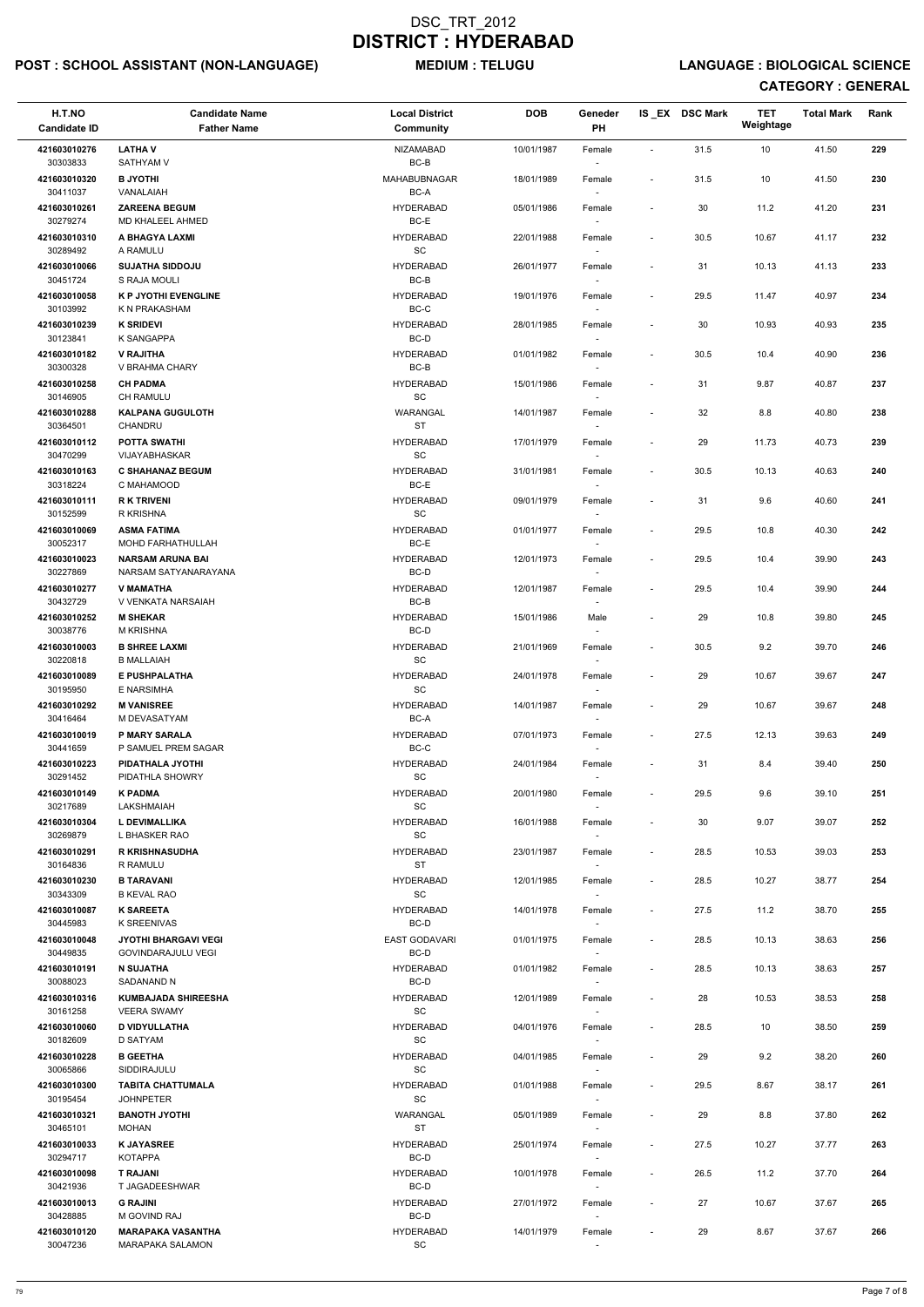## POST : SCHOOL ASSISTANT (NON-LANGUAGE) MEDIUM : TELUGU LANGUAGE : BIOLOGICAL SCIENCE

| H.T.NO<br><b>Candidate ID</b> | <b>Candidate Name</b><br><b>Father Name</b>              | <b>Local District</b><br><b>Community</b>        | <b>DOB</b> | Geneder<br>PH                      |                          | IS EX DSC Mark | <b>TET</b><br>Weightage | <b>Total Mark</b> | Rank |
|-------------------------------|----------------------------------------------------------|--------------------------------------------------|------------|------------------------------------|--------------------------|----------------|-------------------------|-------------------|------|
| 421603010043<br>30225564      | JYOTHI J<br>J GEORGE RAO                                 | <b>HYDERABAD</b><br>$\operatorname{\textsf{SC}}$ | 02/01/1975 | Female                             | $\overline{\phantom{a}}$ | 28             | 9.47                    | 37.47             | 267  |
| 421603010148<br>30195268      | <b>J RAJITHA</b><br>J PAPAIAH                            | <b>HYDERABAD</b><br>SC                           | 20/01/1980 | Female                             | $\blacksquare$           | 27             | 10.27                   | 37.27             | 268  |
| 421603010259<br>30199406      | <b>LAVUDI NAGENDER</b><br><b>MANGTHA</b>                 | <b>HYDERABAD</b><br><b>ST</b>                    | 21/01/1986 | Male<br>$\overline{\phantom{a}}$   | $\overline{\phantom{a}}$ | 28             | 8.8                     | 36.80             | 269  |
| 421603010108<br>30438335      | <b>J SRILATHA</b><br><b>BALRAM J</b>                     | <b>HYDERABAD</b><br><b>SC</b>                    | 29/01/1979 | Female                             | $\overline{\phantom{a}}$ | 28.5           | 8.13                    | 36.63             | 270  |
| 421603010251<br>30169793      | <b>KALYANIS</b><br><b>S SITARAM</b>                      | <b>HYDERABAD</b><br><b>ST</b>                    | 05/01/1986 | Female<br>$\sim$                   |                          | 27             | 9.6                     | 36.60             | 271  |
| 421603010278<br>30197321      | <b>SWAPNA G</b><br>SWAMY G                               | <b>HYDERABAD</b><br>SC                           | 11/01/1987 | Female                             |                          | 28             | 8.27                    | 36.27             | 272  |
| 421603010234<br>30190364      | <b>SAKETI SUHASINI CHARLES</b><br>SAKETI CHARLES BABULAL | <b>HYDERABAD</b><br>BC-C                         | 15/01/1985 | Female<br>OH                       | $\blacksquare$           | 27.5           | 8.67                    | 36.17             | 273  |
| 421603010218<br>30047568      | <b>D VIJAYA RANI</b><br>D MADHU NAIK                     | <b>NALGONDA</b><br><b>ST</b>                     | 13/01/1984 | Female<br>$\overline{\phantom{a}}$ |                          | 28             | 8.13                    | 36.13             | 274  |
| 421603010315<br>30260676      | <b>RAMAVATH MUNI NAIK</b><br>RAMAVATH LAKKE NAIK         | <b>HYDERABAD</b><br><b>ST</b>                    | 10/01/1989 | Male<br>$\overline{\phantom{a}}$   | $\overline{\phantom{a}}$ | 27             | 8.8                     | 35.80             | 275  |
| 421603010152<br>30326165      | <b>GORJA DIBAKAR RAO</b><br><b>GORJA PAPAYYA</b>         | <b>HYDERABAD</b><br>$\operatorname{\textsf{SC}}$ | 13/01/1980 | Male                               | $\blacksquare$           | 26.5           | 9.07                    | 35.57             | 276  |
| 421603010150<br>30120874      | <b>V VEENA KUMARI</b><br>V VENU GOPAL RAO                | <b>HYDERABAD</b><br>SC                           | 24/01/1980 | Female                             | $\blacksquare$           | 26             | 8.93                    | 34.93             | 277  |
| 421603010236<br>30031827      | <b>MY TASNEEM BANU</b><br>M H MD YUSUF                   | <b>ANANTHAPUR</b><br>BC-E                        | 25/01/1985 | Female<br>$\sim$                   | $\overline{\phantom{a}}$ | 24.5           | 10.27                   | 34.77             | 278  |
| 421603010209<br>30174387      | <b>G SANGEETHA</b><br>G PRASAD RAO                       | <b>HYDERABAD</b><br>SC                           | 20/01/1983 | Female                             |                          | 26             | 8.67                    | 34.67             | 279  |
| 421603010198<br>30076606      | <b>M SWARNALATHA</b><br>M KONDAIAH                       | <b>HYDERABAD</b><br>$\operatorname{\textsf{SC}}$ | 12/01/1983 | Female                             | $\blacksquare$           | 23.5           | 10.53                   | 34.03             | 280  |
| 421603010226<br>30446970      | <b>BABBANAPALLI KUMARI</b><br>BABBANAPALLI KRISHNAMURTHY | <b>HYDERABAD</b><br>SC                           | 16/01/1985 | Female                             | $\overline{\phantom{a}}$ | 25.5           | 8.13                    | 33.63             | 281  |
| 421603010083<br>30054105      | <b>VENKATESHWARLU R</b><br><b>GURAVAIAH</b>              | <b>HYDERABAD</b><br>SC                           | 02/01/1977 | Male<br>$\sim$                     | $\overline{\phantom{a}}$ | 25             | 8.13                    | 33.13             | 282  |
| 421603010207<br>30118388      | <b>M MADHAVI</b><br>M RAMASWAMY                          | <b>HYDERABAD</b><br><b>SC</b>                    | 03/01/1983 | Female<br>$\overline{\phantom{a}}$ |                          | 24             | 9.07                    | 33.07             | 283  |
| 421603010311<br>30084245      | P LATHA<br>P SHIVASHANKER                                | <b>HYDERABAD</b><br>BC-A                         | 14/01/1988 | Female                             | $\blacksquare$           | 22.5           | 10.27                   | 32.77             | 284  |
| 421603010285<br>30144020      | <b>GANTA DEEPIKA</b><br><b>G PARAMESH</b>                | <b>HYDERABAD</b><br>SC                           | 03/01/1987 | Female<br>$\sim$                   |                          | 24             | 8.53                    | 32.53             | 285  |
| 421603010307<br>30253663      | <b>E SARITHA</b><br>E YADAGIRI                           | <b>HYDERABAD</b><br>SC                           | 13/01/1988 | Female<br>$\sim$                   | $\overline{\phantom{a}}$ | 24             | 8.53                    | 32.53             | 286  |
| 421603010317<br>30415455      | <b>S DHANASREE</b><br>S SAMMAYYA                         | <b>HYDERABAD</b><br>BC-D                         | 14/01/1989 | Female<br>$\sim$                   | $\sim$                   | 22.5           | 10                      | 32.50             | 287  |
| 421603010208<br>30260662      | <b>K SRILAXMI</b><br>K BHEEMAIAH                         | <b>HYDERABAD</b><br>SC                           | 09/01/1983 | Female                             |                          | 21             | 10.4                    | 31.40             | 288  |
| 421603010079<br>30258333      | EP RATNA SUGANDHINI<br>E PRABHU DAS                      | <b>HYDERABAD</b><br>SC                           | 02/01/1977 | Female                             | $\overline{\phantom{a}}$ | 22             | 8.93                    | 30.93             | 289  |
| 421603010241<br>30270724      | <b>M GAYATHRI</b><br><b>MVENKATA NARSOO</b>              | <b>HYDERABAD</b><br>SC                           | 13/01/1985 | Female<br>$\sim$                   | $\overline{\phantom{a}}$ | 22             | 8.67                    | 30.67             | 290  |
| 421603010269<br>30418979      | <b>DARA SHRAVANI</b><br><b>BHASKAR RAO</b>               | KARIMNAGAR<br><b>SC</b>                          | 12/01/1987 | Female<br>$\sim$                   | $\overline{\phantom{a}}$ | 20             | 10.27                   | 30.27             | 291  |
| 421603010268<br>30259264      | <b>CH KRUPA RANI</b><br>CH MUTHAIAH                      | <b>HYDERABAD</b><br>$\operatorname{\textsf{SC}}$ | 07/01/1987 | Female                             |                          | 19             | 8.93                    | 27.93             | 292  |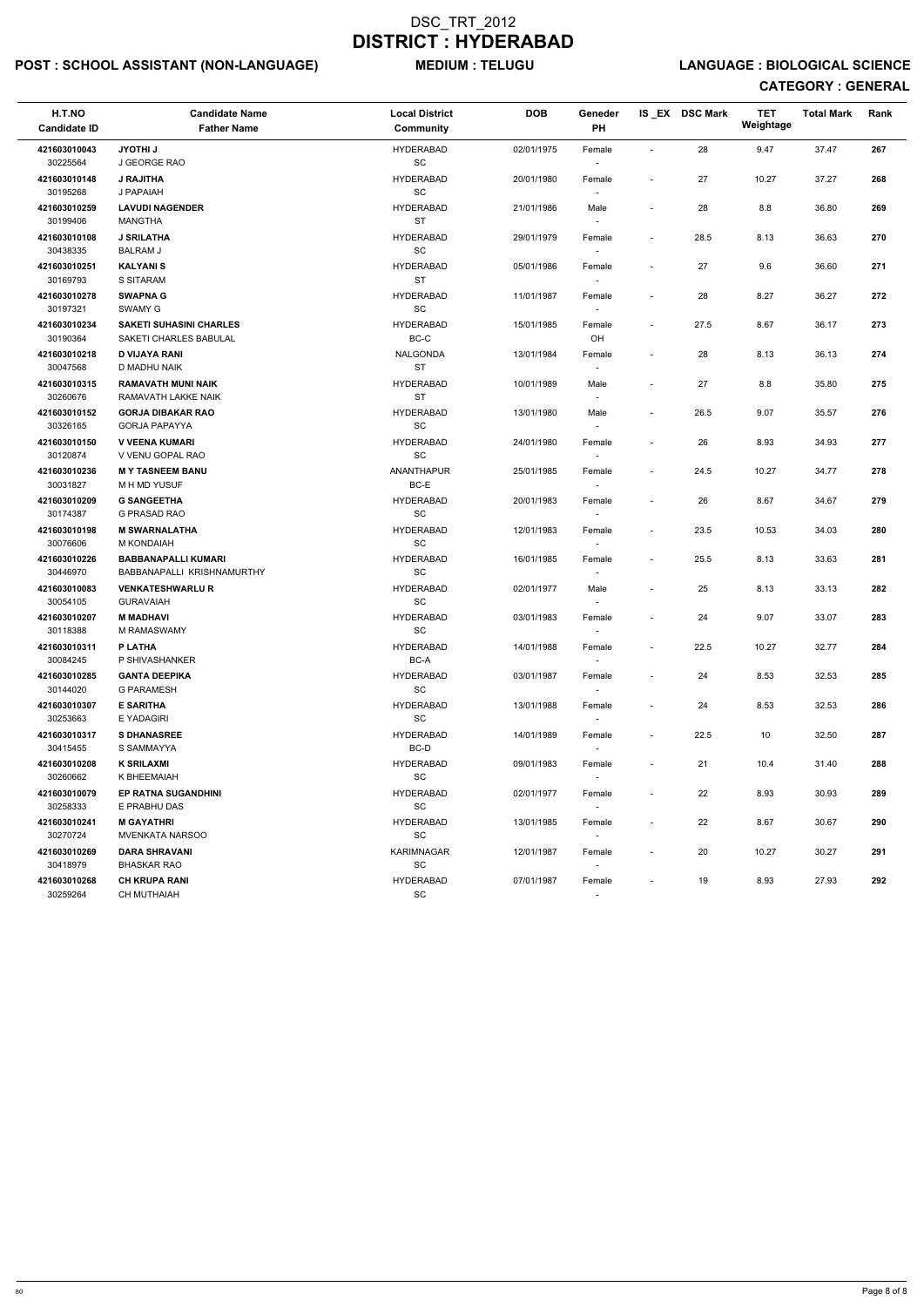## POST : SCHOOL ASSISTANT (NON-LANGUAGE) MEDIUM : URDU LANGUAGE : BIOLOGICAL SCIENCE

| H.T.NO<br><b>Candidate ID</b> | <b>Candidate Name</b><br><b>Father Name</b>     | <b>Local District</b><br><b>Community</b> | <b>DOB</b> | Geneder<br>PH                      |                          | IS_EX DSC Mark | <b>TET</b><br>Weightage | <b>Total Mark</b> | Rank         |  |
|-------------------------------|-------------------------------------------------|-------------------------------------------|------------|------------------------------------|--------------------------|----------------|-------------------------|-------------------|--------------|--|
| 421603020046                  | <b>TAHA NAZNEEN</b>                             | <b>NALGONDA</b>                           | 12/01/1982 | Female                             | $\sim$                   | 45.5           | 13.33                   | 58.83             | $\mathbf{1}$ |  |
| 30034288<br>421603020101      | <b>MA KHADER</b><br><b>SYEDA FARHEEN FATIMA</b> | OC<br><b>HYDERABAD</b>                    | 30/01/1985 | Female                             | $\overline{\phantom{a}}$ | 43.5           | 14.8                    | 58.30             | $\mathbf{2}$ |  |
| 30136516                      | SYED JEELANI                                    | OC                                        |            |                                    |                          |                |                         |                   |              |  |
| 421603020063<br>30048139      | <b>AFSHAN BEGUM</b><br>MIRZA HYDER BAIG         | <b>HYDERABAD</b><br>OC                    | 01/01/1983 | Female                             |                          | 40             | 16.27                   | 56.27             | $\mathbf{3}$ |  |
| 421603020069<br>30268229      | <b>SAFIYA BEGUM</b><br>MD YOUSUF SHAREEF        | <b>HYDERABAD</b><br>BC-E                  | 28/01/1983 | Female<br>$\overline{\phantom{a}}$ | $\overline{\phantom{a}}$ | 42             | 13.87                   | 55.87             | 4            |  |
| 421603020050                  | <b>ARSHIYA TABASSUM</b>                         | <b>NALGONDA</b>                           | 20/01/1982 | Female                             | $\overline{\phantom{a}}$ | 42.5           | 12.53                   | 55.03             | 5            |  |
| 30169365<br>421603020115      | MD JAFAR ALI<br><b>AFREEN FATIMA</b>            | $BC-B$<br><b>HYDERABAD</b>                | 15/01/1986 | $\overline{\phantom{a}}$<br>Female | $\overline{\phantom{a}}$ | 41             | 13.33                   | 54.33             | 6            |  |
| 30048854<br>421603020086      | MOHD MAQBOOL<br><b>MOHD AEJAZ UDDIN AHMED</b>   | OC<br><b>KHAMMAM</b>                      | 10/01/1984 | Male                               | $\overline{\phantom{a}}$ | 41.5           | 12.8                    | 54.30             | 7            |  |
| 30319391                      | MOHD ZAINUL ABEDEEN                             | OC                                        |            | $\sim$                             |                          |                |                         |                   |              |  |
| 421603020056<br>30293803      | <b>SHAIK SHAHEED ALI</b><br><b>SHAIK SADIQ</b>  | <b>ADILABAD</b><br>BC-E                   | 02/01/1982 | Male<br>$\overline{\phantom{a}}$   |                          | 42             | 12.27                   | 54.27             | 8            |  |
| 421603020155<br>30450308      | <b>TAYYABA NISHAT</b><br>MAHMOOD ALI ABID       | <b>HYDERABAD</b><br>BC-E                  | 01/01/1991 | Female<br>$\overline{\phantom{a}}$ |                          | 40             | 14                      | 54.00             | 9            |  |
| 421603020067                  | <b>ATIYA BEGUM</b>                              | KARIMNAGAR                                | 07/01/1983 | Female                             | $\overline{\phantom{a}}$ | 38.5           | 14                      | 52.50             | 10           |  |
| 30465156<br>421603020030      | MOHD AMEENUDDIN<br><b>MD AKBAR</b>              | BC-E<br><b>HYDERABAD</b>                  | 11/01/1979 | $\sim$<br>Male                     |                          | 39             | 13.33                   | 52.33             | 11           |  |
| 30418288<br>421603020028      | ABDUL KAREEM<br><b>AYESHA BEGUM</b>             | BC-E<br><b>HYDERABAD</b>                  | 03/01/1979 | Female                             | $\overline{\phantom{a}}$ | 38             | 13.2                    | 51.20             | 12           |  |
| 30045700                      | <b>MOHD OMER ALI</b>                            | BC-E                                      |            |                                    |                          |                |                         |                   |              |  |
| 421603020126<br>30332184      | <b>MOHD ABDUL NAJEEB</b><br>MOHD ABDUL QUADAR   | ADILABAD<br>BC-E                          | 15/01/1987 | Male<br>$\overline{\phantom{a}}$   |                          | 38             | 12.67                   | 50.67             | 13           |  |
| 421603020004<br>30309409      | <b>FATIMATUZ ZAHRA</b><br>KHAJA AHMED SIDDIQUI  | <b>HYDERABAD</b><br>BC-E                  | 04/01/1970 | Female<br>$\overline{\phantom{a}}$ | $\overline{\phantom{a}}$ | 38             | 12.27                   | 50.27             | 14           |  |
| 421603020148                  | <b>ZOHRA AHMADI</b>                             | <b>MEDAK</b>                              | 11/01/1989 | Female                             | $\overline{\phantom{a}}$ | 37             | 12.8                    | 49.80             | 15           |  |
| 30434686<br>421603020010      | ABID ALI BAIG<br><b>ANJUM FARHANA</b>           | $BC-B$<br><b>MEDAK</b>                    | 01/01/1974 | Female                             | $\sim$                   | 35.5           | 14.13                   | 49.63             | 16           |  |
| 30032483                      | AHMED ABDUL BASEER                              | BC-E                                      |            | $\sim$                             |                          |                |                         |                   |              |  |
| 421603020139<br>30109502      | <b>AYESHA SIDDIQUA</b><br><b>ABDUL HAMEED</b>   | <b>HYDERABAD</b><br>BC-E                  | 22/01/1988 | Female<br>$\sim$                   |                          | 37.5           | 12                      | 49.50             | 17           |  |
| 421603020062<br>30230430      | <b>AQILA</b><br>MOHAMMED NIZAMUDDIN             | <b>HYDERABAD</b><br>BC-E                  | 03/01/1983 | Female                             | $\sim$                   | 37.5           | 11.87                   | 49.37             | 18           |  |
| 421603020133<br>30123510      | <b>FOUZIA SHAHEEN</b><br>ABDUL SUBHAN           | <b>HYDERABAD</b><br>BC-E                  | 14/01/1988 | Female                             | $\overline{\phantom{a}}$ | 36.5           | 12.27                   | 48.77             | 19           |  |
| 421603020107                  | <b>FARHEEN BEGUM</b>                            | <b>HYDERABAD</b>                          | 03/01/1986 | Female                             |                          | 37             | 11.73                   | 48.73             | 20           |  |
| 30324268<br>421603020040      | <b>MD SAMI UDDIN</b><br><b>FARHATH JABEEN</b>   | BC-E<br><b>HYDERABAD</b>                  | 08/01/1981 | $\overline{\phantom{a}}$<br>Female | $\overline{\phantom{a}}$ | 36             | 12.4                    | 48.40             | 21           |  |
| 30222138                      | MOHAMMED IQBAL                                  | BC-E                                      |            | $\sim$                             |                          |                |                         |                   |              |  |
| 421603020068<br>30326853      | <b>NAUSHAD HASHMI</b><br>MEER MEHDI ALI HASHMI  | ADILABAD<br>OC                            | 14/01/1983 | Female                             | $\overline{\phantom{a}}$ | 35             | 13.33                   | 48.33             | 22           |  |
| 421603020146<br>30102461      | <b>SYEDA BUSHRA MALIK</b><br>SYED HABEEB ALI    | <b>HYDERABAD</b><br>OC                    | 29/01/1989 | Female                             | $\overline{\phantom{a}}$ | 34.5           | 13.73                   | 48.23             | 23           |  |
| 421603020134<br>30034887      | <b>MD MUJEEB UDDIN</b><br><b>MD RAFIUDDIN</b>   | <b>HYDERABAD</b><br>BC-E                  | 30/01/1988 | Male<br>$\sim$                     | $\overline{\phantom{a}}$ | 36             | 12                      | 48.00             | 24           |  |
| 421603020103                  | <b>BUSHRA AFREEN</b>                            | <b>HYDERABAD</b>                          | 04/01/1986 | Female                             | $\overline{\phantom{a}}$ | 35.5           | 12.13                   | 47.63             | 25           |  |
| 30090382<br>421603020130      | MD ABDUL RUB<br><b>SARDAR BAIG</b>              | BC-E<br>ADILABAD                          | 28/01/1987 | $\sim$<br>Male                     | $\sim$                   | 35.5           | 12.13                   | 47.63             | 26           |  |
| 30209980                      | <b>WAHED BAIG</b>                               | OC                                        |            | $\sim$                             |                          |                |                         |                   |              |  |
| 421603020097<br>30037775      | <b>AFROZ KAHKASHAN</b><br>MOHD HIDAYATH ALI     | <b>NIZAMABAD</b><br>BC-E                  | 20/01/1985 | Female                             |                          | 35             | 12.4                    | 47.40             | 27           |  |
| 421603020076<br>30406494      | <b>ASHRAF UNNISA ASMA</b><br>MOHD DULA KHAN     | <b>HYDERABAD</b><br><b>OC</b>             | 19/01/1984 | Female<br>$\sim$                   | $\overline{\phantom{a}}$ | 34.5           | 12.53                   | 47.03             | 28           |  |
| 421603020018                  | <b>JUVERIA KHALEEQ</b>                          | <b>HYDERABAD</b>                          | 12/01/1976 | Female                             | $\overline{\phantom{a}}$ | 33.5           | 13.07                   | 46.57             | 29           |  |
| 30233589<br>421603020060      | <b>GK KHALEEQ</b><br><b>IRFANA BEGUM</b>        | BC-E<br>KARIMNAGAR                        | 14/01/1983 | $\sim$<br>Female                   | $\overline{\phantom{a}}$ | 35.5           | 11.07                   | 46.57             | 30           |  |
| 30231824<br>421603020058      | <b>MD WAZEER</b><br><b>MD ABDUL RAZZAK</b>      | BC-E<br><b>MEDAK</b>                      | 24/01/1983 | $\sim$<br>Male                     | $\overline{\phantom{a}}$ | 34             | 12.4                    | 46.40             | 31           |  |
| 30454028                      | <b>ABDUL SAMAD</b>                              | $BC-B$                                    |            |                                    |                          |                |                         |                   |              |  |
| 421603020044<br>30103513      | <b>SHAZIA FARHANA</b><br>AHMED ABDUL BARI       | <b>MEDAK</b><br>BC-E                      | 16/01/1982 | Female                             | $\overline{\phantom{a}}$ | 35             | 11.07                   | 46.07             | 32           |  |
| 421603020128<br>30041902      | <b>JUVERIYA FIRDOUSE</b><br><b>MA SUBOOR</b>    | <b>HYDERABAD</b><br>BC-E                  | 13/01/1987 | Female<br>$\sim$                   | $\sim$                   | 33             | 13.07                   | 46.07             | 33           |  |
| 421603020025                  | <b>MOHAMMED ANWER</b>                           | <b>HYDERABAD</b>                          | 01/01/1978 | Male                               |                          | 34             | 11.87                   | 45.87             | 34           |  |
| 30325817<br>421603020011      | <b>SHAIK CHAND</b><br><b>RAZIUDDIN AHMED</b>    | BC-E<br><b>HYDERABAD</b>                  | 10/01/1975 | $\overline{\phantom{a}}$<br>Male   | $\overline{\phantom{a}}$ | 32.5           | 13.33                   | 45.83             | 35           |  |
| 30254525<br>421603020005      | AZIZUDDIN AHMED<br><b>ABDUL MUNAF</b>           | BC-E<br><b>HYDERABAD</b>                  | 10/01/1972 | $\sim$<br>Male                     | $\overline{\phantom{a}}$ | 35.5           | 10.27                   | 45.77             | 36           |  |
| 30382899                      | <b>ABDUL HALEEM</b>                             | BC-E                                      |            | $\overline{\phantom{a}}$           |                          |                |                         |                   |              |  |
| 421603020080<br>30062112      | <b>NUSRATH BABY</b><br>MASOOD IQBAL             | ADILABAD<br>BC-E                          | 16/01/1984 | Female<br>$\overline{\phantom{a}}$ | $\overline{\phantom{a}}$ | 34             | 11.6                    | 45.60             | 37           |  |
| 421603020065<br>30409468      | <b>ZEESHAN ARIF</b><br>MIRZA ARIF ALI BAIG      | <b>HYDERABAD</b><br>OC                    | 09/01/1983 | Female<br>$\overline{\phantom{a}}$ | $\overline{\phantom{a}}$ | 33.5           | 12                      | 45.50             | 38           |  |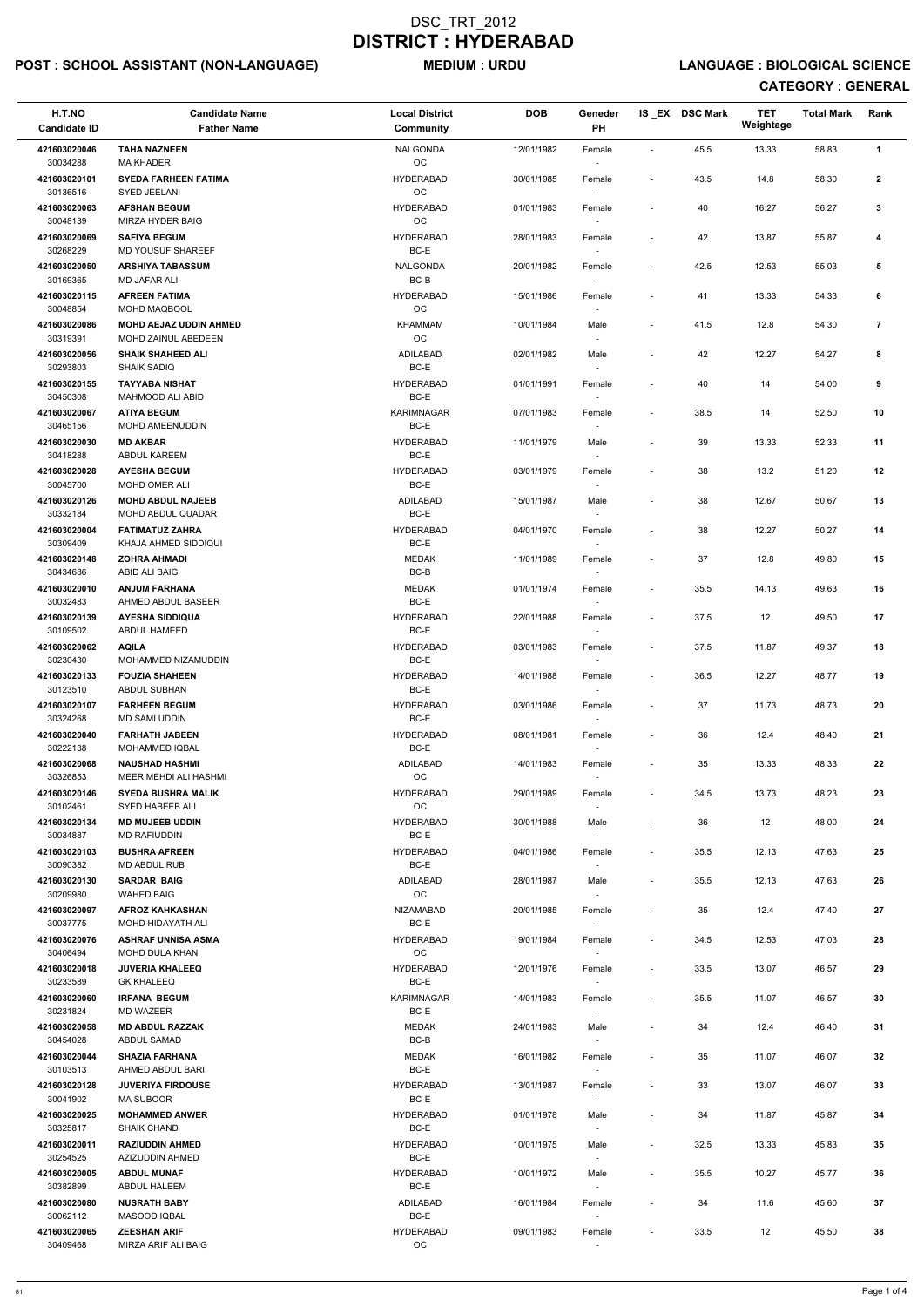## POST : SCHOOL ASSISTANT (NON-LANGUAGE) MEDIUM : URDU LANGUAGE : BIOLOGICAL SCIENCE

| H.T.NO<br><b>Candidate ID</b> | <b>Candidate Name</b><br><b>Father Name</b>         | <b>Local District</b><br><b>Community</b> | <b>DOB</b> | Geneder<br>PH                      |                          | IS EX DSC Mark | <b>TET</b><br>Weightage | <b>Total Mark</b> | Rank |
|-------------------------------|-----------------------------------------------------|-------------------------------------------|------------|------------------------------------|--------------------------|----------------|-------------------------|-------------------|------|
| 421603020125<br>30468060      | <b>AJMERI UNNISA BEGUM</b><br>SYED RABBANI QUADRI   | <b>KARIMNAGAR</b><br>OC                   | 09/01/1987 | Female                             | $\sim$                   | 32             | 13.2                    | 45.20             | 39   |
| 421603020082                  | <b>ROQAIYA BEGUM</b>                                | ADILABAD<br>BC-E                          | 10/01/1984 | Female                             | $\overline{\phantom{a}}$ | 34             | 10.4                    | 44.40             | 40   |
| 30301835<br>421603020048      | MOHD MAHMOOD ALI<br><b>AMTUL ZAHRA FATIMA</b>       | <b>HYDERABAD</b>                          | 01/01/1982 | Female                             | $\sim$                   | 32.5           | 11.73                   | 44.23             | 41   |
| 30042084<br>421603020078      | MD NOORUL ATQUIA SARWARI<br><b>AMINA BINTE SAAD</b> | BC-E<br><b>HYDERABAD</b>                  | 10/01/1984 | Female                             |                          | 30             | 14.13                   | 44.13             | 42   |
| 30158039                      | SAAD BIN ALI                                        | BC-E                                      |            |                                    |                          |                |                         |                   |      |
| 421603020137<br>30263661      | <b>AMTUL MATEEN</b><br>MD ABUL FAIZ                 | <b>HYDERABAD</b><br>BC-E                  | 20/01/1988 | Female<br>$\overline{\phantom{a}}$ | $\overline{\phantom{a}}$ | 31.5           | 12.53                   | 44.03             | 43   |
| 421603020118<br>30290354      | <b>MERAJ BANU</b><br><b>SHAIK MOINUDDIN</b>         | ADILABAD<br>BC-E                          | 05/01/1987 | Female                             |                          | 34             | 10                      | 44.00             | 44   |
| 421603020033<br>30142452      | <b>MUNEEZA MAIMOONA</b><br>KHAJA HABEEBUDDIN        | <b>HYDERABAD</b><br>BC-E                  | 01/01/1980 | Female                             | $\sim$                   | 31.5           | 12.13                   | 43.63             | 45   |
| 421603020075<br>30425456      | <b>NAJMA MEHER</b><br><b>MOHD SHARIF</b>            | <b>MEDAK</b><br>BC-E                      | 06/01/1984 | Female<br>$\sim$                   |                          | 32             | 11.47                   | 43.47             | 46   |
| 421603020081<br>30459673      | <b>SHAHJAHAN</b><br>RAZZAK ALI                      | <b>HYDERABAD</b><br>BC-E                  | 25/01/1984 | Female<br>$\sim$                   | <b>YES</b>               | 32             | 11.33                   | 43.33             | 47   |
| 421603020013<br>30252311      | <b>ASFIA BEGUM</b><br>MOHAMMED ABDUL HAI            | <b>HYDERABAD</b><br>BC-E                  | 10/01/1975 | Female                             | $\sim$                   | 32.5           | 10.8                    | 43.30             | 48   |
| 421603020059                  | <b>ISHRATH SULTANA</b>                              | <b>HYDERABAD</b>                          | 28/01/1983 | Female                             | $\sim$                   | 30.5           | 12.67                   | 43.17             | 49   |
| 30322540<br>421603020016      | <b>IQBAL HUSSAIN</b><br><b>FAHEENUNNISA BEGUM</b>   | OC<br>WARANGAL                            | 20/01/1975 | Female                             |                          | 31             | 12                      | 43.00             | 50   |
| 30375707<br>421603020017      | MD ALEEMUDDIN<br><b>MIRZA QAISER BAIG</b>           | BC-E<br><b>HYDERABAD</b>                  | 31/01/1975 | Male                               | $\overline{\phantom{a}}$ | 31.5           | 11.33                   | 42.83             | 51   |
| 30315393                      | MIRZA REHMAN BAIG                                   | BC-E                                      |            | $\overline{\phantom{a}}$           |                          |                |                         |                   |      |
| 421603020138<br>30223638      | <b>AHMEDI BEGUM</b><br>MOHAMMED NAZEER AHMED        | <b>HYDERABAD</b><br>BC-E                  | 29/01/1988 | Female                             | $\overline{\phantom{a}}$ | 30             | 12.8                    | 42.80             | 52   |
| 421603020147<br>30460263      | <b>HALEEM UNNISA BEGUM</b><br>MOHD YOUSUF ALI       | <b>HYDERABAD</b><br>BC-E                  | 10/01/1989 | Female                             | $\overline{\phantom{a}}$ | 32             | 10.8                    | 42.80             | 53   |
| 421603020009<br>30401147      | <b>AMTUL SADEQA</b><br><b>MOHD KHAJA</b>            | <b>HYDERABAD</b><br>BC-E                  | 30/01/1974 | Female<br>$\overline{\phantom{a}}$ | $\sim$                   | 32.5           | 10.27                   | 42.77             | 54   |
| 421603020036<br>30309953      | <b>ZAKIYA BEGUM</b><br>ABDUL RAHAMAN                | <b>HYDERABAD</b><br>BC-E                  | 01/01/1981 | Female<br>$\overline{\phantom{a}}$ |                          | 30.5           | 12.27                   | 42.77             | 55   |
| 421603020100<br>30105898      | <b>IMRANA BEGUM</b><br><b>S A HAMEED</b>            | <b>HYDERABAD</b><br>BC-E                  | 09/01/1985 | Female                             | $\overline{\phantom{a}}$ | 31             | 11.73                   | 42.73             | 56   |
| 421603020006<br>30429378      | <b>SHAIK FAHMIDA BEGUM</b><br>SHAIK GHOUSE MOHIDDIN | <b>KADAPA</b><br>BC-E                     | 13/01/1972 | Female                             | $\sim$                   | 31.5           | 11.2                    | 42.70             | 57   |
| 421603020074<br>30406840      | <b>AFSHAN BEGUM</b><br>MOHD NIYAZ AHMED             | ADILABAD<br>BC-E                          | 05/01/1984 | Female                             | $\sim$                   | 31.5           | 11.07                   | 42.57             | 58   |
| 421603020034<br>30039777      | <b>SHAHEEN BEGUM</b><br><b>TAHER HUSSAIN</b>        | <b>HYDERABAD</b><br>BC-E                  | 10/01/1980 | Female                             | $\overline{\phantom{a}}$ | 30             | 12.27                   | 42.27             | 59   |
| 421603020051                  | <b>MAIMUNA ANJUM</b>                                | NALGONDA                                  | 24/01/1982 | $\sim$<br>Female                   |                          | 30             | 12.27                   | 42.27             | 60   |
| 30328726<br>421603020055      | MD SHAFIUDDIN<br><b>QAMAR UNNISA</b>                | BC-E<br><b>MEDAK</b>                      | 11/01/1982 | Female                             | $\overline{\phantom{a}}$ | 30.5           | 11.73                   | 42.23             | 61   |
| 30450251                      | <b>MD YOUSUF ALI</b>                                | BC-E                                      |            |                                    |                          |                |                         |                   |      |
| 421603020064<br>30051101      | <b>ISHRATH UNNISA</b><br>SYED ABID ALI              | <b>HYDERABAD</b><br>OC                    | 07/01/1983 | Female<br>$\sim$                   |                          | 29             | 13.2                    | 42.20             | 62   |
| 421603020012<br>30017849      | <b>SALMA SULTANA</b><br>M A SHUKOOR                 | <b>HYDERABAD</b><br>BC-E                  | 15/01/1975 | Female<br>$\sim$                   | $\sim$                   | 31.5           | 10.53                   | 42.03             | 63   |
| 421603020047<br>30296427      | <b>SHAHNAAZ SULTANA</b><br><b>MOHD IQBAL</b>        | KARIMNAGAR<br>BC-E                        | 20/01/1982 | Female<br>$\sim$                   |                          | 32             | 10                      | 42.00             | 64   |
| 421603020037<br>30189329      | <b>AFSARI BEGUM</b><br>ABDUL QAYOOM                 | <b>HYDERABAD</b><br>BC-E                  | 01/01/1981 | Female                             | $\sim$                   | 31.5           | 10.4                    | 41.90             | 65   |
| 421603020108<br>30471496      | <b>SAMEENA ZAFERA UZMA</b><br>MOHAMMED ABDUL HAKEEM | <b>HYDERABAD</b><br>BC-B                  | 04/01/1986 | Female<br>$\sim$                   | $\sim$                   | 30.5           | 11.2                    | 41.70             | 66   |
| 421603020045                  | <b>ATIYA AKHTER</b>                                 | <b>HYDERABAD</b>                          | 15/01/1982 | Female                             | $\overline{\phantom{a}}$ | 30             | 11.6                    | 41.60             | 67   |
| 30069713<br>421603020150      | <b>MD RIAZUR RAHEEM</b><br><b>AZRA SULTANA</b>      | BC-E<br><b>HYDERABAD</b>                  | 16/01/1989 | Female                             | $\overline{\phantom{a}}$ | 31             | 10.53                   | 41.53             | 68   |
| 30278331                      | <b>MOHD JAFFAR</b>                                  | BC-E                                      |            |                                    |                          |                |                         |                   |      |
| 421603020104<br>30430757      | YASMEEN SULTANA<br><b>MD AFZAL</b>                  | <b>HYDERABAD</b><br>BC-E                  | 08/01/1986 | Female                             | $\overline{\phantom{a}}$ | 31.5           | 10                      | 41.50             | 69   |
| 421603020099<br>30328953      | <b>AMEENA ANJUM</b><br><b>MD SHAFIUDDIN</b>         | NALGONDA<br>BC-E                          | 08/01/1985 | Female                             | $\sim$                   | 30.5           | 10.93                   | 41.43             | 70   |
| 421603020021<br>30313859      | <b>AMENA BEGUM</b><br>KHAJA MAQSOOD AHMED           | <b>HYDERABAD</b><br>BC-E                  | 01/01/1977 | Female<br>$\sim$                   | $\sim$                   | 29.5           | 11.87                   | 41.37             | 71   |
| 421603020085<br>30047698      | <b>RAFIYA SULTANA</b><br>MOHAMMED SHOUKATH ALI      | <b>HYDERABAD</b><br>BC-E                  | 01/01/1984 | Female                             | $\overline{\phantom{a}}$ | 30             | 11.33                   | 41.33             | 72   |
| 421603020024<br>30256565      | <b>NOOR UNNISA BEGUM</b><br><b>MD IQBAL</b>         | <b>HYDERABAD</b><br>BC-B                  | 05/01/1978 | Female<br>$\sim$                   | $\overline{\phantom{a}}$ | 29             | 12.27                   | 41.27             | 73   |
| 421603020049                  | <b>IMRANA BEGUM</b>                                 | <b>HYDERABAD</b>                          | 01/01/1982 | Female                             | $\sim$                   | 29.5           | 11.73                   | 41.23             | 74   |
| 30362192<br>421603020014      | <b>MD JAFFER</b><br><b>JUVERIA DEEBA</b>            | BC-E<br>WARANGAL                          | 23/01/1975 | Female                             | $\sim$                   | 31             | 10.13                   | 41.13             | 75   |
| 30397308<br>421603020029      | MOHD VIQAR AHMED<br><b>RAHATH KHANAM</b>            | BC-E<br>KARIMNAGAR                        | 23/01/1979 | $\sim$<br>Female                   |                          | 28.5           | 12.53                   | 41.03             | 76   |
| 30295541                      | <b>GHOUSE MOHAMMED KHAN</b>                         | BC-E                                      |            |                                    |                          |                |                         |                   |      |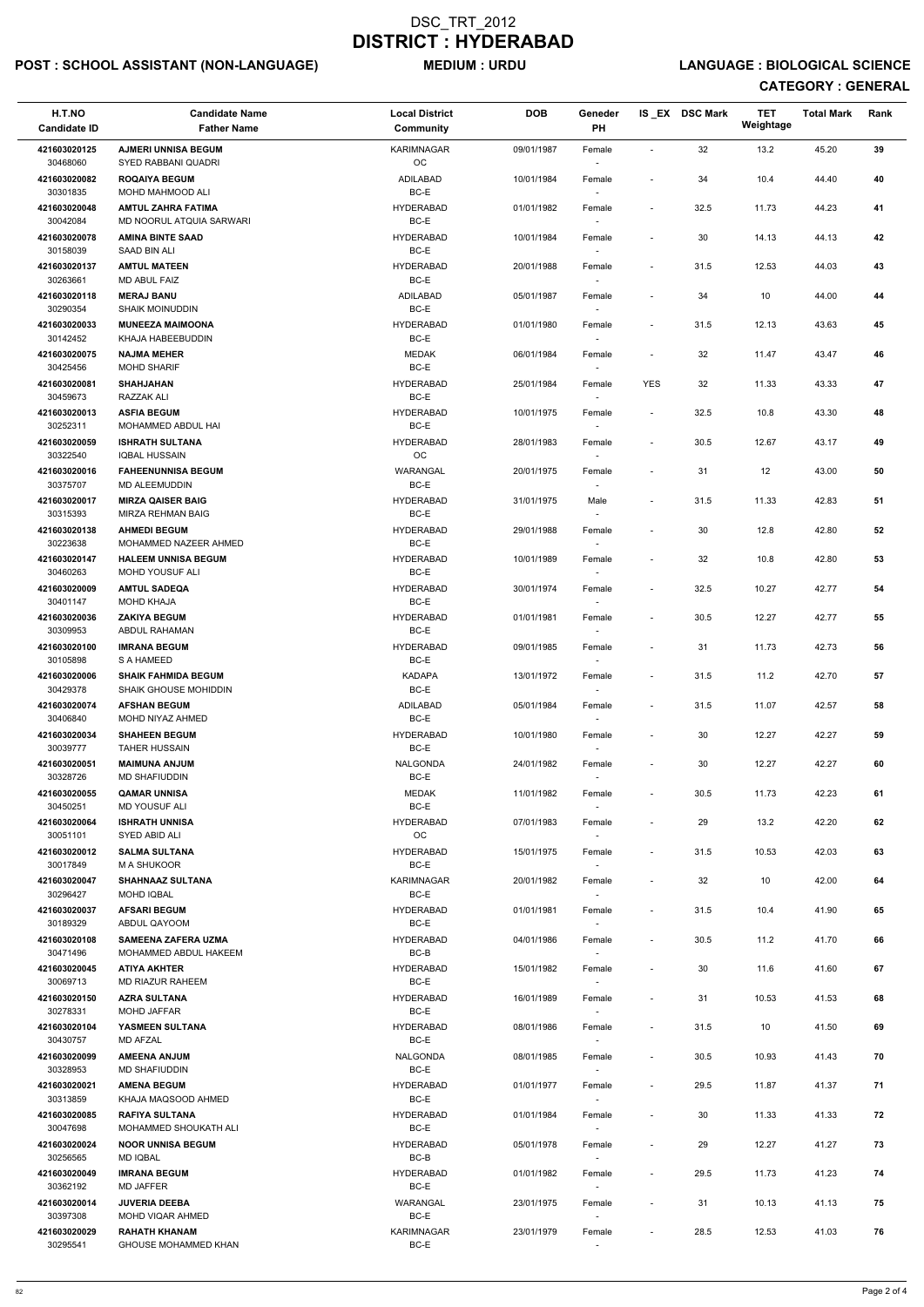## POST : SCHOOL ASSISTANT (NON-LANGUAGE) MEDIUM : URDU LANGUAGE : BIOLOGICAL SCIENCE

| H.T.NO<br><b>Candidate ID</b> | <b>Candidate Name</b><br><b>Father Name</b>          | <b>Local District</b><br>Community                  | <b>DOB</b> | Geneder<br><b>PH</b>               |                          | IS EX DSC Mark | <b>TET</b><br>Weightage | <b>Total Mark</b> | Rank |
|-------------------------------|------------------------------------------------------|-----------------------------------------------------|------------|------------------------------------|--------------------------|----------------|-------------------------|-------------------|------|
| 421603020110<br>30330089      | <b>SHAMSUNISA BEGUM</b><br>MOHD MAHMOOD ALI          | <b>ADILABAD</b><br>BC-E                             | 10/01/1986 | Female                             | $\sim$                   | 30             | 10.93                   | 40.93             | 77   |
| 421603020054<br>30440299      | <b>MOHD ABDUL RAZZAK SABRI</b><br>ABDUL WALI         | ADILABAD<br>BC-E                                    | 28/01/1982 | Male                               | $\blacksquare$           | 30.5           | 10.4                    | 40.90             | 78   |
| 421603020121<br>30326827      | <b>SAJIDA BEGUM</b><br><b>SHAIK BABU MIAN</b>        | <b>HYDERABAD</b><br>BC-E                            | 02/01/1987 | Female                             | $\sim$                   | 30.5           | 10.27                   | 40.77             | 79   |
| 421603020129                  | <b>SABA FIRDOUSE</b>                                 | <b>HYDERABAD</b>                                    | 25/01/1987 | Female                             |                          | 30             | 10.67                   | 40.67             | 80   |
| 30212602<br>421603020144      | MOHD ABDUL QAYYUM<br><b>FAREEDA BEGUM</b>            | BC-B<br><b>HYDERABAD</b>                            | 06/01/1989 | Female                             |                          | 30             | 10.67                   | 40.67             | 81   |
| 30255170                      | KHAJA MOHD IMAD UDDIN                                | BC-E                                                |            |                                    |                          |                |                         |                   |      |
| 421603020008<br>30045860      | <b>AFZAL UNNISA BEGUM</b><br><b>MD OMER ALI</b>      | <b>HYDERABAD</b><br>BC-E                            | 31/01/1973 | Female                             | $\overline{\phantom{a}}$ | 29.5           | 10.8                    | 40.30             | 82   |
| 421603020090<br>30150730      | <b>SUMAIYAH NAAZ</b><br><b>MOHAMMAD MUBEEN PASHA</b> | KARIMNAGAR<br>BC-E                                  | 01/01/1985 | Female                             | $\blacksquare$           | 28.5           | 11.2                    | 39.70             | 83   |
| 421603020057<br>30258602      | <b>NIKHATH SULTANA</b><br>SIRAJ MOHAMMED             | <b>HYDERABAD</b><br>BC-E                            | 19/01/1982 | Female<br>$\sim$                   |                          | 29             | 10.67                   | 39.67             | 84   |
| 421603020077<br>30017728      | <b>ASIFA TABASSUM</b><br>RASHEED AHMED               | <b>HYDERABAD</b><br>BC-E                            | 21/01/1984 | Female<br>$\sim$                   | $\sim$                   | 27.5           | 12.13                   | 39.63             | 85   |
| 421603020087<br>30450109      | <b>ABDUL MUQEEM</b><br>ABDUL QAYYUM                  | KARIMNAGAR<br>BC-E                                  | 03/01/1985 | Male<br>$\sim$                     |                          | 29             | 10.27                   | 39.27             | 86   |
| 421603020020                  | <b>WARDA WAHAJ UNNISA</b>                            | <b>HYDERABAD</b>                                    | 01/01/1976 | Female                             | $\sim$                   | 26.5           | 12.67                   | 39.17             | 87   |
| 30350238<br>421603020106      | MOHAMMED SABER MOIZUDDIN<br><b>ANEES FATIMA</b>      | OC<br><b>HYDERABAD</b>                              | 08/01/1986 | Female                             |                          | 29             | 10.13                   | 39.13             | 88   |
| 30425280                      | AHMED SHAREEF                                        | BC-E                                                |            | $\sim$                             |                          |                |                         |                   |      |
| 421603020007<br>30188591      | <b>NAHEED AKHTER</b><br>MALIK MOHD SHAFIUDDIN        | <b>HYDERABAD</b><br>BC-E                            | 03/01/1973 | Female                             |                          | 27.5           | 11.47                   | 38.97             | 89   |
| 421603020113<br>30467492      | <b>ASMA JABEEN</b><br><b>MOHD ABDUL MAJID</b>        | <b>HYDERABAD</b><br>BC-E                            | 07/01/1986 | Female                             | $\overline{\phantom{a}}$ | 28             | 10.93                   | 38.93             | 90   |
| 421603020019                  | <b>MASARATH JAHAN</b>                                | <b>NIZAMABAD</b>                                    | 24/01/1976 | Female                             |                          | 28             | 10.8                    | 38.80             | 91   |
| 30093364<br>421603020098      | <b>MD TAJUDDIN</b><br><b>ANEES BEGUM</b>             | BC-E<br><b>HYDERABAD</b>                            | 01/01/1985 | Female                             | $\overline{\phantom{a}}$ | 27.5           | 11.2                    | 38.70             | 92   |
| 30315658<br>421603020152      | SYED ALI UDDIN<br><b>NUZHAT NAZNEEN</b>              | BC-E<br>OTHER THAN AP                               | 15/01/1989 | $\overline{\phantom{a}}$<br>Female | $\overline{\phantom{a}}$ | 25.5           | 13.2                    | 38.70             | 93   |
| 30030373                      | <b>ABDUL HAKEEM</b><br><b>SHAMEEM SULTANA</b>        | <b>OC</b>                                           |            |                                    |                          |                |                         |                   |      |
| 421603020143<br>30427453      | <b>MA RAZAK</b>                                      | KARIMNAGAR<br>BC-B                                  | 04/01/1989 | Female                             | $\blacksquare$           | 28             | 10.4                    | 38.40             | 94   |
| 421603020153<br>30287291      | <b>AFSHAN JAHAN</b><br>MOHD SAMI AHMED               | <b>HYDERABAD</b><br>BC-E                            | 09/01/1990 | Female<br>$\sim$                   | $\overline{\phantom{a}}$ | 26.5           | 11.73                   | 38.23             | 95   |
| 421603020156<br>30460637      | <b>ZEBA TABASSUM</b><br>ABDUL KHADER                 | ADILABAD<br>BC-E                                    | 15/01/1991 | Female                             | $\sim$                   | 28             | 10                      | 38.00             | 96   |
| 421603020105<br>30054112      | <b>QUDSIA UNNISA</b><br>MOHD ZIA UDDIN               | <b>HYDERABAD</b><br>BC-E                            | 01/01/1986 | Female<br>$\sim$                   | $\sim$                   | 26.5           | 11.47                   | 37.97             | 97   |
| 421603020096                  | <b>AMENA QATOON</b>                                  | ADILABAD                                            | 20/01/1985 | Female                             |                          | 27             | 10.93                   | 37.93             | 98   |
| 30468309<br>421603020132      | MOHD SADIQ HUSSAIN<br><b>RUBINA BEGUM</b>            | BC-E<br><b>HYDERABAD</b>                            | 08/01/1987 | Female                             | $\overline{\phantom{a}}$ | 27.5           | 10.4                    | 37.90             | 99   |
| 30471667<br>421603020072      | <b>MOHD WALI</b><br><b>NUSRATH PARVEEN</b>           | BC-E<br><b>HYDERABAD</b>                            | 10/01/1984 | Female                             | $\overline{\phantom{a}}$ | 26.5           | 11.33                   | 37.83             | 100  |
| 30237460                      | KHAJA MOINUDDIN                                      | BC-E                                                |            | $\sim$                             |                          |                |                         |                   |      |
| 421603020145<br>30404963      | <b>SADIA RAHMAN</b><br>MD HABEEB UR RAHMAN           | <b>HYDERABAD</b><br>BC-E                            | 25/01/1989 | Female<br>$\sim$                   | $\sim$                   | 27.5           | 10.27                   | 37.77             | 101  |
| 421603020070<br>30204075      | <b>NILOUFER JABEEN</b><br><b>MOHD ALI AHMED</b>      | <b>HYDERABAD</b><br>OC                              | 12/01/1983 | Female                             |                          | 25             | 12.4                    | 37.40             | 102  |
| 421603020141<br>30339113      | <b>UZMA SULTANA</b><br>ABDUL MOIZ                    | ADILABAD<br>BC-E                                    | 30/01/1989 | Female                             | $\sim$                   | 26.5           | 10.67                   | 37.17             | 103  |
| 421603020136<br>30468023      | <b>KASHEFA SAMREEN</b><br>MOHD IQBAL AHMED KHAN      | KARIMNAGAR<br>BC-E                                  | 26/01/1988 | Female<br>$\sim$                   | $\overline{\phantom{a}}$ | 27             | 10.13                   | 37.13             | 104  |
| 421603020027<br>30277584      | <b>SAMEENA FAHEEM</b><br><b>MOHD FAKRUDDIN</b>       | <b>HYDERABAD</b><br>BC-E                            | 24/01/1979 | Female<br>$\sim$                   | $\sim$                   | 26.5           | 10.53                   | 37.03             | 105  |
| 421603020119                  | <b>AMINA BEGUM</b>                                   | <b>HYDERABAD</b>                                    | 11/01/1987 | Female                             | $\sim$                   | 25.5           | 11.33                   | 36.83             | 106  |
| 30066445<br>421603020022      | KHAJA HABEEBUDDIN<br><b>SAIRA ASIM</b>               | BC-E<br><b>HYDERABAD</b>                            | 03/01/1977 | Female                             |                          | 24             | 12.8                    | 36.80             | 107  |
| 30113888                      | <b>GULAM RASOOL KHAN</b>                             | OC                                                  |            |                                    |                          |                |                         |                   |      |
| 421603020052<br>30230202      | <b>SAMEERA FATIMA</b><br>MOHAMMED NIZAMUDDIN         | <b>HYDERABAD</b><br>BC-E                            | 04/01/1982 | Female                             | $\overline{\phantom{a}}$ | 26             | 10.8                    | 36.80             | 108  |
| 421603020116<br>30088328      | <b>NAZIA YASMEEN</b><br>MOHD JAVEED AHMED            | <b>HYDERABAD</b><br>BC-E                            | 20/01/1986 | Female                             |                          | 25             | 11.47                   | 36.47             | 109  |
| 421603020003                  | <b>AYESHA FATIMA</b>                                 | <b>HYDERABAD</b>                                    | 22/01/1969 | $\sim$<br>Female                   | $\overline{\phantom{a}}$ | 25.5           | 10.8                    | 36.30             | 110  |
| 30320404<br>421603020073      | <b>SHAIK AHMED</b><br><b>ZAREENA SULTANA</b>         | BC-E<br><b>HYDERABAD</b>                            | 22/01/1984 | Female                             | $\sim$                   | 23             | 12.8                    | 35.80             | 111  |
| 30331503<br>421603020089      | SHAIK ABDUL SAMAD<br><b>AJMERI BEGUM</b>             | BC-E<br><b>HYDERABAD</b>                            | 21/01/1985 | $\sim$<br>Female                   | $\sim$                   | 25.5           | 10                      | 35.50             | 112  |
| 30042614                      | MOHD OSMAN                                           | BC-E                                                |            | $\sim$                             |                          |                |                         |                   |      |
| 421603020120<br>30049335      | <b>SABA FATIMA</b><br><b>KAZAM HUSSAIN</b>           | <b>MEDAK</b><br>BC-E                                | 02/01/1987 | Female<br>$\sim$                   | $\sim$                   | 25.5           | 10                      | 35.50             | 113  |
| 421603020066<br>30025275      | <b>SALEHA BEGUM</b><br>MOHD SHAREEF                  | <b>HYDERABAD</b><br>$\mathsf{BC}\text{-}\mathsf{E}$ | 05/01/1983 | Female                             |                          | 24             | 11.47                   | 35.47             | 114  |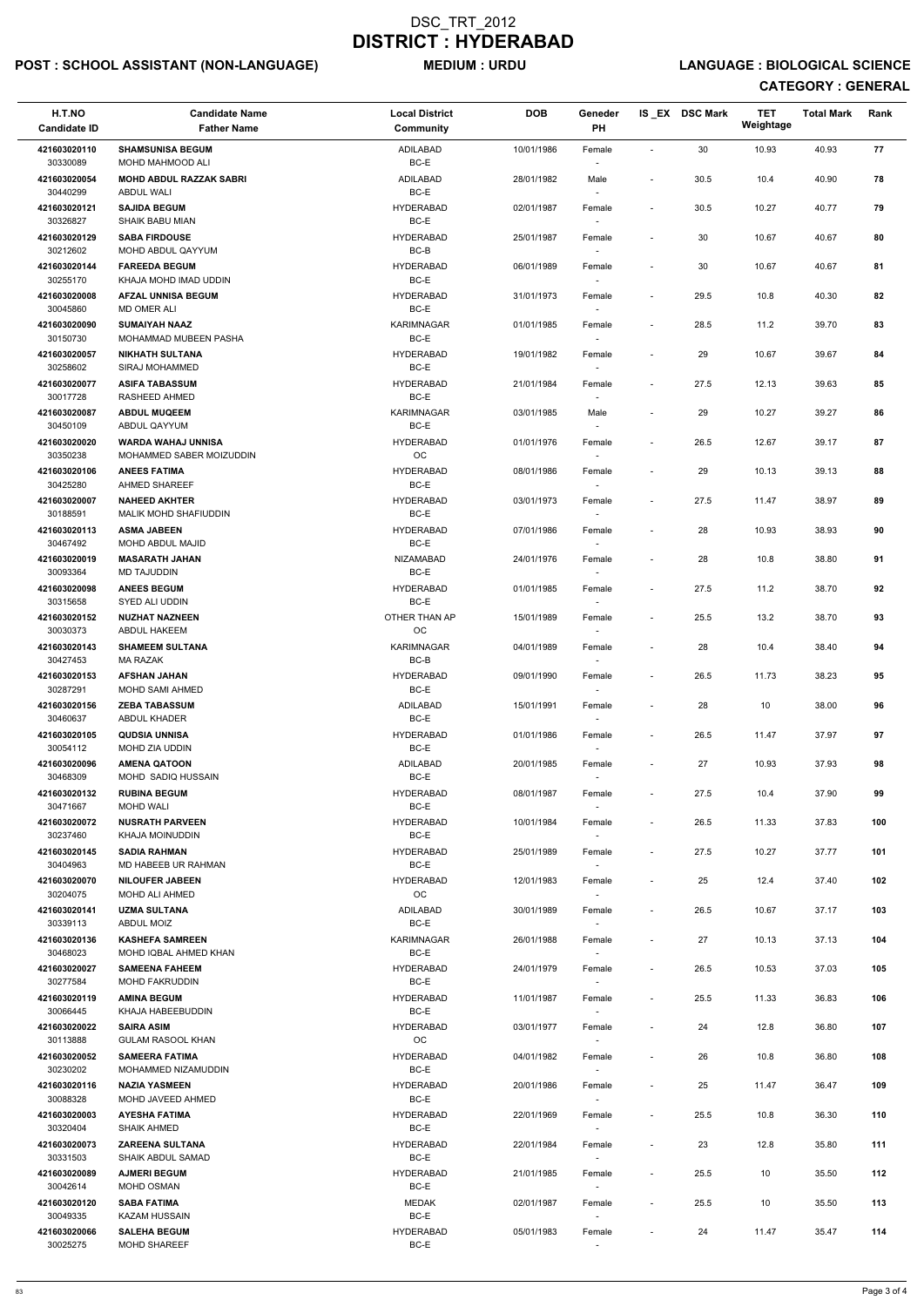## POST : SCHOOL ASSISTANT (NON-LANGUAGE) MEDIUM : URDU LANGUAGE : BIOLOGICAL SCIENCE

| H.T.NO<br><b>Candidate ID</b> | <b>Candidate Name</b><br><b>Father Name</b>       | <b>Local District</b><br><b>Community</b> | <b>DOB</b> | Geneder<br>PH                      |                          | IS EX DSC Mark | <b>TET</b><br>Weightage | <b>Total Mark</b> | Rank |
|-------------------------------|---------------------------------------------------|-------------------------------------------|------------|------------------------------------|--------------------------|----------------|-------------------------|-------------------|------|
| 421603020127<br>30432778      | <b>ZEENATH FATHIMA</b><br><b>FAZAL HUSSAIN</b>    | ADILABAD<br>BC-E                          | 18/01/1987 | Female<br>$\overline{\phantom{a}}$ |                          | 24             | 11.47                   | 35.47             | 115  |
| 421603020123<br>30468813      | <b>TALATH FATHIMA</b><br>KHAJA NAWAZUDDIN         | <b>NALGONDA</b><br>BC-B                   | 06/01/1987 | Female<br>$\sim$                   |                          | 24.5           | 10.67                   | 35.17             | 116  |
| 421603020124<br>30082176      | <b>SALMA SULTANA</b><br><b>MD MASOOD ALI</b>      | <b>NALGONDA</b><br>BC-E                   | 04/01/1987 | Female<br>$\sim$                   |                          | 24             | 10.93                   | 34.93             | 117  |
| 421603020031<br>30287982      | <b>FARZANA BEGUM</b><br>MOHD WAZEER               | <b>HYDERABAD</b><br>BC-E                  | 20/01/1980 | Female<br>$\sim$                   | $\overline{a}$           | 24.5           | 10.4                    | 34.90             | 118  |
| 421603020042<br>30113796      | <b>SALEHA KAUSER</b><br>MOHD SUBHAN GHORI         | <b>HYDERABAD</b><br>BC-E                  | 07/01/1982 | Female<br>$\sim$                   | $\overline{\phantom{a}}$ | 24             | 10.8                    | 34.80             | 119  |
| 421603020032<br>30459529      | <b>KOUSAR JAHAN BEGUM</b><br>RAZZAK ALI           | <b>HYDERABAD</b><br>BC-E                  | 21/01/1980 | Female<br>$\sim$                   | $\sim$                   | 24.5           | 10.13                   | 34.63             | 120  |
| 421603020140<br>30327219      | <b>SUMIYA ANJUM</b><br>MOHD NAYEEM UDDIN          | <b>HYDERABAD</b><br>BC-E                  | 14/01/1988 | Female<br>$\sim$                   |                          | 23             | 11.6                    | 34.60             | 121  |
| 421603020094<br>30237881      | <b>MASARATH FATIMA</b><br>KHAJA MOINUDDIN         | <b>HYDERABAD</b><br>BC-E                  | 13/01/1985 | Female<br>$\sim$                   | $\overline{\phantom{a}}$ | 23.5           | 11.07                   | 34.57             | 122  |
| 421603020102<br>30329985      | <b>NIKHATH FATIMA</b><br><b>MA BARI</b>           | <b>HYDERABAD</b><br>BC-E                  | 08/01/1986 | Female<br>$\sim$                   |                          | 24             | 10.27                   | 34.27             | 123  |
| 421603020142<br>30204831      | <b>ALIYA JAHAN</b><br><b>SHAIK SAMAD AHMED</b>    | <b>HYDERABAD</b><br>BC-E                  | 07/01/1989 | Female<br>$\overline{\phantom{a}}$ | $\sim$                   | 23.5           | 10.13                   | 33.63             | 124  |
| 421603020026<br>30393441      | <b>AYESHA BANU</b><br>KHAJA MOINUDDIN             | <b>HYDERABAD</b><br>BC-E                  | 01/01/1978 | Female                             | $\overline{\phantom{a}}$ | 23             | 10.27                   | 33.27             | 125  |
| 421603020001<br>30116464      | <b>JAVARIA FATIMA</b><br><b>MD HUSSAIN</b>        | <b>KARIMNAGAR</b><br>BC-E                 | 01/01/1969 | Female                             | $\sim$                   | 22.5           | 10.67                   | 33.17             | 126  |
| 421603020083<br>30451248      | <b>MOHD ADEEL UDDIN</b><br><b>MOHD SHAFIUDDIN</b> | ADILABAD<br>BC-E                          | 14/01/1984 | Male                               |                          | 23             | 10                      | 33.00             | 127  |
| 421603020095<br>30297250      | <b>NUSRATH FATIMA</b><br><b>MA MUBEEN</b>         | <b>ADILABAD</b><br>BC-E                   | 07/01/1985 | Female<br>OH                       |                          | 24.5           | 8                       | 32.50             | 128  |
| 421603020091<br>30177613      | <b>AAYESHA SIDDIQUA</b><br>MOHAMMED JAAN          | <b>NALGONDA</b><br>BC-E                   | 02/01/1985 | Female<br>$\sim$                   |                          | 20.5           | 10.53                   | 31.03             | 129  |
| 421603020131<br>30301016      | <b>FARHA NAAZ</b><br>MOHD YOUSUFUDDIN OSMANI      | <b>HYDERABAD</b><br>BC-E                  | 27/01/1987 | Female<br>$\sim$                   |                          | 20             | 10.53                   | 30.53             | 130  |
| 421603020038<br>30234297      | <b>NUZHAT SULTANA</b><br>MD KHAJA MOINUDDIN       | WARANGAL<br>BC-E                          | 04/01/1981 | Female<br>$\sim$                   |                          | 19.5           | 10.53                   | 30.03             | 131  |
| 421603020002<br>30098066      | <b>FATIMA TASNEEM</b><br>ALMAS BIN MUBARAK        | WARANGAL<br>BC-E                          | 15/01/1969 | Female                             |                          | 19             | 10.13                   | 29.13             | 132  |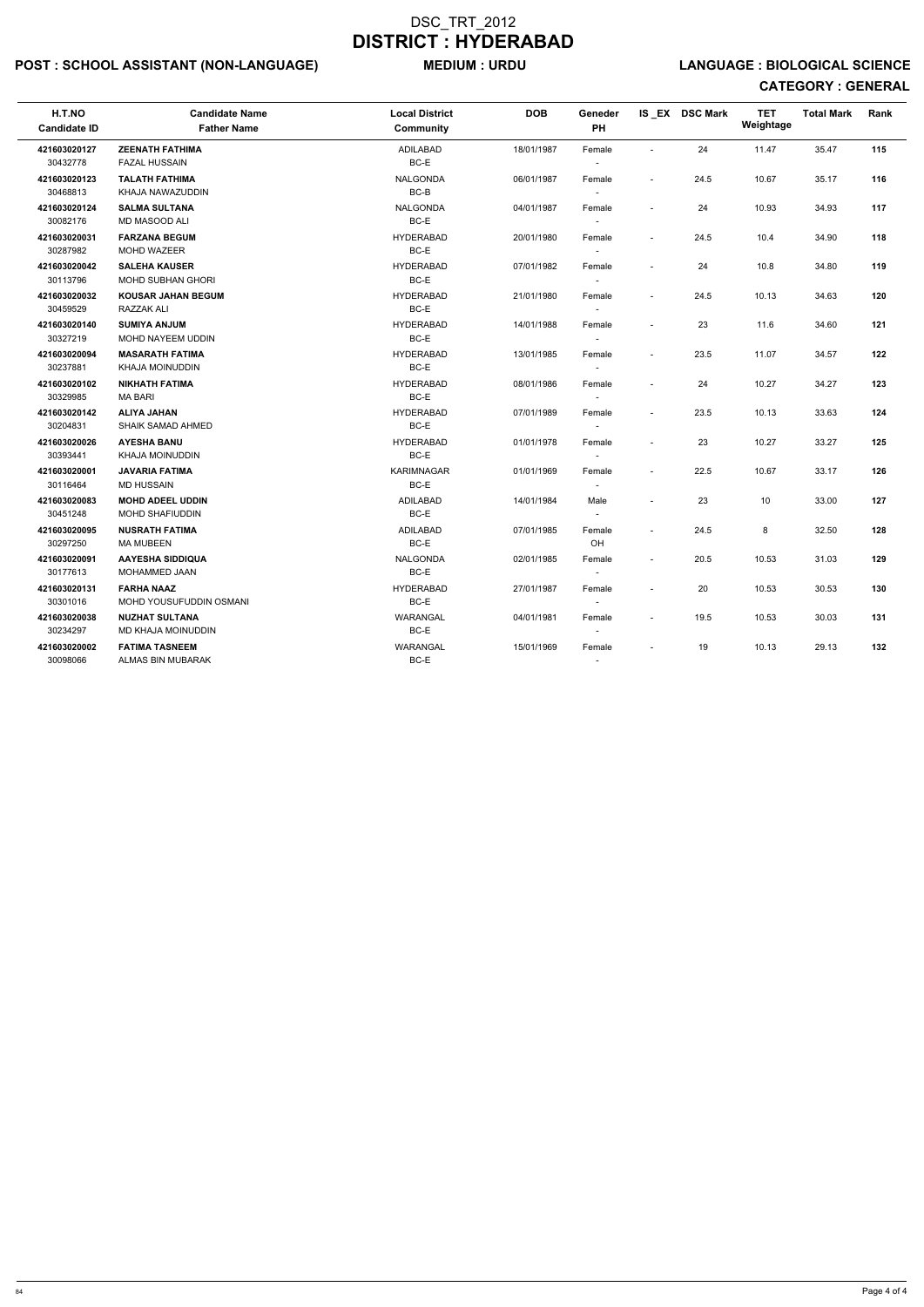## POST : SCHOOL ASSISTANT (NON-LANGUAGE) MEDIUM : ENGLISH LANGUAGE : MATHEMATICS

| H.T.NO<br><b>Candidate ID</b> | <b>Candidate Name</b><br><b>Father Name</b>        | <b>Local District</b><br><b>Community</b> | <b>DOB</b> | Geneder<br>PH                      |                          | IS_EX DSC Mark | <b>TET</b><br>Weightage | <b>Total Mark</b> | Rank           |  |
|-------------------------------|----------------------------------------------------|-------------------------------------------|------------|------------------------------------|--------------------------|----------------|-------------------------|-------------------|----------------|--|
| 421601080090                  | <b>C S JAYA SUDHA</b>                              | <b>HYDERABAD</b>                          | 07/01/1976 | Female                             | $\overline{\phantom{a}}$ | 56.5           | 16.27                   | 72.77             | $\mathbf{1}$   |  |
| 30400981                      | C G SUBBA RAO                                      | BC-D                                      |            |                                    |                          |                |                         |                   |                |  |
| 421601080131<br>30434561      | <b>KAMLESH JOSHI</b><br><b>VIPIN C JOSHI</b>       | OTHER THAN AP<br>OC                       | 04/01/1977 | Male                               | $\overline{\phantom{a}}$ | 54.5           | 15.33                   | 69.83             | $\overline{2}$ |  |
| 421601080192<br>30397748      | <b>MUNEERA LAKHANI</b><br><b>MANSOOR ALI</b>       | <b>HYDERABAD</b><br>OC                    | 10/01/1979 | Female                             | $\blacksquare$           | 53.5           | 15.6                    | 69.10             | 3              |  |
| 421601080139<br>30241981      | <b>MANGINI SANTHOSH KUMAR</b><br>M YADAV RAO       | <b>HYDERABAD</b><br>BC-D                  | 31/01/1977 | Male                               |                          | 54             | 14.67                   | 68.67             | 4              |  |
| 421601080462<br>30123434      | P MADHUSUDAN REDDY<br>P BAL REDDY                  | <b>HYDERABAD</b><br>OC                    | 01/01/1983 | Male                               | $\sim$                   | 53.5           | 14.93                   | 68.43             | 5              |  |
| 421601080313                  | <b>P SATISH KUMAR</b>                              | <b>HYDERABAD</b>                          | 27/01/1981 | Male                               |                          | 54             | 14.27                   | 68.27             | 6              |  |
| 30291942<br>421601080228      | P DUBBAIAH<br><b>R SUHASINI</b>                    | BC-D<br><b>HYDERABAD</b>                  | 27/01/1979 | Female                             |                          | 55             | 12.93                   | 67.93             | $\overline{7}$ |  |
| 30445807<br>421601080694      | R SATYANARAYANA<br><b>KIRAN DESHPANDE</b>          | BC-D<br><b>HYDERABAD</b>                  | 30/01/1987 | Male                               |                          | 51.5           | 14.8                    | 66.30             | 8              |  |
| 30063943<br>421601080165      | <b>GOVIND</b><br><b>M SHAILAJA</b>                 | OC<br><b>HYDERABAD</b>                    | 27/01/1978 | Female                             |                          | 49             | 15.87                   | 64.87             | 9              |  |
| 30245285                      | M RAMASWAMY                                        | BC-B                                      |            |                                    |                          |                |                         |                   |                |  |
| 421601080369<br>30368607      | <b>T SHIVARAM REDDY</b><br>T NARSIMHA REDDY        | <b>HYDERABAD</b><br>OC                    | 14/01/1982 | Male                               | $\overline{\phantom{a}}$ | 48             | 14.53                   | 62.53             | 10             |  |
| 421601080253                  | <b>D SATISH BABU</b>                               | <b>HYDERABAD</b>                          | 14/01/1980 | Male                               |                          | 48             | 14.27                   | 62.27             | 11             |  |
| 30242737<br>421601080362      | D VEERABRAHMAM<br>TATAVARTY VIJAYA MADHAVI         | BC-B<br><b>KHAMMAM</b>                    | 07/01/1982 | Female                             | $\blacksquare$           | 46.5           | 13.6                    | 60.10             | 12             |  |
| 30441779                      | T V HANUMAN                                        | OC                                        |            |                                    |                          |                |                         |                   |                |  |
| 421601080085<br>30067626      | <b>VLN CHARY</b><br>V ANAND                        | <b>HYDERABAD</b><br>$BC-B$                | 05/01/1976 | Male                               |                          | 45.5           | 14.4                    | 59.90             | 13             |  |
| 421601080173                  | <b>KUMMARI SRINIVASULU</b>                         | <b>MEDAK</b>                              | 25/01/1978 | Male                               |                          | 47.5           | 12.4                    | 59.90             | 14             |  |
| 30124872<br>421601080159      | KUMMARI ANJAIAH<br><b>BALA PARAMESWARARAO GONE</b> | $BC-B$<br><b>KRISHNA</b>                  | 20/01/1978 | Male                               |                          | 47.5           | 12.27                   | 59.77             | 15             |  |
| 30446983<br>421601080130      | VENKATA SUBRAHMANYAM<br><b>V SANGEETHA</b>         | OC<br><b>HYDERABAD</b>                    | 25/01/1977 | Female                             |                          | 44.5           | 14.93                   | 59.43             | 16             |  |
| 30326199                      | V K HENRY                                          | $BC-C$                                    |            |                                    |                          |                |                         |                   |                |  |
| 421601080032<br>30433612      | P PADMAJA<br>P VENKATA RAMAIAH                     | <b>KURNOOL</b><br>BC-B                    | 18/01/1974 | Female                             |                          | 45.5           | 13.73                   | 59.23             | 17             |  |
| 421601080074<br>30073569      | <b>R SANTOSH KUMAR</b><br>R RAMA RAO               | <b>HYDERABAD</b><br>OC                    | 01/01/1975 | Male                               |                          | 47             | 12                      | 59.00             | 18             |  |
| 421601080509                  | <b>K PRAVEEN</b>                                   | <b>HYDERABAD</b>                          | 17/01/1984 | Male                               | $\overline{\phantom{a}}$ | 47.5           | 11.07                   | 58.57             | 19             |  |
| 30246236<br>421601080181      | K YADAIAH<br><b>K RAMI REDDY</b>                   | <b>ST</b><br><b>RANGAREDDY</b>            | 18/01/1979 | Male                               | $\overline{\phantom{a}}$ | 44.5           | 13.87                   | 58.37             | 20             |  |
| 30293971                      | K MALLA REDDY                                      | OC                                        |            |                                    |                          |                |                         |                   |                |  |
| 421601080160<br>30063184      | <b>K MAHESH</b><br>K SATYANARAYANA                 | <b>HYDERABAD</b><br>BC-B                  | 20/01/1978 | Male<br>$\overline{\phantom{a}}$   | $\blacksquare$           | 47             | 11.33                   | 58.33             | 21             |  |
| 421601080470                  | <b>MOHD MUDASSARUL MUBEEN</b>                      | <b>HYDERABAD</b>                          | 22/01/1983 | Male                               |                          | 44             | 14                      | 58.00             | 22             |  |
| 30244840<br>421601080142      | MOHD MAQSOOD ALI<br><b>GL PRASANNA</b>             | <b>OC</b><br>OTHER THAN AP                | 07/01/1978 | $\overline{\phantom{a}}$<br>Female |                          | 44             | 13.87                   | 57.87             | 23             |  |
| 30418487                      | <b>G SIDDAIAH</b>                                  | BC-D                                      |            |                                    |                          |                |                         |                   |                |  |
| 421601080821<br>30170292      | <b>FATHIMA BEGUM</b><br><b>MD GOUSUDDIN</b>        | <b>RANGAREDDY</b><br>BC-E                 | 07/01/1989 | Female                             |                          | 43             | 14.8                    | 57.80             | 24             |  |
| 421601080496<br>30466514      | <b>G SANGAMESHWAR</b><br><b>G NEELKANT</b>         | <b>MAHABUBNAGAR</b><br>BC-D               | 28/01/1984 | Male<br>$\overline{\phantom{a}}$   |                          | 44.5           | 12.93                   | 57.43             | 25             |  |
| 421601080425<br>30049506      | N RAMA KALYANI<br>N JAGANNATH RAO                  | <b>HYDERABAD</b><br><b>OC</b>             | 21/01/1983 | Female<br>$\overline{\phantom{a}}$ | $\overline{\phantom{a}}$ | 43             | 14.4                    | 57.40             | 26             |  |
| 421601080476<br>30198080      | <b>SYED JUNAID AHMED</b><br>SYED JAVID UR RAHMAN   | <b>HYDERABAD</b><br>OC                    | 10/01/1984 | Male                               |                          | 45             | 12.4                    | 57.40             | 27             |  |
| 421601080108<br>30446406      | <b>PADMANABHA RAO K</b><br>K SHIVA PRASAD          | <b>HYDERABAD</b><br>OC                    | 15/01/1977 | Male                               | $\blacksquare$           | 44.5           | 12.8                    | 57.30             | 28             |  |
| 421601080519                  | <b>C SAINATH</b>                                   | <b>HYDERABAD</b>                          | 14/01/1984 | Male                               |                          | 44.5           | 12.67                   | 57.17             | 29             |  |
| 30350282<br>421601080339      | C AMARNATHAM                                       | OC<br>WARANGAL                            |            | $\sim$                             |                          |                |                         |                   |                |  |
| 30026784                      | <b>SOMA SREE SUDHA</b><br><b>SOMA BALAIAH</b>      | <b>OC</b>                                 | 02/01/1982 | Female<br>$\overline{\phantom{a}}$ | $\sim$                   | 42.5           | 14.53                   | 57.03             | 30             |  |
| 421601080511<br>30437238      | <b>B HARI PRASAD</b><br><b>B NAGESH</b>            | <b>HYDERABAD</b><br>BC-D                  | 22/01/1984 | Male                               | $\sim$                   | 46.5           | 10.53                   | 57.03             | 31             |  |
| 421601080557                  | <b>K S SAJITHA</b>                                 | <b>HYDERABAD</b>                          | 15/01/1985 | Female                             |                          | 43             | 13.73                   | 56.73             | 32             |  |
| 30042355                      | K SIVA SANKARAN                                    | OC                                        |            |                                    |                          |                |                         |                   |                |  |
| 421601080184<br>30118535      | <b>G KALYANI</b><br><b>G DURGESH</b>               | <b>HYDERABAD</b><br>BC-D                  | 07/01/1979 | Female<br>$\overline{\phantom{a}}$ | $\overline{\phantom{a}}$ | 44             | 12.27                   | 56.27             | 33             |  |
| 421601080332<br>30446105      | <b>VENU BANDI</b><br><b>B LAXMAIAH</b>             | WARANGAL<br>BC-A                          | 11/01/1981 | Male                               |                          | 44             | 12                      | 56.00             | 34             |  |
| 421601080128                  | <b>D DIGAMBER SINGH</b>                            | <b>HYDERABAD</b>                          | 22/01/1977 | Male                               | $\overline{\phantom{a}}$ | 42.5           | 13.47                   | 55.97             | 35             |  |
| 30431192<br>421601080040      | <b>DEVI SINGH</b><br><b>UMA NAGASRI G</b>          | BC-B<br><b>RANGAREDDY</b>                 | 25/01/1974 | $\overline{\phantom{a}}$<br>Female |                          | 39             | 16.93                   | 55.93             | 36             |  |
| 30431751                      | SEETA RAMA SASTRY G                                | OC                                        |            | $\sim$                             |                          |                |                         |                   |                |  |
| 421601080899<br>30417729      | <b>M ANUSHA</b><br><b>M STANLY</b>                 | <b>RANGAREDDY</b><br>SC                   | 13/01/1991 | Female<br>$\sim$                   | $\overline{\phantom{a}}$ | 45             | 10.93                   | 55.93             | 37             |  |
| 421601080351<br>30273427      | <b>ANITA SHARMA</b><br>JAIKUMAR SHARMA             | <b>HYDERABAD</b><br>OC                    | 02/01/1982 | Female<br>$\sim$                   |                          | 41.5           | 14.4                    | 55.90             | 38             |  |
|                               |                                                    |                                           |            |                                    |                          |                |                         |                   |                |  |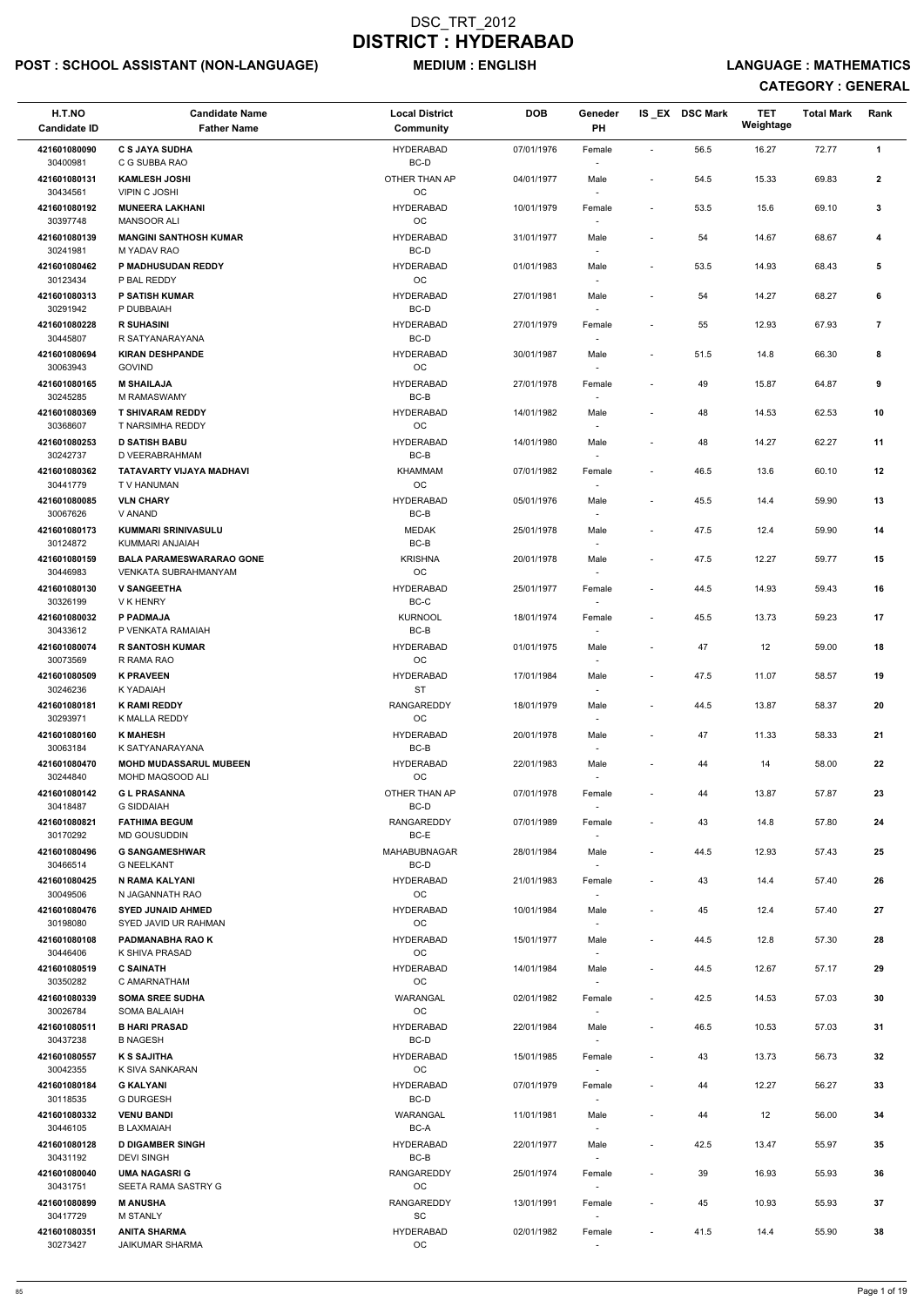## POST : SCHOOL ASSISTANT (NON-LANGUAGE) MEDIUM : ENGLISH LANGUAGE : MATHEMATICS

| H.T.NO<br><b>Candidate ID</b> | <b>Candidate Name</b><br><b>Father Name</b>               | <b>Local District</b><br>Community | <b>DOB</b> | Geneder<br>PH                      |                          | IS_EX DSC Mark | <b>TET</b><br>Weightage | <b>Total Mark</b> | Rank |
|-------------------------------|-----------------------------------------------------------|------------------------------------|------------|------------------------------------|--------------------------|----------------|-------------------------|-------------------|------|
| 421601080288                  | <b>SURAIYA BEGUM</b>                                      | <b>HYDERABAD</b>                   | 05/01/1981 | Female                             | $\sim$                   | 42             | 13.87                   | 55.87             | 39   |
| 30066415<br>421601080029      | ANWAR HUSSAIN SAVANTNAVAR<br><b>R JEETHENDER PALKE</b>    | BC-E<br><b>HYDERABAD</b>           | 28/01/1973 | Male                               |                          | 42.5           | 13.2                    | 55.70             | 40   |
| 30220161                      | <b>RAMESH</b>                                             | BC-D                               |            |                                    | $\overline{\phantom{a}}$ |                |                         |                   |      |
| 421601080525<br>30422570      | <b>HARSHIYA</b><br><b>BAIG H R</b>                        | <b>RANGAREDDY</b><br>OC            | 15/01/1984 | Female                             | $\overline{\phantom{a}}$ | 40.5           | 15.2                    | 55.70             | 41   |
| 421601080118<br>30448273      | <b>K SATISH KUMAR</b><br>K MOHAN                          | <b>HYDERABAD</b><br>BC-B           | 10/01/1977 | Male                               | $\overline{\phantom{a}}$ | 45             | 10.67                   | 55.67             | 42   |
| 421601080355<br>30458370      | <b>M TIRUPATI RAO</b><br><b>M KRISHNA</b>                 | OTHER THAN AP<br>BC-A              | 11/01/1982 | Male                               | $\overline{\phantom{a}}$ | 43             | 12.53                   | 55.53             | 43   |
| 421601080492<br>30470372      | <b>MANNURU SAMPATH KUMAR</b><br>M SATHYANARAYANA          | <b>HYDERABAD</b><br>BC-A           | 10/01/1984 | Male                               | $\overline{\phantom{a}}$ | 44.5           | 10.93                   | 55.43             | 44   |
| 421601080103<br>30395485      | <b>B KRUPAVATHI PRIYADARSHINI</b><br><b>B J ALEXANDER</b> | <b>HYDERABAD</b><br>OC             | 30/01/1976 | Female                             | $\overline{\phantom{a}}$ | 42.5           | 12.8                    | 55.30             | 45   |
| 421601080031<br>30466892      | <b>K MANJULA</b><br>K THIRUPATHI                          | <b>HYDERABAD</b><br>BC-D           | 14/01/1974 | Female                             | $\blacksquare$           | 42             | 13.07                   | 55.07             | 46   |
| 421601080345                  | <b>SYED MOHD HUSSAIN</b>                                  | <b>HYDERABAD</b>                   | 14/01/1982 | Male                               | ÷,                       | 40             | 14.93                   | 54.93             | 47   |
| 30304155                      | SM NAZEER HUSSAIN                                         | OC                                 |            |                                    |                          |                |                         |                   |      |
| 421601080076<br>30197555      | <b>MOHD AFROZE</b><br><b>MOHD JABBAR</b>                  | <b>HYDERABAD</b><br>BC-E           | 18/01/1975 | Male                               | $\overline{\phantom{a}}$ | 42.5           | 12.4                    | 54.90             | 48   |
| 421601080156                  | <b>SHARADA R</b>                                          | <b>HYDERABAD</b>                   | 14/01/1978 | Female                             | $\blacksquare$           | 40.5           | 14.27                   | 54.77             | 49   |
| 30392945                      | R SUBRAMANYAM                                             | OC                                 |            |                                    |                          |                |                         |                   |      |
| 421601080050<br>30418034      | <b>ASHWINI KUMAR</b><br><b>VASANTH RAO</b>                | <b>HYDERABAD</b><br>OC             | 22/01/1975 | Male                               | $\overline{\phantom{a}}$ | 41             | 13.73                   | 54.73             | 50   |
| 421601080080<br>30135626      | <b>B VIJAYA LAXMI</b><br><b>B ANJAIAH</b>                 | <b>RANGAREDDY</b><br>BC-B          | 20/01/1976 | Female<br>$\overline{\phantom{a}}$ | $\blacksquare$           | 40.5           | 13.87                   | 54.37             | 51   |
| 421601080215                  | A G NAGARAJ                                               | <b>RANGAREDDY</b>                  | 07/01/1979 | Male                               | $\overline{\phantom{a}}$ | 41.5           | 12.67                   | 54.17             | 52   |
| 30450867<br>421601080387      | A GANESH<br><b>G PRATHIBHA</b>                            | BC-B<br><b>HYDERABAD</b>           | 12/01/1982 | $\overline{\phantom{a}}$<br>Female | $\overline{\phantom{a}}$ | 41.5           | 12.67                   | 54.17             | 53   |
| 30443584<br>421601080132      | DAYANANDREDDY<br><b>MOSES CHANDRASHEKAR</b>               | OC<br><b>HYDERABAD</b>             | 17/01/1977 | Male                               | $\overline{\phantom{a}}$ | 41.5           | 12.53                   | 54.03             | 54   |
| 30408296                      | ALFRED ALEXANDER                                          | OС                                 |            | $\overline{\phantom{a}}$           |                          |                |                         |                   |      |
| 421601080546<br>30140271      | <b>SHAHANA SULTANA</b><br>SHAMSHEER ALI                   | WARANGAL<br>BC-E                   | 03/01/1985 | Female                             | $\overline{\phantom{a}}$ | 41.5           | 12.53                   | 54.03             | 55   |
| 421601080571<br>30316887      | <b>K SHARAVAN KUMAR</b><br>K PARSHU RAMULU                | <b>HYDERABAD</b><br>BC-D           | 09/01/1985 | Male                               | $\overline{\phantom{a}}$ | 42             | 12                      | 54.00             | 56   |
| 421601080350                  | <b>S SHANKER</b>                                          | <b>HYDERABAD</b>                   | 01/01/1982 | Male                               | $\overline{\phantom{a}}$ | 42.5           | 11.47                   | 53.97             | 57   |
| 30182724<br>421601080542      | S NARASIMHA<br><b>HARI NAGAVALLIKA</b>                    | BC-B<br><b>KARIMNAGAR</b>          | 09/01/1985 | Female                             | $\overline{\phantom{a}}$ | 41             | 12.93                   | 53.93             | 58   |
| 30455681                      | <b>HARI SOMAYAJI</b>                                      | OC                                 |            |                                    |                          |                |                         |                   |      |
| 421601080047<br>30041434      | <b>ATIYA AHMED FAROOQUI</b><br>AHMED M FAROOQUI           | <b>HYDERABAD</b><br>BC-E           | 31/01/1975 | Female<br>$\overline{\phantom{a}}$ | $\overline{\phantom{a}}$ | 39.5           | 14.4                    | 53.90             | 59   |
| 421601080225<br>30013124      | <b>C ANNAPURNA</b><br>C GANGADHAR                         | <b>RANGAREDDY</b><br>BC-B          | 27/01/1979 | Female                             | $\overline{\phantom{a}}$ | 39.5           | 14.27                   | 53.77             | 60   |
| 421601080691                  | <b>NISHATH FATHIMA</b>                                    | <b>HYDERABAD</b>                   | 12/01/1987 | Female                             | $\overline{\phantom{a}}$ | 41.5           | 12.27                   | 53.77             | 61   |
| 30443239<br>421601080796      | <b>MD MOINUDDIN</b><br><b>SYED SHAZIA BEGUM</b>           | BC-E<br><b>HYDERABAD</b>           | 06/01/1988 | Female                             | $\overline{\phantom{a}}$ | 40             | 13.73                   | 53.73             | 62   |
| 30331100                      | <b>SYED HASHIM</b>                                        | OC                                 |            |                                    |                          |                |                         |                   |      |
| 421601080639<br>30267192      | <b>RABIYA BEGUM</b><br>HABEEB UDDIN AHMED                 | <b>HYDERABAD</b><br>OC             | 16/01/1986 | Female                             | $\overline{\phantom{a}}$ | 41             | 12.53                   | 53.53             | 63   |
| 421601080847<br>30460832      | Y SRUJANA<br>Y NARSIMHA REDDY                             | <b>HYDERABAD</b><br><b>OC</b>      | 08/01/1989 | Female                             | $\overline{\phantom{a}}$ | 39.5           | 14                      | 53.50             | 64   |
| 421601080030<br>30326744      | <b>P SUREKHA</b><br>P V RAM REDDY                         | <b>HYDERABAD</b><br><b>OC</b>      | 27/01/1974 | Female                             | $\overline{\phantom{a}}$ | 37             | 16.4                    | 53.40             | 65   |
| 421601080190                  | <b>K SRIKANTH</b>                                         | <b>RANGAREDDY</b>                  | 18/01/1979 | Male                               | $\overline{\phantom{a}}$ | 42             | 11.33                   | 53.33             | 66   |
| 30410321<br>421601080781      | K PRABHAKARA CHARY<br><b>B.CHANDRAKALA</b>                | BC-B<br>RANGAREDDY                 | 14/01/1988 | Female                             | $\blacksquare$           | 40             | 13.33                   | 53.33             | 67   |
| 30437184                      | <b>B ANAND REDDY</b>                                      | <b>OC</b>                          |            |                                    |                          |                |                         |                   |      |
| 421601080575<br>30317489      | <b>KISHORE KUMAR G</b><br>SATYANARAYANA G                 | <b>HYDERABAD</b><br>BC-D           | 22/01/1985 | Male<br>$\sim$                     | $\overline{\phantom{a}}$ | 40             | 13.2                    | 53.20             | 68   |
| 421601080104<br>30104105      | <b>MOHD QIYAM UDDIN</b><br><b>MOHD IBRAHIM</b>            | <b>HYDERABAD</b><br>BC-E           | 11/01/1977 | Male                               | $\overline{\phantom{a}}$ | 41.5           | 11.6                    | 53.10             | 69   |
| 421601080064                  | <b>K S PRASANNA KUMAR</b>                                 | <b>HYDERABAD</b>                   | 30/01/1975 | Male                               | $\overline{\phantom{a}}$ | 38.5           | 14.53                   | 53.03             | 70   |
| 30302242                      | K SINGARA CHARY                                           | <b>OC</b>                          |            |                                    |                          |                |                         |                   |      |
| 421601080739<br>30317433      | <b>V S PRIYA</b><br>R VIJAYA KUMAR                        | <b>HYDERABAD</b><br>OC             | 02/01/1987 | Female<br>$\sim$                   | $\overline{\phantom{a}}$ | 40.5           | 12.53                   | 53.03             | 71   |
| 421601080788<br>30409677      | <b>KANIGIRI AALEKHYA</b><br>KANIGIRI NAGARAJU             | <b>HYDERABAD</b><br>OC             | 23/01/1988 | Female                             | $\overline{\phantom{a}}$ | 40.5           | 12.53                   | 53.03             | 72   |
| 421601080728<br>30404086      | <b>HYMAVATHI SAMANTHAPUDI</b><br>SRINIVASARAJU S          | <b>KRISHNA</b><br>OC               | 28/01/1987 | Female<br>$\overline{\phantom{a}}$ | $\overline{\phantom{a}}$ | 39.5           | 13.47                   | 52.97             | 73   |
| 421601080825                  | <b>NASREEN SULTANA</b>                                    | <b>HYDERABAD</b>                   | 22/01/1989 | Female                             | $\overline{\phantom{a}}$ | 39             | 13.87                   | 52.87             | 74   |
| 30296261<br>421601080037      | SYED ABDUL HUSSAIN<br><b>B PRASANNA RANI</b>              | OC<br><b>HYDERABAD</b>             | 15/01/1974 | $\sim$<br>Female                   | $\overline{\phantom{a}}$ | 40.5           | 12.27                   | 52.77             | 75   |
| 30444638<br>421601080506      | <b>B SRINIVAS RAO</b><br>KONDAPALLI DEEPIKAVANI           | OC<br><b>NALGONDA</b>              | 08/01/1984 | $\overline{\phantom{a}}$<br>Female | $\overline{\phantom{a}}$ | 39.5           | 13.2                    | 52.70             | 76   |
| 30468043                      | K V SESHAGIRIRAO                                          | OC                                 |            |                                    |                          |                |                         |                   |      |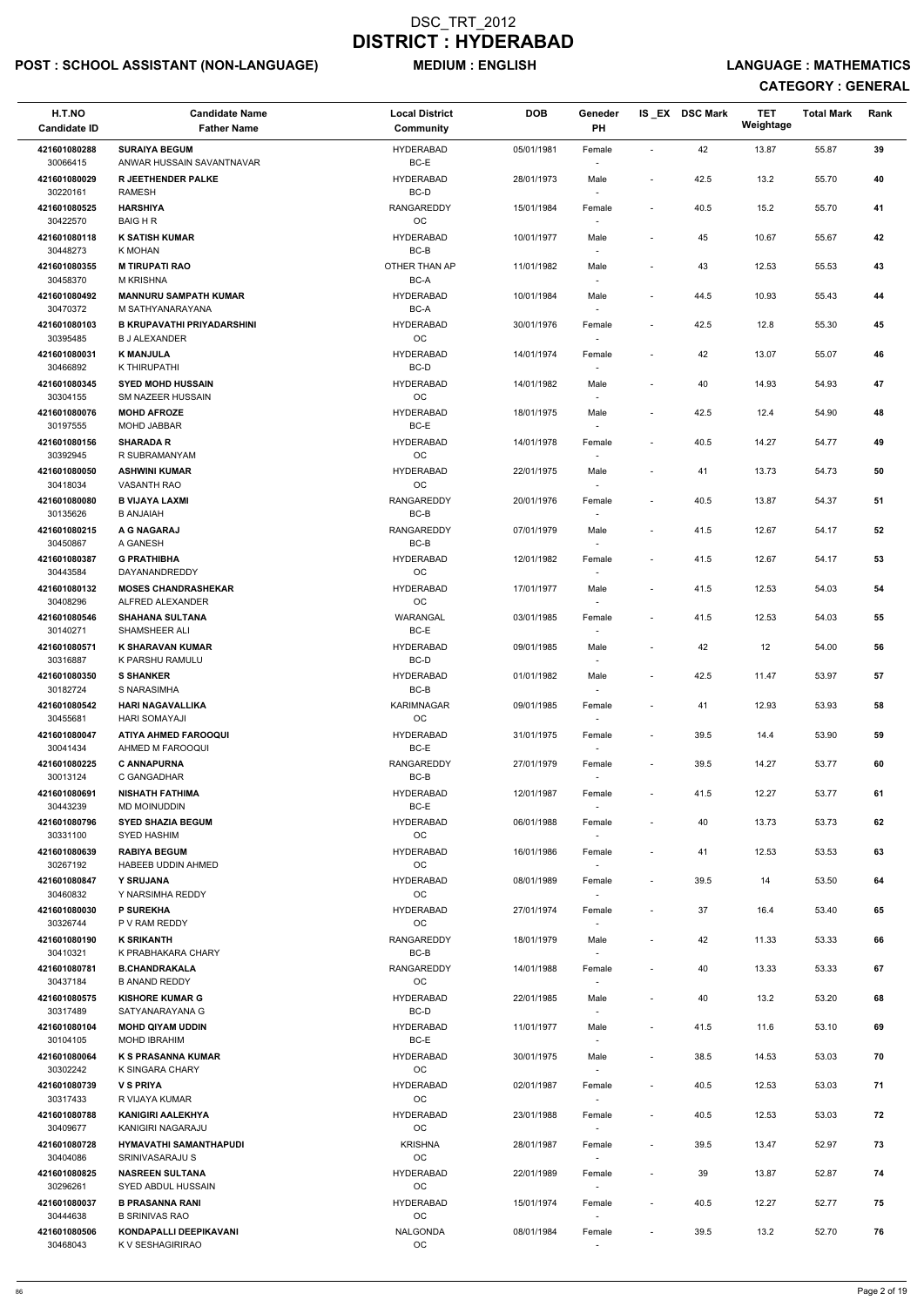## POST : SCHOOL ASSISTANT (NON-LANGUAGE) MEDIUM : ENGLISH LANGUAGE : MATHEMATICS

| H.T.NO<br><b>Candidate ID</b> | <b>Candidate Name</b><br><b>Father Name</b>             | <b>Local District</b><br>Community | <b>DOB</b> | Geneder<br><b>PH</b> |                          | IS EX DSC Mark | <b>TET</b><br>Weightage | <b>Total Mark</b> | Rank |  |
|-------------------------------|---------------------------------------------------------|------------------------------------|------------|----------------------|--------------------------|----------------|-------------------------|-------------------|------|--|
| 421601080058                  | <b>DEEPALI PATHAK</b>                                   | <b>HYDERABAD</b>                   | 15/01/1975 | Female               | $\overline{a}$           | 38             | 14.67                   | 52.67             | 77   |  |
| 30333713                      | <b>BHOLANATH PATHAK</b>                                 | OC                                 |            |                      |                          |                |                         |                   |      |  |
| 421601080294<br>30122378      | <b>T PRAJATHA RANI</b><br><b>T SARAIAH</b>              | <b>RANGAREDDY</b><br>SC            | 26/01/1981 | Female               | $\sim$                   | 40.5           | 12.13                   | 52.63             | 78   |  |
| 421601080093<br>30432533      | <b>G LAKSHMI PRATIBHA</b><br>G SUBBA RAO                | <b>HYDERABAD</b><br>OC             | 15/01/1976 | Female               | $\sim$                   | 38.5           | 13.87                   | 52.37             | 79   |  |
| 421601080690<br>30119305      | <b>KY SAI KUMARI</b><br>K C YELLAIAH                    | <b>HYDERABAD</b><br>BC-B           | 10/01/1987 | Female               | $\sim$                   | 40.5           | 11.87                   | 52.37             | 80   |  |
| 421601080092                  | <b>M SANTOSHI REDDY</b>                                 | <b>HYDERABAD</b>                   | 14/01/1976 | Female               | $\sim$                   | 39.5           | 12.8                    | 52.30             | 81   |  |
| 30421072<br>421601080150      | M SREE RAM REDDY<br><b>S RAMESHWARI</b>                 | <b>OC</b><br><b>HYDERABAD</b>      | 25/01/1978 | Female               | $\sim$                   | 39.5           | 12.67                   | 52.17             | 82   |  |
| 30269145<br>421601080304      | S NARSIMHA<br><b>SARITHA LV</b>                         | BC-B<br>WARANGAL<br>BC-D           | 06/01/1981 | Female               | $\blacksquare$           | 40             | 12.13                   | 52.13             | 83   |  |
| 30336574<br>421601080580      | RAMULU L V<br><b>M NARESH</b>                           | WARANGAL                           | 30/01/1985 | Male                 | $\blacksquare$           | 41.5           | 10.53                   | 52.03             | 84   |  |
| 30444218<br>421601080704      | <b>NAGESHWARRAO</b><br><b>D SRAVANA KEERTHI</b>         | $BC-B$<br>PRAKASAM                 | 26/01/1987 | Female               |                          | 39.5           | 12.53                   | 52.03             | 85   |  |
| 30179954                      | DEVARASETTY RAGHUNATH                                   | <b>OC</b>                          |            |                      |                          |                |                         |                   |      |  |
| 421601080502<br>30448526      | <b>M ARVIND KUMAR</b><br>M LAXMI RAJ                    | <b>HYDERABAD</b><br>BC-D           | 29/01/1984 | Male<br>$\sim$       | $\sim$                   | 40.5           | 11.47                   | 51.97             | 86   |  |
| 421601080136                  | <b>IS DEEPA</b>                                         | <b>HYDERABAD</b>                   | 05/01/1977 | Female               |                          | 39             | 12.93                   | 51.93             | 87   |  |
| 30433312                      | I V NARASIMHA RAO                                       | OC                                 |            |                      |                          |                |                         |                   |      |  |
| 421601080281<br>30272253      | <b>B CHANDRA SHEKAR</b><br>PUNDARIKAM                   | <b>NIZAMABAD</b><br>$BC-B$         | 25/01/1980 | Male                 | $\blacksquare$           | 41             | 10.93                   | 51.93             | 88   |  |
| 421601080827<br>30038954      | <b>HUMERA JAHAN</b><br>MOHD ABDULLAH                    | <b>HYDERABAD</b><br>BC-E           | 27/01/1989 | Female<br>$\sim$     | $\overline{\phantom{a}}$ | 39.5           | 12.4                    | 51.90             | 89   |  |
| 421601080415<br>30271998      | <b>R ANURADHA</b><br>LATE R RAMESH                      | <b>HYDERABAD</b><br>BC-B           | 24/01/1983 | Female               |                          | 40             | 11.87                   | 51.87             | 90   |  |
| 421601080584                  | <b>GUMTE MAHESH</b>                                     | <b>MEDAK</b>                       | 11/01/1985 | Male                 | $\blacksquare$           | 40             | 11.87                   | 51.87             | 91   |  |
| 30051072<br>421601080578      | <b>GUMTE KRISHNA</b><br><b>VINITHA RAJENDRA ATHREYA</b> | $BC-B$<br><b>HYDERABAD</b>         | 25/01/1985 | Female               | $\overline{\phantom{a}}$ | 38.5           | 13.2                    | 51.70             | 92   |  |
| 30461129<br>421601080282      | RAJENDRA KUMAR ATHREYA<br><b>D MADHURI LATHA</b>        | <b>OC</b><br>RANGAREDDY            | 26/01/1980 | Female               |                          | 37.5           | 14.13                   | 51.63             | 93   |  |
| 30315871<br>421601080291      | D V GOPAL RAO<br><b>B SANJEEV KUMAR RAO</b>             | OC<br>RANGAREDDY                   | 14/01/1981 | Male                 | $\blacksquare$           | 40.5           | 11.07                   | 51.57             | 94   |  |
| 30443822                      | <b>B SIDDAL RAO</b>                                     | BC-D                               |            |                      |                          |                |                         |                   |      |  |
| 421601080187<br>30429796      | <b>SHAHANA</b><br><b>SHAHID HUSSAIN</b>                 | <b>HYDERABAD</b><br><b>OC</b>      | 22/01/1979 | Female               | $\sim$                   | 39.5           | 12                      | 51.50             | 95   |  |
| 421601080256<br>30271477      | <b>P SANJAY KUMAR</b><br>LATE P BALA KRISHNA RAO        | <b>HYDERABAD</b><br>BC-D           | 26/01/1980 | Male<br>$\sim$       | $\blacksquare$           | 39.5           | 12                      | 51.50             | 96   |  |
| 421601080370<br>30134866      | <b>C AMRUTHAVALLI</b><br>C GOPINATH                     | <b>CHITTOOR</b><br><b>OC</b>       | 15/01/1982 | Female<br>$\sim$     | $\sim$                   | 39.5           | 12                      | 51.50             | 97   |  |
| 421601080581                  | <b>SHARDA</b>                                           | OTHER THAN AP                      | 02/01/1985 | Female               | $\sim$                   | 37.5           | 13.87                   | 51.37             | 98   |  |
| 30407246<br>421601080167      | <b>M RANGA SWAMY</b><br><b>CHILUKA SRISAILAM</b>        | BC-A<br><b>HYDERABAD</b>           | 07/01/1978 | $\sim$<br>Male       | $\blacksquare$           | 40.5           | 10.8                    | 51.30             | 99   |  |
| 30460738<br>421601080022      | C RAMAIAH<br><b>ISHRATH UNISSA</b>                      | SC<br><b>HYDERABAD</b>             | 26/01/1973 | Female               | $\overline{\phantom{a}}$ | 37.5           | 13.73                   | 51.23             | 100  |  |
| 30263068<br>421601080565      | MOHAMMED BIN IBRAHIM<br><b>KHATIJA HINA</b>             | BC-E<br>RANGAREDDY                 | 06/01/1985 |                      | $\blacksquare$           | 38.5           | 12.67                   | 51.17             | 101  |  |
| 30409632                      | ALI BIN AKHEEL                                          | OC                                 |            | Female               |                          |                |                         |                   |      |  |
| 421601080133<br>30421859      | <b>DACHA MALATHI</b><br>DACHA MANIKYAM                  | <b>MEDAK</b><br>BC-B               | 21/01/1977 | Female<br>$\sim$     | $\sim$                   | 39.5           | 11.6                    | 51.10             | 102  |  |
| 421601080527<br>30055653      | <b>ASMA BEGUM</b><br><b>MOHD SADIQ</b>                  | <b>HYDERABAD</b><br>OC             | 03/01/1984 | Female               | $\blacksquare$           | 37.5           | 13.6                    | 51.10             | 103  |  |
| 421601080467<br>30435238      | <b>K NAGA LAKSHMI</b><br>K VENKATAIAH                   | <b>HYDERABAD</b><br>BC-D           | 02/01/1983 | Female               | $\sim$                   | 38.5           | 12.53                   | 51.03             | 104  |  |
| 421601080833                  | A R SHEREEN HASHMI                                      | <b>HYDERABAD</b>                   | 11/01/1989 | Female               | $\sim$                   | 37.5           | 13.47                   | 50.97             | 105  |  |
| 30468022<br>421601080316      | S M KHIZAR HASHMI<br><b>MD SARFRAJ HUSSAIN</b>          | OC<br><b>MEDAK</b>                 | 05/01/1981 | $\sim$               | $\blacksquare$           | 38.5           | 12.4                    | 50.90             | 106  |  |
| 30434592                      | <b>MD MUZAFER HUSSAIN</b>                               | BC-E                               |            | Male<br>$\sim$       |                          |                |                         |                   |      |  |
| 421601080722<br>30190229      | <b>G CHAMUNDESHWARI</b><br>G SATYANARAYANA              | <b>RANGAREDDY</b><br>BC-B          | 29/01/1987 | Female               | $\blacksquare$           | 38.5           | 12.4                    | 50.90             | 107  |  |
| 421601080230                  | <b>PALLAVI DESHPANDE</b>                                | <b>NIZAMABAD</b>                   | 21/01/1979 | Female               | $\sim$                   | 37.5           | 13.33                   | 50.83             | 108  |  |
| 30095784<br>421601080435      | SURESH DESHPANDE<br><b>MOHD ISHAQ SIDDIQUE</b>          | OC<br><b>HYDERABAD</b>             | 06/01/1983 | Male                 | $\blacksquare$           | 37.5           | 13.33                   | 50.83             | 109  |  |
| 30185239                      | MOHD YAQOOB SIDDIQUE                                    | $BC-E$                             |            | $\sim$               |                          |                |                         |                   |      |  |
| 421601080249<br>30310517      | <b>SAIRA FARHEEN</b><br>MOHD LATEEF UR REHMAN           | <b>HYDERABAD</b><br>BC-E           | 20/01/1980 | Female               |                          | 38             | 12.8                    | 50.80             | 110  |  |
| 421601080501<br>30179814      | <b>T ASHWINI</b><br>T MAHENDER                          | <b>HYDERABAD</b><br>BC-B           | 21/01/1984 | Female               | $\overline{\phantom{a}}$ | 38.5           | 12.27                   | 50.77             | 111  |  |
| 421601080183<br>30462529      | <b>CHANDANA RAO S</b><br>S PANDU RANGA RAO              | <b>HYDERABAD</b><br>BC-B           | 27/01/1979 | Female<br>$\sim$     | $\overline{\phantom{a}}$ | 38             | 12.67                   | 50.67             | 112  |  |
| 421601080222<br>30190578      | A SADANANDAM GOUD<br>A ANJANEYULU                       | <b>HYDERABAD</b><br>BC-B           | 07/01/1979 | Male<br>$\sim$       | $\blacksquare$           | 40             | 10.67                   | 50.67             | 113  |  |
| 421601080071<br>30436618      | <b>KUMARISP</b><br>RAMACHANDRA RAO S P                  | RANGAREDDY<br>OC                   | 29/01/1975 | Female               | $\overline{\phantom{a}}$ | 37             | 13.6                    | 50.60             | 114  |  |
|                               |                                                         |                                    |            |                      |                          |                |                         |                   |      |  |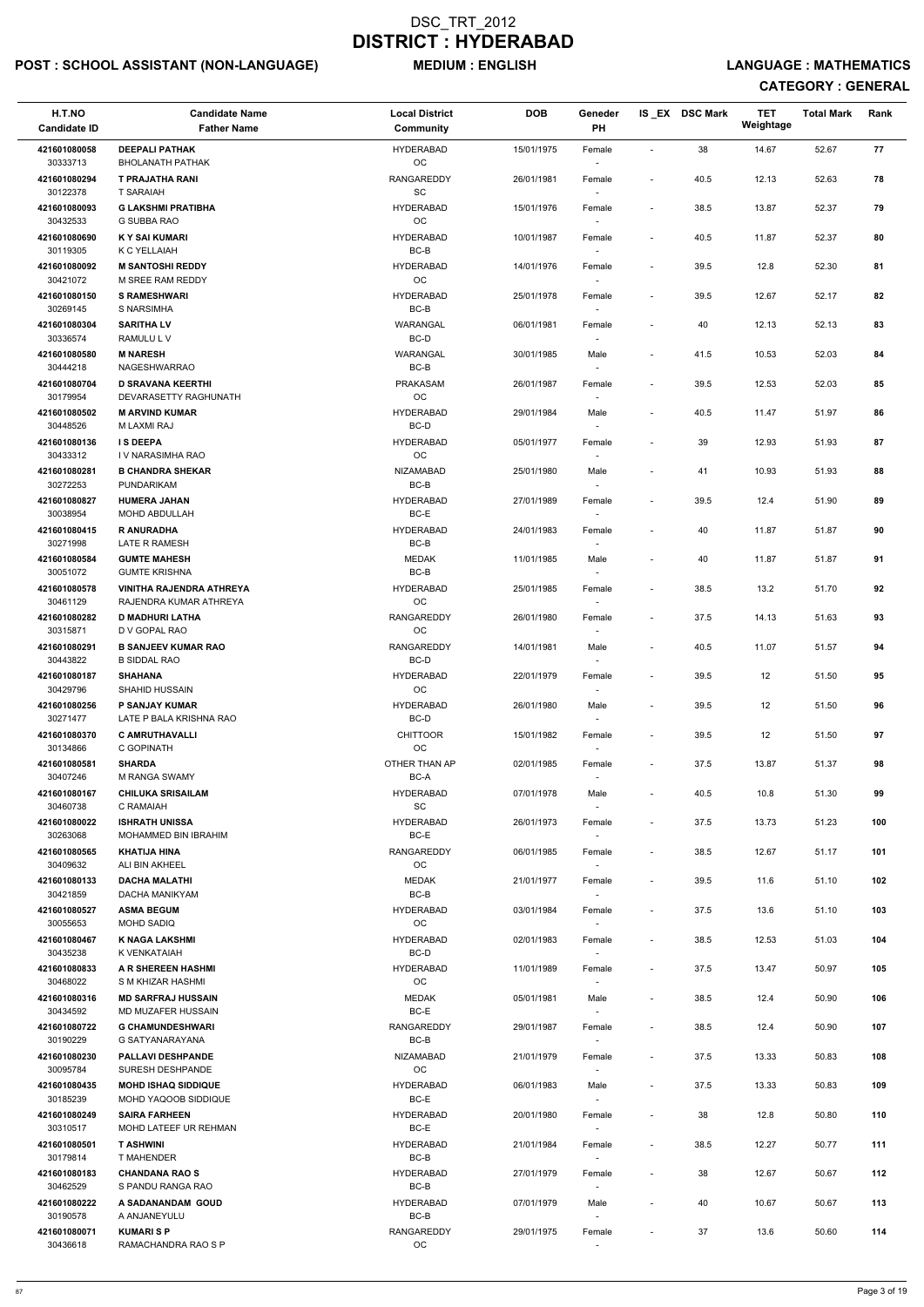## POST : SCHOOL ASSISTANT (NON-LANGUAGE) MEDIUM : ENGLISH LANGUAGE : MATHEMATICS

| H.T.NO<br><b>Candidate ID</b> | <b>Candidate Name</b><br><b>Father Name</b>               | <b>Local District</b><br>Community | <b>DOB</b> | Geneder<br>PH                      |                          | IS EX DSC Mark | <b>TET</b><br>Weightage | <b>Total Mark</b> | Rank |
|-------------------------------|-----------------------------------------------------------|------------------------------------|------------|------------------------------------|--------------------------|----------------|-------------------------|-------------------|------|
| 421601080289                  | <b>K ANISH</b>                                            | <b>RANGAREDDY</b>                  | 09/01/1981 | Male                               | $\overline{\phantom{a}}$ | 38             | 12.53                   | 50.53             | 115  |
| 30034930<br>421601080134      | S KUTTAPPAN<br><b>P G PALLAVI</b>                         | BC-B<br>RANGAREDDY                 | 03/01/1977 | Female                             | $\overline{\phantom{a}}$ | 36.5           | 13.87                   | 50.37             | 116  |
| 30322235<br>421601080633      | P N G RAO<br><b>PRASHANT KUMAR</b>                        | SC<br><b>HYDERABAD</b>             | 01/01/1986 | Male                               | $\overline{\phantom{a}}$ | 38.5           | 11.87                   | 50.37             | 117  |
| 30313350<br>421601080867      | <b>SHIVAJI BIRADAR</b><br><b>RUQUIYA BUTUL</b>            | $BC-B$<br><b>HYDERABAD</b>         | 24/01/1990 | Female                             | $\overline{\phantom{a}}$ | 38.5           | 11.87                   | 50.37             | 118  |
| 30052705<br>421601080057      | MOHD SHARAFATH HUSSAIN<br><b>GHOUSIA BEGUM</b>            | BC-E<br><b>HYDERABAD</b>           | 07/01/1975 | $\overline{\phantom{a}}$<br>Female | $\overline{\phantom{a}}$ | 38             | 12.27                   | 50.27             | 119  |
| 30090849                      | MOHAMMED ALI                                              | BC-E                               |            | $\overline{\phantom{a}}$           |                          |                |                         |                   |      |
| 421601080068<br>30395192      | <b>K LAXMIKANTH</b><br><b>K GURUNATH</b>                  | MAHABUBNAGAR<br><b>OC</b>          | 28/01/1975 | Male                               | $\overline{\phantom{a}}$ | 38             | 12.27                   | 50.27             | 120  |
| 421601080329<br>30433191      | <b>PRATIMA THAKUR</b><br><b>MADAN MOHAN SINGH</b>         | <b>HYDERABAD</b><br>OC             | 18/01/1981 | Female                             | $\overline{\phantom{a}}$ | 38             | 12.27                   | 50.27             | 121  |
| 421601080594<br>30062515      | <b>M SAI DIXITH</b><br>M RAM GOPAL                        | <b>HYDERABAD</b><br>BC-D           | 20/01/1985 | Male                               | $\overline{\phantom{a}}$ | 38.5           | 11.73                   | 50.23             | 122  |
| 421601080539<br>30433606      | <b>KADAM BHAGYA</b><br>RAJI REDDY                         | <b>KARIMNAGAR</b><br>OC            | 22/01/1985 | Female                             | $\overline{\phantom{a}}$ | 35.5           | 14.67                   | 50.17             | 123  |
| 421601080656                  | <b>D HARINATH</b>                                         | <b>MEDAK</b>                       | 24/01/1986 | Male                               | $\overline{\phantom{a}}$ | 38             | 12.13                   | 50.13             | 124  |
| 30071246<br>421601080874      | SHANTARAM<br><b>GAJBINKAR SUSHMA</b>                      | SC<br><b>MEDAK</b>                 | 16/01/1990 | $\overline{\phantom{a}}$<br>Female | $\overline{\phantom{a}}$ | 38.5           | 11.6                    | 50.10             | 125  |
| 30195903<br>421601080069      | <b>RAMCHANDER</b><br><b>REKHAP</b>                        | BC-D<br><b>HYDERABAD</b>           | 07/01/1975 | Female                             | $\overline{\phantom{a}}$ | 38             | 12                      | 50.00             | 126  |
| 30255607<br>421601080540      | P JAIHIND<br><b>M B PRASANTHI</b>                         | BC-D<br><b>HYDERABAD</b>           | 23/01/1985 | Female                             | $\overline{\phantom{a}}$ | 38             | 12                      | 50.00             | 127  |
| 30380576<br>421601080798      | M BALASUBRAHMANYAM<br><b>AMATUL ALEEM</b>                 | OC<br><b>HYDERABAD</b>             | 12/01/1988 | $\sim$                             |                          | 35.5           | 14.4                    | 49.90             | 128  |
| 30301712                      | MD ABDUL MAJEED                                           | BC-E                               |            | Female                             | $\overline{\phantom{a}}$ |                |                         |                   |      |
| 421601080061<br>30450039      | <b>G VIJAYA LAKSHMI</b><br>G KRISHNA                      | <b>HYDERABAD</b><br>BC-B           | 30/01/1975 | Female                             | $\overline{\phantom{a}}$ | 38             | 11.87                   | 49.87             | 129  |
| 421601080311<br>30097956      | <b>SYEDA SAFIA QUADRI</b><br>SYED LATEEF MOHIUDDIN QUADRI | <b>HYDERABAD</b><br>OC.            | 03/01/1981 | Female<br>$\overline{\phantom{a}}$ | $\overline{\phantom{a}}$ | 36             | 13.87                   | 49.87             | 130  |
| 421601080685<br>30435245      | <b>HAJIRA SIDDIQUA</b><br><b>SYED GHOUSE MOHIUDDIN</b>    | <b>HYDERABAD</b><br><b>OC</b>      | 04/01/1987 | Female<br>$\overline{\phantom{a}}$ | $\overline{\phantom{a}}$ | 36.5           | 13.33                   | 49.83             | 131  |
| 421601080801<br>30421759      | <b>RAJYA LAKSHMI P</b><br>RANGA NAYAKULU P                | RANGAREDDY<br>BC-B                 | 23/01/1988 | Female                             | $\overline{\phantom{a}}$ | 38.5           | 11.33                   | 49.83             | 132  |
| 421601080869                  | <b>LUBNA FARHEEN</b>                                      | <b>HYDERABAD</b><br><b>OC</b>      | 15/01/1990 | Female                             | $\overline{\phantom{a}}$ | 36.5           | 13.33                   | 49.83             | 133  |
| 30271220<br>421601080039      | <b>SYED HUSSAIN</b><br><b>BOOSANELLY SUREKHA</b>          | <b>HYDERABAD</b>                   | 21/01/1974 | Female                             | $\overline{\phantom{a}}$ | 37             | 12.8                    | 49.80             | 134  |
| 30388853<br>421601080179      | <b>B JAGANNATH REDDY</b><br><b>B S MAHESH KUMAR</b>       | <b>OC</b><br><b>HYDERABAD</b>      | 30/01/1978 | Male                               | $\overline{\phantom{a}}$ | 37.5           | 12.27                   | 49.77             | 135  |
| 30232698<br>421601080797      | <b>B SRIDHAR</b><br><b>KALLEM UMA DEVI</b>                | <b>OC</b><br><b>HYDERABAD</b>      | 07/01/1988 | $\sim$<br>Female                   | $\overline{\phantom{a}}$ | 37.5           | 12.27                   | 49.77             | 136  |
| 30428606<br>421601080268      | KALLEM SANJEEVA REDDY<br><b>PRANITA KP</b>                | OC<br><b>HYDERABAD</b>             | 01/01/1980 | Female                             | $\overline{\phantom{a}}$ | 37.5           | 12.13                   | 49.63             | 137  |
| 30388702<br>421601080837      | K P PRAKASH BABU<br><b>VIIJAYA LAKSHMI P</b>              | BC-C<br><b>MEDAK</b>               |            |                                    |                          | 37.5           | 12.13                   | 49.63             | 138  |
| 30443654                      | <b>MARUTHI P</b>                                          | BC-B                               | 10/01/1989 | Female<br>$\overline{\phantom{a}}$ | $\overline{\phantom{a}}$ |                |                         |                   |      |
| 421601080084<br>30439204      | <b>ASRA JABEEN</b><br>AYUB AHMED ANSARI                   | NIZAMABAD<br>BC-E                  | 23/01/1976 | Female                             | $\overline{\phantom{a}}$ | 36.5           | 13.07                   | 49.57             | 139  |
| 421601080444<br>30254700      | <b>S SANDHYA</b><br>S VIJAY KUMAR                         | <b>HYDERABAD</b><br>BC-B           | 28/01/1983 | Female                             | $\overline{\phantom{a}}$ | 39             | 10.53                   | 49.53             | 140  |
| 421601080266<br>30242982      | ANNE JYOTHSNA RANI B B S<br><b>B THOMASAIAH</b>           | <b>HYDERABAD</b><br>BC-B           | 30/01/1980 | Female                             | $\overline{\phantom{a}}$ | 35.5           | 14                      | 49.50             | 141  |
| 421601080149<br>30232401      | <b>B SHYAM SUNIL</b><br><b>B LAZARUS</b>                  | <b>GUNTUR</b><br>$BC-C$            | 16/01/1978 | Male                               | $\overline{\phantom{a}}$ | 38.5           | 10.93                   | 49.43             | 142  |
| 421601080409                  | <b>E NARENDAR KUMAR</b>                                   | <b>HYDERABAD</b><br>BC-B           | 20/01/1982 | Male                               | $\blacksquare$           | 38.5           | 10.93                   | 49.43             | 143  |
| 30160581<br>421601080161      | EBALANARSIMLU<br><b>V BUDDHESHWAR</b>                     | <b>HYDERABAD</b>                   | 21/01/1978 | Male                               | $\overline{\phantom{a}}$ | 37.5           | 11.87                   | 49.37             | 144  |
| 30209829<br>421601080397      | V SRIRAMULU<br>U JOSEPH UDAY KANTH                        | BC-B<br><b>HYDERABAD</b>           | 19/01/1982 | $\sim$<br>Male                     | $\overline{\phantom{a}}$ | 38.5           | 10.8                    | 49.30             | 145  |
| 30217650<br>421601080752      | U JAI PRAKASH<br><b>RASHEDA BEGUM</b>                     | BC-C<br><b>HYDERABAD</b>           | 26/01/1988 | Female                             | $\overline{\phantom{a}}$ | 36.5           | 12.8                    | 49.30             | 146  |
| 30266306<br>421601080358      | <b>HABEEB UDDIN AHMED</b><br><b>KONGARI JYOTSNA</b>       | <b>OC</b><br><b>HYDERABAD</b>      | 17/01/1982 | Female                             | $\overline{\phantom{a}}$ | 39             | 10.27                   | 49.27             | 147  |
| 30260852                      | K KRISHNA                                                 | BC-B                               |            | $\overline{\phantom{a}}$           |                          |                |                         |                   |      |
| 421601080483<br>30398549      | <b>VANAJA P</b><br>P JITHENDER REDDY                      | MEDAK<br>OC                        | 13/01/1984 | Female                             | $\overline{\phantom{a}}$ | 37             | 12.27                   | 49.27             | 148  |
| 421601080082<br>30285920      | <b>PALLE PRAVEEN KUMAR</b><br>PALLE DAYANAND              | <b>HYDERABAD</b><br>BC-D           | 20/01/1976 | Male<br>$\overline{\phantom{a}}$   | $\overline{\phantom{a}}$ | 37.5           | 11.73                   | 49.23             | 149  |
| 421601080497<br>30426871      | <b>ARSHIYA BEGUM</b><br>MOHD LAYAK ALI                    | <b>HYDERABAD</b><br>BC-E           | 02/01/1984 | Female<br>$\overline{\phantom{a}}$ | $\overline{\phantom{a}}$ | 35.5           | 13.73                   | 49.23             | 150  |
| 421601080851<br>30169680      | <b>ZAREENA TABASSUM</b><br>ABDUL HAFEEZ                   | <b>HYDERABAD</b><br>BC-E           | 30/01/1989 | Female<br>$\overline{\phantom{a}}$ | $\overline{\phantom{a}}$ | 37.5           | 11.73                   | 49.23             | 151  |
| 421601080135<br>30437046      | <b>SRIDEVI</b><br>K RAGHUPATHI                            | <b>HYDERABAD</b><br>BC-D           | 04/01/1977 | Female                             | $\overline{\phantom{a}}$ | 36             | 13.2                    | 49.20             | 152  |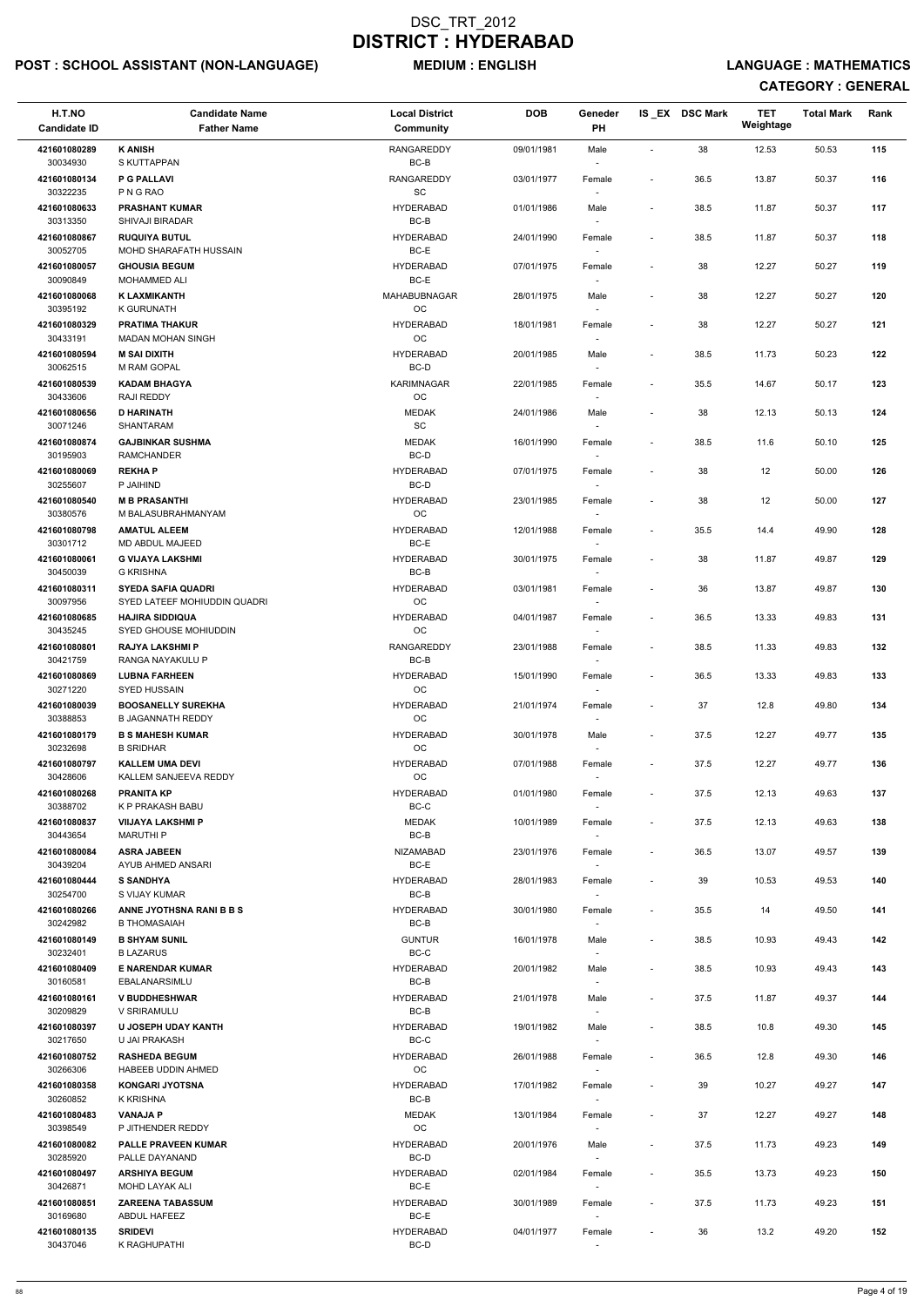## POST : SCHOOL ASSISTANT (NON-LANGUAGE) MEDIUM : ENGLISH LANGUAGE : MATHEMATICS

| H.T.NO                   | <b>Candidate Name</b>                                | <b>Local District</b>         | <b>DOB</b> | Geneder                            |                          | IS_EX DSC Mark | <b>TET</b><br>Weightage | <b>Total Mark</b> | Rank |
|--------------------------|------------------------------------------------------|-------------------------------|------------|------------------------------------|--------------------------|----------------|-------------------------|-------------------|------|
| <b>Candidate ID</b>      | <b>Father Name</b>                                   | Community                     |            | PH                                 |                          |                |                         |                   |      |
| 421601080278<br>30441320 | <b>TAHNIYATH SULTANA</b><br>MOHAMMED HAMEED KHAN     | <b>HYDERABAD</b><br>OC        | 10/01/1980 | Female                             | $\blacksquare$           | 36             | 13.2                    | 49.20             | 153  |
| 421601080858<br>30387597 | <b>GAYATHRI A</b><br>A UDAYA BHASKARA RAO            | <b>HYDERABAD</b><br>OC        | 07/01/1989 | Female                             | $\overline{\phantom{a}}$ | 36             | 13.2                    | 49.20             | 154  |
| 421601080843<br>30418442 | P DIVYA VANI<br>P SATYANARAYANA                      | <b>HYDERABAD</b><br>OC        | 30/01/1989 | Female                             | $\overline{\phantom{a}}$ | 36.5           | 12.67                   | 49.17             | 155  |
| 421601080045             | <b>B V NANDINI</b>                                   | <b>HYDERABAD</b>              | 26/01/1974 | Female                             | $\overline{\phantom{a}}$ | 37.5           | 11.6                    | 49.10             | 156  |
| 30296862<br>421601080216 | <b>B K VENKAT RAO</b><br><b>D INDIRA</b>             | BC-D<br><b>HYDERABAD</b>      | 16/01/1979 | $\sim$<br>Female                   | $\overline{\phantom{a}}$ | 38.5           | 10.53                   | 49.03             | 157  |
| 30091194                 | D KRISHNA                                            | BC-D                          |            |                                    |                          |                |                         |                   |      |
| 421601080186<br>30402926 | <b>SHYLENDER REDDY</b><br><b>VENKATRAM REDDY</b>     | <b>MEDAK</b><br>OC            | 20/01/1979 | Male                               | $\overline{\phantom{a}}$ | 37             | 12                      | 49.00             | 158  |
| 421601080585<br>30227784 | <b>T NIVEDITA</b><br><b>T SUBHASH</b>                | <b>ADILABAD</b><br>$BC-B$     | 11/01/1985 | Female                             | $\overline{\phantom{a}}$ | 37.5           | 11.47                   | 48.97             | 159  |
| 421601080412<br>30324675 | <b>KALYANID</b><br>DASARI SHIVA RAJ                  | <b>HYDERABAD</b><br><b>SC</b> | 12/01/1983 | Female                             | $\overline{\phantom{a}}$ | 36.5           | 12.4                    | 48.90             | 160  |
| 421601080422             | T L DEVA KUNDANA                                     | <b>HYDERABAD</b>              | 30/01/1983 | Female                             | $\overline{\phantom{a}}$ | 36             | 12.8                    | 48.80             | 161  |
| 30334030                 | T L VENKAT RAO                                       | BC-C                          |            |                                    |                          |                |                         |                   |      |
| 421601080175<br>30452174 | P MADHAVI<br>P N MOHAN RAJ                           | <b>HYDERABAD</b><br>BC-D      | 26/01/1978 | Female<br>$\sim$                   | $\overline{\phantom{a}}$ | 36.5           | 12.27                   | 48.77             | 162  |
| 421601080617<br>30421176 | <b>NASREEN FATHIMA</b><br>MA BARI                    | <b>HYDERABAD</b><br>BC-E      | 11/01/1986 | Female                             | $\overline{\phantom{a}}$ | 35.5           | 13.2                    | 48.70             | 163  |
| 421601080232             | <b>SHAHEEN JAHAN</b>                                 | <b>HYDERABAD</b>              | 05/01/1980 | Female                             | $\overline{\phantom{a}}$ | 36.5           | 12.13                   | 48.63             | 164  |
| 30227174<br>421601080866 | SYED MUSTAFA BASHA<br><b>ARIFA BEGUM</b>             | OC<br><b>HYDERABAD</b>        | 22/01/1990 | Female                             | $\overline{\phantom{a}}$ | 36.5           | 12.13                   | 48.63             | 165  |
| 30047750                 | MOHD YAQUB ALI                                       | BC-E                          |            | $\sim$                             |                          |                |                         |                   |      |
| 421601080505<br>30055219 | <b>ASRA FATIMA</b><br>MA SAMI                        | <b>NIZAMABAD</b><br>OC        | 05/01/1984 | Female                             | $\overline{\phantom{a}}$ | 35.5           | 13.07                   | 48.57             | 166  |
| 421601080608<br>30361102 | <b>KV SRIDHAR</b><br>K R VENKOBA RAO                 | <b>HYDERABAD</b><br>BC-D      | 31/01/1985 | Male                               | $\overline{\phantom{a}}$ | 37.5           | 11.07                   | 48.57             | 167  |
| 421601080429             | <b>RAVI KUMAR G</b>                                  | <b>MEDAK</b>                  | 18/01/1983 | Male                               | $\overline{\phantom{a}}$ | 38             | 10.53                   | 48.53             | 168  |
| 30225900<br>421601080547 | <b>SHEKHAR</b><br><b>P SUNANDA</b>                   | BC-A<br><b>ADILABAD</b>       | 04/01/1985 | Female                             | $\overline{\phantom{a}}$ | 36.5           | 12                      | 48.50             | 169  |
| 30290456                 | PALLALA JACOB                                        | BC-C                          |            | $\sim$                             |                          |                |                         |                   |      |
| 421601080049<br>30466583 | A VIDYA<br>A RAJA RAO                                | OTHER THAN AP<br>OC           | 21/01/1975 | Female                             | $\overline{\phantom{a}}$ | 33             | 15.47                   | 48.47             | 170  |
| 421601080490             | <b>MASROOR FATIMA</b>                                | <b>HYDERABAD</b>              | 05/01/1984 | Female                             | $\overline{\phantom{a}}$ | 35.5           | 12.93                   | 48.43             | 171  |
| 30049184                 | <b>MOHD IBRAHIM ALI</b>                              | BC-E                          |            |                                    |                          |                |                         |                   |      |
| 421601080530<br>30008508 | <b>SEEMA SUMMAIYA</b><br><b>GULAM SASMDANI</b>       | <b>HYDERABAD</b><br>BC-E      | 16/01/1984 | Female<br>$\sim$                   | $\overline{\phantom{a}}$ | 35.5           | 12.93                   | 48.43             | 172  |
| 421601080105<br>30469488 | A ARUNA DEVI<br>A S NARAYANA MURTHY                  | <b>MEDAK</b><br>BC-B          | 29/01/1977 | Female<br>$\overline{\phantom{a}}$ | $\overline{\phantom{a}}$ | 36             | 12.4                    | 48.40             | 173  |
| 421601080517<br>30282712 | P MALLESHWATI<br>P SANGAMESHWAR                      | <b>MEDAK</b><br>BC-D          | 30/01/1984 | Female<br>$\sim$                   | $\overline{\phantom{a}}$ | 37             | 11.33                   | 48.33             | 174  |
| 421601080180             | <b>MOHD ASHA</b>                                     | <b>HYDERABAD</b>              | 15/01/1979 | Female                             | $\overline{\phantom{a}}$ | 36             | 12.27                   | 48.27             | 175  |
| 30442059                 | <b>MOHD ANDALI</b>                                   | $BC-B$                        |            |                                    |                          |                |                         |                   |      |
| 421601080217<br>30299742 | <b>S RAMESH</b><br>S NARSIMHA                        | <b>HYDERABAD</b><br>SC        | 21/01/1979 | Male                               | $\overline{\phantom{a}}$ | 38             | 10.27                   | 48.27             | 176  |
| 421601080516<br>30434354 | <b>B RAJESHWAR RAO</b><br><b>B HANMANTH RAO</b>      | RANGAREDDY<br>BC-A            | 30/01/1984 | Male<br>$\overline{\phantom{a}}$   | $\overline{\phantom{a}}$ | 36.5           | 11.73                   | 48.23             | 177  |
| 421601080663<br>30211892 | <b>SYEDA RUHI SAKINA ABEDI</b><br>SYED TOWHEED JAFER | <b>HYDERABAD</b><br>OC        | 28/01/1986 | Female<br>$\sim$                   | $\overline{\phantom{a}}$ | 35.5           | 12.67                   | 48.17             | 178  |
| 421601080871<br>30422382 | <b>AYESHA SAMREEN</b><br>MOHD ABDUL WAHEED           | <b>NIZAMABAD</b><br>BC-E      | 04/01/1990 | Female                             | $\overline{\phantom{a}}$ | 37.5           | 10.67                   | 48.17             | 179  |
| 421601080166             | <b>K R GOUTHAM</b>                                   | <b>HYDERABAD</b>              | 05/01/1978 | Male                               | $\overline{\phantom{a}}$ | 36             | 12.13                   | 48.13             | 180  |
| 30391615                 | KAMASAMUDRAM SESHADRI                                | OC                            |            |                                    |                          |                |                         |                   |      |
| 421601080324<br>30409812 | <b>HALEEM UNNISA</b><br><b>SHAIK ALI</b>             | <b>HYDERABAD</b><br>OC        | 15/01/1981 | Female<br>$\sim$                   | $\overline{\phantom{a}}$ | 35             | 13.07                   | 48.07             | 181  |
| 421601080396             | <b>D SWAPNA</b>                                      | RANGAREDDY                    | 09/01/1982 | Female                             | $\overline{\phantom{a}}$ | 36             | 12                      | 48.00             | 182  |
| 30324177                 | D RAVINDAR RAJU                                      | BC-D                          |            | $\sim$                             |                          |                |                         |                   |      |
| 421601080107<br>30446913 | <b>PARVEEN SULTANA</b><br><b>MOHD GHOUSE</b>         | <b>HYDERABAD</b><br>BC-E      | 02/01/1977 | Female                             | $\overline{\phantom{a}}$ | 36.5           | 11.47                   | 47.97             | 183  |
| 421601080285<br>30415830 | <b>SYEDA ZEENATH FATHIMA</b><br>SYED ASGAR RAZA      | <b>HYDERABAD</b><br>BC-E      | 26/01/1981 | Female                             | $\overline{\phantom{a}}$ | 36.5           | 11.47                   | 47.97             | 184  |
| 421601080126             | Y APARNA                                             | MEDAK                         | 14/01/1977 | Female                             | $\overline{\phantom{a}}$ | 34.5           | 13.33                   | 47.83             | 185  |
| 30292426<br>421601080315 | Y S N MURTHY<br><b>SREEDEVIK</b>                     | OC<br><b>HYDERABAD</b>        | 03/01/1981 | $\sim$<br>Female                   | $\overline{a}$           | 34.5           | 13.33                   | 47.83             | 186  |
| 30154824<br>421601080418 | RAJENDER REDDY K<br><b>KALPANA JODVE</b>             | OC<br><b>HYDERABAD</b>        | 26/01/1983 | Female                             | $\overline{\phantom{a}}$ | 34.5           | 13.33                   | 47.83             | 187  |
| 30422519<br>421601080086 | J DYANESHWAR RAO<br><b>BABITHA P</b>                 | BC-D<br>RANGAREDDY            | 17/01/1976 | Female                             | $\overline{\phantom{a}}$ | 33             | 14.8                    | 47.80             | 188  |
| 30411619                 | P PRAKASH                                            | BC-D                          |            | $\overline{\phantom{a}}$           |                          |                |                         |                   |      |
| 421601080637<br>30104688 | <b>DONTHI SWARNALATHA</b><br><b>RAMCHANDER</b>       | <b>HYDERABAD</b><br>BC-B      | 13/01/1986 | Female<br>$\sim$                   | $\overline{\phantom{a}}$ | 37             | 10.8                    | 47.80             | 189  |
| 421601080122             | <b>MAMTESH PUNDIR</b>                                | OTHER THAN AP                 | 10/01/1977 | Female                             | $\overline{\phantom{a}}$ | 35.5           | 12.27                   | 47.77             | 190  |
| 30033970                 | MAHAVIR SINGH VHAUHAN                                | OC                            |            |                                    |                          |                |                         |                   |      |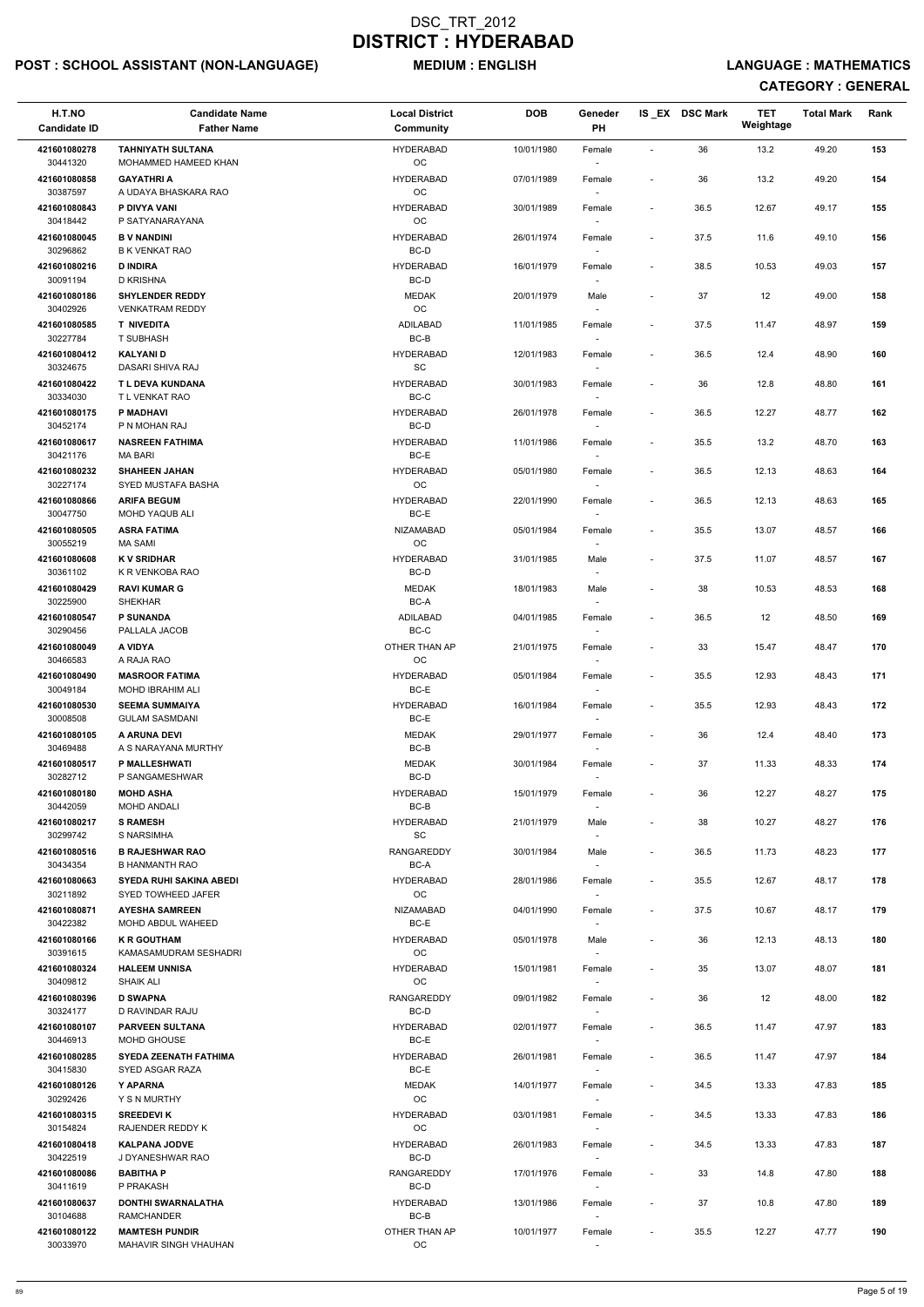## POST : SCHOOL ASSISTANT (NON-LANGUAGE) MEDIUM : ENGLISH LANGUAGE : MATHEMATICS

| H.T.NO<br><b>Candidate ID</b> | <b>Candidate Name</b><br><b>Father Name</b>             | <b>Local District</b><br>Community | <b>DOB</b> | Geneder<br>PH                      |                          | IS_EX DSC Mark | <b>TET</b><br>Weightage | <b>Total Mark</b> | Rank |
|-------------------------------|---------------------------------------------------------|------------------------------------|------------|------------------------------------|--------------------------|----------------|-------------------------|-------------------|------|
|                               |                                                         |                                    |            |                                    |                          |                |                         |                   |      |
| 421601080453<br>30133051      | <b>AFSARI SULTANA</b><br><b>MD AKBAR ALI</b>            | <b>HYDERABAD</b><br>BC-E           | 14/01/1983 | Female                             | $\sim$                   | 35             | 12.67                   | 47.67             | 191  |
| 421601080814<br>30259434      | <b>MOBINTAJ S</b><br><b>SATTAR SK</b>                   | <b>ANANTHAPUR</b><br>BC-E          | 29/01/1989 | Female                             | $\overline{\phantom{a}}$ | 37.5           | 10.13                   | 47.63             | 192  |
| 421601080775<br>30318387      | <b>AMENA BEGUM</b><br>MD MAQDOOM ALI                    | <b>HYDERABAD</b><br>BC-E           | 28/01/1988 | Female                             | $\overline{\phantom{a}}$ | 34             | 13.6                    | 47.60             | 193  |
| 421601080394<br>30186937      | <b>BOLLAMPALLY SRAWANI</b><br><b>BOLLAMPALLY SUNDER</b> | <b>HYDERABAD</b><br>BC-D           | 03/01/1982 | Female<br>$\sim$                   | $\overline{\phantom{a}}$ | 36.5           | 11.07                   | 47.57             | 194  |
| 421601080824<br>30006985      | <b>SYEDA FATHIMA</b><br>SYED ABDUL KALAM                | <b>KURNOOL</b><br>BC-E             | 19/01/1989 | Female                             | $\overline{\phantom{a}}$ | 36.5           | 11.07                   | 47.57             | 195  |
| 421601080025<br>30325054      | YADAVALLIL ANNAPURNA<br>Y S R MURTHY                    | <b>KRISHNA</b><br>OC               | 13/01/1973 | Female                             | $\overline{\phantom{a}}$ | 35             | 12.53                   | 47.53             | 196  |
| 421601080095<br>30151892      | <b>MONITA RAJKUMAR AGRAWAL</b><br>RAJKUMAR AGRAWAL      | OTHER THAN AP<br>OC                | 18/01/1976 | Female                             | $\overline{\phantom{a}}$ | 33             | 14.53                   | 47.53             | 197  |
| 421601080896<br>30389033      | <b>P SMITHA</b><br>P SIDDAPPA                           | <b>HYDERABAD</b><br>BC-D           | 22/01/1991 | Female                             | $\overline{\phantom{a}}$ | 37             | 10.53                   | 47.53             | 198  |
| 421601080463                  | <b>SHAIK ANEES ALI</b>                                  | HYDERABAD                          | 11/01/1983 | Female                             | $\overline{\phantom{a}}$ | 34             | 13.33                   | 47.33             | 199  |
| 30081171                      | SHAIK MD JILANI ALI                                     | BC-E                               |            |                                    |                          |                |                         |                   |      |
| 421601080059<br>30446977      | P SOHINI DEVA DEEVENA<br>P S L JAYARAJU                 | <b>HYDERABAD</b><br>BC-C           | 18/01/1975 | Female<br>$\sim$                   | $\overline{\phantom{a}}$ | 34.5           | 12.8                    | 47.30             | 200  |
| 421601080846<br>30063131      | <b>VANDANA TIWARI</b><br><b>GIRIDHAR GOPAL TIWARI</b>   | <b>HYDERABAD</b><br>OC             | 08/01/1989 | Female                             | $\overline{\phantom{a}}$ | 34.5           | 12.8                    | 47.30             | 201  |
| 421601080740<br>30277369      | <b>ZAHURA BEGUM</b><br>MOHD MOIZ KHAN                   | <b>HYDERABAD</b><br>OC             | 07/01/1987 | Female                             | $\blacksquare$           | 35             | 12.27                   | 47.27             | 202  |
| 421601080417<br>30147864      | <b>S ANURADHA</b><br>S BAGAIAH                          | <b>HYDERABAD</b><br>BC-B           | 02/01/1983 | Female<br>$\sim$                   | $\overline{\phantom{a}}$ | 35.5           | 11.73                   | 47.23             | 203  |
| 421601080471<br>30249790      | <b>R MAMATHA</b><br>R PRABHAKARA RAO                    | <b>HYDERABAD</b><br><b>SC</b>      | 30/01/1983 | Female                             | $\overline{\phantom{a}}$ | 34.5           | 12.67                   | 47.17             | 204  |
| 421601080054<br>30334679      | <b>K VANISHREE</b><br>K JAGANNATHRAO                    | <b>HYDERABAD</b><br>BC-B           | 23/01/1975 | Female                             | $\overline{\phantom{a}}$ | 35             | 12.13                   | 47.13             | 205  |
| 421601080111<br>30313427      | <b>VENKATA RAMANA</b><br>KAMESWARA RAO                  | SRIKAKULAM<br>$BC-B$               | 09/01/1977 | Male                               | $\overline{\phantom{a}}$ | 35.5           | 11.6                    | 47.10             | 206  |
| 421601080616<br>30271806      | <b>SUMERA YASMEEN</b><br>MOHD MAZHAR UDDIN KHAN         | <b>HYDERABAD</b><br>OC             | 07/01/1986 | Female<br>$\sim$                   | $\overline{\phantom{a}}$ | 33.5           | 13.6                    | 47.10             | 207  |
| 421601080887<br>30427507      | <b>DIVYA SREE POTEY</b><br>NANDU POTEY                  | <b>HYDERABAD</b><br>BC-D           | 31/01/1990 | Female                             | $\overline{\phantom{a}}$ | 35.5           | 11.6                    | 47.10             | 208  |
| 421601080838                  | <b>ARSHIA BEGUM</b>                                     | RANGAREDDY                         | 11/01/1989 | Female                             | $\overline{\phantom{a}}$ | 34             | 13.07                   | 47.07             | 209  |
| 30186683<br>421601080876      | <b>ABDUL HAMEED</b><br><b>PAVANI TANDRA</b>             | BC-E<br><b>RANGAREDDY</b>          | 20/01/1990 | Female                             | $\overline{\phantom{a}}$ | 36             | 11.07                   | 47.07             | 210  |
| 30211552<br>421601080214      | <b>RAMULU T</b><br><b>G SWEENY MICHEL</b>               | BC-B<br><b>HYDERABAD</b>           | 03/01/1979 | $\sim$<br>Female                   | $\overline{\phantom{a}}$ | 35             | 12                      | 47.00             | 211  |
| 30420967<br>421601080478      | <b>G ABRAHAM</b><br><b>G SRIVALLI</b>                   | OC<br><b>HYDERABAD</b>             | 03/01/1984 | $\overline{\phantom{a}}$<br>Female | $\overline{\phantom{a}}$ | 35             | 12                      | 47.00             | 212  |
| 30170359<br>421601080411      | <b>G RATNARAJU</b><br><b>WAJIDA REHMAN SABA</b>         | <b>SC</b><br><b>HYDERABAD</b>      | 09/01/1983 | $\sim$<br>Female                   | $\overline{\phantom{a}}$ | 34             | 12.93                   | 46.93             | 213  |
| 30317360<br>421601080347      | MOHD MAQSOOD ALI<br><b>K R VIJAYA SREE</b>              | OC<br><b>ANANTHAPUR</b>            | 21/01/1982 | Female                             | $\overline{\phantom{a}}$ | 35             | 11.87                   | 46.87             | 214  |
| 30463533<br>421601080207      | K RANGASWAMY<br><b>MOHD MAQDOOM HUSSAIN</b>             | BC-B<br>HYDERABAD                  | 10/01/1979 | Male                               | $\overline{\phantom{a}}$ | 35.5           | 11.33                   | 46.83             | 215  |
| 30178960<br>421601080498      | MOHD KHAJA KHIZAR<br><b>AERUPULA RADHA</b>              | BC-E<br>RANGAREDDY                 | 10/01/1984 |                                    | $\overline{\phantom{a}}$ | 35.5           | 11.33                   | 46.83             | 216  |
| 30425112                      | SATYANARAYANA                                           | BC-D                               |            | Female<br>$\sim$                   |                          |                |                         |                   |      |
| 421601080115<br>30343867      | <b>RAJA RAJESHWARI</b><br>M G RAJAN                     | <b>HYDERABAD</b><br>BC-B           | 29/01/1977 | Female                             |                          | 34             | 12.8                    | 46.80             | 217  |
| 421601080576<br>30436118      | <b>JONNAAVITHULA SRADHA BHARATHI</b><br>J SAINADH       | <b>KRISHNA</b><br>OC               | 23/01/1985 | Female                             | $\overline{\phantom{a}}$ | 34.5           | 12.27                   | 46.77             | 218  |
| 421601080577                  | <b>CHINTHA SREELAKSHMI</b>                              | <b>KADAPA</b>                      | 24/01/1985 | Female                             | $\overline{\phantom{a}}$ | 36.5           | 10.27                   | 46.77             | 219  |
| 30317272<br>421601080830      | LAKSHMI NARAYANA<br><b>LUBNA TAZEEN</b>                 | BC-B<br><b>HYDERABAD</b>           | 19/01/1989 | $\sim$<br>Female                   | $\overline{\phantom{a}}$ | 34.5           | 12.27                   | 46.77             | 220  |
| 30128182                      | <b>MOHD KHALEEL AHMED</b>                               | BC-E                               |            | $\sim$                             |                          |                |                         |                   |      |
| 421601080870<br>30305364      | <b>MALIHA KHALEEL</b><br>MD IBRAHIM SHAREEF             | <b>MEDAK</b><br>OC                 | 01/01/1990 | Female                             | $\overline{\phantom{a}}$ | 34.5           | 12.27                   | 46.77             | 221  |
| 421601080300                  | <b>M M TURABUDDIN</b>                                   | <b>HYDERABAD</b>                   | 20/01/1981 | Male                               | $\overline{\phantom{a}}$ | 33.5           | 13.2                    | 46.70             | 222  |
| 30447071                      | MOHD NOORUDDIN                                          | OC                                 |            |                                    |                          |                |                         |                   |      |
| 421601080647<br>30073977      | <b>ASIMA BATOOL</b><br>MOHD INTESARUDDIN NAYEEM         | <b>HYDERABAD</b><br>BC-E           | 12/01/1986 | Female<br>$\sim$                   | $\overline{\phantom{a}}$ | 33.5           | 13.2                    | 46.70             | 223  |
| 421601080465<br>30286698      | <b>K SRI DIVYA</b><br>PRABHAKARA CHARYA                 | <b>NALGONDA</b><br>BC-B            | 01/01/1983 | Female                             |                          | 35             | 11.6                    | 46.60             | 224  |
| 421601080110<br>30301902      | <b>S PAVANI</b><br><b>ANJAN KUMAR</b>                   | <b>HYDERABAD</b><br>BC-D           | 03/01/1977 | Female                             | $\overline{\phantom{a}}$ | 35.5           | 11.07                   | 46.57             | 225  |
| 421601080607<br>30442595      | <b>USHA RANI PENTE</b><br>P LINGAMIAH                   | <b>HYDERABAD</b><br>SC             | 26/01/1985 | Female<br>$\sim$                   | $\overline{\phantom{a}}$ | 36             | 10.53                   | 46.53             | 226  |
| 421601080177<br>30260810      | <b>J AMRUTHA BAI</b><br>ANAND RAO                       | RANGAREDDY<br>BC-B                 | 10/01/1978 | Female<br>$\sim$                   | $\overline{\phantom{a}}$ | 35             | 11.47                   | 46.47             | 227  |
| 421601080097<br>30068822      | KORRAPATI NAGAJYOTHI<br>K LAXMIPATHI RAO                | <b>HYDERABAD</b><br>OC             | 16/01/1976 | Female<br>$\overline{\phantom{a}}$ | $\overline{\phantom{a}}$ | 34             | 12.4                    | 46.40             | 228  |
|                               |                                                         |                                    |            |                                    |                          |                |                         |                   |      |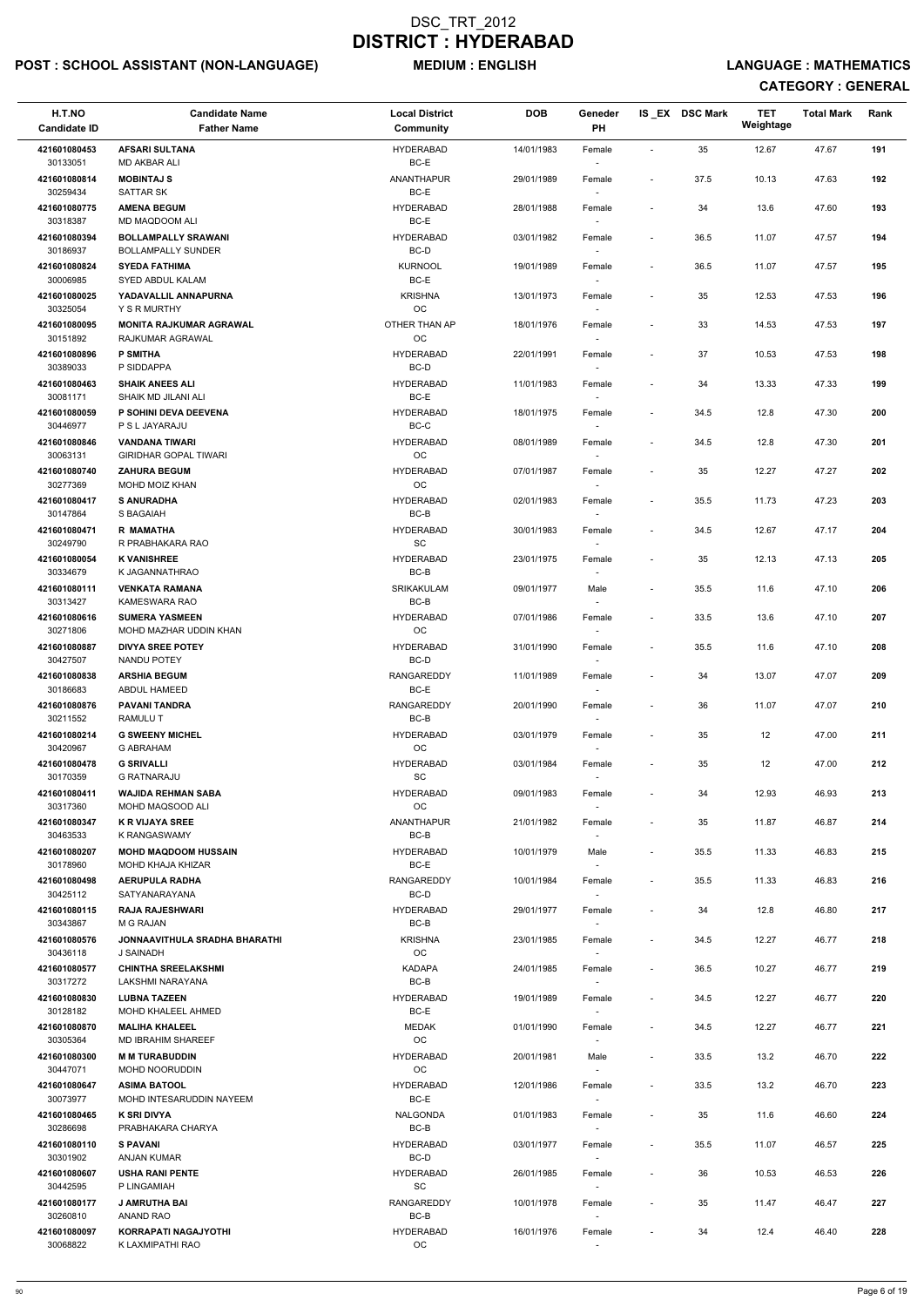## POST : SCHOOL ASSISTANT (NON-LANGUAGE) MEDIUM : ENGLISH LANGUAGE : MATHEMATICS

| H.T.NO<br><b>Candidate ID</b> | <b>Candidate Name</b><br><b>Father Name</b>          | <b>Local District</b><br><b>Community</b> | <b>DOB</b> | Geneder<br><b>PH</b>               |                          | IS_EX DSC Mark | TET<br>Weightage | <b>Total Mark</b> | Rank |
|-------------------------------|------------------------------------------------------|-------------------------------------------|------------|------------------------------------|--------------------------|----------------|------------------|-------------------|------|
|                               |                                                      |                                           |            |                                    |                          |                |                  |                   |      |
| 421601080208<br>30063180      | K VIJAYA LAXMI<br>K BHIMANNA                         | <b>HYDERABAD</b><br><b>SC</b>             | 13/01/1979 | Female                             | $\blacksquare$           | 34             | 12.4             | 46.40             | 229  |
| 421601080376<br>30071488      | <b>JAGADISHWAR POGAKU</b><br>P OM PRAKASH            | <b>MEDAK</b><br>BC-D                      | 13/01/1982 | Male<br>$\overline{\phantom{a}}$   | $\blacksquare$           | 36             | 10.4             | 46.40             | 230  |
| 421601080604<br>30428224      | K PADMAVATHI<br>K PENTAIAH                           | <b>HYDERABAD</b><br>BC-B                  | 13/01/1985 | Female                             | $\overline{\phantom{a}}$ | 36             | 10.4             | 46.40             | 231  |
| 421601080515<br>30142071      | P RADHA<br>P NAGABHUSHANAM                           | <b>MEDAK</b><br>$BC-B$                    | 28/01/1984 | Female<br>$\sim$                   | $\overline{\phantom{a}}$ | 35             | 11.33            | 46.33             | 232  |
| 421601080309<br>30449308      | <b>NASREEN SULTANA</b><br>MOHD MOIN                  | <b>HYDERABAD</b><br>BC-E                  | 30/01/1981 | Female                             | $\overline{\phantom{a}}$ | 35.5           | 10.8             | 46.30             | 233  |
| 421601080673<br>30290023      | <b>IFFATH NAZEEN</b><br><b>MD SADATH ALI</b>         | WARANGAL<br>BC-E                          | 10/01/1986 | Female<br>$\sim$                   | $\overline{\phantom{a}}$ | 35.5           | 10.8             | 46.30             | 234  |
| 421601080254<br>30460438      | <b>DOMMETI NALINI</b><br>D AMARNATH RAO              | <b>EAST GODAVARI</b><br>BC-B              | 20/01/1980 | Female                             |                          | 34             | 12.27            | 46.27             | 235  |
| 421601080589<br>30204146      | <b>V BHAGYA LAXMI</b><br>V KESHAVA VARMA             | <b>HYDERABAD</b><br>BC-B                  | 25/01/1985 | Female                             | $\overline{\phantom{a}}$ | 34             | 12.27            | 46.27             | 236  |
| 421601080618                  | <b>K HEMEEMA</b>                                     | <b>KARIMNAGAR</b>                         | 02/01/1986 | Female                             | $\overline{\phantom{a}}$ | 34             | 12.27            | 46.27             | 237  |
| 30241784                      | K JAMES                                              | BC-C                                      |            | $\sim$                             |                          |                |                  |                   |      |
| 421601080346<br>30419809      | T J VISHNU PRIYA<br>T R JAGANNATH RAO                | <b>HYDERABAD</b><br>BC-D                  | 18/01/1982 | Female<br>$\sim$                   | $\overline{\phantom{a}}$ | 34.5           | 11.73            | 46.23             | 238  |
| 421601080424<br>30431355      | <b>FIRDOUS SULTHANA</b><br>ABDUL RASHEED SYED        | <b>HYDERABAD</b><br>BC-E                  | 13/01/1983 | Female                             | $\overline{\phantom{a}}$ | 34.5           | 11.73            | 46.23             | 239  |
| 421601080153<br>30440389      | <b>G RAMAVALLI</b><br>G V SATYANARAYANA              | <b>GUNTUR</b><br><b>OC</b>                | 01/01/1978 | Female                             | $\overline{\phantom{a}}$ | 33             | 13.2             | 46.20             | 240  |
| 421601080213<br>30169697      | <b>G PRASANNA LAXMI</b><br><b>G PREM CHANDER</b>     | RANGAREDDY<br>BC-B                        | 31/01/1979 | Female<br>$\sim$                   | $\overline{\phantom{a}}$ | 35.5           | 10.67            | 46.17             | 241  |
| 421601080806<br>30203415      | <b>ARKALA SHIREESHA</b><br><b>UPENDAR</b>            | <b>KARIMNAGAR</b><br>BC-B                 | 29/01/1988 | Female                             | $\overline{\phantom{a}}$ | 33.5           | 12.67            | 46.17             | 242  |
| 421601080763<br>30402186      | <b>SAMERA MOUSIN</b><br>MOHAMMED AHMED               | WARANGAL<br>BC-B                          | 05/01/1988 | Female                             | $\overline{\phantom{a}}$ | 34             | 12.13            | 46.13             | 243  |
| 421601080889<br>30403658      | <b>TARAKA SWATHI</b><br>TARAKA LAXMI NARAYANA        | RANGAREDDY<br>BC-D                        | 24/01/1991 | Female                             | $\overline{\phantom{a}}$ | 34.5           | 11.6             | 46.10             | 244  |
| 421601080127<br>30336316      | <b>MOHD ABDUL AHAD</b><br>MOHD ABDUL JABBAR          | <b>HYDERABAD</b><br>BC-E                  | 16/01/1977 | Male<br>$\sim$                     | $\overline{\phantom{a}}$ | 33             | 13.07            | 46.07             | 245  |
| 421601080388<br>30414065      | <b>KARUNA KUMARI BURRE</b><br>JACOB JOHN             | <b>VISAKHAPATNAM</b><br>BC-C              | 13/01/1982 | Female                             | $\overline{\phantom{a}}$ | 35.5           | 10.53            | 46.03             | 246  |
| 421601080538                  | <b>SABARI JYOTHI KUNCHALA</b>                        | <b>GUNTUR</b>                             | 02/01/1985 | Female                             | $\overline{\phantom{a}}$ | 33.5           | 12.53            | 46.03             | 247  |
| 30324609<br>421601080597      | <b>ANKAMMA RAO</b><br><b>A ROSE MARY</b>             | BC-A<br><b>HYDERABAD</b>                  | 04/01/1985 | Female                             | $\overline{\phantom{a}}$ | 33.5           | 12.53            | 46.03             | 248  |
| 30285940<br>421601080174      | A JEEVA RATHNAM<br><b>SHAIK SHARIFF</b>              | BC-C<br><b>HYDERABAD</b>                  | 23/01/1978 | $\sim$<br>Male                     | $\overline{\phantom{a}}$ | 36             | 10               | 46.00             | 249  |
| 30311592<br>421601080892      | <b>SHAIK MASTAN SAHEB</b><br>ABBASANI NAGMA YADAV    | BC-E<br>RANGAREDDY                        | 09/01/1991 | $\sim$<br>Female                   | $\overline{\phantom{a}}$ | 36             | 10               | 46.00             | 250  |
| 30463080<br>421601080854      | ABBASANI BALA MALLESH YADAV<br><b>C NIROSHA RANI</b> | BC-D<br><b>VISAKHAPATNAM</b>              | 01/01/1989 | $\sim$<br>Female                   | $\overline{\phantom{a}}$ | 34.5           | 11.47            | 45.97             | 251  |
| 30468755<br>421601080024      | <b>CC SWAMY</b><br>P MANI KUMARI                     | BC-A<br><b>HYDERABAD</b>                  | 01/01/1973 | Female                             | $\blacksquare$           | 33.5           | 12.4             | 45.90             | 252  |
| 30410408<br>421601080119      | P S R MURTHY                                         | <b>OC</b><br><b>HYDERABAD</b>             | 16/01/1977 | $\sim$                             |                          | 33.5           | 12.4             | 45.90             | 253  |
| 30280190                      | K VIJAYA LAXMI<br>K BHEEMESH                         | ОC                                        |            | Female<br>$\overline{\phantom{a}}$ | $\overline{\phantom{a}}$ |                |                  |                   |      |
| 421601080365<br>30427692      | <b>VIJAYA LAKSHMI SWARNA</b><br>SANAKARA RAO S       | <b>GUNTUR</b><br>BC-A                     | 10/01/1982 | Female<br>$\sim$                   | $\overline{\phantom{a}}$ | 35.5           | 10.4             | 45.90             | 254  |
| 421601080237<br>30268440      | <b>TUDIMILLA LEELA</b><br><b>TUDIMILLA YADAGIRI</b>  | <b>HYDERABAD</b><br>BC-B                  | 03/01/1980 | Female                             | $\blacksquare$           | 34             | 11.87            | 45.87             | 255  |
| 421601080720<br>30191005      | <b>NASEEM BEGUM</b><br><b>MD OSMAN</b>               | <b>HYDERABAD</b><br>BC-E                  | 23/01/1987 | Female                             | $\overline{\phantom{a}}$ | 34             | 11.87            | 45.87             | 256  |
| 421601080023                  | <b>R HEMALATHA</b>                                   | <b>HYDERABAD</b>                          | 22/01/1973 | Female                             | $\overline{\phantom{a}}$ | 33             | 12.8             | 45.80             | 257  |
| 30331209<br>421601080596      | R LAXMAN<br><b>K SHAILAJA</b>                        | BC-B<br>RANGAREDDY                        | 16/01/1985 | $\sim$<br>Female                   | $\overline{\phantom{a}}$ | 35             | 10.8             | 45.80             | 258  |
| 30448392                      | <b>K PHANEENDRAM</b>                                 | BC-B                                      |            | $\overline{\phantom{a}}$           |                          |                |                  |                   |      |
| 421601080523<br>30469338      | <b>D VEDASRI</b><br>D GNANESHWAR CHARY               | <b>HYDERABAD</b><br>BC-B                  | 09/01/1984 | Female<br>$\sim$                   | $\overline{\phantom{a}}$ | 35.5           | 10.27            | 45.77             | 259  |
| 421601080089                  | <b>BAYYA SUNITHA</b><br>BAYYA SUDARSHAN              | <b>KARIMNAGAR</b>                         | 23/01/1976 | Female                             | $\blacksquare$           | 32.5           | 13.2             | 45.70             | 260  |
| 30459418<br>421601080163      | <b>KALIGATHI VIJAYA RANI</b>                         | BC-D<br><b>KRISHNA</b>                    | 12/01/1978 | Female                             | $\blacksquare$           | 33             | 12.67            | 45.67             | 261  |
| 30037725<br>421601080337      | KALIGATHI YONA VICTOR<br><b>B PRAVEEN KUMAR</b>      | $BC-C$<br><b>HYDERABAD</b>                | 30/01/1981 | $\overline{\phantom{a}}$<br>Male   |                          | 35             | 10.67            | 45.67             | 262  |
| 30434549<br>421601080377      | <b>B NARSAIAH</b><br><b>K SWAPNA</b>                 | BC-B<br><b>HYDERABAD</b><br>BC-B          | 15/01/1982 | Female                             | $\overline{\phantom{a}}$ | 33             | 12.67            | 45.67             | 263  |
| 30297843<br>421601080494      | K KASHINATH<br><b>M ARCHANA</b>                      | <b>MEDAK</b>                              | 18/01/1984 | Female                             | $\overline{\phantom{a}}$ | 33             | 12.67            | 45.67             | 264  |
| 30072414<br>421601080273      | M RAVINDRA NATH<br>R PRAVEEN KUMAR                   | BC-B<br><b>MEDAK</b>                      | 23/01/1980 | $\overline{\phantom{a}}$<br>Male   | $\overline{\phantom{a}}$ | 35.5           | 10.13            | 45.63             | 265  |
| 30404033<br>421601080164      | R APPA RAO<br><b>S MONICA WILSON</b>                 | BC-D<br><b>HYDERABAD</b>                  | 26/01/1978 | $\sim$<br>Female                   | $\overline{\phantom{a}}$ | 32             | 13.6             | 45.60             | 266  |
| 30327491                      | S WILSON KUMAR                                       | BC-C                                      |            |                                    |                          |                |                  |                   |      |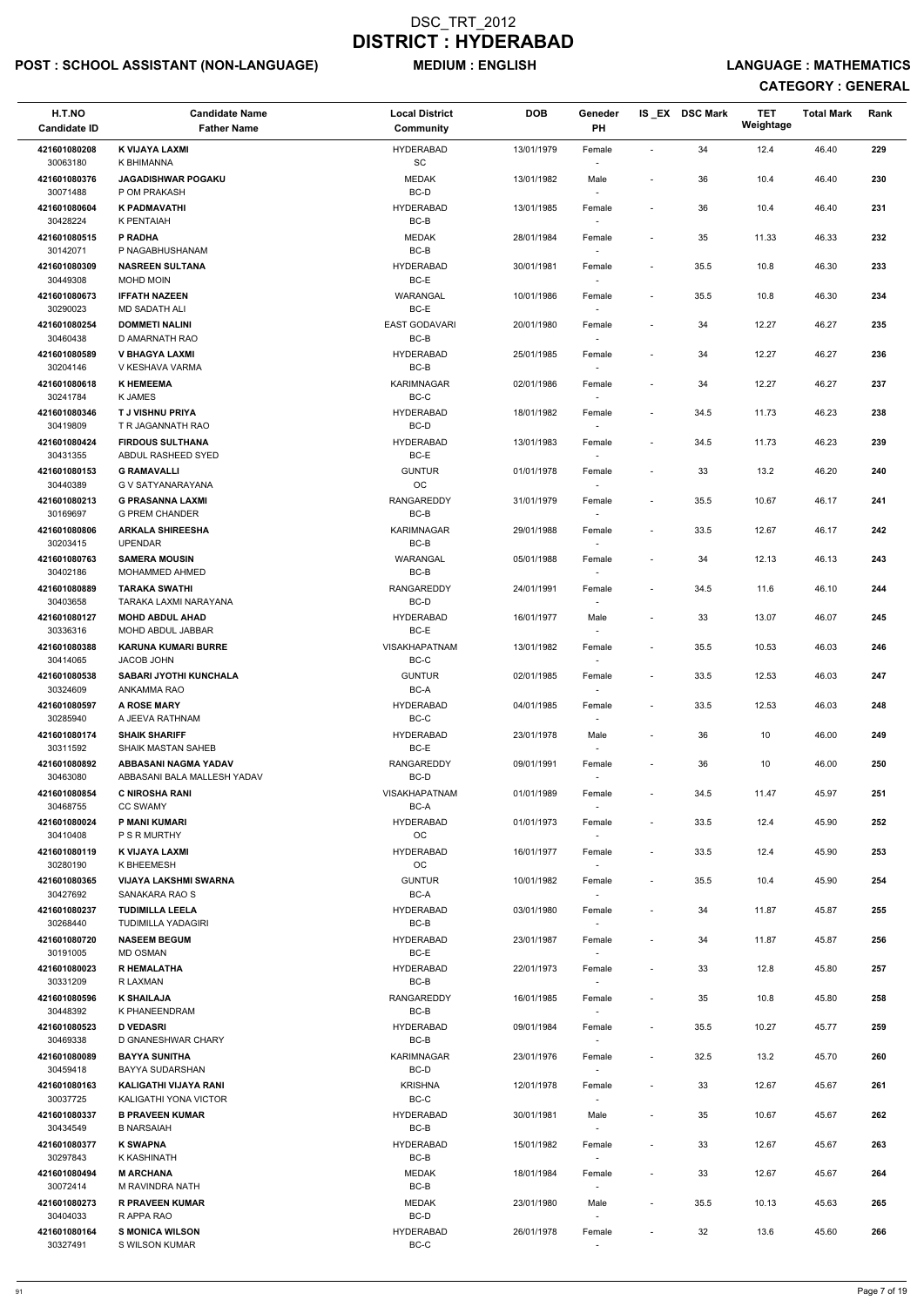## POST : SCHOOL ASSISTANT (NON-LANGUAGE) MEDIUM : ENGLISH LANGUAGE : MATHEMATICS

| H.T.NO<br><b>Candidate ID</b> | <b>Candidate Name</b><br><b>Father Name</b>            | <b>Local District</b><br><b>Community</b> | <b>DOB</b> | Geneder<br>PH                      |                          | IS EX DSC Mark | <b>TET</b><br>Weightage | <b>Total Mark</b> | Rank |
|-------------------------------|--------------------------------------------------------|-------------------------------------------|------------|------------------------------------|--------------------------|----------------|-------------------------|-------------------|------|
| 421601080404                  | P S SOWJANYA                                           | <b>HYDERABAD</b>                          | 16/01/1982 | Female                             | $\overline{\phantom{a}}$ | 34             | 11.6                    | 45.60             | 267  |
| 30470611<br>421601080615      | P D SUKUMAR<br><b>WAHEED UNNISA</b>                    | $BC-C$<br><b>HYDERABAD</b>                | 04/01/1986 | Female                             | $\overline{\phantom{a}}$ | 33.5           | 12                      | 45.50             | 268  |
| 30325707<br>421601080813      | <b>SYED AHMED</b><br><b>SAJIDA JABEEN</b>              | <b>OC</b><br><b>HYDERABAD</b>             | 07/01/1989 | Female                             | $\overline{\phantom{a}}$ | 33.5           | 12                      | 45.50             | 269  |
| 30171620<br>421601080625      | PEER MOHAMMED<br><b>BANDA JAPAMALA RANI</b>            | BC-E<br><b>HYDERABAD</b>                  | 23/01/1986 | Female                             | $\overline{\phantom{a}}$ | 34             | 11.47                   | 45.47             | 270  |
| 30444107<br>421601080493      | <b>B BALA SHOWREELU</b><br>N CHANDRA KALA              | BC-B<br><b>MEDAK</b>                      | 17/01/1984 | Female                             | $\overline{\phantom{a}}$ | 32.5           | 12.93                   | 45.43             | 271  |
| 30088914                      | KANAKAIAH                                              | BC-D                                      |            |                                    |                          |                |                         |                   |      |
| 421601080293<br>30448816      | <b>SHEBA RANI P</b><br>PB SOLOMON                      | NIZAMABAD<br>BC-C                         | 24/01/1981 | Female                             | $\overline{\phantom{a}}$ | 33             | 12.4                    | 45.40             | 272  |
| 421601080579<br>30468014      | <b>B BIJAYASHREE</b><br><b>B G S RAO</b>               | OTHER THAN AP<br>OC                       | 30/01/1985 | Female                             | $\overline{\phantom{a}}$ | 31.5           | 13.87                   | 45.37             | 273  |
| 421601080726<br>30242155      | <b>M ARAVINDA</b><br>M VISWANATHAM                     | <b>ANANTHAPUR</b><br>OC                   | 21/01/1987 | Female                             | $\overline{\phantom{a}}$ | 31.5           | 13.87                   | 45.37             | 274  |
| 421601080043<br>30316828      | <b>SREE LAKSHMI DAMARLA</b><br>D KANAKASUNDARA RAO     | <b>GUNTUR</b><br>BC-B                     | 07/01/1974 | Female<br>$\overline{\phantom{a}}$ | $\overline{\phantom{a}}$ | 34.5           | 10.8                    | 45.30             | 275  |
| 421601080263                  | <b>K TEENA</b>                                         | <b>HYDERABAD</b>                          | 13/01/1980 | Female                             | $\overline{\phantom{a}}$ | 32.5           | 12.8                    | 45.30             | 276  |
| 30393048<br>421601080073      | R KRISHNA MURTHY<br><b>K B GESUDARAJ</b>               | <b>SC</b><br><b>HYDERABAD</b>             | 26/01/1975 | Male                               | $\overline{\phantom{a}}$ | 33             | 12.27                   | 45.27             | 277  |
| 30038793<br>421601080749      | S K AHMED<br><b>TAHREEMA NOUSHEEN</b>                  | BC-E<br><b>HYDERABAD</b>                  | 17/01/1988 | Female                             | $\overline{\phantom{a}}$ | 33             | 12.27                   | 45.27             | 278  |
| 30033930                      | M A MUQTADIR                                           | BC-E                                      |            |                                    |                          |                |                         |                   |      |
| 421601080408<br>30218926      | J BHAGYA LAXMI<br><b>HAIANA U</b>                      | <b>HYDERABAD</b><br>BC-B                  | 08/01/1982 | Female                             | $\overline{\phantom{a}}$ | 34.5           | 10.67                   | 45.17             | 279  |
| 421601080094<br>30467379      | <b>M A SRIKANTH</b><br>MANJANEYULU                     | <b>HYDERABAD</b><br>SC                    | 23/01/1976 | Male                               | $\overline{a}$           | 34             | 11.07                   | 45.07             | 280  |
| 421601080375<br>30438435      | <b>M ROJARAMANI</b><br>M BALA CHARY                    | <b>HYDERABAD</b><br>BC-B                  | 12/01/1982 | Female                             | $\overline{\phantom{a}}$ | 34             | 11.07                   | 45.07             | 281  |
| 421601080461<br>30230654      | <b>L SHIVARANI</b><br><b>L NARENDER</b>                | <b>HYDERABAD</b><br>$BC-A$                | 26/01/1983 | Female                             | $\overline{\phantom{a}}$ | 34             | 11.07                   | 45.07             | 282  |
| 421601080185                  | A MALLIKA                                              | <b>HYDERABAD</b>                          | 20/01/1979 | Female                             | $\overline{\phantom{a}}$ | 34.5           | 10.53                   | 45.03             | 283  |
| 30243030<br>421601080410      | A MARUTHI RAO<br><b>V HARI KUMAR</b>                   | BC-D<br><b>HYDERABAD</b>                  | 01/01/1983 | $\overline{\phantom{a}}$<br>Male   | $\overline{\phantom{a}}$ | 34.5           | 10.53                   | 45.03             | 284  |
| 30426893<br>421601080434      | V KASHANNA<br>P NAGA SATYA APARNA                      | BC-B<br><b>RANGAREDDY</b>                 | 04/01/1983 | $\overline{\phantom{a}}$<br>Female | $\overline{\phantom{a}}$ | 33             | 12                      | 45.00             | 285  |
| 30390644<br>421601080514      | P SIVAJI<br><b>D PHEEBE</b>                            | OC.<br>WARANGAL                           | 28/01/1984 | Female                             | $\overline{\phantom{a}}$ | 33.5           | 11.47                   | 44.97             | 286  |
| 30450176<br>421601080148      | <b>PRABHUDAS</b><br><b>SYED ASHRATH BEGUM</b>          | BC-C<br><b>KURNOOL</b>                    | 10/01/1978 |                                    | $\overline{\phantom{a}}$ | 32             | 12.93                   | 44.93             | 287  |
| 30302084                      | <b>S MUNEER</b>                                        | <b>OC</b>                                 |            | Female                             |                          |                |                         |                   |      |
| 421601080240<br>30268407      | <b>ATIYA SHAHEEN</b><br>MOHAMMED BASHEERUDDIN          | MAHABUBNAGAR<br>BC-E                      | 18/01/1980 | Female                             | $\overline{\phantom{a}}$ | 34             | 10.93                   | 44.93             | 288  |
| 421601080872<br>30218284      | <b>R DIVYARANI</b><br>PRABHULINGAIAH                   | RANGAREDDY<br>BC-D                        | 28/01/1990 | Female                             | $\overline{\phantom{a}}$ | 34             | 10.93                   | 44.93             | 289  |
| 421601080297<br>30446904      | <b>NOORJAHAN</b><br><b>MD MUSTAPHA</b>                 | RANGAREDDY<br>BC-B                        | 13/01/1981 | Female                             | $\overline{\phantom{a}}$ | 34.5           | 10.4                    | 44.90             | 290  |
| 421601080451<br>30301987      | A SWAPNA<br>A KRISHNAN KUTTY                           | <b>HYDERABAD</b><br>OC                    | 10/01/1983 | Female<br>$\overline{\phantom{a}}$ | $\overline{\phantom{a}}$ | 32.5           | 12.4                    | 44.90             | 291  |
| 421601080664                  | <b>SHAIK ASHWAK AHMED</b>                              | NIZAMABAD                                 | 10/01/1986 | Male                               | $\overline{\phantom{a}}$ | 34.5           | 10.4                    | 44.90             | 292  |
| 30454468<br>421601080247      | SHAIK ABDULLAH<br><b>V RAGINI</b>                      | BC-E<br>NIZAMABAD                         | 16/01/1980 | $\sim$<br>Female                   | $\overline{\phantom{a}}$ | 31.5           | 13.2                    | 44.70             | 293  |
| 30423921<br>421601080284      | V GOPAL REDDY<br><b>VOLIGONDA MAHESHWARI</b>           | <b>OC</b><br><b>HYDERABAD</b>             | 03/01/1981 | $\overline{\phantom{a}}$<br>Female | $\overline{\phantom{a}}$ | 33.5           | 11.2                    | 44.70             | 294  |
| 30119519<br>421601080242      | <b>VOLIGONDA PRABHAKAR RAO</b><br><b>B RAJA SEKHAR</b> | BC-B<br>RANGAREDDY                        | 18/01/1980 | Male                               | $\overline{\phantom{a}}$ | 32             | 12.67                   | 44.67             | 295  |
| 30037268                      | <b>B SIMON</b>                                         | OC                                        |            | $\overline{\phantom{a}}$           |                          |                |                         |                   |      |
| 421601080893<br>30448931      | <b>RUBIA HAMID</b><br>MOHAMMED HAMID                   | <b>HYDERABAD</b><br>BC-E                  | 10/01/1991 | Female<br>$\overline{\phantom{a}}$ | $\overline{\phantom{a}}$ | 34             | 10.67                   | 44.67             | 296  |
| 421601080443<br>30409509      | <b>UZMA UMMUL KHAIR</b><br>MOHD SARDAR AHMED           | <b>HYDERABAD</b><br>BC-E                  | 26/01/1983 | Female                             | $\overline{\phantom{a}}$ | 31.5           | 13.07                   | 44.57             | 297  |
| 421601080707<br>30401990      | <b>SAJEEDA BEGUM</b><br>ABDUL SALEEM                   | <b>HYDERABAD</b><br>BC-E                  | 05/01/1987 | Female                             | $\overline{\phantom{a}}$ | 33.5           | 11.07                   | 44.57             | 298  |
| 421601080849<br>30400616      | <b>SRIVIDYA CHIDRI</b><br>PRAKASH C                    | RANGAREDDY<br>OC                          | 18/01/1989 | Female<br>$\sim$                   | $\overline{\phantom{a}}$ | 31.5           | 13.07                   | 44.57             | 299  |
| 421601080863                  | <b>NAJMA SULTANA</b>                                   | <b>HYDERABAD</b>                          | 26/01/1990 | Female                             | $\overline{a}$           | 31.5           | 13.07                   | 44.57             | 300  |
| 30159874<br>421601080191      | <b>ISMAIL SHAREEF</b><br><b>M PREMALATHA</b>           | BC-E<br><b>HYDERABAD</b>                  | 06/01/1979 | Female                             | $\overline{\phantom{a}}$ | 31             | 13.47                   | 44.47             | 301  |
| 30075997<br>421601080826      | M NARASIMHAIAH<br><b>KOTA DEEPTHI</b>                  | BC-D<br><b>KRISHNA</b>                    | 24/01/1989 | Female                             | $\overline{\phantom{a}}$ | 31.5           | 12.93                   | 44.43             | 302  |
| 30437464<br>421601080114      | KOTA VENKATESWARLU<br><b>SYED ABDULLAH SHAH</b>        | SC<br><b>HYDERABAD</b>                    | 06/01/1977 | $\sim$<br>Male                     | $\overline{\phantom{a}}$ | 32             | 12.4                    | 44.40             | 303  |
| 30334167                      | SYED AFZAL SHAH                                        | OC                                        |            | $\sim$                             |                          |                |                         |                   |      |
| 421601080211<br>30163921      | K VANDANA JYOTHI<br><b>K SAMSON</b>                    | <b>HYDERABAD</b><br>$BC-C$                | 27/01/1979 | Female<br>$\overline{\phantom{a}}$ | $\overline{\phantom{a}}$ | 32             | 12.4                    | 44.40             | 304  |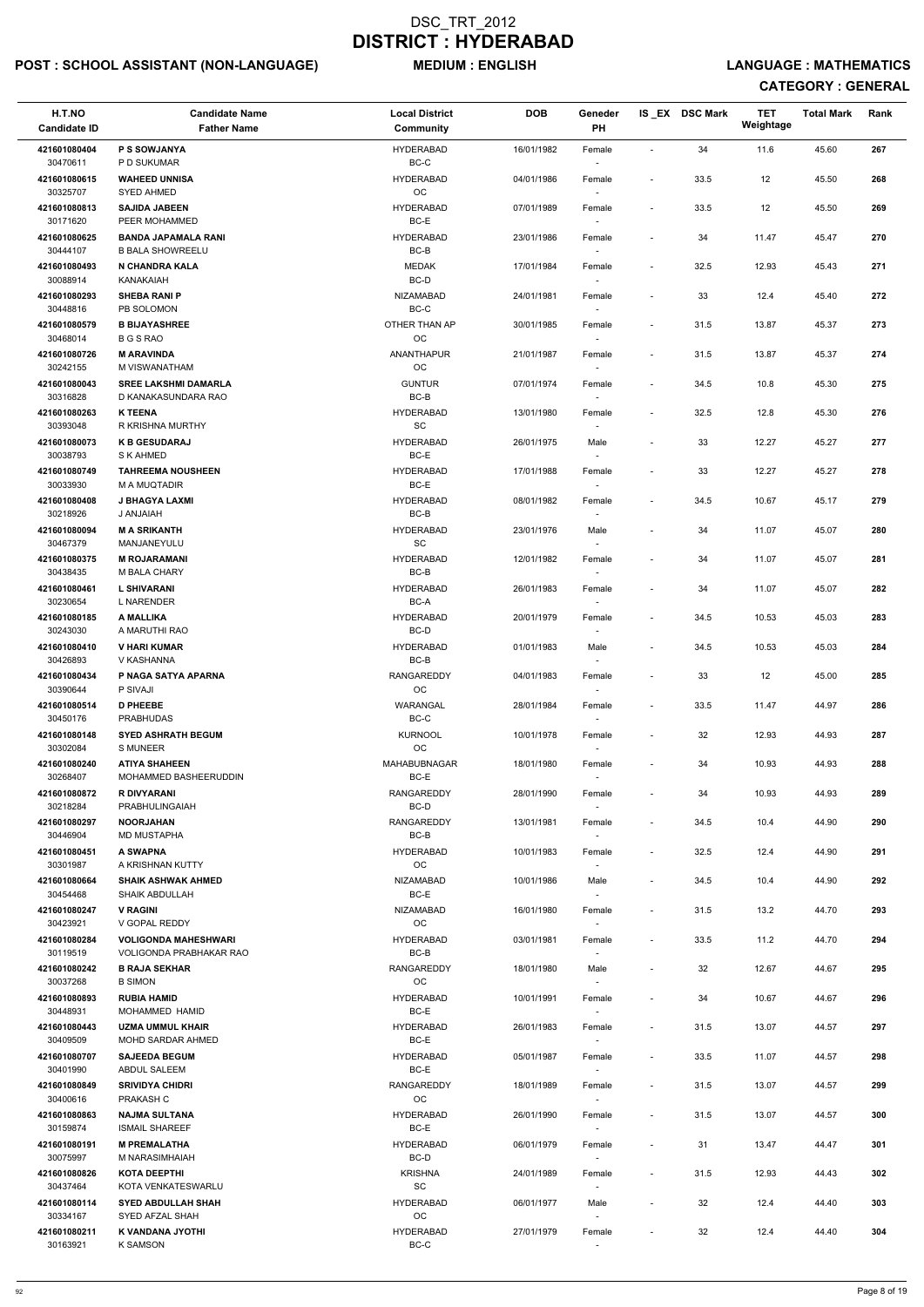## POST : SCHOOL ASSISTANT (NON-LANGUAGE) MEDIUM : ENGLISH LANGUAGE : MATHEMATICS

| H.T.NO<br><b>Candidate ID</b> | <b>Candidate Name</b><br><b>Father Name</b>               | <b>Local District</b><br>Community | <b>DOB</b> | Geneder<br>PH                      |                          | IS EX DSC Mark | <b>TET</b><br>Weightage | <b>Total Mark</b> | Rank |
|-------------------------------|-----------------------------------------------------------|------------------------------------|------------|------------------------------------|--------------------------|----------------|-------------------------|-------------------|------|
| 421601080421<br>30464513      | <b>T SREE LAKSHMI SHYAMALA</b><br>T K MOHAN KUMAR         | <b>HYDERABAD</b><br><b>OC</b>      | 29/01/1983 | Female<br>OH                       | <b>YES</b>               | 36             | 8.4                     | 44.40             | 305  |
| 421601080035                  | <b>SHAIK SHAMSHAD BEGAM</b>                               | <b>GUNTUR</b>                      | 03/01/1974 | Female                             | $\blacksquare$           | 32.5           | 11.87                   | 44.37             | 306  |
| 30452613<br>421601080772      | <b>HUSSAIN PEERA</b><br><b>KARANAM ZUBEDA PEERANSAHIB</b> | BC-E<br>OTHER THAN AP              | 03/01/1988 | Female                             | $\overline{\phantom{a}}$ | 32.5           | 11.87                   | 44.37             | 307  |
| 30411990<br>421601080753      | KARANAM M PEERAN SAHIB<br><b>RAHEELA TABASSUM</b>         | BC-E<br>ADILABAD                   | 07/01/1988 | Female                             | $\blacksquare$           | 33             | 11.33                   | 44.33             | 308  |
| 30402788<br>421601080197      | <b>MD ISMAIL</b><br><b>GRACE HELENA</b>                   | BC-E<br><b>HYDERABAD</b>           | 25/01/1979 | $\sim$<br>Female                   | $\overline{\phantom{a}}$ | 33.5           | 10.8                    | 44.30             | 309  |
| 30063188                      | A P P BARNABAS                                            | BC-C                               |            | $\sim$                             |                          |                |                         |                   |      |
| 421601080210<br>30426244      | <b>NEETA THAKUR</b><br><b>UPENDER SINGH</b>               | <b>HYDERABAD</b><br>BC-B           | 19/01/1979 | Female<br>$\overline{\phantom{a}}$ | $\overline{\phantom{a}}$ | 31.5           | 12.8                    | 44.30             | 310  |
| 421601080903<br>30448651      | ADDULAPURI PRATHYUSHA<br>ADDULAPURI VIJAYA RAO            | RANGAREDDY<br>BC-B                 | 31/01/1991 | Female                             | $\overline{\phantom{a}}$ | 33.5           | 10.8                    | 44.30             | 311  |
| 421601080099<br>30329099      | <b>FARHEEN SULTANA</b><br><b>ANWAR AHMED</b>              | <b>HYDERABAD</b><br>$BC-E$         | 22/01/1976 | Female<br>$\sim$                   | $\overline{\phantom{a}}$ | 34             | 10.27                   | 44.27             | 312  |
| 421601080503<br>30241279      | <b>HAVILAH K</b><br><b>K JAMES</b>                        | <b>KARIMNAGAR</b><br>BC-C          | 01/01/1984 | Female<br>$\sim$                   | $\overline{\phantom{a}}$ | 32             | 12.27                   | 44.27             | 313  |
| 421601080563                  | <b>SALEHA SANA</b>                                        | <b>HYDERABAD</b>                   | 04/01/1985 | Female                             | $\overline{\phantom{a}}$ | 32             | 12.27                   | 44.27             | 314  |
| 30028268                      | MIRZA SHOUKAT BAIG                                        | <b>OC</b>                          |            |                                    |                          |                |                         |                   |      |
| 421601080671<br>30114941      | A VENNELA<br>A YELLAIAH                                   | <b>HYDERABAD</b><br>SC             | 06/01/1986 | Female                             | $\blacksquare$           | 34             | 10.27                   | 44.27             | 315  |
| 421601080679                  | <b>RENUKA DEVI A</b>                                      | <b>HYDERABAD</b>                   | 10/01/1987 | Female                             | $\overline{\phantom{a}}$ | 32.5           | 11.73                   | 44.23             | 316  |
| 30282839<br>421601080601      | A SATYANARAYANA<br><b>SABAH SIDDIQUI</b>                  | BC-D<br><b>HYDERABAD</b>           | 03/01/1985 | Female                             | $\overline{\phantom{a}}$ | 33             | 11.2                    | 44.20             | 317  |
| 30046692<br>421601080260      | M A WAKEEL SIDDIQUI<br><b>K INDUMATHI</b>                 | BC-E<br><b>HYDERABAD</b>           | 07/01/1980 | $\sim$<br>Female                   | $\overline{\phantom{a}}$ | 31.5           | 12.67                   | 44.17             | 318  |
| 30114766                      | K AGAMAIAH                                                | BC-B                               |            | $\sim$                             |                          |                |                         |                   |      |
| 421601080413<br>30297263      | <b>SUMERA TAJ</b><br>ABDUL KAREEM                         | <b>HYDERABAD</b><br>BC-E           | 02/01/1983 | Female                             | $\overline{\phantom{a}}$ | 32             | 12.13                   | 44.13             | 319  |
| 421601080188<br>30288269      | <b>T GEETA DEVI</b><br>T V ASHOK KUMAR                    | <b>HYDERABAD</b><br>BC-D           | 29/01/1979 | Female<br>$\overline{\phantom{a}}$ | $\overline{\phantom{a}}$ | 32.5           | 11.6                    | 44.10             | 320  |
| 421601080277<br>30252796      | <b>S SHAHEEDA BEGUM</b><br>S ABDUL NABI                   | <b>HYDERABAD</b><br>OC             | 09/01/1980 | Female<br>$\sim$                   | $\overline{\phantom{a}}$ | 30.5           | 13.6                    | 44.10             | 321  |
| 421601080895<br>30448930      | <b>SAMREEN TABASSUM</b><br>ABDUL HAFEEZ                   | <b>HYDERABAD</b><br>BC-E           | 12/01/1991 | Female                             | $\overline{\phantom{a}}$ | 33.5           | 10.53                   | 44.03             | 322  |
| 421601080077                  | <b>E KALYANI</b>                                          | <b>GUNTUR</b>                      | 21/01/1975 | Female                             | $\overline{\phantom{a}}$ | 34             | 10                      | 44.00             | 323  |
| 30063824<br>421601080799      | E VENKATESWARLU<br><b>MUSHA</b>                           | BC-D<br><b>RANGAREDDY</b>          | 18/01/1988 | Female                             | $\overline{\phantom{a}}$ | 33             | 10.93                   | 43.93             | 324  |
| 30305042<br>421601080428      | M SATYANARAYANA<br><b>SUSHMA RANI THAKUR</b>              | BC-B<br><b>KARIMNAGAR</b>          | 05/01/1983 | $\sim$<br>Female                   | $\overline{\phantom{a}}$ | 31.5           | 12.4                    | 43.90             | 325  |
| 30293008                      | KARANLAL<br><b>SRIKANTH N J</b>                           | BC-B<br>OTHER THAN AP              |            | $\sim$                             |                          |                |                         |                   |      |
| 421601080723<br>30420495      | <b>JAYARAMAREDDY</b>                                      | BC-B                               | 10/01/1987 | Male<br>$\sim$                     | $\overline{\phantom{a}}$ | 33.5           | 10.4                    | 43.90             | 326  |
| 421601080822<br>30426343      | <b>N SWATHI</b><br>N ASHOK KUMAR                          | ADILABAD<br>BC-B                   | 11/01/1989 | Female                             | $\overline{\phantom{a}}$ | 32.5           | 11.33                   | 43.83             | 327  |
| 421601080807<br>30034241      | <b>AYESHA TABASSUM</b><br><b>MOHIUDDIN</b>                | <b>HYDERABAD</b><br>BC-E           | 12/01/1988 | Female<br>$\sim$                   | $\overline{\phantom{a}}$ | 33             | 10.8                    | 43.80             | 328  |
| 421601080067                  | <b>KULJIT KAUR</b>                                        | <b>HYDERABAD</b>                   | 19/01/1975 | Female                             | $\overline{\phantom{a}}$ | 33.5           | 10.27                   | 43.77             | 329  |
| 30445567<br>421601080318      | <b>ATMA SINGH</b><br><b>S MANJULA KUMARI</b>              | BC-A<br>KURNOOL                    | 10/01/1981 | $\sim$<br>Female                   | $\overline{\phantom{a}}$ | 33.5           | 10.27                   | 43.77             | 330  |
| 30076736<br>421601080513      | S JAYARAMAIAH<br><b>B PRASANNA</b>                        | SC<br><b>HYDERABAD</b>             | 28/01/1984 | $\sim$<br>Female                   | $\overline{\phantom{a}}$ | 31.5           | 12.27                   | 43.77             | 331  |
| 30460712                      | <b>B GOVERDHAN REDDY</b>                                  | OC                                 |            |                                    |                          |                |                         |                   |      |
| 421601080643<br>30463248      | <b>LAVANYA CHIKATI</b><br><b>VEERA SWAMY</b>              | WARANGAL<br>BC-A                   | 30/01/1986 | Female                             | $\overline{\phantom{a}}$ | 32.5           | 11.2                    | 43.70             | 332  |
| 421601080146<br>30316301      | <b>B SHIRISHA</b><br><b>B GOVINDU</b>                     | <b>HYDERABAD</b><br>BC-B           | 16/01/1978 | Female<br>$\overline{\phantom{a}}$ | $\blacksquare$           | 33.5           | 10.13                   | 43.63             | 333  |
| 421601080330                  | <b>S SWAPNA</b>                                           | <b>HYDERABAD</b>                   | 22/01/1981 | Female                             | $\overline{\phantom{a}}$ | 30.5           | 13.07                   | 43.57             | 334  |
| 30100423<br>421601080381      | S VENKATESHWAR<br><b>C REKHA</b>                          | BC-B<br><b>HYDERABAD</b>           | 29/01/1982 | $\sim$<br>Female                   | $\overline{\phantom{a}}$ | 32.5           | 11.07                   | 43.57             | 335  |
| 30150225                      | C JANARDHAN RAO                                           | SC                                 |            |                                    |                          |                |                         |                   |      |
| 421601080769<br>30415326      | <b>P SRIDEVI</b><br>P KONDAIAH                            | <b>HYDERABAD</b><br>BC-D           | 28/01/1988 | Female                             | $\overline{\phantom{a}}$ | 33             | 10.53                   | 43.53             | 336  |
| 421601080078<br>30433336      | <b>M ANITA</b><br>SATYANARAYANA                           | <b>HYDERABAD</b><br>BC-B           | 27/01/1975 | Female<br>$\sim$                   | $\overline{\phantom{a}}$ | 31.5           | 12                      | 43.50             | 337  |
| 421601080201                  | <b>S JYOTHI</b>                                           | NIZAMABAD                          | 19/01/1979 | Female                             | $\overline{\phantom{0}}$ | 31.5           | 12                      | 43.50             | 338  |
| 30042557<br>421601080221      | S LAXMI NARSIMHA CHARI<br><b>MATEEN UNNISA BEGUM</b>      | OC<br><b>HYDERABAD</b>             | 04/01/1979 | Female                             | $\overline{\phantom{a}}$ | 31.5           | 12                      | 43.50             | 339  |
| 30389045<br>421601080245      | MOHAMMED SABER ALI<br><b>G BEULAH</b>                     | BC-E<br>RANGAREDDY                 | 07/01/1980 | $\sim$<br>Female                   | $\overline{\phantom{0}}$ | 31.5           | 12                      | 43.50             | 340  |
| 30153499                      | <b>G DEVADANAM</b>                                        | BC-C                               |            |                                    |                          |                |                         |                   |      |
| 421601080010<br>30204800      | <b>M SREEKANTH</b><br>M SRINIVASA RAO                     | <b>HYDERABAD</b><br>BC-B           | 25/01/1971 | Male<br>$\sim$                     | $\overline{\phantom{a}}$ | 32             | 11.47                   | 43.47             | 341  |
| 421601080299<br>30254309      | <b>M THABITHA</b><br><b>M DAVID</b>                       | <b>HYDERABAD</b><br>BC-C           | 24/01/1981 | Female                             | $\overline{\phantom{0}}$ | 32             | 11.47                   | 43.47             | 342  |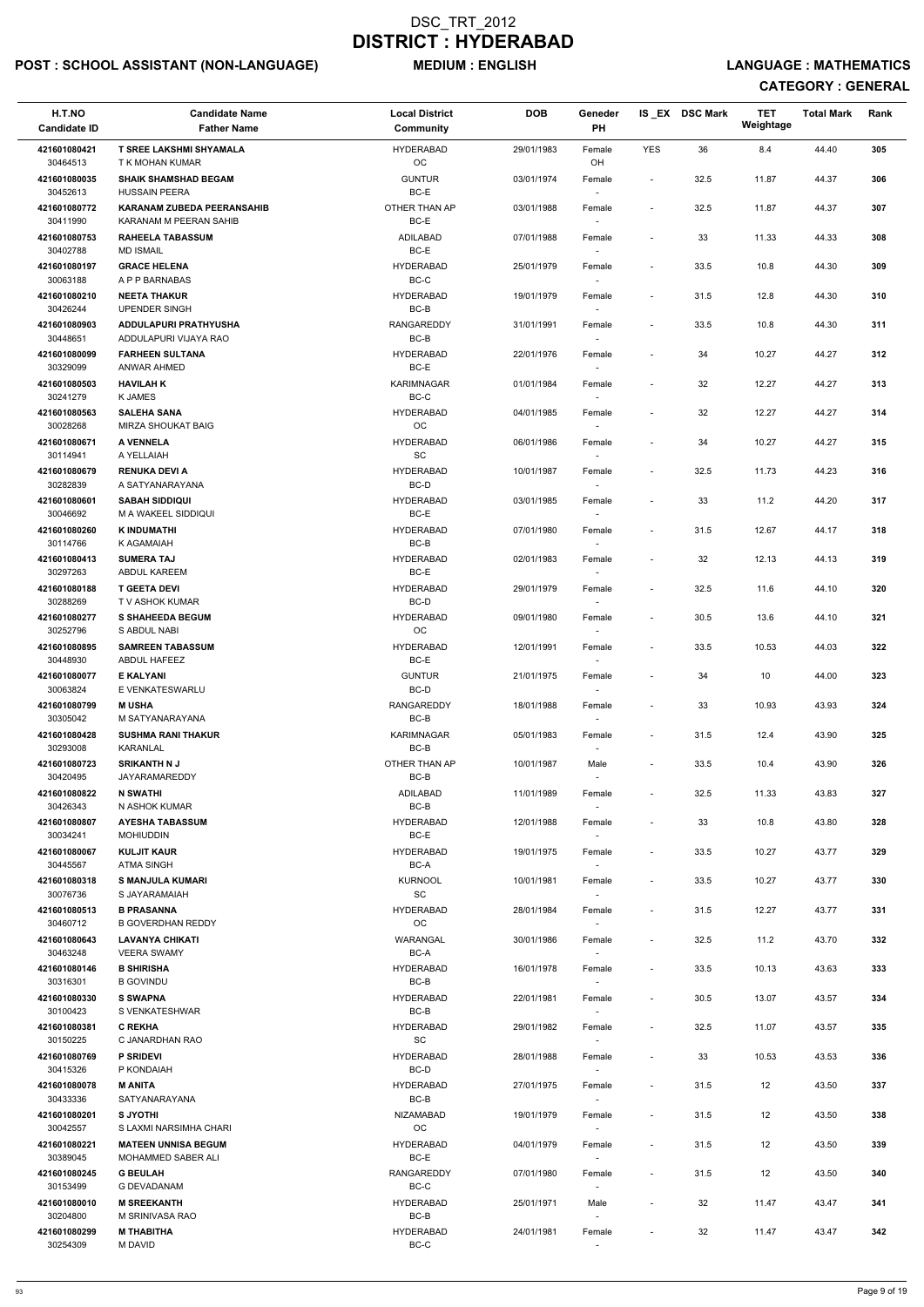## POST : SCHOOL ASSISTANT (NON-LANGUAGE) MEDIUM : ENGLISH LANGUAGE : MATHEMATICS

| H.T.NO                   | <b>Candidate Name</b>                               | <b>Local District</b>         | <b>DOB</b> | Geneder                            |                          | IS_EX DSC Mark | <b>TET</b><br>Weightage | <b>Total Mark</b> | Rank |
|--------------------------|-----------------------------------------------------|-------------------------------|------------|------------------------------------|--------------------------|----------------|-------------------------|-------------------|------|
| <b>Candidate ID</b>      | <b>Father Name</b>                                  | Community                     |            | PH                                 |                          |                |                         |                   |      |
| 421601080877<br>30415447 | <b>M KRANTHI KUMARI</b><br><b>M SHANKER</b>         | <b>HYDERABAD</b><br><b>SC</b> | 25/01/1990 | Female                             | $\overline{\phantom{a}}$ | 32.5           | 10.93                   | 43.43             | 343  |
| 421601080457<br>30394858 | <b>SHAIK ARSHIYA BEGUM</b><br><b>SHAIK WAHEED</b>   | <b>KURNOOL</b><br>BC-E        | 31/01/1983 | Female                             | $\blacksquare$           | 33             | 10.4                    | 43.40             | 344  |
| 421601080868<br>30411298 | <b>MUDALA LAVANYA</b><br>M SURESH BABU              | NIZAMABAD<br>BC-D             | 01/01/1990 | Female                             | $\overline{\phantom{a}}$ | 33             | 10.4                    | 43.40             | 345  |
| 421601080592             | <b>THOUTAM SWETHA</b>                               | WARANGAL                      | 01/01/1985 | Female                             | $\overline{\phantom{a}}$ | 33.5           | 9.87                    | 43.37             | 346  |
| 30405427<br>421601080005 | JAI HIND<br>A ANITHA                                | SC<br><b>HYDERABAD</b>        | 26/01/1969 | $\sim$<br>Female                   | $\overline{\phantom{a}}$ | 30             | 13.33                   | 43.33             | 347  |
| 30047758                 | A GURUMURTHY                                        | BC-B                          |            | $\sim$                             |                          |                |                         |                   |      |
| 421601080658<br>30457729 | <b>M NAGA LAXMI</b><br><b>DHANRAJ</b>               | <b>HYDERABAD</b><br>BC-A      | 03/01/1986 | Female<br>$\sim$                   | $\overline{\phantom{a}}$ | 32             | 11.33                   | 43.33             | 348  |
| 421601080767<br>30297353 | <b>TAHSEEN KAUSUER</b><br>MOHD MAHMOOD HUSSAIN      | <b>HYDERABAD</b><br>BC-E      | 15/01/1988 | Female                             | $\overline{\phantom{a}}$ | 32             | 11.33                   | 43.33             | 349  |
| 421601080075<br>30310258 | <b>B M RAMATHAKUR</b><br><b>B MAHATMA SINGH</b>     | <b>HYDERABAD</b><br>BC-B      | 16/01/1975 | Female<br>$\sim$                   | $\overline{\phantom{a}}$ | 32.5           | 10.8                    | 43.30             | 350  |
| 421601080248<br>30136925 | <b>V PRASANNA LAKSHMI</b><br>V SATHAIAH             | <b>MEDAK</b><br>BC-D          | 19/01/1980 | Female<br>$\sim$                   | $\blacksquare$           | 30.5           | 12.8                    | 43.30             | 351  |
| 421601080777             | <b>V SWARNA REKHA</b>                               | <b>MEDAK</b>                  | 03/01/1988 | Female                             | $\overline{\phantom{a}}$ | 32.5           | 10.8                    | 43.30             | 352  |
| 30336472                 | V BRAHMAIAH                                         | BC-B                          |            | $\sim$                             |                          |                |                         |                   |      |
| 421601080141<br>30244868 | PATTAM ELIZABETH VIDYADHARI<br>PATTAM KAIRO BABU    | OTHER THAN AP<br>BC-C         | 02/01/1978 | Female                             | $\blacksquare$           | 32             | 11.2                    | 43.20             | 353  |
| 421601080326<br>30457986 | <b>M MADHAVI LATHA</b><br>M MANIKYA RAO             | OTHER THAN AP<br><b>SC</b>    | 05/01/1981 | Female                             | $\overline{\phantom{a}}$ | 34             | 9.2                     | 43.20             | 354  |
| 421601080628<br>30452157 | <b>WASEEM SULTHANA</b><br>ABDUL ALEEM               | MAHABUBNAGAR<br>BC-E          | 15/01/1986 | Female<br>$\sim$                   | $\overline{\phantom{a}}$ | 32             | 11.2                    | 43.20             | 355  |
| 421601080270             | <b>V RAJANI DEVI</b>                                | RANGAREDDY                    | 12/01/1980 | Female                             | $\overline{\phantom{a}}$ | 31             | 12.13                   | 43.13             | 356  |
| 30437667<br>421601080738 | V VENKATA SEETA RAM REDDY<br><b>TASLEEM SULTANA</b> | <b>OC</b><br>WARANGAL         | 26/01/1987 | $\sim$<br>Female                   | $\overline{\phantom{a}}$ | 31             | 12.13                   | 43.13             | 357  |
| 30298801<br>421601080036 | MOHD ABDUL LATHEEF<br><b>P JAISHREE</b>             | BC-E<br><b>HYDERABAD</b>      | 13/01/1974 | Female                             | $\overline{\phantom{a}}$ | 31.5           | 11.6                    | 43.10             | 358  |
| 30414822                 | P BASANTI LAL                                       | BC-D                          |            |                                    |                          |                |                         |                   |      |
| 421601080052<br>30451466 | <b>D INDRANI</b><br>SRI HARI RAO DANAM              | <b>GUNTUR</b><br>OC           | 02/01/1975 | Female<br>$\sim$                   | $\overline{\phantom{a}}$ | 30             | 13.07                   | 43.07             | 359  |
| 421601080200<br>30467046 | <b>SK KHAZIM</b><br><b>SK KASIM</b>                 | RANGAREDDY<br>BC-E            | 17/01/1979 | Male                               | $\overline{\phantom{0}}$ | 32             | 11.07                   | 43.07             | 360  |
| 421601080235<br>30084059 | <b>G SRINIVAS</b><br><b>G KRISHNA</b>               | <b>HYDERABAD</b><br>BC-D      | 26/01/1980 | Male                               | $\overline{\phantom{a}}$ | 32.5           | 10.53                   | 43.03             | 361  |
| 421601080890             | <b>AYESHA JABEEN</b>                                | <b>HYDERABAD</b>              | 28/01/1991 | Female                             | $\blacksquare$           | 31             | 12                      | 43.00             | 362  |
| 30468924<br>421601080081 | <b>MOHAMMED SULTHAN</b><br>I SAM SANJAY KUMAR       | BC-E<br><b>HYDERABAD</b>      | 20/01/1976 | $\overline{\phantom{a}}$<br>Male   | $\overline{\phantom{a}}$ | 31.5           | 11.47                   | 42.97             | 363  |
| 30466942<br>421601080340 | <b>IBV AUGUSTINE</b><br><b>PEDDI VEDESHWAR</b>      | BC-C<br><b>HYDERABAD</b>      | 21/01/1982 | Male                               | $\overline{\phantom{a}}$ | 31.5           | 11.47                   | 42.97             | 364  |
| 30435477                 | P PRAKASH RAO                                       | BC-D                          |            | $\sim$                             |                          |                |                         |                   |      |
| 421601080861<br>30406907 | <b>MAMIDI SUNITHA</b><br>M KRISHNA PAWAR            | RANGAREDDY<br>BC-B            | 06/01/1989 | Female                             | $\overline{\phantom{a}}$ | 31.5           | 11.47                   | 42.97             | 365  |
| 421601080771<br>30332563 | <b>SARA ABDUL MOQEEM</b><br>MOHD ABDUL MOQEEM       | <b>HYDERABAD</b><br>BC-E      | 02/01/1988 | Female                             | $\overline{\phantom{a}}$ | 30             | 12.93                   | 42.93             | 366  |
| 421601080088<br>30421124 | <b>MOHD HAMID HUSSAIN</b><br>M SADAQUAT HUSSAIN     | <b>MEDAK</b><br>BC-E          | 21/01/1976 | Male                               | $\overline{\phantom{a}}$ | 32.5           | 10.4                    | 42.90             | 367  |
| 421601080229<br>30458597 | <b>MUNA KHAN</b><br>MOHD IBADULLAH KHAN             | <b>HYDERABAD</b><br><b>OC</b> | 08/01/1979 | Female<br>$\overline{\phantom{a}}$ | $\overline{\phantom{a}}$ | 30.5           | 12.4                    | 42.90             | 368  |
| 421601080436             | DHARMAKARI MANJU                                    | <b>HYDERABAD</b>              | 07/01/1983 | Female                             | $\overline{\phantom{a}}$ | 31.5           | 11.33                   | 42.83             | 369  |
| 30466080<br>421601080543 | D NARSOJI<br><b>ASIFA RIZWANA</b>                   | BC-D<br><b>HYDERABAD</b>      | 14/01/1985 | Female                             | $\overline{\phantom{a}}$ | 31.5           | 11.33                   | 42.83             | 370  |
| 30396392<br>421601080624 | MD MAQSOOD AHMED BILGRAMI<br>P UMAMAHESH WAR RAO    | BC-E<br><b>RANGAREDDY</b>     | 22/01/1986 | Male                               | $\overline{\phantom{a}}$ | 29.5           | 13.33                   | 42.83             | 371  |
| 30451227                 | SURYA NARAYANA                                      | SC                            |            | $\overline{\phantom{a}}$           |                          |                |                         |                   |      |
| 421601080106<br>30418901 | <b>MRVANITHA</b><br>M R V RAMANAPPA                 | <b>HYDERABAD</b><br>BC-A      | 29/01/1977 | Female                             | $\overline{\phantom{a}}$ | 32             | 10.8                    | 42.80             | 372  |
| 421601080709             | <b>ASHA JYOTHI K</b>                                | <b>HYDERABAD</b>              | 09/01/1987 | Female                             | $\overline{\phantom{a}}$ | 32             | 10.8                    | 42.80             | 373  |
| 30352665<br>421601080145 | <b>VENKATESH K</b><br><b>R SRIDHAR</b>              | BC-B<br><b>HYDERABAD</b>      | 04/01/1978 | Male                               | $\overline{\phantom{a}}$ | 31             | 11.73                   | 42.73             | 374  |
| 30120813<br>421601080336 | R LAXMAIAH<br><b>KATAM KALPANA</b>                  | $BC-B$<br><b>HYDERABAD</b>    | 24/01/1981 | Female                             | $\overline{\phantom{a}}$ | 31.5           | 11.2                    | 42.70             | 375  |
| 30470527                 | <b>KATAM MANASHY</b>                                | SC                            |            | $\sim$                             |                          |                |                         |                   |      |
| 421601080395<br>30210373 | <b>BHAVANIT</b><br>T GOVARDHAN                      | RANGAREDDY<br>BC-B            | 09/01/1982 | Female                             |                          | 30             | 12.67                   | 42.67             | 376  |
| 421601080875<br>30434052 | <b>FAHEEMA BEGUM</b><br><b>MOHD AHMED</b>           | <b>HYDERABAD</b><br>BC-E      | 17/01/1990 | Female                             | $\overline{\phantom{a}}$ | 32             | 10.67                   | 42.67             | 377  |
| 421601080125<br>30414529 | <b>SEEMA BEGUM</b><br>ASHOK PRASAD TIWARI           | <b>HYDERABAD</b><br>ОC        | 04/01/1977 | Female                             | $\overline{\phantom{a}}$ | 30.5           | 12.13                   | 42.63             | 378  |
| 421601080091             | <b>BYRLA SUNIL PREM KUMAR</b>                       | KARIMNAGAR                    | 10/01/1976 | $\overline{\phantom{a}}$<br>Male   | $\overline{\phantom{a}}$ | 33.5           | 9.07                    | 42.57             | 379  |
| 30323479<br>421601080360 | PRABHAKAR RAO<br><b>M A AZAM</b>                    | SC<br><b>HYDERABAD</b>        | 24/01/1982 | $\sim$<br>Male                     | $\overline{\phantom{a}}$ | 31.5           | 11.07                   | 42.57             | 380  |
| 30166840                 | M A WAHEED                                          | BC-E                          |            | OH                                 |                          |                |                         |                   |      |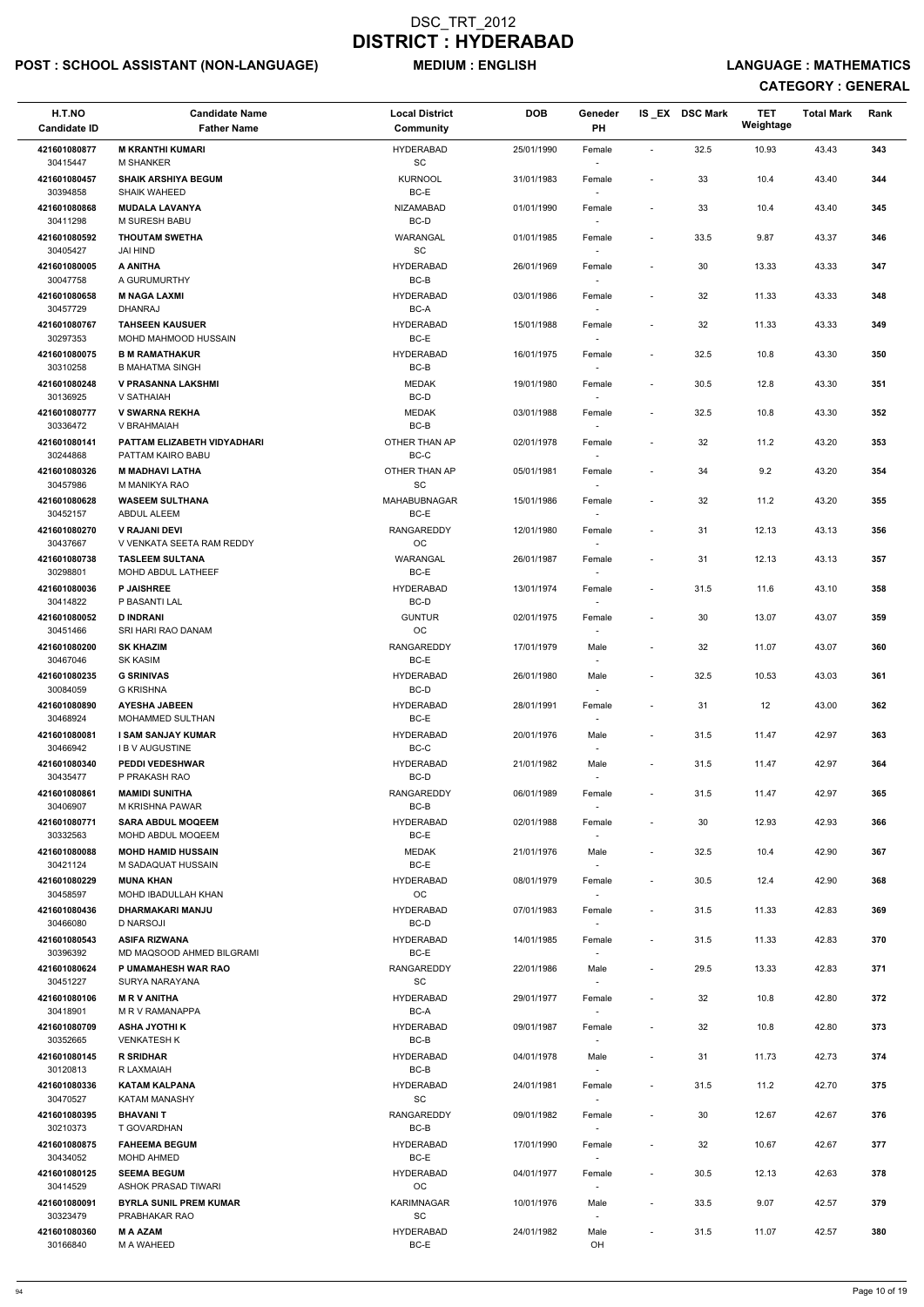## POST : SCHOOL ASSISTANT (NON-LANGUAGE) MEDIUM : ENGLISH LANGUAGE : MATHEMATICS

| H.T.NO<br><b>Candidate ID</b> | <b>Candidate Name</b><br><b>Father Name</b>             | <b>Local District</b><br>Community | <b>DOB</b> | Geneder<br><b>PH</b>               |                          | IS_EX DSC Mark  | <b>TET</b><br>Weightage | <b>Total Mark</b> | Rank |
|-------------------------------|---------------------------------------------------------|------------------------------------|------------|------------------------------------|--------------------------|-----------------|-------------------------|-------------------|------|
| 421601080449                  | <b>TULASI VAMSHIPRIYA</b>                               | <b>HYDERABAD</b>                   | 07/01/1983 | Female                             | $\overline{\phantom{a}}$ | 31.5            | 11.07                   | 42.57             | 381  |
| 30419724                      | TULASI JAGANNATH RAO                                    | BC-D                               |            |                                    |                          |                 |                         |                   |      |
| 421601080756<br>30438372      | <b>TANVEER ARA</b><br>MOHAMMED ABDUL RAZZAK             | <b>HYDERABAD</b><br><b>OC</b>      | 15/01/1988 | Female                             | $\overline{\phantom{a}}$ | 29.5            | 13.07                   | 42.57             | 382  |
| 421601080459<br>30043488      | <b>M SWATHI</b><br><b>M RAVINDER</b>                    | <b>HYDERABAD</b><br>BC-D           | 05/01/1983 | Female                             | $\overline{\phantom{a}}$ | 30              | 12.53                   | 42.53             | 383  |
| 421601080479<br>30335475      | <b>VANDANA DEVI K</b><br>K YOHAN                        | <b>HYDERABAD</b><br><b>SC</b>      | 04/01/1984 | Female<br>$\sim$                   | $\overline{\phantom{a}}$ | 32              | 10.53                   | 42.53             | 384  |
| 421601080605                  | P LAVANYA                                               | <b>HYDERABAD</b>                   | 13/01/1985 | Female                             | $\overline{\phantom{a}}$ | 31.5            | 10.93                   | 42.43             | 385  |
| 30433567<br>421601080884      | P JOHN<br><b>MOHAMMED AMEERUDDIN</b>                    | <b>SC</b><br><b>HYDERABAD</b>      | 27/01/1990 | Male                               | $\overline{\phantom{a}}$ | 31.5            | 10.93                   | 42.43             | 386  |
| 30050604<br>421601080475      | MOHD AHMED MOHIUDDIN<br><b>M TEENA EBENEZER</b>         | BC-E<br><b>HYDERABAD</b>           | 31/01/1984 | Female                             | $\overline{\phantom{a}}$ | 32              | 10.4                    | 42.40             | 387  |
| 30470161<br>421601080112      | M EBENEZER DEVADOSS<br>Y VIKRAM KUMAR                   | $BC-C$<br><b>HYDERABAD</b>         | 02/01/1977 | Male                               | $\overline{\phantom{a}}$ | 30.5            | 11.87                   | 42.37             | 388  |
| 30441403<br>421601080713      | Y V RAMULU<br><b>SUNETHA DARLA</b>                      | BC-D<br>PRAKASAM                   | 01/01/1987 | Female                             | $\overline{\phantom{a}}$ | 33              | 9.33                    | 42.33             | 389  |
| 30414228                      | DARLA VENKATESWARLU                                     | SC                                 |            | $\sim$                             |                          |                 |                         |                   |      |
| 421601080733<br>30440968      | <b>K BHAGYA LAXMI</b><br>K NARSIMHA CHARY               | <b>RANGAREDDY</b><br>BC-B          | 02/01/1987 | Female<br>$\sim$                   | $\overline{\phantom{a}}$ | 31              | 11.33                   | 42.33             | 390  |
| 421601080447<br>30182708      | <b>D SANGEETHA</b><br>D BASAIAH                         | <b>RANGAREDDY</b><br>BC-D          | 06/01/1983 | Female                             | $\blacksquare$           | 31.5            | 10.8                    | 42.30             | 391  |
| 421601080016                  | <b>T YOGESHWARI</b>                                     | <b>HYDERABAD</b>                   | 26/01/1973 | Female                             | $\overline{\phantom{a}}$ | 32              | 10.27                   | 42.27             | 392  |
| 30260332                      | <b>TYADAGIRI</b>                                        | BC-B                               |            |                                    |                          |                 |                         |                   |      |
| 421601080065<br>30452591      | <b>P SUGUNA</b><br>P RAGHURAMA SARMA                    | <b>HYDERABAD</b><br><b>OC</b>      | 13/01/1975 | Female<br>$\sim$                   | $\overline{\phantom{a}}$ | 30              | 12.27                   | 42.27             | 393  |
| 421601080852                  | <b>SUMERA JABEEN</b>                                    | <b>HYDERABAD</b>                   | 03/01/1989 | Female                             | $\overline{\phantom{a}}$ | 30              | 12.27                   | 42.27             | 394  |
| 30063001<br>421601080238      | SYED HABEEB<br><b>SL RAJESH</b>                         | <b>OC</b><br>RANGAREDDY            | 04/01/1980 | $\sim$<br>Male                     | $\overline{\phantom{a}}$ | 30.5            | 11.73                   | 42.23             | 395  |
| 30327029                      | S R LAXMINARAYANA                                       | SC                                 |            |                                    |                          |                 |                         |                   |      |
| 421601080808<br>30186199      | <b>FARAH SULTANA</b><br>SYED GHOUSE                     | <b>HYDERABAD</b><br>OC.            | 24/01/1988 | Female                             | $\overline{\phantom{a}}$ | 28.5            | 13.73                   | 42.23             | 396  |
| 421601080283<br>30416599      | <b>AZMERUNNISA BEGUM</b><br><b>SHAIKH DASTAGIR</b>      | <b>HYDERABAD</b><br>BC-E           | 28/01/1980 | Female<br>OH                       | $\overline{\phantom{a}}$ | 31              | 11.2                    | 42.20             | 397  |
| 421601080280                  | <b>FARAH</b>                                            | <b>HYDERABAD</b>                   | 24/01/1980 | Female                             | $\overline{\phantom{a}}$ | 31.5            | 10.67                   | 42.17             | 398  |
| 30427309<br>421601080588      | MOHAMMED SHAHNAWAZ<br><b>BOLLEPALLY MADHAVI</b>         | BC-E<br><b>ADILABAD</b>            | 25/01/1985 | Female                             | $\overline{\phantom{a}}$ | 29.5            | 12.67                   | 42.17             | 399  |
| 30041878                      | ANANDAM                                                 | $BC-B$                             |            |                                    |                          |                 |                         |                   |      |
| 421601080448<br>30467777      | <b>C ARUNA</b><br>C M KUMAR                             | <b>HYDERABAD</b><br><b>OC</b>      | 07/01/1983 | Female<br>$\overline{\phantom{a}}$ | $\blacksquare$           | 30              | 12.13                   | 42.13             | 400  |
| 421601080129<br>30393235      | <b>CH ARUNA</b><br><b>CH RAMACHARY</b>                  | RANGAREDDY<br>BC-B                 | 25/01/1977 | Female<br>$\sim$                   | $\overline{\phantom{a}}$ | 31              | 11.07                   | 42.07             | 401  |
| 421601080252                  | <b>BANDI DEEPTI NOELINE MERYL</b>                       | <b>KHAMMAM</b>                     | 04/01/1980 | Female                             | $\overline{\phantom{a}}$ | 29              | 13.07                   | 42.07             | 402  |
| 30206633<br>421601080012      | <b>BDDAKP PREMCHAND</b><br>A CHANDRAMANI                | BC-C<br><b>HYDERABAD</b>           | 02/01/1971 | $\sim$<br>Female                   | $\overline{\phantom{a}}$ | 31.5            | 10.53                   | 42.03             | 403  |
| 30339324                      | A RAMASWAMY                                             | BC-B                               |            |                                    |                          |                 |                         |                   |      |
| 421601080458<br>30468817      | <b>MOHAMMED AMIR HUSSAIN</b><br>MOHAMMED AKBAR HUSAIN   | <b>HYDERABAD</b><br>BC-E           | 04/01/1983 | Male                               | $\overline{\phantom{a}}$ | 29.5            | 12.53                   | 42.03             | 404  |
| 421601080595<br>30087013      | <b>SK MUNAWAR</b><br><b>SK ANWAR</b>                    | WARANGAL<br>BC-E                   | 12/01/1985 | Male                               | $\overline{\phantom{a}}$ | 32              | 10                      | 42.00             | 405  |
| 421601080335<br>30324977      | <b>RATAN PRASAD KV</b><br>NARASIMHULU K V               | <b>HYDERABAD</b><br>BC-A           | 23/01/1981 | Male<br>$\sim$                     | $\overline{\phantom{a}}$ | 31              | 10.93                   | 41.93             | 406  |
| 421601080295<br>30416023      | <b>VEERABOINA JYOTHI</b><br><b>VEERABOINA RAMMURTHY</b> | ADILABAD<br>BC-D                   | 01/01/1981 | Female                             | $\overline{\phantom{a}}$ | 29.5            | 12.4                    | 41.90             | 407  |
| 421601080194<br>30042122      | <b>KUSUMA RANI A</b><br><b>KALIDAS</b>                  | <b>RANGAREDDY</b><br>BC-D          | 13/01/1979 | Female                             | $\overline{\phantom{a}}$ | 30              | 11.87                   | 41.87             | 408  |
| 421601080500                  | V SWARAJYA LAXMI                                        | <b>WARANGAL</b>                    | 18/01/1984 | Female                             | $\overline{\phantom{a}}$ | 30              | 11.87                   | 41.87             | 409  |
| 30453309<br>421601080020      | V RAJESHWAR RAO<br><b>D JAYASHREE</b>                   | BC-B<br><b>HYDERABAD</b>           | 19/01/1973 | $\sim$<br>Female                   | $\overline{\phantom{a}}$ | 28.5            | 13.33                   | 41.83             | 410  |
| 30180613                      | <b>D B GIDADHUBLI</b>                                   | <b>OC</b>                          |            | $\overline{\phantom{a}}$           |                          |                 |                         |                   |      |
| 421601080241<br>30020741      | <b>GADAVENA SRINIVAS</b><br>ODELU                       | <b>KARIMNAGAR</b><br>BC-D          | 28/01/1980 | Male<br>$\sim$                     | $\overline{\phantom{a}}$ | 30.5            | 11.33                   | 41.83             | 411  |
| 421601080243                  | <b>CH CHANDRANI</b>                                     | <b>HYDERABAD</b>                   | 29/01/1980 | Female                             | $\overline{\phantom{a}}$ | 30.5            | 11.33                   | 41.83             | 412  |
| 30359240<br>421601080344      | CH VENKAT RAO<br><b>FATHIMA ZAHERA</b>                  | $BC-B$<br>WARANGAL                 | 28/01/1982 | Female                             | $\overline{\phantom{a}}$ | 30.5            | 11.33                   | 41.83             | 413  |
| 30089838                      | <b>MD JALEEL</b>                                        | BC-E                               |            | $\sim$                             |                          |                 |                         |                   |      |
| 421601080631<br>30117498      | <b>M SHAILAJA</b><br>C JAGDISH BABU                     | <b>HYDERABAD</b><br>$BC-A$         | 16/01/1986 | Female                             |                          | 31              | 10.8                    | 41.80             | 414  |
| 421601080338<br>30109750      | <b>BALRAJ AVITI</b><br><b>MAHADEV</b>                   | <b>HYDERABAD</b><br>BC-D           | 02/01/1982 | Male<br>$\sim$                     | $\overline{\phantom{a}}$ | 31.5            | 10.27                   | 41.77             | 415  |
| 421601080840<br>30419500      | <b>D RANJANI</b><br>D JAGADISH                          | <b>HYDERABAD</b><br>BC-B           | 21/01/1989 | Female                             | $\overline{\phantom{a}}$ | 31.5            | 10.27                   | 41.77             | 416  |
| 421601080239                  | A SHIREESHA                                             | <b>HYDERABAD</b>                   | 16/01/1980 | $\sim$<br>Female                   | $\overline{\phantom{a}}$ | 30              | 11.73                   | 41.73             | 417  |
| 30459813<br>421601080499      | A YADAIAH<br><b>B SANDHYA RANI</b><br><b>B RATHNAM</b>  | $BC-B$<br><b>RANGAREDDY</b>        | 10/01/1984 | $\sim$<br>Female                   | $\overline{\phantom{a}}$ | 30 <sub>o</sub> | 11.73                   | 41.73             | 418  |
| 30454943                      |                                                         | $BC-C$                             |            | $\sim$                             |                          |                 |                         |                   |      |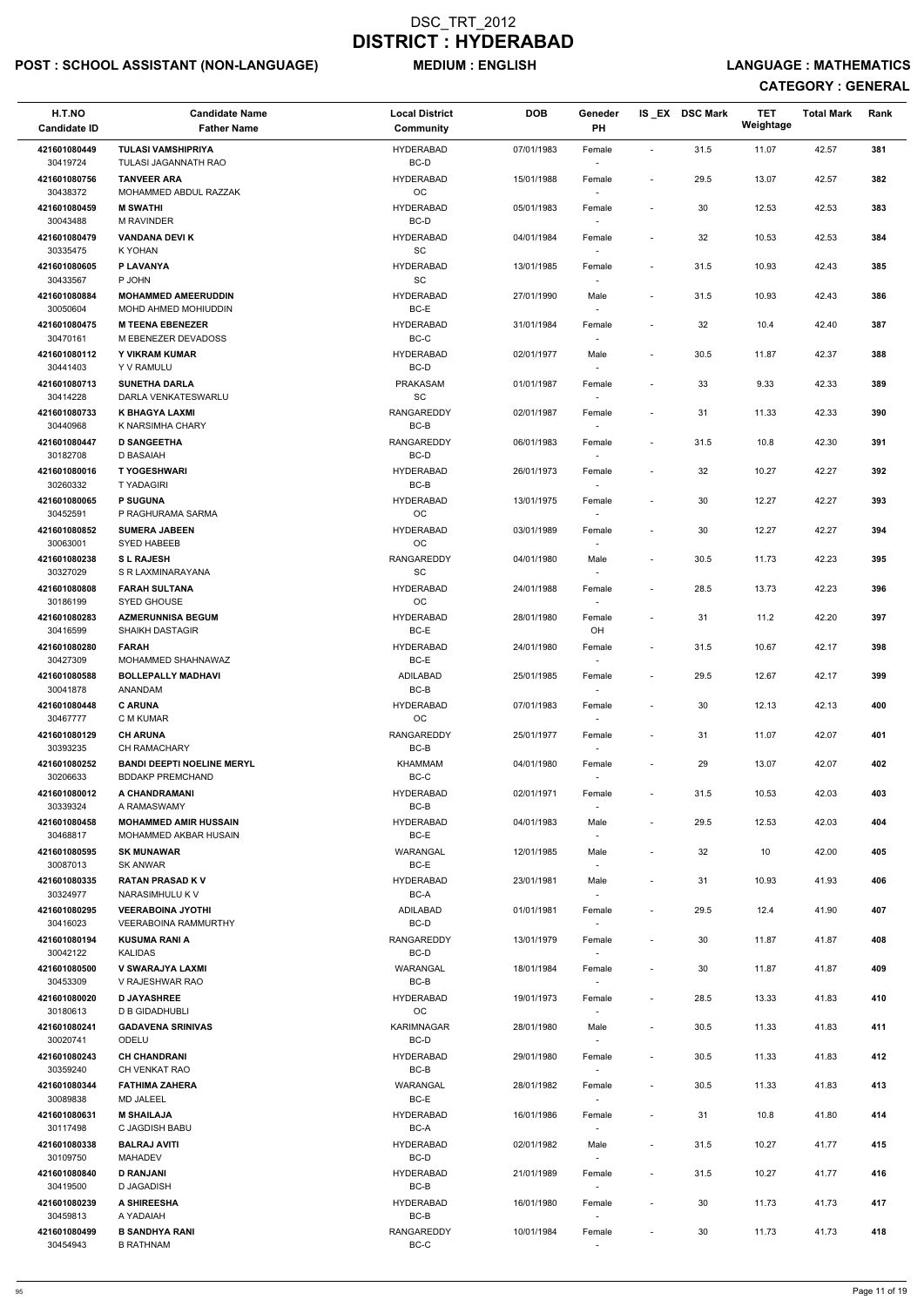## POST : SCHOOL ASSISTANT (NON-LANGUAGE) MEDIUM : ENGLISH LANGUAGE : MATHEMATICS

| H.T.NO                   | <b>Candidate Name</b>                                   | <b>Local District</b>        | <b>DOB</b> | Geneder                            |                          | IS_EX DSC Mark | <b>TET</b><br>Weightage | <b>Total Mark</b> | Rank |
|--------------------------|---------------------------------------------------------|------------------------------|------------|------------------------------------|--------------------------|----------------|-------------------------|-------------------|------|
| <b>Candidate ID</b>      | <b>Father Name</b>                                      | Community                    |            | PH                                 |                          |                |                         |                   |      |
| 421601080171<br>30438393 | <b>P AFROSE BEGUM</b><br><b>HASAN SAHEB</b>             | <b>RANGAREDDY</b><br>OC      | 18/01/1978 | Female                             | $\overline{\phantom{a}}$ | 29             | 12.67                   | 41.67             | 419  |
| 421601080209             | <b>M LAVANYA LATHA</b>                                  | RANGAREDDY                   | 18/01/1979 | Female                             | $\overline{\phantom{a}}$ | 31             | 10.67                   | 41.67             | 420  |
| 30260195                 | M VENKATA SWAMY                                         | BC-A                         |            |                                    |                          |                |                         |                   |      |
| 421601080398<br>30442830 | <b>NAZIA HASSAN</b><br>SYED MAHMOOD UL HASSAN           | <b>HYDERABAD</b><br>OC       | 24/01/1982 | Female                             | $\overline{\phantom{a}}$ | 29             | 12.67                   | 41.67             | 421  |
| 421601080402             | <b>VISHVABRAHMANA SUSMITHA</b>                          | <b>KARIMNAGAR</b>            | 09/01/1982 | Female                             | $\overline{\phantom{a}}$ | 29.5           | 12.13                   | 41.63             | 422  |
| 30139822<br>421601080536 | V SUGUNA CHARY<br><b>S PRIYADARSHINI</b>                | BC-B<br>NALGONDA             | 24/01/1985 | $\sim$<br>Female                   | $\overline{\phantom{a}}$ | 31.5           | 10.13                   | 41.63             | 423  |
| 30211527                 | <b>PREMSAGAR</b>                                        | <b>SC</b>                    |            |                                    |                          |                |                         |                   |      |
| 421601080792<br>30457919 | A ZOHARA BANU<br>A ABDULLA BASHA                        | <b>CHITTOOR</b><br>BC-E      | 12/01/1988 | Female                             | $\overline{\phantom{a}}$ | 31.5           | 10.13                   | 41.63             | 424  |
| 421601080162             | <b>SRAVANTHI KARISE</b>                                 | <b>KRISHNA</b>               | 11/01/1978 | $\sim$<br>Female                   | $\overline{\phantom{a}}$ | 32             | 9.6                     | 41.60             | 425  |
| 30412648                 | K MOHAN KUMAR                                           | $\operatorname{\textsf{SC}}$ |            |                                    |                          |                |                         |                   |      |
| 421601080642<br>30008555 | <b>SALMA BEGUM</b><br><b>GULAM SAMDANI</b>              | <b>HYDERABAD</b><br>BC-E     | 22/01/1986 | Female                             | $\overline{\phantom{a}}$ | 30             | 11.6                    | 41.60             | 426  |
| 421601080472             | <b>DEVA SREE LATHA</b>                                  | <b>KARIMNAGAR</b>            | 01/01/1984 | Female                             | $\overline{\phantom{a}}$ | 32.5           | 9.07                    | 41.57             | 427  |
| 30298359<br>421601080681 | <b>DEVA LALIAH</b><br><b>EMMADI SWAPNA</b>              | SC<br><b>WARANGAL</b>        | 18/01/1987 | $\sim$                             | $\overline{\phantom{a}}$ | 28.5           | 13.07                   | 41.57             | 428  |
| 30453096                 | E SWAMY                                                 | SC                           |            | Female                             |                          |                |                         |                   |      |
| 421601080859             | <b>SHIRISHAN</b>                                        | <b>HYDERABAD</b>             | 17/01/1989 | Female                             | $\blacksquare$           | 30.5           | 11.07                   | 41.57             | 429  |
| 30246444<br>421601080657 | KISHTAIAH N<br><b>ELIZABETH MATHANGI</b>                | BC-A<br><b>HYDERABAD</b>     | 27/01/1986 | Female                             | $\overline{\phantom{a}}$ | 29             | 12.53                   | 41.53             | 430  |
| 30067587                 | DEVARAJ MATHANGI                                        | BC-C                         |            |                                    |                          |                |                         |                   |      |
| 421601080758<br>30426155 | <b>B PAVAN KUMAR</b><br><b>B NAGESHWARRAO</b>           | <b>HYDERABAD</b><br>BC-D     | 01/01/1988 | Male                               | $\overline{\phantom{a}}$ | 31             | 10.53                   | 41.53             | 431  |
| 421601080027             | <b>KATTA NAGESH</b>                                     | ADILABAD                     | 08/01/1973 | Male                               | $\overline{\phantom{a}}$ | 29.5           | 12                      | 41.50             | 432  |
| 30471471                 | K BHADRIAH                                              | BC-B                         |            | $\sim$                             |                          |                |                         |                   |      |
| 421601080193<br>30395245 | <b>SYEDA KHATIJA ISHRATH</b><br>SYED ARIF ALI           | <b>HYDERABAD</b><br>OC       | 10/01/1979 | Female                             | $\overline{\phantom{a}}$ | 29.5           | 12                      | 41.50             | 433  |
| 421601080466             | <b>VENKATARAMANA K</b>                                  | <b>HYDERABAD</b>             | 14/01/1983 | Male                               | $\overline{\phantom{a}}$ | 27.5           | 14                      | 41.50             | 434  |
| 30386569<br>421601080609 | K RAMACHANDRA RAO<br><b>JAHEDA BEGUM</b>                | OC<br>RANGAREDDY             | 01/01/1986 |                                    | $\overline{\phantom{a}}$ | 31.5           | 10                      | 41.50             | 435  |
| 30321912                 | <b>MD NAZEER</b>                                        | BC-B                         |            | Female<br>$\sim$                   |                          |                |                         |                   |      |
| 421601080189             | <b>REHANA SULTANA MOHAMMAD</b>                          | KHAMMAM                      | 03/01/1979 | Female                             | $\overline{\phantom{a}}$ | 30.5           | 10.93                   | 41.43             | 436  |
| 30449254<br>421601080204 | MD ANWAR HUSSAIN<br><b>VISHNU VANDANA</b>               | BC-E<br><b>HYDERABAD</b>     | 02/01/1979 | Female                             | $\overline{\phantom{a}}$ | 30.5           | 10.93                   | 41.43             | 437  |
| 30427130                 | P KISTAIAH GOUD                                         | BC-B                         |            |                                    |                          |                |                         |                   |      |
| 421601080258<br>30440786 | <b>MAYA RENUKA DEVI</b><br>MAYA PANDURANGAM             | <b>HYDERABAD</b><br>BC-D     | 09/01/1980 | Female<br>$\overline{\phantom{a}}$ | $\blacksquare$           | 30.5           | 10.93                   | 41.43             | 438  |
| 421601080520             | <b>A SREEVANI</b>                                       | <b>RANGAREDDY</b>            | 15/01/1984 | Female                             | $\overline{\phantom{a}}$ | 31.5           | 9.87                    | 41.37             | 439  |
| 30178457                 | A MUTHYALU                                              | SC                           |            | $\sim$                             |                          |                |                         |                   |      |
| 421601080544<br>30452609 | <b>M MEENA KUMARI</b><br>M VISHWANATH                   | <b>HYDERABAD</b><br>BC-A     | 15/01/1985 | Female<br>$\overline{\phantom{a}}$ | $\overline{\phantom{a}}$ | 30.5           | 10.8                    | 41.30             | 440  |
| 421601080783             | <b>CHAKALI SUNITHA</b>                                  | <b>MEDAK</b>                 | 15/01/1988 | Female                             | $\overline{\phantom{a}}$ | 30.5           | 10.8                    | 41.30             | 441  |
| 30416875<br>421601080900 | <b>RAMA SWAMY</b><br><b>MEKALA SURESH KUMAR</b>         | BC-A<br>RANGAREDDY           | 27/01/1991 | Male                               | $\overline{\phantom{a}}$ | 30.5           | 10.8                    | 41.30             | 442  |
| 30396276                 | <b>MEKALA KISHAN</b>                                    | BC-D                         |            | $\sim$                             |                          |                |                         |                   |      |
| 421601080096<br>30400084 | <b>D MADHAVI</b><br>D NARSAIAH                          | <b>HYDERABAD</b><br>BC-B     | 05/01/1976 | Female                             | $\overline{\phantom{a}}$ | 31             | 10.27                   | 41.27             | 443  |
| 421601080716             | <b>ALIYA JABEEN</b>                                     | <b>HYDERABAD</b>             | 11/01/1987 | Female                             | $\overline{\phantom{a}}$ | 29             | 12.27                   | 41.27             | 444  |
| 30338423                 | KHAJA QAMAR UDDIN                                       | BC-E                         |            |                                    |                          |                |                         |                   |      |
| 421601080787<br>30431348 | <b>AYESHA SULTANA</b><br><b>MOHD RAHMATHULLAH</b>       | WARANGAL<br>BC-E             | 22/01/1988 | Female                             | $\blacksquare$           | 29             | 12.27                   | 41.27             | 445  |
| 421601080894             | <b>SHAIK SALEHA AFREEN</b>                              | <b>HYDERABAD</b>             | 05/01/1991 | Female                             | $\overline{\phantom{a}}$ | 31             | 10.27                   | 41.27             | 446  |
| 30434322<br>421601080602 | SHAIK MOHAMMED RAHEEM BASHA<br><b>D GANESH</b>          | BC-E<br><b>HYDERABAD</b>     | 04/01/1985 | Male                               | $\overline{\phantom{a}}$ | 30             | 11.2                    | 41.20             | 447  |
| 30191769                 | <b>D NARSIMULU</b>                                      | BC-B                         |            | $\sim$                             |                          |                |                         |                   |      |
| 421601080441             | <b>BULLARD RUTH METILDA</b>                             | <b>PRAKASAM</b>              | 25/01/1983 | Female                             | $\overline{\phantom{a}}$ | 30.5           | 10.67                   | 41.17             | 448  |
| 30455895<br>421601080491 | <b>B E SAMUEL JYOTHI</b><br><b>MD SAMIULLAH SHAREEF</b> | BC-C<br>RANGAREDDY           | 09/01/1984 | $\sim$<br>Male                     | $\overline{\phantom{a}}$ | 31             | 10.13                   | 41.13             | 449  |
| 30399281                 | MD AZMATHULLAH SHAREEF                                  | BC-E                         |            | $\overline{\phantom{a}}$           |                          |                |                         |                   |      |
| 421601080736<br>30349381 | <b>MADHAVI BOLLABOINA</b><br><b>B MALLAIAH</b>          | <b>MEDAK</b><br>BC-D         | 17/01/1987 | Female                             | $\overline{\phantom{a}}$ | 31             | 10.13                   | 41.13             | 450  |
| 421601080864             | <b>DEEPIKA GOVIND</b>                                   | RANGAREDDY                   | 01/01/1990 | Female                             | $\blacksquare$           | 31             | 10.13                   | 41.13             | 451  |
| 30040989                 | <b>BABULAL GOVIND</b>                                   | BC-A                         |            | $\sim$                             |                          |                |                         |                   |      |
| 421601080196<br>30425616 | <b>SAMEENA NIKHAT</b><br>ASAD ALI                       | <b>HYDERABAD</b><br>BC-E     | 16/01/1979 | Female                             | $\overline{\phantom{a}}$ | 29.5           | 11.6                    | 41.10             | 452  |
| 421601080687             | <b>SADIA NASEEM</b>                                     | <b>HYDERABAD</b>             | 05/01/1987 | Female                             | $\overline{\phantom{a}}$ | 30             | 11.07                   | 41.07             | 453  |
| 30049152<br>421601080845 | MOHD MAQSOOD ALI<br><b>BANTU SREELEKHA</b>              | BC-E<br><b>HYDERABAD</b>     | 07/01/1989 | Female                             | $\overline{\phantom{a}}$ | 32             | 9.07                    | 41.07             | 454  |
| 30448099                 | <b>BANTU RAMESH BABU</b>                                | SC                           |            | $\sim$                             |                          |                |                         |                   |      |
| 421601080287             | <b>SHAHEEN SULTANA</b>                                  | <b>HYDERABAD</b>             | 25/01/1981 | Female                             | $\overline{\phantom{a}}$ | 29             | 12                      | 41.00             | 455  |
| 30125806<br>421601080414 | KHAJA MOINUDDIN<br><b>D VANAJA</b>                      | BC-B<br><b>HYDERABAD</b>     | 13/01/1983 | $\overline{\phantom{a}}$<br>Female | $\overline{\phantom{a}}$ | 31             | 10                      | 41.00             | 456  |
| 30255076                 | <b>D LAZAROUS</b>                                       | BC-C                         |            | $\sim$                             |                          |                |                         |                   |      |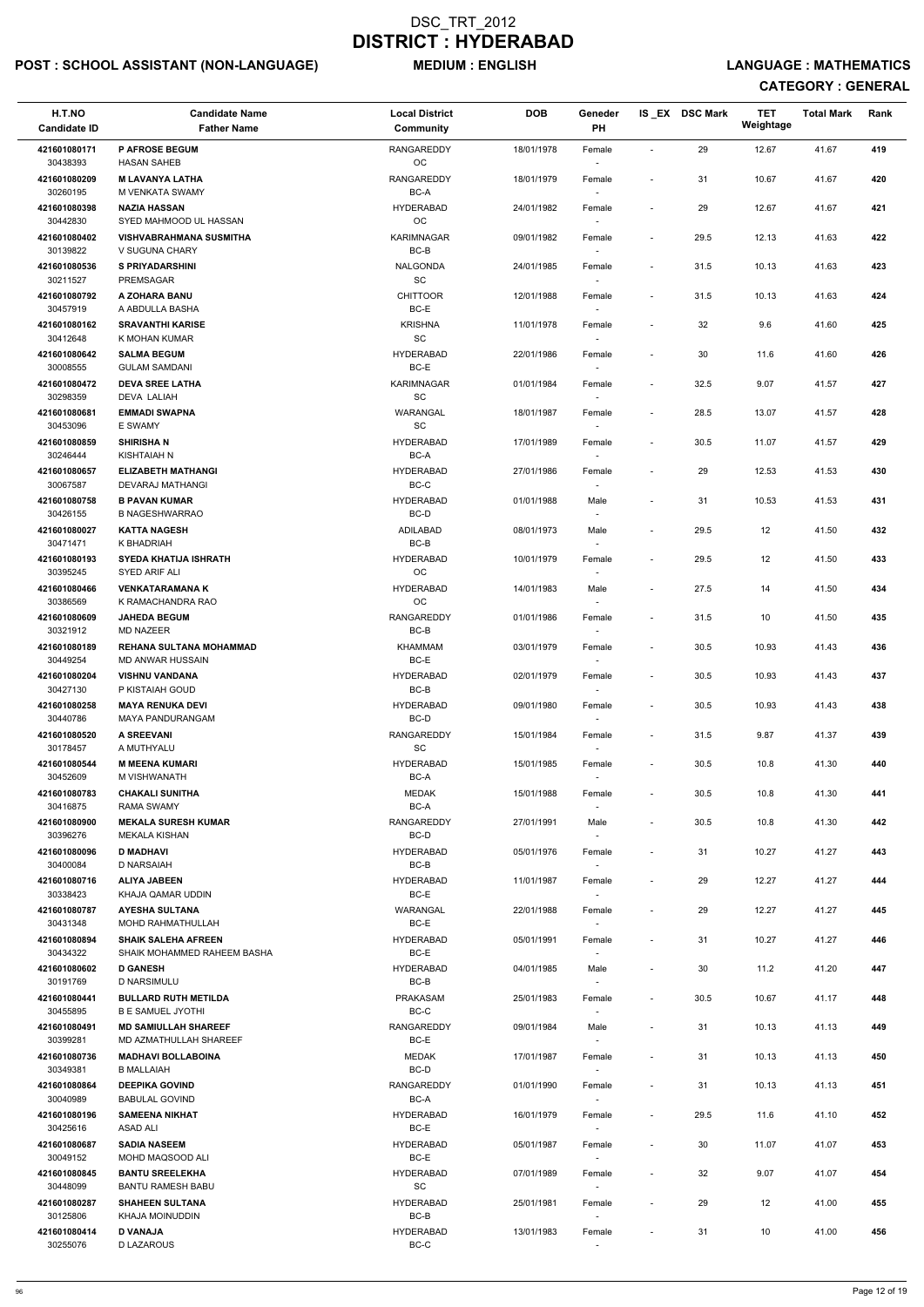## POST : SCHOOL ASSISTANT (NON-LANGUAGE) MEDIUM : ENGLISH LANGUAGE : MATHEMATICS

| H.T.NO<br><b>Candidate ID</b> | <b>Candidate Name</b><br><b>Father Name</b>            | <b>Local District</b><br>Community | <b>DOB</b> | Geneder<br><b>PH</b>             |                          | IS_EX DSC Mark | <b>TET</b><br>Weightage | <b>Total Mark</b> | Rank |
|-------------------------------|--------------------------------------------------------|------------------------------------|------------|----------------------------------|--------------------------|----------------|-------------------------|-------------------|------|
| 421601080651                  | <b>AFSARI BEGUM</b>                                    | <b>HYDERABAD</b>                   | 26/01/1986 | Female                           | $\overline{\phantom{a}}$ | 29.5           | 11.47                   | 40.97             | 457  |
| 30465229                      | <b>MOHD ABDUL SATTAR</b>                               | BC-E                               |            |                                  |                          |                |                         |                   |      |
| 421601080857<br>30419391      | <b>K VANI</b><br>K DASARATH                            | <b>HYDERABAD</b><br>BC-D           | 02/01/1989 | Female                           | $\overline{\phantom{a}}$ | 29.5           | 11.47                   | 40.97             | 458  |
| 421601080378<br>30436291      | <b>SHAZIA FATIMA</b><br>MOHD ABDUL HADI                | <b>HYDERABAD</b><br>BC-E           | 15/01/1982 | Female                           | $\overline{\phantom{a}}$ | 30             | 10.93                   | 40.93             | 459  |
| 421601080423<br>30333782      | <b>M CHAITANYA</b><br>M NARAYANA                       | <b>HYDERABAD</b><br>BC-D           | 31/01/1983 | Female<br>$\sim$                 | $\overline{\phantom{a}}$ | 30             | 10.93                   | 40.93             | 460  |
| 421601080561                  | <b>ASMA UNNISA</b>                                     | <b>HYDERABAD</b>                   | 30/01/1985 | Female                           | $\overline{\phantom{a}}$ | 28.5           | 12.4                    | 40.90             | 461  |
| 30333321<br>421601080885      | <b>MOHD JAHANGEER</b><br>SAJJANA PRASANNA LAXMI        | BC-E<br><b>HYDERABAD</b>           | 03/01/1990 | $\sim$<br>Female                 | $\overline{\phantom{a}}$ | 30             | 10.8                    | 40.80             | 462  |
| 30471194                      | SAJJANA ASHOK                                          | BC-D                               |            | $\sim$                           |                          |                |                         |                   |      |
| 421601080001<br>30026672      | <b>T KAMESWARA RAO</b><br>T RAJA RAO                   | <b>HYDERABAD</b><br>$BC-B$         | 08/01/1968 | Male                             | $\overline{\phantom{a}}$ | 30.5           | 10.27                   | 40.77             | 463  |
| 421601080508<br>30262166      | <b>SHAMEEM SULTANA</b><br><b>SHAIK MOIN</b>            | <b>HYDERABAD</b><br>BC-E           | 16/01/1984 | Female                           | $\overline{\phantom{a}}$ | 28.5           | 12.27                   | 40.77             | 464  |
| 421601080638<br>30472135      | <b>DURGAM SRINIVAS</b><br>PENTAIAH                     | <b>ADILABAD</b><br><b>SC</b>       | 16/01/1986 | Male<br>$\overline{\phantom{a}}$ | $\overline{\phantom{a}}$ | 28.5           | 12.27                   | 40.77             | 465  |
| 421601080734                  | <b>B KUSUMA KUMARI</b>                                 | <b>HYDERABAD</b>                   | 14/01/1987 | Female                           | $\overline{\phantom{a}}$ | 30.5           | 10.27                   | 40.77             | 466  |
| 30219784<br>421601080800      | B ANKAMMA RAO<br><b>S SRAVANI</b>                      | BC-B<br><b>GUNTUR</b>              | 19/01/1988 | $\sim$<br>Female                 | $\blacksquare$           | 30.5           | 10.27                   | 40.77             | 467  |
| 30323656                      | S KOTESWARARAO                                         | $BC-B$                             |            |                                  |                          |                |                         |                   |      |
| 421601080810<br>30272982      | <b>P VANI</b><br>P JANGAIAH                            | <b>RANGAREDDY</b><br>SC            | 30/01/1988 | Female                           | $\overline{\phantom{a}}$ | 32.5           | 8.27                    | 40.77             | 468  |
| 421601080811<br>30188544      | <b>R HARIKA PRIYADARSHINI</b><br>R RAJU                | <b>HYDERABAD</b><br>SC             | 01/01/1989 | Female<br>$\sim$                 | $\overline{\phantom{a}}$ | 28.5           | 12.27                   | 40.77             | 469  |
| 421601080028                  | <b>G GOURI</b>                                         | <b>HYDERABAD</b>                   | 18/01/1973 | Female                           | $\overline{\phantom{a}}$ | 29.5           | 11.2                    | 40.70             | 470  |
| 30196121<br>421601080041      | <b>G ANANDAM</b><br><b>K S RADHIKA</b>                 | BC-D<br><b>HYDERABAD</b>           | 26/01/1974 | $\sim$<br>Female                 | $\overline{\phantom{a}}$ | 29.5           | 11.2                    | 40.70             | 471  |
| 30440083<br>421601080473      | K SARVESHWAR RAO<br><b>KUTHIJA BEGUM</b>               | $BC-B$<br><b>HYDERABAD</b>         | 18/01/1984 | Female                           | $\overline{\phantom{a}}$ | 29.5           | 11.2                    | 40.70             | 472  |
| 30360717<br>421601080224      | <b>MD SHAREEF</b><br><b>V SUNITHA</b>                  | BC-B<br>RANGAREDDY                 | 15/01/1979 | Female                           | $\overline{\phantom{a}}$ | 30             | 10.67                   | 40.67             | 473  |
| 30323519                      | V CHANDRA SHEKAR RAO                                   | BC-B                               |            | $\sim$                           |                          |                |                         |                   |      |
| 421601080006<br>30424499      | <b>BANDARU VENKATARAMANA</b><br><b>B HUSSAIN</b>       | <b>GUNTUR</b><br>BC-A              | 15/01/1970 | Female                           | $\overline{\phantom{a}}$ | 30.5           | 10.13                   | 40.63             | 474  |
| 421601080766<br>30430951      | <b>QIZRA SIDDIQUA</b><br><b>SYED GHOUSE MOHIUDDIN</b>  | <b>HYDERABAD</b><br>OC             | 14/01/1988 | Female                           | $\overline{\phantom{a}}$ | 28.5           | 12.13                   | 40.63             | 475  |
| 421601080380                  | <b>NOUSHEEN SULTANA</b>                                | <b>HYDERABAD</b>                   | 19/01/1982 | Female                           | $\blacksquare$           | 29             | 11.6                    | 40.60             | 476  |
| 30325181<br>421601080343      | <b>MOHD AHMED ALI</b><br><b>GANESH KUMAR GALEPALLE</b> | BC-E<br><b>HYDERABAD</b>           | 25/01/1982 | $\overline{\phantom{a}}$<br>Male | $\overline{\phantom{a}}$ | 31.5           | 9.07                    | 40.57             | 477  |
| 30051839                      | <b>G SHANKAR</b>                                       | SC                                 |            | $\sim$                           |                          |                |                         |                   |      |
| 421601080528<br>30230639      | P MADHAVI<br>P JAGADISH                                | <b>HYDERABAD</b><br><b>SC</b>      | 03/01/1984 | Female<br>$\sim$                 | $\overline{\phantom{a}}$ | 31.5           | 9.07                    | 40.57             | 478  |
| 421601080730<br>30426766      | <b>M LAVANYA</b><br>LATE M SAIDAIAH                    | <b>HYDERABAD</b><br><b>SC</b>      | 03/01/1987 | Female                           | $\overline{\phantom{a}}$ | 31.5           | 9.07                    | 40.57             | 479  |
| 421601080665<br>30434718      | <b>GNANA REKHA</b><br><b>JACOB FRANCIS</b>             | <b>HYDERABAD</b><br>BC-C           | 13/01/1986 | Female<br>$\sim$                 | $\overline{\phantom{a}}$ | 30             | 10.53                   | 40.53             | 480  |
| 421601080841                  | <b>CH CHAITANYA</b>                                    | RANGAREDDY                         | 22/01/1989 | Female                           |                          | 30             | 10.53                   | 40.53             | 481  |
| 30428391<br>421601080018      | CH PRABHAKAR<br><b>K SHOBHA</b>                        | SC<br>ADILABAD                     | 01/01/1973 | Female                           | $\overline{\phantom{a}}$ | 30.5           | 10                      | 40.50             | 482  |
| 30440427                      | K VEERA REDDY                                          | BC-D                               |            | $\sim$                           |                          |                |                         |                   |      |
| 421601080481<br>30443153      | <b>V PRASANNA</b><br>V SRI RAMULU                      | <b>HYDERABAD</b><br>BC-B           | 24/01/1984 | Female                           | $\overline{\phantom{a}}$ | 30.5           | 10                      | 40.50             | 483  |
| 421601080545<br>30115792      | <b>M SANDHYA RANI</b><br>M MARAIAH                     | RANGAREDDY<br>BC-A                 | 19/01/1985 | Female<br>OH                     | $\overline{\phantom{a}}$ | 30.5           | 10                      | 40.50             | 484  |
| 421601080856<br>30304741      | <b>M TARUNA</b><br>M GOUTHAM KUMAR                     | <b>RANGAREDDY</b><br>SC            | 30/01/1989 | Female<br>$\sim$                 | $\overline{\phantom{a}}$ | 29             | 11.47                   | 40.47             | 485  |
| 421601080255                  | <b>SHOBA G R</b>                                       | RANGAREDDY                         | 20/01/1980 | Female                           | $\overline{\phantom{a}}$ | 29.5           | 10.93                   | 40.43             | 486  |
| 30403601<br>421601080672      | <b>G RANGAIAH</b><br>P JYOTHI                          | BC-B<br><b>MEDAK</b>               | 08/01/1986 | $\sim$<br>Female                 | $\overline{\phantom{a}}$ | 29.5           | 10.93                   | 40.43             | 487  |
| 30283126                      | P SANGAMESHWAR                                         | BC-D                               |            | $\sim$                           |                          |                |                         |                   |      |
| 421601080655<br>30197199      | <b>SWETHAN</b><br><b>DEVIDAS N</b>                     | <b>HYDERABAD</b><br>BC-A           | 10/01/1986 | Female                           | $\overline{\phantom{a}}$ | 30             | 10.4                    | 40.40             | 488  |
| 421601080629<br>30304947      | <b>C SHARON OLIVIA</b><br>C A V PRASAD                 | <b>HYDERABAD</b><br>BC-C           | 18/01/1986 | Female<br>$\sim$                 | $\overline{\phantom{a}}$ | 29.5           | 10.8                    | 40.30             | 489  |
| 421601080666<br>30405311      | <b>TEJWANTH KAUR</b><br><b>SEVA SINGH</b>              | <b>HYDERABAD</b><br>BC-A           | 13/01/1986 | Female                           |                          | 30             | 10.27                   | 40.27             | 490  |
| 421601080823                  | P SOWJANYA                                             | RANGAREDDY                         | 16/01/1989 | Female                           | $\overline{\phantom{a}}$ | 30             | 10.27                   | 40.27             | 491  |
| 30464638<br>421601080741      | PARADESHI JOHN<br><b>MAHALAKSHMI VATHALA</b>           | BC-C<br><b>VISAKHAPATNAM</b>       | 14/01/1987 | Female                           | $\overline{\phantom{a}}$ | 29.5           | 10.67                   | 40.17             | 492  |
| 30432684<br>421601080780      | V RAMANA<br><b>ASMA FATIMA</b>                         | BC-B<br><b>HYDERABAD</b>           | 13/01/1988 | $\sim$<br>Female                 | $\overline{\phantom{a}}$ | 29.5           | 10.67                   | 40.17             | 493  |
| 30245447                      | MOHD GULAM NABI                                        | BC-E                               |            | $\sim$                           |                          |                |                         |                   |      |
| 421601080732<br>30463828      | <b>TASLEEM SULTANA</b><br>ABDUL ALEEM                  | MAHABUBNAGAR<br>BC-E               | 16/01/1987 | Female<br>$\sim$                 | $\overline{\phantom{a}}$ | 30             | 10.13                   | 40.13             | 494  |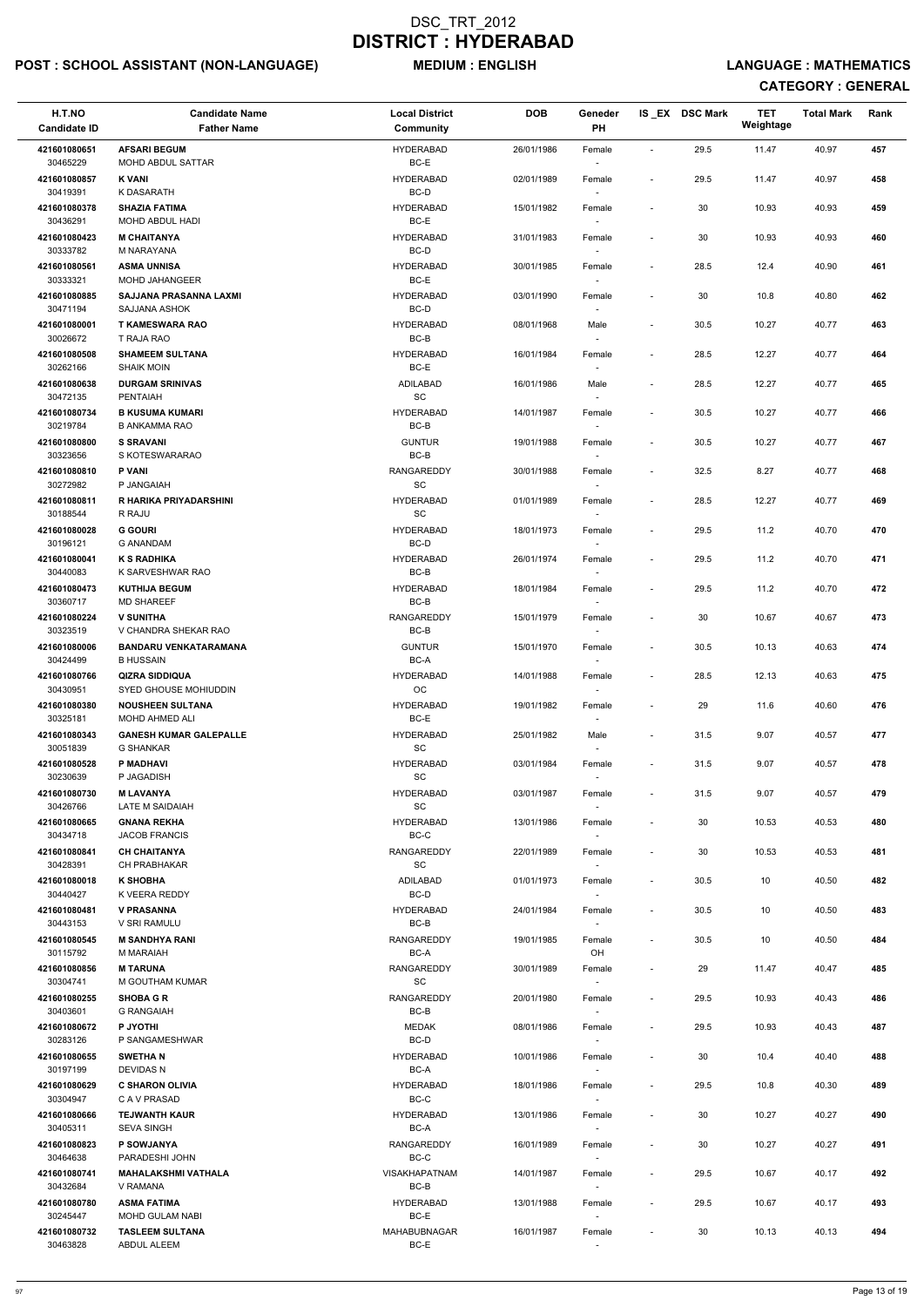## POST : SCHOOL ASSISTANT (NON-LANGUAGE) MEDIUM : ENGLISH LANGUAGE : MATHEMATICS

| H.T.NO<br><b>Candidate ID</b> | <b>Candidate Name</b><br><b>Father Name</b>                   | <b>Local District</b><br>Community      | <b>DOB</b> | Geneder<br>PH                      |                              | IS_EX DSC Mark | TET<br>Weightage | <b>Total Mark</b> | Rank |
|-------------------------------|---------------------------------------------------------------|-----------------------------------------|------------|------------------------------------|------------------------------|----------------|------------------|-------------------|------|
|                               |                                                               |                                         |            |                                    |                              |                |                  |                   |      |
| 421601080610<br>30098574      | <b>SHYAM KUMAR K</b><br>K NEELAIAH REDDIKA                    | <b>HYDERABAD</b><br>BC-A                | 08/01/1986 | Male                               | $\overline{\phantom{a}}$     | 28.5           | 11.6             | 40.10             | 495  |
| 421601080014<br>30467516      | <b>AFEEN</b><br>M NASEERUDDIN AHMED                           | <b>KARIMNAGAR</b><br>BC-E               | 02/01/1972 | Female                             | $\overline{\phantom{a}}$     | 30             | 10               | 40.00             | 496  |
| 421601080399<br>30470436      | <b>GARALAPATI VIJAYA</b><br><b>MUKUNDA REDDY</b>              | <b>NALGONDA</b><br>OC                   | 27/01/1982 | Female                             | $\overline{\phantom{a}}$     | 28             | 12               | 40.00             | 497  |
| 421601080484                  | <b>SHAHNAZ BEGUM</b>                                          | <b>HYDERABAD</b>                        | 15/01/1984 | Female                             | $\overline{\phantom{a}}$     | 28             | 12               | 40.00             | 498  |
| 30321284<br>421601080603      | ABDUL RASHEED<br><b>FARIA NAAZ</b>                            | BC-E<br><b>HYDERABAD</b>                | 11/01/1985 | $\sim$<br>Female                   | $\overline{\phantom{a}}$     | 30             | 10               | 40.00             | 499  |
| 30084440                      | KHAJA MAZHER UDDIN AZEEZ                                      | BC-E                                    |            |                                    |                              |                |                  |                   |      |
| 421601080855<br>30452993      | <b>AHMADI BEGUM</b><br>ZAHEER MD                              | <b>RANGAREDDY</b><br>BC-E               | 22/01/1989 | Female<br>$\sim$                   | $\overline{\phantom{a}}$     | 30             | 10               | 40.00             | 500  |
| 421601080322<br>30439628      | <b>BOYYAPALLI SUNITHA</b><br><b>BIKSHAPATHI</b>               | <b>HYDERABAD</b><br>BC-B                | 24/01/1981 | Female                             | $\overline{\phantom{a}}$     | 28.5           | 11.47            | 39.97             | 501  |
| 421601080880<br>30459885      | <b>MUTEEBA YASMEEN</b><br>MA SIRAJ UDDIN                      | <b>NIZAMABAD</b><br>BC-E                | 16/01/1990 | Female                             | $\overline{\phantom{a}}$     | 29             | 10.93            | 39.93             | 502  |
| 421601080231                  | <b>KIRANMAYEE J</b>                                           | <b>VISAKHAPATNAM</b>                    | 28/01/1979 | Female                             | $\overline{\phantom{a}}$     | 29.5           | 10.4             | 39.90             | 503  |
| 30401855                      | RAMA KRISHNA RAO                                              | BC-D                                    |            |                                    |                              |                |                  |                   |      |
| 421601080582<br>30469986      | <b>MAMIDI SRUJANA</b><br><b>MAMIDI KOMURAIAH</b>              | <b>KARIMNAGAR</b><br>BC-D               | 06/01/1985 | Female                             | $\overline{\phantom{a}}$     | 29.5           | 10.4             | 39.90             | 504  |
| 421601080695                  | <b>ZEENATH BEGUM</b>                                          | <b>HYDERABAD</b>                        | 07/01/1987 | Female                             | $\overline{\phantom{a}}$     | 27.5           | 12.4             | 39.90             | 505  |
| 30464332                      | <b>BISMILLAH KHAN</b>                                         | OC                                      |            |                                    |                              |                |                  |                   |      |
| 421601080226<br>30332781      | <b>G NAMRATHA JOSEPH</b><br>G T JOSEPH VASAN                  | <b>HYDERABAD</b><br>BC-C                | 05/01/1979 | Female                             | $\overline{\phantom{a}}$     | 28.5           | 11.33            | 39.83             | 506  |
| 421601080818<br>30066937      | <b>SANA SHAIK</b><br><b>SHAIK HUSSAIN</b>                     | <b>HYDERABAD</b><br>BC-E                | 17/01/1989 | Female<br>$\sim$                   | $\overline{\phantom{a}}$     | 28.5           | 11.33            | 39.83             | 507  |
| 421601080048                  | <b>THADURU SARITHA</b>                                        | <b>RANGAREDDY</b>                       | 10/01/1975 | Female                             | $\overline{\phantom{a}}$     | 29.5           | 10.27            | 39.77             | 508  |
| 30444965<br>421601080850      | <b>NARSIMHASWAMY</b><br><b>CH PAVANI</b>                      | BC-D<br><b>RANGAREDDY</b>               | 25/01/1989 | Female                             | $\overline{\phantom{a}}$     | 29.5           | 10.27            | 39.77             | 509  |
| 30224778                      | CH BALAKISTAIAH                                               | BC-B                                    |            |                                    |                              |                |                  |                   |      |
| 421601080120<br>30427679      | <b>APARNA G</b><br><b>GOPI SHANKAR</b>                        | <b>NIZAMABAD</b><br>BC-D                | 19/01/1977 | Female                             | $\overline{\phantom{a}}$     | 28.5           | 11.2             | 39.70             | 510  |
| 421601080888<br>30384425      | <b>TASLEEM BEGUM</b><br><b>MOHAMMAD CHAND PASHA</b>           | RANGAREDDY<br>BC-E                      | 23/01/1990 | Female<br>$\sim$                   | $\qquad \qquad \blacksquare$ | 28.5           | 11.2             | 39.70             | 511  |
| 421601080062<br>30450729      | <b>M APARNA RASMI</b><br>M PRABHAKAR RAO                      | <b>HYDERABAD</b><br>BC-B                | 17/01/1975 | Female                             | $\overline{\phantom{a}}$     | 29             | 10.67            | 39.67             | 512  |
| 421601080244                  | <b>ABDUL AHAD</b>                                             | <b>HYDERABAD</b>                        | 04/01/1980 | Male                               | $\overline{\phantom{a}}$     | 27             | 12.67            | 39.67             | 513  |
| 30227279                      | <b>ABDUL SAMAD</b>                                            | BC-E                                    |            |                                    |                              |                |                  |                   |      |
| 421601080573<br>30041526      | <b>PATRA DEENA</b><br>VELUGONDAIAH                            | <b>KARIMNAGAR</b><br>SC                 | 16/01/1985 | Female                             | $\qquad \qquad \blacksquare$ | 29             | 10.67            | 39.67             | 514  |
| 421601080223<br>30442105      | <b>T ROJA</b><br><b>T RAMULU</b>                              | <b>HYDERABAD</b><br>BC-B                | 12/01/1979 | Female                             | $\overline{\phantom{a}}$     | 29.5           | 10.13            | 39.63             | 515  |
| 421601080865                  | <b>ITOYU M</b>                                                | OTHER THAN AP                           | 17/01/1990 | Female                             | $\overline{\phantom{a}}$     | 29.5           | 10.13            | 39.63             | 516  |
| 30180984<br>421601080553      | M SHREENIWAS<br>DARSHANALA VINITHA RANI                       | BC-A<br><b>HYDERABAD</b>                | 29/01/1985 | $\sim$<br>Female                   | $\overline{\phantom{a}}$     | 30             | 9.6              | 39.60             | 517  |
| 30287044                      | DARSHANALA BALKISHAN                                          | SC                                      |            |                                    |                              |                |                  |                   |      |
| 421601080013<br>30367957      | <b>S VEDA MANJULA</b><br>S D KAMALAKAR                        | <b>HYDERABAD</b><br>BC-C                | 13/01/1972 | Female                             | $\overline{\phantom{a}}$     | 28.5           | 11.07            | 39.57             | 518  |
| 421601080480<br>30322407      | <b>DUMPALA SAVITHA</b><br>DUMPALA BALRAJ                      | <b>HYDERABAD</b><br>BC-A                | 10/01/1984 | Female<br>$\overline{\phantom{a}}$ | $\overline{\phantom{a}}$     | 28.5           | 11.07            | 39.57             | 519  |
| 421601080083<br>30446051      | <b>J KAVITHA</b><br>J RAMULU                                  | <b>HYDERABAD</b><br><b>SC</b>           | 20/01/1976 | Female<br>$\sim$                   | $\overline{\phantom{a}}$     | 29             | 10.53            | 39.53             | 520  |
| 421601080535<br>30278664      | <b>P SABITHA</b><br>P ANJANEYULU                              | <b>HYDERABAD</b><br>BC-D                | 20/01/1985 | Female                             | $\overline{\phantom{a}}$     | 27             | 12.53            | 39.53             | 521  |
| 421601080552                  | <b>S RHODA PERSIS</b>                                         | <b>MEDAK</b>                            | 27/01/1985 | Female                             | $\overline{\phantom{a}}$     | 29             | 10.53            | 39.53             | 522  |
| 30465253                      | R SHIROMANIE                                                  | BC-C                                    |            |                                    |                              |                |                  |                   |      |
| 421601080328<br>30462056      | SANTHI KAMALA KUMARI T<br>TH DEVARAJU                         | <b>KRISHNA</b><br>SC                    | 15/01/1981 | Female<br>$\sim$                   | $\overline{\phantom{a}}$     | 29.5           | 10               | 39.50             | 523  |
| 421601080676                  | <b>M SHARON SUMALATHA</b>                                     | <b>RANGAREDDY</b>                       | 13/01/1986 | Female                             | $\overline{\phantom{a}}$     | 27.5           | 12               | 39.50             | 524  |
| 30232073<br>421601080750      | M R JOHN<br><b>K MANDIRA</b>                                  | BC-C<br><b>HYDERABAD</b>                | 29/01/1988 | $\overline{\phantom{a}}$<br>Female | $\overline{\phantom{a}}$     | 29.5           | 10               | 39.50             | 525  |
| 30467585                      | K ASHOK KUMAR                                                 | BC-D                                    |            |                                    |                              |                |                  |                   |      |
| 421601080886                  | <b>MADUR MAHESH KUMAR</b>                                     | <b>RANGAREDDY</b>                       | 15/01/1990 | Male                               | $\overline{\phantom{a}}$     | 29.5           | 10               | 39.50             | 526  |
| 30465436<br>421601080611      | <b>MADUR VENKAT RAMULU</b><br><b>CHILMULA MANJU HANMANTHU</b> | BC-B<br>OTHER THAN AP                   | 12/01/1986 | Female                             | $\overline{\phantom{a}}$     | 29             | 10.4             | 39.40             | 527  |
| 30248926<br>421601080456      | HANUMANTHU<br><b>G ANIL KUMAR</b>                             | SC<br><b>HYDERABAD</b>                  | 27/01/1983 | $\sim$<br>Male                     |                              | 30             | 9.33             | 39.33             | 528  |
| 30034603<br>421601080442      | <b>G KOTAIAH</b><br><b>CH V V S NEELIMA</b>                   | $\operatorname{\textsf{SC}}$<br>KHAMMAM | 26/01/1983 |                                    |                              |                |                  |                   | 529  |
| 30469229                      | RAMACHANDRA RAO                                               | BC-D                                    |            | Female                             | $\overline{\phantom{a}}$     | 29             | 10.27            | 39.27             |      |
| 421601080334<br>30409429      | A SARITHA<br>A SURENDER                                       | <b>RANGAREDDY</b><br>BC-B               | 14/01/1981 | Female<br>OH                       | $\overline{\phantom{a}}$     | 29.5           | 9.73             | 39.23             | 530  |
| 421601080401<br>30441952      | <b>G PRASANNA</b><br><b>G EMMANUEAL</b>                       | <b>HYDERABAD</b><br>BC-C                | 03/01/1982 | Female                             | $\overline{\phantom{a}}$     | 27.5           | 11.73            | 39.23             | 531  |
| 421601080832                  | <b>ALIYA TABASSUM</b>                                         | <b>HYDERABAD</b>                        | 05/01/1989 | $\sim$<br>Female                   | $\overline{\phantom{a}}$     | 29             | 10.13            | 39.13             | 532  |
| 30123672                      | <b>MOHD SAJID</b>                                             | BC-E                                    |            | $\overline{\phantom{a}}$           |                              |                |                  |                   |      |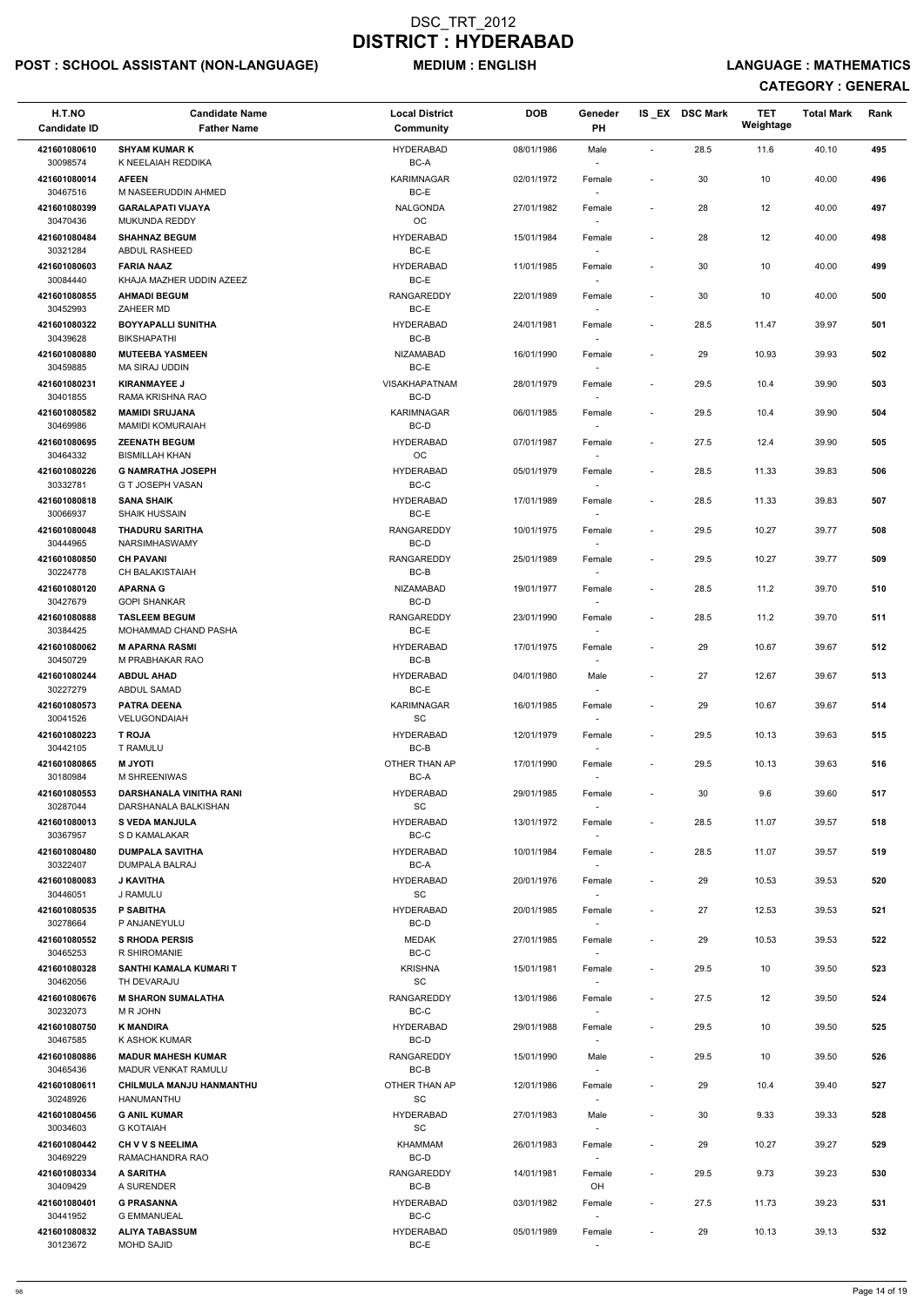## POST : SCHOOL ASSISTANT (NON-LANGUAGE) MEDIUM : ENGLISH LANGUAGE : MATHEMATICS

| H.T.NO                   | <b>Candidate Name</b>                                  | <b>Local District</b>         | <b>DOB</b> | Geneder                            |                          | IS_EX DSC Mark | <b>TET</b><br>Weightage | <b>Total Mark</b> | Rank |
|--------------------------|--------------------------------------------------------|-------------------------------|------------|------------------------------------|--------------------------|----------------|-------------------------|-------------------|------|
| <b>Candidate ID</b>      | <b>Father Name</b>                                     | Community                     |            | PH                                 |                          |                |                         |                   |      |
| 421601080879<br>30455424 | <b>AYESHA SIDDIQUA</b><br>MOHAMMED MOHIUDDIN GHORI     | <b>HYDERABAD</b><br>BC-E      | 06/01/1990 | Female                             | $\sim$                   | 28             | 11.07                   | 39.07             | 533  |
| 421601080124             | <b>BAKKI SWARNA</b>                                    | <b>HYDERABAD</b>              | 03/01/1977 | Female                             | $\blacksquare$           | 27             | 12                      | 39.00             | 534  |
| 30140784                 | SOMAIAH                                                | BC-D                          |            |                                    |                          |                |                         |                   |      |
| 421601080070<br>30163926 | <b>SAPTAGIRIBABU D</b><br>D NANCAHARAIAH               | <b>HYDERABAD</b><br>SC        | 20/01/1975 | Male                               | $\overline{\phantom{a}}$ | 29.5           | 9.47                    | 38.97             | 535  |
| 421601080371             | <b>ASHWINI SUDERSHAN SAGAR</b>                         | <b>HYDERABAD</b>              | 17/01/1982 | Female                             | $\overline{\phantom{a}}$ | 28.5           | 10.4                    | 38.90             | 536  |
| 30061729                 | SUDERSHAN SAGAR                                        | BC-D                          |            | $\sim$                             |                          |                |                         |                   |      |
| 421601080113<br>30118464 | <b>BABY GEETHA</b><br>M SAYANNA                        | <b>HYDERABAD</b><br>BC-D      | 22/01/1977 | Female                             | $\overline{\phantom{a}}$ | 27             | 11.87                   | 38.87             | 537  |
| 421601080551             | <b>MEGHAMALA B</b>                                     | <b>HYDERABAD</b>              | 22/01/1985 | Female                             | $\overline{\phantom{a}}$ | 28             | 10.8                    | 38.80             | 538  |
| 30327672                 | <b>VENKATAIAH</b>                                      | BC-B                          |            | $\sim$                             |                          |                |                         |                   |      |
| 421601080331<br>30229803 | P ROOPA<br>P PRATAP                                    | <b>HYDERABAD</b><br>BC-D      | 25/01/1981 | Female                             | $\overline{\phantom{a}}$ | 28.5           | 10.27                   | 38.77             | 539  |
| 421601080613             | <b>V BANSILAL</b>                                      | <b>HYDERABAD</b>              | 13/01/1986 | Male                               | $\overline{\phantom{a}}$ | 29.5           | 9.2                     | 38.70             | 540  |
| 30442322                 | V JAGAN                                                | <b>ST</b>                     |            |                                    |                          |                |                         |                   |      |
| 421601080314<br>30331317 | <b>TABINDAH SHAMSUDDIN</b><br><b>MOHD SHAMSUDDIN</b>   | <b>HYDERABAD</b><br>BC-E      | 02/01/1981 | Female<br>$\overline{\phantom{a}}$ | $\blacksquare$           | 26             | 12.67                   | 38.67             | 541  |
| 421601080706             | <b>G VASUNDHARA</b>                                    | <b>HYDERABAD</b>              | 28/01/1987 | Female                             | $\overline{\phantom{a}}$ | 28.5           | 10.13                   | 38.63             | 542  |
| 30459841                 | <b>G RAJENDER RAO</b><br><b>MARIYA SIDDIQUA</b>        | BC-D<br><b>HYDERABAD</b>      |            |                                    |                          |                |                         |                   |      |
| 421601080891<br>30434130 | <b>MOHD ANWAR HUSSAIN</b>                              | BC-E                          | 03/01/1991 | Female                             | $\blacksquare$           | 28.5           | 10.13                   | 38.63             | 543  |
| 421601080725             | KORICHA PUJARI KALPANA                                 | <b>ANANTHAPUR</b>             | 19/01/1987 | Female                             | $\overline{\phantom{a}}$ | 29             | 9.6                     | 38.60             | 544  |
| 30132640<br>421601080356 | K P ASWATHANARAYANA<br>V KRISHNA CHAITHANYA            | <b>ST</b><br><b>HYDERABAD</b> | 12/01/1982 | Male                               | $\overline{\phantom{a}}$ | 28             | 10.53                   | 38.53             | 545  |
| 30246615                 | V ASHOKA RAJU                                          | BC-D                          |            | $\sim$                             |                          |                |                         |                   |      |
| 421601080438<br>30195624 | <b>V.RAMA LAXMI</b><br>V SATYANARAYANA                 | RANGAREDDY<br>BC-A            | 06/01/1983 | Female                             | $\overline{\phantom{a}}$ | 28             | 10.53                   | 38.53             | 546  |
| 421601080705             | <b>MAHVISH SULTANA</b>                                 | <b>HYDERABAD</b>              | 26/01/1987 | Female                             | $\overline{\phantom{a}}$ | 26.5           | 12                      | 38.50             | 547  |
| 30218364                 | MIRZA HYDER BAIG                                       | OC                            |            |                                    |                          |                |                         |                   |      |
| 421601080138<br>30191879 | <b>SALEEMA FATIMA</b><br>SHAIK MOOSA                   | WARANGAL<br>BC-E              | 08/01/1977 | Female                             | $\overline{\phantom{a}}$ | 27.5           | 10.93                   | 38.43             | 548  |
| 421601080272             | <b>G SANTOSH KUMAR</b>                                 | <b>HYDERABAD</b>              | 20/01/1980 | Male                               | $\overline{\phantom{a}}$ | 27.5           | 10.93                   | 38.43             | 549  |
| 30033254<br>421601080743 | <b>G ANANTHAPPA</b><br><b>M SUMALATHA</b>              | BC-D<br><b>HYDERABAD</b>      | 20/01/1987 | $\sim$                             | $\overline{\phantom{a}}$ | 29.5           | 8.93                    | 38.43             | 550  |
| 30079293                 | LAXMAN                                                 | ST                            |            | Female                             |                          |                |                         |                   |      |
| 421601080768             | <b>B SUDHARANI</b>                                     | RANGAREDDY<br>BC-D            | 16/01/1988 | Female                             | $\overline{\phantom{a}}$ | 28             | 10.4                    | 38.40             | 551  |
| 30432208<br>421601080554 | <b>B CHANDRASHEKAR</b><br><b>GANDURI SRILATHA</b>      | KHAMMAM                       | 01/01/1985 | Female                             | $\blacksquare$           | 28.5           | 9.87                    | 38.37             | 552  |
| 30058201                 | <b>GANDURI KANTHAIAH</b>                               | SC                            |            | $\overline{\phantom{a}}$           |                          |                |                         |                   |      |
| 421601080341<br>30417893 | <b>K RAJANI</b><br>K PRABHAKAR RAO                     | <b>HYDERABAD</b><br>BC-D      | 02/01/1982 | Female<br>$\sim$                   | $\overline{\phantom{a}}$ | 27             | 11.33                   | 38.33             | 553  |
| 421601080392             | <b>S BHAGYA LAKSHMI</b>                                | ANANTHAPUR                    | 26/01/1982 | Female                             | $\overline{\phantom{a}}$ | 28             | 10.27                   | 38.27             | 554  |
| 30259866                 | S SREE RAMULU                                          | BC-A                          |            |                                    |                          |                |                         |                   |      |
| 421601080648<br>30402508 | <b>SANDEEP M</b><br>SATYANARAYANA M                    | WARANGAL<br>BC-A              | 12/01/1986 | Male                               | $\overline{\phantom{a}}$ | 30             | 8.27                    | 38.27             | 555  |
| 421601080004             | <b>ALI AHMED</b>                                       | <b>HYDERABAD</b>              | 15/01/1969 | Male                               | $\overline{\phantom{a}}$ | 26.5           | 11.73                   | 38.23             | 556  |
| 30070567<br>421601080828 | MOHAMMED AHMED<br><b>ATIKA MASARATH</b>                | BC-E<br><b>HYDERABAD</b>      | 28/01/1989 | $\overline{\phantom{a}}$<br>Female | $\overline{\phantom{a}}$ | 27             | 11.2                    | 38.20             | 557  |
| 30283098                 | LATE MOHD ABDUL RASHEED                                | BC-E                          |            |                                    |                          |                |                         |                   |      |
| 421601080510             | <b>VIPPARTHI KUMUDA</b>                                | <b>HYDERABAD</b><br><b>SC</b> | 17/01/1984 | Female                             | $\overline{\phantom{a}}$ | 29.5           | 8.67                    | 38.17             | 558  |
| 30186349<br>421601080203 | V CHRISTIAN RATNA KUMAR<br>A VISHWESHWARI              | RANGAREDDY                    | 25/01/1979 | Female                             | $\overline{\phantom{a}}$ | 28             | 10.13                   | 38.13             | 559  |
| 30252885                 | A SHIVANANDAM                                          | BC-D                          |            |                                    |                          |                |                         |                   |      |
| 421601080842<br>30057839 | <b>TABASSUM ZAHRA</b><br>MOHD ABDUL HAI                | <b>HYDERABAD</b><br>BC-E      | 24/01/1989 | Female                             | $\overline{\phantom{a}}$ | 27             | 11.07                   | 38.07             | 560  |
| 421601080154             | <b>M GAYATHRI DEVI</b>                                 | <b>HYDERABAD</b>              | 08/01/1978 | Female                             | $\overline{\phantom{a}}$ | 27.5           | 10.53                   | 38.03             | 561  |
| 30260503                 | MUKKERA YADAIAH                                        | SC                            |            | $\overline{\phantom{a}}$           |                          |                |                         |                   |      |
| 421601080267<br>30471143 | <b>N GANESH KUMAR</b><br>LATE N NARSIMHA CHARY         | <b>HYDERABAD</b><br>BC-B      | 01/01/1980 | Male<br>$\overline{\phantom{a}}$   | $\overline{\phantom{a}}$ | 26             | 12                      | 38.00             | 562  |
| 421601080321             | <b>DONGA RUPA RANI</b>                                 | RANGAREDDY                    | 16/01/1981 | Female                             | $\overline{\phantom{a}}$ | 28             | 10                      | 38.00             | 563  |
| 30131096<br>421601080486 | D L NARASIMHA RAO<br><b>S GAYATHRI</b>                 | BC-B<br><b>HYDERABAD</b>      | 22/01/1984 | Female                             | $\overline{\phantom{a}}$ | 26             | 12                      | 38.00             | 564  |
| 30427233                 | S VENKATA SWAMY                                        | BC-A                          |            |                                    |                          |                |                         |                   |      |
| 421601080744             | <b>K SAI NARAYANA</b>                                  | <b>HYDERABAD</b>              | 27/01/1987 | Male                               | $\sim$                   | 26.5           | 11.47                   | 37.97             | 565  |
| 30321322<br>421601080785 | K SATHYA NARAYANA<br><b>N RENUKA</b>                   | BC-D<br>RANGAREDDY            | 16/01/1988 | OH<br>Female                       | $\overline{\phantom{a}}$ | 26.5           | 11.47                   | 37.97             | 566  |
| 30416072                 | LATE N ANJAIAH                                         | BC-B                          |            |                                    |                          |                |                         |                   |      |
| 421601080361<br>30334830 | <b>KARIMUNNISA SHAIK</b><br><b>SHAIK FEROZ SHAREEF</b> | <b>KRISHNA</b><br>BC-E        | 29/01/1982 | Female                             | $\overline{\phantom{a}}$ | 27.5           | 10.4                    | 37.90             | 567  |
| 421601080033             | <b>S B ARATHI</b>                                      | OTHER THAN AP                 | 19/01/1974 | Female                             | $\overline{\phantom{a}}$ | 25.5           | 12.27                   | 37.77             | 568  |
| 30445081                 | SREENIVASA BHAT B                                      | OC                            |            | $\overline{\phantom{a}}$           |                          |                |                         |                   |      |
| 421601080382<br>30427086 | <b>K VAISHALI</b><br>K MALLA REDDY                     | NIZAMABAD<br>BC-D             | 05/01/1982 | Female<br>$\overline{\phantom{a}}$ | $\overline{\phantom{a}}$ | 26             | 11.73                   | 37.73             | 569  |
| 421601080844             | <b>NIKHAT AFREEN</b>                                   | NIZAMABAD<br>BC-E             | 04/01/1989 | Female                             | $\overline{\phantom{a}}$ | 27             | 10.67                   | 37.67             | 570  |
| 30179666                 | <b>MAHMOOD HUSSAIN</b>                                 |                               |            | $\sim$                             |                          |                |                         |                   |      |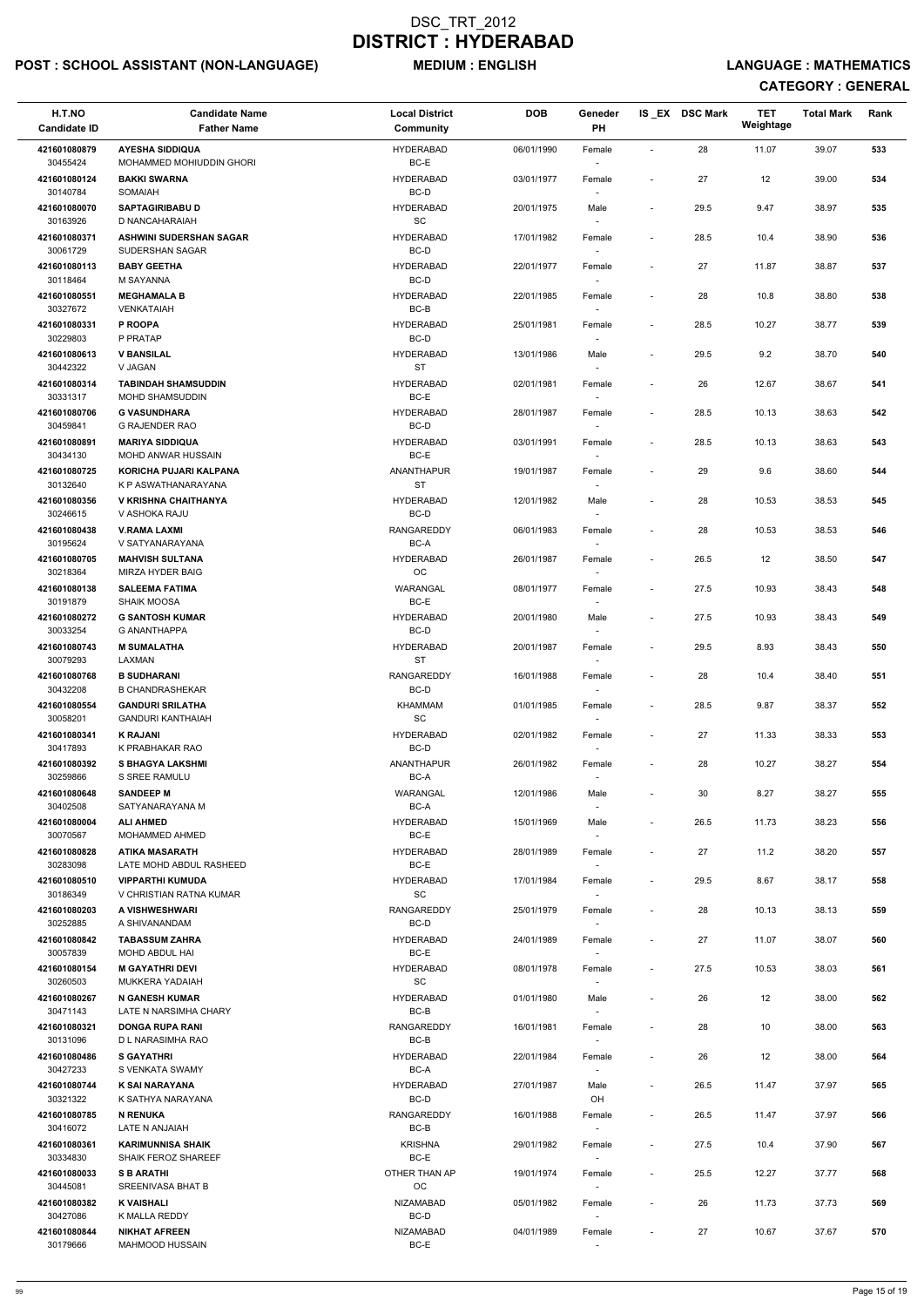## POST : SCHOOL ASSISTANT (NON-LANGUAGE) MEDIUM : ENGLISH LANGUAGE : MATHEMATICS

| H.T.NO<br><b>Candidate ID</b> | <b>Candidate Name</b><br><b>Father Name</b>       | <b>Local District</b><br>Community | <b>DOB</b> | Geneder<br>PH                      |                          | IS_EX DSC Mark | <b>TET</b><br>Weightage | <b>Total Mark</b> | Rank |
|-------------------------------|---------------------------------------------------|------------------------------------|------------|------------------------------------|--------------------------|----------------|-------------------------|-------------------|------|
| 421601080168<br>30449350      | <b>K MOWNIKA</b><br>K NARASINGA RAO               | <b>HYDERABAD</b><br>BC-D           | 08/01/1978 | Female                             | $\overline{\phantom{a}}$ | 27.5           | 10.13                   | 37.63             | 571  |
| 421601080729                  | <b>KHAJA BEGUM</b>                                | <b>HYDERABAD</b>                   | 31/01/1987 | Female                             | $\overline{\phantom{a}}$ | 26             | 11.6                    | 37.60             | 572  |
| 30300629<br>421601080426      | MD ARIF UDDIN<br><b>M SWARNA LATHA</b>            | BC-E<br>HYDERABAD                  | 24/01/1983 | Female                             | $\overline{\phantom{a}}$ | 26.5           | 11.07                   | 37.57             | 573  |
| 30430901<br>421601080632      | M V PAPAIAH<br><b>KALPANA B</b>                   | BC-B<br><b>RANGAREDDY</b>          | 20/01/1986 | Female                             | $\overline{\phantom{a}}$ | 26.5           | 11.07                   | 37.57             | 574  |
| 30363074<br>421601080474      | <b>B KESHAVULU</b><br><b>D SUMALATHA</b>          | $BC-B$<br>WARANGAL                 | 22/01/1984 | Female                             | $\overline{\phantom{a}}$ | 27             | 10.53                   | 37.53             | 575  |
| 30449173                      | <b>D R CHRISTOPHER</b>                            | BC-C                               |            |                                    |                          |                |                         |                   |      |
| 421601080342<br>30230074      | <b>MOHD AHMED PASHA</b><br>HASAN MAZAR ALI        | <b>HYDERABAD</b><br>BC-E           | 10/01/1982 | Male                               | $\overline{\phantom{a}}$ | 25.5           | 12                      | 37.50             | 576  |
| 421601080718<br>30416006      | <b>KHAJA BEGUM</b><br><b>MOHD MOIN BAIG</b>       | <b>HYDERABAD</b><br>BC-E           | 18/01/1987 | Female                             | $\blacksquare$           | 27.5           | 10                      | 37.50             | 577  |
| 421601080634<br>30304533      | <b>MUDDASU VIMALA</b><br>M BALASWAMY              | <b>RANGAREDDY</b><br>SC            | 02/01/1986 | Female<br>OH                       | $\overline{\phantom{a}}$ | 28             | 9.47                    | 37.47             | 578  |
| 421601080650<br>30067918      | <b>S SURESH BABU</b><br><b>S SHANKER</b>          | <b>HYDERABAD</b><br>SC             | 17/01/1986 | Male<br>$\sim$                     | $\overline{\phantom{a}}$ | 28.5           | 8.93                    | 37.43             | 579  |
| 421601080831                  | <b>LAKSHMI A</b>                                  | <b>RANGAREDDY</b>                  | 04/01/1989 | Female                             | $\overline{\phantom{a}}$ | 26.5           | 10.93                   | 37.43             | 580  |
| 30414459                      | TIRUPATHAIAH A<br><b>G SWAPNA</b>                 | BC-D                               |            |                                    |                          |                |                         |                   |      |
| 421601080468<br>30061517      | DR G MALLESHAM                                    | HYDERABAD<br>BC-B                  | 10/01/1983 | Female                             | $\overline{\phantom{a}}$ | 27             | 10.4                    | 37.40             | 581  |
| 421601080646<br>30063723      | <b>J NAVANEETHA</b><br>J BALA KISHAN              | <b>HYDERABAD</b><br>BC-B           | 11/01/1986 | Female                             | $\overline{\phantom{m}}$ | 27             | 10.4                    | 37.40             | 582  |
| 421601080883<br>30400958      | <b>D LATHA</b><br><b>D RAMU</b>                   | <b>RANGAREDDY</b><br>BC-D          | 19/01/1990 | Female<br>$\sim$                   | $\overline{\phantom{a}}$ | 27             | 10.4                    | 37.40             | 583  |
| 421601080593<br>30241295      | <b>MAMIDALA MANASAVEENA</b><br>SUDARSHAN          | NALGONDA<br>BC-A                   | 03/01/1985 | Female                             | $\overline{\phantom{a}}$ | 26             | 11.33                   | 37.33             | 584  |
| 421601080257<br>30427785      | <b>K ROHINI PRIYA</b><br>K LAXMINARAYANA          | <b>MEDAK</b><br>BC-B               | 08/01/1980 | Female                             | $\overline{\phantom{a}}$ | 26.5           | 10.8                    | 37.30             | 585  |
| 421601080737<br>30282321      | <b>MUBEEN FATIMA</b><br>MOHD TAJ UDDIN            | HYDERABAD<br>$BC-E$                | 18/01/1987 | Female                             | $\overline{\phantom{a}}$ | 26.5           | 10.8                    | 37.30             | 586  |
| 421601080393                  | <b>UROOSA FATHIMA</b>                             | <b>KARIMNAGAR</b>                  | 26/01/1982 | Female                             | $\overline{\phantom{a}}$ | 25             | 12.27                   | 37.27             | 587  |
| 30101542<br>421601080489      | MD SHOUKATH ALI<br><b>P B AKHILESHWARI</b>        | BC-E<br><b>HYDERABAD</b>           | 03/01/1984 | $\sim$<br>Female                   | $\overline{\phantom{a}}$ | 29             | 8.27                    | 37.27             | 588  |
| 30224154<br>421601080659      | P BALARAM<br><b>SHAHJAHAN BEGUM</b>               | SC<br><b>HYDERABAD</b>             | 03/01/1986 | $\sim$<br>Female                   | $\overline{\phantom{a}}$ | 25             | 12.27                   | 37.27             | 589  |
| 30409796                      | <b>SYED KAREEM</b>                                | <b>OC</b>                          |            |                                    |                          |                |                         |                   |      |
| 421601080677<br>30461589      | <b>O ARCHANA</b><br>O SAMUAL                      | <b>RANGAREDDY</b><br><b>SC</b>     | 15/01/1986 | Female                             | $\overline{\phantom{a}}$ | 27.5           | 9.73                    | 37.23             | 590  |
| 421601080835<br>30144814      | <b>NIMMALA SHIREESHA</b><br>N SRIHARI             | <b>HYDERABAD</b><br>SC             | 28/01/1989 | Female                             | $\overline{\phantom{a}}$ | 27.5           | 9.73                    | 37.23             | 591  |
| 421601080675<br>30465656      | <b>UMME AYESHA</b><br><b>SHAIK SARWAR</b>         | <b>HYDERABAD</b><br>BC-E           | 12/01/1986 | Female<br>$\sim$                   | $\overline{\phantom{a}}$ | 26             | 11.2                    | 37.20             | 592  |
| 421601080419<br>30162243      | <b>MALIELA SHIRISHA</b><br>M CHANDER SHEKAR       | HYDERABAD<br>BC-D                  | 28/01/1983 | Female                             | $\overline{\phantom{a}}$ | 24.5           | 12.67                   | 37.17             | 593  |
| 421601080306                  | <b>KAMBALA ROHINI DEVI</b>                        | POTTI SREERAMULU NELLORE           | 05/01/1981 | Female                             | $\overline{\phantom{a}}$ | 27             | 10.13                   | 37.13             | 594  |
| 30416897<br>421601080620      | K RAMBABU<br><b>AZMATH UNNISA BEGUM</b>           | BC-A<br><b>HYDERABAD</b>           | 06/01/1986 | Female                             | $\blacksquare$           | 27             | 10.13                   | 37.13             | 595  |
| 30171376<br>421601080816      | MOHD YOUSUF ALI<br><b>SNEHITA SANKAT YADAV</b>    | BC-E<br>HYDERABAD                  | 07/01/1989 | $\sim$<br>Female                   | $\overline{\phantom{a}}$ | 27             | 10.13                   | 37.13             | 596  |
| 30435774<br>421601080878      | S RAMESH<br><b>SOFIYA YASMEEN</b>                 | BC-D<br><b>KARIMNAGAR</b>          | 29/01/1990 | $\sim$<br>Female                   | $\overline{\phantom{a}}$ | 25.5           | 11.6                    | 37.10             | 597  |
| 30098846                      | <b>MA KHALEEL</b>                                 | BC-E                               |            |                                    |                          |                |                         |                   |      |
| 421601080383<br>30279862      | <b>KATTA MAHENDER KUMAR</b><br>K VIJAYA KUMAR     | HYDERABAD<br>BC-B                  | 06/01/1982 | Male                               | $\overline{\phantom{a}}$ | 26             | 11.07                   | 37.07             | 598  |
| 421601080812<br>30429095      | <b>ASMATH BEGUM</b><br><b>SHAIK JABBAR</b>        | <b>NALGONDA</b><br>BC-B            | 05/01/1989 | Female<br>$\sim$                   | $\overline{\phantom{a}}$ | 26.5           | 10.53                   | 37.03             | 599  |
| 421601080860                  | <b>S JYOTSNA</b>                                  | <b>HYDERABAD</b>                   | 21/01/1989 | Female                             | $\overline{\phantom{a}}$ | 26.5           | 10.53                   | 37.03             | 600  |
| 30267807<br>421601080793      | S PRAVEEN KUMAR<br><b>AMEENA TABASSUM</b>         | BC-C<br><b>HYDERABAD</b>           | 12/01/1988 | $\sim$<br>Female                   | $\overline{\phantom{a}}$ | 27             | 10                      | 37.00             | 601  |
| 30076331<br>421601080717      | MD BURHANUDDIN<br><b>SASHI REKHA ETIKALA</b>      | BC-E<br><b>RANGAREDDY</b>          | 13/01/1987 | Female                             | $\overline{\phantom{a}}$ | 28             | 8.93                    | 36.93             | 602  |
| 30259034                      | KISHTAIAH ETIKALA                                 | SC                                 |            |                                    |                          |                |                         |                   |      |
| 421601080549<br>30074528      | P JYOTHI<br>P V RAMULU                            | RANGAREDDY<br>BC-B                 | 15/01/1985 | Female<br>$\sim$                   | $\overline{\phantom{a}}$ | 26.5           | 10.4                    | 36.90             | 603  |
| 421601080853<br>30451969      | <b>BATHINI SWATHI</b><br>BATHINI VEERA SWAMY      | RANGAREDDY<br>BC-B                 | 05/01/1989 | Female<br>$\overline{\phantom{a}}$ | $\overline{\phantom{a}}$ | 26.5           | 10.4                    | 36.90             | 604  |
| 421601080621<br>30430069      | <b>R NIRMALA</b><br>R BALAIAH                     | <b>HYDERABAD</b><br>SC             | 06/01/1986 | Female                             | $\overline{\phantom{a}}$ | 28             | 8.8                     | 36.80             | 605  |
| 421601080898<br>30435185      | <b>THURPATI SHOBHA RANI</b><br>THURPATI NARSIMULU | RANGAREDDY<br>SC                   | 20/01/1991 | Female<br>$\sim$                   | $\overline{\phantom{a}}$ | 28             | 8.8                     | 36.80             | 606  |
| 421601080590<br>30263501      | <b>K SHIVA PRASAD</b><br>K VENKATESH              | RANGAREDDY<br>BC-A                 | 28/01/1985 | Male<br>$\sim$                     | $\overline{\phantom{a}}$ | 26.5           | 10.27                   | 36.77             | 607  |
| 421601080773<br>30418789      | <b>SABITHAD</b><br>POCHAIAH D                     | RANGAREDDY<br>SC                   | 16/01/1988 | Female                             | $\overline{\phantom{a}}$ | 28.5           | 8.27                    | 36.77             | 608  |
|                               |                                                   |                                    |            |                                    |                          |                |                         |                   |      |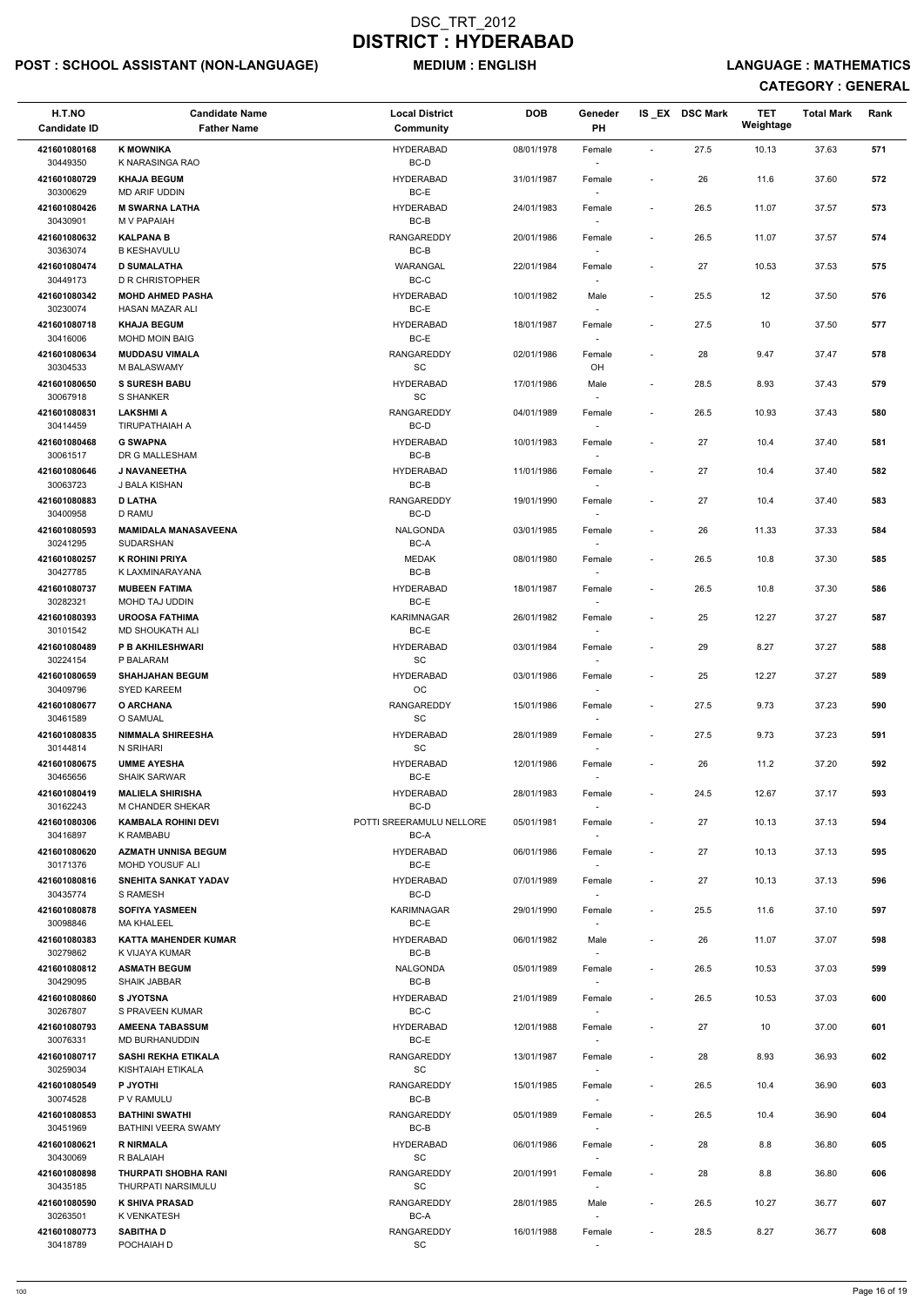## POST : SCHOOL ASSISTANT (NON-LANGUAGE) MEDIUM : ENGLISH LANGUAGE : MATHEMATICS

| H.T.NO                   | <b>Candidate Name</b>                                  | <b>Local District</b>                        | <b>DOB</b> | Geneder                            |                          | IS EX DSC Mark | <b>TET</b><br>Weightage | <b>Total Mark</b> | Rank |
|--------------------------|--------------------------------------------------------|----------------------------------------------|------------|------------------------------------|--------------------------|----------------|-------------------------|-------------------|------|
| <b>Candidate ID</b>      | <b>Father Name</b>                                     | <b>Community</b>                             |            | PH                                 |                          |                |                         |                   |      |
| 421601080712<br>30287986 | <b>SUREKHAK</b><br><b>RAMESH K</b>                     | <b>RANGAREDDY</b><br>SC                      | 28/01/1987 | Female                             | $\overline{\phantom{a}}$ | 27             | 9.73                    | 36.73             | 609  |
| 421601080236<br>30057112 | <b>M JACINTH</b><br>VIJAYAKUMAR                        | <b>HYDERABAD</b><br>BC-C                     | 27/01/1980 | Female                             | $\overline{\phantom{a}}$ | 25.5           | 11.2                    | 36.70             | 610  |
| 421601080507<br>30048882 | <b>T SRILATHA</b><br><b>T MURALI</b>                   | RANGAREDDY<br>BC-D                           | 08/01/1984 | Female                             | $\overline{\phantom{a}}$ | 25.5           | 11.2                    | 36.70             | 611  |
| 421601080264             | <b>ANTHATI RAJITHA</b>                                 | <b>HYDERABAD</b>                             | 18/01/1980 | Female                             | $\overline{\phantom{a}}$ | 26             | 10.67                   | 36.67             | 612  |
| 30234876<br>421601080649 | A MURALIDHAR<br><b>ASIYA FATIMA</b>                    | BC-B<br><b>HYDERABAD</b>                     | 13/01/1986 | $\sim$<br>Female                   | $\overline{\phantom{a}}$ | 26             | 10.67                   | 36.67             | 613  |
| 30252149                 | <b>MOHD SHARFUDDIN</b>                                 | BC-E                                         |            |                                    |                          |                |                         |                   |      |
| 421601080433<br>30401384 | <b>SALMA</b><br>ABDUL JABBAR                           | NIZAMABAD<br>BC-E                            | 03/01/1983 | Female                             | $\overline{\phantom{a}}$ | 26.5           | 10.13                   | 36.63             | 614  |
| 421601080630<br>30453378 | <b>SHAHEEN BEGUM</b><br><b>MOHD IQBAL</b>              | <b>HYDERABAD</b><br>BC-E                     | 24/01/1986 | Female                             | $\overline{\phantom{a}}$ | 26.5           | 10.13                   | 36.63             | 615  |
| 421601080101<br>30301773 | <b>GUMMADI DAYAVATHI</b><br><b>GUMMADI DHARMA RAJU</b> | RANGAREDDY<br>BC-C                           | 22/01/1976 | Female                             | $\overline{\phantom{a}}$ | 25.5           | 11.07                   | 36.57             | 616  |
| 421601080504             | <b>SHILPA B</b>                                        | <b>HYDERABAD</b>                             | 01/01/1984 | Female                             | $\overline{\phantom{a}}$ | 26.5           | 10                      | 36.50             | 617  |
| 30446986<br>421601080144 | <b>VENKATIAH B</b><br><b>B ARCHANA</b>                 | BC-B<br><b>HYDERABAD</b>                     | 15/01/1978 |                                    | $\overline{\phantom{a}}$ | 26             | 10.4                    | 36.40             | 618  |
| 30471411                 | <b>B V BHADRAPPA</b>                                   | BC-B                                         |            | Female<br>$\sim$                   |                          |                |                         |                   |      |
| 421601080195<br>30254562 | <b>B UDAYA SHRI</b><br><b>B RAJA</b>                   | <b>HYDERABAD</b><br>BC-D                     | 16/01/1979 | Female                             | $\overline{\phantom{a}}$ | 26             | 10.4                    | 36.40             | 619  |
| 421601080368<br>30447023 | <b>NAYEEM UNNISA</b><br><b>MOHD SHARFUDDIN</b>         | <b>HYDERABAD</b><br>BC-E                     | 13/01/1982 | Female                             | $\overline{\phantom{a}}$ | 26             | 10.4                    | 36.40             | 620  |
| 421601080759             | <b>ARSHIA</b><br><b>AKTHER AHMED</b>                   | <b>HYDERABAD</b>                             | 03/01/1988 | Female                             | $\overline{\phantom{a}}$ | 26             | 10.4                    | 36.40             | 621  |
| 30041462<br>421601080488 | <b>M AMBIKA SINGH</b>                                  | BC-E<br><b>HYDERABAD</b>                     | 27/01/1984 | $\sim$<br>Female                   | $\overline{\phantom{a}}$ | 26             | 10.27                   | 36.27             | 622  |
| 30331157                 | M SUNDER SINGH                                         | <b>ST</b>                                    |            |                                    |                          |                |                         |                   |      |
| 421601080795<br>30402710 | <b>ISHRATH FATIMA</b><br>MOHAMMED SHAREEF              | <b>HYDERABAD</b><br>BC-E                     | 02/01/1988 | Female                             | $\overline{\phantom{a}}$ | 26             | 10.27                   | 36.27             | 623  |
| 421601080754<br>30326014 | <b>SHEETAL</b><br><b>BHERULAL</b>                      | RANGAREDDY<br>$BC-D$                         | 07/01/1988 | Female                             | $\overline{\phantom{a}}$ | 25.5           | 10.67                   | 36.17             | 624  |
| 421601080123<br>30434920 | <b>M SESHASAINATH</b><br>M LAXMI NARASAIAH             | <b>HYDERABAD</b><br>BC-D                     | 30/01/1977 | Male<br>$\sim$                     | $\overline{a}$           | 26             | 10.13                   | 36.13             | 625  |
| 421601080670<br>30033736 | <b>UZMA NILOFARY BEGUM</b><br>M A MUQTADIR             | <b>HYDERABAD</b><br>BC-E                     | 10/01/1986 | Female                             | $\overline{\phantom{a}}$ | 26             | 10.13                   | 36.13             | 626  |
| 421601080087             | <b>VEENA GL</b>                                        | <b>HYDERABAD</b>                             | 09/01/1976 | Female                             | $\overline{\phantom{a}}$ | 25             | 11.07                   | 36.07             | 627  |
| 30433536                 | <b>RATNAIAH</b>                                        | BC-B                                         |            |                                    |                          |                |                         |                   |      |
| 421601080379<br>30421096 | <b>NANI BABU PALAPATI</b><br>NANAIAH PALAPATI          | <b>KRISHNA</b><br>SC                         | 16/01/1982 | Male<br>$\overline{\phantom{a}}$   | $\overline{\phantom{a}}$ | 26             | 10                      | 36.00             | 628  |
| 421601080556<br>30139183 | <b>AFREEN NAHEED</b><br>KHAJA AZAMUDDIN                | NIZAMABAD<br>BC-E                            | 15/01/1985 | Female<br>$\overline{\phantom{a}}$ | $\overline{\phantom{a}}$ | 26             | 10                      | 36.00             | 629  |
| 421601080598<br>30418407 | Y ANIL KUMAR<br>Y SANGAPPA                             | <b>MEDAK</b><br>$\operatorname{\textsf{SC}}$ | 05/01/1985 | Male<br>$\sim$                     | $\overline{\phantom{a}}$ | 28             | 8                       | 36.00             | 630  |
| 421601080696<br>30446276 | <b>ASMA SULTANA</b><br>ABDUL HAMEED                    | <b>HYDERABAD</b><br>$BC-B$                   | 09/01/1987 | Female                             | $\overline{\phantom{a}}$ | 26             | 10                      | 36.00             | 631  |
| 421601080555             | A RUDRA                                                | RANGAREDDY                                   | 15/01/1985 | Female                             | $\overline{\phantom{a}}$ | 25.5           | 10.4                    | 35.90             | 632  |
| 30362815<br>421601080715 | A SIVA RUDRA GOUD<br><b>ZAREENA BEGUM R S</b>          | BC-A<br><b>ANANTHAPUR</b>                    | 10/01/1987 | Female                             | $\overline{\phantom{a}}$ | 25.5           | 10.4                    | 35.90             | 633  |
| 30276811                 | TK MOHIDDIN                                            | BC-E                                         |            | OH                                 |                          |                |                         |                   |      |
| 421601080699<br>30057274 | <b>THOTAKURA NISHANTI</b><br><b>T KRISHNA GOUD</b>     | <b>HYDERABAD</b><br>BC-B                     | 24/01/1987 | Female<br>$\overline{\phantom{a}}$ | $\overline{\phantom{a}}$ | 25             | 10.8                    | 35.80             | 634  |
| 421601080786<br>30355940 | <b>RADHIKA G</b><br><b>GYANESHWAR G</b>                | <b>HYDERABAD</b><br>BC-D                     | 16/01/1988 | Female                             | $\overline{\phantom{a}}$ | 25.5           | 10.27                   | 35.77             | 635  |
| 421601080745             | <b>G RUPADEVI</b>                                      | WARANGAL                                     | 16/01/1987 | Female                             | $\overline{\phantom{a}}$ | 26.5           | 9.2                     | 35.70             | 636  |
| 30304542<br>421601080834 | M GANESHAN<br><b>PRAVALIKA M</b>                       | SC<br>WARANGAL                               | 19/01/1989 | Female                             | $\overline{\phantom{a}}$ | 26             | 9.6                     | 35.60             | 637  |
| 30467818                 | <b>SUDHAKAR</b>                                        | SC                                           |            | $\sim$                             |                          |                |                         |                   |      |
| 421601080700<br>30424854 | <b>B JYOTHI</b><br><b>B PRAKASH</b>                    | <b>HYDERABAD</b><br>BC-D                     | 25/01/1987 | Female<br>$\sim$                   | $\overline{\phantom{a}}$ | 25             | 10.53                   | 35.53             | 638  |
| 421601080747             | N DEEPIKA                                              | <b>RANGAREDDY</b>                            | 05/01/1988 | Female                             | $\overline{\phantom{a}}$ | 25             | 10.53                   | 35.53             | 639  |
| 30407197                 | N RAMACHANDRAIAH                                       | BC-B                                         |            |                                    |                          |                |                         |                   |      |
| 421601080770<br>30410278 | <b>M PRIYA</b><br><b>M DANAM</b>                       | OTHER THAN AP<br>SC                          | 01/01/1988 | Female                             | $\overline{\phantom{a}}$ | 27             | 8.53                    | 35.53             | 640  |
| 421601080829<br>30433882 | <b>K RASHMI</b><br>K NEELKANT                          | <b>MEDAK</b><br>BC-D                         | 15/01/1989 | Female<br>$\sim$                   | $\overline{\phantom{a}}$ | 24             | 11.47                   | 35.47             | 641  |
| 421601080537<br>30054330 | <b>N BINDU</b><br>NK NATARAJAN                         | <b>HYDERABAD</b><br>BC-C                     | 25/01/1985 | Female                             | $\overline{a}$           | 24.5           | 10.93                   | 35.43             | 642  |
| 421601080710             | <b>H SUNEER</b>                                        | <b>KURNOOL</b>                               | 18/01/1987 | Female                             | $\overline{\phantom{a}}$ | 24.5           | 10.93                   | 35.43             | 643  |
| 30042681<br>421601080246 | H SADIQ HUSSAIN<br><b>UMMAT UL RAHEEM</b>              | BC-E<br><b>HYDERABAD</b>                     | 16/01/1980 | Female                             | $\overline{\phantom{a}}$ | 25             | 10.4                    | 35.40             | 644  |
| 30115926<br>421601080662 | MD ABDUL MUBEEN<br><b>K BHAVANI</b>                    | BC-E<br><b>HYDERABAD</b>                     | 26/01/1986 | $\overline{\phantom{a}}$<br>Female | $\overline{\phantom{a}}$ | 25             | 10.4                    | 35.40             | 645  |
| 30406509                 | <b>VENKATESH K</b>                                     | BC-D                                         |            | $\sim$                             |                          |                |                         |                   |      |
| 421601080455<br>30430111 | <b>S VIJAY CHANDRUDU</b><br>S NARAYANA                 | RANGAREDDY<br>BC-D                           | 20/01/1983 | Male<br>$\sim$                     | $\overline{\phantom{a}}$ | 26             | 9.33                    | 35.33             | 646  |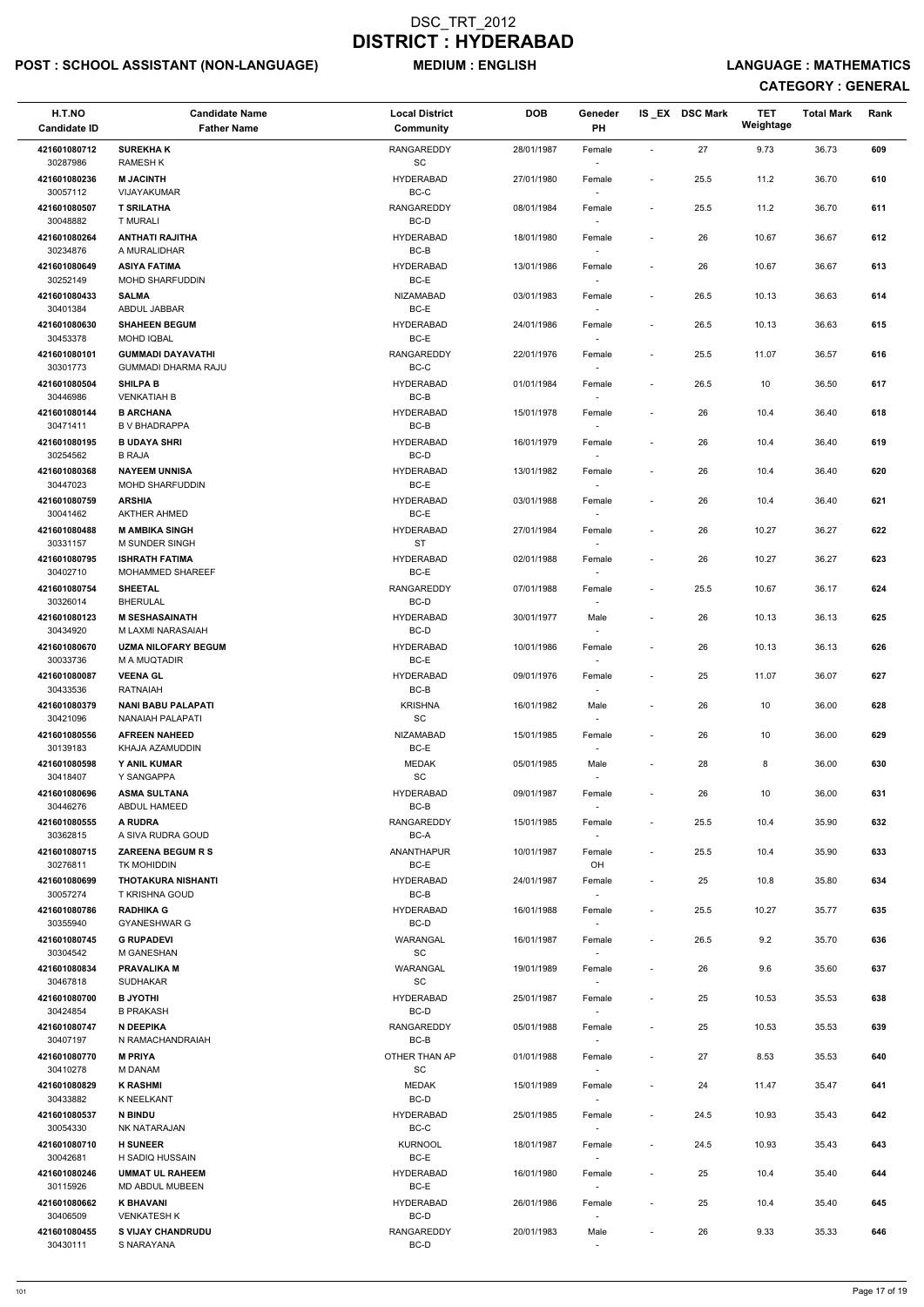## POST : SCHOOL ASSISTANT (NON-LANGUAGE) MEDIUM : ENGLISH LANGUAGE : MATHEMATICS

| H.T.NO                   | <b>Candidate Name</b>                              | <b>Local District</b>          | <b>DOB</b> | Geneder                            |                          | IS_EX DSC Mark | <b>TET</b> | <b>Total Mark</b> | Rank |
|--------------------------|----------------------------------------------------|--------------------------------|------------|------------------------------------|--------------------------|----------------|------------|-------------------|------|
| <b>Candidate ID</b>      | <b>Father Name</b>                                 | Community                      |            | <b>PH</b>                          |                          |                | Weightage  |                   |      |
| 421601080416<br>30395014 | A KALYANI<br>A KRISHNA                             | <b>HYDERABAD</b><br>BC-A       | 01/01/1983 | Female                             | $\sim$                   | 25             | 10.27      | 35.27             | 647  |
| 421601080703             | <b>SHAHANA BEGUM</b>                               | RANGAREDDY                     | 25/01/1987 | Female                             | $\overline{\phantom{a}}$ | 24             | 11.2       | 35.20             | 648  |
| 30051618<br>421601080312 | <b>MOHD KHAJA ALI</b><br><b>FOUZIYA BEGUM</b>      | BC-E<br><b>HYDERABAD</b>       | 26/01/1981 | Female                             | $\overline{\phantom{a}}$ | 24.5           | 10.67      | 35.17             | 649  |
| 30057841<br>421601080653 | MOHD SULTAN SALAHUDDIN<br><b>M KAVITHA</b>         | BC-E<br>NIZAMABAD              | 05/01/1986 |                                    | $\overline{\phantom{a}}$ | 24.5           | 10.67      | 35.17             | 650  |
| 30253114                 | <b>M SRIHARI</b>                                   | BC-A                           |            | Female<br>$\sim$                   |                          |                |            |                   |      |
| 421601080559<br>30048365 | <b>PARVEEN UNNISA BEGUM</b><br>MD SHAFI UDDIN      | <b>HYDERABAD</b><br>BC-E       | 25/01/1985 | Female                             | $\overline{\phantom{a}}$ | 23.5           | 11.6       | 35.10             | 651  |
| 421601080760<br>30169216 | <b>MADDURI JYOTHI</b><br>M NARASAIAH               | <b>HYDERABAD</b><br>SC         | 15/01/1988 | Female<br>$\sim$                   | $\overline{\phantom{a}}$ | 24.5           | 10.53      | 35.03             | 652  |
| 421601080259<br>30322101 | <b>K KAVITHA</b><br>K KRUPADANAM                   | <b>HYDERABAD</b><br>SC         | 14/01/1980 | Female                             | $\overline{\phantom{a}}$ | 26.5           | 8.4        | 34.90             | 653  |
| 421601080296             | <b>D SHAILAJA RANI</b>                             | <b>HYDERABAD</b>               | 03/01/1981 | Female                             | $\overline{\phantom{a}}$ | 24             | 10.8       | 34.80             | 654  |
| 30272553<br>421601080440 | <b>D SRINIVAS</b><br><b>MANIKALA RADHIKA</b>       | BC-A<br><b>KRISHNA</b>         | 21/01/1983 | $\sim$<br>Female                   | $\blacksquare$           | 24             | 10.8       | 34.80             | 655  |
| 30445831<br>421601080485 | M JAGAN MOHAN RAO<br><b>SABIHA SULTANA</b>         | BC-D<br><b>HYDERABAD</b>       | 16/01/1984 | $\sim$<br>Female                   | $\overline{\phantom{a}}$ | 23             | 11.73      | 34.73             | 656  |
| 30057840                 | MOHD SULTAN SALAHUDDIN                             | BC-E                           |            |                                    |                          |                |            |                   |      |
| 421601080755<br>30048681 | <b>ATIYA SULTANA</b><br>MOHD YOUSUF ALI            | <b>HYDERABAD</b><br>BC-E       | 12/01/1988 | Female                             | $\blacksquare$           | 24             | 10.67      | 34.67             | 657  |
| 421601080072<br>30459666 | N KALPANA<br>N SATHAIAH                            | <b>HYDERABAD</b><br>BC-D       | 13/01/1975 | Female                             | $\overline{\phantom{a}}$ | 24.5           | 10.13      | 34.63             | 658  |
| 421601080614<br>30413828 | <b>G CHAITANYA</b><br><b>G RAJU</b>                | <b>HYDERABAD</b><br>SC         | 25/01/1986 | Female<br>$\sim$                   | $\overline{\phantom{a}}$ | 26.5           | 8.13       | 34.63             | 659  |
| 421601080721             | <b>AMATUL MUBEEN</b>                               | <b>HYDERABAD</b>               | 28/01/1987 | Female                             | $\overline{\phantom{a}}$ | 22.5           | 12.13      | 34.63             | 660  |
| 30302186<br>421601080751 | MD ABDUL MAJEED<br><b>NAFEES FATIMA</b>            | BC-E<br><b>HYDERABAD</b>       | 31/01/1988 | $\sim$<br>Female                   | $\overline{\phantom{a}}$ | 24.5           | 10.13      | 34.63             | 661  |
| 30216964<br>421601080063 | AHMED HUSSAIN<br><b>I DINESH BABU</b>              | BC-E<br><b>NALGONDA</b>        | 03/01/1975 | Male                               | $\overline{\phantom{a}}$ | 25             | 9.6        | 34.60             | 662  |
| 30103681<br>421601080600 | <b>MANIKYAM</b><br><b>BIRRU PRASANTH KUMAR</b>     | <sub>SC</sub><br><b>KADAPA</b> | 26/01/1985 | Male                               | $\overline{\phantom{a}}$ | 25.5           | 9.07       | 34.57             | 663  |
| 30410555                 | DIGUVAPATNAM BIRRU PRABHAKAR                       | $\operatorname{\textsf{SC}}$   |            | $\sim$                             |                          |                |            |                   |      |
| 421601080790<br>30192400 | <b>AYESHA ASREEN</b><br>M A HAFEEZ                 | <b>HYDERABAD</b><br>BC-E       | 30/01/1988 | Female                             | $\overline{\phantom{a}}$ | 23.5           | 11.07      | 34.57             | 664  |
| 421601080038<br>30260360 | P RATNA MALA<br>P VEERESHAM                        | <b>HYDERABAD</b><br>BC-D       | 15/01/1974 | Female                             | $\overline{\phantom{a}}$ | 24.5           | 10         | 34.50             | 665  |
| 421601080349<br>30151749 | <b>SAMEENA BEGUM</b><br>MOHAMMED VAZEER ALI        | RANGAREDDY<br>BC-B             | 25/01/1982 | Female<br>$\overline{\phantom{a}}$ | $\blacksquare$           | 24.5           | 10         | 34.50             | 666  |
| 421601080454<br>30040207 | <b>RABIA SULTANA</b><br>MOHD REHBAR KHAN           | <b>HYDERABAD</b><br>OC         | 14/01/1983 | Female<br>OH                       | $\overline{\phantom{a}}$ | 26.5           | 8          | 34.50             | 667  |
| 421601080778             | <b>S JAYASUDHA</b>                                 | <b>HYDERABAD</b>               | 08/01/1988 | Female                             | $\overline{\phantom{a}}$ | 25             | 9.47       | 34.47             | 668  |
| 30412527<br>421601080007 | S JANAPATHI<br><b>HARINI TALLA</b>                 | <b>SC</b><br><b>HYDERABAD</b>  | 05/01/1971 | $\overline{\phantom{a}}$<br>Female | $\overline{\phantom{a}}$ | 23.5           | 10.93      | 34.43             | 669  |
| 30438377<br>421601080558 | T ESHWAR PRASAD<br><b>D BHUVANAMMA</b>             | BC-B<br>RANGAREDDY             | 25/01/1985 | Female                             | $\blacksquare$           | 23.5           | 10.53      | 34.03             | 670  |
| 30336052                 | <b>D ANTHONY</b>                                   | BC-C                           |            | $\sim$                             |                          |                |            |                   |      |
| 421601080848<br>30329083 | <b>CH SWAPNA</b><br><b>CH KRISHNA</b>              | RANGAREDDY<br>SC               | 17/01/1989 | Female                             | $\overline{\phantom{a}}$ | 26             | 8          | 34.00             | 671  |
| 421601080532<br>30326762 | <b>SARA TAJASSUM</b><br>MOHD NAYEEMUDDIN QURESHI   | <b>HYDERABAD</b><br>BC-E       | 01/01/1985 | Female                             | $\overline{\phantom{a}}$ | 23.5           | 10.4       | 33.90             | 672  |
| 421601080359<br>30287671 | <b>MALAGA SARITHA</b><br>M YADAIAH                 | <b>HYDERABAD</b><br>BC-B       | 22/01/1982 | Female                             | $\overline{\phantom{a}}$ | 22.5           | 11.33      | 33.83             | 673  |
| 421601080684<br>30335935 | <b>ASHWINI B</b><br>RAJAMALLESHWAR B               | RANGAREDDY<br>SC               | 03/01/1987 | Female                             | $\overline{\phantom{a}}$ | 25.5           | 8.13       | 33.63             | 674  |
| 421601080748             | <b>SHAMEEM SULTANA</b>                             | <b>HYDERABAD</b>               | 11/01/1988 | Female                             | $\overline{\phantom{a}}$ | 23.5           | 10.13      | 33.63             | 675  |
| 30037884<br>421601080482 | MOHAMED JAWAD ALI MOIN<br><b>C B NEEHARIKA</b>     | BC-E<br><b>HYDERABAD</b>       | 08/01/1984 | $\sim$<br>Female                   | $\overline{\phantom{a}}$ | 22.5           | 10.93      | 33.43             | 676  |
| 30268829<br>421601080669 | <b>CH VIJAYA KUMAR</b><br><b>P SUJATHA</b>         | BC-C<br><b>WARANGAL</b>        | 09/01/1986 | $\sim$<br>Female                   | $\overline{\phantom{a}}$ | 24.5           | 8.93       | 33.43             | 677  |
| 30026239                 | P RAMCHANDAR                                       | SC                             |            |                                    |                          |                |            |                   |      |
| 421601080765<br>30208570 | <b>G NAVEEN</b><br><b>G SHANKER</b>                | <b>HYDERABAD</b><br><b>SC</b>  | 04/01/1988 | Male                               | $\overline{\phantom{a}}$ | 25             | 8.4        | 33.40             | 678  |
| 421601080802<br>30436502 | YELLABOYINA ANAND<br>BABU                          | <b>MEDAK</b><br>BC-D           | 26/01/1988 | Male<br>$\sim$                     | $\blacksquare$           | 22             | 11.33      | 33.33             | 679  |
| 421601080803<br>30466316 | <b>CHAVALA NEELIMA</b><br><b>BABU RAO</b>          | <b>GUNTUR</b><br>SC            | 02/01/1988 | Female                             |                          | 24.5           | 8.8        | 33.30             | 680  |
| 421601080746             | <b>CHAITANYA PRASAD G</b><br><b>GD PRASAD</b>      | <b>RANGAREDDY</b><br>SC        | 29/01/1987 | Male                               | $\overline{\phantom{a}}$ | 24             | 9.2        | 33.20             | 681  |
| 30090980<br>421601080034 | <b>BUSHA RANI</b>                                  | OTHER THAN AP                  | 31/01/1974 | Female                             | $\overline{\phantom{a}}$ | 23             | 10         | 33.00             | 682  |
| 30460583<br>421601080460 | BV VENKATESULU<br><b>POHARE SUKESHANI</b>          | BC-C<br>OTHER THAN AP          | 16/01/1983 | $\sim$<br>Female                   | $\overline{\phantom{a}}$ | 21.5           | 11.47      | 32.97             | 683  |
| 30328396<br>421601080172 | POHARE PARUSHURAM<br><b>NALLAMOTHU MARY SALUJA</b> | SC<br><b>GUNTUR</b>            | 18/01/1978 | $\overline{\phantom{a}}$<br>Female | $\overline{\phantom{a}}$ | 24             | 8.93       | 32.93             | 684  |
| 30435659                 | N JOHN                                             | SC                             |            | $\sim$                             |                          |                |            |                   |      |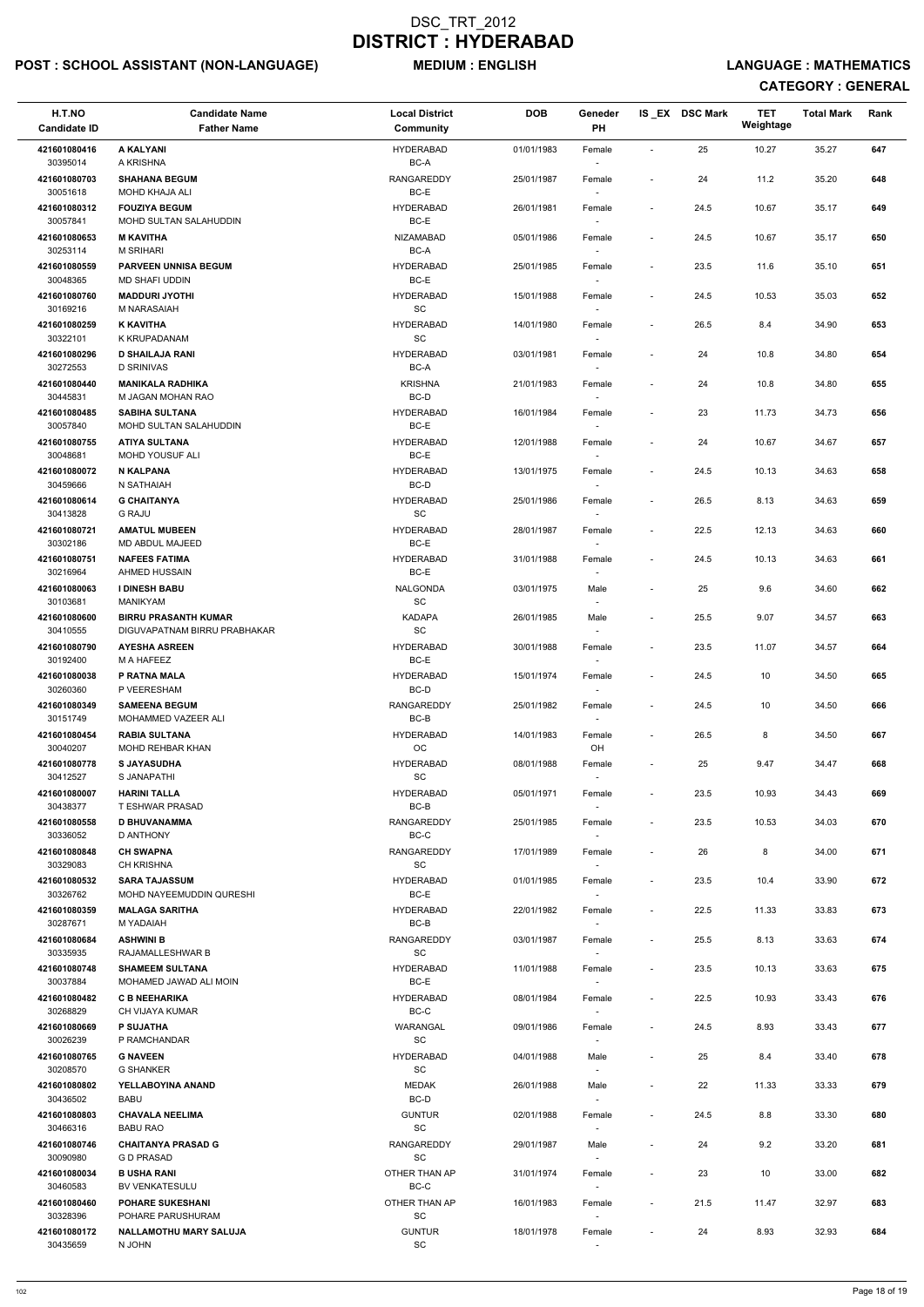## POST : SCHOOL ASSISTANT (NON-LANGUAGE) MEDIUM : ENGLISH LANGUAGE : MATHEMATICS

| H.T.NO<br><b>Candidate ID</b>        | <b>Candidate Name</b><br><b>Father Name</b>      | <b>Local District</b><br>Community                                               | <b>DOB</b> | Geneder<br>PH                      |                              | IS_EX DSC Mark | <b>TET</b><br>Weightage | <b>Total Mark</b> | Rank |
|--------------------------------------|--------------------------------------------------|----------------------------------------------------------------------------------|------------|------------------------------------|------------------------------|----------------|-------------------------|-------------------|------|
| 421601080385<br>30437616             | <b>MOOKALA JYOTHI</b><br>MOOKALA APPALA NAIDU    | <b>VISAKHAPATNAM</b><br>BC-D                                                     | 08/01/1982 | Female                             | $\overline{\phantom{a}}$     | 21.5           | 11.07                   | 32.57             | 685  |
| 421601080693<br>30310436             | <b>MANJULA V</b><br><b>BADDI RAJU V</b>          | RANGAREDDY<br>SC                                                                 | 27/01/1987 | Female                             | $\overline{\phantom{a}}$     | 23.5           | 9.07                    | 32.57             | 686  |
| 421601080060<br>30450090             | <b>K VANI</b><br>HANUMANTH RAO                   | WARANGAL<br>BC-B                                                                 | 29/01/1975 | Female                             | $\overline{\phantom{a}}$     | 22             | 10.13                   | 32.13             | 687  |
| 421601080271<br>30455909             | <b>D R HARITHA</b><br>D RAMCHANDER               | <b>HYDERABAD</b><br>SC                                                           | 17/01/1980 | Female<br>$\overline{\phantom{a}}$ | $\overline{\phantom{a}}$     | 23.5           | 8.53                    | 32.03             | 688  |
| 421601080820<br>30448805             | <b>S MAYURI</b><br>NAGABHUSHANAM                 | <b>HYDERABAD</b><br><b>SC</b>                                                    | 03/01/1989 | Female<br>$\overline{\phantom{a}}$ | $\qquad \qquad \blacksquare$ | 24             | 8                       | 32.00             | 689  |
| 421601080612                         | <b>V SOWMYA</b>                                  | RANGAREDDY                                                                       | 12/01/1986 | Female                             | $\overline{\phantom{a}}$     | 23             | 8.93                    | 31.93             | 690  |
| 30087973<br>421601080761<br>30429311 | V STALIN BABU<br>P DEEPTHI<br>P DILIP KUMAR      | $\operatorname{\textsf{SC}}$<br><b>HYDERABAD</b><br>$\operatorname{\textsf{SC}}$ | 22/01/1988 | Female                             | $\overline{\phantom{a}}$     | 23             | 8.8                     | 31.80             | 691  |
| 421601080307<br>30307672             | <b>V P SWARNA LATHA</b><br>V PURUSHOTHAM         | <b>HYDERABAD</b><br>$\operatorname{\textsf{SC}}$                                 | 05/01/1981 | Female<br>$\sim$                   | $\overline{\phantom{a}}$     | 23             | 8.67                    | 31.67             | 692  |
| 421601080698<br>30326644             | <b>AFSHAN ROOHI</b><br>MD ABDUL ALI              | <b>HYDERABAD</b><br>BC-B                                                         | 15/01/1987 | Female                             | $\overline{\phantom{a}}$     | 21             | 10.67                   | 31.67             | 693  |
| 421601080789<br>30144173             | N VIJAYA KUMAR<br>N PRASAD                       | <b>KURNOOL</b><br>$\operatorname{\textsf{SC}}$                                   | 29/01/1988 | Male<br>$\sim$                     | $\overline{\phantom{a}}$     | 22.5           | 8.67                    | 31.17             | 694  |
| 421601080276<br>30450973             | P DURGA PRASAD<br>P BALAJI                       | <b>HYDERABAD</b><br>SC                                                           | 26/01/1980 | Male                               |                              | 21             | 10.13                   | 31.13             | 695  |
| 421601080897<br>30471953             | <b>MANDA ARUNA</b><br>M KRUPANANDAM              | <b>KURNOOL</b><br>SC                                                             | 19/01/1991 | Female                             | $\qquad \qquad \blacksquare$ | 23             | 8.13                    | 31.13             | 696  |
| 421601080265<br>30176653             | <b>M SUCHARITHA</b><br>VIJAYA RAJU               | <b>KRISHNA</b><br>SC                                                             | 18/01/1980 | Female<br>$\sim$                   |                              | 23             | 8                       | 31.00             | 697  |
| 421601080809<br>30464127             | <b>PENDOR NARMADA</b><br>P DHARMARAO             | <b>ADILABAD</b><br><b>ST</b>                                                     | 28/01/1988 | Female                             | $\overline{\phantom{a}}$     | 22.5           | 8.27                    | 30.77             | 698  |
| 421601080367<br>30419944             | <b>B SUMALATHA</b><br><b>B A BHASKER</b>         | <b>HYDERABAD</b><br>$\operatorname{\textsf{SC}}$                                 | 12/01/1982 | Female                             | $\overline{\phantom{a}}$     | 22             | 8.67                    | 30.67             | 699  |
| 421601080348<br>30074068             | P SREELATHA<br>P SHANKER                         | <b>HYDERABAD</b><br>BC-A                                                         | 24/01/1982 | Female<br>$\sim$                   | $\overline{\phantom{a}}$     | 20.5           | 10.13                   | 30.63             | 700  |
| 421601080586<br>30418337             | <b>RAMARATH SWAROOPA</b><br>R GOPAL              | <b>RANGAREDDY</b><br><b>ST</b>                                                   | 12/01/1985 | Female<br>$\overline{\phantom{a}}$ | $\qquad \qquad \blacksquare$ | 22             | 8.4                     | 30.40             | 701  |
| 421601080391<br>30457095             | <b>SUNITHA UATALA</b><br>U NARASIMHA MURTHY      | <b>HYDERABAD</b><br>SC                                                           | 19/01/1982 | Female                             | $\overline{\phantom{a}}$     | 20.5           | 9.33                    | 29.83             | 702  |
| 421601080567<br>30196586             | <b>FATIMAUNNISA BEGUM</b><br>MOHAMMED MASOOD ALI | <b>HYDERABAD</b><br>BC-E                                                         | 08/01/1985 | Female                             | $\overline{\phantom{a}}$     | 19             | 10.27                   | 29.27             | 703  |
| 421601080143<br>30464530             | <b>GAJARAJA MAHESH</b><br>M BHEEMALINGANNA       | ANANTHAPUR<br>SC                                                                 | 10/01/1978 | Male                               | $\overline{\phantom{a}}$     | 20.5           | 8.67                    | 29.17             | 704  |
| 421601080219<br>30289239             | <b>P MADHURI</b><br>P N B PRATAP                 | <b>HYDERABAD</b><br>SC                                                           | 27/01/1979 | Female<br>$\sim$                   | $\overline{\phantom{a}}$     | 21             | 8                       | 29.00             | 705  |
| 421601080353<br>30220279             | <b>M PADMA JYOTHI</b><br><b>M RAMULU</b>         | RANGAREDDY<br>SC                                                                 | 03/01/1982 | Female                             | $\overline{\phantom{a}}$     | 20.5           | 8.4                     | 28.90             | 706  |
| 421601080003<br>30177492             | <b>K KRISHNAVENI</b><br><b>KRISHNA SWAMY</b>     | <b>HYDERABAD</b><br>SC                                                           | 12/01/1969 | Female                             | $\overline{\phantom{a}}$     | 20             | 8.8                     | 28.80             | 707  |
| 421601080205<br>30323521             | <b>M RAVI</b><br>SADAIAH                         | WARANGAL<br><b>ST</b>                                                            | 07/01/1979 | Male<br>$\sim$                     | $\overline{\phantom{a}}$     | 20.5           | 8.27                    | 28.77             | 708  |
| 421601080668<br>30331819             | <b>V SUDERSHAN</b><br>V NARASIMHA                | <b>HYDERABAD</b><br>SC                                                           | 23/01/1986 | Male<br>$\sim$                     | $\overline{\phantom{a}}$     | 18             | 9.2                     | 27.20             | 709  |
| 421601080779<br>30404436             | <b>D ANUVEDIKA</b><br>D ANANDAM                  | MAHABUBNAGAR<br>SC                                                               | 11/01/1988 | Female                             | $\overline{\phantom{a}}$     | 17             | 8                       | 25.00             | 710  |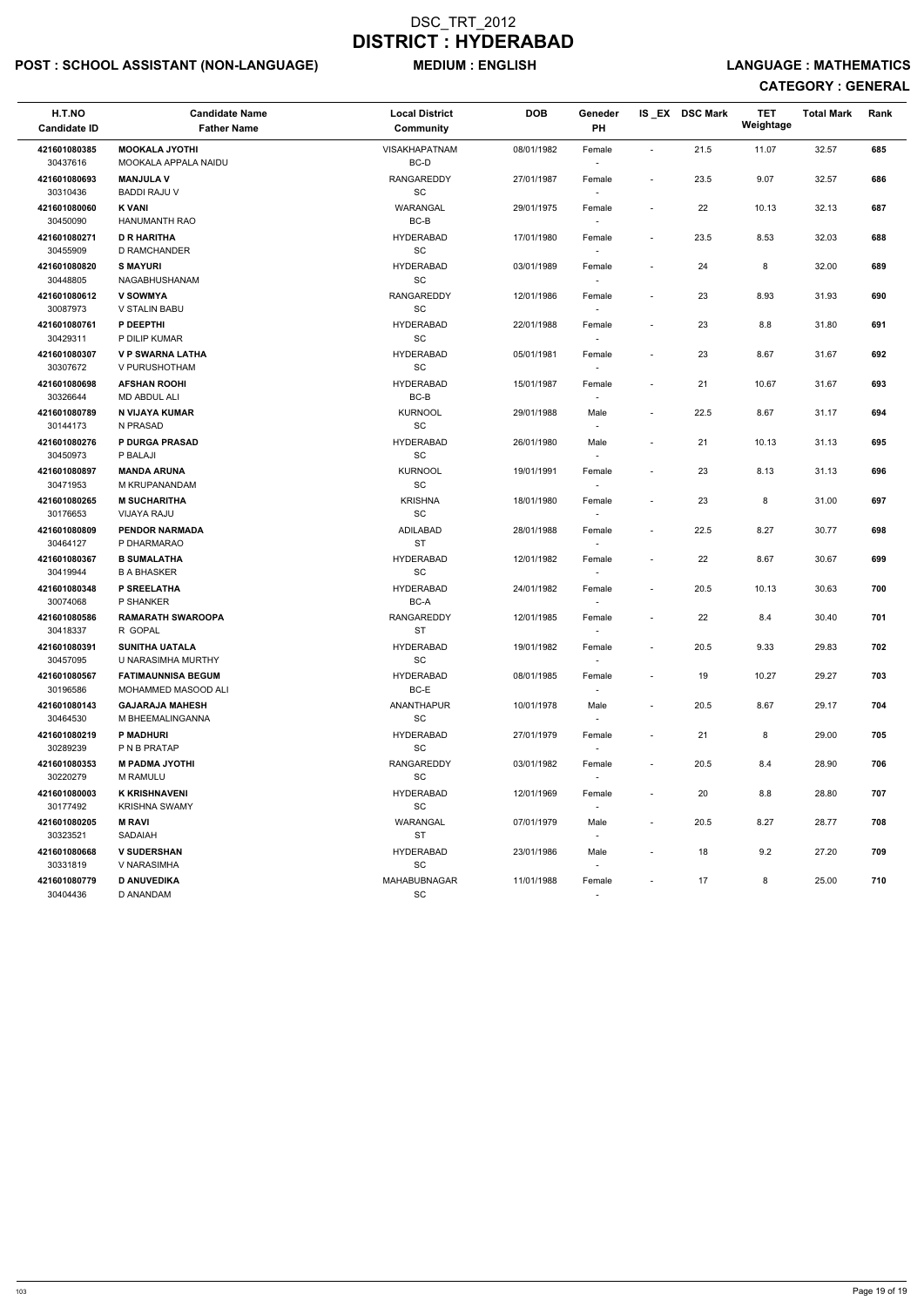## POST : SCHOOL ASSISTANT (NON-LANGUAGE) MEDIUM : HINDI LANGUAGE : MATHEMATICS

| H.T.NO<br><b>Candidate ID</b> | <b>Candidate Name</b><br><b>Father Name</b> | <b>Local District</b><br>Community | <b>DOB</b> | Geneder<br><b>PH</b>             | <b>IS EX</b>             | <b>DSC Mark</b> | <b>TET</b><br>Weightage | <b>Total Mark</b> | Rank                     |
|-------------------------------|---------------------------------------------|------------------------------------|------------|----------------------------------|--------------------------|-----------------|-------------------------|-------------------|--------------------------|
| 421601030002                  | NIVEDITA SHUKLA                             | OTHER THAN AP                      | 18/01/1974 | Female                           | $\overline{\phantom{0}}$ | 40.5            | 13.07                   | 53.57             |                          |
| 30270298                      | C K SHUKLA                                  | ОC                                 |            | $\overline{\phantom{a}}$         |                          |                 |                         |                   |                          |
| 421601030001<br>30049643      | <b>RAJENDER M R</b><br>M RAJAIAH            | ADILABAD<br>BC-D                   | 22/01/1973 | Male<br>$\overline{\phantom{a}}$ | $\overline{\phantom{0}}$ | 28              | 11.47                   | 39.47             | $\overline{\phantom{a}}$ |
| 421601030003                  | <b>SAWANKAR SANJAY</b>                      | OTHER THAN AP                      | 21/01/1977 | Male                             | $\overline{\phantom{0}}$ | 26.5            | 8.67                    | 35.17             |                          |
| 30422645                      | RAJARAM                                     | <b>SC</b>                          |            | $\overline{\phantom{a}}$         |                          |                 |                         |                   |                          |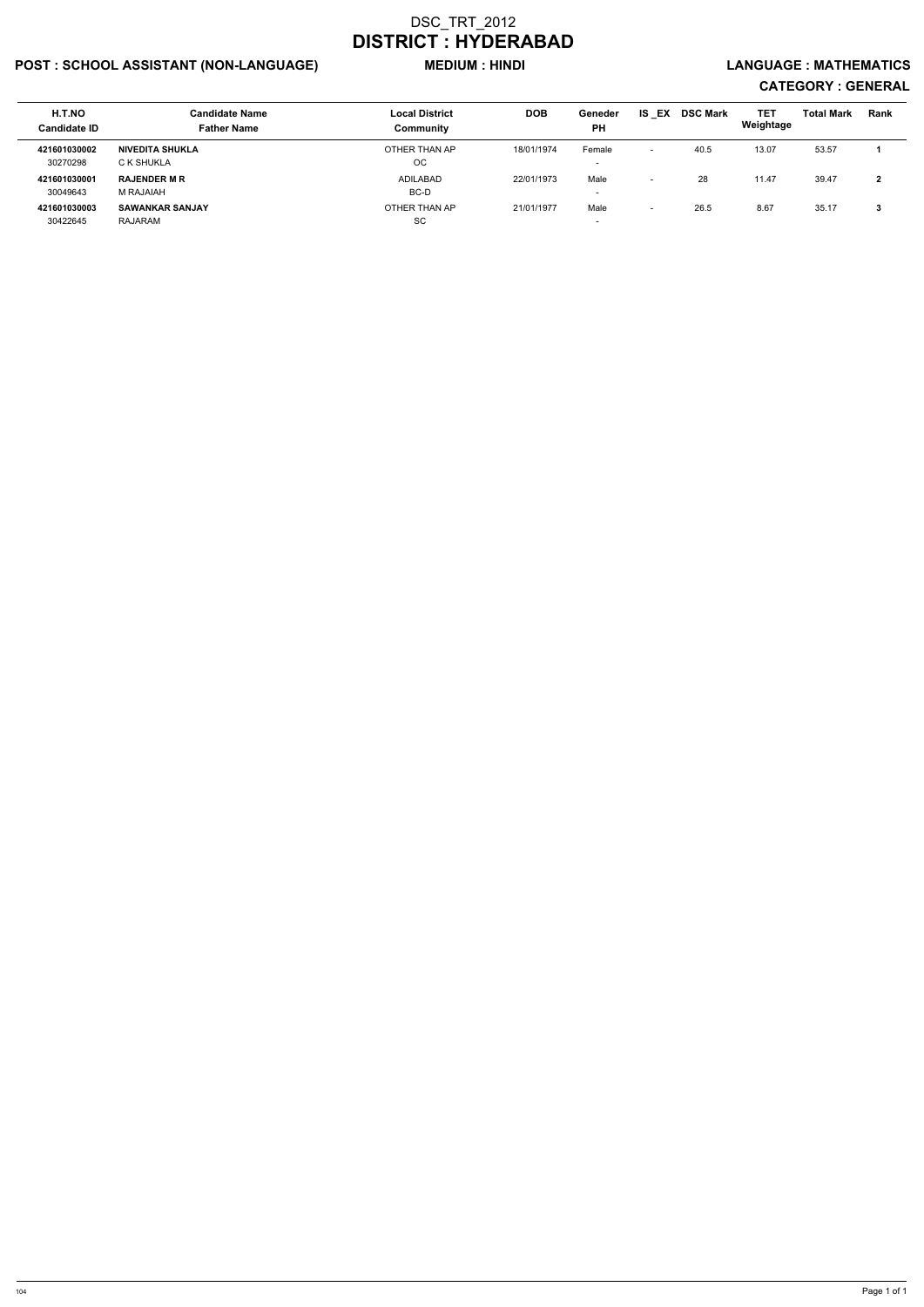## POST : SCHOOL ASSISTANT (NON-LANGUAGE) MEDIUM : KANNADA LANGUAGE : MATHEMATICS

| H.T.NO<br><b>Candidate ID</b> | Candidate Name<br><b>Father Name</b>        | <b>Local District</b><br>Community | <b>DOB</b> | Geneder<br><b>PH</b>               | <b>IS EX</b>             | <b>DSC Mark</b> | <b>TET</b><br>Weightage | <b>Total Mark</b> | Rank |
|-------------------------------|---------------------------------------------|------------------------------------|------------|------------------------------------|--------------------------|-----------------|-------------------------|-------------------|------|
| 421601040002<br>30413899      | <b>UMESHA R</b><br><b>REVANNA</b>           | OTHER THAN AP<br>BC-B              | 05/01/1985 | Male<br>-                          | $\overline{\phantom{0}}$ | -32             | 10.13                   | 42.13             |      |
| 421601040001<br>30412349      | <b>GAYATHRIM</b><br><b>MUNISETTY</b>        | OTHER THAN AP<br>BC-D              | 07/01/1985 | Female<br>$\overline{\phantom{0}}$ | $\overline{\phantom{0}}$ | 23.5            | 10.27                   | 33.77             |      |
| 421601040003<br>30156321      | N LAKSHMINARAYANANAYAKA<br>NARASIMHA NAYAKA | OTHER THAN AP<br>SC                | 26/01/1988 | Male<br>$\overline{\phantom{0}}$   |                          | 23.5            | 8.8                     | 32.30             |      |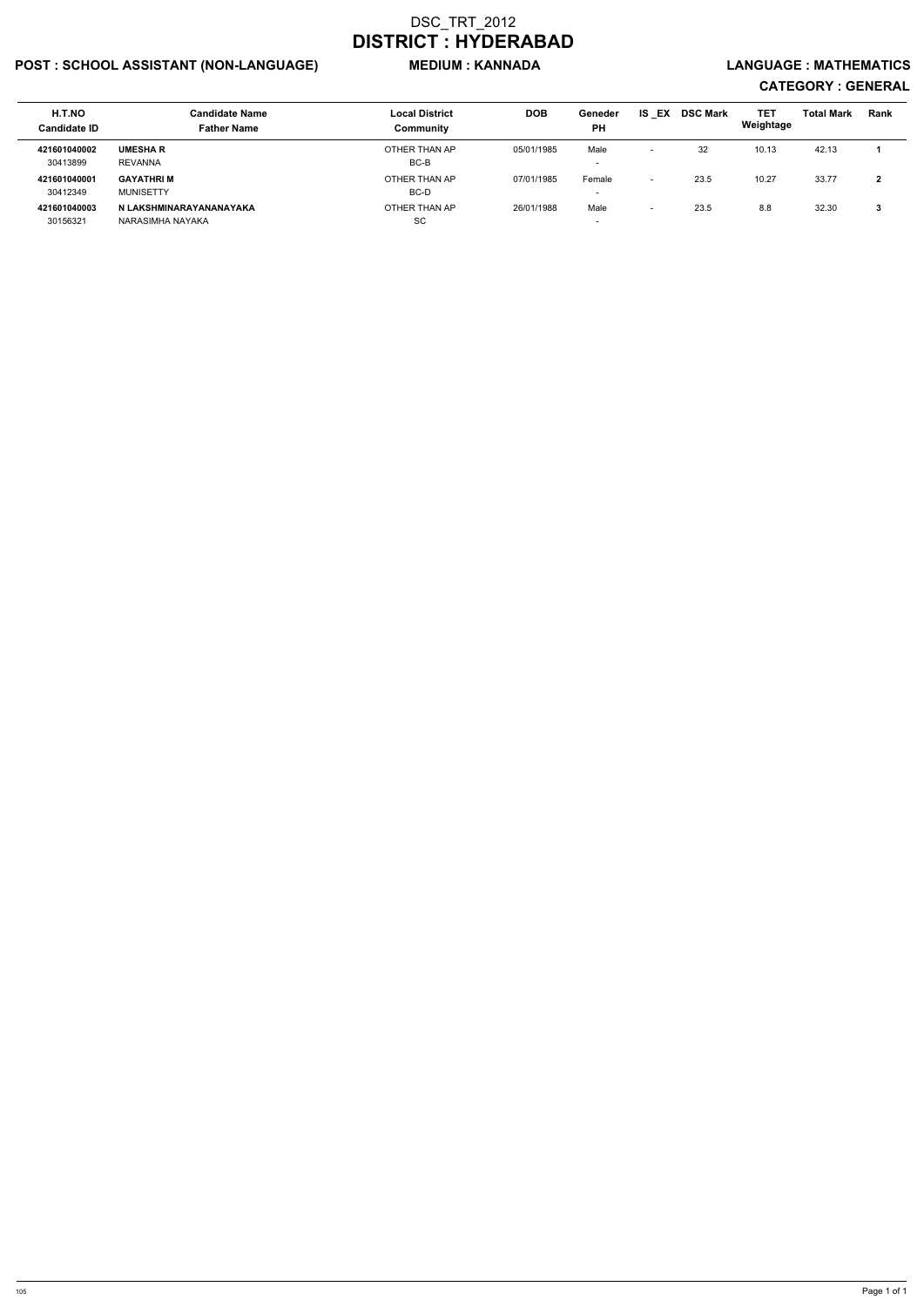## POST : SCHOOL ASSISTANT (NON-LANGUAGE) MEDIUM : TELUGU LANGUAGE : MATHEMATICS

| H.T.NO<br><b>Candidate ID</b> | <b>Candidate Name</b><br><b>Father Name</b>       | <b>Local District</b><br><b>Community</b> | <b>DOB</b> | Geneder<br>PH                                                  |                          | IS_EX DSC Mark | <b>TET</b><br>Weightage | <b>Total Mark</b> | Rank           |  |
|-------------------------------|---------------------------------------------------|-------------------------------------------|------------|----------------------------------------------------------------|--------------------------|----------------|-------------------------|-------------------|----------------|--|
| 421601010360                  | <b>E PRIYANKA</b>                                 | <b>HYDERABAD</b>                          | 12/01/1987 | Female                                                         | $\sim$                   | 60             | 16.93                   | 76.93             | $\mathbf{1}$   |  |
| 30214640                      | E KRISHNA                                         | $BC-B$                                    |            |                                                                |                          |                |                         |                   |                |  |
| 421601010333<br>30079244      | <b>P RAJU</b><br>P NARASIMHA                      | <b>HYDERABAD</b><br>BC-D                  | 20/01/1986 | Male                                                           | $\overline{\phantom{a}}$ | 57.5           | 14                      | 71.50             | $\overline{2}$ |  |
| 421601010073<br>30047190      | <b>VISHNUPRIYA DITTAKAVI</b><br>D PADMANABHA RAO  | <b>HYDERABAD</b><br>OC                    | 13/01/1977 | Female                                                         | $\overline{\phantom{a}}$ | 55             | 14.4                    | 69.40             | 3              |  |
| 421601010389<br>30464994      | <b>V SWETHA</b><br>V SRINIVAS REDDY               | <b>HYDERABAD</b><br><b>OC</b>             | 22/01/1989 | Female                                                         | $\blacksquare$           | 54             | 13.2                    | 67.20             | 4              |  |
| 421601010017                  | <b>Y SREENIVASA REDDY</b>                         | <b>HYDERABAD</b>                          | 05/01/1974 | Male                                                           | $\overline{\phantom{a}}$ | 49.5           | 16.27                   | 65.77             | 5              |  |
| 30174103<br>421601010174      | <b>MOHAN REDDY</b><br><b>K SRINIVAS</b>           | <b>OC</b><br><b>HYDERABAD</b>             | 20/01/1981 | Male                                                           | $\blacksquare$           | 51             | 14.4                    | 65.40             | 6              |  |
| 30055762                      | K NARSIMHULU                                      | BC-B                                      |            | $\sim$                                                         |                          |                |                         |                   |                |  |
| 421601010056<br>30447002      | VENKATA SURYA NARASAMAMBA MUTHA<br>M V RAMANA RAO | SRIKAKULAM<br>$_{\rm OC}$                 | 25/01/1976 | Female                                                         | $\overline{\phantom{a}}$ | 50             | 14.8                    | 64.80             | $\overline{7}$ |  |
| 421601010088<br>30074879      | <b>M SHAILAJA</b><br>M BRAHMACHARY                | <b>HYDERABAD</b><br>$BC-B$                | 28/01/1978 | Female                                                         | $\overline{\phantom{a}}$ | 52             | 12.67                   | 64.67             | 8              |  |
| 421601010316                  | P VENKAT KUMAR                                    | <b>HYDERABAD</b>                          | 08/01/1985 | Male                                                           | $\overline{\phantom{a}}$ | 50             | 14.27                   | 64.27             | 9              |  |
| 30244120<br>421601010120      | P SHANKAR RAO<br><b>CHAKRAVARTHULA RAJESH</b>     | BC-B<br><b>HYDERABAD</b>                  | 13/01/1979 | Male                                                           | $\overline{\phantom{a}}$ | 50.5           | 13.6                    | 64.10             | 10             |  |
| 30042538<br>421601010086      | CH HANUMANTHA CHARY<br><b>PUNJALA SRINIVAS</b>    | <b>OC</b><br><b>HYDERABAD</b>             | 08/01/1978 | Male                                                           | $\overline{\phantom{m}}$ | 50             | 14                      | 64.00             | 11             |  |
| 30075419                      | P RAMESH                                          | BC-B                                      |            |                                                                |                          |                |                         |                   |                |  |
| 421601010137<br>30037940      | K V RAGHAVA CHARYULU<br>K V SESHACHARYULU         | <b>HYDERABAD</b><br>OC                    | 18/01/1980 | Male                                                           | $\overline{\phantom{a}}$ | 50.5           | 13.2                    | 63.70             | 12             |  |
| 421601010075<br>30420888      | <b>R SURESH KUMAR</b><br>R VENKATA SWAMY          | <b>HYDERABAD</b><br><b>SC</b>             | 07/01/1978 | Male                                                           | $\overline{\phantom{a}}$ | 50.5           | 12.8                    | 63.30             | 13             |  |
| 421601010007                  | <b>TALUPUNURU UMARANI</b>                         | <b>HYDERABAD</b>                          | 06/01/1972 | Female                                                         | $\overline{\phantom{a}}$ | 47.5           | 13.47                   | 60.97             | 14             |  |
| 30423116<br>421601010238      | T PRAKASH RAO<br><b>SAIDULU GANAPURAM</b>         | <b>OC</b><br><b>NALGONDA</b>              | 11/01/1983 | Male                                                           | $\overline{\phantom{a}}$ | 49.5           | 11.33                   | 60.83             | 15             |  |
| 30287649<br>421601010068      | PEDDIRAMULU<br><b>V LALIT KUMAR</b>               | $BC-B$<br><b>HYDERABAD</b>                | 24/01/1977 | Male                                                           | $\overline{\phantom{a}}$ | 48.5           | 12.27                   | 60.77             | 16             |  |
| 30387620<br>421601010289      | V PRABUDHAR<br><b>SYED KHAJA ALEEMUDDIN</b>       | $BC-B$<br><b>HYDERABAD</b>                | 18/01/1984 | Male                                                           | $\overline{\phantom{a}}$ | 46.5           | 13.73                   | 60.23             | 17             |  |
| 30186050<br>421601010223      | SYED KHAJA MOINUDDIN<br><b>M SANDHYA</b>          | <b>OC</b><br><b>WARANGAL</b>              | 20/01/1983 | $\sim$<br>Female                                               | $\overline{\phantom{a}}$ | 47.5           | 12.53                   | 60.03             | 18             |  |
| 30141166                      | M SAMBAIAH                                        | $BC-B$                                    |            |                                                                |                          |                |                         |                   |                |  |
| 421601010206<br>30207113      | <b>SUMALATHA M</b><br>LAXMAN M                    | <b>HYDERABAD</b><br>BC-A                  | 11/01/1982 | Female                                                         | $\overline{\phantom{a}}$ | 47             | 12.8                    | 59.80             | 19             |  |
| 421601010335<br>30411949      | <b>G SATEESH KUMAR</b><br><b>G VENKAT REDDY</b>   | <b>HYDERABAD</b><br>OC                    | 18/01/1986 | Male                                                           | $\overline{\phantom{a}}$ | 47.5           | 12.27                   | 59.77             | 20             |  |
| 421601010390<br>30207279      | <b>B HIMA BINDU</b><br><b>B DAMODAR</b>           | <b>HYDERABAD</b><br>BC-D                  | 21/01/1989 | $\overline{\phantom{a}}$<br>Female<br>$\overline{\phantom{a}}$ | $\overline{\phantom{a}}$ | 45             | 14.53                   | 59.53             | 21             |  |
| 421601010247                  | <b>HIMABINDU BOYINA</b>                           | <b>HYDERABAD</b>                          | 21/01/1983 | Female                                                         | $\overline{\phantom{a}}$ | 45             | 14.27                   | 59.27             | 22             |  |
| 30099579<br>421601010076      | BOYINA VENKATA SUBBARAO<br><b>K SUDHAKAR</b>      | BC-D<br><b>HYDERABAD</b>                  | 08/01/1978 | $\sim$<br>Male                                                 | $\overline{\phantom{a}}$ | 46.5           | 12.4                    | 58.90             | 23             |  |
| 30132619                      | K YADAGIRI                                        | BC-A                                      |            |                                                                |                          |                |                         |                   |                |  |
| 421601010040<br>30295850      | <b>DVL SARADA</b><br>D V NARASIMHA RAO            | <b>HYDERABAD</b><br><b>OC</b>             | 02/01/1975 | Female                                                         | $\overline{\phantom{a}}$ | 45             | 13.87                   | 58.87             | 24             |  |
| 421601010193<br>30058499      | <b>S KIRAN</b><br>S RAMANNA                       | <b>HYDERABAD</b><br>SC                    | 12/01/1982 | Male<br>$\overline{\phantom{a}}$                               | $\overline{\phantom{a}}$ | 46.5           | 12.27                   | 58.77             | 25             |  |
| 421601010052<br>30413897      | P SREELATHA<br>P PENTAYYA                         | <b>HYDERABAD</b><br>BC-D                  | 22/01/1976 | Female<br>$\sim$                                               | $\overline{\phantom{a}}$ | 46             | 12.53                   | 58.53             | 26             |  |
| 421601010103                  | T VIJAYA LAXMI                                    | <b>HYDERABAD</b>                          | 08/01/1979 | Female                                                         | $\blacksquare$           | 46             | 12.53                   | 58.53             | 27             |  |
| 30220995<br>421601010190      | T SHIVRAJ<br><b>B SWAPNA</b>                      | BC-B<br><b>HYDERABAD</b>                  | 05/01/1982 | Female                                                         | $\overline{\phantom{a}}$ | 45.5           | 12.93                   | 58.43             | 28             |  |
| 30188064<br>421601010248      | <b>VIJAY KUMAR</b><br><b>G BHARGAVI</b>           | BC-B<br><b>HYDERABAD</b>                  | 23/01/1983 | Female                                                         | $\overline{\phantom{a}}$ | 45             | 13.33                   | 58.33             | 29             |  |
| 30111105                      | <b>G VAJRALINGAM</b>                              | BC-D                                      |            | $\sim$                                                         |                          |                |                         |                   |                |  |
| 421601010057<br>30368845      | <b>M PRABHAKAR REDDY</b><br>M KRISHNA REDDY       | <b>HYDERABAD</b><br><b>OC</b>             | 16/01/1976 | Male<br>$\sim$                                                 | $\overline{\phantom{a}}$ | 45             | 13.07                   | 58.07             | 30             |  |
| 421601010240<br>30230433      | <b>V REZINA</b><br>V P DAS                        | <b>HYDERABAD</b><br><b>SC</b>             | 17/01/1983 | Female                                                         | $\overline{\phantom{a}}$ | 45.5           | 12                      | 57.50             | 31             |  |
| 421601010330                  | <b>D BHANUPRIYA</b>                               | <b>HYDERABAD</b>                          | 19/01/1986 | Female                                                         | $\overline{\phantom{a}}$ | 43.5           | 14                      | 57.50             | 32             |  |
| 30120851<br>421601010128      | D RAMULU<br><b>B SHOBA RANI</b>                   | $BC-B$<br><b>HYDERABAD</b>                | 25/01/1980 | Female                                                         | $\overline{\phantom{a}}$ | 45.5           | 11.87                   | 57.37             | 33             |  |
| 30056282                      | <b>B ANJANEYULU</b>                               | $BC-B$                                    |            | $\sim$                                                         |                          |                |                         |                   |                |  |
| 421601010013<br>30042037      | <b>G MANJU</b><br>G NARAYANARAO                   | <b>HYDERABAD</b><br><b>OC</b>             | 26/01/1974 | Female                                                         |                          | 43             | 14.27                   | 57.27             | 34             |  |
| 421601010260<br>30434042      | <b>RAJU V</b><br><b>BALRAM</b>                    | <b>HYDERABAD</b><br>BC-A                  | 10/01/1984 | Male<br>$\overline{\phantom{a}}$                               | $\overline{\phantom{a}}$ | 45             | 12.27                   | 57.27             | 35             |  |
| 421601010342<br>30023285      | <b>GADDAM JANSIRANI</b><br>G NAGESHWAR RAO        | <b>HYDERABAD</b><br>BC-B                  | 24/01/1986 | Female<br>$\sim$                                               | $\overline{\phantom{a}}$ | 42.5           | 14.67                   | 57.17             | 36             |  |
| 421601010066<br>30266946      | <b>R SHOBHARANI</b><br>R RAGHAVA REDDY            | <b>HYDERABAD</b><br>OC                    | 14/01/1977 | Female<br>$\sim$                                               | $\overline{\phantom{a}}$ | 43.5           | 13.47                   | 56.97             | 37             |  |
| 421601010037<br>30470180      | A KANAKA BHADRADRI<br>SURYANARAYANA MURTY         | VIZIANAGARAM<br>OC                        | 01/01/1975 | Male                                                           | $\overline{\phantom{a}}$ | 44             | 12.93                   | 56.93             | 38             |  |
|                               |                                                   |                                           |            | $\overline{\phantom{a}}$                                       |                          |                |                         |                   |                |  |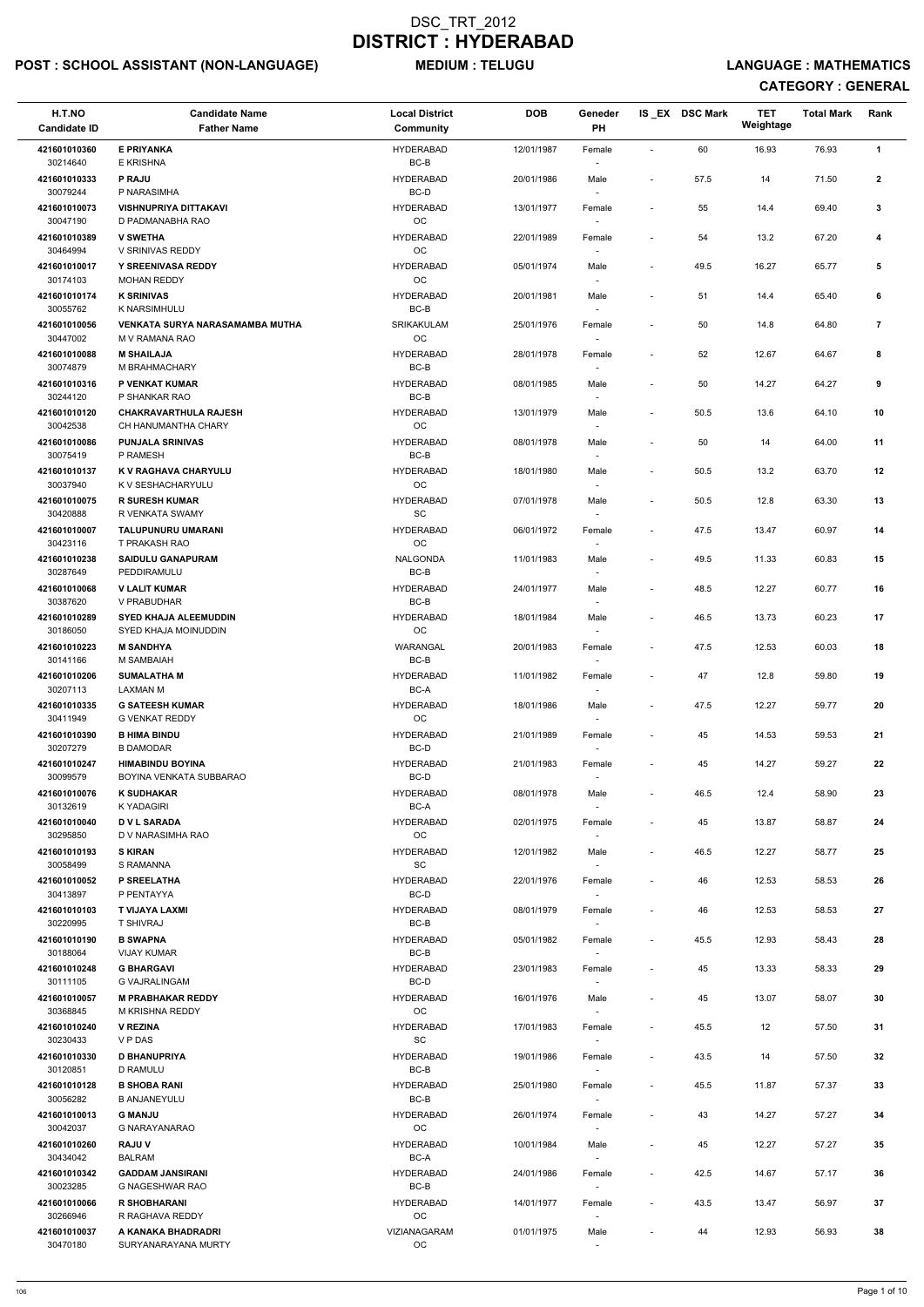## POST : SCHOOL ASSISTANT (NON-LANGUAGE) MEDIUM : TELUGU LANGUAGE : MATHEMATICS

| H.T.NO<br><b>Candidate ID</b> | <b>Candidate Name</b><br><b>Father Name</b>       | <b>Local District</b><br>Community | <b>DOB</b> | Geneder<br><b>PH</b>               |                          | IS EX DSC Mark | <b>TET</b><br>Weightage | <b>Total Mark</b> | Rank |
|-------------------------------|---------------------------------------------------|------------------------------------|------------|------------------------------------|--------------------------|----------------|-------------------------|-------------------|------|
| 421601010042                  | <b>PARVATHI MYSA</b>                              | <b>HYDERABAD</b>                   | 10/01/1975 | Female                             | $\blacksquare$           | 46             | 10.93                   | 56.93             | 39   |
| 30179449<br>421601010386      | VENKATAIAH<br><b>M SURESH KUMAR</b>               | BC-A<br><b>HYDERABAD</b>           | 04/01/1989 | Male                               | $\overline{\phantom{a}}$ | 44             | 12.8                    | 56.80             | 40   |
| 30162475<br>421601010379      | M SHANKER RAO<br><b>P SUMALATHA</b>               | <b>SC</b><br><b>HYDERABAD</b>      | 29/01/1989 | $\sim$<br>Female                   | $\overline{\phantom{a}}$ | 43             | 13.73                   | 56.73             | 41   |
| 30213082<br>421601010016      | P NARSAIAH<br><b>T VIJAYA KUMAR</b>               | BC-A<br><b>HYDERABAD</b>           | 28/01/1974 | Male                               | $\overline{\phantom{a}}$ | 45.5           | 11.2                    | 56.70             | 42   |
| 30294104                      | T RAMA RAO                                        | $BC-B$                             |            |                                    |                          |                |                         |                   |      |
| 421601010146<br>30094765      | <b>SISREAL</b><br>S APPARAO                       | <b>HYDERABAD</b><br>$BC-C$         | 04/01/1980 | Male                               | $\blacksquare$           | 46             | 10.53                   | 56.53             | 43   |
| 421601010169<br>30431455      | <b>T MADHU BABU</b><br><b>T RAMULU</b>            | <b>HYDERABAD</b><br>OC             | 31/01/1981 | Male<br>$\overline{\phantom{a}}$   | $\overline{a}$           | 44             | 12.4                    | 56.40             | 44   |
| 421601010111<br>30196823      | ANUGULA SARITHA RANI<br>A NARASIMHA REDDY         | <b>HYDERABAD</b><br>OC             | 04/01/1979 | Female                             |                          | 42             | 14.27                   | 56.27             | 45   |
| 421601010290<br>30313396      | <b>B ARCHANA</b><br><b>B SRI RAMULU</b>           | <b>HYDERABAD</b><br>BC-D           | 19/01/1984 | Female                             | $\overline{\phantom{a}}$ | 44             | 12.27                   | 56.27             | 46   |
| 421601010054                  | <b>D KING LUTHER</b>                              | <b>HYDERABAD</b>                   | 10/01/1976 | Male                               | $\overline{\phantom{a}}$ | 45             | 11.2                    | 56.20             | 47   |
| 30460258<br>421601010397      | <b>JAKKARAIAH</b><br><b>G SWATHI</b>              | BC-C<br><b>HYDERABAD</b>           | 17/01/1991 | $\overline{\phantom{a}}$<br>Female | $\overline{\phantom{a}}$ | 41.5           | 14.67                   | 56.17             | 48   |
| 30258559                      | G SIVA PRAKASH                                    | BC-A                               |            |                                    |                          |                |                         |                   |      |
| 421601010336<br>30197132      | <b>C SWAPNA</b><br>C NAGESH                       | <b>HYDERABAD</b><br>BC-D           | 29/01/1986 | Female                             | $\overline{\phantom{a}}$ | 44             | 12                      | 56.00             | 49   |
| 421601010152<br>30299592      | <b>SUNEETHA RANI V</b><br>SATYANARAYANA V         | <b>HYDERABAD</b><br>BC-B           | 15/01/1981 | Female                             | $\overline{\phantom{a}}$ | 42.5           | 13.07                   | 55.57             | 50   |
| 421601010262<br>30387717      | <b>SIREESHAT</b><br>YADI REDDY                    | <b>HYDERABAD</b><br>OC             | 02/01/1984 | Female                             | $\overline{\phantom{a}}$ | 42.5           | 13.07                   | 55.57             | 51   |
| 421601010225<br>30077379      | P BALA KRISHNA<br>P VENKATAIAH                    | <b>HYDERABAD</b><br>BC-D           | 13/01/1983 | Male<br>$\overline{\phantom{a}}$   | $\overline{\phantom{a}}$ | 43.5           | 12                      | 55.50             | 52   |
| 421601010234<br>30302770      | <b>SUKANYA B</b><br><b>BHANU</b>                  | <b>HYDERABAD</b><br>BC-B           | 15/01/1983 | Female                             | $\overline{\phantom{a}}$ | 42             | 13.47                   | 55.47             | 53   |
| 421601010324                  | <b>G ARCHANA</b>                                  | <b>HYDERABAD</b>                   | 03/01/1985 | Female                             | $\overline{\phantom{a}}$ | 41.5           | 13.87                   | 55.37             | 54   |
| 30111395<br>421601010002      | G JAYANANDA CHARY<br><b>PENUGONDA RAMESH</b>      | $BC-B$<br>WARANGAL                 | 15/01/1970 | Male                               | $\overline{\phantom{a}}$ | 42             | 13.2                    | 55.20             | 55   |
| 30459168<br>421601010285      | SOMANADHAM<br><b>PONNA SRIKANTH REDDY</b>         | BC-B<br><b>HYDERABAD</b>           | 24/01/1984 | $\overline{\phantom{a}}$<br>Male   | $\overline{\phantom{a}}$ | 42.5           | 12.67                   | 55.17             | 56   |
| 30236120<br>421601010176      | P MADHAVA REDDY<br><b>M SWAPNA RANI</b>           | OC<br><b>HYDERABAD</b>             | 16/01/1981 | $\sim$<br>Female                   | $\overline{\phantom{a}}$ | 44             | 11.07                   | 55.07             | 57   |
| 30098121                      | M DAMODAR RAO                                     | BC-B                               |            |                                    |                          |                |                         |                   |      |
| 421601010312<br>30080639      | <b>NANDINI P</b><br>P ANJANEYULU                  | <b>HYDERABAD</b><br>$BC-B$         | 18/01/1985 | Female                             | $\overline{\phantom{a}}$ | 41             | 13.87                   | 54.87             | 58   |
| 421601010345<br>30334308      | <b>S BHANU KIRAN</b><br>S BUCHA CHARY             | MAHABUBNAGAR<br>BC-B               | 17/01/1986 | Male                               |                          | 42             | 12.8                    | 54.80             | 59   |
| 421601010313<br>30144062      | <b>V PAVAN KUMAR</b><br>V SANJEEV                 | <b>HYDERABAD</b><br>BC-D           | 19/01/1985 | Male<br>$\overline{\phantom{a}}$   | $\overline{\phantom{a}}$ | 42.5           | 12.13                   | 54.63             | 60   |
| 421601010291<br>30055246      | <b>MOHD YOUSUFUR RAHMAN</b><br>ABDUL RAHMAN       | <b>HYDERABAD</b><br>BC-E           | 30/01/1984 | Male                               | $\overline{\phantom{a}}$ | 41.5           | 13.07                   | 54.57             | 61   |
| 421601010233                  | <b>TBHANU PRIYA</b><br><b>TBALAKRISHNA</b>        | <b>HYDERABAD</b><br>BC-B           | 02/01/1983 | Female                             | $\overline{\phantom{a}}$ | 44.5           | 10                      | 54.50             | 62   |
| 30393381<br>421601010108      | <b>B SHAILAJA</b>                                 | <b>HYDERABAD</b>                   | 04/01/1979 | Female                             | $\overline{\phantom{a}}$ | 41             | 13.2                    | 54.20             | 63   |
| 30105244<br>421601010325      | <b>BIKSHAPATHY</b><br><b>G ANITHA</b>             | BC-D<br><b>HYDERABAD</b>           | 12/01/1985 | $\sim$<br>Female                   | $\overline{\phantom{a}}$ | 41.5           | 12.67                   | 54.17             | 64   |
| 30465696<br>421601010130      | NARAYANA<br>N P ARAVIND KUMAR                     | BC-B<br><b>HYDERABAD</b>           | 16/01/1980 | Male                               | $\overline{\phantom{a}}$ | 41.5           | 12.53                   | 54.03             | 65   |
| 30113915                      | N P PREMA DAS                                     | BC-D                               |            |                                    |                          |                |                         |                   |      |
| 421601010022<br>30075362      | <b>MVSSRKHANUMA PRASAD</b><br>M PRASANNANJANEYULU | <b>HYDERABAD</b><br>OC             | 09/01/1974 | Male                               | $\overline{\phantom{a}}$ | 39.5           | 14.4                    | 53.90             | 66   |
| 421601010270<br>30064244      | <b>K SUNITHA</b><br>K ANJAIAH                     | <b>HYDERABAD</b><br>BC-B           | 16/01/1984 | Female<br>$\sim$                   | $\overline{\phantom{a}}$ | 42.5           | 11.33                   | 53.83             | 67   |
| 421601010311                  | P APARNA                                          | <b>HYDERABAD</b>                   | 05/01/1985 | Female                             | $\overline{\phantom{a}}$ | 40.5           | 13.33                   | 53.83             | 68   |
| 30197384<br>421601010023      | SEETHARAMA SHARMA<br><b>ERAVALLI SRIDEVI</b>      | OC<br><b>HYDERABAD</b>             | 29/01/1974 | Female                             | $\overline{\phantom{a}}$ | 40             | 13.47                   | 53.47             | 69   |
| 30133139<br>421601010099      | E SUDHAKAR<br><b>G GEETHA REDDY</b>               | OC<br><b>HYDERABAD</b>             | 05/01/1978 | $\sim$<br>Female                   | $\overline{\phantom{a}}$ | 40.5           | 12.8                    | 53.30             | 70   |
| 30075773                      | <b>G AGI REDDY</b>                                | OC                                 |            |                                    |                          |                |                         |                   |      |
| 421601010309<br>30230334      | <b>KOPPARAPU RADHIKA</b><br>KOPPARAPU DEVENDRUDU  | <b>HYDERABAD</b><br>OC             | 14/01/1985 | Female<br>$\sim$                   | $\overline{\phantom{a}}$ | 40.5           | 12.8                    | 53.30             | 71   |
| 421601010148<br>30100086      | Y ANITHA<br>Y BHASKER                             | <b>HYDERABAD</b><br>BC-B           | 11/01/1981 | Female<br>$\sim$                   | $\overline{\phantom{a}}$ | 41             | 12.27                   | 53.27             | 72   |
| 421601010173<br>30052940      | <b>M VIJITHA</b><br>M VENKATA RAM NARASAIAH       | <b>HYDERABAD</b><br>OC             | 05/01/1981 | Female                             | $\overline{\phantom{a}}$ | 39.5           | 13.73                   | 53.23             | 73   |
| 421601010300                  | <b>SUNIL KUMAR N</b>                              | <b>HYDERABAD</b>                   | 10/01/1985 | Male                               | $\overline{\phantom{a}}$ | 40.5           | 12.67                   | 53.17             | 74   |
| 30276597<br>421601010104      | <b>SIVAIAH</b><br><b>RAMESH BATTULA</b>           | SC<br><b>HYDERABAD</b>             | 15/01/1979 | $\sim$<br>Male                     | $\overline{\phantom{a}}$ | 41             | 12.13                   | 53.13             | 75   |
| 30279908<br>421601010235      | YETTAIAH<br>SWAPNA NALLANAGULA                    | BC-D<br><b>HYDERABAD</b>           | 20/01/1983 | $\sim$<br>Female                   | $\overline{\phantom{a}}$ | 41             | 12.13                   | 53.13             | 76   |
| 30247875                      | <b>VENKATESHAM N</b>                              | BC-B                               |            | $\sim$                             |                          |                |                         |                   |      |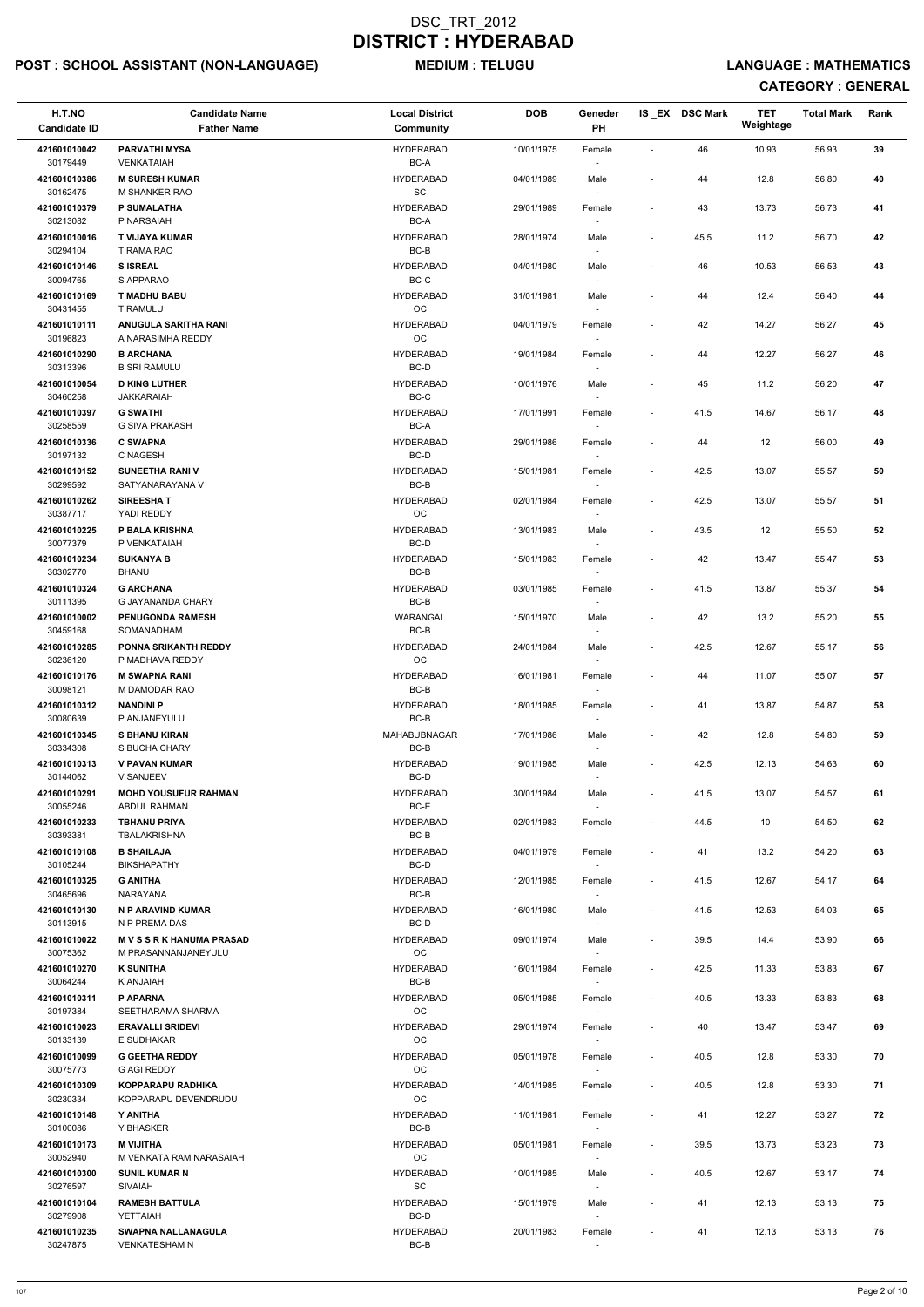## POST : SCHOOL ASSISTANT (NON-LANGUAGE) MEDIUM : TELUGU LANGUAGE : MATHEMATICS

| H.T.NO<br><b>Candidate ID</b> | <b>Candidate Name</b><br><b>Father Name</b>           | <b>Local District</b><br><b>Community</b> | <b>DOB</b> | Geneder<br>PH                      |                              | IS_EX DSC Mark | <b>TET</b><br>Weightage | <b>Total Mark</b> | Rank |  |
|-------------------------------|-------------------------------------------------------|-------------------------------------------|------------|------------------------------------|------------------------------|----------------|-------------------------|-------------------|------|--|
|                               |                                                       |                                           |            |                                    |                              |                |                         |                   |      |  |
| 421601010119<br>30224319      | <b>M SHIRISHA KUMARI</b><br>M SIDDIRAM REDDY          | <b>HYDERABAD</b><br><b>OC</b>             | 08/01/1979 | Female                             | $\sim$                       | 40             | 12.67                   | 52.67             | 77   |  |
| 421601010044<br>30033991      | P NAGARAJU<br>P SIVASHANKAR RAO                       | <b>HYDERABAD</b><br>BC-B                  | 06/01/1975 | Male                               | $\overline{\phantom{a}}$     | 42.5           | 10.13                   | 52.63             | 78   |  |
| 421601010192<br>30115962      | <b>R SHOBHA</b><br>SHIVALINGAM                        | <b>HYDERABAD</b><br>$BC-B$                | 10/01/1982 | Female                             | $\overline{\phantom{a}}$     | 40             | 12.27                   | 52.27             | 79   |  |
| 421601010184<br>30419775      | <b>K KISHORE KUMAR</b><br>K JANAGAIAH                 | <b>HYDERABAD</b><br>BC-A                  | 15/01/1982 | Male                               | $\overline{\phantom{a}}$     | 41             | 11.07                   | 52.07             | 80   |  |
| 421601010288<br>30183562      | <b>W SHYAM SUNDER</b><br>W RAJENDER                   | <b>HYDERABAD</b><br><b>SC</b>             | 15/01/1984 | Male                               | $\overline{\phantom{a}}$     | 41             | 11.07                   | 52.07             | 81   |  |
| 421601010154<br>30419653      | <b>KALVA SWAPNA</b><br>KALVA VISHWANADHAM             | <b>HYDERABAD</b><br>OC                    | 17/01/1981 | Female                             | $\blacksquare$               | 38.5           | 13.2                    | 51.70             | 82   |  |
| 421601010168<br>30271900      | <b>V SANDYA</b><br>V BABURAO                          | <b>HYDERABAD</b><br>BC-B                  | 18/01/1981 | Female                             | $\overline{\phantom{a}}$     | 38.5           | 12.93                   | 51.43             | 83   |  |
| 421601010349<br>30414981      | <b>GUNDLAPALLY DEEPTI</b><br>G SATHYANARAYANA GOUD    | <b>HYDERABAD</b><br>BC-B                  | 13/01/1987 | Female                             | $\overline{\phantom{a}}$     | 39.5           | 11.87                   | 51.37             | 84   |  |
| 421601010127<br>30397453      | A RENUKA DEVI<br>A GNANESHWAR GOUD                    | <b>HYDERABAD</b><br>BC-B                  | 25/01/1980 | Female<br>$\overline{\phantom{a}}$ | $\overline{\phantom{a}}$     | 39             | 12.27                   | 51.27             | 85   |  |
| 421601010129                  | <b>V SHOBA RANI</b>                                   | <b>HYDERABAD</b>                          | 29/01/1980 | Female                             | $\blacksquare$               | 39             | 12.27                   | 51.27             | 86   |  |
| 30135805<br>421601010381      | V DHARAM PAL REDDY<br><b>N SRINIVAS YADAV</b>         | <b>OC</b><br><b>HYDERABAD</b>             | 14/01/1989 | Male                               | $\overline{\phantom{a}}$     | 39.5           | 11.73                   | 51.23             | 87   |  |
| 30296205                      | N LINGAIAH                                            | BC-D                                      |            |                                    |                              |                |                         |                   |      |  |
| 421601010212<br>30222695      | <b>S SWAPNA</b><br>S SADANANDAM                       | <b>HYDERABAD</b><br>BC-D                  | 24/01/1982 | Female                             | $\overline{\phantom{a}}$     | 40             | 11.2                    | 51.20             | 88   |  |
| 421601010096<br>30056262      | <b>RAVI SHANKAR ALAPATI</b><br><b>SREERAMA MURTHY</b> | <b>HYDERABAD</b><br><b>OC</b>             | 17/01/1978 | Male                               | $\overline{\phantom{a}}$     | 37.5           | 13.6                    | 51.10             | 89   |  |
| 421601010180<br>30467861      | <b>MD RAHEEM</b><br>MD SARDAR MIYAM                   | <b>HYDERABAD</b><br>BC-E                  | 10/01/1982 | Male                               | $\overline{\phantom{a}}$     | 40             | 11.07                   | 51.07             | 90   |  |
| 421601010340<br>30058093      | R SANDHYA RANI<br><b>JANGI REDDY</b>                  | <b>HYDERABAD</b><br>OC                    | 14/01/1986 | Female                             | $\blacksquare$               | 38.5           | 12.53                   | 51.03             | 91   |  |
| 421601010369<br>30420126      | <b>K SRINIVAS</b><br>K SHAMBHU LINGAM                 | <b>HYDERABAD</b><br>BC-A                  | 16/01/1988 | Male                               | $\overline{\phantom{a}}$     | 40.5           | 10.53                   | 51.03             | 92   |  |
| 421601010134<br>30264152      | <b>ALMAAS AHAMED</b><br><b>MASTAN VALI</b>            | <b>KRISHNA</b><br>$_{\rm OC}$             | 24/01/1980 | Female<br>$\overline{\phantom{a}}$ | $\qquad \qquad \blacksquare$ | 39             | 12                      | 51.00             | 93   |  |
| 421601010079<br>30046797      | <b>CH RAVINDER REDDY</b><br><b>SRINIVAS REDDY</b>     | <b>HYDERABAD</b><br>OC                    | 31/01/1978 | Male                               | $\qquad \qquad \blacksquare$ | 38             | 12.93                   | 50.93             | 94   |  |
| 421601010036                  | P VENKATESHWARLU                                      | <b>HYDERABAD</b>                          | 18/01/1975 | Male                               | $\blacksquare$               | 38.5           | 12.4                    | 50.90             | 95   |  |
| 30172660<br>421601010061      | P RANGAIAH<br><b>G BHAGYA LAKSHMI</b>                 | BC-B<br><b>HYDERABAD</b>                  | 14/01/1977 | Female                             | $\overline{\phantom{a}}$     | 38.5           | 12.27                   | 50.77             | 96   |  |
| 30062793                      | <b>G VENKATESHAM</b>                                  | BC-B                                      |            | $\overline{\phantom{a}}$           |                              |                |                         |                   |      |  |
| 421601010241<br>30180890      | <b>ANUSHA ALLA</b><br><b>VENKATA RAO ALLA</b>         | <b>SRIKAKULAM</b><br>BC-D                 | 24/01/1983 | Female<br>$\overline{\phantom{a}}$ | $\overline{\phantom{a}}$     | 38.5           | 12.27                   | 50.77             | 97   |  |
| 421601010101<br>30071759      | <b>M RAMAKALYANI</b><br>M SRIRAMA MURTHY              | <b>HYDERABAD</b><br>BC-B                  | 27/01/1978 | Female<br>$\sim$                   | $\overline{\phantom{a}}$     | 38             | 12.67                   | 50.67             | 98   |  |
| 421601010218<br>30242240      | <b>MADICHETI SWAPNA</b><br><b>M KRISHNA</b>           | <b>HYDERABAD</b><br>BC-D                  | 05/01/1983 | Female                             | $\overline{\phantom{a}}$     | 40             | 10.67                   | 50.67             | 99   |  |
| 421601010227<br>30133494      | <b>SATYANARAYANA B</b><br><b>MALLAIAH B</b>           | <b>HYDERABAD</b><br>SC                    | 22/01/1983 | Male                               | $\blacksquare$               | 37.5           | 13.07                   | 50.57             | 100  |  |
| 421601010112<br>30223437      | <b>N KESHEWALU</b><br>N RAJAIAH                       | <b>HYDERABAD</b><br>BC-A                  | 19/01/1979 | Male<br>$\overline{\phantom{a}}$   | $\overline{\phantom{a}}$     | 40.5           | 10                      | 50.50             | 101  |  |
| 421601010149<br>30190450      | <b>VIDYAVATHI A</b><br><b>CHANDAPPA A</b>             | <b>HYDERABAD</b><br>BC-B                  | 20/01/1981 | Female<br>$\overline{\phantom{a}}$ | $\overline{\phantom{a}}$     | 39             | 11.47                   | 50.47             | 102  |  |
| 421601010331<br>30419649      | <b>R SREELAKSHMI</b><br>R GOVINDACHARI                | <b>HYDERABAD</b><br>BC-B                  | 28/01/1986 | Female                             | $\blacksquare$               | 39.5           | 10.93                   | 50.43             | 103  |  |
| 421601010383<br>30408773      | <b>DEVENDAR GOUD SIDDULURI</b><br><b>SREENIVAS S</b>  | <b>HYDERABAD</b><br>BC-B                  | 09/01/1989 | Male                               | $\overline{\phantom{a}}$     | 38.5           | 11.87                   | 50.37             | 104  |  |
| 421601010275                  | <b>MADAS VIJAYALAXMI</b>                              | <b>HYDERABAD</b>                          | 07/01/1984 | Female                             | $\overline{\phantom{a}}$     | 39.5           | 10.8                    | 50.30             | 105  |  |
| 30268771<br>421601010162      | MADAS SATYANARAYANA<br><b>K PRAVEEN KUMAR</b>         | BC-D<br><b>HYDERABAD</b>                  | 17/01/1981 | $\sim$<br>Male                     | $\overline{\phantom{a}}$     | 38             | 12.27                   | 50.27             | 106  |  |
| 30331314                      | K BICHAPPA                                            | BC-B<br><b>HYDERABAD</b>                  |            | $\overline{\phantom{a}}$           |                              |                |                         |                   |      |  |
| 421601010087<br>30084384      | <b>S MADHAVI</b><br>S YADAGIRI                        | BC-B                                      | 17/01/1978 | Female                             | $\overline{\phantom{a}}$     | 38.5           | 11.73                   | 50.23             | 107  |  |
| 421601010350<br>30296383      | <b>B SHOBA RANI</b><br><b>B BEERAPPA</b>              | <b>HYDERABAD</b><br>BC-B                  | 27/01/1987 | Female                             | $\blacksquare$               | 38.5           | 11.73                   | 50.23             | 108  |  |
| 421601010273<br>30079874      | <b>M SRIKUMAR</b><br>M LINGAMAIAH                     | <b>HYDERABAD</b><br>BC-A                  | 02/01/1984 | Male<br>$\sim$                     | $\overline{\phantom{a}}$     | 39.5           | 10.67                   | 50.17             | 109  |  |
| 421601010105<br>30387683      | <b>VAYAGATLA KISHORE</b><br>SESHADRI V V              | <b>HYDERABAD</b><br>OC                    | 05/01/1979 | Male                               |                              | 38             | 12.13                   | 50.13             | 110  |  |
| 421601010113<br>30111450      | <b>G PAVANI</b><br><b>G T V KRISHNA</b>               | <b>HYDERABAD</b><br>OC                    | 28/01/1979 | Female<br>$\overline{\phantom{a}}$ | $\overline{\phantom{a}}$     | 37.5           | 12.53                   | 50.03             | 111  |  |
| 421601010093<br>30227836      | <b>D SUSHMA</b><br>D XAVIER                           | KHAMMAM<br>BC-C                           | 16/01/1978 | Female<br>$\overline{\phantom{a}}$ | $\overline{\phantom{a}}$     | 38.5           | 11.47                   | 49.97             | 112  |  |
| 421601010197<br>30112312      | <b>M MADHAVI</b><br>NARSIMHULU                        | <b>HYDERABAD</b><br>BC-D                  | 02/01/1982 | Female<br>$\sim$                   | $\overline{\phantom{a}}$     | 38.5           | 11.47                   | 49.97             | 113  |  |
| 421601010019<br>30103099      | <b>B PRABHAKAR</b><br><b>B VENKATAIAH</b>             | <b>HYDERABAD</b><br>SC                    | 02/01/1974 | Male<br>$\overline{\phantom{a}}$   | $\overline{\phantom{a}}$     | 38.5           | 11.33                   | 49.83             | 114  |  |
|                               |                                                       |                                           |            |                                    |                              |                |                         |                   |      |  |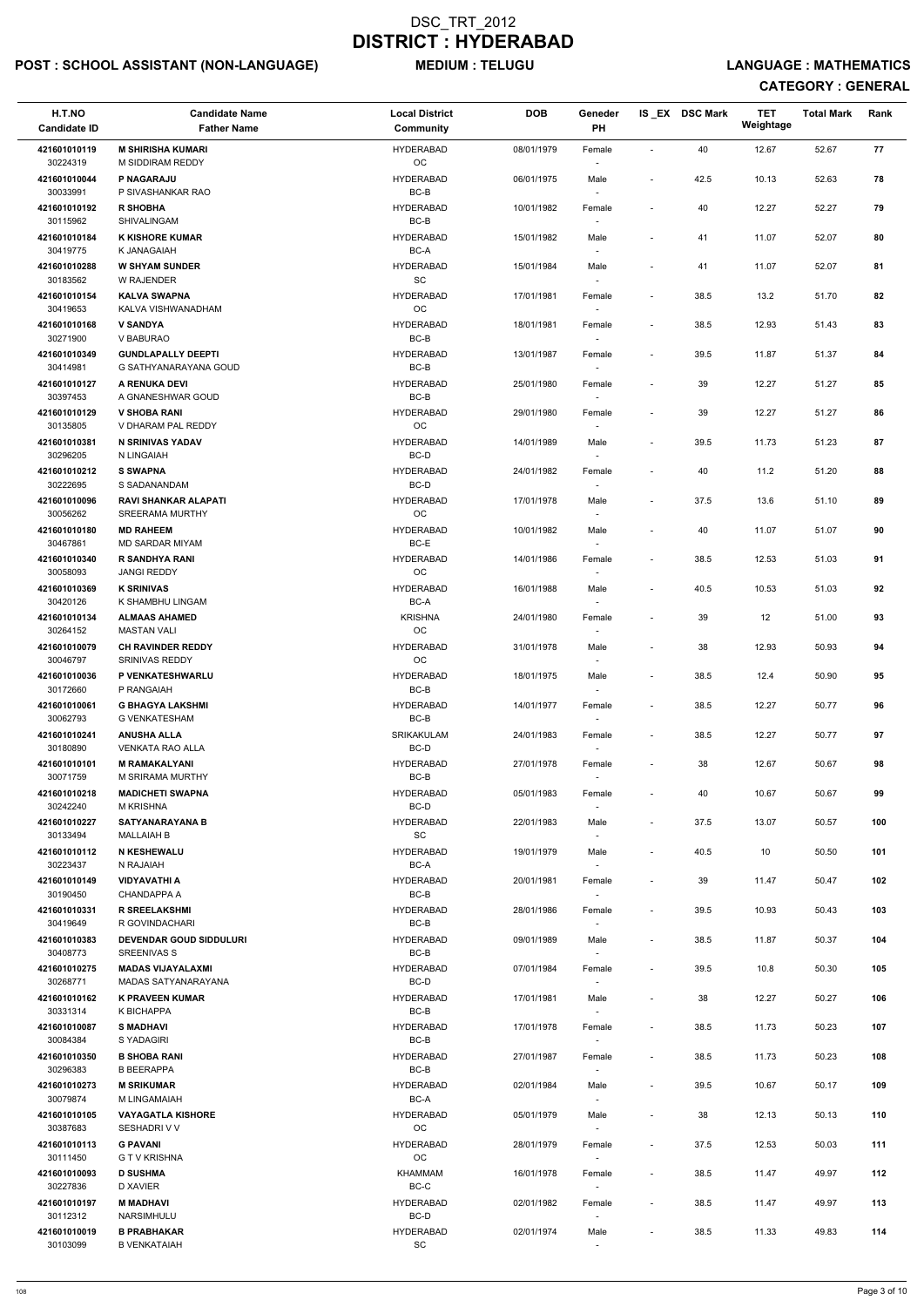## POST : SCHOOL ASSISTANT (NON-LANGUAGE) MEDIUM : TELUGU LANGUAGE : MATHEMATICS

| H.T.NO<br><b>Candidate ID</b> | <b>Candidate Name</b><br><b>Father Name</b>     | <b>Local District</b><br>Community | <b>DOB</b> | Geneder<br>PH                      |                          | IS_EX DSC Mark | <b>TET</b><br>Weightage | <b>Total Mark</b> | Rank |
|-------------------------------|-------------------------------------------------|------------------------------------|------------|------------------------------------|--------------------------|----------------|-------------------------|-------------------|------|
| 421601010094<br>30322787      | SHAMBUPRASAD DONTHOJU<br><b>KUMARA SWAMY</b>    | <b>HYDERABAD</b><br>BC-B           | 06/01/1978 | Male                               | $\sim$                   | 38.5           | 11.33                   | 49.83             | 115  |
| 421601010394                  | <b>G GEETHA</b>                                 | <b>HYDERABAD</b>                   | 23/01/1990 | Female                             | $\overline{\phantom{a}}$ | 39             | 10.8                    | 49.80             | 116  |
| 30102453<br>421601010014      | <b>G SAILU</b><br><b>PARAKA SUVARNA</b>         | BC-A<br><b>HYDERABAD</b>           | 30/01/1974 | Female                             | $\overline{\phantom{a}}$ | 37             | 12.67                   | 49.67             | 117  |
| 30353625<br>421601010043      | P VENKATACHARI<br><b>K NAGESWAR RAO</b>         | OC<br><b>HYDERABAD</b>             | 28/01/1975 | Male                               | $\overline{\phantom{a}}$ | 37             | 12.67                   | 49.67             | 118  |
| 30280324<br>421601010166      | K CHANCHAIAH<br><b>B SULAKSHANA</b>             | $BC-B$<br><b>HYDERABAD</b>         | 01/01/1981 | Female                             | $\overline{\phantom{a}}$ | 37.5           | 12.13                   | 49.63             | 119  |
| 30013623<br>421601010229      | <b>B MALLESHAM</b><br><b>B NARSIMHA</b>         | SC<br><b>HYDERABAD</b>             | 04/01/1983 | Male                               | $\overline{\phantom{a}}$ | 38.5           | 11.07                   | 49.57             | 120  |
| 30066953<br>421601010147      | <b>B MALLESH</b><br><b>MARADANI NOOKA RATNA</b> | SC<br><b>HYDERABAD</b>             | 14/01/1980 | Female                             | $\blacksquare$           | 38             | 11.47                   | 49.47             | 121  |
| 30054582<br>421601010067      | M NAGESHWAR RAO<br><b>SUJATHAK</b>              | BC-D<br><b>HYDERABAD</b>           | 04/01/1977 | Female                             | $\sim$                   | 36.5           | 12.8                    | 49.30             | 122  |
| 30200665                      | <b>TIRUPATHAIAH</b>                             | SC                                 |            |                                    |                          |                |                         |                   |      |
| 421601010188<br>30368477      | <b>K ESHWAR</b><br>K YADAGIRI                   | <b>HYDERABAD</b><br>BC-B           | 09/01/1982 | Male                               | $\overline{\phantom{a}}$ | 39             | 10.13                   | 49.13             | 123  |
| 421601010150<br>30285601      | P VENKATA RAMANA<br>P NARSAIAH LATE             | <b>HYDERABAD</b><br>BC-A           | 18/01/1981 | Male                               | $\overline{\phantom{a}}$ | 37             | 12                      | 49.00             | 124  |
| 421601010244                  | <b>P VENU</b>                                   | <b>HYDERABAD</b>                   | 03/01/1983 | $\overline{\phantom{a}}$<br>Male   | ٠                        | 37             | 12                      | 49.00             | 125  |
| 30027065                      | P JAGDISWAR<br>P SWAPNA                         | BC-D<br><b>HYDERABAD</b>           |            |                                    |                          |                |                         |                   | 126  |
| 421601010302<br>30262565      | P BHOOPAL SWAMY                                 | BC-A                               | 17/01/1985 | Female                             | $\overline{\phantom{a}}$ | 35             | 14                      | 49.00             |      |
| 421601010074<br>30257705      | A VIJITHA<br>A ADI REDDY                        | <b>HYDERABAD</b><br>$_{\rm OC}$    | 31/01/1977 | Female<br>$\overline{\phantom{a}}$ | $\overline{\phantom{a}}$ | 36             | 12.93                   | 48.93             | 127  |
| 421601010009<br>30158981      | <b>D SUMALATHA</b><br>D V SATHYANARAYANA        | <b>HYDERABAD</b><br>OC             | 21/01/1973 | Female                             | $\overline{\phantom{a}}$ | 36.5           | 12.4                    | 48.90             | 128  |
| 421601010203<br>30260710      | <b>POLAGANI SUSMITHA</b><br>P PITCHAIAH         | <b>HYDERABAD</b><br>BC-B           | 28/01/1982 | Female                             | $\overline{\phantom{a}}$ | 36.5           | 12.4                    | 48.90             | 129  |
| 421601010292                  | <b>J SRIDEVI</b>                                | <b>HYDERABAD</b>                   | 14/01/1984 | Female                             | $\overline{\phantom{a}}$ | 36.5           | 12.4                    | 48.90             | 130  |
| 30310955<br>421601010357      | JALLU SESHAIAH<br><b>MEDARI ASHWINI</b>         | $BC-B$<br><b>HYDERABAD</b>         | 25/01/1987 | Female                             | $\overline{\phantom{a}}$ | 36.5           | 12.4                    | 48.90             | 131  |
| 30120954<br>421601010131      | <b>MEDARI RAJU</b><br><b>M SHIRISHA</b>         | SC<br><b>HYDERABAD</b>             | 20/01/1980 | $\overline{\phantom{a}}$<br>Female | $\tilde{\phantom{a}}$    | 37             | 11.87                   | 48.87             | 132  |
| 30177611                      | M ANJAIAH                                       | BC-B                               |            | $\overline{\phantom{a}}$           |                          |                |                         |                   |      |
| 421601010047<br>30290330      | <b>M MADHUSUDHAN</b><br>M VEERA CHARI           | <b>HYDERABAD</b><br>BC-B           | 01/01/1976 | Male                               | $\overline{\phantom{a}}$ | 37.5           | 11.2                    | 48.70             | 133  |
| 421601010284<br>30136242      | <b>M NEELIMA</b><br>M MAHESHVARLU               | <b>HYDERABAD</b><br><b>SC</b>      | 11/01/1984 | Female<br>$\sim$                   | $\overline{\phantom{a}}$ | 38             | 10.67                   | 48.67             | 134  |
| 421601010179<br>30101941      | <b>R SRINIVAS</b><br>R RAMACHANDER              | <b>HYDERABAD</b><br>BC-B           | 04/01/1982 | Male                               | $\blacksquare$           | 36.5           | 12.13                   | 48.63             | 135  |
| 421601010322                  | <b>K SANGEETHA</b>                              | <b>HYDERABAD</b>                   | 11/01/1985 | $\sim$<br>Female                   | $\blacksquare$           | 37.5           | 10.93                   | 48.43             | 136  |
| 30203508<br>421601010159      | K NARSIMHA<br><b>G Y RAJYALAXMI</b>             | BC-A<br><b>HYDERABAD</b>           | 13/01/1981 | Female                             | $\blacksquare$           | 36.5           | 11.73                   | 48.23             | 137  |
| 30157379<br>421601010045      | <b>G YELLAIAH</b><br><b>PUSHPALATHA PATI</b>    | SC<br><b>HYDERABAD</b>             | 01/01/1975 | Female                             | $\overline{\phantom{a}}$ | 36             | 12.13                   | 48.13             | 138  |
| 30153163                      | KISHTA REDDY P                                  | <b>OC</b>                          |            |                                    |                          |                |                         |                   |      |
| 421601010265<br>30056309      | <b>M MAYURI</b><br><b>M KRISHNA</b>             | <b>HYDERABAD</b><br>BC-D           | 20/01/1984 | Female<br>$\overline{\phantom{a}}$ | $\overline{\phantom{a}}$ | 35             | 13.07                   | 48.07             | 139  |
| 421601010266<br>30071312      | <b>D KARUNAKER</b><br>NARSAYYA D                | <b>HYDERABAD</b><br>BC-B           | 31/01/1984 | Male<br>$\sim$                     | $\overline{\phantom{a}}$ | 35             | 13.07                   | 48.07             | 140  |
| 421601010175<br>30262607      | <b>J PREM KUMAR</b><br>J BHOOMAIAH              | <b>HYDERABAD</b><br>BC-D           | 29/01/1981 | Male                               | $\overline{\phantom{a}}$ | 37.5           | 10.53                   | 48.03             | 141  |
| 421601010255<br>30088821      | <b>N SWETHA</b><br>N VINOD                      | <b>HYDERABAD</b><br>BC-B           | 22/01/1984 | Female                             | $\overline{\phantom{a}}$ | 37             | 10.93                   | 47.93             | 142  |
| 421601010293                  | <b>B VIJAYA LAXMI</b>                           | <b>HYDERABAD</b>                   | 17/01/1984 | Female                             | $\blacksquare$           | 35.5           | 12.4                    | 47.90             | 143  |
| 30302944<br>421601010294      | <b>B RANGAIAH</b><br><b>M PRIYA DARSHINI</b>    | BC-B<br><b>HYDERABAD</b>           | 22/01/1984 | $\sim$                             | $\blacksquare$           | 36.5           | 11.33                   | 47.83             | 144  |
| 30139938                      | M PADMA RAO                                     | BC-D                               |            | Female<br>$\overline{\phantom{a}}$ |                          |                |                         |                   |      |
| 421601010215<br>30276170      | A SWAROOPA RANI<br>A DURGAIAH                   | <b>HYDERABAD</b><br>SC             | 20/01/1982 | Female<br>$\overline{\phantom{a}}$ | $\blacksquare$           | 38             | 9.73                    | 47.73             | 145  |
| 421601010178                  | <b>RAMESH V</b>                                 | <b>HYDERABAD</b>                   | 01/01/1982 | Male                               | $\overline{\phantom{a}}$ | 36.5           | 11.2                    | 47.70             | 146  |
| 30398207<br>421601010084      | V VENKAT RAMANA<br><b>PRASAD T</b>              | BC-B<br><b>HYDERABAD</b>           | 06/01/1978 | Male                               | $\overline{\phantom{a}}$ | 36             | 11.6                    | 47.60             | 147  |
| 30291698<br>421601010272      | <b>APPAIAHT</b><br><b>P ARUN KUMAR</b>          | SC<br><b>HYDERABAD</b>             | 25/01/1984 | $\overline{\phantom{a}}$<br>Male   |                          | 36             | 11.47                   | 47.47             | 148  |
| 30286536<br>421601010125      | P YADAGIRI<br><b>R NARENDRA CHARY</b>           | SC<br><b>HYDERABAD</b>             | 08/01/1980 | $\overline{\phantom{a}}$<br>Male   | $\blacksquare$           | 36.5           | 10.8                    | 47.30             | 149  |
| 30300343<br>421601010387      | R VENKAIAH CHARY<br>Y VIJAYALAXMI               | BC-B<br><b>HYDERABAD</b>           | 12/01/1989 | $\overline{\phantom{a}}$<br>Female | $\overline{\phantom{a}}$ | 36.5           | 10.8                    | 47.30             | 150  |
| 30236041                      | Y SHANKER                                       | BC-B                               |            | $\overline{\phantom{a}}$           |                          |                |                         |                   |      |
| 421601010001<br>30440724      | <b>D SRINIVAS BABU</b><br>D KRISHNA MURTHY      | <b>HYDERABAD</b><br>BC-B           | 16/01/1969 | Male<br>$\overline{\phantom{a}}$   | $\overline{\phantom{a}}$ | 37             | 10.27                   | 47.27             | 151  |
| 421601010207<br>30333460      | <b>RAKESH KUMAR S</b><br><b>ESHWARJI S</b>      | <b>HYDERABAD</b><br>BC-D           | 15/01/1982 | Male                               | $\overline{\phantom{a}}$ | 37             | 10.13                   | 47.13             | 152  |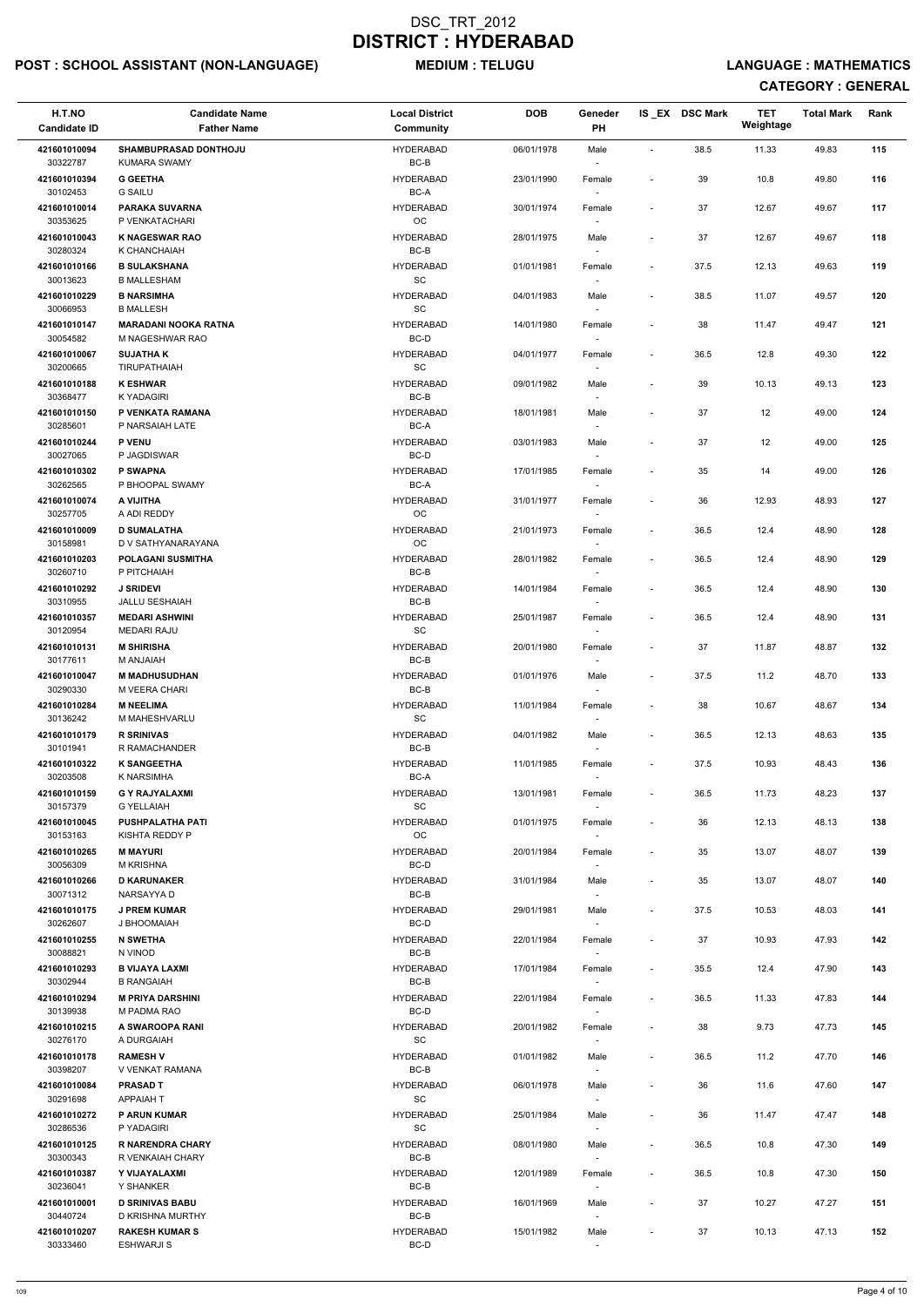## POST : SCHOOL ASSISTANT (NON-LANGUAGE) MEDIUM : TELUGU LANGUAGE : MATHEMATICS

| H.T.NO<br><b>Candidate ID</b>        | <b>Candidate Name</b><br><b>Father Name</b>                             | <b>Local District</b><br>Community | <b>DOB</b> | Geneder<br>PH                    |                          | IS EX DSC Mark | <b>TET</b><br>Weightage | <b>Total Mark</b> | Rank |
|--------------------------------------|-------------------------------------------------------------------------|------------------------------------|------------|----------------------------------|--------------------------|----------------|-------------------------|-------------------|------|
| 421601010359<br>30467307             | <b>V BHARGAVI</b><br>V VENKATESH                                        | <b>HYDERABAD</b><br>BC-B           | 16/01/1987 | Female                           | $\overline{\phantom{a}}$ | 35.5           | 11.6                    | 47.10             | 153  |
| 421601010205<br>30448890             | <b>M SHAILAJA</b><br><b>M YADAGIRI</b>                                  | WARANGAL<br>BC-D                   | 10/01/1982 | Female                           | $\overline{\phantom{a}}$ | 35.5           | 11.47                   | 46.97             | 154  |
| 421601010046<br>30225841             | SAMBARAJU LAXMIPRASANNA<br>SAMBARAJU S NARAYANA RAO                     | <b>HYDERABAD</b><br>OC             | 28/01/1976 | Female                           | $\overline{\phantom{a}}$ | 34.5           | 12.4                    | 46.90             | 155  |
| 421601010080<br>30098103             | <b>G SANGEETHA</b><br><b>G BABAIAH</b>                                  | <b>HYDERABAD</b><br>BC-A           | 06/01/1978 | Female                           | $\overline{\phantom{a}}$ | 34.5           | 12.4                    | 46.90             | 156  |
| 421601010191<br>30276150             | <b>KODISHARAPU BHASKER</b><br>K NARASIMLU                               | <b>HYDERABAD</b><br>BC-D           | 10/01/1982 | Male                             | $\overline{\phantom{a}}$ | 35             | 11.87                   | 46.87             | 157  |
| 421601010031<br>30435499             | <b>DYASANI SRIDEVI</b>                                                  | <b>HYDERABAD</b><br><b>OC</b>      | 02/01/1975 | Female                           | $\overline{\phantom{a}}$ | 33.5           | 13.33                   | 46.83             | 158  |
| 421601010352                         | DYASANI RAM REDDY<br><b>B BHAGYA LAXMI</b>                              | <b>HYDERABAD</b><br>BC-B           | 21/01/1987 | Female                           | $\overline{\phantom{a}}$ | 33.5           | 13.33                   | 46.83             | 159  |
| 30253326<br>421601010135<br>30285573 | <b>B SHANKER</b><br><b>BUVAKAR SHAILAJA</b><br><b>BUVAKAR MURLIDHAR</b> | <b>HYDERABAD</b><br>BC-D           | 02/01/1980 | Female                           | $\overline{\phantom{a}}$ | 34             | 12.8                    | 46.80             | 160  |
| 421601010295                         | <b>U SWETHA</b>                                                         | <b>HYDERABAD</b>                   | 26/01/1984 | Female                           | $\blacksquare$           | 34.5           | 12.27                   | 46.77             | 161  |
| 30460954                             | U RAM MOHAN RAO                                                         | BC-D                               |            | $\sim$                           |                          |                |                         |                   |      |
| 421601010172<br>30274721             | <b>M ANURADHA</b><br>M SRINIVASULU                                      | <b>HYDERABAD</b><br>BC-D           | 09/01/1981 | Female                           | $\overline{\phantom{a}}$ | 35             | 11.73                   | 46.73             | 162  |
| 421601010069<br>30406540             | <b>T AMARAVATHI</b><br>T NARSING RAO                                    | <b>HYDERABAD</b><br>BC-B           | 15/01/1977 | Female                           | $\overline{\phantom{a}}$ | 36             | 10.67                   | 46.67             | 163  |
| 421601010217<br>30274744             | <b>TARANGINI M</b><br>K M KRISHNA MURTHY                                | <b>HYDERABAD</b><br>BC-D           | 08/01/1983 | Female                           | $\overline{\phantom{a}}$ | 35.5           | 11.07                   | 46.57             | 164  |
| 421601010261<br>30229549             | <b>U JYOTHI</b><br>V NARAYANA CHARY                                     | <b>HYDERABAD</b><br>BC-B           | 10/01/1984 | Female<br>$\sim$                 | $\overline{\phantom{a}}$ | 35             | 11.47                   | 46.47             | 165  |
| 421601010361                         | <b>K NAGAMANI</b>                                                       | <b>HYDERABAD</b>                   | 30/01/1987 | Female                           | $\overline{\phantom{a}}$ | 35.5           | 10.93                   | 46.43             | 166  |
| 30191542<br>421601010366             | SUNDER RAO<br>K HEMALATHA                                               | SC<br><b>HYDERABAD</b>             | 01/01/1988 | Female                           | $\overline{\phantom{a}}$ | 33.5           | 12.93                   | 46.43             | 167  |
| 30134973<br>421601010376             | SAYANNA K<br><b>LENKALA RENUKA</b>                                      | BC-A<br><b>HYDERABAD</b>           | 08/01/1989 | Female                           | $\overline{\phantom{a}}$ | 34.5           | 11.87                   | 46.37             | 168  |
| 30400777<br>421601010177             | LENKALA NAGESH<br><b>M SARASWATHI</b>                                   | BC-D<br><b>HYDERABAD</b>           | 18/01/1981 | Female                           | $\overline{\phantom{a}}$ | 35             | 11.33                   | 46.33             | 169  |
| 30162684                             | M MOGULAIAH                                                             | <b>SC</b>                          |            | $\overline{\phantom{a}}$         |                          |                |                         |                   |      |
| 421601010243<br>30426290             | <b>K AMBAJI</b><br>K LAXMANJI                                           | <b>HYDERABAD</b><br>BC-D           | 30/01/1983 | Male<br>$\overline{\phantom{a}}$ | $\overline{\phantom{a}}$ | 35.5           | 10.8                    | 46.30             | 170  |
| 421601010025<br>30304534             | <b>S ROJA RANI</b><br>S VENKATA CHARY                                   | NIZAMABAD<br>OC                    | 19/01/1974 | Female                           | $\overline{\phantom{a}}$ | 34             | 12.27                   | 46.27             | 171  |
| 421601010118                         | K PADMAVATHI                                                            | <b>HYDERABAD</b><br>BC-B           | 26/01/1979 | Female                           | $\overline{\phantom{a}}$ | 34.5           | 11.73                   | 46.23             | 172  |
| 30450594<br>421601010210             | K BIKSHAPATHY<br><b>CH SRILATHA</b>                                     | <b>HYDERABAD</b>                   | 19/01/1982 | $\sim$<br>Female                 | $\overline{\phantom{a}}$ | 34.5           | 11.73                   | 46.23             | 173  |
| 30069249<br>421601010012             | <b>CH SEENAIAH</b><br><b>G SREELATHA</b>                                | BC-B<br><b>HYDERABAD</b>           | 10/01/1974 | $\sim$<br>Female                 | $\overline{\phantom{a}}$ | 33.5           | 12.67                   | 46.17             | 174  |
| 30047406<br>421601010341             | G JAGADEESHWAR<br>S SRILAKSHMI AYACHITULA                               | BC-D<br><b>EAST GODAVARI</b>       | 18/01/1986 | $\sim$<br>Female                 | $\overline{\phantom{a}}$ | 34             | 12.13                   | 46.13             | 175  |
| 30438499<br>421601010049             | A NARENDRA KUAMR<br><b>G JYOTSNA</b>                                    | OC<br><b>HYDERABAD</b>             | 04/01/1976 | Female                           | $\overline{\phantom{a}}$ | 32.5           | 13.6                    | 46.10             | 176  |
| 30318635<br>421601010198             | <b>G JAIPAL</b><br><b>T ANURADHA</b>                                    | BC-D<br><b>HYDERABAD</b>           | 02/01/1982 | Female                           | $\overline{\phantom{a}}$ | 34.5           | 11.6                    | 46.10             | 177  |
| 30089727<br>421601010186             | T SATYANARAYANA<br><b>E SARITA</b>                                      | BC-B<br><b>HYDERABAD</b>           | 05/01/1982 | $\sim$<br>Female                 | $\overline{\phantom{a}}$ | 35             | 11.07                   | 46.07             | 178  |
| 30103225                             | E RAMA CHARY                                                            | BC-B                               |            | $\sim$                           |                          |                |                         |                   |      |
| 421601010115<br>30425138             | <b>M MADHAVI</b><br><b>SASTRY M</b>                                     | <b>HYDERABAD</b><br>OC             | 04/01/1979 | Female                           | $\overline{\phantom{a}}$ | 33.5           | 12.53                   | 46.03             | 179  |
| 421601010085<br>30242175             | <b>M GAYATRI</b><br>M PADMARAO                                          | <b>HYDERABAD</b><br>BC-B           | 07/01/1978 | Female                           | $\overline{\phantom{a}}$ | 32.5           | 13.47                   | 45.97             | 180  |
| 421601010171<br>30419576             | <b>KATTA SHEKHAR</b><br>KUMAR                                           | <b>HYDERABAD</b><br>BC-B           | 28/01/1981 | Male<br>$\sim$                   | $\overline{\phantom{a}}$ | 35             | 10.93                   | 45.93             | 181  |
| 421601010145<br>30103423             | <b>T PADMA LATHA</b><br>T RAJAIAH                                       | <b>HYDERABAD</b><br>BC-D           | 24/01/1980 | Female<br>$\sim$                 | $\overline{\phantom{a}}$ | 33.5           | 12.4                    | 45.90             | 182  |
| 421601010219                         | <b>R SWAPNA</b>                                                         | <b>HYDERABAD</b>                   | 07/01/1983 | Female                           | $\overline{\phantom{a}}$ | 34             | 11.87                   | 45.87             | 183  |
| 30208189<br>421601010221             | R HANMATH RAO<br><b>K MARY LILLY</b>                                    | BC-B<br><b>HYDERABAD</b>           | 19/01/1983 | $\sim$<br>Female                 | $\overline{\phantom{a}}$ | 35.5           | 10.27                   | 45.77             | 184  |
| 30467902                             | K DEVAVARA PRASAD                                                       | BC-C                               |            |                                  |                          |                |                         |                   |      |
| 421601010011<br>30294628             | <b>PANDUGA SAMSON</b><br><b>DEVAIAH</b>                                 | <b>NALGONDA</b><br>BC-D            | 10/01/1973 | Male<br>$\overline{\phantom{a}}$ | $\overline{\phantom{a}}$ | 34             | 11.73                   | 45.73             | 185  |
| 421601010257<br>30307618             | <b>M SUDHA RANI</b><br><b>M RAJAIAH</b>                                 | <b>HYDERABAD</b><br>SC             | 01/01/1984 | Female                           |                          | 34             | 11.73                   | 45.73             | 186  |
| 421601010204<br>30038951             | <b>CH NAGARAJU</b><br><b>CH BABAIAH</b>                                 | <b>HYDERABAD</b><br>BC-D           | 04/01/1982 | Male<br>$\overline{\phantom{a}}$ | $\overline{\phantom{a}}$ | 35.5           | 10.13                   | 45.63             | 187  |
| 421601010039                         | <b>G JYOTHI</b>                                                         | NIZAMABAD                          | 20/01/1975 | Female                           | $\overline{\phantom{a}}$ | 34.5           | 11.07                   | 45.57             | 188  |
| 30422133<br>421601010132             | G SATYANARAYANA<br><b>GAYATHRI DURVASULA</b>                            | $BC-B$<br>VIZIANAGARAM             | 03/01/1980 | $\sim$<br>Female                 | $\overline{\phantom{a}}$ | 33             | 12.53                   | 45.53             | 189  |
| 30437446<br>421601010317             | KURMACHARYULU D<br><b>P JAYA</b>                                        | BC-A<br><b>HYDERABAD</b>           | 16/01/1985 | $\sim$<br>Female                 | $\overline{\phantom{a}}$ | 33.5           | 12                      | 45.50             | 190  |
| 30184676                             | P SATYA NARAYANA                                                        | $BC-D$                             |            | $\overline{\phantom{a}}$         |                          |                |                         |                   |      |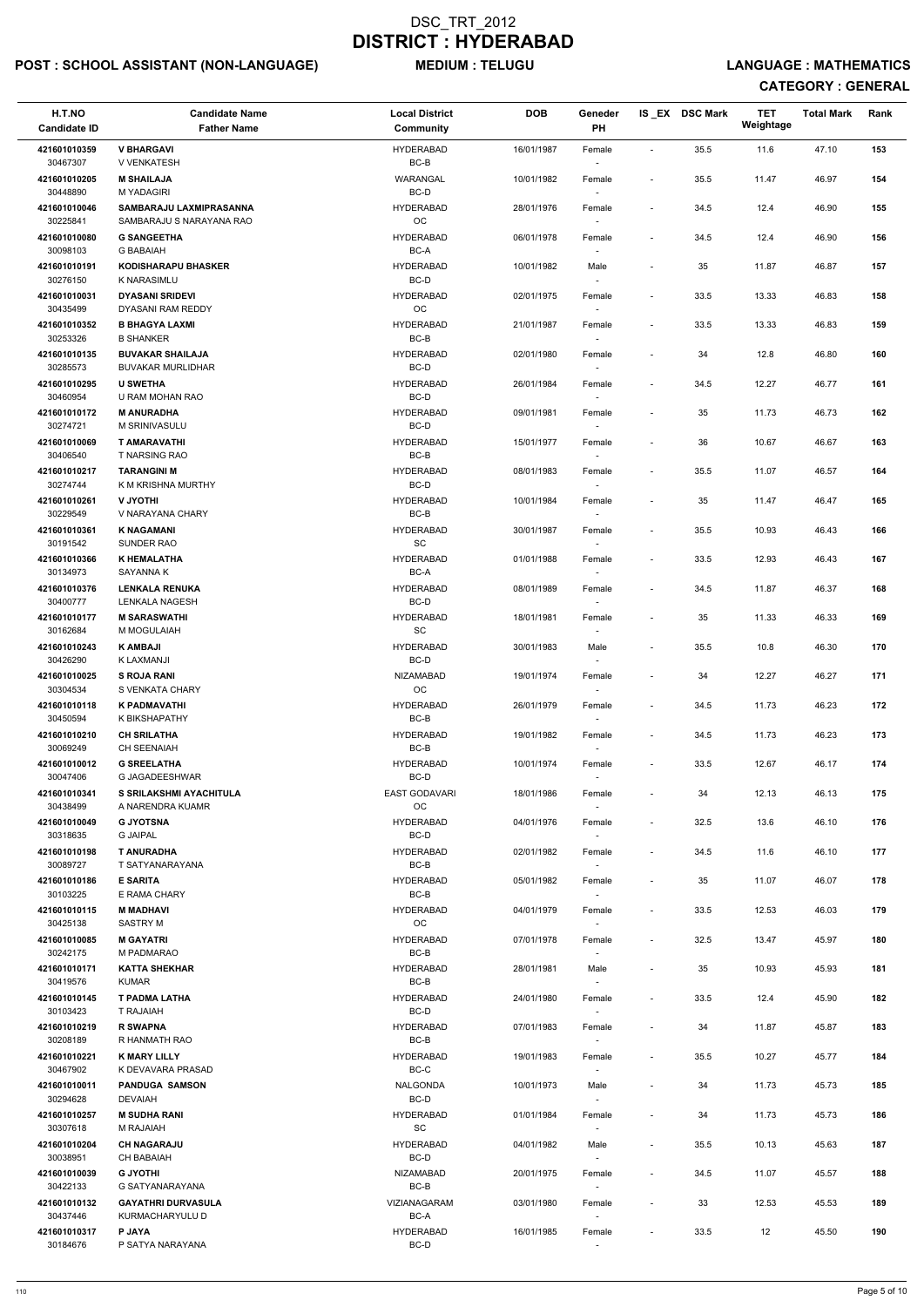## POST : SCHOOL ASSISTANT (NON-LANGUAGE) MEDIUM : TELUGU LANGUAGE : MATHEMATICS

| H.T.NO<br><b>Candidate ID</b> | <b>Candidate Name</b><br><b>Father Name</b>     | <b>Local District</b><br><b>Community</b> | <b>DOB</b> | Geneder<br><b>PH</b>               |                          | IS_EX DSC Mark | <b>TET</b><br>Weightage | <b>Total Mark</b> | Rank |
|-------------------------------|-------------------------------------------------|-------------------------------------------|------------|------------------------------------|--------------------------|----------------|-------------------------|-------------------|------|
| 421601010030                  | PARCHURU RADHA MADHAVI                          | <b>PRAKASAM</b>                           | 25/01/1975 | Female                             | $\sim$                   | 32             | 13.47                   | 45.47             | 191  |
| 30129068                      | P A N ACHARYULU                                 | <b>OC</b>                                 |            |                                    |                          |                |                         |                   |      |
| 421601010102<br>30209817      | <b>GHANDLA SWARNALATHA</b><br><b>G NARAYANA</b> | <b>HYDERABAD</b><br>BC-B                  | 20/01/1979 | Female                             | $\blacksquare$           | 33             | 12.4                    | 45.40             | 192  |
| 421601010245<br>30445296      | <b>D SWAPNA</b><br>D SATYANARAYANA              | <b>HYDERABAD</b><br>$BC-B$                | 10/01/1983 | Female                             | $\overline{\phantom{a}}$ | 35             | 10.27                   | 45.27             | 193  |
| 421601010004                  | <b>KARRE YESU RATNAM</b>                        | <b>HYDERABAD</b>                          | 13/01/1971 | Male                               | $\overline{\phantom{a}}$ | 34             | 11.2                    | 45.20             | 194  |
| 30407783<br>421601010020      | K SANGEETHA RAO<br>P SHEEBA                     | BC-C<br><b>HYDERABAD</b>                  | 02/01/1974 | $\sim$<br>Female                   | $\overline{\phantom{a}}$ | 34.5           | 10.67                   | 45.17             | 195  |
| 30432075                      | <b>PREMAIAH</b>                                 | BC-C                                      |            |                                    |                          |                |                         |                   |      |
| 421601010236<br>30121052      | <b>E SHYLAJA</b><br>E RAMNARAYAN REDDY          | <b>HYDERABAD</b><br>OC                    | 08/01/1983 | Female                             | $\overline{\phantom{a}}$ | 33             | 12.13                   | 45.13             | 196  |
| 421601010253<br>30339355      | <b>SL KALYANI</b><br>S LAXMI KANTH              | <b>HYDERABAD</b><br>BC-A                  | 05/01/1983 | Female                             | ÷,                       | 32             | 13.07                   | 45.07             | 197  |
| 421601010298                  | N SOWJANYA                                      | <b>HYDERABAD</b>                          | 08/01/1985 | Female                             | $\overline{\phantom{a}}$ | 34             | 11.07                   | 45.07             | 198  |
| 30141137<br>421601010377      | N KRISHNA GOUD<br><b>C PRASANNA LAXMI</b>       | BC-B<br><b>HYDERABAD</b>                  | 28/01/1989 | Female                             | $\overline{\phantom{a}}$ | 34             | 11.07                   | 45.07             | 199  |
| 30184647                      | C LAXMAIAH<br>DAYANAND DAMA                     | BC-B<br><b>HYDERABAD</b>                  |            |                                    |                          |                |                         |                   | 200  |
| 421601010165<br>30439116      | <b>LINGAIAH</b>                                 | BC-B                                      | 22/01/1981 | Male<br>$\sim$                     | $\overline{\phantom{a}}$ | 34.5           | 10.53                   | 45.03             |      |
| 421601010214<br>30412964      | P NAGAMANI<br>RAMANAIAH                         | <b>HYDERABAD</b><br>BC-A                  | 06/01/1982 | Female                             | $\blacksquare$           | 34.5           | 10.4                    | 44.90             | 201  |
| 421601010224<br>30198245      | K VIJAYA LAXMI<br>K ANJANEYULU                  | <b>HYDERABAD</b><br>BC-B                  | 03/01/1983 | Female                             | $\overline{\phantom{a}}$ | 33             | 11.87                   | 44.87             | 202  |
| 421601010144                  | <b>C VINOD KUMAR</b>                            | <b>HYDERABAD</b>                          | 11/01/1980 | Male                               | $\overline{\phantom{a}}$ | 31.5           | 13.33                   | 44.83             | 203  |
| 30444861<br>421601010167      | C BALA KISHAN<br><b>SHAIK ANWAR HANEEF</b>      | BC-D<br><b>HYDERABAD</b>                  | 06/01/1981 | Male                               | $\overline{\phantom{a}}$ | 34.5           | 10.27                   | 44.77             | 204  |
| 30421270                      | <b>SHAIK ESUBUDDIN</b>                          | BC-E                                      |            |                                    |                          |                |                         |                   |      |
| 421601010283<br>30254680      | <b>D SUMALATHA</b><br>D VISHNUMOORTHY           | <b>HYDERABAD</b><br>BC-B                  | 29/01/1984 | Female                             | $\overline{\phantom{a}}$ | 33             | 11.6                    | 44.60             | 205  |
| 421601010195<br>30427690      | BHAIRAVA BOTLA LAKSHMI SOUJANYA<br>RAMA MURTHY  | KHAMMAM<br>OC                             | 14/01/1982 | Female                             | $\overline{\phantom{a}}$ | 32.5           | 12                      | 44.50             | 206  |
| 421601010328                  | <b>B SWARNA LATHA</b>                           | <b>HYDERABAD</b>                          | 08/01/1986 | Female                             | $\overline{\phantom{a}}$ | 33             | 11.47                   | 44.47             | 207  |
| 30070563<br>421601010100      | <b>B RAMAKOTI</b><br><b>RAZIA SULTANA</b>       | <b>ST</b><br><b>HYDERABAD</b>             | 20/01/1978 | $\sim$<br>Female                   | $\overline{\phantom{a}}$ | 33.5           | 10.93                   | 44.43             | 208  |
| 30228375<br>421601010139      | <b>MOHD MURTUZA</b><br><b>K MAHALAKSHMI</b>     | BC-B<br><b>HYDERABAD</b>                  | 29/01/1980 | Female                             | $\overline{\phantom{a}}$ | 32             | 12.4                    | 44.40             | 209  |
| 30061364                      | K YADAGIRI                                      | BC-A                                      |            |                                    |                          |                |                         |                   |      |
| 421601010392<br>30468788      | <b>K V SUSHMITHA</b><br><b>K ANJANEYULU</b>     | <b>HYDERABAD</b><br>BC-B                  | 07/01/1989 | Female<br>$\sim$                   | $\overline{\phantom{a}}$ | 34             | 10.4                    | 44.40             | 210  |
| 421601010097<br>30319103      | <b>T RAJESWARI</b><br><b>T MALLESH</b>          | <b>HYDERABAD</b><br>BC-B                  | 15/01/1978 | Female<br>$\overline{\phantom{a}}$ | $\overline{\phantom{a}}$ | 33.5           | 10.8                    | 44.30             | 211  |
| 421601010018                  | <b>D MALATHI</b>                                | <b>HYDERABAD</b>                          | 23/01/1974 | Female                             | $\overline{\phantom{a}}$ | 32             | 12.27                   | 44.27             | 212  |
| 30288015<br>421601010107      | <b>D SRIHARI</b><br><b>KOTLA KRISHNAVENI</b>    | BC-D<br><b>HYDERABAD</b>                  | 19/01/1979 | $\sim$<br>Female                   | $\overline{\phantom{a}}$ | 32.5           | 11.73                   | 44.23             | 213  |
| 30297015<br>421601010161      | KOTLA GOVARDHAN<br><b>MANDA RAJA KUMARI</b>     | BC-D<br><b>HYDERABAD</b>                  | 14/01/1981 |                                    | $\overline{\phantom{a}}$ | 35             | 9.2                     | 44.20             | 214  |
| 30094769                      | M C H MANIKYALA RAO                             | SC                                        |            | Female                             |                          |                |                         |                   |      |
| 421601010078<br>30434685      | <b>JYOTSNA RANI NELA</b><br>N JOHN SIMON        | <b>WEST GODAVARI</b><br>BC-C              | 20/01/1978 | Female<br>$\sim$                   | $\overline{\phantom{a}}$ | 31.5           | 12.4                    | 43.90             | 215  |
| 421601010269<br>30433471      | <b>D SNEHALATHA</b><br><b>ANJAIAH</b>           | <b>HYDERABAD</b><br><b>SC</b>             | 04/01/1984 | Female<br>$\sim$                   | $\overline{\phantom{a}}$ | 32.5           | 11.33                   | 43.83             | 216  |
| 421601010038                  | <b>RAJASRI MAMIDALA</b>                         | <b>HYDERABAD</b>                          | 09/01/1975 | Female                             | $\blacksquare$           | 33.5           | 10.27                   | 43.77             | 217  |
| 30452064<br>421601010124      | M SUDHAKAR<br>A. VIJAYA LAKSHMI                 | BC-B<br><b>HYDERABAD</b>                  | 01/01/1980 | Female                             | $\overline{\phantom{a}}$ | 32             | 11.73                   | 43.73             | 218  |
| 30079512                      | NARSHIMA CHARY                                  | BC-B                                      |            |                                    |                          |                |                         |                   |      |
| 421601010121<br>30052250      | <b>VANTERU MADHAVI</b><br>V NARSIMHA REDDY      | <b>HYDERABAD</b><br>OC                    | 28/01/1979 | Female<br>$\sim$                   | $\overline{\phantom{a}}$ | 31.5           | 12.13                   | 43.63             | 219  |
| 421601010220<br>30307313      | <b>PULI RANI</b><br>J P PARSHURAM               | <b>HYDERABAD</b><br><b>SC</b>             | 16/01/1983 | Female<br>$\sim$                   | $\overline{\phantom{a}}$ | 32             | 11.6                    | 43.60             | 220  |
| 421601010371                  | <b>DODDY BHAGYA LAKSHMI</b>                     | <b>HYDERABAD</b>                          | 01/01/1988 | Female                             | $\overline{\phantom{a}}$ | 30.5           | 13.07                   | 43.57             | 221  |
| 30348293<br>421601010254      | D JAGJEEVAN<br><b>K RAJESHWARI</b>              | BC-B<br><b>HYDERABAD</b>                  | 21/01/1983 | $\sim$<br>Female                   | $\overline{\phantom{a}}$ | 32             | 11.47                   | 43.47             | 222  |
| 30402865<br>421601010070      | KADIYAM VEERABRAHMAM<br><b>M UMADEVI</b>        | BC-B<br><b>HYDERABAD</b>                  | 22/01/1977 | Female                             | $\overline{\phantom{a}}$ | 32.5           | 10.8                    | 43.30             | 223  |
| 30300196                      | M EMBAIAH                                       | BC-B                                      |            | $\sim$                             |                          |                |                         |                   |      |
| 421601010296<br>30394548      | <b>NANDIKOLLA MAMATHA</b><br>N PULLAIAH         | <b>VISAKHAPATNAM</b><br>OC                | 08/01/1984 | Female                             |                          | 31             | 12.27                   | 43.27             | 224  |
| 421601010050<br>30455728      | <b>SRIDEVI E</b><br><b>VITTAL E</b>             | <b>HYDERABAD</b><br>OC                    | 09/01/1976 | Female                             | $\overline{\phantom{a}}$ | 30             | 13.2                    | 43.20             | 225  |
| 421601010089                  | <b>R SHANTHI KUMAR</b>                          | <b>HYDERABAD</b>                          | 01/01/1978 | Male                               | $\blacksquare$           | 31             | 12.13                   | 43.13             | 226  |
| 30116704<br>421601010170      | R JOGAPPA<br><b>E SUJATHA</b>                   | SC<br><b>HYDERABAD</b>                    | 03/01/1981 | $\sim$<br>Female                   | $\overline{\phantom{a}}$ | 32             | 11.07                   | 43.07             | 227  |
| 30245781                      | E BUCHAIAH                                      | BC-B                                      |            | $\sim$                             |                          |                |                         |                   |      |
| 421601010041<br>30407464      | <b>KARNATI MOHAN REDDY</b><br>K ROSI REDDY      | <b>HYDERABAD</b><br><b>OC</b>             | 10/01/1975 | Male<br>$\overline{\phantom{a}}$   | $\overline{\phantom{a}}$ | 31             | 12                      | 43.00             | 228  |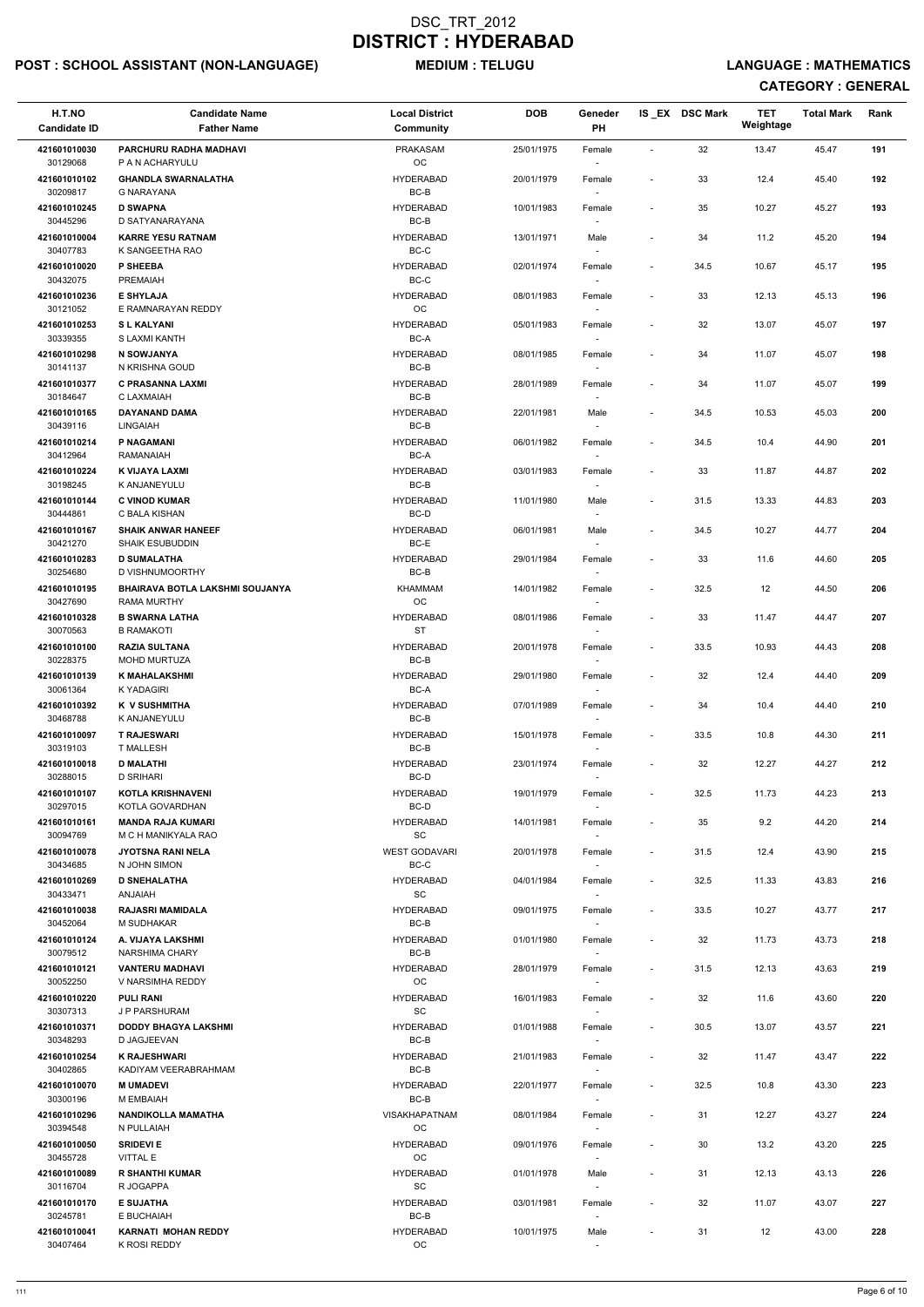## POST : SCHOOL ASSISTANT (NON-LANGUAGE) MEDIUM : TELUGU LANGUAGE : MATHEMATICS

| H.T.NO<br><b>Candidate ID</b> | <b>Candidate Name</b><br><b>Father Name</b>                 | <b>Local District</b><br>Community | <b>DOB</b> | Geneder<br>PH                      |                              | IS EX DSC Mark | <b>TET</b><br>Weightage | <b>Total Mark</b> | Rank |
|-------------------------------|-------------------------------------------------------------|------------------------------------|------------|------------------------------------|------------------------------|----------------|-------------------------|-------------------|------|
| 421601010189<br>30422016      | <b>VINAYA KUMARI M</b><br>M RAMULU                          | <b>HYDERABAD</b><br>BC-C           | 09/01/1982 | Female                             | $\overline{\phantom{a}}$     | 31             | 11.73                   | 42.73             | 229  |
| 421601010271<br>30002161      | <b>SUMALTHA CHINTAKINDI</b><br><b>ANJAIAH</b>               | <b>HYDERABAD</b><br>BC-B           | 24/01/1984 | Female                             | $\overline{\phantom{a}}$     | 31.5           | 11.2                    | 42.70             | 230  |
| 421601010143<br>30327532      | <b>G MURALI</b><br><b>G SAYANNA</b>                         | <b>HYDERABAD</b><br>BC-D           | 03/01/1980 | Male                               | $\overline{\phantom{a}}$     | 32             | 10.67                   | 42.67             | 231  |
| 421601010095<br>30076274      | <b>PANDA SUGUNA DEEPTHI</b><br>P J F SUDER SINGH            | <b>KHAMMAM</b><br>$BC-C$           | 15/01/1978 | Female                             | $\overline{\phantom{a}}$     | 31             | 11.6                    | 42.60             | 232  |
| 421601010310<br>30371340      | ARUNA KUMARI PANGA<br>ADINARAYANA                           | SRIKAKULAM<br>BC-D                 | 03/01/1985 | Female                             | $\overline{\phantom{a}}$     | 31.5           | 11.07                   | 42.57             | 233  |
| 421601010155<br>30040941      | P ASHALATHA<br>P NARAYANA                                   | <b>HYDERABAD</b><br>BC-B           | 28/01/1981 | Female                             | $\overline{\phantom{a}}$     | 30             | 12.53                   | 42.53             | 234  |
| 421601010158<br>30169095      | <b>G GABBAR SINGH</b><br><b>G INDER SINGH</b>               | <b>HYDERABAD</b><br>BC-B           | 02/01/1981 | Male                               | $\qquad \qquad \blacksquare$ | 32             | 10.53                   | 42.53             | 235  |
| 421601010133<br>30223838      | <b>MALLELA NAVEEN CHANDRA</b><br>M ESWARA PRASAD            | <b>HYDERABAD</b><br>$BC-B$         | 19/01/1980 | Male                               | $\overline{\phantom{a}}$     | 32.5           | 10                      | 42.50             | 236  |
| 421601010216                  | <b>G SARITHA</b>                                            | <b>HYDERABAD</b>                   | 27/01/1982 | Female                             | $\overline{\phantom{a}}$     | 28.5           | 14                      | 42.50             | 237  |
| 30048706                      | <b>G YADAGIRI</b>                                           | BC-D                               |            | $\sim$                             |                              |                |                         |                   |      |
| 421601010346<br>30185340      | <b>M JAGADISHWARI</b><br>LATE M SRIRAMULU                   | <b>HYDERABAD</b><br>BC-B           | 24/01/1986 | Female                             | $\overline{\phantom{a}}$     | 31             | 11.47                   | 42.47             | 238  |
| 421601010375<br>30446094      | <b>SUROJ SHOBANA MURTHY</b><br><b>SUROJ BUCHACHARY</b>      | <b>HYDERABAD</b><br>BC-B           | 26/01/1989 | Male                               | $\qquad \qquad \blacksquare$ | 32             | 10.4                    | 42.40             | 239  |
| 421601010136<br>30063169      | <b>RAJASREE A V</b><br>A VENKATESWARLU                      | <b>HYDERABAD</b><br>BC-B           | 17/01/1980 | Female                             | $\overline{\phantom{a}}$     | 29.5           | 12.8                    | 42.30             | 240  |
| 421601010231<br>30184025      | <b>LAVANYA K</b><br><b>ANJAIAH</b>                          | <b>HYDERABAD</b><br>BC-B           | 25/01/1983 | Female<br>$\sim$                   | $\overline{\phantom{a}}$     | 31.5           | 10.8                    | 42.30             | 241  |
| 421601010299<br>30309718      | <b>K SHRAVANTHI</b><br><b>SRINIVAS</b>                      | <b>HYDERABAD</b><br>BC-B           | 09/01/1985 | Female                             | $\overline{\phantom{a}}$     | 31.5           | 10.67                   | 42.17             | 242  |
| 421601010157<br>30326412      | <b>VASANTHA KUMARI VADLA</b><br>VADLA VENKATA CHARY         | <b>HYDERABAD</b><br>BC-B           | 01/01/1981 | Female                             | $\overline{\phantom{a}}$     | 31.5           | 10.53                   | 42.03             | 243  |
| 421601010228<br>30234633      | <b>EADI PUSHPA</b><br><b>EADI RAJARAM</b>                   | <b>HYDERABAD</b><br>SC             | 29/01/1983 | Female                             | $\overline{\phantom{a}}$     | 31.5           | 10.53                   | 42.03             | 244  |
| 421601010252<br>30449141      | <b>RAPARNA</b><br>R KOMARAIAH                               | <b>HYDERABAD</b><br>BC-A           | 15/01/1983 | Female<br>$\sim$                   | $\overline{\phantom{a}}$     | 31.5           | 10.53                   | 42.03             | 245  |
| 421601010208<br>30421896      | <b>G SANDHYA RANI</b><br><b>G VENKATESH</b>                 | <b>HYDERABAD</b><br>BC-D           | 20/01/1982 | Female<br>$\overline{\phantom{a}}$ | $\blacksquare$               | 30.5           | 11.47                   | 41.97             | 246  |
| 421601010082                  | <b>MOHD SHAREEF</b>                                         | <b>HYDERABAD</b>                   | 13/01/1978 | Male                               | $\overline{\phantom{a}}$     | 29             | 12.93                   | 41.93             | 247  |
| 30434076<br>421601010319      | <b>MOHD SIDDIQUE</b><br><b>VUKKURTHI ARUNA</b>              | BC-E<br><b>HYDERABAD</b>           | 26/01/1985 | Female                             | $\overline{\phantom{a}}$     | 29.5           | 12.4                    | 41.90             | 248  |
| 30254614                      | PAPAIAH                                                     | <b>SC</b>                          |            |                                    |                              |                |                         |                   |      |
| 421601010230<br>30323079      | <b>G RAGHU KUMAR</b><br><b>G YADAIAH</b>                    | <b>HYDERABAD</b><br>BC-D           | 16/01/1983 | Male<br>$\sim$                     | $\overline{\phantom{a}}$     | 30.5           | 11.33                   | 41.83             | 249  |
| 421601010187<br>30086509      | <b>D KALPANA RANI</b><br>D YADAGIRI                         | <b>HYDERABAD</b><br>BC-B           | 11/01/1982 | Female<br>$\sim$                   | $\overline{\phantom{a}}$     | 30.5           | 11.07                   | 41.57             | 250  |
| 421601010368<br>30116365      | P PRAVALLIKA<br>P RADHA KISHAN                              | <b>HYDERABAD</b><br>BC-D           | 30/01/1988 | Female                             | $\overline{\phantom{a}}$     | 31             | 10.53                   | 41.53             | 251  |
| 421601010027<br>30431222      | <b>T PRAHALAD</b><br><b>ANJAIAH</b>                         | <b>HYDERABAD</b><br>BC-D           | 21/01/1975 | Male                               | $\overline{\phantom{a}}$     | 30             | 11.47                   | 41.47             | 252  |
| 421601010060<br>30074109      | A NAGARATNA<br>A BUGGAPPA                                   | <b>MAHABUBNAGAR</b><br>BC-B        | 04/01/1977 | Female                             | $\overline{\phantom{a}}$     | 29             | 12.4                    | 41.40             | 253  |
| 421601010367<br>30184546      | <b>K KUMAR</b><br>K RAMASWAMY                               | <b>HYDERABAD</b><br><b>SC</b>      | 15/01/1988 | Male<br>$\sim$                     | $\overline{\phantom{a}}$     | 31.5           | 9.87                    | 41.37             | 254  |
| 421601010185<br>30145568      | <b>R VINODHA</b><br>R VENKATESH                             | <b>HYDERABAD</b><br>BC-A           | 22/01/1982 | Female                             | $\overline{\phantom{a}}$     | 29.5           | 11.73                   | 41.23             | 255  |
| 421601010062<br>30347500      | <b>BHANDARI GOURI SHANKER</b><br><b>BHANDARU RAMA SWAMY</b> | <b>HYDERABAD</b><br><b>SC</b>      | 16/01/1977 | Male                               | $\overline{\phantom{a}}$     | 32             | 9.2                     | 41.20             | 256  |
| 421601010156                  | <b>K KAVITHA</b>                                            | <b>HYDERABAD</b>                   | 31/01/1981 | Female                             | $\overline{\phantom{a}}$     | 31             | 10.13                   | 41.13             | 257  |
| 30413636<br>421601010391      | K NARASIMHULU<br><b>J MANGAMMA</b>                          | BC-B<br><b>HYDERABAD</b>           | 10/01/1989 | $\overline{\phantom{a}}$           | $\overline{\phantom{a}}$     | 31.5           | 9.6                     | 41.10             | 258  |
| 30452118                      | ANANTHAIAH                                                  | <b>SC</b>                          |            | Female                             |                              |                |                         |                   |      |
| 421601010306<br>30193022      | <b>A SRIVANI</b><br>A ASHOK GOUD                            | <b>HYDERABAD</b><br>BC-B           | 03/01/1985 | Female<br>$\sim$                   | $\overline{\phantom{a}}$     | 30             | 11.07                   | 41.07             | 259  |
| 421601010354                  | A PRASHANTHI                                                | <b>HYDERABAD</b>                   | 12/01/1987 | Female                             | $\overline{\phantom{a}}$     | 29             | 11.73                   | 40.73             | 260  |
| 30191636<br>421601010213      | A MADHUKAR<br><b>Y PRASUNA RANI</b>                         | BC-B<br><b>HYDERABAD</b>           | 01/01/1982 | Female                             | $\overline{\phantom{a}}$     | 28             | 12.67                   | 40.67             | 261  |
| 30169865<br>421601010092      | Y RAMACHANDER RAO<br><b>RVSLAXMI</b>                        | OС<br><b>HYDERABAD</b>             | 15/01/1978 | $\sim$<br>Female                   |                              | 28             | 12.53                   | 40.53             | 262  |
| 30162532<br>421601010321      | R BALA RAMA MURTHY<br>C CHANDRA KALA                        | OC<br><b>HYDERABAD</b>             | 02/01/1985 | Female                             | $\overline{\phantom{a}}$     | 30             | 10.53                   | 40.53             | 263  |
| 30137147                      | C SRINIVASULU                                               | BC-A                               |            |                                    |                              |                |                         |                   |      |
| 421601010286<br>30403019      | <b>I SANGEETA</b><br>I SURYA KUMAR                          | <b>HYDERABAD</b><br>BC-B           | 12/01/1984 | Female<br>$\sim$                   | $\overline{\phantom{a}}$     | 30.5           | 10                      | 40.50             | 264  |
| 421601010015<br>30089842      | <b>SAMALA KOTESWARA RAO</b><br>S JAGANATHAM                 | <b>HYDERABAD</b><br>BC-B           | 21/01/1974 | Male<br>OH                         | $\overline{\phantom{a}}$     | 29             | 11.47                   | 40.47             | 265  |
| 421601010305<br>30422919      | <b>K MALLESHWARI</b><br>SOMAIAH                             | <b>HYDERABAD</b><br>SC             | 01/01/1985 | Female<br>$\overline{\phantom{a}}$ | YES                          | 31             | 9.47                    | 40.47             | 266  |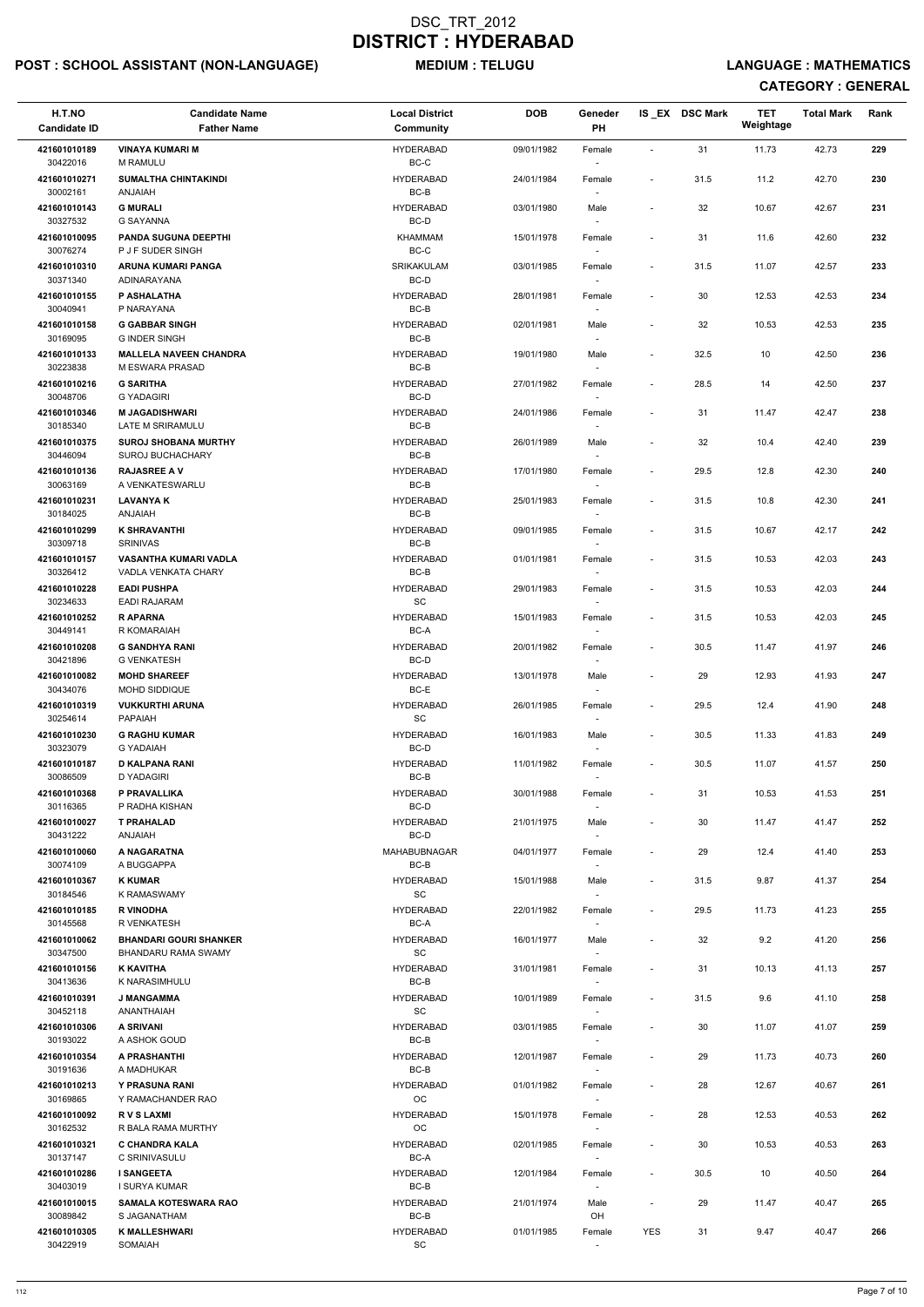## POST : SCHOOL ASSISTANT (NON-LANGUAGE) MEDIUM : TELUGU LANGUAGE : MATHEMATICS

| H.T.NO<br><b>Candidate ID</b> | <b>Candidate Name</b><br><b>Father Name</b>        | <b>Local District</b><br>Community               | <b>DOB</b> | Geneder<br>PH                      |                          | IS_EX DSC Mark | <b>TET</b><br>Weightage | <b>Total Mark</b> | Rank |
|-------------------------------|----------------------------------------------------|--------------------------------------------------|------------|------------------------------------|--------------------------|----------------|-------------------------|-------------------|------|
| 421601010142                  | <b>T CHANDRALEKHA</b>                              | <b>HYDERABAD</b>                                 | 01/01/1980 | Female                             | $\sim$                   | 29.5           | 10.93                   | 40.43             | 267  |
| 30395013<br>421601010250      | T NARSING RAO<br>A JYOSTNA                         | BC-D<br><b>HYDERABAD</b>                         | 15/01/1983 | Female                             | $\overline{\phantom{a}}$ | 30             | 10.4                    | 40.40             | 268  |
| 30192217                      | LATE A PREM BABU                                   | BC-A                                             |            |                                    |                          |                |                         |                   |      |
| 421601010318<br>30389837      | <b>DORATI GOPAL</b><br>DORATI NARAYANA             | <b>HYDERABAD</b><br>OC                           | 17/01/1985 | Male                               | $\overline{\phantom{a}}$ | 28             | 12.4                    | 40.40             | 269  |
| 421601010024<br>30026341      | <b>SAFIYA BANU</b><br>MA RAZAK                     | MAHABUBNAGAR<br>BC-E                             | 21/01/1974 | Female<br>$\sim$                   | $\overline{\phantom{a}}$ | 30             | 10.27                   | 40.27             | 270  |
| 421601010372                  | <b>SANGEETHA</b>                                   | <b>HYDERABAD</b>                                 | 12/01/1988 | Female                             | $\overline{\phantom{a}}$ | 30             | 10.27                   | 40.27             | 271  |
| 30401789<br>421601010358      | <b>LALA BHAGATH</b><br>P SWAPNASRI                 | BC-D<br><b>HYDERABAD</b>                         | 13/01/1987 | Female                             | $\blacksquare$           | 30             | 10                      | 40.00             | 272  |
| 30373191<br>421601010385      | P VIDYASAGAR<br><b>KANDAGATLA USHA RANI</b>        | BC-A<br><b>HYDERABAD</b>                         | 04/01/1989 | $\sim$<br>Female                   | $\overline{\phantom{a}}$ | 29.5           | 10.4                    | 39.90             | 273  |
| 30452694                      | <b>SATTAIAH</b>                                    | BC-A                                             |            |                                    |                          |                |                         |                   |      |
| 421601010199<br>30258838      | <b>K SUNITHA</b><br>K NARSIMHULU                   | <b>HYDERABAD</b><br>BC-B                         | 10/01/1982 | Female                             | $\overline{\phantom{a}}$ | 29             | 10.8                    | 39.80             | 274  |
| 421601010326<br>30247668      | <b>D JANAKI BAI</b><br>D KASI RAM SINGH            | <b>HYDERABAD</b><br>BC-B                         | 04/01/1985 | Female<br>$\sim$                   | $\overline{\phantom{a}}$ | 28.5           | 11.2                    | 39.70             | 275  |
| 421601010373                  | <b>T GRACE LINORA</b>                              | <b>HYDERABAD</b>                                 | 31/01/1988 | Female                             | $\overline{\phantom{a}}$ | 29.5           | 10.13                   | 39.63             | 276  |
| 30187629<br>421601010380      | T PRAKASH RAO<br><b>SUNNAM RAMAKRISHNA</b>         | BC-C<br><b>HYDERABAD</b>                         | 12/01/1989 | Male                               | $\overline{\phantom{a}}$ | 29.5           | 10.13                   | 39.63             | 277  |
| 30457492<br>421601010384      | SUNNAM SATYANARAYANA CHARY<br>ROYYALA SANDHYA RANI | BC-B<br><b>HYDERABAD</b>                         | 13/01/1989 | Female                             | $\overline{\phantom{a}}$ | 29             | 10.53                   | 39.53             | 278  |
| 30431908                      | ROYYALA VENKATAIAH                                 | BC-D                                             |            |                                    |                          |                |                         |                   |      |
| 421601010153<br>30430528      | <b>V PADMA</b><br>V SRINIVAS                       | <b>HYDERABAD</b><br>BC-B                         | 28/01/1981 | Female                             | $\overline{\phantom{a}}$ | 29.5           | 10                      | 39.50             | 279  |
| 421601010181<br>30144977      | <b>T AMARNATH</b><br><b>T NARSOJI</b>              | <b>HYDERABAD</b><br>BC-D                         | 22/01/1982 | Male                               | $\overline{\phantom{a}}$ | 28.5           | 10.93                   | 39.43             | 280  |
| 421601010396                  | <b>S ASHWINI</b>                                   | <b>HYDERABAD</b>                                 | 10/01/1990 | Female                             | $\overline{\phantom{a}}$ | 28.5           | 10.93                   | 39.43             | 281  |
| 30121821<br>421601010021      | S ASHOK KUMAR<br><b>S NAGAMANI</b>                 | <b>ST</b><br><b>CHITTOOR</b>                     | 13/01/1974 | Female                             | $\overline{\phantom{a}}$ | 29.5           | 9.87                    | 39.37             | 282  |
| 30077031<br>421601010209      | S SURYA NARAYANA MOORTHY<br><b>G LAXMI</b>         | OC<br><b>HYDERABAD</b>                           | 12/01/1982 | OH<br>Female                       | $\overline{a}$           | 28             | 11.33                   | 39.33             | 283  |
| 30205901                      | <b>G NARASIMHA</b>                                 | BC-D                                             |            | $\sim$                             |                          |                |                         |                   |      |
| 421601010140<br>30333211      | HARINARAYANA RAMAVATH<br><b>GHASYA</b>             | <b>NALGONDA</b><br><b>ST</b>                     | 09/01/1980 | Male                               | $\overline{\phantom{a}}$ | 28.5           | 10.8                    | 39.30             | 284  |
| 421601010363<br>30184467      | <b>M SWAPNA</b><br><b>M PANDARI</b>                | <b>HYDERABAD</b><br>BC-A                         | 03/01/1988 | Female                             | $\overline{\phantom{a}}$ | 29             | 10.13                   | 39.13             | 285  |
| 421601010194<br>30104785      | <b>BARUKAM PALLAVI</b><br><b>RAJENDER</b>          | <b>HYDERABAD</b><br>BC-A                         | 13/01/1982 | Female                             | $\overline{\phantom{a}}$ | 28.5           | 10.53                   | 39.03             | 286  |
| 421601010141                  | J VIJAYA LAKSHMI                                   | <b>HYDERABAD</b>                                 | 01/01/1980 | $\sim$<br>Female                   | $\overline{\phantom{a}}$ | 28.5           | 10.4                    | 38.90             | 287  |
| 30038672<br>421601010274      | J RAMAIAH<br>T VIJAY LAKSHMI                       | BC-D<br><b>HYDERABAD</b>                         | 01/01/1984 | $\sim$<br>Female                   | $\overline{\phantom{a}}$ | 27.5           | 11.33                   | 38.83             | 288  |
| 30142091<br>421601010279      | LATE T VITTAL<br><b>B DEVENDRAMMA</b>              | SC<br><b>HYDERABAD</b>                           | 19/01/1984 | $\sim$<br>Female                   | $\overline{\phantom{a}}$ | 29.5           | 9.33                    | 38.83             | 289  |
| 30033664                      | <b>B SHANKER</b>                                   | SC                                               |            |                                    |                          |                |                         |                   |      |
| 421601010378<br>30460356      | <b>BODA SARITHA</b><br><b>BODA NARSIMHA</b>        | <b>HYDERABAD</b><br>SC                           | 14/01/1989 | Female<br>$\sim$                   | $\overline{\phantom{a}}$ | 30             | 8.8                     | 38.80             | 290  |
| 421601010287<br>30075325      | <b>VEMULA SHRUTHI</b><br>NARSINGAM                 | <b>HYDERABAD</b><br>BC-A                         | 12/01/1984 | Female<br>$\sim$                   | $\overline{\phantom{a}}$ | 28.5           | 10.27                   | 38.77             | 291  |
| 421601010348<br>30114906      | <b>S GAYATHRI</b><br>S ASHOK                       | <b>HYDERABAD</b><br><b>ST</b>                    | 05/01/1986 | Female<br>$\overline{\phantom{a}}$ | $\overline{\phantom{a}}$ | 29             | 9.73                    | 38.73             | 292  |
| 421601010034                  | <b>PYADAGIRI</b>                                   | <b>HYDERABAD</b>                                 | 10/01/1975 | Male                               | $\overline{\phantom{a}}$ | 28.5           | 10.13                   | 38.63             | 293  |
| 30396334<br>421601010083      | <b>BUCHAPATHI</b><br><b>J MADHAVI</b>              | BC-B<br><b>HYDERABAD</b>                         | 14/01/1978 | Female                             | $\overline{\phantom{a}}$ | 28.5           | 10.13                   | 38.63             | 294  |
| 30254070<br>421601010382      | J ANANDAM<br><b>V DEEPIKA</b>                      | BC-B<br><b>HYDERABAD</b>                         | 14/01/1989 | Female                             | $\overline{\phantom{a}}$ | 28.5           | 10.13                   | 38.63             | 295  |
| 30411935                      | V CHANDRASHEKAR                                    | BC-B                                             |            | $\sim$                             |                          |                |                         |                   |      |
| 421601010256<br>30432068      | K KAVITHA<br>K RAMULU                              | <b>HYDERABAD</b><br>BC-A                         | 29/01/1984 | Female<br>$\sim$                   | $\overline{\phantom{a}}$ | 28             | 10.53                   | 38.53             | 296  |
| 421601010327<br>30460880      | <b>G VANITHA</b><br><b>G VENKATAIAH</b>            | <b>HYDERABAD</b><br>BC-D                         | 12/01/1985 | Female<br>$\sim$                   | $\overline{\phantom{a}}$ | 28             | 10.53                   | 38.53             | 297  |
| 421601010091                  | <b>S BHAGAVATHI</b>                                | <b>HYDERABAD</b>                                 | 03/01/1978 | Female                             | $\overline{\phantom{a}}$ | 28.5           | 10                      | 38.50             | 298  |
| 30406069<br>421601010117      | S SADANAND<br><b>T SOWJANYA</b>                    | BC-A<br><b>HYDERABAD</b>                         | 15/01/1979 | Female                             | $\overline{\phantom{a}}$ | 27.5           | 10.93                   | 38.43             | 299  |
| 30045687<br>421601010323      | T D S VINAYA KUMAR<br><b>M RAMADEVI</b>            | $BC-C$<br><b>HYDERABAD</b>                       | 11/01/1985 | $\sim$<br>Female                   |                          | 28             | 10.4                    | 38.40             | 300  |
| 30460455                      | M LAXMAIAH                                         | BC-D                                             |            |                                    |                          |                |                         |                   |      |
| 421601010393<br>30451485      | <b>B ANITHA</b><br><b>B YELLAIAH</b>               | <b>HYDERABAD</b><br>SC                           | 10/01/1989 | Female                             | $\overline{\phantom{a}}$ | 28             | 10.4                    | 38.40             | 301  |
| 421601010006<br>30270563      | <b>M NARASIMHA SWAMY</b><br>M VENKATAIAH           | <b>HYDERABAD</b><br>$\operatorname{\textsf{SC}}$ | 03/01/1972 | Male<br>$\overline{\phantom{a}}$   | $\overline{\phantom{a}}$ | 28             | 10.27                   | 38.27             | 302  |
| 421601010267<br>30311496      | <b>TEJAVATH DEVENDER</b><br><b>TEJAVATH BALYA</b>  | WARANGAL<br><b>ST</b>                            | 01/01/1984 | Male<br>$\sim$                     | $\overline{\phantom{a}}$ | 28             | 10.27                   | 38.27             | 303  |
| 421601010353                  | <b>D LAVANYA</b>                                   | <b>HYDERABAD</b>                                 | 10/01/1987 | Female                             | $\overline{\phantom{a}}$ | 27.5           | 10.67                   | 38.17             | 304  |
| 30139247                      | D NAGAPPA                                          | BC-D                                             |            | $\sim$                             |                          |                |                         |                   |      |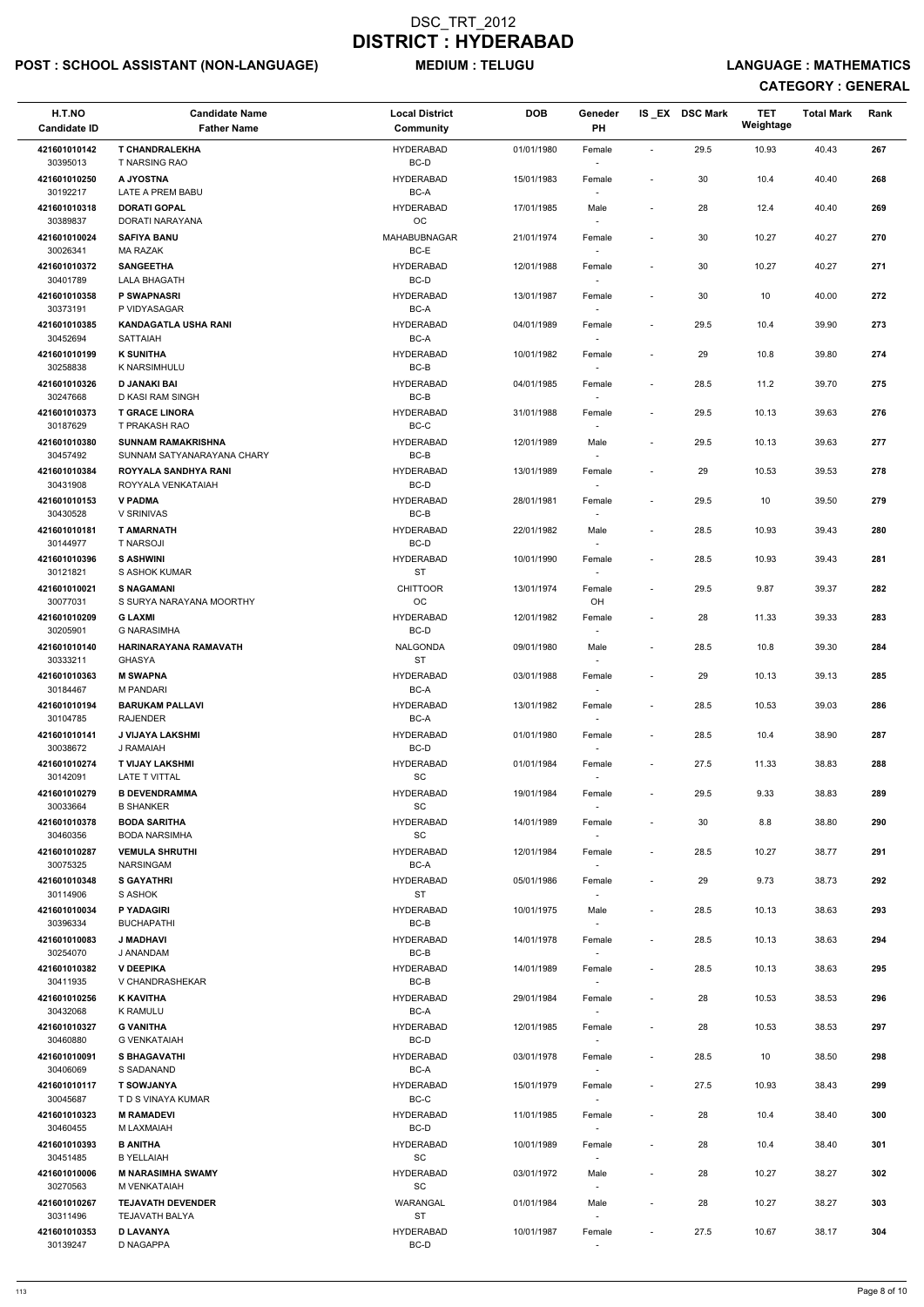## POST : SCHOOL ASSISTANT (NON-LANGUAGE) MEDIUM : TELUGU LANGUAGE : MATHEMATICS

| H.T.NO<br><b>Candidate ID</b> | <b>Candidate Name</b><br><b>Father Name</b>    | <b>Local District</b><br>Community | <b>DOB</b> | Geneder<br>PH    |                          | IS EX DSC Mark | TET<br>Weightage | <b>Total Mark</b> | Rank |  |
|-------------------------------|------------------------------------------------|------------------------------------|------------|------------------|--------------------------|----------------|------------------|-------------------|------|--|
|                               |                                                | <b>HYDERABAD</b>                   | 04/01/1988 |                  | ÷,                       | 26             |                  |                   | 305  |  |
| 421601010364<br>30266162      | <b>S PRASANNA LAXMI</b><br>S RAMMURTHY         | BC-D                               |            | Female           |                          |                | 12.13            | 38.13             |      |  |
| 421601010339<br>30058241      | <b>SWARUPA RANI M</b><br><b>LAXMAN M</b>       | <b>HYDERABAD</b><br><b>ST</b>      | 08/01/1986 | Female           | $\overline{\phantom{a}}$ | 28.5           | 9.6              | 38.10             | 306  |  |
| 421601010222<br>30234201      | <b>ANITHA ANNALDASU</b><br>RAGHAVULU           | <b>HYDERABAD</b><br>BC-B           | 20/01/1983 | Female           | $\overline{\phantom{a}}$ | 28             | 10               | 38.00             | 307  |  |
| 421601010160<br>30095482      | <b>M SUJATHA</b><br>M NARAYANA                 | <b>HYDERABAD</b><br>BC-D           | 14/01/1981 | Female<br>$\sim$ | $\overline{\phantom{a}}$ | 27.5           | 10.4             | 37.90             | 308  |  |
| 421601010226<br>30253808      | A JAYASREE<br>A MOSHE                          | <b>HYDERABAD</b><br><b>SC</b>      | 17/01/1983 | Female           | $\overline{\phantom{a}}$ | 27.5           | 10.4             | 37.90             | 309  |  |
| 421601010315<br>30451726      | <b>J SWAPNA</b><br>J RAJAIAH                   | <b>HYDERABAD</b><br>BC-A           | 14/01/1985 | Female<br>$\sim$ | $\overline{\phantom{a}}$ | 27.5           | 10.4             | 37.90             | 310  |  |
| 421601010370<br>30382598      | <b>SALEHA</b><br>MD AZAZODDIN                  | <b>HYDERABAD</b><br>BC-E           | 08/01/1988 | Female           | $\overline{\phantom{a}}$ | 27.5           | 10.4             | 37.90             | 311  |  |
| 421601010337<br>30037239      | PRABHAVATHI DUMPALA<br><b>SHANKARAIAH</b>      | <b>HYDERABAD</b><br><b>SC</b>      | 02/01/1986 | Female           | $\overline{\phantom{a}}$ | 28             | 9.87             | 37.87             | 312  |  |
| 421601010183                  | <b>K BAGVATHGEETA</b>                          | <b>HYDERABAD</b>                   | 03/01/1982 | Female           | $\overline{\phantom{a}}$ | 27.5           | 10.27            | 37.77             | 313  |  |
| 30401761<br>421601010258      | K NARSIMHULU<br><b>MUBIN FATHIMA</b>           | BC-B<br><b>RANGAREDDY</b>          | 02/01/1984 | $\sim$<br>Female | $\overline{\phantom{a}}$ | 26.5           | 11.2             | 37.70             | 314  |  |
| 30103640                      | M A QUYYUM                                     | BC-E                               |            | $\sim$           |                          |                |                  |                   |      |  |
| 421601010344<br>30228701      | <b>KALYANI KORRI</b><br>K NARSAIAH             | <b>HYDERABAD</b><br>SC             | 05/01/1986 | Female           | $\overline{\phantom{a}}$ | 28.5           | 9.2              | 37.70             | 315  |  |
| 421601010164<br>30227911      | P JYOTHI<br>P LAXAMAIAH                        | <b>HYDERABAD</b><br>BC-B           | 23/01/1981 | Female           | $\overline{\phantom{a}}$ | 27             | 10.67            | 37.67             | 316  |  |
| 421601010374<br>30428114      | <b>CH SANDHYA RANI</b><br>MALLAIAH             | <b>HYDERABAD</b><br>BC-D           | 14/01/1989 | Female<br>$\sim$ | $\overline{\phantom{a}}$ | 27.5           | 10.13            | 37.63             | 317  |  |
| 421601010303                  | <b>SUCHARITHA J</b>                            | <b>HYDERABAD</b>                   | 23/01/1985 | Female           | $\overline{\phantom{a}}$ | 26             | 11.6             | 37.60             | 318  |  |
| 30139800<br>421601010355      | <b>NARSAIAH J</b><br><b>D VANNURBI</b>         | BC-B<br><b>HYDERABAD</b>           | 10/01/1987 | Female           | $\overline{\phantom{a}}$ | 27.5           | 10               | 37.50             | 319  |  |
| 30339925<br>421601010008      | D ADAM SAB<br><b>D.USHA RANI</b>               | $BC-B$<br><b>VISAKHAPATNAM</b>     | 03/01/1972 | Female           | $\overline{\phantom{a}}$ | 27             | 10.4             | 37.40             | 320  |  |
| 30390801<br>421601010201      | <b>VICTOR</b><br>A SHAMALA                     | SC<br><b>HYDERABAD</b>             | 08/01/1982 | Female           | $\overline{\phantom{a}}$ | 26.5           | 10.53            | 37.03             | 321  |  |
| 30252617<br>421601010081      | A KANAKAIAH<br><b>M SHARADA</b>                | $BC-B$<br><b>HYDERABAD</b>         | 25/01/1978 | $\sim$<br>Female | $\overline{\phantom{a}}$ | 27             | 10               | 37.00             | 322  |  |
| 30051868<br>421601010347      | M RAMALINGESWAR<br><b>SHRAVANTHI D</b>         | BC-B<br><b>HYDERABAD</b>           | 29/01/1986 |                  | $\overline{\phantom{a}}$ | 26.5           | 10.4             | 36.90             | 323  |  |
| 30290286                      | RADHAKRISHNA D                                 | <b>SC</b>                          |            | Female           |                          |                |                  |                   |      |  |
| 421601010259<br>30453249      | <b>N SARITHA</b><br>N RAMALINGAM               | <b>HYDERABAD</b><br>SC             | 05/01/1984 | Female<br>$\sim$ | $\overline{\phantom{a}}$ | 27.5           | 9.33             | 36.83             | 324  |  |
| 421601010263<br>30215711      | <b>R ANITHA KUMARI</b><br>R BALAIAH            | <b>HYDERABAD</b><br><b>SC</b>      | 03/01/1984 | Female<br>$\sim$ | $\overline{\phantom{a}}$ | 27             | 9.73             | 36.73             | 325  |  |
| 421601010297<br>30170090      | <b>B BRAMARAMBHA</b><br><b>B BAGAVANTHU</b>    | <b>HYDERABAD</b><br>BC-B           | 19/01/1984 | Female<br>$\sim$ | $\overline{\phantom{a}}$ | 25.5           | 11.2             | 36.70             | 326  |  |
| 421601010028                  | <b>E BINDUMATHI</b>                            | <b>HYDERABAD</b>                   | 30/01/1975 | Female           | $\overline{\phantom{a}}$ | 26.5           | 10               | 36.50             | 327  |  |
| 30408316<br>421601010098      | E ANKANNA<br><b>P SANGEETHA</b>                | BC-A<br><b>HYDERABAD</b>           | 04/01/1978 | Female           | $\overline{\phantom{a}}$ | 26.5           | 10               | 36.50             | 328  |  |
| 30423973<br>421601010351      | PANATHA SWAMY<br><b>B SWARNA</b>               | BC-D<br><b>HYDERABAD</b>           | 16/01/1987 | Female           | $\overline{\phantom{a}}$ | 27.5           | 8.93             | 36.43             | 329  |  |
| 30168088<br>421601010122      | <b>UPPALAIAH</b><br><b>M SARITHA</b>           | SC<br><b>HYDERABAD</b>             | 15/01/1979 | $\sim$<br>Female | $\overline{\phantom{a}}$ | 26             | 10.4             | 36.40             | 330  |  |
| 30406558<br>421601010301      | <b>MSUDERSHAN</b><br><b>B MALLIKA</b>          | BC-A<br><b>HYDERABAD</b>           | 15/01/1985 | $\sim$<br>Female | $\overline{\phantom{0}}$ | 25             | 11.2             | 36.20             | 331  |  |
| 30121691                      | <b>B CHANDRAIAH</b>                            | BC-D                               |            |                  |                          |                |                  |                   |      |  |
| 421601010055<br>30317495      | <b>YEZRASASTRI MADDU</b><br>SUNDARA RAO        | PRAKASAM<br><b>SC</b>              | 15/01/1976 | Male             | $\overline{\phantom{a}}$ | 27             | 9.07             | 36.07             | 332  |  |
| 421601010281<br>30410856      | <b>V SANDHYA</b><br>V YADAIAH                  | <b>HYDERABAD</b><br>SC             | 23/01/1984 | Female<br>$\sim$ | $\overline{\phantom{a}}$ | 27             | 9.07             | 36.07             | 333  |  |
| 421601010282                  | <b>D SWAPNA</b>                                | <b>HYDERABAD</b>                   | 24/01/1984 | Female           | $\overline{\phantom{a}}$ | 25.5           | 10.53            | 36.03             | 334  |  |
| 30230892<br>421601010032      | D SATYANARAYANA<br>P V APARANJINI PRIYADARSINI | BC-B<br><b>HYDERABAD</b>           | 02/01/1975 | $\sim$<br>Female | $\overline{\phantom{a}}$ | 26             | 10               | 36.00             | 335  |  |
| 30414118                      | P VENKATESHWARLU                               | <b>SC</b>                          |            |                  |                          |                |                  |                   |      |  |
| 421601010395<br>30421982      | <b>K ANITHA</b><br><b>K LINGAIAH</b>           | <b>HYDERABAD</b><br>SC             | 04/01/1990 | Female           | $\overline{\phantom{a}}$ | 28             | 8                | 36.00             | 336  |  |
| 421601010356<br>30344239      | <b>G SRUJANA</b><br>YAKAIAH                    | <b>HYDERABAD</b><br>SC             | 14/01/1987 | Female<br>$\sim$ | $\overline{\phantom{a}}$ | 25.5           | 9.6              | 35.10             | 337  |  |
| 421601010251<br>30413969      | <b>P SUNITHA</b><br>P SATYANANDAM              | <b>HYDERABAD</b><br>SC             | 18/01/1983 | Female           | $\overline{\phantom{0}}$ | 25.5           | 9.2              | 34.70             | 338  |  |
| 421601010029<br>30303118      | P RAJANI<br>P KRISHNA                          | <b>HYDERABAD</b><br>BC-B           | 19/01/1975 | Female           | $\overline{\phantom{a}}$ | 24             | 10.67            | 34.67             | 339  |  |
| 421601010059<br>30132793      | <b>BSWARUPA RANI</b><br>B AGAIAH               | <b>HYDERABAD</b><br>$BC-B$         | 02/01/1977 | Female<br>$\sim$ | $\overline{\phantom{a}}$ | 24.5           | 10.13            | 34.63             | 340  |  |
| 421601010242<br>30113817      | <b>S VIJAYALAKSHMI</b><br>S BALAKRISHNA        | <b>HYDERABAD</b><br>BC-D           | 28/01/1983 | Female<br>$\sim$ | $\overline{\phantom{a}}$ | 24.5           | 10               | 34.50             | 341  |  |
| 421601010307<br>30262832      | <b>BANDI VANI</b><br><b>B RAMULU</b>           | <b>HYDERABAD</b><br>SC             | 04/01/1985 | Female<br>$\sim$ | $\overline{\phantom{a}}$ | 23.5           | 10.67            | 34.17             | 342  |  |
|                               |                                                |                                    |            |                  |                          |                |                  |                   |      |  |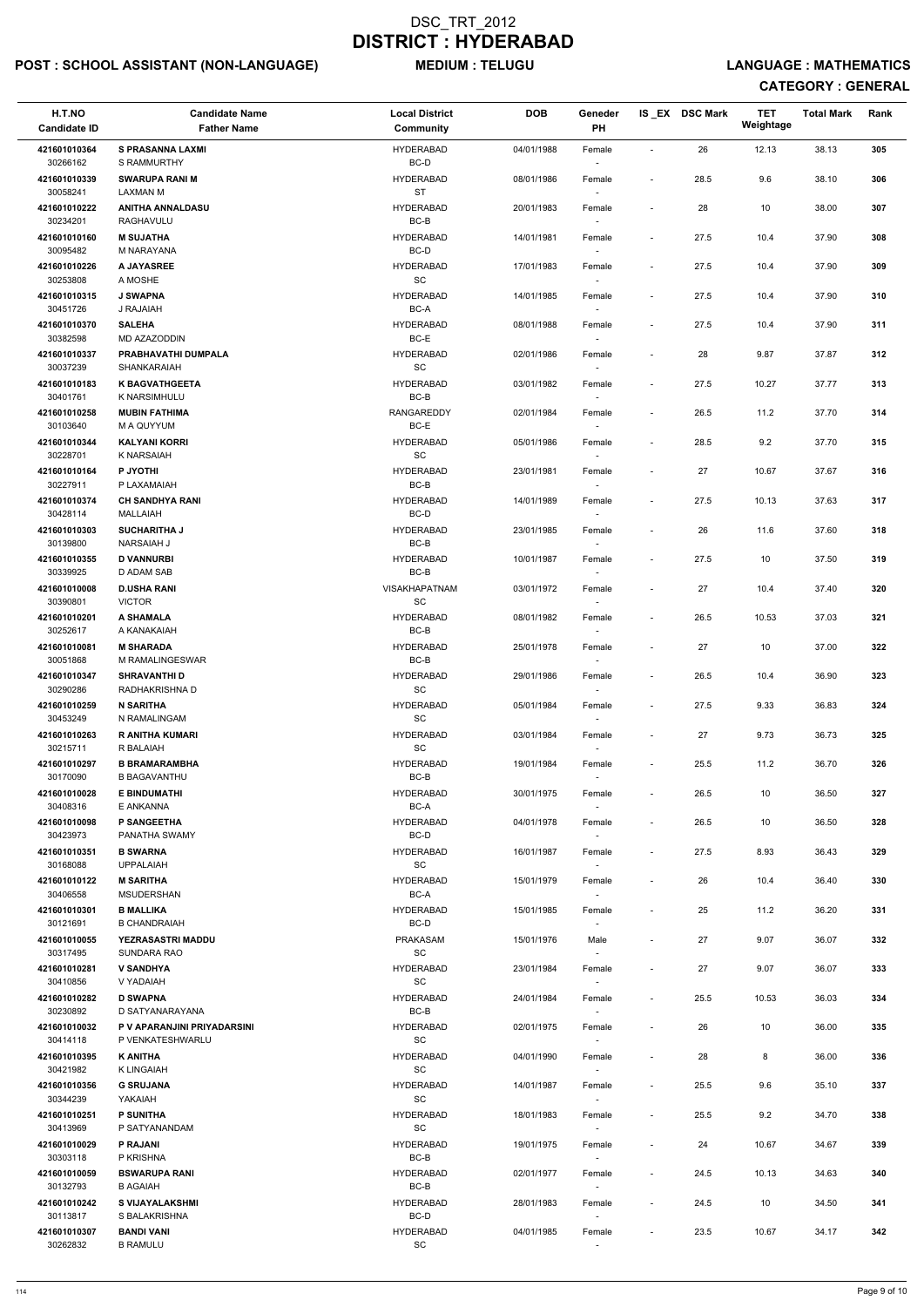## POST : SCHOOL ASSISTANT (NON-LANGUAGE) MEDIUM : TELUGU LANGUAGE : MATHEMATICS

| H.T.NO<br><b>Candidate ID</b> | <b>Candidate Name</b><br><b>Father Name</b> | <b>Local District</b><br><b>Community</b> | <b>DOB</b> | Geneder<br><b>PH</b>     |                          | IS_EX DSC Mark | <b>TET</b><br>Weightage | <b>Total Mark</b> | Rank |
|-------------------------------|---------------------------------------------|-------------------------------------------|------------|--------------------------|--------------------------|----------------|-------------------------|-------------------|------|
| 421601010196                  | <b>G LAVANYA</b>                            | <b>HYDERABAD</b>                          | 14/01/1982 | Female                   |                          | 23             | 11.07                   | 34.07             | 343  |
| 30290852                      | V RAMESH                                    | BC-D                                      |            |                          |                          |                |                         |                   |      |
| 421601010058                  | <b>C MURALI</b>                             | <b>HYDERABAD</b>                          | 21/01/1976 | Male                     | $\overline{\phantom{a}}$ | 22.5           | 11.47                   | 33.97             | 344  |
| 30068099                      | C CHANDRAIAH                                | SC                                        |            | $\overline{\phantom{a}}$ |                          |                |                         |                   |      |
| 421601010116                  | <b>SHV VINNI</b>                            | <b>HYDERABAD</b>                          | 13/01/1979 | Female                   | $\sim$                   | 24.5           | 9.2                     | 33.70             | 345  |
| 30190796                      | <b>SH VENKAT</b>                            | SC                                        |            | $\overline{\phantom{a}}$ |                          |                |                         |                   |      |
| 421601010090                  | <b>M SAHADEV</b>                            | <b>HYDERABAD</b>                          | 02/01/1978 | Male                     | $\overline{\phantom{a}}$ | 25             | 8.67                    | 33.67             | 346  |
| 30101934                      | M RAMA SWAMY                                | SC                                        |            | $\overline{\phantom{a}}$ |                          |                |                         |                   |      |
| 421601010071                  | <b>SARIKA SINGH T</b>                       | <b>HYDERABAD</b>                          | 28/01/1977 | Female                   |                          | 23             | 10.53                   | 33.53             | 347  |
| 30280237                      | PRAKASH SINGH T                             | BC-B                                      |            | $\overline{\phantom{a}}$ |                          |                |                         |                   |      |
| 421601010114                  | <b>C YEKAMBARAM</b>                         | <b>HYDERABAD</b>                          | 29/01/1979 | Male                     |                          | 24             | 9.33                    | 33.33             | 348  |
| 30330790                      | C JANGAIAH                                  | SC                                        |            |                          |                          |                |                         |                   |      |
| 421601010051                  | <b>P SUNITHA</b>                            | <b>NALGONDA</b>                           | 17/01/1976 | Female                   |                          | 22             | 11.2                    | 33.20             | 349  |
| 30449391                      | P VENKATA RAJU                              | SC                                        |            | $\overline{\phantom{a}}$ |                          |                |                         |                   |      |
| 421601010264                  | <b>S SHAHEENA</b>                           | <b>HYDERABAD</b>                          | 07/01/1984 | Female                   | $\sim$                   | 23             | 10.13                   | 33.13             | 350  |
| 30446631                      | S MD KASIM                                  | BC-E                                      |            |                          |                          |                |                         |                   |      |
| 421601010123                  | A BHARATAMMA                                | <b>HYDERABAD</b>                          | 15/01/1980 | Female                   | $\sim$                   | 22.5           | 10.53                   | 33.03             | 351  |
| 30075958                      | A BALAIAH                                   | BC-A                                      |            | $\overline{\phantom{a}}$ |                          |                |                         |                   |      |
| 421601010398                  | <b>S MAHESH KUMAR</b>                       | <b>HYDERABAD</b>                          | 14/01/1991 | Male                     | $\sim$                   | 22.5           | 8.93                    | 31.43             | 352  |
| 30446640                      | S JANARDHAN                                 | SC                                        |            | $\overline{\phantom{a}}$ |                          |                |                         |                   |      |
| 421601010211                  | <b>G SURYA SWAPNA</b>                       | <b>HYDERABAD</b>                          | 24/01/1982 | Female                   |                          | 21             | 10                      | 31.00             | 353  |
| 30268410                      | G SATYANARAYANA                             | BC-B                                      |            |                          |                          |                |                         |                   |      |
| 421601010003                  | P KRISHNA MOHAN                             | <b>HYDERABAD</b>                          | 16/01/1971 | Male                     |                          | 20             | 9.6                     | 29.60             | 354  |
| 30166754                      | P CHAKRAPANI                                | SC                                        |            | $\sim$                   |                          |                |                         |                   |      |
| 421601010246                  | <b>SHV SINDHU</b>                           | <b>HYDERABAD</b>                          | 13/01/1983 | Female                   | $\sim$                   | 20             | 9.6                     | 29.60             | 355  |
| 30193270                      | S H VENKAT                                  | $\operatorname{\textsf{SC}}$              |            |                          |                          |                |                         |                   |      |
| 421601010320                  | P VIJAYA                                    | <b>HYDERABAD</b>                          | 29/01/1985 | Female                   | $\overline{\phantom{a}}$ | 20.5           | 8.8                     | 29.30             | 356  |
| 30464119                      | P LAXMAN                                    | <b>ST</b>                                 |            | $\overline{\phantom{a}}$ |                          |                |                         |                   |      |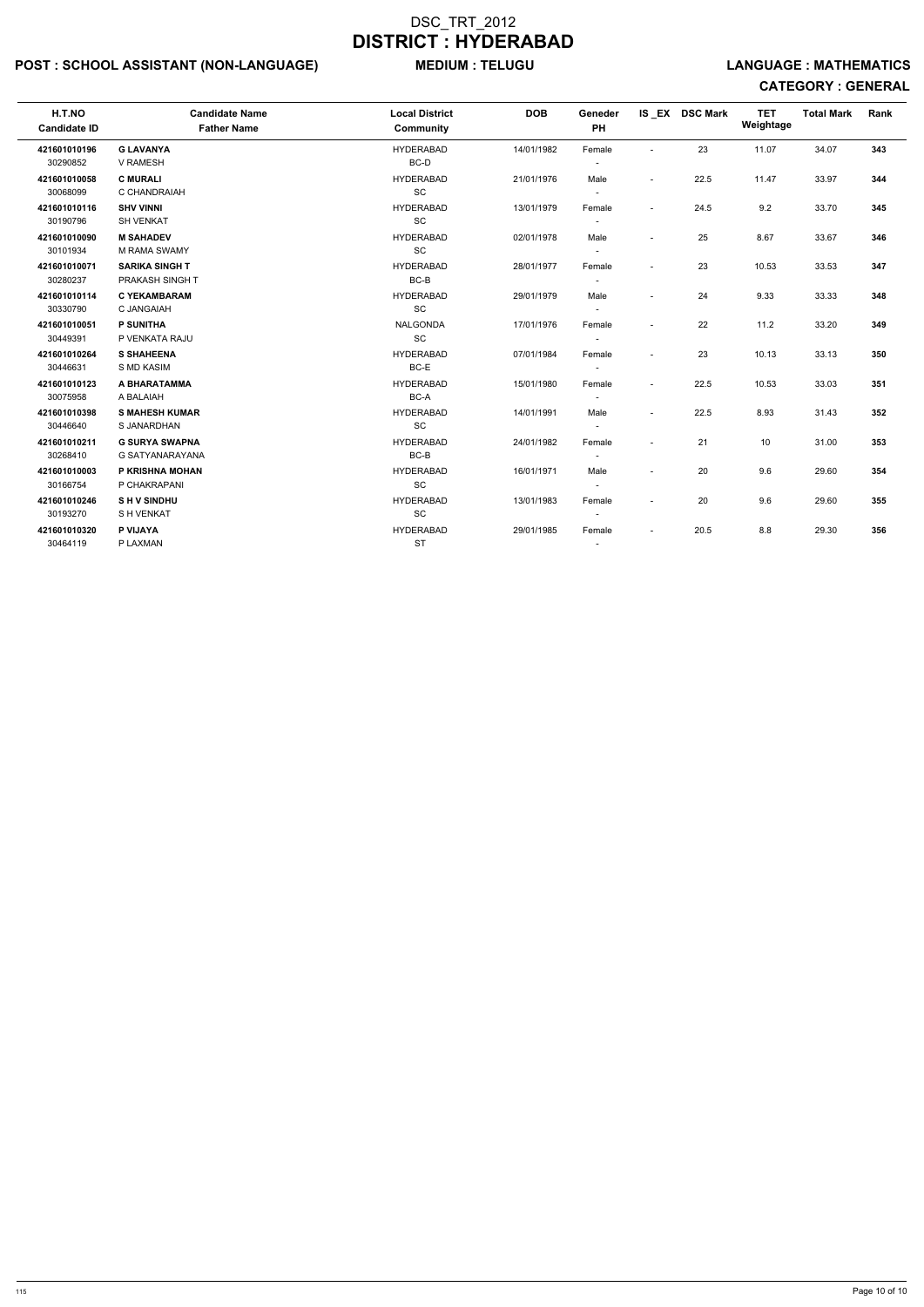## POST : SCHOOL ASSISTANT (NON-LANGUAGE) MEDIUM : URDU LANGUAGE : MATHEMATICS

| H.T.NO<br><b>Candidate ID</b> | <b>Candidate Name</b><br><b>Father Name</b>                | <b>Local District</b><br>Community               | <b>DOB</b> | Geneder<br>PH                      |                          | IS_EX DSC Mark | <b>TET</b><br>Weightage | <b>Total Mark</b> | Rank           |
|-------------------------------|------------------------------------------------------------|--------------------------------------------------|------------|------------------------------------|--------------------------|----------------|-------------------------|-------------------|----------------|
| 421601020036<br>30022845      | <b>TAHNEATH SULTANA NELOFAR</b><br><b>MOHD YASEEN</b>      | <b>HYDERABAD</b><br>BC-E                         | 30/01/1982 | Female                             | $\overline{\phantom{a}}$ | 50             | 14.8                    | 64.80             | $\mathbf{1}$   |
| 421601020005<br>30470149      | <b>MOHD ABDUL RAHEEM ATHER</b><br>MOHD ABDUL AZEEM         | NIZAMABAD<br>BC-E                                | 10/01/1976 | Male                               | $\overline{\phantom{a}}$ | 47.5           | 14                      | 61.50             | $\mathbf{2}$   |
| 421601020021<br>30024682      | <b>K BASAVALINGAPPA</b><br>K THIMMAPPA                     | <b>HYDERABAD</b><br>$\operatorname{\textsf{SC}}$ | 07/01/1980 | Male                               | $\blacksquare$           | 45.5           | 12.27                   | 57.77             | 3              |
| 421601020022                  | <b>MOHD MAJAZUR RAHMAN</b>                                 | <b>KHAMMAM</b>                                   | 10/01/1980 | Male                               | $\blacksquare$           | 43             | 13.47                   | 56.47             | 4              |
| 30311341<br>421601020025      | <b>ABDUL RAHMAN</b><br><b>MOHD ABDUL HAFEEZ</b>            | BC-E<br><b>HYDERABAD</b>                         | 04/01/1981 | Male                               | $\blacksquare$           | 38             | 15.33                   | 53.33             | 5              |
| 30259580<br>421601020031      | K A QADEER<br><b>FAREEDA BEGUM</b>                         | OC<br><b>HYDERABAD</b>                           | 26/01/1982 | $\overline{\phantom{a}}$<br>Female | $\blacksquare$           | 38.5           | 14.13                   | 52.63             | 6              |
| 30057208<br>421601020020      | <b>MOHD HUSSAIN</b><br><b>MOHD MAHMOOD QURAISHI</b>        | BC-E<br><b>HYDERABAD</b>                         | 17/01/1980 | Male                               | $\sim$                   | 37.5           | 13.87                   | 51.37             | $\overline{7}$ |
| 30303556<br>421601020041      | MOHD IQBAL QURAISHI<br><b>M ANWAR HUSSAIN</b>              | BC-E<br><b>KURNOOL</b>                           | 08/01/1983 | Male                               | $\blacksquare$           | 40.5           | 10.67                   | 51.17             | 8              |
| 30090361<br>421601020026      | M MAHABOOB SAHEB<br><b>MOHD ABDUL AZIZ QURESHI</b>         | BC-E<br><b>HYDERABAD</b>                         | 20/01/1981 | $\overline{\phantom{a}}$<br>Male   | $\overline{\phantom{a}}$ | 37.5           | 13.2                    | 50.70             | 9              |
| 30197279                      | MOHD ABDUR RAHMAN QURESHI                                  | BC-E                                             |            |                                    |                          |                |                         |                   |                |
| 421601020035<br>30313946      | <b>MD DASTAGIR AHMED</b><br><b>MOHD QUASIM</b>             | <b>KARIMNAGAR</b><br>BC-E                        | 09/01/1982 | Male<br>$\overline{\phantom{a}}$   | $\overline{\phantom{a}}$ | 39.5           | 11.2                    | 50.70             | 10             |
| 421601020083<br>30122199      | <b>AYESHA SIDDIQA</b><br><b>SYED IBRAHIM</b>               | <b>HYDERABAD</b><br>OC                           | 08/01/1986 | Female                             | $\blacksquare$           | 37.5           | 13.07                   | 50.57             | 11             |
| 421601020014<br>30448182      | <b>SALMA FARHEEN</b><br>MOHD RASOOL                        | <b>HYDERABAD</b><br>BC-E                         | 05/01/1980 | Female                             | $\blacksquare$           | 37.5           | 12.4                    | 49.90             | 12             |
| 421601020089                  | <b>AFREEN FATIMA</b>                                       | <b>HYDERABAD</b>                                 | 30/01/1987 | Female                             | $\blacksquare$           | 37.5           | 12.4                    | 49.90             | 13             |
| 30258026<br>421601020028      | MOHD SHABBIR HUSSAIN<br><b>MOHD MANSOOR AHMED</b>          | BC-E<br><b>HYDERABAD</b>                         | 02/01/1982 | $\overline{\phantom{a}}$<br>Male   | $\blacksquare$           | 38             | 11.6                    | 49.60             | 14             |
| 30396048<br>421601020070      | <b>MOHD YOUSUF</b><br><b>FIZZA FIRDOUS</b>                 | BC-E<br><b>HYDERABAD</b>                         | 01/01/1986 | Female                             | $\overline{\phantom{a}}$ | 34.5           | 14.27                   | 48.77             | 15             |
| 30070842                      | KHAJA SHOUKAT HASAN                                        | $_{\rm OC}$                                      |            |                                    |                          |                |                         |                   |                |
| 421601020056<br>30267809      | <b>NAZIMA FARHEEN</b><br><b>MOHD ISMAIL</b>                | <b>HYDERABAD</b><br>BC-E                         | 23/01/1985 | Female<br>$\overline{\phantom{a}}$ | $\blacksquare$           | 35.5           | 12.8                    | 48.30             | 16             |
| 421601020047<br>30028691      | <b>MOHD ABDUL KHADER</b><br><b>MOHD HUSSAIN</b>            | <b>HYDERABAD</b><br>BC-E                         | 21/01/1984 | Male<br>$\overline{\phantom{a}}$   |                          | 36             | 12                      | 48.00             | 17             |
| 421601020011<br>30213760      | <b>MOHD SAJID</b><br><b>MOHD JALAL</b>                     | <b>HYDERABAD</b><br>BC-E                         | 19/01/1979 | Male                               | $\overline{\phantom{a}}$ | 34.5           | 13.33                   | 47.83             | 18             |
| 421601020102<br>30439419      | <b>RESHMA BEGUM</b><br><b>SK JANI MIYAN</b>                | <b>HYDERABAD</b><br>BC-E                         | 02/01/1989 | Female                             | $\overline{\phantom{a}}$ | 36             | 11.6                    | 47.60             | 19             |
| 421601020012<br>30124006      | <b>MEHARUNNISA</b><br>MD MAQBOOL AHMED                     | NALGONDA<br>BC-E                                 | 14/01/1979 | Female                             | $\blacksquare$           | 35.5           | 12                      | 47.50             | 20             |
| 421601020015<br>30178834      | <b>SHAIZIA SULTANA</b><br><b>MOHD KHAJA</b>                | <b>HYDERABAD</b><br>BC-E                         | 24/01/1980 | Female<br>$\overline{\phantom{a}}$ | $\overline{\phantom{a}}$ | 35             | 11.87                   | 46.87             | 21             |
| 421601020060<br>30332050      | <b>MOHAMMED FAYYAZ</b><br>SHIAK DARYA VALI                 | <b>GUNTUR</b><br>BC-E                            | 09/01/1985 | Male                               | $\blacksquare$           | 31             | 15.73                   | 46.73             | 22             |
| 421601020018                  | <b>MERAJ SULTANA</b>                                       | HYDERABAD                                        | 15/01/1980 | Female                             | $\overline{\phantom{a}}$ | 33             | 13.6                    | 46.60             | 23             |
| 30322321<br>421601020081      | <b>MABAIG</b><br><b>SAYEEDA BEGUM</b>                      | OC<br><b>HYDERABAD</b>                           | 12/01/1986 | Female                             | $\overline{\phantom{a}}$ | 33.5           | 13.07                   | 46.57             | 24             |
| 30064087<br>421601020107      | <b>MD YOUSUF</b><br><b>SHAHANA BEGUM</b>                   | OC<br>HYDERABAD                                  | 10/01/1990 | $\overline{\phantom{a}}$<br>Female | $\blacksquare$           | 35.5           | 10.53                   | 46.03             | 25             |
| 30403858<br>421601020082      | SK NIZAM UDDIN<br><b>NAZIA SULTANA</b>                     | BC-E<br>HYDERABAD                                | 26/01/1986 | $\sim$                             | $\blacksquare$           |                | 12.8                    | 45.80             | 26             |
| 30245000                      | <b>MOHD ZAHID</b>                                          | OC                                               |            | Female<br>$\overline{\phantom{a}}$ |                          | 33             |                         |                   |                |
| 421601020068<br>30326479      | <b>AMATUR RAHAMAN MAIMOONA</b><br>MOHAMMED ASHRAF ALI KHAN | <b>HYDERABAD</b><br>BC-E                         | 30/01/1985 | Female                             | $\blacksquare$           | 32.5           | 13.2                    | 45.70             | 27             |
| 421601020053<br>30322530      | <b>ISMATH FATIMA</b><br>MD MOIZ ALI KHAH                   | NIZAMABAD<br>OC                                  | 09/01/1984 | Female<br>$\overline{\phantom{a}}$ | $\overline{\phantom{a}}$ | 33.5           | 12.13                   | 45.63             | 28             |
| 421601020013<br>30178133      | <b>SHAIK AZMATH</b><br><b>SHAIK MEHTAB</b>                 | <b>HYDERABAD</b><br><b>OC</b>                    | 06/01/1980 | Male<br>$\overline{\phantom{a}}$   | $\blacksquare$           | 31             | 14.53                   | 45.53             | 29             |
| 421601020097                  | <b>AHMADI BEGUM</b>                                        | WARANGAL                                         | 16/01/1988 | Female                             | $\overline{\phantom{a}}$ | 32             | 12.8                    | 44.80             | 30             |
| 30218429<br>421601020016      | <b>GULAM DASTAGIR</b><br><b>MOHAMMAD MASOOD AHMED</b>      | BC-E<br><b>HYDERABAD</b>                         | 15/01/1980 | Male                               |                          | 34             | 10.67                   | 44.67             | 31             |
| 30248488                      | MOHAMMAD MANZOOR AHMED                                     | BC-E                                             |            |                                    |                          |                |                         |                   |                |
| 421601020046<br>30314395      | <b>MOHAMMADI BEGUM</b><br>ABDUL WAHAB                      | HYDERABAD<br>BC-E                                | 06/01/1984 | Female                             | $\blacksquare$           | 32             | 12.27                   | 44.27             | 32             |
| 421601020044<br>30316131      | <b>MOHD NISAR</b><br><b>MOHD NASAR</b>                     | HYDERABAD<br>$BC-B$                              | 09/01/1983 | Male<br>$\sim$                     | $\overline{\phantom{a}}$ | 32.5           | 11.2                    | 43.70             | 33             |
| 421601020042<br>30319057      | <b>ARSHIA JABEEN</b><br><b>MOHD SAJID KHAN</b>             | <b>HYDERABAD</b><br>OC                           | 02/01/1983 | Female                             | $\overline{\phantom{a}}$ | 30             | 13.47                   | 43.47             | 34             |
| 421601020002                  | <b>SHAIK LATEEF AHMED</b>                                  | HYDERABAD<br>BC-E                                | 01/01/1973 | Male                               | $\overline{\phantom{a}}$ | 31             | 12.13                   | 43.13             | 35             |
| 30164133<br>421601020100      | <b>SHAIK BASHU</b><br><b>FOUZIA JAMEEL</b>                 | HYDERABAD                                        | 14/01/1989 | $\sim$<br>Female                   | $\overline{\phantom{a}}$ | 31.5           | 11.47                   | 42.97             | 36             |
| 30107467<br>421601020040      | <b>MOHD JAMEEL</b><br><b>FAREEDA BEGUM</b>                 | BC-E<br><b>HYDERABAD</b>                         | 02/01/1983 | $\overline{\phantom{a}}$<br>Female | $\overline{\phantom{a}}$ | 30.5           | 12.4                    | 42.90             | 37             |
| 30253897<br>421601020091      | MD GHOUSE<br><b>ZUFISHAN AFREEN</b>                        | BC-E<br><b>HYDERABAD</b>                         | 27/01/1987 | $\sim$<br>Female                   | $\overline{\phantom{a}}$ | 29.5           | 13.07                   | 42.57             | 38             |
| 30111222                      | S MOHAMMED YOUNUS                                          | BC-E                                             |            | $\overline{\phantom{a}}$           |                          |                |                         |                   |                |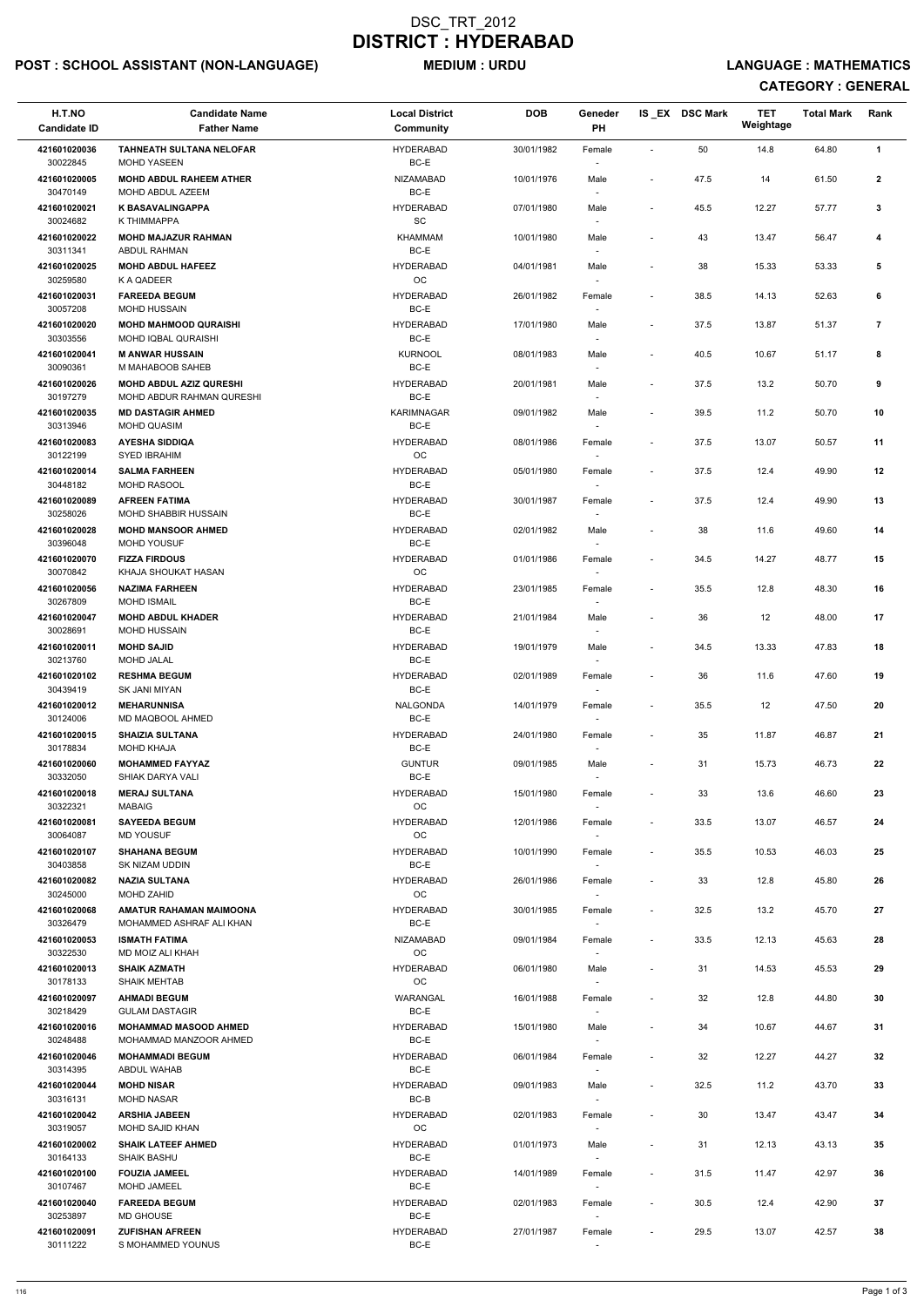## POST : SCHOOL ASSISTANT (NON-LANGUAGE) MEDIUM : URDU LANGUAGE : MATHEMATICS

| H.T.NO<br><b>Candidate ID</b> | <b>Candidate Name</b><br><b>Father Name</b>                 | <b>Local District</b><br>Community | <b>DOB</b> | Geneder<br>PH                      |                              | IS_EX DSC Mark | <b>TET</b><br>Weightage | <b>Total Mark</b> | Rank |  |
|-------------------------------|-------------------------------------------------------------|------------------------------------|------------|------------------------------------|------------------------------|----------------|-------------------------|-------------------|------|--|
| 421601020037                  | <b>HABEEBUNNISA BEGUM</b>                                   | <b>HYDERABAD</b>                   | 19/01/1983 | Female                             | $\blacksquare$               | 30.5           | 12                      | 42.50             | 39   |  |
| 30064612<br>421601020055      | MOHAMMED YOUNUS<br><b>ARSHIYA FATIMA</b>                    | $_{\rm OC}$<br><b>HYDERABAD</b>    | 30/01/1984 |                                    | $\overline{\phantom{a}}$     | 30.5           | 11.73                   | 42.23             | 40   |  |
| 30302440                      | MOHAMMED BAQUER ALI                                         | BC-E                               |            | Female                             |                              |                |                         |                   |      |  |
| 421601020032<br>30197109      | <b>NAHEED FATIMA</b><br><b>MOHD ISMAIL</b>                  | <b>HYDERABAD</b><br>BC-E           | 07/01/1982 | Female                             | $\overline{\phantom{a}}$     | 29             | 13.2                    | 42.20             | 41   |  |
| 421601020076                  | <b>MOHD ABDUL GHANI</b>                                     | <b>HYDERABAD</b>                   | 12/01/1986 | Male                               | $\overline{\phantom{a}}$     | 30             | 12                      | 42.00             | 42   |  |
| 30467426<br>421601020030      | <b>GULAM MUSTAFA</b><br><b>MD ABDUL SALAM</b>               | BC-E<br><b>HYDERABAD</b>           | 10/01/1982 | Male                               | $\blacksquare$               | 30             | 11.87                   | 41.87             | 43   |  |
| 30283739                      | <b>MD ISMAIL</b>                                            | BC-E                               |            | $\overline{\phantom{a}}$           |                              |                |                         |                   |      |  |
| 421601020059<br>30324458      | <b>TASNEEM KAUSAR</b><br><b>MD MAHBOOB</b>                  | <b>NIZAMABAD</b><br>BC-E           | 02/01/1985 | Female                             |                              | $30\,$         | 11.33                   | 41.33             | 44   |  |
| 421601020090<br>30259743      | <b>NAZIA QADEER</b><br>MOHD QADEER                          | <b>HYDERABAD</b><br>BC-E           | 01/01/1987 | Female                             | $\overline{\phantom{a}}$     | 30             | 11.33                   | 41.33             | 45   |  |
| 421601020039<br>30315897      | <b>MAZHER ALI</b><br><b>MOHSIN ALI</b>                      | <b>HYDERABAD</b><br>BC-E           | 31/01/1983 | Male<br>$\overline{\phantom{a}}$   | $\overline{\phantom{a}}$     | 31             | 10.27                   | 41.27             | 46   |  |
| 421601020085<br>30155249      | <b>SHAHEEN SULTANA</b><br><b>GULAM MAQBOOL</b>              | <b>HYDERABAD</b><br>BC-E           | 08/01/1986 | Female                             | $\overline{\phantom{a}}$     | 28             | 13.07                   | 41.07             | 47   |  |
| 421601020057                  | <b>AZRA TABASSUM</b>                                        | MAHABUBNAGAR<br>BC-E               | 10/01/1985 | Female                             | $\blacksquare$               | 27             | 13.87                   | 40.87             | 48   |  |
| 30304625<br>421601020098      | MOHD ABDUL WAHAB<br><b>AMATUL SUBOOR SALMA</b>              | <b>NALGONDA</b>                    | 06/01/1988 | Female                             | $\overline{\phantom{a}}$     | 29             | 11.73                   | 40.73             | 49   |  |
| 30470249                      | <b>GULAM AHMED MUJTABA</b>                                  | BC-E                               |            |                                    |                              |                |                         |                   |      |  |
| 421601020006<br>30467110      | <b>MASAMAD</b><br><b>GULAM MUSTAFA</b>                      | <b>HYDERABAD</b><br>BC-E           | 01/01/1977 | Male                               | $\overline{\phantom{a}}$     | 27.5           | 13.2                    | 40.70             | 50   |  |
| 421601020099<br>30407081      | <b>TAHERA SULTANA</b><br><b>GHULAM HUSSAIN</b>              | <b>HYDERABAD</b><br>OC             | 30/01/1988 | Female<br>$\overline{\phantom{a}}$ |                              | 27.5           | 13.2                    | 40.70             | 51   |  |
| 421601020087                  | <b>MOHAMMED ABDUL SAMI</b>                                  | <b>HYDERABAD</b>                   | 02/01/1987 | Male                               | $\blacksquare$               | 30             | 10.53                   | 40.53             | 52   |  |
| 30389811<br>421601020054      | <b>MOHAMMED OMER</b><br><b>ARSHIA MOHAMMADI</b>             | BC-E<br><b>HYDERABAD</b>           | 15/01/1984 | $\overline{\phantom{a}}$<br>Female | $\overline{\phantom{a}}$     | 27.5           | 12.67                   | 40.17             | 53   |  |
| 30052557                      | MD ABDUL HABEEB                                             | BC-E                               |            |                                    |                              |                |                         |                   |      |  |
| 421601020024<br>30230177      | <b>SAMEENA FATIMA</b><br>MOHAMMED MUSHTAQ AHMED             | <b>HYDERABAD</b><br>BC-E           | 06/01/1981 | Female<br>$\overline{\phantom{a}}$ | $\overline{\phantom{a}}$     | 29.5           | 10.53                   | 40.03             | 54   |  |
| 421601020027<br>30332761      | <b>MEHER HABEEB</b><br><b>MD HABEEB</b>                     | <b>HYDERABAD</b><br>BC-B           | 17/01/1981 | Female                             | $\qquad \qquad \blacksquare$ | 29.5           | 10.4                    | 39.90             | 55   |  |
| 421601020034<br>30407483      | <b>MOHD ASHRAFF</b><br><b>MOHD ANWAR</b>                    | <b>KHAMMAM</b><br>BC-E             | 15/01/1982 | Male                               | $\blacksquare$               | 27.5           | 12.13                   | 39.63             | 56   |  |
| 421601020050                  | <b>KHUDAIJA SAMEEN</b>                                      | <b>HYDERABAD</b>                   | 28/01/1984 | Female                             | $\overline{\phantom{a}}$     | 26             | 13.6                    | 39.60             | 57   |  |
| 30272776<br>421601020074      | ABDUL ALEEM MASOOD<br><b>HUMA AFROZ</b>                     | BC-E<br><b>HYDERABAD</b>           | 09/01/1986 | Female                             | $\overline{\phantom{a}}$     | 28             | 11.6                    | 39.60             | 58   |  |
| 30230761                      | MOHD ABDUL RAZZAK                                           | BC-E                               |            | $\sim$                             |                              |                |                         |                   |      |  |
| 421601020072<br>30114410      | <b>ARFANUZ ZAMAN</b><br>MOHD YOUSUF                         | <b>HYDERABAD</b><br>BC-E           | 04/01/1986 | Female<br>$\overline{\phantom{a}}$ | $\overline{\phantom{a}}$     | 26             | 13.47                   | 39.47             | 59   |  |
| 421601020103<br>30093962      | <b>YASMEEN PARVEEN</b><br>MD NAYEEM UDDIN                   | <b>HYDERABAD</b><br>BC-E           | 11/01/1989 | Female                             | $\overline{\phantom{a}}$     | 28             | 11.2                    | 39.20             | 60   |  |
| 421601020106                  | <b>UZMA NAHID</b>                                           | <b>HYDERABAD</b>                   | 02/01/1990 | Female                             | $\blacksquare$               | 28             | 11.2                    | 39.20             | 61   |  |
| 30109550<br>421601020105      | <b>MOHD IBRAHIM</b><br><b>NAZIA BEGUM</b>                   | BC-E<br><b>HYDERABAD</b>           | 07/01/1990 | Female                             | $\overline{\phantom{a}}$     | 28.5           | 10.67                   | 39.17             | 62   |  |
| 30256374                      | <b>SULTAN MOHIUDDIN</b>                                     | BC-E                               |            | $\sim$                             |                              |                |                         |                   |      |  |
| 421601020108<br>30282609      | <b>ARSHIYA BEGUM</b><br>ABDUL HAKEEM                        | <b>HYDERABAD</b><br>BC-E           | 18/01/1990 | Female<br>$\sim$                   | $\overline{\phantom{a}}$     | 27.5           | 11.47                   | 38.97             | 63   |  |
| 421601020094                  | <b>ASIYA FARHANA</b>                                        | <b>HYDERABAD</b><br>BC-E           | 12/01/1988 | Female                             | $\blacksquare$               | 28.5           | 10                      | 38.50             | 64   |  |
| 30428173<br>421601020062      | MOHAMMAD ABDUL GHAFOOR<br><b>SIRAJ UNNISA BEGUM</b>         | <b>HYDERABAD</b>                   | 30/01/1985 | $\sim$<br>Female                   | $\blacksquare$               | 25.5           | 12.67                   | 38.17             | 65   |  |
| 30084546<br>421601020019      | <b>MOHD SHAFI AHMED</b><br><b>AYESHA TABASSUM</b>           | OC<br>NALGONDA                     | 12/01/1980 | Female                             | $\overline{\phantom{a}}$     | 27.5           | 10.53                   | 38.03             | 66   |  |
| 30293764                      | <b>GULAM MOHAMMAD</b>                                       | BC-E                               |            | $\overline{\phantom{a}}$           |                              |                |                         |                   |      |  |
| 421601020063<br>30316004      | <b>HAJI BEGUM</b><br>MOHAMMAD KHAIRAT ALI                   | <b>NALGONDA</b><br>BC-E            | 15/01/1985 | Female<br>$\sim$                   | $\overline{\phantom{a}}$     | 27.5           | 10.27                   | 37.77             | 67   |  |
| 421601020093<br>30428737      | <b>SHAIK AHMED</b><br><b>MD SADIK</b>                       | <b>NIZAMABAD</b><br>BC-E           | 20/01/1987 | Male<br>$\sim$                     | $\blacksquare$               | 27.5           | 10.13                   | 37.63             | 68   |  |
| 421601020073                  | <b>FARHA NAZ</b>                                            | <b>HYDERABAD</b>                   | 24/01/1986 | Female                             | $\overline{\phantom{a}}$     | 26.5           | 11.07                   | 37.57             | 69   |  |
| 30084128<br>421601020004      | <b>HASAN SHARIF</b><br><b>UMME FATIMA NAJEEM</b>            | BC-E<br><b>NIZAMABAD</b>           | 06/01/1975 | Female                             | $\blacksquare$               | 25.5           | 12                      | 37.50             | 70   |  |
| 30430978                      | AHMED MOHIUDDIN                                             | BC-E                               |            |                                    |                              |                |                         |                   |      |  |
| 421601020010<br>30184974      | <b>HAFSA BASEER</b><br>SYED TAFAZZUL AHMED                  | <b>HYDERABAD</b><br>OC             | 02/01/1978 | Female<br>$\overline{\phantom{a}}$ | $\sim$                       | 24.5           | 12.67                   | 37.17             | 71   |  |
| 421601020017<br>30308511      | <b>MD AZEEZ HUSSAIN QURESHI</b><br>MD ZAHID HUSSAIN QURESHI | <b>HYDERABAD</b><br>BC-E           | 05/01/1980 | Male                               | $\qquad \qquad \blacksquare$ | 26             | 11.07                   | 37.07             | 72   |  |
| 421601020096<br>30103762      | <b>TAHSEEN QUADRI</b><br>NAYEEM QUADRI                      | <b>HYDERABAD</b><br>OC             | 30/01/1988 | Female<br>$\sim$                   | $\overline{\phantom{a}}$     | 24             | 12.67                   | 36.67             | 73   |  |
| 421601020067                  | <b>ANJUM SALEHA</b>                                         | <b>HYDERABAD</b>                   | 18/01/1985 | Female                             | $\overline{\phantom{a}}$     | 26.5           | 10.13                   | 36.63             | 74   |  |
| 30265396<br>421601020086      | MD ABDUL RAHMAN<br><b>SABA FATIMA</b>                       | BC-E<br><b>HYDERABAD</b>           | 16/01/1986 | $\sim$<br>Female                   | $\overline{\phantom{a}}$     | 26.5           | 10.13                   | 36.63             | 75   |  |
| 30445790                      | MD MUSHTAQ AHMED                                            | BC-E                               |            | $\overline{\phantom{a}}$           |                              |                |                         |                   |      |  |
| 421601020095<br>30450131      | <b>AYESHA TASNEEM</b><br>MOHD JALEEL AHMED                  | NALGONDA<br>BC-E                   | 14/01/1988 | Female                             |                              | 26.5           | 10.13                   | 36.63             | 76   |  |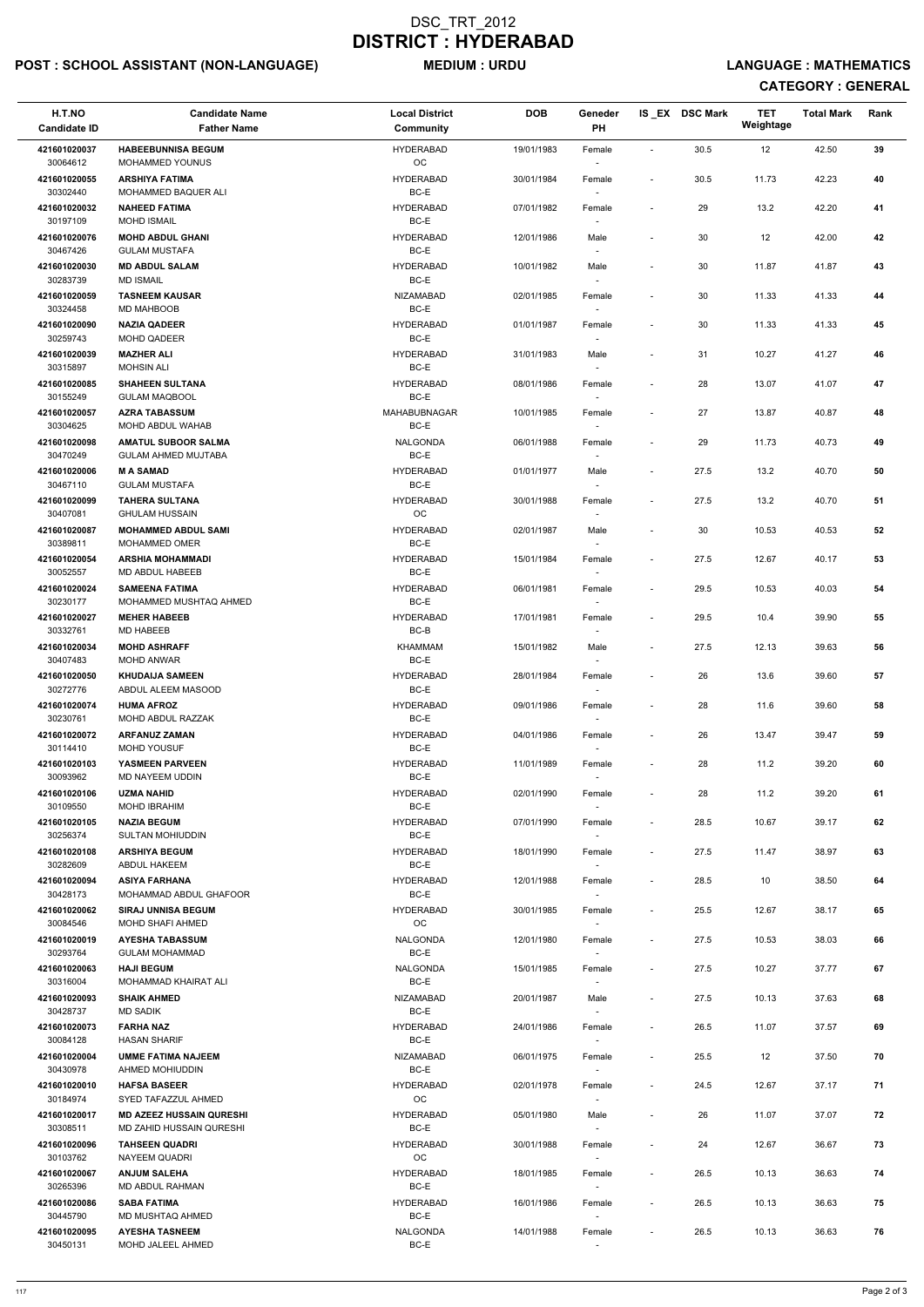## POST : SCHOOL ASSISTANT (NON-LANGUAGE) MEDIUM : URDU LANGUAGE : MATHEMATICS

| H.T.NO<br><b>Candidate ID</b> | <b>Candidate Name</b><br><b>Father Name</b>          | <b>Local District</b><br><b>Community</b> | <b>DOB</b> | Geneder<br>PH                      |                          | IS EX DSC Mark | <b>TET</b><br>Weightage | <b>Total Mark</b> | Rank |
|-------------------------------|------------------------------------------------------|-------------------------------------------|------------|------------------------------------|--------------------------|----------------|-------------------------|-------------------|------|
| 421601020064<br>30321493      | <b>RUBEENA FARHEEN</b><br>MOHD MUBASHEER UDDIN       | <b>HYDERABAD</b><br>BC-E                  | 06/01/1985 | Female<br>$\overline{\phantom{a}}$ | $\overline{\phantom{a}}$ | 25.5           | 10.67                   | 36.17             | 77   |
| 421601020071<br>30331823      | <b>MD ASHWAQ</b><br>MOHD GHOUSE                      | <b>HYDERABAD</b><br>BC-E                  | 15/01/1986 | Male<br>$\overline{\phantom{a}}$   |                          | 26             | 10                      | 36.00             | 78   |
| 421601020009<br>30275129      | <b>MOHD YASEER ARFATH</b><br><b>MOHD IBRAHIM</b>     | WARANGAL<br>BC-B                          | 06/01/1978 | Male                               | $\blacksquare$           | 25             | 10.8                    | 35.80             | 79   |
| 421601020104<br>30040619      | <b>SEEMA BEGUM</b><br><b>SHAIK MOIN UDDIN</b>        | <b>HYDERABAD</b><br>BC-E                  | 02/01/1989 | Female                             | $\blacksquare$           | 25             | 10.8                    | 35.80             | 80   |
| 421601020051<br>30467185      | <b>AFZIYA AYESHA</b><br><b>MA NAYEEM</b>             | <b>NALGONDA</b><br>BC-B                   | 01/01/1984 | Female                             | $\sim$                   | 25.5           | 10.27                   | 35.77             | 81   |
| 421601020023<br>30170430      | <b>GAZALA PARVEEN</b><br>MOHD ABDUL AZEEM            | <b>HYDERABAD</b><br>BC-E                  | 11/01/1981 | Female                             | $\overline{\phantom{a}}$ | 24             | 11.6                    | 35.60             | 82   |
| 421601020061<br>30440223      | <b>ZAREENA BEGUM</b><br><b>MOHD ABID SHAREEF</b>     | <b>HYDERABAD</b><br>BC-E                  | 20/01/1985 | Female                             |                          | 24.5           | 11.07                   | 35.57             | 83   |
| 421601020088<br>30053821      | <b>NOOR BANU</b><br><b>SHAIK JEELANI</b>             | <b>HYDERABAD</b><br>BC-E                  | 06/01/1987 | Female                             | $\overline{\phantom{a}}$ | 24.5           | 10.8                    | 35.30             | 84   |
| 421601020008<br>30308828      | YASMEEN KAHKASHAN<br><b>MD ZAHID HUSSAIN QURESHI</b> | <b>NALGONDA</b><br>BC-E                   | 06/01/1977 | Female<br>$\sim$                   |                          | 25             | 10.13                   | 35.13             | 85   |
| 421601020084<br>30285794      | <b>ROHINA SABAHATH</b><br>SHAIK JALEEL AHMED         | WARANGAL<br>BC-E                          | 10/01/1986 | Female<br>$\overline{\phantom{a}}$ | $\sim$                   | 23.5           | 11.47                   | 34.97             | 86   |
| 421601020066<br>30304010      | <b>AMATUL HASEEB</b><br>MIRZA ZAFAR ULLAH BAIG       | <b>NALGONDA</b><br>BC-B                   | 16/01/1985 | Female<br>$\overline{\phantom{a}}$ | $\overline{\phantom{a}}$ | 23.5           | 10.93                   | 34.43             | 87   |
| 421601020058<br>30312956      | <b>ASIA FIRDOSE</b><br>SYED IBRAHIM HUSSAIANI        | WARANGAL<br>BC-E                          | 02/01/1985 | Female                             | $\sim$                   | 23.5           | 10.53                   | 34.03             | 88   |
| 421601020101<br>30178713      | <b>NIKHATH UNNISA</b><br><b>MOHD AZIZ</b>            | <b>HYDERABAD</b><br>BC-E                  | 03/01/1989 | Female<br>$\overline{\phantom{a}}$ |                          | 23             | 10.67                   | 33.67             | 89   |
| 421601020092<br>30102649      | <b>NOOR JAHAN BEGUM</b><br><b>MOHD SABIR</b>         | <b>HYDERABAD</b><br>BC-E                  | 16/01/1987 | Female<br>$\overline{\phantom{a}}$ |                          | 22.5           | 11.07                   | 33.57             | 90   |
| 421601020065<br>30399676      | <b>MOHD OMER</b><br>MOHD GHOUSE                      | <b>HYDERABAD</b><br>BC-E                  | 16/01/1985 | Male                               |                          | 23             | 10.53                   | 33.53             | 91   |
| 421601020078<br>30452885      | <b>ABDUL SAYEED</b><br><b>ABDUL NAZEER</b>           | <b>HYDERABAD</b><br>BC-E                  | 05/01/1986 | Male<br>OH                         |                          | 22.5           | 10.4                    | 32.90             | 92   |
| 421601020080<br>30298025      | <b>AMATUL MUQEET JUWERIA</b><br>MOHD ABDUL MATEEN    | <b>NALGONDA</b><br>BC-E                   | 17/01/1986 | Female<br>$\overline{\phantom{a}}$ | $\overline{\phantom{a}}$ | 20.5           | 11.47                   | 31.97             | 93   |
| 421601020007<br>30331085      | <b>RAYEES FATIMA</b><br>M A NABI                     | <b>HYDERABAD</b><br>BC-E                  | 10/01/1977 | Female<br>$\sim$                   |                          | 21             | 10.13                   | 31.13             | 94   |
| 421601020003<br>30160420      | <b>MOHD SHAFI UDDIN</b><br>MOHD AMEENUDDIN           | <b>HYDERABAD</b><br>$BC-E$                | 04/01/1974 | Male<br>$\sim$                     | $\overline{\phantom{a}}$ | 20             | 10.93                   | 30.93             | 95   |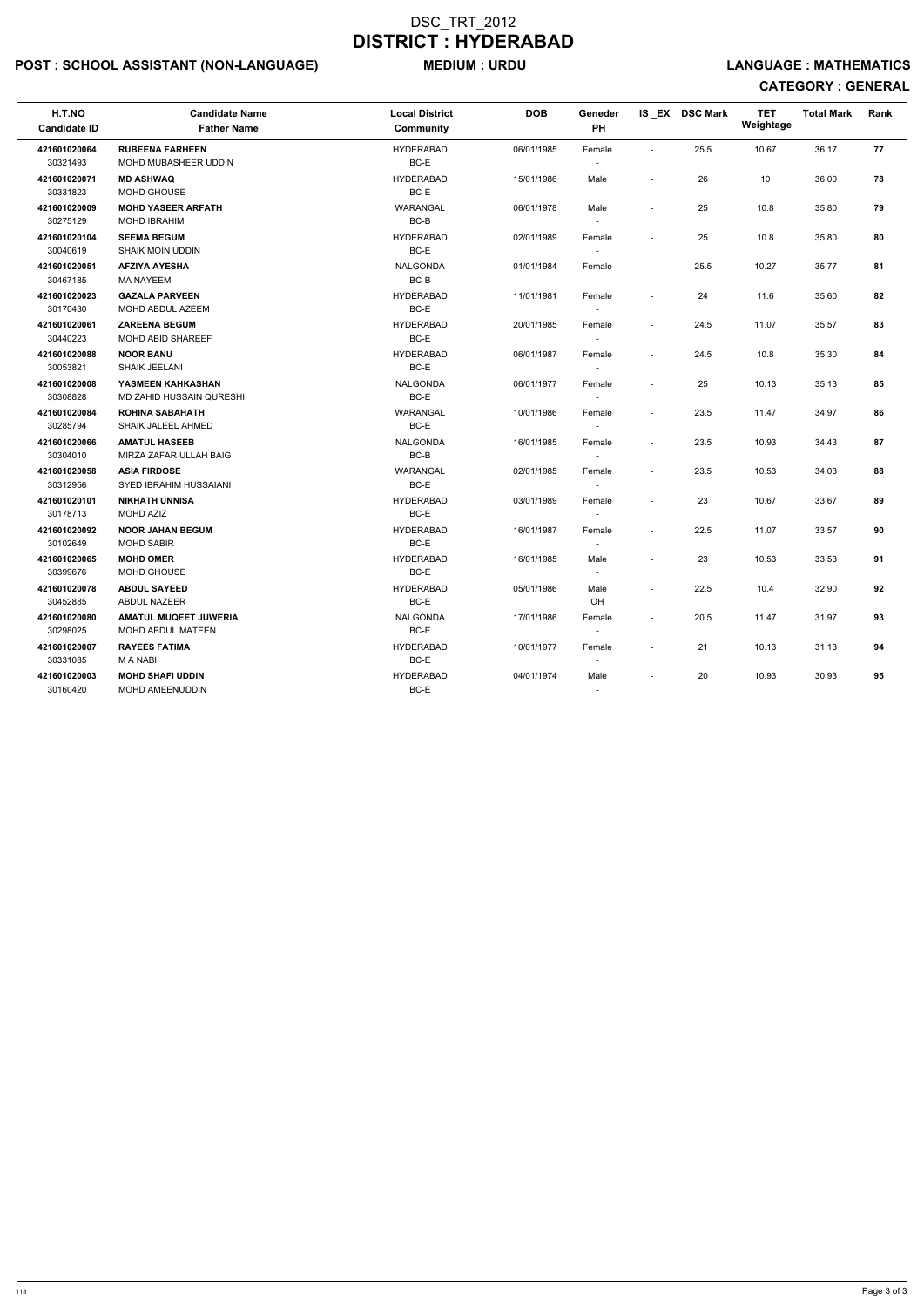## POST : SCHOOL ASSISTANT (NON-LANGUAGE) MEDIUM : ENGLISH LANGUAGE : PHYSICAL SCIENCE

| H.T.NO<br><b>Candidate ID</b>        | <b>Candidate Name</b><br><b>Father Name</b>                         | <b>Local District</b><br><b>Community</b>        | <b>DOB</b> | Geneder<br>PH                      |                          | IS_EX DSC Mark | <b>TET</b><br>Weightage | <b>Total Mark</b> | Rank           |
|--------------------------------------|---------------------------------------------------------------------|--------------------------------------------------|------------|------------------------------------|--------------------------|----------------|-------------------------|-------------------|----------------|
| 421602080015                         | <b>K NAROTHAM REDDY</b>                                             | <b>HYDERABAD</b>                                 | 26/01/1975 | Male                               |                          | 54             | 13.33                   | 67.33             | $\mathbf{1}$   |
| 30426922<br>421602080037             | K LAXMAREDDY<br>P KAVITHA                                           | $_{\rm OC}$<br><b>HYDERABAD</b>                  | 03/01/1978 | Female                             |                          | 52             | 12.8                    | 64.80             | $\mathbf{2}$   |
| 30190932                             | P VENKATESHWARLU                                                    | $_{\rm OC}$                                      |            |                                    |                          |                |                         |                   |                |
| 421602080027<br>30420722             | <b>CHINNI ANURADHA</b><br><b>VENKATA NARAYANA</b>                   | <b>KRISHNA</b><br>OC                             | 04/01/1976 | Female                             | $\overline{\phantom{a}}$ | 50.5           | 14                      | 64.50             | 3              |
| 421602080061                         | <b>D PRAVEEN KUMAR</b>                                              | <b>RANGAREDDY</b>                                | 22/01/1981 | Male                               |                          | 50             | 13.07                   | 63.07             | 4              |
| 30271571                             | <b>D SRINIVAS</b>                                                   | BC-D                                             |            |                                    |                          |                |                         |                   |                |
| 421602080072<br>30244974             | <b>ABHISHEK JOSHI</b><br><b>MANOHAR JOSHI</b>                       | <b>HYDERABAD</b><br>OC                           | 23/01/1982 | Male<br>$\sim$                     |                          | 48             | 14.13                   | 62.13             | 5              |
| 421602080006<br>30420175             | PUTTA PARTHA SARATHI<br>PUTTA BHASKARRAO                            | OTHER THAN AP<br>$_{\rm OC}$                     | 31/01/1973 | Male                               |                          | 47             | 14.67                   | 61.67             | 6              |
| 421602080038<br>30181040             | <b>T GANGA GOWRI</b><br>T KAMESHWARAIAH                             | <b>HYDERABAD</b><br>BC-B                         | 01/01/1978 | Female                             |                          | 47             | 13.07                   | 60.07             | $\overline{7}$ |
| 421602080101<br>30456018             | <b>S RAJA SEKHAR</b><br>S SAI BABU                                  | <b>RANGAREDDY</b><br>$BC-D$                      | 20/01/1985 | Male<br>$\overline{\phantom{a}}$   | $\overline{\phantom{a}}$ | 46             | 13.87                   | 59.87             | 8              |
| 421602080018<br>30336668             | <b>SRI LATA MICHAEL</b><br>P MICHAEL                                | <b>HYDERABAD</b><br>BC-C                         | 22/01/1975 | Female                             |                          | 44.5           | 15.07                   | 59.57             | 9              |
| 421602080083<br>30389201             | <b>K VASANT KUMAR</b><br>N KRISHNA KUMAR                            | <b>HYDERABAD</b><br>BC-D                         | 06/01/1984 | Male                               | $\overline{\phantom{a}}$ | 44             | 15.33                   | 59.33             | 10             |
| 421602080136                         | <b>M DIVYA</b>                                                      | RANGAREDDY                                       | 04/01/1989 | Female                             |                          | 43             | 15.87                   | 58.87             | 11             |
| 30041696                             | M MANOHAR                                                           | BC-B                                             |            |                                    |                          |                |                         |                   |                |
| 421602080142<br>30459941             | <b>CH SRINU</b><br><b>BASAVAPPA</b>                                 | <b>RANGAREDDY</b><br>BC-A                        | 05/01/1989 | Male                               |                          | 45             | 13.07                   | 58.07             | 12             |
| 421602080093                         | <b>D ARUN</b>                                                       | <b>HYDERABAD</b>                                 | 10/01/1985 | Male                               |                          | 44.5           | 12.67                   | 57.17             | 13             |
| 30123253<br>421602080021             | D ANJAIAH<br><b>SREENIVAS RAO N</b>                                 | BC-D<br><b>HYDERABAD</b>                         | 12/01/1975 | $\overline{\phantom{a}}$<br>Male   | $\overline{\phantom{a}}$ | 44.5           | 12.4                    | 56.90             | 14             |
| 30048432                             | <b>RANGAIAH N</b>                                                   | BC-D                                             |            |                                    |                          |                |                         |                   |                |
| 421602080020<br>30053793             | <b>SARLA DEVI</b><br>D DAYANAND                                     | <b>HYDERABAD</b><br>BC-D                         | 16/01/1975 | Female                             | $\overline{\phantom{a}}$ | 43             | 13.87                   | 56.87             | 15             |
| 421602080030<br>30337635             | <b>K RAGHU</b><br><b>KRISHNA</b>                                    | <b>HYDERABAD</b><br>BC-B                         | 18/01/1977 | Male<br>$\sim$                     | $\overline{\phantom{a}}$ | 41.5           | 14.53                   | 56.03             | 16             |
| 421602080060<br>30189065             | <b>V JALAJA SRI</b><br>V LAXMI RAJAM                                | RANGAREDDY<br>BC-B                               | 04/01/1980 | Female<br>$\sim$                   | $\blacksquare$           | 41.5           | 14.4                    | 55.90             | 17             |
| 421602080045                         | <b>ABDUL RAHIM</b>                                                  | <b>ADILABAD</b>                                  | 16/01/1978 | Male                               |                          | 42             | 13.47                   | 55.47             | 18             |
| 30449192<br>421602080025<br>30295470 | <b>ABDUL RASHID</b><br><b>B PRASHANTH KUMAR</b><br><b>B ANJAIAH</b> | BC-E<br><b>HYDERABAD</b><br>BC-A                 | 03/01/1976 | Male                               | $\blacksquare$           | 43             | 12.4                    | 55.40             | 19             |
| 421602080122                         | <b>SREERAMULU ULLOJU</b>                                            | KHAMMAM                                          | 12/01/1987 | Male                               | $\blacksquare$           | 42.5           | 12.8                    | 55.30             | 20             |
| 30136686<br>421602080029             | U LATCHAIAH<br><b>V SRIDEVI</b>                                     | SC<br><b>HYDERABAD</b>                           | 16/01/1977 | $\overline{\phantom{a}}$<br>Female | $\overline{\phantom{a}}$ | 41.5           | 12.8                    | 54.30             | 21             |
| 30062556<br>421602080078             | V V GANESHWARA RAO<br><b>SANGIVI PALLAVI</b>                        | OC<br>OTHER THAN AP                              | 20/01/1983 | $\sim$<br>Female                   | $\overline{\phantom{a}}$ | 41.5           | 12.8                    | 54.30             | 22             |
| 30318015                             | SANGIVI NARAYANA                                                    | BC-D                                             |            |                                    |                          |                |                         |                   |                |
| 421602080011<br>30290546             | <b>BRIJIS FATIMA</b><br>SYED ASADULLAH HUSSAINI                     | <b>HYDERABAD</b><br>OC                           | 25/01/1974 | Female                             | $\sim$                   | 39.5           | 14.13                   | 53.63             | 23             |
| 421602080063<br>30107258             | <b>SAFIA BEGUM</b><br><b>MD MAHBOOB ALI</b>                         | <b>NIZAMABAD</b><br>BC-B                         | 30/01/1981 | Female<br>$\sim$                   | $\sim$                   | 41.5           | 12                      | 53.50             | 24             |
| 421602080128<br>30099513             | Y DEEPU SUDHA<br>Y PRABHU CHARAN                                    | <b>HYDERABAD</b><br>BC-C                         | 18/01/1987 | Female<br>$\sim$                   | $\sim$                   | 41.5           | 12                      | 53.50             | 25             |
| 421602080112<br>30284609             | <b>T SOUMITHRI</b><br><b>T RAMA SWAMY</b>                           | <b>NIZAMABAD</b><br>BC-B                         | 17/01/1986 | Female                             | $\sim$                   | 41             | 12.27                   | 53.27             | 26             |
| 421602080026                         | <b>V RAMASITA</b>                                                   | <b>HYDERABAD</b>                                 | 23/01/1976 | Female                             |                          | 40.5           | 12.27                   | 52.77             | 27             |
| 30431747<br>421602080016<br>30435635 | V DURGA PRASAD RAO<br>A LEELA KUMARI<br>A SURYA NARAYANA MURTHY     | OC<br><b>KRISHNA</b><br>OC                       | 06/01/1975 | Female                             | $\overline{\phantom{a}}$ | 40             | 12.53                   | 52.53             | 28             |
| 421602080049                         | <b>MOHD IKRAMULLAH SIDDIQUI</b>                                     | <b>HYDERABAD</b>                                 | 11/01/1978 | Male                               |                          | 39             | 13.2                    | 52.20             | 29             |
| 30227673<br>421602080005             | MOHD HAMEEDULLAH SIDDIQUI<br><b>E GOPI</b>                          | BC-E<br><b>HYDERABAD</b>                         | 20/01/1973 | $\overline{\phantom{a}}$<br>Male   | $\blacksquare$           | 38             | 14                      | 52.00             | 30             |
| 30196965                             | E RAMULU                                                            | BC-A                                             |            | $\sim$                             |                          |                |                         |                   |                |
| 421602080087<br>30458900             | <b>NELOUFER BEGUM</b><br><b>S A RASHEED</b>                         | MAHABUBNAGAR<br>OC                               | 13/01/1985 | Female                             | $\overline{\phantom{a}}$ | 38.5           | 13.47                   | 51.97             | 31             |
| 421602080131                         | <b>RAYEESA BEGUM</b>                                                | <b>HYDERABAD</b>                                 | 18/01/1988 | Female                             | $\sim$                   | 38.5           | 13.47                   | 51.97             | 32             |
| 30063185<br>421602080043             | MOHD LIAQATH ALI<br>N SULAKSHANA                                    | OC<br>OTHER THAN AP                              | 02/01/1978 | Female                             | $\sim$                   | 38             | 13.6                    | 51.60             | 33             |
| 30407109                             | N LAKSHMANA MURTHY                                                  | BC-B                                             |            | $\sim$                             |                          |                |                         |                   |                |
| 421602080004<br>30341193             | <b>T SITA</b><br>SAIDULU                                            | RANGAREDDY<br>BC-B                               | 16/01/1971 | Female                             |                          | 39             | 12.53                   | 51.53             | 34             |
| 421602080066<br>30122248             | <b>M ANAND</b><br>SAMADHANAM                                        | <b>HYDERABAD</b><br>$\operatorname{\textsf{SC}}$ | 18/01/1981 | Male<br>$\sim$                     | $\sim$                   | 39.5           | 12                      | 51.50             | 35             |
| 421602080056                         | J RADHIKA                                                           | <b>HYDERABAD</b>                                 | 29/01/1980 | Female                             |                          | 38.5           | 12.67                   | 51.17             | 36             |
| 30195879<br>421602080118             | J MALLESH<br><b>UZMA BAIG</b>                                       | BC-D<br>OTHER THAN AP                            | 01/01/1987 | $\sim$<br>Female                   | $\overline{\phantom{a}}$ | 38             | 13.07                   | 51.07             | 37             |
| 30472096                             | <b>MAHMOOD BAIG</b>                                                 | OC                                               |            | $\sim$                             |                          |                |                         |                   |                |
| 421602080067<br>30437746             | <b>REBECA PERCY PRAMOLA G</b><br>PRAJYOTHI KUMAR C G                | <b>HYDERABAD</b><br>$BC-C$                       | 14/01/1981 | Female                             |                          | 39.5           | 11.2                    | 50.70             | ${\bf 38}$     |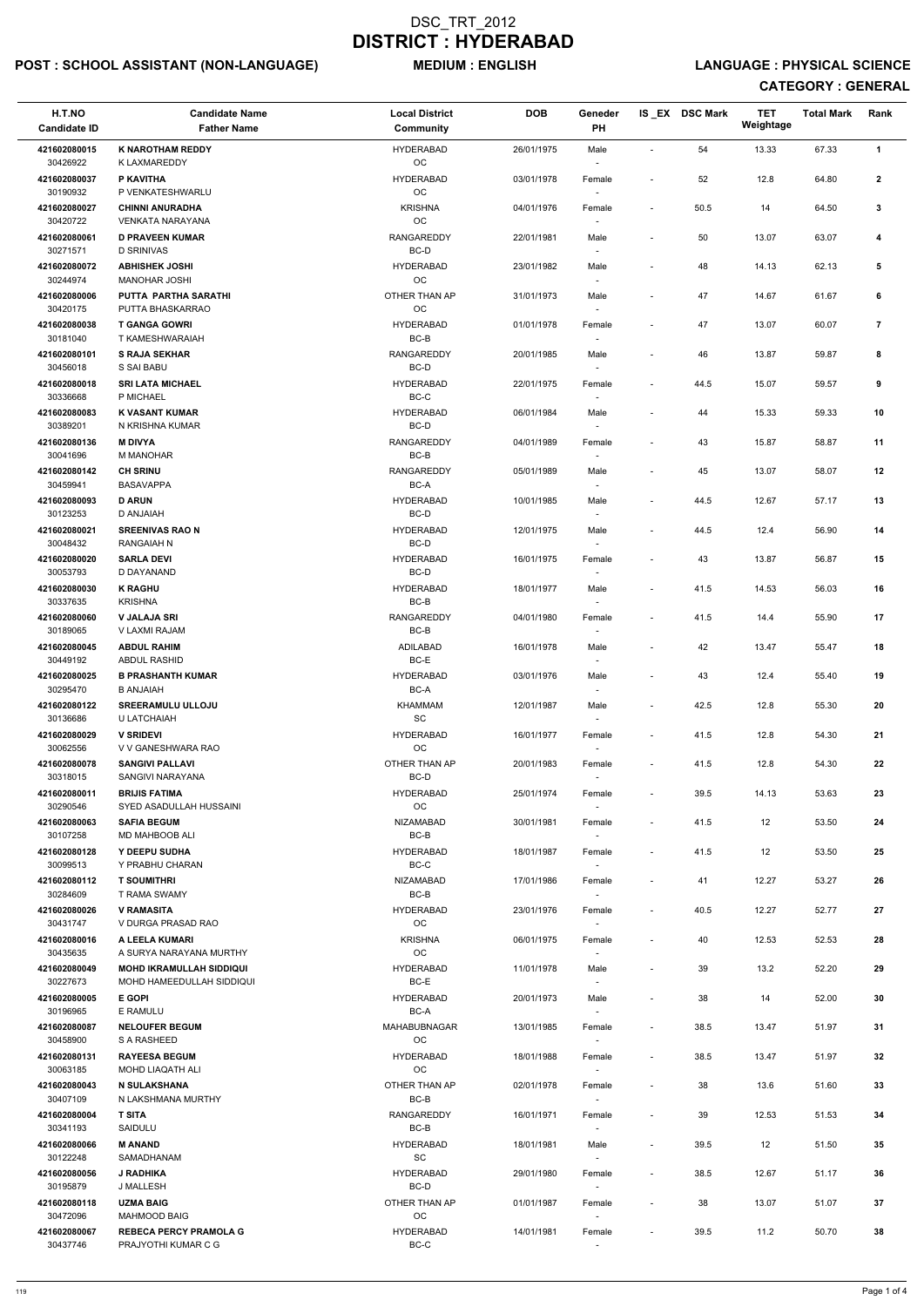## POST : SCHOOL ASSISTANT (NON-LANGUAGE) MEDIUM : ENGLISH LANGUAGE : PHYSICAL SCIENCE

| H.T.NO<br><b>Candidate ID</b> | <b>Candidate Name</b><br><b>Father Name</b>                 | <b>Local District</b><br><b>Community</b> | <b>DOB</b> | Geneder<br>PH                      |                              | IS_EX DSC Mark | <b>TET</b><br>Weightage | <b>Total Mark</b> | Rank |
|-------------------------------|-------------------------------------------------------------|-------------------------------------------|------------|------------------------------------|------------------------------|----------------|-------------------------|-------------------|------|
| 421602080095<br>30038777      | <b>BOGA MADHUSUDHAN</b><br><b>BOGA RAJALINGU</b>            | ADILABAD<br>$\operatorname{\textsf{SC}}$  | 20/01/1985 | Male                               | $\sim$                       | 39             | 11.33                   | 50.33             | 39   |
| 421602080115<br>30467770      | P VINITHA<br>P SAMPANLAL                                    | <b>HYDERABAD</b><br>OC                    | 16/01/1986 | Female                             | $\blacksquare$               | 36             | 13.87                   | 49.87             | 40   |
| 421602080080<br>30349830      | <b>T RAVI KUMAR</b><br>T PURUSHOTHAM                        | OTHER THAN AP<br>BC-A                     | 13/01/1983 | Male                               | $\overline{\phantom{a}}$     | 37.5           | 12.13                   | 49.63             | 41   |
| 421602080113<br>30153910      | Y JYOTHI SUVARCHALA<br>Y PRABHU CHARAN                      | <b>HYDERABAD</b><br>BC-C                  | 19/01/1986 | Female<br>$\overline{\phantom{a}}$ | $\sim$                       | 37.5           | 12.13                   | 49.63             | 42   |
| 421602080075<br>30049545      | <b>V PRADEEP KUMAR</b><br>V PRABHULINGAM                    | <b>MEDAK</b><br>BC-D                      | 17/01/1983 | Male                               | $\overline{\phantom{a}}$     | 38             | 11.6                    | 49.60             | 43   |
| 421602080123<br>30299271      | <b>RIZWAN SULTANA</b><br>M KHAJA HASSAIN                    | <b>HYDERABAD</b><br>BC-E                  | 27/01/1987 | $\sim$<br>Female                   | $\overline{\phantom{a}}$     | 36.5           | 12.93                   | 49.43             | 44   |
| 421602080055<br>30284505      | <b>AFSHAN FAROOQ</b><br>MIRZA FAROOQ ALI BAIG               | <b>HYDERABAD</b><br>OC                    | 18/01/1980 | Female                             | $\overline{\phantom{a}}$     | 36.5           | 12.67                   | 49.17             | 45   |
| 421602080102<br>30127227      | <b>BATTALA SRAVANTHI</b><br><b>BATTALA LINGAPPA</b>         | <b>RANGAREDDY</b><br>$BC-D$               | 27/01/1985 | Female<br>$\overline{\phantom{a}}$ | $\overline{\phantom{a}}$     | 37.5           | 11.6                    | 49.10             | 46   |
| 421602080012<br>30256718      | V MANIKYA VEENA<br>V V RAMANA                               | <b>HYDERABAD</b><br>BC-B                  | 25/01/1974 | Female                             | $\overline{\phantom{a}}$     | 35.5           | 13.33                   | 48.83             | 47   |
| 421602080003<br>30429881      | <b>P PRABHUDASS</b><br>P SATHYADASS                         | <b>HYDERABAD</b><br>BC-C                  | 12/01/1970 | Male                               | $\overline{\phantom{a}}$     | 37             | 11.73                   | 48.73             | 48   |
| 421602080058<br>30471657      | <b>K M RAVI KUMAR</b><br>K J MOSES                          | RANGAREDDY<br>BC-C                        | 30/01/1980 | Male                               | $\overline{\phantom{a}}$     | 36.5           | 11.73                   | 48.23             | 49   |
| 421602080044<br>30073196      | P KRANTHI<br>P JANARDHAN                                    | <b>HYDERABAD</b><br>BC-D                  | 15/01/1978 | Female                             | $\overline{\phantom{a}}$     | 35.5           | 12.67                   | 48.17             | 50   |
| 421602080085<br>30066964      | <b>NALLAMOTHU RAMYA</b><br>N RAJA MOHAN DAS                 | <b>KRISHNA</b><br>$_{\rm OC}$             | 23/01/1984 | Female<br>$\overline{\phantom{a}}$ | $\qquad \qquad \blacksquare$ | 36             | 12.13                   | 48.13             | 51   |
| 421602080062<br>30401023      | PEDDIBOTLA SRILAXMI<br>PEDDIBOTLA SITARAMAYYA               | <b>RANGAREDDY</b><br>OC                   | 01/01/1981 | Female                             | $\overline{\phantom{a}}$     | 34.5           | 13.6                    | 48.10             | 52   |
| 421602080059<br>30450707      | <b>KAGUDOJI ARCHANA</b><br><b>K KRISHNA</b>                 | <b>HYDERABAD</b><br>BC-B                  | 31/01/1980 | Female                             | $\overline{\phantom{a}}$     | 36             | 12                      | 48.00             | 53   |
| 421602080138<br>30065349      | <b>ANWARI BEGUM</b><br>ABDUL SAMAD                          | <b>HYDERABAD</b><br>BC-E                  | 12/01/1989 | Female<br>$\overline{\phantom{a}}$ | $\overline{\phantom{a}}$     | 35.5           | 12.27                   | 47.77             | 54   |
| 421602080040<br>30420933      | <b>ALGANI SANGEETHA</b><br>A RAVINDER GOUD                  | <b>HYDERABAD</b><br>$BC-B$                | 14/01/1978 | Female<br>$\overline{\phantom{a}}$ | $\qquad \qquad \blacksquare$ | 36             | 11.6                    | 47.60             | 55   |
| 421602080051<br>30169964      | <b>PUTTA SUNITHA</b><br>SREERAMULU                          | <b>HYDERABAD</b><br>BC-B                  | 10/01/1979 | Female                             | $\blacksquare$               | 35             | 12.4                    | 47.40             | 56   |
| 421602080126<br>30470750      | <b>RIZWANA SHAIK</b><br>KALESHA SHAIK                       | <b>HYDERABAD</b><br>BC-E                  | 16/01/1987 | Female                             | $\overline{\phantom{a}}$     | 35             | 12.4                    | 47.40             | 57   |
| 421602080022<br>30471212      | <b>SYEDA LUBNA FATIMA</b><br>SYED MEHMOOD AHMED             | <b>HYDERABAD</b><br>OC                    | 06/01/1976 | Female                             | $\blacksquare$               | 34             | 13.33                   | 47.33             | 58   |
| 421602080124<br>30400522      | <b>V RAVI KUMAR</b><br><b>KRISHNAIAH</b>                    | MAHABUBNAGAR<br>BC-B                      | 16/01/1987 | Male<br>$\sim$                     | $\overline{\phantom{a}}$     | 37             | 10.13                   | 47.13             | 59   |
| 421602080082<br>30230268      | <b>CHITRA SAXENA</b><br>SHARAN RAJ SAXENA                   | <b>HYDERABAD</b><br>OC                    | 22/01/1983 | Female<br>$\overline{\phantom{a}}$ | $\overline{\phantom{a}}$     | 33.5           | 13.47                   | 46.97             | 60   |
| 421602080071<br>30407228      | <b>KOMALA BANALA</b><br><b>BRAHMAIAH</b>                    | ADILABAD<br>BC-B                          | 14/01/1982 | Female                             | $\overline{\phantom{a}}$     | 36             | 10.93                   | 46.93             | 61   |
| 421602080096<br>30115213      | P VIJAYA LAXMI<br>P MALAKONDAIAH                            | PRAKASAM<br>SC                            | 21/01/1985 | Female<br>$\overline{\phantom{a}}$ | $\overline{\phantom{a}}$     | 35             | 11.87                   | 46.87             | 62   |
| 421602080047<br>30298001      | <b>L PRISCILLA</b><br>L RAPHAEL                             | <b>HYDERABAD</b><br><b>OC</b>             | 17/01/1978 | Female                             | $\tilde{\phantom{a}}$        | 32             | 14.53                   | 46.53             | 63   |
| 421602080074<br>30448041      | <b>K SWATHI</b><br>K SOMANADHAM                             | <b>HYDERABAD</b><br>BC-B                  | 03/01/1983 | Female<br>$\overline{\phantom{a}}$ | $\overline{\phantom{a}}$     | 35             | 11.2                    | 46.20             | 64   |
| 421602080052<br>30335444      | <b>SHIREESHAV</b><br>V GOPAL REDDY                          | <b>NIZAMABAD</b><br>OC                    | 06/01/1979 | Female                             | $\blacksquare$               | 31.5           | 14.53                   | 46.03             | 65   |
| 421602080086<br>30450980      | DHARAMUKKALA VENKATA SAILAJA<br>D H SURYA PRAKASH RAO       | OTHER THAN AP<br>OC                       | 30/01/1984 | Female                             | $\overline{\phantom{a}}$     | 32             | 13.47                   | 45.47             | 66   |
| 421602080064<br>30188371      | <b>SREEPATHI SHESHAGIRI RAO</b><br>S BALAKISTAIAH           | <b>HYDERABAD</b><br>SC                    | 11/01/1981 | Male<br>$\overline{\phantom{a}}$   | $\blacksquare$               | 35             | 10.4                    | 45.40             | 67   |
| 421602080069<br>30334401      | <b>D HARI PRASAD</b><br><b>D SHANKER</b>                    | <b>HYDERABAD</b><br>BC-A                  | 05/01/1982 | Male<br>$\sim$                     | $\overline{\phantom{a}}$     | 35             | 10.4                    | 45.40             | 68   |
| 421602080048<br>30445621      | <b>MADDINENI TEMOJIN</b><br><b>MDASS</b>                    | <b>HYDERABAD</b><br><b>OC</b>             | 27/01/1978 | Male                               | $\overline{\phantom{a}}$     | 31.5           | 13.6                    | 45.10             | 69   |
| 421602080050<br>30350279      | <b>SHAIK SHAMEER HUSSAIN</b><br>SHAIK MOHAMMAD HUSSAIN      | <b>WEST GODAVARI</b><br>BC-E              | 25/01/1979 | Male                               | $\overline{\phantom{a}}$     | 33.5           | 11.6                    | 45.10             | 70   |
| 421602080125<br>30088157      | N UMA<br>N BHOOMA REDDY                                     | <b>NIZAMABAD</b><br>OC                    | 14/01/1987 | Female<br>OH                       | $\overline{\phantom{a}}$     | 32.5           | 11.47                   | 43.97             | 71   |
| 421602080121<br>30297568      | <b>HUMERA FATIMA</b><br><b>MOHD WAJIDULLAH GHORI</b>        | <b>HYDERABAD</b><br>OC                    | 26/01/1987 | Female                             | ٠                            | 31             | 12.67                   | 43.67             | 72   |
| 421602080033<br>30429097      | <b>RAJA HRISHIKESH CHANDRUNIPATLA</b><br>CH HARI KISHAN DAS | <b>HYDERABAD</b><br>BC-B                  | 29/01/1977 | Male<br>$\overline{\phantom{a}}$   | $\overline{\phantom{a}}$     | 29.5           | 13.87                   | 43.37             | 73   |
| 421602080094<br>30175572      | <b>BOLLU SARITHA</b><br>SOMAIAH                             | KHAMMAM<br>BC-D                           | 15/01/1985 | Female<br>$\overline{\phantom{a}}$ | ٠                            | 31             | 12.27                   | 43.27             | 74   |
| 421602080140<br>30421236      | YENIGANDLA SRI LAKSHMI<br>YENIGANDLA KOTESWARA RAO          | <b>GUNTUR</b><br>OC                       | 20/01/1989 | Female<br>$\overline{\phantom{a}}$ | $\overline{\phantom{a}}$     | 31             | 12.13                   | 43.13             | 75   |
| 421602080103<br>30030400      | <b>B ANANTHALAKSHMI</b><br><b>B SRINIVAS</b>                | <b>HYDERABAD</b><br>BC-B                  | 20/01/1986 | Female<br>$\overline{\phantom{a}}$ | $\overline{\phantom{a}}$     | 32.5           | 10.53                   | 43.03             | 76   |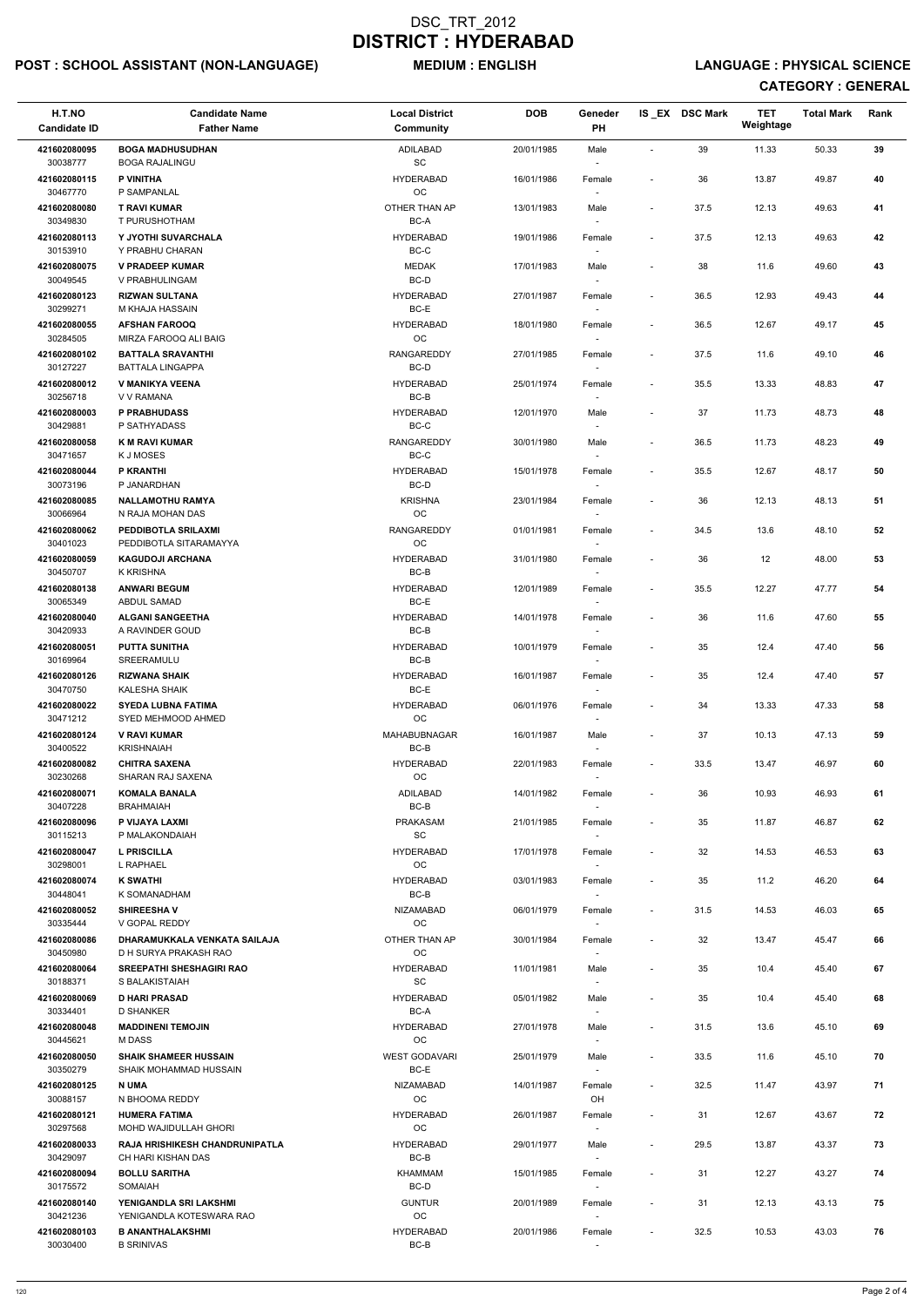## POST : SCHOOL ASSISTANT (NON-LANGUAGE) MEDIUM : ENGLISH LANGUAGE : PHYSICAL SCIENCE

| H.T.NO                   | <b>Candidate Name</b>                                   | <b>Local District</b>         | <b>DOB</b> | Geneder                            |                          | IS_EX DSC Mark | <b>TET</b><br>Weightage | <b>Total Mark</b> | Rank |
|--------------------------|---------------------------------------------------------|-------------------------------|------------|------------------------------------|--------------------------|----------------|-------------------------|-------------------|------|
| <b>Candidate ID</b>      | <b>Father Name</b>                                      | <b>Community</b>              |            | PH                                 |                          |                |                         |                   |      |
| 421602080007<br>30194375 | <b>GARASANDALA BALRAJ</b><br><b>G KRISHNA</b>           | <b>HYDERABAD</b><br>SC        | 30/01/1973 | Male                               | $\overline{a}$           | 31             | 12                      | 43.00             | 77   |
| 421602080110             | <b>MUBASHER BEGUM</b>                                   | <b>HYDERABAD</b>              | 01/01/1986 | Female                             | $\blacksquare$           | 31             | 12                      | 43.00             | 78   |
| 30254172                 | <b>SYED JAMEEL</b>                                      | OC                            |            |                                    |                          |                |                         |                   |      |
| 421602080127<br>30420908 | <b>MD WAHED</b><br><b>MD SUBHAN</b>                     | <b>HYDERABAD</b><br>BC-E      | 04/01/1987 | Male                               | $\overline{\phantom{a}}$ | 32.5           | 10.27                   | 42.77             | 79   |
| 421602080076             | <b>SHAIK MOHAMMED ALI</b>                               | <b>HYDERABAD</b>              | 15/01/1983 | Male                               | $\overline{\phantom{a}}$ | 30             | 12.27                   | 42.27             | 80   |
| 30202510                 | <b>SHAIK MOHAMMED OMER</b>                              | <b>OC</b>                     |            |                                    |                          |                |                         |                   |      |
| 421602080039<br>30299765 | <b>JOSHILA I</b><br>SREERAMULU I                        | <b>HYDERABAD</b><br><b>SC</b> | 08/01/1978 | Female<br>$\sim$                   | $\overline{\phantom{a}}$ | 32.5           | 9.73                    | 42.23             | 81   |
| 421602080097<br>30265691 | <b>DASA VIJAYA LAKSHMI</b><br><b>DASA GOWRI SHANKER</b> | <b>HYDERABAD</b><br>OC        | 25/01/1985 | Female                             | $\blacksquare$           | 30             | 12                      | 42.00             | 82   |
| 421602080100<br>30410461 | <b>SULTANA TARANUM</b><br><b>MD KUTBUDDIN</b>           | <b>HYDERABAD</b><br>$BC-B$    | 19/01/1985 | Female                             | $\overline{\phantom{a}}$ | 32             | 10                      | 42.00             | 83   |
| 421602080090<br>30445274 | <b>SALMA JAVED</b><br>MOHD ABDUL JAVED                  | <b>HYDERABAD</b><br>BC-E      | 31/01/1985 | Female<br>$\sim$                   | $\overline{\phantom{a}}$ | 31.5           | 10.27                   | 41.77             | 84   |
| 421602080139             | <b>RAMYAR</b>                                           | <b>HYDERABAD</b>              | 16/01/1989 | Female                             | $\overline{\phantom{a}}$ | 31.5           | 10.13                   | 41.63             | 85   |
| 30397847<br>421602080057 | R BALVANTH RAO<br><b>MD IBRAHEEM ALTAF</b>              | BC-D<br><b>HYDERABAD</b>      | 10/01/1980 | Male                               | $\overline{\phantom{a}}$ | 29.5           | 12                      | 41.50             | 86   |
| 30276423                 | MD LATEEFUDDIN                                          | BC-E                          |            |                                    |                          |                |                         |                   |      |
| 421602080079             | P PRAVEEN KUMAR                                         | <b>HYDERABAD</b>              | 23/01/1983 | Male                               | $\overline{\phantom{a}}$ | 30.5           | 10.67                   | 41.17             | 87   |
| 30398671<br>421602080092 | P PAUL<br><b>SAMPATH KUMAR KANUGULA</b>                 | BC-C<br><b>WARANGAL</b>       | 11/01/1985 | Male                               | $\overline{\phantom{a}}$ | 31             | 10                      | 41.00             | 88   |
| 30264280                 | <b>CHINNAIAH</b>                                        | BC-B                          |            |                                    |                          |                |                         |                   |      |
| 421602080088<br>30064709 | <b>SHAREEFA ASMA</b><br>HABEEB HASAN SHOEB              | <b>HYDERABAD</b><br>BC-E      | 14/01/1985 | Female<br>$\sim$                   |                          | 30             | 10.8                    | 40.80             | 89   |
| 421602080143             | <b>ARCHANA CHEVURI</b>                                  | <b>KARIMNAGAR</b>             | 09/01/1990 | Female                             | $\overline{\phantom{a}}$ | 29.5           | 11.2                    | 40.70             | 90   |
| 30082647                 | <b>MOHAN</b>                                            | BC-B                          |            |                                    |                          |                |                         |                   |      |
| 421602080041<br>30031963 | <b>BOLLEDU BEAULA THEJO PURNIMA</b><br><b>SWAMIDOSS</b> | WARANGAL<br>$BC-C$            | 18/01/1978 | Female                             | $\overline{\phantom{a}}$ | 30             | 10.53                   | 40.53             | 91   |
| 421602080032<br>30228587 | SHIVA MADHURA MUDDAGOUNI<br>M VISHNU MURTHY             | <b>HYDERABAD</b><br>BC-B      | 25/01/1977 | Female<br>$\overline{\phantom{a}}$ | $\overline{\phantom{a}}$ | 30             | 10.4                    | 40.40             | 92   |
| 421602080023<br>30178168 | <b>K NARSING RAO</b><br>K POCHAIAH                      | <b>HYDERABAD</b><br><b>SC</b> | 01/01/1976 | Male<br>$\overline{\phantom{a}}$   | $\overline{\phantom{0}}$ | 31             | 8.8                     | 39.80             | 93   |
| 421602080008<br>30059191 | THUMMALA SANDEEP BHOOSHAN<br>THUMMALA KRISHNA           | <b>MEDAK</b><br>SC            | 10/01/1974 | Male                               | $\overline{\phantom{a}}$ | 28.5           | 11.2                    | 39.70             | 94   |
| 421602080054             | <b>MOHD ZULFEQAR ALI</b>                                | <b>RANGAREDDY</b>             | 13/01/1980 | Male                               | $\overline{\phantom{a}}$ | 29             | 10.67                   | 39.67             | 95   |
| 30333387<br>421602080099 | <b>MD MAHMOOD ALI</b><br><b>FIRASATH FATIMA</b>         | BC-E<br><b>HYDERABAD</b>      | 15/01/1985 | Female                             | $\overline{\phantom{a}}$ | 26             | 13.6                    | 39.60             | 96   |
| 30448490<br>421602080135 | <b>ZAFAR MOHIUDDIN</b><br><b>MANJU YADAV</b>            | BC-E<br><b>MAHABUBNAGAR</b>   | 20/01/1988 | Female                             | $\overline{\phantom{a}}$ | 28.5           | 11.07                   | 39.57             | 97   |
| 30470057                 | <b>VIKRAM YADAV</b>                                     | BC-D                          |            |                                    |                          |                |                         |                   |      |
| 421602080098<br>30329219 | <b>K NEHRU</b><br>K DEVUJA                              | RANGAREDDY<br><b>ST</b>       | 15/01/1985 | Male                               | $\overline{\phantom{a}}$ | 29.5           | 10                      | 39.50             | 98   |
| 421602080129<br>30070682 | <b>MUMTAZ FATIMA</b><br><b>MD SHOUKAT</b>               | <b>HYDERABAD</b><br>BC-E      | 26/01/1987 | Female                             | $\blacksquare$           | 29             | 10.13                   | 39.13             | 99   |
| 421602080073<br>30460870 | <b>B LATHA RANI</b><br><b>B V RAGHAVA RAO</b>           | RANGAREDDY<br>BC-D            | 10/01/1982 | Female<br>$\sim$                   | $\overline{\phantom{a}}$ | 28             | 10.67                   | 38.67             | 100  |
| 421602080109             | <b>LAKSHMI HIMABINDU N</b>                              | <b>GUNTUR</b>                 | 22/01/1986 | Female                             | $\overline{\phantom{a}}$ | 25.5           | 13.07                   | 38.57             | 101  |
| 30221269<br>421602080108 | N VIJAYA BABU<br><b>RAFIUDDIN MD</b>                    | OC<br><b>HYDERABAD</b>        | 18/01/1986 | Male                               | $\overline{\phantom{a}}$ | 28             | 10.13                   | 38.13             | 102  |
| 30319568<br>421602080116 | KHAJA FASIUDDIN<br><b>VENKATESHWARLU B</b>              | BC-E<br>MAHABUBNAGAR          | 28/01/1987 | $\sim$<br>Male                     | $\overline{\phantom{a}}$ | 28.5           | 9.47                    | 37.97             | 103  |
| 30457678                 | YELLAMANDAIAH B                                         | SC                            |            |                                    |                          |                |                         |                   |      |
| 421602080117<br>30414712 | <b>SRILATHA MAHANKALI</b><br>KUMARA SWAMY M             | <b>HYDERABAD</b><br>BC-D      | 28/01/1987 | Female<br>$\overline{\phantom{a}}$ | $\overline{\phantom{a}}$ | 27             | 10.93                   | 37.93             | 104  |
| 421602080134             | <b>ALIYA TARANNAM</b>                                   | <b>MEDAK</b><br>BC-E          | 09/01/1988 | Female                             | $\overline{\phantom{a}}$ | 27.5           | 10.4                    | 37.90             | 105  |
| 30460699<br>421602080053 | <b>SYED AHMED PASHA</b><br>L BHAGYA JYOTI               | <b>HYDERABAD</b>              | 10/01/1979 | $\sim$<br>Female                   | $\overline{\phantom{a}}$ | 27.5           | 10.27                   | 37.77             | 106  |
| 30422317                 | L DASHRATHAM                                            | BC-B                          |            | $\sim$                             |                          |                |                         |                   |      |
| 421602080137<br>30228960 | <b>MEHNAZ FATIMA</b><br><b>MD ZAHEERUDDIN</b>           | ADILABAD<br>BC-E              | 04/01/1989 | Female                             | $\overline{\phantom{a}}$ | 27             | 10.4                    | 37.40             | 107  |
| 421602080036             | VIDYA J BUKKA ALIAS VIDYA ANAND SAKINELA                | OTHER THAN AP                 | 05/01/1978 | Female                             | $\overline{\phantom{a}}$ | 25             | 12                      | 37.00             | 108  |
| 30467562<br>421602080106 | <b>JAGANNATH B BUKKA</b><br>THAKUR ANITHA BAI           | BC-D<br>MEDAK                 | 29/01/1986 | Female                             | $\overline{\phantom{a}}$ | 26.5           | 10.27                   | 36.77             | 109  |
| 30441654                 | <b>THAKUR DILIPSINGH</b>                                | BC-B                          |            | $\sim$                             |                          |                |                         |                   |      |
| 421602080077<br>30333677 | <b>SRAVANTHI CH</b><br><b>CH SWAMY</b>                  | WARANGAL<br>SC                | 19/01/1983 | Female                             | $\overline{\phantom{a}}$ | 27             | 9.07                    | 36.07             | 110  |
| 421602080144<br>30444104 | <b>MP PALLAVI</b><br>M P NAGARJUNA                      | RANGAREDDY<br>BC-A            | 25/01/1991 | Female<br>OH                       | $\overline{\phantom{a}}$ | 27.5           | 8.53                    | 36.03             | 111  |
| 421602080132             | <b>M HEMA SRI</b>                                       | MEDAK                         | 14/01/1988 | Female                             | $\overline{\phantom{a}}$ | 23.5           | 11.87                   | 35.37             | 112  |
| 30242403                 | <b>KRISHNA</b>                                          | BC-D                          |            | $\sim$                             |                          |                |                         |                   |      |
| 421602080024<br>30434537 | A MARY FATHIMA<br>RANAND RAJ                            | RANGAREDDY<br>BC-C            | 13/01/1976 | Female<br>$\sim$                   | $\overline{\phantom{a}}$ | 25             | 10.27                   | 35.27             | 113  |
| 421602080091<br>30402695 | <b>LAVANYA N</b><br>YADAGIRI N                          | HYDERABAD<br>BC-A             | 11/01/1985 | Female                             | $\overline{\phantom{a}}$ | 24             | 10                      | 34.00             | 114  |
|                          |                                                         |                               |            |                                    |                          |                |                         |                   |      |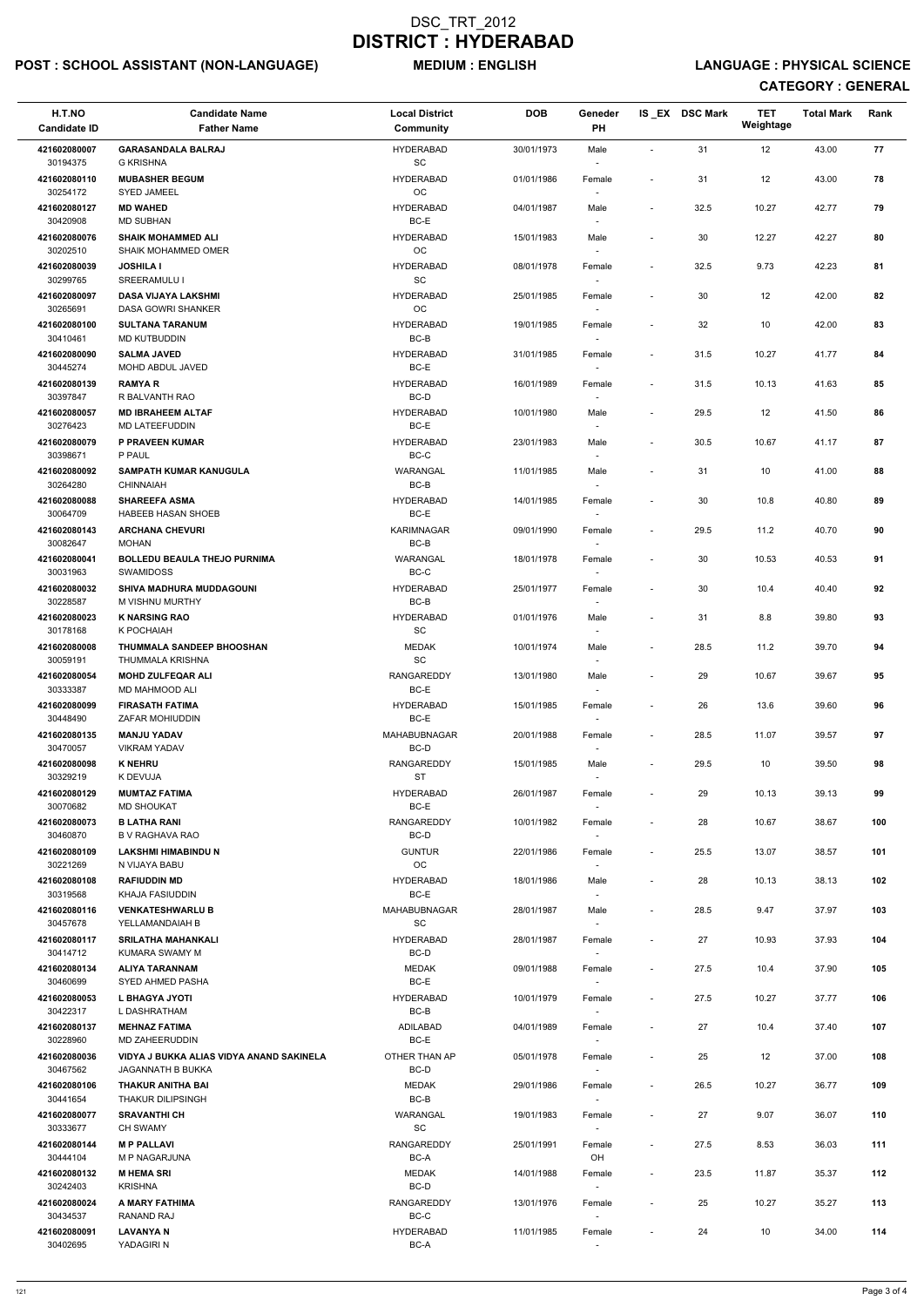## POST : SCHOOL ASSISTANT (NON-LANGUAGE) MEDIUM : ENGLISH LANGUAGE : PHYSICAL SCIENCE

| H.T.NO<br><b>Candidate ID</b> | <b>Candidate Name</b><br><b>Father Name</b> | <b>Local District</b><br>Community | <b>DOB</b> | Geneder<br><b>PH</b> | IS.<br>EX                | <b>DSC Mark</b> | TET<br>Weightage | <b>Total Mark</b> | Rank |
|-------------------------------|---------------------------------------------|------------------------------------|------------|----------------------|--------------------------|-----------------|------------------|-------------------|------|
| 421602080042                  | K CHANDRAREKHA                              | RANGAREDDY                         | 19/01/1978 | Female               | $\overline{\phantom{0}}$ | 22.5            | 10.8             | 33.30             | 115  |
| 30252166                      | K CHANDRA MOHAN                             | BC-B                               |            |                      |                          |                 |                  |                   |      |
| 421602080114                  | <b>V SUSMITHA</b>                           | NALGONDA                           | 19/01/1986 | Female               | $\overline{\phantom{0}}$ | 23              | 8.13             | 31.13             | 116  |
| 30471655                      | V ANJAIAH                                   | SC                                 |            |                      |                          |                 |                  |                   |      |
| 421602080104                  | <b>REKHAP</b>                               | <b>HYDERABAD</b>                   | 24/01/1986 | Female               | $\overline{\phantom{0}}$ | 21              | 8.93             | 29.93             | 117  |
| 30426612                      | NAGAIAH P                                   | <b>ST</b>                          |            |                      |                          |                 |                  |                   |      |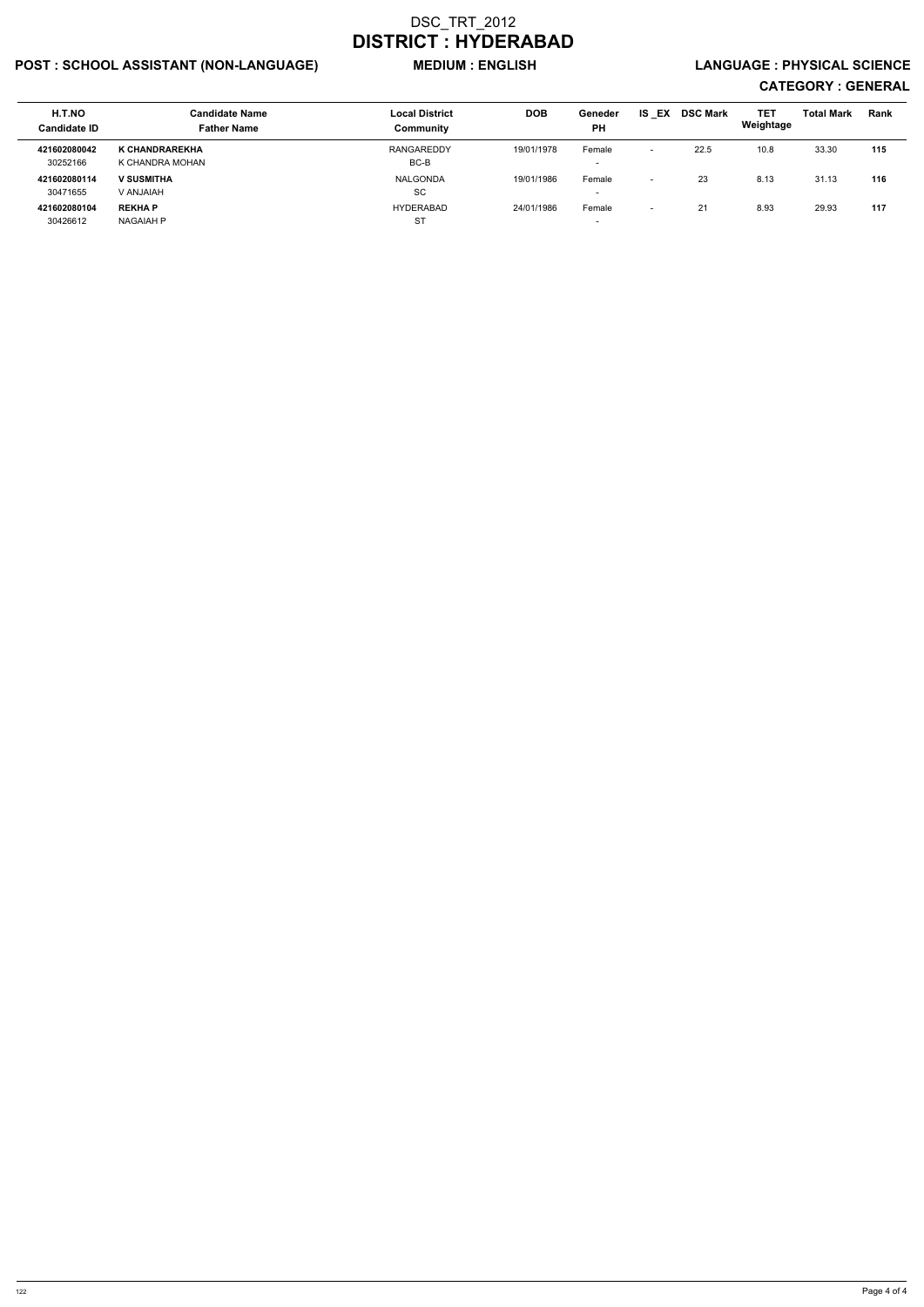## POST : SCHOOL ASSISTANT (NON-LANGUAGE) MEDIUM : TAMIL LANGUAGE : PHYSICAL SCIENCE

| H.T.NO<br><b>Candidate ID</b> | Candidate Name<br>Father Name              | <b>Local District</b><br>Community | <b>DOB</b> | Geneder<br><b>PH</b> | <b>IS EX</b> | <b>DSC Mark</b> | TE1<br>Weightage | Total Mark | Rank |
|-------------------------------|--------------------------------------------|------------------------------------|------------|----------------------|--------------|-----------------|------------------|------------|------|
| 421602070001<br>30337616      | RAMALINGAM SANTHA KUMARI<br>K V RAMALINGAM | OTHER THAN AP<br>OC                | 04/01/1974 | Female               |              | 33.5            | 12.67            | 46.17      |      |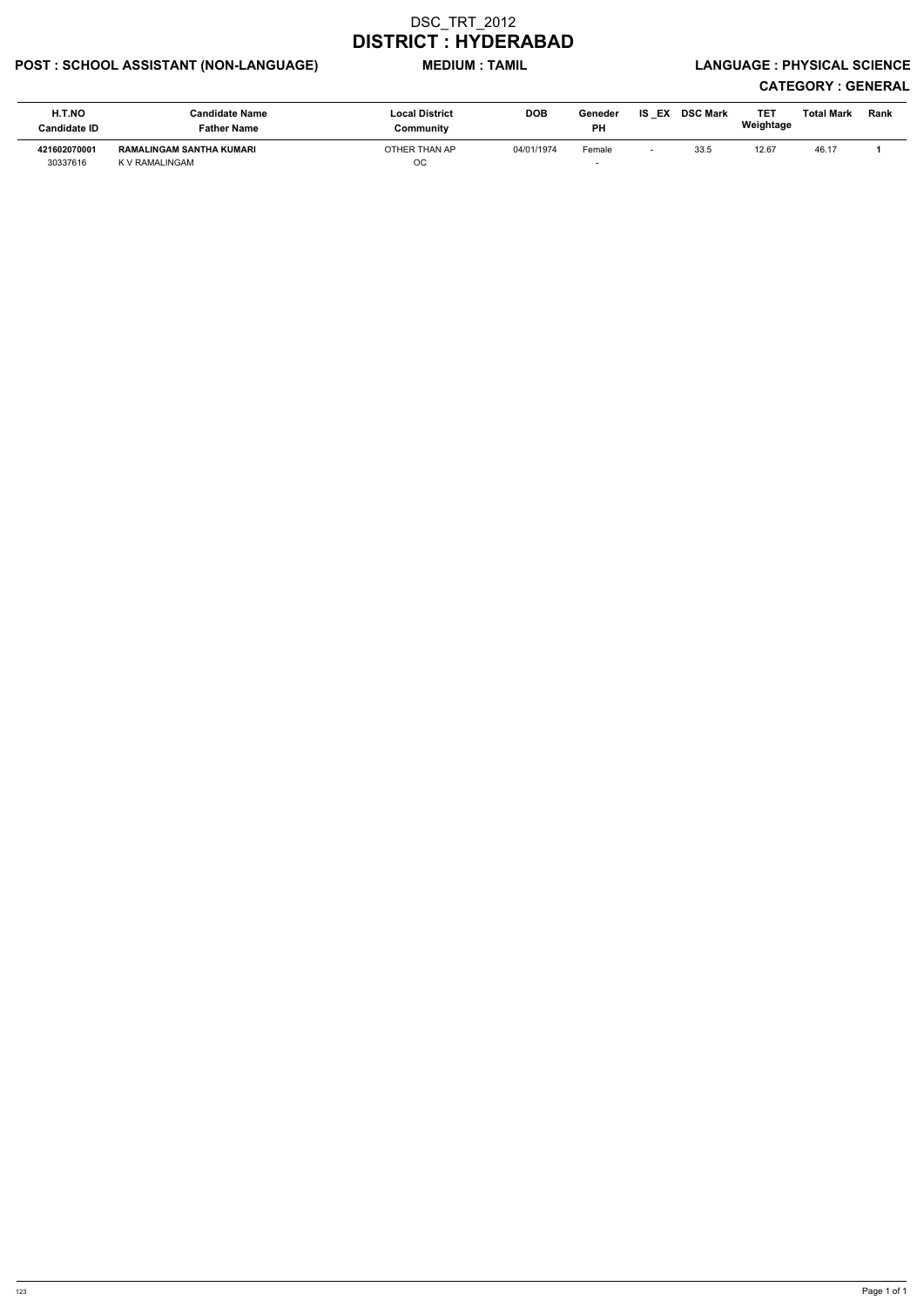## POST : SCHOOL ASSISTANT (NON-LANGUAGE) MEDIUM : TELUGU LANGUAGE : PHYSICAL SCIENCE

| H.T.NO<br><b>Candidate ID</b> | <b>Candidate Name</b><br><b>Father Name</b>                | <b>Local District</b><br>Community               | <b>DOB</b> | Geneder<br>PH                      |                              | IS_EX DSC Mark | <b>TET</b><br>Weightage | <b>Total Mark</b> | Rank           |
|-------------------------------|------------------------------------------------------------|--------------------------------------------------|------------|------------------------------------|------------------------------|----------------|-------------------------|-------------------|----------------|
| 421602010036<br>30037261      | <b>G VENKATA LAKSHMI</b><br><b>G YADAGIRI</b>              | <b>HYDERABAD</b><br>BC-D                         | 26/01/1985 | Female                             | $\sim$                       | 52             | 12.53                   | 64.53             | $\mathbf{1}$   |
| 421602010025<br>30443714      | <b>DHOTI VENKANNA</b><br><b>MARAIAH</b>                    | <b>NALGONDA</b><br>BC-D                          | 12/01/1983 | Male                               | $\overline{\phantom{a}}$     | 45.5           | 13.07                   | 58.57             | $\mathbf{2}$   |
| 421602010003<br>30198938      | <b>G YUGANDHARA CHARY</b><br><b>G LAXMAIAH</b>             | <b>HYDERABAD</b><br>$BC-B$                       | 04/01/1974 | Male                               | $\blacksquare$               | 45             | 12.53                   | 57.53             | 3              |
| 421602010028<br>30053949      | <b>S CHITRASHALA</b><br>S BANDAPPA                         | <b>HYDERABAD</b><br>BC-B                         | 20/01/1983 | Female                             | $\tilde{\phantom{a}}$        | 45             | 12.53                   | 57.53             | 4              |
| 421602010011<br>30165667      | <b>SHAGAM REDDY SHIVA REDDY</b><br>S MOHANREDDY            | <b>NALGONDA</b><br>OC                            | 30/01/1975 | Male                               | $\qquad \qquad \blacksquare$ | 44             | 12.93                   | 56.93             | 5              |
| 521602010001<br>30212027      | <b>T R PRAVEEN KUMAR</b><br>T R JUGRAJ PRASAD              | <b>HYDERABAD</b><br>$BC-B$                       | 03/01/1975 | Male                               | $\overline{\phantom{a}}$     | 44             | 12.8                    | 56.80             | 6              |
| 421602010032<br>30085131      | A PUSHPALATA<br><b>VENKATAIAH</b>                          | <b>HYDERABAD</b><br>BC-A                         | 24/01/1983 | Female                             | $\blacksquare$               | 45             | 11.07                   | 56.07             | $\overline{7}$ |
| 421602010012<br>30441238      | <b>MACHHA CHITTARANJAN</b><br><b>MACHHA YADAGIRI</b>       | <b>NALGONDA</b><br>$BC-B$                        | 24/01/1975 | Male                               | $\qquad \qquad \blacksquare$ | 40             | 13.6                    | 53.60             | 8              |
| 421602010020<br>30368585      | <b>KAVITHA EDAM</b><br><b>BORRAIAH EDAM</b>                | <b>NALGONDA</b><br>BC-B                          | 28/01/1981 | Female                             | $\overline{\phantom{a}}$     | 39             | 10.67                   | 49.67             | 9              |
| 421602010034<br>30332805      | BHUVANESHWARI THANGALLAPALLY<br><b>BALACHARY KANDUKURI</b> | <b>HYDERABAD</b><br>BC-B                         | 08/01/1984 | Female                             | $\overline{\phantom{a}}$     | 36.5           | 11.6                    | 48.10             | 10             |
| 421602010029<br>30272329      | <b>K CHANDRASHEKAR</b><br>K ANTHAIAH                       | <b>HYDERABAD</b><br>$\operatorname{\textsf{SC}}$ | 14/01/1983 | Male<br>OH                         | $\overline{\phantom{a}}$     | 37.5           | 10.13                   | 47.63             | 11             |
| 421602010035<br>30369060      | <b>B LALITHA KALA</b><br>YERRI SWAMI                       | <b>ANANTHAPUR</b><br>BC-A                        | 10/01/1984 | Female<br>$\overline{\phantom{a}}$ | $\overline{\phantom{a}}$     | 37             | 10.13                   | 47.13             | 12             |
| 421602010041<br>30314868      | <b>K NAGAMMA</b><br>K SRISAILAM                            | <b>HYDERABAD</b><br>BC-B                         | 14/01/1987 | Female<br>$\overline{\phantom{a}}$ | $\blacksquare$               | 34.5           | 12.13                   | 46.63             | 13             |
| 421602010002<br>30395473      | <b>SHAIK MOHAMMED SULEMAN</b><br>SHAIK IBRAHIM KHALILULLA  | <b>HYDERABAD</b><br>BC-E                         | 01/01/1973 | Male<br>$\overline{\phantom{a}}$   | $\overline{\phantom{a}}$     | 31             | 15.33                   | 46.33             | 14             |
| 421602010008<br>30319674      | T SATYANARAYANA MURTHY<br><b>T KRISHNA MURTHY</b>          | <b>HYDERABAD</b><br>$\operatorname{\textsf{SC}}$ | 22/01/1975 | Male                               | $\blacksquare$               | 35.5           | 10.8                    | 46.30             | 15             |
| 421602010009<br>30441091      | AVULA VIJAYA BHASKAR<br>AVULA BALA GOPALAIAH               | <b>KADAPA</b><br>BC-D                            | 15/01/1975 | Male<br>$\overline{\phantom{a}}$   | $\overline{\phantom{a}}$     | 35             | 10.53                   | 45.53             | 16             |
| 421602010023<br>30049623      | <b>P SRILAKSHMI</b><br>P SURYA NARAYANA                    | <b>HYDERABAD</b><br>BC-D                         | 08/01/1982 | Female<br>$\overline{\phantom{a}}$ | $\qquad \qquad \blacksquare$ | 35             | 10.4                    | 45.40             | 17             |
| 421602010013<br>30078346      | <b>LEELAVATHI RAMISETTI</b><br>R NARAYANA                  | <b>CHITTOOR</b><br>BC-B                          | 21/01/1977 | Female                             | $\overline{\phantom{a}}$     | 33.5           | 11.33                   | 44.83             | 18             |
| 421602010021<br>30343815      | <b>GOLLA SHIVARANJANI</b><br><b>G RAMULU YADAV</b>         | <b>HYDERABAD</b><br>BC-D                         | 15/01/1982 | Female                             | $\overline{\phantom{a}}$     | 31.5           | 12.4                    | 43.90             | 19             |
| 421602010018<br>30464485      | <b>BUSIREDDY SUBBAREDDY</b><br><b>B THIRUPELREDDY</b>      | <b>HYDERABAD</b><br>OC                           | 15/01/1981 | Male                               | $\overline{\phantom{a}}$     | 31             | 12.8                    | 43.80             | 20             |
| 421602010015<br>30074553      | <b>G HEMALATHA</b><br><b>G JAIPAL</b>                      | <b>HYDERABAD</b><br>BC-D                         | 30/01/1978 | Female                             | $\overline{\phantom{a}}$     | 29             | 13.07                   | 42.07             | 21             |
| 421602010042<br>30444862      | <b>GUNDAM RAMASIDDAMMA</b><br>G SIDDA REDDY                | <b>HYDERABAD</b><br><b>OC</b>                    | 10/01/1988 | Female                             | $\overline{\phantom{a}}$     | 31             | 10.27                   | 41.27             | 22             |
| 421602010031<br>30317180      | <b>P SWATHI</b><br>P KRISHNA                               | <b>HYDERABAD</b><br>BC-A                         | 12/01/1983 | Female                             | $\overline{\phantom{a}}$     | 30.5           | 10.67                   | 41.17             | 23             |
| 421602010016<br>30162359      | J VIJAYALAXMI<br>J CHANDRAIAH                              | <b>HYDERABAD</b><br>BC-A                         | 29/01/1979 | Female<br>$\sim$                   | $\overline{\phantom{a}}$     | 28.5           | 11.6                    | 40.10             | 24             |
| 421602010026<br>30228492      | P VIJAYASHANTHI<br>P THIRUPATHAIAH                         | <b>HYDERABAD</b><br><b>SC</b>                    | 07/01/1983 | Female<br>$\sim$                   | $\overline{\phantom{a}}$     | 29.5           | 10.53                   | 40.03             | 25             |
| 421602010024<br>30249665      | <b>E SANDHYARANI</b><br>SEETHA RAM BABU                    | <b>HYDERABAD</b><br>BC-B                         | 29/01/1982 | Female<br>$\sim$                   | $\overline{\phantom{a}}$     | 27             | 10.13                   | 37.13             | 26             |
| 421602010019<br>30457681      | PADAMUTYAM MAYGOMI<br>P ASUDAS                             | <b>PRAKASAM</b><br><b>SC</b>                     | 10/01/1981 | Female                             | $\overline{\phantom{a}}$     | 25.5           | 10.93                   | 36.43             | 27             |
| 421602010040<br>30438232      | P VINOD KUMAR<br>YELLAPPA                                  | <b>HYDERABAD</b><br><b>SC</b>                    | 16/01/1986 | Male<br>$\overline{\phantom{a}}$   | $\overline{\phantom{a}}$     | 28             | 8.4                     | 36.40             | 28             |
| 421602010001<br>30424280      | <b>MD ISMAIL</b><br><b>GULAM DASTAGIR</b>                  | <b>HYDERABAD</b><br>BC-B                         | 13/01/1971 | Male                               | $\overline{\phantom{a}}$     | 25.5           | 10.53                   | 36.03             | 29             |
| 421602010017<br>30179994      | <b>MOHAMMED MOHISH</b><br>MOHAMMED MOULANA                 | <b>ANANTHAPUR</b><br>BC-E                        | 25/01/1980 | Male<br>OH                         | $\overline{\phantom{m}}$     | 25             | 9.47                    | 34.47             | 30             |
| 421602010014<br>30397423      | <b>CH PADMASRI</b><br><b>CH NARSIMHA CHARY</b>             | <b>NALGONDA</b><br>BC-B                          | 25/01/1977 | Female                             | $\overline{\phantom{a}}$     | 24             | 10.27                   | 34.27             | 31             |
| 421602010022<br>30390053      | <b>K BHAGYALAKSHMI</b><br><b>RAJAIAH</b>                   | <b>HYDERABAD</b><br><b>SC</b>                    | 01/01/1982 | Female                             | $\overline{\phantom{a}}$     | 24             | 9.33                    | 33.33             | 32             |
| 421602010039<br>30181785      | <b>PADIGE RAJU</b><br>PADIGE BAKKAIAH                      | <b>HYDERABAD</b><br><b>ST</b>                    | 12/01/1986 | Male<br>$\overline{\phantom{a}}$   | $\overline{\phantom{a}}$     | 23             | 9.73                    | 32.73             | 33             |
| 421602010027<br>30285468      | SREENIVASULU VULLAMKONDA<br>LINGAIAH                       | NALGONDA<br><b>ST</b>                            | 10/01/1983 | Male                               | $\overline{\phantom{a}}$     | 22.5           | 8.93                    | 31.43             | 34             |
| 421602010038<br>30219482      | <b>SWAROOPA RANIK</b><br>ABRAHAM                           | <b>KHAMMAM</b><br>$\operatorname{\textsf{SC}}$   | 01/01/1986 | Female                             | $\overline{\phantom{a}}$     | 21             | 8.93                    | 29.93             | 35             |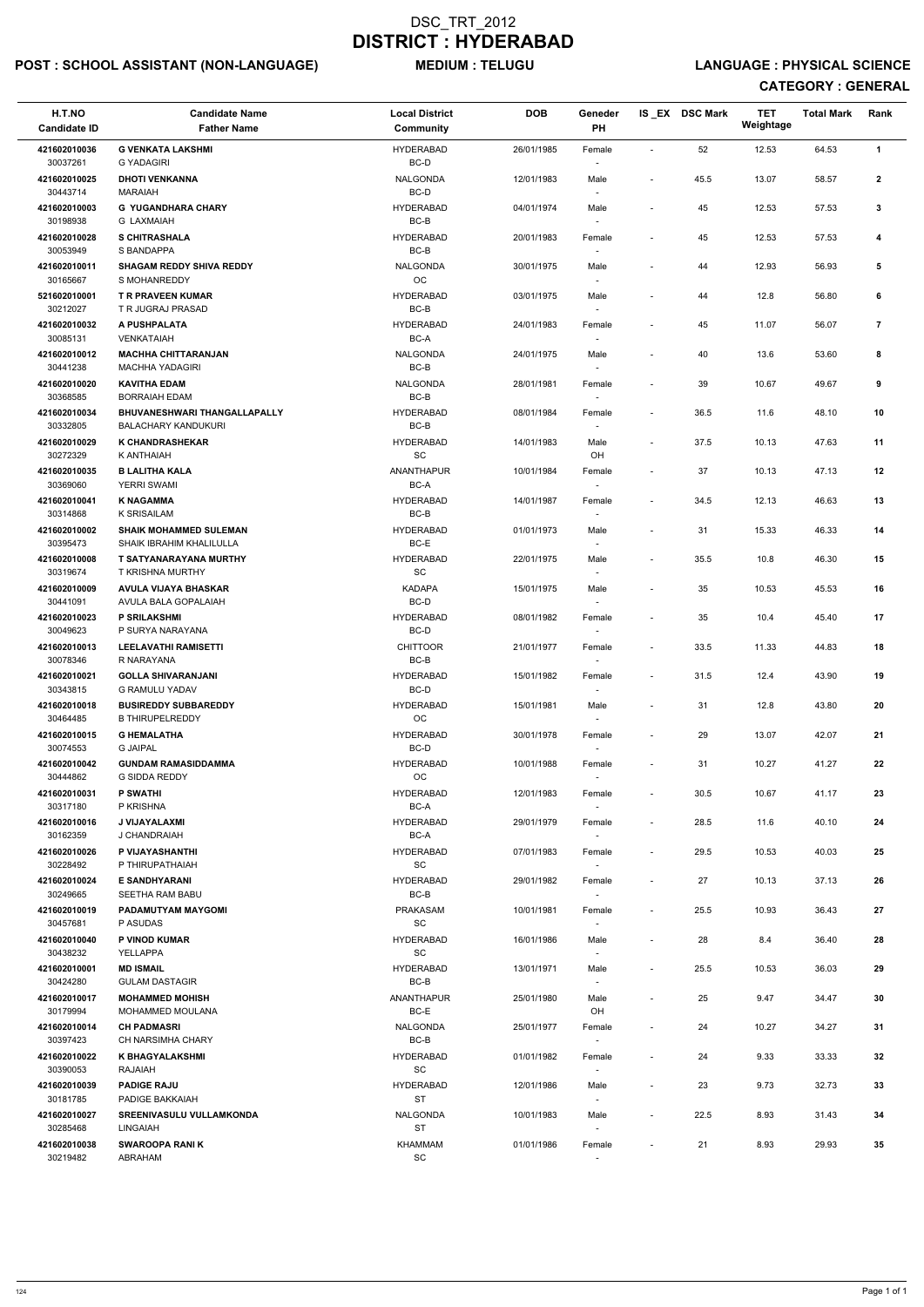## POST : SCHOOL ASSISTANT (NON-LANGUAGE) MEDIUM : URDU LANGUAGE : PHYSICAL SCIENCE

| H.T.NO<br><b>Candidate ID</b> | <b>Candidate Name</b><br><b>Father Name</b>                    | <b>Local District</b><br>Community | <b>DOB</b> | Geneder<br><b>PH</b>             |                          | IS_EX DSC Mark | <b>TET</b><br>Weightage | <b>Total Mark</b> | Rank           |
|-------------------------------|----------------------------------------------------------------|------------------------------------|------------|----------------------------------|--------------------------|----------------|-------------------------|-------------------|----------------|
| 421602020022<br>30427709      | <b>MOHD WAHED</b><br><b>MOHD MASTAN</b>                        | <b>HYDERABAD</b><br>BC-E           | 05/01/1988 | Male                             | $\blacksquare$           | 46             | 13.73                   | 59.73             | $\mathbf{1}$   |
| 421602020017<br>30261006      | SAYYADA SOFIA SABA<br>SAYED SAGHEER PASHA                      | <b>NALGONDA</b><br>OC              | 12/01/1987 | Female                           | $\blacksquare$           | 37             | 13.2                    | 50.20             | $\mathbf{2}$   |
| 421602020002<br>30083033      | <b>MOHAMMED ZAHED HUSSAIN</b><br>MOHAMMED JAHANGIR             | <b>HYDERABAD</b><br>BC-E           | 27/01/1976 | Male                             |                          | 36             | 12                      | 48.00             | 3              |
| 421602020009<br>30471001      | <b>MOHD JAHANGEER</b><br><b>MOHD SARDAR</b>                    | <b>HYDERABAD</b><br>BC-E           | 20/01/1984 | Male                             | $\overline{\phantom{a}}$ | 33             | 13.33                   | 46.33             | 4              |
| 421602020026<br>30042778      | <b>INAMUL HASSAN</b><br>AFZAL HUSSAIN                          | <b>HYDERABAD</b><br>BC-E           | 12/01/1989 | Male                             | $\overline{\phantom{a}}$ | 34             | 11.73                   | 45.73             | 5              |
| 421602020003<br>30217111      | <b>SHAUGUFTA AFREEN</b><br>MOHAMMED RUKNUDDIN                  | OTHER THAN AP<br>BC-E              | 01/01/1978 | Female                           | $\sim$                   | 34.5           | 10.67                   | 45.17             | 6              |
| 421602020014<br>30422647      | <b>MOHD ABDULLAH MAZHER</b><br>MOHD ABDULLAH MUTAHHAR          | <b>HYDERABAD</b><br>BC-E           | 12/01/1987 | Male                             | $\tilde{\phantom{a}}$    | 33.5           | 11.2                    | 44.70             | $\overline{7}$ |
| 421602020012<br>30047977      | <b>NIKHAT FATIMA</b><br><b>SHAIK JAMAL</b>                     | <b>HYDERABAD</b><br>BC-E           | 26/01/1986 | Female                           | $\overline{\phantom{a}}$ | 33             | 11.2                    | 44.20             | 8              |
| 421602020008<br>30091959      | <b>SYED KHAJA FAQRUDDIN</b><br><b>SYED IMAMUDDIN</b>           | <b>HYDERABAD</b><br><b>OC</b>      | 01/01/1984 | Male                             | $\sim$                   | 31.5           | 12.67                   | 44.17             | 9              |
| 421602020007<br>30108952      | <b>MAHMOODUNNISA BEGUM</b><br>MOHAMMED IFTEKHARUDDIN FAROOQUI  | OTHER THAN AP<br>BC-E              | 02/01/1983 | Female                           | $\overline{\phantom{a}}$ | 31.5           | 10.53                   | 42.03             | 10             |
| 421602020016<br>30299767      | <b>SYEDA RUHEENA SHAHEEN</b><br><b>SYED SHAMS UDDIN</b>        | <b>HYDERABAD</b><br><b>OC</b>      | 15/01/1987 | Female                           | $\sim$                   | 30             | 12                      | 42.00             | 11             |
| 421602020027<br>30399883      | <b>HUMERA BEGUM</b><br><b>MOHD ISMAIL</b>                      | <b>HYDERABAD</b><br>BC-E           | 20/01/1989 | Female                           | $\sim$                   | 30.5           | 11.33                   | 41.83             | 12             |
| 421602020024<br>30113176      | <b>ASRA UNNISA</b><br>AFZAL RAHMATH ULLAH KHAN                 | <b>HYDERABAD</b><br>BC-E           | 01/01/1989 | Female                           | $\overline{\phantom{a}}$ | 29.5           | 10.67                   | 40.17             | 13             |
| 421602020025<br>30471643      | <b>FATIMA UNISA SIDDIQUI</b><br><b>MD ABDUL HASAN SIDDIQUI</b> | <b>HYDERABAD</b><br>BC-E           | 10/01/1989 | Female                           | $\blacksquare$           | 29.5           | 10.13                   | 39.63             | 14             |
| 421602020013<br>30409682      | <b>ZAKER HUSSAIN</b><br><b>MOHD JAHANGIR</b>                   | <b>HYDERABAD</b><br>BC-E           | 13/01/1986 | Male                             | $\sim$                   | 27.5           | 10                      | 37.50             | 15             |
| 421602020015<br>30467592      | MOHD FAYAZUDDIN ALWALI<br>MOHD ZAHEERUDDIN ALWALI              | <b>HYDERABAD</b><br>BC-E           | 09/01/1987 | Male<br>$\overline{\phantom{a}}$ |                          | 26.5           | 10.93                   | 37.43             | 16             |
| 421602020018<br>30042779      | <b>AMTUL LATEEF</b><br>AFZAL HUSSAIN                           | <b>HYDERABAD</b><br>BC-E           | 13/01/1987 | Female<br>$\sim$                 | $\overline{\phantom{a}}$ | 27             | 10.13                   | 37.13             | 17             |
| 421602020020<br>30070217      | <b>MOHD VIQUARUDDIN</b><br>MOHD JAMALUDDIN                     | <b>MEDAK</b><br>BC-E               | 01/01/1988 | Male<br>$\overline{\phantom{a}}$ | $\overline{\phantom{a}}$ | 25.5           | 11.2                    | 36.70             | 18             |
| 421602020004<br>30102334      | <b>MOHD MOIZUR RAHMAN</b><br>MOHD ABDUL KAREEM                 | <b>HYDERABAD</b><br>BC-E           | 20/01/1980 | Male                             | $\overline{\phantom{a}}$ | 25             | 11.33                   | 36.33             | 19             |
| 421602020005<br>30262280      | <b>ZAKIYA UNNISA BEGUM</b><br>MD ABDUL HAFEEZ                  | <b>HYDERABAD</b><br>BC-E           | 12/01/1982 | Female<br>$\sim$                 | $\overline{\phantom{a}}$ | 24             | 10.93                   | 34.93             | 20             |
| 421602020019<br>30290215      | <b>SABA MARYAM</b><br>ABDUL AZEEZ                              | <b>NALGONDA</b><br>BC-E            | 03/01/1988 | Female                           |                          | 22             | 10.67                   | 32.67             | 21             |
| 421602020001<br>30088406      | <b>KAUSAR SULTANA</b><br><b>MOHD QUTUBUDDIN</b>                | <b>HYDERABAD</b><br>BC-E           | 05/01/1975 | Female<br>$\sim$                 |                          | 22             | 10                      | 32.00             | 22             |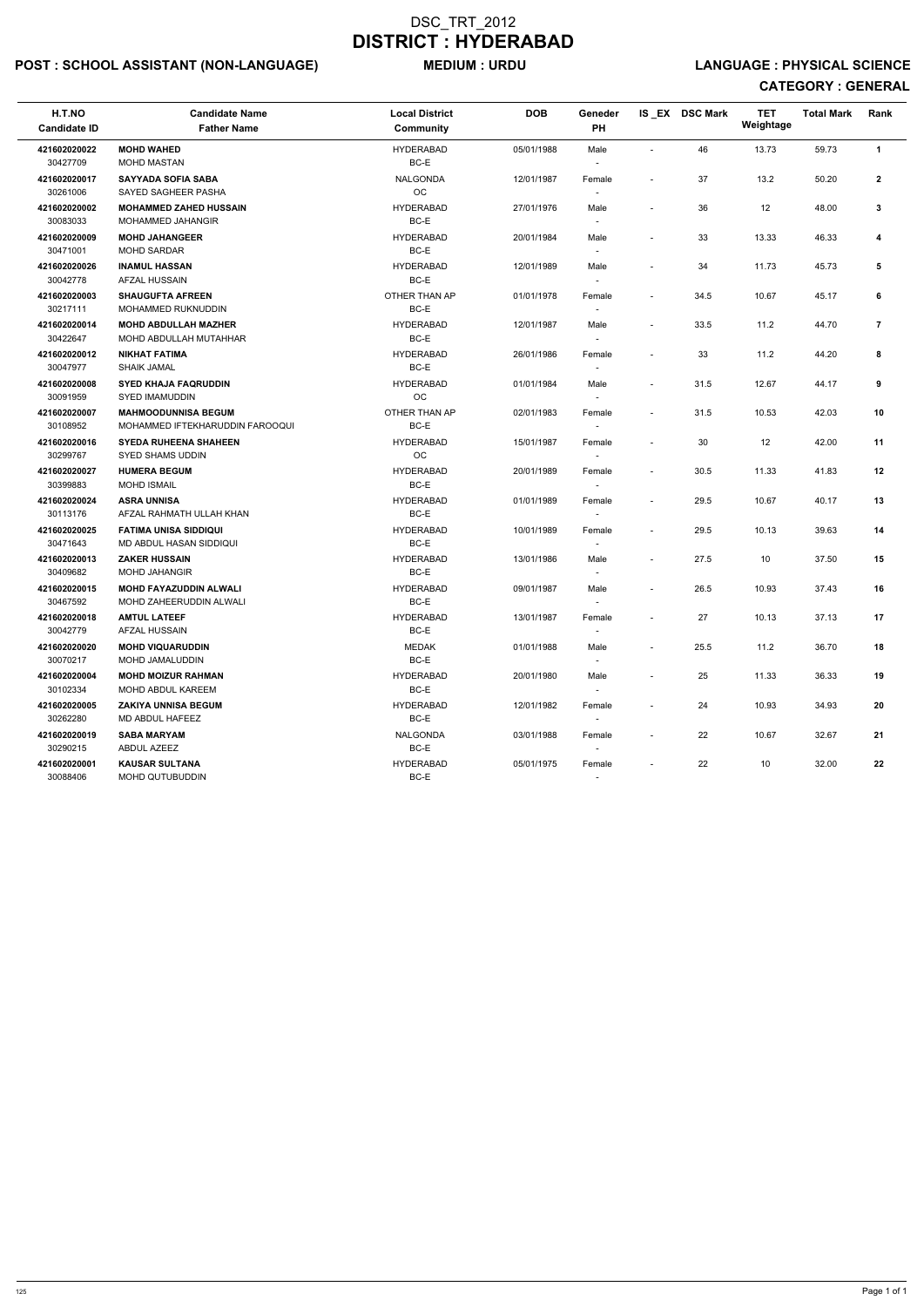## POST : SCHOOL ASSISTANT (NON-LANGUAGE) MEDIUM : ENGLISH LANGUAGE : SOCIAL STUDIES

| H.T.NO<br><b>Candidate ID</b> | <b>Candidate Name</b><br><b>Father Name</b>              | <b>Local District</b><br>Community               | <b>DOB</b> | Geneder<br>PH                      |                          | IS EX DSC Mark | <b>TET</b><br>Weightage | <b>Total Mark</b> | Rank           |
|-------------------------------|----------------------------------------------------------|--------------------------------------------------|------------|------------------------------------|--------------------------|----------------|-------------------------|-------------------|----------------|
| 421604080359<br>30222533      | <b>VENUGOPAL M</b><br><b>ESHWARAIAH M</b>                | <b>RANGAREDDY</b><br>$_{\rm OC}$                 | 20/01/1977 | Male                               | $\overline{a}$           | 56             | 14.93                   | 70.93             | $\mathbf{1}$   |
| 421604080691<br>30420602      | <b>SUBHAP</b><br>V PARAMESHWARAN                         | <b>HYDERABAD</b><br>$BC-B$                       | 01/01/1981 | Female                             | $\blacksquare$           | 54.5           | 12.93                   | 67.43             | $\mathbf{2}$   |
| 421604080025<br>30268674      | <b>G RAVIKANTH</b><br><b>G J NELSON</b>                  | <b>HYDERABAD</b><br>SC                           | 04/01/1970 | Male                               | $\overline{\phantom{a}}$ | 53.5           | 13.2                    | 66.70             | 3              |
| 421604080860                  | <b>A SANDHYA</b>                                         | <b>HYDERABAD</b>                                 | 05/01/1984 | $\overline{\phantom{a}}$<br>Female | $\blacksquare$           | 53.5           | 12.93                   | 66.43             | 4              |
| 30437350<br>421604080711      | A RAGHAVA REDDY<br><b>MASSARATHUNNISA BEGUM</b>          | OC<br><b>HYDERABAD</b>                           | 22/01/1981 | $\overline{\phantom{a}}$<br>Female | $\overline{\phantom{a}}$ | 52.5           | 13.73                   | 66.23             | 5              |
| 30048024                      | SATTAR AHMED SAYEED                                      | BC-E                                             |            |                                    |                          |                |                         |                   |                |
| 421604080654                  | <b>G HEMALATHA</b>                                       | <b>HYDERABAD</b>                                 | 01/01/1981 | Female                             | $\overline{\phantom{a}}$ | 53             | 12.27                   | 65.27             | 6              |
| 30195766                      | <b>G SADANAND</b>                                        | $BC-B$                                           |            |                                    |                          |                |                         |                   |                |
| 421604080572<br>30398416      | <b>N RAJENDER</b><br>N PENTAIAH                          | <b>RANGAREDDY</b><br>$BC-A$                      | 05/01/1979 | Male                               | $\overline{\phantom{a}}$ | 51.5           | 12.4                    | 63.90             | $\overline{7}$ |
| 421604080007<br>30430795      | <b>RUPENDER BABU</b><br>R ELLAPPA                        | WARANGAL<br>SC                                   | 11/01/1969 | Male                               | $\blacksquare$           | 51             | 12.53                   | 63.53             | 8              |
| 421604080255                  | <b>KONDA SUPRAJA</b>                                     | POTTI SREERAMULU NELLORE                         | 03/01/1976 | Female                             | $\blacksquare$           | 51             | 12.27                   | 63.27             | 9              |
| 30446050<br>421604080478      | KONDA SUDHAKAR REDDY<br><b>D SUBRAMANYA IYER BHARATH</b> | OC<br>VIZIANAGARAM                               | 20/01/1978 | Male                               |                          | 50.5           | 12.67                   | 63.17             | 10             |
| 30469155<br>421604080033      | D S SUBRAMANYA IYER<br>YASHMEEN FATHIMA                  | OC<br>WARANGAL                                   | 01/01/1971 | Female                             | $\blacksquare$           | 51             | 10.93                   | 61.93             | 11             |
| 30472024                      | MOHD GHOUSE                                              | BC-E                                             |            |                                    |                          |                |                         |                   |                |
| 421604080409<br>30471722      | <b>D SANGEETHA LAKSHMI</b><br>D BALA NARASIMA GOUD       | <b>HYDERABAD</b><br>BC-B                         | 25/01/1977 | Female<br>$\overline{\phantom{a}}$ | $\blacksquare$           | 48.5           | 13.2                    | 61.70             | 12             |
| 421604080612<br>30241006      | <b>K SANGEETHA</b><br>K NARASAIAH                        | <b>RANGAREDDY</b><br><b>OC</b>                   | 28/01/1980 | Female                             | $\blacksquare$           | 49.5           | 12.13                   | 61.63             | 13             |
| 421604080119                  | <b>NETI BHARATHI</b>                                     | <b>KARIMNAGAR</b>                                | 23/01/1973 | Female                             | $\blacksquare$           | 48             | 13.2                    | 61.20             | 14             |
| 30454073<br>421604080159      | NETI LAKSHMI NARSHIMA MURTHY<br><b>B BHARATHI</b>        | OC<br>OTHER THAN AP                              | 21/01/1974 | Female                             | $\overline{\phantom{a}}$ | 48.5           | 12.67                   | 61.17             | 15             |
| 30447294                      | <b>B SURYANARAYANA</b>                                   | OC                                               |            |                                    |                          |                |                         |                   |                |
| 421604080110<br>30212150      | <b>KAPILA</b><br>NAGORAO PAWAR                           | <b>HYDERABAD</b><br>BC-B                         | 10/01/1973 | Female<br>$\overline{\phantom{a}}$ | $\sim$                   | 48.5           | 12.53                   | 61.03             | 16             |
| 421604081104<br>30445364      | <b>AFSHAN JABEEN</b><br>MD QUDDUS                        | <b>HYDERABAD</b><br>BC-E                         | 07/01/1990 | Female                             |                          | 48.5           | 12.53                   | 61.03             | 17             |
| 421604080730                  | <b>P SRAVANTHI</b>                                       | <b>RANGAREDDY</b>                                | 17/01/1982 | Female                             | $\overline{\phantom{a}}$ | 48             | 12.93                   | 60.93             | 18             |
| 30428467<br>421604080422      | P JAI KRISHNA<br><b>K NAGAMANI</b>                       | BC-D<br><b>HYDERABAD</b>                         | 06/01/1977 | Female                             | $\overline{\phantom{a}}$ | 48.5           | 12.4                    | 60.90             | 19             |
| 30132569                      | K GANGAPPA                                               | BC-D                                             |            |                                    |                          |                |                         |                   |                |
| 421604080243<br>30079796      | N BALA NARASIMHA<br>N YADAGIRI                           | <b>HYDERABAD</b><br>BC-B                         | 08/01/1975 | Male<br>$\sim$                     | $\blacksquare$           | 49.5           | 11.33                   | 60.83             | 20             |
| 421604080723<br>30157105      | A APARNA<br>A CHANDRA MOHAN                              | <b>HYDERABAD</b><br>OC                           | 24/01/1981 | Female                             | $\blacksquare$           | 48.5           | 12.13                   | 60.63             | 21             |
| 421604080491<br>30123449      | <b>B PRASANNA LAKSHMI</b><br><b>B YADAGIRI</b>           | HYDERABAD<br>BC-A                                | 31/01/1978 | Female                             | $\overline{\phantom{a}}$ | 46.5           | 13.87                   | 60.37             | 22             |
| 421604080086                  | P SANGEETHA RANI                                         | <b>HYDERABAD</b>                                 | 23/01/1973 | Female                             | $\overline{\phantom{a}}$ | 47             | 13.33                   | 60.33             | 23             |
| 30206439                      | P KRISHNA RAO                                            | <b>SC</b>                                        |            |                                    |                          |                |                         |                   |                |
| 421604080061<br>30285670      | <b>B KAMLAKSHI DEVI</b><br><b>B NARSING RAJ</b>          | <b>HYDERABAD</b><br>BC-D                         | 22/01/1972 | Female                             | $\blacksquare$           | 47             | 13.2                    | 60.20             | 24             |
| 421604080404                  | <b>K SANTHOSHI</b>                                       | <b>HYDERABAD</b>                                 | 05/01/1977 | Female                             | $\overline{\phantom{a}}$ | 47             | 12.93                   | 59.93             | 25             |
| 30314425<br>421604080215      | K PANDU<br><b>PEDDITI SHASHIREKHA</b>                    | BC-D<br>HYDERABAD                                | 02/01/1975 | $\overline{\phantom{a}}$<br>Female | $\blacksquare$           | 47.5           | 12.4                    | 59.90             | 26             |
| 30433105                      | P KRISHNA REDDY                                          | <b>OC</b>                                        |            |                                    |                          |                |                         |                   |                |
| 421604080593<br>30028669      | <b>VITHLANI SHEETAL</b><br><b>VITHLANI RAMESH</b>        | HYDERABAD<br>OC                                  | 16/01/1980 | Female                             | $\blacksquare$           | 47             | 12.8                    | 59.80             | 27             |
| 421604080075<br>30471965      | <b>NAHEED FATIMA</b><br><b>MOHD GHOUSE</b>               | WARANGAL<br>BC-E                                 | 24/01/1972 | Female<br>$\sim$                   | $\blacksquare$           | 48             | 11.47                   | 59.47             | 28             |
| 421604080486                  | <b>PRASOONA B W</b>                                      | <b>HYDERABAD</b>                                 | 03/01/1978 | Female                             | $\blacksquare$           | 46             | 13.47                   | 59.47             | 29             |
| 30293072<br>421604080757      | <b>B WILLIAMS</b><br>P V KUMI DINI KAUDANIYA             | <b>OC</b><br><b>HYDERABAD</b>                    | 17/01/1982 | $\overline{\phantom{a}}$           | $\overline{\phantom{a}}$ | 47             | 12.4                    | 59.40             | 30             |
| 30197869                      | P VENKATESHAM                                            | SC                                               |            | Female                             |                          |                |                         |                   |                |
| 421604080130<br>30069169      | <b>VARA SINDHURA</b><br>VARA VENUGOPALASWAMY             | <b>HYDERABAD</b><br><b>SC</b>                    | 16/01/1974 | Female                             | $\overline{\phantom{a}}$ | 46             | 12.93                   | 58.93             | 31             |
| 421604080518                  | <b>P SWAPNA</b>                                          | NIZAMABAD                                        | 18/01/1979 | Female                             | $\overline{\phantom{a}}$ | 46.5           | 12.4                    | 58.90             | 32             |
| 30271767                      | P MARUTHI                                                | BC-B                                             |            | $\overline{\phantom{a}}$           |                          |                |                         |                   |                |
| 421604080310<br>30069101      | J VIJAYA LALITHA<br>J PRAKASHAM                          | <b>HYDERABAD</b><br>$\operatorname{\textsf{SC}}$ | 11/01/1976 | Female<br>$\overline{\phantom{a}}$ |                          | 47             | 11.87                   | 58.87             | 33             |
| 421604080338<br>30048235      | <b>BUDDAVARM MADHAVILATHA</b><br><b>B BRAHMANANDAM</b>   | <b>HYDERABAD</b><br>BC-A                         | 06/01/1977 | Female                             | $\overline{\phantom{0}}$ | 44.5           | 14                      | 58.50             | 34             |
| 421604080636                  | A ANURADHA                                               | <b>HYDERABAD</b>                                 | 07/01/1980 | Female                             |                          | 45.5           | 12.93                   | 58.43             | 35             |
| 30117964<br>421604080430      | A RAGHAVA REDDY<br><b>D SRIDHAR</b>                      | ОC<br>HYDERABAD                                  | 03/01/1978 | Male                               | $\overline{\phantom{a}}$ | 46.5           | 11.87                   | 58.37             | 36             |
| 30042853                      | D YADAGIRI                                               | $BC-B$                                           |            | $\overline{\phantom{a}}$           |                          |                |                         |                   |                |
| 421604080561<br>30459241      | <b>AMENA BEGUM</b><br>MD SALAHUDDIN                      | HYDERABAD<br>OC                                  | 18/01/1979 | Female                             |                          | 44             | 14.27                   | 58.27             | 37             |
| 421604080669<br>30055171      | <b>G PRASANNA RANI</b><br><b>G SATTAIAH</b>              | <b>HYDERABAD</b><br>$\operatorname{\textsf{SC}}$ | 19/01/1981 | Female<br>$\sim$                   |                          | 44             | 14.13                   | 58.13             | 38             |
|                               |                                                          |                                                  |            |                                    |                          |                |                         |                   |                |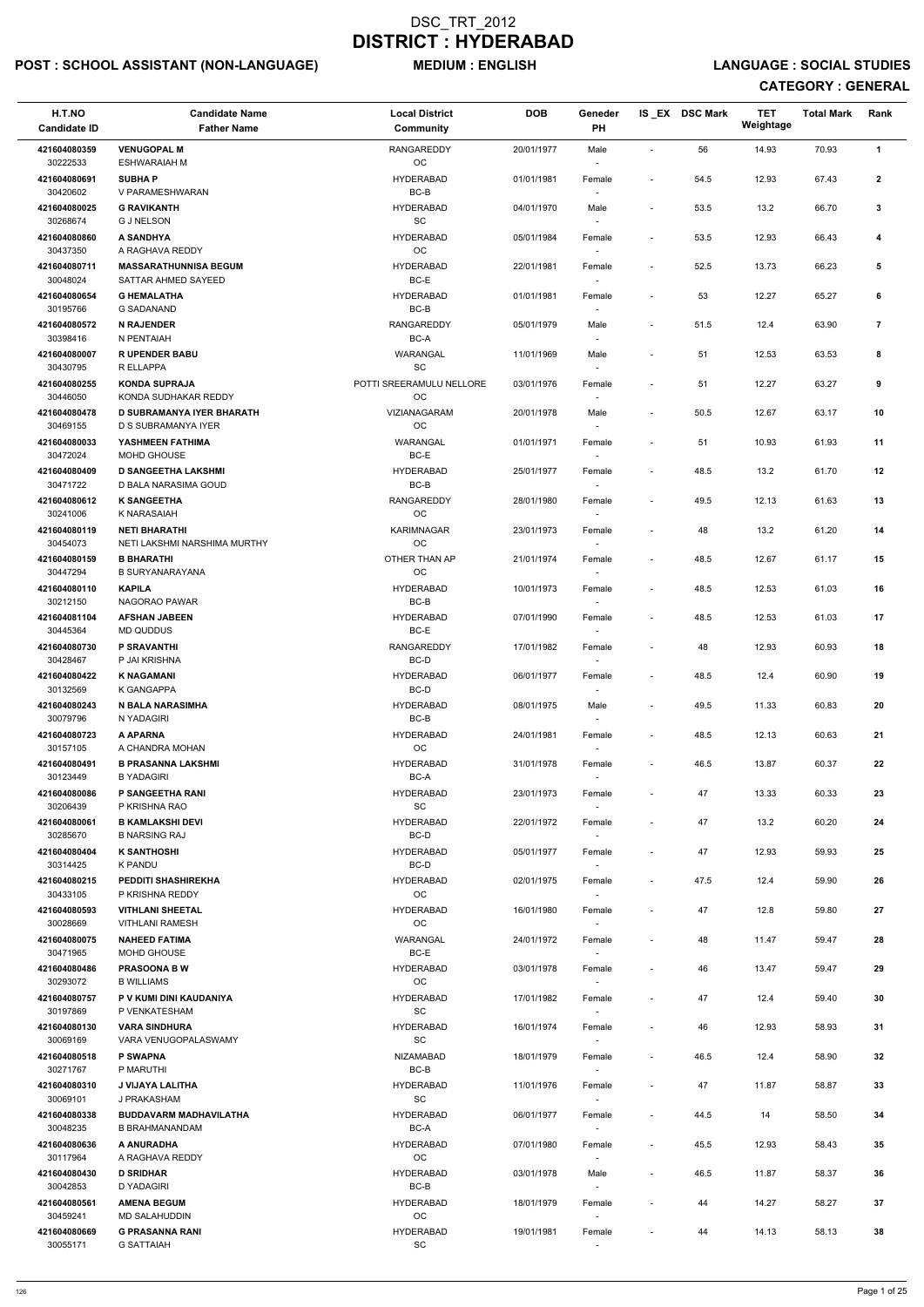## POST : SCHOOL ASSISTANT (NON-LANGUAGE) MEDIUM : ENGLISH LANGUAGE : SOCIAL STUDIES

| H.T.NO<br><b>Candidate ID</b> | <b>Candidate Name</b><br><b>Father Name</b>           | <b>Local District</b><br>Community | <b>DOB</b> | Geneder<br>PH                      |                              | IS_EX DSC Mark | <b>TET</b><br>Weightage | <b>Total Mark</b> | Rank |
|-------------------------------|-------------------------------------------------------|------------------------------------|------------|------------------------------------|------------------------------|----------------|-------------------------|-------------------|------|
| 421604080237<br>30221034      | <b>RIZWANA KHAN</b><br>FATHAULLAH KHAN                | <b>HYDERABAD</b><br>OC             | 09/01/1975 | Female                             | $\blacksquare$               | 44.5           | 13.47                   | 57.97             | 39   |
| 421604080087<br>30170131      | <b>E J BHAVANI</b><br>E JAYARAMULU                    | <b>RANGAREDDY</b><br>BC-D          | 24/01/1973 | Female                             | $\overline{\phantom{a}}$     | 45.5           | 12.4                    | 57.90             | 40   |
| 421604080116                  | <b>NETHIKOPPULA NAGALAXMI</b>                         | WARANGAL                           | 10/01/1973 | Female                             | $\blacksquare$               | 45             | 12.67                   | 57.67             | 41   |
| 30269770<br>421604080292      | NETHIKOPPULA SATYANARAYANA<br>P DEEPA                 | SC<br><b>HYDERABAD</b>             | 12/01/1976 | Female                             | $\overline{\phantom{a}}$     | 45             | 12.53                   | 57.53             | 42   |
| 30049034                      | P MALLIKARJUNA RAO                                    | BC-B                               |            |                                    |                              |                |                         |                   |      |
| 421604080539<br>30447014      | <b>MD MINHAJUDDIN</b><br>ABDUL WAHAB                  | <b>RANGAREDDY</b><br>BC-E          | 12/01/1979 | Male                               | $\blacksquare$               | 45             | 12.53                   | 57.53             | 43   |
| 421604080659<br>30264908      | <b>SP GEETHA</b><br>V S PALANI                        | <b>HYDERABAD</b><br>SC             | 09/01/1981 | Female                             | $\overline{\phantom{a}}$     | 45.5           | 12                      | 57.50             | 44   |
| 421604080252<br>30026324      | <b>B PALLAVI</b><br><b>B SANJANNA</b>                 | <b>RANGAREDDY</b><br>BC-D          | 15/01/1976 | Female                             | $\blacksquare$               | 46             | 11.47                   | 57.47             | 45   |
| 421604080427<br>30074634      | <b>M RAJA SHEKHAR REDDY</b><br>M DASARATHA RAMI REDDY | <b>RANGAREDDY</b><br>OC            | 23/01/1978 | Male                               | $\overline{\phantom{a}}$     | 44.5           | 12.93                   | 57.43             | 46   |
| 421604080413                  | <b>A GLORY</b>                                        | <b>HYDERABAD</b>                   | 05/01/1977 | Female                             | $\overline{\phantom{a}}$     | 44             | 13.33                   | 57.33             | 47   |
| 30460383<br>421604080347      | LATE A KRISHNA MURTHY<br><b>NELIMA MADALA</b>         | <b>OC</b><br><b>HYDERABAD</b>      | 03/01/1977 | $\overline{\phantom{a}}$<br>Female |                              | 44             | 13.2                    | 57.20             | 48   |
| 30471569                      | M KRISHNA PRASAD                                      | OC                                 |            |                                    |                              |                |                         |                   |      |
| 421604080214<br>30055134      | <b>MOHD RIYAZ UDDIN</b><br><b>MOHD FAIZUDDIN</b>      | <b>HYDERABAD</b><br>BC-E           | 01/01/1975 | Male                               | $\overline{\phantom{a}}$     | 45             | 12.13                   | 57.13             | 49   |
| 421604080145<br>30164293      | ATHALURI MADHUMATHI<br>ATHALURI RAGHAVA RAO           | <b>GUNTUR</b><br>OC                | 12/01/1974 | Female<br>$\overline{\phantom{a}}$ | $\overline{\phantom{a}}$     | 44             | 13.07                   | 57.07             | 50   |
| 421604080064<br>30032066      | A RAJESHWARI<br>A VISHWANATHAM                        | <b>HYDERABAD</b><br>BC-B           | 17/01/1972 | Female                             | $\overline{\phantom{a}}$     | 45             | 12                      | 57.00             | 51   |
| 421604080792                  | <b>SHAHEEN KHATOON</b><br>SAHEB KHAN                  | <b>HYDERABAD</b><br>OC             | 10/01/1982 | Female                             | $\overline{\phantom{a}}$     | 44.5           | 12.4                    | 56.90             | 52   |
| 30052058<br>421604080231      | <b>SREE DEVI LAKKIM SETTY</b>                         | OTHER THAN AP                      | 07/01/1975 | Female                             | $\overline{\phantom{a}}$     | 41.5           | 15.33                   | 56.83             | 53   |
| 30090494<br>421604080805      | LAKKIM SETTY SIVA SURYAM<br><b>ARCHANA V</b>          | BC-B<br>HYDERABAD                  | 22/01/1983 | Female                             | $\overline{\phantom{a}}$     | 43.5           | 13.33                   | 56.83             | 54   |
| 30323138<br>421604080426      | RAJENDRA PRASAD<br><b>KUMARI SUDHIRA</b>              | OC.<br><b>HYDERABAD</b>            | 20/01/1978 | Female                             | $\overline{\phantom{a}}$     | 44.5           | 12.27                   | 56.77             | 55   |
| 30112109<br>421604081015      | PENTAIAH J V<br><b>E DOLLY MARTINA</b>                | BC-A<br><b>HYDERABAD</b>           | 10/01/1987 | Female                             | $\overline{\phantom{a}}$     | 44             | 12.67                   | 56.67             | 56   |
| 30253822                      | <b>E YESUDASS</b>                                     | ОC                                 |            |                                    |                              |                |                         |                   |      |
| 421604080428<br>30315363      | N RADHIKA<br>V RAMULU                                 | <b>HYDERABAD</b><br>BC-D           | 27/01/1978 | Female                             | $\overline{\phantom{a}}$     | 45.5           | 11.07                   | 56.57             | 57   |
| 421604080261<br>30302375      | <b>GOLLAPALLI KARUNA</b><br><b>NARSING RAO</b>        | <b>HYDERABAD</b><br>BC-D           | 18/01/1976 | Female<br>$\overline{\phantom{a}}$ | $\overline{\phantom{a}}$     | 44             | 12.53                   | 56.53             | 58   |
| 421604080957<br>30181971      | <b>ZEHRA BEGUM</b><br>MD NOOR UDDIN                   | <b>HYDERABAD</b><br><b>OC</b>      | 10/01/1986 | Female<br>$\overline{\phantom{a}}$ | $\overline{\phantom{a}}$     | 44             | 12.53                   | 56.53             | 59   |
| 421604081061                  | <b>M MADHURI</b>                                      | <b>HYDERABAD</b>                   | 25/01/1989 | Female                             | $\overline{\phantom{a}}$     | 44             | 12.53                   | 56.53             | 60   |
| 30092445<br>421604080263      | M N SARVA LOKESHWAR RAO<br><b>K VANDANA</b>           | BC-D<br><b>HYDERABAD</b>           | 24/01/1976 | Female                             | $\overline{\phantom{a}}$     | 44             | 12.4                    | 56.40             | 61   |
| 30280175                      | K GNANA PRAKASHRAO                                    | BC-B                               |            |                                    |                              |                |                         |                   |      |
| 421604080690<br>30432832      | <b>B RAJANI</b><br><b>B NARSINGH RAO</b>              | <b>HYDERABAD</b><br>BC-B           | 01/01/1981 | Female                             | $\qquad \qquad \blacksquare$ | 44             | 12.4                    | 56.40             | 62   |
| 421604080880<br>30337050      | <b>LAVANYA MUSUNURU</b><br>SATHYANARAYANA MUSUNURU    | RANGAREDDY<br><b>OC</b>            | 10/01/1984 | Female<br>$\overline{\phantom{a}}$ | $\overline{\phantom{a}}$     | 43             | 13.33                   | 56.33             | 63   |
| 421604080939<br>30466169      | <b>B KESHAVANAND</b><br><b>B GAUTAM BABU</b>          | <b>HYDERABAD</b><br>BC-D           | 14/01/1985 | Male                               | $\overline{\phantom{a}}$     | 43             | 13.33                   | 56.33             | 64   |
| 421604080389<br>30403060      | <b>R PUSHPA RAGAM</b><br>R JAYA RAJ                   | RANGAREDDY<br><b>SC</b>            | 10/01/1977 | Female                             | $\overline{\phantom{a}}$     | 44             | 12.27                   | 56.27             | 65   |
| 421604080178<br>30451677      | <b>D MARJORIE RANI</b><br>D ALBERT                    | <b>MEDAK</b><br>BC-C               | 17/01/1975 | Female                             | $\overline{\phantom{a}}$     | 45             | 11.2                    | 56.20             | 66   |
| 421604080220                  | <b>G SWAROOPA RANI</b>                                | <b>HYDERABAD</b>                   | 19/01/1975 | $\sim$<br>Female                   | $\overline{\phantom{a}}$     | 43.5           | 12.53                   | 56.03             | 67   |
| 30053799<br>421604080667      | <b>G BALAIAH</b><br><b>REENA SINGH</b>                | BC-D<br><b>HYDERABAD</b>           | 10/01/1981 | Female                             | $\overline{\phantom{a}}$     | 44             | 12                      | 56.00             | 68   |
| 30422257                      | LATE MANOHAR SINGH                                    | BC-B                               |            |                                    |                              |                |                         |                   |      |
| 421604080115<br>30447189      | SURAVARAPU SUCHARITHA<br>SURAVARAPU BABU RAO          | NIZAMABAD<br>BC-D                  | 06/01/1973 | Female                             | $\overline{\phantom{a}}$     | 43.5           | 12.4                    | 55.90             | 69   |
| 421604080082<br>30328277      | <b>M SUNITHA</b><br>M PANDURANGAM                     | <b>HYDERABAD</b><br>BC-D           | 31/01/1972 | Female                             | $\overline{\phantom{a}}$     | 44             | 11.87                   | 55.87             | 70   |
| 421604080304                  | <b>AMTUL JAMAL ASRA</b>                               | HYDERABAD                          | 16/01/1976 | Female                             | $\overline{\phantom{a}}$     | 43             | 12.8                    | 55.80             | 71   |
| 30335798<br>421604080298      | <b>AHMED SHARIEF</b><br><b>FATIMA BEGUM</b>           | BC-E<br>HYDERABAD                  | 30/01/1976 | $\overline{\phantom{a}}$<br>Female | $\overline{\phantom{a}}$     | 42             | 13.73                   | 55.73             | 72   |
| 30346399<br>421604080442      | SYED SHABBIR ALI<br><b>BANDARI USHASREE</b>           | $_{\rm OC}$<br>RANGAREDDY          | 03/01/1978 | Female                             | $\blacksquare$               | 42.5           | 13.2                    | 55.70             | 73   |
| 30079674<br>421604080585      | <b>BANDARI SREE RAMULU</b><br><b>I GRACE NAOMI</b>    | BC-A<br><b>HYDERABAD</b>           | 19/01/1979 | $\sim$<br>Female                   | $\overline{\phantom{a}}$     | 43             | 12.67                   | 55.67             | 74   |
| 30433771                      | <b>IK SAMUEL</b>                                      | OC                                 |            | $\sim$                             |                              |                |                         |                   |      |
| 421604080066<br>30151967      | <b>S SHARADA</b><br>S R RAMCHANDAR RAO                | HYDERABAD<br>BC-D                  | 08/01/1972 | Female<br>$\sim$                   | YES                          | 42.5           | 13.07                   | 55.57             | 75   |
| 421604080582<br>30086152      | <b>AISHA BANU</b><br><b>MD MASTAN ALI</b>             | HYDERABAD<br>BC-E                  | 29/01/1979 | Female                             | $\overline{\phantom{a}}$     | 43             | 12.53                   | 55.53             | 76   |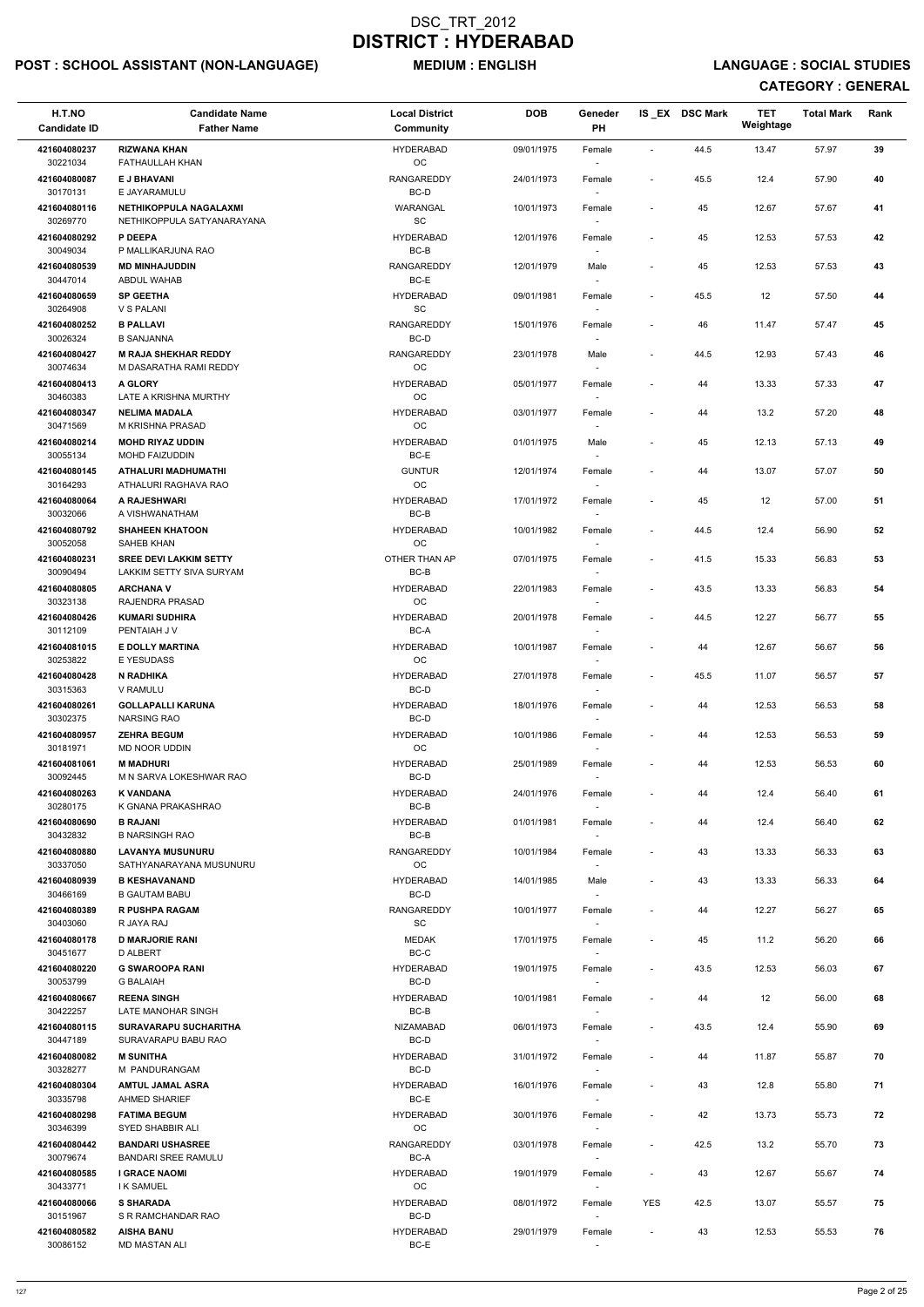## POST : SCHOOL ASSISTANT (NON-LANGUAGE) MEDIUM : ENGLISH LANGUAGE : SOCIAL STUDIES

| H.T.NO<br><b>Candidate ID</b> | <b>Candidate Name</b><br><b>Father Name</b>              | <b>Local District</b><br><b>Community</b>        | <b>DOB</b> | Geneder<br>PH                      |                          | IS EX DSC Mark | <b>TET</b><br>Weightage | <b>Total Mark</b> | Rank |
|-------------------------------|----------------------------------------------------------|--------------------------------------------------|------------|------------------------------------|--------------------------|----------------|-------------------------|-------------------|------|
| 421604080702<br>30177380      | <b>SM ARUNA DEVI</b><br>S RAGHUNATH RAO                  | OTHER THAN AP<br>OC                              | 13/01/1981 | Female                             |                          | 41             | 14.53                   | 55.53             | 77   |
| 421604080510<br>30437701      | <b>M BHARATHI SUPRIYA</b><br>M SEKHAR RAO                | <b>HYDERABAD</b><br>SC                           | 21/01/1979 | Female                             | $\overline{\phantom{a}}$ | 43.5           | 11.87                   | 55.37             | 78   |
| 421604080504<br>30325804      | <b>V NISCHALA</b><br>V GOPAL KRISHNA                     | <b>HYDERABAD</b><br>OC                           | 27/01/1978 | Female                             |                          | 42             | 13.33                   | 55.33             | 79   |
| 421604080283                  | <b>MOHD ABUBAKER</b>                                     | <b>HYDERABAD</b>                                 | 20/01/1976 | Male                               | $\sim$                   | 41.5           | 13.73                   | 55.23             | 80   |
| 30303425<br>421604080038      | SHEIKH SIKANDER<br><b>G RAJASREE</b>                     | <b>OC</b><br><b>MEDAK</b>                        | 16/01/1971 | $\overline{\phantom{a}}$<br>Female |                          | 42             | 13.2                    | 55.20             | 81   |
| 30335077                      | <b>G DURGAIAH</b>                                        | $BC-B$                                           |            | $\overline{\phantom{a}}$           |                          |                |                         |                   |      |
| 421604080137<br>30035655      | <b>K SWATHI KAMESWARI</b><br>K H SIVAJI RAO              | <b>RANGAREDDY</b><br>OC                          | 02/01/1974 | Female                             | $\overline{\phantom{a}}$ | 40             | 15.2                    | 55.20             | 82   |
| 421604080396<br>30345072      | <b>NEELIMA KUNDE</b><br>RAM KISHAN RAO                   | ADILABAD<br>OC                                   | 13/01/1977 | Female                             | $\overline{\phantom{a}}$ | 42.5           | 12.67                   | 55.17             | 83   |
| 421604080372<br>30187031      | <b>MAHANANDA KANDHARI</b><br><b>NAMDEV</b>               | <b>HYDERABAD</b><br>SC                           | 06/01/1977 | Female                             | $\overline{\phantom{a}}$ | 43.5           | 11.47                   | 54.97             | 84   |
| 421604080206<br>30083261      | Y J VINOLIA<br>Y R JUDSON                                | <b>HYDERABAD</b><br>BC-C                         | 12/01/1975 | Female<br>$\overline{\phantom{a}}$ | $\overline{\phantom{a}}$ | 41.5           | 13.33                   | 54.83             | 85   |
| 421604080687<br>30282714      | <b>SUMA GANGA</b><br>S R MOHANA RAO                      | <b>VISAKHAPATNAM</b><br>SC                       | 10/01/1981 | Female                             |                          | 41             | 13.73                   | 54.73             | 86   |
| 421604080537<br>30270786      | <b>N SUNIL KUMAR</b><br>N ESWARAIAH                      | <b>HYDERABAD</b><br>SC                           | 01/01/1979 | Male                               | $\overline{\phantom{a}}$ | 43             | 11.6                    | 54.60             | 87   |
| 421604080395                  | <b>PRABHAKAR P</b>                                       | <b>HYDERABAD</b>                                 | 07/01/1977 | Male                               |                          | 42.5           | 12                      | 54.50             | 88   |
| 30326461<br>421604081091      | P CH GANGARAM<br><b>RYAMINI</b>                          | SC<br><b>HYDERABAD</b>                           | 10/01/1990 | $\sim$                             | $\overline{\phantom{a}}$ | 41.5           | 12.93                   | 54.43             | 89   |
| 30073695                      | R ANILKUMAR                                              | BC-D                                             |            | Female<br>$\overline{\phantom{a}}$ |                          |                |                         |                   |      |
| 421604080466<br>30301789      | <b>P SUCHARITHA</b><br>P SYAMA SUNDER RAO                | <b>RANGAREDDY</b><br>OC                          | 30/01/1978 | Female<br>$\overline{\phantom{a}}$ | $\overline{\phantom{a}}$ | 42             | 12.4                    | 54.40             | 90   |
| 421604080230                  | <b>ZUBINA FATIMA</b>                                     | <b>HYDERABAD</b>                                 | 29/01/1975 | Female                             | $\overline{\phantom{a}}$ | 40.5           | 13.87                   | 54.37             | 91   |
| 30323012                      | SANTOSH KUMAR VARMA                                      | OC                                               |            |                                    |                          |                |                         |                   |      |
| 421604080484<br>30459642      | <b>MADHAVIK</b><br><b>K RAMESH</b>                       | <b>HYDERABAD</b><br>SC                           | 30/01/1978 | Female<br>$\overline{\phantom{a}}$ | $\sim$                   | 41.5           | 12.8                    | 54.30             | 92   |
| 421604080299<br>30159634      | <b>J KAVITHA</b><br>J N JAYA PRAKASH                     | <b>HYDERABAD</b><br>BC-D                         | 03/01/1976 | Female                             |                          | 42             | 12.27                   | 54.27             | 93   |
| 421604080439                  | <b>P SUDHA VANI</b>                                      | <b>HYDERABAD</b>                                 | 31/01/1978 | Female                             | $\overline{\phantom{a}}$ | 42.5           | 11.73                   | 54.23             | 94   |
| 30187039<br>421604080077      | P SATYANARAYANA<br><b>JP SHREEVENI</b>                   | BC-D<br><b>HYDERABAD</b>                         | 08/01/1972 | Female                             |                          | 43             | 11.2                    | 54.20             | 95   |
| 30310611                      | J R PANDU                                                | BC-D                                             |            |                                    |                          |                |                         |                   |      |
| 421604080760<br>30415928      | <b>B ADESH KUMAR</b><br>B BALAKRISHNA                    | <b>RANGAREDDY</b><br><b>SC</b>                   | 28/01/1982 | Male<br>$\sim$                     | $\overline{\phantom{a}}$ | 42             | 12.13                   | 54.13             | 96   |
| 421604080300<br>30174468      | <b>CHEKKA LALITHA</b><br><b>CH YADAIAH</b>               | <b>HYDERABAD</b><br>BC-D                         | 06/01/1976 | Female<br>$\overline{\phantom{a}}$ | $\overline{\phantom{a}}$ | 42.5           | 11.6                    | 54.10             | 97   |
| 421604080863                  | <b>ARSHIYA SULTANA</b>                                   | <b>HYDERABAD</b>                                 | 20/01/1984 | Female                             | $\overline{\phantom{a}}$ | 41.5           | 12.53                   | 54.03             | 98   |
| 30041442<br>421604080063      | MD AFSARUDDIN<br><b>M SUREKHA</b>                        | BC-E<br><b>HYDERABAD</b>                         | 27/01/1972 | Female                             | $\overline{\phantom{a}}$ | 42             | 12                      | 54.00             | 99   |
| 30296001                      | <b>M P GABRIEL</b>                                       | BC-C                                             |            |                                    |                          |                |                         |                   |      |
| 421604080342<br>30130546      | <b>CHAGANTIPATI UMADEVI</b><br><b>CH SEETHARAMAIAH</b>   | <b>KARIMNAGAR</b><br>BC-A                        | 21/01/1977 | Female                             | $\sim$                   | 41.5           | 12.4                    | 53.90             | 100  |
| 421604080150<br>30118713      | <b>D VIJAY JYOTHI</b><br>D MALLAIAH                      | <b>RANGAREDDY</b><br>BC-B                        | 07/01/1974 | Female<br>$\sim$                   | $\overline{\phantom{a}}$ | 41             | 12.8                    | 53.80             | 101  |
| 421604080245<br>30333786      | <b>SHAH JAHAN BEGUM</b><br><b>MOHAMMED ILYAS</b>         | <b>RANGAREDDY</b><br>BC-E                        | 01/01/1976 | Female                             |                          | 41             | 12.8                    | 53.80             | 102  |
| 421604080737                  | <b>SULTANA BEGUM</b>                                     | <b>HYDERABAD</b><br><b>OC</b>                    | 28/01/1982 | Female                             | $\overline{\phantom{a}}$ | 41.5           | 12.27                   | 53.77             | 103  |
| 30005457<br>421604080602      | MD IMAM<br><b>SYEDA HUSNABANO</b><br>SYED QADEER HUSSAIN | <b>HYDERABAD</b><br><b>OC</b>                    | 15/01/1980 | Female                             | $\overline{\phantom{a}}$ | 41             | 12.67                   | 53.67             | 104  |
| 30185974<br>421604080653      | <b>K SWAPNA</b>                                          | <b>HYDERABAD</b>                                 | 22/01/1980 | $\sim$<br>Female                   | $\sim$                   | 41             | 12.67                   | 53.67             | 105  |
| 30075030<br>421604080756      | K KRISHNA RAO<br><b>MOHAMMED SAMIULLAH</b>               | BC-B<br><b>HYDERABAD</b>                         | 17/01/1982 | $\sim$<br>Male                     | $\overline{\phantom{a}}$ | 41.5           | 12.13                   | 53.63             | 106  |
| 30104113                      | <b>MOHAMMED BADIULLAH</b>                                | BC-E                                             |            |                                    |                          |                |                         |                   |      |
| 421604080802<br>30283096      | <b>MD NADEEM ADIL</b><br><b>MA SATTAR</b>                | <b>HYDERABAD</b><br>BC-E                         | 05/01/1983 | Male                               | $\overline{\phantom{a}}$ | 41.5           | 12.13                   | 53.63             | 107  |
| 421604080269                  | <b>FATHIMA BEGUM</b><br>MIRZA AHMEDULLA BAIG             | <b>RANGAREDDY</b>                                | 18/01/1976 | Female                             | $\sim$                   | 40.5           | 13.07                   | 53.57             | 108  |
| 30399255<br>421604080248      | A JAYA PRAKASH                                           | OC<br><b>HYDERABAD</b>                           | 13/01/1976 | Male                               |                          | 41             | 12.53                   | 53.53             | 109  |
| 30137304                      | A PEERAPPA                                               | BC-C                                             |            |                                    |                          |                |                         |                   |      |
| 421604080803<br>30442906      | <b>KANDE BHAVANI</b><br><b>SIVAPRASAD</b>                | <b>HYDERABAD</b><br>BC-A                         | 12/01/1983 | Female                             |                          | 41             | 12.53                   | 53.53             | 110  |
| 421604080544<br>30136095      | <b>V R RAJA SURENDERNATH</b><br>V RAJAIAH                | <b>WARANGAL</b><br>SC                            | 10/01/1979 | Male<br>$\overline{\phantom{a}}$   |                          | 42.5           | 10.93                   | 53.43             | 111  |
| 421604080103<br>30269596      | <b>WAJIDA TASNEEM</b><br>MOHAMMED RAHMAT ALI             | <b>HYDERABAD</b><br>BC-E                         | 10/01/1973 | Female                             | $\overline{\phantom{a}}$ | 39.5           | 13.73                   | 53.23             | 112  |
| 421604080827                  | SONKENAPALLI SPANDANA                                    | KARIMNAGAR                                       | 24/01/1983 | $\overline{\phantom{a}}$<br>Female |                          | 43             | 10.13                   | 53.13             | 113  |
| 30332688<br>421604080469      | S P NAGESHWAR RAO<br><b>NAZNI</b>                        | $\operatorname{\textsf{SC}}$<br><b>HYDERABAD</b> | 27/01/1978 | $\overline{\phantom{a}}$<br>Female | $\overline{\phantom{a}}$ | 40             | 13.07                   | 53.07             | 114  |
| 30031342                      | <b>MOHD KHAJA</b>                                        | OC                                               |            | $\sim$                             |                          |                |                         |                   |      |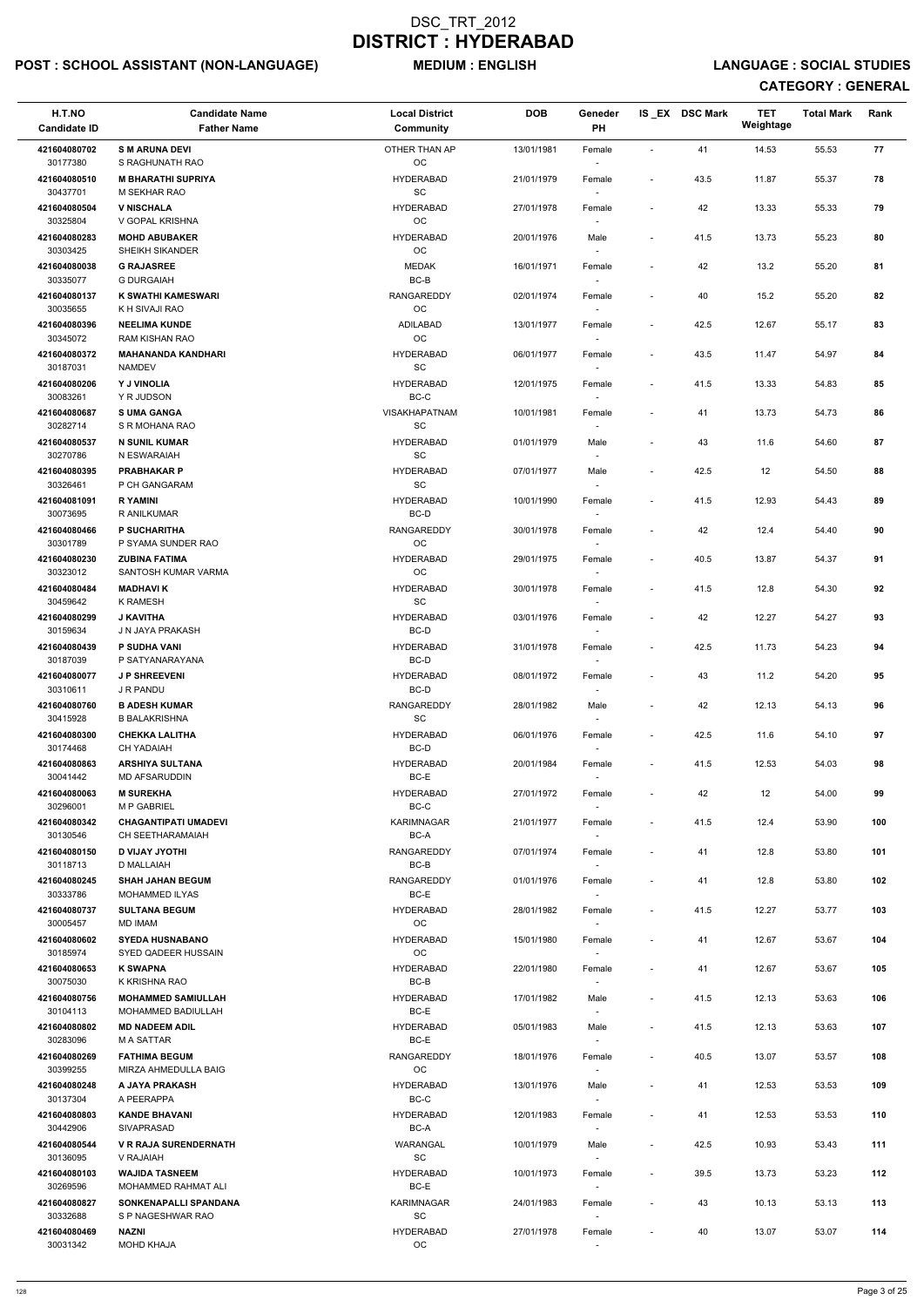## POST : SCHOOL ASSISTANT (NON-LANGUAGE) MEDIUM : ENGLISH LANGUAGE : SOCIAL STUDIES

| H.T.NO<br><b>Candidate ID</b> | <b>Candidate Name</b><br><b>Father Name</b>        | <b>Local District</b><br>Community         | <b>DOB</b> | Geneder<br>PH                      |                              | IS EX DSC Mark | TET<br>Weightage | <b>Total Mark</b> | Rank |
|-------------------------------|----------------------------------------------------|--------------------------------------------|------------|------------------------------------|------------------------------|----------------|------------------|-------------------|------|
| 421604080487<br>30448268      | <b>NEELLA VINODA</b><br>LATE NEELLA CHANDRAIAH     | <b>HYDERABAD</b><br>$BC-B$                 | 09/01/1978 | Female                             | $\sim$                       | 40             | 13.07            | 53.07             | 115  |
| 421604080516<br>30415196      | <b>S MALATHI</b><br>S YADAGIRI GOUD                | <b>HYDERABAD</b><br>$BC-B$                 | 07/01/1979 | Female                             | $\overline{\phantom{a}}$     | 42             | 11.07            | 53.07             | 116  |
| 421604080322<br>30309633      | <b>SATHEESH KUMAR PP</b><br>PADMANABHA PILLAI      | OTHER THAN AP<br>OC                        | 25/01/1976 | Male<br>$\overline{\phantom{a}}$   | $\overline{\phantom{a}}$     | 38.5           | 14.53            | 53.03             | 117  |
| 421604080399                  | <b>K KATYAYANI</b><br>K CHANDRAPPA                 | <b>HYDERABAD</b>                           | 27/01/1977 | Female                             | $\overline{\phantom{a}}$     | 42.5           | 10.53            | 53.03             | 118  |
| 30309503<br>421604080959      | <b>CHANDANA K</b>                                  | BC-A<br><b>HYDERABAD</b>                   | 23/01/1986 | $\overline{\phantom{a}}$<br>Female | $\overline{\phantom{a}}$     | 40.5           | 12.53            | 53.03             | 119  |
| 30160476                      | VENKATESHWARULU                                    | <b>ST</b>                                  |            | $\overline{\phantom{a}}$           |                              |                |                  |                   |      |
| 421604080078<br>30424695      | <b>K LOKESHWARI</b><br>NARAHARI K                  | <b>HYDERABAD</b><br>$BC-B$                 | 29/01/1972 | Female                             | $\overline{\phantom{a}}$     | 42             | 10.93            | 52.93             | 120  |
| 421604080477<br>30303808      | <b>HEMAVATHI BYRI</b><br>PAPAIAH BYRI              | <b>ADILABAD</b><br>$BC-B$                  | 18/01/1978 | Female<br>$\sim$                   | $\overline{\phantom{a}}$     | 40.5           | 12.4             | 52.90             | 121  |
| 421604080700<br>30255388      | P BHAVANI<br>P SAMBASIVA RAO                       | <b>HYDERABAD</b><br>BC-D                   | 10/01/1981 | Female<br>$\overline{\phantom{a}}$ | $\overline{\phantom{a}}$     | 41             | 11.87            | 52.87             | 122  |
| 421604081047                  | P NARMADHA                                         | OTHER THAN AP                              | 11/01/1988 | Female                             | $\overline{\phantom{a}}$     | 41             | 11.87            | 52.87             | 123  |
| 30313287<br>421604081079      | P YELLA GOUD<br><b>PRAVALIKA R</b>                 | BC-B<br>RANGAREDDY                         | 28/01/1989 | $\overline{\phantom{a}}$<br>Female | $\overline{\phantom{a}}$     | 40             | 12.8             | 52.80             | 124  |
| 30401870<br>421604080502      | RAMULU R<br><b>PUSHARAGAM</b>                      | BC-D<br><b>HYDERABAD</b>                   | 09/01/1978 | Female                             | $\overline{\phantom{a}}$     | 40.5           | 12.27            | 52.77             | 125  |
| 30323256                      | <b>MANGAL SINGH</b>                                | $BC-C$                                     |            |                                    |                              |                |                  |                   |      |
| 421604080529<br>30174770      | <b>B MADHAVI</b><br><b>B NARSING RAO</b>           | <b>HYDERABAD</b><br>BC-D                   | 30/01/1979 | Female<br>$\sim$                   | $\overline{\phantom{a}}$     | 40.5           | 12.27            | 52.77             | 126  |
| 421604080776<br>30216408      | <b>KUNCHE SRIJYOTHI</b><br>K S RAO                 | WARANGAL<br><b>SC</b>                      | 11/01/1982 | Female<br>$\overline{\phantom{a}}$ | $\overline{\phantom{a}}$     | 40             | 12.67            | 52.67             | 127  |
| 421604080380                  | <b>RANJANI DEVI GUNTUR</b>                         | <b>HYDERABAD</b>                           | 18/01/1977 | Female                             | $\blacksquare$               | 40.5           | 12.13            | 52.63             | 128  |
| 30131214<br>421604080026      | <b>G RANGA RAO</b><br><b>SHIMMI GOOTLA</b>         | BC-D<br>EAST GODAVARI                      | 30/01/1970 | $\sim$<br>Female                   | $\overline{\phantom{a}}$     | 41             | 11.6             | 52.60             | 129  |
| 30010150<br>421604080041      | G A GUNAVARDHAN<br><b>KLN VIJAYA SARADHI</b>       | $\mathsf{BC}\text{-}\mathsf{C}$<br>KHAMMAM | 17/01/1971 |                                    | $\overline{\phantom{a}}$     | 41             | 11.6             | 52.60             | 130  |
| 30471650                      | K SAMBASIVA RAO                                    | <b>OC</b>                                  |            | Male<br>OH                         |                              |                |                  |                   |      |
| 421604080562<br>30411129      | <b>S BHAVYA</b><br>S SUDERSHAN                     | <b>HYDERABAD</b><br>OC                     | 19/01/1979 | Female<br>$\overline{\phantom{a}}$ | $\qquad \qquad \blacksquare$ | 40             | 12.53            | 52.53             | 131  |
| 421604080999<br>30266485      | <b>C B PRASANA LAXMI</b><br>C R BALRAJ             | <b>RANGAREDDY</b><br>BC-D                  | 12/01/1987 | Female                             | $\overline{\phantom{a}}$     | 38.5           | 14               | 52.50             | 132  |
| 421604080407<br>30266832      | <b>P SARITHA</b><br>P MADHANAIAH                   | <b>HYDERABAD</b><br><b>SC</b>              | 22/01/1977 | Female<br>$\overline{\phantom{a}}$ | $\overline{\phantom{a}}$     | 38             | 14.4             | 52.40             | 133  |
| 421604080242                  | <b>APARNA PRAKASH</b>                              | <b>HYDERABAD</b>                           | 05/01/1975 | Female                             | $\overline{\phantom{a}}$     | 38.5           | 13.87            | 52.37             | 134  |
| 30445876<br>421604081099      | M PRAKASH<br>P SRI DIVYA                           | OC<br><b>RANGAREDDY</b>                    | 29/01/1990 | $\sim$<br>Female                   | $\overline{\phantom{a}}$     | 40.5           | 11.87            | 52.37             | 135  |
| 30200032                      | P TULASIRAM                                        | BC-B                                       |            | $\sim$                             |                              |                |                  |                   |      |
| 421604080742<br>30123347      | <b>NAJMA SULTANA</b><br>MOHAMMED JAFFAR            | <b>HYDERABAD</b><br>OC                     | 10/01/1982 | Female                             | $\overline{\phantom{a}}$     | 39             | 13.33            | 52.33             | 136  |
| 421604081060<br>30198818      | <b>MEHMOODA FARHATH</b><br><b>SYED HUSSAIN</b>     | <b>HYDERABAD</b><br>OC                     | 14/01/1989 | Female<br>$\sim$                   | $\overline{\phantom{a}}$     | 39             | 13.33            | 52.33             | 137  |
| 421604080664<br>30423589      | <b>DYAGA SANDHYA</b><br>D YADAGIRI                 | <b>RANGAREDDY</b><br>BC-D                  | 11/01/1981 | Female<br>$\sim$                   | $\overline{\phantom{a}}$     | 41.5           | 10.8             | 52.30             | 138  |
| 421604081014                  | <b>AYESHA SHABNAM</b>                              | <b>HYDERABAD</b>                           | 06/01/1987 | Female                             | $\overline{\phantom{a}}$     | 41.5           | 10.8             | 52.30             | 139  |
| 30451715<br>421604080219      | MD NASEEM UDDIN<br>SUNITA JAYASOORYA SANGAM        | BC-E<br>OTHER THAN AP                      | 15/01/1975 | $\sim$<br>Female                   | $\overline{\phantom{a}}$     | 40.5           | 11.73            | 52.23             | 140  |
| 30420421<br>421604080604      | <b>JAISOORYA SANGAM</b><br><b>VARALAXMI B</b>      | <b>SC</b><br><b>HYDERABAD</b>              | 02/01/1980 | Female                             | $\overline{\phantom{a}}$     | 40.5           | 11.6             | 52.10             | 141  |
| 30181549                      | <b>KONDAIAH B</b>                                  | <b>SC</b>                                  |            |                                    |                              |                |                  |                   |      |
| 421604080109<br>30230467      | <b>C S LAKSHMI</b><br>C G SUBBA RAO                | <b>HYDERABAD</b><br>BC-D                   | 06/01/1973 | Female<br>$\sim$                   | $\qquad \qquad \blacksquare$ | 38             | 14               | 52.00             | 142  |
| 421604080117<br>30064972      | <b>B INDIRA</b><br><b>B KRISHNA</b>                | <b>HYDERABAD</b><br>BC-A                   | 23/01/1973 | Female<br>$\sim$                   | $\overline{\phantom{a}}$     | 40             | 12               | 52.00             | 143  |
| 421604080253<br>30319593      | <b>NAJMA BEGUM</b><br><b>MOHD JEELANI</b>          | <b>HYDERABAD</b><br>BC-E                   | 22/01/1976 | Female                             | $\overline{\phantom{a}}$     | 40.5           | 11.47            | 51.97             | 144  |
| 421604080381                  | <b>SYEDA MERAJ UNNISA</b>                          | <b>HYDERABAD</b>                           | 21/01/1977 | Female                             | $\overline{\phantom{a}}$     | 39             | 12.93            | 51.93             | 145  |
| 30083348<br>421604080663      | <b>SYED KHAJA HUSSAINI</b><br>LAVANYA KUMARI K     | OC<br><b>HYDERABAD</b>                     | 08/01/1981 | Female                             | $\overline{\phantom{a}}$     | 41             | 10.93            | 51.93             | 146  |
| 30227820                      | SWAMY K                                            | BC-B                                       |            | $\overline{\phantom{a}}$           |                              |                |                  |                   |      |
| 421604080911<br>30077916      | <b>TAHMEENA ANJUM</b><br><b>SYED TAHER HUSSAIN</b> | <b>HYDERABAD</b><br>BC-E                   | 08/01/1985 | Female<br>$\overline{\phantom{a}}$ |                              | 41             | 10.93            | 51.93             | 147  |
| 421604080618<br>30458383      | <b>NAZNEEN</b><br>MOHD AIJAZ MIYAN                 | <b>MEDAK</b><br>BC-E                       | 19/01/1980 | Female<br>$\sim$                   | $\overline{\phantom{a}}$     | 39.5           | 12.4             | 51.90             | 148  |
| 421604080746<br>30059203      | <b>AKOJI N RUPALI</b><br>A NARSING RAO             | <b>RANGAREDDY</b><br>BC-B                  | 10/01/1982 | Female<br>$\overline{\phantom{a}}$ | $\qquad \qquad \blacksquare$ | 39.5           | 12.4             | 51.90             | 149  |
| 421604080778                  | <b>HAFEEZ UNNISA</b>                               | <b>HYDERABAD</b>                           | 21/01/1982 | Female                             | $\overline{\phantom{a}}$     | 39.5           | 12.27            | 51.77             | 150  |
| 30053919<br>421604080743      | AHMED KHAN<br>PINJERLA NAVANITA                    | OC<br><b>HYDERABAD</b>                     | 20/01/1982 | $\overline{\phantom{a}}$<br>Female | $\overline{\phantom{a}}$     | 39             | 12.67            | 51.67             | 151  |
| 30083502<br>421604080993      | P B NARASIMHA<br><b>ASRA SULTANA</b>               | BC-D<br><b>HYDERABAD</b>                   | 19/01/1987 | $\overline{\phantom{a}}$<br>Female | $\overline{\phantom{a}}$     | 39             | 12.67            | 51.67             | 152  |
| 30433374                      | SYEDZAHEER UDDIN                                   | $_{\rm OC}$                                |            | $\overline{\phantom{a}}$           |                              |                |                  |                   |      |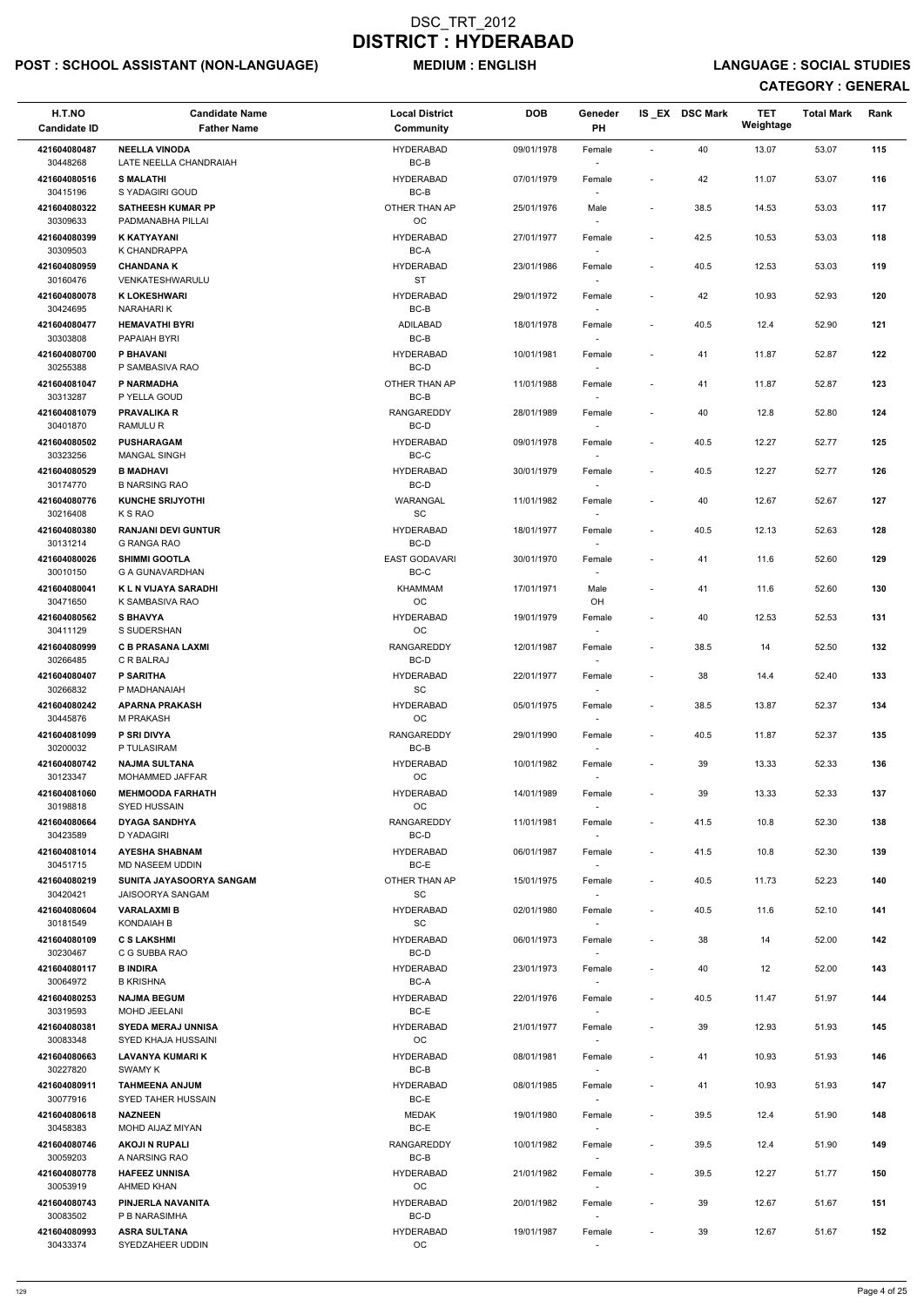## POST : SCHOOL ASSISTANT (NON-LANGUAGE) MEDIUM : ENGLISH LANGUAGE : SOCIAL STUDIES

| H.T.NO<br><b>Candidate ID</b> | <b>Candidate Name</b><br><b>Father Name</b>         | <b>Local District</b><br>Community               | <b>DOB</b> | Geneder<br><b>PH</b>               |                          | IS_EX DSC Mark | <b>TET</b><br>Weightage | <b>Total Mark</b> | Rank |
|-------------------------------|-----------------------------------------------------|--------------------------------------------------|------------|------------------------------------|--------------------------|----------------|-------------------------|-------------------|------|
| 421604080718<br>30343589      | <b>B MARY SUJATHA</b><br><b>B CHIRRAIAH</b>         | <b>RANGAREDDY</b><br>BC-D                        | 29/01/1981 | Female                             | $\blacksquare$           | 40.5           | 11.07                   | 51.57             | 153  |
| 421604080748<br>30327508      | <b>KAUSER JAHAN</b><br>MOHD ALEMUDDIN               | <b>HYDERABAD</b><br>BC-E                         | 16/01/1982 | Female<br>$\overline{\phantom{a}}$ | $\overline{\phantom{a}}$ | 40.5           | 11.07                   | 51.57             | 154  |
| 421604080445<br>30333585      | <b>HOOR JAHAN BEGUM</b><br>MOHAMMED ILYAS           | <b>RANGAREDDY</b><br>BC-E                        | 15/01/1978 | Female<br>$\overline{\phantom{a}}$ | $\blacksquare$           | 39             | 12.53                   | 51.53             | 155  |
| 421604080679                  | <b>KALEEMUNISA</b>                                  | <b>HYDERABAD</b>                                 | 13/01/1981 | Female                             | ÷,                       | 39.5           | 12                      | 51.50             | 156  |
| 30045658<br>421604080379      | <b>MOHD SADAT</b><br><b>T CHANDRAKALA</b>           | BC-E<br><b>HYDERABAD</b>                         | 12/01/1977 | OH<br>Female                       |                          | 39             | 12.27                   | 51.27             | 157  |
| 30466563                      | T BALRAJ                                            | OC                                               |            |                                    |                          |                |                         |                   |      |
| 421604080580<br>30276625      | <b>B ARUN KUMAR</b><br><b>B JOSEPH</b>              | <b>HYDERABAD</b><br>BC-C                         | 06/01/1979 | Male                               | $\overline{\phantom{a}}$ | 40             | 11.2                    | 51.20             | 158  |
| 421604080023<br>30264314      | <b>M MERCY</b><br>M SWAMIDAS                        | <b>HYDERABAD</b><br>BC-C                         | 01/01/1970 | Female<br>$\sim$                   | $\overline{\phantom{a}}$ | 39             | 12.13                   | 51.13             | 159  |
| 421604080177<br>30450795      | <b>CH KALYANI</b><br>CH SUBBA RAO                   | <b>HYDERABAD</b><br>OC                           | 16/01/1975 | Female<br>$\overline{\phantom{a}}$ | $\overline{\phantom{a}}$ | 37.5           | 13.6                    | 51.10             | 160  |
| 421604080108                  | <b>K RUKMINI</b>                                    | <b>HYDERABAD</b>                                 | 05/01/1973 | Female                             | $\overline{\phantom{a}}$ | 38             | 13.07                   | 51.07             | 161  |
| 30088777                      | RAVAJI PANT                                         | OC                                               |            | $\overline{\phantom{a}}$           |                          |                |                         |                   |      |
| 421604080621<br>30187801      | <b>ANEES SULTANA</b><br>S ABDUL GAFOOR              | <b>HYDERABAD</b><br>BC-E                         | 24/01/1980 | Female                             | $\blacksquare$           | 40             | 11.07                   | 51.07             | 162  |
| 421604080127<br>30288125      | <b>T REKHA RANI</b><br><b>T JANAVARI</b>            | <b>HYDERABAD</b><br>SC                           | 04/01/1974 | Female<br>$\overline{\phantom{a}}$ | $\overline{\phantom{a}}$ | 38.5           | 12.53                   | 51.03             | 163  |
| 421604080383<br>30194376      | <b>JOGARAJU VANI</b><br>J VENKATESHWAR RAO          | <b>RANGAREDDY</b><br>OC                          | 31/01/1977 | Female<br>$\sim$                   | $\blacksquare$           | 38.5           | 12.53                   | 51.03             | 164  |
| 421604080416                  | <b>SABEEHA SULTANA</b>                              | <b>HYDERABAD</b>                                 | 15/01/1977 | Female                             | $\overline{\phantom{a}}$ | 38.5           | 12.53                   | 51.03             | 165  |
| 30243912<br>421604081063      | <b>SHAIK FAREED</b><br><b>MAMTA NARIYANAND</b>      | BC-E<br><b>HYDERABAD</b>                         | 15/01/1989 | $\overline{\phantom{a}}$<br>Female | $\blacksquare$           | 38.5           | 12.53                   | 51.03             | 166  |
| 30458908                      | HUKAMDAS NARIYANAND                                 | OC                                               |            |                                    |                          |                |                         |                   |      |
| 421604080868<br>30443638      | <b>B ASHAJYOTHI</b><br><b>B CHARLES</b>             | <b>HYDERABAD</b><br>BC-C                         | 21/01/1984 | Female                             | $\overline{\phantom{a}}$ | 39             | 12                      | 51.00             | 167  |
| 421604080278<br>30042596      | <b>P NAVEENA</b><br>P KOMARAIAH                     | <b>RANGAREDDY</b><br>BC-D                        | 12/01/1976 | Female<br>$\overline{\phantom{a}}$ | $\overline{\phantom{a}}$ | 39.5           | 11.47                   | 50.97             | 168  |
| 421604080226<br>30254811      | <b>G KARPAGAM</b><br>R GOPALAN                      | <b>HYDERABAD</b><br>BC-C                         | 08/01/1975 | Female                             | $\overline{\phantom{a}}$ | 38             | 12.93                   | 50.93             | 169  |
| 421604081066                  | <b>DUKKIPATI ANITHA</b>                             | <b>RANGAREDDY</b>                                | 06/01/1989 | Female                             | $\overline{\phantom{a}}$ | 38.5           | 12.4                    | 50.90             | 170  |
| 30440989<br>421604080595      | <b>DUKKIPATI JOHN</b><br><b>L UDAY KUMAR</b>        | <b>SC</b><br><b>HYDERABAD</b>                    | 21/01/1980 | $\sim$<br>Male                     | $\overline{\phantom{a}}$ | 39.5           | 11.33                   | 50.83             | 171  |
| 30394617<br>421604080281      | <b>KRISHNA</b><br><b>VENKATA LAKSHMI</b>            | BC-D<br>WARANGAL                                 | 15/01/1976 | $\overline{\phantom{a}}$<br>Female | $\overline{\phantom{a}}$ | 38.5           | 12.27                   | 50.77             | 172  |
| 30223730<br>421604080610      | <b>K ARJUNA</b><br><b>PARVEEN BEGUM</b>             | <b>SC</b><br><b>HYDERABAD</b>                    | 08/01/1980 | $\sim$<br>Female                   | $\overline{\phantom{a}}$ | 40.5           | 10.27                   | 50.77             | 173  |
| 30371656                      | <b>MOHD YOUSUF</b>                                  | BC-E                                             |            |                                    |                          |                |                         |                   |      |
| 421604080067<br>30079235      | <b>SAMEENA SULTANA</b><br><b>SHAIK IBRAHIM</b>      | <b>HYDERABAD</b><br>BC-E                         | 15/01/1972 | Female<br>$\overline{\phantom{a}}$ | $\overline{\phantom{a}}$ | 39             | 11.73                   | 50.73             | 174  |
| 421604080112<br>30423604      | <b>MEDUTHULA MADHAVILATHA</b><br><b>M SERALU</b>    | KHAMMAM<br>BC-D                                  | 16/01/1973 | Female<br>$\sim$                   | $\blacksquare$           | 39.5           | 11.2                    | 50.70             | 175  |
| 421604080240                  | <b>AHMED HIJAB FATIMA</b>                           | <b>HYDERABAD</b>                                 | 28/01/1975 | Female                             | $\overline{\phantom{a}}$ | 39.5           | 11.2                    | 50.70             | 176  |
| 30331521<br>421604080557      | <b>RASHID AHMED</b><br><b>C SREE JYOTHI</b>         | BC-E<br><b>HYDERABAD</b>                         | 11/01/1979 | $\sim$<br>Female                   | $\blacksquare$           | 39.5           | 11.2                    | 50.70             | 177  |
| 30283407<br>421604080246      | C JAYA PRAKASH<br><b>MUSUDI SUNEETHA</b>            | BC-D<br><b>KRISHNA</b>                           | 02/01/1976 | $\sim$<br>Female                   | $\overline{\phantom{a}}$ | 38.5           | 12.13                   | 50.63             | 178  |
| 30274017<br>421604080434      | M BHASKARA RAO<br><b>D LALITHA</b>                  | SC<br><b>HYDERABAD</b>                           | 21/01/1978 | Female                             | $\overline{\phantom{a}}$ | 39.5           | 11.07                   | 50.57             | 179  |
| 30038509<br>421604080708      | D BALRAJ<br><b>GUNDARAM JYOTHI</b>                  | BC-D<br><b>HYDERABAD</b>                         | 14/01/1981 | $\overline{\phantom{a}}$<br>Female | $\blacksquare$           | 39.5           | 11.07                   | 50.57             | 180  |
| 30278771                      | <b>G BABU</b>                                       | BC-A                                             |            | $\sim$                             |                          |                |                         |                   |      |
| 421604080076<br>30434863      | <b>MOHD MAJID SIDDIQUI</b><br>MOHD SHAREEF SIDDIQUI | <b>HYDERABAD</b><br>BC-E                         | 06/01/1972 | Male<br>$\sim$                     | $\overline{\phantom{a}}$ | 38             | 12.53                   | 50.53             | 181  |
| 421604080382                  | <b>BASEERA AYESHA</b>                               | <b>HYDERABAD</b>                                 | 24/01/1977 | Female                             | $\overline{\phantom{a}}$ | 38             | 12.53                   | 50.53             | 182  |
| 30225497<br>421604080801      | <b>MASOOD AHMED KHAN</b><br><b>MEHAR JAHAN</b>      | OC<br><b>HYDERABAD</b>                           | 29/01/1983 | Female                             | $\overline{\phantom{a}}$ | 39             | 11.47                   | 50.47             | 183  |
| 30454817                      | MD HAJI                                             | BC-E                                             |            |                                    |                          |                |                         |                   |      |
| 421604080406<br>30082730      | <b>LAKSHMI KUMARI A</b><br>SUDARSHAN A              | <b>HYDERABAD</b><br>BC-D                         | 19/01/1977 | Female<br>$\overline{\phantom{a}}$ | $\blacksquare$           | 39.5           | 10.93                   | 50.43             | 184  |
| 421604080878                  | NAZIA ANJUM                                         | <b>HYDERABAD</b>                                 | 10/01/1984 | Female                             |                          | 39.5           | 10.93                   | 50.43             | 185  |
| 30399058                      | MD WAHED ALI                                        | BC-E                                             |            | $\overline{\phantom{a}}$           |                          |                |                         |                   |      |
| 421604080912<br>30250969      | <b>MB VIDYARANI</b><br>M BUTCHAPATHI                | <b>HYDERABAD</b><br>$\operatorname{\textsf{SC}}$ | 14/01/1985 | Female<br>$\sim$                   | $\overline{\phantom{a}}$ | 39.5           | 10.93                   | 50.43             | 186  |
| 421604080302<br>30323403      | <b>DIDDI SHAILAJA</b><br>DIDDI JAGANNADHAM          | <b>HYDERABAD</b><br>BC-B                         | 13/01/1976 | Female<br>$\overline{\phantom{a}}$ |                          | 38             | 12.4                    | 50.40             | 187  |
| 421604080682<br>30288468      | <b>B NAGA CHANDRIKA</b><br><b>B SHIVA KUMAR</b>     | <b>HYDERABAD</b><br>BC-D                         | 29/01/1981 | Female<br>$\sim$                   | $\overline{a}$           | 39             | 11.33                   | 50.33             | 188  |
| 421604080747<br>30456255      | <b>S RUKMINI DEVI</b><br>S BALARAJ                  | <b>HYDERABAD</b><br>BC-D                         | 11/01/1982 | Female<br>$\overline{\phantom{a}}$ | $\overline{a}$           | 39.5           | 10.8                    | 50.30             | 189  |
| 421604080784                  | <b>MOHD FAIZUDDIN SIDDIQUI</b>                      | <b>HYDERABAD</b>                                 | 06/01/1982 | Male                               | $\overline{\phantom{a}}$ | 37.5           | 12.8                    | 50.30             | 190  |
| 30323418                      | MD NAJAMUDDIN SIDDIQUI                              | $_{\rm OC}$                                      |            | $\overline{\phantom{a}}$           |                          |                |                         |                   |      |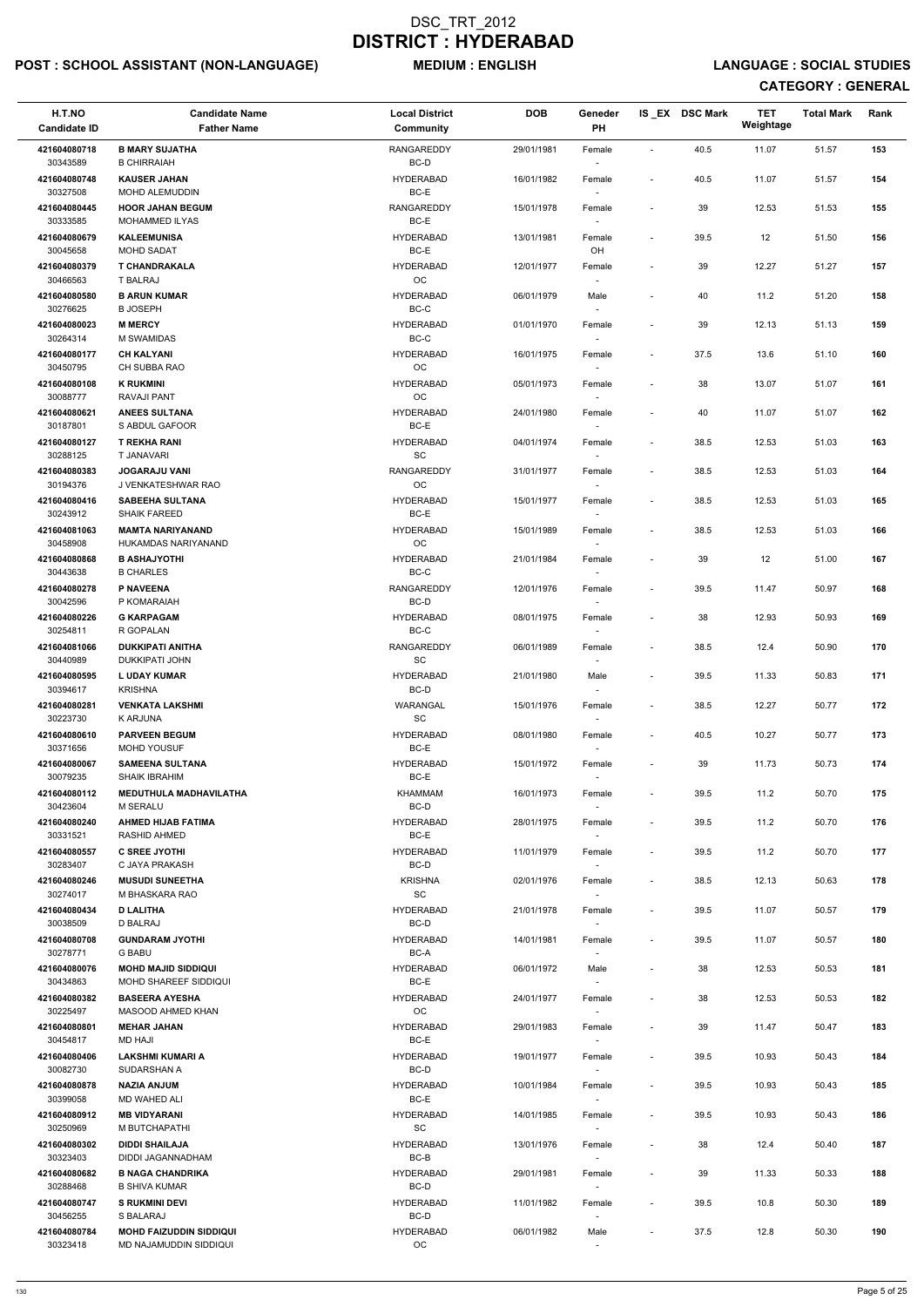## POST : SCHOOL ASSISTANT (NON-LANGUAGE) MEDIUM : ENGLISH LANGUAGE : SOCIAL STUDIES

| H.T.NO<br><b>Candidate ID</b> | <b>Candidate Name</b><br><b>Father Name</b>          | <b>Local District</b><br>Community | <b>DOB</b> | Geneder<br>PH                      |                              | IS_EX DSC Mark | TET<br>Weightage | <b>Total Mark</b> | Rank |
|-------------------------------|------------------------------------------------------|------------------------------------|------------|------------------------------------|------------------------------|----------------|------------------|-------------------|------|
| 421604080628<br>30401957      | P GAYATHRI<br>P MOGALAIAH                            | <b>HYDERABAD</b><br>SC             | 19/01/1980 | Female                             | $\sim$                       | 40             | 10.27            | 50.27             | 191  |
| 421604080848<br>30258980      | <b>VINAY JOHN</b><br>JOSEPH JOHN                     | <b>RANGAREDDY</b><br>$BC-C$        | 26/01/1983 | Male                               | $\overline{\phantom{a}}$     | 38.5           | 11.73            | 50.23             | 192  |
| 421604080893                  | <b>SHAMARTHI RADHA</b><br>SHAMARTHI JANGAIAH         | <b>HYDERABAD</b>                   | 09/01/1984 | Female                             | $\blacksquare$               | 39             | 11.2             | 50.20             | 193  |
| 30445325<br>421604080607      | K Y SANDHYA RANI                                     | SC<br><b>HYDERABAD</b>             | 18/01/1980 | $\overline{\phantom{a}}$<br>Female | $\overline{\phantom{a}}$     | 40             | 10.13            | 50.13             | 194  |
| 30186344<br>421604081089      | K YADAIAH<br><b>T BABY SHYAMALA</b>                  | BC-D<br>RANGAREDDY                 | 29/01/1989 | $\overline{\phantom{a}}$<br>Female | $\overline{\phantom{a}}$     | 38             | 12.13            | 50.13             | 195  |
| 30332918                      | T VENKATESHWARLU                                     | BC-D                               |            | $\overline{\phantom{a}}$           |                              |                |                  |                   |      |
| 421604080207                  | <b>CH YAMINI ANNAPURNA</b>                           | <b>GUNTUR</b>                      | 15/01/1975 | Female                             | $\overline{\phantom{a}}$     | 37             | 13.07            | 50.07             | 196  |
| 30334899<br>421604080211      | CH SANKARA RAO<br><b>HELPULA LATA NARSAIAH</b>       | OC<br>OTHER THAN AP                | 04/01/1975 | Female                             | $\overline{\phantom{a}}$     | 39.5           | 10.53            | 50.03             | 197  |
| 30449279<br>421604080713      | <b>HELPULA NARSAIAH</b><br><b>SHAHEDA BEGUM</b>      | SC<br><b>HYDERABAD</b>             | 29/01/1981 | Female                             | $\overline{\phantom{a}}$     | 38             | 12               | 50.00             | 198  |
| 30192943<br>421604080015      | SD SABEER ALI<br><b>M ANITHA</b>                     | BC-E<br><b>HYDERABAD</b>           | 12/01/1969 | $\overline{\phantom{a}}$<br>Female | $\overline{\phantom{a}}$     | 38.5           | 11.47            | 49.97             | 199  |
| 30055426                      | M PRABHAKAR RAO                                      | BC-C                               |            | $\overline{\phantom{a}}$           |                              |                |                  |                   |      |
| 421604080019<br>30099639      | <b>KAVITHA KUMAR SWAMY</b><br>M KUMARASWAMY          | <b>HYDERABAD</b><br>BC-B           | 11/01/1970 | Female                             | $\overline{\phantom{a}}$     | 38.5           | 11.47            | 49.97             | 200  |
| 421604080185<br>30419110      | <b>MALLELA SREELATHA</b><br>MALLELA SATYANARAYANA    | <b>HYDERABAD</b><br><b>OC</b>      | 21/01/1975 | Female                             | $\sim$                       | 37             | 12.93            | 49.93             | 201  |
| 421604080260<br>30041850      | <b>G APARNA</b><br><b>G SRINIVAS</b>                 | <b>HYDERABAD</b><br>BC-A           | 16/01/1976 | Female<br>$\sim$                   | $\overline{\phantom{a}}$     | 39             | 10.93            | 49.93             | 202  |
| 421604080501                  | <b>TK SUPRIYA</b>                                    | <b>HYDERABAD</b>                   | 06/01/1978 | Female                             | $\overline{\phantom{a}}$     | 39.5           | 10.4             | 49.90             | 203  |
| 30439479<br>421604081050      | R KRISHNAMOORTHY<br><b>HUSNA SHAMEEM</b>             | BC-D<br><b>HYDERABAD</b>           | 21/01/1988 | $\overline{\phantom{a}}$<br>Female | $\overline{\phantom{a}}$     | 37.5           | 12.4             | 49.90             | 204  |
| 30138772                      | M A AZIZ                                             | BC-E                               |            |                                    |                              |                |                  |                   |      |
| 421604080305<br>30299161      | <b>PALIVELA KUMARI</b><br>P NARAYANA MURTHY          | OTHER THAN AP<br>BC-B              | 17/01/1976 | Female                             | $\blacksquare$               | 38.5           | 11.33            | 49.83             | 205  |
| 421604080097<br>30389124      | <b>C RAJALAXMI</b><br><b>BALAKRISHNA</b>             | <b>HYDERABAD</b><br>BC-D           | 07/01/1973 | Female<br>$\overline{\phantom{a}}$ | $\sim$                       | 38.5           | 11.2             | 49.70             | 206  |
| 421604081071<br>30104028      | <b>NASREEN BEGUM</b><br>MDMAZHAR HUSSAIN             | <b>HYDERABAD</b><br>BC-E           | 16/01/1989 | Female                             |                              | 37             | 12.67            | 49.67             | 207  |
| 421604080770                  | <b>NAZIYA ANJUM</b>                                  | <b>HYDERABAD</b>                   | 21/01/1982 | Female                             | $\overline{\phantom{a}}$     | 39.5           | 10.13            | 49.63             | 208  |
| 30244503<br>421604080147      | <b>MOHD YOUSUF ALIKHAN</b><br><b>NADUKULA RAJANI</b> | BC-E<br><b>HYDERABAD</b>           | 16/01/1974 | Female                             | $\overline{\phantom{a}}$     | 38.5           | 11.07            | 49.57             | 209  |
| 30450174                      | N C PANDURANGAM                                      | BC-A                               |            | $\overline{\phantom{a}}$           |                              |                |                  |                   |      |
| 421604080280<br>30405674      | <b>FAHIMUNISSA BEGUM</b><br><b>MD ABDUL RASHEED</b>  | <b>HYDERABAD</b><br>BC-E           | 15/01/1976 | Female<br>$\sim$                   | $\overline{\phantom{a}}$     | 38.5           | 11.07            | 49.57             | 210  |
| 421604080660<br>30040249      | <b>HAFEEZA BEGUM</b><br>SHAIK KHADAR                 | <b>HYDERABAD</b><br>BC-E           | 15/01/1981 | Female                             | $\overline{\phantom{a}}$     | 37.5           | 12               | 49.50             | 211  |
| 421604080326                  | <b>K CHAITANYA</b>                                   | <b>HYDERABAD</b>                   | 29/01/1976 | Female                             | $\overline{\phantom{a}}$     | 38             | 11.47            | 49.47             | 212  |
| 30075933<br>421604080432      | K LAXMAIAH<br><b>J SRILATHA</b>                      | BC-B<br><b>HYDERABAD</b>           | 18/01/1978 | Female                             | $\overline{\phantom{a}}$     | 38             | 11.47            | 49.47             | 213  |
| 30442701                      | J MALLAIAH                                           | SC                                 |            | $\overline{\phantom{a}}$           |                              |                |                  |                   |      |
| 421604080102<br>30343595      | <b>AKTHER ZUBAIDA</b><br>SHAIK MASTAN                | <b>HYDERABAD</b><br>BC-E           | 06/01/1973 | Female<br>$\overline{\phantom{a}}$ | $\overline{\phantom{a}}$     | 37.5           | 11.87            | 49.37             | 214  |
| 421604080551<br>30388362      | <b>SANGEETHA G</b><br><b>SRINIVAS GOUD</b>           | <b>MEDAK</b><br>BC-B               | 09/01/1979 | Female<br>$\sim$                   | $\overline{\phantom{a}}$     | 38.5           | 10.8             | 49.30             | 215  |
| 421604080600                  | <b>SYEDA MALIHA BANO</b>                             | <b>HYDERABAD</b>                   | 13/01/1980 | Female                             | $\overline{\phantom{a}}$     | 36.5           | 12.8             | 49.30             | 216  |
| 30260696<br>421604080286      | SYED MAZHAR HUSSAIN<br><b>PRAVEEN KUMAR A</b>        | <b>OC</b><br>RANGAREDDY            | 28/01/1976 | Male                               | $\overline{\phantom{a}}$     | 37             | 12.27            | 49.27             | 217  |
| 30030503                      | A RAGHUNATHA RAO                                     | <b>OC</b>                          |            |                                    |                              |                |                  |                   |      |
| 421604080578<br>30326661      | <b>M S SANGEETA</b><br>M B V S KUMAR                 | OTHER THAN AP<br>BC-C              | 31/01/1979 | Female<br>$\sim$                   | $\overline{\phantom{a}}$     | 35.5           | 13.73            | 49.23             | 218  |
| 421604080847<br>30463644      | <b>M CHANDRAKALA</b><br>M PRABHAKAR RAO              | <b>RANGAREDDY</b><br>BC-B          | 21/01/1983 | Female<br>$\overline{\phantom{a}}$ | $\overline{\phantom{a}}$     | 38.5           | 10.67            | 49.17             | 219  |
| 421604080841                  | P ANURADHA                                           | <b>HYDERABAD</b>                   | 28/01/1983 | Female                             | $\overline{\phantom{a}}$     | 39             | 10.13            | 49.13             | 220  |
| 30459137<br>421604080895      | P RAMULU<br><b>SALMA SULTANA</b>                     | BC-A<br><b>RANGAREDDY</b>          | 19/01/1984 | $\overline{\phantom{a}}$           | $\overline{\phantom{a}}$     | 37.5           | 11.6             | 49.10             | 221  |
| 30428457                      | M A QAYYUM                                           | BC-E                               |            | Female                             |                              |                |                  |                   |      |
| 421604080056<br>30069488      | <b>GADAM VIJAYA LAKSHMI</b><br><b>G MALLAIAH</b>     | <b>HYDERABAD</b><br>BC-D           | 26/01/1972 | Female                             | $\overline{\phantom{a}}$     | 38             | 11.07            | 49.07             | 222  |
| 421604080057                  | <b>B PREETHY SWARNA LATHA</b>                        | RANGAREDDY                         | 17/01/1972 | $\overline{\phantom{a}}$<br>Female |                              | 38.5           | 10.53            | 49.03             | 223  |
| 30420100<br>421604080049      | <b>B RATHNA RAO</b><br><b>B LEELAVATHI</b>           | BC-C<br><b>MEDAK</b>               | 23/01/1971 |                                    |                              |                | 12               | 49.00             | 224  |
| 30110304                      | <b>B SATYANARAYANA RAO</b>                           | BC-B                               |            | Female                             | $\qquad \qquad \blacksquare$ | 37             |                  |                   |      |
| 421604080740<br>30145811      | <b>SIRISHA BHARADWAJA</b><br>RADHA KRISHNA           | <b>HYDERABAD</b><br>BC-D           | 07/01/1982 | Female                             |                              | 39             | 10               | 49.00             | 225  |
| 421604080603<br>30326319      | <b>M A SALEEM</b><br>M A HAMEED                      | <b>HYDERABAD</b><br>BC-E           | 19/01/1980 | Male                               | $\overline{\phantom{a}}$     | 37.5           | 11.47            | 48.97             | 226  |
| 421604080267                  | <b>MUTTU DHAN SHETTY MEENA</b>                       | <b>HYDERABAD</b>                   | 08/01/1976 | $\sim$<br>Female                   | $\overline{\phantom{a}}$     | 37.5           | 11.2             | 48.70             | 227  |
| 30188500<br>421604080499      | LATE M RAJU<br><b>K ARCHANA</b>                      | SC<br><b>HYDERABAD</b>             | 02/01/1978 | $\overline{\phantom{a}}$<br>Female | $\overline{\phantom{a}}$     | 37.5           | 11.2             | 48.70             | 228  |
| 30334279                      | <b>KYADAGIRI</b>                                     | BC-A                               |            | $\sim$                             |                              |                |                  |                   |      |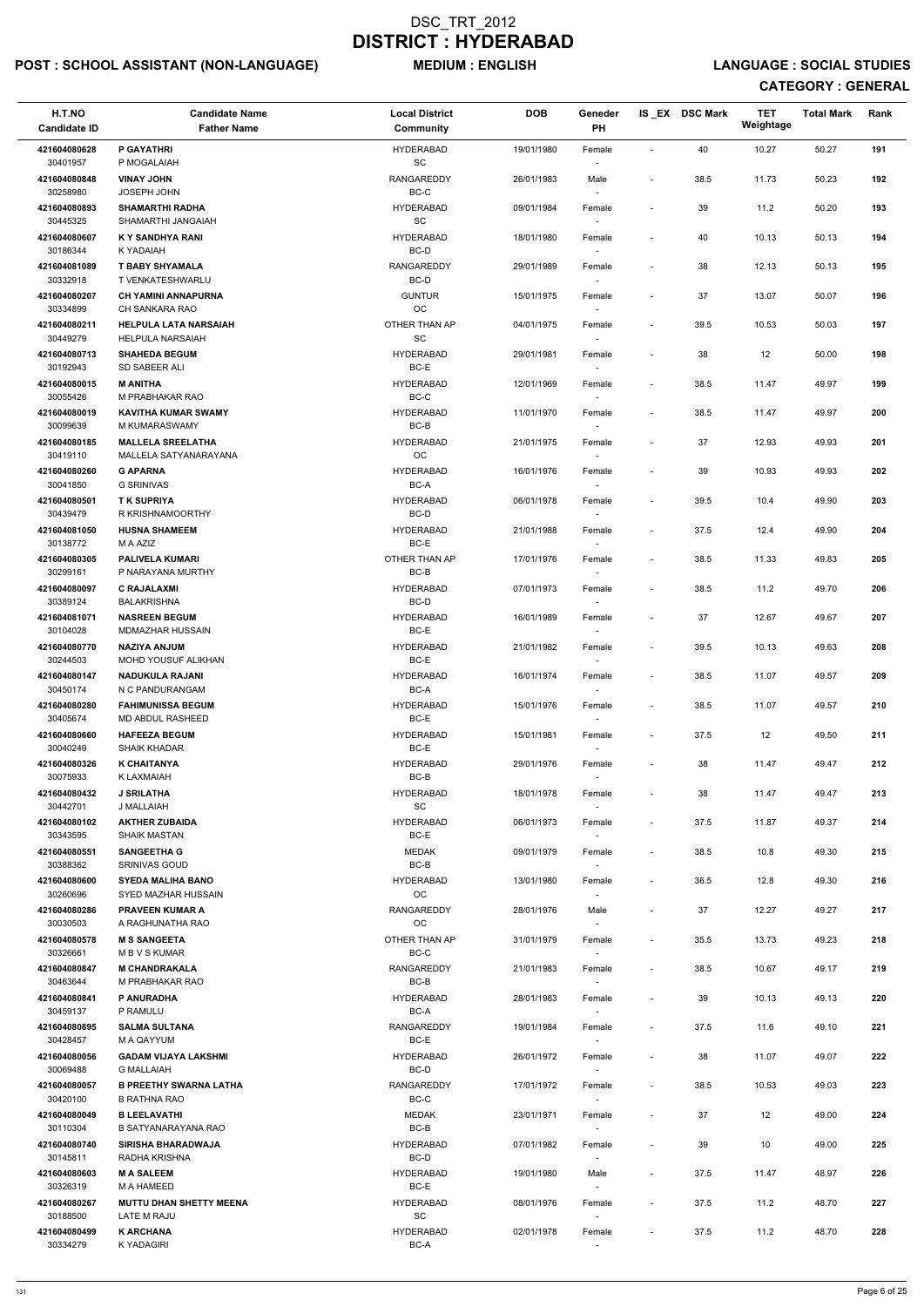## POST : SCHOOL ASSISTANT (NON-LANGUAGE) MEDIUM : ENGLISH LANGUAGE : SOCIAL STUDIES

| H.T.NO<br><b>Candidate ID</b> | <b>Candidate Name</b><br><b>Father Name</b>               | <b>Local District</b><br>Community | <b>DOB</b> | Geneder<br>PH                      |                          | IS EX DSC Mark | <b>TET</b><br>Weightage | <b>Total Mark</b> | Rank |
|-------------------------------|-----------------------------------------------------------|------------------------------------|------------|------------------------------------|--------------------------|----------------|-------------------------|-------------------|------|
| 421604080717<br>30321165      | <b>MAHESHWARI JADHAV</b><br>SURESH KUMAR JADHAV           | <b>HYDERABAD</b><br>BC-B           | 27/01/1981 | Female                             | $\blacksquare$           | 36             | 12.67                   | 48.67             | 229  |
| 421604080864<br>30147396      | N VIJAY KUMAR<br>N RAMU                                   | <b>HYDERABAD</b><br>SC             | 26/01/1984 | Male                               | $\blacksquare$           | 40             | 8.67                    | 48.67             | 230  |
| 421604080978<br>30191508      | <b>SHAHANA YASMEEN</b><br>MD ABDUL NABI                   | <b>MEDAK</b><br>$BC-E$             | 25/01/1986 | Female<br>$\overline{\phantom{a}}$ | $\blacksquare$           | 38             | 10.67                   | 48.67             | 231  |
| 421604081059                  | <b>SYEDA MEHFAM FATIMA</b>                                | <b>HYDERABAD</b>                   | 26/01/1988 | Female                             | $\overline{\phantom{a}}$ | 36             | 12.67                   | 48.67             | 232  |
| 30313205<br>421604080611      | <b>SYED MUSTAFA HUSSAIN</b><br><b>FATIMA BEE</b>          | OC<br><b>HYDERABAD</b>             | 13/01/1980 | $\sim$<br>Female                   | $\overline{\phantom{a}}$ | 36.5           | 12.13                   | 48.63             | 233  |
| 30400156                      | <b>HAJEE</b>                                              | OC                                 |            | $\sim$                             |                          |                |                         |                   |      |
| 421604080673<br>30332491      | <b>G V ANITHA</b><br><b>G VINOD KUMAR</b>                 | WARANGAL<br>$BC-C$                 | 26/01/1981 | Female                             | $\overline{\phantom{a}}$ | 36.5           | 12.13                   | 48.63             | 234  |
| 421604080581<br>30255073      | <b>M SNEHA LAKSHMI</b><br>M VENKATAIAH                    | <b>HYDERABAD</b><br>BC-A           | 20/01/1979 | Female<br>$\sim$                   | $\overline{\phantom{a}}$ | 37.5           | 11.07                   | 48.57             | 235  |
| 421604080900<br>30434405      | <b>SURAIYA FAZIL SAADI</b><br>FAZIL BIN OMER SAADI        | <b>HYDERABAD</b><br>BC-E           | 23/01/1984 | Female<br>$\overline{\phantom{a}}$ | $\overline{\phantom{a}}$ | 37.5           | 11.07                   | 48.57             | 236  |
| 421604080016                  | <b>SHAHNAZ PARVEEN</b>                                    | <b>HYDERABAD</b>                   | 12/01/1969 | Female                             | $\overline{\phantom{a}}$ | 38.5           | 10                      | 48.50             | 237  |
| 30421215<br>421604080431      | <b>ABDUL HADI</b><br><b>D MANJULA</b>                     | BC-E<br><b>HYDERABAD</b>           | 11/01/1978 | $\sim$<br>Female                   | $\overline{\phantom{a}}$ | 36.5           | 12                      | 48.50             | 238  |
| 30184924                      | D VENKATSWAMY                                             | $\operatorname{\textsf{SC}}$       |            |                                    |                          |                |                         |                   |      |
| 421604080645<br>30445552      | <b>MAMATHA KATURI</b><br>K SURESH KUMAR                   | <b>RANGAREDDY</b><br>$BC-B$        | 10/01/1980 | Female<br>$\overline{\phantom{a}}$ | $\overline{\phantom{a}}$ | 36.5           | 12                      | 48.50             | 239  |
| 421604081058<br>30067421      | <b>GHOUSIA BEGUM</b><br><b>MOHD JAFFAR</b>                | <b>HYDERABAD</b><br>BC-E           | 12/01/1988 | Female<br>$\sim$                   | $\blacksquare$           | 36.5           | 12                      | 48.50             | 240  |
| 421604080314<br>30424275      | <b>T SEEMA</b><br>T SUDHERSHAN SINGH                      | <b>HYDERABAD</b><br>BC-B           | 04/01/1976 | Female<br>$\sim$                   | $\overline{\phantom{a}}$ | 37             | 11.47                   | 48.47             | 241  |
| 421604080259                  | <b>S LAVANYA</b>                                          | <b>HYDERABAD</b>                   | 13/01/1976 | Female                             | $\blacksquare$           | 35.5           | 12.93                   | 48.43             | 242  |
| 30241912<br>421604080549      | S ASHOK<br><b>K RENUKA</b>                                | BC-D<br><b>HYDERABAD</b>           | 22/01/1979 | $\sim$<br>Female                   | $\overline{\phantom{a}}$ | 36.5           | 11.87                   | 48.37             | 243  |
| 30099782                      | K BASLINGAPPA                                             | SC                                 |            |                                    |                          |                |                         |                   |      |
| 421604080955<br>30462715      | <b>ASMA BEGUM</b><br><b>MD YOUSUF</b>                     | <b>HYDERABAD</b><br>BC-E           | 07/01/1986 | Female<br>$\sim$                   | $\blacksquare$           | 37.5           | 10.8                    | 48.30             | 244  |
| 421604080401<br>30239226      | <b>B LEENA</b><br><b>B BALEERU</b>                        | <b>RANGAREDDY</b><br>BC-D          | 30/01/1977 | Female                             |                          | 36             | 12.27                   | 48.27             | 245  |
| 421604080877                  | <b>BALANNAGARI LAVANYA</b>                                | <b>RANGAREDDY</b>                  | 06/01/1984 | Female                             | $\overline{\phantom{a}}$ | 36             | 12.27                   | 48.27             | 246  |
| 30423153<br>421604080684      | BALANNAGARI GOPAL REDDY<br><b>BHUPATHI SHIVA KUMARI</b>   | OC.<br><b>HYDERABAD</b>            | 01/01/1981 | Female                             | $\overline{\phantom{a}}$ | 35.5           | 12.67                   | 48.17             | 247  |
| 30397570                      | <b>B SHIVA PRASAD</b><br><b>M R REKHA RANI</b>            | <b>OC</b><br><b>HYDERABAD</b>      | 22/01/1975 | $\overline{\phantom{a}}$           | $\blacksquare$           |                |                         |                   | 248  |
| 421604080180<br>30031450      | M RAJA DHANKOTI                                           | <b>SC</b>                          |            | Female<br>$\sim$                   |                          | 38             | 10.13                   | 48.13             |      |
| 421604080591<br>30319821      | P BHUVANESHWARI<br>P DAYANAND                             | <b>RANGAREDDY</b><br>BC-B          | 25/01/1980 | Female                             |                          | 37             | 11.07                   | 48.07             | 249  |
| 421604080022<br>30269325      | <b>BETHALA JOHN PREMSAGAR</b><br>BETHALA JOHN CHRISTOPHER | <b>HYDERABAD</b><br>BC-C           | 05/01/1970 | Male                               | $\overline{\phantom{a}}$ | 37.5           | 10.53                   | 48.03             | 250  |
| 421604080189                  | P KAVITHA                                                 | <b>HYDERABAD</b>                   | 10/01/1975 | Female                             | $\overline{\phantom{a}}$ | 36.5           | 11.47                   | 47.97             | 251  |
| 30303213                      | P RAMA SWAMY<br><b>B RAKHEE</b>                           | BC-D                               |            | $\sim$                             |                          |                |                         |                   | 252  |
| 421604081029<br>30250824      | <b>B GNANESHWAR</b>                                       | <b>HYDERABAD</b><br>BC-D           | 30/01/1987 | Female<br>$\sim$                   | $\overline{\phantom{a}}$ | 36.5           | 11.47                   | 47.97             |      |
| 421604080385<br>30191897      | <b>G SARITHA</b><br><b>G KRISHNA</b>                      | <b>HYDERABAD</b><br><b>SC</b>      | 07/01/1977 | Female<br>$\sim$                   | $\overline{\phantom{a}}$ | 38             | 9.87                    | 47.87             | 253  |
| 421604080953                  | <b>T ABIA SHOSHANA</b>                                    | <b>HYDERABAD</b>                   | 05/01/1986 | Female                             | $\blacksquare$           | 36             | 11.87                   | 47.87             | 254  |
| 30298360<br>421604081013      | T A D DEENAMITHRA<br><b>SHAIKHA SULTANA</b>               | BC-C<br><b>HYDERABAD</b>           | 23/01/1987 | Female                             | $\blacksquare$           | 38             | 9.87                    | 47.87             | 255  |
| 30049054                      | <b>SHAIKH JAHANGIR</b>                                    | BC-E                               |            | OH                                 |                          |                |                         |                   |      |
| 421604080528<br>30123760      | A RAJITA<br>A SRISAILAM                                   | <b>HYDERABAD</b><br>BC-D           | 29/01/1979 | Female<br>$\sim$                   | $\blacksquare$           | 37             | 10.8                    | 47.80             | 256  |
| 421604080726<br>30001808      | <b>ABIDUNNISA BEGUM</b><br>MD HAMEEDULLAH KHAN            | <b>HYDERABAD</b><br><b>OC</b>      | 18/01/1981 | Female<br>$\overline{\phantom{a}}$ | $\overline{\phantom{a}}$ | 35             | 12.8                    | 47.80             | 257  |
| 421604080042<br>30416497      | <b>JAYANTHI KUMARI</b><br><b>HANUMAIAH</b>                | <b>HYDERABAD</b><br>SC             | 05/01/1971 | Female                             | $\overline{\phantom{a}}$ | 37.5           | 10.27                   | 47.77             | 258  |
| 421604080316                  | A ARUNDATI                                                | WARANGAL                           | 16/01/1976 | Female                             | $\blacksquare$           | 35.5           | 12.27                   | 47.77             | 259  |
| 30219601<br>421604080981      | A JAGDEESHWAR RAO<br><b>MEDI PRATHIBHA PRIYADARSHINI</b>  | <b>SC</b><br><b>HYDERABAD</b>      | 06/01/1986 | Female                             | $\overline{\phantom{a}}$ | 36             | 11.73                   | 47.73             | 260  |
| 30123752                      | <b>MEDI VIVEK KUMAR</b>                                   | SC                                 |            | $\overline{\phantom{a}}$           |                          |                |                         |                   |      |
| 421604080155<br>30448703      | <b>G MANJARI MANOLATHA</b><br><b>G RAJSAMUEL</b>          | <b>HYDERABAD</b><br>BC-C           | 15/01/1974 | Female<br>$\overline{\phantom{a}}$ |                          | 36.5           | 11.2                    | 47.70             | 261  |
| 421604080262                  | <b>NIKATUNNISA BEGUM</b>                                  | MAHABUBNAGAR                       | 20/01/1976 | Female                             |                          | 37             | 10.67                   | 47.67             | 262  |
| 30069431<br>421604080820      | MD HABEEBUDDIN<br><b>CHALLA LALITHA SIREESHA</b>          | BC-E<br><b>EAST GODAVARI</b>       | 16/01/1983 | $\sim$<br>Female                   |                          | 35             | 12.67                   | 47.67             | 263  |
| 30451621<br>421604080967      | P P RAMAYYA<br><b>BUSHRA PARVEEN</b>                      | BC-B<br><b>HYDERABAD</b>           | 28/01/1986 | $\overline{\phantom{a}}$<br>Female |                          | 35             | 12.67                   | 47.67             | 264  |
| 30338729                      | SYED AHADI ULLAH HUSSAINI                                 | OC<br><b>RANGAREDDY</b>            | 12/01/1985 | $\overline{\phantom{a}}$           |                          |                |                         |                   |      |
| 421604080935<br>30428629      | <b>GUJJA RADHIKA</b><br><b>GUJJA SOMAIAH</b>              | BC-B                               |            | Female<br>$\overline{\phantom{a}}$ | $\overline{\phantom{a}}$ | 37.5           | 10.13                   | 47.63             | 265  |
| 421604080961<br>30390655      | <b>TARANNUM JAHAN</b><br>JABBAR SHAREEF                   | HYDERABAD<br>BC-B                  | 22/01/1986 | Female<br>$\sim$                   | $\overline{\phantom{a}}$ | 35.5           | 12.13                   | 47.63             | 266  |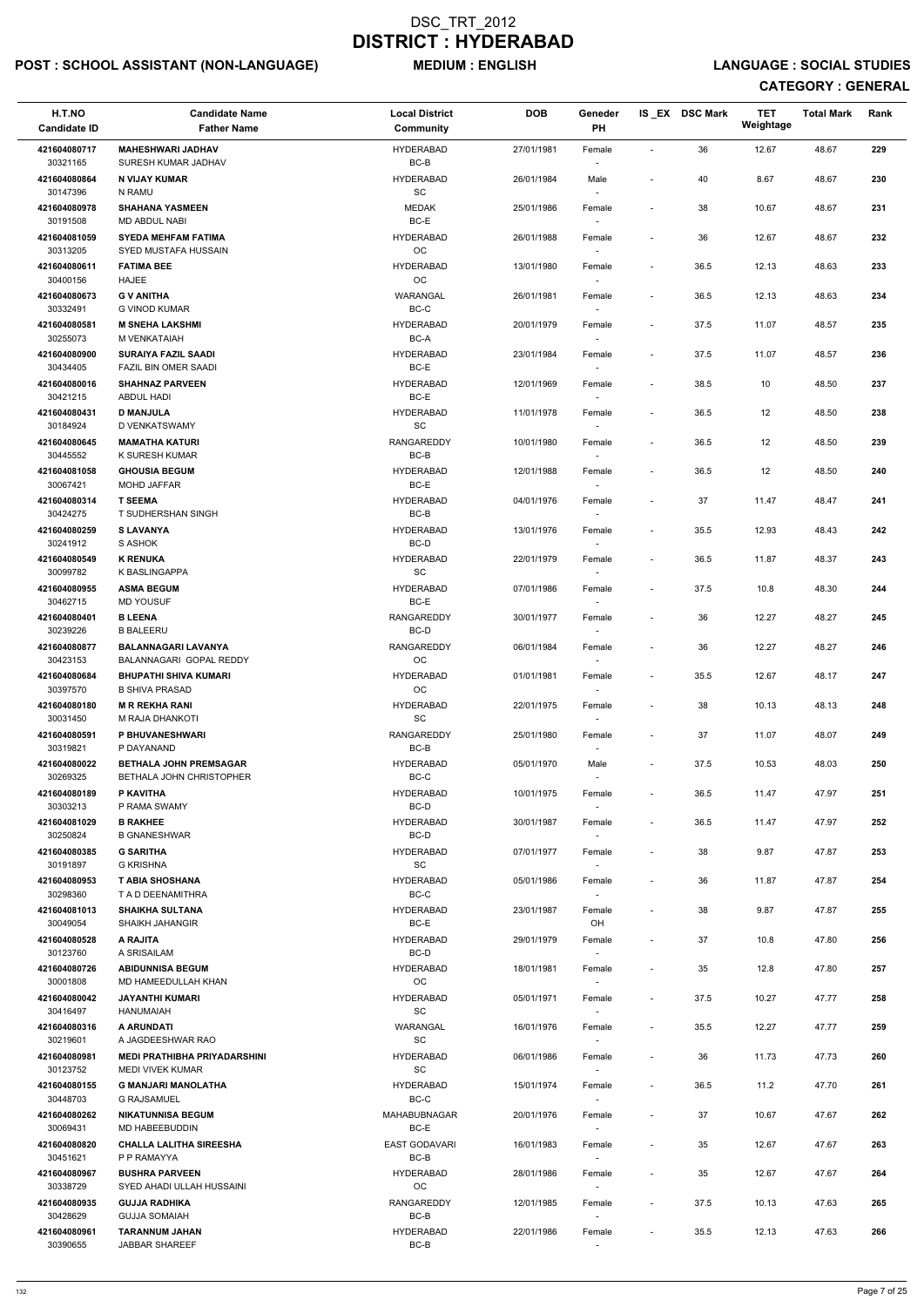## POST : SCHOOL ASSISTANT (NON-LANGUAGE) MEDIUM : ENGLISH LANGUAGE : SOCIAL STUDIES

| H.T.NO<br><b>Candidate ID</b> | <b>Candidate Name</b><br><b>Father Name</b>         | <b>Local District</b><br>Community                | <b>DOB</b> | Geneder<br>PH                      |                              | IS_EX DSC Mark | <b>TET</b><br>Weightage | <b>Total Mark</b> | Rank |
|-------------------------------|-----------------------------------------------------|---------------------------------------------------|------------|------------------------------------|------------------------------|----------------|-------------------------|-------------------|------|
| 421604081086<br>30409457      | <b>UMME AIMAN</b><br><b>MOHD SARDAR AHMED</b>       | <b>HYDERABAD</b><br>BC-E                          | 19/01/1989 | Female                             | $\sim$                       | 35.5           | 12.13                   | 47.63             | 267  |
| 421604080533<br>30042617      | <b>G C MAMTHA</b><br><b>G C ASHOK VERDHAN</b>       | <b>HYDERABAD</b><br>BC-D                          | 09/01/1979 | Female                             | $\overline{\phantom{a}}$     | 36             | 11.6                    | 47.60             | 268  |
| 421604080613                  | <b>MARY APARNA CH</b>                               | <b>HYDERABAD</b>                                  | 01/01/1980 | Female                             | $\overline{\phantom{a}}$     | 36             | 11.6                    | 47.60             | 269  |
| 30263041<br>421604080885      | <b>CHRISTDAS CH</b><br><b>DIANA PEREJI</b>          | BC-C<br>HYDERABAD                                 | 04/01/1984 | $\sim$<br>Female                   | $\overline{\phantom{a}}$     | 36             | 11.6                    | 47.60             | 270  |
| 30400133<br>421604080392      | P YESUDAYAKAR RAO<br><b>P SARITHA</b>               | BC-C<br><b>HYDERABAD</b>                          | 23/01/1977 | Female                             | $\overline{\phantom{a}}$     | 37             | 10.53                   | 47.53             | 271  |
| 30294124<br>421604080021      | P KRISHNA<br><b>KALPALATHA</b>                      | SC<br><b>HYDERABAD</b>                            | 12/01/1970 |                                    | $\overline{\phantom{a}}$     | 35.5           | 12                      | 47.50             | 272  |
| 30425989                      | E P BALRAJ                                          | $BC-A$                                            |            | Female                             |                              |                |                         |                   |      |
| 421604080408<br>30239435      | <b>R SHOBA RANI</b><br>R CHANDRAIAH                 | <b>HYDERABAD</b><br>SC                            | 22/01/1977 | Female                             | $\overline{\phantom{a}}$     | 35.5           | 12                      | 47.50             | 273  |
| 421604080680<br>30443213      | Y PRAVINYA<br>Y E ANAND KUMAR                       | <b>RANGAREDDY</b><br>BC-D                         | 18/01/1981 | Female                             | $\overline{\phantom{a}}$     | 35.5           | 12                      | 47.50             | 274  |
| 421604080903<br>30406934      | <b>SYED MUQTAR ALI</b><br>SYED KHADER ALI           | <b>HYDERABAD</b><br>ОC                            | 10/01/1984 | Male                               | $\overline{\phantom{a}}$     | 35.5           | 12                      | 47.50             | 275  |
| 421604080039                  | <b>T VIJAYALAKSHMI</b><br>T RAJA RAO                | <b>HYDERABAD</b><br>BC-B                          | 18/01/1971 | Female                             | $\overline{\phantom{a}}$     | 36             | 11.47                   | 47.47             | 276  |
| 30229774<br>421604080405      | <b>MADHAVI KATHULA</b>                              | <b>HYDERABAD</b>                                  | 08/01/1977 | Female                             | $\overline{\phantom{a}}$     | 36             | 11.47                   | 47.47             | 277  |
| 30229412<br>421604080647      | K VENKATESHWAR RAO<br><b>SHIRIN SULTANA</b>         | $\operatorname{\textsf{SC}}$<br><b>KARIMNAGAR</b> | 01/01/1980 | Female                             | $\overline{\phantom{a}}$     | 36             | 11.47                   | 47.47             | 278  |
| 30469132<br>421604080040      | SHAIKH VOLI HYDER<br>A PRABHAVATHY                  | BC-E<br><b>HYDERABAD</b>                          | 07/01/1971 | $\sim$<br>Female                   | $\overline{\phantom{a}}$     | 37             | 10.4                    | 47.40             | 279  |
| 30342236                      | A PAPAIAH                                           | BC-D                                              |            |                                    |                              |                |                         |                   |      |
| 421604080318<br>30064196      | <b>DURGA RAJESHWARI B</b><br><b>B RAMASWAMY</b>     | <b>HYDERABAD</b><br>BC-B                          | 23/01/1976 | Female                             | $\overline{\phantom{a}}$     | 35             | 12.4                    | 47.40             | 280  |
| 421604080904<br>30429477      | <b>ARSHIYA KHALEEL</b><br>MOHD KHALEELULLAH KHAN    | <b>HYDERABAD</b><br>OC                            | 24/01/1984 | Female                             | $\overline{\phantom{a}}$     | 35             | 12.4                    | 47.40             | 281  |
| 421604080707<br>30212239      | <b>S YASHODA</b><br>S GATTAIAH                      | <b>HYDERABAD</b><br>BC-D                          | 13/01/1981 | Female                             | $\overline{\phantom{a}}$     | 35             | 12.27                   | 47.27             | 282  |
| 421604080225<br>30088732      | <b>K NANDINI</b><br><b>K R CHANDER</b>              | <b>HYDERABAD</b><br><b>SC</b>                     | 31/01/1975 | Female                             | $\qquad \qquad \blacksquare$ | 36             | 11.2                    | 47.20             | 283  |
| 421604080809                  | <b>ZUBEDUNNISA BEGUM</b>                            | HYDERABAD                                         | 10/01/1983 | Female                             | $\overline{\phantom{a}}$     | 34             | 13.2                    | 47.20             | 284  |
| 30194154<br>421604080731      | SYED SABEER ALI<br><b>TAHSEEN BEGUM</b>             | ОC<br><b>HYDERABAD</b>                            | 19/01/1982 | Female                             | $\overline{\phantom{a}}$     | 36.5           | 10.67                   | 47.17             | 285  |
| 30181088<br>421604080532      | MD NOOR UDDIN<br><b>S MAYURI</b>                    | BC-E<br><b>HYDERABAD</b>                          | 08/01/1979 | $\overline{\phantom{a}}$<br>Female | $\overline{\phantom{a}}$     | 35             | 12.13                   | 47.13             | 286  |
| 30292989<br>421604080054      | S SURESH<br><b>PATAKULA SUMAN RACHEL</b>            | BC-D<br><b>HYDERABAD</b>                          | 24/01/1971 | $\sim$<br>Female                   | $\overline{\phantom{a}}$     | 36             | 11.07                   | 47.07             | 287  |
| 30066577<br>421604080224      | PATAKULA JOHN WESLEY<br><b>SADA RAJITHA</b>         | BC-C<br>WARANGAL                                  | 29/01/1975 | Female                             | $\overline{\phantom{a}}$     | 36.5           | 10.53                   | 47.03             | 288  |
| 30031515                      | <b>SADA YADAGIRI</b>                                | BC-D                                              |            |                                    |                              |                |                         |                   |      |
| 421604080553<br>30173590      | <b>VAISHALI VYAS</b><br><b>JASWANTH KUMAR VYAS</b>  | MAHABUBNAGAR<br><b>OC</b>                         | 21/01/1979 | Female                             | $\overline{\phantom{a}}$     | 34.5           | 12.53                   | 47.03             | 289  |
| 421604080575<br>30087818      | <b>FARHANA TABASSUM</b><br>MOHD HASAN SHAREEF UDDIN | <b>HYDERABAD</b><br>BC-E                          | 23/01/1979 | Female                             | $\overline{\phantom{a}}$     | 36.5           | 10.53                   | 47.03             | 290  |
| 421604081100<br>30465257      | <b>MOHD YASEEN AHMED</b><br><b>GOUSE PASHA</b>      | <b>KARIMNAGAR</b><br>BC-E                         | 07/01/1990 | Male<br>$\overline{\phantom{a}}$   | $\overline{\phantom{a}}$     | 36.5           | 10.53                   | 47.03             | 291  |
| 421604080755                  | <b>B BHAVANI</b>                                    | RANGAREDDY                                        | 10/01/1982 | Female                             | $\blacksquare$               | 35             | 12                      | 47.00             | 292  |
| 30467926<br>421604080918      | <b>B RAMMURTHY</b><br><b>ASIYA FARHEEN</b>          | BC-D<br><b>HYDERABAD</b>                          | 10/01/1985 | Female                             | $\overline{\phantom{a}}$     | 35             | 12                      | 47.00             | 293  |
| 30176851<br>421604080928      | MD ABDUL MOIZ<br><b>SHAHEDA BEGUM</b>               | BC-E<br><b>HYDERABAD</b>                          | 15/01/1985 | Female                             | $\overline{\phantom{a}}$     | 37             | 10                      | 47.00             | 294  |
| 30026864<br>421604080942      | MOHAMMED CHAND<br><b>S SELVI</b>                    | BC-E<br><b>HYDERABAD</b>                          | 31/01/1985 | $\sim$<br>Female                   | $\overline{\phantom{a}}$     | 35             | 12                      | 47.00             | 295  |
| 30155278                      | <b>SRIRAMULU</b>                                    | <b>SC</b>                                         |            | $\sim$                             |                              |                |                         |                   |      |
| 421604080276<br>30038945      | N V SANDHYA RANI<br>N VENKATAIAH                    | <b>HYDERABAD</b><br>BC-D                          | 21/01/1976 | Female                             | $\overline{\phantom{a}}$     | 34             | 12.93                   | 46.93             | 296  |
| 421604080732<br>30447880      | <b>R SRIDEVI</b><br><b>RRAMURTHY</b>                | HYDERABAD<br>BC-D                                 | 31/01/1982 | Female                             | $\overline{\phantom{a}}$     | 36.5           | 10.4                    | 46.90             | 297  |
| 421604080671<br>30238960      | <b>MASARATH JAHAN</b><br><b>MD TAHER</b>            | <b>HYDERABAD</b><br>BC-E                          | 19/01/1981 | Female                             | $\overline{\phantom{a}}$     | 35             | 11.87                   | 46.87             | 298  |
| 421604080270                  | <b>RUHI TABASSUM</b>                                | <b>HYDERABAD</b>                                  | 23/01/1976 | Female                             | $\overline{\phantom{a}}$     | 35.5           | 11.33                   | 46.83             | 299  |
| 30450670<br>421604080494      | <b>MOHD SADIQ</b><br><b>MEERA BAI B</b>             | BC-E<br><b>HYDERABAD</b>                          | 15/01/1978 | $\overline{\phantom{a}}$<br>Female | $\overline{\phantom{a}}$     | 35.5           | 11.33                   | 46.83             | 300  |
| 30135704<br>421604080872      | <b>NAGENDER B</b><br><b>GUJAR SANTHOSHI BAI</b>     | BC-D<br>WARANGAL                                  | 10/01/1984 | Female                             | $\overline{\phantom{a}}$     | 36             | 10.8                    | 46.80             | 301  |
| 30391546<br>421604081030      | <b>KALDAR SINGH</b><br><b>T RAJENDAR</b>            | BC-B<br>HYDERABAD                                 | 18/01/1987 | Male                               | $\qquad \qquad \blacksquare$ | 36             | 10.8                    | 46.80             | 302  |
| 30240082                      | T ARJUNAIAH                                         | SC                                                |            | $\sim$                             |                              |                |                         |                   |      |
| 421604081039<br>30067716      | <b>NASREEN</b><br>ABDUL JABBAR                      | <b>HYDERABAD</b><br>BC-E                          | 16/01/1988 | Female<br>$\overline{\phantom{a}}$ | $\overline{\phantom{a}}$     | 36             | 10.8                    | 46.80             | 303  |
| 421604080649<br>30335827      | <b>AMTUL AZIZ ASMA</b><br>AHMED SHAREEF             | HYDERABAD<br>BC-E                                 | 09/01/1980 | Female<br>$\sim$                   | $\overline{\phantom{a}}$     | 36.5           | 10.27                   | 46.77             | 304  |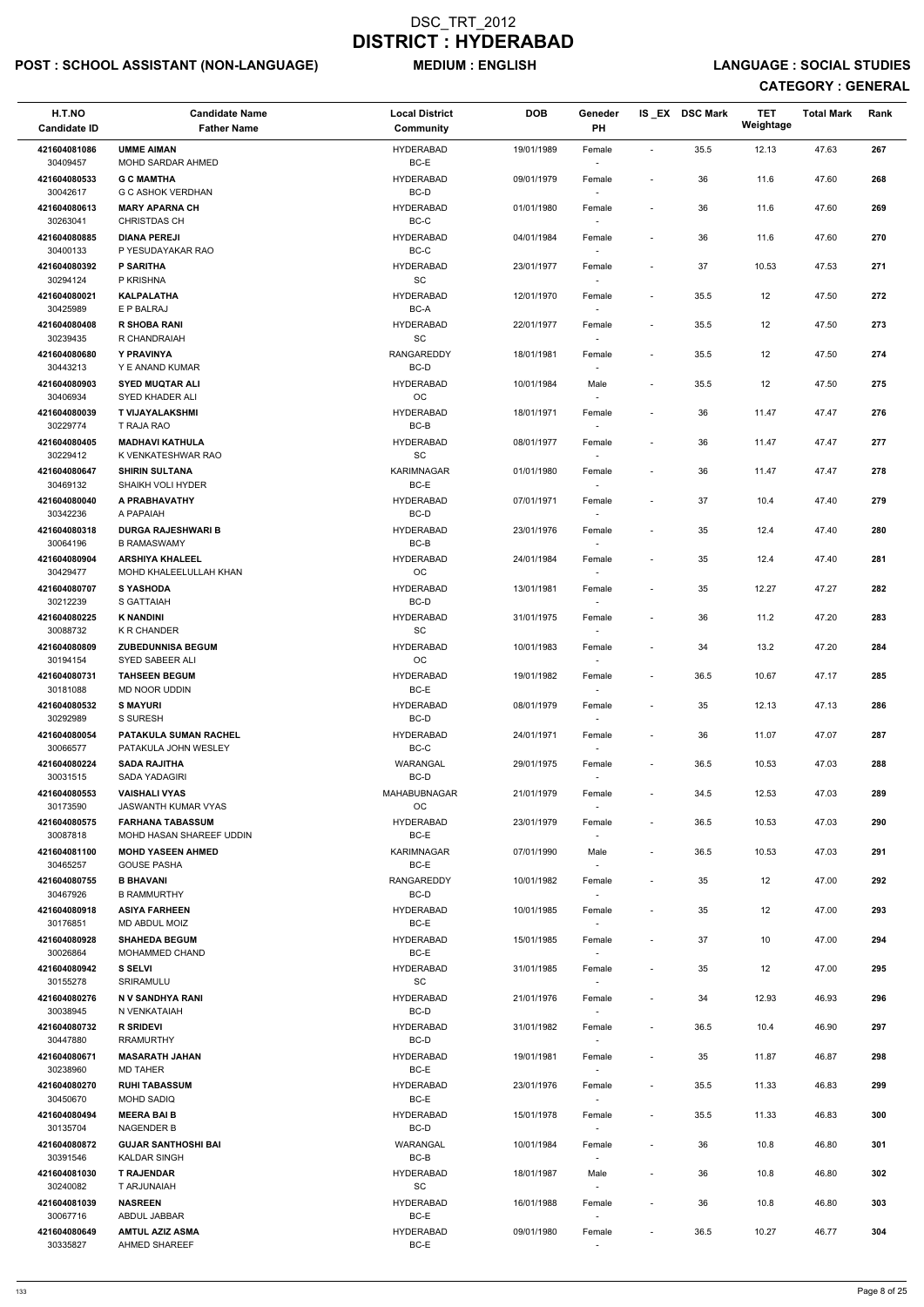## POST : SCHOOL ASSISTANT (NON-LANGUAGE) MEDIUM : ENGLISH LANGUAGE : SOCIAL STUDIES

| H.T.NO<br><b>Candidate ID</b> | <b>Candidate Name</b><br><b>Father Name</b>            | <b>Local District</b><br><b>Community</b> | <b>DOB</b> | Geneder<br>PH                      |                          | IS EX DSC Mark | TET<br>Weightage | <b>Total Mark</b> | Rank |
|-------------------------------|--------------------------------------------------------|-------------------------------------------|------------|------------------------------------|--------------------------|----------------|------------------|-------------------|------|
| 421604080791<br>30283518      | <b>KATUKURI GEETHA DEVI</b><br>DASARATHA GOUD          | <b>RANGAREDDY</b><br>BC-B                 | 10/01/1982 | Female                             | $\blacksquare$           | 35             | 11.73            | 46.73             | 305  |
| 421604081098<br>30402251      | <b>AFREEN</b><br>AIJAZ AHMED                           | <b>MEDAK</b><br>$BC-E$                    | 10/01/1990 | Female                             | $\overline{\phantom{a}}$ | 35.5           | 11.2             | 46.70             | 306  |
| 421604080363<br>30449314      | <b>MERLIN BAKER</b><br><b>WILLIAM BAKER</b>            | KARIMNAGAR<br>OC                          | 04/01/1977 | Female<br>$\overline{\phantom{a}}$ | $\blacksquare$           | 34.5           | 12.13            | 46.63             | 307  |
| 421604080134<br>30187526      | JAYASYAMALA VANARASA<br>TRINATH RAO VANARASA           | <b>HYDERABAD</b><br>BC-B                  | 12/01/1974 | Female<br>$\sim$                   | $\overline{\phantom{a}}$ | 35.5           | 11.07            | 46.57             | 308  |
| 421604080196                  | <b>TK SRILATHA</b>                                     | <b>HYDERABAD</b>                          | 07/01/1975 | Female                             | $\overline{\phantom{a}}$ | 36             | 10.53            | 46.53             | 309  |
| 30057393                      | T K JAGAN MOHAN                                        | BC-D                                      |            |                                    |                          |                |                  |                   |      |
| 421604080858<br>30070461      | <b>ARUNA B</b><br><b>B BUCHAIAH</b>                    | MAHABUBNAGAR<br>SC                        | 01/01/1984 | Female                             | $\overline{\phantom{a}}$ | 36             | 10.53            | 46.53             | 310  |
| 421604080104<br>30431010      | <b>SALMA TABASSUM</b><br>MOHD ABDUL KAREEM             | WARANGAL<br>BC-E                          | 13/01/1973 | Female                             | $\overline{\phantom{a}}$ | 36.5           | 10               | 46.50             | 311  |
| 421604081031<br>30080096      | <b>RAYEES UNNISA</b><br><b>TAHER ALI</b>               | <b>HYDERABAD</b><br>BC-E                  | 20/01/1987 | Female                             | $\overline{\phantom{a}}$ | 34.5           | 12               | 46.50             | 312  |
| 421604080058<br>30200102      | <b>J SUHRU LATHA</b><br><b>J PAUL VICTOR</b>           | HYDERABAD<br>BC-C                         | 29/01/1972 | Female                             | $\overline{\phantom{a}}$ | 35.5           | 10.93            | 46.43             | 313  |
| 421604080365<br>30442142      | <b>MOHD FAROOQ</b><br><b>NASER MOHD</b>                | <b>HYDERABAD</b><br>BC-B                  | 15/01/1977 | Male                               | $\overline{\phantom{a}}$ | 34.5           | 11.87            | 46.37             | 314  |
| 421604080133<br>30258528      | K VIJAYA LAKSHMI<br>K MUKUNDA CHARY                    | <b>HYDERABAD</b><br>BC-B                  | 10/01/1974 | Female                             | $\blacksquare$           | 35             | 11.33            | 46.33             | 315  |
| 421604080555<br>30196800      | <b>SYEEDUNNISA</b><br><b>MEHBOOB ALI</b>               | <b>HYDERABAD</b><br>BC-E                  | 03/01/1979 | Female<br>$\sim$                   | $\overline{\phantom{a}}$ | 35             | 11.33            | 46.33             | 316  |
| 421604080894                  | <b>JHANSI RANI P</b>                                   | HYDERABAD                                 | 22/01/1984 | Female                             | $\overline{\phantom{a}}$ | 35             | 11.33            | 46.33             | 317  |
| 30281344                      | <b>VEERESHAM P</b>                                     | BC-B                                      |            |                                    |                          |                |                  |                   |      |
| 421604080559<br>30023808      | <b>NUZHATH FATIMA KAUSER</b><br><b>HASSAN MOHAMMED</b> | <b>HYDERABAD</b><br>BC-E                  | 14/01/1979 | Female                             | $\overline{\phantom{a}}$ | 35.5           | 10.8             | 46.30             | 318  |
| 421604080989                  | <b>B SOWMYA RANI</b>                                   | <b>HYDERABAD</b>                          | 30/01/1986 | Female                             | $\overline{\phantom{a}}$ | 35.5           | 10.8             | 46.30             | 319  |
| 30160126<br>421604080045      | <b>B SUBHASH CHANDER</b><br><b>K RUTH NISCHALA</b>     | BC-B<br><b>HYDERABAD</b>                  | 02/01/1971 | Female                             | $\overline{\phantom{a}}$ | 36             | 10.27            | 46.27             | 320  |
| 30441946                      | K L VIJJAI                                             | BC-C<br>OTHER THAN AP                     |            | $\sim$                             |                          |                |                  |                   |      |
| 421604080047<br>30435404      | TIRUNAHARI CHANDRA KALA<br>TIRUNAHARI ANJAYYA          | BC-D                                      | 06/01/1971 | Female                             | $\overline{\phantom{a}}$ | 34.5           | 11.73            | 46.23             | 321  |
| 421604080091<br>30437559      | <b>K PRAVEENA</b><br>K C B NARASIMHA                   | <b>HYDERABAD</b><br><b>SC</b>             | 02/01/1973 | Female                             | $\overline{\phantom{a}}$ | 37             | 9.2              | 46.20             | 322  |
| 421604080769<br>30444098      | <b>MOGLE NANDITA</b><br><b>RR MOGLE</b>                | OTHER THAN AP<br>SC                       | 02/01/1982 | Female<br>$\overline{\phantom{a}}$ | $\overline{\phantom{a}}$ | 36             | 10.13            | 46.13             | 323  |
| 421604081064<br>30406039      | <b>ZOHRA SULTANA</b><br><b>M A RAHMAN</b>              | <b>HYDERABAD</b><br>BC-E                  | 21/01/1989 | Female<br>$\sim$                   | $\overline{\phantom{a}}$ | 36             | 10.13            | 46.13             | 324  |
| 421604080308<br>30040192      | <b>SARODAY VIJAYA REKHA</b><br>S GOPAL RAO             | <b>KURNOOL</b><br>BC-B                    | 02/01/1976 | Female                             | $\overline{\phantom{a}}$ | 34.5           | 11.6             | 46.10             | 325  |
| 421604080455                  | <b>B AMBIKA BAI</b>                                    | <b>HYDERABAD</b>                          | 24/01/1978 | Female                             | $\overline{\phantom{a}}$ | 34.5           | 11.6             | 46.10             | 326  |
| 30221026                      | <b>MANOHAR RAO</b>                                     | BC-D                                      |            |                                    |                          |                |                  |                   |      |
| 421604080034<br>30262644      | <b>M VASANTHA</b><br><b>M NAMDEV</b>                   | <b>MEDAK</b><br>BC-D                      | 15/01/1971 | Female                             | $\overline{\phantom{a}}$ | 35             | 11.07            | 46.07             | 327  |
| 421604080265<br>30071294      | <b>P JASMINE SHARON</b><br>P PREMANANDAM               | <b>HYDERABAD</b><br>BC-C                  | 02/01/1976 | Female                             | $\overline{\phantom{a}}$ | 35             | 11.07            | 46.07             | 328  |
| 421604080916<br>30334323      | <b>SUNANDA</b><br><b>KISHAN</b>                        | HYDERABAD<br>SC                           | 24/01/1985 | Female                             | $\overline{\phantom{a}}$ | 37             | 9.07             | 46.07             | 329  |
| 421604081009<br>30190116      | <b>RIZWANA BEGUM</b><br><b>MD KARIMULLA</b>            | <b>HYDERABAD</b><br>BC-E                  | 12/01/1987 | Female                             | $\overline{\phantom{a}}$ | 35             | 11.07            | 46.07             | 330  |
| 421604080202                  | <b>R JANAKI</b>                                        | HYDERABAD                                 | 05/01/1975 | Female                             | $\overline{\phantom{a}}$ | 35.5           | 10.53            | 46.03             | 331  |
| 30069648<br>421604080315      | R VENKATESHWARLU<br>N KANAKA DURGA                     | BC-D<br>RANGAREDDY                        | 15/01/1976 | Female                             | $\overline{\phantom{a}}$ | 33.5           | 12.53            | 46.03             | 332  |
| 30425300<br>421604080414      | N SATYANARAYANA RAO<br><b>C LAKSHMI</b>                | <b>OC</b><br>HYDERABAD                    | 10/01/1977 | $\sim$<br>Female                   | $\overline{\phantom{a}}$ | 35.5           | 10.53            | 46.03             | 333  |
| 30392450                      | C RAMESH                                               | BC-D                                      |            | $\sim$                             |                          |                |                  |                   |      |
| 421604080661<br>30406964      | PEEKOLLU SWARNA LATHA<br>P SANGAIAH                    | <b>RANGAREDDY</b><br>SC                   | 02/01/1981 | Female                             | $\overline{\phantom{a}}$ | 35.5           | 10.53            | 46.03             | 334  |
| 421604080859                  | <b>RESHMA SULTANA</b>                                  | <b>RANGAREDDY</b>                         | 01/01/1984 | Female                             | $\overline{\phantom{a}}$ | 35.5           | 10.53            | 46.03             | 335  |
| 30134954<br>421604081074      | MOHAMMED GHAYASUDDIN<br><b>K PRIYANKA</b>              | BC-E<br><b>HYDERABAD</b>                  | 04/01/1989 | Female                             | $\overline{\phantom{a}}$ | 35.5           | 10.53            | 46.03             | 336  |
| 30026147                      | K NARAYAN RAJU                                         | BC-D                                      |            |                                    |                          |                |                  |                   |      |
| 421604080922<br>30412680      | P ESHWARI BAI<br>P MAHESH                              | RANGAREDDY<br>$BC-B$                      | 09/01/1985 | Female                             |                          | 36             | 10               | 46.00             | 337  |
| 421604080107<br>30237325      | <b>P S VINUPA</b><br>P R SHANKER                       | <b>HYDERABAD</b><br>SC                    | 24/01/1973 | Female<br>$\overline{\phantom{a}}$ | $\overline{\phantom{a}}$ | 34.5           | 11.47            | 45.97             | 338  |
| 421604080513                  | <b>B ANURADHA</b>                                      | HYDERABAD                                 | 29/01/1979 | Female                             | $\overline{\phantom{a}}$ | 34.5           | 11.47            | 45.97             | 339  |
| 30203216<br>421604080564      | <b>B RAMULU</b><br><b>RAMA DEVI M</b>                  | BC-D<br><b>HYDERABAD</b>                  | 28/01/1979 | $\overline{\phantom{a}}$<br>Female | $\overline{\phantom{a}}$ | 34.5           | 11.47            | 45.97             | 340  |
| 30471240                      | NARAYANA                                               | BC-A                                      |            | $\sim$                             |                          |                |                  |                   |      |
| 421604080011<br>30341694      | <b>QAMER UNNISA</b><br>M A RAHEEM                      | HYDERABAD<br>BC-B                         | 09/01/1969 | Female<br>$\overline{\phantom{a}}$ | $\overline{\phantom{a}}$ | 35.5           | 10.4             | 45.90             | 341  |
| 421604080144<br>30085145      | <b>DURGA VANIS</b><br>SATYA NARAYANA S                 | <b>EAST GODAVARI</b><br>$BC-B$            | 11/01/1974 | Female<br>$\sim$                   | $\overline{\phantom{a}}$ | 35             | 10.8             | 45.80             | 342  |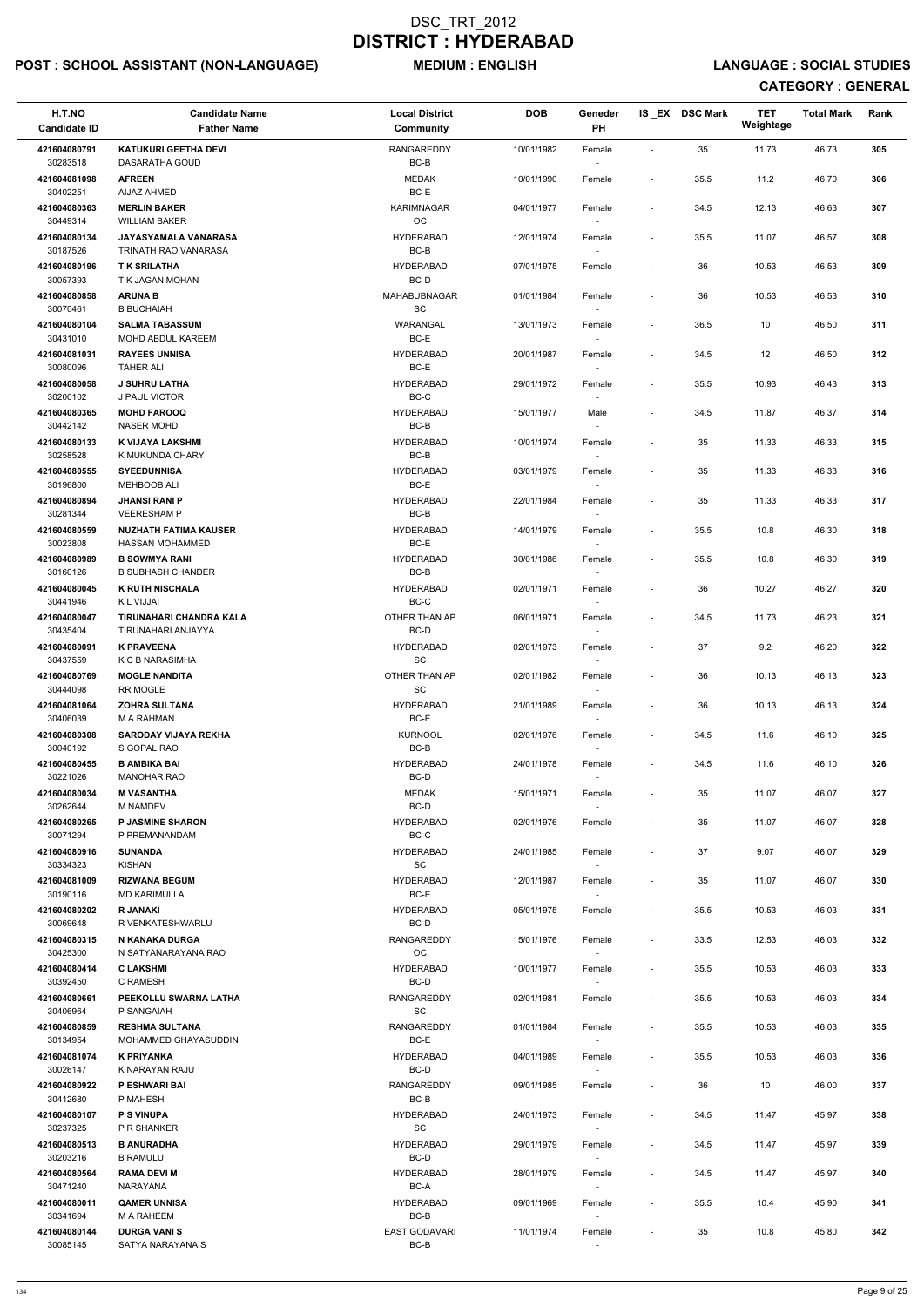## POST : SCHOOL ASSISTANT (NON-LANGUAGE) MEDIUM : ENGLISH LANGUAGE : SOCIAL STUDIES

| H.T.NO<br><b>Candidate ID</b> | <b>Candidate Name</b><br><b>Father Name</b>       | <b>Local District</b><br>Community | <b>DOB</b> | Geneder<br>PH                      |                          | IS EX DSC Mark | TET<br>Weightage | <b>Total Mark</b> | Rank |
|-------------------------------|---------------------------------------------------|------------------------------------|------------|------------------------------------|--------------------------|----------------|------------------|-------------------|------|
| 421604080223<br>30075113      | <b>T APARNA</b><br>T PANDARINATH                  | <b>HYDERABAD</b><br>BC-D           | 27/01/1975 | Female                             | $\blacksquare$           | 35             | 10.8             | 45.80             | 343  |
| 421604080293<br>30103964      | <b>NASREEN SULTANA</b><br>KHAJA MOINUDDIN         | <b>HYDERABAD</b><br>BC-E           | 15/01/1976 | Female                             | $\overline{\phantom{a}}$ | 35             | 10.8             | 45.80             | 344  |
| 421604080344<br>30034963      | <b>P S SANGEETHA</b><br>P SHANKER RAO             | <b>RANGAREDDY</b><br>SC            | 29/01/1977 | Female<br>$\overline{\phantom{a}}$ | $\overline{\phantom{a}}$ | 35             | 10.8             | 45.80             | 345  |
| 421604080818<br>30419698      | <b>G MARI GOLD</b><br><b>G SAMSON</b>             | <b>HYDERABAD</b><br>BC-C           | 05/01/1983 | Female                             | $\overline{\phantom{a}}$ | 35             | 10.8             | 45.80             | 346  |
| 421604080490                  | <b>R SHANTHI KUMARI</b>                           | <b>HYDERABAD</b>                   | 27/01/1978 | $\sim$<br>Female                   | $\overline{\phantom{a}}$ | 35.5           | 10.27            | 45.77             | 347  |
| 30262476                      | R SANJEEVA RAO                                    | BC-D                               |            |                                    |                          |                |                  |                   |      |
| 421604081078<br>30424592      | <b>FARHEEN FATIMA</b><br><b>SHAIK KHAJA</b>       | <b>HYDERABAD</b><br>BC-E           | 25/01/1989 | Female                             | $\overline{\phantom{a}}$ | 35.5           | 10.27            | 45.77             | 348  |
| 421604080627<br>30265078      | <b>SAYEED UNNISA</b><br>ZULFEQUAR ALI KHAN        | <b>HYDERABAD</b><br>$BC-E$         | 18/01/1980 | Female                             | $\overline{\phantom{a}}$ | 34             | 11.73            | 45.73             | 349  |
| 421604080683<br>30304948      | <b>REENA RANI</b><br>A DHANRAJ YADAV              | <b>HYDERABAD</b><br>BC-D           | 30/01/1981 | Female                             | $\overline{\phantom{a}}$ | 34             | 11.73            | 45.73             | 350  |
| 421604080495                  | V M MADHAVI LATHA                                 | <b>HYDERABAD</b>                   | 17/01/1978 | Female                             | $\overline{\phantom{a}}$ | 36.5           | 9.2              | 45.70             | 351  |
| 30324750<br>421604080567      | V MYSAIAH<br>A PALLAVI                            | SC<br><b>HYDERABAD</b>             | 20/01/1979 | Female                             | $\blacksquare$           | 34.5           | 11.2             | 45.70             | 352  |
| 30444833                      | A KRISHNA MATHEWS                                 | BC-C                               |            |                                    |                          |                |                  |                   |      |
| 421604080788<br>30368980      | <b>T SAPNA SINGH</b><br><b>B ARUN KUMAR</b>       | <b>RANGAREDDY</b><br>$BC-B$        | 26/01/1982 | Female                             | $\overline{\phantom{a}}$ | 34.5           | 11.2             | 45.70             | 353  |
| 421604080704<br>30175392      | P MANJULATHA<br>P ASHOK                           | <b>HYDERABAD</b><br>BC-D           | 20/01/1981 | Female<br>$\sim$                   | $\overline{a}$           | 35             | 10.67            | 45.67             | 354  |
| 421604080156<br>30061905      | <b>K PUSHPALATHA</b><br>K ASHOK KUMAR             | <b>HYDERABAD</b><br><b>SC</b>      | 17/01/1974 | Female                             | $\overline{\phantom{a}}$ | 33.5           | 12.13            | 45.63             | 355  |
| 421604080158                  | R NAVINKALA                                       | <b>HYDERABAD</b>                   | 08/01/1974 | Female                             | $\overline{\phantom{a}}$ | 35.5           | 10.13            | 45.63             | 356  |
| 30453660<br>421604080353      | <b>KRISHNA</b><br><b>HAFSA FAZILAT</b>            | BC-D<br><b>HYDERABAD</b>           | 06/01/1977 | Female                             | $\overline{\phantom{a}}$ | 33.5           | 12.13            | 45.63             | 357  |
| 30332856                      | <b>MKA MAJID</b>                                  | BC-E                               |            |                                    |                          |                |                  |                   |      |
| 421604080403<br>30459576      | K VIJAYA LAXMI<br>K SUBBA REDDY                   | <b>RANGAREDDY</b><br>OC.           | 03/01/1977 | Female<br>$\overline{\phantom{a}}$ | $\blacksquare$           | 33.5           | 12.13            | 45.63             | 358  |
| 421604080583<br>30438785      | <b>SATYA SRIS</b><br><b>SUDHARSHAN</b>            | <b>HYDERABAD</b><br>SC             | 10/01/1979 | Female                             | $\overline{a}$           | 34             | 11.6             | 45.60             | 359  |
| 421604080096<br>30193955      | <b>KHALIDA BANU</b><br><b>SAHEB HUSSAIN</b>       | WARANGAL<br>$BC-B$                 | 05/01/1973 | Female                             | $\overline{\phantom{a}}$ | 34.5           | 11.07            | 45.57             | 360  |
| 421604080777                  | <b>ASMA FATIMA</b>                                | <b>HYDERABAD</b>                   | 20/01/1982 | Female                             | $\overline{\phantom{a}}$ | 34.5           | 11.07            | 45.57             | 361  |
| 30433460<br>421604080800      | MOINUDDIN MAHMOOD<br><b>ASRA TABASSUM</b>         | BC-E<br><b>HYDERABAD</b>           | 29/01/1983 | Female                             | $\overline{\phantom{a}}$ | 33             | 12.53            | 45.53             | 362  |
| 30056103<br>421604081001      | <b>MOHAMMAD ABDUL ALI</b><br><b>INDIRA SAGGAM</b> | <b>OC</b><br><b>HYDERABAD</b>      | 27/01/1987 | $\sim$<br>Female                   | $\overline{\phantom{a}}$ | 35             | 10.53            | 45.53             | 363  |
| 30343754                      | <b>DAMODAR</b>                                    | BC-B                               |            |                                    |                          |                |                  |                   |      |
| 421604080519<br>30409423      | <b>K ROOPA</b><br>K B PRASAD                      | RANGAREDDY<br>BC-B                 | 19/01/1979 | Female                             | $\overline{\phantom{a}}$ | 35.5           | 10               | 45.50             | 364  |
| 421604080526                  | YELURU GEETHA                                     | <b>HYDERABAD</b>                   | 16/01/1979 | Female                             | $\overline{\phantom{a}}$ | 35.5           | 10               | 45.50             | 365  |
| 30140149<br>421604080988      | LATE Y PANDU RANGA RAO<br><b>G K RAMESHWARI</b>   | BC-D<br>RANGAREDDY                 | 27/01/1986 | Female                             | $\overline{\phantom{a}}$ | 35.5           | 10               | 45.50             | 366  |
| 30217106                      | <b>G KUSHALAIAH</b>                               | SC                                 |            |                                    |                          |                |                  |                   |      |
| 421604080120<br>30166401      | T VIJAYA LAKSHMI<br>T RAMASWAMY                   | <b>HYDERABAD</b><br><b>SC</b>      | 23/01/1973 | Female<br>$\overline{\phantom{a}}$ | $\overline{\phantom{a}}$ | 36             | 9.47             | 45.47             | 367  |
| 421604080204<br>30013752      | <b>M SANTOSH KUMAR</b><br><b>SHYAMSUNDER</b>      | KHAMMAM<br>BC-D                    | 08/01/1974 | Male                               | $\overline{a}$           | 34             | 11.47            | 45.47             | 368  |
| 421604080184<br>30281109      | <b>ANURADHA S</b><br>S SRIHARI                    | <b>HYDERABAD</b><br>SC             | 17/01/1975 | Female                             | $\overline{\phantom{a}}$ | 36.5           | 8.93             | 45.43             | 369  |
| 421604080527                  | <b>SARITHA NV</b>                                 | <b>HYDERABAD</b><br>BC-D           | 21/01/1979 | Female                             | $\overline{a}$           | 35             | 10.4             | 45.40             | 370  |
| 30366585<br>421604080587      | <b>VENKATAIAH N</b><br><b>AMEENA BEGUM</b>        | <b>HYDERABAD</b>                   | 16/01/1980 | $\sim$<br>Female                   | $\overline{\phantom{a}}$ | 35             | 10.4             | 45.40             | 371  |
| 30239945                      | MOHAMMED GHOUSEUDDIN QURESHI                      | BC-E                               |            | $\sim$                             |                          |                |                  |                   |      |
| 421604080710<br>30317480      | <b>M MALLIKA</b><br>M VENKATA SWAMY               | <b>HYDERABAD</b><br>SC             | 19/01/1981 | Female                             | $\overline{\phantom{a}}$ | 35.5           | 9.87             | 45.37             | 372  |
| 421604080419<br>30465504      | <b>BANUKA BABY BHAVANI</b><br><b>B ANJANEYULU</b> | <b>HYDERABAD</b><br>BC-D           | 29/01/1977 | Female                             | $\overline{\phantom{a}}$ | 34.5           | 10.8             | 45.30             | 373  |
| 421604080897                  | <b>B RAJITHA</b>                                  | <b>HYDERABAD</b>                   | 16/01/1984 | Female                             | $\overline{\phantom{a}}$ | 33.5           | 11.73            | 45.23             | 374  |
| 30051656                      | <b>B CHANDRAIAH</b>                               | BC-D                               |            |                                    |                          |                |                  |                   |      |
| 421604080059<br>30195520      | <b>NAFEES SULTANA</b><br>MD SUBHANUDDIN           | <b>HYDERABAD</b><br>BC-E           | 07/01/1972 | Female                             |                          | 34             | 11.2             | 45.20             | 375  |
| 421604080541<br>30215587      | A R PADMAVATHI<br>A RAJAIAH                       | RANGAREDDY<br>BC-A                 | 04/01/1979 | Female                             | $\overline{\phantom{a}}$ | 35             | 10.13            | 45.13             | 376  |
| 421604080118<br>30241150      | <b>TAHERA BEGUM</b><br>HUSSAIN ALI SOMALI         | <b>HYDERABAD</b><br>BC-E           | 24/01/1973 | Female                             | $\overline{a}$           | 33.5           | 11.6             | 45.10             | 377  |
| 421604081000                  | <b>MOHD NAZEERUDDIN</b>                           | <b>HYDERABAD</b>                   | 22/01/1987 | Male                               | $\overline{\phantom{a}}$ | 33.5           | 11.6             | 45.10             | 378  |
| 30445772<br>421604080745      | MD AMEERUDDIN<br><b>B SWAPNA</b>                  | BC-E<br>RANGAREDDY                 | 09/01/1982 | $\overline{\phantom{a}}$<br>Female | $\overline{\phantom{m}}$ | 34             | 11.07            | 45.07             | 379  |
| 30436446<br>421604081094      | <b>BALRAM B</b><br><b>T SRAVANTHI</b>             | BC-D<br><b>MEDAK</b>               | 21/01/1990 | Female                             | $\overline{\phantom{a}}$ | 34             | 11.07            | 45.07             | 380  |
| 30251010                      | T GNANESHWER                                      | $BC-B$                             |            | $\sim$                             |                          |                |                  |                   |      |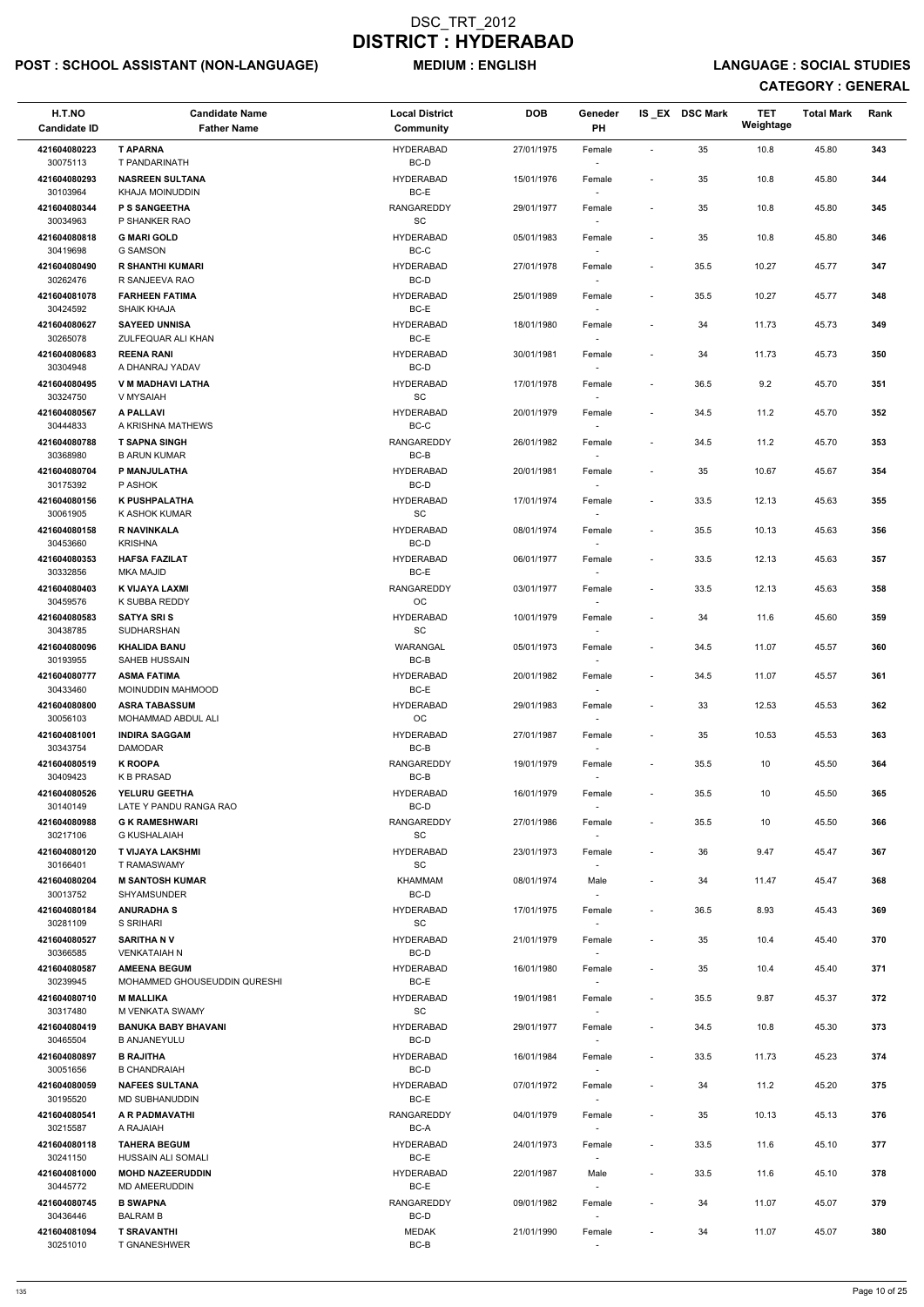## POST : SCHOOL ASSISTANT (NON-LANGUAGE) MEDIUM : ENGLISH LANGUAGE : SOCIAL STUDIES

| H.T.NO<br><b>Candidate ID</b> | <b>Candidate Name</b><br><b>Father Name</b>                 | <b>Local District</b><br><b>Community</b> | <b>DOB</b> | Geneder<br>PH                      |                          | IS EX DSC Mark | TET<br>Weightage | <b>Total Mark</b> | Rank |
|-------------------------------|-------------------------------------------------------------|-------------------------------------------|------------|------------------------------------|--------------------------|----------------|------------------|-------------------|------|
| 421604080164<br>30119639      | <b>K PURNIMA</b><br><b>KOLLA RAJAIAH</b>                    | <b>HYDERABAD</b><br>BC-D                  | 09/01/1974 | Female                             | $\blacksquare$           | 35             | 10               | 45.00             | 381  |
| 421604080348<br>30422396      | PALLAPHOTHU ARUNA<br>P MOHAN RAO                            | OTHER THAN AP<br>BC-D                     | 04/01/1977 | Female                             | $\overline{\phantom{a}}$ | 33             | 12               | 45.00             | 382  |
| 421604081076<br>30406166      | <b>MAHAMHAD FAREEDA BEGUM</b><br><b>MAHAMHAD INAYAT ALI</b> | <b>HYDERABAD</b><br>BC-E                  | 31/01/1989 | Female<br>$\overline{\phantom{a}}$ | $\overline{a}$           | 35             | 10               | 45.00             | 383  |
| 421604080444                  | <b>SAIRA BANU</b>                                           | <b>HYDERABAD</b>                          | 12/01/1978 | Female                             | $\overline{\phantom{a}}$ | 33.5           | 11.47            | 44.97             | 384  |
| 30343329                      | SYED RASHEEDUDDIN                                           | BC-E                                      |            | $\sim$                             |                          |                |                  |                   | 385  |
| 421604080696<br>30407183      | <b>SAYEEDA SARWATH</b><br>MD LIYAKATH ALI                   | <b>HYDERABAD</b><br>BC-E                  | 02/01/1981 | Female<br>$\overline{\phantom{a}}$ | $\overline{\phantom{a}}$ | 34             | 10.93            | 44.93             |      |
| 421604080926                  | P PUSHPALATHA                                               | <b>HYDERABAD</b>                          | 28/01/1985 | Female                             | $\overline{\phantom{a}}$ | 34             | 10.93            | 44.93             | 386  |
| 30103404<br>421604080811      | P RAMULU<br><b>S DURGA RANI</b>                             | BC-B<br><b>HYDERABAD</b>                  | 14/01/1983 | Female                             | $\overline{\phantom{a}}$ | 34.5           | 10.4             | 44.90             | 387  |
| 30447281<br>421604080940      | <b>S MALLESH</b><br><b>VEENA</b>                            | BC-D<br><b>HYDERABAD</b>                  | 24/01/1985 | $\sim$<br>Female                   | <b>YES</b>               | 32.5           | 12.4             | 44.90             | 388  |
| 30336327                      | D N PRASAD                                                  | BC-B                                      |            |                                    |                          |                |                  |                   |      |
| 421604081093<br>30077939      | SOMAYAJULA M PRAVALLIKA<br>S V S S NARAYANA                 | OTHER THAN AP<br><b>OC</b>                | 12/01/1990 | Female                             | $\overline{\phantom{a}}$ | 32.5           | 12.4             | 44.90             | 389  |
| 421604080982<br>30300216      | <b>RESHMA BANU</b><br><b>MOHD AFSAR</b>                     | WARANGAL<br>BC-E                          | 15/01/1986 | Female                             | $\blacksquare$           | 33             | 11.87            | 44.87             | 390  |
| 421604080496<br>30051653      | <b>FAIMINA TARRANUM</b><br>MOHD NAYEEM UDDIN                | <b>HYDERABAD</b><br>BC-E                  | 29/01/1978 | Female                             | $\overline{\phantom{a}}$ | 33.5           | 11.33            | 44.83             | 391  |
| 421604080275                  | <b>SHAIK KARIM UNNISA</b>                                   | <b>HYDERABAD</b>                          | 15/01/1976 | Female                             | $\overline{\phantom{a}}$ | 32             | 12.8             | 44.80             | 392  |
| 30195978                      | <b>SHAIK RASOOL</b>                                         | BC-E                                      |            | $\sim$                             |                          |                |                  |                   |      |
| 421604080844<br>30284022      | <b>T SWAROOPA</b><br><b>T RAMESH SINGH</b>                  | <b>HYDERABAD</b><br>BC-B                  | 24/01/1983 | Female                             | $\overline{\phantom{a}}$ | 34             | 10.8             | 44.80             | 393  |
| 421604080010                  | <b>D JYOTHI</b>                                             | <b>HYDERABAD</b>                          | 17/01/1969 | Female                             | $\overline{\phantom{a}}$ | 34.5           | 10.27            | 44.77             | 394  |
| 30317137                      | D HANUMANTH RAO                                             | BC-D<br><b>RANGAREDDY</b>                 |            | $\sim$                             |                          |                |                  |                   |      |
| 421604080589<br>30460031      | <b>PADMAVATHIS</b><br><b>MOHAN S</b>                        | BC-D                                      | 16/01/1980 | Female                             | $\overline{\phantom{a}}$ | 34.5           | 10.27            | 44.77             | 395  |
| 421604080954<br>30453000      | ARUNDHATHI NIMMALA<br>N ARJUNA GOUD                         | RANGAREDDY<br>BC-B                        | 07/01/1986 | Female<br>$\overline{\phantom{a}}$ | $\blacksquare$           | 34.5           | 10.27            | 44.77             | 396  |
| 421604080503<br>30267504      | <b>KANEEZ FATIMA</b><br>MUSTAFA KHAN                        | <b>HYDERABAD</b><br>OC                    | 20/01/1978 | Female                             | $\overline{a}$           | 31             | 13.73            | 44.73             | 397  |
| 421604080554                  | <b>P TULASI</b>                                             | RANGAREDDY                                | 03/01/1979 | Female                             | $\overline{\phantom{a}}$ | 33             | 11.73            | 44.73             | 398  |
| 30322738                      | P GOVARDHAN                                                 | <b>SC</b>                                 |            |                                    |                          |                |                  |                   |      |
| 421604080870<br>30432358      | <b>D SWAPNA</b><br>D GANDAIAH                               | <b>HYDERABAD</b><br>BC-D                  | 30/01/1984 | Female                             | $\overline{\phantom{a}}$ | 33             | 11.73            | 44.73             | 399  |
| 421604080440<br>30264068      | <b>FAREEDA BEGUM</b><br>MOHD AZEEMUDDIN                     | <b>HYDERABAD</b><br>BC-E                  | 02/01/1978 | Female<br>$\sim$                   | $\overline{\phantom{a}}$ | 33.5           | 11.2             | 44.70             | 400  |
| 421604080530<br>30445558      | <b>K SUREKHA</b><br>K SATHYANARAYANA                        | <b>HYDERABAD</b><br>SC                    | 07/01/1979 | Female<br>$\overline{\phantom{a}}$ | $\overline{\phantom{a}}$ | 35.5           | 9.2              | 44.70             | 401  |
| 421604080965                  | <b>G VIJAYA LAKSHMI</b>                                     | RANGAREDDY                                | 15/01/1986 | Female                             | $\overline{\phantom{a}}$ | 33.5           | 11.2             | 44.70             | 402  |
| 30426186<br>421604080463      | <b>G CHANDRAIAH</b><br>P SHIVARANJANI                       | BC-D<br><b>HYDERABAD</b>                  | 27/01/1978 | Female                             | $\overline{\phantom{a}}$ | 34             | 10.67            | 44.67             | 403  |
| 30093439                      | LATE P YADAGIRI                                             | BC-D                                      |            | $\sim$                             |                          |                |                  |                   |      |
| 421604081085<br>30200831      | <b>T ASHA LATHA</b><br><b>T TULASIDAS</b>                   | <b>HYDERABAD</b><br>BC-B                  | 17/01/1989 | Female                             | $\overline{\phantom{a}}$ | 34             | 10.67            | 44.67             | 404  |
| 421604080008                  | <b>D JYOTHIRMAYI</b>                                        | <b>HYDERABAD</b>                          | 29/01/1969 | Female                             | $\overline{\phantom{a}}$ | 34.5           | 10.13            | 44.63             | 405  |
| 30090381<br>421604080437      | D KOTESWARA RAO<br><b>G YOGITHA</b>                         | BC-C<br><b>HYDERABAD</b>                  | 26/01/1978 | $\sim$<br>Female                   | $\overline{\phantom{a}}$ | 32.5           | 12.13            | 44.63             | 406  |
| 30115276                      | G LAXMINARAYANA                                             | <b>SC</b>                                 |            |                                    |                          |                |                  |                   |      |
| 421604080824<br>30390860      | <b>V HEMALATHA</b><br>V NAGARAJU                            | <b>CHITTOOR</b><br>BC-D                   | 10/01/1983 | Female                             | $\overline{\phantom{a}}$ | 34.5           | 10.13            | 44.63             | 407  |
| 421604081095<br>30403509      | <b>NIKHATH JAHAN</b><br>YAKATH HUSSAIN                      | <b>HYDERABAD</b><br>BC-E                  | 05/01/1990 | Female<br>$\sim$                   | $\overline{\phantom{a}}$ | 34.5           | 10.13            | 44.63             | 408  |
| 421604081004<br>30420042      | <b>ARSHIYA BEGUM</b><br>MD RASHEED AHMED                    | <b>HYDERABAD</b><br>BC-E                  | 20/01/1987 | Female<br>$\sim$                   | $\overline{\phantom{a}}$ | 33             | 11.6             | 44.60             | 409  |
| 421604080588                  | <b>B RAJYALAXMI</b>                                         | <b>HYDERABAD</b>                          | 16/01/1980 | Female                             | $\overline{\phantom{a}}$ | 33.5           | 11.07            | 44.57             | 410  |
| 30345641                      | <b>B RAMULU</b>                                             | SC                                        |            |                                    |                          |                |                  |                   |      |
| 421604080285<br>30082776      | <b>V RAMADEVI</b><br>V VENKATESHAM                          | <b>HYDERABAD</b><br>BC-D                  | 24/01/1976 | Female                             | $\overline{\phantom{a}}$ | 34             | 10.53            | 44.53             | 411  |
| 421604080641                  | <b>SILVERI PUSHPLATA</b>                                    | OTHER THAN AP                             | 21/01/1980 | Female                             | $\blacksquare$           | 34             | 10.53            | 44.53             | 412  |
| 30415871<br>421604080767      | RAJAIYA<br>TARARANI KHANNA                                  | BC-A<br><b>NIZAMABAD</b>                  | 17/01/1982 | Female                             |                          | 34             | 10.53            | 44.53             | 413  |
| 30392137                      | MARUTHI RAO KHANNA                                          | BC-D                                      |            | $\overline{\phantom{a}}$           |                          |                |                  |                   |      |
| 421604080836<br>30149964      | <b>TAHERA KHATOON P</b><br>P A RAHIM KHAN                   | <b>HYDERABAD</b><br>BC-E                  | 16/01/1983 | Female<br>$\overline{\phantom{a}}$ | $\overline{a}$           | 34             | 10.53            | 44.53             | 414  |
| 421604080991<br>30226400      | V VISHAKA BAI<br>V CHANDRU                                  | <b>HYDERABAD</b><br>ST                    | 08/01/1987 | Female<br>$\overline{\phantom{a}}$ | $\overline{\phantom{a}}$ | 34             | 10.53            | 44.53             | 415  |
| 421604080481                  | P MADHAVI                                                   | RANGAREDDY                                | 03/01/1978 | Female                             | $\overline{\phantom{a}}$ | 33             | 11.47            | 44.47             | 416  |
| 30236699<br>421604080351      | P RAJ KUMAR<br><b>B VINOD</b>                               | BC-D<br><b>HYDERABAD</b>                  | 01/01/1977 | Male                               | $\overline{\phantom{a}}$ | 34             | 10.4             | 44.40             | 417  |
| 30176591                      | <b>BASMAIAH</b>                                             | BC-B                                      |            | $\overline{\phantom{a}}$           |                          |                |                  |                   |      |
| 421604080668<br>30292656      | <b>SAMIYA SULTANA</b><br>QHADIR UR REHAMAN                  | <b>HYDERABAD</b><br>$BC-E$                | 18/01/1981 | Female<br>$\sim$                   | $\overline{\phantom{a}}$ | 32             | 12.4             | 44.40             | 418  |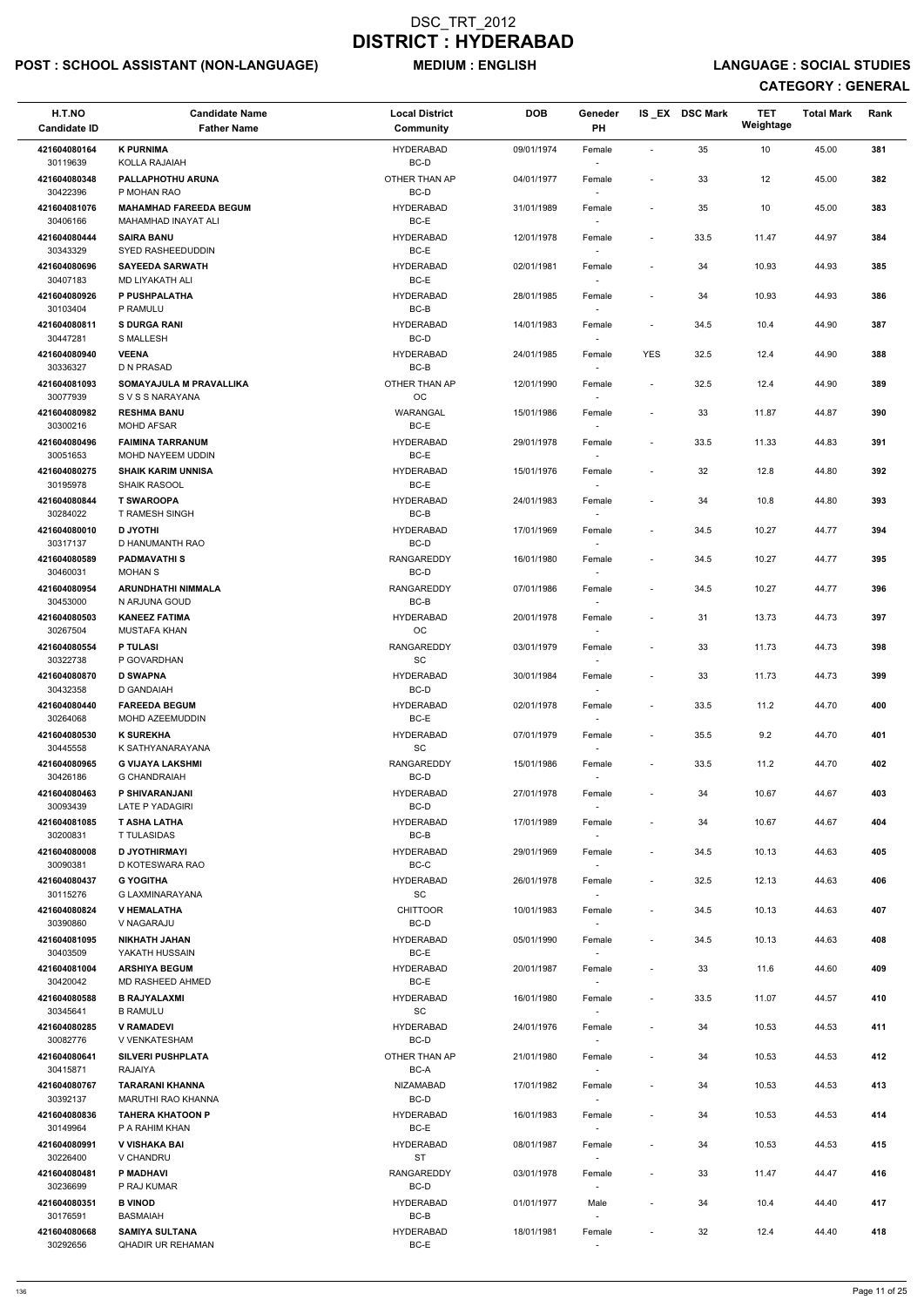## POST : SCHOOL ASSISTANT (NON-LANGUAGE) MEDIUM : ENGLISH LANGUAGE : SOCIAL STUDIES

| H.T.NO<br><b>Candidate ID</b> | <b>Candidate Name</b><br><b>Father Name</b>         | <b>Local District</b><br>Community               | <b>DOB</b> | Geneder<br>PH                      |                          | IS_EX DSC Mark | <b>TET</b><br>Weightage | <b>Total Mark</b> | Rank |
|-------------------------------|-----------------------------------------------------|--------------------------------------------------|------------|------------------------------------|--------------------------|----------------|-------------------------|-------------------|------|
| 421604080725<br>30434892      | <b>M SARITHA</b><br>M SATYANARAYANA                 | <b>HYDERABAD</b><br>BC-B                         | 11/01/1981 | Female                             | $\overline{\phantom{a}}$ | 34             | 10.4                    | 44.40             | 419  |
| 421604080971<br>30326116      | <b>M MADHU SWAROOP</b><br><b>M SURAIAH</b>          | <b>HYDERABAD</b><br>BC-D                         | 09/01/1986 | Male                               | $\overline{\phantom{a}}$ | 34             | 10.4                    | 44.40             | 420  |
| 421604080594                  | <b>AYESHA SAMEENA</b>                               | <b>RANGAREDDY</b>                                | 19/01/1980 | Female                             | $\overline{\phantom{a}}$ | 33.5           | 10.8                    | 44.30             | 421  |
| 30221416<br>421604080222      | ABDUL HABEEB<br><b>K SRIDEVI</b>                    | BC-E<br><b>HYDERABAD</b>                         | 27/01/1975 | $\sim$<br>Female                   | $\overline{\phantom{a}}$ | 34             | 10.27                   | 44.27             | 422  |
| 30277959                      | K CHANDRASHEKER                                     | BC-B                                             |            |                                    |                          |                |                         |                   |      |
| 421604080352<br>30043888      | <b>KANUKUNTA SUKANYA</b><br>K NARASIMHA GOUD        | <b>HYDERABAD</b><br>BC-B                         | 04/01/1977 | Female                             | $\overline{\phantom{a}}$ | 34             | 10.27                   | 44.27             | 423  |
| 421604080329                  | <b>G YUGANDHAR</b>                                  | <b>HYDERABAD</b>                                 | 17/01/1977 | Male                               | $\overline{\phantom{a}}$ | 35             | 9.2                     | 44.20             | 424  |
| 30148198<br>421604080719      | <b>GUNDELLY NARSING RAO</b><br><b>S M SANGEETHA</b> | $\operatorname{\textsf{SC}}$<br><b>HYDERABAD</b> | 29/01/1981 | Female                             | $\overline{\phantom{a}}$ | 35             | 9.2                     | 44.20             | 425  |
| 30047961<br>421604080171      | <b>SR MALLESH</b><br>A B HEMALATHA                  | SC<br><b>HYDERABAD</b>                           | 14/01/1974 | Female                             | $\overline{\phantom{a}}$ | 33.5           | 10.67                   | 44.17             | 426  |
| 30361464<br>421604080233      | A V BHASKAR<br><b>ASIA SULTANA</b>                  | BC-D<br><b>HYDERABAD</b>                         | 13/01/1975 | Female                             | $\overline{\phantom{a}}$ | 31.5           | 12.67                   | 44.17             | 427  |
| 30022196                      | <b>MOHD SULAIMAN</b>                                | BC-E                                             |            | $\sim$                             |                          |                |                         |                   |      |
| 421604080511<br>30455283      | <b>J P PARIMALA</b><br>J S PRABHAKAR                | <b>ADILABAD</b><br>$\operatorname{\textsf{SC}}$  | 25/01/1979 | Female                             | $\overline{\phantom{a}}$ | 33.5           | 10.67                   | 44.17             | 428  |
| 421604080609<br>30213699      | <b>NAZIYA BEGUM</b><br><b>MD YOUSUF</b>             | <b>HYDERABAD</b><br>BC-E                         | 04/01/1980 | Female                             | $\overline{\phantom{a}}$ | 32             | 12.13                   | 44.13             | 429  |
| 421604080436<br>30190548      | <b>SURAYYA BEGUM</b><br><b>MA WAHEED</b>            | NIZAMABAD<br>BC-E                                | 24/01/1978 | Female<br>$\sim$                   | $\overline{\phantom{a}}$ | 32.5           | 11.6                    | 44.10             | 430  |
| 421604080467<br>30209544      | <b>KIRANMAI V L</b><br><b>VL CHARY</b>              | <b>HYDERABAD</b><br>BC-B                         | 24/01/1978 | Female                             | $\overline{\phantom{a}}$ | 32.5           | 11.6                    | 44.10             | 431  |
| 421604080092                  | <b>M SHYAMALA</b>                                   | RANGAREDDY                                       | 03/01/1973 | Female                             | $\overline{\phantom{a}}$ | 33             | 11.07                   | 44.07             | 432  |
| 30455269<br>421604080787      | <b>M MURALI</b><br><b>T RADHIKA</b>                 | BC-B<br><b>HYDERABAD</b>                         | 25/01/1982 | Female                             | $\overline{\phantom{a}}$ | 33             | 11.07                   | 44.07             | 433  |
| 30335739<br>421604080234      | <b>TYADAGIRI</b><br><b>I ARUNA KUMARI</b>           | BC-A<br><b>HYDERABAD</b>                         | 13/01/1975 | Female                             | $\overline{\phantom{a}}$ | 34             | 10                      | 44.00             | 434  |
| 30254931<br>421604080236      | <b>I JAYA RAO</b><br><b>MARIYALA REKHA</b>          | BC-C<br>RANGAREDDY                               | 03/01/1975 | Female                             | $\overline{a}$           | 34             | 10                      | 44.00             | 435  |
| 30069574                      | M PANDARI CHISTHY                                   | BC-B                                             |            |                                    |                          |                |                         |                   |      |
| 421604080617<br>30240392      | N UMA MAHESHWARI<br>N NAGAPPA                       | RANGAREDDY<br>BC-A                               | 09/01/1980 | Female                             | $\overline{\phantom{a}}$ | 32.5           | 11.47                   | 43.97             | 436  |
| 421604080796<br>30173343      | KOMMUKURI SUMA LATHA<br>K KANTHA RAO                | <b>MEDAK</b><br>SC                               | 07/01/1983 | Female<br>$\overline{\phantom{a}}$ | $\overline{\phantom{a}}$ | 33             | 10.93                   | 43.93             | 437  |
| 421604080622<br>30433993      | <b>T SHAILAJA</b><br>T ANJANEYULU SAGAR             | <b>HYDERABAD</b><br>BC-D                         | 30/01/1980 | Female<br>$\sim$                   | $\overline{\phantom{a}}$ | 33.5           | 10.4                    | 43.90             | 438  |
| 421604080695<br>30302556      | <b>KUTHROJU NAVITHA</b><br>K DASARATHA CHARY        | <b>HYDERABAD</b><br>BC-B                         | 01/01/1981 | Female<br>$\overline{\phantom{a}}$ | $\overline{\phantom{a}}$ | 33.5           | 10.4                    | 43.90             | 439  |
| 421604080764                  | <b>AMAENA IQBAL</b>                                 | <b>HYDERABAD</b>                                 | 12/01/1982 | Female                             | $\overline{\phantom{a}}$ | 33.5           | 10.4                    | 43.90             | 440  |
| 30332264<br>421604080937      | SHAIK SHABBEER AHMED<br><b>NAZIA BEGUM</b>          | BC-E<br><b>HYDERABAD</b>                         | 12/01/1985 | Female                             | $\overline{\phantom{a}}$ | 33.5           | 10.4                    | 43.90             | 441  |
| 30006317                      | MOHD QUTUBUDDIN                                     | BC-E                                             |            |                                    |                          |                |                         |                   |      |
| 421604081027<br>30305861      | <b>SHAIK FARHEEN</b><br>S ABDUL RAHMAN              | RANGAREDDY<br>BC-E                               | 15/01/1987 | Female                             | $\overline{\phantom{a}}$ | 33.5           | 10.4                    | 43.90             | 442  |
| 421604080232<br>30003128      | <b>T SHESHA RANI</b><br>T RISHI KUMAR               | <b>HYDERABAD</b><br>BC-A                         | 12/01/1975 | Female<br>$\sim$                   | $\overline{\phantom{a}}$ | 33             | 10.8                    | 43.80             | 443  |
| 421604080249<br>30286341      | <b>E SUNEETHA</b><br>E LAKSHMAIAH                   | <b>HYDERABAD</b><br>BC-B                         | 01/01/1976 | Female                             | $\overline{\phantom{a}}$ | 33             | 10.8                    | 43.80             | 444  |
| 421604080577<br>30132125      | K YEMIMA PRAKASH<br>K GNANA PRAKASH                 | <b>HYDERABAD</b><br>BC-C                         | 31/01/1979 | Female                             | $\overline{\phantom{a}}$ | 33             | 10.8                    | 43.80             | 445  |
| 421604080052<br>30435111      | <b>C SARASWATHI</b><br>C MUTHYALU                   | <b>HYDERABAD</b><br>SC                           | 06/01/1971 | Female<br>$\sim$                   | $\overline{\phantom{a}}$ | 33.5           | 10.27                   | 43.77             | 446  |
| 421604080552<br>30450855      | <b>BOSKA ANITHA KUMARI</b><br><b>BV RATHNAM</b>     | ADILABAD<br>SC                                   | 14/01/1979 | Female                             | $\overline{\phantom{a}}$ | 33.5           | 10.27                   | 43.77             | 447  |
| 421604080093                  | <b>D LAVANYA</b>                                    | <b>HYDERABAD</b>                                 | 06/01/1973 | Female                             | $\overline{\phantom{a}}$ | 34             | 9.73                    | 43.73             | 448  |
| 30446157                      | D RAJAGOPALA CHARY                                  | <b>SC</b>                                        |            |                                    |                          |                |                         |                   |      |
| 421604080901<br>30009056      | <b>SAYEEDA BEGUM</b><br><b>GULAM NABI</b>           | <b>HYDERABAD</b><br>BC-E                         | 30/01/1984 | Female                             | $\overline{\phantom{a}}$ | 32             | 11.73                   | 43.73             | 449  |
| 421604080987<br>30450828      | <b>SARA SIDDIQUA</b><br>MOHAMMED AKBAR              | <b>HYDERABAD</b><br>BC-E                         | 15/01/1986 | Female                             | $\overline{\phantom{a}}$ | 32             | 11.73                   | 43.73             | 450  |
| 421604080018                  | <b>S SUSHEELA RANI</b>                              | <b>HYDERABAD</b>                                 | 04/01/1969 | Female                             | <b>YES</b>               | 32.5           | 11.2                    | 43.70             | 451  |
| 30057060<br>421604080550      | V SHANKER<br>Y VIJAYA LAXMI                         | SC<br><b>HYDERABAD</b>                           | 04/01/1979 | $\overline{\phantom{a}}$<br>Female | $\overline{\phantom{a}}$ | 32.5           | 11.2                    | 43.70             | 452  |
| 30104044<br>421604080751      | Y MALLESH<br><b>G SUMALATHA</b>                     | BC-A<br><b>HYDERABAD</b>                         | 28/01/1982 | $\overline{\phantom{a}}$<br>Female | $\overline{\phantom{a}}$ | 32.5           | 11.2                    | 43.70             | 453  |
| 30408593<br>421604080724      | <b>G DASHARATH</b><br><b>S RENUKA DEVI</b>          | BC-A<br>RANGAREDDY                               | 01/01/1981 | $\overline{\phantom{a}}$<br>Female | $\overline{\phantom{a}}$ | 33             | 10.67                   | 43.67             | 454  |
| 30409673                      | S RUKMAIAH                                          | SC                                               |            | $\overline{\phantom{a}}$           |                          |                |                         |                   |      |
| 421604080812<br>30323319      | L JYOTHIKIRANMAYE<br>L VIJAYA BABU                  | <b>MEDAK</b><br>$\operatorname{\textsf{SC}}$     | 15/01/1983 | Female<br>$\sim$                   | $\overline{\phantom{a}}$ | 33             | 10.67                   | 43.67             | 455  |
| 421604080209<br>30439683      | <b>AFROZ BEGUM</b><br>MOHD IQBAL                    | <b>HYDERABAD</b><br>$BC-E$                       | 25/01/1975 | Female<br>$\overline{\phantom{a}}$ | $\overline{\phantom{a}}$ | 32             | 11.6                    | 43.60             | 456  |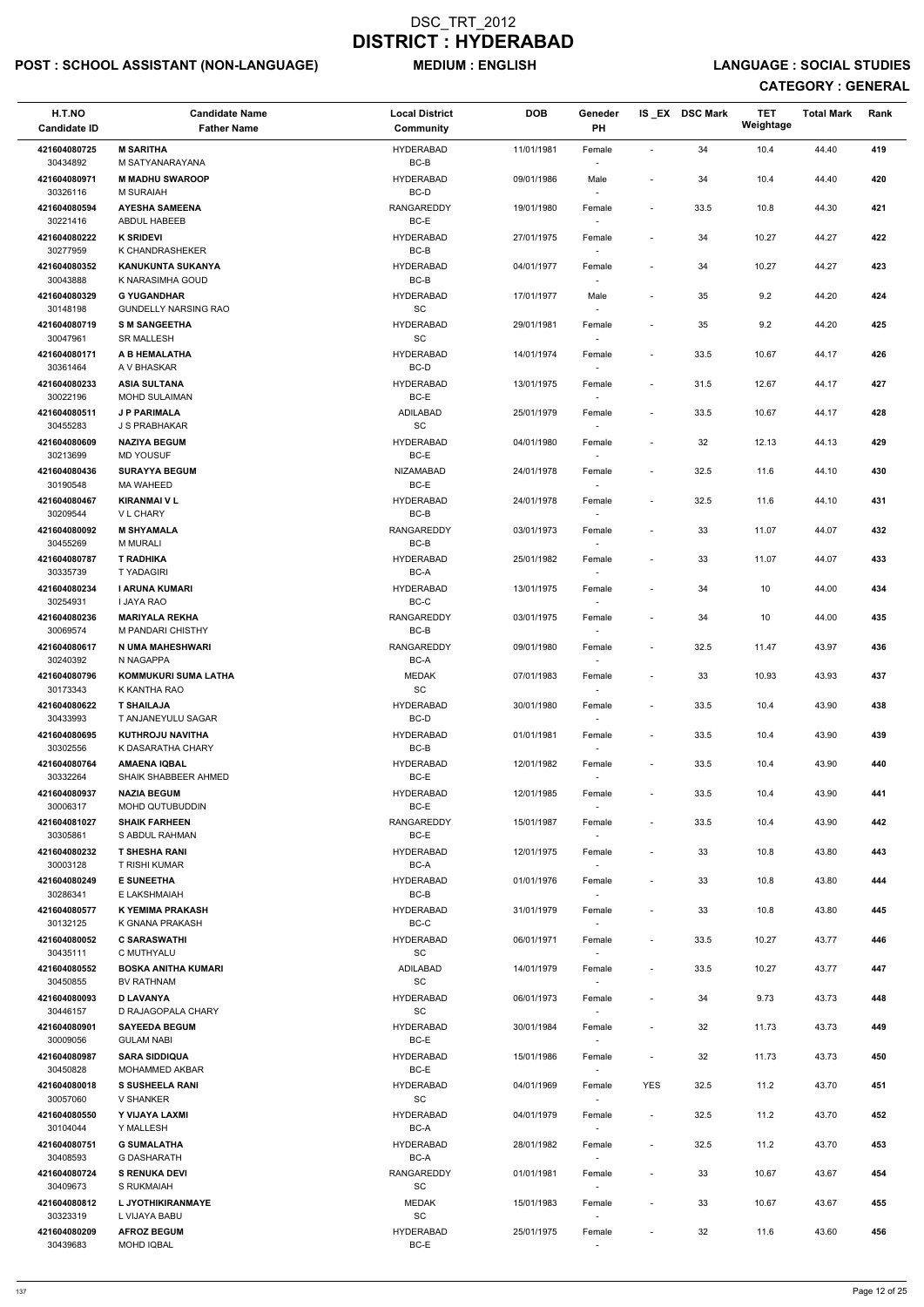## POST : SCHOOL ASSISTANT (NON-LANGUAGE) MEDIUM : ENGLISH LANGUAGE : SOCIAL STUDIES

| H.T.NO<br><b>Candidate ID</b> | <b>Candidate Name</b><br><b>Father Name</b>     | <b>Local District</b><br>Community | <b>DOB</b> | Geneder<br>PH                      |                          | IS_EX DSC Mark | <b>TET</b><br>Weightage | <b>Total Mark</b> | Rank |
|-------------------------------|-------------------------------------------------|------------------------------------|------------|------------------------------------|--------------------------|----------------|-------------------------|-------------------|------|
| 421604080362                  | <b>BAJJIS NAYEEMA</b>                           | <b>KRISHNA</b>                     | 03/01/1977 | Female                             | $\overline{\phantom{a}}$ | 32             | 11.6                    | 43.60             | 457  |
| 30259931                      | <b>ABDUL KHADAR</b>                             | BC-E                               |            |                                    |                          |                |                         |                   |      |
| 421604080720<br>30429616      | <b>SABITHA VORKUT</b><br>PENTAIAH VORKUT        | RANGAREDDY<br>BC-D                 | 03/01/1981 | Female                             | $\overline{\phantom{a}}$ | 32.5           | 11.07                   | 43.57             | 458  |
| 421604081020<br>30457160      | <b>M ROJARAMANI</b><br>M VEERESHAM GOUD         | <b>RANGAREDDY</b><br>$BC-B$        | 05/01/1987 | Female                             | $\overline{\phantom{a}}$ | 32.5           | 11.07                   | 43.57             | 459  |
| 421604080272                  | <b>K KARUNAVATHY</b>                            | RANGAREDDY                         | 01/01/1976 | Female                             | $\overline{\phantom{a}}$ | 33             | 10.53                   | 43.53             | 460  |
| 30441084<br>421604080312      | RAMA KRISHNA K<br><b>P VIMALA</b>               | SC<br><b>HYDERABAD</b>             | 27/01/1976 |                                    | $\overline{\phantom{a}}$ | 33             | 10.53                   | 43.53             | 461  |
| 30320707                      | P RAMULU                                        | SC                                 |            | Female                             |                          |                |                         |                   |      |
| 421604080065<br>30074954      | <b>FAHEEM UNNISA</b><br>M A RAHMAN              | <b>HYDERABAD</b><br>BC-E           | 05/01/1972 | Female                             | $\overline{\phantom{a}}$ | 33.5           | 10                      | 43.50             | 462  |
| 421604080264<br>30333927      | <b>MAHMOODA BEGUM</b><br>AHMED BIN ABDULLAH     | <b>HYDERABAD</b><br>OC             | 01/01/1976 | Female                             | $\overline{\phantom{a}}$ | 31.5           | 12                      | 43.50             | 463  |
| 421604080563<br>30166366      | <b>RAJESHWARI M</b><br>SREE RAMULU M            | <b>RANGAREDDY</b><br>SC            | 21/01/1979 | Female<br>$\sim$                   | $\overline{\phantom{a}}$ | 33.5           | 10                      | 43.50             | 464  |
| 421604080665                  | <b>ASMA SULTANA</b>                             | <b>HYDERABAD</b>                   | 20/01/1981 | Female                             | $\overline{\phantom{a}}$ | 33.5           | 10                      | 43.50             | 465  |
| 30318254<br>421604080378      | <b>MOHD OSMAN</b><br><b>G MANJULA</b>           | BC-E<br><b>HYDERABAD</b>           | 12/01/1977 | OH<br>Female                       | $\overline{\phantom{a}}$ | 34             | 9.47                    | 43.47             | 466  |
| 30071656                      | <b>G RAMULU LATE</b>                            | BC-A                               |            | OH                                 |                          |                |                         |                   |      |
| 421604080626<br>30408260      | <b>SRI DEVI B</b><br>NARSING RAO B              | <b>RANGAREDDY</b><br>BC-D          | 13/01/1980 | Female                             | $\overline{\phantom{a}}$ | 32.5           | 10.93                   | 43.43             | 467  |
| 421604080201                  | <b>ALURI BHARATHI</b>                           | <b>HYDERABAD</b>                   | 28/01/1975 | Female                             | $\overline{\phantom{a}}$ | 33             | 10.4                    | 43.40             | 468  |
| 30048095<br>421604080722      | A VENKATESWARA RAO<br><b>RODDA JAYASREE</b>     | <b>OC</b><br><b>HYDERABAD</b>      | 06/01/1981 | OH<br>Female                       | $\overline{\phantom{a}}$ | 33             | 10.4                    | 43.40             | 469  |
| 30298086                      | RODDA RAMCHANDER                                | SC                                 |            | $\sim$                             |                          |                |                         |                   |      |
| 421604081083<br>30074434      | <b>FIRDOUS TABASSUM</b><br>AHMED NOOR UL HASSAN | <b>HYDERABAD</b><br>BC-E           | 02/01/1989 | Female                             | $\overline{\phantom{a}}$ | 33             | 10.4                    | 43.40             | 470  |
| 421604080715                  | <b>SARITHA P</b>                                | <b>HYDERABAD</b>                   | 12/01/1981 | Female                             | $\overline{\phantom{a}}$ | 31.5           | 11.87                   | 43.37             | 471  |
| 30256942<br>421604080095      | <b>MURAHARI P</b><br><b>R SHAILAJA</b>          | BC-A<br><b>HYDERABAD</b>           | 30/01/1973 | Female                             | $\overline{\phantom{a}}$ | 32             | 11.33                   | 43.33             | 472  |
| 30268897<br>421604080099      | R SRIRAMULU<br>PAKALA PUSHPALATHA               | BC-A<br><b>HYDERABAD</b>           | 16/01/1973 | $\overline{\phantom{a}}$<br>Female |                          | 32             | 11.33                   | 43.33             | 473  |
| 30335478                      | <b>SWAMYDASS</b>                                | BC-C                               |            | $\overline{\phantom{a}}$           |                          |                |                         |                   |      |
| 421604080101<br>30443862      | <b>UMA KIRAN</b><br>S RAMACHANDRA RAJU          | OTHER THAN AP<br>BC-D              | 25/01/1973 | Female                             | $\overline{\phantom{a}}$ | 32             | 11.33                   | 43.33             | 474  |
| 421604080377<br>30130528      | <b>K BALA ANJALI</b><br>K PENTAIAH              | <b>RANGAREDDY</b><br>$BC-B$        | 11/01/1977 | Female                             | $\overline{\phantom{a}}$ | 32             | 11.33                   | 43.33             | 475  |
| 421604080822<br>30263731      | <b>S SAVITHA</b><br>S RAMAKRISHNA               | <b>HYDERABAD</b><br>BC-A           | 04/01/1983 | Female                             | $\overline{\phantom{a}}$ | 32             | 11.33                   | 43.33             | 476  |
| 421604080241                  | <b>SHAINAZ BEGUM</b>                            | <b>HYDERABAD</b>                   | 02/01/1975 | Female                             | $\overline{\phantom{a}}$ | 32.5           | 10.8                    | 43.30             | 477  |
| 30422334<br>421604080294      | SYED KARAMATH ALI<br><b>SARITHA GHANATHAY</b>   | BC-E<br>RANGAREDDY                 | 16/01/1976 | $\sim$<br>Female                   | $\overline{\phantom{a}}$ | 32.5           | 10.8                    | 43.30             | 478  |
| 30073598                      | PRABHAKAR GHANATHAY                             | BC-D                               |            |                                    |                          |                |                         |                   |      |
| 421604080356<br>30123746      | <b>PRAGNA DEVI ALAMPURI</b><br>A N RAMA MURTHY  | <b>NALGONDA</b><br>$BC-B$          | 10/01/1977 | Female                             | $\overline{\phantom{a}}$ | 32.5           | 10.8                    | 43.30             | 479  |
| 421604081077<br>30446808      | <b>BARLA DIVYA</b><br><b>BARLA PRASAD BABU</b>  | <b>HYDERABAD</b><br>SC             | 23/01/1989 | Female<br>$\sim$                   | $\overline{\phantom{a}}$ | 33             | 10.27                   | 43.27             | 480  |
| 421604080044                  | A KAMESHWARI                                    | <b>HYDERABAD</b>                   | 29/01/1971 | Female                             | $\overline{\phantom{a}}$ | 32             | 11.2                    | 43.20             | 481  |
| 30033918<br>421604080290      | I L NARSIMHARAO<br><b>M BABU RAO</b>            | BC-D<br><b>HYDERABAD</b>           | 12/01/1976 | $\overline{\phantom{a}}$<br>Male   | $\overline{\phantom{a}}$ | 32             | 11.2                    | 43.20             | 482  |
| 30139157                      | M MADDULETY                                     | BC-A                               |            |                                    |                          |                |                         |                   |      |
| 421604080558<br>30190174      | <b>G KAVITA</b><br><b>G KRISHNA</b>             | <b>HYDERABAD</b><br>SC             | 12/01/1979 | Female                             | $\overline{\phantom{m}}$ | 34             | 9.2                     | 43.20             | 483  |
| 421604080616<br>30186001      | <b>G MADHURI</b><br><b>G NARASIMHA</b>          | <b>HYDERABAD</b><br>BC-A           | 06/01/1980 | Female                             | $\overline{\phantom{a}}$ | 32             | 11.2                    | 43.20             | 484  |
| 421604080736                  | <b>JENDERA GAYATHRI</b>                         | <b>HYDERABAD</b>                   | 18/01/1982 | Female                             | $\overline{\phantom{a}}$ | 34             | 9.2                     | 43.20             | 485  |
| 30451280<br>421604080762      | JENDERA ANJAN<br><b>MOHAMMED ZAHEEDA</b>        | SC<br><b>RANGAREDDY</b>            | 06/01/1982 | $\overline{\phantom{a}}$<br>Female | $\overline{\phantom{a}}$ | 32.5           | 10.67                   | 43.17             | 486  |
| 30450284                      | MOHAMMED RAHEEM                                 | BC-E                               |            |                                    |                          |                |                         |                   |      |
| 421604080200<br>30319560      | <b>K ANURADHA</b><br>SATYANARAYANA              | <b>HYDERABAD</b><br>BC-D           | 14/01/1975 | Female                             | $\overline{\phantom{m}}$ | 33             | 10.13                   | 43.13             | 487  |
| 421604081057                  | <b>VIJAYA RANI B</b>                            | <b>HYDERABAD</b>                   | 13/01/1988 | Female                             | $\overline{\phantom{a}}$ | 33.5           | 9.6                     | 43.10             | 488  |
| 30075922<br>421604080106      | <b>MOGULAIAH</b><br><b>K NAGARATNA</b>          | SC<br><b>HYDERABAD</b>             | 16/01/1973 | Female                             | $\overline{\phantom{a}}$ | 32             | 11.07                   | 43.07             | 489  |
| 30039790                      | K RAMA SUBBAIAH                                 | BC-D                               |            | $\sim$                             |                          |                |                         |                   |      |
| 421604080758<br>30323669      | <b>Y SRIDEVI</b><br>Y PREM KUMAR                | <b>HYDERABAD</b><br>OC             | 22/01/1982 | Female                             | $\overline{\phantom{a}}$ | 34.5           | 8.53                    | 43.03             | 490  |
| 421604080105<br>30463398      | <b>D MADHAVI</b><br>D VENKATAIAH                | <b>HYDERABAD</b><br>BC-B           | 16/01/1973 | Female<br>$\overline{\phantom{a}}$ | $\overline{\phantom{a}}$ | 33             | 10                      | 43.00             | 491  |
| 421604080492                  | <b>MADHAVIS</b>                                 | <b>HYDERABAD</b>                   | 02/01/1978 | Female                             | $\overline{\phantom{a}}$ | 33             | 10                      | 43.00             | 492  |
| 30409610<br>421604080508      | <b>RAMAIAH S</b><br><b>MERAJ FIRDOUS</b>        | BC-B<br><b>HYDERABAD</b>           | 20/01/1979 | $\sim$<br>Female                   | $\overline{\phantom{a}}$ | 33             | 10                      | 43.00             | 493  |
| 30417857<br>421604080512      | M D ZAHEER UDDIN<br><b>NAHEED SULTANA</b>       | BC-E<br><b>HYDERABAD</b>           |            | $\sim$                             |                          |                |                         |                   | 494  |
| 30449677                      | <b>MOHAMMED MOIN</b>                            | BC-E                               | 26/01/1979 | Female                             | $\overline{\phantom{m}}$ | 33             | 10                      | 43.00             |      |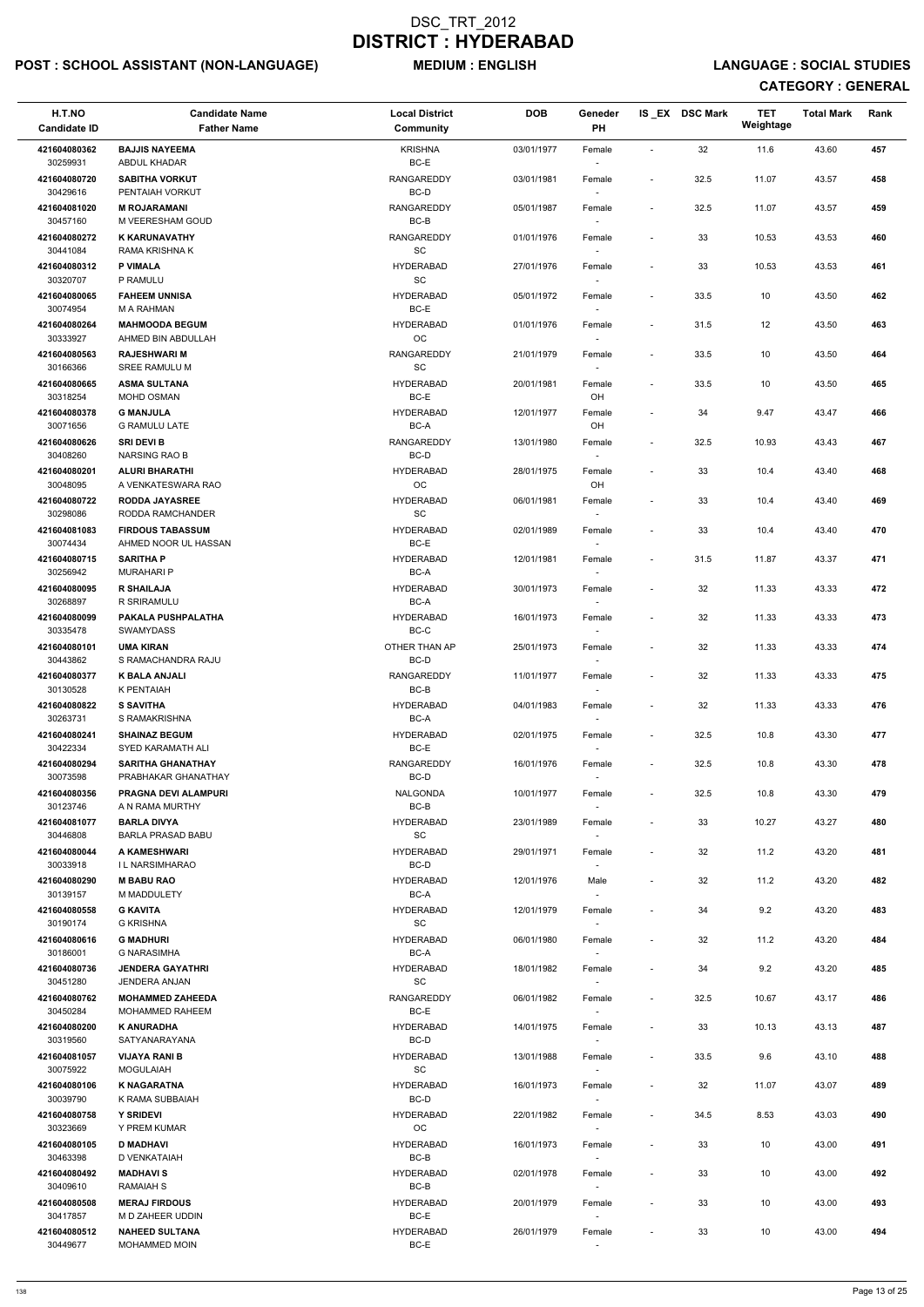## POST : SCHOOL ASSISTANT (NON-LANGUAGE) MEDIUM : ENGLISH LANGUAGE : SOCIAL STUDIES

| H.T.NO<br><b>Candidate ID</b> | <b>Candidate Name</b><br><b>Father Name</b>           | <b>Local District</b><br>Community               | <b>DOB</b> | Geneder<br>PH                      |                          | IS EX DSC Mark | <b>TET</b><br>Weightage | <b>Total Mark</b> | Rank |
|-------------------------------|-------------------------------------------------------|--------------------------------------------------|------------|------------------------------------|--------------------------|----------------|-------------------------|-------------------|------|
| 421604080598<br>30069685      | P JYOTHI<br>P YADAGIRI                                | <b>HYDERABAD</b><br>$BC-B$                       | 10/01/1980 | Female                             | $\sim$                   | 31.5           | 11.47                   | 42.97             | 495  |
| 421604080676<br>30102957      | <b>KUNCHEA SUNITHA</b><br>KUNCHEA SRI RAM MURTHY      | RANGAREDDY<br>SC                                 | 06/01/1981 | Female                             | $\sim$                   | 31.5           | 11.47                   | 42.97             | 496  |
| 421604080190<br>30317148      | <b>T RAJINI</b><br>NARASIMHA REDDY                    | <b>HYDERABAD</b><br>BC-C                         | 15/01/1975 | Female<br>$\sim$                   | $\blacksquare$           | 32.5           | 10.4                    | 42.90             | 497  |
| 421604080238                  | <b>VM KOMALA</b>                                      | <b>HYDERABAD</b>                                 | 10/01/1975 | Female                             | $\sim$                   | 34.5           | 8.27                    | 42.77             | 498  |
| 30415890<br>421604080857      | V MOHAN RAJ<br><b>G DEEPMALA</b>                      | SC<br><b>HYDERABAD</b>                           | 30/01/1983 | $\sim$<br>Female                   | $\blacksquare$           | 33             | 9.73                    | 42.73             | 499  |
| 30239699<br>421604080865      | <b>G DHARAMPAL</b><br><b>R CHATHURVEDI</b>            | SC<br><b>RANGAREDDY</b>                          | 28/01/1984 | $\sim$<br>Female                   | $\overline{\phantom{a}}$ | 31             | 11.73                   | 42.73             | 500  |
| 30432241<br>421604080029      | R ANJAIAH<br><b>F MANJULA</b>                         | $BC-D$<br><b>HYDERABAD</b>                       | 12/01/1970 | Female                             | $\overline{\phantom{a}}$ | 31.5           | 11.2                    | 42.70             | 501  |
| 30433298<br>421604080257      | S FRANCIS<br><b>V LALITHA</b>                         | $BC-C$<br><b>HYDERABAD</b>                       | 06/01/1976 | Female                             | $\blacksquare$           | 31.5           | 11.2                    | 42.70             | 502  |
| 30025400<br>421604080548      | V R NARSIMHA<br><b>K PRAVEEN KUMAR</b>                | SC<br><b>HYDERABAD</b>                           | 22/01/1979 | Male                               | $\overline{\phantom{a}}$ | 33.5           | 9.2                     | 42.70             | 503  |
| 30042140                      | P SATHISH CHANDER                                     | SC                                               |            | $\sim$                             |                          |                |                         |                   |      |
| 421604080721<br>30064586      | <b>S R RAJESHWARI</b><br>S RAJAIAH                    | <b>HYDERABAD</b><br>$\operatorname{\textsf{SC}}$ | 28/01/1981 | Female                             |                          | 31.5           | 11.2                    | 42.70             | 504  |
| 421604080124<br>30262073      | <b>GORENTLA PREMA KUMARI</b><br><b>G J DANIEL</b>     | <b>KHAMMAM</b><br>BC-C                           | 20/01/1973 | Female                             | $\blacksquare$           | 32             | 10.67                   | 42.67             | 505  |
| 421604080656<br>30331548      | <b>HASEENA BEGUM</b><br>SHAIK HABEEB AHMED            | <b>KARIMNAGAR</b><br>BC-E                        | 04/01/1981 | Female<br>$\sim$                   |                          | 32             | 10.67                   | 42.67             | 506  |
| 421604080909<br>30296313      | <b>BASANI SANTOSH KUMAR</b><br><b>BKISHANPRASAD</b>   | <b>HYDERABAD</b><br>BC-D                         | 07/01/1985 | Male                               | $\blacksquare$           | 32             | 10.67                   | 42.67             | 507  |
| 421604080002<br>30415833      | <b>SAILAJA ALURU</b><br>AVS SARMA                     | <b>HYDERABAD</b><br>BC-B                         | 18/01/1968 | Female                             | $\sim$                   | 30.5           | 12.13                   | 42.63             | 508  |
| 421604080060                  | <b>R RAJITA</b>                                       | <b>HYDERABAD</b>                                 | 20/01/1972 | Female                             | $\blacksquare$           | 32.5           | 10.13                   | 42.63             | 509  |
| 30424846<br>421604080470      | R LAXMAIAH<br><b>J ANITHA</b>                         | SC<br><b>HYDERABAD</b>                           | 28/01/1978 | Female                             |                          | 32.5           | 10.13                   | 42.63             | 510  |
| 30416113<br>421604081042      | J PARAMESHWAR RAO<br><b>MARAPALLY SWETHA PRIYANKA</b> | BC-B<br><b>WARANGAL</b>                          | 08/01/1988 | $\blacksquare$<br>Female           |                          | 32.5           | 10.13                   | 42.63             | 511  |
| 30406987<br>421604080640      | M JAYAPAL<br><b>FARHADI BEGUM</b>                     | SC<br>WARANGAL                                   | 19/01/1980 | Female                             | $\overline{\phantom{a}}$ | 31.5           | 11.07                   | 42.57             | 512  |
| 30425925<br>421604081023      | <b>MAAJEED</b><br><b>SHARON RUTH ROSHINI</b>          | BC-E<br><b>HYDERABAD</b>                         | 26/01/1987 | Female                             | $\overline{\phantom{a}}$ | 31.5           | 11.07                   | 42.57             | 513  |
| 30334293<br>421604080088      | J K JOHNSON<br><b>C M KIRAN KUMAR</b>                 | BC-C<br><b>HYDERABAD</b>                         | 10/01/1973 | $\sim$<br>Male                     | $\overline{\phantom{a}}$ | 32             | 10.53                   | 42.53             | 514  |
| 30052425<br>421604080350      | C K MOHAN<br><b>GEETHAK</b>                           | BC-D<br><b>HYDERABAD</b>                         | 26/01/1977 | $\sim$<br>Female                   |                          | 32             | 10.53                   | 42.53             | 515  |
| 30054110<br>421604080891      | K YADAGIRI<br><b>SHAREEF UL ADIL</b>                  | BC-D<br><b>HYDERABAD</b>                         | 20/01/1984 | $\overline{\phantom{a}}$<br>Male   | $\sim$                   | 32             | 10.53                   | 42.53             | 516  |
| 30403836                      | SHAREEF UL JAMEEL                                     | BC-E                                             |            |                                    |                          |                |                         |                   |      |
| 421604080114<br>30434103      | <b>RENUKAT</b><br><b>VENKATESHWAR T</b>               | <b>HYDERABAD</b><br>BC-A                         | 28/01/1973 | Female                             | $\sim$                   | 32.5           | 10                      | 42.50             | 517  |
| 421604080287<br>30438269      | <b>V CHANDRIKA</b><br>V GNANENDAR                     | <b>HYDERABAD</b><br>BC-D                         | 28/01/1976 | Female                             | $\blacksquare$           | 32.5           | 10                      | 42.50             | 518  |
| 421604080319<br>30139821      | <b>M HEMALATHA</b><br>M MADAN GOPAL NAIDU             | ADILABAD<br><b>OC</b>                            | 24/01/1976 | Female<br>$\sim$                   | $\overline{\phantom{a}}$ | 30.5           | 12                      | 42.50             | 519  |
| 421604080330<br>30150123      | <b>G SREE DEVI</b><br>G SATYANARAYANA                 | <b>HYDERABAD</b><br>BC-D                         | 20/01/1977 | Female                             |                          | 32.5           | 10                      | 42.50             | 520  |
| 421604080799<br>30239721      | <b>ASIYA NAZNEEN</b><br>NAYEEMUDDIN K                 | <b>HYDERABAD</b><br>BC-E                         | 20/01/1983 | Female                             | $\sim$                   | 32.5           | 10                      | 42.50             | 521  |
| 421604080874<br>30039940      | <b>SYED ADIL HAFEEZ</b><br>SYED ABDUL SAMAD           | <b>HYDERABAD</b><br>OC                           | 29/01/1984 | Male<br>$\sim$                     | $\blacksquare$           | 30.5           | 12                      | 42.50             | 522  |
| 421604080879<br>30219502      | <b>G KRISHNA KUMARI</b><br>R SHANKAR                  | <b>HYDERABAD</b><br>SC                           | 06/01/1984 | Female<br>$\sim$                   | $\blacksquare$           | 34.5           | 8                       | 42.50             | 523  |
| 421604080883                  | P RADHA                                               | RANGAREDDY                                       | 19/01/1984 | Female                             | $\sim$                   | 32.5           | 10                      | 42.50             | 524  |
| 30284046<br>421604080271      | PS HARI RO<br><b>S LAVANYA KUMARI</b>                 | SC<br><b>HYDERABAD</b>                           | 23/01/1976 | Female                             | $\overline{\phantom{a}}$ | 33             | 9.47                    | 42.47             | 525  |
| 30195827<br>421604080050      | S BABU RAO<br><b>K HEPSIBA RANI</b>                   | SC<br><b>HYDERABAD</b>                           | 07/01/1971 | Female                             | $\sim$                   | 31.5           | 10.93                   | 42.43             | 526  |
| 30122514<br>421604080531      | <b>K VICTOR</b><br><b>BODDUPALLI VANDANA</b>          | BC-C<br><b>HYDERABAD</b>                         | 08/01/1979 | Female                             |                          | 32             | 10.4                    | 42.40             | 527  |
| 30420316<br>421604081033      | <b>B NARASIMHA CHARY</b><br><b>LALITHAL</b>           | $BC-B$<br><b>HYDERABAD</b>                       | 29/01/1987 | $\overline{\phantom{a}}$<br>Female |                          | 32             | 10.4                    | 42.40             | 528  |
| 30085134                      | L RAJAMALLESH                                         | $\operatorname{\textsf{SC}}$<br><b>PRAKASAM</b>  |            |                                    |                          |                |                         |                   |      |
| 421604080753<br>30424845      | <b>DHAMAS GOGULAMUDI</b><br>ANGAIAH                   | SC                                               | 04/01/1982 | Male<br>$\overline{\phantom{a}}$   |                          | 31             | 11.33                   | 42.33             | 529  |
| 421604080798<br>30397156      | <b>S ANITHA KUMARI</b><br>S DAVID                     | <b>HYDERABAD</b><br>BC-C                         | 16/01/1983 | Female<br>$\sim$                   | $\blacksquare$           | 31             | 11.33                   | 42.33             | 530  |
| 421604080031<br>30459176      | A SHAILAJA<br>A S RAMCHANDER                          | <b>HYDERABAD</b><br>$\operatorname{\textsf{SC}}$ | 23/01/1970 | Female                             | $\overline{\phantom{a}}$ | 32             | 10.27                   | 42.27             | 531  |
| 421604080313<br>30464042      | <b>REENA BHADHURI</b><br><b>CECIL GARDNER</b>         | <b>MEDAK</b><br>$BC-C$                           | 29/01/1976 | Female<br>$\sim$                   |                          | 32             | 10.27                   | 42.27             | 532  |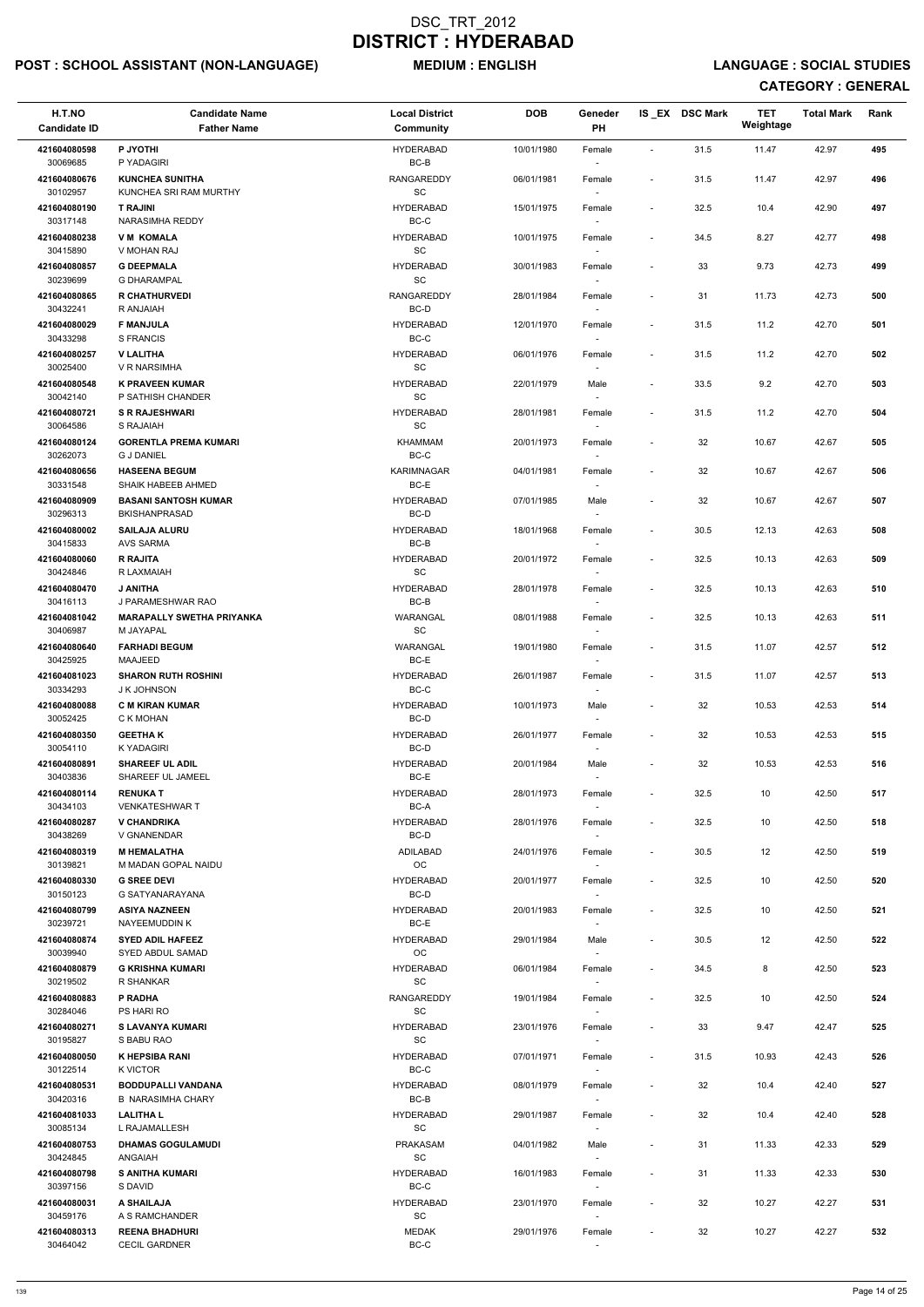## POST : SCHOOL ASSISTANT (NON-LANGUAGE) MEDIUM : ENGLISH LANGUAGE : SOCIAL STUDIES

| H.T.NO<br><b>Candidate ID</b> | <b>Candidate Name</b><br><b>Father Name</b>             | <b>Local District</b><br>Community               | <b>DOB</b> | Geneder<br>PH                      |                          | IS_EX DSC Mark | <b>TET</b><br>Weightage | <b>Total Mark</b> | Rank |
|-------------------------------|---------------------------------------------------------|--------------------------------------------------|------------|------------------------------------|--------------------------|----------------|-------------------------|-------------------|------|
| 421604080522<br>30452060      | <b>K SRIDEVI</b><br>K SADANANDAM                        | MEDAK<br>$BC-B$                                  | 02/01/1979 | Female                             | $\overline{\phantom{a}}$ | 32             | 10.27                   | 42.27             | 533  |
| 421604080620<br>30389760      | <b>M SWAROOPA RANI</b><br>M GOPAL REDDY                 | <b>HYDERABAD</b><br>BC-D                         | 21/01/1980 | Female                             | $\blacksquare$           | 32             | 10.27                   | 42.27             | 534  |
| 421604080728<br>30466664      | A PAVANI<br>A KRISHNA                                   | <b>HYDERABAD</b><br>BC-B                         | 28/01/1981 | Female<br>$\overline{\phantom{a}}$ | $\overline{\phantom{a}}$ | 32             | 10.27                   | 42.27             | 535  |
| 421604080962                  | <b>IMRANA SHEREEN</b>                                   | <b>HYDERABAD</b>                                 | 30/01/1986 | Female                             | $\overline{\phantom{a}}$ | 30             | 12.27                   | 42.27             | 536  |
| 30343332<br>421604080985      | <b>SHAIK MUSTAFA</b><br><b>RAMYAL</b>                   | OC<br><b>HYDERABAD</b>                           | 28/01/1986 | $\overline{\phantom{a}}$<br>Female | $\overline{\phantom{a}}$ | 32             | 10.27                   | 42.27             | 537  |
| 30247152<br>421604080375      | K LAKSHMANA MURTHY<br><b>KHUTUJA SULTANA</b>            | $\operatorname{\textsf{SC}}$<br><b>HYDERABAD</b> | 10/01/1977 | $\sim$<br>Female                   | $\overline{\phantom{a}}$ | 32.5           | 9.73                    | 42.23             | 538  |
| 30256380<br>421604080085      | IFTHAQAR MOHIUDDIN<br><b>AMITHA TAVITIKI</b>            | $BC-E$<br><b>HYDERABAD</b>                       | 10/01/1973 | OH<br>Female                       | $\blacksquare$           | 33             | 9.2                     | 42.20             | 539  |
| 30465867<br>421604080456      | <b>BABU RAO</b><br><b>LATHA D V N</b>                   | $\operatorname{\textsf{SC}}$<br><b>HYDERABAD</b> | 01/01/1978 | Female                             | $\overline{\phantom{a}}$ | 33             | 9.2                     | 42.20             | 540  |
| 30293214                      | D V S G PRASADA RAO                                     | SC                                               |            | $\overline{\phantom{a}}$           |                          |                |                         |                   |      |
| 421604081002<br>30404175      | <b>HALEEMA SADIA</b><br>S M SAMIUDDIN                   | <b>HYDERABAD</b><br>BC-E                         | 02/01/1987 | Female<br>$\sim$                   | $\overline{\phantom{a}}$ | 31             | 11.2                    | 42.20             | 541  |
| 421604080194<br>30060240      | <b>KRISHNA KALA G</b><br>RAM MURTHY G                   | <b>HYDERABAD</b><br>SC                           | 04/01/1975 | Female                             | $\sim$                   | 33.5           | 8.67                    | 42.17             | 542  |
| 421604080369<br>30042695      | <b>BINDU D</b><br><b>JOSEPH</b>                         | <b>HYDERABAD</b><br>SC                           | 04/01/1977 | Female                             | $\blacksquare$           | 31.5           | 10.67                   | 42.17             | 543  |
| 421604080483<br>30368910      | <b>BOYA BHARGAVI</b><br>LAXMAIAH                        | <b>HYDERABAD</b><br>SC                           | 28/01/1978 | Female<br>$\sim$                   | $\blacksquare$           | 31.5           | 10.67                   | 42.17             | 544  |
| 421604080650<br>30446090      | K VIJAYA LAXMI<br>PENTAIAH K                            | <b>HYDERABAD</b><br>BC-D                         | 09/01/1980 | Female<br>$\overline{\phantom{a}}$ | <b>YES</b>               | 31.5           | 10.67                   | 42.17             | 545  |
| 421604081084                  | <b>S BHARATHI</b>                                       | RANGAREDDY                                       | 17/01/1989 | Female                             | $\overline{\phantom{a}}$ | 33.5           | 8.67                    | 42.17             | 546  |
| 30133120<br>421604080458      | <b>S RAMULU</b><br><b>ASFIA FATIMA</b>                  | <b>ST</b><br><b>HYDERABAD</b>                    | 11/01/1978 | Female                             |                          | 30             | 12.13                   | 42.13             | 547  |
| 30063861<br>421604080896      | MD QADER MOHIUDDIN<br><b>BUSHRA JABEEN</b>              | $BC-E$<br><b>HYDERABAD</b>                       | 07/01/1984 | Female                             | $\overline{\phantom{a}}$ | 30             | 12.13                   | 42.13             | 548  |
| 30332458<br>421604080390      | MD AMJAD KHAN<br><b>S SANTOSH</b>                       | OC<br>RANGAREDDY                                 | 15/01/1977 | $\overline{\phantom{a}}$<br>Female | $\overline{\phantom{a}}$ | 31.5           | 10.53                   | 42.03             | 549  |
| 30030766<br>421604080599      | S MOGULAIAH<br><b>AMATUL AZEEM SAFIA</b>                | SC<br><b>HYDERABAD</b>                           | 11/01/1980 | Female                             | $\blacksquare$           | 31.5           | 10.53                   | 42.03             | 550  |
| 30442414<br>421604080882      | ATA JALILI                                              | BC-E<br><b>HYDERABAD</b>                         |            |                                    |                          |                |                         |                   |      |
| 30161890                      | <b>AYESHA SIDDIQUA</b><br><b>MD NASEERUDDIN</b>         | BC-E                                             | 15/01/1984 | Female<br>$\overline{\phantom{a}}$ | $\blacksquare$           | 31.5           | 10.53                   | 42.03             | 551  |
| 421604080474<br>30270112      | <b>P ARUNA DEVI</b><br>P VENKAT RAMULU                  | <b>HYDERABAD</b><br>BC-B                         | 09/01/1978 | Female<br>$\sim$                   | $\overline{\phantom{a}}$ | 32             | 10                      | 42.00             | 552  |
| 421604080631<br>30103350      | <b>SHEREEN BANU</b><br><b>AHMED ALI</b>                 | <b>HYDERABAD</b><br>BC-E                         | 25/01/1980 | Female<br>$\overline{\phantom{a}}$ | $\overline{\phantom{a}}$ | 30             | 12                      | 42.00             | 553  |
| 421604080694<br>30159210      | <b>D BHAVANI</b><br>D MUTHYAM RAO                       | <b>HYDERABAD</b><br>BC-D                         | 18/01/1981 | Female                             | $\overline{\phantom{a}}$ | 32             | 10                      | 42.00             | 554  |
| 421604080782<br>30288183      | <b>D JYOTSNA</b><br>D SRI RAMULU                        | <b>HYDERABAD</b><br><b>SC</b>                    | 02/01/1982 | Female                             | $\blacksquare$           | 32.5           | 9.47                    | 41.97             | 555  |
| 421604080360<br>30422791      | P NAVANEETHA<br>P KESHAVRAO                             | <b>HYDERABAD</b><br>BC-D                         | 23/01/1977 | Female<br>$\overline{\phantom{a}}$ | $\overline{\phantom{a}}$ | 31             | 10.93                   | 41.93             | 556  |
| 421604080773                  | <b>ASMA AMBARIEN</b>                                    | <b>HYDERABAD</b>                                 | 08/01/1982 | Female                             | $\overline{\phantom{a}}$ | 29             | 12.93                   | 41.93             | 557  |
| 30064177<br>421604080410      | MOHD SHUJAAT ALI<br><b>FAKEHA JABEEN</b>                | <b>OC</b><br><b>HYDERABAD</b>                    | 28/01/1977 | $\sim$<br>Female                   | $\overline{\phantom{a}}$ | 31.5           | 10.4                    | 41.90             | 558  |
| 30387689<br>421604080672      | ABUL FAZAL MD FAZLULLAH<br><b>ARROJU SANTOSH KUMARI</b> | BC-E<br><b>HYDERABAD</b>                         | 20/01/1981 | Female                             | $\blacksquare$           | 31.5           | 10.4                    | 41.90             | 559  |
| 30331044<br>421604080749      | A VENKATA CHARY<br><b>N SHIVA KUMAR</b>                 | BC-B<br><b>HYDERABAD</b>                         | 24/01/1982 | Male                               | $\blacksquare$           | 33             | 8.8                     | 41.80             | 560  |
| 30442223<br>421604080643      | N ASHOK<br><b>B J NAVANEETHA</b>                        | SC<br><b>HYDERABAD</b>                           | 05/01/1980 | $\sim$<br>Female                   | $\blacksquare$           | 31.5           | 10.27                   | 41.77             | 561  |
| 30452091<br>421604080785      | <b>B R JOSEPH</b><br><b>B RADHIKA GOUD</b>              | BC-C<br><b>HYDERABAD</b>                         | 10/01/1982 | $\sim$<br>Female                   | $\blacksquare$           | 31.5           | 10.27                   | 41.77             | 562  |
| 30453494                      | <b>B TIRUPATAHIAH GOUD</b>                              | BC-B                                             |            |                                    |                          |                |                         |                   |      |
| 421604080838<br>30419650      | <b>R KRANTHI</b><br>R UPPALAIAH                         | RANGAREDDY<br>BC-B                               | 17/01/1983 | Female                             | $\blacksquare$           | 31.5           | 10.27                   | 41.77             | 563  |
| 421604081052<br>30325172      | <b>GOUHER FATIMA</b><br>MD RAFI UDDIN                   | <b>HYDERABAD</b><br>BC-E                         | 27/01/1988 | Female                             | $\overline{\phantom{a}}$ | 31.5           | 10.27                   | 41.77             | 564  |
| 421604080917<br>30088495      | <b>SHAHNAAZ ARA SAJID</b><br>KHAJA MUBASIR ALI SAJID    | <b>HYDERABAD</b><br>BC-E                         | 05/01/1985 | Female<br>$\overline{\phantom{a}}$ |                          | 30.5           | 11.2                    | 41.70             | 565  |
| 421604080098<br>30434156      | <b>RAVI KISHORE</b><br>A SATHYANARAYANA                 | <b>HYDERABAD</b><br>BC-A                         | 10/01/1973 | Male<br>$\overline{\phantom{a}}$   |                          | 31             | 10.67                   | 41.67             | 566  |
| 421604080160<br>30055951      | <b>KHALIDA BEGUM</b><br>MOHD OMER                       | <b>HYDERABAD</b><br>BC-E                         | 29/01/1974 | Female                             | $\overline{\phantom{a}}$ | 31             | 10.67                   | 41.67             | 567  |
| 421604080398                  | <b>G PURNIMA</b>                                        | <b>KARIMNAGAR</b>                                | 25/01/1977 | $\overline{\phantom{a}}$<br>Female | $\blacksquare$           | 31.5           | 10.13                   | 41.63             | 568  |
| 30422850<br>421604080867      | <b>G ANJAIAH</b><br>ARUNA ANANDA PRIYA                  | BC-B<br><b>HYDERABAD</b>                         | 11/01/1984 | $\sim$<br>Female                   | $\overline{\phantom{a}}$ | 31.5           | 10.13                   | 41.63             | 569  |
| 30229631<br>421604080908      | THOMAS JOSEPH<br><b>SHILPA S</b>                        | $BC-C$<br><b>HYDERABAD</b>                       | 21/01/1985 | $\overline{\phantom{a}}$<br>Female | $\overline{\phantom{a}}$ | 31.5           | 10.13                   | 41.63             | 570  |
| 30466727                      | MANIKYAM                                                | BC-D                                             |            | $\sim$                             |                          |                |                         |                   |      |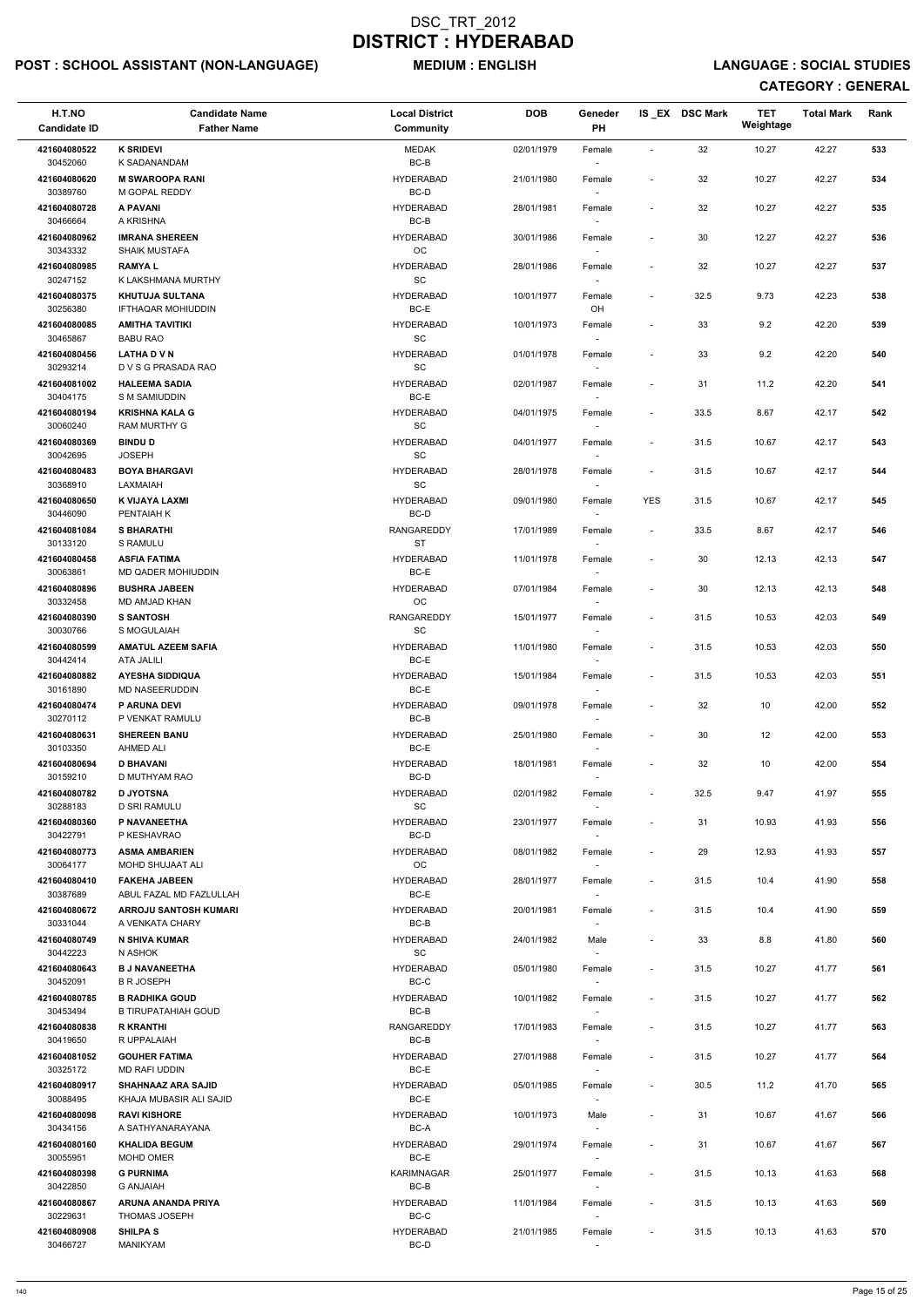## POST : SCHOOL ASSISTANT (NON-LANGUAGE) MEDIUM : ENGLISH LANGUAGE : SOCIAL STUDIES

| H.T.NO<br><b>Candidate ID</b> | <b>Candidate Name</b><br><b>Father Name</b>                | <b>Local District</b><br>Community               | <b>DOB</b> | Geneder<br>PH                      |                          | IS_EX DSC Mark | <b>TET</b><br>Weightage | <b>Total Mark</b> | Rank |
|-------------------------------|------------------------------------------------------------|--------------------------------------------------|------------|------------------------------------|--------------------------|----------------|-------------------------|-------------------|------|
| 421604081097                  | <b>ALIYA PARVEEN</b>                                       | <b>NIZAMABAD</b>                                 | 01/01/1990 | Female                             | $\sim$                   | 31.5           | 10.13                   | 41.63             | 571  |
| 30094884<br>421604080032      | MOHD MUNEERUDDIN<br><b>K SUREKHA RANI</b>                  | BC-E<br>HYDERABAD                                | 01/01/1970 | Female                             | $\overline{\phantom{a}}$ | 30             | 11.6                    | 41.60             | 572  |
| 30193626<br>421604080028      | K V ANAND RAO<br>K ANITHA KUMARI                           | BC-B<br><b>HYDERABAD</b>                         | 10/01/1970 | Female                             | $\overline{\phantom{a}}$ | 30.5           | 11.07                   | 41.57             | 573  |
| 30047995<br>421604080173      | K BHAKTHAVATASALA RAO<br><b>G SHYAMALA KUMARI</b>          | $BC-C$<br><b>HYDERABAD</b>                       | 01/01/1975 | Female                             | $\blacksquare$           | 30.5           | 11.07                   | 41.57             | 574  |
| 30251990                      | <b>G GATTAIAH</b>                                          | BC-B                                             |            | $\sim$                             |                          |                |                         |                   |      |
| 421604081056<br>30432284      | <b>SAMEERA AFREEN</b><br>MOHD AKBER ALI                    | <b>KARIMNAGAR</b><br>BC-E                        | 29/01/1988 | Female<br>$\sim$                   | $\overline{\phantom{a}}$ | 30.5           | 11.07                   | 41.57             | 575  |
| 421604080079<br>30448016      | <b>PADMA BUSI</b><br>SUBHAMANI BUSI                        | OTHER THAN AP<br>SC                              | 29/01/1972 | Female                             | $\overline{\phantom{a}}$ | 31             | 10.53                   | 41.53             | 576  |
| 421604080143<br>30338815      | <b>S MANJULA DEVI</b><br>S RAMACHANDER RAO                 | <b>HYDERABAD</b><br>$\operatorname{\textsf{SC}}$ | 25/01/1974 | Female                             | $\overline{\phantom{a}}$ | 31             | 10.53                   | 41.53             | 577  |
| 421604080192<br>30054032      | A JYOSTNA<br>A PENTAIAH                                    | <b>HYDERABAD</b><br>SC                           | 27/01/1975 | Female<br>$\sim$                   | $\overline{\phantom{a}}$ | 31             | 10.53                   | 41.53             | 578  |
| 421604080197                  | <b>SM BINAYA</b>                                           | <b>HYDERABAD</b>                                 | 24/01/1975 | Female                             | $\overline{\phantom{a}}$ | 31             | 10.53                   | 41.53             | 579  |
| 30046509<br>421604080493      | S MANIK RAO<br><b>B SREEVANI</b>                           | SC<br><b>HYDERABAD</b>                           | 11/01/1978 | Female                             | $\overline{\phantom{a}}$ | 31             | 10.53                   | 41.53             | 580  |
| 30304042<br>421604080780      | <b>BABUPRASAD</b><br><b>SAMEENA TABASSUM</b>               | BC-B<br>RANGAREDDY                               | 28/01/1982 | Female                             | $\blacksquare$           | 31             | 10.53                   | 41.53             | 581  |
| 30135544                      | MD BURHANUDDIN                                             | BC-E                                             |            |                                    |                          |                |                         |                   |      |
| 421604080181<br>30441039      | POTHURAJ MADHAVILATHA<br>POTHURAJ KULLAI SWAMY             | <b>HYDERABAD</b><br>BC-D                         | 25/01/1975 | Female                             | $\overline{\phantom{a}}$ | 31.5           | 10                      | 41.50             | 582  |
| 421604080251<br>30256109      | E HYMAVATHI<br>E B EKAMBARAM                               | <b>HYDERABAD</b><br>BC-A                         | 14/01/1976 | Female<br>$\sim$                   | $\overline{\phantom{a}}$ | 31.5           | 10                      | 41.50             | 583  |
| 421604080592<br>30433558      | <b>AVACHETTI MADHURI SURESH</b><br><b>AVACHEETI SURESH</b> | OTHER THAN AP<br>BC-D                            | 07/01/1980 | Female                             | $\overline{\phantom{a}}$ | 31.5           | 10                      | 41.50             | 584  |
| 421604080794<br>30453897      | <b>S FARIDHA</b><br><b>SYED HARIF</b>                      | RANGAREDDY<br>BC-E                               | 25/01/1982 | Female                             | $\overline{\phantom{a}}$ | 31.5           | 10                      | 41.50             | 585  |
| 421604080875                  | <b>FAHMIDA SHIREEN</b>                                     | <b>HYDERABAD</b>                                 | 01/01/1984 | Female                             | $\overline{\phantom{a}}$ | 31.5           | 10                      | 41.50             | 586  |
| 30417628<br>421604080910      | MOHD GHOUSE<br><b>TABASSUM SULTANA</b>                     | BC-E<br><b>RANGAREDDY</b>                        | 08/01/1985 | $\overline{\phantom{a}}$<br>Female | $\overline{\phantom{m}}$ | 31.5           | 10                      | 41.50             | 587  |
| 30401578<br>421604080949      | <b>MS SABIR MIYA</b><br><b>T PRASANNA RANI</b>             | BC-B<br><b>RANGAREDDY</b>                        | 07/01/1986 | $\sim$<br>Female                   | $\overline{\phantom{a}}$ | 33.5           | 8                       | 41.50             | 588  |
| 30464499<br>421604080808      | <b>T PRAKASH</b><br><b>SHARMILA</b>                        | SC<br><b>MEDAK</b>                               | 10/01/1983 | Female                             | $\overline{\phantom{a}}$ | 30.5           | 10.93                   | 41.43             | 589  |
| 30321639                      | <b>GANESH SINGH</b>                                        | BC-B                                             |            |                                    |                          |                |                         |                   |      |
| 421604080568<br>30327949      | <b>KHUDSIYA</b><br><b>SHAIK HUSSAIN</b>                    | <b>HYDERABAD</b><br>BC-E                         | 21/01/1979 | Female                             | $\overline{\phantom{a}}$ | 31             | 10.4                    | 41.40             | 590  |
| 421604080624<br>30420822      | <b>SAMINA NIKHAT</b><br>NAZEER AHMED SIDDIQUI              | NIZAMABAD<br>BC-E                                | 05/01/1980 | Female<br>$\sim$                   | $\overline{\phantom{a}}$ | 31             | 10.4                    | 41.40             | 591  |
| 421604081018<br>30188695      | <b>T HARINI</b><br>T M SHIVARAJ                            | <b>HYDERABAD</b><br>SC                           | 26/01/1987 | Female                             | $\overline{\phantom{a}}$ | 32             | 9.33                    | 41.33             | 592  |
| 421604080274<br>30450811      | SUNKARA RAJARAJESWARI<br>SATYANARAYANA CHARI               | <b>KURNOOL</b><br>BC-B                           | 04/01/1976 | Female                             | $\overline{\phantom{a}}$ | 30.5           | 10.8                    | 41.30             | 593  |
| 421604080468                  | <b>S SANGEETHA</b>                                         | <b>MEDAK</b><br>SC                               | 26/01/1978 | Female                             | $\overline{\phantom{a}}$ | 32.5           | 8.8                     | 41.30             | 594  |
| 30438418<br>421604080480      | S NARENDER<br><b>M S SUMAN</b>                             | OTHER THAN AP                                    | 30/01/1978 | $\sim$<br>Female                   | $\overline{\phantom{a}}$ | 30.5           | 10.8                    | 41.30             | 595  |
| 30227848<br>421604081068      | <b>MBVSKUMAR</b><br><b>NOORUNNISA BEGUM</b>                | BC-C<br>NIZAMABAD                                | 25/01/1989 | Female                             | $\overline{\phantom{a}}$ | 30.5           | 10.8                    | 41.30             | 596  |
| 30118796<br>421604080138      | <b>MA SAMAD</b><br><b>FATIMA JABEEN</b>                    | BC-E<br>HYDERABAD                                | 05/01/1974 | $\sim$<br>Female                   | $\blacksquare$           | 29             | 12.27                   | 41.27             | 597  |
| 30459011<br>421604080317      | SYED ABDUL KAREEM<br><b>MARY MANIKYA VEENA</b>             | OC<br>HYDERABAD                                  | 21/01/1976 |                                    | $\overline{\phantom{a}}$ | 31             | 10.27                   | 41.27             | 598  |
| 30314151                      | <b>ISRAEL MA</b>                                           | BC-C                                             |            | Female                             |                          |                |                         |                   |      |
| 421604080320<br>30330499      | <b>POLLOJ RAMADEVI</b><br>P RAJAIAH                        | RANGAREDDY<br>BC-B                               | 30/01/1976 | Female<br>$\sim$                   | $\blacksquare$           | 31             | 10.27                   | 41.27             | 599  |
| 421604080701<br>30409561      | <b>CH PUSHPALATHA</b><br><b>CH BEEMAIAH</b>                | RANGAREDDY<br>BC-B                               | 12/01/1981 | Female<br>$\sim$                   | $\overline{\phantom{a}}$ | 30             | 11.2                    | 41.20             | 600  |
| 421604081075<br>30279243      | <b>SAMREEN BEGUM</b><br><b>MOHAMMED MAIRAJ UDDIN</b>       | <b>HYDERABAD</b><br>BC-E                         | 15/01/1989 | Female                             | $\overline{\phantom{a}}$ | 30.5           | 10.67                   | 41.17             | 601  |
| 421604080560                  | <b>H MADHAVI</b>                                           | HYDERABAD                                        | 15/01/1979 | Female                             | $\overline{\phantom{a}}$ | 29             | 12.13                   | 41.13             | 602  |
| 30098627<br>421604080566      | ANANDRAJU<br><b>QUJISTA PARVEEN AHMADI</b>                 | ОC<br><b>HYDERABAD</b>                           | 16/01/1979 | Female                             | $\overline{\phantom{a}}$ | 31             | 10.13                   | 41.13             | 603  |
| 30134277<br>421604080938      | MOHD ABDUL HAI<br><b>DESHAM SRI VANI</b>                   | BC-E<br><b>HYDERABAD</b>                         | 04/01/1985 | $\sim$<br>Female                   |                          | 31             | 10.13                   | 41.13             | 604  |
| 30296202<br>421604081065      | <b>D RAVINDAR GOUD</b><br><b>K MAJEE</b>                   | BC-B<br><b>HYDERABAD</b>                         | 24/01/1989 |                                    |                          |                | 8.13                    |                   | 605  |
| 30404719                      | K KONDAIAH                                                 | SC                                               |            | Female<br>$\overline{\phantom{a}}$ | $\overline{\phantom{a}}$ | 33             |                         | 41.13             |      |
| 421604080839<br>30102578      | <b>SUJATHA S</b><br><b>BABUS</b>                           | <b>HYDERABAD</b><br>SC                           | 20/01/1983 | Female<br>$\overline{\phantom{a}}$ | $\overline{\phantom{a}}$ | 31.5           | 9.6                     | 41.10             | 606  |
| 421604080705<br>30103137      | <b>THALLAPELLI BHARATHI</b><br>THALLAPELLI MALLESHAM       | WARANGAL<br>SC                                   | 25/01/1981 | Female<br>$\overline{\phantom{a}}$ | $\overline{\phantom{a}}$ | 30             | 11.07                   | 41.07             | 607  |
| 421604080772<br>30430408      | <b>TALLOJU MADHAVI</b><br>TALLOJU KRISHNAMACHARY           | <b>HYDERABAD</b><br>BC-B                         | 27/01/1982 | Female                             | $\overline{\phantom{a}}$ | 30             | 11.07                   | 41.07             | 608  |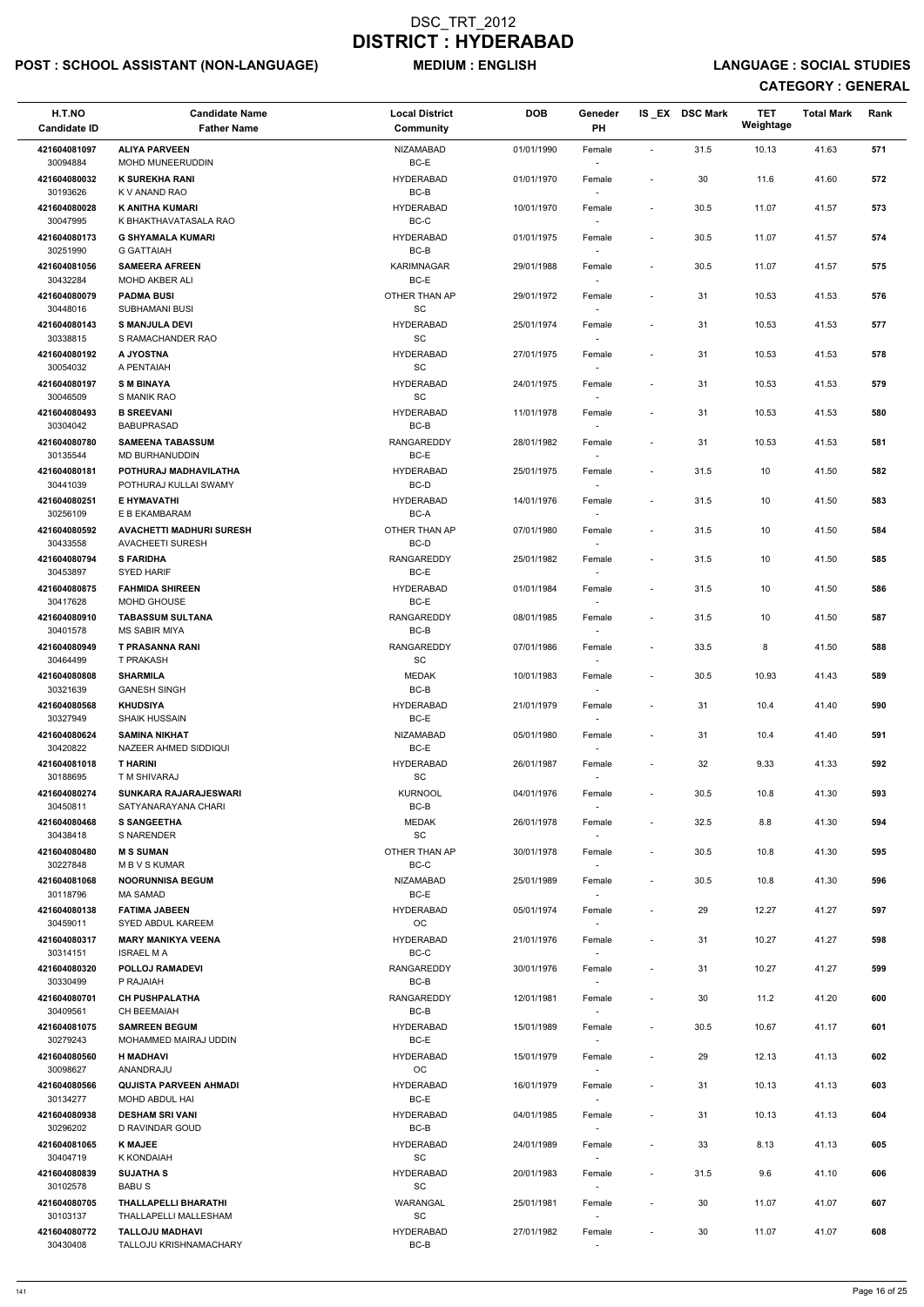## POST : SCHOOL ASSISTANT (NON-LANGUAGE) MEDIUM : ENGLISH LANGUAGE : SOCIAL STUDIES

| H.T.NO<br><b>Candidate ID</b> | <b>Candidate Name</b><br><b>Father Name</b>                   | <b>Local District</b><br>Community                | <b>DOB</b> | Geneder<br>PH                      |                              | IS_EX DSC Mark | <b>TET</b><br>Weightage | <b>Total Mark</b> | Rank |
|-------------------------------|---------------------------------------------------------------|---------------------------------------------------|------------|------------------------------------|------------------------------|----------------|-------------------------|-------------------|------|
| 421604080907<br>30411385      | <b>B VANITHA</b><br><b>BKISHAN RAO</b>                        | <b>RANGAREDDY</b><br>$\operatorname{\textsf{SC}}$ | 01/01/1985 | Female                             | $\blacksquare$               | 32             | 9.07                    | 41.07             | 609  |
| 421604080125                  | <b>M UMA RANI</b>                                             | <b>HYDERABAD</b>                                  | 01/01/1974 | Female                             | $\overline{\phantom{a}}$     | 30.5           | 10.53                   | 41.03             | 610  |
| 30449212<br>421604080523      | M MACHANDER<br><b>SATHAIAH JAYASREE</b>                       | $BC-B$<br><b>RANGAREDDY</b>                       | 06/01/1979 | Female                             | $\overline{\phantom{a}}$     | 30.5           | 10.53                   | 41.03             | 611  |
| 30286632<br>421604081032      | M SATHAIAH<br>YASMEEN BEGUM                                   | SC<br><b>HYDERABAD</b>                            | 20/01/1987 | Female                             | $\overline{\phantom{a}}$     | 30.5           | 10.53                   | 41.03             | 612  |
| 30471320                      | MOHD AZEEMUDDIN                                               | BC-E                                              |            | $\overline{\phantom{a}}$           |                              |                |                         |                   |      |
| 421604080003<br>30448657      | <b>N GEETHA</b><br>N VENKATESHWAR RAO                         | <b>HYDERABAD</b><br>BC-D                          | 23/01/1968 | Female                             | $\overline{\phantom{a}}$     | 31             | 10                      | 41.00             | 613  |
| 421604080509                  | <b>ANEES FATHIMA</b>                                          | <b>HYDERABAD</b>                                  | 21/01/1979 | Female                             | $\overline{\phantom{a}}$     | 31             | 10                      | 41.00             | 614  |
| 30394787                      | MD RUKNUDDIN                                                  | BC-E                                              |            |                                    |                              |                |                         |                   |      |
| 421604080716<br>30308468      | <b>ARPANAD</b><br><b>EMMANUEL</b>                             | NIZAMABAD<br>$BC-C$                               | 15/01/1981 | Female                             | $\overline{\phantom{a}}$     | 31             | 10                      | 41.00             | 615  |
| 421604080739<br>30139501      | <b>SHAHEDA BEGUM</b><br><b>KHADER KHAN</b>                    | <b>HYDERABAD</b><br>BC-E                          | 06/01/1982 | Female                             | $\tilde{\phantom{a}}$        | 29             | 12                      | 41.00             | 616  |
| 421604080793                  | <b>SYEDA FARHEEN JEHAN</b>                                    | <b>HYDERABAD</b>                                  | 14/01/1982 | Female                             | $\overline{\phantom{a}}$     | 29             | 12                      | 41.00             | 617  |
| 30090726                      | <b>SYED FAKHRUDDIN</b>                                        | BC-E                                              |            |                                    |                              |                |                         |                   |      |
| 421604081035<br>30286941      | <b>RAKIA TAZEEN</b><br>SANA ULLAH KHAN                        | HYDERABAD<br>OC                                   | 16/01/1988 | Female                             | $\overline{\phantom{a}}$     | 29             | 12                      | 41.00             | 618  |
| 421604081051<br>30335188      | <b>SUJATHAY</b><br><b>JANGAIAHY</b>                           | <b>RANGAREDDY</b><br><b>ST</b>                    | 25/01/1988 | Female                             | $\overline{\phantom{a}}$     | 31             | 10                      | 41.00             | 619  |
| 421604081053                  | KOPPULA SHRAVAN KUMAR                                         | KARIMNAGAR                                        | 03/01/1988 | Male                               | $\overline{\phantom{a}}$     | 31             | 10                      | 41.00             | 620  |
| 30442912<br>421604080306      | <b>MUTHAIAH</b><br><b>P MYTHILI</b>                           | SC<br><b>HYDERABAD</b>                            | 25/01/1976 | $\overline{\phantom{a}}$<br>Female | $\overline{\phantom{a}}$     | 30             | 10.93                   | 40.93             | 621  |
| 30089331                      | P SIVA RAMA PRASAD                                            | BC-D                                              |            |                                    |                              |                |                         |                   |      |
| 421604080325<br>30048073      | <b>N JAYASHREE</b><br>A NARAYANAN                             | <b>RANGAREDDY</b><br>$\operatorname{\textsf{SC}}$ | 28/01/1976 | Female                             | $\overline{\phantom{a}}$     | 30             | 10.93                   | 40.93             | 622  |
| 421604080766                  | <b>M SRAVANI</b>                                              | RANGAREDDY                                        | 13/01/1982 | Female                             | $\overline{\phantom{a}}$     | 32             | 8.93                    | 40.93             | 623  |
| 30470308                      | RAJARATNAM                                                    | SC<br><b>HYDERABAD</b>                            |            |                                    |                              |                |                         | 40.90             |      |
| 421604080229<br>30416392      | A PADMALATHA<br>A KRISHNA                                     | <b>SC</b>                                         | 28/01/1975 | Female                             | $\overline{\phantom{a}}$     | 32.5           | 8.4                     |                   | 624  |
| 421604080689<br>30229730      | <b>M PRASANNA KUMARI</b><br>M YADAGIRI                        | <b>HYDERABAD</b><br><b>ST</b>                     | 28/01/1981 | Female                             | $\overline{\phantom{a}}$     | 30.5           | 10.4                    | 40.90             | 625  |
| 421604080123                  | <b>SANDHYA GHELOT</b>                                         | <b>HYDERABAD</b>                                  | 18/01/1973 | Female                             | $\overline{\phantom{a}}$     | 31             | 9.87                    | 40.87             | 626  |
| 30102540<br>421604081072      | <b>RAMKISHEN GHELOT</b><br><b>MOHAMMADI BEGUM</b>             | <b>SC</b><br><b>HYDERABAD</b>                     | 17/01/1989 | Female                             | $\overline{\phantom{a}}$     | 29             | 11.87                   | 40.87             | 627  |
| 30039623<br>421604080775      | <b>MOHD HAMEED</b><br><b>HASEENA BEGUM</b>                    | BC-E<br>WARANGAL                                  | 20/01/1982 | Female                             | $\overline{\phantom{a}}$     | 29.5           | 11.33                   | 40.83             | 628  |
| 30253342<br>421604080881      | MOHAMMED HABEEB UDDIN<br><b>FATIMA SHAHBAZ</b>                | BC-E<br>HYDERABAD                                 | 13/01/1984 | $\sim$<br>Female                   | $\overline{\phantom{a}}$     | 29.5           | 11.33                   | 40.83             | 629  |
| 30444173<br>421604081028      | KHAJA SHAHABAZUDDIN<br><b>ZEHRA PARVEEN</b>                   | BC-E<br><b>HYDERABAD</b>                          | 28/01/1987 | Female                             | $\overline{\phantom{a}}$     | 29.5           | 11.33                   | 40.83             | 630  |
| 30008787                      | <b>MD TAJUDDIN</b>                                            | BC-E                                              |            |                                    |                              |                |                         |                   |      |
| 421604080212<br>30246947      | <b>AFSHAN JABEEN FATIMA</b><br>MOHD AMJAD ALI                 | <b>HYDERABAD</b><br>BC-E                          | 14/01/1975 | Female<br>$\sim$                   | $\overline{\phantom{a}}$     | 30             | 10.8                    | 40.80             | 631  |
| 421604080905                  | <b>GAZALA TARANNUM</b>                                        | HYDERABAD                                         | 25/01/1984 | Female                             | $\overline{\phantom{a}}$     | 30             | 10.8                    | 40.80             | 632  |
| 30287849<br>421604080423      | <b>FAREED AHMED SHARIEF</b><br>PARNANDI VENKATA MADHAVI LATHA | BC-E<br>OTHER THAN AP                             | 23/01/1977 |                                    | $\overline{\phantom{a}}$     | 28.5           | 12.27                   | 40.77             | 633  |
| 30434645                      | PARNANDI VENKATA RAMMOHAN RAO                                 | <b>OC</b>                                         |            | Female<br>$\overline{\phantom{a}}$ |                              |                |                         |                   |      |
| 421604080570<br>30402110      | <b>ANJUTA RANI</b><br><b>JAYAPRAKASH</b>                      | <b>HYDERABAD</b><br>BC-D                          | 30/01/1979 | Female                             | $\overline{\phantom{a}}$     | 28.5           | 12.27                   | 40.77             | 634  |
| 421604080346<br>30331295      | <b>AYESHA FATIMA</b><br>MD AFZAL SHAREEF                      | <b>HYDERABAD</b><br>BC-E                          | 03/01/1977 | Female                             | $\overline{\phantom{a}}$     | 29.5           | 11.2                    | 40.70             | 635  |
| 421604081034<br>30249664      | <b>SUMAYYA FIRDOUS</b><br>ABDUL QUDDUS ANWAR                  | <b>HYDERABAD</b><br>BC-E                          | 18/01/1987 | Female                             | $\overline{\phantom{a}}$     | 29.5           | 11.2                    | 40.70             | 636  |
| 421604081067                  | <b>REHANA</b>                                                 | HYDERABAD                                         | 18/01/1989 | $\sim$<br>Female                   | $\overline{\phantom{a}}$     | 29.5           | 11.2                    | 40.70             | 637  |
| 30331504                      | MOHAMMED HASHIM                                               | BC-E                                              |            |                                    |                              |                |                         |                   |      |
| 421604080923<br>30430027      | <b>PREETHIM</b><br><b>RAMASWAMY</b>                           | <b>RANGAREDDY</b><br><b>ST</b>                    | 19/01/1985 | Female                             | $\blacksquare$               | 30             | 10.67                   | 40.67             | 638  |
| 421604080149<br>30442824      | <b>RAFAT FATIMA RESHMA</b><br>MD AFZAL UDDIN SALEEM           | HYDERABAD<br>BC-E                                 | 02/01/1974 | Female                             | $\overline{\phantom{a}}$     | 30.5           | 10.13                   | 40.63             | 639  |
| 421604080750                  | PADMAVATHI A                                                  | <b>HYDERABAD</b>                                  | 26/01/1982 | Female                             | $\overline{\phantom{a}}$     | 30.5           | 10.13                   | 40.63             | 640  |
| 30023277                      | <b>NARASIMHA</b>                                              | SC                                                |            |                                    |                              |                |                         |                   |      |
| 421604080195<br>30188456      | <b>B PADMA</b><br><b>B JAGANATH</b>                           | HYDERABAD<br>$\operatorname{\textsf{SC}}$         | 05/01/1975 | Female                             |                              | 31             | 9.6                     | 40.60             | 641  |
| 421604080995<br>30293074      | <b>D SOWMYA</b><br>D KRISHNA BABU                             | <b>HYDERABAD</b><br>SC                            | 29/01/1987 | Female                             | $\overline{\phantom{a}}$     | 31.5           | 9.07                    | 40.57             | 642  |
| 421604080335                  | <b>S S V N JYOTI</b>                                          | <b>HYDERABAD</b>                                  | 01/01/1977 | Female                             | $\qquad \qquad \blacksquare$ | 32             | 8.53                    | 40.53             | 643  |
| 30336957<br>421604080462      | S BHASKAR RAO<br><b>IFFATH TASNEEM</b>                        | ОC<br>HYDERABAD                                   | 27/01/1978 | OH<br>Female                       | $\qquad \qquad \blacksquare$ | 30             | 10.53                   | 40.53             | 644  |
| 30471839                      | MD ABDUL MAJEED                                               | BC-E                                              |            | $\overline{\phantom{a}}$           |                              |                |                         |                   |      |
| 421604080465<br>30410237      | <b>REETU SINGH T</b><br>T ANAND SWAROOP SINGH                 | HYDERABAD<br>BC-B                                 | 29/01/1978 | Female                             | $\overline{\phantom{a}}$     | 30.5           | 10                      | 40.50             | 645  |
| 421604080331<br>30440703      | <b>SAILAJAN</b><br>SRIHARI N                                  | <b>HYDERABAD</b><br>$\operatorname{\textsf{SC}}$  | 20/01/1977 | Female<br>$\sim$                   | $\overline{\phantom{a}}$     | 31             | 9.47                    | 40.47             | 646  |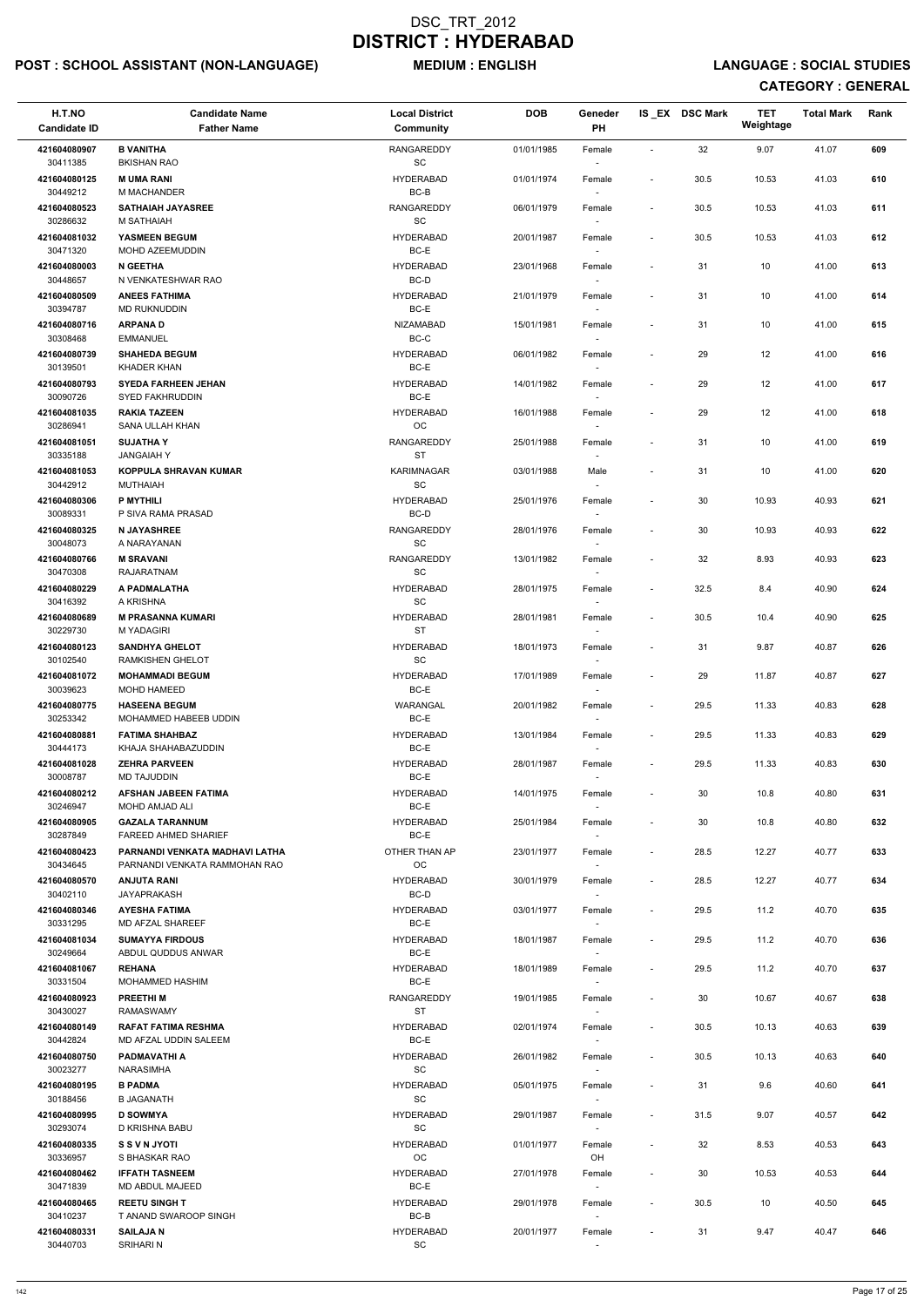## POST : SCHOOL ASSISTANT (NON-LANGUAGE) MEDIUM : ENGLISH LANGUAGE : SOCIAL STUDIES

| H.T.NO<br><b>Candidate ID</b> | <b>Candidate Name</b><br><b>Father Name</b>        | <b>Local District</b><br>Community                | <b>DOB</b> | Geneder<br>PH                      |                          | IS EX DSC Mark | TET<br>Weightage | <b>Total Mark</b> | Rank |
|-------------------------------|----------------------------------------------------|---------------------------------------------------|------------|------------------------------------|--------------------------|----------------|------------------|-------------------|------|
| 421604080080<br>30261197      | <b>D KRISHNAVENI</b><br>LATE D SAMBHAJI            | <b>RANGAREDDY</b><br>$\operatorname{\textsf{SC}}$ | 11/01/1972 | Female                             | $\sim$                   | 32             | 8.4              | 40.40             | 647  |
| 421604080227<br>30452113      | <b>SUNITHA KUMARI C</b><br>MOHAN ROA C             | <b>HYDERABAD</b><br>SC                            | 10/01/1975 | Female                             | $\overline{\phantom{a}}$ | 32             | 8.4              | 40.40             | 648  |
| 421604080266<br>30302280      | <b>D S SARITHA</b><br>D SANJEEVA RAO               | <b>HYDERABAD</b><br>SC                            | 07/01/1976 | Female                             | $\blacksquare$           | 30             | 10.4             | 40.40             | 649  |
| 421604080452                  | <b>D SARITHA</b>                                   | <b>HYDERABAD</b>                                  | 10/01/1978 | Female                             | $\overline{\phantom{a}}$ | 30             | 10.4             | 40.40             | 650  |
| 30196732<br>421604080821      | <b>D JAGAN</b><br><b>SPENCERS LADY DIANA</b>       | BC-B<br><b>HYDERABAD</b>                          | 30/01/1983 | $\sim$<br>Female                   | $\overline{\phantom{a}}$ | 30             | 10.4             | 40.40             | 651  |
| 30447426                      | C ENOCH DAVID                                      | BC-C                                              |            | $\overline{\phantom{a}}$           |                          |                |                  |                   |      |
| 421604080943<br>30295911      | <b>JYOTHI A</b><br>A NARAYANA                      | <b>HYDERABAD</b><br>$BC-B$                        | 16/01/1985 | Female                             | $\overline{\phantom{a}}$ | 30             | 10.4             | 40.40             | 652  |
| 421604080851<br>30187962      | <b>BOKINALA SUKANYA</b><br>BOKINALA SREENIVASA RAO | RANGAREDDY<br>$\operatorname{\textsf{SC}}$        | 25/01/1983 | Female                             | $\overline{\phantom{a}}$ | 30.5           | 9.87             | 40.37             | 653  |
| 421604080709<br>30465664      | <b>NUSRATH JAHAN SULTANA</b><br><b>M A GAFFAR</b>  | <b>MAHABUBNAGAR</b><br>BC-E                       | 14/01/1981 | Female                             | $\overline{\phantom{a}}$ | 29.5           | 10.8             | 40.30             | 654  |
| 421604080333<br>30284890      | <b>V BHARATHI</b><br>V RAMULU                      | <b>RANGAREDDY</b><br>BC-D                         | 06/01/1977 | Female                             | $\overline{\phantom{a}}$ | 30             | 10.27            | 40.27             | 655  |
| 421604080506<br>30242083      | <b>VIJAYA KUMARI K</b><br><b>MALAKONDAIAH K</b>    | RANGAREDDY<br>$\operatorname{\textsf{SC}}$        | 11/01/1979 | Female                             | $\overline{\phantom{a}}$ | 30.5           | 9.73             | 40.23             | 656  |
| 421604080651<br>30452478      | <b>S VANITHA</b><br>S SATYANARAYANA                | <b>HYDERABAD</b><br>BC-B                          | 15/01/1980 | Female                             | $\overline{\phantom{a}}$ | 29             | 11.2             | 40.20             | 657  |
| 421604080417                  | P RADHIKA                                          | <b>HYDERABAD</b>                                  | 17/01/1977 | Female                             | $\overline{\phantom{a}}$ | 29.5           | 10.67            | 40.17             | 658  |
| 30471739<br>421604080835      | PM JAYARAMULU<br><b>M NARASIMHA RAO</b>            | BC-A<br><b>KHAMMAM</b>                            | 13/01/1983 | $\overline{\phantom{a}}$<br>Male   | $\overline{\phantom{a}}$ | 31.5           | 8.67             | 40.17             | 659  |
| 30213208<br>421604080089      | M VENKATESWARLU<br><b>CH VANI</b>                  | SC<br><b>MEDAK</b>                                | 14/01/1973 | Female                             | $\overline{\phantom{a}}$ | 30             | 10.13            | 40.13             | 660  |
| 30390589<br>421604080140      | <b>KOTAM RAJU</b><br><b>P SARITHA</b>              | BC-D<br>NIZAMABAD                                 | 10/01/1974 | Female                             | $\overline{\phantom{a}}$ | 30             | 10.13            | 40.13             | 661  |
| 30089539<br>421604080790      | P RAMA KRISHNA RAO<br><b>C SAILAJA</b>             | BC-D<br><b>RANGAREDDY</b>                         | 10/01/1982 |                                    | $\overline{\phantom{a}}$ | 30             | 10.13            | 40.13             | 662  |
| 30340998                      | C MALLESH                                          | BC-D                                              |            | Female<br>$\overline{\phantom{a}}$ |                          |                |                  |                   |      |
| 421604080888<br>30164360      | <b>AFSHAN JABEEN</b><br><b>MD AYUB ALI</b>         | <b>NIZAMABAD</b><br>BC-E                          | 10/01/1984 | Female                             | $\overline{\phantom{a}}$ | 28.5           | 11.6             | 40.10             | 663  |
| 421604080400<br>30429505      | <b>RK SARASWATHI</b><br><b>RN KRISHNA MURTHY</b>   | <b>RANGAREDDY</b><br>BC-D                         | 27/01/1977 | Female                             | $\overline{\phantom{a}}$ | 27             | 13.07            | 40.07             | 664  |
| 421604080924<br>30417845      | <b>JYOTHI REDDYKUNTA</b><br>R RAMULU               | <b>HYDERABAD</b><br>BC-D                          | 23/01/1985 | Female                             | $\overline{\phantom{a}}$ | 30             | 10               | 40.00             | 665  |
| 421604080005<br>30256059      | <b>GURUDEVIS</b><br>PUNDALIK RAO S                 | <b>RANGAREDDY</b><br><b>SC</b>                    | 17/01/1969 | Female<br>$\sim$                   | $\overline{\phantom{a}}$ | 30.5           | 9.47             | 39.97             | 666  |
| 421604080126<br>30269559      | <b>C M NEERAJA RANI</b><br>C MADHAVA RAO           | <b>HYDERABAD</b><br>SC                            | 26/01/1974 | Female<br>$\sim$                   | $\overline{\phantom{a}}$ | 30.5           | 9.47             | 39.97             | 667  |
| 421604080804                  | <b>FARHEEN SULTANA</b>                             | NALGONDA                                          | 16/01/1983 | Female                             | $\overline{\phantom{a}}$ | 30.5           | 9.47             | 39.97             | 668  |
| 30455100<br>421604080205      | MOHAMMED KHALEELUDDIN<br><b>D ROHINI DEVI</b>      | BC-E<br><b>HYDERABAD</b>                          | 10/01/1975 | OH<br>Female                       | $\overline{\phantom{a}}$ | 29             | 10.93            | 39.93             | 669  |
| 30047284                      | D SANTOSH KUMAR                                    | BC-B                                              |            | $\sim$                             |                          |                |                  |                   |      |
| 421604080355<br>30455449      | <b>K S VANI</b><br><b>K SRIHARI</b>                | <b>HYDERABAD</b><br>BC-B                          | 10/01/1977 | Female                             | $\overline{\phantom{a}}$ | 29             | 10.93            | 39.93             | 670  |
| 421604080597<br>30036494      | <b>K SHELLEY</b><br>K MASHANNA                     | <b>MEDAK</b><br>$\operatorname{\textsf{SC}}$      | 03/01/1980 | Female<br>$\overline{\phantom{a}}$ | $\overline{\phantom{a}}$ | 29             | 10.93            | 39.93             | 671  |
| 421604080013                  | A MURALI DHAR RAO                                  | <b>HYDERABAD</b>                                  | 15/01/1969 | Male                               | $\overline{\phantom{a}}$ | 29.5           | 10.4             | 39.90             | 672  |
| 30318408<br>421604080657      | A BALAMUKUNDA<br><b>K JYOTSNA</b>                  | BC-A<br><b>HYDERABAD</b>                          | 05/01/1981 | Female                             | $\overline{\phantom{a}}$ | 28.5           | 11.33            | 39.83             | 673  |
| 30155902<br>421604081070      | K OJAL<br><b>DAKEY SARITHA SHREE</b>               | BC-B<br>OTHER THAN AP                             | 16/01/1989 | Female                             | $\overline{\phantom{a}}$ | 30.5           | 9.33             | 39.83             | 674  |
| 30084231<br>421604080291      | <b>DAKEY SATYAM</b><br><b>K MANJULA</b>            | SC<br>RANGAREDDY                                  | 07/01/1976 | $\sim$<br>Female                   | $\overline{\phantom{a}}$ | 31             | 8.8              | 39.80             | 675  |
| 30209512                      | K KONDAIAH                                         | <b>SC</b>                                         |            | $\sim$                             |                          |                |                  |                   |      |
| 421604080763<br>30094440      | <b>MAHE JABEEN</b><br><b>MOHD MUNEERUDDIN</b>      | NIZAMABAD<br>BC-E                                 | 08/01/1982 | Female                             | $\overline{\phantom{a}}$ | 29             | 10.8             | 39.80             | 676  |
| 421604081046<br>30151580      | <b>B STEFFI</b><br><b>B DEVADANAM</b>              | <b>HYDERABAD</b><br><b>SC</b>                     | 24/01/1988 | Female                             | $\overline{\phantom{a}}$ | 31             | 8.8              | 39.80             | 677  |
| 421604080100<br>30430067      | P BHEEM SANJAY<br>P KOTAIAH                        | <b>HYDERABAD</b><br>SC                            | 20/01/1973 | Male                               | $\overline{\phantom{a}}$ | 29.5           | 10.27            | 39.77             | 678  |
| 421604080203                  | <b>D SHESHIREKHA</b>                               | <b>HYDERABAD</b>                                  | 07/01/1975 | Female                             |                          | 29.5           | 10.27            | 39.77             | 679  |
| 30045588<br>421604080411      | D ESHWARIAH<br>A ARUNA                             | $\operatorname{\textsf{SC}}$<br>RANGAREDDY        | 01/01/1977 | $\overline{\phantom{a}}$<br>Female | $\overline{\phantom{a}}$ | 27.5           | 12.27            | 39.77             | 680  |
| 30124377<br>421604080655      | <b>HAIAIAH</b><br><b>K LEENA SHUBHAMANI</b>        | BC-A<br><b>MEDAK</b>                              | 03/01/1981 | $\sim$<br>Female                   | $\overline{\phantom{a}}$ | 29.5           | 10.27            | 39.77             | 681  |
| 30441633<br>421604081054      | K JAYAPAL<br>Y SABITHA DEVI                        | BC-C<br><b>HYDERABAD</b>                          | 06/01/1988 | $\sim$<br>Female                   | $\overline{\phantom{a}}$ | 29.5           | 10.27            | 39.77             | 682  |
| 30446949                      | Y MADHUSUDHAN RAO                                  | BC-D                                              |            | $\sim$                             |                          |                |                  |                   |      |
| 421604080945<br>30025864      | <b>D HONEY PRIYA LAZAR</b><br><b>CHRIST DASS D</b> | <b>RANGAREDDY</b><br>$BC-C$                       | 09/01/1985 | Male<br>OH                         |                          | 30             | 9.73             | 39.73             | 683  |
| 421604080163<br>30028487      | R RAJANI GRANDHA<br>SHANKARAIAH                    | <b>HYDERABAD</b><br>BC-B                          | 06/01/1974 | Female<br>$\sim$                   | $\overline{\phantom{a}}$ | 29             | 10.67            | 39.67             | 684  |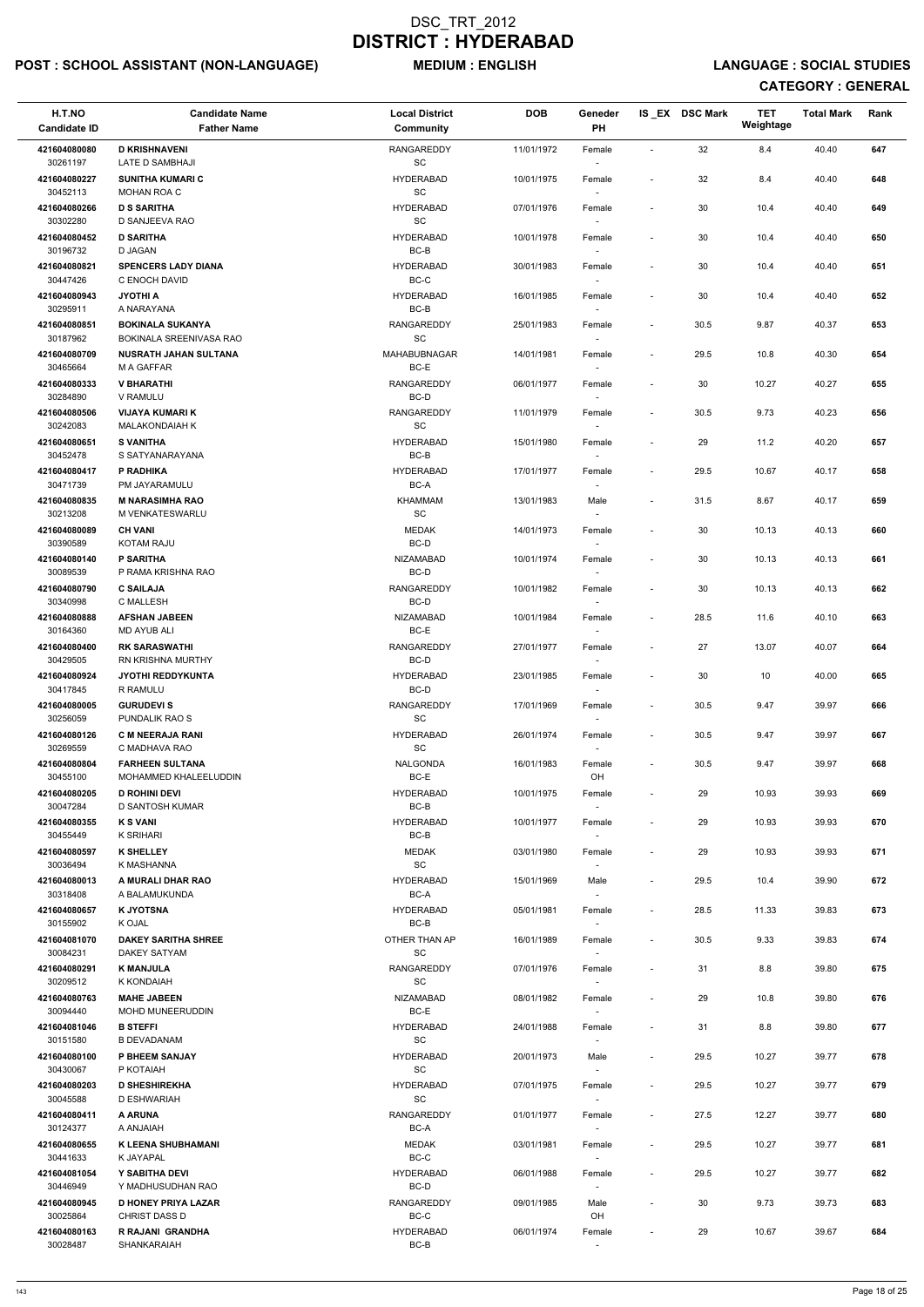## POST : SCHOOL ASSISTANT (NON-LANGUAGE) MEDIUM : ENGLISH LANGUAGE : SOCIAL STUDIES

| H.T.NO<br><b>Candidate ID</b> | <b>Candidate Name</b><br><b>Father Name</b>        | <b>Local District</b><br><b>Community</b>         | <b>DOB</b> | Geneder<br>PH                      |                          | IS EX DSC Mark | TET<br>Weightage | <b>Total Mark</b> | Rank |
|-------------------------------|----------------------------------------------------|---------------------------------------------------|------------|------------------------------------|--------------------------|----------------|------------------|-------------------|------|
| 421604080652<br>30042767      | <b>K ALAVELU</b><br><b>K N KRISHNA</b>             | <b>RANGAREDDY</b><br>BC-B                         | 17/01/1980 | Female                             | $\sim$                   | 29             | 10.67            | 39.67             | 685  |
| 421604081026<br>30247010      | <b>G APARANJI</b><br><b>G SATYANANDAM</b>          | <b>RANGAREDDY</b><br>SC                           | 13/01/1987 | Female                             | $\overline{\phantom{a}}$ | 31             | 8.67             | 39.67             | 686  |
| 421604080521<br>30325712      | <b>M SANDYA RANI</b><br>M KONDAIAH                 | <b>HYDERABAD</b><br>BC-A                          | 01/01/1979 | Female<br>$\sim$                   | $\overline{\phantom{a}}$ | 29.5           | 10.13            | 39.63             | 687  |
| 421604080866                  | <b>ADEEBA FARHA</b>                                | <b>NIZAMABAD</b>                                  | 20/01/1984 | Female                             | $\blacksquare$           | 29.5           | 10.13            | 39.63             | 688  |
| 30269965<br>421604080902      | <b>MOHAMMAD ALI</b><br><b>ZAKIA ZEESHAN</b>        | BC-E<br><b>HYDERABAD</b>                          | 09/01/1984 | $\overline{\phantom{a}}$<br>Female | $\overline{\phantom{a}}$ | 27.5           | 12.13            | 39.63             | 689  |
| 30073527                      | MD MUBASHIR HUSSAIN                                | OC                                                |            | $\overline{\phantom{a}}$           |                          |                |                  |                   |      |
| 421604080946                  | <b>SUMAJA NOEL KATUKURI</b>                        | <b>RANGAREDDY</b>                                 | 24/01/1985 | Female                             | $\overline{\phantom{a}}$ | 29.5           | 10.13            | 39.63             | 690  |
| 30442731<br>421604080258      | K JOHN PAUL<br>P KAVITHA                           | BC-C<br><b>HYDERABAD</b>                          | 07/01/1976 | Female                             | $\sim$                   | 30             | 9.6              | 39.60             | 691  |
| 30266693                      | P SHAM                                             | $\operatorname{\textsf{SC}}$                      |            |                                    |                          |                |                  |                   |      |
| 421604080239                  | <b>M SUGUNA</b>                                    | <b>HYDERABAD</b>                                  | 15/01/1975 | Female                             | $\overline{\phantom{a}}$ | 28.5           | 11.07            | 39.57             | 692  |
| 30324440<br>421604080608      | M YADAGIRI RAO<br><b>GUNDA PRASANNA</b>            | BC-D<br><b>MEDAK</b>                              | 28/01/1980 | $\overline{\phantom{a}}$<br>Female | $\blacksquare$           | 28.5           | 11.07            | 39.57             | 693  |
| 30399461                      | G ASHOK                                            | BC-D                                              |            | $\overline{\phantom{a}}$           |                          |                |                  |                   |      |
| 421604080768<br>30319985      | <b>SAVITRI ANTANA</b><br>ANTANA NARSANA            | OTHER THAN AP<br>SC                               | 19/01/1982 | Female                             | $\overline{\phantom{a}}$ | 28.5           | 11.07            | 39.57             | 694  |
| 421604080862<br>30304165      | <b>HIMA BINDU N</b><br>N SOWKSHAJEE                | <b>HYDERABAD</b><br>SC                            | 18/01/1984 | Female                             | $\sim$                   | 30.5           | 9.07             | 39.57             | 695  |
| 421604080505                  | <b>C SANTHOSHA</b>                                 | <b>RANGAREDDY</b>                                 | 11/01/1979 | Female                             | $\overline{\phantom{a}}$ | 31             | 8.53             | 39.53             | 696  |
| 30433280                      | C BUCHAIAH                                         | SC                                                |            | $\sim$                             |                          |                |                  |                   |      |
| 421604080374<br>30393564      | <b>AMINA NOORUL AIN</b><br><b>MOHD IQBAL AHMED</b> | <b>HYDERABAD</b><br>BC-E                          | 09/01/1977 | Female                             | $\blacksquare$           | 29.5           | 10               | 39.50             | 697  |
| 421604080944                  | <b>JYOTHI BHUKYA</b>                               | KARIMNAGAR                                        | 30/01/1985 | $\overline{\phantom{a}}$<br>Female | $\overline{\phantom{a}}$ | 29.5           | 10               | 39.50             | 698  |
| 30333443                      | <b>BHEEMUDU</b>                                    | <b>ST</b>                                         |            |                                    |                          |                |                  |                   |      |
| 421604080542                  | <b>B KAVITHA BAI</b>                               | WARANGAL                                          | 07/01/1979 | Female                             | $\blacksquare$           | 28.5           | 10.93            | 39.43             | 699  |
| 30041060<br>421604080921      | <b>B RAJU</b><br><b>TALAT BEGUM</b>                | <b>ST</b><br><b>HYDERABAD</b>                     | 06/01/1985 | Female                             | $\overline{\phantom{a}}$ | 28.5           | 10.93            | 39.43             | 700  |
| 30144213                      | <b>MD AKBER ALI</b>                                | BC-E                                              |            | $\overline{\phantom{a}}$           |                          |                |                  |                   |      |
| 421604080199<br>30259192      | <b>T MEERABAI</b><br>T LAXMI NARAYANA              | <b>RANGAREDDY</b><br>BC-B                         | 10/01/1975 | Female                             |                          | 29             | 10.4             | 39.40             | 701  |
| 421604080831                  | P SOWMYA LATA                                      | <b>HYDERABAD</b>                                  | 02/01/1983 | Female                             | $\overline{\phantom{a}}$ | 29             | 10.4             | 39.40             | 702  |
| 30412563<br>421604080349      | P KRISHNA MURTHY<br><b>G JYOTHI</b>                | BC-B<br><b>HYDERABAD</b>                          | 07/01/1977 | Female                             | $\overline{\phantom{a}}$ | 28.5           | 10.8             | 39.30             | 703  |
| 30185935                      | K G KRISHNA                                        | BC-D                                              |            | $\overline{\phantom{a}}$           |                          |                |                  |                   |      |
| 421604080970<br>30408196      | <b>CHUNCHU JYOTHI</b><br><b>CH VENKANNA</b>        | KARIMNAGAR<br>BC-B                                | 07/01/1986 | Female<br>$\sim$                   | $\blacksquare$           | 28.5           | 10.8             | 39.30             | 704  |
| 421604081021<br>30048781      | <b>RIZWANA BEGUM</b><br>SHAIK ABDUL QADER          | <b>HYDERABAD</b><br>BC-E                          | 08/01/1987 | Female                             | $\overline{\phantom{a}}$ | 28.5           | 10.8             | 39.30             | 705  |
| 421604080157                  | <b>NIVEDITA</b>                                    | <b>HYDERABAD</b>                                  | 26/01/1974 | Female                             | $\overline{\phantom{a}}$ | 29             | 10.27            | 39.27             | 706  |
| 30117780                      | <b>NARSING PRASAD</b>                              | BC-A                                              |            |                                    |                          |                |                  |                   |      |
| 421604080854<br>30446887      | <b>HINA SHAZIA</b><br>MOHAMMED KAREEMUDDIN         | <b>HYDERABAD</b><br>BC-E                          | 14/01/1983 | Female<br>$\sim$                   | $\overline{\phantom{a}}$ | 29             | 10.27            | 39.27             | 707  |
| 421604080977                  | <b>RODDA ASHA DEEPTHY</b>                          | <b>HYDERABAD</b>                                  | 08/01/1986 | Female                             | $\blacksquare$           | 29             | 10.27            | 39.27             | 708  |
| 30012531                      | RODDA ANANDAM                                      | SC                                                |            | $\overline{\phantom{a}}$           |                          |                |                  |                   |      |
| 421604080111<br>30182528      | A BHAGYA REKHA<br>A PENTAIAH                       | <b>HYDERABAD</b><br>SC                            | 15/01/1973 | Female<br>$\sim$                   | $\overline{\phantom{a}}$ | 30             | 9.2              | 39.20             | 709  |
| 421604081045<br>30430058      | L SOWJANYA<br>L S LAXMI NARAYANA                   | <b>RANGAREDDY</b><br>SC                           | 28/01/1988 | Female                             | $\overline{\phantom{a}}$ | 30             | 9.2              | 39.20             | 710  |
| 421604080393                  | <b>KOYYADA SADHANA</b>                             | <b>HYDERABAD</b><br>BC-D                          | 27/01/1977 | Female                             | $\blacksquare$           | 28.5           | 10.67            | 39.17             | 711  |
| 30449285<br>421604080779      | VENKATARAMAIAH<br>AKULA VIJAYALAKSHMI              | <b>RANGAREDDY</b>                                 | 27/01/1982 | Female                             | $\blacksquare$           | 28.5           | 10.67            | 39.17             | 712  |
| 30107813<br>421604080735      | AKULA SRIRAMULU YADAV<br><b>ANES FATIMA</b>        | BC-D<br><b>HYDERABAD</b>                          | 18/01/1982 | $\sim$<br>Female                   | $\blacksquare$           | 29             | 10.13            | 39.13             | 713  |
| 30304877                      | <b>MA RAHEEM</b>                                   | BC-E                                              |            | $\sim$                             |                          |                |                  |                   |      |
| 421604081005<br>30136113      | <b>JYOTHSNARANI J</b><br>VEERESHAM                 | <b>RANGAREDDY</b><br>BC-B                         | 05/01/1987 | Female<br>$\overline{\phantom{a}}$ | $\overline{\phantom{a}}$ | 29             | 10.13            | 39.13             | 714  |
| 421604080386                  | <b>KUMARI LEENA</b>                                | <b>RANGAREDDY</b>                                 | 09/01/1977 | Female                             | $\overline{\phantom{a}}$ | 29.5           | 9.6              | 39.10             | 715  |
| 30446847<br>421604080920      | C T NATARAJAN<br><b>Y RENUKA</b>                   | <b>SC</b><br><b>HYDERABAD</b>                     | 23/01/1985 | Female                             | $\overline{\phantom{a}}$ | 30             | 9.07             | 39.07             | 716  |
| 30288293                      | Y RAMULU                                           | SC                                                |            | $\overline{\phantom{a}}$           |                          |                |                  |                   |      |
| 421604080083                  | <b>C ANURADHA</b>                                  | <b>HYDERABAD</b>                                  | 10/01/1973 | Female                             |                          | 28.5           | 10.53            | 39.03             | 717  |
| 30471442<br>421604080135      | C MADHAVA CHARY<br><b>ATIYA FATIMA</b>             | $BC-B$<br><b>HYDERABAD</b>                        | 20/01/1974 | $\overline{\phantom{a}}$<br>Female | $\overline{\phantom{a}}$ | 27             | 12               | 39.00             | 718  |
| 30189121                      | LATE A MIRZA ABDUL AMIR                            | $_{\rm OC}$                                       |            | $\overline{\phantom{a}}$           |                          |                |                  |                   |      |
| 421604080384<br>30121890      | <b>SIRISHAD</b><br>DEVANNA D                       | <b>HYDERABAD</b><br>BC-D                          | 03/01/1977 | Female<br>$\overline{\phantom{a}}$ |                          | 29             | 10               | 39.00             | 719  |
| 421604080634                  | <b>SHILPA G</b>                                    | <b>HYDERABAD</b>                                  | 01/01/1980 | Female                             | $\overline{\phantom{a}}$ | 29             | 10               | 39.00             | 720  |
| 30331518<br>421604080856      | NAGABHUSHANAM<br><b>N JYOTHI</b>                   | BC-D<br>WARANGAL                                  | 22/01/1983 | $\overline{\phantom{a}}$           |                          | 29             | 10               | 39.00             | 721  |
| 30218518                      | N UPPALAIH                                         | BC-B                                              |            | Female<br>$\overline{\phantom{a}}$ |                          |                |                  |                   |      |
| 421604080625<br>30348743      | <b>D PUSHPALATHA</b><br><b>GANGAIAH</b>            | <b>RANGAREDDY</b><br>$\operatorname{\textsf{SC}}$ | 10/01/1980 | Female<br>$\sim$                   | $\overline{\phantom{a}}$ | 30             | 8.93             | 38.93             | 722  |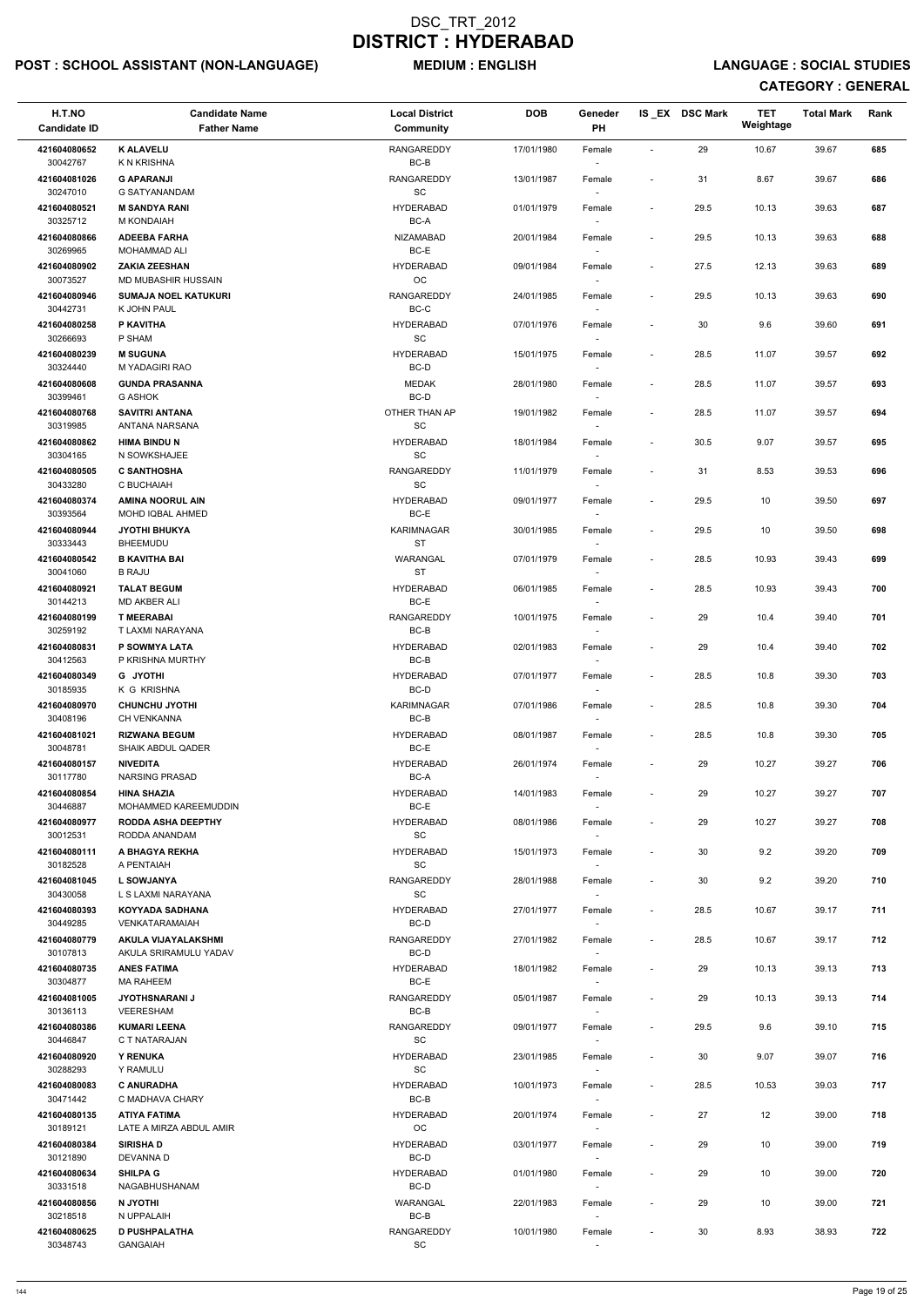# POST : SCHOOL ASSISTANT (NON-LANGUAGE) MEDIUM : ENGLISH LANGUAGE : SOCIAL STUDIES

| H.T.NO<br><b>Candidate ID</b> | <b>Candidate Name</b><br><b>Father Name</b>       | <b>Local District</b><br><b>Community</b>        | <b>DOB</b> | Geneder<br>PH                      |                          | IS_EX DSC Mark | <b>TET</b><br>Weightage | <b>Total Mark</b> | Rank |
|-------------------------------|---------------------------------------------------|--------------------------------------------------|------------|------------------------------------|--------------------------|----------------|-------------------------|-------------------|------|
| 421604080913<br>30435136      | <b>K SHOBHA RANI</b><br>K SAKRIA                  | MEDAK<br><b>ST</b>                               | 09/01/1985 | Female                             | $\sim$                   | 30             | 8.93                    | 38.93             | 723  |
| 421604080925<br>30099463      | <b>RAHEEM UNNISA BEGUM</b><br><b>MD ANWER ALI</b> | <b>HYDERABAD</b><br>BC-E                         | 26/01/1985 | Female                             | $\blacksquare$           | 28             | 10.93                   | 38.93             | 724  |
| 421604081088                  | DHARAVATH NAGARAJU                                | <b>KHAMMAM</b>                                   | 17/01/1989 | Male                               | $\overline{\phantom{a}}$ | 30             | 8.93                    | 38.93             | 725  |
| 30466365<br>421604080128      | HEERALAL<br><b>M VANI SREE</b>                    | <b>ST</b><br><b>HYDERABAD</b>                    | 08/01/1974 | $\overline{\phantom{a}}$<br>Female | $\overline{\phantom{a}}$ | 28.5           | 10.4                    | 38.90             | 726  |
| 30040293<br>421604080569      | M DAYANAND<br><b>MUSTAFA ALI</b>                  | BC-B<br><b>HYDERABAD</b>                         | 23/01/1979 | Male                               | $\blacksquare$           | 28.5           | 10.4                    | 38.90             | 727  |
| 30464108                      | <b>MOHAMMED ALI</b>                               | BC-E                                             |            | $\overline{\phantom{a}}$           |                          |                |                         |                   |      |
| 421604080629<br>30041521      | <b>SHABANA S</b><br><b>SK MOHAMMED</b>            | WARANGAL<br>$BC-E$                               | 19/01/1980 | Female                             | $\overline{\phantom{a}}$ | 27             | 11.87                   | 38.87             | 728  |
| 421604081006<br>30195342      | <b>BOMMA PAVITHRA</b><br><b>B URUDAYA</b>         | <b>HYDERABAD</b><br>SC                           | 07/01/1987 | Female                             | $\overline{\phantom{a}}$ | 29             | 9.87                    | 38.87             | 729  |
| 421604080642<br>30076146      | <b>ARMALA LAVANYA</b><br>A DEEPAKRAO              | <b>HYDERABAD</b><br>SC                           | 04/01/1980 | Female<br>$\overline{\phantom{a}}$ | $\overline{\phantom{a}}$ | 27.5           | 11.33                   | 38.83             | 730  |
| 421604080677<br>30418304      | <b>M KALYANI</b><br>M NAGAIAH                     | <b>HYDERABAD</b><br>SC                           | 10/01/1981 | Female<br>$\sim$                   | $\blacksquare$           | 29.5           | 9.33                    | 38.83             | 731  |
| 421604080364<br>30468094      | <b>R K DEVIKA RANI</b><br>R KESHAVA RAO           | <b>HYDERABAD</b><br>BC-B                         | 09/01/1977 | Female                             | $\blacksquare$           | 28             | 10.8                    | 38.80             | 732  |
| 421604080132                  | P RAJASRI                                         | NIZAMABAD                                        | 28/01/1974 | Female                             | $\blacksquare$           | 28.5           | 10.27                   | 38.77             | 733  |
| 30229538<br>421604080176      | P NARENDER<br>KJ MARY SATYAVANI                   | BC-D<br><b>HYDERABAD</b>                         | 12/01/1975 | Female                             | $\blacksquare$           | 28.5           | 10.27                   | 38.77             | 734  |
| 30318833<br>421604080191      | K DAVIDJAYASURYA<br><b>CH LAVANYA</b>             | BC-C<br><b>HYDERABAD</b>                         | 26/01/1975 | $\sim$<br>Female                   | $\blacksquare$           | 28.5           | 10.27                   | 38.77             | 735  |
| 30389331                      | CH RAMCHANDAR                                     | BC-B                                             |            | $\overline{\phantom{a}}$           |                          |                |                         |                   |      |
| 421604080633<br>30307579      | <b>K SUJATHA</b><br>S RAMCHANDER RAO              | RANGAREDDY<br>$\operatorname{\textsf{SC}}$       | 31/01/1980 | Female<br>$\sim$                   | $\blacksquare$           | 28.5           | 10.27                   | 38.77             | 736  |
| 421604081017<br>30031868      | <b>KHATEEBA AFREEN</b><br><b>MD KALIMULLAH</b>    | <b>HYDERABAD</b><br>BC-E                         | 25/01/1987 | Female                             | $\overline{\phantom{a}}$ | 28.5           | 10.27                   | 38.77             | 737  |
| 421604080666<br>30331704      | <b>M MANIK RAO</b><br><b>M RATHNAM</b>            | <b>HYDERABAD</b><br>SC                           | 10/01/1981 | Male<br>$\overline{\phantom{a}}$   | $\blacksquare$           | 29             | 9.73                    | 38.73             | 738  |
| 421604080213<br>30042752      | <b>G SARALA</b><br>G RAMASWAMY                    | <b>HYDERABAD</b><br>SC                           | 15/01/1975 | Female                             |                          | 29.5           | 9.2                     | 38.70             | 739  |
| 421604080321                  | <b>B MADHAVI</b>                                  | <b>HYDERABAD</b>                                 | 03/01/1976 | Female                             | $\blacksquare$           | 29.5           | 9.2                     | 38.70             | 740  |
| 30402305<br>421604080435      | <b>B SURYANARAYANA</b><br><b>UMAMAHESHWARI C</b>  | SC<br><b>HYDERABAD</b>                           | 23/01/1978 | Female                             | $\overline{\phantom{a}}$ | 29.5           | 9.2                     | 38.70             | 741  |
| 30428303<br>421604080170      | YADAGIRI C<br><b>VISHALAKSHI</b>                  | SC<br><b>HYDERABAD</b>                           | 07/01/1974 | $\sim$<br>Female                   | $\blacksquare$           | 28             | 10.67                   | 38.67             | 742  |
| 30129016<br>421604080179      | K NARSIMULOO<br><b>M S GLORY</b>                  | <b>SC</b><br><b>HYDERABAD</b>                    | 17/01/1975 | $\sim$<br>Female                   | $\overline{\phantom{a}}$ | 28             | 10.67                   | 38.67             | 743  |
| 30074688<br>421604080889      | <b>M SAMUEL</b><br><b>SMITHAU</b>                 | BC-C<br>WARANGAL                                 | 16/01/1984 | $\sim$<br>Female                   | $\blacksquare$           | 30             | 8.67                    | 38.67             | 744  |
| 30197753                      | <b>MUTHYAM RAO</b>                                | SC                                               |            |                                    |                          |                |                         |                   |      |
| 421604080070<br>30277521      | K BEAULA SUMAN JYOTHI<br>K JONAH                  | <b>HYDERABAD</b><br>BC-C                         | 20/01/1972 | Female                             | $\blacksquare$           | 28.5           | 10.13                   | 38.63             | 745  |
| 421604080277<br>30103858      | <b>B HEMAVATHI</b><br><b>B SRIHARI</b>            | <b>HYDERABAD</b><br>BC-A                         | 10/01/1976 | Female<br>$\sim$                   | $\overline{\phantom{a}}$ | 28.5           | 10.13                   | 38.63             | 746  |
| 421604080030<br>30216171      | A E KAVITHA<br>A R ESHWAR RAO                     | <b>HYDERABAD</b><br>SC                           | 13/01/1970 | Female<br>$\sim$                   | $\overline{\phantom{a}}$ | 29             | 9.6                     | 38.60             | 747  |
| 421604080966<br>30293398      | <b>UZMA BEGUM</b><br>MOHD WAJAHATH HUSSAIN        | <b>HYDERABAD</b><br>BC-E                         | 18/01/1986 | Female                             | $\overline{\phantom{a}}$ | 27             | 11.6                    | 38.60             | 748  |
| 421604080043<br>30425203      | <b>J SUDHA RANI</b><br>J VENKAT RAO               | <b>HYDERABAD</b><br>SC                           | 14/01/1971 | Female                             | $\blacksquare$           | 26.5           | 12                      | 38.50             | 749  |
| 421604080367                  | PADMAVATHI JANGA                                  | <b>HYDERABAD</b>                                 | 23/01/1977 | Female                             | $\overline{\phantom{a}}$ | 28.5           | 10                      | 38.50             | 750  |
| 30193863<br>421604080632      | <b>VENKATAIAH</b><br><b>B USHA RANI</b>           | SC<br>NALGONDA                                   | 27/01/1980 | $\sim$<br>Female                   | $\blacksquare$           | 28.5           | 10                      | 38.50             | 751  |
| 30026896<br>421604080774      | <b>B GOPAIAH</b><br><b>M KAVITHA</b>              | <b>SC</b><br><b>HYDERABAD</b>                    | 13/01/1982 | $\sim$<br>Female                   | $\overline{\phantom{a}}$ | 30             | 8.4                     | 38.40             | 752  |
| 30115315                      | M PRAKASH RAO                                     | <b>SC</b>                                        |            | $\sim$                             |                          |                |                         |                   |      |
| 421604080535<br>30034785      | <b>I SANDHYA LATHA</b><br><b>I SAMUEL</b>         | <b>HYDERABAD</b><br>BC-C                         | 27/01/1979 | Female                             | $\overline{\phantom{a}}$ | 27             | 11.33                   | 38.33             | 753  |
| 421604080815<br>30302564      | CHILKA SUNITHA LAKSHMINARAYAN<br>LAKSHMINARAYAN   | OTHER THAN AP<br>BC-B                            | 26/01/1983 | Female                             | $\blacksquare$           | 25             | 13.33                   | 38.33             | 754  |
| 421604080675                  | E KAVITHA RANI                                    | <b>HYDERABAD</b>                                 | 06/01/1981 | Female                             | $\overline{\phantom{a}}$ | 29.5           | 8.8                     | 38.30             | 755  |
| 30057126<br>421604080141      | E NARSING RAO<br><b>VELPULA SUNITHA</b>           | $\operatorname{\textsf{SC}}$<br><b>HYDERABAD</b> | 20/01/1974 | $\overline{\phantom{a}}$<br>Female |                          | 28             | 10.27                   | 38.27             | 756  |
| 30128831<br>421604080146      | <b>BENJAMIN</b><br><b>HASEENA BANU</b>            | $\operatorname{\textsf{SC}}$<br>RANGAREDDY       | 13/01/1974 | Female                             | $\blacksquare$           | 28             | 10.27                   | 38.27             | 757  |
| 30303262<br>421604080198      | <b>MOHD SHAREIF</b><br><b>M S SHYAMALA</b>        | BC-E<br><b>HYDERABAD</b>                         | 10/01/1975 | $\sim$<br>Female                   | $\blacksquare$           | 28             | 10.27                   | 38.27             | 758  |
| 30214447<br>421604080637      | SHIVA SHARANAPPA<br><b>ATIQUA SULTANA TANWEER</b> | BC-A<br><b>HYDERABAD</b>                         | 11/01/1980 | $\sim$<br>Female                   | $\overline{\phantom{a}}$ | 28             | 10.27                   | 38.27             | 759  |
| 30467238<br>421604080850      | AHMED MUKHTARUDDIN<br><b>S MADHURI</b>            | BC-E<br><b>HYDERABAD</b>                         | 08/01/1983 | $\overline{\phantom{a}}$<br>Female | $\overline{\phantom{a}}$ | 28             | 10.27                   | 38.27             | 760  |
| 30300660                      | S SWAMY                                           | BC-D                                             |            |                                    |                          |                |                         |                   |      |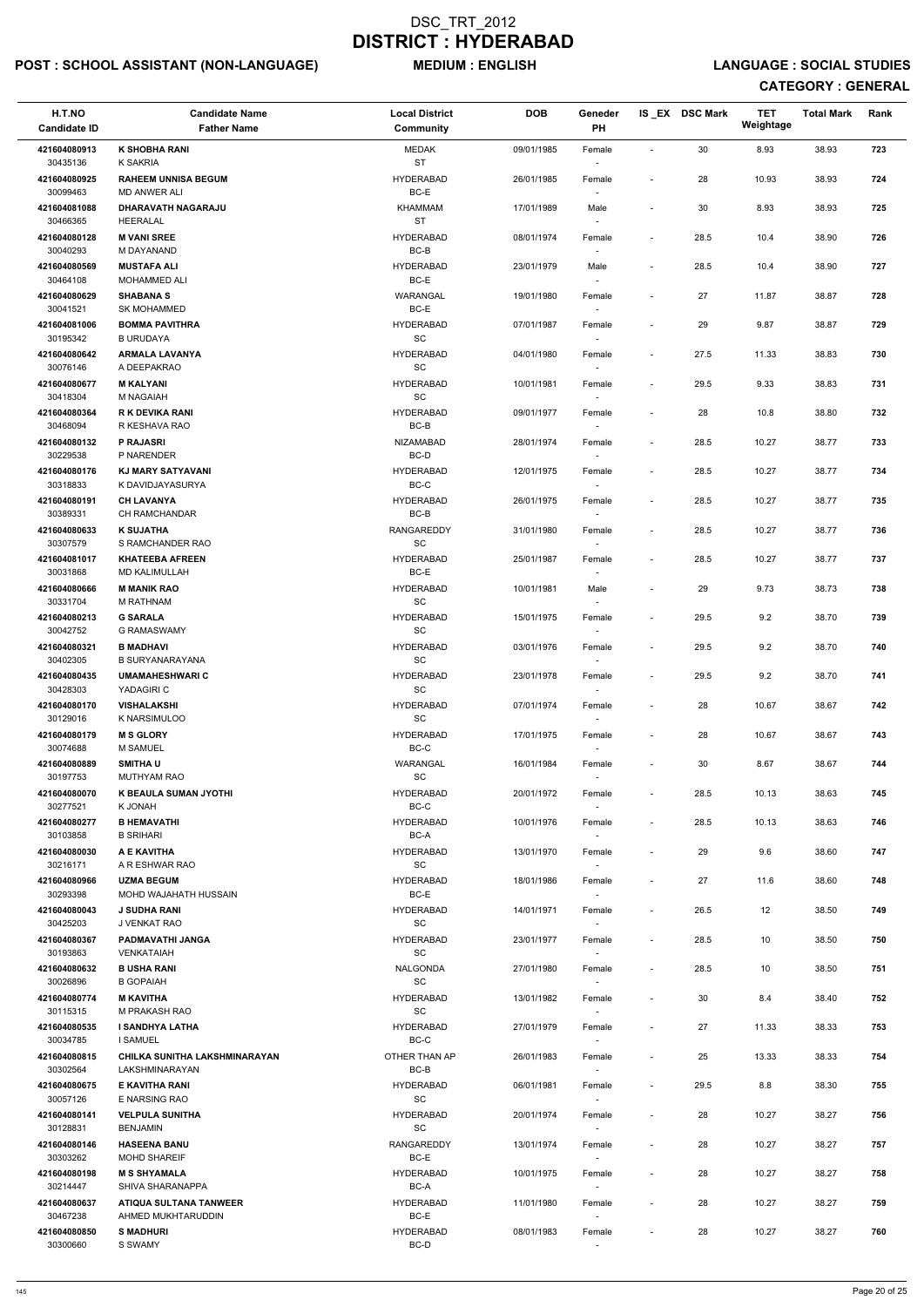# POST : SCHOOL ASSISTANT (NON-LANGUAGE) MEDIUM : ENGLISH LANGUAGE : SOCIAL STUDIES

| H.T.NO<br><b>Candidate ID</b>        | <b>Candidate Name</b><br><b>Father Name</b>                           | <b>Local District</b><br>Community            | <b>DOB</b> | Geneder<br>PH                      |                          | IS EX DSC Mark | TET<br>Weightage | <b>Total Mark</b> | Rank |
|--------------------------------------|-----------------------------------------------------------------------|-----------------------------------------------|------------|------------------------------------|--------------------------|----------------|------------------|-------------------|------|
| 421604080152<br>30461123             | <b>SHABANA BEGUM</b><br>M A RAZZAK                                    | <b>RANGAREDDY</b><br>BC-E                     | 15/01/1974 | Female                             | $\blacksquare$           | 26.5           | 11.73            | 38.23             | 761  |
| 421604080324<br>30410673             | <b>DEEPA DASARI</b><br><b>DBHEEM SEN</b>                              | <b>HYDERABAD</b><br>SC                        | 27/01/1976 | Female                             | $\blacksquare$           | 28.5           | 9.73             | 38.23             | 762  |
| 421604080614<br>30331144             | <b>KURIL JYOTHI DHARAMDAS</b><br>KURIL DHARAMDAS                      | OTHER THAN AP<br>SC                           | 03/01/1980 | Female<br>$\overline{\phantom{a}}$ | $\overline{\phantom{a}}$ | 28.5           | 9.73             | 38.23             | 763  |
| 421604081016<br>30275115             | P ANITHA<br>P V SESHAIAH                                              | <b>HYDERABAD</b><br><b>OC</b>                 | 15/01/1987 | Female<br>OH                       | $\blacksquare$           | 29.5           | 8.67             | 38.17             | 764  |
| 421604080017                         | <b>MOHD MUSHTAQ SIDDIQUI</b>                                          | <b>HYDERABAD</b>                              | 27/01/1969 | Male                               | $\overline{\phantom{a}}$ | 28             | 10.13            | 38.13             | 765  |
| 30390486<br>421604080154             | MOHD SHAREEF SIDDIQUI<br><b>M SARALA</b>                              | BC-E<br><b>HYDERABAD</b>                      | 06/01/1974 | $\overline{\phantom{a}}$<br>Female | $\blacksquare$           | 30             | 8.13             | 38.13             | 766  |
| 30290085<br>421604080210             | M MADAN RAO<br><b>KODI RAJASHRI</b>                                   | $\operatorname{\textsf{SC}}$<br>OTHER THAN AP | 01/01/1975 | Female                             | $\blacksquare$           | 30             | 8.13             | 38.13             | 767  |
| 30116880<br>421604080475<br>30423156 | <b>NAMBAIYA</b><br><b>KONUGANUTI SREEDEVI</b><br>KONUGANUTI BIKSHAM   | SC<br><b>HYDERABAD</b><br>BC-D                | 13/01/1978 | $\overline{\phantom{a}}$<br>Female | $\blacksquare$           | 28             | 10.13            | 38.13             | 768  |
| 421604080538                         | <b>SUNITHAK</b>                                                       | <b>HYDERABAD</b>                              | 08/01/1979 | Female                             | $\overline{\phantom{a}}$ | 28             | 10.13            | 38.13             | 769  |
| 30304486<br>421604081008<br>30442961 | <b>RAMAKRISHNA K</b><br><b>AYESHA SULTANA</b><br>MOHD IQBAL MOHIUDDIN | BC-B<br><b>HYDERABAD</b><br>BC-E              | 07/01/1987 | $\overline{\phantom{a}}$<br>Female | $\blacksquare$           | 28             | 10.13            | 38.13             | 770  |
| 421604080448<br>30075917             | P BHAGYA LAKSHMI<br>P LAKSHMANNA                                      | <b>HYDERABAD</b><br>SC                        | 24/01/1978 | Female                             | $\blacksquare$           | 28.5           | 9.6              | 38.10             | 771  |
| 421604080861                         | <b>MAHJABEEN FATIMA</b>                                               | <b>HYDERABAD</b>                              | 12/01/1984 | Female                             | $\blacksquare$           | 29             | 9.07             | 38.07             | 772  |
| 30352462<br>421604080644             | MOHD MUBEEN UDDIN<br><b>D PALLAVI LATHA</b>                           | BC-E<br><b>HYDERABAD</b>                      | 06/01/1980 | OH<br>Female                       | $\blacksquare$           | 29.5           | 8.53             | 38.03             | 773  |
| 30200567<br>421604080960             | D BALAK DASS<br><b>T KALYANI</b>                                      | SC<br><b>HYDERABAD</b>                        | 21/01/1986 | $\overline{\phantom{a}}$<br>Female | $\overline{\phantom{a}}$ | 27.5           | 10.53            | 38.03             | 774  |
| 30089510<br>421604080973             | T VENKATARAMULU<br><b>K DIVYA</b>                                     | BC-A<br><b>HYDERABAD</b>                      | 16/01/1986 | $\sim$<br>Female                   | $\blacksquare$           | 27.5           | 10.53            | 38.03             | 775  |
| 30470269<br>421604080174             | K SUNKANNA<br><b>S MADHURI</b>                                        | SC<br><b>HYDERABAD</b>                        | 01/01/1975 | Female                             | $\overline{\phantom{a}}$ | 28             | 10               | 38.00             | 776  |
| 30399244                             | S BABU RAO                                                            | BC-D                                          |            | $\overline{\phantom{a}}$           |                          |                |                  |                   |      |
| 421604080489<br>30280999             | <b>K SRILATHA</b><br><b>K RAMULU</b>                                  | <b>HYDERABAD</b><br>BC-B                      | 13/01/1978 | Female                             |                          | 28             | 10               | 38.00             | 777  |
| 421604081101<br>30400853             | <b>RUKHIYA SULTANA</b><br><b>MOHAMMAD ALI</b>                         | <b>RANGAREDDY</b><br>BC-E                     | 13/01/1990 | Female                             | $\overline{\phantom{a}}$ | 28             | 10               | 38.00             | 778  |
| 421604080457<br>30455625             | <b>D SUNITA RANI</b><br>D LASKHMAN                                    | <b>HYDERABAD</b><br>SC                        | 03/01/1978 | Female<br>$\overline{\phantom{a}}$ | $\overline{\phantom{a}}$ | 28.5           | 9.47             | 37.97             | 779  |
| 421604080297<br>30308615             | <b>T RAMADEVI</b><br><b>TSR ANJANEYULU</b>                            | <b>HYDERABAD</b><br>BC-A                      | 27/01/1976 | Female<br>$\sim$                   | $\overline{\phantom{a}}$ | 27.5           | 10.4             | 37.90             | 780  |
| 421604080828<br>30263603             | <b>GOWRIS</b><br>S DHAMODAR                                           | <b>HYDERABAD</b><br>BC-B                      | 30/01/1983 | Female<br>$\overline{\phantom{a}}$ | $\blacksquare$           | 27.5           | 10.4             | 37.90             | 781  |
| 421604080165<br>30184418             | <b>PV KRISHNA KUMARI</b><br>P P VEERAIAH                              | <b>HYDERABAD</b><br>SC                        | 15/01/1974 | Female                             | $\overline{\phantom{a}}$ | 28.5           | 9.33             | 37.83             | 782  |
| 421604080752<br>30090811             | <b>NUKATHOTI SUDHA</b><br>NUKATHOTI MACHERLA                          | <b>HYDERABAD</b><br>SC                        | 03/01/1982 | Female                             | $\sim$                   | 28.5           | 9.33             | 37.83             | 783  |
| 421604080062<br>30229432             | LATA JOHAR KOTHAWALA<br>JOHAR KOTHAWALA                               | OTHER THAN AP<br>BC-B                         | 27/01/1972 | $\sim$<br>Female<br>$\sim$         | $\blacksquare$           | 27.5           | 10.27            | 37.77             | 784  |
| 421604080182<br>30433765             | <b>V SUJALA</b><br>V GOPAIAHA                                         | <b>HYDERABAD</b><br>BC-D                      | 26/01/1975 | Female<br>$\sim$                   | $\blacksquare$           | 27.5           | 10.27            | 37.77             | 785  |
| 421604080339<br>30286743             | <b>TANWEER FATIMA</b><br>MOHD MUNTAKHABUDDIN                          | <b>HYDERABAD</b><br>BC-E                      | 06/01/1977 | Female                             | $\overline{\phantom{a}}$ | 27.5           | 10.27            | 37.77             | 786  |
| 421604080366                         | <b>J SHEELA NARAYAN</b>                                               | <b>HYDERABAD</b>                              | 16/01/1977 | Female                             | $\blacksquare$           | 29.5           | 8.27             | 37.77             | 787  |
| 30170382<br>421604080596<br>30403131 | J SATHYANARAYANA<br><b>KANDURI GAYATRI</b><br>K BHARADWAJ             | <b>SC</b><br><b>HYDERABAD</b><br>OC           | 24/01/1980 | Female<br>OH                       | $\overline{\phantom{a}}$ | 29.5           | 8.27             | 37.77             | 788  |
| 421604080113                         | <b>K B KRISHNAVENI</b>                                                | <b>HYDERABAD</b>                              | 21/01/1973 | Female                             | $\blacksquare$           | 28             | 9.73             | 37.73             | 789  |
| 30443028<br>421604080094             | K BAGA REDDY<br><b>K ANURADHA</b>                                     | SC<br><b>HYDERABAD</b>                        | 29/01/1973 | $\sim$<br>Female                   | $\overline{\phantom{a}}$ | 28.5           | 9.2              | 37.70             | 790  |
| 30183829<br>421604080994             | K SHAM RAO<br><b>J SUSHEELA</b>                                       | SC<br><b>HYDERABAD</b>                        | 21/01/1987 | Female                             | $\overline{\phantom{a}}$ | 29             | 8.67             | 37.67             | 791  |
| 30222440<br>421604080498             | J LAXMAN<br>P NEELAVATHI                                              | <b>ST</b><br>RANGAREDDY                       | 30/01/1978 | Female                             | $\blacksquare$           | 27.5           | 10.13            | 37.63             | 792  |
| 30054040<br>421604080741             | P SHANKER<br><b>S GAYATHRI</b>                                        | SC<br>RANGAREDDY                              | 09/01/1982 | $\overline{\phantom{a}}$<br>Female |                          | 26.5           | 11.07            | 37.57             | 793  |
| 30210878<br>421604080826             | S RAMULU<br><b>SHEREEN BEGUM</b>                                      | $BC-A$<br><b>NIZAMABAD</b>                    | 20/01/1983 | $\overline{\phantom{a}}$<br>Female | $\overline{\phantom{a}}$ | 26.5           | 11.07            | 37.57             | 794  |
| 30094112                             | MOHD MUNEERUDDIN                                                      | $BC-E$                                        |            | $\overline{\phantom{a}}$           |                          |                |                  |                   |      |
| 421604080623<br>30321923             | THASEEN AHSA SULTANA<br>MD K A MOHIUDDIN ALI                          | <b>HYDERABAD</b><br>BC-E                      | 01/01/1980 | Female<br>$\overline{\phantom{a}}$ | $\overline{\phantom{a}}$ | 27             | 10.53            | 37.53             | 795  |
| 421604080515<br>30412333             | D VIJAYA LAXMI<br>D R YADAGIRI                                        | RANGAREDDY<br>SC                              | 06/01/1979 | Female<br>$\sim$                   | $\overline{\phantom{a}}$ | 29.5           | 8                | 37.50             | 796  |
| 421604080915<br>30468259             | <b>V SHIREESHA</b><br>V NARASIMHA SWAMY                               | <b>HYDERABAD</b><br>BC-B                      | 20/01/1985 | Female<br>$\overline{\phantom{a}}$ | $\blacksquare$           | 27.5           | 10               | 37.50             | 797  |
| 421604080980<br>30454988             | <b>NISHA THAKUR</b><br>NANDKISHORE SINGH                              | <b>HYDERABAD</b><br>$BC-A$                    | 28/01/1986 | Female<br>$\sim$                   | $\overline{\phantom{a}}$ | 27.5           | 10               | 37.50             | 798  |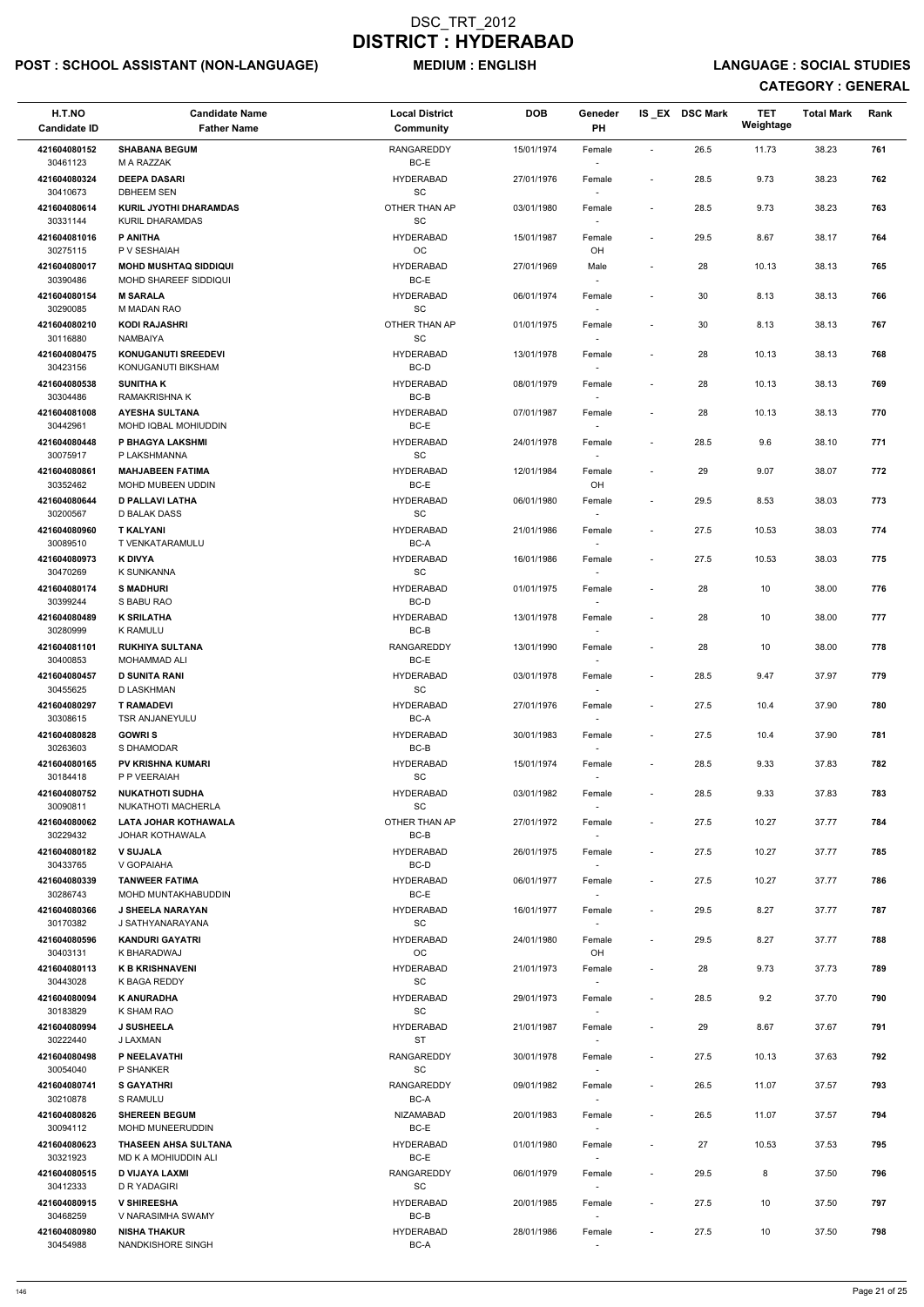# POST : SCHOOL ASSISTANT (NON-LANGUAGE) MEDIUM : ENGLISH LANGUAGE : SOCIAL STUDIES

| H.T.NO<br><b>Candidate ID</b> | <b>Candidate Name</b><br><b>Father Name</b>      | <b>Local District</b><br>Community               | <b>DOB</b> | Geneder<br>PH                      |                              | IS EX DSC Mark | <b>TET</b><br>Weightage | <b>Total Mark</b> | Rank |
|-------------------------------|--------------------------------------------------|--------------------------------------------------|------------|------------------------------------|------------------------------|----------------|-------------------------|-------------------|------|
| 421604080006<br>30441323      | <b>B SRINIVAS</b><br><b>B NARASIMHA</b>          | <b>HYDERABAD</b><br>SC                           | 01/01/1969 | Male                               | $\tilde{\phantom{a}}$        | 28             | 9.47                    | 37.47             | 799  |
| 421604080193<br>30142887      | <b>K SUNITHA</b><br><b>K RAMESH</b>              | <b>HYDERABAD</b><br>$BC-B$                       | 29/01/1975 | Female                             | $\overline{\phantom{a}}$     | 26             | 11.47                   | 37.47             | 800  |
| 421604080004<br>30433415      | K N SADHA LAXMI<br>K S NAGESHAM                  | <b>HYDERABAD</b><br>SC                           | 20/01/1968 | Female<br>$\overline{\phantom{a}}$ | $\overline{\phantom{a}}$     | 26.5           | 10.93                   | 37.43             | 801  |
| 421604080235                  | <b>K HEMALATHA</b>                               | <b>HYDERABAD</b>                                 | 28/01/1975 | Female                             | $\overline{\phantom{a}}$     | 27             | 10.4                    | 37.40             | 802  |
| 30263676<br>421604080441      | N D KARTHIKEYAN<br><b>SUDHAM</b>                 | SC<br><b>HYDERABAD</b>                           | 02/01/1978 | $\sim$<br>Female                   | $\overline{\phantom{a}}$     | 27             | 10.4                    | 37.40             | 803  |
| 30059226                      | PRAKASHAM M                                      | BC-C                                             |            | $\overline{\phantom{a}}$           |                              |                |                         |                   |      |
| 421604080534<br>30256332      | <b>S MAHALAKSHMI</b><br><b>S MURTHY</b>          | <b>RANGAREDDY</b><br>$BC-B$                      | 19/01/1979 | Female                             | $\overline{\phantom{a}}$     | 27             | 10.4                    | 37.40             | 804  |
| 421604081003<br>30028533      | <b>ARUNA NIRADI</b><br><b>DEVAIAH N</b>          | <b>MEDAK</b><br>SC                               | 06/01/1987 | Female<br>$\sim$                   | $\overline{\phantom{a}}$     | 27.5           | 9.87                    | 37.37             | 805  |
| 421604080188                  | <b>JAMALAPOOR GEETHA</b>                         | <b>MEDAK</b>                                     | 10/01/1975 | Female                             | $\overline{\phantom{a}}$     | 26.5           | 10.8                    | 37.30             | 806  |
| 30113659<br>421604080845      | J DASHARATH<br><b>NUSRAT</b>                     | BC-D<br><b>NIZAMABAD</b>                         | 10/01/1983 | $\overline{\phantom{a}}$<br>Female | $\overline{\phantom{a}}$     | 26.5           | 10.8                    | 37.30             | 807  |
| 30338529                      | <b>MD MOINUDDIN</b>                              | BC-E                                             |            | $\sim$                             |                              |                |                         |                   |      |
| 421604080340<br>30417658      | PENDYALA SANDHYA RANI<br>P V SUBHARAO            | <b>KRISHNA</b><br>$BC-B$                         | 07/01/1977 | Female                             | $\blacksquare$               | 27             | 10.27                   | 37.27             | 808  |
| 421604080175<br>30008788      | <b>G VINUTHA</b><br>G VIDYA SAGAR                | <b>HYDERABAD</b><br>SC                           | 04/01/1975 | Female                             | $\overline{\phantom{a}}$     | 27.5           | 9.73                    | 37.23             | 809  |
| 421604081080<br>30334735      | <b>SUNITHAY</b><br><b>JANGAIAH Y</b>             | <b>RANGAREDDY</b><br>ST                          | 10/01/1989 | Female<br>$\sim$                   | $\overline{\phantom{a}}$     | 28             | 9.2                     | 37.20             | 810  |
| 421604080053<br>30327650      | <b>D HEMALATHA</b><br><b>D CHITTARI</b>          | <b>HYDERABAD</b><br>SC                           | 24/01/1971 | Female<br>$\overline{\phantom{a}}$ | $\overline{\phantom{a}}$     | 28.5           | 8.67                    | 37.17             | 811  |
| 421604080485                  | <b>J SUMAN</b>                                   | <b>NIZAMABAD</b>                                 | 02/01/1978 | Female                             | $\overline{\phantom{a}}$     | 27             | 10.13                   | 37.13             | 812  |
| 30466201<br>421604080639      | <b>J NARSING RAO</b><br><b>ATIYA SULTANA</b>     | BC-D<br><b>HYDERABAD</b>                         | 09/01/1980 | $\sim$<br>Female                   | $\overline{\phantom{a}}$     | 27             | 10.13                   | 37.13             | 813  |
| 30227244<br>421604080992      | SHAIK ABDULLAH<br><b>SHAHEEN FATIMA</b>          | $BC-E$<br><b>HYDERABAD</b>                       | 18/01/1987 | Female                             | $\blacksquare$               | 27             | 10.13                   | 37.13             | 814  |
| 30240663<br>421604080341      | MUMTAZ AHMED<br>T MANJULARANI                    | BC-E<br><b>HYDERABAD</b>                         | 20/01/1977 | $\sim$<br>Female                   | $\qquad \qquad \blacksquare$ | 28             | 9.07                    | 37.07             | 815  |
| 30330743<br>421604080674      | <b>TV NARSING RAO</b><br><b>S VANAJA</b>         | <b>SC</b><br><b>RANGAREDDY</b>                   | 05/01/1981 |                                    | $\overline{\phantom{a}}$     | 28.5           | 8.53                    | 37.03             | 816  |
| 30180216                      | <b>SAMPATH RAO</b>                               | <b>SC</b>                                        |            | Female                             |                              |                |                         |                   |      |
| 421604080168<br>30044183      | <b>D PRASANNA</b><br>D BALAKRISHNA               | <b>HYDERABAD</b><br><b>SC</b>                    | 27/01/1974 | Female<br>$\overline{\phantom{a}}$ | $\overline{\phantom{a}}$     | 27             | 10                      | 37.00             | 817  |
| 421604080464<br>30181760      | <b>KY DHANA SREE</b><br>K YADAIAH                | <b>HYDERABAD</b><br><b>SC</b>                    | 28/01/1978 | Female<br>$\sim$                   | $\overline{\phantom{a}}$     | 27             | 10                      | 37.00             | 818  |
| 421604080843<br>30395860      | <b>R SHANTHA</b><br>R BABU                       | <b>RANGAREDDY</b><br><b>ST</b>                   | 23/01/1983 | Female<br>$\sim$                   | $\overline{\phantom{a}}$     | 29             | 8                       | 37.00             | 819  |
| 421604080497<br>30296571      | <b>M SARASWATHI</b><br>M NARAYANA                | <b>RANGAREDDY</b><br><b>SC</b>                   | 30/01/1978 | Female                             | $\overline{\phantom{a}}$     | 27.5           | 9.47                    | 36.97             | 820  |
| 421604080984                  | <b>JALAJAM</b>                                   | <b>HYDERABAD</b>                                 | 20/01/1986 | Female                             | $\overline{\phantom{a}}$     | 28             | 8.93                    | 36.93             | 821  |
| 30140595<br>421604081055      | YADAGIRI M<br><b>M BHAGYA VATHI</b>              | <b>ST</b><br><b>RANGAREDDY</b>                   | 21/01/1988 | $\sim$<br>Female                   | $\overline{\phantom{a}}$     | 28             | 8.93                    | 36.93             | 822  |
| 30100912                      | <b>M LINGAM</b>                                  | <b>SC</b>                                        |            | $\sim$                             |                              |                |                         |                   |      |
| 421604080051<br>30360907      | <b>K SUREKA RANI</b><br>KAPPALA SUBBARAYALU LATE | <b>HYDERABAD</b><br><b>SC</b>                    | 28/01/1971 | Female<br>$\sim$                   | $\overline{\phantom{a}}$     | 28.5           | 8.4                     | 36.90             | 823  |
| 421604080825<br>30472186      | <b>JOEL KUMAR K</b><br><b>SHANKARAIAH</b>        | <b>RANGAREDDY</b><br><b>ST</b>                   | 11/01/1983 | Male                               | $\overline{\phantom{a}}$     | 26.5           | 10.4                    | 36.90             | 824  |
| 421604080842<br>30464400      | <b>SUJATHA T</b><br><b>MOHAN RAO T</b>           | RANGAREDDY<br><b>SC</b>                          | 08/01/1983 | Female                             | $\overline{\phantom{a}}$     | 28.5           | 8.4                     | 36.90             | 825  |
| 421604081087<br>30407235      | N DHANA LAXMI<br>N PEDDI RAJU                    | RANGAREDDY<br>SC                                 | 30/01/1989 | Female<br>$\sim$                   | $\overline{\phantom{a}}$     | 28.5           | 8.4                     | 36.90             | 826  |
| 421604080584<br>30270820      | <b>SUJATHA PALLI</b><br>SAMUEL RAJU PALLI        | <b>HYDERABAD</b><br><b>SC</b>                    | 10/01/1979 | Female<br>OH                       | $\overline{\phantom{a}}$     | 25             | 11.87                   | 36.87             | 827  |
| 421604081040                  | <b>K SWETHA</b>                                  | <b>HYDERABAD</b>                                 | 03/01/1988 | Female                             | $\overline{\phantom{a}}$     | 26             | 10.8                    | 36.80             | 828  |
| 30220579<br>421604080605      | K KARUNAKAR<br><b>MUTHYALA SUNEETHI DEVI</b>     | BC-A<br><b>RANGAREDDY</b>                        | 06/01/1980 | Female                             | $\overline{\phantom{a}}$     | 27.5           | 9.2                     | 36.70             | 829  |
| 30260884<br>421604080479      | <b>LINGAMARYA</b><br><b>M J ARUNA KUMARI</b>     | <b>SC</b><br><b>KHAMMAM</b>                      | 23/01/1978 | Female                             | $\overline{\phantom{a}}$     | 25             | 11.6                    | 36.60             | 830  |
| 30023746                      | <b>JOSEPH</b>                                    | SC                                               |            | $\overline{\phantom{a}}$           |                              |                |                         |                   |      |
| 421604080131<br>30282086      | <b>N PADMAJA</b><br>N GANGARAJU                  | <b>HYDERABAD</b><br>$\operatorname{\textsf{SC}}$ | 24/01/1974 | Female<br>$\overline{\phantom{a}}$ |                              | 27.5           | 9.07                    | 36.57             | 831  |
| 421604080208<br>30431162      | <b>LAVANYA B</b><br>PRASAD RAO                   | WARANGAL<br>$\operatorname{\textsf{SC}}$         | 18/01/1975 | Female<br>$\sim$                   | $\overline{\phantom{a}}$     | 27.5           | 9.07                    | 36.57             | 832  |
| 421604080250                  | <b>SEERA SRIDEVI</b>                             | <b>HYDERABAD</b>                                 | 04/01/1976 | Female                             | $\qquad \qquad \blacksquare$ | 25.5           | 11.07                   | 36.57             | 833  |
| 30330781<br>421604080460      | SEERA SATYANARAYANA<br><b>GEETHA A</b>           | BC-D<br>OTHER THAN AP                            | 24/01/1978 | $\overline{\phantom{a}}$<br>Female | $\overline{\phantom{a}}$     | 26.5           | 10                      | 36.50             | 834  |
| 30420577<br>421604080840      | A ASHOK KUMAR<br><b>RUKAPPA SUDHA</b>            | BC-A<br>WARANGAL                                 | 27/01/1983 | $\overline{\phantom{a}}$<br>Female | $\qquad \qquad \blacksquare$ | 26.5           | 10                      | 36.50             | 835  |
| 30224416<br>421604080027      | R RAMESH BABU<br><b>D SHASHIKALA</b>             | $\operatorname{\textsf{SC}}$<br><b>HYDERABAD</b> | 30/01/1970 | $\overline{\phantom{a}}$<br>Female | $\overline{\phantom{a}}$     | 28             | 8.4                     | 36.40             | 836  |
| 30261250                      | AM DEVANANDAM                                    | $\operatorname{\textsf{SC}}$                     |            | $\sim$                             |                              |                |                         |                   |      |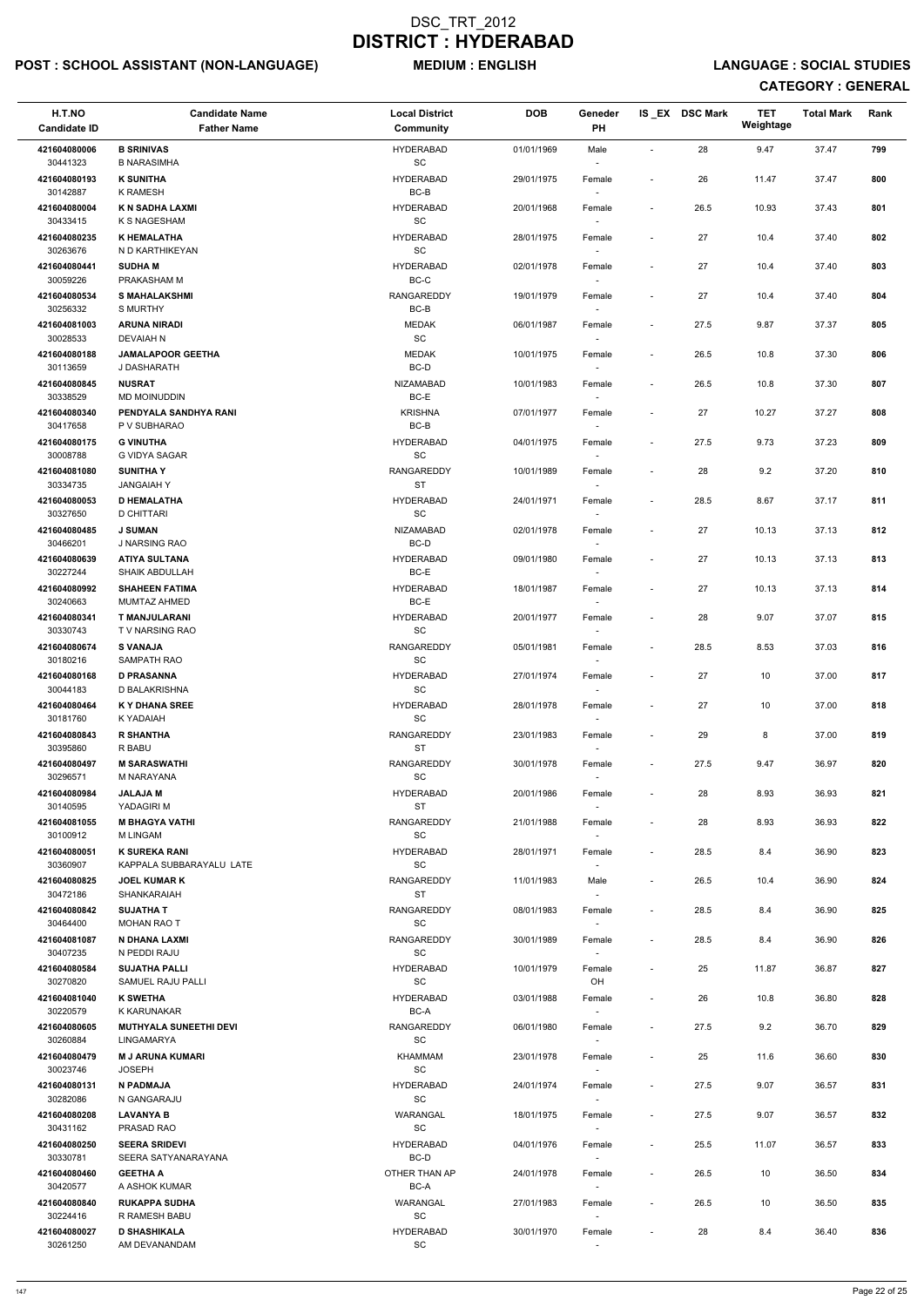# POST : SCHOOL ASSISTANT (NON-LANGUAGE) MEDIUM : ENGLISH LANGUAGE : SOCIAL STUDIES

| H.T.NO<br><b>Candidate ID</b> | <b>Candidate Name</b><br><b>Father Name</b>       | <b>Local District</b><br><b>Community</b>         | <b>DOB</b> | Geneder<br>PH                      |                          | IS EX DSC Mark | <b>TET</b><br>Weightage | <b>Total Mark</b> | Rank |
|-------------------------------|---------------------------------------------------|---------------------------------------------------|------------|------------------------------------|--------------------------|----------------|-------------------------|-------------------|------|
| 421604080433<br>30238512      | <b>N RAJINI</b><br>N SATYANARAYA                  | <b>RANGAREDDY</b><br>$\operatorname{\textsf{SC}}$ | 04/01/1978 | Female                             | $\blacksquare$           | 26             | 10.4                    | 36.40             | 837  |
| 421604080855<br>30399813      | <b>TAYYABUNNISA</b><br><b>MD KHAJA SHARIF</b>     | MAHABUBNAGAR<br>BC-E                              | 21/01/1983 | Female                             | $\overline{\phantom{a}}$ | 26             | 10.4                    | 36.40             | 838  |
| 421604080371<br>30053035      | <b>KAVITHAK</b><br>K R ANJAIAH                    | <b>HYDERABAD</b><br>$\operatorname{\textsf{SC}}$  | 06/01/1977 | Female<br>$\overline{\phantom{a}}$ | $\overline{\phantom{a}}$ | 26.5           | 9.87                    | 36.37             | 839  |
| 421604080454                  | J JAYAPRADA                                       | <b>MEDAK</b><br>$\operatorname{\textsf{SC}}$      | 20/01/1978 | Female                             | $\overline{\phantom{a}}$ | 27             | 9.33                    | 36.33             | 840  |
| 30043431<br>421604081010      | J SAMBAIAH<br><b>M VIJAYA LAXMI</b>               | <b>HYDERABAD</b>                                  | 22/01/1987 | $\sim$<br>Female                   | $\overline{\phantom{a}}$ | 25.5           | 10.8                    | 36.30             | 841  |
| 30447274                      | M VENKATAIAH                                      | BC-D                                              |            | OH                                 |                          |                |                         |                   |      |
| 421604080289                  | <b>B MANOR BAI</b>                                | <b>HYDERABAD</b>                                  | 09/01/1976 | Female                             | $\overline{\phantom{a}}$ | 28             | 8.27                    | 36.27             | 842  |
| 30245271<br>421604080744      | <b>B BALAIAH</b><br><b>VENKATA LAXMI</b>          | $\operatorname{\textsf{SC}}$<br><b>HYDERABAD</b>  | 03/01/1982 | Female                             | $\overline{\phantom{a}}$ | 26             | 10.27                   | 36.27             | 843  |
| 30209177                      | D KONDANNA                                        | $BC-D$                                            |            | $\sim$                             |                          |                |                         |                   |      |
| 421604081038<br>30291324      | <b>ASMA LATEEF</b><br>MOHD LATEEF                 | <b>HYDERABAD</b><br>BC-E                          | 15/01/1988 | Female<br>$\overline{\phantom{a}}$ | $\blacksquare$           | 25             | 11.2                    | 36.20             | 844  |
| 421604080461                  | <b>SHABANI AZMI</b>                               | <b>HYDERABAD</b>                                  | 26/01/1978 | Female                             | $\overline{\phantom{a}}$ | 25.5           | 10.67                   | 36.17             | 845  |
| 30103943                      | M AHMED                                           | BC-E                                              |            | $\sim$                             |                          |                |                         |                   |      |
| 421604080933<br>30471757      | <b>SWAROOP RANI MALGI</b><br>SAYAPPA MALGI        | OTHER THAN AP<br>SC                               | 01/01/1985 | Female                             | $\overline{\phantom{a}}$ | 27.5           | 8.67                    | 36.17             | 846  |
| 421604080546<br>30284945      | <b>MOHD ADIL</b><br><b>MOHD FAZIL</b>             | <b>MEDAK</b><br>BC-E                              | 13/01/1979 | Male<br>$\overline{\phantom{a}}$   | $\blacksquare$           | 26             | 10.13                   | 36.13             | 847  |
| 421604080514                  | <b>K JYOSNA</b>                                   | <b>HYDERABAD</b>                                  | 01/01/1979 | Female                             |                          | 27             | 9.07                    | 36.07             | 848  |
| 30123384                      | K BALAIAH                                         | $\operatorname{\textsf{SC}}$                      |            | $\sim$                             |                          |                |                         |                   |      |
| 421604080998<br>30053149      | <b>M MAHESHWARI</b><br>AMBAIAH                    | <b>MEDAK</b><br>SC                                | 03/01/1987 | Female<br>$\sim$                   | $\overline{\phantom{a}}$ | 27             | 9.07                    | 36.07             | 849  |
| 421604080009                  | <b>ESTHER RANI M</b>                              | WARANGAL                                          | 08/01/1969 | Female                             | $\blacksquare$           | 25.5           | 10.53                   | 36.03             | 850  |
| 30158411<br>421604080072      | M YESU<br><b>JYOTHIHELENROSE</b>                  | BC-C<br><b>HYDERABAD</b>                          | 04/01/1972 | $\sim$<br>Female                   | $\overline{\phantom{a}}$ | 27.5           | 8.53                    | 36.03             | 851  |
| 30176644                      | <b>B SUGUNA RAO</b>                               | SC                                                |            |                                    |                          |                |                         |                   |      |
| 421604080693<br>30242054      | <b>SHOBITA BAI</b><br><b>BALAJI SINGH</b>         | <b>HYDERABAD</b><br>BC-B                          | 16/01/1981 | Female<br>$\sim$                   | $\blacksquare$           | 25.5           | 10.53                   | 36.03             | 852  |
| 421604080832                  | <b>A SUCHITRA</b>                                 | <b>HYDERABAD</b>                                  | 06/01/1983 | Female                             | $\overline{\phantom{a}}$ | 26.5           | 9.47                    | 35.97             | 853  |
| 30462521                      | <b>RAMULU</b>                                     | SC                                                |            |                                    |                          |                |                         |                   |      |
| 421604080429<br>30261333      | <b>G LAVANYA</b><br><b>G BALAVEERAIAH</b>         | <b>HYDERABAD</b><br><b>SC</b>                     | 29/01/1978 | Female<br>$\overline{\phantom{a}}$ | $\overline{\phantom{a}}$ | 27             | 8.8                     | 35.80             | 854  |
| 421604080001<br>30179599      | PENTAPATI V SATYASUDHA<br>KRISHNAMURTHY PENTAPATI | RANGAREDDY<br>OC                                  | 18/01/1968 | Female<br>OH                       | $\blacksquare$           | 26.5           | 9.2                     | 35.70             | 855  |
| 421604081103<br>30460580      | POTHULA PALLAVI<br>POTHULA POCHAIAH               | <b>HYDERABAD</b><br><b>SC</b>                     | 22/01/1990 | Female<br>$\sim$                   | $\overline{\phantom{a}}$ | 26.5           | 9.2                     | 35.70             | 856  |
| 421604080046<br>30416401      | <b>G MANOHARA</b><br><b>G YEBU</b>                | <b>HYDERABAD</b><br>SC                            | 06/01/1971 | Female                             | $\blacksquare$           | 27             | 8.67                    | 35.67             | 857  |
| 421604080697                  | <b>S PRAVEENA</b>                                 | <b>HYDERABAD</b>                                  | 05/01/1981 | Female                             | $\overline{\phantom{a}}$ | 25             | 10.67                   | 35.67             | 858  |
| 30271995<br>421604080807      | S JAGADEESHWAR<br><b>S AMBICA</b>                 | <b>SC</b><br><b>HYDERABAD</b>                     | 06/01/1983 | Female                             | $\overline{\phantom{a}}$ | 25             | 10.67                   | 35.67             | 859  |
| 30155780                      | S SRAVAN KUMAR                                    | <b>SC</b>                                         |            | $\sim$                             |                          |                |                         |                   |      |
| 421604080906<br>30395609      | <b>M MANJULA</b><br>M YELLAIAH                    | <b>HYDERABAD</b><br><b>ST</b>                     | 27/01/1984 | Female<br>$\sim$                   | $\overline{\phantom{a}}$ | 27             | 8.67                    | 35.67             | 860  |
| 421604080453                  | <b>K KRUPA RANI</b>                               | <b>RANGAREDDY</b>                                 | 15/01/1978 | Female                             | $\overline{\phantom{a}}$ | 26             | 9.6                     | 35.60             | 861  |
| 30098743                      | K ASHEARVADAM                                     | <b>SC</b>                                         |            | $\sim$                             |                          |                |                         |                   |      |
| 421604080151<br>30422632      | <b>M VIJAY REDDY</b><br>M HANUMANTH REDDY         | <b>RANGAREDDY</b><br>OC                           | 10/01/1974 | Male<br>OH                         | $\overline{\phantom{a}}$ | 26.5           | 9.07                    | 35.57             | 862  |
| 421604080014                  | <b>P ARUNA</b>                                    | <b>HYDERABAD</b>                                  | 28/01/1969 | Female                             | $\overline{\phantom{a}}$ | 25.5           | 10                      | 35.50             | 863  |
| 30417873<br>421604080303      | P NAGABHUSHANAM<br><b>MENAKA KUMARI A T</b>       | BC-D<br><b>HYDERABAD</b>                          | 14/01/1976 | $\overline{\phantom{a}}$<br>Female | $\blacksquare$           | 25.5           | 10                      | 35.50             | 864  |
| 30277036                      | <b>T KRISHNAIAH</b><br><b>B KIRAN MAYEE</b>       | BC-D<br><b>KRISHNA</b>                            |            | $\sim$                             |                          |                |                         |                   | 865  |
| 421604080619<br>30315927      | <b>B RAJESHWAR RAO</b>                            | <b>SC</b>                                         | 21/01/1980 | Female<br>$\sim$                   | $\overline{\phantom{a}}$ | 26.5           | 8.93                    | 35.43             |      |
| 421604080662<br>30401573      | <b>D RUBY</b><br>D SAMBAIAH                       | <b>RANGAREDDY</b><br>BC-C                         | 04/01/1981 | Female                             | $\overline{\phantom{a}}$ | 24.5           | 10.93                   | 35.43             | 866  |
| 421604080311                  | P KAMALA                                          | <b>HYDERABAD</b>                                  | 27/01/1976 | Female                             | $\overline{\phantom{a}}$ | 25.5           | 9.87                    | 35.37             | 867  |
| 30321619                      | P RAMULU                                          | SC                                                |            |                                    |                          |                |                         |                   |      |
| 421604080786<br>30325955      | <b>AK MANESHWARI</b><br>A KRISHNA                 | ADILABAD<br>SC                                    | 12/01/1982 | Female<br>$\sim$                   | $\overline{\phantom{a}}$ | 27             | 8.27                    | 35.27             | 868  |
| 421604080976                  | <b>B BABITHA</b>                                  | <b>MEDAK</b>                                      | 01/01/1986 | Female                             |                          | 25             | 10.27                   | 35.27             | 869  |
| 30039008<br>421604080681      | <b>B DAKSHINA MURTHY</b><br><b>NAJMA BEGUM</b>    | BC-A<br><b>HYDERABAD</b>                          | 20/01/1981 | $\overline{\phantom{a}}$<br>Female | $\overline{\phantom{a}}$ | 23.5           | 11.73                   | 35.23             | 870  |
| 30152539                      | <b>MOHD IBRAHIM</b>                               | BC-E                                              |            | $\overline{\phantom{a}}$           |                          |                |                         |                   |      |
| 421604080892<br>30084349      | P MANJULA DEVI<br>P NARSIMULU                     | <b>HYDERABAD</b><br>SC                            | 01/01/1984 | Female<br>$\overline{\phantom{a}}$ | $\overline{\phantom{a}}$ | 25.5           | 9.73                    | 35.23             | 871  |
| 421604080941                  | <b>B BHASKER</b>                                  | <b>HYDERABAD</b>                                  | 25/01/1985 | Male                               | $\overline{\phantom{a}}$ | 24.5           | 10.67                   | 35.17             | 872  |
| 30103929<br>421604080958      | <b>B MAISAIAH</b><br><b>MANUPATY KAVITHA</b>      | BC-B<br>WARANGAL                                  | 21/01/1986 | $\overline{\phantom{a}}$<br>Female |                          | 26             | 9.07                    | 35.07             | 873  |
| 30075973                      | MANUPATY BIKSHAPATHY                              | ST                                                |            | $\blacksquare$                     |                          |                |                         |                   |      |
| 421604080733<br>30048011      | <b>KALERU ROSY</b><br>KALERU ESHWARAIAH           | <b>HYDERABAD</b><br>BC-D                          | 12/01/1982 | Female<br>$\sim$                   | $\overline{\phantom{a}}$ | 25             | 10                      | 35.00             | 874  |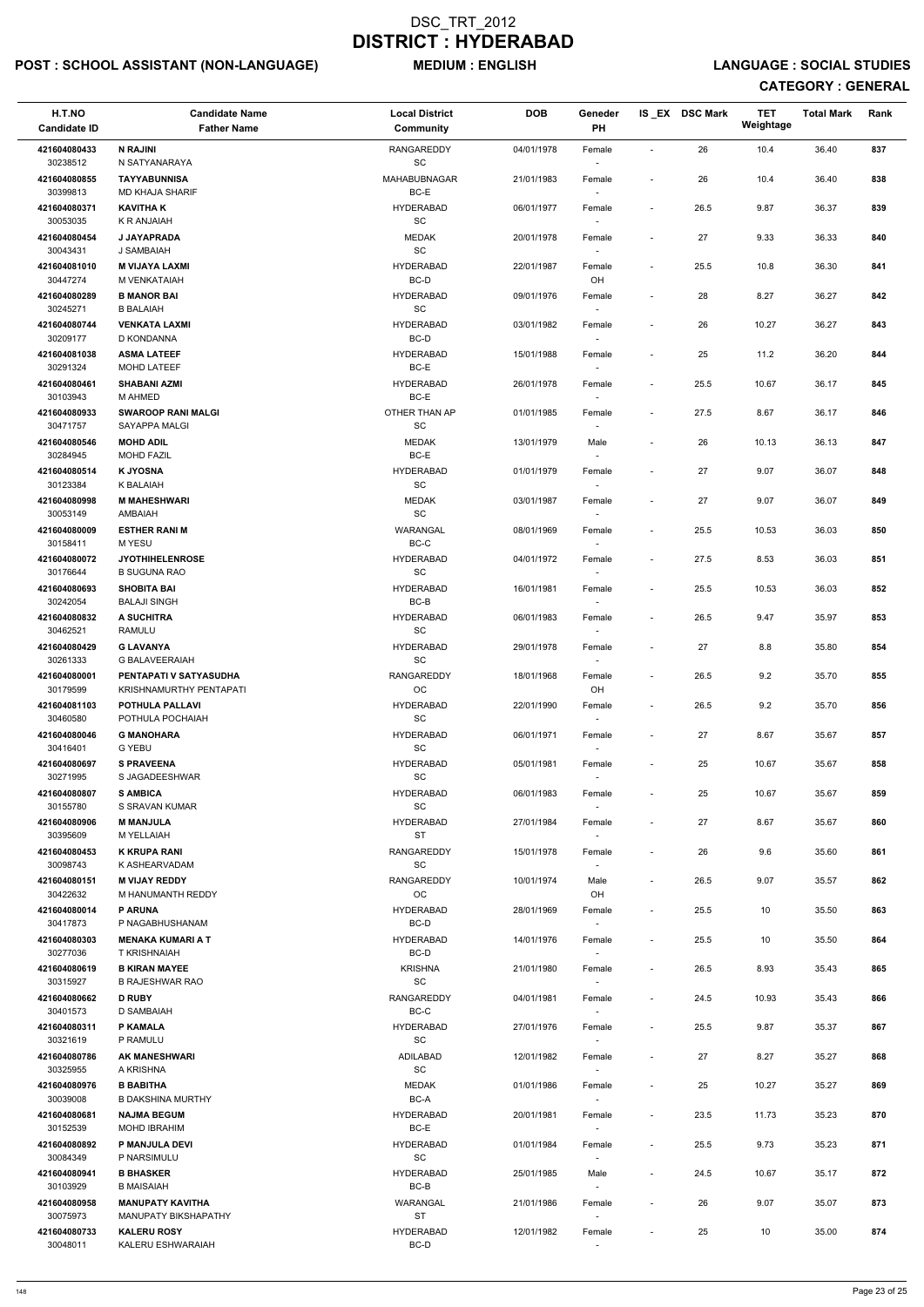# POST : SCHOOL ASSISTANT (NON-LANGUAGE) MEDIUM : ENGLISH LANGUAGE : SOCIAL STUDIES

| H.T.NO<br><b>Candidate ID</b>        | <b>Candidate Name</b><br><b>Father Name</b>           | <b>Local District</b><br>Community               | <b>DOB</b> | Geneder<br>PH                      |                              | IS EX DSC Mark | TET<br>Weightage | <b>Total Mark</b> | Rank |
|--------------------------------------|-------------------------------------------------------|--------------------------------------------------|------------|------------------------------------|------------------------------|----------------|------------------|-------------------|------|
| 421604081025<br>30160211             | <b>G MANJUVANI</b><br><b>G SRINIVAS</b>               | <b>HYDERABAD</b><br>$\operatorname{\textsf{SC}}$ | 05/01/1987 | Female                             | $\overline{\phantom{a}}$     | 25.5           | 9.47             | 34.97             | 875  |
| 421604080929<br>30423086             | <b>C DEEPA</b><br>C JANGAIAH                          | <b>HYDERABAD</b><br>SC                           | 18/01/1985 | Female                             | $\overline{\phantom{a}}$     | 26             | 8.93             | 34.93             | 876  |
| 421604080337                         | <b>MATYADA SEENAIAH</b>                               | WARANGAL                                         | 04/01/1977 | Male                               | $\overline{\phantom{a}}$     | 26.5           | 8.4              | 34.90             | 877  |
| 30294546<br>421604080754             | CHINNA UPPALAIAH<br><b>G MANIKYAM</b>                 | $\operatorname{\textsf{SC}}$<br><b>HYDERABAD</b> | 04/01/1982 | Female                             | $\overline{\phantom{a}}$     | 24.5           | 10.4             | 34.90             | 878  |
| 30196367<br>421604080983             | <b>GVITTALAPPA</b><br><b>E NAGAMANI</b>               | BC-D<br>WARANGAL                                 | 28/01/1986 | $\sim$<br>Female                   | $\overline{\phantom{a}}$     | 26.5           | 8.4              | 34.90             | 879  |
| 30447549                             | <b>BOAZ</b>                                           | $\operatorname{\textsf{SC}}$                     |            |                                    |                              |                |                  |                   |      |
| 421604080162<br>30265927             | P FLORENCE KEZIA<br>P JOHN PAUL                       | <b>HYDERABAD</b><br>SC                           | 06/01/1974 | Female                             | $\overline{\phantom{a}}$     | 26             | 8.67             | 34.67             | 880  |
| 421604081012<br>30426245             | ASTHAPURAM SHASHIKALA<br>LAXMAIAH                     | KARIMNAGAR<br>$\operatorname{\textsf{SC}}$       | 19/01/1987 | Female                             | $\overline{\phantom{a}}$     | 26.5           | 8.13             | 34.63             | 881  |
| 421604080048<br>30116824             | <b>M NAHEEMUNISSA M ALI</b><br><b>MOHD ALI</b>        | <b>HYDERABAD</b><br>BC-E                         | 19/01/1971 | Female                             | $\overline{\phantom{a}}$     | 24.5           | 10               | 34.50             | 882  |
| 421604080402                         | <b>D RENUKA</b>                                       | <b>RANGAREDDY</b>                                | 01/01/1977 | Female                             | $\overline{\phantom{a}}$     | 26             | 8.4              | 34.40             | 883  |
| 30282657<br>421604080714             | D SATYANARAYANA<br><b>STELLA SOWMYA GANDAM</b>        | BC-B<br><b>MAHABUBNAGAR</b>                      | 08/01/1981 | OH<br>Female                       | $\qquad \qquad \blacksquare$ | 23             | 11.33            | 34.33             | 884  |
| 30430261<br>421604080357             | <b>G N DASS</b><br>SAMUEL SABITHA B                   | $BC-C$<br>WARANGAL                               | 14/01/1977 | Female                             | $\overline{\phantom{a}}$     | 25             | 9.2              | 34.20             | 885  |
| 30253146                             | SAMUEL                                                | SC                                               |            |                                    |                              |                |                  |                   |      |
| 421604080670<br>30042188             | <b>M RANI</b><br>NATHANIAL                            | <b>HYDERABAD</b><br>SC                           | 19/01/1981 | Female<br>$\sim$                   | $\overline{\phantom{a}}$     | 25.5           | 8.67             | 34.17             | 886  |
| 421604080024<br>30186702             | <b>VAZIR SULTANA</b><br>MOHD AHMED                    | <b>HYDERABAD</b><br>BC-E                         | 01/01/1970 | Female                             | $\overline{\phantom{a}}$     | 24             | 10.13            | 34.13             | 887  |
| 421604080309                         | A SANDHYA RANI                                        | <b>HYDERABAD</b>                                 | 08/01/1976 | Female                             | $\overline{\phantom{a}}$     | 23.5           | 10.53            | 34.03             | 888  |
| 30156650<br>421604081011             | A R ASHOK KUMAR<br><b>ZUBAYDA BEGUM</b>               | $\operatorname{\textsf{SC}}$<br>NALGONDA         | 15/01/1987 | Female                             | $\overline{\phantom{a}}$     | 24             | 10               | 34.00             | 889  |
| 30454653<br>421604081022             | <b>MOMIN KHAN</b><br><b>NAJAM UNISA</b>               | $BC-E$<br><b>HYDERABAD</b>                       | 20/01/1987 |                                    | $\overline{\phantom{a}}$     | 24             | 10               | 34.00             | 890  |
| 30339357                             | KHAJA FASIUDDIN                                       | BC-E                                             |            | Female<br>$\overline{\phantom{a}}$ |                              |                |                  |                   |      |
| 421604080282<br>30086247             | <b>J SHARA KUMARI</b><br>J R MALLESHA                 | HYDERABAD<br>SC                                  | 16/01/1976 | Female                             | $\overline{\phantom{a}}$     | 24.5           | 9.47             | 33.97             | 891  |
| 421604080816<br>30460886             | <b>RAFIYA BEGUM</b><br><b>MOHD MOULANA</b>            | <b>RANGAREDDY</b><br>BC-E                        | 26/01/1983 | Female                             | $\overline{\phantom{a}}$     | 23             | 10.93            | 33.93             | 892  |
| 421604080391                         | <b>E K ARUNA</b>                                      | <b>RANGAREDDY</b>                                | 20/01/1977 | Female                             | $\overline{\phantom{a}}$     | 23.5           | 10.4             | 33.90             | 893  |
| 30321028<br>421604080975             | K KOMARIAH<br><b>B RAJASRNIE BAI</b>                  | SC<br><b>HYDERABAD</b><br><b>ST</b>              | 28/01/1986 | Female                             | $\overline{\phantom{a}}$     | 25.5           | 8.4              | 33.90             | 894  |
| 30252613<br>421604080969<br>30418633 | <b>B RAMASWAMY</b><br><b>K KEERTHI</b><br>K DASS BABU | <b>RANGAREDDY</b><br>SC                          | 18/01/1986 | $\sim$<br>Female                   | $\overline{\phantom{a}}$     | 25             | 8.8              | 33.80             | 895  |
| 421604080952                         | <b>S S AVANTHI</b>                                    | <b>HYDERABAD</b>                                 | 27/01/1986 | Female                             | $\overline{\phantom{a}}$     | 25             | 8.67             | 33.67             | 896  |
| 30449899<br>421604080890             | S L SALAIAH<br><b>DEVATI SANDHYARANI</b>              | SC<br>OTHER THAN AP                              | 18/01/1984 | Female                             | $\overline{\phantom{a}}$     | 24             | 9.6              | 33.60             | 897  |
| 30450741                             | DEVATI SHIVALINGAM                                    | $\operatorname{\textsf{SC}}$                     |            |                                    |                              |                |                  |                   |      |
| 421604080817<br>30041370             | TALLAPAKA LAKSHMI DEVI<br>T OBULESU                   | <b>KADAPA</b><br>SC                              | 28/01/1983 | Female                             | $\overline{\phantom{a}}$     | 24.5           | 9.07             | 33.57             | 898  |
| 421604080328<br>30279956             | <b>D OMPRAKASH</b><br>D NARSIMULU                     | <b>HYDERABAD</b><br>SC                           | 14/01/1977 | Male<br>$\sim$                     | $\overline{\phantom{a}}$     | 25             | 8.53             | 33.53             | 899  |
| 421604080172<br>30293952             | <b>S R DURGA BHAVANI</b><br>S R BALNARSIAH            | HYDERABAD<br><b>SC</b>                           | 31/01/1974 | Female                             | $\overline{\phantom{a}}$     | 24.5           | 8.93             | 33.43             | 900  |
| 421604080090                         | <b>SHAHNA TASNEEM</b>                                 | <b>KARIMNAGAR</b>                                | 20/01/1973 | Female                             | $\overline{\phantom{a}}$     | 23             | 10.4             | 33.40             | 901  |
| 30409749<br>421604080950             | MOHD ABDUL QADAR<br><b>K CHANDRIKA</b>                | BC-E<br>OTHER THAN AP                            | 13/01/1986 | Female                             | $\overline{\phantom{a}}$     | 23             | 10.4             | 33.40             | 902  |
| 30331718<br>421604080986             | SATHYAM<br><b>T PENTAMMA</b>                          | SC<br><b>MEDAK</b>                               | 08/01/1986 | $\sim$<br>Female                   | $\overline{\phantom{a}}$     | 23             | 10.4             | 33.40             | 903  |
| 30280005<br>421604080806             | <b>TALARI BALAIAH</b><br><b>DEVI JYOTHI</b>           | BC-D<br>ADILABAD                                 | 05/01/1983 | $\sim$<br>Female                   | $\overline{\phantom{a}}$     | 25             | 8.27             | 33.27             | 904  |
| 30423751                             | D NARSAIAH                                            | SC                                               |            |                                    |                              |                |                  |                   |      |
| 421604081019<br>30415914             | Y PRIYA DARSHINI<br>Y SANJEEVA                        | <b>RANGAREDDY</b><br><b>SC</b>                   | 29/01/1987 | Female                             | $\overline{\phantom{a}}$     | 24.5           | 8.67             | 33.17             | 905  |
| 421604080887<br>30310598             | <b>D UMA DEVI</b><br>D RAMULU                         | <b>HYDERABAD</b><br>SC                           | 07/01/1984 | Female                             | $\overline{\phantom{a}}$     | 25             | 8.13             | 33.13             | 906  |
| 421604081048                         | <b>HARATHI J</b>                                      | WARANGAL                                         | 12/01/1988 | Female                             |                              | 23             | 10.13            | 33.13             | 907  |
| 30308695<br>421604080368             | NAGESWARA RAO<br><b>EARLA SWAROOPA RANI</b>           | SC<br>KHAMMAM                                    | 01/01/1977 | Female                             | $\overline{\phantom{a}}$     | 25             | 8                | 33.00             | 908  |
| 30453310                             | <b>LINGAIAH</b>                                       | $\operatorname{\textsf{SC}}$                     |            | $\sim$                             |                              |                |                  |                   |      |
| 421604081044<br>30400227             | <b>M ANITHA</b><br>M BALRAM                           | <b>HYDERABAD</b><br>BC-A                         | 22/01/1988 | Female<br>OH                       | $\overline{\phantom{a}}$     | 25             | 8                | 33.00             | 909  |
| 421604080734<br>30463321             | <b>K ESTHER RANI</b><br>KSANJEEVAIAH                  | <b>MEDAK</b><br>$\operatorname{\textsf{SC}}$     | 16/01/1982 | Female<br>$\sim$                   | $\overline{\phantom{a}}$     | 24             | 8.93             | 32.93             | 910  |
| 421604081092<br>30451036             | <b>GUGULOTH PADMAJA</b><br><b>G SHANKER</b>           | <b>HYDERABAD</b><br>ST                           | 14/01/1990 | Female                             | $\overline{\phantom{a}}$     | 24             | 8.93             | 32.93             | 911  |
| 421604080153<br>30180499             | <b>ASHA NATRAJ</b><br>A D NAIRAJ                      | <b>HYDERABAD</b><br>BC-D                         | 29/01/1974 | Female<br>$\sim$                   | $\overline{\phantom{a}}$     | 22.5           | 10               | 32.50             | 912  |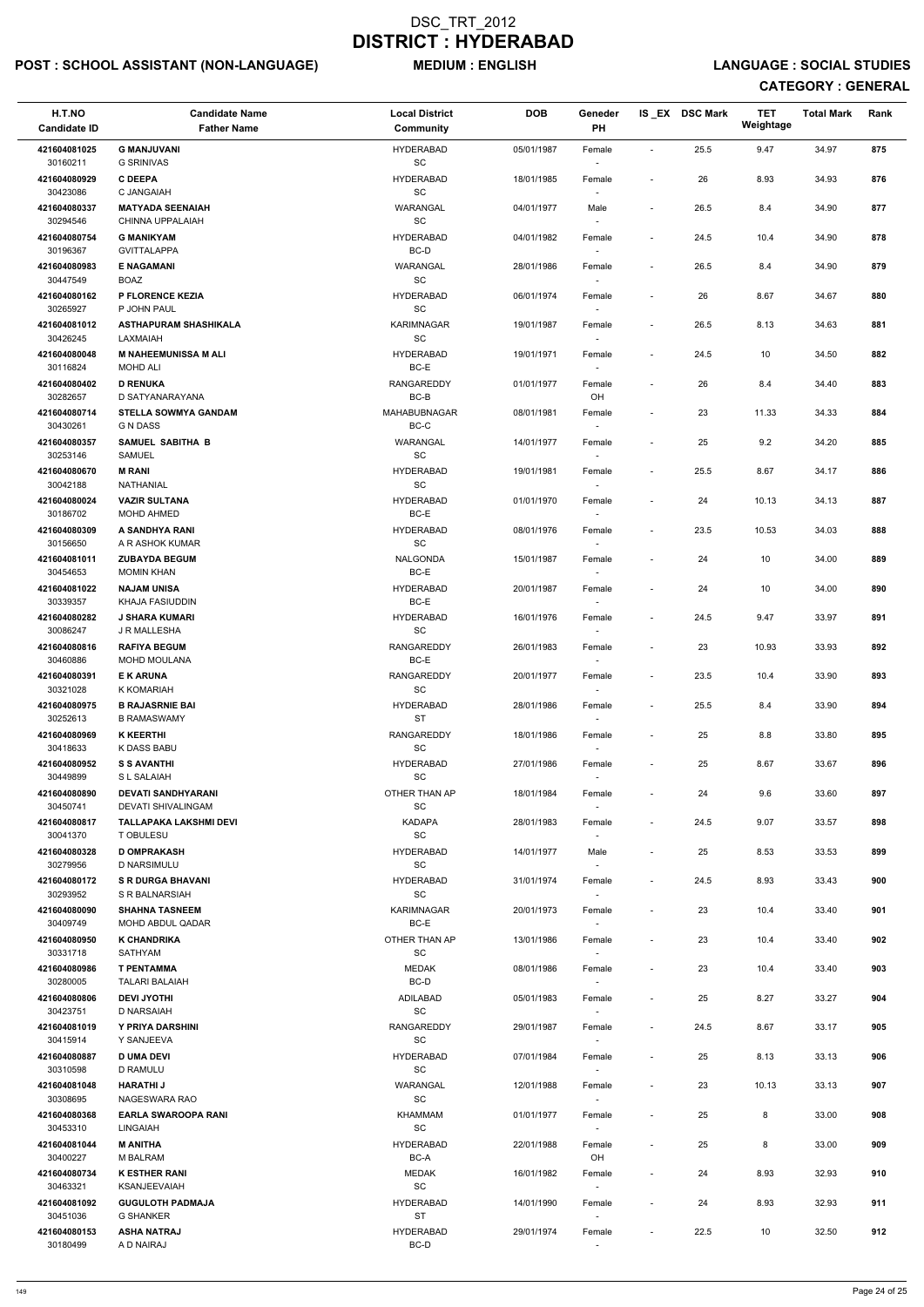# POST : SCHOOL ASSISTANT (NON-LANGUAGE) MEDIUM : ENGLISH LANGUAGE : SOCIAL STUDIES

| H.T.NO<br><b>Candidate ID</b>            | <b>Candidate Name</b><br><b>Father Name</b>         | <b>Local District</b><br><b>Community</b>        | <b>DOB</b>               | Geneder<br>PH                      |                                                      | IS_EX DSC Mark | <b>TET</b><br>Weightage | <b>Total Mark</b> | Rank       |
|------------------------------------------|-----------------------------------------------------|--------------------------------------------------|--------------------------|------------------------------------|------------------------------------------------------|----------------|-------------------------|-------------------|------------|
| 421604080084<br>30302054                 | P SANTOSH KUMARI<br>P MOSES                         | <b>HYDERABAD</b><br>SC                           | 20/01/1973               | Female                             | $\sim$                                               | 22             | 10.4                    | 32.40             | 913        |
| 421604080727<br>30427934                 | <b>GAJAPAKA SWAPNA</b><br>GAJAPAKA BALARAM          | <b>HYDERABAD</b><br>SC                           | 21/01/1981               | Female                             | $\sim$                                               | 23.5           | 8.8                     | 32.30             | 914        |
| 421604080334<br>30051229                 | <b>MAHESWARI KOTHULA</b><br>K SARYANARAYANA         | WARANGAL<br>BC-D                                 | 20/01/1977               | Female<br>OH                       | $\sim$                                               | 24             | 8.27                    | 32.27             | 915        |
| 421604080706<br>30068217                 | <b>G PRASHANTHI KUMARI</b><br><b>G NIRMAL KUMAR</b> | <b>RANGAREDDY</b><br><b>ST</b>                   | 01/01/1981               | Female<br>$\sim$                   | $\overline{\phantom{a}}$                             | 24             | 8.13                    | 32.13             | 916        |
| 421604080540<br>30451991                 | N R ANNAPURNA<br>N RAJAMALLAIAH                     | <b>HYDERABAD</b><br>$\operatorname{\textsf{SC}}$ | 01/01/1979               | Female                             | $\overline{\phantom{a}}$                             | 23.5           | 8.53                    | 32.03             | 917        |
| 421604081096<br>30316540                 | <b>E TEJASWI</b><br>E ASHOK KUMAR                   | <b>HYDERABAD</b><br>SC                           | 15/01/1990               | Female                             | $\overline{\phantom{a}}$                             | 23.5           | 8.53                    | 32.03             | 918        |
| 421604080488<br>30298955                 | P SUSHMA KUMARI<br><b>NARASIMHA</b>                 | <b>NALGONDA</b><br>SC                            | 12/01/1978               | Female<br>$\sim$                   | $\sim$                                               | 22             | 9.73                    | 31.73             | 919        |
| 421604080571<br>30469298                 | <b>CH PADMINI</b><br>KOMMALU                        | WARANGAL<br>SC                                   | 04/01/1979               | Female<br>$\overline{\phantom{a}}$ | $\sim$                                               | 23.5           | 8                       | 31.50             | 920        |
| 421604080853<br>30438286                 | <b>SWETA VADDI</b><br><b>BABUJI V</b>               | RANGAREDDY<br>SC                                 | 11/01/1983               | Female<br>$\sim$                   | $\overline{\phantom{a}}$                             | 23.5           | 8                       | 31.50             | 921        |
| 421604080830<br>30213946                 | A SRILATHA<br>A MALLAIAH                            | <b>KARIMNAGAR</b><br>SC                          | 22/01/1983               | Female                             | $\overline{\phantom{a}}$                             | 23             | 8.4                     | 31.40             | 922        |
| 421604080630<br>30463249                 | <b>M JHANSI BAI</b><br>M NARSINGA RAO               | <b>HYDERABAD</b><br>BC-D                         | 24/01/1980               | Female                             | $\overline{\phantom{a}}$                             | 21             | 10.13                   | 31.13             | 923        |
| 421604080055<br>30049014                 | <b>VASANTHA KUMARI</b><br><b>MOSES</b>              | <b>HYDERABAD</b><br>SC                           | 04/01/1972               | Female<br>$\sim$                   | $\overline{\phantom{a}}$                             | 22.5           | 8.53                    | 31.03             | 924        |
| 421604080450<br>30403655                 | <b>N S VANI</b><br><b>CHRISTOPHER</b>               | <b>HYDERABAD</b><br>SC                           | 05/01/1978               | Female<br>$\sim$                   | $\overline{\phantom{a}}$                             | 22             | 8.8                     | 30.80             | 925        |
| 421604081081<br>30161659<br>421604080678 | <b>R GEETHA</b><br>R MOTHIRAM<br>T DHANALAXMI       | <b>MEDAK</b><br>ST<br>OTHER THAN AP              | 11/01/1989<br>12/01/1981 | Female<br>$\sim$                   | $\overline{\phantom{a}}$<br>$\overline{\phantom{a}}$ | 22.5<br>22     | 8.13<br>8.53            | 30.63<br>30.53    | 926<br>927 |
| 30461040<br>421604080037                 | <b>GANESH RAO</b><br><b>HARIKOTI PHEEBERANI</b>     | SC<br><b>NALGONDA</b>                            | 04/01/1971               | Female<br>Female                   |                                                      | 21.5           | 8.8                     | 30.30             | 928        |
| 30390428<br>421604080934                 | H ASHEERWADHAM<br><b>G M RANI</b>                   | SC<br><b>HYDERABAD</b>                           | 02/01/1985               | $\sim$<br>Female                   |                                                      | 21.5           | 8.27                    | 29.77             | 929        |
| 30146160<br>421604080345                 | <b>GM MANIK</b><br><b>D ARATHI</b>                  | SC<br><b>HYDERABAD</b>                           | 02/01/1977               | Female                             | $\sim$                                               | 21.5           | 8                       | 29.50             | 930        |
| 30078782<br>421604080547                 | <b>B DHANASHEKAR</b><br><b>S SARITHA</b>            | SC<br><b>HYDERABAD</b>                           | 14/01/1979               | $\sim$<br>Female                   | $\overline{\phantom{a}}$                             | 20.5           | 8                       | 28.50             | 931        |
| 30436266<br>421604080148                 | S CHANNAIAH<br><b>S NEERAJA</b>                     | SC<br>OTHER THAN AP                              | 29/01/1974               | $\sim$<br>Female                   | $\sim$                                               | 19             | 9.07                    | 28.07             | 932        |
| 30471078<br>421604080081                 | S RAJA REDDY<br><b>S SUGANDHI</b>                   | OC.<br><b>HYDERABAD</b>                          | 12/01/1972               | $\sim$<br>Female                   | $\sim$                                               | 19.5           | 8.13                    | 27.63             | 933        |
| 30254013<br>421604080415                 | S RAMULU<br><b>P ANITHA</b>                         | SC<br><b>HYDERABAD</b>                           | 10/01/1977               | $\sim$<br>Female                   | $\sim$                                               | 19             | 8.27                    | 27.27             | 934        |
| 30047910<br>421604081007                 | P NAGESHWAR RAO<br><b>ANANTHULA AMITHA SREE</b>     | SC<br>WARANGAL                                   | 27/01/1987               | Female                             |                                                      | 19             | 8.27                    | 27.27             | 935        |
| 30332420                                 | A HARINATH BABU                                     | SC                                               |                          | $\sim$                             |                                                      |                |                         |                   |            |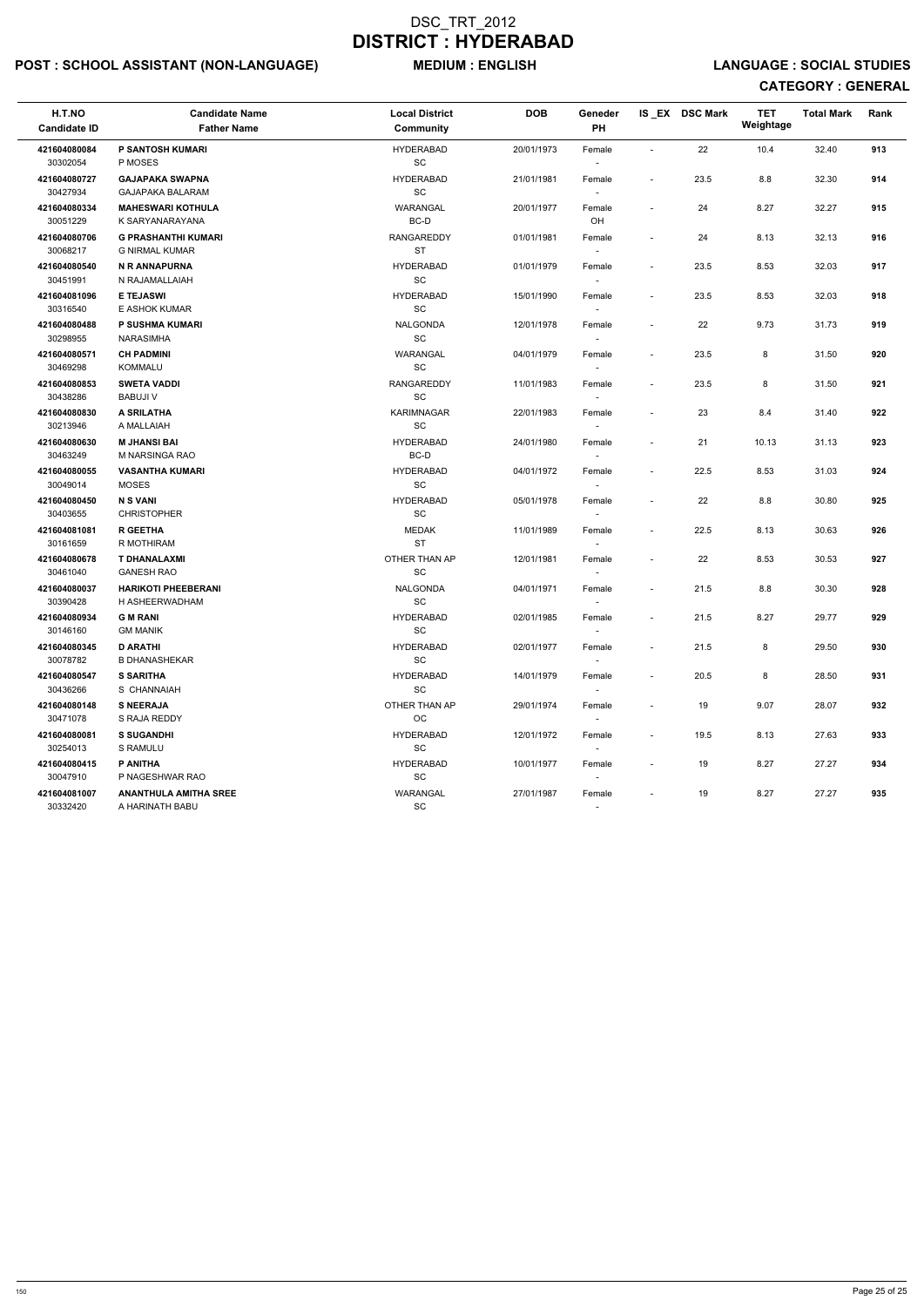# POST : SCHOOL ASSISTANT (NON-LANGUAGE) MEDIUM : MARATHI LANGUAGE : SOCIAL STUDIES

| H.T.NO<br><b>Candidate ID</b> | Candidate Name<br>Father Name          | <b>Local District</b><br>Community | <b>DOB</b> | Geneder<br><b>PH</b> | IS EX | <b>DSC Mark</b> | TET<br>Weightage | <b>Total Mark</b> | Rank |
|-------------------------------|----------------------------------------|------------------------------------|------------|----------------------|-------|-----------------|------------------|-------------------|------|
| 421604050001<br>30330863      | <b>PRABUDHA WALKE</b><br>PRAKASH WALKE | HYDERABAD<br><b>SC</b>             | 17/01/1982 | Male                 |       | 30              | 8.67             | 38.67             |      |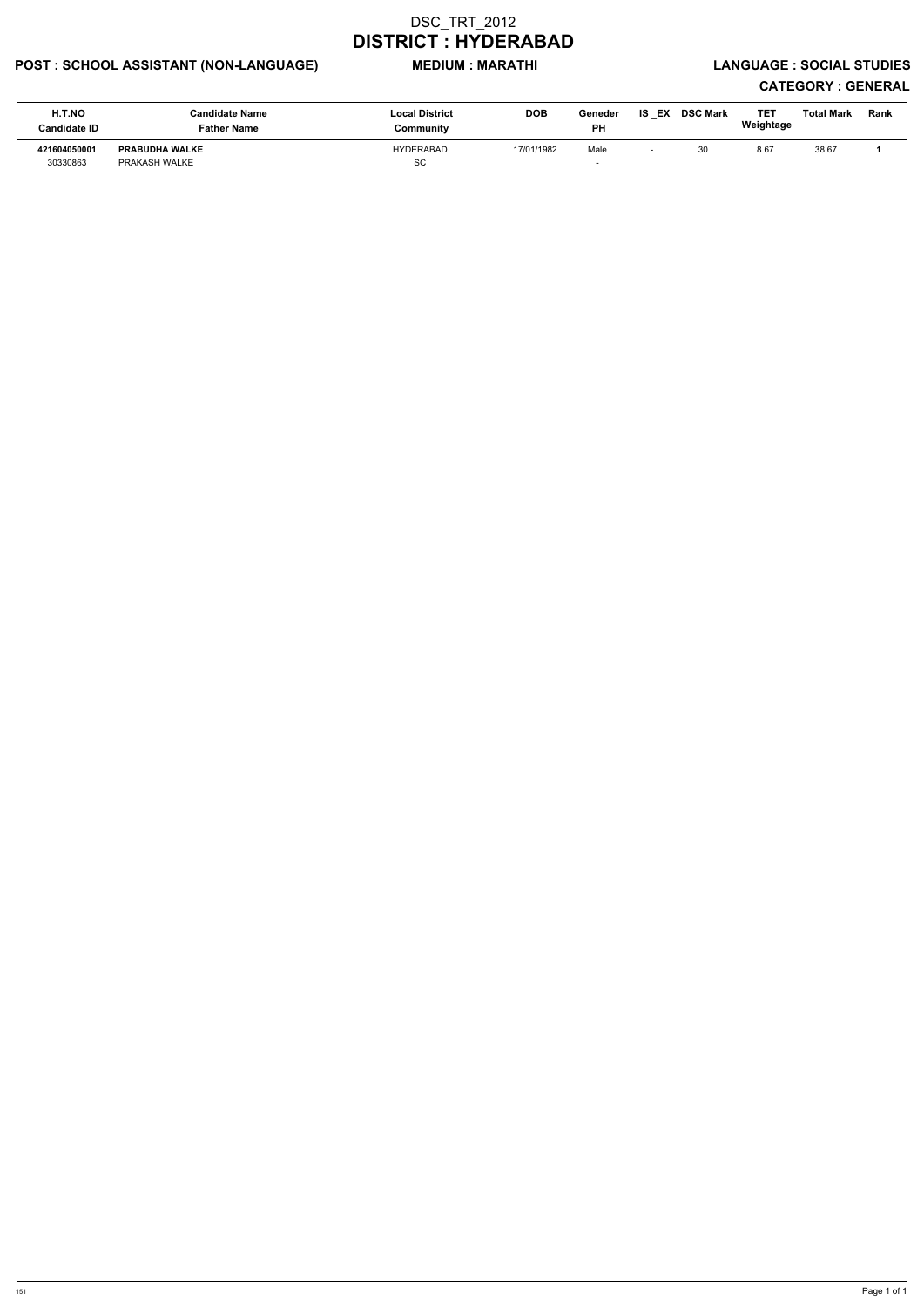# POST : SCHOOL ASSISTANT (NON-LANGUAGE) MEDIUM : TAMIL LANGUAGE : SOCIAL STUDIES

| H.T.NO<br><b>Candidate ID</b> | <b>Candidate Name</b><br><b>Father Name</b> | <b>Local District</b><br>Community | <b>DOB</b> | Geneder<br><b>PH</b>               | <b>IS EX</b>             | <b>DSC Mark</b> | <b>TET</b><br>Weightage | <b>Total Mark</b> | Rank         |
|-------------------------------|---------------------------------------------|------------------------------------|------------|------------------------------------|--------------------------|-----------------|-------------------------|-------------------|--------------|
| 421604070006<br>30330100      | <b>DEVIT G</b><br><b>GANESAN T K</b>        | <b>CHITTOOR</b><br>BC-B            | 09/01/1984 | Female<br>$\overline{\phantom{0}}$ | $\overline{\phantom{0}}$ | 34              | 12.13                   | 46.13             |              |
| 421604070004<br>30333434      | <b>M JAGADEESAN</b><br>P MANI               | OTHER THAN AP<br>BC-B              | 28/01/1983 | Male<br>$\overline{\phantom{0}}$   | $\overline{\phantom{0}}$ | 34.5            | 11.33                   | 45.83             | $\mathbf{2}$ |
| 421604070002<br>30314505      | <b>B GAVASKHAR</b><br>A BHASKARAN           | OTHER THAN AP<br>SC                | 15/01/1979 | Male<br>$\overline{\phantom{a}}$   | $\overline{\phantom{0}}$ | 30.5            | 9.47                    | 39.97             | 3            |
| 421604070003<br>30334129      | <b>N S RAMAKRISHNAN</b><br>N V SANKARAN     | <b>CHITTOOR</b><br>BC-B            | 15/01/1981 | Male<br>$\overline{\phantom{a}}$   | $\overline{\phantom{0}}$ | 27              | 11.2                    | 38.20             | 4            |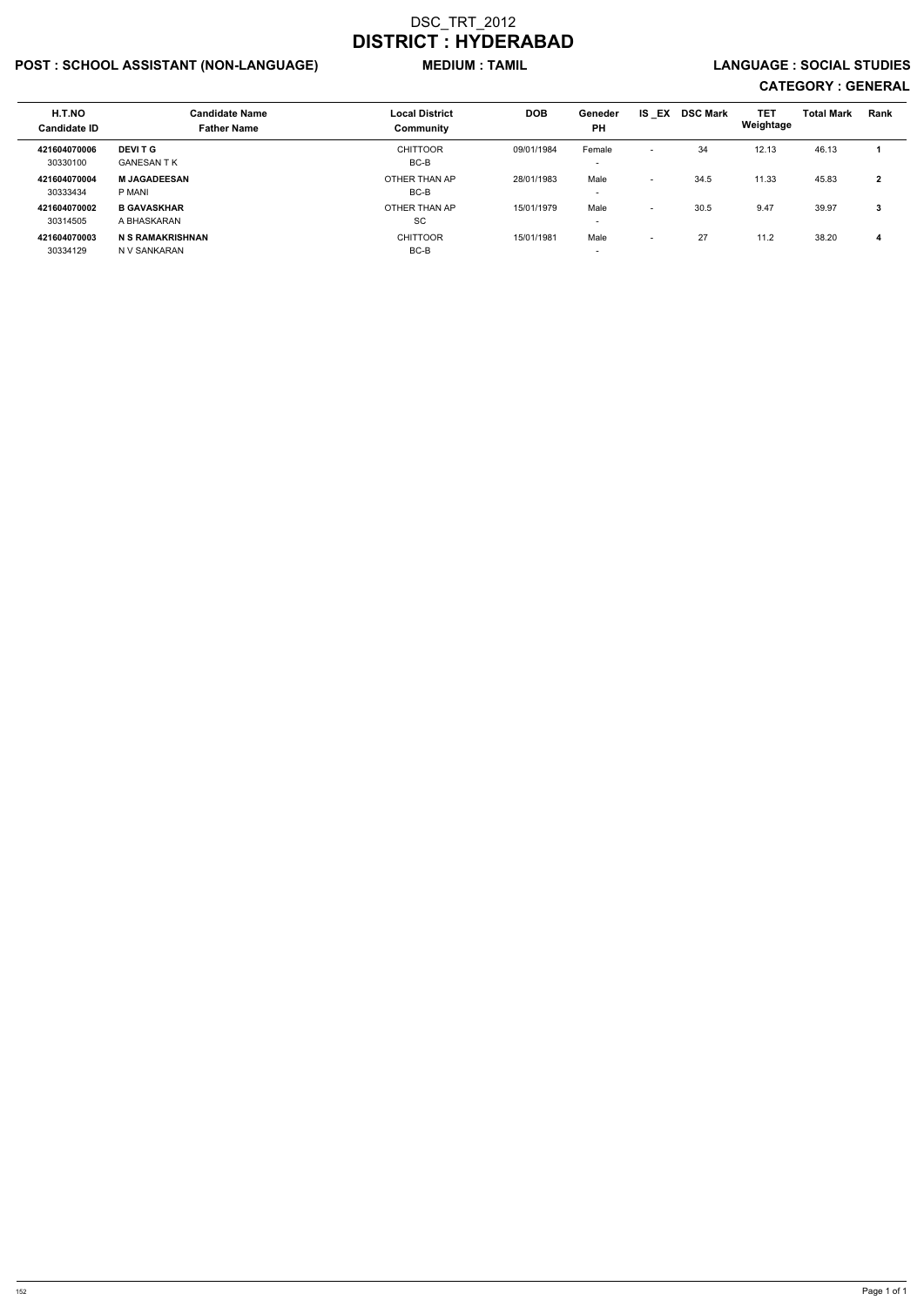# POST : SCHOOL ASSISTANT (NON-LANGUAGE) MEDIUM : TELUGU LANGUAGE : SOCIAL STUDIES

| H.T.NO<br><b>Candidate ID</b> | <b>Candidate Name</b><br><b>Father Name</b>          | <b>Local District</b><br>Community | <b>DOB</b> | Geneder<br>PH                      |                          | IS_EX DSC Mark | <b>TET</b><br>Weightage | <b>Total Mark</b> | Rank           |
|-------------------------------|------------------------------------------------------|------------------------------------|------------|------------------------------------|--------------------------|----------------|-------------------------|-------------------|----------------|
| 421604010390<br>30164008      | <b>N RAMU</b><br>N ANJAIAH                           | <b>HYDERABAD</b><br>BC-D           | 12/01/1980 | Male                               | $\sim$                   | 59             | 13.2                    | 72.20             | $\mathbf{1}$   |
| 421604010576<br>30070547      | A UDAYA SREE<br>A NARSIMHA CHARY                     | <b>HYDERABAD</b><br>BC-B           | 02/01/1985 | Female                             | $\overline{a}$           | 58             | 12.8                    | 70.80             | $\mathbf{2}$   |
| 421604010559                  | <b>S SHAILAJA</b>                                    | <b>HYDERABAD</b>                   | 23/01/1984 | Female                             | $\overline{\phantom{a}}$ | 57             | 13.6                    | 70.60             | 3              |
| 30051309<br>421604010373      | S VENKATA SWAMY<br><b>ORUGANTI PRABHAKER</b>         | $BC-B$<br><b>HYDERABAD</b>         | 25/01/1980 | Male                               | $\overline{\phantom{a}}$ | 56.5           | 14                      | 70.50             | 4              |
| 30326530<br>421604010620      | ORUGANTI JANGAIAH<br><b>S NAVANEETHA</b>             | $BC-B$<br><b>HYDERABAD</b>         | 13/01/1986 | Female                             | $\overline{\phantom{a}}$ | 55             | 14.67                   | 69.67             | 5              |
| 30295253<br>421604010183      | S ANJANEYULU<br>A JAYASUDHA                          | BC-D<br><b>HYDERABAD</b>           | 19/01/1976 | $\sim$<br>Female                   | $\overline{\phantom{a}}$ | 55.5           | 14.13                   | 69.63             | 6              |
| 30112553<br>421604010413      | A NARASIMHA<br><b>MOHD RAHIMUNNISA</b>               | BC-B<br><b>HYDERABAD</b>           | 25/01/1981 | $\overline{\phantom{a}}$<br>Female | $\overline{\phantom{a}}$ | 55.5           | 14.13                   | 69.63             | $\overline{7}$ |
| 30086289<br>421604010112      | MOHD MAHMOOD ALI<br><b>M VENKAT REDDY</b>            | $BC-E$<br><b>HYDERABAD</b>         | 28/01/1974 | Male                               | $\overline{\phantom{a}}$ | 56.5           | 12.67                   | 69.17             | 8              |
| 30101588<br>421604010075      | <b>NARASIMHA REDDY</b><br><b>K RAMANA</b>            | OC<br><b>HYDERABAD</b>             | 08/01/1973 | Male                               | $\overline{a}$           | 52             | 16.67                   | 68.67             | 9              |
| 30403598<br>421604010366      | SUBBA RAO K<br><b>G YADAGIRI</b>                     | OC<br><b>HYDERABAD</b>             |            |                                    |                          |                |                         |                   | 10             |
| 30278778                      | <b>G LAXMAIAH</b>                                    | BC-D                               | 10/01/1980 | Male                               | $\overline{\phantom{a}}$ | 54.5           | 14                      | 68.50             |                |
| 421604010081<br>30421126      | T ALIVELU MANGAMMA<br>T NARASIMHA REDDY              | <b>HYDERABAD</b><br>OC             | 30/01/1974 | Female                             | $\overline{\phantom{a}}$ | 53.5           | 14.27                   | 67.77             | 11             |
| 421604010210<br>30054906      | <b>KURNI JAYA BHARATHI</b><br>K JAYA PRAKASH         | <b>HYDERABAD</b><br>$BC-B$         | 19/01/1977 | Female                             | $\overline{\phantom{a}}$ | 53             | 14.53                   | 67.53             | 12             |
| 421604010514<br>30030556      | <b>K UMA RANI</b><br>K BHAGWAN                       | <b>HYDERABAD</b><br>$BC-B$         | 12/01/1983 | Female<br>$\sim$                   | $\overline{\phantom{a}}$ | 53.5           | 13.87                   | 67.37             | 13             |
| 421604010406<br>30156519      | <b>M JANAKI</b><br>M VENKATAIAH                      | <b>HYDERABAD</b><br>$BC-B$         | 15/01/1981 | Female                             | $\overline{\phantom{a}}$ | 54.5           | 12.8                    | 67.30             | 14             |
| 421604010428<br>30389384      | <b>K SRINIVASULU</b><br>K GOPAL                      | <b>HYDERABAD</b><br>BC-A           | 03/01/1981 | Male                               | $\overline{\phantom{a}}$ | 55.5           | 11.6                    | 67.10             | 15             |
| 421604010557<br>30175497      | <b>PAISA ASHOK</b><br><b>CHANDRA REDDY</b>           | NALGONDA<br>OC.                    | 12/01/1984 | Male<br>$\overline{\phantom{a}}$   | $\overline{\phantom{a}}$ | 52.5           | 14.53                   | 67.03             | 16             |
| 421604010387<br>30035416      | <b>M SUNITHA</b><br>M GOPALAM                        | <b>HYDERABAD</b><br>BC-D           | 15/01/1980 | Female<br>$\sim$                   | $\overline{\phantom{m}}$ | 53.5           | 13.2                    | 66.70             | 17             |
| 421604010401<br>30170494      | <b>G ANNAPURNA</b><br><b>G VENKATAIAH</b>            | <b>HYDERABAD</b><br>BC-D           | 01/01/1981 | Female                             | $\overline{\phantom{a}}$ | 53             | 13.47                   | 66.47             | 18             |
| 421604010595<br>30214943      | <b>T UMA MAHESHWARI</b><br>T NARAHARI                | <b>HYDERABAD</b><br>BC-D           | 26/01/1985 | Female                             | $\overline{\phantom{a}}$ | 53.5           | 12.93                   | 66.43             | 19             |
| 421604010263<br>30232529      | <b>M TUKARAM</b><br>M PENTAIAH                       | <b>HYDERABAD</b><br>SC             | 05/01/1978 | Male                               | $\overline{\phantom{m}}$ | 54             | 12.4                    | 66.40             | 20             |
| 421604010008<br>30382834      | <b>K VIJAYA BHASKER</b><br>K NAGA BHOOSHANAM         | <b>HYDERABAD</b><br>BC-B           | 06/01/1969 | Male<br>$\sim$                     | $\overline{\phantom{a}}$ | 53             | 13.33                   | 66.33             | 21             |
| 421604010029                  | <b>B SRIDEVI</b>                                     | <b>NALGONDA</b>                    | 25/01/1971 | Female                             | $\overline{a}$           | 54             | 12.27                   | 66.27             | 22             |
| 30296760<br>421604010381      | <b>B LAXMAIAH</b><br><b>K MALLIKA</b>                | BC-D<br><b>HYDERABAD</b>           | 05/01/1980 | Female                             | $\overline{\phantom{a}}$ | 52             | 14                      | 66.00             | 23             |
| 30191985<br>421604010282      | <b>THIRUPATHIRAO</b><br><b>V HYMA DEVI</b>           | BC-A<br><b>HYDERABAD</b>           | 20/01/1978 | Female                             | $\overline{\phantom{a}}$ | 52.5           | 13.47                   | 65.97             | 24             |
| 30276960<br>421604010103      | <b>EASHWAR</b><br><b>LAKSHMI SINGAREDDY</b>          | BC-D<br><b>HYDERABAD</b>           | 02/01/1974 | $\sim$<br>Female                   | $\overline{\phantom{a}}$ | 53             | 12.8                    | 65.80             | 25             |
| 30405165<br>421604010504      | S VENKATA REDDY<br><b>SOFIA</b>                      | OC<br><b>KARIMNAGAR</b>            | 08/01/1983 | $\sim$<br>Female                   | $\overline{\phantom{a}}$ | 51.5           | 14.27                   | 65.77             | 26             |
| 30226621<br>421604010013      | MEER ABID ALI<br><b>C MADHAVI</b>                    | BC-E<br><b>HYDERABAD</b>           | 10/01/1969 | Female                             | $\overline{\phantom{a}}$ | 51.5           | 14.13                   | 65.63             | 27             |
| 30070139<br>421604010399      | C ESHWARIAH<br>P PRAMEELA                            | BC-A<br><b>HYDERABAD</b>           | 09/01/1980 | Female                             | $\overline{\phantom{a}}$ | 52.5           | 13.07                   | 65.57             | 28             |
| 30147905<br>421604010147      | <b>VENKATAIAH</b><br><b>P UMA DEVI</b>               | BC-D<br><b>HYDERABAD</b>           | 10/01/1976 | Female                             | $\overline{\phantom{a}}$ | 53             | 12.53                   | 65.53             | 29             |
| 30115607                      | P YADAIAH                                            | BC-A                               |            | $\sim$                             |                          |                |                         |                   |                |
| 421604010090<br>30043509      | <b>HARI LEELA G</b><br><b>SHANTAPPA G</b>            | <b>HYDERABAD</b><br>BC-D           | 20/01/1974 | Female<br>$\sim$                   | $\overline{\phantom{a}}$ | 51             | 14.27                   | 65.27             | 30             |
| 421604010135<br>30118701      | <b>B VIJAYABHASKAR</b><br>NARASIMLU                  | <b>HYDERABAD</b><br>BC-B           | 01/01/1975 | Male                               | $\overline{\phantom{a}}$ | 53             | 12.27                   | 65.27             | 31             |
| 421604010336                  | <b>S SARITHA</b>                                     | <b>HYDERABAD</b>                   | 11/01/1979 | Female                             | $\overline{\phantom{a}}$ | 51             | 14.27                   | 65.27             | 32             |
| 30119153<br>421604010045      | S SUDERSHAN RAO<br><b>PADMA LATHAK</b>               | $BC-B$<br><b>HYDERABAD</b>         | 15/01/1972 | Female                             | $\overline{\phantom{a}}$ | 53.5           | 11.73                   | 65.23             | 33             |
| 30259312<br>421604010083      | ASHALATHA K<br><b>BANDI SUREKHA</b>                  | BC-B<br><b>HYDERABAD</b>           | 10/01/1974 | $\sim$<br>Female                   | $\overline{\phantom{a}}$ | 52             | 13.2                    | 65.20             | 34             |
| 30397418<br>421604010144      | B HANUMANTHA RAO<br><b>MATTAPALLI VENKATA RAMANA</b> | OC<br><b>NALGONDA</b>              | 01/01/1976 | Male                               | $\overline{\phantom{a}}$ | 53.5           | 11.47                   | 64.97             | 35             |
| 30447625<br>421604010533      | <b>KRISHANA MURTHY</b><br><b>P SUMALATHA</b>         | BC-D<br><b>HYDERABAD</b>           | 19/01/1983 | $\sim$<br>Female                   | $\overline{\phantom{a}}$ | 51             | 13.87                   | 64.87             | 36             |
| 30156679                      | P SADANAND                                           | BC-D                               |            | OH                                 |                          |                |                         |                   |                |
| 421604010213<br>30141593      | <b>RAJU M</b><br>M HANUMANTHU                        | <b>HYDERABAD</b><br>BC-A           | 15/01/1977 | Male<br>$\overline{\phantom{a}}$   | $\overline{\phantom{a}}$ | 52             | 12.53                   | 64.53             | 37             |
| 421604010350<br>30183678      | <b>TANUBUDHI MADHAVI</b><br>SUBBA REDDY              | <b>HYDERABAD</b><br>OC             | 12/01/1980 | Female                             | $\overline{\phantom{a}}$ | 51.5           | 12.67                   | 64.17             | 38             |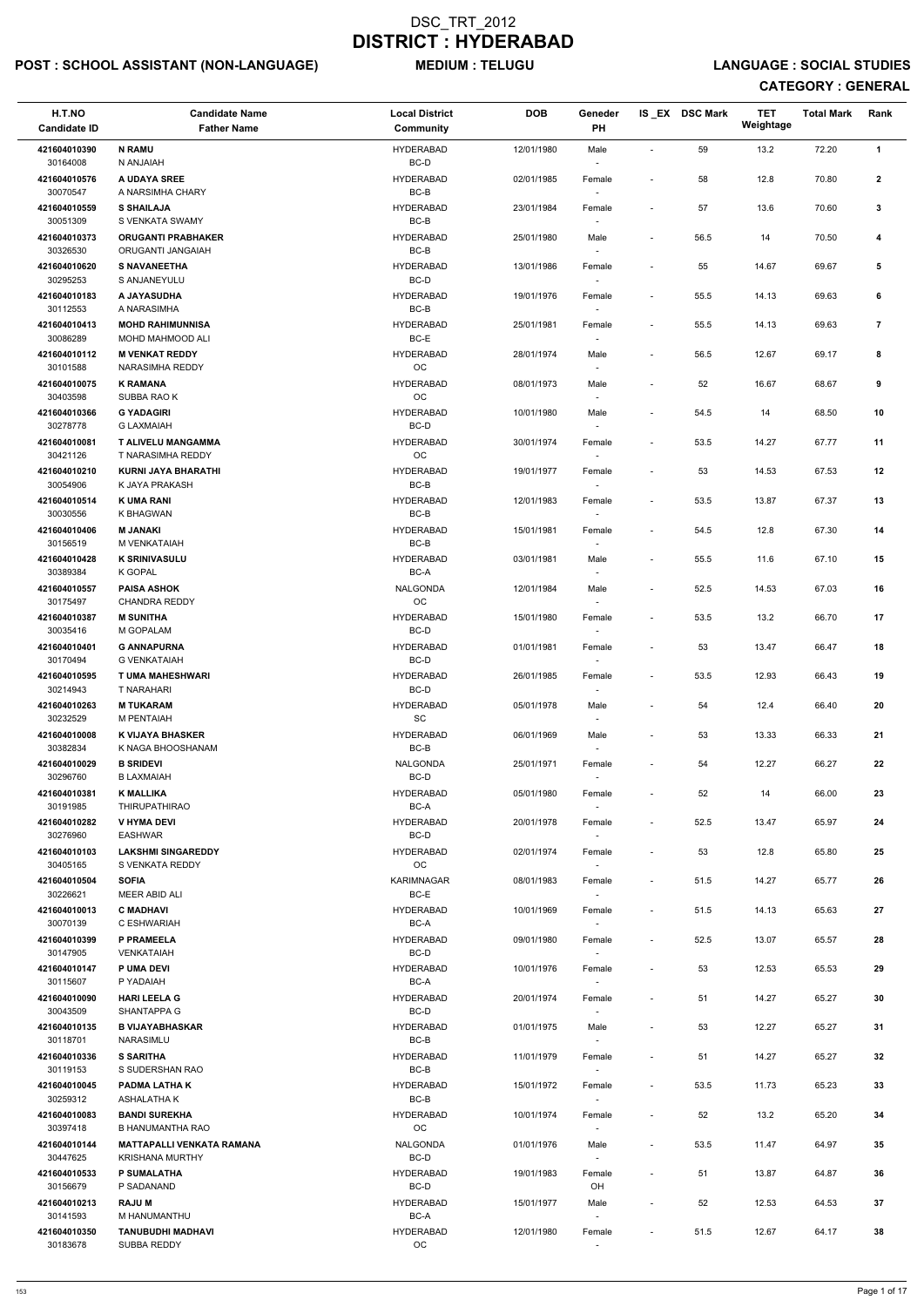# POST : SCHOOL ASSISTANT (NON-LANGUAGE) MEDIUM : TELUGU LANGUAGE : SOCIAL STUDIES

| H.T.NO<br><b>Candidate ID</b> | <b>Candidate Name</b><br><b>Father Name</b>         | <b>Local District</b><br><b>Community</b> | <b>DOB</b> | Geneder<br>PH                      |                          | IS EX DSC Mark | <b>TET</b><br>Weightage | <b>Total Mark</b> | Rank |
|-------------------------------|-----------------------------------------------------|-------------------------------------------|------------|------------------------------------|--------------------------|----------------|-------------------------|-------------------|------|
| 421604010512<br>30388584      | <b>CH PAVANI</b><br>CH RAMACHANDRA CHARYULU         | <b>HYDERABAD</b><br>$_{\rm OC}$           | 07/01/1983 | Female                             | $\overline{\phantom{a}}$ | 50.5           | 13.6                    | 64.10             | 39   |
| 421604010254<br>30225749      | <b>M CHANDRAKALA</b><br><b>M SHANKER</b>            | <b>HYDERABAD</b><br>BC-D                  | 22/01/1978 | Female                             | $\blacksquare$           | 49.5           | 14.4                    | 63.90             | 40   |
| 421604010137<br>30252478      | <b>P SYAM</b><br>P NARSAIAH                         | <b>HYDERABAD</b><br>BC-A                  | 10/01/1975 | Male<br>$\sim$                     |                          | 50             | 13.73                   | 63.73             | 41   |
| 421604010208<br>30393965      | <b>M RENUKA</b><br>M VENKATAIAH                     | <b>HYDERABAD</b><br>BC-B                  | 18/01/1977 | Female                             | $\sim$                   | $50.5\,$       | 13.2                    | 63.70             | 42   |
| 421604010049                  | N VIJAYA LAXMI                                      | <b>HYDERABAD</b>                          | 10/01/1972 | $\sim$<br>Female                   | $\overline{\phantom{a}}$ | 51             | 12.67                   | 63.67             | 43   |
| 30118223<br>421604010053      | N VEERAIAH<br><b>K ANITHA</b>                       | BC-D<br><b>HYDERABAD</b>                  | 22/01/1972 | $\sim$<br>Female                   |                          | 51             | 12.13                   | 63.13             | 44   |
| 30122486                      | K JANAKIRAMULU                                      | BC-B                                      |            |                                    |                          |                |                         |                   |      |
| 421604010111<br>30189202      | <b>G KALPANA KIRAN</b><br><b>G PREM DAS</b>         | <b>HYDERABAD</b><br>BC-D                  | 25/01/1974 | Female                             | $\sim$                   | 49.5           | 13.6                    | 63.10             | 45   |
| 421604010023<br>30028949      | K SIVA PRASAD RAO<br><b>K KRISHNA</b>               | <b>HYDERABAD</b><br>BC-B                  | 03/01/1971 | Male                               |                          | 50             | 13.07                   | 63.07             | 46   |
| 421604010524<br>30446307      | <b>R RAVIKANTH</b><br>R VENKATACHARY                | <b>HYDERABAD</b><br>BC-B                  | 12/01/1983 | Male<br>$\sim$                     | $\blacksquare$           | 52             | 11.07                   | 63.07             | 47   |
| 421604010018<br>30088491      | <b>G UMAVATHI</b><br><b>G KRISHNA</b>               | <b>HYDERABAD</b><br>$BC-B$                | 05/01/1970 | Female                             |                          | 49.5           | 13.47                   | 62.97             | 48   |
| 421604010068                  | <b>DASARI ANITHA VANI</b>                           | <b>HYDERABAD</b>                          | 08/01/1973 | Female                             | $\overline{\phantom{a}}$ | 49.5           | 13.33                   | 62.83             | 49   |
| 30371778<br>421604010180      | <b>D RAMDAS</b><br><b>MUMA RANI</b>                 | SC<br><b>HYDERABAD</b>                    | 08/01/1976 | Female                             |                          | 49             | 13.73                   | 62.73             | 50   |
| 30146717<br>421604010678      | M KULINDER REDDY<br>A VARALAKSHMI                   | OC<br><b>HYDERABAD</b>                    | 08/01/1988 | $\sim$<br>Female                   | $\blacksquare$           | 48.5           | 14.13                   | 62.63             | 51   |
| 30162746                      | A MAISAYYA                                          | SC                                        |            | $\sim$                             |                          |                |                         |                   |      |
| 421604010036<br>30136859      | <b>SUJATHA V</b><br>V TULJA RAM                     | <b>HYDERABAD</b><br>BC-D                  | 26/01/1971 | Female<br>$\sim$                   | $\blacksquare$           | 50             | 12.53                   | 62.53             | 52   |
| 421604010687<br>30267333      | <b>M SWAPNA KUMARI</b><br>M SATYANARAYANA GOUD      | <b>HYDERABAD</b><br>BC-B                  | 18/01/1989 | Female                             | $\overline{\phantom{a}}$ | 50             | 12.53                   | 62.53             | 53   |
| 421604010536                  | <b>T RANGALAXMI</b>                                 | <b>HYDERABAD</b>                          | 04/01/1983 | Female                             | $\sim$                   | 48.5           | 14                      | 62.50             | 54   |
| 30137318<br>421604010321      | T VENKATESHWARLU<br><b>G SUNEETA</b>                | BC-D<br><b>HYDERABAD</b>                  | 03/01/1979 | $\overline{\phantom{a}}$<br>Female |                          | 48.5           | 13.6                    | 62.10             | 55   |
| 30389590<br>421604010305      | <b>G JANARDHAN</b><br>P SANTHOSHA                   | BC-D<br><b>HYDERABAD</b>                  | 14/01/1979 | Female                             | $\overline{\phantom{a}}$ | 49.5           | 12.53                   | 62.03             | 56   |
| 30227508<br>421604010354      | P VITTAL<br><b>V SUJATHA</b>                        | BC-D<br><b>HYDERABAD</b>                  | 08/01/1980 | Female                             |                          | 49             | 12.67                   | 61.67             | 57   |
| 30430117                      | V MUKUNDAM                                          | OC                                        |            | $\overline{\phantom{a}}$           |                          |                |                         |                   |      |
| 421604010436<br>30162047      | <b>NALLA VENU MADHAVI</b><br>N V PRASAD             | <b>HYDERABAD</b><br>BC-B                  | 20/01/1981 | Female<br>$\sim$                   | $\overline{\phantom{a}}$ | 49             | 12.67                   | 61.67             | 58   |
| 421604010365<br>30074374      | <b>G VIJAYA</b><br><b>G PAMPADRI</b>                | <b>HYDERABAD</b><br>BC-D                  | 10/01/1980 | Female<br>$\overline{\phantom{a}}$ | $\blacksquare$           | 51             | 10.53                   | 61.53             | 59   |
| 421604010461<br>30342080      | A PADMA<br><b>JANARDHAN</b>                         | <b>HYDERABAD</b><br>BC-D                  | 05/01/1982 | Female                             | $\overline{\phantom{a}}$ | 49.5           | 12                      | 61.50             | 60   |
| 421604010334<br>30144258      | <b>CHINTAKINDI PADMA</b><br>CHINTAKINDI RAJAIAH     | <b>HYDERABAD</b><br>BC-B                  | 31/01/1979 | Female                             | $\sim$                   | 48             | 13.33                   | 61.33             | 61   |
| 421604010164                  | <b>C MAHESH</b>                                     | <b>HYDERABAD</b>                          | 31/01/1976 | Male                               |                          | 49             | 12.27                   | 61.27             | 62   |
| 30425360<br>421604010048      | C JANGAIAH<br><b>G BALRAJ</b>                       | BC-A<br><b>HYDERABAD</b>                  | 20/01/1972 | $\overline{\phantom{a}}$<br>Male   | $\sim$                   | 48.5           | 12.4                    | 60.90             | 63   |
| 30354330<br>421604010212      | <b>G BALAIAH</b><br><b>K VEERA SWAMY</b>            | BC-B<br><b>HYDERABAD</b>                  |            | $\overline{\phantom{a}}$           |                          |                | 11.87                   |                   | 64   |
| 30100082                      | ILAIAH                                              | SC                                        | 01/01/1977 | Male                               |                          | 49             |                         | 60.87             |      |
| 421604010232<br>30243308      | <b>CHEPURI JOSNA</b><br><b>CHANDRA MOULI</b>        | <b>HYDERABAD</b><br>BC-B                  | 31/01/1977 | Female                             | $\overline{\phantom{a}}$ | 47             | 13.87                   | 60.87             | 65   |
| 421604010221<br>30044028      | <b>GOONDLA RAVI</b><br><b>G S RANGAIAH</b>          | <b>HYDERABAD</b><br>BC-B                  | 05/01/1977 | Male<br>$\sim$                     | $\blacksquare$           | 47             | 13.73                   | 60.73             | 66   |
| 421604010106<br>30221625      | <b>K PADMA</b><br>K RAMACHANDRAM                    | <b>HYDERABAD</b><br>BC-B                  | 06/01/1974 | Female<br>$\sim$                   | $\sim$                   | 48.5           | 11.87                   | 60.37             | 67   |
| 421604010510                  | <b>VARALAXMI A</b>                                  | <b>HYDERABAD</b>                          | 14/01/1983 | Female                             | $\overline{\phantom{a}}$ | 49             | 11.33                   | 60.33             | 68   |
| 30347154<br>421604010531      | <b>BUGGA RAMULU A</b><br>L P NIRMALADEVI Y          | BC-B<br>SRIKAKULAM                        | 19/01/1983 | Female                             | $\blacksquare$           | 47.5           | 12.53                   | 60.03             | 69   |
| 30310800<br>421604010556      | <b>MVS RATNAKAR</b><br><b>GORRELA SRI USHA DEVI</b> | <b>OC</b><br>EAST GODAVARI                | 10/01/1984 | Female                             | $\sim$                   | 47.5           | 12.4                    | 59.90             | 70   |
| 30397837                      | GORRELA VEERA RAGHAVENDRA RAO                       | OC                                        |            | $\overline{\phantom{a}}$           |                          |                |                         |                   |      |
| 421604010569<br>30407929      | <b>M SUDHARANI</b><br>M VENKATAIAH GOUD             | <b>HYDERABAD</b><br>$BC-B$                | 11/01/1984 | Female<br>$\overline{\phantom{a}}$ |                          | 48             | 11.87                   | 59.87             | 71   |
| 421604010326<br>30193129      | <b>MADDOORU SUBASHINI</b><br>MADDOORU BRAHMACHARY   | <b>HYDERABAD</b><br>$BC-B$                | 08/01/1979 | Female<br>$\sim$                   |                          | 49             | 10.8                    | 59.80             | 72   |
| 421604010505<br>30089491      | A VISHWARUPA<br>A RAMULU                            | <b>HYDERABAD</b><br>BC-A                  | 11/01/1983 | Female<br>$\sim$                   |                          | 46.5           | 13.2                    | 59.70             | 73   |
| 421604010052<br>30307149      | N VARALAXMI<br>N ACHAIAH                            | <b>HYDERABAD</b><br>BC-D                  | 24/01/1972 | Female<br>$\sim$                   | $\overline{\phantom{a}}$ | 49             | 10.67                   | 59.67             | 74   |
| 421604010047                  | <b>F M MANJULA</b>                                  | <b>HYDERABAD</b>                          | 16/01/1972 | Female                             | $\overline{\phantom{a}}$ | 47.5           | 12.13                   | 59.63             | 75   |
| 30154594<br>421604010280      | F K MALLAIAH<br><b>SUDHA MADHAVI</b>                | BC-A<br><b>HYDERABAD</b>                  | 11/01/1978 | $\sim$<br>Female                   | $\overline{\phantom{a}}$ | 47.5           | 12.13                   | 59.63             | 76   |
| 30229355                      | <b>SWAMY</b>                                        | $\operatorname{\textsf{SC}}$              |            | $\sim$                             |                          |                |                         |                   |      |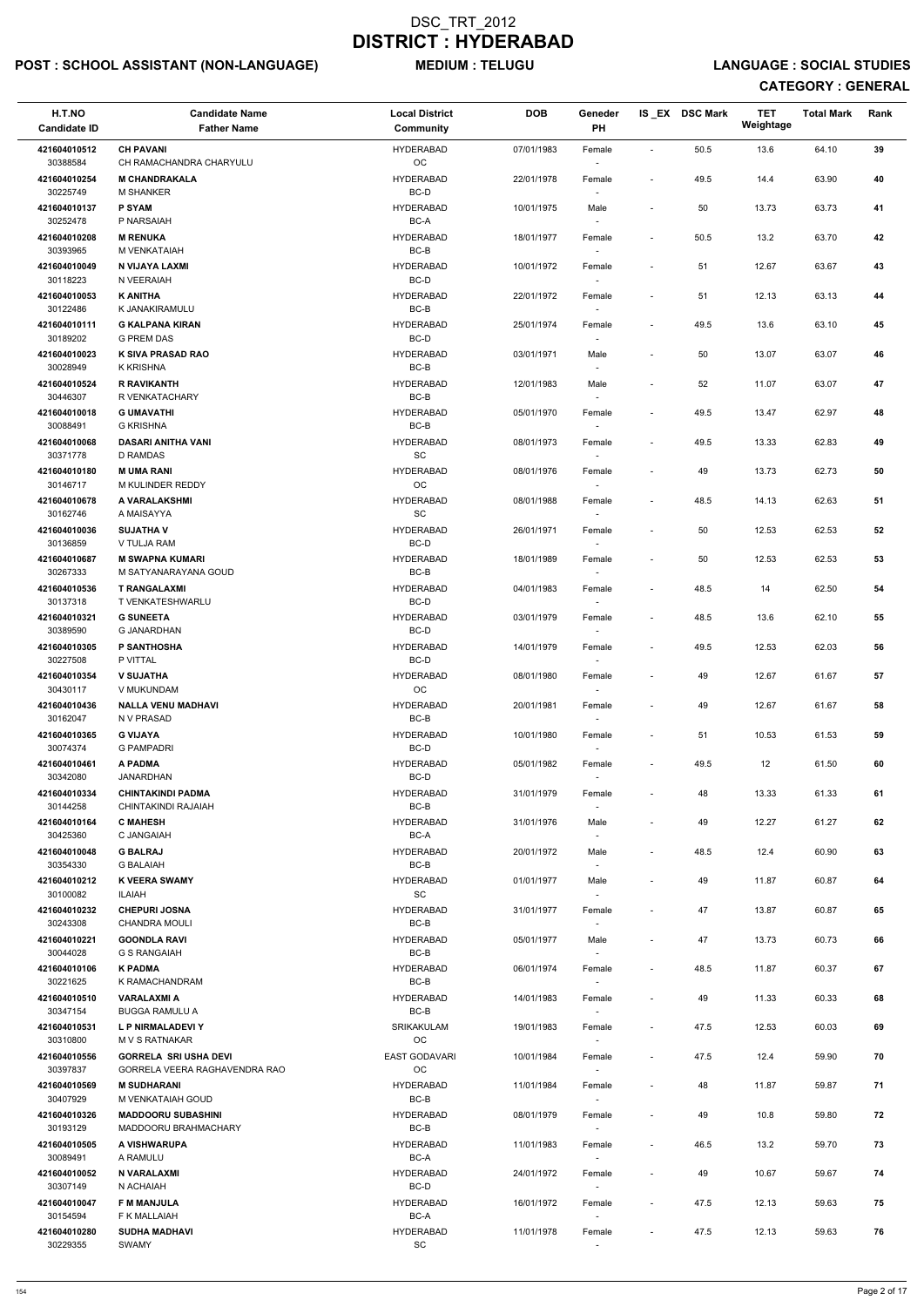# POST : SCHOOL ASSISTANT (NON-LANGUAGE) MEDIUM : TELUGU LANGUAGE : SOCIAL STUDIES

| H.T.NO<br><b>Candidate ID</b> | <b>Candidate Name</b><br><b>Father Name</b>        | <b>Local District</b><br>Community               | <b>DOB</b> | Geneder<br>PH                      |                          | IS_EX DSC Mark | <b>TET</b><br>Weightage | <b>Total Mark</b> | Rank |
|-------------------------------|----------------------------------------------------|--------------------------------------------------|------------|------------------------------------|--------------------------|----------------|-------------------------|-------------------|------|
| 421604010367<br>30248140      | <b>LANKA SUDHAKARA RAO</b><br>LANKA RAMAMOHANA RAO | <b>KRISHNA</b><br>OC                             | 10/01/1980 | Male                               | $\overline{\phantom{a}}$ | 46.5           | 12.93                   | 59.43             | 77   |
| 421604010162<br>30336581      | <b>K BHANUMATHI</b><br>K SRI RAMA PRASAD           | <b>HYDERABAD</b><br>OC                           | 22/01/1976 | Female                             | $\sim$                   | 46.5           | 12.8                    | 59.30             | 78   |
| 421604010398                  | <b>G RAVINDER REDDY</b>                            | <b>RANGAREDDY</b>                                | 02/01/1980 | Male                               | $\overline{\phantom{a}}$ | 46.5           | 12.8                    | 59.30             | 79   |
| 30352358<br>421604010520      | NARAYANA REDDY<br><b>K RAJESHWARI DEVI</b>         | OC<br><b>HYDERABAD</b>                           | 10/01/1983 | $\sim$<br>Female                   |                          | 47             | 12.27                   | 59.27             | 80   |
| 30195662<br>421604010125      | <b>ELLAIAH</b><br><b>N RAJANI</b>                  | SC<br><b>HYDERABAD</b>                           | 10/01/1975 | Female                             | $\overline{\phantom{a}}$ | 46             | 13.2                    | 59.20             | 81   |
| 30139029                      | N HYLAIAH                                          | $BC-B$                                           |            | $\sim$                             |                          |                |                         |                   |      |
| 421604010438<br>30053941      | A SHIRISHA<br>A NARSIMHA                           | <b>HYDERABAD</b><br>BC-B                         | 08/01/1981 | Female                             |                          | 46.5           | 12.67                   | 59.17             | 82   |
| 421604010019<br>30435033      | <b>R RAMESH KUMAR</b><br>R VEERIAH                 | <b>HYDERABAD</b><br>$BC-B$                       | 16/01/1970 | Male                               |                          | 46             | 13.07                   | 59.07             | 83   |
| 421604010529<br>30316830      | <b>S BHAVANI</b><br>S CHANDRA MOULI                | <b>HYDERABAD</b><br>$BC-B$                       | 24/01/1983 | Female<br>$\overline{\phantom{a}}$ |                          | 46             | 13.07                   | 59.07             | 84   |
| 421604010199<br>30162875      | <b>N GEETA</b><br>N NARAYANA                       | <b>HYDERABAD</b><br>BC-A                         | 29/01/1977 | Female                             | $\overline{\phantom{a}}$ | 47.5           | 11.33                   | 58.83             | 85   |
| 421604010452<br>30237468      | J PAVANAKUMARI<br>J BHAGAWANDAS                    | <b>HYDERABAD</b><br>$\operatorname{\textsf{SC}}$ | 26/01/1982 | Female                             | $\overline{\phantom{a}}$ | 47             | 11.73                   | 58.73             | 86   |
| 421604010639                  | <b>B VANISREE</b>                                  | <b>HYDERABAD</b>                                 | 05/01/1987 | Female                             | $\overline{\phantom{a}}$ | 47.5           | 11.2                    | 58.70             | 87   |
| 30045656<br>421604010440      | <b>B BALAMAISAIAH</b><br><b>M RAMESHWARI</b>       | SC<br><b>HYDERABAD</b>                           | 21/01/1981 | Female                             | $\sim$                   | 44.5           | 14                      | 58.50             | 88   |
| 30230199                      | <b>M SHANKER</b>                                   | BC-A                                             |            | $\sim$                             |                          |                |                         |                   |      |
| 421604010088<br>30242943      | <b>B SRIVANI</b><br><b>B V MALLESHA</b>            | <b>HYDERABAD</b><br>BC-B                         | 14/01/1974 | Female                             |                          | 47             | 11.47                   | 58.47             | 89   |
| 421604010482                  | <b>BOHINI PADMA</b>                                | <b>HYDERABAD</b>                                 | 10/01/1982 | Female                             | $\overline{\phantom{a}}$ | 45             | 13.47                   | 58.47             | 90   |
| 30034137<br>421604010328      | <b>BOHINI KISTAPPA</b><br><b>TALPNOOR DEEPA</b>    | BC-D<br>MAHABUBNAGAR                             | 14/01/1979 | Female                             |                          | 46             | 12.4                    | 58.40             | 91   |
| 30471237<br>421604010575      | TALPNOOR SRINIVASA RAO<br>K LALITHAMMA             | OC<br><b>HYDERABAD</b>                           | 31/01/1985 | Female                             |                          | 46             | 12.4                    | 58.40             | 92   |
| 30410187<br>421604010186      | <b>K KRISHNA</b><br><b>PRABHAVATHY C V S</b>       | BC-D<br><b>HYDERABAD</b>                         | 31/01/1976 | $\overline{\phantom{a}}$<br>Female |                          | 47             | 11.2                    | 58.20             | 93   |
| 30058736                      | C SANYASI RAO                                      | BC-D                                             |            |                                    |                          |                |                         |                   |      |
| 421604010442<br>30316698      | <b>K VIJAYA DURGA</b><br><b>KJAGANNADHAM</b>       | <b>HYDERABAD</b><br>$BC-B$                       | 26/01/1981 | Female                             | $\sim$                   | 45.5           | 12.67                   | 58.17             | 94   |
| 421604010515<br>30088444      | <b>SUNANDA C</b><br>SATYANARAYANA C                | <b>HYDERABAD</b><br>BC-A                         | 12/01/1983 | Female<br>$\sim$                   | $\overline{\phantom{a}}$ | 46             | 12.13                   | 58.13             | 95   |
| 421604010441<br>30094820      | <b>T G SAHITHYA</b><br><b>SATHAIAH</b>             | <b>HYDERABAD</b><br>BC-B                         | 25/01/1981 | Female                             | $\overline{\phantom{a}}$ | 46             | 11.6                    | 57.60             | 96   |
| 421604010341<br>30076125      | <b>G SUBBARATNALU</b><br><b>G SIVAIAH</b>          | <b>HYDERABAD</b><br>BC-C                         | 26/01/1979 | Female<br>$\sim$                   | $\sim$                   | 46             | 11.47                   | 57.47             | 97   |
| 421604010383                  | <b>G RAMA</b>                                      | <b>HYDERABAD</b>                                 | 10/01/1980 | Female                             |                          | 45             | 12.4                    | 57.40             | 98   |
| 30159224<br>421604010454      | SHISHUPAL REDDY<br><b>G SRILAXMI</b>               | OC<br><b>HYDERABAD</b>                           | 25/01/1982 | Female                             | $\sim$                   | 45             | 12.4                    | 57.40             | 99   |
| 30422014<br>421604010133      | <b>G KRISHNAMA CHARY</b><br><b>SUKANYA P</b>       | <b>OC</b><br><b>HYDERABAD</b>                    | 03/01/1975 | Female                             | $\overline{\phantom{a}}$ | 44             | 13.33                   | 57.33             | 100  |
| 30262511                      | P ISSAC                                            | ОC                                               |            | $\sim$                             |                          |                |                         |                   |      |
| 421604010351<br>30146147      | <b>R SHIVA RANJINI</b><br>R GOPAL                  | <b>HYDERABAD</b><br><b>SC</b>                    | 23/01/1980 | Female<br>$\sim$                   | $\overline{\phantom{a}}$ | 45.5           | 11.73                   | 57.23             | 101  |
| 421604010507<br>30081664      | A KALPANA<br>A MEENA RAO                           | <b>HYDERABAD</b><br>BC-D                         | 16/01/1983 | Female                             | $\sim$                   | 45.5           | 11.73                   | 57.23             | 102  |
| 421604010422<br>30186862      | <b>K PRASANNALATHA</b><br>K SATHYANARAYANA         | <b>HYDERABAD</b><br>BC-B                         | 01/01/1981 | Female                             | $\sim$                   | 44.5           | 12.67                   | 57.17             | 103  |
| 421604010301<br>30364529      | N JAMUNA RANI<br>N NARAYANA                        | <b>HYDERABAD</b><br>BC-D                         | 21/01/1979 | Female<br>$\sim$                   | $\overline{\phantom{a}}$ | 44.5           | 12.53                   | 57.03             | 104  |
| 421604010606                  | <b>MAMATHA CHINTAKULA</b><br>SATYANARAYANA CH      | <b>HYDERABAD</b>                                 | 02/01/1985 | Female                             | $\sim$                   | 44.5           | 12.53                   | 57.03             | 105  |
| 30170049<br>421604010300      | <b>M BHAGYAVATHY</b>                               | BC-B<br><b>HYDERABAD</b>                         | 21/01/1979 | $\sim$<br>Female                   | $\sim$                   | 45             | 12                      | 57.00             | 106  |
| 30151996<br>421604010430      | P RAMULU                                           | SC<br><b>HYDERABAD</b>                           |            | $\sim$                             |                          |                | 11.87                   |                   |      |
| 30056560                      | A PADMAVATHI<br>A SATTAIAH                         | BC-A                                             | 11/01/1981 | Female                             | $\overline{\phantom{a}}$ | 45             |                         | 56.87             | 107  |
| 421604010374<br>30170114      | A BHARATHI<br>A DASTAIAH                           | <b>HYDERABAD</b><br>BC-B                         | 05/01/1980 | Female                             | $\sim$                   | 45.5           | 11.33                   | 56.83             | 108  |
| 421604010230                  | <b>P SARITHA</b>                                   | <b>HYDERABAD</b>                                 | 26/01/1977 | Female                             |                          | 44             | 12.8                    | 56.80             | 109  |
| 30104566<br>421604010150      | P ANANTHA SWAMY<br><b>S ANURADHA</b>               | BC-D<br><b>HYDERABAD</b>                         | 29/01/1976 | $\overline{\phantom{a}}$<br>Female |                          | 45             | 11.73                   | 56.73             | 110  |
| 30047844<br>421604010121      | S YELLAIAH<br><b>MADAM SUDHA RAGAVI</b>            | BC-A<br><b>HYDERABAD</b>                         | 24/01/1975 | Female                             | $\overline{\phantom{a}}$ | 43.5           | 13.07                   | 56.57             | 111  |
| 30304294                      | M BADRINARAYANA                                    | BC-D<br><b>HYDERABAD</b>                         |            | $\sim$                             |                          |                |                         |                   |      |
| 421604010462<br>30147560      | <b>ANITHA</b><br><b>RAMULU</b>                     | BC-B                                             | 05/01/1982 | Female<br>$\sim$                   | $\sim$                   | 45             | 11.47                   | 56.47             | 112  |
| 421604010116<br>30446455      | <b>CH SANDHYA</b><br><b>PENTAIAH</b>               | <b>HYDERABAD</b><br>BC-B                         | 17/01/1975 | Female<br>$\sim$                   | $\overline{\phantom{a}}$ | 43.5           | 12.8                    | 56.30             | 113  |
| 421604010245<br>30050134      | <b>KANAPURAM RADHIKA</b><br>K NARSIMHA REDDY       | <b>HYDERABAD</b><br>$_{\rm OC}$                  | 28/01/1977 | Female                             |                          | 43.5           | 12.8                    | 56.30             | 114  |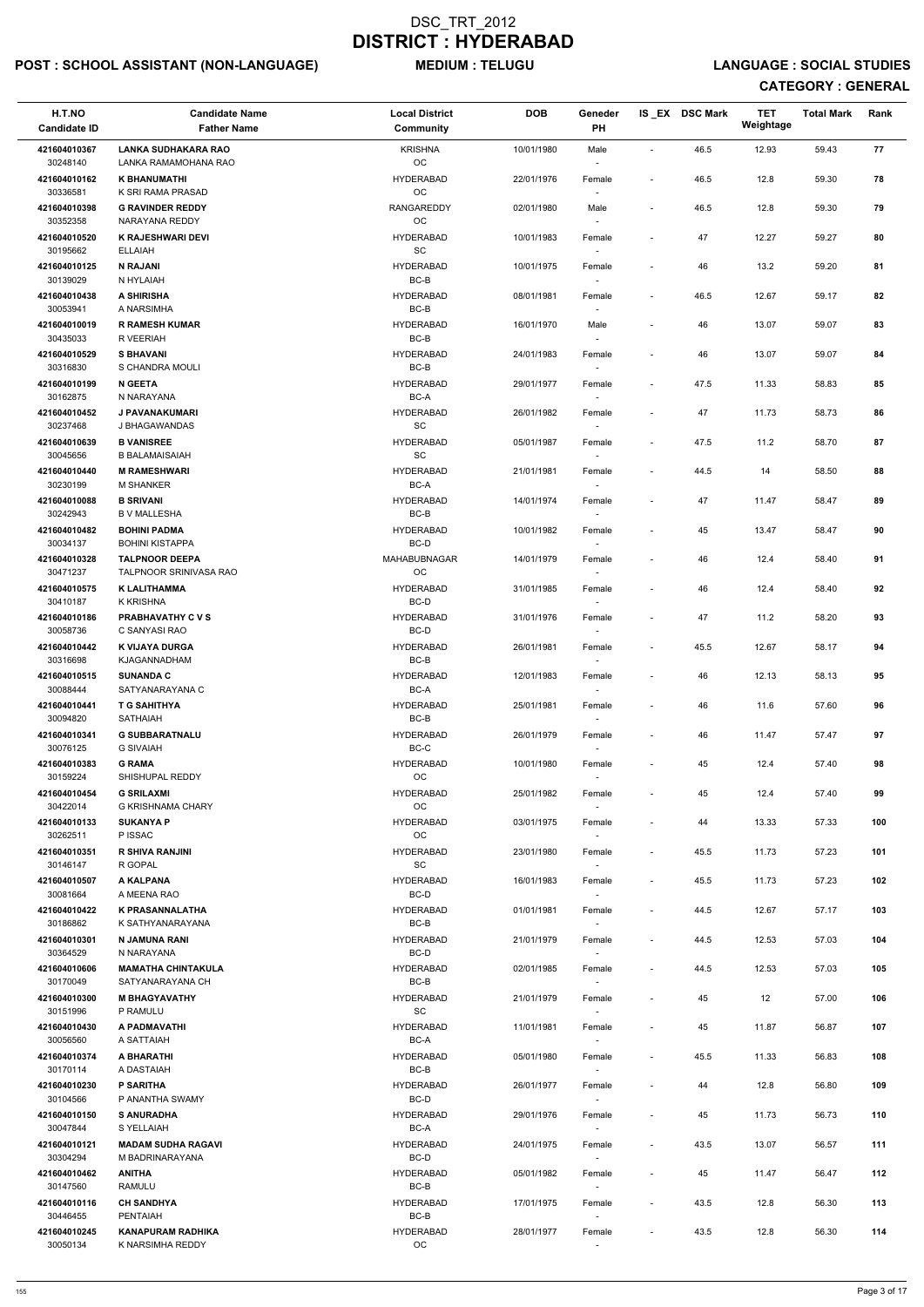# POST : SCHOOL ASSISTANT (NON-LANGUAGE) MEDIUM : TELUGU LANGUAGE : SOCIAL STUDIES

| H.T.NO<br><b>Candidate ID</b> | <b>Candidate Name</b><br><b>Father Name</b>      | <b>Local District</b><br>Community               | <b>DOB</b> | Geneder<br>PH                      |                          | IS_EX DSC Mark | <b>TET</b><br>Weightage | <b>Total Mark</b> | Rank |
|-------------------------------|--------------------------------------------------|--------------------------------------------------|------------|------------------------------------|--------------------------|----------------|-------------------------|-------------------|------|
| 421604010542<br>30353780      | <b>B NAGA LAXMI</b><br><b>B CHANDRA REDDY</b>    | <b>HYDERABAD</b><br>OC                           | 02/01/1984 | Female                             | $\sim$                   | 44             | 12.27                   | 56.27             | 115  |
| 421604010667<br>30060513      | <b>G VANI</b><br><b>G KRISHNA</b>                | <b>HYDERABAD</b><br>BC-B                         | 21/01/1987 | Female                             | $\sim$                   | 44             | 12.27                   | 56.27             | 116  |
| 421604010001<br>30348369      | <b>V DORATHY</b><br>V JEEVARATHNAM               | <b>HYDERABAD</b><br>BC-C                         | 24/01/1968 | Female<br>$\sim$                   | $\blacksquare$           | 44.5           | 11.73                   | 56.23             | 117  |
| 421604010443                  | <b>NARAM SRIDEVI</b>                             | <b>HYDERABAD</b>                                 | 01/01/1981 | Female                             | $\blacksquare$           | 42.5           | 13.73                   | 56.23             | 118  |
| 30188270<br>421604010488      | NARAM SATHYANARAYANA<br><b>AKULA SWAPNA</b>      | BC-D<br><b>HYDERABAD</b>                         | 20/01/1982 | $\sim$<br>Female                   | $\blacksquare$           | 45.5           | 10.67                   | 56.17             | 119  |
| 30192117<br>421604010346      | AKULA MANIKYAM RAO<br><b>B RAMADEVI</b>          | BC-D<br><b>HYDERABAD</b>                         | 20/01/1980 | $\sim$                             | $\overline{\phantom{a}}$ | 45             | 11.07                   | 56.07             | 120  |
| 30133074                      | <b>B LINGAIAH</b>                                | $BC-B$                                           |            | Female                             |                          |                |                         |                   |      |
| 421604010080<br>30042013      | <b>ABOOD BIN SALAM</b><br><b>SALAM BIN HAMED</b> | <b>HYDERABAD</b><br>OC                           | 20/01/1974 | Male                               | $\overline{\phantom{a}}$ | 43.5           | 12.53                   | 56.03             | 121  |
| 421604010124<br>30067937      | N NAGAMANI<br>N KRISHNA MURTY                    | <b>HYDERABAD</b><br>BC-B                         | 09/01/1975 | Female<br>$\sim$                   | $\overline{\phantom{a}}$ | 45.5           | 10.53                   | 56.03             | 122  |
| 421604010204<br>30100707      | <b>M N SAI KUMARI</b><br><b>M B NAGULU</b>       | <b>HYDERABAD</b><br>BC-D                         | 25/01/1977 | Female<br>$\sim$                   | $\blacksquare$           | 43.5           | 12.53                   | 56.03             | 123  |
| 421604010242<br>30441944      | <b>D VENUGOPAL</b><br><b>D SHIVAIAH</b>          | <b>HYDERABAD</b><br>BC-B                         | 29/01/1977 | Male                               |                          | 44.5           | 11.47                   | 55.97             | 124  |
| 421604010170<br>30179341      | <b>K INDIRA</b><br>K RANGAIAH                    | <b>HYDERABAD</b><br>BC-A                         | 21/01/1976 | Female                             | $\blacksquare$           | 45             | 10.93                   | 55.93             | 125  |
| 421604010465                  | <b>ERUGU HEMALATHA</b>                           | <b>HYDERABAD</b>                                 | 21/01/1982 | Female                             | $\overline{\phantom{a}}$ | 45             | 10.93                   | 55.93             | 126  |
| 30274855<br>421604010683      | <b>ERUGU NARSIMHA</b><br><b>N RAJANI</b>         | SC<br><b>HYDERABAD</b>                           | 05/01/1989 | $\sim$<br>Female                   | $\overline{\phantom{a}}$ | 43.5           | 12.4                    | 55.90             | 127  |
| 30416589<br>421604010494      | N SATYAPAL<br><b>M ANURADHA</b>                  | BC-A<br><b>HYDERABAD</b>                         | 12/01/1982 | $\sim$<br>Female                   | $\overline{\phantom{a}}$ | 43.5           | 12.27                   | 55.77             | 128  |
| 30230046                      | <b>M RAMULU</b><br><b>REVATHIN</b>               | BC-C<br><b>HYDERABAD</b>                         |            | $\sim$                             |                          |                |                         |                   |      |
| 421604010278<br>30227361      | N MOHAN LAL                                      | BC-D                                             | 07/01/1978 | Female                             | $\blacksquare$           | 44.5           | 11.07                   | 55.57             | 129  |
| 421604010456<br>30471514      | <b>SWARNA SUPRIYA</b><br><b>JAYARAO</b>          | <b>HYDERABAD</b><br>SC                           | 26/01/1982 | Female<br>$\overline{\phantom{a}}$ | $\blacksquare$           | 42.5           | 12.93                   | 55.43             | 130  |
| 421604010255<br>30399050      | <b>B HYMAVATHI</b><br><b>B BHAGAVAN</b>          | <b>HYDERABAD</b><br>BC-B                         | 14/01/1978 | Female                             | $\blacksquare$           | 43.5           | 11.87                   | 55.37             | 131  |
| 421604010235<br>30078389      | <b>D AMRUTHA</b><br>D RAMULU                     | <b>HYDERABAD</b><br>SC                           | 10/01/1977 | Female                             | $\overline{\phantom{a}}$ | 44.5           | 10.8                    | 55.30             | 132  |
| 421604010033<br>30207895      | <b>G ADI LAXMI</b><br><b>G VENKATARAMAIAH</b>    | <b>HYDERABAD</b><br>BC-D                         | 03/01/1971 | Female                             | $\overline{\phantom{a}}$ | 43.5           | 11.73                   | 55.23             | 133  |
| 421604010360                  | <b>M SURESHKUMAR</b>                             | <b>HYDERABAD</b>                                 | 02/01/1980 | $\sim$<br>Male                     | $\blacksquare$           | 43.5           | 11.73                   | 55.23             | 134  |
| 30284748<br>421604010369      | M SATYANARAYANA<br><b>SARITHA M</b>              | SC<br><b>HYDERABAD</b>                           | 16/01/1980 | $\sim$<br>Female                   | $\overline{\phantom{a}}$ | 40             | 15.07                   | 55.07             | 135  |
| 30139003<br>421604010601      | PURUSHOTHAM REDDY M<br><b>D LAVANYA</b>          | OC<br><b>HYDERABAD</b>                           | 13/01/1985 | $\overline{\phantom{a}}$<br>Female | $\overline{\phantom{a}}$ | 44             | 11.07                   | 55.07             | 136  |
| 30174298                      | D GERMAIAH                                       | SC<br><b>HYDERABAD</b>                           |            |                                    |                          |                |                         |                   |      |
| 421604010272<br>30117616      | <b>S JAYALAKSHMI</b><br>S GOPALACHARYULU         | <b>OC</b>                                        | 24/01/1978 | Female                             | $\overline{\phantom{a}}$ | 43             | 12                      | 55.00             | 137  |
| 421604010425<br>30135925      | <b>SANGYAM BHAGYA LAXMI</b><br>S BALARAJ         | <b>HYDERABAD</b><br>BC-B                         | 06/01/1981 | Female<br>$\overline{\phantom{a}}$ |                          | 44             | 10.93                   | 54.93             | 138  |
| 421604010306<br>30268168      | <b>DASAROLLU SUNITHA</b><br>RAJ REDDY            | <b>HYDERABAD</b><br><b>OC</b>                    | 15/01/1979 | Female<br>$\sim$                   | $\overline{\phantom{a}}$ | 41             | 13.87                   | 54.87             | 139  |
| 421604010368<br>30366236      | <b>PUTTA VIJAYA</b><br>NARAYANA                  | <b>HYDERABAD</b><br>BC-B                         | 12/01/1980 | Female                             |                          | 44             | 10.8                    | 54.80             | 140  |
| 421604010148<br>30303335      | <b>S SURENDER</b><br>RAMA RAO                    | <b>HYDERABAD</b><br><b>OC</b>                    | 15/01/1976 | Male                               | $\overline{\phantom{a}}$ | 44.5           | 10.13                   | 54.63             | 141  |
| 421604010187                  | <b>HARI KRISHNA C</b>                            | <b>HYDERABAD</b>                                 | 29/01/1976 | $\overline{\phantom{a}}$<br>Male   | $\sim$                   | 43.5           | 11.07                   | 54.57             | 142  |
| 30053253<br>421604010549      | <b>VISHWANTHAM C</b><br><b>LAVANYA U</b>         | SC<br><b>HYDERABAD</b>                           | 12/01/1984 | $\sim$<br>Female                   | $\blacksquare$           | 43.5           | 11.07                   | 54.57             | 143  |
| 30132886<br>421604010249      | <b>CHENNAIAH</b><br><b>ANITHAY</b>               | SC<br><b>HYDERABAD</b>                           | 20/01/1978 | $\sim$<br>Female                   | $\blacksquare$           | 44.5           | 10                      | 54.50             | 144  |
| 30157825                      | <b>SRINU REDDY Y</b>                             | <b>OC</b>                                        |            | OH                                 |                          |                |                         |                   |      |
| 421604010431<br>30400138      | <b>KANEEZ FATIMA</b><br><b>IMAM NAIK</b>         | <b>HYDERABAD</b><br>BC-B                         | 14/01/1981 | Female                             | $\sim$                   | 42.5           | 12                      | 54.50             | 145  |
| 421604010198<br>30192262      | <b>ROSELINE PRISCILLA K</b><br>K CH BABU RAO     | <b>HYDERABAD</b><br>BC-C                         | 19/01/1977 | Female                             | $\blacksquare$           | 43             | 11.47                   | 54.47             | 146  |
| 421604010296                  | P GOURIKUMARI                                    | <b>HYDERABAD</b>                                 | 20/01/1979 | Female                             | $\overline{\phantom{a}}$ | 43.5           | 10.93                   | 54.43             | 147  |
| 30216223<br>421604010214      | P ANJANEYULU<br><b>S PRASANNA</b>                | BC-B<br><b>HYDERABAD</b>                         | 15/01/1977 | $\overline{\phantom{a}}$<br>Female |                          | 43             | 11.33                   | 54.33             | 148  |
| 30217379<br>421604010506      | S DASHARATHA RAMULU LATE<br><b>J SRILATHA</b>    | BC-B<br><b>HYDERABAD</b>                         | 14/01/1983 | $\overline{\phantom{a}}$<br>Female |                          | 43             | 11.33                   | 54.33             | 149  |
| 30069085                      | J KRISHNA                                        | BC-B                                             |            | $\sim$                             |                          |                |                         |                   |      |
| 421604010149<br>30041436      | <b>M SUMALINI</b><br>M RAGHUNANDAN               | <b>HYDERABAD</b><br>BC-D                         | 21/01/1976 | Female<br>$\sim$                   | $\blacksquare$           | 43.5           | 10.8                    | 54.30             | 150  |
| 421604010172<br>30355452      | <b>KURADI LATHA</b><br>LATE K SUDARSHAN          | <b>HYDERABAD</b><br>BC-D                         | 26/01/1976 | Female<br>$\overline{\phantom{a}}$ | $\overline{\phantom{a}}$ | 43.5           | 10.8                    | 54.30             | 151  |
| 421604010605<br>30212863      | V KESHAVA PADMA<br>V CHENNA KRISHNAIAH           | <b>HYDERABAD</b><br>$\operatorname{\textsf{SC}}$ | 21/01/1985 | Female<br>$\sim$                   |                          | 42             | 12.27                   | 54.27             | 152  |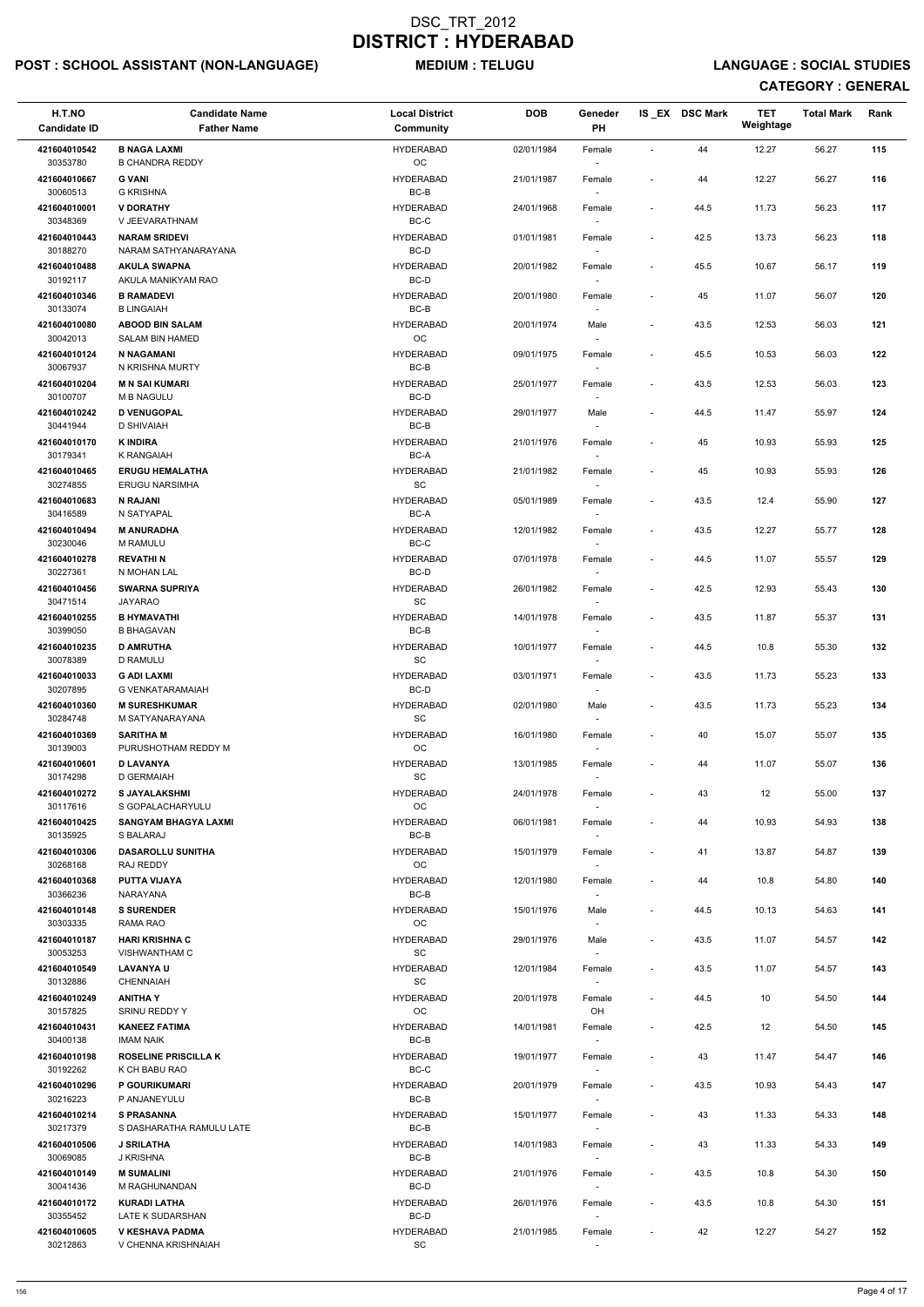# POST : SCHOOL ASSISTANT (NON-LANGUAGE) MEDIUM : TELUGU LANGUAGE : SOCIAL STUDIES

| H.T.NO<br><b>Candidate ID</b>        | <b>Candidate Name</b><br><b>Father Name</b>                           | <b>Local District</b><br>Community    | <b>DOB</b> | Geneder<br>PH                                                  |                          | IS EX DSC Mark | TET<br>Weightage | <b>Total Mark</b> | Rank |
|--------------------------------------|-----------------------------------------------------------------------|---------------------------------------|------------|----------------------------------------------------------------|--------------------------|----------------|------------------|-------------------|------|
| 421604010386<br>30401924             | <b>SREENIVAS P</b><br>SREERAMULU                                      | <b>HYDERABAD</b><br>ST                | 01/01/1980 | Male                                                           | $\sim$                   | 42.5           | 11.6             | 54.10             | 153  |
| 421604010086<br>30462493             | L VIJAYA LAKSHMI<br>L VEMAIAH                                         | WARANGAL<br>SC                        | 15/01/1974 | Female                                                         | $\overline{\phantom{a}}$ | 42             | 12               | 54.00             | 154  |
| 421604010485<br>30456722             | PATTEPU VARALAXMI<br>DASHARATHA                                       | <b>HYDERABAD</b><br>BC-D              | 24/01/1982 | Female<br>$\overline{\phantom{a}}$                             | $\tilde{\phantom{a}}$    | 42             | 12               | 54.00             | 155  |
| 421604010074                         | CHITHRAM JYOTHI LAXMI                                                 | <b>HYDERABAD</b>                      | 21/01/1973 | Female                                                         | $\overline{\phantom{a}}$ | 42.5           | 11.47            | 53.97             | 156  |
| 30167716<br>421604010402             | <b>BALRAJ</b><br><b>K SWAPNA</b>                                      | SC<br><b>HYDERABAD</b>                | 01/01/1981 | $\sim$<br>Female                                               | $\blacksquare$           | 42.5           | 11.47            | 53.97             | 157  |
| 30423160                             | <b>K NARSIMHA</b>                                                     | BC-D                                  |            |                                                                |                          |                |                  |                   |      |
| 421604010370<br>30029343             | <b>MALLIKHARJUN MANTA</b><br>LAKSHMAIAH                               | <b>HYDERABAD</b><br>BC-B              | 18/01/1980 | Male                                                           | $\overline{\phantom{a}}$ | 43             | 10.93            | 53.93             | 158  |
| 421604010407<br>30261806             | <b>D SULOCHANA DEVI</b><br>D NARASIMLOO                               | <b>HYDERABAD</b><br>$BC-B$            | 06/01/1981 | Female<br>$\overline{\phantom{a}}$                             | <b>YES</b>               | 43.5           | 10.4             | 53.90             | 159  |
| 421604010649<br>30446797             | <b>NOUSHIN FATHIMA</b><br>NAYEEMODDIN                                 | <b>KARIMNAGAR</b><br>BC-E             | 17/01/1987 | Female                                                         | $\blacksquare$           | 42             | 11.87            | 53.87             | 160  |
| 421604010414<br>30191154             | <b>PASULA INDUMATHI</b><br>PLK SWAMY                                  | <b>HYDERABAD</b><br>SC                | 03/01/1981 | Female                                                         | $\overline{\phantom{a}}$ | 44.5           | 9.33             | 53.83             | 161  |
| 421604010331                         | <b>R SREE LATHA</b>                                                   | <b>HYDERABAD</b>                      | 02/01/1979 | Female                                                         | $\overline{\phantom{a}}$ | 42             | 11.73            | 53.73             | 162  |
| 30170982<br>421604010457             | R RAMA CHANDRA CHARY<br><b>B SATYANARAYANA</b>                        | $BC-B$<br><b>HYDERABAD</b>            | 29/01/1982 | Male                                                           | $\blacksquare$           | 42.5           | 11.2             | 53.70             | 163  |
| 30463426                             | <b>B VENKAIAH</b>                                                     | SC                                    |            |                                                                |                          |                |                  |                   |      |
| 421604010495<br>30084464             | <b>S PAVANI</b><br>S NARASIMHA MURTHY                                 | <b>HYDERABAD</b><br>SC                | 14/01/1982 | Female<br>$\sim$                                               | $\overline{\phantom{a}}$ | 42.5           | 11.2             | 53.70             | 164  |
| 421604010382<br>30203412             | <b>R JYOTHIRMAI</b><br>R MALLAIAH                                     | <b>HYDERABAD</b><br>BC-B              | 08/01/1980 | Female                                                         | $\overline{\phantom{a}}$ | 43             | 10.67            | 53.67             | 165  |
| 421604010223                         | <b>V JYOTHI</b>                                                       | <b>HYDERABAD</b>                      | 17/01/1977 | Female                                                         | $\overline{\phantom{a}}$ | 42             | 11.6             | 53.60             | 166  |
| 30180832<br>421604010459             | V SANJEEVA CHARY<br><b>S ARUNA</b>                                    | BC-B<br><b>HYDERABAD</b>              | 01/01/1982 | Female                                                         | $\sim$                   | 42             | 11.47            | 53.47             | 167  |
| 30427024                             | S SHARABANNA                                                          | SC                                    |            |                                                                |                          |                |                  |                   |      |
| 421604010156<br>30290387             | <b>JANI BEGUM</b><br><b>SHAIK LATEEF</b>                              | <b>HYDERABAD</b><br>BC-B              | 10/01/1976 | Female<br>$\overline{\phantom{a}}$                             | $\sim$                   | 42.5           | 10.93            | 53.43             | 168  |
| 421604010041<br>30203972             | <b>P SUNITHA</b><br>P LAXMI NARAYANA                                  | <b>HYDERABAD</b><br>BC-D              | 10/01/1972 | Female                                                         |                          | 42             | 11.33            | 53.33             | 169  |
| 421604010220<br>30197623             | <b>KALAVATHI V</b><br>V JOSEPH ANDREWS                                | <b>HYDERABAD</b><br>BC-C              | 01/01/1977 | Female                                                         | $\overline{\phantom{a}}$ | 42             | 11.33            | 53.33             | 170  |
| 421604010035                         | <b>C SHOBHA RANI</b>                                                  | HYDERABAD                             | 20/01/1971 | Female                                                         | $\blacksquare$           | 41             | 12.27            | 53.27             | 171  |
| 30225499<br>421604010271<br>30395613 | C RAMAIAH<br><b>K ANITHA</b><br>K ANANTHA RAMULU                      | BC-B<br><b>HYDERABAD</b><br><b>OC</b> | 20/01/1978 | Female                                                         | $\blacksquare$           | 41             | 12.27            | 53.27             | 172  |
| 421604010132                         | <b>N KALPANA</b>                                                      | HYDERABAD                             | 23/01/1975 | $\sim$<br>Female                                               | $\overline{\phantom{a}}$ | 41.5           | 11.73            | 53.23             | 173  |
| 30392986<br>421604010642             | N NARAYANA<br><b>K VISHNU VARDHAN</b>                                 | BC-D<br><b>HYDERABAD</b>              | 01/01/1987 | $\overline{\phantom{a}}$<br>Male                               | $\overline{\phantom{a}}$ | 42             | 11.07            | 53.07             | 174  |
| 30162242                             | <b>SATTAIAH</b>                                                       | BC-B                                  |            |                                                                |                          |                |                  |                   |      |
| 421604010545<br>30300972             | <b>K KAVITHA</b><br>K VENKATAIAH                                      | <b>HYDERABAD</b><br>BC-B              | 24/01/1984 | Female                                                         | $\overline{\phantom{a}}$ | 42.5           | 10.53            | 53.03             | 175  |
| 421604010130<br>30217714             | P SADANAND REDDY<br>P SUDERSHAN                                       | HYDERABAD<br>OC                       | 10/01/1975 | Male<br>$\overline{\phantom{a}}$                               | $\blacksquare$           | 41.5           | 11.47            | 52.97             | 176  |
| 421604010324<br>30217265             | DUNTULA VIJAYALAXMI<br><b>RAJI REDDY</b>                              | <b>HYDERABAD</b><br><b>OC</b>         | 30/01/1979 | Female<br>$\overline{\phantom{a}}$                             | $\blacksquare$           | 40.5           | 12.27            | 52.77             | 177  |
| 421604010614                         | <b>M SUSEELA</b>                                                      | KHAMMAM                               | 20/01/1986 | Female                                                         | $\overline{\phantom{a}}$ | 42.5           | 10.27            | 52.77             | 178  |
| 30441721<br>421604010303             | M ISRAYELU<br><b>CH MAHESH KUMAR</b>                                  | SC<br>HYDERABAD                       | 08/01/1979 | Male                                                           | $\overline{\phantom{a}}$ | 41.5           | 11.2             | 52.70             | 179  |
| 30414632<br>421604010003             | <b>CH YELLAIAH</b><br><b>PADMAJA</b>                                  | BC-D<br><b>HYDERABAD</b>              | 02/01/1969 | Female                                                         | $\sim$                   | 41             | 11.6             | 52.60             | 180  |
| 30118895                             | A NARAYANA                                                            | SC                                    |            | $\overline{\phantom{a}}$                                       |                          |                |                  |                   |      |
| 421604010628<br>30421292             | <b>MOHAN RAJU K</b><br><b>TYAGA RAJU K</b>                            | HYDERABAD<br>BC-C                     | 04/01/1986 | Male<br>$\sim$                                                 | $\overline{\phantom{a}}$ | 41             | 11.6             | 52.60             | 181  |
| 421604010058<br>30199704             | <b>SWAYAM JYOTHIKA RATHNAM</b><br>YESURATHNAM                         | <b>HYDERABAD</b><br>BC-C              | 10/01/1973 | Female                                                         | $\overline{\phantom{a}}$ | 39.5           | 12.93            | 52.43             | 182  |
| 421604010082                         | <b>MEKALA ANUPAMA</b>                                                 | <b>HYDERABAD</b>                      | 07/01/1974 | Female                                                         | $\overline{\phantom{a}}$ | 41.5           | 10.93            | 52.43             | 183  |
| 30363911<br>421604010397             | M KATAMAIAH<br><b>B JYOTHI</b>                                        | BC-B<br><b>HYDERABAD</b>              | 20/01/1980 | Female                                                         | $\sim$                   | 41.5           | 10.93            | 52.43             | 184  |
| 30325116                             | <b>B ADINARAYANA</b><br><b>P SARITHA</b>                              | SC<br><b>HYDERABAD</b>                |            | $\overline{\phantom{a}}$                                       |                          |                |                  |                   |      |
| 421604010472<br>30262642             | NEELAIAH                                                              | BC-A                                  | 10/01/1982 | Female                                                         |                          | 41.5           | 10.93            | 52.43             | 185  |
| 421604010532<br>30250501             | <b>PVR PRAVEEN KUMAR</b><br>P KISTAPPA                                | <b>HYDERABAD</b><br>BC-D              | 20/01/1983 | Male<br>$\overline{\phantom{a}}$                               | $\overline{\phantom{a}}$ | 40             | 12.4             | 52.40             | 186  |
| 421604010345<br>30142618             | <b>VARALA HARITHA</b><br>V MANYAM                                     | HYDERABAD<br>BC-D                     | 12/01/1980 | Female<br>$\overline{\phantom{a}}$                             | $\overline{\phantom{a}}$ | 40.5           | 11.87            | 52.37             | 187  |
| 421604010584                         | <b>G RAJITHA</b>                                                      | HYDERABAD                             | 12/01/1985 | Female                                                         | $\overline{\phantom{a}}$ | 40.5           | 11.87            | 52.37             | 188  |
| 30148540<br>421604010674<br>30303035 | <b>G NEERIKISHANKUMAR</b><br>C L NAGA VENKATA SOWMYA<br>C SHYAM KUMAR | SC<br>HYDERABAD<br>$BC-B$             | 14/01/1988 | $\overline{\phantom{a}}$<br>Female<br>$\overline{\phantom{a}}$ | $\overline{\phantom{a}}$ | 39.5           | 12.8             | 52.30             | 189  |
| 421604010338                         | RAYAPATI VIJAYA PADMA                                                 | HYDERABAD                             | 08/01/1979 | Female                                                         | $\overline{\phantom{a}}$ | 40             | 12.27            | 52.27             | 190  |
| 30073644                             | R T JAIRAJ                                                            | $_{\rm OC}$                           |            | $\sim$                                                         |                          |                |                  |                   |      |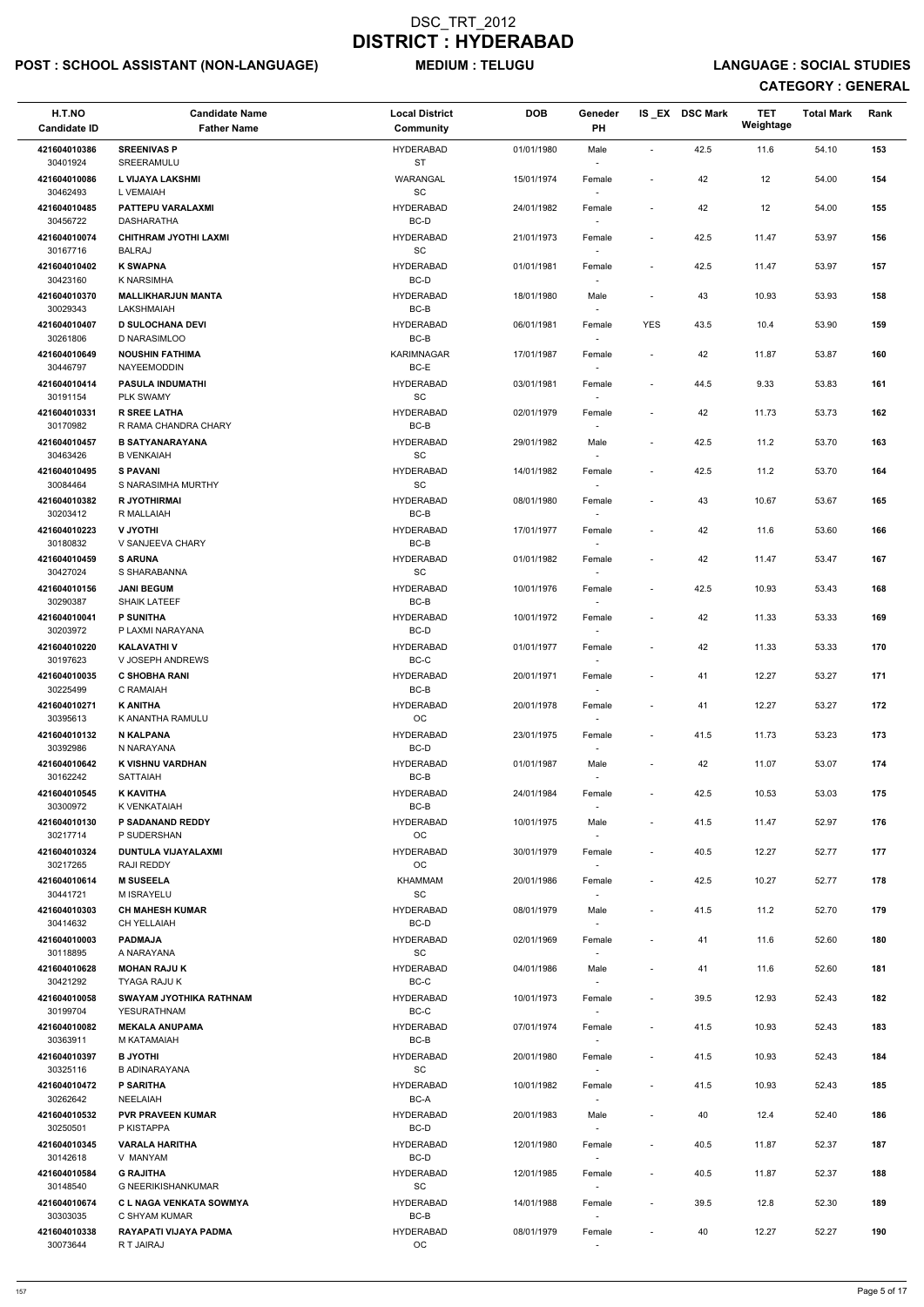# POST : SCHOOL ASSISTANT (NON-LANGUAGE) MEDIUM : TELUGU LANGUAGE : SOCIAL STUDIES

| H.T.NO<br><b>Candidate ID</b> | <b>Candidate Name</b><br><b>Father Name</b>        | <b>Local District</b><br>Community | <b>DOB</b> | Geneder<br>PH                      |                          | IS EX DSC Mark | TET<br>Weightage | <b>Total Mark</b> | Rank |
|-------------------------------|----------------------------------------------------|------------------------------------|------------|------------------------------------|--------------------------|----------------|------------------|-------------------|------|
| 421604010561<br>30146292      | <b>GANGA BHAVANI YADAVALLI</b><br><b>SHESHAIAH</b> | <b>HYDERABAD</b><br>BC-B           | 15/01/1984 | Female                             | $\blacksquare$           | 42             | 10.27            | 52.27             | 191  |
| 421604010126<br>30215349      | <b>RACHEL A</b><br>A MANIKYAM                      | <b>HYDERABAD</b><br>SC             | 19/01/1975 | Female                             | $\overline{\phantom{a}}$ | 42.5           | 9.73             | 52.23             | 192  |
| 421604010583<br>30468964      | <b>J MALLAIAH</b><br><b>KOMMALU</b>                | <b>HYDERABAD</b><br>SC             | 15/01/1985 | Male<br>$\overline{\phantom{a}}$   | $\blacksquare$           | 42.5           | 9.73             | 52.23             | 193  |
| 421604010466<br>30295130      | <b>CHANDRA SHEKAR V</b><br>VEERAMALLU              | <b>HYDERABAD</b><br>SC             | 30/01/1982 | Male<br>$\sim$                     | $\blacksquare$           | 41.5           | 10.67            | 52.17             | 194  |
| 421604010297                  | <b>BALAKISHTI SRILATHA</b>                         | <b>HYDERABAD</b>                   | 15/01/1979 | Female                             | $\overline{\phantom{a}}$ | 42             | 10.13            | 52.13             | 195  |
| 30441785<br>421604010654      | YADAGIRI SWAMY<br>P CHAITANYA DIVYA                | BC-D<br><b>HYDERABAD</b>           | 19/01/1987 | $\overline{\phantom{a}}$<br>Female | $\blacksquare$           | 40             | 12.13            | 52.13             | 196  |
| 30085380                      | P SUDARSHANAM                                      | $BC-D$                             |            |                                    |                          |                |                  |                   |      |
| 421604010458<br>30048810      | <b>G RAMESHWARI</b><br><b>G LAXMAIAH</b>           | <b>HYDERABAD</b><br>SC             | 01/01/1982 | Female<br>$\sim$                   | $\overline{\phantom{a}}$ | 41             | 11.07            | 52.07             | 197  |
| 421604010231<br>30467965      | P DHANALAXMI<br>P MALLA GOUD                       | <b>HYDERABAD</b><br>BC-B           | 28/01/1977 | Female<br>$\overline{\phantom{a}}$ | $\blacksquare$           | 40             | 11.87            | 51.87             | 198  |
| 421604010607<br>30434153      | <b>CH PUSHPA LATHA</b><br><b>KRISHNAIAH</b>        | <b>HYDERABAD</b><br>BC-D           | 21/01/1985 | Female<br>$\overline{\phantom{a}}$ | $\overline{\phantom{a}}$ | 41             | 10.8             | 51.80             | 199  |
| 421604010411                  | <b>SWAPNA</b>                                      | <b>HYDERABAD</b><br>$_{\rm OC}$    | 14/01/1981 | Female                             | $\blacksquare$           | 39.5           | 12.27            | 51.77             | 200  |
| 30176171<br>421604010061      | <b>RAMIREDDY</b><br><b>KATARAM LATHA</b>           | <b>HYDERABAD</b>                   | 17/01/1973 | Female                             | $\blacksquare$           | 40             | 11.73            | 51.73             | 201  |
| 30439429<br>421604010513      | KATARAM PANDU<br><b>ANURADHA V</b>                 | BC-D<br><b>HYDERABAD</b>           | 11/01/1983 | Female                             | $\blacksquare$           | 39.5           | 12.13            | 51.63             | 202  |
| 30126344<br>421604010517      | SOMARAJU V<br><b>KAVITHA V</b>                     | BC-D<br><b>HYDERABAD</b>           | 03/01/1983 | $\sim$<br>Female                   | $\overline{\phantom{a}}$ | 40             | 11.6             | 51.60             | 203  |
| 30356955                      | <b>MOHAN RAO</b>                                   | BC-D                               |            | $\overline{\phantom{a}}$           |                          |                |                  |                   |      |
| 421604010177<br>30378997      | A SUKANYA<br>A GOPAL                               | <b>HYDERABAD</b><br>BC-D           | 25/01/1976 | Female<br>$\overline{\phantom{a}}$ | $\overline{\phantom{a}}$ | 41             | 10.53            | 51.53             | 204  |
| 421604010055<br>30173853      | <b>B SHARADA</b><br><b>B ASHOK KUMAR</b>           | <b>HYDERABAD</b><br>BC-B           | 04/01/1973 | Female                             | $\blacksquare$           | 40             | 11.47            | 51.47             | 205  |
| 421604010113<br>30291736      | P KALPANA<br>P SATYANARAYANA                       | <b>HYDERABAD</b><br>BC-D           | 27/01/1974 | Female                             | $\sim$                   | 40             | 11.47            | 51.47             | 206  |
| 421604010017                  | <b>BALASUDHA DEVI GUNDALA</b>                      | <b>HYDERABAD</b>                   | 08/01/1970 | $\overline{\phantom{a}}$<br>Female |                          | 40.5           | 10.93            | 51.43             | 207  |
| 30448987<br>421604010622      | <b>GOVARDHAN</b><br>A RAJU                         | BC-D<br><b>HYDERABAD</b>           | 30/01/1986 | Male                               | $\overline{\phantom{a}}$ | 40.5           | 10.93            | 51.43             | 208  |
| 30417034                      | A SHIVANNA                                         | BC-A                               |            |                                    |                          |                |                  |                   |      |
| 421604010046<br>30142016      | <b>S SANJEEVA RAO</b><br>S BALAIAH                 | <b>HYDERABAD</b><br>SC             | 06/01/1972 | Male<br>$\overline{\phantom{a}}$   | $\blacksquare$           | 41             | 10.4             | 51.40             | 209  |
| 421604010342<br>30252881      | <b>PATAKULA SIPORA</b><br>PJ RAO                   | <b>HYDERABAD</b><br>BC-C           | 07/01/1979 | Female<br>$\overline{\phantom{a}}$ | $\blacksquare$           | 39             | 12.4             | 51.40             | 210  |
| 421604010615<br>30326899      | <b>D ASHOK KUMAR</b><br>D POCHAIAH                 | <b>HYDERABAD</b><br>SC             | 05/01/1986 | Male<br>$\overline{\phantom{a}}$   | $\blacksquare$           | 39             | 12.4             | 51.40             | 211  |
| 421604010089<br>30406222      | <b>B MADHAVI</b><br><b>B RAJ REDDY</b>             | <b>HYDERABAD</b><br>BC-D           | 15/01/1974 | Female                             | $\overline{\phantom{a}}$ | 40             | 11.33            | 51.33             | 212  |
| 421604010238                  | <b>K ROOPA DEVI</b>                                | <b>HYDERABAD</b>                   | 19/01/1977 | Female                             | $\blacksquare$           | 40.5           | 10.8             | 51.30             | 213  |
| 30457485<br>421604010267      | K SATYANARAYANA<br><b>M SHIVABAI</b>               | BC-D<br><b>HYDERABAD</b>           | 28/01/1978 | $\sim$<br>Female                   | $\blacksquare$           | 40.5           | 10.8             | 51.30             | 214  |
| 30250419                      | <b>M SOMAIAH</b>                                   | BC-D                               |            | $\sim$                             |                          |                |                  |                   |      |
| 421604010268<br>30460657      | <b>M KAVITHA</b><br>M BABU RAO                     | <b>HYDERABAD</b><br>SC             | 04/01/1978 | Female<br>$\overline{\phantom{a}}$ | $\blacksquare$           | 40.5           | 10.8             | 51.30             | 215  |
| 421604010608<br>30440857      | <b>N ARUNDATHI</b><br>N NARISIMHA                  | <b>HYDERABAD</b><br><b>SC</b>      | 10/01/1985 | Female                             | $\blacksquare$           | 41             | 10.27            | 51.27             | 216  |
| 421604010432<br>30402786      | <b>K KAVITHA</b><br><b>BALACHARY</b>               | <b>HYDERABAD</b><br>BC-B           | 20/01/1981 | Female                             | $\blacksquare$           | 39.5           | 11.73            | 51.23             | 217  |
| 421604010290<br>30287852      | <b>SLAKSHMI</b><br>S SEETHA RAMAIAH                | <b>HYDERABAD</b><br>SC             | 10/01/1978 | Female                             | $\blacksquare$           | 40             | 11.2             | 51.20             | 218  |
| 421604010153                  | <b>G K SREE VANI</b>                               | <b>HYDERABAD</b>                   | 24/01/1976 | $\sim$<br>Female                   | $\blacksquare$           | 38.5           | 12.53            | 51.03             | 219  |
| 30214002<br>421604010269      | <b>G KOMARAIAH</b><br><b>MOHD AKBAR ALI</b>        | SC<br><b>HYDERABAD</b>             | 10/01/1978 | $\overline{\phantom{a}}$<br>Male   | $\overline{\phantom{a}}$ | 40.5           | 10.53            | 51.03             | 220  |
| 30113561<br>421604010417      | <b>MOHD ZAHOOR ALI</b><br>P MARY PRABHAVATHI       | BC-E<br><b>HYDERABAD</b>           | 10/01/1981 | Female                             | $\overline{\phantom{a}}$ | 40.5           | 10.53            | 51.03             | 221  |
| 30316343                      | P SUNDARAM                                         | <b>SC</b>                          |            |                                    |                          |                |                  |                   |      |
| 421604010509<br>30073502      | <b>GAJULA SWARNA LATHA</b><br><b>G NARSING RAO</b> | <b>HYDERABAD</b><br>BC-D           | 03/01/1983 | Female<br>$\overline{\phantom{a}}$ | $\blacksquare$           | 38.5           | 12.53            | 51.03             | 222  |
| 421604010168<br>30329909      | <b>B MADHAVI</b><br><b>B VISHWANADAM</b>           | <b>HYDERABAD</b><br>$BC-B$         | 16/01/1976 | Female<br>$\overline{\phantom{a}}$ |                          | 39             | 12               | 51.00             | 223  |
| 421604010610                  | <b>N SANTOSHI</b>                                  | <b>HYDERABAD</b>                   | 01/01/1986 | Female                             | $\overline{\phantom{a}}$ | 39             | 12               | 51.00             | 224  |
| 30430932<br>421604010110      | N NARSIMHA<br><b>ANNAPURNA MASA</b>                | $BC-B$<br><b>HYDERABAD</b>         | 14/01/1974 | $\sim$<br>Female                   | $\overline{\phantom{a}}$ | 39.5           | 11.33            | 50.83             | 225  |
| 30023405<br>421604010624      | M YELLAIAH<br><b>ANURADHAK</b>                     | SC<br><b>HYDERABAD</b>             | 16/01/1986 | $\overline{\phantom{a}}$<br>Female | $\overline{\phantom{a}}$ | 40             | 10.8             | 50.80             | 226  |
| 30262677<br>421604010005      | K SAYANNA<br><b>M PADMAVATHI</b>                   | BC-B<br><b>HYDERABAD</b>           | 13/01/1969 | $\overline{\phantom{a}}$<br>Female | $\blacksquare$           | $38\,$         | 12.67            | 50.67             | 227  |
| 30408753                      | M LAKSHMAN                                         | BC-B                               |            | $\overline{\phantom{a}}$           |                          |                |                  |                   |      |
| 421604010311<br>30055181      | <b>K SUJATHA</b><br>K ANJAIAH                      | <b>HYDERABAD</b><br>BC-D           | 06/01/1979 | Female<br>$\sim$                   | $\overline{\phantom{a}}$ | 40             | 10.67            | 50.67             | 228  |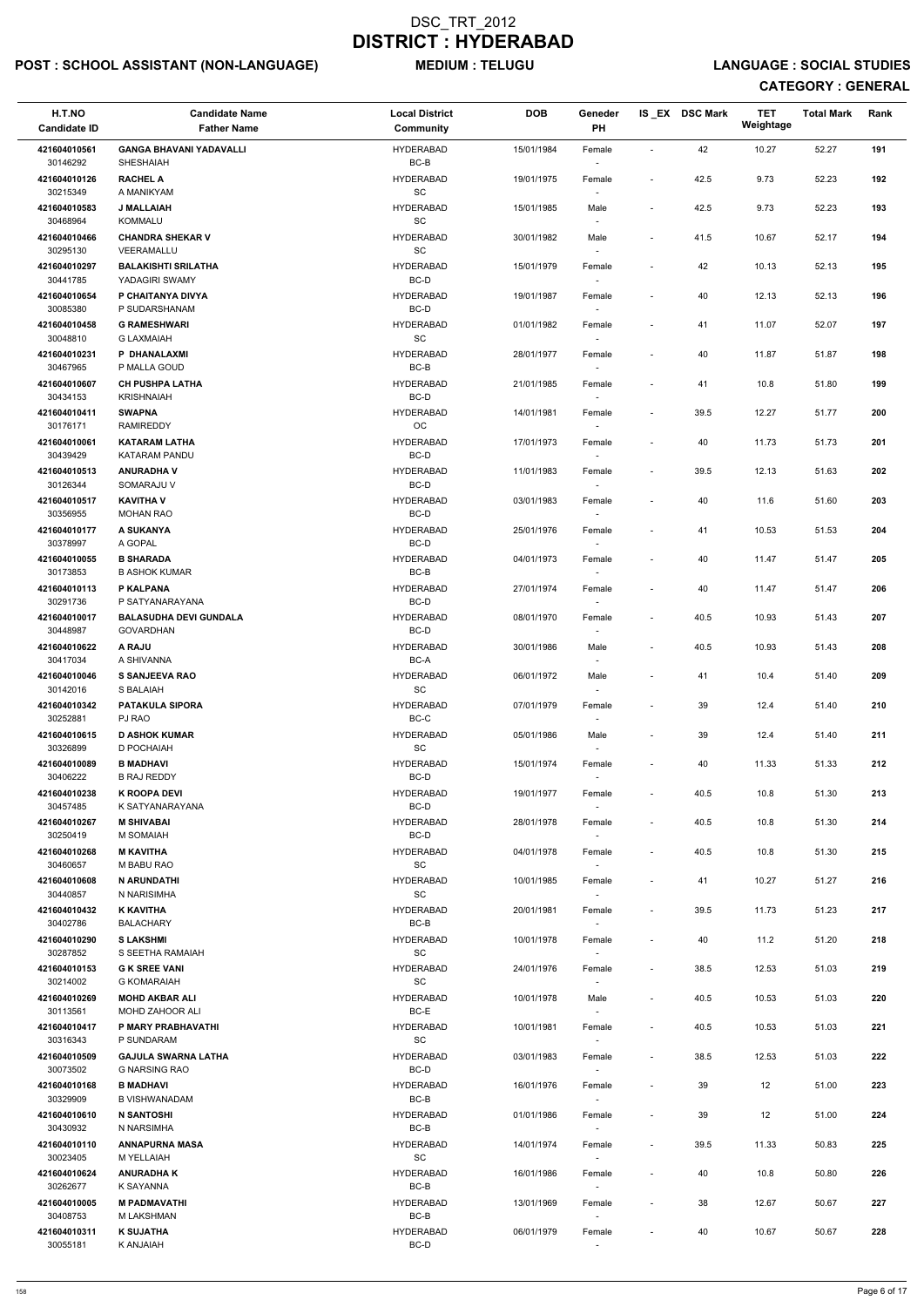# POST : SCHOOL ASSISTANT (NON-LANGUAGE) MEDIUM : TELUGU LANGUAGE : SOCIAL STUDIES

| H.T.NO<br><b>Candidate ID</b> | <b>Candidate Name</b><br><b>Father Name</b>             | <b>Local District</b><br>Community               | <b>DOB</b> | Geneder<br>PH                      |                          | IS_EX DSC Mark | <b>TET</b><br>Weightage | <b>Total Mark</b> | Rank |
|-------------------------------|---------------------------------------------------------|--------------------------------------------------|------------|------------------------------------|--------------------------|----------------|-------------------------|-------------------|------|
| 421604010160<br>30269894      | <b>V VARA LAXMI</b><br>VULLANGULA SAMBAIAH              | <b>HYDERABAD</b><br>BC-A                         | 06/01/1976 | Female                             | $\blacksquare$           | 39             | 11.6                    | 50.60             | 229  |
| 421604010063<br>30398143      | SHIVARAPU PUSHPALATHA DEVI<br>S VIDYASAGAR              | <b>HYDERABAD</b><br>$BC-B$                       | 26/01/1973 | Female                             | $\overline{\phantom{a}}$ | 39.5           | 11.07                   | 50.57             | 230  |
| 421604010284<br>30092274      | <b>S BHAGYALAXMI</b><br>S RAMULU                        | <b>HYDERABAD</b><br>BC-A                         | 28/01/1978 | Female                             | $\overline{\phantom{a}}$ | 39.5           | 11.07                   | 50.57             | 231  |
| 421604010493<br>30217269      | <b>M SWETHA</b><br>M SAMMI REDDY                        | <b>HYDERABAD</b><br><b>OC</b>                    | 04/01/1982 | Female                             | $\overline{\phantom{a}}$ | 37.5           | 13.07                   | 50.57             | 232  |
| 421604010426                  | <b>M PADMA REKHA</b>                                    | <b>HYDERABAD</b>                                 | 17/01/1981 | $\overline{\phantom{a}}$<br>Female | $\overline{\phantom{a}}$ | 39             | 11.47                   | 50.47             | 233  |
| 30047041                      | <b>M RAMCHANDER</b>                                     | BC-D<br><b>HYDERABAD</b>                         |            |                                    |                          |                |                         |                   | 234  |
| 421604010118<br>30186027      | <b>B SWAROOPA RANI</b><br><b>B SIVANARAYANA</b>         | BC-B                                             | 16/01/1975 | Female                             | $\overline{\phantom{a}}$ | 39.5           | 10.93                   | 50.43             |      |
| 421604010597<br>30401082      | <b>M SUBHADRA</b><br>M SATYANARAYANA                    | <b>HYDERABAD</b><br>BC-D                         | 29/01/1985 | Female                             | $\overline{\phantom{a}}$ | 39.5           | 10.93                   | 50.43             | 235  |
| 421604010264<br>30218452      | <b>B RADHIKA</b><br><b>B BALRAJ</b>                     | <b>HYDERABAD</b><br>BC-D                         | 20/01/1978 | Female                             | $\tilde{\phantom{a}}$    | 38             | 12.4                    | 50.40             | 236  |
| 421604010009                  | <b>M R SUDHAKAR</b>                                     | <b>HYDERABAD</b>                                 | 15/01/1969 | Male                               | $\overline{\phantom{a}}$ | 38.5           | 11.87                   | 50.37             | 237  |
| 30211712<br>421604010420      | M RAMAIAH<br>REDDIRAJULA LALITHA                        | BC-A<br><b>HYDERABAD</b>                         | 25/01/1981 | Female                             | $\blacksquare$           | 38.5           | 11.87                   | 50.37             | 238  |
| 30036642<br>421604010464      | <b>BIXAPATHI</b><br><b>K BABAMMA</b>                    | BC-A<br><b>HYDERABAD</b>                         | 20/01/1982 | Female                             | $\overline{\phantom{a}}$ | 39             | 11.33                   | 50.33             | 239  |
| 30410671                      | K ANTHAIAH                                              | BC-D                                             |            |                                    |                          |                |                         |                   |      |
| 421604010167<br>30389479      | <b>R PREMA VATHI</b><br>R YADAGIRI                      | <b>HYDERABAD</b><br>BC-A                         | 15/01/1976 | Female<br>$\overline{\phantom{a}}$ | $\overline{\phantom{a}}$ | 40             | 10.27                   | 50.27             | 240  |
| 421604010316<br>30276652      | <b>SRINIVASA RAO V</b><br>SHARABANDU RAJU               | <b>HYDERABAD</b><br>BC-B                         | 25/01/1979 | Male<br>$\overline{\phantom{a}}$   | $\overline{\phantom{a}}$ | 40             | 10.27                   | 50.27             | 241  |
| 421604010592                  | <b>B LAVANYA</b>                                        | <b>HYDERABAD</b>                                 | 08/01/1985 | Female                             | $\overline{\phantom{a}}$ | 39.5           | 10.67                   | 50.17             | 242  |
| 30450561<br>421604010072      | <b>B SATYANARAYANA</b><br><b>CHEERISHETTY HEMALATHA</b> | BC-D<br><b>HYDERABAD</b>                         | 20/01/1973 | Female                             | $\overline{\phantom{a}}$ | 38.5           | 11.6                    | 50.10             | 243  |
| 30390031                      | <b>CH GANGARAM</b>                                      | BC-D                                             |            |                                    |                          |                |                         |                   |      |
| 421604010393<br>30173897      | T VIJAYA KUMARI<br><b>T SURENDAR SINGH</b>              | <b>HYDERABAD</b><br>BC-A                         | 09/01/1980 | Female                             | $\overline{\phantom{a}}$ | 38.5           | 11.6                    | 50.10             | 244  |
| 421604010416<br>30415802      | <b>MAGGIDI RANI</b><br><b>M NARSING RAO</b>             | <b>HYDERABAD</b><br><b>SC</b>                    | 06/01/1981 | Female                             | $\overline{\phantom{a}}$ | 40.5           | 9.6                     | 50.10             | 245  |
| 421604010202<br>30189477      | <b>GANDI HEMA LATHA</b><br><b>G J BYARD</b>             | <b>HYDERABAD</b><br>BC-C                         | 10/01/1977 | Female                             | $\overline{\phantom{a}}$ | 39.5           | 10.53                   | 50.03             | 246  |
| 421604010256<br>30239749      | <b>B KRANTHIMAYEE</b><br><b>B RAMULU</b>                | <b>HYDERABAD</b><br>SC                           | 18/01/1978 | Female                             | $\overline{\phantom{a}}$ | 39.5           | 10.53                   | 50.03             | 247  |
| 421604010175<br>30330280      | <b>R JANAIAH</b><br>SAIDULU                             | NALGONDA<br><b>ST</b>                            | 10/01/1976 | Male<br>$\sim$                     | $\overline{\phantom{a}}$ | 40.5           | 9.47                    | 49.97             | 248  |
| 421604010123<br>30453380      | KOLATI VENKATALAKSHMI<br>KOLATI SATYAM                  | VIZIANAGARAM<br>BC-D                             | 31/01/1975 | Female                             | $\overline{\phantom{a}}$ | 39             | 10.93                   | 49.93             | 249  |
| 421604010216                  | <b>SRILATHAK</b>                                        | HYDERABAD                                        | 18/01/1977 | Female                             | $\overline{\phantom{a}}$ | 39.5           | 10.4                    | 49.90             | 250  |
| 30140156<br>421604010251      | ANJANEYULU<br><b>B SUNEETHA</b>                         | BC-D<br><b>HYDERABAD</b>                         | 03/01/1978 | Female                             | $\overline{\phantom{a}}$ | 39.5           | 10.4                    | 49.90             | 251  |
| 30332016                      | SATYANARAYANA                                           | BC-B                                             |            | $\sim$                             |                          |                |                         |                   |      |
| 421604010277<br>30040487      | <b>NAGA JYOTHI B K</b><br><b>B K NAGAPPA</b>            | HYDERABAD<br>BC-B                                | 03/01/1978 | Female<br>$\sim$                   | $\overline{\phantom{a}}$ | 38             | 11.87                   | 49.87             | 252  |
| 421604010335<br>30440372      | <b>C VISHWA LATHA</b><br>C V KRISHNA                    | <b>HYDERABAD</b><br><b>SC</b>                    | 02/01/1979 | Female<br>$\sim$                   | $\overline{\phantom{a}}$ | 40             | 9.87                    | 49.87             | 253  |
| 421604010051<br>30148129      | PUSHPALATHA NARAKULA<br>N GANGARAM                      | <b>HYDERABAD</b><br>BC-A                         | 22/01/1972 | Female                             | $\overline{\phantom{a}}$ | 38.5           | 11.33                   | 49.83             | 254  |
| 421604010247                  | <b>FIR DOUSE RAHEEM</b>                                 | <b>HYDERABAD</b><br>BC-E                         | 01/01/1978 | Female                             | $\overline{\phantom{a}}$ | 38.5           | 11.33                   | 49.83             | 255  |
| 30412506<br>421604010613      | S K RAHEEM<br><b>M RAJANI</b>                           | <b>HYDERABAD</b>                                 | 19/01/1986 | Female                             | $\overline{\phantom{a}}$ | 38.5           | 11.33                   | 49.83             | 256  |
| 30419409<br>421604010044      | <b>M SHANKER</b><br><b>B PADMAJA</b>                    | BC-A<br>HYDERABAD                                | 16/01/1972 | $\sim$<br>Female                   | $\overline{\phantom{a}}$ | 38             | 11.73                   | 49.73             | 257  |
| 30073784<br>421604010229      | <b>BM JANARDHAN RAO</b><br><b>B ANNAPURNA</b>           | BC-D<br>HYDERABAD                                | 12/01/1977 | $\sim$<br>Female                   | $\overline{\phantom{a}}$ | 39.5           | 10.13                   | 49.63             | 258  |
| 30226502                      | <b>B THIRUMAL</b>                                       | BC-D                                             |            |                                    |                          |                |                         |                   |      |
| 421604010244<br>30439744      | <b>S RENUKA DEVI</b><br>S SREEHARI                      | HYDERABAD<br>BC-D                                | 24/01/1977 | Female                             | $\overline{\phantom{a}}$ | 39             | 10.53                   | 49.53             | 259  |
| 421604010577                  | <b>S MAHA LAKSHMI</b>                                   | <b>HYDERABAD</b>                                 | 14/01/1985 | Female                             | $\overline{\phantom{a}}$ | 37             | 12.53                   | 49.53             | 260  |
| 30396541<br>421604010241      | <b>BALA NARSAIAH</b><br><b>G MAITHILI</b>               | BC-A<br><b>HYDERABAD</b>                         | 25/01/1977 | Female                             |                          | 39.5           | 10                      | 49.50             | 261  |
| 30219806<br>421604010497      | <b>G SUNDER</b><br><b>V JAGURINI</b>                    | $\operatorname{\textsf{SC}}$<br><b>HYDERABAD</b> | 19/01/1982 | Female                             | $\overline{\phantom{a}}$ | 37.5           | 12                      | 49.50             | 262  |
| 30300840                      | V SATYANARAYANA                                         | BC-B                                             |            |                                    |                          |                |                         |                   |      |
| 421604010490<br>30415865      | <b>T DURGA BHAVANI</b><br>T NAGESWAR RAO                | <b>HYDERABAD</b><br>BC-B                         | 12/01/1982 | Female<br>$\overline{\phantom{a}}$ | $\overline{\phantom{a}}$ | 38.5           | 10.93                   | 49.43             | 263  |
| 421604010176<br>30229441      | <b>GAGARLA SWARUPA KUMARI</b><br>RAJAIAH                | HYDERABAD<br>SC                                  | 16/01/1976 | Female<br>$\overline{\phantom{a}}$ | $\overline{\phantom{a}}$ | 39.5           | 9.87                    | 49.37             | 264  |
| 421604010139<br>30196512      | <b>K RACHANA</b><br>K SATHYANARAYANA GOUD               | HYDERABAD<br>BC-B                                | 03/01/1975 | Female                             | $\overline{\phantom{a}}$ | 38             | 11.33                   | 49.33             | 265  |
| 421604010573<br>30252940      | <b>K SUNIL KUMAR</b><br><b>ILAIAH</b>                   | <b>HYDERABAD</b><br>$\operatorname{\textsf{SC}}$ | 07/01/1985 | Male<br>$\sim$                     | $\overline{\phantom{a}}$ | 38             | 11.33                   | 49.33             | 266  |
|                               |                                                         |                                                  |            |                                    |                          |                |                         |                   |      |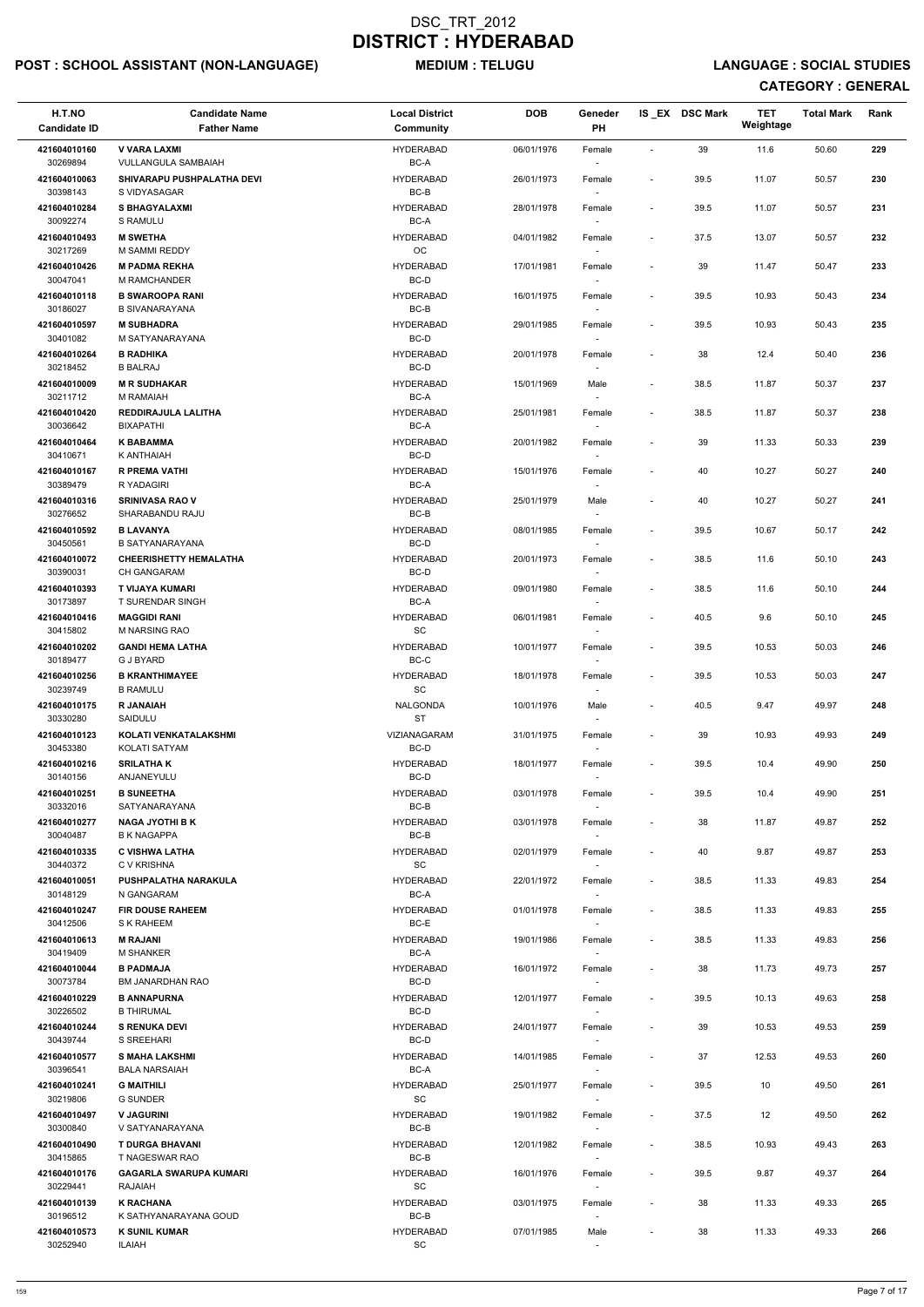# POST : SCHOOL ASSISTANT (NON-LANGUAGE) MEDIUM : TELUGU LANGUAGE : SOCIAL STUDIES

| H.T.NO<br><b>Candidate ID</b> | <b>Candidate Name</b><br><b>Father Name</b>     | <b>Local District</b><br><b>Community</b>        | <b>DOB</b> | Geneder<br>PH                      |                          | IS_EX DSC Mark | <b>TET</b><br>Weightage | <b>Total Mark</b> | Rank |
|-------------------------------|-------------------------------------------------|--------------------------------------------------|------------|------------------------------------|--------------------------|----------------|-------------------------|-------------------|------|
| 421604010405<br>30088833      | <b>ANDRA USHA RANI</b><br>ANDRA APPA RAO        | <b>WEST GODAVARI</b><br>BC-B                     | 25/01/1981 | Female                             | $\sim$                   | 37             | 12.27                   | 49.27             | 267  |
| 421604010439<br>30179653      | <b>B LAXMI DEVAMMA</b><br><b>B NARSIMHA</b>     | <b>HYDERABAD</b><br>BC-A                         | 15/01/1981 | Female                             | $\blacksquare$           | 39             | 10.27                   | 49.27             | 268  |
| 421604010329                  | <b>S SWARNALATHA</b>                            | <b>HYDERABAD</b>                                 | 25/01/1979 | Female                             | $\overline{\phantom{a}}$ | 37.5           | 11.73                   | 49.23             | 269  |
| 30040044<br>421604010423      | S CHANDER<br>P SANTOSH KUMARI                   | BC-A<br><b>HYDERABAD</b>                         | 02/01/1981 | $\sim$<br>Female                   | $\overline{\phantom{a}}$ | 39.5           | 9.73                    | 49.23             | 270  |
| 30108612<br>421604010151      | P LAXMAIAH<br><b>MOHAMMED ZUBEDA</b>            | SC<br>WARANGAL                                   | 09/01/1976 | $\sim$<br>Female                   | $\overline{\phantom{a}}$ | 38             | 11.2                    | 49.20             | 271  |
| 30471861                      | ABBAS ALI                                       | BC-E                                             |            | $\sim$                             |                          |                |                         |                   |      |
| 421604010395<br>30422640      | <b>G SUJATHA</b><br><b>G VISHNU MURTHY</b>      | <b>HYDERABAD</b><br>BC-B                         | 11/01/1980 | Female                             | $\overline{\phantom{a}}$ | 38             | 11.2                    | 49.20             | 272  |
| 421604010648<br>30163700      | <b>T SWARNALATHA</b><br>T SUBBA RAO             | <b>HYDERABAD</b><br>BC-A                         | 15/01/1987 | Female                             | $\overline{\phantom{a}}$ | 38             | 11.2                    | 49.20             | 273  |
| 421604010209<br>30207360      | <b>BINGEE BHAGYAMMA</b><br><b>B MALLESHAM</b>   | <b>HYDERABAD</b><br>BC-B                         | 18/01/1977 | Female<br>$\overline{\phantom{a}}$ |                          | 37             | 12.13                   | 49.13             | 274  |
| 421604010421                  | A SUREKHA                                       | <b>HYDERABAD</b>                                 | 01/01/1981 | Female                             | $\overline{\phantom{a}}$ | 39             | 10.13                   | 49.13             | 275  |
| 30037323<br>421604010525      | A KRISHNA<br><b>V SRINIVAS</b>                  | BC-B<br><b>HYDERABAD</b>                         | 20/01/1983 | $\sim$<br>Male                     | $\overline{\phantom{a}}$ | 39             | 10.13                   | 49.13             | 276  |
| 30088930<br>421604010169      | V CHANDRAIAH<br><b>D SUJATHA DEVI</b>           | <b>ST</b><br><b>HYDERABAD</b>                    | 17/01/1976 | Female                             | $\blacksquare$           | 37.5           | 11.6                    | 49.10             | 277  |
| 30074894<br>421604010579      | D SRINIVASA RAO<br><b>K DHANA LAKSHMI</b>       | BC-B<br><b>HYDERABAD</b>                         | 12/01/1985 |                                    | $\blacksquare$           | 39.5           | 9.6                     | 49.10             | 278  |
| 30431209                      | K LAXSHMAN RAO                                  | SC                                               |            | Female<br>$\sim$                   |                          |                |                         |                   |      |
| 421604010166<br>30028664      | <b>D KAVITHA</b><br><b>D YADAGIRI</b>           | <b>HYDERABAD</b><br><b>ST</b>                    | 14/01/1976 | Female<br>$\sim$                   | $\blacksquare$           | 38.5           | 10.53                   | 49.03             | 279  |
| 421604010585<br>30111294      | V CHANDRAKALA<br><b>CHARLES</b>                 | <b>HYDERABAD</b><br>$\operatorname{\textsf{SC}}$ | 16/01/1985 | Female<br>$\sim$                   | $\blacksquare$           | 37.5           | 11.47                   | 48.97             | 280  |
| 421604010539                  | A ARUNA DEVI                                    | <b>HYDERABAD</b>                                 | 01/01/1984 | Female                             | $\overline{\phantom{a}}$ | 38             | 10.93                   | 48.93             | 281  |
| 30229041<br>421604010689      | A ANJAIAH<br><b>B MADHAVI</b>                   | $BC-A$<br><b>HYDERABAD</b>                       | 10/01/1990 | Female                             | $\blacksquare$           | 38.5           | 10.4                    | 48.90             | 282  |
| 30391588<br>421604010672      | <b>B NAGAIAH</b><br><b>G SUMATHI</b>            | BC-B<br><b>HYDERABAD</b>                         | 03/01/1988 | $\overline{\phantom{a}}$<br>Female |                          | 38.5           | 10.27                   | 48.77             | 283  |
| 30451477<br>421604010519      | NARAYANA<br><b>C KAVITHA RANI</b>               | BC-B<br><b>HYDERABAD</b>                         | 09/01/1983 | Female                             | $\blacksquare$           | 38.5           | 10.13                   | 48.63             | 284  |
| 30295791                      | C MUTHYALU                                      | SC                                               |            |                                    |                          |                |                         |                   |      |
| 421604010040<br>30433614      | <b>V SHAM SUNDER</b><br>V VITTAL RAO            | <b>HYDERABAD</b><br>OC                           | 17/01/1972 | Male<br>OH                         |                          | 39             | 9.6                     | 48.60             | 285  |
| 421604010042<br>30054777      | NAGULAPALLI MANJULA<br>N VIDYA SAGAR            | <b>HYDERABAD</b><br>BC-B                         | 20/01/1972 | Female<br>$\sim$                   | $\blacksquare$           | 37             | 11.6                    | 48.60             | 286  |
| 421604010630<br>30306642      | <b>RESHUM SWAPNA</b><br><b>NARAYANA</b>         | <b>HYDERABAD</b><br>BC-A                         | 11/01/1986 | Female<br>$\sim$                   | $\overline{\phantom{a}}$ | 37             | 11.6                    | 48.60             | 287  |
| 421604010479                  | <b>D SOUJANYA</b>                               | <b>HYDERABAD</b>                                 | 22/01/1982 | Female                             | $\blacksquare$           | 38             | 10.53                   | 48.53             | 288  |
| 30421456<br>421604010107      | D LAXMAIAH<br><b>M RENUKA DEVI</b>              | BC-D<br><b>HYDERABAD</b>                         | 09/01/1974 | Female                             | $\overline{\phantom{a}}$ | 36.5           | 12                      | 48.50             | 289  |
| 30184518<br>421604010192      | M POCHAIAH<br><b>M SRINIVAS</b>                 | BC-A<br><b>HYDERABAD</b>                         | 28/01/1976 | Male                               | $\overline{\phantom{a}}$ | 38.5           | 9.87                    | 48.37             | 290  |
| 30389991<br>421604010066      | M BALAIAH<br><b>MYANA SUNITHA</b>               | SC<br><b>HYDERABAD</b>                           | 04/01/1973 | $\sim$<br>Female                   | $\overline{\phantom{a}}$ | 37             | 11.33                   | 48.33             | 291  |
| 30092462                      | M NARAYANA                                      | BC-B                                             |            | $\sim$                             |                          |                |                         |                   |      |
| 421604010450<br>30036417      | A MAHESHWARI<br>A ANJAIAH                       | <b>HYDERABAD</b><br>SC                           | 25/01/1982 | Female                             | $\overline{\phantom{a}}$ | 37.5           | 10.8                    | 48.30             | 292  |
| 421604010357<br>30462391      | <b>B JYOTHI</b><br><b>B MADHAVA RAO</b>         | <b>HYDERABAD</b><br>BC-B                         | 15/01/1980 | Female                             | $\blacksquare$           | 36.5           | 11.73                   | 48.23             | 293  |
| 421604010243<br>30390396      | <b>B HEMALATHA</b><br>SHRADDANAND               | <b>HYDERABAD</b><br>BC-B                         | 01/01/1977 | Female<br>$\sim$                   | $\overline{\phantom{a}}$ | 37.5           | 10.67                   | 48.17             | 294  |
| 421604010348                  | <b>V DEEPA</b>                                  | <b>HYDERABAD</b>                                 | 20/01/1980 | Female                             | $\blacksquare$           | 37.5           | 10.67                   | 48.17             | 295  |
| 30055999<br>421604010027      | V RAMULOO<br>A ARIAVINDA KUMAR                  | BC-D<br><b>NALGONDA</b>                          | 12/01/1971 | $\overline{\phantom{a}}$<br>Male   | $\blacksquare$           | 36.5           | 11.6                    | 48.10             | 296  |
| 30457037<br>421604010408      | A VENKAT RAMAIAH<br><b>M SHASHIKALA</b>         | BC-D<br><b>HYDERABAD</b>                         | 20/01/1981 | $\sim$<br>Female                   | $\blacksquare$           | 37.5           | 10.53                   | 48.03             | 297  |
| 30313072                      | M VEERA BHADRAPPA                               | BC-D<br><b>HYDERABAD</b>                         |            |                                    |                          |                |                         |                   |      |
| 421604010546<br>30091652      | P RAJINI<br>P PRAKASH                           | BC-B                                             | 16/01/1984 | Female                             | $\blacksquare$           | 37.5           | 10.53                   | 48.03             | 298  |
| 421604010453<br>30076456      | <b>G SHIVA SHANTHI</b><br>G JANARDHAN RAO       | <b>HYDERABAD</b><br>$\operatorname{\textsf{SC}}$ | 23/01/1982 | Female<br>$\sim$                   |                          | 36             | 12                      | 48.00             | 299  |
| 421604010022<br>30061418      | <b>B PAVANI PRAKASH</b><br><b>B PRAKASH RAO</b> | <b>HYDERABAD</b><br>SC                           | 31/01/1970 | Female                             | $\overline{\phantom{a}}$ | 37.5           | 10.4                    | 47.90             | 300  |
| 421604010079<br>30435065      | <b>SHAHEEN SULTHANA</b><br>MD HUSSAIN           | <b>HYDERABAD</b><br>BC-E                         | 02/01/1974 | Female<br>$\sim$                   | $\overline{\phantom{a}}$ | 37.5           | 10.4                    | 47.90             | 301  |
| 421604010117                  | <b>S SHOBHA RANI</b>                            | <b>HYDERABAD</b>                                 | 01/01/1975 | Female                             | $\overline{\phantom{a}}$ | 38.5           | 9.33                    | 47.83             | 302  |
| 30422884<br>421604010415      | S PRABHAKAR RAO<br><b>P BABY</b>                | ST<br><b>HYDERABAD</b>                           | 04/01/1981 | $\sim$<br>Female                   | $\overline{\phantom{a}}$ | 38.5           | 9.33                    | 47.83             | 303  |
| 30099107<br>421604010564      | P KOTESWAR RAO<br>RACHAKONDA KALAVATHI          | $\operatorname{\textsf{SC}}$<br><b>HYDERABAD</b> | 04/01/1984 | $\sim$<br>Female                   | $\overline{\phantom{a}}$ | 36.5           | 11.33                   | 47.83             | 304  |
| 30081113                      | R SALAIAH                                       | $BC-A$                                           |            |                                    |                          |                |                         |                   |      |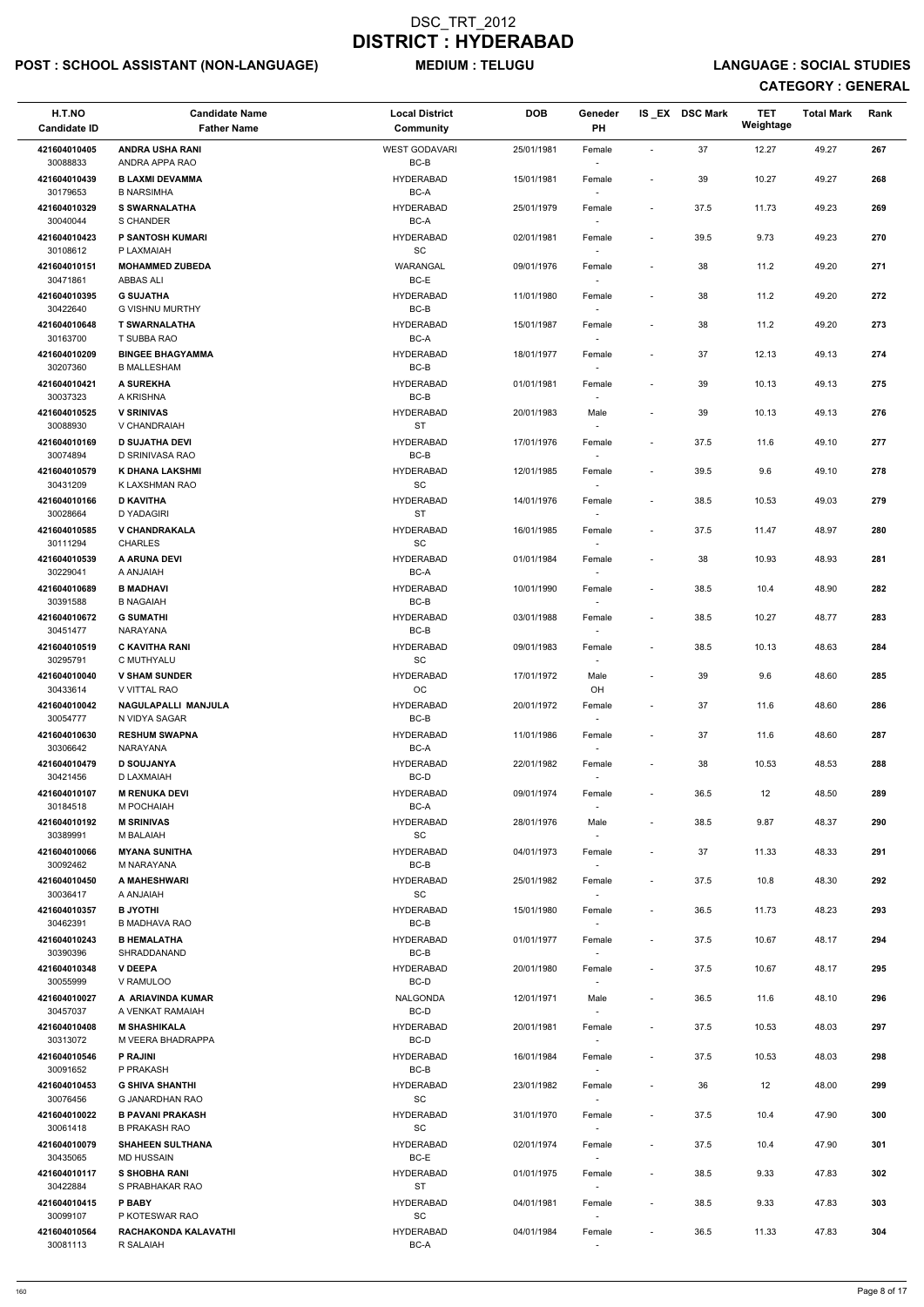# POST : SCHOOL ASSISTANT (NON-LANGUAGE) MEDIUM : TELUGU LANGUAGE : SOCIAL STUDIES

| H.T.NO<br><b>Candidate ID</b> | <b>Candidate Name</b><br><b>Father Name</b>               | <b>Local District</b><br><b>Community</b> | <b>DOB</b> | Geneder<br><b>PH</b>               |                          | IS EX DSC Mark | <b>TET</b><br>Weightage | <b>Total Mark</b> | Rank |
|-------------------------------|-----------------------------------------------------------|-------------------------------------------|------------|------------------------------------|--------------------------|----------------|-------------------------|-------------------|------|
| 421604010031                  | <b>S NEERAJA</b>                                          | <b>HYDERABAD</b>                          | 12/01/1971 | Female                             | $\overline{\phantom{a}}$ | 37             | 10.8                    | 47.80             | 305  |
| 30085646<br>421604010538      | S SATYANARAYANA<br><b>G RADHIKA</b>                       | BC-A<br><b>HYDERABAD</b>                  | 19/01/1983 | Female                             | $\overline{\phantom{a}}$ | 37.5           | 10.27                   | 47.77             | 306  |
| 30271712<br>421604010030      | <b>CHANDRAPPA G</b><br><b>S ARUNA</b>                     | BC-D<br><b>HYDERABAD</b>                  | 27/01/1971 | Female                             | $\overline{\phantom{a}}$ | 37.5           | 10.13                   | 47.63             | 307  |
| 30038626<br>421604010261      | S DASHARATH RAMULU<br><b>KRISHNA VENI G</b>               | $BC-B$<br><b>HYDERABAD</b>                | 20/01/1978 | Female                             | $\overline{\phantom{a}}$ | 37.5           | 10.13                   | 47.63             | 308  |
| 30417932<br>421604010275      | <b>G SATHAIAH</b><br><b>MEKALA JAYA SREE</b>              | BC-B<br><b>HYDERABAD</b>                  | 20/01/1978 | $\sim$<br>Female                   | $\overline{\phantom{a}}$ | 36.5           | 11.07                   | 47.57             | 309  |
| 30430120<br>421604010161      | MEKALA VENU GOPAL<br><b>J SUJATHA</b>                     | BC-D<br><b>HYDERABAD</b>                  | 15/01/1976 | $\sim$<br>Female                   | $\overline{\phantom{a}}$ | 37             | 10.53                   | 47.53             | 310  |
| 30069922                      | J SATYANARAYANA                                           | BC-D                                      |            | $\overline{\phantom{a}}$           |                          |                |                         |                   |      |
| 421604010380<br>30267818      | <b>MUBEEN</b><br>LATE GULAM HAMEED                        | <b>HYDERABAD</b><br>$BC-B$                | 02/01/1980 | Female                             | $\overline{\phantom{a}}$ | 36             | 11.47                   | 47.47             | 311  |
| 421604010603<br>30412220      | <b>K MAMATHA</b><br>K SUDERSHAN REDDY                     | <b>HYDERABAD</b><br>OC                    | 24/01/1985 | Female<br>$\sim$                   | $\overline{\phantom{a}}$ | 35             | 12.4                    | 47.40             | 312  |
| 421604010065<br>30214810      | <b>GOTHAM RAKHI</b><br><b>G ARAVALU</b>                   | <b>HYDERABAD</b><br>SC                    | 14/01/1973 | Female<br>$\sim$                   | $\overline{\phantom{a}}$ | 35.5           | 11.87                   | 47.37             | 313  |
| 421604010314<br>30098579      | <b>M SANDHYA RANI</b><br>M DAMODAR RAO                    | <b>HYDERABAD</b><br>BC-B                  | 15/01/1979 | Female<br>$\sim$                   | $\overline{\phantom{a}}$ | 35             | 12.27                   | 47.27             | 314  |
| 421604010211<br>30023810      | <b>CH SHARADHA KUMARI</b><br>C DASHARATH                  | <b>HYDERABAD</b><br>BC-B                  | 28/01/1977 | Female                             | $\overline{\phantom{a}}$ | 35.5           | 11.73                   | 47.23             | 315  |
| 421604010265                  | A MANOHARA                                                | <b>HYDERABAD</b>                          | 28/01/1978 | Female                             | $\overline{\phantom{a}}$ | 35.5           | 11.73                   | 47.23             | 316  |
| 30450142<br>421604010026      | A KRISHNA<br><b>K UNADEVI</b>                             | BC-D<br><b>HYDERABAD</b>                  | 08/01/1971 | OH<br>Female                       |                          | 36             | 11.2                    | 47.20             | 317  |
| 30450434<br>421604010128      | K BASAWANAPPA<br><b>PONUGUPATI ROHINI</b>                 | BC-D<br><b>GUNTUR</b>                     | 29/01/1975 | $\sim$<br>Female                   | $\overline{\phantom{a}}$ | 37             | 10.13                   | 47.13             | 318  |
| 30404630                      | <b>VEDAGIREESWARA RAO</b>                                 | BC-A                                      |            | $\overline{\phantom{a}}$           |                          |                |                         |                   |      |
| 421604010307<br>30227962      | <b>SAIDULU NEMANI</b><br><b>KRISHNAIAH</b>                | <b>HYDERABAD</b><br>BC-B                  | 15/01/1979 | Male                               | $\overline{\phantom{a}}$ | 37             | 10.13                   | 47.13             | 319  |
| 421604010621<br>30409472      | P ANITHA<br>P LINGAM                                      | <b>HYDERABAD</b><br>SC.                   | 21/01/1986 | Female<br>$\overline{\phantom{a}}$ | $\overline{\phantom{a}}$ | 35             | 12.13                   | 47.13             | 320  |
| 421604010050<br>30207625      | <b>N KARUNA</b><br>N ACHARYA                              | <b>HYDERABAD</b><br>BC-B                  | 12/01/1972 | Female<br>$\sim$                   | $\overline{\phantom{a}}$ | 36             | 11.07                   | 47.07             | 321  |
| 421604010084<br>30137068      | <b>K YASODHARA</b><br>K N MURTHY                          | <b>HYDERABAD</b><br>BC-B                  | 11/01/1974 | Female                             |                          | 36             | 10.93                   | 46.93             | 322  |
| 421604010197<br>30246697      | <b>REMALLI N V V VARALAKSHMI</b><br><b>REMALLI GANDHI</b> | KRISHNA<br>SC                             | 18/01/1977 | Female<br>$\overline{\phantom{a}}$ | $\overline{\phantom{a}}$ | 36.5           | 10.4                    | 46.90             | 323  |
| 421604010285<br>30431585      | <b>RARUNA</b><br>R MALLAIAH                               | <b>HYDERABAD</b><br>BC-D                  | 08/01/1978 | Female<br>$\overline{\phantom{a}}$ | $\overline{\phantom{a}}$ | 36.5           | 10.4                    | 46.90             | 324  |
| 421604010511<br>30255613      | Y LUCY<br>Y YESUDASU                                      | <b>HYDERABAD</b><br>BC-C                  | 24/01/1983 | Female                             | $\overline{\phantom{a}}$ | 36.5           | 10.4                    | 46.90             | 325  |
| 421604010067                  | <b>D SRIHARI</b>                                          | <b>HYDERABAD</b>                          | 08/01/1973 | $\sim$<br>Male                     | $\overline{\phantom{a}}$ | 37             | 9.87                    | 46.87             | 326  |
| 30453488<br>421604010527      | D LAXMAN DAS<br><b>M RADHA KUMARI</b>                     | SC<br><b>HYDERABAD</b>                    | 15/01/1983 | $\sim$<br>Female                   | $\overline{\phantom{a}}$ | 37             | 9.87                    | 46.87             | 327  |
| 30445580<br>421604010250      | M RATHNAM<br>P MARY PRABHULATHA                           | SC<br><b>HYDERABAD</b>                    | 23/01/1978 | Female                             | $\overline{\phantom{a}}$ | 35.5           | 11.33                   | 46.83             | 328  |
| 30192300<br>421604010404      | P SUNDARAM<br><b>K NAVANEETHA</b>                         | <b>SC</b><br><b>HYDERABAD</b>             | 19/01/1981 | $\sim$<br>Female                   | $\overline{\phantom{a}}$ | 36.5           | 10.27                   | 46.77             | 329  |
| 30435500                      | K LOKESHWAR                                               | BC-A                                      |            | $\sim$                             |                          |                |                         |                   |      |
| 421604010677<br>30104410      | <b>N LAVANYA</b><br>N RAMCHANDER                          | <b>HYDERABAD</b><br>SC                    | 03/01/1988 | Female<br>$\sim$                   | $\overline{\phantom{a}}$ | 35             | 11.73                   | 46.73             | 330  |
| 421604010586<br>30162545      | <b>M UMAMAHESWARI</b><br><b>M YADAGIRI</b>                | <b>HYDERABAD</b><br>BC-D                  | 19/01/1985 | Female                             |                          | 36             | 10.67                   | 46.67             | 331  |
| 421604010609<br>30228051      | <b>JYOTHI BYAGA</b><br>YELLAIAH B                         | <b>HYDERABAD</b><br>BC-D                  | 13/01/1986 | Female<br>$\overline{\phantom{a}}$ | $\overline{\phantom{a}}$ | 36             | 10.67                   | 46.67             | 332  |
| 421604010059<br>30141277      | <b>B RECHEL</b><br><b>B SAMUEL THEODORE</b>               | <b>HYDERABAD</b><br>BC-C                  | 30/01/1973 | Female<br>$\overline{\phantom{a}}$ | $\blacksquare$           | 34.5           | 12.13                   | 46.63             | 333  |
| 421604010163                  | <b>I NAGENDER</b>                                         | <b>HYDERABAD</b>                          | 23/01/1976 | Male                               | $\overline{\phantom{a}}$ | 35             | 11.6                    | 46.60             | 334  |
| 30271472<br>421604010655      | <b>IRK MURTHY</b><br><b>MD RAEEZ FATIMA</b>               | BC-D<br><b>HYDERABAD</b>                  | 02/01/1987 | $\sim$<br>Female                   | $\overline{\phantom{a}}$ | 35.5           | 11.07                   | 46.57             | 335  |
| 30161364<br>421604010444      | <b>IMAM NAIK</b><br><b>MANJULA CH</b>                     | BC-E<br><b>HYDERABAD</b>                  | 02/01/1981 | Female                             | $\overline{\phantom{a}}$ | 36             | 10.53                   | 46.53             | 336  |
| 30088205                      | NARSIMHULU                                                | BC-A                                      |            |                                    |                          |                |                         |                   |      |
| 421604010447<br>30150313      | <b>LAKSHMI</b><br><b>HONYA</b>                            | <b>HYDERABAD</b><br><b>ST</b>             | 01/01/1982 | Female<br>$\sim$                   | $\overline{\phantom{a}}$ | 36             | 10.53                   | 46.53             | 337  |
| 421604010060<br>30198577      | <b>D SWAROOPA</b><br><b>SADA KOTI</b>                     | <b>HYDERABAD</b><br>BC-B                  | 15/01/1973 | Female<br>$\overline{\phantom{a}}$ | $\overline{\phantom{a}}$ | 36.5           | 10                      | 46.50             | 338  |
| 421604010240<br>30265599      | <b>G SYAMALA</b><br>SURYANARAYANA                         | <b>HYDERABAD</b><br>BC-A                  | 21/01/1977 | Female<br>$\sim$                   | $\overline{\phantom{a}}$ | 36.5           | 10                      | 46.50             | 339  |
| 421604010375<br>30284512      | <b>KAVITHA V</b><br>SATYANARAYANA V                       | <b>HYDERABAD</b><br>BC-B                  | 12/01/1980 | Female                             | $\overline{\phantom{a}}$ | 35.5           | 10.93                   | 46.43             | 340  |
| 421604010233                  | P SHIVALEELA                                              | <b>HYDERABAD</b>                          | 02/01/1977 | $\sim$<br>Female                   | $\overline{\phantom{a}}$ | 36             | 10.4                    | 46.40             | 341  |
| 30152718<br>421604010253      | P BASVARAJ<br><b>D HEMALATHA</b>                          | BC-D<br><b>HYDERABAD</b>                  | 22/01/1978 | $\sim$<br>Female                   |                          | 36             | 10.4                    | 46.40             | 342  |
| 30420215                      | <b>D SATHAIAH</b>                                         | BC-B                                      |            |                                    |                          |                |                         |                   |      |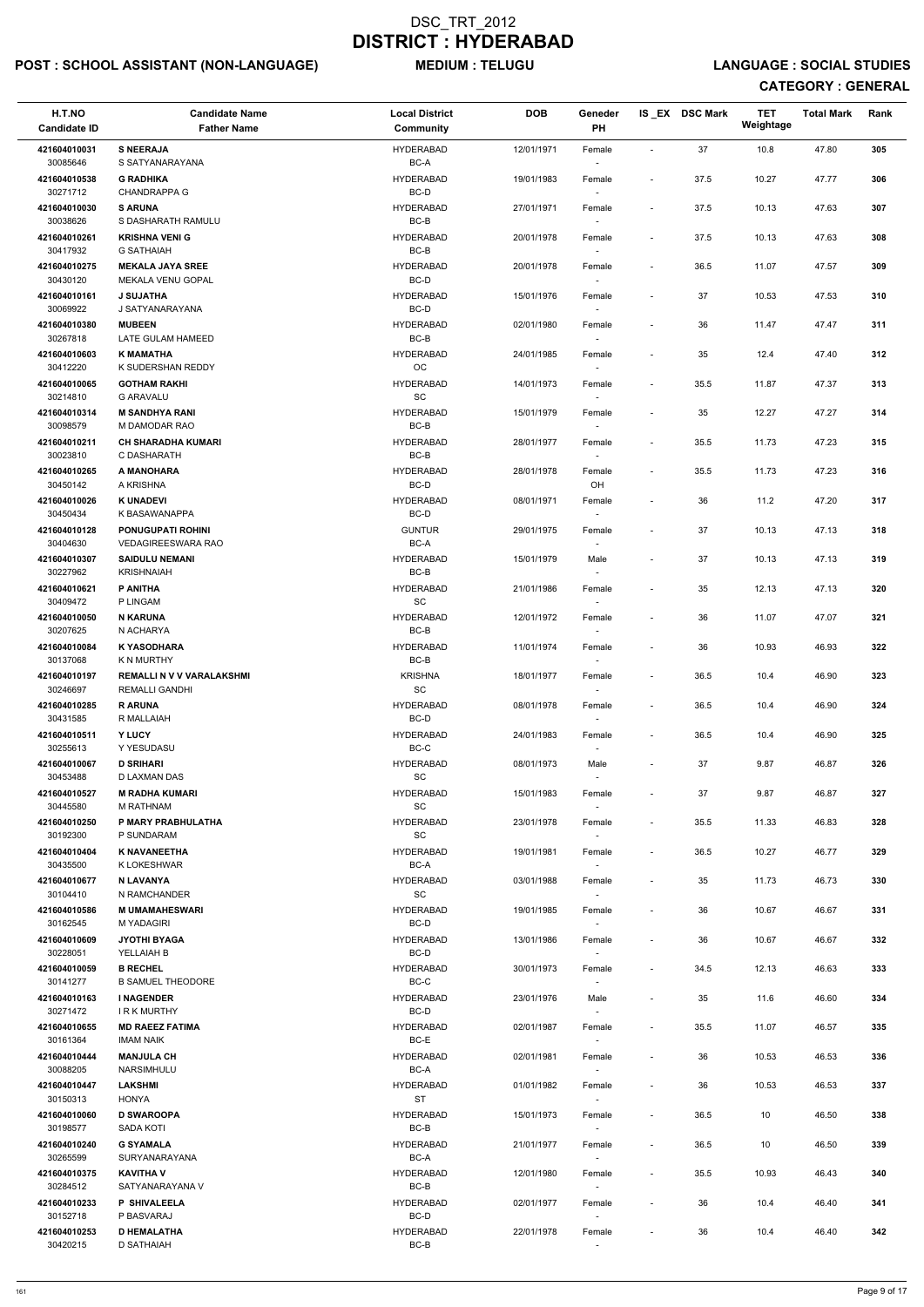# POST : SCHOOL ASSISTANT (NON-LANGUAGE) MEDIUM : TELUGU LANGUAGE : SOCIAL STUDIES

| H.T.NO<br><b>Candidate ID</b> | <b>Candidate Name</b><br><b>Father Name</b>                  | <b>Local District</b><br><b>Community</b> | <b>DOB</b> | Geneder<br>PH                      |                          | IS EX DSC Mark | TET<br>Weightage | <b>Total Mark</b> | Rank |
|-------------------------------|--------------------------------------------------------------|-------------------------------------------|------------|------------------------------------|--------------------------|----------------|------------------|-------------------|------|
| 421604010054<br>30037244      | <b>K NEERAJA</b><br><b>K SWAMY</b>                           | <b>HYDERABAD</b><br>SC                    | 01/01/1973 | Female                             | $\overline{\phantom{a}}$ | 36.5           | 9.87             | 46.37             | 343  |
| 421604010626<br>30155860      | N BHAGYA LAXMI<br>N RAMULU                                   | <b>HYDERABAD</b><br>$BC-B$                | 15/01/1986 | Female<br>OH                       | $\overline{\phantom{a}}$ | 36.5           | 9.87             | 46.37             | 344  |
| 421604010129<br>30368465      | <b>C BALAMANI</b><br>C PENTAIAH                              | <b>HYDERABAD</b><br>BC-B                  | 08/01/1975 | Female                             | $\blacksquare$           | 36             | 10.27            | 46.27             | 345  |
| 421604010145                  | P SWAPNA                                                     | <b>HYDERABAD</b>                          | 04/01/1976 | $\overline{\phantom{a}}$<br>Female | $\overline{\phantom{a}}$ | 36             | 10.13            | 46.13             | 346  |
| 30301316<br>421604010200      | P SATHAIAH<br>P VIJAYA LAKSHMI                               | BC-B<br><b>HYDERABAD</b>                  | 01/01/1977 | $\overline{\phantom{a}}$<br>Female | $\overline{\phantom{a}}$ | 35.5           | 10.53            | 46.03             | 347  |
| 30424222                      | P VEERAPPA                                                   | BC-A<br><b>HYDERABAD</b>                  |            |                                    |                          |                |                  |                   | 348  |
| 421604010258<br>30431253      | <b>CHENNU NAGENDRA VARA PRASAD</b><br>CHENNU VENKATA SUBAIAH | BC-B                                      | 01/01/1978 | Male                               | $\overline{\phantom{a}}$ | 35.5           | 10.53            | 46.03             |      |
| 421604010025<br>30430520      | <b>R SUVARNA</b><br>R SATYANARAYANA                          | <b>HYDERABAD</b><br>BC-D                  | 15/01/1971 | Female<br>$\overline{\phantom{a}}$ | $\overline{\phantom{a}}$ | 36             | $10\,$           | 46.00             | 349  |
| 421604010227<br>30456744      | <b>SL UDAYASREE</b><br>LOKANADHAN                            | <b>HYDERABAD</b><br>BC-D                  | 10/01/1977 | Female                             | $\overline{\phantom{a}}$ | 36             | 10               | 46.00             | 350  |
| 421604010304<br>30206509      | <b>C UMA PARVATHI</b><br>C NARAYANA                          | <b>HYDERABAD</b><br><b>SC</b>             | 12/01/1979 | Female                             | $\overline{\phantom{a}}$ | 36             | 10               | 46.00             | 351  |
| 421604010521                  | <b>R THARA SINGH</b>                                         | <b>HYDERABAD</b>                          | 10/01/1983 | Male                               | $\blacksquare$           | 36             | 10               | 46.00             | 352  |
| 30333012<br>421604010688      | <b>ESHWAR</b><br><b>B SWATHI</b>                             | <b>ST</b><br><b>HYDERABAD</b>             | 03/01/1990 | Female                             | $\overline{\phantom{a}}$ | 36             | 10               | 46.00             | 353  |
| 30280729<br>421604010481      | <b>B NARSIMLU</b><br><b>J SUDERSHAN</b>                      | BC-D<br><b>HYDERABAD</b>                  | 05/01/1982 | Male                               | $\overline{\phantom{a}}$ | 35             | 10.93            | 45.93             | 354  |
| 30428503                      | J RAMAKRISHNA                                                | BC-D                                      |            | $\overline{\phantom{a}}$           |                          |                |                  |                   |      |
| 421604010598<br>30305244      | <b>T MANIKYAM</b><br>T VISHWANATHAM                          | <b>HYDERABAD</b><br>BC-D                  | 04/01/1985 | Female                             | $\overline{\phantom{a}}$ | 35.5           | 10.4             | 45.90             | 355  |
| 421604010038                  | K SHAMANTHA KUMARI                                           | <b>HYDERABAD</b>                          | 26/01/1972 | Female                             | $\overline{\phantom{a}}$ | 34.5           | 11.33            | 45.83             | 356  |
| 30061360<br>421604010516      | <b>K ANNAPPA</b><br><b>MAMIDI SUJATHA</b>                    | BC-D<br><b>HYDERABAD</b>                  | 21/01/1983 | Female                             | $\overline{\phantom{a}}$ | 34.5           | 11.33            | 45.83             | 357  |
| 30226581<br>421604010056      | M NARASIMHA GOUD<br><b>P FLARENCE</b>                        | BC-B<br><b>HYDERABAD</b>                  | 23/01/1973 | Female                             | $\blacksquare$           | 35.5           | 10.27            | 45.77             | 358  |
| 30045361<br>421604010582      | P MOHAN RAO<br><b>B SHEELA</b>                               | BC-C<br><b>HYDERABAD</b>                  | 04/01/1985 | $\overline{\phantom{a}}$<br>Female | $\overline{a}$           | 35             | 10.67            | 45.67             | 359  |
| 30232712                      | <b>B JANGAIAH</b>                                            | SC                                        |            |                                    |                          |                |                  |                   |      |
| 421604010098<br>30403677      | <b>T ANURADHA</b><br><b>SUDHARSHAN</b>                       | <b>HYDERABAD</b><br>BC-D                  | 27/01/1974 | Female                             | $\overline{\phantom{a}}$ | 35.5           | 10.13            | 45.63             | 360  |
| 421604010660<br>30214237      | <b>BRIGHTY BULAH GUNAPATI</b><br><b>SURENDRA</b>             | <b>WEST GODAVARI</b><br>BC-C              | 24/01/1987 | Female                             | $\overline{\phantom{a}}$ | 35.5           | 10.13            | 45.63             | 361  |
| 421604010633<br>30118206      | A NIRMALA<br>A YADAGIRI                                      | <b>HYDERABAD</b><br><b>SC</b>             | 17/01/1986 | Female<br>$\sim$                   | $\overline{\phantom{a}}$ | 36             | 9.6              | 45.60             | 362  |
| 421604010591<br>30427475      | <b>AITHAGONI JYOTHI</b><br><b>MALLESH</b>                    | <b>HYDERABAD</b><br>BC-B                  | 02/01/1985 | Female<br>$\overline{\phantom{a}}$ | $\overline{\phantom{a}}$ | 34.5           | 11.07            | 45.57             | 363  |
| 421604010446<br>30139063      | <b>M ROHINI</b><br>YADAIAH                                   | <b>HYDERABAD</b><br><b>SC</b>             | 31/01/1981 | Female                             | $\overline{\phantom{a}}$ | 35             | 10.53            | 45.53             | 364  |
| 421604010581                  | <b>VALASANI KALPANA</b>                                      | <b>HYDERABAD</b>                          | 27/01/1985 | Female                             | $\overline{\phantom{a}}$ | 35             | 10.53            | 45.53             | 365  |
| 30040231<br>421604010498      | SREERAMULU<br>A VIVEK                                        | BC-D<br><b>HYDERABAD</b>                  | 21/01/1982 | Male                               | $\overline{\phantom{a}}$ | 35.5           | 10               | 45.50             | 366  |
| 30326805<br>421604010647      | <b>KISHAN RAO</b><br><b>E ANITHA</b>                         | BC-A<br><b>HYDERABAD</b>                  | 12/01/1987 | Female                             | $\overline{\phantom{a}}$ | 35.5           | 10               | 45.50             | 367  |
| 30450476                      | E BALAKRISHNA                                                | SC                                        |            | OH                                 |                          |                |                  |                   |      |
| 421604010122<br>30083520      | <b>K BHAGYA REKHA</b><br>K SATHYANARAYANA                    | <b>HYDERABAD</b><br>BC-D                  | 26/01/1975 | Female                             | $\overline{\phantom{a}}$ | 35             | 10.4             | 45.40             | 368  |
| 421604010661<br>30439263      | A UDHEERNA REDDY<br>A ASHOK REDDY                            | <b>HYDERABAD</b><br><b>OC</b>             | 25/01/1987 | Female                             | $\overline{\phantom{a}}$ | 33             | 12.4             | 45.40             | 369  |
| 421604010526<br>30335027      | <b>ALAGANI ARUNA</b><br>A CHAKRAPANI                         | <b>HYDERABAD</b><br>BC-B                  | 05/01/1983 | Female<br>$\overline{\phantom{a}}$ | $\overline{\phantom{a}}$ | 33             | 12.27            | 45.27             | 370  |
| 421604010388<br>30427375      | <b>OSKA PRAVEEN KUMAR</b><br><b>NARSAIAH</b>                 | <b>HYDERABAD</b><br>BC-D                  | 16/01/1980 | Male                               | $\overline{\phantom{a}}$ | 34             | 11.07            | 45.07             | 371  |
| 421604010548                  | <b>V SHIV KUMARI</b>                                         | <b>HYDERABAD</b>                          | 25/01/1984 | $\overline{\phantom{a}}$<br>Female | $\overline{\phantom{a}}$ | 34             | 11.07            | 45.07             | 372  |
| 30258887<br>421604010656      | <b>V VENKATESH</b><br><b>BOYA NARESH</b>                     | BC-A<br><b>HYDERABAD</b>                  | 07/01/1987 | Male                               | $\overline{\phantom{a}}$ | 36             | 9.07             | 45.07             | 373  |
| 30256717                      | <b>B NARASIMHA</b>                                           | <b>SC</b><br><b>HYDERABAD</b>             |            |                                    |                          |                |                  |                   |      |
| 421604010057<br>30257639      | <b>T C INDIRA SINDHOOR</b><br>T C BRIJ MOHAN SINGH           | BC-B                                      | 02/01/1973 | Female                             | $\overline{\phantom{a}}$ | 35             | 10               | 45.00             | 374  |
| 421604010468<br>30142448      | <b>M RADHA</b><br><b>VENKATSWAMY</b>                         | <b>HYDERABAD</b><br>SC                    | 07/01/1982 | Female<br>$\overline{\phantom{a}}$ |                          | 35.5           | 9.47             | 44.97             | 375  |
| 421604010534<br>30110290      | P JYOTHI<br>P RAMULU                                         | <b>HYDERABAD</b><br>BC-A                  | 01/01/1983 | Female<br>$\sim$                   | $\overline{\phantom{a}}$ | 33.5           | 11.47            | 44.97             | 376  |
| 421604010006                  | <b>CH LAKSHMI</b>                                            | <b>HYDERABAD</b>                          | 01/01/1969 | Female                             | $\overline{\phantom{a}}$ | 34             | 10.93            | 44.93             | 377  |
| 30087310<br>421604010433      | HANUMANTHARAO<br><b>B RUKMINIDEVI</b>                        | SC<br><b>HYDERABAD</b>                    | 23/01/1981 | $\sim$<br>Female                   | $\overline{\phantom{a}}$ | 34             | 10.93            | 44.93             | 378  |
| 30209518<br>421604010508      | <b>B MUTHAIAH</b><br><b>C SARIKA</b>                         | SC<br><b>HYDERABAD</b>                    | 16/01/1983 | $\overline{\phantom{a}}$<br>Female | $\overline{\phantom{a}}$ | 34.5           | 10.4             | 44.90             | 379  |
| 30451810                      | C LAXMAIAH                                                   | BC-B                                      |            | $\overline{\phantom{a}}$           |                          |                |                  |                   |      |
| 421604010551<br>30461618      | <b>G SOMALATHA</b><br><b>G PRABHU</b>                        | <b>HYDERABAD</b><br>BC-D                  | 25/01/1984 | Female<br>$\sim$                   | $\overline{\phantom{a}}$ | 34.5           | 10.4             | 44.90             | 380  |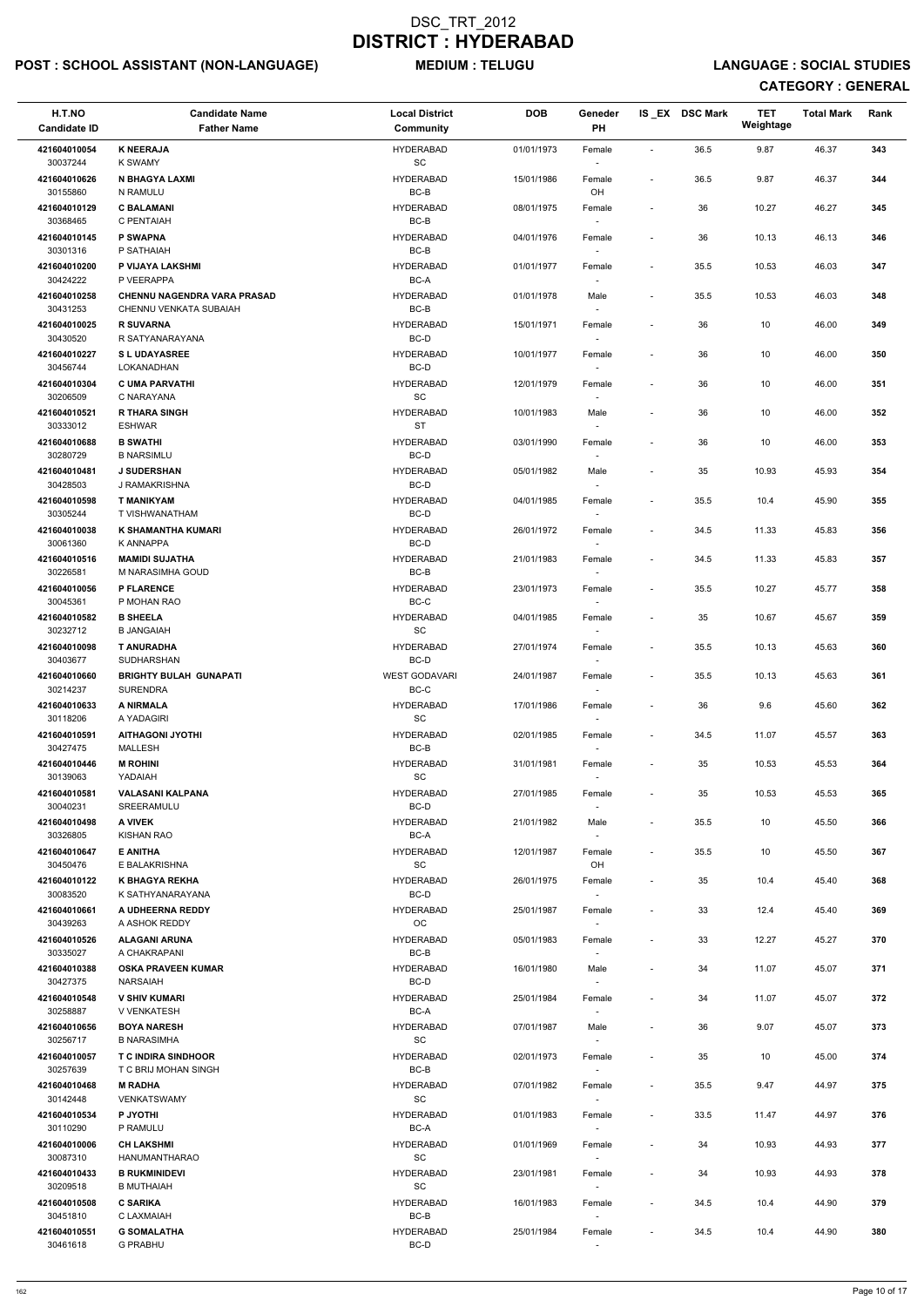# POST : SCHOOL ASSISTANT (NON-LANGUAGE) MEDIUM : TELUGU LANGUAGE : SOCIAL STUDIES

| H.T.NO<br><b>Candidate ID</b> | <b>Candidate Name</b><br><b>Father Name</b>       | <b>Local District</b><br><b>Community</b> | <b>DOB</b> | Geneder<br>PH                      |                          | IS_EX DSC Mark | <b>TET</b><br>Weightage | <b>Total Mark</b> | Rank |
|-------------------------------|---------------------------------------------------|-------------------------------------------|------------|------------------------------------|--------------------------|----------------|-------------------------|-------------------|------|
| 421604010291                  | A KALYANI                                         | <b>HYDERABAD</b>                          | 14/01/1978 | Female                             | $\blacksquare$           | 33.5           | 11.33                   | 44.83             | 381  |
| 30217540                      | A VENKATA CHARY                                   | $BC-B$                                    |            |                                    |                          |                |                         |                   |      |
| 421604010308<br>30302485      | <b>KANDI MEENA KUMARI</b><br>KANDI ANANTHA RAO    | <b>HYDERABAD</b><br>BC-D                  | 18/01/1979 | Female                             | $\blacksquare$           | 33.5           | 11.33                   | 44.83             | 382  |
| 421604010171                  | K CHANDRAKALA                                     | <b>HYDERABAD</b>                          | 26/01/1976 | Female                             | $\blacksquare$           | 34             | 10.8                    | 44.80             | 383  |
| 30213890<br>421604010543      | K KRISHNAKUMAR<br><b>MYADAGIRI</b>                | BC-A<br><b>HYDERABAD</b>                  | 02/01/1984 | Male                               | $\blacksquare$           | 34             | 10.8                    | 44.80             | 384  |
| 30329359                      | M NARSIMHA                                        | BC-A                                      |            |                                    |                          |                |                         |                   |      |
| 421604010154<br>30436763      | <b>K SUMATHI</b><br>ANANTHAM GOUD K               | HYDERABAD<br>BC-B                         | 11/01/1976 | Female<br>$\sim$                   | $\blacksquare$           | 34.5           | 10.27                   | 44.77             | 385  |
| 421604010283                  | <b>IHTOYL T</b>                                   | HYDERABAD                                 | 25/01/1978 | Female                             | $\overline{\phantom{a}}$ | 34.5           | 10.27                   | 44.77             | 386  |
| 30255025<br>421604010541      | <b>T MALLESH</b><br><b>D MADHAVI</b>              | BC-D<br><b>HYDERABAD</b>                  | 20/01/1984 | Female                             | $\overline{\phantom{a}}$ | 34             | 10.67                   | 44.67             | 387  |
| 30103807                      | <b>D MALLAIAH</b>                                 | BC-B                                      |            |                                    |                          |                |                         |                   |      |
| 421604010361<br>30269359      | <b>G SHARADA</b><br><b>G ESHWARAIAH</b>           | <b>HYDERABAD</b><br>BC-B                  | 04/01/1980 | Female<br>$\sim$                   | $\blacksquare$           | 32.5           | 12.13                   | 44.63             | 388  |
| 421604010540                  | <b>MP JAMUNA</b>                                  | HYDERABAD                                 | 01/01/1984 | Female                             | $\overline{\phantom{a}}$ | 35             | 9.6                     | 44.60             | 389  |
| 30151129<br>421604010544      | <b>M P RAMULU</b><br><b>KADALI KASI ANNAPURNA</b> | SC<br><b>EAST GODAVARI</b>                | 03/01/1984 | $\overline{\phantom{a}}$<br>Female | $\blacksquare$           | 33.5           | 11.07                   | 44.57             | 390  |
| 30056170                      | KADALI SURYANARAYANA                              | $BC-B$                                    |            |                                    |                          |                |                         |                   |      |
| 421604010650<br>30233333      | <b>SANGEETHA ONGOORU</b><br>RAMULU ONGOORU        | <b>HYDERABAD</b><br>SC                    | 17/01/1987 | Female                             | $\blacksquare$           | 33.5           | 11.07                   | 44.57             | 391  |
| 421604010274<br>30429639      | <b>RAJINI PRIYA J</b><br>J NAGENDRA               | <b>HYDERABAD</b><br>BC-A                  | 14/01/1978 | Female                             | $\blacksquare$           | 34             | 10.53                   | 44.53             | 392  |
| 421604010099                  | K RADHA KUMARI                                    | <b>HYDERABAD</b>                          | 03/01/1974 | Female                             | $\overline{\phantom{a}}$ | 34.5           | 10                      | 44.50             | 393  |
| 30446878<br>421604010259      | K V RAJU<br><b>B KUMARI</b>                       | BC-D<br>HYDERABAD                         | 16/01/1978 | $\sim$<br>Female                   | $\blacksquare$           | 34.5           | 10                      | 44.50             | 394  |
| 30417411                      | <b>B SAMPATH RAO</b>                              | <b>SC</b>                                 |            | $\sim$                             |                          |                |                         |                   |      |
| 421604010480<br>30207958      | Y GEETHA<br>SARAIAH                               | <b>HYDERABAD</b><br>$BC-B$                | 24/01/1982 | Female                             | $\blacksquare$           | 34.5           | 10                      | 44.50             | 395  |
| 421604010496                  | <b>D SANDHYA RANI</b>                             | RANGAREDDY                                | 15/01/1982 | Female                             | $\overline{\phantom{a}}$ | 34.5           | 10                      | 44.50             | 396  |
| 30401827<br>421604010207      | SATYANARAYANA D<br><b>RAOTHU VANITHA</b>          | BC-B<br><b>HYDERABAD</b>                  | 06/01/1977 | $\overline{\phantom{a}}$<br>Female | $\overline{\phantom{0}}$ | 35.5           | 8.93                    | 44.43             | 397  |
| 30302968                      | JANARDHAN                                         | SC                                        |            | $\sim$                             |                          |                |                         |                   |      |
| 421604010473<br>30237714      | <b>BERAM VISHAWARUPA</b><br><b>B RAJESHWAR</b>    | <b>HYDERABAD</b><br>BC-A                  | 12/01/1982 | Female                             | $\blacksquare$           | 33.5           | 10.93                   | 44.43             | 398  |
| 421604010651                  | <b>ADURI SRAVANI</b>                              | <b>HYDERABAD</b>                          | 03/01/1987 | Female                             | $\blacksquare$           | 33.5           | 10.93                   | 44.43             | 399  |
| 30063156<br>421604010474      | ADURI RAMARAJU<br><b>SWAPNAM</b>                  | BC-D<br><b>HYDERABAD</b>                  | 18/01/1982 | Female                             | $\overline{\phantom{a}}$ | 34             | 10.4                    | 44.40             | 400  |
| 30413807                      | YELLAIAH                                          | BC-D                                      |            |                                    |                          |                |                         |                   |      |
| 421604010389<br>30020597      | <b>M PADMA</b><br><b>M NAGESH</b>                 | <b>HYDERABAD</b><br><b>SC</b>             | 18/01/1980 | Female<br>$\sim$                   | $\overline{\phantom{a}}$ | 34.5           | 9.87                    | 44.37             | 401  |
| 421604010115<br>30403956      | <b>KAYATHI RADHIKA</b><br><b>K SWAMY</b>          | <b>HYDERABAD</b><br>SC                    | 19/01/1975 | Female                             |                          | 35             | 9.33                    | 44.33             | 402  |
| 421604010362                  | <b>G NAGARAJ</b>                                  | <b>HYDERABAD</b>                          | 07/01/1980 | Male                               | $\blacksquare$           | 35             | 9.33                    | 44.33             | 403  |
| 30053188<br>421604010131      | <b>G BALRAM</b><br><b>T SANDHYA RANI</b>          | SC<br><b>HYDERABAD</b>                    | 10/01/1975 | Female                             | $\blacksquare$           | 34             | 10.27                   | 44.27             | 404  |
| 30435663                      | T SREE RAMULU                                     | BC-B                                      |            | $\sim$                             |                          |                |                         |                   |      |
| 421604010236<br>30069893      | <b>G SWAROOPA RANI</b><br><b>G N SWAMY</b>        | HYDERABAD<br>SC                           | 11/01/1977 | Female<br>$\sim$                   | $\overline{\phantom{a}}$ | 36             | 8.27                    | 44.27             | 405  |
| 421604010364                  | P SHAIK RAMZAN BI                                 | <b>HYDERABAD</b>                          | 08/01/1980 | Female                             | $\overline{\phantom{a}}$ | 32             | 12.27                   | 44.27             | 406  |
| 30150514<br>421604010196      | P SHAIK SHAVALI<br>A ALIVELU                      | BC-B<br>HYDERABAD                         | 18/01/1977 | Female                             | $\blacksquare$           | 35             | 9.2                     | 44.20             | 407  |
| 30319975                      | A YELLAIAH                                        | SC                                        |            |                                    |                          |                |                         |                   |      |
| 421604010437<br>30160661      | <b>S S PUSHPA KUMARI</b><br>S P SUNDER RAJ        | <b>HYDERABAD</b><br>BC-C                  | 02/01/1981 | Female<br>$\overline{\phantom{a}}$ | $\overline{\phantom{a}}$ | 33             | 11.2                    | 44.20             | 408  |
| 421604010138<br>30433197      | KODAPAKA LAXMI<br>K KOMARAIAH                     | <b>HYDERABAD</b><br>SC                    | 01/01/1975 | Female<br>$\sim$                   | $\overline{\phantom{a}}$ | 33.5           | 10.67                   | 44.17             | 409  |
| 421604010317                  | <b>THULASI BAI</b>                                | <b>HYDERABAD</b>                          | 29/01/1979 | Female                             | $\blacksquare$           | 32.5           | 11.6                    | 44.10             | 410  |
| 30103984<br>421604010682      | <b>RAMULOO</b><br><b>M DANAMMA</b>                | ST<br><b>HYDERABAD</b>                    | 28/01/1988 | $\sim$<br>Female                   | $\overline{\phantom{a}}$ | 34.5           | 9.6                     | 44.10             | 411  |
| 30205915                      | <b>M VEERANNA</b>                                 | SC                                        |            |                                    |                          |                |                         |                   |      |
| 421604010011<br>30431716      | <b>RATNA DEVI</b><br><b>VENKAIAH</b>              | <b>HYDERABAD</b><br>SC                    | 24/01/1969 | Female                             | $\blacksquare$           | 34             | 10                      | 44.00             | 412  |
| 421604010092                  | <b>KAVITHA PULLUR</b>                             | <b>HYDERABAD</b>                          | 29/01/1974 | Female                             | $\overline{\phantom{a}}$ | 34             | 10                      | 44.00             | 413  |
| 30147384<br>421604010141      | P NARSING RAO<br><b>K HEMALATHA</b>               | $\operatorname{\textsf{SC}}$<br>HYDERABAD | 13/01/1975 | $\sim$<br>Female                   | $\overline{\phantom{0}}$ | 34             | $10$                    | 44.00             | 414  |
| 30035098                      | K SATYANARAYANA                                   | BC-A                                      |            | $\overline{\phantom{a}}$           |                          |                |                         |                   |      |
| 421604010289<br>30249632      | A JAYASHEELA<br>A SAMUEL                          | RANGAREDDY<br>BC-C                        | 26/01/1978 | Female<br>$\sim$                   | $\overline{\phantom{a}}$ | 34             | 10                      | 44.00             | 415  |
| 421604010565                  | <b>G SWAPNA</b>                                   | <b>HYDERABAD</b>                          | 06/01/1984 | Female                             | $\overline{\phantom{a}}$ | 34             | 10                      | 44.00             | 416  |
| 30298863<br>421604010091      | <b>G VENKATESH</b><br><b>M RAJINI VICTORIA</b>    | BC-D<br><b>HYDERABAD</b>                  | 25/01/1974 | $\sim$<br>Female                   | $\overline{\phantom{a}}$ | 33             | 10.93                   | 43.93             | 417  |
| 30200528                      | M R VANDANAM                                      | $BC-C$                                    |            | $\sim$                             |                          |                |                         |                   |      |
| 421604010165<br>30122010      | T VIJAYA LAXMI<br>T ALWAR                         | <b>HYDERABAD</b><br>BC-D                  | 10/01/1976 | Female                             |                          | 32.5           | 11.33                   | 43.83             | 418  |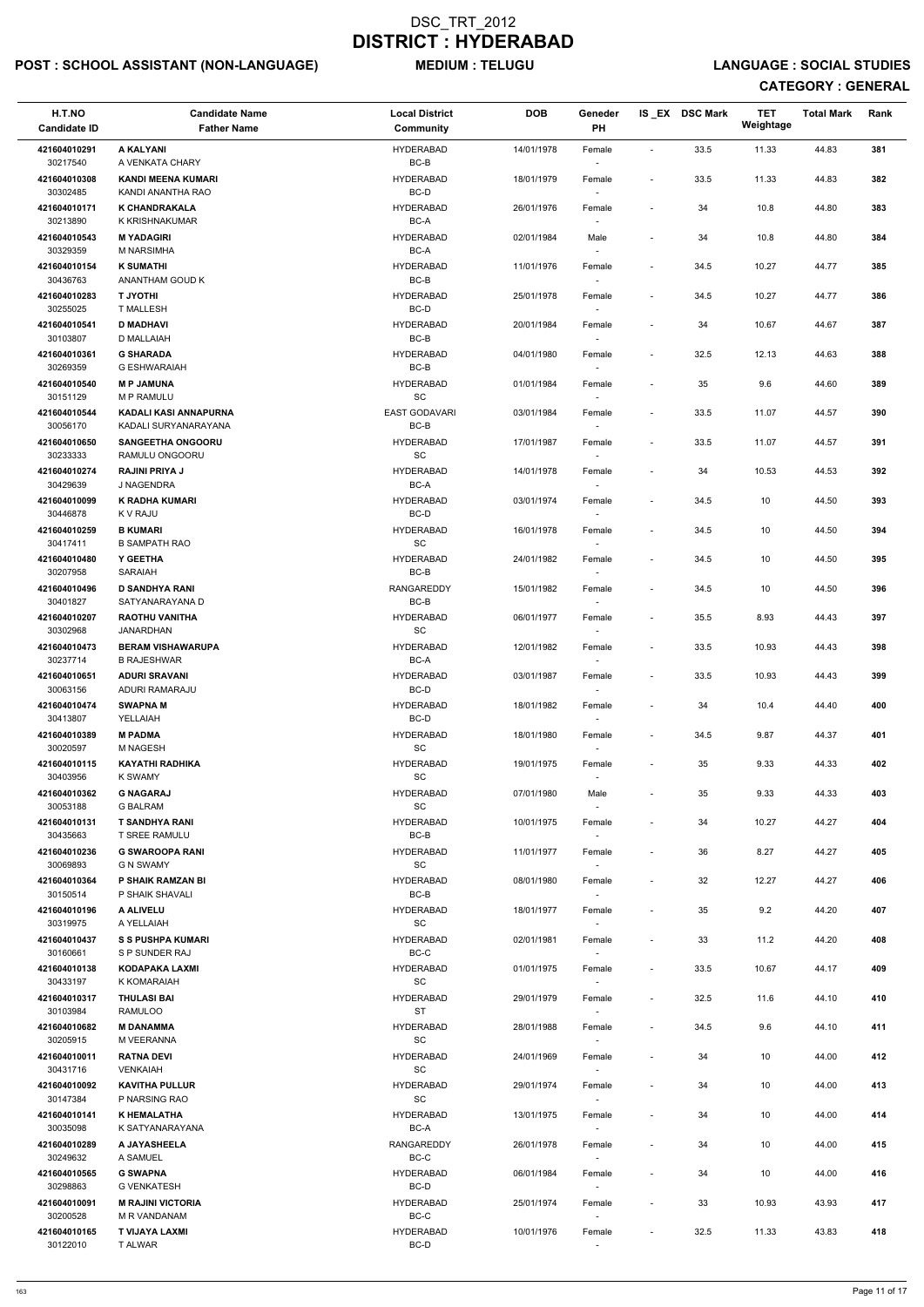# POST : SCHOOL ASSISTANT (NON-LANGUAGE) MEDIUM : TELUGU LANGUAGE : SOCIAL STUDIES

| H.T.NO<br><b>Candidate ID</b> | <b>Candidate Name</b><br><b>Father Name</b>          | <b>Local District</b><br>Community               | <b>DOB</b> | Geneder<br>PH                      |                              | IS_EX DSC Mark | <b>TET</b><br>Weightage | <b>Total Mark</b> | Rank |
|-------------------------------|------------------------------------------------------|--------------------------------------------------|------------|------------------------------------|------------------------------|----------------|-------------------------|-------------------|------|
| 421604010475<br>30037293      | <b>SANGEETHA P</b><br><b>VEERAPPA</b>                | <b>HYDERABAD</b><br>BC-A                         | 18/01/1982 | Female                             | $\sim$                       | 32.5           | 11.33                   | 43.83             | 419  |
| 421604010376<br>30335271      | P BHAGYALAXMI<br>P NARSAIAH                          | <b>HYDERABAD</b><br>BC-A                         | 15/01/1980 | Female                             | $\overline{\phantom{a}}$     | 33             | 10.8                    | 43.80             | 420  |
| 421604010553                  | <b>P ROSEMARY</b><br>P SUNDARAM                      | <b>HYDERABAD</b>                                 | 28/01/1984 | Female                             | $\overline{\phantom{a}}$     | 33             | 10.8                    | 43.80             | 421  |
| 30193094<br>421604010078      | <b>GAJJAPAGU KEGIYA</b>                              | SC<br><b>HYDERABAD</b>                           | 01/01/1973 | $\overline{\phantom{a}}$<br>Female | $\overline{\phantom{a}}$     | 33.5           | 10.27                   | 43.77             | 422  |
| 30045002<br>421604010675      | <b>G CHINNA RAMUDU</b><br><b>B SHRI VIDHYA</b>       | BC-C<br><b>HYDERABAD</b>                         | 21/01/1988 | Female                             | $\overline{\phantom{a}}$     | 33.5           | 10.27                   | 43.77             | 423  |
| 30305072<br>421604010501      | <b>B POCHAIAH</b><br><b>K RADHIKA</b>                | BC-D<br><b>HYDERABAD</b>                         | 17/01/1983 | $\sim$<br>Female                   | $\overline{\phantom{a}}$     | 32             | 11.73                   | 43.73             | 424  |
| 30424788<br>421604010572      | K PANCHAXARAIAH<br><b>B KAVITHARANI</b>              | BC-A<br><b>NALGONDA</b>                          | 07/01/1985 |                                    | $\overline{\phantom{a}}$     | 32.5           |                         | 43.70             | 425  |
| 30434071                      | <b>B MALLAIAH</b>                                    | $BC-B$                                           |            | Female                             |                              |                | 11.2                    |                   |      |
| 421604010554<br>30419585      | <b>G HEMALATHA</b><br>G PARMESHWAR RAO               | <b>HYDERABAD</b><br>SC                           | 03/01/1984 | Female                             | $\overline{\phantom{a}}$     | 31.5           | 12.13                   | 43.63             | 426  |
| 421604010020<br>30301527      | A SREE VANI<br>LAXMINARAYANA                         | <b>HYDERABAD</b><br>BC-B                         | 22/01/1970 | Female<br>$\sim$                   | $\overline{\phantom{a}}$     | 32.5           | 11.07                   | 43.57             | 427  |
| 421604010337<br>30046909      | <b>T MADHAVI</b><br>T SATHAIAH                       | <b>HYDERABAD</b><br>BC-B                         | 04/01/1979 | Female                             | $\overline{\phantom{a}}$     | 32.5           | 11.07                   | 43.57             | 428  |
| 421604010134<br>30245814      | <b>R SWARNA LAXMI</b><br>R TIRUMAL RAO               | <b>HYDERABAD</b><br>BC-B                         | 05/01/1975 | Female                             | $\overline{\phantom{a}}$     | 33             | 10.53                   | 43.53             | 429  |
| 421604010392                  | <b>BR VANAJAKSHI</b>                                 | <b>HYDERABAD</b>                                 | 01/01/1980 | Female                             | $\overline{\phantom{a}}$     | 32             | 11.47                   | 43.47             | 430  |
| 30102127<br>421604010530      | <b>B RAMULOO</b><br>R NAVANEETHA                     | $\operatorname{\textsf{SC}}$<br><b>HYDERABAD</b> | 17/01/1983 | $\sim$<br>Female                   | $\overline{\phantom{a}}$     | 34             | 9.33                    | 43.33             | 431  |
| 30231570<br>421604010486      | R YADAGIRI<br>N SHIREESH KAUTILYA                    | SC<br><b>HYDERABAD</b>                           | 08/01/1982 | Male                               | $\overline{\phantom{a}}$     | 31.5           | 11.73                   | 43.23             | 432  |
| 30328926<br>421604010492      | NSRINIVASULU<br>P CHANDRASIREESHA                    | BC-A<br><b>HYDERABAD</b>                         | 03/01/1982 | Female                             | $\overline{\phantom{a}}$     | 32             | 11.2                    | 43.20             | 433  |
| 30401937<br>421604010599      | P RAMULU<br><b>G REVATHI</b>                         | BC-B<br><b>HYDERABAD</b>                         | 09/01/1985 | Female                             | $\overline{\phantom{a}}$     | 34             | 9.2                     | 43.20             | 434  |
| 30389338                      | <b>G YADAIAH</b>                                     | SC                                               |            | $\overline{\phantom{a}}$           |                              |                |                         |                   |      |
| 421604010190<br>30230151      | <b>M VENKATA KUMARI</b><br>M CHINNA PULLAIAH         | <b>HYDERABAD</b><br>BC-A                         | 03/01/1976 | Female<br>OH                       | $\overline{\phantom{a}}$     | 33.5           | 9.6                     | 43.10             | 435  |
| 421604010076<br>30087644      | <b>K SAVITHA</b><br><b>K KRISHNA</b>                 | <b>HYDERABAD</b><br>BC-D                         | 15/01/1973 | Female                             | $\overline{\phantom{a}}$     | 32.5           | 10.53                   | 43.03             | 436  |
| 421604010632<br>30318064      | <b>D INDIRA DEVI</b><br>D JAGADEESWARAIAH            | <b>HYDERABAD</b><br>BC-D                         | 14/01/1986 | Female<br>$\sim$                   | $\overline{\phantom{a}}$     | 32.5           | 10.53                   | 43.03             | 437  |
| 421604010396<br>30140175      | <b>S PRAVEENA</b><br>S BABU RAO                      | <b>HYDERABAD</b><br><b>SC</b>                    | 11/01/1980 | Female<br>$\overline{\phantom{a}}$ | $\overline{\phantom{a}}$     | 33             | 10                      | 43.00             | 438  |
| 421604010333                  | <b>V SHARADA</b>                                     | <b>HYDERABAD</b>                                 | 28/01/1979 | Female                             | $\overline{\phantom{a}}$     | 31.5           | 11.47                   | 42.97             | 439  |
| 30409961<br>421604010679      | V VISWARUPA CHARY<br><b>U SUVIDHA</b>                | BC-B<br><b>HYDERABAD</b>                         | 08/01/1988 | $\sim$<br>Female                   | $\overline{\phantom{a}}$     | 32.5           | 10.4                    | 42.90             | 440  |
| 30190621<br>421604010194      | U VIJAY KUMAR<br><b>VELUCHURI VIJAYA NAGA RATNAM</b> | BC-B<br>HYDERABAD                                | 11/01/1976 | Female                             | $\overline{\phantom{a}}$     | 33             | 9.87                    | 42.87             | 441  |
| 30008125<br>421604010215      | <b>VELUCHURI DESALU</b><br><b>M CHENNAMMA</b>        | SC<br><b>HYDERABAD</b>                           | 16/01/1977 | Female                             | $\overline{\phantom{a}}$     | 33             | 9.87                    | 42.87             | 442  |
| 30261964                      | M KISTANNA<br><b>M MAMATHA</b>                       | SC<br><b>HYDERABAD</b>                           | 01/01/1975 |                                    | $\overline{\phantom{a}}$     | 32.5           | 10.27                   | 42.77             | 443  |
| 421604010127<br>30196295      | <b>ESHWARAIAH</b>                                    | BC-B                                             |            | Female<br>$\sim$                   |                              |                |                         |                   |      |
| 421604010185<br>30406329      | <b>M GEETHA</b><br><b>VEERASOMAIAH</b>               | <b>HYDERABAD</b><br>BC-A                         | 29/01/1976 | Female                             | $\overline{\phantom{a}}$     | 32.5           | 10.27                   | 42.77             | 444  |
| 421604010073<br>30238635      | <b>GUDURI PADMAPRIYA</b><br>GUDURI NARAYANA MURTHY   | HYDERABAD<br>BC-B                                | 31/01/1973 | Female                             | $\overline{\phantom{a}}$     | 31             | 11.73                   | 42.73             | 445  |
| 421604010070<br>30425102      | <b>SRILATHA KODATI</b><br>K SATYANARAYANA            | <b>HYDERABAD</b><br><b>SC</b>                    | 16/01/1973 | Female<br>$\sim$                   | $\overline{\phantom{a}}$     | 33             | 9.6                     | 42.60             | 446  |
| 421604010330<br>30081047      | A RAJITHA<br>A SATHYANARAYANA                        | <b>HYDERABAD</b><br>BC-D                         | 29/01/1979 | Female<br>OH                       | $\overline{\phantom{a}}$     | 33             | 9.6                     | 42.60             | 447  |
| 421604010547                  | <b>TOTA PAVANI</b>                                   | <b>HYDERABAD</b>                                 | 19/01/1984 | Female                             | $\overline{\phantom{a}}$     | 32             | 10.53                   | 42.53             | 448  |
| 30337127<br>421604010142      | T MANOHAR<br><b>NAGALA HEMALATHA</b>                 | BC-D<br><b>HYDERABAD</b>                         | 20/01/1975 | $\sim$<br>Female                   | $\overline{\phantom{a}}$     | 32.5           | 10                      | 42.50             | 449  |
| 30434922<br>421604010451      | N NARAYANA<br>A PARAMESHWARI                         | BC-A<br><b>HYDERABAD</b>                         | 25/01/1982 | Female                             | $\overline{\phantom{a}}$     | 32             | 10.4                    | 42.40             | 450  |
| 30036456<br>421604010535      | <b>HAIALAR A</b><br><b>S SUJATHA</b>                 | SC<br><b>HYDERABAD</b>                           | 08/01/1983 | Female                             | $\overline{\phantom{a}}$     | 32             | 10.4                    | 42.40             | 451  |
| 30281304                      | S YADAIAH                                            | $BC-D$                                           |            | $\overline{\phantom{a}}$           |                              |                |                         |                   |      |
| 421604010419<br>30311992      | <b>N BALAMANI</b><br>N KANAKAIAH                     | HYDERABAD<br>$\operatorname{\textsf{SC}}$        | 21/01/1981 | Female                             | $\overline{\phantom{a}}$     | 33             | 9.33                    | 42.33             | 452  |
| 421604010034<br>30263456      | <b>HOGLA G</b><br>G A MANOHARA RAO                   | HYDERABAD<br>BC-B                                | 06/01/1971 | Female<br>$\sim$                   | $\overline{\phantom{a}}$     | 31.5           | 10.67                   | 42.17             | 453  |
| 521604010001<br>30469617      | PADMAVATHI GANGANMONI<br><b>G BALRAJ</b>             | RANGAREDDY<br>BC-A                               | 28/01/1983 | Female<br>$\overline{\phantom{a}}$ | $\overline{\phantom{a}}$     | 31.5           | 10.67                   | 42.17             | 454  |
| 421604010612<br>30434365      | <b>G NANDINI</b><br><b>G RAMESH</b>                  | HYDERABAD<br>BC-B                                | 19/01/1986 | Female<br>$\sim$                   | $\qquad \qquad \blacksquare$ | 32             | 10.13                   | 42.13             | 455  |
| 421604010627<br>30419349      | <b>R SRIVANI</b><br>R SRIDHAR                        | HYDERABAD<br>$BC-B$                              | 21/01/1986 | Female<br>$\sim$                   | $\overline{\phantom{a}}$     | 30.5           | 11.6                    | 42.10             | 456  |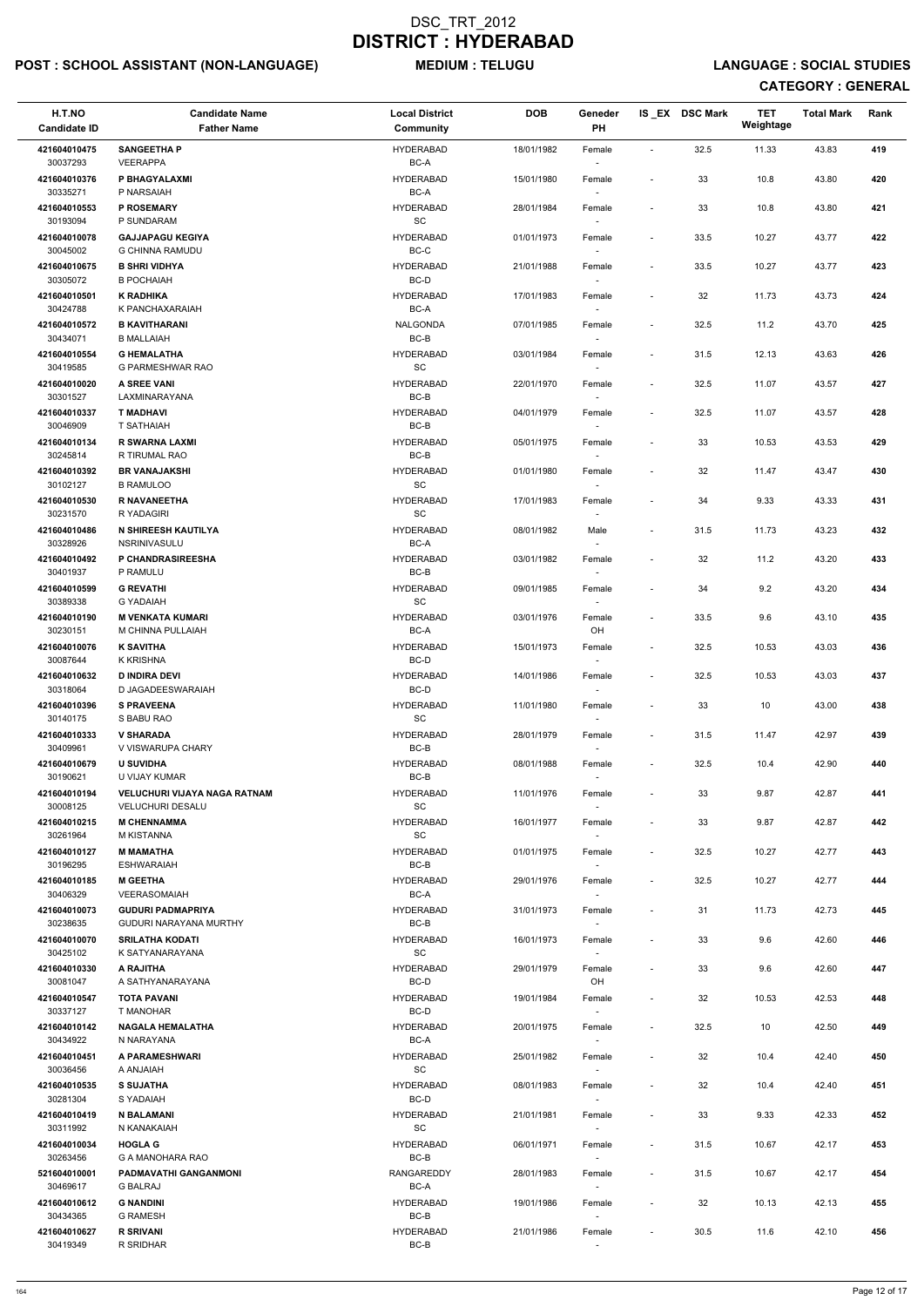# POST : SCHOOL ASSISTANT (NON-LANGUAGE) MEDIUM : TELUGU LANGUAGE : SOCIAL STUDIES

| H.T.NO<br><b>Candidate ID</b> | <b>Candidate Name</b><br><b>Father Name</b>          | <b>Local District</b><br>Community               | <b>DOB</b> | Geneder<br>PH                      |                          | IS EX DSC Mark | <b>TET</b><br>Weightage | <b>Total Mark</b> | Rank |
|-------------------------------|------------------------------------------------------|--------------------------------------------------|------------|------------------------------------|--------------------------|----------------|-------------------------|-------------------|------|
| 421604010471<br>30445233      | <b>B PRASANNA KUMARI</b><br><b>B JOSEPH</b>          | <b>HYDERABAD</b><br>$BC-C$                       | 09/01/1982 | Female                             | $\overline{\phantom{a}}$ | 32             | 10                      | 42.00             | 457  |
| 421604010476<br>30150269      | <b>R PREMALATHA</b><br>R JANGAIAH                    | <b>HYDERABAD</b><br>$\operatorname{\textsf{SC}}$ | 20/01/1982 | Female<br>OH                       | $\overline{\phantom{a}}$ | 34             | 8                       | 42.00             | 458  |
| 421604010588                  | N NAGALAXMI                                          | <b>HYDERABAD</b>                                 | 31/01/1985 | Female                             | $\overline{\phantom{a}}$ | 32             | 10                      | 42.00             | 459  |
| 30057991<br>421604010062      | <b>SHANKER</b><br><b>NUSRATH ATHER SULTANA</b>       | BC-B<br><b>HYDERABAD</b>                         | 18/01/1973 | $\sim$<br>Female                   | $\overline{\phantom{a}}$ | 29             | 12.93                   | 41.93             | 460  |
| 30313674<br>421604010340      | <b>MOHD ISMAIL</b><br><b>R SUDHA LAXMI</b>           | BC-E<br><b>HYDERABAD</b>                         | 19/01/1979 | $\overline{\phantom{a}}$<br>Female | $\overline{\phantom{a}}$ | 33             | 8.93                    | 41.93             | 461  |
| 30190700                      | R RAMULU                                             | SC                                               |            | $\sim$                             |                          |                |                         |                   |      |
| 421604010021<br>30406751      | P PADMAVATHI DEVI<br>LATE P GANGAIAH                 | <b>HYDERABAD</b><br>$\operatorname{\textsf{SC}}$ | 23/01/1970 | Female                             | $\overline{\phantom{a}}$ | 29.5           | 12.4                    | 41.90             | 462  |
| 421604010562<br>30433422      | <b>SANDYARANI B</b><br><b>B BAL RAJ</b>              | <b>HYDERABAD</b><br>$\operatorname{\textsf{SC}}$ | 15/01/1984 | Female<br>$\sim$                   | $\overline{\phantom{a}}$ | 30.5           | 11.33                   | 41.83             | 463  |
| 421604010657<br>30256104      | <b>G RAJESHWARI</b><br><b>G SHIVAIAH</b>             | <b>HYDERABAD</b><br>SC                           | 08/01/1987 | Female<br>$\sim$                   | $\overline{\phantom{a}}$ | 32.5           | 9.33                    | 41.83             | 464  |
| 421604010470<br>30316245      | <b>G LAXMI</b><br><b>G RAJENDER RAO</b>              | <b>HYDERABAD</b><br>BC-D                         | 15/01/1982 | Female<br>$\overline{\phantom{a}}$ | $\overline{\phantom{a}}$ | 31             | 10.8                    | 41.80             | 465  |
| 421604010178                  | <b>H R SHIVA KANYA</b>                               | <b>HYDERABAD</b>                                 | 05/01/1976 | Female                             | $\blacksquare$           | 31.5           | 10.27                   | 41.77             | 466  |
| 30464487<br>421604010455      | H RAJESHWAR RAO<br>A DAMAYANTHI                      | BC-D<br><b>HYDERABAD</b>                         | 15/01/1982 | Female                             | $\overline{\phantom{a}}$ | 31.5           | 10.27                   | 41.77             | 467  |
| 30194634<br>421604010095      | A SARVAIH<br>A HYMAVATHI                             | $\operatorname{\textsf{SC}}$<br><b>HYDERABAD</b> | 21/01/1974 | Female                             | $\overline{\phantom{a}}$ | 32             | 9.73                    | 41.73             | 468  |
| 30300540<br>421604010155      | <b>EASHWER</b><br><b>USHA KIRAN S</b>                | $\operatorname{\textsf{SC}}$<br><b>HYDERABAD</b> | 06/01/1976 | $\sim$<br>Female                   | $\overline{\phantom{a}}$ | 31             | 10.67                   | 41.67             | 469  |
| 30217383                      | S V GIRI                                             | BC-D                                             |            |                                    |                          |                |                         |                   |      |
| 421604010634<br>30036561      | <b>NOORJAHAN</b><br><b>B AHMED HUSSAIN</b>           | <b>HYDERABAD</b><br>BC-E                         | 03/01/1986 | Female                             | $\overline{\phantom{a}}$ | 31             | 10.67                   | 41.67             | 470  |
| 421604010435<br>30032819      | <b>G SWAPNA LATHA</b><br>G SATYANARAYANA             | <b>HYDERABAD</b><br>$BC-D$                       | 15/01/1981 | Female                             | $\overline{\phantom{a}}$ | 31.5           | 10.13                   | 41.63             | 471  |
| 421604010503<br>30317714      | <b>G UPENDER</b><br><b>YADAGIRI</b>                  | <b>HYDERABAD</b><br>SC                           | 03/01/1983 | Male                               | $\overline{\phantom{a}}$ | 33.5           | 8.13                    | 41.63             | 472  |
| 421604010146<br>30172719      | <b>JAKKI ANURADHA</b><br><b>JAKKI VENKAIAH</b>       | <b>HYDERABAD</b><br><b>SC</b>                    | 06/01/1976 | Female                             | $\overline{\phantom{0}}$ | 30.5           | 11.07                   | 41.57             | 473  |
| 421604010039                  | <b>K SWAROOPA</b>                                    | <b>HYDERABAD</b>                                 | 06/01/1972 | Female                             | $\overline{\phantom{a}}$ | 31.5           | 10                      | 41.50             | 474  |
| 30398995<br>421604010522      | K SUKKAIAH<br><b>G BHAVANI</b>                       | BC-B<br><b>HYDERABAD</b>                         | 15/01/1983 | Female                             | $\overline{\phantom{a}}$ | 29.5           | 12                      | 41.50             | 475  |
| 30453293<br>421604010558      | <b>SATHAIAH</b><br><b>K SANGEETHA</b>                | OC<br><b>HYDERABAD</b>                           | 21/01/1984 | $\sim$<br>Female                   | $\overline{\phantom{a}}$ | 32.5           | 8.93                    | 41.43             | 476  |
| 30419294<br>421604010643      | K BALAIAH<br><b>K SRIVIDYA</b>                       | SC<br><b>HYDERABAD</b>                           | 05/01/1987 | $\sim$<br>Female                   | $\overline{\phantom{a}}$ | 30.5           | 10.93                   | 41.43             | 477  |
| 30457404                      | K JAGADESHWAR                                        | SC                                               |            | $\sim$                             |                          |                |                         |                   |      |
| 421604010224<br>30198312      | <b>D SANTOSHI</b><br>D SHYAM RAO                     | <b>HYDERABAD</b><br><b>SC</b>                    | 26/01/1977 | Female                             | $\overline{\phantom{a}}$ | 31             | 10.4                    | 41.40             | 478  |
| 421604010690<br>30414478      | <b>SINGOJI ANITA</b><br>SINGOJI SWAMY                | <b>HYDERABAD</b><br>BC-B                         | 29/01/1990 | Female<br>$\sim$                   | $\overline{\phantom{a}}$ | 31             | 10.4                    | 41.40             | 479  |
| 421604010578<br>30396604      | <b>V S MANJULA</b><br>V S THIRUMALAIAH               | <b>HYDERABAD</b><br>BC-A                         | 25/01/1985 | Female<br>$\sim$                   | $\overline{\phantom{a}}$ | 30             | 11.33                   | 41.33             | 480  |
| 421604010007<br>30439319      | <b>NIRMALA RANI N</b><br>SRINIVASA RAO N             | <b>KRISHNA</b><br>OC                             | 04/01/1969 | Female<br>$\sim$                   | <b>YES</b>               | 32.5           | 8.8                     | 41.30             | 481  |
| 421604010623                  | A ANUTHULA MAHESHWARI                                | <b>HYDERABAD</b>                                 | 15/01/1986 | Female                             | $\overline{\phantom{a}}$ | 32.5           | 8.8                     | 41.30             | 482  |
| 30284131<br>421604010310      | A MALLAIAH<br><b>T PRAMILA</b>                       | SC<br><b>HYDERABAD</b>                           | 27/01/1979 | Female                             | $\overline{\phantom{a}}$ | 31             | 10.27                   | 41.27             | 483  |
| 30057957<br>421604010409      | <b>T SAMUEL</b><br><b>B RACHANA</b>                  | BC-C<br><b>HYDERABAD</b>                         | 02/01/1981 | Female                             | $\overline{\phantom{a}}$ | 31             | 10.13                   | 41.13             | 484  |
| 30271821<br>421604010189      | <b>B JANARDHAN</b><br><b>R PADMAVATHY</b>            | BC-B<br><b>HYDERABAD</b>                         | 31/01/1976 | $\sim$<br>Female                   | $\overline{\phantom{a}}$ | 29.5           | 11.6                    | 41.10             | 485  |
| 30100561<br>421604010201      | R RAJAMALLAIAH<br><b>K NAVA MANI</b>                 | BC-A<br><b>HYDERABAD</b>                         | 04/01/1977 | $\sim$                             | $\overline{\phantom{a}}$ | 31.5           | 9.6                     | 41.10             | 486  |
| 30212833                      | K V RAJU                                             | SC                                               |            | Female                             |                          |                |                         |                   |      |
| 421604010434<br>30408322      | <b>M REKHA</b><br><b>SRIHARI</b>                     | <b>HYDERABAD</b><br><b>SC</b>                    | 09/01/1981 | Female                             | $\overline{\phantom{a}}$ | 31.5           | 9.6                     | 41.10             | 487  |
| 421604010157<br>30146021      | <b>B LAKSHMI REKHA</b><br><b>B SHIVA SHANKARAIAH</b> | <b>HYDERABAD</b><br>SC                           | 22/01/1976 | Female<br>$\sim$                   | $\overline{\phantom{a}}$ | 32.5           | 8.53                    | 41.03             | 488  |
| 421604010287<br>30177031      | <b>M SANGEETHA LAXMI</b><br>M AMBUJA SINGH           | <b>HYDERABAD</b><br>BC-B                         | 17/01/1978 | Female<br>$\overline{\phantom{a}}$ | $\overline{\phantom{a}}$ | 30.5           | 10.53                   | 41.03             | 489  |
| 421604010120                  | <b>K SHANTI</b>                                      | <b>HYDERABAD</b>                                 | 21/01/1975 | Female                             |                          | 29             | 11.87                   | 40.87             | 490  |
| 30036408<br>421604010587      | K ARJAYYA<br><b>P SRILAXMI</b>                       | SC<br><b>HYDERABAD</b>                           | 19/01/1985 | $\overline{\phantom{a}}$<br>Female | $\overline{\phantom{0}}$ | 30             | 10.8                    | 40.80             | 491  |
| 30119213<br>421604010499      | P VENKATNARSU<br><b>AMIRISETTY PALLAVI</b>           | BC-B<br><b>HYDERABAD</b>                         | 24/01/1982 | Female                             | $\overline{\phantom{a}}$ | $30.5\,$       | 10.27                   | 40.77             | 492  |
| 30139062<br>421604010662      | A S RAMULU<br><b>B SUVARNA</b>                       | BC-D<br><b>HYDERABAD</b>                         | 09/01/1987 | $\sim$<br>Female                   | $\overline{\phantom{a}}$ | 30.5           | 10.27                   | 40.77             | 493  |
| 30110062                      | <b>B CHANDRAIAH</b>                                  | BC-D                                             |            | $\overline{\phantom{a}}$           |                          |                |                         |                   |      |
| 421604010502<br>30277088      | P VIJAYALAKSHMI<br>P RAMULU                          | <b>HYDERABAD</b><br>$\operatorname{\textsf{SC}}$ | 25/01/1983 | Female<br>$\sim$                   | $\overline{\phantom{a}}$ | 31.5           | 9.2                     | 40.70             | 494  |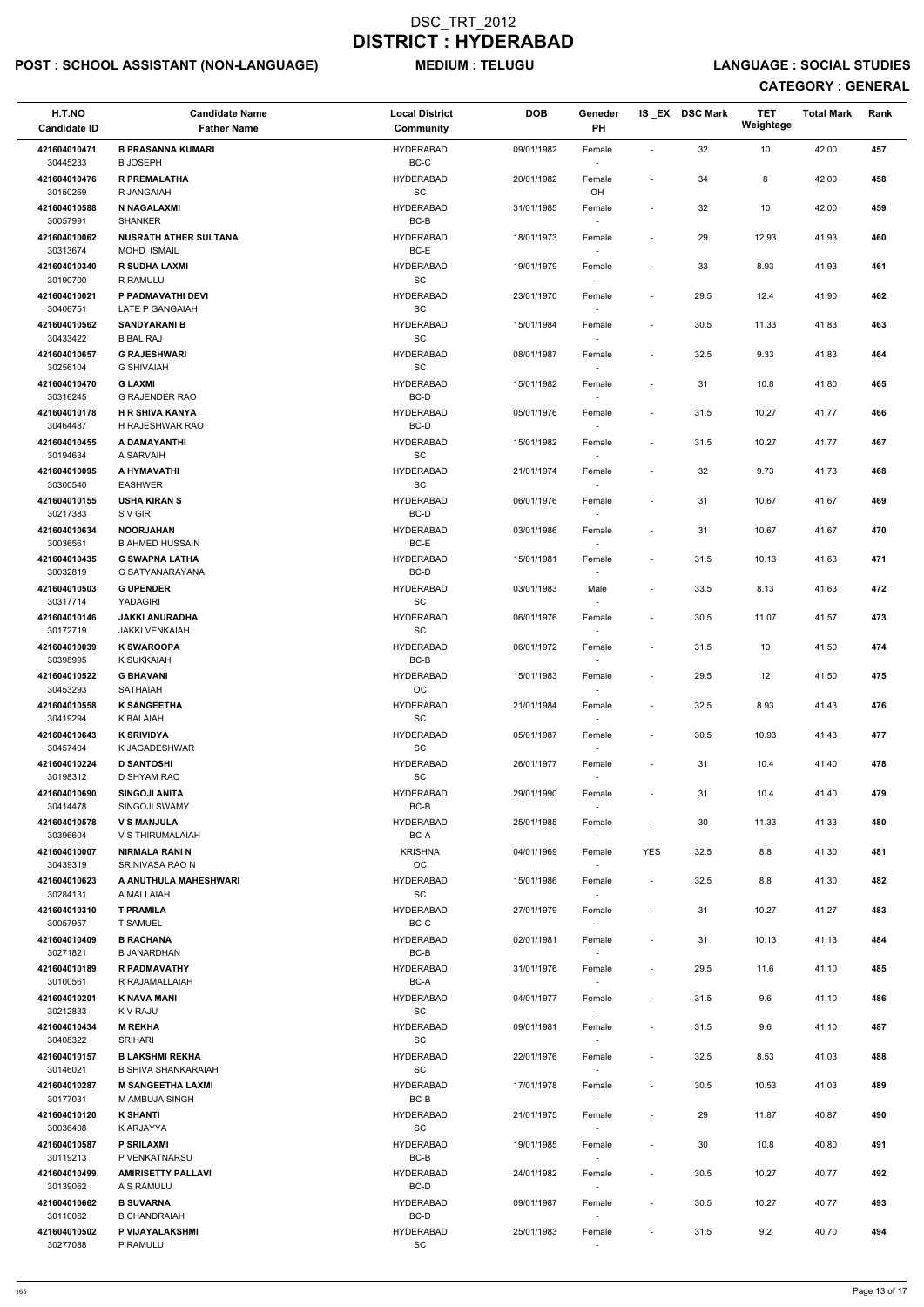# POST : SCHOOL ASSISTANT (NON-LANGUAGE) MEDIUM : TELUGU LANGUAGE : SOCIAL STUDIES

| H.T.NO<br><b>Candidate ID</b> | <b>Candidate Name</b><br><b>Father Name</b>    | <b>Local District</b><br>Community               | <b>DOB</b> | Geneder<br>PH                      |                          | IS_EX DSC Mark | <b>TET</b><br>Weightage | <b>Total Mark</b> | Rank |
|-------------------------------|------------------------------------------------|--------------------------------------------------|------------|------------------------------------|--------------------------|----------------|-------------------------|-------------------|------|
| 421604010108<br>30297050      | <b>HAMSA VENRONICA R</b><br><b>RATNAM</b>      | <b>HYDERABAD</b><br>$BC-C$                       | 16/01/1974 | Female                             | $\blacksquare$           | 30.5           | 10.13                   | 40.63             | 495  |
| 421604010152<br>30391164      | A KAVITHA REKHA<br>A PENTAIAH                  | <b>HYDERABAD</b><br>SC                           | 10/01/1976 | Female                             | <b>YES</b>               | 29.5           | 11.07                   | 40.57             | 496  |
| 421604010593                  | <b>G PUSHPAVATHY</b>                           | <b>HYDERABAD</b>                                 | 10/01/1985 | Female                             | $\overline{\phantom{a}}$ | 32             | 8.53                    | 40.53             | 497  |
| 30255310<br>421604010487      | <b>G SHIVAIAH</b><br><b>T BHASKAR</b>          | $\operatorname{\textsf{SC}}$<br><b>HYDERABAD</b> | 09/01/1982 | Male                               | $\overline{\phantom{a}}$ | 31.5           | 8.93                    | 40.43             | 498  |
| 30136972<br>421604010653      | T RAMULU<br><b>P SADHALAXMI</b>                | BC-D<br><b>RANGAREDDY</b>                        | 17/01/1987 | OH<br>Female                       | $\overline{\phantom{a}}$ | $30.5\,$       | 9.87                    | 40.37             | 499  |
| 30442093                      | P KUMAR                                        | <b>SC</b>                                        |            | $\sim$                             |                          |                |                         |                   |      |
| 421604010293<br>30055020      | <b>D PUNYAVATHI</b><br><b>D SRIHARI</b>        | <b>HYDERABAD</b><br>$\operatorname{\textsf{SC}}$ | 30/01/1978 | Female                             | $\overline{a}$           | 31             | 9.33                    | 40.33             | 500  |
| 421604010024<br>30246355      | <b>SHEMALATHA</b><br>S DEVADANAM               | <b>HYDERABAD</b><br>SC                           | 18/01/1971 | Female                             | $\overline{\phantom{a}}$ | 30.5           | 9.73                    | 40.23             | 501  |
| 421604010668<br>30320626      | <b>K MAHITHA</b><br><b>NARSIMHLU</b>           | <b>HYDERABAD</b><br>BC-A                         | 15/01/1987 | Female<br>$\sim$                   | $\overline{\phantom{a}}$ | 29.5           | 10.67                   | 40.17             | 502  |
| 421604010484<br>30292662      | <b>K SULOCHANA</b><br><b>K NARASAIAH</b>       | <b>HYDERABAD</b><br>BC-A                         | 14/01/1982 | Female                             | $\overline{\phantom{a}}$ | 29             | 11.07                   | 40.07             | 503  |
| 421604010638                  | <b>S SUMATHI</b>                               | <b>HYDERABAD</b>                                 | 24/01/1986 | Female                             | $\overline{\phantom{a}}$ | 31             | 9.07                    | 40.07             | 504  |
| 30125871<br>421604010043      | YADAGIRI<br><b>RANDHI R P ANURADHA</b>         | $\operatorname{\textsf{SC}}$<br><b>HYDERABAD</b> | 06/01/1972 | Female                             | $\overline{\phantom{a}}$ | 30             | 10                      | 40.00             | 505  |
| 30231367<br>421604010427      | RANDHI KALIKA MURTHY<br><b>MEERA BEE</b>       | BC-D<br><b>HYDERABAD</b>                         | 21/01/1981 | Female                             | $\overline{\phantom{a}}$ | 30             | 10                      | 40.00             | 506  |
| 30421943                      | SHAIK KHASIM SAHEB                             | BC-B                                             |            |                                    |                          |                |                         |                   |      |
| 421604010555<br>30155590      | <b>K KRISHNAVENI</b><br>K NARSIMHA RAO         | <b>HYDERABAD</b><br>BC-D                         | 05/01/1984 | Female                             | $\overline{a}$           | 30             | 10                      | 40.00             | 507  |
| 421604010637<br>30212217      | <b>M NARSIMULU</b><br><b>RAMULU</b>            | <b>HYDERABAD</b><br>SC                           | 17/01/1986 | Male                               | $\overline{\phantom{a}}$ | 31             | 8.93                    | 39.93             | 508  |
| 421604010566<br>30075598      | <b>B SANTOSH KUMAR</b><br><b>B YADAVA RAO</b>  | <b>HYDERABAD</b><br>BC-D                         | 08/01/1984 | Male                               | $\overline{\phantom{a}}$ | 28             | 11.87                   | 39.87             | 509  |
| 421604010665<br>30236860      | <b>GULLA SRILATHA</b><br><b>GULLA NARSAIAH</b> | <b>KARIMNAGAR</b><br>SC                          | 14/01/1987 | Female<br>$\overline{\phantom{a}}$ | $\overline{\phantom{a}}$ | 30.5           | 9.33                    | 39.83             | 510  |
| 421604010491<br>30297407      | <b>T G VASAVI</b><br>T GOPAL KRISHNA           | <b>HYDERABAD</b><br>BC-D                         | 02/01/1982 | Female<br>$\sim$                   | $\overline{\phantom{a}}$ | 29.5           | 10.27                   | 39.77             | 511  |
| 421604010094                  | <b>GANTA ESTHERAMMA</b>                        | <b>HYDERABAD</b>                                 | 10/01/1974 | Female                             | $\overline{\phantom{a}}$ | 31             | 8.67                    | 39.67             | 512  |
| 30101955<br>421604010239      | <b>GANTA PRABHUDASS</b><br><b>C SUKANIYA</b>   | SC<br><b>HYDERABAD</b>                           | 21/01/1977 | Female                             | $\overline{\phantom{a}}$ | 31             | 8.67                    | 39.67             | 513  |
| 30323664<br>421604010195      | <b>CHANDRAIAH</b><br><b>K RAMA DEVI</b>        | <b>SC</b><br><b>HYDERABAD</b>                    | 19/01/1976 | Female                             | $\overline{\phantom{a}}$ | 29.5           | 10.13                   | 39.63             | 514  |
| 30208545<br>421604010286      | <b>KOTAIAH</b><br>YADALA SUDHA RANI            | SC<br>KHAMMAM                                    | 01/01/1978 | Female                             | $\overline{\phantom{a}}$ | 29.5           | 10.13                   | 39.63             | 515  |
| 30441604                      | <b>SHANTAIAH</b>                               | SC                                               |            | $\sim$                             |                          |                |                         |                   |      |
| 421604010568<br>30412545      | <b>MAKHAM CHANDRAKALA</b><br>M PEDDAPULLAIAH   | <b>KURNOOL</b><br>BC-B                           | 01/01/1984 | Female                             | $\overline{\phantom{a}}$ | 29.5           | 10.13                   | 39.63             | 516  |
| 421604010246<br>30390977      | <b>SATYANJALI MANTA</b><br>LAXMAIAH            | HYDERABAD<br>BC-B                                | 31/01/1977 | Female                             | $\overline{\phantom{a}}$ | 29             | 10.53                   | 39.53             | 517  |
| 421604010670<br>30043099      | <b>J RAJU NAIK</b><br>J RAMULU                 | <b>HYDERABAD</b><br><b>ST</b>                    | 10/01/1987 | Male<br>$\overline{\phantom{a}}$   | $\overline{\phantom{a}}$ | 31             | 8.53                    | 39.53             | 518  |
| 421604010252<br>30077802      | <b>G LAKSHMI</b><br><b>G PARASHURAMULU</b>     | <b>HYDERABAD</b><br>BC-B                         | 09/01/1978 | Female<br>$\overline{\phantom{a}}$ | $\overline{\phantom{a}}$ | 29.5           | 10                      | 39.50             | 519  |
| 421604010359<br>30324854      | <b>MINDUMATHI</b><br>M BRAHMA CHARY            | <b>HYDERABAD</b><br>BC-B                         | 01/01/1980 | Female<br>$\overline{\phantom{a}}$ | $\overline{\phantom{a}}$ | 29.5           | 10                      | 39.50             | 520  |
| 421604010671                  | <b>LAMBIKA</b>                                 | <b>HYDERABAD</b>                                 | 16/01/1988 | Female                             | $\overline{\phantom{a}}$ | 29.5           | 10                      | 39.50             | 521  |
| 30389929<br>421604010477      | <b>LRAMESH</b><br><b>K VANDANA</b>             | BC-D<br><b>HYDERABAD</b>                         | 29/01/1982 | Female                             | $\overline{\phantom{a}}$ | 30.5           | 8.67                    | 39.17             | 522  |
| 30214144<br>421604010445      | K VISHWANADHAM<br><b>B YADAIAH</b>             | SC<br><b>RANGAREDDY</b>                          | 25/01/1981 | Male                               | $\overline{\phantom{a}}$ | 31             | 8.13                    | 39.13             | 523  |
| 30375498<br>421604010684      | NARSIMULU<br>SIDDIK RASHEEDA BEGUM             | SC<br><b>HYDERABAD</b>                           | 02/01/1989 | Female                             | $\overline{\phantom{a}}$ | 29             | 10.13                   | 39.13             | 524  |
| 30457315                      | SIDDIK ABDUL ZILANI                            | BC-E                                             |            | $\overline{\phantom{a}}$           |                          |                |                         |                   |      |
| 421604010636<br>30248156      | <b>M PADMAMMA</b><br>M SHEKARAPPA              | <b>HYDERABAD</b><br>SC                           | 07/01/1986 | Female                             | $\overline{\phantom{a}}$ | 30.5           | 8.53                    | 39.03             | 525  |
| 421604010658<br>30447227      | <b>M SANDHYA</b><br>CH ANJANEYULU              | <b>HYDERABAD</b><br>BC-D                         | 09/01/1987 | Female                             | $\overline{\phantom{a}}$ | 29             | 10                      | 39.00             | 526  |
| 421604010618                  | T SWARNA LATHA                                 | <b>HYDERABAD</b>                                 | 05/01/1986 | Female                             | $\blacksquare$           | 29.5           | 9.47                    | 38.97             | 527  |
| 30193432<br>421604010260      | T V BABURAO<br>P SUNITHA                       | SC<br><b>HYDERABAD</b>                           | 19/01/1978 | $\sim$<br>Female                   | $\overline{\phantom{a}}$ | 28             | 10.93                   | 38.93             | 528  |
| 30307274<br>421604010225      | P KRISHNA<br><b>B R MANOHARA</b>               | BC-D<br><b>HYDERABAD</b>                         | 04/01/1977 | $\overline{\phantom{a}}$<br>Female | $\overline{\phantom{a}}$ | 30.5           | 8.4                     | 38.90             | 529  |
| 30169934<br>421604010460      | <b>B RAMARAO</b><br><b>HEMAVATHI U</b>         | SC<br><b>HYDERABAD</b>                           | 02/01/1982 | $\sim$<br>Female                   | $\overline{\phantom{a}}$ | 29             | 9.87                    | 38.87             | 530  |
| 30242482                      | U SHANKARAIAH                                  | BC-A                                             |            | OH                                 |                          |                |                         |                   |      |
| 421604010217<br>30041128      | <b>S SANTHOSHIMATHA</b><br>LATE S NARAYANA     | <b>HYDERABAD</b><br>SC                           | 24/01/1977 | Female<br>$\sim$                   | $\overline{\phantom{a}}$ | 29.5           | 9.33                    | 38.83             | 531  |
| 421604010596<br>30182878      | <b>K PARVATHAMMA</b><br>K LAXMAN               | <b>HYDERABAD</b><br>$\operatorname{\textsf{SC}}$ | 27/01/1985 | Female                             |                          | 30             | $8.8\,$                 | 38.80             | 532  |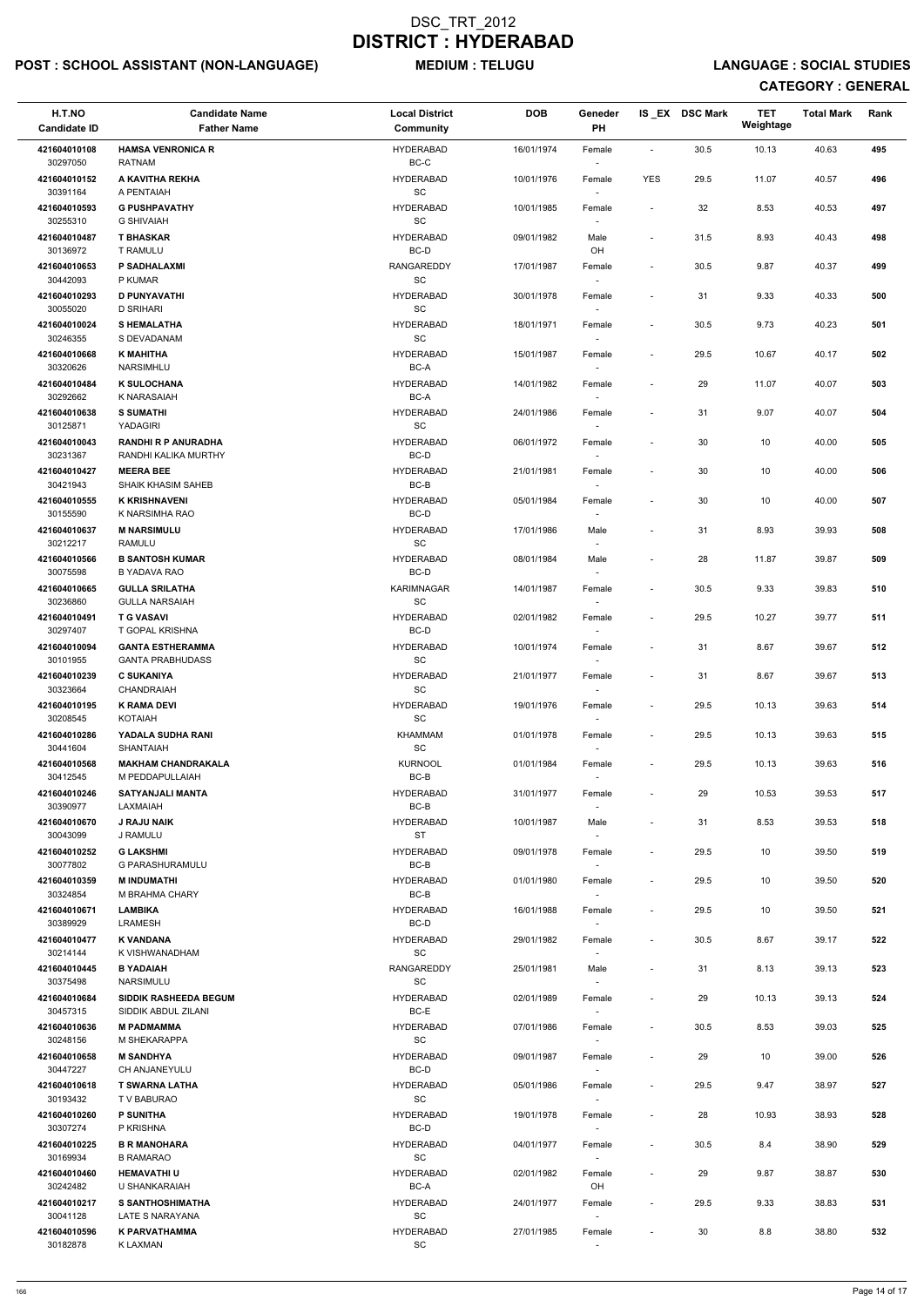# POST : SCHOOL ASSISTANT (NON-LANGUAGE) MEDIUM : TELUGU LANGUAGE : SOCIAL STUDIES

| <b>ARUNA JYOTHI A</b><br><b>HYDERABAD</b><br>19/01/1979<br>28.5<br>10.27<br>421604010298<br>Female<br>$\sim$<br>$\operatorname{\textsf{SC}}$<br>30152462<br><b>ESHWARAIAH A</b><br>421604010400<br><b>G MAMATHA</b><br><b>HYDERABAD</b><br>28.5<br>25/01/1980<br>10.27<br>Female<br>$\overline{\phantom{a}}$<br>BC-D<br>30449606<br><b>G SUDHARSHAN</b><br><b>HYDERABAD</b><br>$30.5\,$<br>421604010312<br><b>ETHAKOTA SHAILAJA</b><br>08/01/1979<br>8.13<br>Female<br>$\overline{\phantom{a}}$<br>30207315<br>SC<br>ETHAKOTA KRISHNA RAO<br>$\sim$<br><b>HYDERABAD</b><br>04/01/1980<br>29.5<br>9.07<br>421604010352<br><b>N HEMAMALINI</b><br>Female<br>$\sim$<br>SC<br>30331871<br>N MADHAVA RAO<br>$\sim$<br><b>BARLA SWARNA LATHA</b><br><b>HYDERABAD</b><br>22/01/1979<br>28<br>10.53<br>421604010315<br>Female<br>$\overline{\phantom{a}}$<br>BC-B<br>30167063<br><b>B MALLESHAM</b><br><b>J LAVANYA</b><br><b>HYDERABAD</b><br>30<br>8.53<br>421604010652<br>08/01/1987<br>Female<br>$\overline{\phantom{a}}$<br>SC<br>30410695<br>J YADAGIRI<br><b>K VIJAYA</b><br><b>HYDERABAD</b><br>28.5<br>421604010299<br>01/01/1979<br>10<br>Female<br>$\blacksquare$ | 38.77<br>533<br>38.77<br>534<br>38.63<br>535<br>38.57<br>536<br>38.53<br>537<br>38.53<br>538<br>539<br>38.50<br>38.50<br>540 |  |
|----------------------------------------------------------------------------------------------------------------------------------------------------------------------------------------------------------------------------------------------------------------------------------------------------------------------------------------------------------------------------------------------------------------------------------------------------------------------------------------------------------------------------------------------------------------------------------------------------------------------------------------------------------------------------------------------------------------------------------------------------------------------------------------------------------------------------------------------------------------------------------------------------------------------------------------------------------------------------------------------------------------------------------------------------------------------------------------------------------------------------------------------------------------------|------------------------------------------------------------------------------------------------------------------------------|--|
|                                                                                                                                                                                                                                                                                                                                                                                                                                                                                                                                                                                                                                                                                                                                                                                                                                                                                                                                                                                                                                                                                                                                                                      |                                                                                                                              |  |
|                                                                                                                                                                                                                                                                                                                                                                                                                                                                                                                                                                                                                                                                                                                                                                                                                                                                                                                                                                                                                                                                                                                                                                      |                                                                                                                              |  |
|                                                                                                                                                                                                                                                                                                                                                                                                                                                                                                                                                                                                                                                                                                                                                                                                                                                                                                                                                                                                                                                                                                                                                                      |                                                                                                                              |  |
|                                                                                                                                                                                                                                                                                                                                                                                                                                                                                                                                                                                                                                                                                                                                                                                                                                                                                                                                                                                                                                                                                                                                                                      |                                                                                                                              |  |
|                                                                                                                                                                                                                                                                                                                                                                                                                                                                                                                                                                                                                                                                                                                                                                                                                                                                                                                                                                                                                                                                                                                                                                      |                                                                                                                              |  |
|                                                                                                                                                                                                                                                                                                                                                                                                                                                                                                                                                                                                                                                                                                                                                                                                                                                                                                                                                                                                                                                                                                                                                                      |                                                                                                                              |  |
|                                                                                                                                                                                                                                                                                                                                                                                                                                                                                                                                                                                                                                                                                                                                                                                                                                                                                                                                                                                                                                                                                                                                                                      |                                                                                                                              |  |
|                                                                                                                                                                                                                                                                                                                                                                                                                                                                                                                                                                                                                                                                                                                                                                                                                                                                                                                                                                                                                                                                                                                                                                      |                                                                                                                              |  |
| SC<br>30163478<br>K MUTHYALU<br>$\sim$<br><b>HYDERABAD</b><br>14/01/1987<br>28.5<br>10<br>421604010644<br>N V SAI KUMARI<br>Female<br>$\blacksquare$                                                                                                                                                                                                                                                                                                                                                                                                                                                                                                                                                                                                                                                                                                                                                                                                                                                                                                                                                                                                                 |                                                                                                                              |  |
| 30255808<br>SC<br>N V NARASIMHA<br>$\sim$                                                                                                                                                                                                                                                                                                                                                                                                                                                                                                                                                                                                                                                                                                                                                                                                                                                                                                                                                                                                                                                                                                                            |                                                                                                                              |  |
| <b>K SUNIL KUMAR</b><br><b>HYDERABAD</b><br>29.5<br>8.93<br>421604010571<br>28/01/1984<br>Male<br>$\sim$<br>SC<br>30249803<br>RATNAM<br>$\sim$                                                                                                                                                                                                                                                                                                                                                                                                                                                                                                                                                                                                                                                                                                                                                                                                                                                                                                                                                                                                                       | 38.43<br>541                                                                                                                 |  |
| <b>GAJJELA PARIMALA</b><br>ANANTHAPUR<br>29.5<br>8.93<br>421604010685<br>10/01/1989<br>Female<br>$\overline{\phantom{a}}$<br>SC<br>30117783<br><b>G DASU</b>                                                                                                                                                                                                                                                                                                                                                                                                                                                                                                                                                                                                                                                                                                                                                                                                                                                                                                                                                                                                         | 542<br>38.43                                                                                                                 |  |
| <b>M CHANDRA KALA</b><br><b>HYDERABAD</b><br>26<br>421604010105<br>05/01/1974<br>12.4<br>Female<br>$\sim$<br>$BC-B$<br>30237832<br>M NARASIMHA                                                                                                                                                                                                                                                                                                                                                                                                                                                                                                                                                                                                                                                                                                                                                                                                                                                                                                                                                                                                                       | 38.40<br>543                                                                                                                 |  |
| <b>HYDERABAD</b><br>30<br>8.4<br>421604010270<br><b>GUDISE ARUNA KUMARI</b><br>13/01/1978<br>Female                                                                                                                                                                                                                                                                                                                                                                                                                                                                                                                                                                                                                                                                                                                                                                                                                                                                                                                                                                                                                                                                  | 544<br>38.40                                                                                                                 |  |
| SC<br>30182081<br>G VENKATA RAMA RAO<br>$\sim$<br><b>M LAXMI RAJYAM</b><br><b>HYDERABAD</b><br>12/01/1979<br>27<br>11.07<br>421604010313<br>Female<br>$\blacksquare$                                                                                                                                                                                                                                                                                                                                                                                                                                                                                                                                                                                                                                                                                                                                                                                                                                                                                                                                                                                                 | 38.07<br>545                                                                                                                 |  |
| 30271927<br>BC-D<br>RAMU<br>$\sim$<br><b>HYDERABAD</b><br>A BALASARASWATHI                                                                                                                                                                                                                                                                                                                                                                                                                                                                                                                                                                                                                                                                                                                                                                                                                                                                                                                                                                                                                                                                                           |                                                                                                                              |  |
| 29.5<br>8.53<br>421604010288<br>22/01/1978<br>Female<br>$\blacksquare$<br>$\operatorname{\textsf{SC}}$<br>30073666<br>A JAGANNADHAM                                                                                                                                                                                                                                                                                                                                                                                                                                                                                                                                                                                                                                                                                                                                                                                                                                                                                                                                                                                                                                  | 38.03<br>546                                                                                                                 |  |
| <b>HYDERABAD</b><br>28<br>9.87<br>421604010676<br><b>GUNDLA SWAPNA</b><br>25/01/1988<br>Female<br>$\blacksquare$                                                                                                                                                                                                                                                                                                                                                                                                                                                                                                                                                                                                                                                                                                                                                                                                                                                                                                                                                                                                                                                     | 37.87<br>547                                                                                                                 |  |
| SC<br>30038491<br><b>GUNDLA BIKSHAPATHI</b><br><b>HYDERABAD</b><br>27<br>421604010109<br><b>M SUDHA RANI</b><br>26/01/1974<br>10.8<br>Female<br>$\blacksquare$                                                                                                                                                                                                                                                                                                                                                                                                                                                                                                                                                                                                                                                                                                                                                                                                                                                                                                                                                                                                       | 37.80<br>548                                                                                                                 |  |
| M GOPAL REDDY<br>BC-D<br>30077705<br>$\overline{\phantom{a}}$                                                                                                                                                                                                                                                                                                                                                                                                                                                                                                                                                                                                                                                                                                                                                                                                                                                                                                                                                                                                                                                                                                        |                                                                                                                              |  |
| <b>B SRIVANI</b><br><b>HYDERABAD</b><br>27.5<br>10.27<br>421604010669<br>06/01/1987<br>Female<br>$\blacksquare$<br>BC-B<br>30115536<br><b>B NARENDER</b>                                                                                                                                                                                                                                                                                                                                                                                                                                                                                                                                                                                                                                                                                                                                                                                                                                                                                                                                                                                                             | 37.77<br>549                                                                                                                 |  |
| <b>K ANITHA</b><br><b>YES</b><br>29<br>421604010641<br><b>HYDERABAD</b><br>02/01/1987<br>8.67<br>Female<br>BC-B<br>OH<br>30455250<br><b>K BALACHARY</b>                                                                                                                                                                                                                                                                                                                                                                                                                                                                                                                                                                                                                                                                                                                                                                                                                                                                                                                                                                                                              | 37.67<br>550                                                                                                                 |  |
| 421604010666<br><b>B SRAVANTHI</b><br><b>HYDERABAD</b><br>20/01/1987<br>29<br>8.67<br>Female<br>$\overline{\phantom{a}}$                                                                                                                                                                                                                                                                                                                                                                                                                                                                                                                                                                                                                                                                                                                                                                                                                                                                                                                                                                                                                                             | 37.67<br>551                                                                                                                 |  |
| <b>SC</b><br>30326036<br><b>B NARSING RAO</b><br>27.5<br>421604010184<br><b>JELLA VIMALA</b><br><b>HYDERABAD</b><br>29/01/1976<br>10<br>Female<br>$\sim$                                                                                                                                                                                                                                                                                                                                                                                                                                                                                                                                                                                                                                                                                                                                                                                                                                                                                                                                                                                                             | 37.50<br>552                                                                                                                 |  |
| <b>SC</b><br>30209927<br>J JOHN<br>$\sim$                                                                                                                                                                                                                                                                                                                                                                                                                                                                                                                                                                                                                                                                                                                                                                                                                                                                                                                                                                                                                                                                                                                            |                                                                                                                              |  |
| <b>V SUNITHA</b><br><b>HYDERABAD</b><br>10.93<br>421604010537<br>11/01/1983<br>26.5<br>Female<br>$\sim$<br>30405333<br>BC-C<br>V DAVID RAJ                                                                                                                                                                                                                                                                                                                                                                                                                                                                                                                                                                                                                                                                                                                                                                                                                                                                                                                                                                                                                           | 37.43<br>553                                                                                                                 |  |
| 421604010463<br><b>SHAMAGATLA PRAMEELA</b><br><b>HYDERABAD</b><br>16/01/1982<br>27.5<br>9.87<br>Female<br>$\blacksquare$<br><b>SC</b><br>30040509<br>SHAMAGATLA CHENNAIAH                                                                                                                                                                                                                                                                                                                                                                                                                                                                                                                                                                                                                                                                                                                                                                                                                                                                                                                                                                                            | 554<br>37.37                                                                                                                 |  |
| 421604010248<br><b>K BUELAH SUSAN</b><br><b>HYDERABAD</b><br>04/01/1978<br>26.5<br>10.8<br>Female<br>$\overline{\phantom{a}}$                                                                                                                                                                                                                                                                                                                                                                                                                                                                                                                                                                                                                                                                                                                                                                                                                                                                                                                                                                                                                                        | 37.30<br>555                                                                                                                 |  |
| 30326915<br>K CH BABU RAO<br>BC-C<br>$\sim$<br>421604010203<br><b>K VENKATESHWARI</b><br><b>HYDERABAD</b><br>25/01/1977<br>27<br>10<br>$\blacksquare$                                                                                                                                                                                                                                                                                                                                                                                                                                                                                                                                                                                                                                                                                                                                                                                                                                                                                                                                                                                                                | 37.00<br>556                                                                                                                 |  |
| Female<br>30076306<br>SC<br>KORNI LAXAMAIAH<br>$\sim$                                                                                                                                                                                                                                                                                                                                                                                                                                                                                                                                                                                                                                                                                                                                                                                                                                                                                                                                                                                                                                                                                                                |                                                                                                                              |  |
| <b>B SRIDHAR</b><br>29<br>8<br>421604010322<br><b>HYDERABAD</b><br>06/01/1979<br>Male<br>$\overline{\phantom{a}}$<br><b>SC</b><br>30001667<br><b>B CHUKAPPA</b><br>$\sim$                                                                                                                                                                                                                                                                                                                                                                                                                                                                                                                                                                                                                                                                                                                                                                                                                                                                                                                                                                                            | 37.00<br>557                                                                                                                 |  |
| <b>HYDERABAD</b><br>8<br>421604010604<br><b>G LAVANYA</b><br>09/01/1985<br>29<br>Female<br>SC<br>30330535<br><b>G GANGAIAH</b>                                                                                                                                                                                                                                                                                                                                                                                                                                                                                                                                                                                                                                                                                                                                                                                                                                                                                                                                                                                                                                       | 37.00<br>558                                                                                                                 |  |
| 421604010681<br><b>BHAVANIN</b><br><b>HYDERABAD</b><br>11/01/1988<br>27.5<br>9.47<br>Female<br>$\overline{\phantom{a}}$                                                                                                                                                                                                                                                                                                                                                                                                                                                                                                                                                                                                                                                                                                                                                                                                                                                                                                                                                                                                                                              | 36.97<br>559                                                                                                                 |  |
| SC<br>30443224<br>N SIVAIAH<br><b>MEDAK</b><br>24/01/1975<br>28<br>8.93<br>421604010143<br><b>KOTI PADMAJA</b><br>Female                                                                                                                                                                                                                                                                                                                                                                                                                                                                                                                                                                                                                                                                                                                                                                                                                                                                                                                                                                                                                                             | 36.93<br>560                                                                                                                 |  |
| SC<br>30424170<br>K MURALIDHAR RAO<br>OH                                                                                                                                                                                                                                                                                                                                                                                                                                                                                                                                                                                                                                                                                                                                                                                                                                                                                                                                                                                                                                                                                                                             |                                                                                                                              |  |
| <b>K JAYASREE</b><br><b>HYDERABAD</b><br>28.5<br>8.4<br>421604010353<br>05/01/1980<br>Female<br>$\overline{\phantom{a}}$<br><b>SC</b><br>30120832<br><b>K LAXMAN</b><br>$\sim$                                                                                                                                                                                                                                                                                                                                                                                                                                                                                                                                                                                                                                                                                                                                                                                                                                                                                                                                                                                       | 36.90<br>561                                                                                                                 |  |
| 421604010372<br><b>BALU MALOTU</b><br>WARANGAL<br>18/01/1980<br>25<br>11.87<br>Male<br>$\overline{\phantom{a}}$<br><b>ST</b><br>30449799<br>MAMJA                                                                                                                                                                                                                                                                                                                                                                                                                                                                                                                                                                                                                                                                                                                                                                                                                                                                                                                                                                                                                    | 562<br>36.87                                                                                                                 |  |
| <b>K SAVITHRI</b><br><b>HYDERABAD</b><br>421604010567<br>09/01/1984<br>27.5<br>9.33<br>Female<br>$\blacksquare$                                                                                                                                                                                                                                                                                                                                                                                                                                                                                                                                                                                                                                                                                                                                                                                                                                                                                                                                                                                                                                                      | 36.83<br>563                                                                                                                 |  |
| SC<br>30163146<br>K CHANDRAIAH<br><b>HYDERABAD</b><br>421604010004<br><b>B SHERIN MONICA</b><br>17/01/1969<br>25.5<br>11.2<br>Female<br>$\overline{\phantom{a}}$                                                                                                                                                                                                                                                                                                                                                                                                                                                                                                                                                                                                                                                                                                                                                                                                                                                                                                                                                                                                     | 36.70<br>564                                                                                                                 |  |
| 30064844<br><b>B S JOHNSON</b><br>BC-C<br>$\overline{\phantom{a}}$                                                                                                                                                                                                                                                                                                                                                                                                                                                                                                                                                                                                                                                                                                                                                                                                                                                                                                                                                                                                                                                                                                   |                                                                                                                              |  |
| <b>HYDERABAD</b><br>421604010015<br>P SUNEETHI<br>09/01/1970<br>10.67<br>Female<br>26<br>30193886<br>P SURENDER<br>BC-C                                                                                                                                                                                                                                                                                                                                                                                                                                                                                                                                                                                                                                                                                                                                                                                                                                                                                                                                                                                                                                              | 36.67<br>565                                                                                                                 |  |
| $\overline{\phantom{a}}$<br>421604010489<br><b>D RENUKA</b><br><b>HYDERABAD</b><br>08/01/1982<br>28.5<br>8.13<br>Female<br>$\overline{\phantom{a}}$                                                                                                                                                                                                                                                                                                                                                                                                                                                                                                                                                                                                                                                                                                                                                                                                                                                                                                                                                                                                                  | 36.63<br>566                                                                                                                 |  |
| $\operatorname{\textsf{SC}}$<br>30437571<br>D SWAMY<br>$\sim$<br><b>HYDERABAD</b><br>28.5<br>8.13<br>421604010635<br><b>KLAXMI</b><br>07/01/1986<br>Female<br>$\overline{\phantom{a}}$                                                                                                                                                                                                                                                                                                                                                                                                                                                                                                                                                                                                                                                                                                                                                                                                                                                                                                                                                                               | 36.63<br>567                                                                                                                 |  |
| YADAIAH<br>BC-D<br>OH<br>30424703                                                                                                                                                                                                                                                                                                                                                                                                                                                                                                                                                                                                                                                                                                                                                                                                                                                                                                                                                                                                                                                                                                                                    |                                                                                                                              |  |
| <b>RADHIKA MARISETTI</b><br>421604010191<br><b>HYDERABAD</b><br>15/01/1976<br>25<br>11.6<br>Female<br>$\overline{\phantom{a}}$<br>BC-D<br>30299404<br>M VEERAIAH<br>$\sim$                                                                                                                                                                                                                                                                                                                                                                                                                                                                                                                                                                                                                                                                                                                                                                                                                                                                                                                                                                                           | 36.60<br>568                                                                                                                 |  |
| 27.5<br>9.07<br>421604010377<br><b>S SUJATHA</b><br><b>HYDERABAD</b><br>15/01/1980<br>Female<br>$\overline{\phantom{a}}$<br>$\operatorname{\textsf{SC}}$<br>30097140<br>S ILAIAH                                                                                                                                                                                                                                                                                                                                                                                                                                                                                                                                                                                                                                                                                                                                                                                                                                                                                                                                                                                     | 36.57<br>569                                                                                                                 |  |
| <b>K VANITHA</b><br><b>HYDERABAD</b><br>10.53<br>421604010611<br>10/01/1986<br>26<br>Female<br>$\blacksquare$<br>$BC-D$<br>30325683<br>K MALLESH<br>$\sim$                                                                                                                                                                                                                                                                                                                                                                                                                                                                                                                                                                                                                                                                                                                                                                                                                                                                                                                                                                                                           | 36.53<br>570                                                                                                                 |  |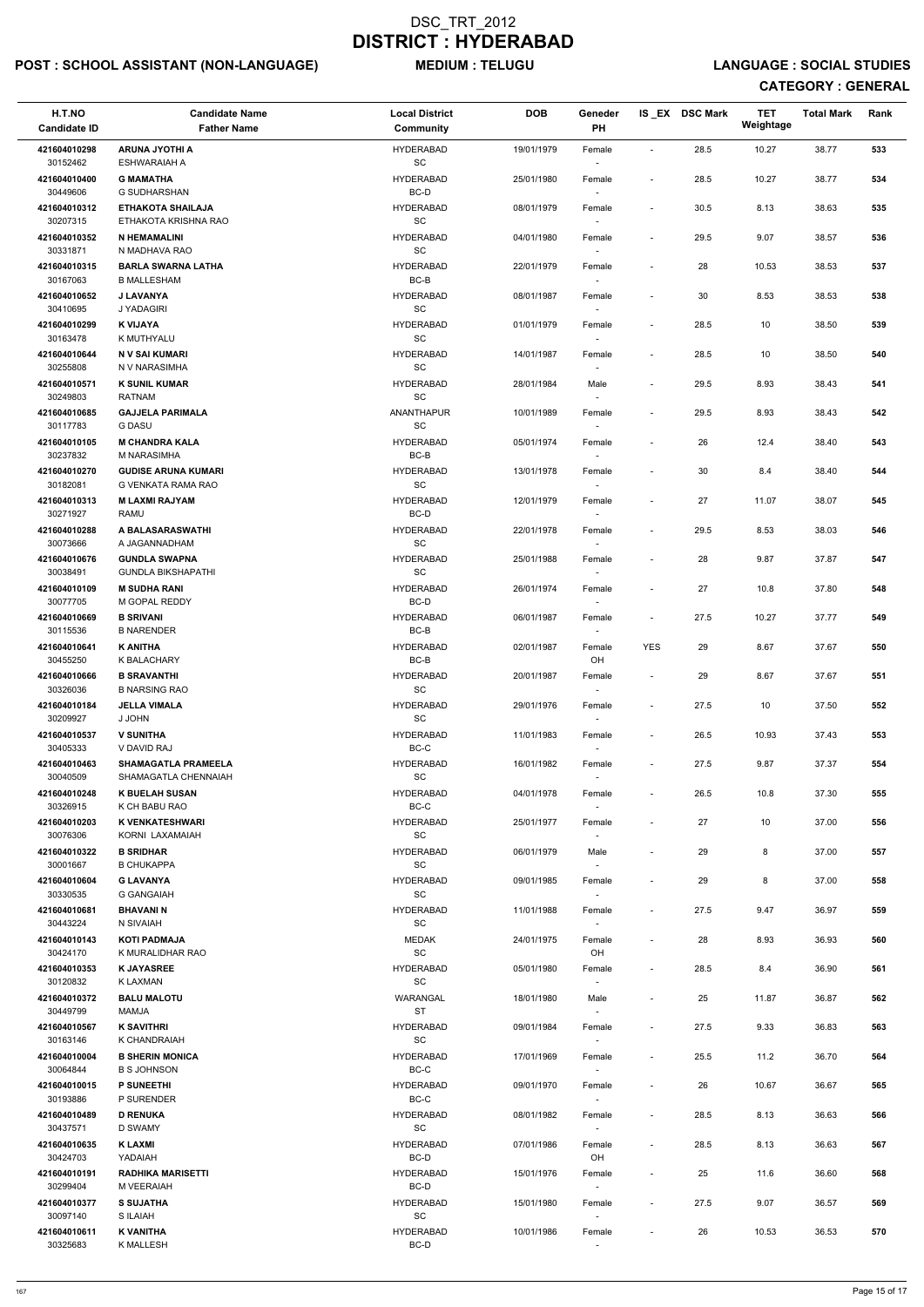# POST : SCHOOL ASSISTANT (NON-LANGUAGE) MEDIUM : TELUGU LANGUAGE : SOCIAL STUDIES

| H.T.NO<br><b>Candidate ID</b> | <b>Candidate Name</b><br><b>Father Name</b>           | <b>Local District</b><br>Community                | <b>DOB</b> | Geneder<br>PH                      |                          | IS_EX DSC Mark | <b>TET</b><br>Weightage | <b>Total Mark</b> | Rank |
|-------------------------------|-------------------------------------------------------|---------------------------------------------------|------------|------------------------------------|--------------------------|----------------|-------------------------|-------------------|------|
| 421604010320<br>30160747      | <b>SATISH BABU KORRAPOLU</b><br>KRUPADANAM            | PRAKASAM<br>$\operatorname{\textsf{SC}}$          | 01/01/1979 | Male                               | $\sim$                   | 28.5           | 8                       | 36.50             | 571  |
| 421604010449<br>30183057      | <b>J SUNITHA</b><br>J BIKSHAPATHI                     | <b>HYDERABAD</b><br>SC                            | 17/01/1982 | Female                             | $\blacksquare$           | 27             | 9.47                    | 36.47             | 572  |
| 421604010619<br>30411373      | <b>B KUMAR</b><br><b>B VITTAL</b>                     | <b>HYDERABAD</b><br>SC                            | 25/01/1986 | Male<br>$\sim$                     | $\overline{\phantom{a}}$ | 27.5           | 8.93                    | 36.43             | 573  |
| 421604010077                  | <b>MM JYOTHI</b>                                      | <b>HYDERABAD</b>                                  | 10/01/1973 | Female                             | $\overline{\phantom{a}}$ | 25.5           | 10.8                    | 36.30             | 574  |
| 30433737<br>421604010069      | <b>MY MOSES</b><br><b>N RAMA RATHNA</b>               | BC-C<br><b>HYDERABAD</b>                          | 19/01/1973 | $\overline{\phantom{a}}$<br>Female | $\overline{\phantom{a}}$ | 28             | 8.13                    | 36.13             | 575  |
| 30467515<br>421604010119      | <b>VENKATADRI</b><br>A TULASI BAI                     | $\operatorname{\textsf{SC}}$<br><b>HYDERABAD</b>  | 18/01/1975 | $\overline{\phantom{a}}$<br>Female | $\overline{\phantom{a}}$ | 28             | 8.13                    | 36.13             | 576  |
| 30081014<br>421604010281      | CHAMANLAL A<br><b>G SHOBHARANI</b>                    | $\operatorname{\textsf{SC}}$<br><b>HYDERABAD</b>  | 16/01/1978 | Female                             | $\overline{\phantom{a}}$ | 27.5           | 8.53                    | 36.03             | 577  |
| 30442682                      | G BHASKAR                                             | SC                                                |            |                                    |                          |                |                         |                   |      |
| 421604010563<br>30063030      | PERKA JANAKI<br>PERKA MAISAIAH                        | <b>HYDERABAD</b><br>SC                            | 25/01/1984 | Female<br>$\overline{\phantom{a}}$ | $\overline{\phantom{a}}$ | 26.5           | 9.2                     | 35.70             | 578  |
| 421604010188<br>30415666      | <b>G ANITHA</b><br><b>G JANGAIAH</b>                  | <b>HYDERABAD</b><br>SC                            | 05/01/1976 | Female<br>$\overline{\phantom{a}}$ | $\overline{\phantom{a}}$ | 27             | 8.67                    | 35.67             | 579  |
| 421604010552<br>30319098      | P SWAPNA<br>P RAMULU                                  | <b>HYDERABAD</b><br>SC                            | 27/01/1984 | Female                             |                          | 27             | 8.67                    | 35.67             | 580  |
| 421604010574<br>30086747      | <b>K SUJATHA</b><br>K KONDAPPA                        | <b>HYDERABAD</b><br>SC                            | 15/01/1985 | Female                             | $\overline{\phantom{a}}$ | 27             | 8.67                    | 35.67             | 581  |
| 421604010343<br>30333704      | <b>ESARAPU AJAY KUMAR</b><br><b>ESARAPU PULLAIAH</b>  | <b>HYDERABAD</b><br>SC                            | 23/01/1979 | Male<br>$\overline{\phantom{a}}$   | $\overline{\phantom{a}}$ | 26.5           | 9.07                    | 35.57             | 582  |
| 421604010219                  | A MANJU MAHESHWARI                                    | <b>HYDERABAD</b>                                  | 01/01/1977 | Female                             | $\overline{\phantom{a}}$ | 25.5           | 10                      | 35.50             | 583  |
| 30234791<br>421604010332      | A J RAYAPPA<br><b>G MAMATHA</b>                       | $\operatorname{\textsf{SC}}$<br><b>HYDERABAD</b>  | 12/01/1979 | Female                             | $\blacksquare$           | 27.5           | 8                       | 35.50             | 584  |
| 30443864<br>421604010205      | <b>G GURUNADHAM</b><br><b>S PREMA KUMARI</b>          | $_{\rm OC}$<br><b>HYDERABAD</b>                   | 04/01/1977 | Female                             |                          | 26             | 9.47                    | 35.47             | 585  |
| 30022604<br>421604010012      | S VENKATAIAH<br>P SHANTHA KUMARI                      | SC<br><b>HYDERABAD</b>                            | 03/01/1969 | Female                             | $\overline{\phantom{a}}$ | 27             | 8.4                     | 35.40             | 586  |
| 30233964<br>421604010140      | P SANJEEVA RAO<br>K HYMAVATHI                         | SC<br><b>HYDERABAD</b>                            | 10/01/1975 | $\overline{\phantom{a}}$<br>Female |                          | 27             | 8.4                     | 35.40             | 587  |
| 30314555                      | SATYAVEDAM                                            | <b>SC</b>                                         |            |                                    |                          |                |                         |                   |      |
| 421604010379<br>30121979      | <b>ARSHIYA SULTANA</b><br>MA ALEEM                    | <b>HYDERABAD</b><br>BC-E                          | 29/01/1980 | Female                             | $\overline{\phantom{a}}$ | 25             | 10.4                    | 35.40             | 588  |
| 421604010616<br>30030358      | <b>KAVITHA A</b><br><b>MALLESH A</b>                  | <b>HYDERABAD</b><br>SC                            | 12/01/1986 | Female<br>$\overline{\phantom{a}}$ | $\overline{\phantom{a}}$ | 27             | 8.4                     | 35.40             | 589  |
| 421604010228<br>30313189      | <b>SRAVANAVARALAKSHMI M</b><br><b>VENKATARAMUDU M</b> | <b>KURNOOL</b><br>SC                              | 11/01/1977 | Female<br>$\sim$                   | $\blacksquare$           | 26.5           | 8.8                     | 35.30             | 590  |
| 421604010625<br>30224114      | DHANAVATH RAVINDER NAIK<br>POTTA NAIK                 | <b>HYDERABAD</b><br><b>ST</b>                     | 15/01/1986 | Male<br>$\sim$                     | $\overline{\phantom{a}}$ | 26.5           | 8.67                    | 35.17             | 591  |
| 421604010101<br>30062926      | P NARASAVENI<br>P THRIMURTHULU                        | <b>HYDERABAD</b><br>BC-D                          | 25/01/1974 | Female                             | $\overline{\phantom{a}}$ | 25             | 10.13                   | 35.13             | 592  |
| 421604010410                  | <b>P SUNITHA</b>                                      | <b>HYDERABAD</b>                                  | 06/01/1981 | Female                             | $\blacksquare$           | 27             | 8.13                    | 35.13             | 593  |
| 30020203<br>421604010093      | P SHAMAIAH<br><b>K MADHAVI</b>                        | <b>SC</b><br><b>HYDERABAD</b>                     | 01/01/1974 | Female                             | $\overline{\phantom{a}}$ | 26             | 9.07                    | 35.07             | 594  |
| 30078278<br>421604010028      | <b>RAMMURTHY</b><br>P VIJAYA LAKSHMI                  | ОC<br><b>HYDERABAD</b>                            | 27/01/1971 | OH<br>Female                       | $\blacksquare$           | 24.5           | 10.53                   | 35.03             | 595  |
| 30252864<br>421604010218      | RAMA MOHAN RAO<br><b>B KALPANA</b>                    | BC-D<br><b>HYDERABAD</b>                          | 28/01/1977 | $\sim$<br>Female                   |                          | 25             | 10                      | 35.00             | 596  |
| 30267293<br>421604010100      | <b>B ASHOK KUMAR</b><br><b>GUDISE ARUNA</b>           | BC-B<br><b>HYDERABAD</b>                          | 25/01/1974 | Female                             | $\blacksquare$           | 26             | 8.93                    | 34.93             | 597  |
| 30469649                      | <b>G BALA SWAMY</b>                                   | SC                                                |            |                                    |                          |                |                         |                   |      |
| 421604010158<br>30447340      | <b>V RAJESHWARI</b><br>V NARAYANA                     | <b>HYDERABAD</b><br>SC                            | 03/01/1976 | Female<br>$\sim$                   | $\blacksquare$           | 26             | 8.93                    | 34.93             | 598  |
| 421604010629<br>30284170      | <b>G KANAKALAXMI</b><br><b>G MALLAIAH</b>             | <b>HYDERABAD</b><br>SC                            | 06/01/1986 | Female<br>$\sim$                   | $\overline{\phantom{a}}$ | 26             | 8.93                    | 34.93             | 599  |
| 421604010570<br>30438442      | <b>MANJULA T</b><br>T MALLAIAH                        | <b>HYDERABAD</b><br>BC-D                          | 17/01/1984 | Female                             | $\overline{\phantom{a}}$ | 23             | 11.73                   | 34.73             | 600  |
| 421604010664<br>30414290      | <b>S VIJAY LAXMI</b><br>S NARSING RAO                 | <b>HYDERABAD</b><br><b>SC</b>                     | 10/01/1987 | Female                             | $\blacksquare$           | 24.5           | 10.13                   | 34.63             | 601  |
| 421604010327<br>30398796      | <b>BHAGYALAKSHMI BANGARU</b><br>BALAKRISHNAMURTHY     | <b>HYDERABAD</b><br>SC                            | 14/01/1979 | Female                             | $\overline{\phantom{a}}$ | 26.5           | 8                       | 34.50             | 602  |
| 421604010418                  | <b>MALATHI MERGU</b>                                  | <b>HYDERABAD</b>                                  | 14/01/1981 | Female                             |                          | 26.5           | 8                       | 34.50             | 603  |
| 30140384<br>421604010550      | SAILOO MERGU<br><b>K BINDU PRIYA</b>                  | $\operatorname{\textsf{SC}}$<br><b>HYDERABAD</b>  | 22/01/1984 | $\overline{\phantom{a}}$<br>Female |                          | 25             | 9.47                    | 34.47             | 604  |
| 30305452<br>421604010594      | K JAGANNADHAM<br><b>SALLAGALLA JESINTHA</b>           | $\operatorname{\textsf{SC}}$<br><b>PRAKASAM</b>   | 15/01/1985 | $\overline{\phantom{a}}$<br>Female |                          | 26             | 8.27                    | 34.27             | 605  |
| 30402579<br>421604010617      | S RAYYAPPA<br><b>G SRILATHA</b>                       | SC<br>RANGAREDDY                                  | 13/01/1986 | $\overline{\phantom{a}}$<br>Female | $\blacksquare$           | 25             | 9.2                     | 34.20             | 606  |
| 30318471                      | <b>G DHARMAIAH</b>                                    | SC                                                |            | $\sim$                             |                          |                |                         |                   |      |
| 421604010363<br>30267754      | PERIKA ANURADHA<br>P SAILU                            | <b>HYDERABAD</b><br>SC                            | 07/01/1980 | Female<br>$\overline{\phantom{a}}$ | $\overline{\phantom{a}}$ | 25.5           | 8.67                    | 34.17             | 607  |
| 421604010528<br>30342576      | <b>GEETHA RANI NALUVALA</b><br><b>RAJALINGAIAH</b>    | <b>KARIMNAGAR</b><br>$\operatorname{\textsf{SC}}$ | 20/01/1983 | Female<br>$\sim$                   | $\overline{\phantom{a}}$ | 23.5           | 10.67                   | 34.17             | 608  |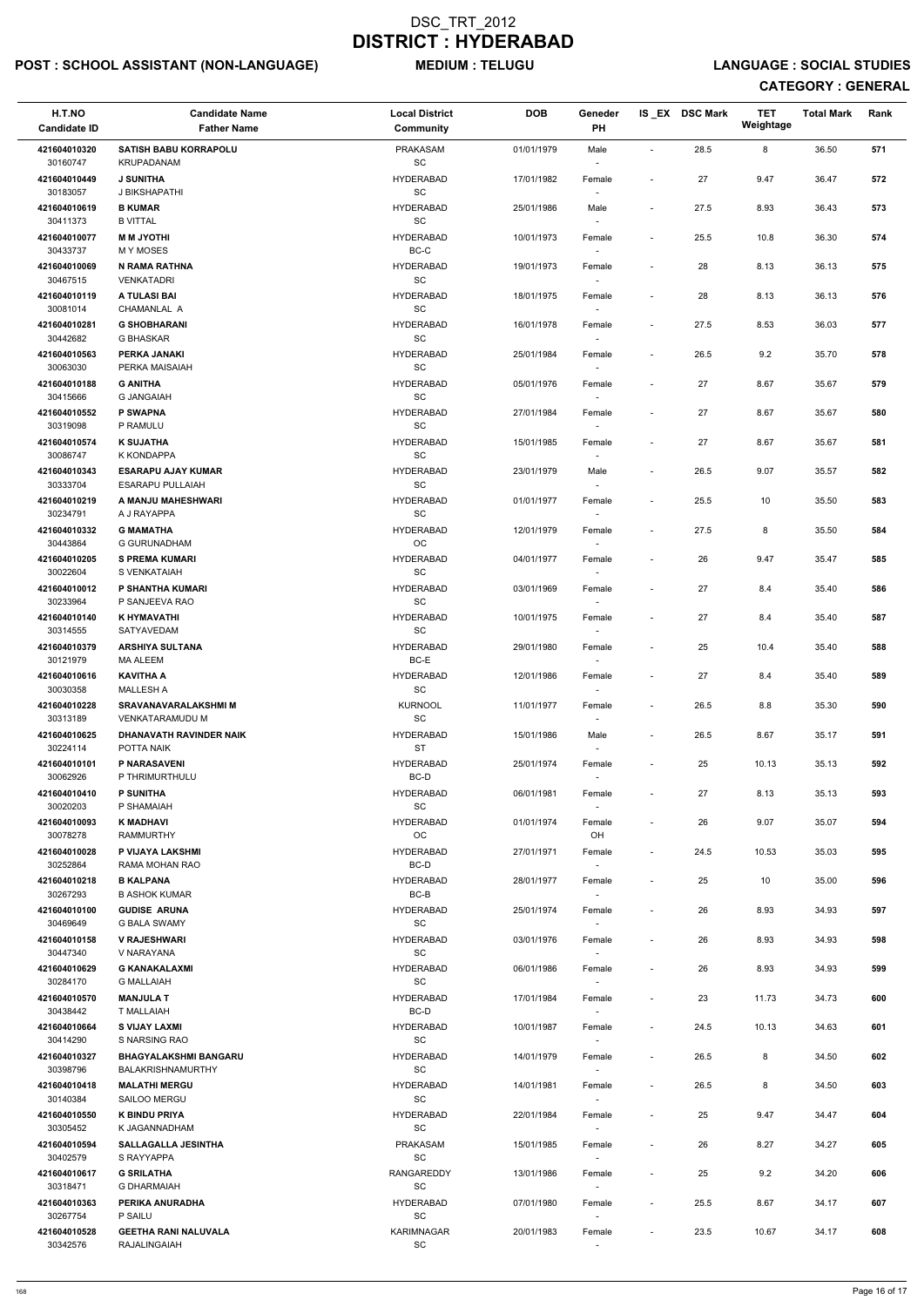# POST : SCHOOL ASSISTANT (NON-LANGUAGE) MEDIUM : TELUGU LANGUAGE : SOCIAL STUDIES

| H.T.NO<br><b>Candidate ID</b> | <b>Candidate Name</b><br><b>Father Name</b>      | <b>Local District</b><br>Community                | <b>DOB</b> | Geneder<br>PH                      |                          | IS_EX DSC Mark | <b>TET</b><br>Weightage | <b>Total Mark</b> | Rank |
|-------------------------------|--------------------------------------------------|---------------------------------------------------|------------|------------------------------------|--------------------------|----------------|-------------------------|-------------------|------|
| 421604010206<br>30149213      | <b>LAVOORI DASRUNAIK</b><br>PACHYA NAIK          | <b>HYDERABAD</b><br><b>ST</b>                     | 05/01/1977 | Male                               |                          | 26             | 8                       | 34.00             | 609  |
| 421604010102<br>30162845      | <b>G LAVANYAKUMARI</b><br><b>G YELLAIAH</b>      | <b>HYDERABAD</b><br>SC                            | 30/01/1974 | Female                             | ÷,                       | 25             | 8.93                    | 33.93             | 610  |
| 421604010279<br>30246956      | <b>SUNITHA C</b><br>NARSING RAO C                | <b>HYDERABAD</b><br>$\operatorname{\textsf{SC}}$  | 08/01/1978 | Female<br>$\overline{\phantom{a}}$ | $\blacksquare$           | 25             | 8.93                    | 33.93             | 611  |
| 421604010412<br>30103918      | <b>B J LATHABAI</b><br>S RAMULU                  | <b>HYDERABAD</b><br><b>ST</b>                     | 19/01/1981 | Female                             | $\overline{\phantom{a}}$ | 25             | $8.8\,$                 | 33.80             | 612  |
| 421604010355<br>30414182      | <b>R SHASHIREKHA</b><br><b>R SWAMY</b>           | <b>HYDERABAD</b><br>$\operatorname{\textsf{SC}}$  | 20/01/1980 | Female<br>$\overline{\phantom{a}}$ | $\overline{\phantom{a}}$ | 25.5           | 8.13                    | 33.63             | 613  |
| 421604010319<br>30297093      | <b>K SRIDEVI</b><br>K PANDYA NAIK                | <b>HYDERABAD</b><br><b>ST</b>                     | 01/01/1979 | Female                             | ÷,                       | 24.5           | 9.07                    | 33.57             | 614  |
| 421604010663<br>30204317      | <b>M SHARADA</b><br>M RAMULU                     | <b>HYDERABAD</b><br><b>ST</b>                     | 10/01/1987 | Female                             | $\overline{\phantom{a}}$ | 25             | 8.53                    | 33.53             | 615  |
| 421604010339<br>30074657      | <b>KETHAVATH MOHAN NAIK</b><br><b>DASRU NAIK</b> | <b>HYDERABAD</b><br><b>ST</b>                     | 15/01/1979 | Male                               |                          | 25.5           | 8                       | 33.50             | 616  |
| 421604010016<br>30268548      | <b>B SHARON ROSE</b><br><b>B SUGUNA RAO</b>      | <b>HYDERABAD</b><br>$\operatorname{\textsf{SC}}$  | 10/01/1970 | Female<br>$\mathbf{r}$             |                          | 25             | 8.27                    | 33.27             | 617  |
| 421604010309<br>30037600      | <b>KONDEPOGU FATHIMA RANI</b><br>JOJI            | <b>HYDERABAD</b><br>$\operatorname{\textsf{SC}}$  | 19/01/1979 | Female                             | $\blacksquare$           | 24.5           | 8.27                    | 32.77             | 618  |
| 421604010159<br>30278114      | <b>D SHOBHA RANI</b><br><b>D SRISAILAM</b>       | <b>HYDERABAD</b><br>SC                            | 05/01/1976 | Female                             | $\overline{\phantom{a}}$ | 23             | 9.47                    | 32.47             | 619  |
| 421604010181<br>30443167      | <b>B RAVINDER</b><br><b>B VENKATI</b>            | <b>KARIMNAGAR</b><br>$\operatorname{\textsf{SC}}$ | 15/01/1976 | Male<br>$\overline{\phantom{a}}$   | $\overline{\phantom{a}}$ | 24             | 8                       | 32.00             | 620  |
| 421604010136<br>30327803      | A P RAJASEKHAR<br>RAMMAIAH                       | <b>HYDERABAD</b><br>SC                            | 10/01/1975 | Male<br>$\overline{\phantom{a}}$   |                          | 23             | 8.93                    | 31.93             | 621  |
| 421604010344<br>30275438      | <b>SWAPNA LATHA C</b><br><b>BABURAO C</b>        | <b>HYDERABAD</b><br>$\operatorname{\textsf{SC}}$  | 24/01/1979 | Female<br>$\overline{\phantom{a}}$ | $\overline{\phantom{a}}$ | 23.5           | 8.4                     | 31.90             | 622  |
| 421604010600<br>30042608      | <b>VANKUDOTHU SUJATHA</b><br>V BALU              | <b>HYDERABAD</b><br><b>ST</b>                     | 12/01/1985 | Female                             |                          | 23             | 8.53                    | 31.53             | 623  |
| 421604010179<br>30465013      | YELLABATHINA RADHA KRISHNA<br><b>MANGAIAH</b>    | <b>KHAMMAM</b><br>SC                              | 06/01/1976 | Male<br>$\overline{\phantom{a}}$   | $\blacksquare$           | 23.5           | 8                       | 31.50             | 624  |
| 421604010523<br>30303296      | <b>J RANI</b><br>J DHANANJAYA                    | <b>HYDERABAD</b><br>SC                            | 31/01/1983 | Female                             |                          | 22.5           | 8.93                    | 31.43             | 625  |
| 421604010645<br>30262165      | <b>DEEPTHI TADLAPALLY</b><br>DAYANAND            | <b>HYDERABAD</b><br>SC                            | 23/01/1987 | Female                             | $\overline{\phantom{a}}$ | 23             | 8.4                     | 31.40             | 626  |
| 421604010686<br>30242998      | <b>T SRIVANI</b><br>T KOMARAIAH                  | <b>HYDERABAD</b><br>SC                            | 26/01/1989 | Female<br>$\sim$                   | $\blacksquare$           | 22             | 9.07                    | 31.07             | 627  |
| 421604010237<br>30328364      | <b>GUNDAM UMARANI</b><br><b>G ANTHAIAH</b>       | <b>HYDERABAD</b><br>SC                            | 12/01/1977 | Female<br>$\overline{\phantom{a}}$ | $\overline{\phantom{a}}$ | 23             | 8                       | 31.00             | 628  |
| 421604010631<br>30446659      | <b>D RENUKA</b><br>D BALAIAH                     | <b>HYDERABAD</b><br>SC                            | 17/01/1986 | Female<br>$\overline{\phantom{a}}$ | $\overline{\phantom{a}}$ | 23             | 8                       | 31.00             | 629  |
| 421604010032<br>30303001      | <b>RAWOOLA NIRUPAMA</b><br>R BABAIAH             | <b>HYDERABAD</b><br>SC                            | 19/01/1971 | Female                             | $\overline{\phantom{a}}$ | 22.5           | 8.13                    | 30.63             | 630  |
| 421604010358<br>30118083      | <b>KESHAPURAM KAVITHA</b><br>K YADAGIRI          | <b>HYDERABAD</b><br>SC                            | 24/01/1980 | Female<br>$\sim$                   | $\blacksquare$           | 22.5           | 8.13                    | 30.63             | 631  |
| 421604010349<br>30353426      | <b>T MAHESHWARI</b><br>T KANTHA RAO              | <b>HYDERABAD</b><br>SC                            | 07/01/1980 | Female<br>$\overline{\phantom{a}}$ |                          | 22.5           | 8                       | 30.50             | 632  |
| 421604010384<br>30410202      | <b>VEERA MANI</b><br><b>VEERA GIDONI LATE</b>    | <b>HYDERABAD</b><br>SC                            | 12/01/1980 | Female<br>$\sim$                   | $\overline{a}$           | 22             | 8.27                    | 30.27             | 633  |
| 421604010518<br>30445992      | P JYOTHI RANI<br>P BALAIAH                       | <b>HYDERABAD</b><br>SC                            | 05/01/1983 | Female                             |                          | 22             | 8                       | 30.00             | 634  |
| 421604010014<br>30085863      | <b>G DEVA KALARANI</b><br><b>G MUTHAIAH</b>      | <b>HYDERABAD</b><br>SC                            | 14/01/1969 | Female                             | $\overline{\phantom{a}}$ | 21             | 8.8                     | 29.80             | 635  |
| 421604010646<br>30391344      | <b>P G MEENA RANI</b><br>P G YADAIAH             | <b>HYDERABAD</b><br>SC                            | 08/01/1987 | Female<br>$\sim$                   |                          | 19             | 8                       | 27.00             | 636  |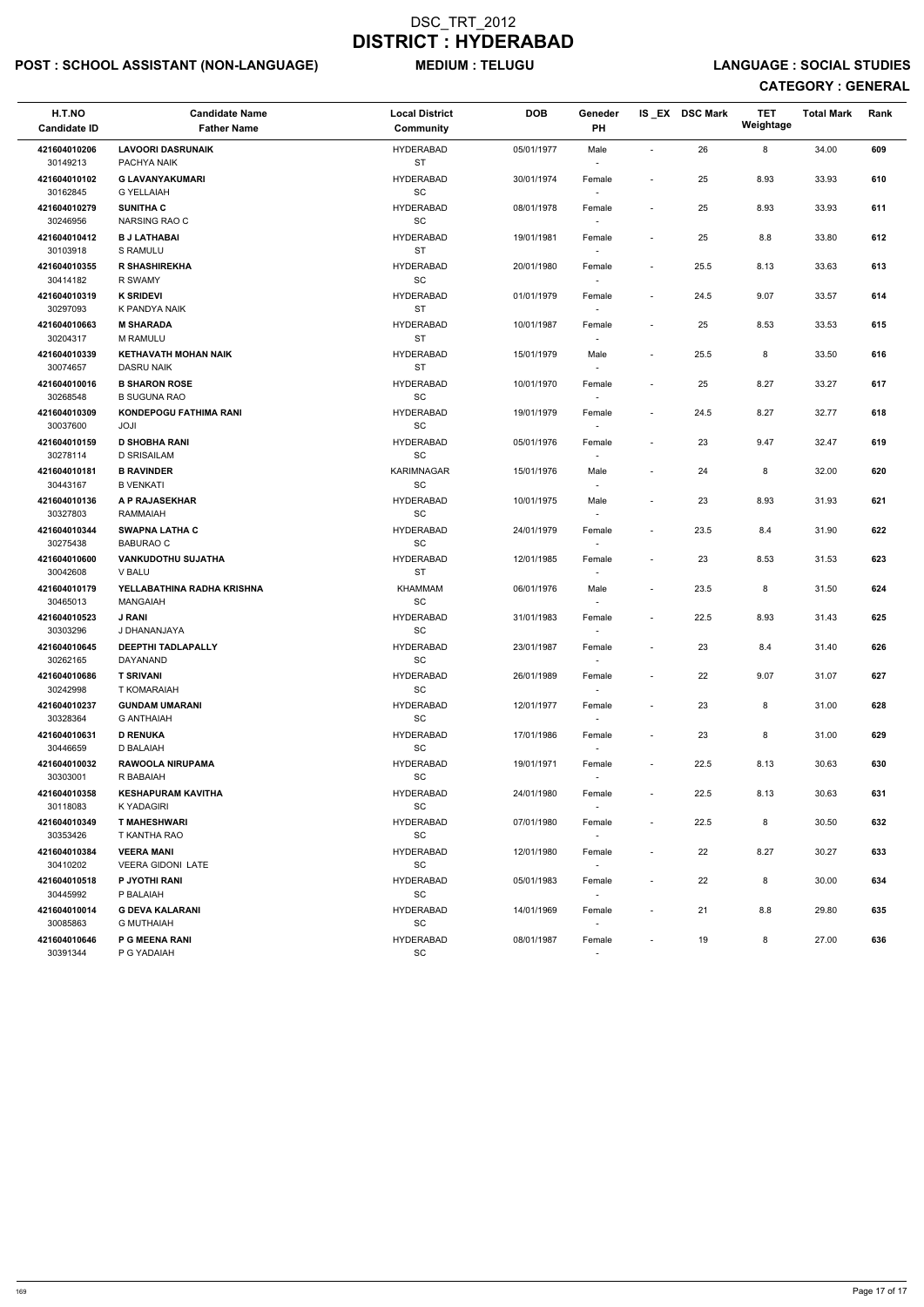# POST : SCHOOL ASSISTANT (NON-LANGUAGE) MEDIUM : URDU LANGUAGE : SOCIAL STUDIES

| H.T.NO<br><b>Candidate ID</b> | <b>Candidate Name</b><br><b>Father Name</b>               | <b>Local District</b><br>Community | <b>DOB</b> | Geneder<br><b>PH</b>               |                          | IS_EX DSC Mark | <b>TET</b><br>Weightage | <b>Total Mark</b> | Rank           |  |
|-------------------------------|-----------------------------------------------------------|------------------------------------|------------|------------------------------------|--------------------------|----------------|-------------------------|-------------------|----------------|--|
| 421604020123                  | <b>MOHD ABDUL QUDDUS</b>                                  | <b>KARIMNAGAR</b>                  | 06/01/1981 | Male                               | $\sim$                   | 42.5           | 13.33                   | 55.83             | $\mathbf{1}$   |  |
| 30317156                      | MOHD ABDUL LATEEF                                         | BC-E                               |            |                                    |                          |                |                         |                   |                |  |
| 421604020172<br>30025523      | <b>MOHD ABDUL MAJID IQBAL</b><br>KHAJA ABDUL WAHEED       | <b>HYDERABAD</b><br>BC-E           | 30/01/1983 | Male                               |                          | 43             | 12                      | 55.00             | $\mathbf{2}$   |  |
| 421604020197<br>30218436      | <b>ISHRATH UNNISA</b><br><b>NAZEER AHAMMED</b>            | <b>HYDERABAD</b><br>$BC-B$         | 12/01/1984 | Female                             |                          | 43             | 11.73                   | 54.73             | 3              |  |
| 421604020100                  | <b>MOHD BAQAR ALI</b>                                     | MAHABUBNAGAR                       | 05/01/1980 | Male                               |                          | 41             | 13.47                   | 54.47             | 4              |  |
| 30257814<br>421604020165      | MOHD ABBAS ALI<br><b>SYEDA SHAHEEN FATIMA</b>             | BC-E<br><b>HYDERABAD</b>           | 15/01/1983 | Female                             | $\blacksquare$           | 40.5           | 13.2                    | 53.70             | 5              |  |
| 30217116                      | S A AZIZ                                                  | OC                                 |            | $\overline{\phantom{a}}$           |                          |                |                         |                   |                |  |
| 421604020208<br>30315526      | <b>SHADAB ANJUM</b><br>ABDUL MUQUEEM                      | ADILABAD<br>BC-E                   | 01/01/1985 | Female                             |                          | 40             | 13.6                    | 53.60             | 6              |  |
| 421604020255<br>30217279      | <b>SAFIA BEGUM</b><br>MD SHABBIR ALI                      | <b>HYDERABAD</b><br>BC-E           | 10/01/1987 | Female                             | $\blacksquare$           | 39             | 14.53                   | 53.53             | $\overline{7}$ |  |
| 421604020068<br>30083971      | <b>GHOUSIA BEGUM</b><br>MOHD OSMAN                        | <b>HYDERABAD</b><br>BC-E           | 16/01/1978 | Female<br>$\sim$                   | $\overline{\phantom{a}}$ | 40.5           | 12.8                    | 53.30             | 8              |  |
| 421604020128                  | <b>NUSRATH FATHIMA</b>                                    | <b>MEDAK</b>                       | 24/01/1981 | Female                             | $\overline{\phantom{a}}$ | 41             | 12                      | 53.00             | 9              |  |
| 30326526<br>421604020213      | <b>GULAM MOHAMMAD HAFEZ</b><br><b>NAFEES UNNISA BEGUM</b> | BC-E<br><b>HYDERABAD</b>           | 15/01/1985 |                                    | $\overline{\phantom{a}}$ | 39             | 13.87                   | 52.87             | 10             |  |
| 30038703                      | MOHD YOUSUF ALI KHAN                                      | BC-E                               |            | Female                             |                          |                |                         |                   |                |  |
| 421604020285<br>30203325      | <b>FOUZIYA TABASSUM</b><br>MOHAMMED JAFAR ALI             | <b>NALGONDA</b><br>BC-B            | 20/01/1988 | Female                             |                          | 40             | 12.8                    | 52.80             | 11             |  |
| 421604020135                  | <b>WAJEEDA BEGUM</b>                                      | <b>HYDERABAD</b>                   | 23/01/1982 | Female                             | $\blacksquare$           | 41.5           | 11.2                    | 52.70             | 12             |  |
| 30040571<br>421604020171      | MOHD JANIMIYA<br><b>MOHD ABDUL HAMEED</b>                 | BC-E<br><b>HYDERABAD</b>           | 02/01/1983 | Male                               |                          | 39.5           | 13.07                   | 52.57             | 13             |  |
| 30266486                      | ABDUL LATEEF SHAREEF                                      | BC-E                               |            | $\overline{\phantom{a}}$           |                          |                |                         |                   |                |  |
| 421604020176<br>30180183      | <b>RESHMA AFROZE</b><br><b>MD ALI</b>                     | <b>HYDERABAD</b><br>BC-E           | 17/01/1984 | Female<br>$\overline{\phantom{a}}$ | $\blacksquare$           | 38             | 14                      | 52.00             | 14             |  |
| 421604020112<br>30281833      | <b>MOHD SALEEM</b><br>MOHD ABDUL RAZZAK                   | <b>HYDERABAD</b><br>BC-E           | 19/01/1980 | Male                               | $\sim$                   | 38.5           | 13.33                   | 51.83             | 15             |  |
| 421604020038<br>30057384      | <b>AYESHA SHADAB</b><br>KHAJA AHMED SIDDIQUI              | <b>HYDERABAD</b><br>ОC             | 16/01/1976 | Female<br>$\overline{\phantom{a}}$ | $\blacksquare$           | 38.5           | 13.2                    | 51.70             | 16             |  |
| 421604020076                  | <b>SURAYYA SULTANA</b>                                    | <b>HYDERABAD</b>                   | 02/01/1979 | Female                             |                          | 38.5           | 13.2                    | 51.70             | 17             |  |
| 30108206<br>421604020283      | SYED AFZAL MOHIUDDIN<br><b>AKTER UNNISA</b>               | <b>OC</b><br><b>HYDERABAD</b>      | 15/01/1988 | $\sim$<br>Female                   | $\blacksquare$           | 38             | 13.6                    | 51.60             | 18             |  |
| 30040104<br>421604020232      | SK MEHBOOB<br><b>AFREEN SULTANA</b>                       | BC-E<br>WARANGAL                   | 10/01/1986 |                                    | $\sim$                   | 37.5           | 14                      | 51.50             | 19             |  |
| 30329669                      | MOHD NAZEER AHMED                                         | BC-E                               |            | Female                             |                          |                |                         |                   |                |  |
| 421604020009<br>30058884      | <b>RAHATH UNNISA</b><br><b>MOHD ABDUL RASHEED</b>         | <b>HYDERABAD</b><br>BC-E           | 24/01/1973 | Female                             | $\overline{\phantom{a}}$ | 38.5           | 12.67                   | 51.17             | 20             |  |
| 421604020292<br>30212812      | <b>AMREEN BEGUM</b><br><b>ISMAIL QURAISHI</b>             | <b>HYDERABAD</b><br>BC-E           | 11/01/1989 | Female<br>$\overline{\phantom{a}}$ | $\blacksquare$           | 38             | 13.07                   | 51.07             | 21             |  |
| 421604020117                  | <b>MOHD NAJIB UDDIN</b>                                   | <b>HYDERABAD</b>                   | 12/01/1981 | Male                               |                          | 38             | 12.93                   | 50.93             | 22             |  |
| 30449300<br>421604020264      | <b>MOHD NASEERUDDIN</b><br><b>AFREEN BEGUM</b>            | BC-E<br><b>HYDERABAD</b>           | 30/01/1987 | Female                             | $\sim$                   | 39             | 11.73                   | 50.73             | 23             |  |
| 30324957                      | ABDUL KHADER                                              | BC-E                               |            |                                    |                          |                |                         |                   |                |  |
| 421604020164<br>30152034      | <b>IMRANA</b><br>MOHAMMAD NISAR AHMED                     | <b>HYDERABAD</b><br>OC             | 15/01/1983 | Female<br>$\sim$                   | $\sim$                   | 36.5           | 14.13                   | 50.63             | 24             |  |
| 421604020215<br>30464673      | <b>SYEDA FARHEEN SULTANA</b><br>SYED AZIZUDDIN QUADRI     | MEDAK<br>OC                        | 20/01/1985 | Female<br>$\sim$                   | $\overline{\phantom{a}}$ | 38             | 12.27                   | 50.27             | 25             |  |
| 421604020111<br>30049354      | <b>MOHD ANNAS</b><br>MOHD RAFATH ALI MAQDOOM              | <b>HYDERABAD</b><br>BC-E           | 28/01/1980 | Male<br>OH                         | $\overline{\phantom{a}}$ | 38.5           | 11.6                    | 50.10             | 26             |  |
| 421604020196                  | <b>SABIHA PARVEEN</b>                                     | <b>HYDERABAD</b>                   | 10/01/1984 | Female                             | $\blacksquare$           | 38.5           | 11.47                   | 49.97             | 27             |  |
| 30339346<br>421604020141      | <b>SHAIK AHMED</b><br><b>SHAIKH KANIZ FATIMA</b>          | BC-E<br>OTHER THAN AP              | 04/01/1982 | Female                             | $\overline{\phantom{a}}$ | 37.5           | 11.73                   | 49.23             | 28             |  |
| 30303105<br>421604020102      | <b>SHABBIR HUSSAIN</b><br><b>SOHELA SHEREEN</b>           | BC-E<br><b>HYDERABAD</b>           | 01/01/1980 | $\sim$<br>Female                   |                          | 38.5           | 10.67                   | 49.17             | 29             |  |
| 30102913                      | <b>MOHD JAHANGIR</b>                                      | BC-E                               |            | $\sim$                             |                          |                |                         |                   |                |  |
| 421604020162<br>30034077      | <b>FARHEEN UNNISA</b><br><b>MUNEER ALI</b>                | <b>HYDERABAD</b><br>OC             | 12/01/1983 | Female<br>$\overline{\phantom{a}}$ | $\overline{\phantom{a}}$ | 36.5           | 12.67                   | 49.17             | 30             |  |
| 421604020078                  | <b>MOHAMMAD SALAM</b>                                     | <b>HYDERABAD</b>                   | 05/01/1979 | Male                               |                          | 36             | 12.93                   | 48.93             | 31             |  |
| 30321987<br>421604020233      | MOHAMMAD MOULANA<br><b>ASMA SIDDIQUA</b>                  | BC-E<br><b>HYDERABAD</b>           | 10/01/1986 | Female                             | $\sim$                   | 37             | 11.73                   | 48.73             | 32             |  |
| 30246391                      | MOHD ABDUL QADEER                                         | BC-E                               |            |                                    |                          |                |                         |                   |                |  |
| 421604020256<br>30331729      | <b>SIDDIQUA MUBEEN</b><br>MOHD ABDUL RAHEEM               | <b>HYDERABAD</b><br>BC-E           | 12/01/1987 | Female<br>$\overline{\phantom{a}}$ |                          | 35             | 13.73                   | 48.73             | 33             |  |
| 421604020195<br>30316653      | <b>T MOHD MUSTAFA</b><br>T ABDUL JABBAR                   | <b>HYDERABAD</b><br>BC-E           | 05/01/1984 | Male<br>$\overline{\phantom{a}}$   |                          | 37.5           | 11.2                    | 48.70             | 34             |  |
| 421604020263                  | <b>AMATUN NAYEEM FOUZIA</b>                               | <b>HYDERABAD</b>                   | 25/01/1987 | Female                             | $\overline{\phantom{a}}$ | 38             | 10.67                   | 48.67             | 35             |  |
| 30401619<br>421604020028      | ABDUL RASHEED SALEEM<br><b>MOHD WAHEEDUDDIN</b>           | BC-E<br><b>HYDERABAD</b>           | 07/01/1975 | $\sim$<br>Male                     | $\sim$                   | 37             | 11.6                    | 48.60             | 36             |  |
| 30261707<br>421604020179      | MOHD FAREEDUDDIN<br><b>ASRA MOHAMMADI</b>                 | BC-E<br><b>MEDAK</b>               | 10/01/1984 | $\sim$<br>Female                   | $\blacksquare$           | 33             | 15.47                   | 48.47             | 37             |  |
| 30335737                      | MOHD ABDUL RAHEEM                                         | BC-E                               |            | $\sim$                             |                          |                |                         |                   |                |  |
| 421604020136<br>30335620      | <b>HABEEB UNNISA</b><br>MD GHOUSE UDDIN                   | <b>HYDERABAD</b><br>BC-E           | 25/01/1982 | Female                             |                          | 36.5           | 11.87                   | 48.37             | 38             |  |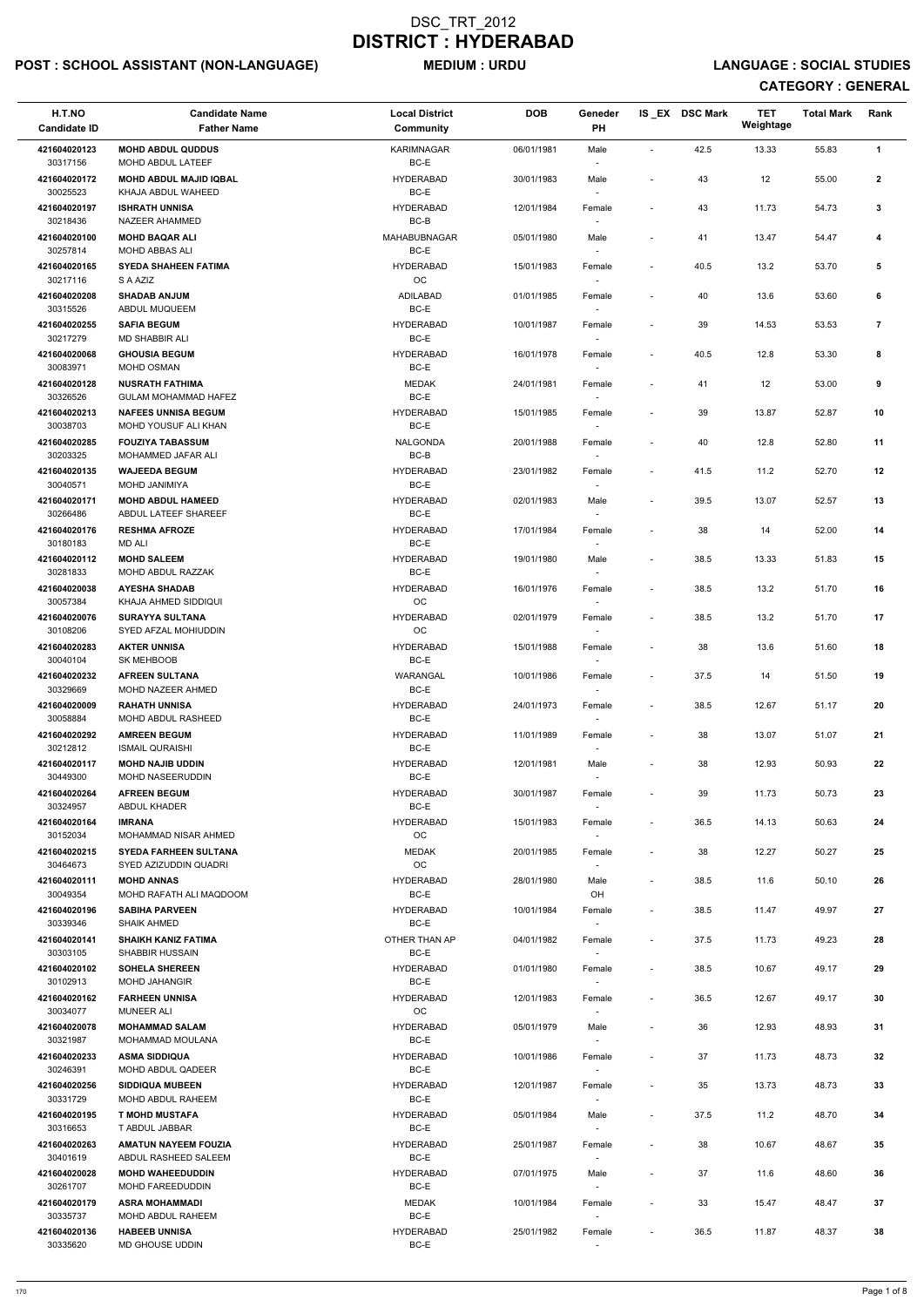# POST : SCHOOL ASSISTANT (NON-LANGUAGE) MEDIUM : URDU LANGUAGE : SOCIAL STUDIES

| H.T.NO<br><b>Candidate ID</b> | <b>Candidate Name</b><br><b>Father Name</b>           | <b>Local District</b><br>Community | <b>DOB</b> | Geneder<br>PH                      |                              | IS EX DSC Mark | <b>TET</b><br>Weightage | <b>Total Mark</b> | Rank |
|-------------------------------|-------------------------------------------------------|------------------------------------|------------|------------------------------------|------------------------------|----------------|-------------------------|-------------------|------|
| 421604020201<br>30424355      | <b>MOHD MASOOD ALI</b><br>MOHD FAROOQ ALI             | <b>HYDERABAD</b><br>BC-E           | 17/01/1984 | Male                               | $\blacksquare$               | 38             | 10.13                   | 48.13             | 39   |
| 421604020057<br>30025499      | <b>SABIHA BEGUM</b><br>MD SHABBIR UDDIN               | <b>HYDERABAD</b><br>BC-E           | 05/01/1977 | Female                             | $\overline{\phantom{a}}$     | 36.5           | 11.47                   | 47.97             | 40   |
| 421604020211                  | <b>SYEDA RAZIA BEGUM</b>                              | <b>KADAPA</b>                      | 10/01/1985 | Female                             | $\overline{\phantom{a}}$     | 35             | 12.93                   | 47.93             | 41   |
| 30227634<br>421604020234      | S MAHABOOB SAHIB<br><b>FARHAT PARVEEN</b>             | BC-E<br><b>HYDERABAD</b>           | 10/01/1986 | $\sim$<br>Female                   | $\overline{\phantom{a}}$     | 35             | 12.8                    | 47.80             | 42   |
| 30310454                      | <b>MOHD JAHANGIR</b>                                  | BC-E                               |            |                                    |                              |                |                         |                   |      |
| 421604020214<br>30280339      | <b>MD GHOUSIYA BEGUM</b><br><b>SALEEM</b>             | <b>KRISHNA</b><br>BC-E             | 16/01/1985 | Female                             | $\overline{\phantom{a}}$     | 37.5           | 10.13                   | 47.63             | 43   |
| 421604020140<br>30463368      | <b>FARHEEN SULTHANA</b><br>ABU TALHA ALI              | <b>KARIMNAGAR</b><br>BC-E          | 22/01/1982 | Female                             | $\overline{\phantom{a}}$     | 34.5           | 12.93                   | 47.43             | 44   |
| 421604020293<br>30319454      | <b>SHAMEEM BEGUM</b><br>ABDUL WAHEED                  | <b>HYDERABAD</b><br>OC             | 06/01/1989 | Female                             | $\overline{\phantom{a}}$     | 35             | 12                      | 47.00             | 45   |
| 421604020247<br>30349541      | <b>NIKHATH FATIMA</b><br>K M MAHMOOD ALI              | <b>HYDERABAD</b><br>OC             | 11/01/1987 | Female<br>$\sim$                   | $\overline{\phantom{a}}$     | 33.5           | 13.47                   | 46.97             | 46   |
| 421604020304<br>30437106      | <b>SHAHREEN SULTANA</b><br>MOHD RASOOL KHAN           | <b>ADILABAD</b><br>BC-E            | 12/01/1990 | Female                             | $\overline{\phantom{a}}$     | 35             | 11.87                   | 46.87             | 47   |
| 421604020269                  | <b>AMTUL TAVVAB</b>                                   | <b>HYDERABAD</b>                   | 28/01/1987 | Female                             | $\overline{\phantom{a}}$     | 34             | 12.8                    | 46.80             | 48   |
| 30333358<br>421604020258      | MD ASHFAQU HUSSAIN<br><b>FARHATH SULTANA</b>          | OC<br><b>HYDERABAD</b>             | 08/01/1987 | Female                             | $\overline{\phantom{a}}$     | 33.5           | 13.2                    | 46.70             | 49   |
| 30263197                      | KHAJA MOINUDDIN                                       | BC-E                               |            |                                    |                              |                |                         |                   |      |
| 421604020049<br>30069644      | <b>FIRDOUS ARA</b><br><b>SULTAN MAHMOOD</b>           | <b>HYDERABAD</b><br>BC-E           | 04/01/1977 | Female<br>$\sim$                   | $\overline{\phantom{a}}$     | 34             | 12.67                   | 46.67             | 50   |
| 421604020087                  | <b>NUSRATH TABASSUM</b>                               | <b>HYDERABAD</b>                   | 25/01/1979 | Female                             |                              | 34             | 12.67                   | 46.67             | 51   |
| 30331778<br>421604020189      | MD WAHAB UDDIN SARWARI<br><b>FATIMA ANJUM</b>         | BC-E<br><b>HYDERABAD</b>           | 19/01/1984 | Female                             | $\overline{\phantom{a}}$     | 36             | 10.67                   | 46.67             | 52   |
| 30220354                      | WAHEED UDDIN                                          | BC-E                               |            |                                    |                              |                |                         |                   |      |
| 421604020092<br>30228321      | <b>MOHAMMED ASHRAF GHOURI</b><br>MOHAMMED AHMED GHORI | NALGONDA<br>$_{\rm OC}$            | 27/01/1979 | Male<br>OH                         | $\overline{\phantom{a}}$     | 36             | 10.53                   | 46.53             | 53   |
| 421604020266<br>30266350      | <b>ASMA SIDDIQUA</b><br><b>MOHD VALI HYDER</b>        | WARANGAL<br>BC-B                   | 13/01/1987 | Female<br>$\overline{\phantom{a}}$ | $\overline{\phantom{a}}$     | 36.5           | 10                      | 46.50             | 54   |
| 421604020230<br>30001740      | <b>ASRA BEGUM</b><br><b>MOHD RUKNUDDIN</b>            | <b>HYDERABAD</b><br>BC-E           | 01/01/1986 | Female                             | $\overline{\phantom{a}}$     | 35             | 11.47                   | 46.47             | 55   |
| 421604020047<br>30086095      | <b>MUKTHAR BEGUM</b><br>KHAJA MOINUDDIN               | <b>HYDERABAD</b><br>BC-E           | 09/01/1976 | Female                             | $\overline{\phantom{a}}$     | 34             | 12.4                    | 46.40             | 56   |
| 421604020191                  | <b>MAHER TANVEER</b>                                  | ADILABAD                           | 21/01/1984 | Female                             | $\overline{\phantom{a}}$     | 35             | 11.33                   | 46.33             | 57   |
| 30457437<br>421604020059      | <b>MA RASHEED</b><br><b>SYEDA AFREEN SULTANA</b>      | BC-E<br><b>HYDERABAD</b>           | 18/01/1977 | $\overline{\phantom{a}}$<br>Female | $\overline{\phantom{a}}$     | 33             | 13.2                    | 46.20             | 58   |
| 30057161<br>421604020010      | MIRJAHANGIR ALI<br><b>SHAMS UNNISA BEGUM</b>          | OC<br><b>KARIMNAGAR</b>            | 27/01/1973 | Female                             | $\overline{\phantom{a}}$     | 34             | 11.73                   | 45.73             | 59   |
| 30295859<br>421604020198      | KHAJA MOINUDDIN<br><b>FAHMEEDA BEGUM</b>              | BC-E<br><b>HYDERABAD</b>           | 31/01/1984 | $\sim$<br>Female                   | $\qquad \qquad \blacksquare$ | 34             | 11.73                   | 45.73             | 60   |
| 30253056                      | KHALEEL AHMED                                         | BC-E                               |            |                                    |                              |                |                         |                   |      |
| 421604020133<br>30388991      | <b>RESHMA KOUSER</b><br>SD MOIZUDDIN                  | <b>KARIMNAGAR</b><br>BC-E          | 11/01/1982 | Female                             | $\overline{\phantom{a}}$     | 32             | 13.47                   | 45.47             | 61   |
| 421604020182<br>30392675      | <b>NASREEN BEGUM</b><br>MOHAMMED KAREEM UDDIN         | <b>HYDERABAD</b><br>BC-E           | 03/01/1984 | Female<br>$\overline{\phantom{a}}$ | $\overline{\phantom{a}}$     | 34             | 11.47                   | 45.47             | 62   |
| 421604020306<br>30047780      | <b>SIDDIQA MOHAMMADI</b><br>MOHD NASEERUDDIN          | <b>HYDERABAD</b><br>BC-E           | 06/01/1990 | Female<br>$\sim$                   | $\qquad \qquad \blacksquare$ | 34             | 11.47                   | 45.47             | 63   |
| 421604020267<br>30272367      | <b>SHAH JEHAN</b><br><b>SHAIK SALEEM</b>              | <b>HYDERABAD</b><br>BC-E           | 17/01/1987 | Female                             | $\overline{\phantom{a}}$     | 34.5           | 10.93                   | 45.43             | 64   |
| 421604020108                  | <b>MASARRATH JAHAN</b>                                | <b>HYDERABAD</b>                   | 19/01/1980 | Female                             | $\overline{\phantom{a}}$     | 35             | 10.27                   | 45.27             | 65   |
| 30461294<br>421604020039      | MOHD ABDUL QAYUM<br><b>SAFIA FATIMA</b>               | BC-E<br><b>HYDERABAD</b>           | 20/01/1976 | Female                             | $\overline{\phantom{a}}$     | 32             | 13.2                    | 45.20             | 66   |
| 30122508<br>421604020237      | MIRZA UROOJ BAIG<br><b>SANA MURAD</b>                 | BC-E<br><b>KARIMNAGAR</b>          | 23/01/1986 | $\sim$<br>Female                   | $\overline{\phantom{a}}$     | 35             | 10                      | 45.00             | 67   |
| 30389198                      | <b>MOHD MEERAN ALI</b>                                | BC-E                               |            |                                    |                              |                |                         |                   |      |
| 421604020277<br>30187600      | <b>SAMEENA BEGUM</b><br><b>SYED SAJJAD</b>            | <b>MEDAK</b><br>OC                 | 08/01/1988 | Female                             | $\overline{\phantom{a}}$     | 31.5           | 13.33                   | 44.83             | 68   |
| 421604020231<br>30454217      | <b>SHAHEEN SULTANA</b><br>MD MOOSA                    | <b>HYDERABAD</b><br>BC-E           | 05/01/1986 | Female                             | $\overline{\phantom{a}}$     | 34             | 10.67                   | 44.67             | 69   |
| 421604020210                  | <b>MOHAMMED FEROZ</b>                                 | <b>ADILABAD</b>                    | 10/01/1985 | Male                               | $\overline{\phantom{a}}$     | 32.5           | 12.13                   | 44.63             | 70   |
| 30320836<br>421604020058      | MD AYOOB<br><b>GOUSIA BEGUM</b>                       | BC-E<br>OTHER THAN AP              | 10/01/1977 | Female                             | $\overline{\phantom{a}}$     | 34.5           | 10                      | 44.50             | 71   |
| 30425900                      | SHAIK ABDUL GAFOOR                                    | BC-B                               |            | $\overline{\phantom{a}}$           |                              |                |                         |                   |      |
| 421604020075<br>30452047      | <b>AHMED UNNISA</b><br>M A SAMI                       | <b>KARIMNAGAR</b><br>$BC-E$        | 08/01/1979 | Female                             | $\qquad \qquad \blacksquare$ | 31             | 13.47                   | 44.47             | 72   |
| 421604020050<br>30055298      | <b>NASREEN BEGUM</b><br><b>SYED OMER</b>              | <b>HYDERABAD</b><br>OC             | 15/01/1977 | Female<br>$\sim$                   | $\overline{\phantom{a}}$     | 32             | 12.27                   | 44.27             | 73   |
| 421604020286                  | <b>RAFIYA BEGUM</b>                                   | <b>HYDERABAD</b>                   | 20/01/1988 | Female                             | $\overline{\phantom{a}}$     | 32             | 12.27                   | 44.27             | 74   |
| 30339097<br>421604020251      | <b>MD SALEEM</b><br><b>TASNEEM FATIMA</b>             | BC-E<br><b>HYDERABAD</b>           | 05/01/1987 | $\overline{\phantom{a}}$<br>Female | $\overline{\phantom{a}}$     | 33.5           | 10.67                   | 44.17             | 75   |
| 30040423<br>421604020053      | <b>MA KHALIQ</b><br><b>WAJIDA TABASSUM</b>            | BC-E<br><b>KARIMNAGAR</b>          | 08/01/1977 | $\sim$<br>Female                   | $\qquad \qquad \blacksquare$ | 33             | 11.07                   | 44.07             | 76   |
| 30308964                      | MOHD KHAJA KAREEMUDDIN                                | $BC-E$                             |            |                                    |                              |                |                         |                   |      |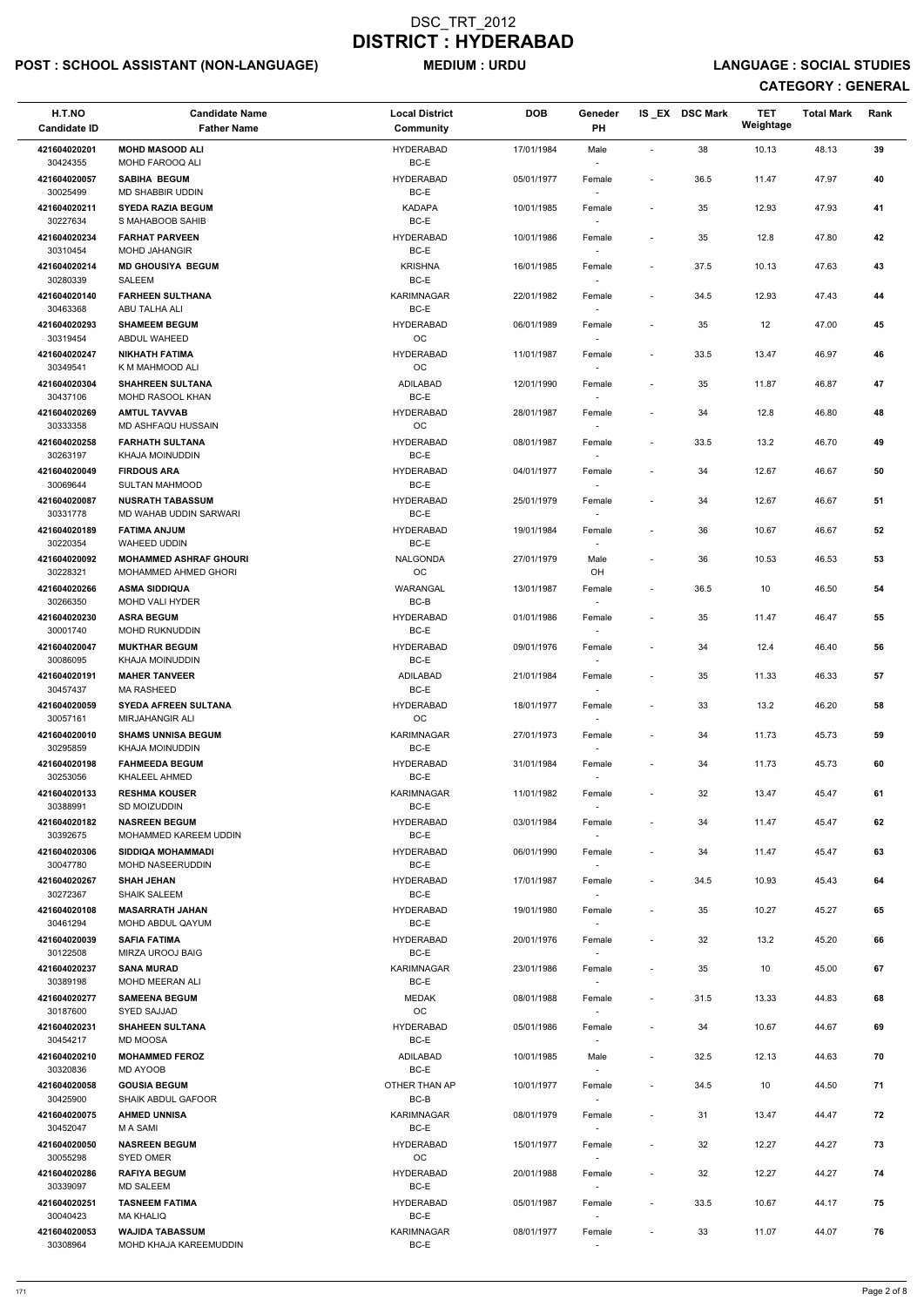# POST : SCHOOL ASSISTANT (NON-LANGUAGE) MEDIUM : URDU LANGUAGE : SOCIAL STUDIES

| H.T.NO<br><b>Candidate ID</b> | <b>Candidate Name</b><br><b>Father Name</b>             | <b>Local District</b><br><b>Community</b> | <b>DOB</b> | Geneder<br>PH                      |                              | IS_EX DSC Mark | <b>TET</b><br>Weightage | <b>Total Mark</b> | Rank |
|-------------------------------|---------------------------------------------------------|-------------------------------------------|------------|------------------------------------|------------------------------|----------------|-------------------------|-------------------|------|
| 421604020308<br>30464979      | <b>RIZWANA BEGUM</b><br><b>MOHD KHASIM</b>              | <b>HYDERABAD</b><br>BC-E                  | 05/01/1991 | Female                             |                              | 34             | 10                      | 44.00             | 77   |
| 421604020297                  | <b>SYEDA SALEHA SULTANA</b>                             | <b>NALGONDA</b>                           | 12/01/1989 | Female                             | $\overline{\phantom{a}}$     | 33             | 10.93                   | 43.93             | 78   |
| 30157173<br>421604020225      | SD SHOIBUDDIN SHAQUADRI<br><b>FAREEDA UNNISA</b>        | $BC-B$<br><b>HYDERABAD</b>                | 28/01/1986 | Female                             | $\overline{\phantom{a}}$     | 32             | 11.87                   | 43.87             | 79   |
| 30224074<br>421604020060      | MD GHOUSE MOHIDDIN SHARIF<br><b>GHOWER SULTANA</b>      | BC-E<br><b>HYDERABAD</b>                  | 25/01/1977 | $\overline{\phantom{a}}$<br>Female | $\overline{\phantom{a}}$     | 32.5           | 11.07                   | 43.57             | 80   |
| 30413777                      | MD SALEEMUDDIN GHORI                                    | BC-E                                      |            |                                    |                              |                |                         |                   |      |
| 421604020032<br>30072490      | <b>SALEEMUNNISA</b><br><b>MA AZEEM</b>                  | <b>HYDERABAD</b><br>BC-E                  | 06/01/1976 | Female<br>$\overline{\phantom{a}}$ | $\overline{\phantom{a}}$     | 31             | 12.53                   | 43.53             | 81   |
| 421604020295<br>30404624      | <b>FAREEDA BEGUM</b><br><b>ABDUL NABI</b>               | <b>HYDERABAD</b><br>BC-E                  | 12/01/1989 | Female                             | $\overline{\phantom{a}}$     | 32.5           | 10.93                   | 43.43             | 82   |
| 421604020151<br>30471926      | <b>AMENA HAFEEZ</b><br>MOHD ABDUL HAFEEZ                | <b>HYDERABAD</b><br>BC-E                  | 05/01/1982 | Female                             | $\overline{\phantom{a}}$     | 31             | 12.4                    | 43.40             | 83   |
| 421604020194<br>30291298      | <b>FARHATH PARVEEN</b><br>MD BADIUDDIN                  | WARANGAL<br>BC-E                          | 04/01/1984 | Female                             | $\qquad \qquad \blacksquare$ | 31.5           | 11.87                   | 43.37             | 84   |
| 421604020158                  | <b>MUNA BEGUM</b>                                       | <b>HYDERABAD</b>                          | 27/01/1983 | Female                             | $\overline{\phantom{a}}$     | 31             | 12.27                   | 43.27             | 85   |
| 30025036<br>421604020099      | YAHYA BIN HUSSAIN<br><b>SHAHINSHA BEGUM</b>             | BC-E<br><b>HYDERABAD</b>                  | 20/01/1980 | $\sim$<br>Female                   | $\overline{\phantom{a}}$     | 32             | 11.2                    | 43.20             | 86   |
| 30332397<br>421604020275      | MD FAREED UDDIN<br><b>SHANAZ BEGUM</b>                  | BC-E<br><b>HYDERABAD</b>                  | 20/01/1988 | Female                             | $\overline{\phantom{a}}$     | 30.5           | 12.67                   | 43.17             | 87   |
| 30254889<br>421604020301      | <b>WALI MOHAMMED</b><br><b>T SOGAIRA BANU</b>           | BC-E<br>ANANTHAPUR                        | 30/01/1989 | Female                             | $\overline{\phantom{a}}$     | 32.5           | 10.67                   | 43.17             | 88   |
| 30247454                      | T MOHAMMD SHAFI                                         | BC-E                                      |            | $\sim$                             |                              |                |                         |                   |      |
| 421604020073<br>30017688      | <b>TASNEEM BANU</b><br>SYED ANWAR                       | <b>HYDERABAD</b><br>OC                    | 12/01/1978 | Female                             | $\overline{\phantom{a}}$     | 31             | 12.13                   | 43.13             | 89   |
| 421604020147<br>30264534      | <b>DURDANA BEGUM</b><br>SYED MOHAMMED ALI               | <b>HYDERABAD</b><br>OC                    | 14/01/1982 | Female                             | $\overline{\phantom{a}}$     | 31             | 12.13                   | 43.13             | 90   |
| 421604020129                  | <b>ASMA FARHEEN FATIMA</b>                              | <b>HYDERABAD</b>                          | 03/01/1981 | Female                             | $\overline{\phantom{a}}$     | 31.5           | 11.6                    | 43.10             | 91   |
| 30302487<br>421604020259      | MOHD HAMZA<br><b>RIZWANA BEGUM</b>                      | BC-E<br><b>MEDAK</b>                      | 10/01/1987 | Female                             | $\overline{\phantom{a}}$     | 31             | 12                      | 43.00             | 92   |
| 30187275<br>421604020173      | MOHD KHAJA MIYAN<br><b>ASMA JABEEN</b>                  | OС<br><b>HYDERABAD</b>                    | 01/01/1984 | $\overline{\phantom{a}}$<br>Female | $\overline{\phantom{a}}$     | 32.5           | 10.4                    | 42.90             | 93   |
| 30332391<br>421604020012      | MD GHOUSE UDDIN<br><b>KHUTEJUL KUBRA</b>                | BC-E<br><b>NALGONDA</b>                   | 05/01/1973 | Female                             | $\overline{\phantom{a}}$     | 31             | 11.73                   | 42.73             | 94   |
| 30470198<br>421604020016      | MD JABBAR<br><b>WASEEM BEGUM</b>                        | BC-E<br><b>HYDERABAD</b>                  | 05/01/1974 | Female                             | $\overline{\phantom{a}}$     | 31             | 11.6                    | 42.60             | 95   |
| 30290575<br>421604020004      | LATE GULAM MOHD<br><b>MOHAMMADI BEGUM</b>               | BC-B<br><b>HYDERABAD</b>                  | 08/01/1972 | $\overline{\phantom{a}}$<br>Female | $\overline{\phantom{a}}$     | 30             | 12.53                   | 42.53             | 96   |
| 30093396                      | <b>MOHD SABER</b>                                       | BC-E                                      |            |                                    |                              |                |                         |                   |      |
| 421604020200<br>30442829      | <b>UZMA NIZAMI</b><br>MOHD KAZIM ALI NIZAMI             | <b>HYDERABAD</b><br>BC-E                  | 01/01/1984 | Female<br>$\overline{\phantom{a}}$ | $\overline{\phantom{a}}$     | 32.5           | 10                      | 42.50             | 97   |
| 421604020161<br>30316404      | <b>SHABANA BEGUM</b><br><b>MOHAMMED ASGAR</b>           | ADILABAD<br>BC-E                          | 17/01/1983 | Female                             | $\overline{\phantom{a}}$     | 31.5           | 10.93                   | 42.43             | 98   |
| 421604020107                  | <b>AYESHA BEGUM</b>                                     | <b>HYDERABAD</b>                          | 20/01/1980 | Female                             | $\overline{\phantom{a}}$     | 31             | 11.33                   | 42.33             | 99   |
| 30119555<br>421604020001      | <b>MOHD MAHBOOB ALI</b><br><b>TALAT JABEEN YASMEEN</b>  | BC-E<br>OTHER THAN AP                     | 09/01/1968 | Female                             | $\qquad \qquad \blacksquare$ | 30             | 12.27                   | 42.27             | 100  |
| 30052001                      | S SIRAJ UL HAQ QUADRI                                   | BC-E                                      |            |                                    |                              |                |                         |                   |      |
| 421604020063<br>30006997      | <b>AZEEZ UNNISA</b><br><b>ISAROOHULLAH</b>              | <b>HYDERABAD</b><br><b>OC</b>             | 24/01/1977 | Female<br>$\overline{\phantom{a}}$ | $\overline{\phantom{a}}$     | 30             | 12.27                   | 42.27             | 101  |
| 421604020217<br>30163850      | <b>AMATHUL MATHEEN FOUZIYA</b><br>MOHAMMED ABDUL JABBAR | <b>NALGONDA</b><br>BC-E                   | 04/01/1985 | Female                             | $\overline{\phantom{a}}$     | 31             | 11.2                    | 42.20             | 102  |
| 421604020187<br>30292697      | <b>SAFDAR SIDDIQUA</b><br><b>MD SHAREEF</b>             | <b>HYDERABAD</b><br>BC-B                  | 15/01/1984 | Female                             | $\overline{\phantom{a}}$     | 31.5           | 10.67                   | 42.17             | 103  |
| 421604020261<br>30331524      | <b>AZEEM ALI</b><br><b>MOHSIN ALI</b>                   | <b>HYDERABAD</b><br>BC-E                  | 12/01/1987 | Male<br>$\overline{\phantom{a}}$   | $\overline{\phantom{a}}$     | 32             | 10.13                   | 42.13             | 104  |
| 421604020244                  | <b>RAHAMATH BI KOSUVARIPALLI</b>                        | <b>CHITTOOR</b>                           | 22/01/1986 | Female                             | $\qquad \qquad \blacksquare$ | 31             | 11.07                   | 42.07             | 105  |
| 30472030<br>421604020024      | K SATTAR SAHEB<br><b>ISHRATH SULTANA</b>                | BC-E<br><b>HYDERABAD</b>                  | 10/01/1975 | Female                             | $\overline{\phantom{a}}$     | 30.5           | 11.47                   | 41.97             | 106  |
| 30093110<br>421604020015      | <b>SHAIK YOUSUF UDDIN</b><br><b>ZAKI UR RAHMAN</b>      | BC-E<br>ADILABAD                          | 01/01/1974 | Male                               | $\overline{\phantom{a}}$     | 31             | 10.93                   | 41.93             | 107  |
| 30282876                      | HAFEEZ UR RAHMAN                                        | BC-E                                      |            |                                    |                              |                |                         |                   |      |
| 421604020290<br>30243018      | <b>KHADEEJATUL KUBRA</b><br>MOHD LUQMAN UR RAHMAN       | WARANGAL<br>BC-E                          | 12/01/1988 | Female                             | $\overline{\phantom{a}}$     | 31             | 10.93                   | 41.93             | 108  |
| 421604020122                  | <b>GHOUSIA BEGUM</b>                                    | <b>HYDERABAD</b>                          | 17/01/1981 | Female                             | $\overline{\phantom{a}}$     | 31.5           | 10.4                    | 41.90             | 109  |
| 30443460<br>421604020080      | MD ASADULLAH KHAN<br><b>RAFILA BEGUM</b>                | $_{\rm OC}$<br><b>HYDERABAD</b>           | 25/01/1979 | OH<br>Female                       | $\qquad \qquad \blacksquare$ | 30.5           | 11.33                   | 41.83             | 110  |
| 30329853                      | KHAJA AMEEN ALI                                         | BC-E                                      |            | $\overline{\phantom{a}}$           |                              |                |                         |                   |      |
| 421604020243<br>30249593      | <b>SADIYA BEGUM</b><br>MOHD BIN FARHAN                  | <b>HYDERABAD</b><br>BC-E                  | 15/01/1986 | Female<br>$\overline{\phantom{a}}$ | $\overline{\phantom{a}}$     | 31             | 10.8                    | 41.80             | 111  |
| 421604020307<br>30407704      | <b>NISHAT FATHIMA</b><br>ABDUL SALEEM                   | KARIMNAGAR<br>BC-E                        | 02/01/1991 | Female<br>$\overline{\phantom{a}}$ | $\overline{\phantom{a}}$     | 31             | 10.8                    | 41.80             | 112  |
| 421604020144<br>30167397      | <b>G GHOUSIYA BEGUM</b><br><b>G KHADER BASHA</b>        | ANANTHAPUR<br>BC-E                        | 09/01/1982 | Female<br>$\overline{\phantom{a}}$ | $\overline{\phantom{a}}$     | 30             | 11.73                   | 41.73             | 113  |
| 421604020034                  | <b>FAHMEEDA BEGUM</b>                                   | <b>HYDERABAD</b>                          | 02/01/1976 | Female                             | $\overline{\phantom{a}}$     | 30.5           | 11.2                    | 41.70             | 114  |
| 30322617                      | T SHAFI UDDIN                                           | $BC-E$                                    |            |                                    |                              |                |                         |                   |      |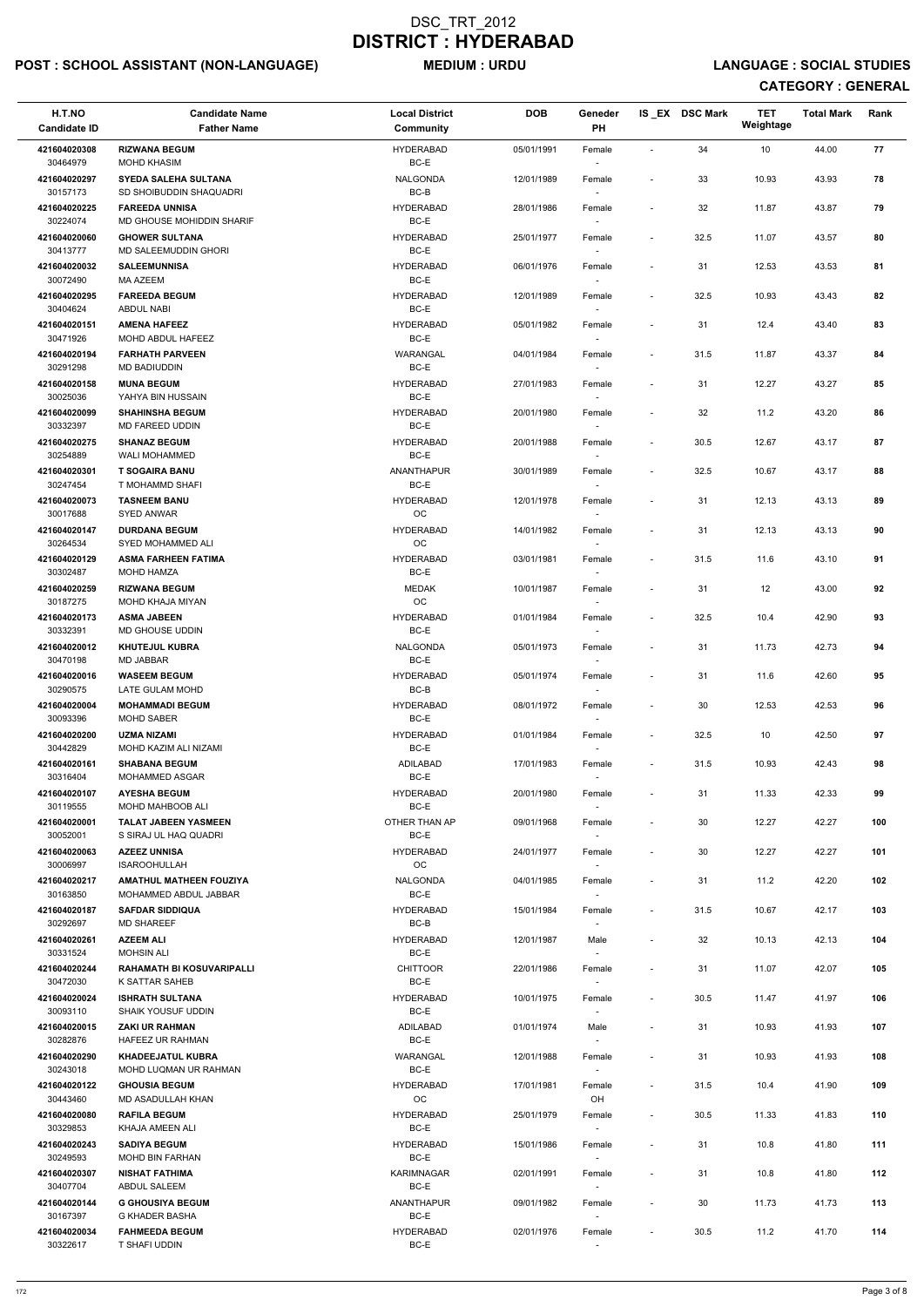# POST : SCHOOL ASSISTANT (NON-LANGUAGE) MEDIUM : URDU LANGUAGE : SOCIAL STUDIES

| H.T.NO<br><b>Candidate ID</b> | <b>Candidate Name</b><br><b>Father Name</b>           | <b>Local District</b><br>Community | <b>DOB</b> | Geneder<br>PH                      |                          | IS_EX DSC Mark | <b>TET</b><br>Weightage | <b>Total Mark</b> | Rank |
|-------------------------------|-------------------------------------------------------|------------------------------------|------------|------------------------------------|--------------------------|----------------|-------------------------|-------------------|------|
| 421604020088<br>30078491      | YASMEEN BEGUM<br><b>GULAM JEELANI</b>                 | <b>HYDERABAD</b><br>BC-E           | 15/01/1979 | Female                             | $\sim$                   | 30.5           | 11.2                    | 41.70             | 115  |
| 421604020054<br>30039888      | <b>ALIYA SULTANA</b><br>MIR ABDUL ALI                 | <b>HYDERABAD</b><br>OC             | 01/01/1977 | Female                             | $\overline{\phantom{a}}$ | 29.5           | 12.13                   | 41.63             | 116  |
| 421604020082<br>30111410      | <b>PARVEEN SULTANA</b><br>MOHD CHAND                  | <b>HYDERABAD</b><br>$BC-E$         | 06/01/1979 | Female                             | $\overline{\phantom{a}}$ | 30             | 11.6                    | 41.60             | 117  |
| 421604020065                  | <b>MOHD ABDUL JALEEL</b>                              | <b>HYDERABAD</b>                   | 09/01/1978 | Male                               | $\overline{\phantom{a}}$ | 31             | 10.53                   | 41.53             | 118  |
| 30260889<br>421604020205      | <b>MOHD ISMAIL</b><br><b>JEELANI BEGUM</b>            | BC-E<br><b>HYDERABAD</b>           | 06/01/1985 | Female                             | $\overline{a}$           | 31             | 10.53                   | 41.53             | 119  |
| 30279739                      | <b>MAHMOOD SHAREEF</b><br><b>NAZIA BEGUM</b>          | BC-E                               |            |                                    |                          |                |                         |                   |      |
| 421604020257<br>30042756      | SHAIK NAZEER AHMED                                    | <b>HYDERABAD</b><br>$BC-E$         | 27/01/1987 | Female                             | $\overline{\phantom{a}}$ | 31             | 10.53                   | 41.53             | 120  |
| 421604020246<br>30119885      | <b>ARSHIYA BEGUM</b><br>SYED GHULAM DASTAGIR          | <b>HYDERABAD</b><br>OC             | 02/01/1986 | Female                             | $\overline{\phantom{a}}$ | 29.5           | 12                      | 41.50             | 121  |
| 421604020224<br>30435190      | <b>NAJMA SULTANA</b><br>MD ABDUL RAHEEM               | <b>HYDERABAD</b><br>BC-E           | 15/01/1985 | Female<br>$\overline{\phantom{a}}$ | $\overline{\phantom{a}}$ | 28.5           | 12.93                   | 41.43             | 122  |
| 421604020027<br>30259762      | <b>HAFEEZUDDIN</b><br>YOUSUF UDDIN                    | <b>HYDERABAD</b>                   | 12/01/1975 | Male                               | $\overline{\phantom{a}}$ | 30             | 11.33                   | 41.33             | 123  |
| 421604020081                  | YASMEEN FATIMA                                        | BC-E<br><b>HYDERABAD</b>           | 31/01/1979 | Female                             | $\overline{\phantom{a}}$ | 30.5           | 10.8                    | 41.30             | 124  |
| 30067791<br>421604020229      | <b>GAYASUDDIN AHMED</b><br><b>MOHAMMADI BEGUM</b>     | BC-E<br><b>HYDERABAD</b>           | 17/01/1986 | Female                             | $\overline{\phantom{a}}$ | 30.5           | 10.8                    | 41.30             | 125  |
| 30074658                      | ABDUL HAMEED                                          | $BC-E$<br><b>HYDERABAD</b>         |            |                                    |                          |                |                         |                   |      |
| 421604020138<br>30447866      | <b>FIRDOUSE FATIMA</b><br>MOHD ABDUL QADER            | $BC-E$                             | 02/01/1982 | Female                             | $\overline{\phantom{a}}$ | 29             | 12.27                   | 41.27             | 126  |
| 421604020036<br>30422377      | <b>FAHEEM SULTANA</b><br>MOHD ZAHOOR ALI              | <b>HYDERABAD</b><br>BC-E           | 01/01/1976 | Female                             | $\overline{\phantom{a}}$ | 29.5           | 11.73                   | 41.23             | 127  |
| 421604020139<br>30338744      | <b>ASIYA BEGUN</b><br><b>MOHD YOUSUF</b>              | <b>HYDERABAD</b><br>BC-E           | 03/01/1982 | Female                             | $\overline{\phantom{a}}$ | 29.5           | 11.73                   | 41.23             | 128  |
| 421604020044                  | <b>ARSHIYA ANJUM</b>                                  | <b>HYDERABAD</b>                   | 01/01/1976 | Female                             | $\overline{\phantom{a}}$ | 30.5           | 10.67                   | 41.17             | 129  |
| 30460332<br>421604020066      | MIRZA MUSTAFA ALI BAIG<br><b>SAFIA SULTANA</b>        | BC-E<br><b>HYDERABAD</b>           | 25/01/1978 | Female                             | $\overline{\phantom{a}}$ | 30.5           | 10.67                   | 41.17             | 130  |
| 30245254<br>421604020091      | <b>MD MOINUDDIN</b><br><b>FAHMEEDA BANU</b>           | BC-E<br><b>HYDERABAD</b>           | 17/01/1979 | $\overline{\phantom{a}}$<br>Female |                          | 29             | 12.13                   | 41.13             | 131  |
| 30249313<br>421604020021      | MOHD MAHMOOD ALI<br><b>ZAREENA BEGUM</b>              | BC-E<br><b>HYDERABAD</b>           | 28/01/1974 | Female                             | $\overline{\phantom{a}}$ | 30.5           | 10.53                   | 41.03             | 132  |
| 30028286                      | M A SAMAD                                             | $BC-E$                             |            |                                    |                          |                |                         |                   |      |
| 421604020013<br>30099669      | <b>SHAIKA ZUBEDA</b><br><b>SK ABDUL KHADER</b>        | <b>HYDERABAD</b><br>BC-E           | 13/01/1973 | Female                             | $\overline{\phantom{a}}$ | 31             | 10                      | 41.00             | 133  |
| 421604020186<br>30280363      | <b>ARSHIYA BEGUM</b><br><b>GHULAM AHMED</b>           | <b>HYDERABAD</b><br>BC-E           | 26/01/1984 | Female                             | $\overline{\phantom{a}}$ | 29             | 12                      | 41.00             | 134  |
| 421604020125<br>30339919      | <b>ZAHEERUNNISA</b><br>MOHD RAFIUDDIN                 | WARANGAL<br>BC-E                   | 06/01/1981 | Female<br>$\overline{\phantom{a}}$ | $\overline{\phantom{a}}$ | 30             | 10.93                   | 40.93             | 135  |
| 421604020149<br>30240949      | <b>AYESHA BEGUM</b><br>M A MUQTADIR                   | HYDERABAD<br>BC-E                  | 24/01/1982 | Female                             | $\overline{a}$           | 30             | 10.93                   | 40.93             | 136  |
| 421604020177                  | <b>MOHAMMED NAYEEM ATHER</b>                          | <b>HYDERABAD</b>                   | 01/01/1984 | Male                               | $\overline{\phantom{a}}$ | 29             | 11.87                   | 40.87             | 137  |
| 30333371<br>421604020077      | MOHAMMED ABDUL SALEEM<br><b>NUZHAT SULTANA</b>        | BC-E<br>WARANGAL                   | 23/01/1979 | Female                             | $\blacksquare$           | 30.5           | 10.27                   | 40.77             | 138  |
| 30313741<br>421604020245      | <b>MD ATA UR RAHMAN</b><br><b>NUSRAT FARHANA</b>      | BC-E<br><b>HYDERABAD</b>           | 25/01/1986 | $\sim$<br>Female                   | $\overline{\phantom{a}}$ | 30.5           | 10.27                   | 40.77             | 139  |
| 30413046                      | <b>ABDUL KAREEM</b>                                   | BC-E                               |            | $\sim$                             |                          |                |                         |                   |      |
| 421604020097<br>30412290      | <b>AFREEN BANU</b><br>A A NAZEER SAHEB                | ANANTHAPUR<br>BC-E                 | 02/01/1980 | Female                             | $\overline{\phantom{a}}$ | 28.5           | 12.13                   | 40.63             | 140  |
| 421604020169<br>30330981      | <b>HAJRA KHATOON</b><br>HUSAIN KHAN SARDAR            | <b>HYDERABAD</b><br><b>OC</b>      | 03/01/1983 | Female                             | $\overline{\phantom{a}}$ | 28.5           | 12.13                   | 40.63             | 141  |
| 421604020152<br>30425941      | <b>SHAIK SHAFIQUR RAHMAN</b><br><b>SHAIK ABDULLHA</b> | <b>EAST GODAVARI</b><br>OC         | 18/01/1982 | Male                               | $\blacksquare$           | 27             | 13.6                    | 40.60             | 142  |
| 421604020083                  | <b>MARIYAZ</b>                                        | <b>KARIMNAGAR</b>                  | 12/01/1979 | Male                               | $\overline{\phantom{a}}$ | 30             | 10.53                   | 40.53             | 143  |
| 30261007<br>421604020156      | <b>MA BASITH</b><br><b>NUSRATH UNISA</b>              | BC-E<br><b>HYDERABAD</b>           | 10/01/1982 | $\overline{\phantom{a}}$<br>Female | $\overline{\phantom{a}}$ | 29.5           | 10.93                   | 40.43             | 144  |
| 30457029<br>421604020192      | <b>MOHD SHAREEF</b><br><b>MOHAMMED RAFEEQ AHMED</b>   | BC-E<br><b>HYDERABAD</b>           | 13/01/1984 | Male                               | $\overline{\phantom{a}}$ | 27             | 13.2                    | 40.20             | 145  |
| 30042766                      | <b>MOHAMMED OMAR</b>                                  | BC-E                               |            |                                    |                          |                |                         |                   |      |
| 421604020249<br>30332674      | <b>KAUSER BEGUM</b><br>AHMED HUSSAIN                  | <b>HYDERABAD</b><br>BC-E           | 16/01/1987 | Female                             | $\overline{\phantom{a}}$ | 29.5           | 10.67                   | 40.17             | 146  |
| 421604020037<br>30415669      | <b>ZAIBUNNISA BEGUM</b><br>MD MOINUDDIN KHAN          | <b>HYDERABAD</b><br>BC-E           | 15/01/1976 | Female<br>$\overline{\phantom{a}}$ | $\overline{\phantom{a}}$ | 30             | 10.13                   | 40.13             | 147  |
| 421604020105<br>30170351      | <b>ASIYA SULTANA</b><br><b>MOHD SARWAR AHMED</b>      | <b>HYDERABAD</b><br>BC-E           | 14/01/1980 | Female                             | $\overline{\phantom{a}}$ | 30             | 10.13                   | 40.13             | 148  |
| 421604020042                  | <b>SYEDA TAHSEEN ARA</b>                              | <b>HYDERABAD</b>                   | 02/01/1976 | Female                             | $\overline{\phantom{a}}$ | 29.5           | 10.53                   | 40.03             | 149  |
| 30103495<br>421604020303      | SYED HABEEB<br><b>SUFIA BAND</b>                      | ОC<br><b>HYDERABAD</b>             | 08/01/1989 | OH<br>Female                       | $\overline{\phantom{a}}$ | 29.5           | 10.53                   | 40.03             | 150  |
| 30155563<br>421604020279      | MOHD LATEEF UDDIN<br><b>MOHD AFROZE HUSSAIN</b>       | BC-E<br>NALGONDA                   | 20/01/1988 | $\overline{\phantom{a}}$           | $\overline{\phantom{m}}$ |                |                         | 40.00             | 151  |
| 30341356                      | JANI MIYA                                             | BC-E                               |            | Male<br>$\overline{\phantom{a}}$   |                          | 30             | 10                      |                   |      |
| 421604020206<br>30114179      | <b>RAZIA SULTANA</b><br>MOHD MOIZUDDIN                | <b>HYDERABAD</b><br>BC-E           | 26/01/1985 | Female                             | $\overline{a}$           | 29             | 10.93                   | 39.93             | 152  |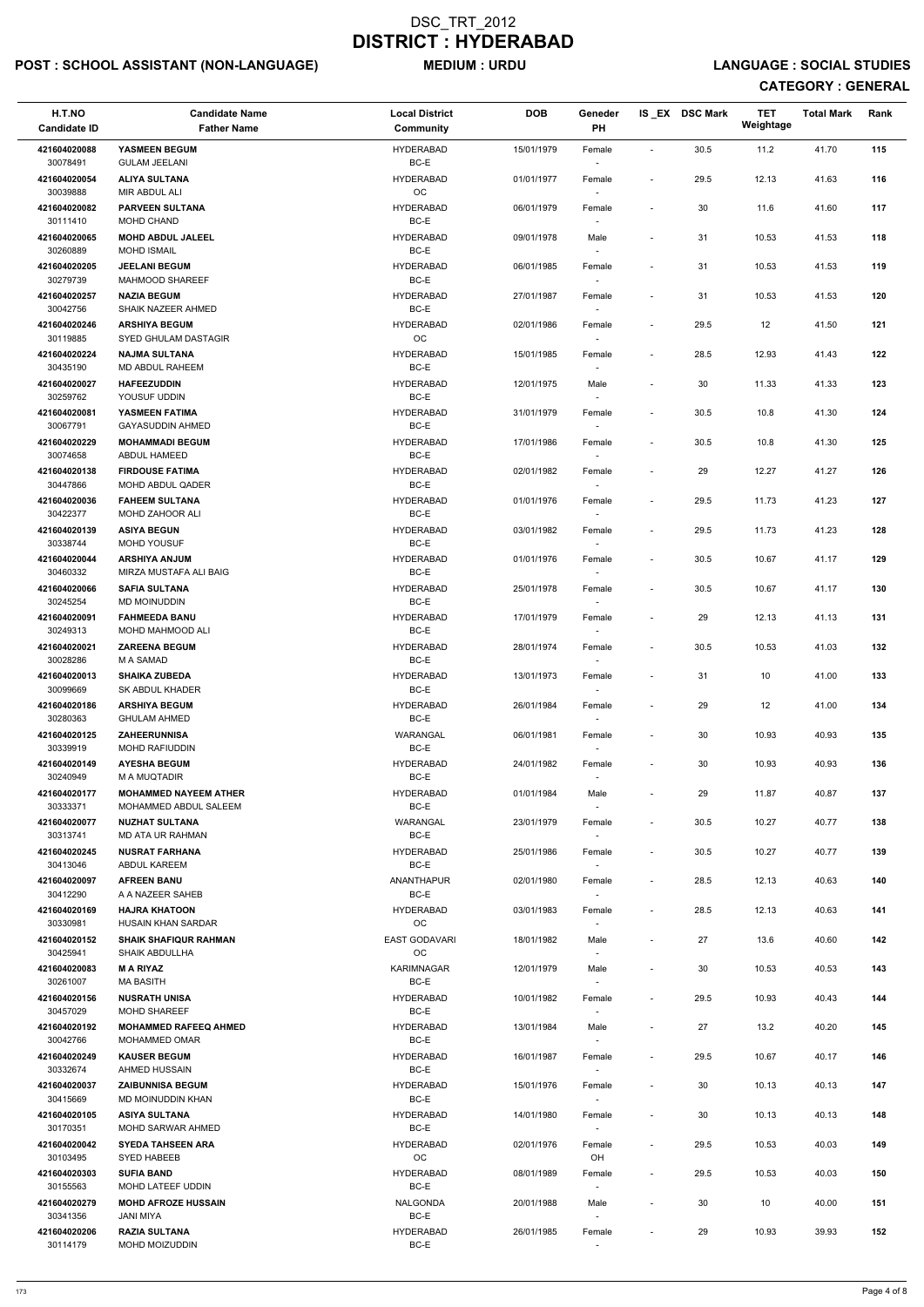# POST : SCHOOL ASSISTANT (NON-LANGUAGE) MEDIUM : URDU LANGUAGE : SOCIAL STUDIES

| H.T.NO<br><b>Candidate ID</b> | <b>Candidate Name</b><br><b>Father Name</b>        | <b>Local District</b><br>Community | <b>DOB</b> | Geneder<br>PH                      |                          | IS_EX DSC Mark | <b>TET</b><br>Weightage | <b>Total Mark</b> | Rank |
|-------------------------------|----------------------------------------------------|------------------------------------|------------|------------------------------------|--------------------------|----------------|-------------------------|-------------------|------|
| 421604020240<br>30143840      | <b>MOHAMMED SAAD</b><br>MOHAMMED AYAZ              | <b>HYDERABAD</b><br>BC-E           | 16/01/1986 | Male                               | $\overline{a}$           | 29             | 10.93                   | 39.93             | 153  |
| 421604020288<br>30327847      | <b>NAZIA BANU</b><br>MANZOOR AHMED                 | <b>MEDAK</b><br>BC-E               | 05/01/1988 | Female                             | $\overline{\phantom{a}}$ | 29             | 10.93                   | 39.93             | 154  |
| 421604020018                  | <b>FARHANA BEGUM</b>                               | <b>HYDERABAD</b>                   | 01/01/1974 | Female                             | $\overline{\phantom{a}}$ | 29.5           | 10.4                    | 39.90             | 155  |
| 30095395<br>421604020071      | M A HAKEEM<br><b>MOHD ASAD</b>                     | BC-B<br><b>HYDERABAD</b>           | 11/01/1978 | Male                               | $\overline{\phantom{a}}$ | 28             | 11.87                   | 39.87             | 156  |
| 30318603                      | PEER MOHAMMED                                      | BC-E                               |            |                                    |                          |                |                         |                   |      |
| 421604020113<br>30278349      | <b>SHAKEELA PARVEEN</b><br>M A WAHAB               | WARANGAL<br>BC-E                   | 20/01/1980 | Female<br>$\sim$                   | $\overline{\phantom{a}}$ | 28.5           | 11.33                   | 39.83             | 157  |
| 421604020052<br>30032550      | <b>AZEEZA BEGUM</b><br><b>SYED YOUSUF</b>          | <b>HYDERABAD</b><br>OC             | 28/01/1977 | Female                             | $\overline{\phantom{a}}$ | 27.5           | 12.13                   | 39.63             | 158  |
| 421604020085<br>30129098      | <b>SAYEEDA BEGUM</b><br>MOHD RAHAMATHULLA KHAN     | <b>KARIMNAGAR</b><br>BC-E          | 12/01/1979 | Female                             | $\overline{\phantom{a}}$ | 27.5           | 12.13                   | 39.63             | 159  |
| 421604020253<br>30411083      | <b>ASFIA SULTANA</b><br>G KHAJA MAQDOOM HUSSAINI   | <b>KARIMNAGAR</b><br>BC-E          | 02/01/1987 | Female                             | $\overline{\phantom{a}}$ | 28             | 11.6                    | 39.60             | 160  |
| 421604020148                  | <b>ANEES FATIMA</b>                                | <b>HYDERABAD</b>                   | 15/01/1982 | Female                             | $\overline{\phantom{a}}$ | 27             | 12.53                   | 39.53             | 161  |
| 30249991<br>421604020300      | MOHAMMED JAHANGIR<br><b>RUMA ANJUM</b>             | BC-E<br><b>HYDERABAD</b>           | 16/01/1989 | $\sim$<br>Female                   | $\overline{\phantom{a}}$ | 29             | 10.53                   | 39.53             | 162  |
| 30164194<br>421604020079      | MOHD NIZAMUDDIN<br><b>AZRA TABASSUM</b>            | BC-E<br>NIZAMABAD                  | 17/01/1979 | Female                             | $\overline{\phantom{a}}$ | 29.5           | 10                      | 39.50             | 163  |
| 30466127<br>421604020184      | MD GHOUSE UDDIN AHMED<br><b>SHAHANA BEGUM</b>      | BC-E<br><b>HYDERABAD</b>           | 21/01/1984 | Female                             | $\overline{\phantom{a}}$ | 29.5           | 10                      | 39.50             | 164  |
| 30219521                      | MOHD JAFFER ALI                                    | BC-E                               |            | $\sim$                             |                          |                |                         |                   |      |
| 421604020218<br>30331949      | <b>ARSHIA BEGUM</b><br>SYED HASSAN UDDIN           | <b>HYDERABAD</b><br><b>OC</b>      | 21/01/1985 | Female                             | $\overline{\phantom{a}}$ | 27.5           | 12                      | 39.50             | 165  |
| 421604020045<br>30281770      | <b>MIRZA OSMAN BAIG</b><br>MIRZA MOHD BAIG         | <b>HYDERABAD</b><br><b>OC</b>      | 09/01/1976 | Male<br>OH                         | $\overline{\phantom{a}}$ | 28.5           | 10.93                   | 39.43             | 166  |
| 421604020020                  | <b>SHAMEEM BEGUM</b>                               | <b>HYDERABAD</b>                   | 03/01/1974 | Female                             | $\overline{\phantom{a}}$ | 27             | 12.4                    | 39.40             | 167  |
| 30066343<br>421604020183      | <b>HAYATH ALI</b><br><b>RAFATH SULTANA</b>         | BC-E<br>HYDERABAD                  | 15/01/1984 | Female                             | $\overline{\phantom{a}}$ | 27.5           | 11.87                   | 39.37             | 168  |
| 30056396<br>421604020180      | MOHAMMED JAHANGIR ALI<br><b>TAHERA BEGUM</b>       | BC-E<br><b>HYDERABAD</b>           | 10/01/1984 | Female                             | $\overline{\phantom{a}}$ | 28.5           | 10.8                    | 39.30             | 169  |
| 30292035<br>421604020069      | KHAJA YOUSUF HUSSAIN<br><b>SHAHEDA BEGUM</b>       | BC-E<br>ADILABAD                   | 25/01/1978 | Female                             | $\overline{\phantom{a}}$ | 29             | 10.27                   | 39.27             | 170  |
| 30428358                      | <b>SYED SADIQ HUSSAIN</b>                          | BC-E                               |            |                                    |                          |                |                         |                   |      |
| 421604020098<br>30326410      | <b>AKBARI BEGUM</b><br><b>MD YOUSUF ALI</b>        | <b>HYDERABAD</b><br>BC-E           | 13/01/1980 | Female<br>$\overline{\phantom{a}}$ | $\overline{\phantom{a}}$ | 27             | 12.27                   | 39.27             | 171  |
| 421604020134<br>30409644      | <b>NUSRATH UL LATEEF</b><br><b>SYED SARWAR</b>     | <b>HYDERABAD</b><br>BC-E           | 22/01/1982 | Female<br>$\overline{\phantom{a}}$ | $\overline{\phantom{a}}$ | 29             | 10.27                   | 39.27             | 172  |
| 421604020276<br>30229716      | <b>ATIYA FIRDOSE</b><br>M A HAKEEM                 | ADILABAD<br>BC-E                   | 06/01/1988 | Female<br>$\overline{\phantom{a}}$ | $\overline{\phantom{a}}$ | 29             | 10.27                   | 39.27             | 173  |
| 421604020163                  | <b>M A MAJEED</b>                                  | ADILABAD                           | 12/01/1983 | Male                               | $\overline{\phantom{a}}$ | 28             | 11.2                    | 39.20             | 174  |
| 30440846<br>421604020204      | <b>MA BASEER</b><br><b>FARHAT FATIMA</b>           | BC-E<br><b>HYDERABAD</b>           | 12/01/1985 |                                    | $\overline{\phantom{a}}$ | 28             | 11.2                    | 39.20             | 175  |
| 30457194                      | MOHD SIDDIQ                                        | BC-E                               |            | Female                             |                          |                |                         |                   |      |
| 421604020254<br>30264455      | <b>MOHD SHAHID ALI</b><br>MOHD YOUSUF ALI          | <b>KARIMNAGAR</b><br>BC-E          | 06/01/1987 | Male                               | $\overline{\phantom{a}}$ | 28.5           | 10.67                   | 39.17             | 176  |
| 421604020043<br>30390020      | <b>GHULAM AHMED QUADRI</b><br><b>GULAM SAMDANI</b> | <b>HYDERABAD</b><br>BC-B           | 10/01/1976 | Male<br>$\sim$                     | $\overline{\phantom{a}}$ | 27             | 12.13                   | 39.13             | 177  |
| 421604020239<br>30317895      | <b>SHAMEEM BEGUM</b><br><b>MOHD MAULANA</b>        | <b>HYDERABAD</b><br>BC-E           | 15/01/1986 | Female                             | $\blacksquare$           | 29             | 10.13                   | 39.13             | 178  |
| 421604020299                  | <b>NAZIA BEGUM</b>                                 | <b>HYDERABAD</b>                   | 06/01/1989 | Female                             | $\overline{\phantom{a}}$ | 28             | 11.07                   | 39.07             | 179  |
| 30471771<br>421604020260      | MOHD SOOFI<br><b>T ASMA</b>                        | BC-E<br>ANANTHAPUR                 | 10/01/1987 | Female                             | $\overline{\phantom{a}}$ | 28.5           | 10.53                   | 39.03             | 180  |
| 30318773<br>421604020185      | T NISAR AHAMMED<br><b>MUNEER UNNISA</b>            | BC-E<br><b>MAHABUBNAGAR</b>        | 25/01/1984 | $\sim$<br>Female                   | $\overline{\phantom{a}}$ | 28.5           | 10.4                    | 38.90             | 181  |
| 30331269                      | SYED RIYAZ ALI                                     | BC-E                               |            | $\sim$                             |                          |                |                         |                   |      |
| 421604020220<br>30407934      | <b>ATIKA NAZIA</b><br><b>MOHD SADIQ HUSSAIN</b>    | <b>HYDERABAD</b><br>BC-E           | 09/01/1985 | Female<br>$\sim$                   | $\overline{\phantom{a}}$ | 28.5           | 10.4                    | 38.90             | 182  |
| 421604020103<br>30437633      | YASMEEN SULTANA<br><b>SHAIK DAUD</b>               | ADILABAD<br>BC-E                   | 12/01/1980 | Female                             | $\overline{\phantom{a}}$ | 28.5           | 10.27                   | 38.77             | 183  |
| 421604020228                  | <b>ARSHIA SULTANA</b>                              | <b>KARIMNAGAR</b>                  | 01/01/1986 | Female                             | $\sim$                   | 28.5           | 10.27                   | 38.77             | 184  |
| 30411161                      | G KHAJA MAQDOOM HUSSAINI                           | BC-E                               |            |                                    |                          |                |                         |                   |      |
| 421604020302<br>30041465      | <b>ZAREENA BEGUM</b><br>MD ABDUL RAHEEM            | HYDERABAD<br>BC-E                  | 10/01/1989 | Female<br>$\overline{\phantom{a}}$ | $\overline{\phantom{a}}$ | 28.5           | 10.27                   | 38.77             | 185  |
| 421604020022<br>30248298      | <b>MUHEEB FATIMA</b><br>MD MOHIUDDIN               | HYDERABAD<br>BC-E                  | 02/01/1975 | Female                             | $\overline{\phantom{a}}$ | 27.5           | 11.2                    | 38.70             | 186  |
| 421604020294<br>30068875      | <b>RESHMA BEGUM</b><br>LATE SHAIK ABDUL JABBAR     | <b>HYDERABAD</b><br>BC-E           | 10/01/1989 | Female<br>$\overline{\phantom{a}}$ | $\blacksquare$           | 28.5           | 10.13                   | 38.63             | 187  |
| 421604020131                  | <b>NASREEN BEGUM</b>                               | HYDERABAD                          | 15/01/1981 | Female                             | $\overline{\phantom{a}}$ | 27             | 11.6                    | 38.60             | 188  |
| 30319085<br>421604020104      | <b>SHAIK HUSSAIN</b><br><b>PARVEEN BEGUM</b>       | BC-E<br><b>HYDERABAD</b>           | 15/01/1980 | $\overline{\phantom{a}}$<br>Female | $\overline{\phantom{a}}$ | 27.5           | 11.07                   | 38.57             | 189  |
| 30068578<br>421604020241      | PASHA MD<br><b>SHAIK RABIYA BASRI</b>              | BC-E<br><b>PRAKASAM</b>            | 20/01/1986 | $\sim$<br>Female                   | $\overline{\phantom{a}}$ | 27.5           | 11.07                   | 38.57             | 190  |
| 30221170                      | SHAIK ABDUL JABBAR                                 | BC-E                               |            |                                    |                          |                |                         |                   |      |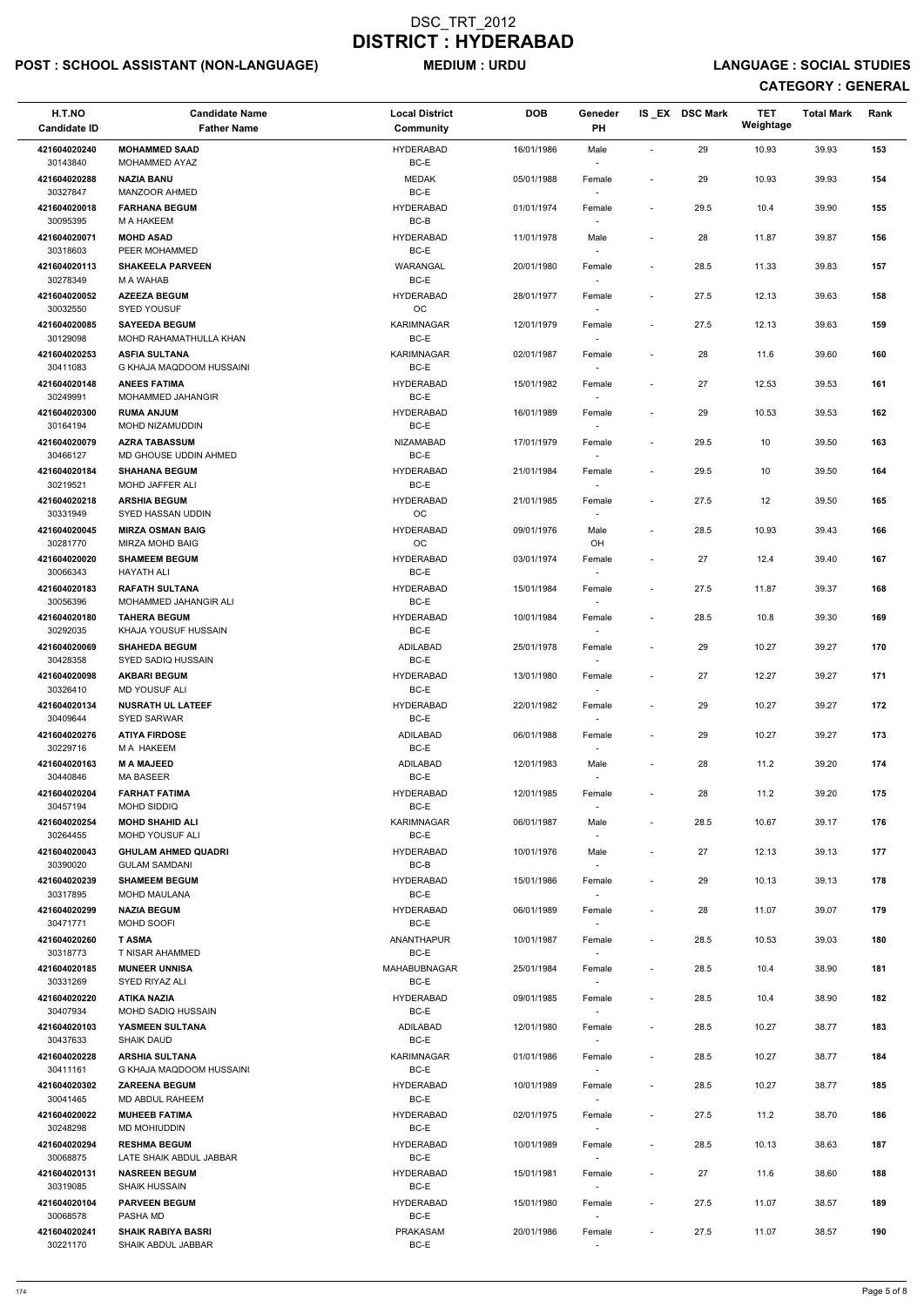# POST : SCHOOL ASSISTANT (NON-LANGUAGE) MEDIUM : URDU LANGUAGE : SOCIAL STUDIES

| H.T.NO<br><b>Candidate ID</b> | <b>Candidate Name</b><br><b>Father Name</b>             | <b>Local District</b><br><b>Community</b> | <b>DOB</b> | Geneder<br>PH                      |                          | IS_EX DSC Mark | <b>TET</b><br>Weightage | <b>Total Mark</b> | Rank |
|-------------------------------|---------------------------------------------------------|-------------------------------------------|------------|------------------------------------|--------------------------|----------------|-------------------------|-------------------|------|
| 521604020001<br>30462800      | <b>C MAHABOOB BASHA</b><br>C MAHABOOB SHAREEF           | <b>HYDERABAD</b><br>BC-A                  | 15/01/1988 | Male                               | $\overline{\phantom{a}}$ | 27.5           | 11.07                   | 38.57             | 191  |
| 421604020174<br>30441842      | <b>NAFEES SULTANA</b><br><b>MOHD WAJED</b>              | <b>MEDAK</b><br>BC-E                      | 01/01/1984 | Female                             | $\overline{\phantom{a}}$ | 27.5           | 10.93                   | 38.43             | 192  |
| 421604020212                  | <b>SHAHJAHAN BEGUM</b>                                  | <b>HYDERABAD</b>                          | 11/01/1985 | Female                             | $\overline{\phantom{a}}$ | 28             | 10.4                    | 38.40             | 193  |
| 30395671<br>421604020221      | MOHD ABDUL RASHEED<br><b>BASHEER UNNISA BEGUM</b>       | BC-E<br><b>HYDERABAD</b>                  | 31/01/1985 | $\overline{\phantom{a}}$<br>Female | $\overline{\phantom{a}}$ | 28             | 10.4                    | 38.40             | 194  |
| 30369054                      | MOHD HYDER ALI KHAN                                     | BC-E                                      |            |                                    |                          |                |                         |                   |      |
| 421604020250                  | <b>ARIFA BEGUM</b>                                      | <b>HYDERABAD</b>                          | 01/01/1987 | Female                             | $\overline{\phantom{a}}$ | 27.5           | 10.8                    | 38.30             | 195  |
| 30253900<br>421604020030      | <b>WALI MOHAMMED</b><br><b>SHAHEEN BEGUM</b>            | BC-E<br><b>HYDERABAD</b>                  | 01/01/1976 | $\sim$<br>Female                   | $\overline{\phantom{a}}$ | 27             | 11.2                    | 38.20             | 196  |
| 30055901<br>421604020126      | SYED MUSHTAQ HUSSAIN<br><b>NAJAMUNNISA</b>              | OC<br><b>HYDERABAD</b>                    | 16/01/1981 | OH<br>Female                       | $\overline{\phantom{a}}$ | 26             | 12.13                   | 38.13             | 197  |
| 30158673                      | MOHD RIYASATH ALI                                       | BC-E                                      |            |                                    |                          |                |                         |                   |      |
| 421604020026<br>30083636      | <b>TAJ UNNISA</b><br>MOHD MOULANA                       | <b>HYDERABAD</b><br>BC-E                  | 18/01/1975 | Female<br>$\overline{\phantom{a}}$ | $\overline{\phantom{a}}$ | 26.5           | 11.6                    | 38.10             | 198  |
| 421604020130                  | <b>REHAMATHUNNISA</b>                                   | <b>KRISHNA</b>                            | 06/01/1981 | Female                             | $\overline{\phantom{a}}$ | 27.5           | 10.53                   | 38.03             | 199  |
| 30456739<br>421604020227      | ABDUL GAFOOR<br><b>ABDUL KAREEM</b>                     | BC-E<br>ADILABAD                          | 17/01/1986 | Male                               | $\overline{\phantom{a}}$ | 27.5           | 10.53                   | 38.03             | 200  |
| 30332702                      | ABDUL WAHEED                                            | BC-E                                      |            |                                    |                          |                |                         |                   |      |
| 421604020062<br>30290392      | <b>ASRA FATIMA</b><br>AHMED ABDUL QADER                 | <b>HYDERABAD</b><br>BC-E                  | 05/01/1977 | Female                             | $\overline{\phantom{a}}$ | 28             | 10                      | 38.00             | 201  |
| 421604020114                  | <b>SADIA BEGUM</b>                                      | <b>HYDERABAD</b>                          | 25/01/1980 | Female                             | $\overline{\phantom{a}}$ | 28             | $10\,$                  | 38.00             | 202  |
| 30425453<br>421604020219      | MOHAMMED YOUSUF HUSSAIN<br><b>MOHD SAJID HUSSAIN</b>    | BC-E<br><b>HYDERABAD</b>                  | 05/01/1985 | Male                               | $\overline{\phantom{a}}$ | 28             | $10\,$                  | 38.00             | 203  |
| 30414614                      | MOHD ZAHID HUSSAIN                                      | BC-E                                      |            |                                    |                          |                |                         |                   |      |
| 421604020298<br>30317307      | <b>FOUZIA FATIMA</b><br>MOHAMMED ZAKIR                  | <b>HYDERABAD</b><br>BC-E                  | 18/01/1989 | Female                             | $\overline{\phantom{a}}$ | 28             | 10                      | 38.00             | 204  |
| 421604020014                  | <b>MD AKRAM TAYYEB</b>                                  | <b>HYDERABAD</b>                          | 08/01/1974 | Male                               | $\overline{\phantom{a}}$ | 26.5           | 11.33                   | 37.83             | 205  |
| 30459339<br>421604020193      | MD TAYYEB ALI RAZVI<br><b>FAIYAZ UDDIN</b>              | BC-E<br><b>HYDERABAD</b>                  | 01/01/1984 | OH<br>Male                         | $\overline{\phantom{a}}$ | 27             | 10.67                   | 37.67             | 206  |
| 30434701                      | MOHD SADUDDIN                                           | BC-E                                      |            |                                    |                          |                |                         |                   |      |
| 421604020031<br>30248344      | <b>SHABANA</b><br><b>MAQDUM ALI</b>                     | <b>HYDERABAD</b><br>BC-E                  | 01/01/1976 | Female                             | $\overline{\phantom{a}}$ | 27.5           | 10.13                   | 37.63             | 207  |
| 421604020238<br>30467268      | <b>SUMERA RAHMAN</b><br>MOHD FAZAL UR REHMAN            | <b>HYDERABAD</b><br>BC-E                  | 14/01/1986 | Female                             | $\overline{\phantom{a}}$ | 27             | 10.53                   | 37.53             | 208  |
| 421604020033                  | <b>ZUBEDA TARANNUM</b>                                  | <b>HYDERABAD</b>                          | 28/01/1976 | Female                             | $\overline{\phantom{a}}$ | 25.5           | 12                      | 37.50             | 209  |
| 30248841<br>421604020143      | <b>MOHAMMED KAZIM</b><br><b>SIDDIQUA AFREEN</b>         | BC-E<br><b>HYDERABAD</b>                  | 15/01/1982 | $\overline{\phantom{a}}$<br>Female | $\overline{\phantom{a}}$ | 27.5           | 10                      | 37.50             | 210  |
| 30468816<br>421604020124      | M A RAZZAQ<br><b>MD MAHMOOD HUSSAIN</b>                 | BC-E<br><b>HYDERABAD</b>                  | 15/01/1981 | Male                               | $\overline{\phantom{a}}$ | 26             | 11.47                   | 37.47             | 211  |
| 30332004                      | MD MAQDOOM HUSSAIN                                      | BC-E                                      |            | $\sim$                             |                          |                |                         |                   |      |
| 421604020178<br>30323348      | <b>AHMED ALI</b><br>MOHD AFZAL ALI                      | <b>HYDERABAD</b><br>BC-E                  | 05/01/1984 | Male                               | $\overline{\phantom{a}}$ | 26             | 11.2                    | 37.20             | 212  |
| 421604020121                  | <b>TABASSUM JAHAN</b>                                   | <b>HYDERABAD</b>                          | 12/01/1981 | Female                             | $\overline{\phantom{a}}$ | 26.5           | 10.67                   | 37.17             | 213  |
| 30148207<br>421604020132      | SHAIK ABDUL HAI<br><b>ZAKERA ISMAIL</b>                 | BC-E<br><b>HYDERABAD</b>                  | 26/01/1981 | Female                             | $\overline{\phantom{a}}$ | 27             | 10.13                   | 37.13             | 214  |
| 30037475                      | <b>MD ISMAIL</b>                                        | BC-E                                      |            | $\sim$                             |                          |                |                         |                   |      |
| 421604020207<br>30257583      | <b>NAZIA</b><br><b>G ABDUL SUBHAN</b>                   | <b>HYDERABAD</b><br>BC-E                  | 01/01/1985 | Female<br>$\sim$                   | $\overline{\phantom{a}}$ | 26             | 11.07                   | 37.07             | 215  |
| 421604020084<br>30259072      | <b>NAZIMA FAROOQI</b><br>RAZZAK HUSSAIN FAROOQI         | <b>HYDERABAD</b><br>BC-E                  | 12/01/1979 | Female                             | $\overline{\phantom{a}}$ | 26.5           | 10.53                   | 37.03             | 216  |
| 421604020007                  | <b>IQBAL REHANA</b>                                     | <b>HYDERABAD</b>                          | 16/01/1973 | Female                             | $\overline{\phantom{a}}$ | 29             | 8                       | 37.00             | 217  |
| 30443837                      | MIR YASEEN ALI                                          | <b>OC</b>                                 |            | OH                                 |                          |                |                         |                   |      |
| 421604020109<br>30443487      | <b>NAEEMA</b><br>MOHAMMED ABOOD                         | <b>HYDERABAD</b><br>BC-E                  | 19/01/1980 | Female<br>$\sim$                   | $\overline{\phantom{a}}$ | 25             | 12                      | 37.00             | 218  |
| 421604020278<br>30061247      | <b>NUZHAT FARHANA</b><br>ABDUL KAREEM                   | <b>HYDERABAD</b><br>BC-E                  | 10/01/1988 | Female<br>$\sim$                   | $\overline{\phantom{a}}$ | 26.5           | 10.27                   | 36.77             | 219  |
| 421604020287                  | <b>YASMEEN</b>                                          | WARANGAL                                  | 23/01/1988 | Female                             | $\blacksquare$           | 26.5           | 10.27                   | 36.77             | 220  |
| 30223237                      | MD NASEERUDDIN                                          | BC-E                                      |            |                                    |                          |                |                         |                   |      |
| 421604020289<br>30455648      | <b>MD FAYAZ UR RAHMAN</b><br>MOHD AIJAZ HUSSAIN         | <b>ADILABAD</b><br>BC-E                   | 07/01/1988 | Male                               | $\overline{\phantom{a}}$ | 26.5           | 10.27                   | 36.77             | 221  |
| 421604020040                  | <b>MAJIDA SULTANA</b>                                   | <b>HYDERABAD</b>                          | 24/01/1976 | Female                             | $\overline{\phantom{a}}$ | 25             | 11.73                   | 36.73             | 222  |
| 30405268<br>421604020072      | MOHD ZAHEER AHMED<br><b>SHEERIN PARVEEN</b>             | BC-E<br><b>KARIMNAGAR</b>                 | 02/01/1978 | Female                             | $\overline{\phantom{a}}$ | 25.5           | 11.2                    | 36.70             | 223  |
| 30325679                      | M A WAHEED                                              | BC-E                                      |            | $\overline{\phantom{a}}$           |                          |                |                         |                   |      |
| 421604020008<br>30286535      | <b>SHAHEEN BEGUM</b><br>MOHD SIDDIQ                     | <b>HYDERABAD</b><br>BC-E                  | 06/01/1973 | Female                             | $\overline{\phantom{a}}$ | 26             | 10.67                   | 36.67             | 224  |
| 421604020029<br>30275745      | <b>HAFIZ MOHD ABDUL HAKEEM AHMED</b><br>MOHD ABDUL AZIZ | <b>HYDERABAD</b><br>BC-E                  | 21/01/1975 | Male<br>$\overline{\phantom{a}}$   | $\blacksquare$           | 26             | 10.67                   | 36.67             | 225  |
| 421604020056                  | <b>SHAHANA NASREEN</b>                                  | NALGONDA                                  | 17/01/1977 | Female                             | $\overline{\phantom{a}}$ | 26.5           | 10                      | 36.50             | 226  |
| 30325268<br>421604020223      | AHMED BURHAN SHAREEF<br><b>MISBAH TASLEEM</b>           | BC-E<br><b>KARIMNAGAR</b>                 | 12/01/1985 | $\overline{\phantom{a}}$           | $\overline{\phantom{a}}$ | 26             | 10.4                    | 36.40             | 227  |
| 30441698                      | <b>MD SHOUKATH ALI</b>                                  | BC-E                                      |            | Female<br>$\overline{\phantom{a}}$ |                          |                |                         |                   |      |
| 421604020274<br>30398594      | P SHUBHA CHAITRA<br>P RAMAKRISHNA RAJU                  | <b>HYDERABAD</b><br>BC-D                  | 25/01/1988 | Female                             | $\overline{\phantom{a}}$ | 26             | 10.27                   | 36.27             | 228  |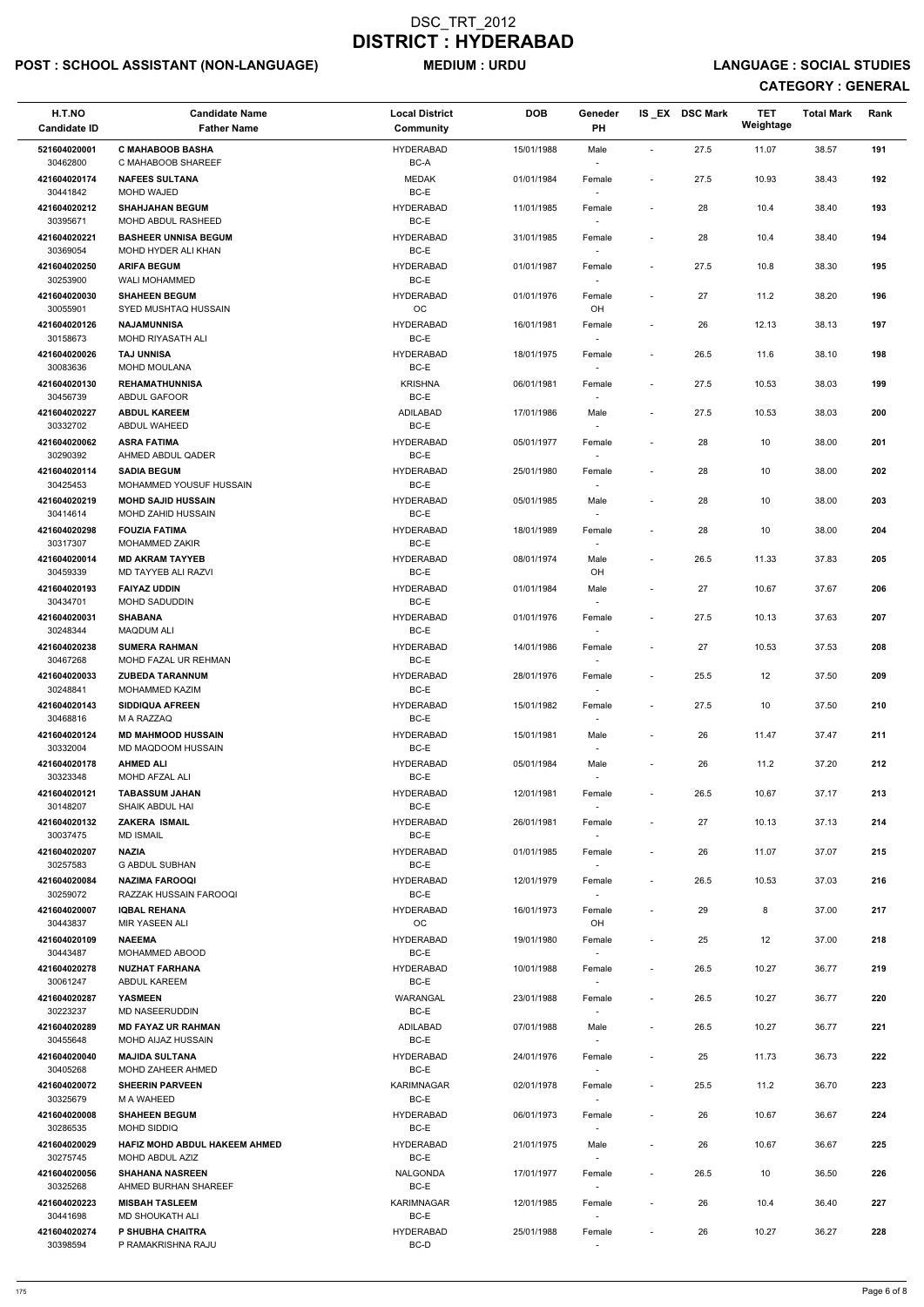# POST : SCHOOL ASSISTANT (NON-LANGUAGE) MEDIUM : URDU LANGUAGE : SOCIAL STUDIES

| H.T.NO<br><b>Candidate ID</b> | <b>Candidate Name</b><br><b>Father Name</b>               | <b>Local District</b><br>Community | <b>DOB</b> | Geneder<br><b>PH</b>             |                          | IS EX DSC Mark | <b>TET</b><br>Weightage | <b>Total Mark</b> | Rank |
|-------------------------------|-----------------------------------------------------------|------------------------------------|------------|----------------------------------|--------------------------|----------------|-------------------------|-------------------|------|
| 421604020181                  | <b>AHMADI BEGUM</b>                                       | <b>HYDERABAD</b>                   | 21/01/1984 | Female                           | $\blacksquare$           | 27             | 9.07                    | 36.07             | 229  |
| 30185216                      | MOHD JEELANI                                              | BC-E                               |            | OH                               |                          |                |                         |                   |      |
| 421604020089<br>30037002      | <b>NUSRAT UNISA</b><br>MOHD GHOUSUDDIN                    | <b>HYDERABAD</b><br>BC-E           | 25/01/1979 | Female                           | $\overline{\phantom{a}}$ | 25             | 10.93                   | 35.93             | 230  |
| 421604020252                  | <b>SHAKEELA BEGUM</b>                                     | <b>KRISHNA</b>                     | 13/01/1987 | Female                           | $\overline{\phantom{a}}$ | 26.5           | 9.33                    | 35.83             | 231  |
| 30299945                      | <b>SYED GULAM MOHIDDIN</b>                                | OC                                 |            | OH                               |                          |                |                         |                   |      |
| 421604020003<br>30113604      | <b>MOHAMMED SAMEEM</b><br>MD KHAJA FAREEDUDDIN            | NALGONDA<br>SC                     | 29/01/1970 | Male                             | $\overline{\phantom{a}}$ | 25             | 10.8                    | 35.80             | 232  |
| 421604020086                  | <b>MASEEHA KOUSAR</b>                                     | <b>KARIMNAGAR</b>                  | 25/01/1979 | Female                           | $\overline{\phantom{a}}$ | 25.5           | 10.27                   | 35.77             | 233  |
| 30397282                      | <b>MOHD MOULANA</b>                                       | BC-E                               |            | $\sim$                           |                          |                |                         |                   |      |
| 421604020154<br>30272218      | <b>SHAIK RAHEEM UNNISA</b><br><b>SHAIK BASHU</b>          | <b>HYDERABAD</b><br>BC-E           | 01/01/1982 | Female                           | $\overline{\phantom{a}}$ | 25.5           | 10.27                   | 35.77             | 234  |
| 421604020002<br>30341327      | <b>SHAHEDA KHATOON</b><br><b>MA JABBAR</b>                | <b>NALGONDA</b><br>BC-E            | 20/01/1970 | Female                           | $\overline{\phantom{a}}$ | 25.5           | 10.13                   | 35.63             | 235  |
| 421604020011                  | <b>RASHEED AMTUL KHAIR</b>                                | <b>HYDERABAD</b>                   | 04/01/1973 | Female                           | $\overline{\phantom{a}}$ | 25.5           | 10.13                   | 35.63             | 236  |
| 30054054<br>421604020096      | M A RASHEED<br><b>ISHRATH UNNISA BEGUM</b>                | BC-E<br><b>HYDERABAD</b>           | 02/01/1980 | $\sim$<br>Female                 | $\overline{\phantom{a}}$ | 23             | 12.53                   | 35.53             | 237  |
| 30044338                      | SYED KAREEM UDDIN                                         | <b>OC</b>                          |            | $\sim$                           |                          |                |                         |                   |      |
| 421604020145<br>30342973      | <b>GHOUSIA BEGUM</b><br>MD MAHAMOOD                       | KARIMNAGAR<br>BC-E                 | 05/01/1982 | Female<br>OH                     | $\overline{\phantom{a}}$ | 25.5           | 10                      | 35.50             | 238  |
| 421604020284                  | <b>KAZIMA BEGUM</b>                                       | <b>HYDERABAD</b>                   | 19/01/1988 | Female                           | $\overline{\phantom{a}}$ | 24             | 11.2                    | 35.20             | 239  |
| 30037977                      | <b>MOHD HUSSAIN</b>                                       | BC-E                               |            |                                  |                          |                |                         |                   |      |
| 421604020106<br>30387136      | <b>NAFEES UNNISA BEGUM</b><br>MOHD HYDER ALI KHAN         | <b>HYDERABAD</b><br>BC-E           | 08/01/1980 | Female                           | $\overline{\phantom{a}}$ | 25             | 10.13                   | 35.13             | 240  |
| 421604020137                  | YASMEEN BEGUM                                             | <b>HYDERABAD</b>                   | 16/01/1982 | Female                           | $\overline{\phantom{a}}$ | 25             | 10                      | 35.00             | 241  |
| 30190053<br>421604020025      | <b>BABU MIYAN</b><br><b>AMEEN AHMED</b>                   | BC-E<br>ADILABAD                   | 10/01/1975 | $\overline{\phantom{a}}$<br>Male | $\overline{\phantom{a}}$ | 24.5           | 10.27                   | 34.77             | 242  |
| 30444183                      | <b>MANSOOR AHMED</b>                                      | BC-E                               |            | $\sim$                           |                          |                |                         |                   |      |
| 421604020202<br>30471376      | <b>ALI AHMED</b><br>JAMEEL AHMED                          | <b>HYDERABAD</b><br>BC-E           | 09/01/1985 | Male                             | $\overline{\phantom{a}}$ | 24.5           | 10.27                   | 34.77             | 243  |
| 421604020222                  | <b>SALMA BEGUM</b>                                        | <b>HYDERABAD</b>                   | 09/01/1985 | Female                           | $\overline{\phantom{a}}$ | 24.5           | 10                      | 34.50             | 244  |
| 30264459                      | MD QIYAMUL HAQ                                            | BC-E                               |            | $\overline{\phantom{a}}$         |                          |                |                         |                   |      |
| 421604020305<br>30084574      | <b>FAREEDA BEGUM</b><br><b>MOHD VAZIR ALI</b>             | <b>HYDERABAD</b><br>BC-E           | 22/01/1990 | Female<br>$\sim$                 | $\overline{\phantom{0}}$ | 24.5           | 10                      | 34.50             | 245  |
| 421604020035<br>30213614      | <b>SHAKIBA SULTANA</b><br>MOHDATEEQ UDDIN                 | <b>HYDERABAD</b><br>BC-E           | 26/01/1976 | Female                           | $\overline{\phantom{a}}$ | 23             | 11.47                   | 34.47             | 246  |
| 421604020051                  | <b>UMME SALMA</b>                                         | <b>ADILABAD</b>                    | 25/01/1977 | Female                           | $\overline{\phantom{a}}$ | 24             | 10.4                    | 34.40             | 247  |
| 30270304                      | YOUSOUF UDDIN                                             | BC-E                               |            | $\sim$                           |                          |                |                         |                   |      |
| 421604020142<br>30236445      | <b>ASMA SULTANA</b><br>MOHD TAJAMMUL HUSSAIN              | <b>KARIMNAGAR</b><br>BC-E          | 05/01/1982 | Female                           | $\overline{\phantom{a}}$ | 24             | 10.4                    | 34.40             | 248  |
| 421604020209<br>30320019      | <b>RIZWANA BEGUM</b><br><b>MOHD FAROOQ</b>                | <b>HYDERABAD</b><br>BC-E           | 05/01/1985 | Female                           | $\overline{\phantom{a}}$ | 23.5           | 10.8                    | 34.30             | 249  |
| 421604020271                  | <b>SAMEENA PARVEEN</b>                                    | <b>KARIMNAGAR</b>                  | 10/01/1988 | Female                           | $\overline{\phantom{a}}$ | 23             | 11.2                    | 34.20             | 250  |
| 30297132                      | MOHD YAQOOB                                               | BC-E                               |            |                                  |                          |                |                         |                   |      |
| 421604020067<br>30405692      | <b>JAMSHEED SULTANA</b><br>MOHD ZAHEER AHMED              | <b>HYDERABAD</b><br>BC-E           | 12/01/1978 | Female                           | $\overline{\phantom{a}}$ | 24             | 10.13                   | 34.13             | 251  |
| 421604020262<br>30321996      | <b>UZMA NAZNEEN</b><br>MOHD NAJMUDDIN                     | NALGONDA<br>BC-E                   | 13/01/1987 | Female                           | $\overline{\phantom{a}}$ | 24             | 10.13                   | 34.13             | 252  |
| 421604020157                  | <b>SHAKERA BEGUM</b>                                      | NALGONDA                           | 22/01/1983 | $\sim$<br>Female                 | $\overline{\phantom{a}}$ | 24             | 10                      | 34.00             | 253  |
| 30255240                      | <b>MD SHAFI AHMED</b>                                     | BC-B                               |            |                                  |                          |                |                         |                   |      |
| 421604020041<br>30397569      | <b>MOHD SHARIEF</b><br><b>SHAIK ABDUL SATTAR</b>          | <b>HYDERABAD</b><br><b>OC</b>      | 25/01/1976 | Male<br>$\sim$                   | $\overline{\phantom{a}}$ | 25             | 8.8                     | 33.80             | 254  |
| 421604020061                  | <b>FARNAZ TASNEEM</b>                                     | NALGONDA                           | 30/01/1977 | Female                           | $\overline{\phantom{a}}$ | 23.5           | 10.13                   | 33.63             | 255  |
| 30285681<br>421604020094      | <b>MD ZAMEERUDDIN</b><br><b>SIRAJ UNNISA BEGUM</b>        | BC-E<br><b>KARIMNAGAR</b>          | 01/01/1980 | Female                           | $\overline{\phantom{a}}$ | 22.5           | 11.07                   | 33.57             | 256  |
| 30443347                      | A M SHAREEFUDDIN                                          | BC-E                               |            | $\sim$                           |                          |                |                         |                   |      |
| 421604020019<br>30099119      | <b>ZAREENA BEGUM</b><br><b>NASER ABAS</b>                 | <b>HYDERABAD</b><br>BC-E           | 10/01/1974 | Female                           | $\overline{\phantom{a}}$ | 23.5           | 10                      | 33.50             | 257  |
| 421604020064                  | <b>JAMEEL AHMED ALVI</b>                                  | <b>HYDERABAD</b>                   | 22/01/1977 | Male                             | $\overline{\phantom{a}}$ | 23.5           | 10                      | 33.50             | 258  |
| 30289590<br>421604020226      | <b>HAFEZ ALI ALVI</b><br><b>ASRA BEGUM</b>                | BC-E<br><b>HYDERABAD</b>           | 10/01/1986 | $\sim$<br>Female                 | $\overline{\phantom{a}}$ | 23.5           | 10                      | 33.50             | 259  |
| 30047997                      | MOHD ISAQ                                                 | BC-E                               |            |                                  |                          |                |                         |                   |      |
| 421604020120<br>30220331      | <b>NASEER JAHAN BEGUM</b><br><b>MOHD JAHANGIR SHAREEF</b> | MAHABUBNAGAR<br>BC-E               | 10/01/1981 | Female                           | $\overline{\phantom{a}}$ | 23             | 10                      | 33.00             | 260  |
| 421604020127                  | <b>MOHD ATAUR RAHMAN</b>                                  | <b>HYDERABAD</b>                   | 20/01/1981 | Male                             | $\overline{\phantom{a}}$ | 25             | 8                       | 33.00             | 261  |
| 30468819                      | MOHD ABDUL RAHMAN                                         | BC-E                               |            | $\sim$                           |                          |                |                         |                   |      |
| 421604020296<br>30109221      | <b>AMREEN BEGUM</b><br><b>SHAIK AKBAR</b>                 | <b>HYDERABAD</b><br>BC-E           | 12/01/1989 | Female                           | $\overline{\phantom{0}}$ | 23             | 10                      | 33.00             | 262  |
| 421604020116                  | <b>NAZEERUNISA BEGUM</b>                                  | <b>WARANGAL</b>                    | 04/01/1981 | Female                           | $\overline{\phantom{a}}$ | 22.5           | 10.4                    | 32.90             | 263  |
| 30115990<br>421604020235      | <b>SHAIK KAREEM</b><br><b>RAFIA SULTANA</b>               | BC-E<br>NALGONDA                   | 10/01/1986 | $\sim$<br>Female                 | $\overline{\phantom{a}}$ | 22             | 10.27                   | 32.27             | 264  |
| 30170254                      | <b>MD IBRAHIM</b>                                         | BC-E                               |            | $\sim$                           |                          |                |                         |                   |      |
| 421604020119<br>30082064      | <b>AYESHA SIDDIQUA</b><br>SHAIK ABDUL HAI                 | <b>HYDERABAD</b><br>BC-E           | 06/01/1981 | Female<br>$\sim$                 | $\overline{\phantom{a}}$ | 22             | 10                      | 32.00             | 265  |
| 421604020248<br>30001656      | <b>ASEMA BEGUM</b><br><b>MOHD HANEEF</b>                  | <b>HYDERABAD</b><br>BC-E           | 16/01/1987 | Female                           | $\overline{\phantom{0}}$ | 22             | 10                      | 32.00             | 266  |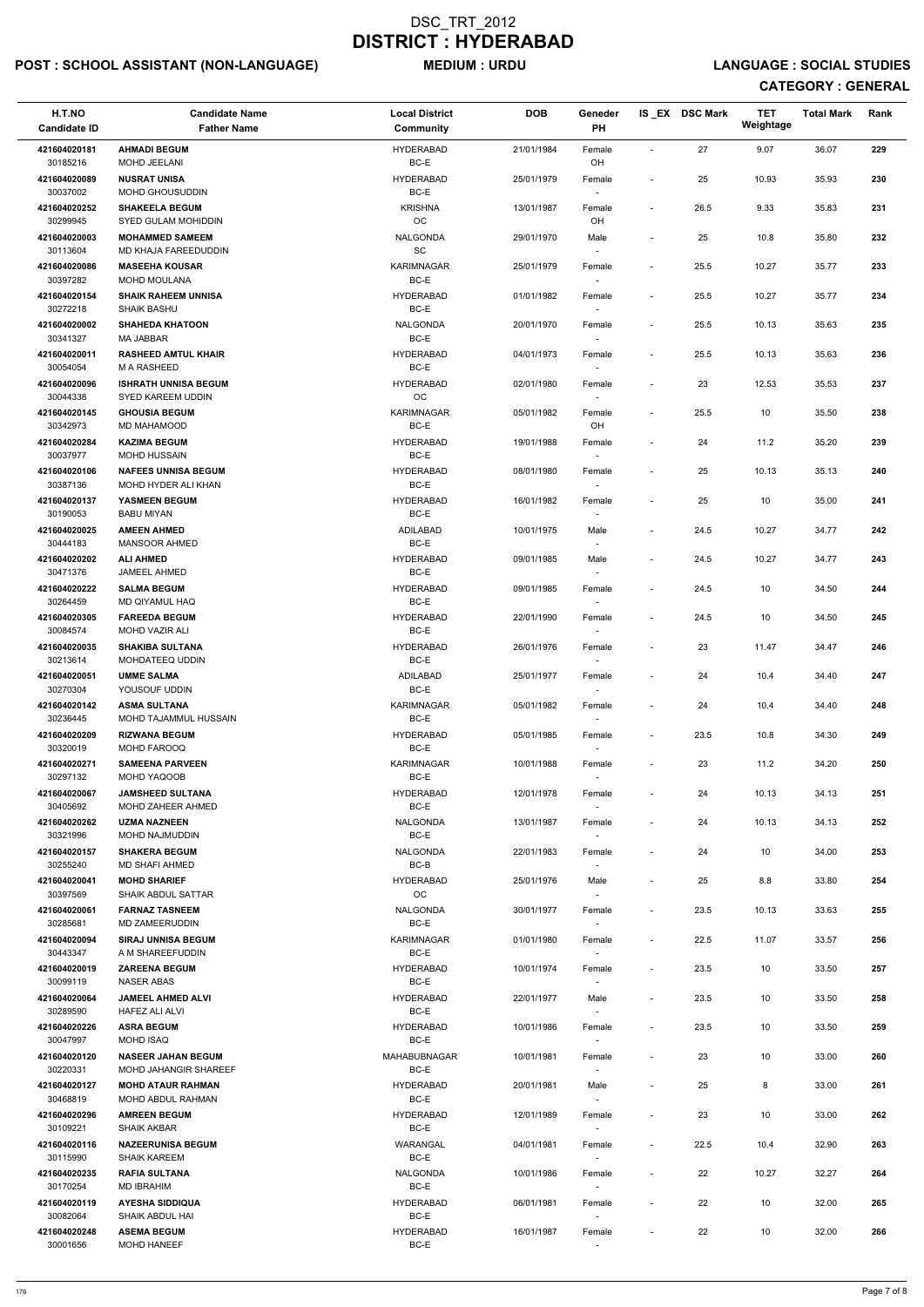# POST : SCHOOL ASSISTANT (NON-LANGUAGE) MEDIUM : URDU LANGUAGE : SOCIAL STUDIES

| <b>H.T.NO</b><br><b>Candidate ID</b> | <b>Candidate Name</b><br><b>Father Name</b> | <b>Local District</b><br>Community | <b>DOB</b> | Geneder<br><b>PH</b> | IS<br>EX                 | <b>DSC Mark</b> | TET<br>Weightage | <b>Total Mark</b> | Rank |
|--------------------------------------|---------------------------------------------|------------------------------------|------------|----------------------|--------------------------|-----------------|------------------|-------------------|------|
| 421604020118                         | <b>MOHD AKBAR</b>                           | WARANGAL                           | 05/01/1981 | Male                 | $\overline{\phantom{0}}$ | 23              | 8.67             | 31.67             | 267  |
| 30432618                             | <b>MOHD JAFFAR</b>                          | BC-A                               |            |                      |                          |                 |                  |                   |      |
| 421604020168                         | <b>MOHD MAHMOOD</b>                         | HYDERABAD                          | 14/01/1983 | Male                 | $\overline{\phantom{0}}$ | 22              | 9.33             | 31.33             | 268  |
| 30260719                             | <b>MOHD SHARIEF</b>                         | ОC                                 |            |                      |                          |                 |                  |                   |      |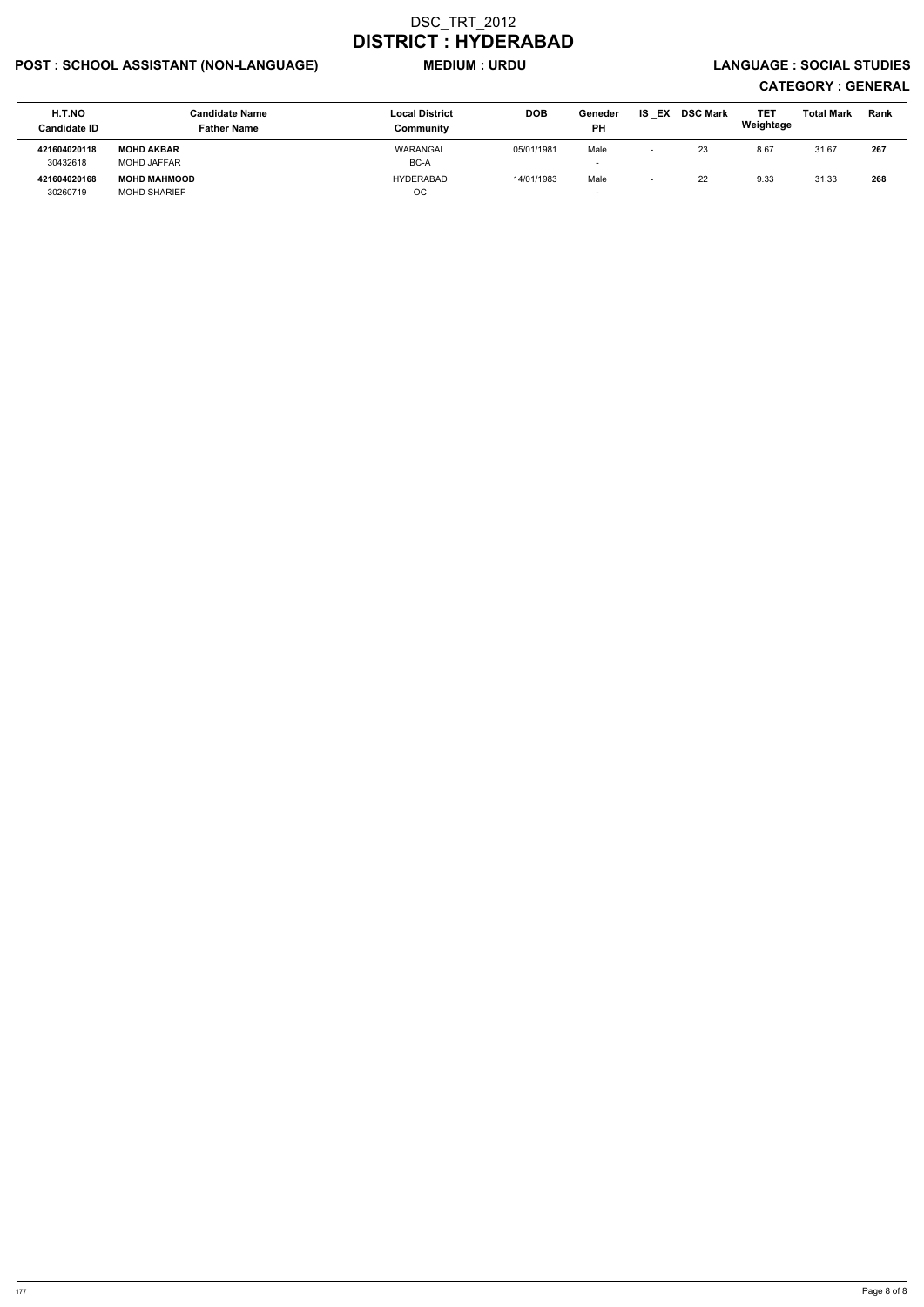## POST : SECONDARY GRADE TEACHER MEDIUM : ENGLISH

| H.T.NO<br><b>Candidate ID</b> | <b>Candidate Name</b><br><b>Father Name</b>          | <b>Local District</b><br><b>Community</b> | <b>DOB</b> | Geneder<br>PH                      |                          | IS_EX DSC Mark | <b>TET</b><br>Weightage | <b>Total Mark</b> | Rank           |
|-------------------------------|------------------------------------------------------|-------------------------------------------|------------|------------------------------------|--------------------------|----------------|-------------------------|-------------------|----------------|
| 441699080037<br>30034085      | <b>ASMATHUNNISA BEGUM</b><br>S K AHMED               | <b>HYDERABAD</b><br>BC-E                  | 25/01/1980 | Female                             | $\sim$                   | 45.5           | 13.47                   | 58.97             | $\mathbf{1}$   |
| 441699080091                  | YEDDANAPALLI PRITHVI                                 | <b>GUNTUR</b>                             | 01/01/1992 | Male                               | $\overline{\phantom{a}}$ | 44.5           | 13.07                   | 57.57             | $\mathbf{2}$   |
| 30143278<br>441699080033      | YEDDANAPALLI INNAIAH<br>A G NAGARAJ                  | OC<br>RANGAREDDY                          | 07/01/1979 | Male                               | $\overline{\phantom{a}}$ | 41.5           | 11.33                   | 52.83             | $\mathbf{3}$   |
| 30450867<br>441699080044      | A GANESH<br><b>SYED MOHD HUSSAIN</b>                 | $BC-B$<br><b>HYDERABAD</b>                | 14/01/1982 | Male                               | $\overline{\phantom{a}}$ | 40             | 12.53                   | 52.53             | 4              |
| 30304155                      | SM NAZEER HUSSAIN                                    | OC                                        |            |                                    |                          |                |                         |                   |                |
| 441699080012<br>30196121      | <b>G GOURI</b><br><b>G ANANDAM</b>                   | <b>HYDERABAD</b><br>BC-D                  | 18/01/1973 | Female<br>$\overline{\phantom{a}}$ | $\blacksquare$           | 39.5           | 12.93                   | 52.43             | 5              |
| 441699080085<br>30038954      | <b>HUMERA JAHAN</b><br>MOHD ABDULLAH                 | <b>HYDERABAD</b><br>BC-E                  | 27/01/1989 | Female                             | $\blacksquare$           | 40             | 12                      | 52.00             | 6              |
| 441699080008<br>30434218      | <b>KONGALA SUSHEELA</b><br>KONGALA CHINA JONAH       | OTHER THAN AP<br>$BC-C$                   | 03/01/1973 | Female                             | $\overline{\phantom{a}}$ | 40.5           | 11.33                   | 51.83             | $\overline{7}$ |
| 441699080022<br>30430236      | <b>KOMINENI LATHA</b><br><b>MANENDER K</b>           | <b>HYDERABAD</b><br>BC-D                  | 10/01/1977 | Female                             | $\sim$                   | 38.5           | 12.93                   | 51.43             | 8              |
| 441699080090<br>30296883      | <b>PULLURI VIVEK KUMAR</b><br>PULLURI MADHU          | <b>KARIMNAGAR</b><br>BC-D                 | 01/01/1991 | Male<br>$\overline{\phantom{a}}$   | $\blacksquare$           | 38.5           | 12.67                   | 51.17             | 9              |
| 441699080014<br>30329848      | <b>MEHERUNNISA</b><br>AHMED KHAN                     | <b>HYDERABAD</b><br>BC-E                  | 15/01/1974 | Female                             | $\overline{\phantom{a}}$ | 36.5           | 13.33                   | 49.83             | 10             |
| 441699080018<br>30034045      | <b>K B GESUDARAJ</b><br>S K AHMED                    | <b>HYDERABAD</b><br>BC-E                  | 26/01/1975 | Male                               | $\blacksquare$           | 38.5           | 11.07                   | 49.57             | 11             |
| 441699080020                  | <b>PARVEEN SULTANA</b>                               | <b>HYDERABAD</b>                          | 02/01/1977 | Female                             | $\overline{\phantom{a}}$ | 37.5           | 11.33                   | 48.83             | 12             |
| 30416707<br>441699080079      | MOHD GHOUSE<br><b>SHABANA BEGUM</b>                  | BC-E<br><b>HYDERABAD</b>                  | 22/01/1987 | $\sim$<br>Female                   | $\overline{\phantom{a}}$ | 35.5           | 12.27                   | 47.77             | 13             |
| 30186281                      | <b>IMAD UR RAHMAN</b>                                | BC-E                                      |            |                                    |                          |                |                         |                   |                |
| 441699080053<br>30405094      | <b>T SAPNA SINGH</b><br><b>B ARUN KUMAR</b>          | <b>RANGAREDDY</b><br>BC-B                 | 26/01/1982 | Female                             | $\blacksquare$           | 36.5           | 10.8                    | 47.30             | 14             |
| 441699080019<br>30053793      | <b>SARLA DEVI</b><br>D DAYANAND                      | <b>HYDERABAD</b><br>BC-D                  | 16/01/1975 | Female                             | $\overline{\phantom{a}}$ | 35             | 12.27                   | 47.27             | 15             |
| 441699080039<br>30042762      | <b>K ALAVELU</b><br>K N KRISHNA                      | RANGAREDDY<br>BC-B                        | 17/01/1980 | Female<br>$\overline{\phantom{a}}$ | $\overline{\phantom{a}}$ | 35.5           | 11.6                    | 47.10             | 16             |
| 441699080057<br>30315989      | <b>NIKHAT</b><br>HAJI MOHD MOOSA KHASIM              | <b>HYDERABAD</b><br>BC-E                  | 03/01/1983 | Female                             | $\blacksquare$           | 36.5           | 10.53                   | 47.03             | 17             |
| 441699080009<br>30073820      | <b>G UMA DEVI</b><br><b>G VENKATESWARLU</b>          | <b>HYDERABAD</b><br>BC-B                  | 27/01/1973 | Female                             | $\blacksquare$           | 35.5           | 11.47                   | 46.97             | 18             |
| 441699080029                  | <b>RAVI SHANKAR ALAPATI</b>                          | <b>HYDERABAD</b>                          | 17/01/1978 | Male                               | $\overline{\phantom{a}}$ | 34.5           | 12.27                   | 46.77             | 19             |
| 30056262<br>441699080068      | <b>SREERAMA MURTHY</b><br><b>SHAKERA BEGUM</b>       | OC<br><b>HYDERABAD</b>                    | 20/01/1985 | Female                             | $\sim$                   | 36             | 10.27                   | 46.27             | 20             |
| 30446778<br>441699080058      | K M RASHEED AHMED<br><b>MOHD ISHAQ SIDDIQUE</b>      | BC-E<br><b>HYDERABAD</b>                  | 06/01/1983 | $\overline{\phantom{a}}$<br>Male   | $\blacksquare$           | 34             | 11.73                   | 45.73             | 21             |
| 30185239<br>441699080082      | MOHD YAQOOB SIDDIQUE<br><b>SHANTAMURTHY HIREMATH</b> | BC-E<br>OTHER THAN AP                     | 05/01/1988 | $\sim$<br>Male                     | $\overline{\phantom{a}}$ | 33.5           | 11.6                    | 45.10             | 22             |
| 30446068                      | VEERABHADRAYYA SWAMY                                 | BC-B                                      |            |                                    |                          |                |                         |                   |                |
| 441699080036<br>30230927      | AYINADA KANAKA MADHAVI<br>AYINADA RANGARAO           | <b>KRISHNA</b><br>BC-A                    | 25/01/1980 | Female                             | $\blacksquare$           | 34.5           | 10.53                   | 45.03             | 23             |
| 441699080028<br>30415829      | <b>SUNITHA SWAMY</b><br><b>TRIMBAK SWAMY</b>         | <b>HYDERABAD</b><br>BC-B                  | 26/01/1978 | Female<br>$\overline{\phantom{a}}$ | $\overline{\phantom{a}}$ | 34.5           | 10                      | 44.50             | 24             |
| 441699080084<br>30049445      | <b>SHAINAAZ BHANU</b><br>SK MOHAMMAD KHASIM          | <b>HYDERABAD</b><br>BC-E                  | 10/01/1989 | Female<br>$\sim$                   | $\blacksquare$           | 33.5           | 10                      | 43.50             | 25             |
| 441699080035<br>30085361      | K SWATHI PRASHANTH<br>K P PRASHANTHAM                | <b>HYDERABAD</b><br>BC-C                  | 30/01/1979 | Female                             | $\blacksquare$           | 32             | 11.07                   | 43.07             | 26             |
| 441699080054<br>30436254      | <b>SARASWATI REDDY</b><br><b>VENKATA REDDY</b>       | OTHER THAN AP<br>OC.                      | 18/01/1982 | Female                             | $\overline{\phantom{a}}$ | 31             | 12                      | 43.00             | 27             |
| 441699080024<br>30322235      | <b>P G PALLAVI</b><br>P N G RAO                      | <b>RANGAREDDY</b><br><b>SC</b>            | 03/01/1977 | Female<br>$\sim$                   | $\overline{\phantom{a}}$ | 29             | 13.2                    | 42.20             | 28             |
| 441699080007                  | <b>M SHYAMALA</b>                                    | <b>RANGAREDDY</b>                         | 03/01/1973 | Female                             | $\blacksquare$           | 31             | 10.27                   | 41.27             | 29             |
| 30455269<br>441699080050      | <b>M MURALI</b><br><b>LUBNA HUSSAINI</b>             | BC-B<br><b>HYDERABAD</b>                  | 08/01/1982 | $\sim$<br>Female                   | $\blacksquare$           | 31             | 10.13                   | 41.13             | 30             |
| 30445936                      | PASHA HUSSAINI                                       | BC-E                                      |            | $\sim$                             |                          |                |                         |                   |                |
| 441699080070<br>30026864      | <b>SHAHEDA BEGUM</b><br>MOHAMMED CHAND               | <b>HYDERABAD</b><br>BC-E                  | 15/01/1985 | Female                             | $\overline{\phantom{a}}$ | 31             | 10.13                   | 41.13             | 31             |
| 441699080067<br>30306983      | <b>AMREEN SALMA</b><br><b>SHAIK FAROOQ</b>           | <b>HYDERABAD</b><br>BC-E                  | 13/01/1984 | Female                             | $\blacksquare$           | 28.5           | 12.27                   | 40.77             | 32             |
| 441699080013                  | K MADHAVI                                            | <b>HYDERABAD</b>                          | 05/01/1974 | Female                             | $\overline{\phantom{a}}$ | 30.5           | 10.13                   | 40.63             | 33             |
| 30336178<br>441699080077      | K MALLESHA<br>A V SUDHIR BABU                        | BC-D<br>ADILABAD                          | 19/01/1987 | Male                               | $\overline{\phantom{a}}$ | $30.5\,$       | 10.13                   | 40.63             | 34             |
| 30440435<br>441699080010      | A SURENDER<br><b>FAREES FATIMA</b>                   | $BC-B$<br><b>HYDERABAD</b>                | 03/01/1973 | $\overline{\phantom{a}}$<br>Female | $\blacksquare$           | 30             | 10.13                   | 40.13             | 35             |
| 30269142                      | <b>GULAM HUSSAIN AHMED</b>                           | BC-E                                      |            | $\sim$                             |                          |                |                         |                   |                |
| 441699080078<br>30302186      | <b>AMATUL MUBEEN</b><br>MD ABDUL MAJEED              | <b>HYDERABAD</b><br>BC-E                  | 28/01/1987 | Female<br>$\overline{\phantom{a}}$ | $\overline{\phantom{a}}$ | 29             | 10.53                   | 39.53             | 36             |
| 441699080046<br>30421015      | <b>K SHABANA BEGUM</b><br>ABDUL GAFOOR               | <b>MAHABUBNAGAR</b><br>BC-E               | 20/01/1982 | Female<br>$\overline{\phantom{a}}$ | $\overline{\phantom{a}}$ | 27.5           | 10.93                   | 38.43             | 37             |
| 441699080083<br>30048479      | <b>MOHAMMADI BEGUM</b><br><b>MD VAQIUDDIN</b>        | NIZAMABAD<br>$BC-E$                       | 15/01/1989 | Female                             | $\overline{\phantom{a}}$ | 27.5           | 10.93                   | 38.43             | 38             |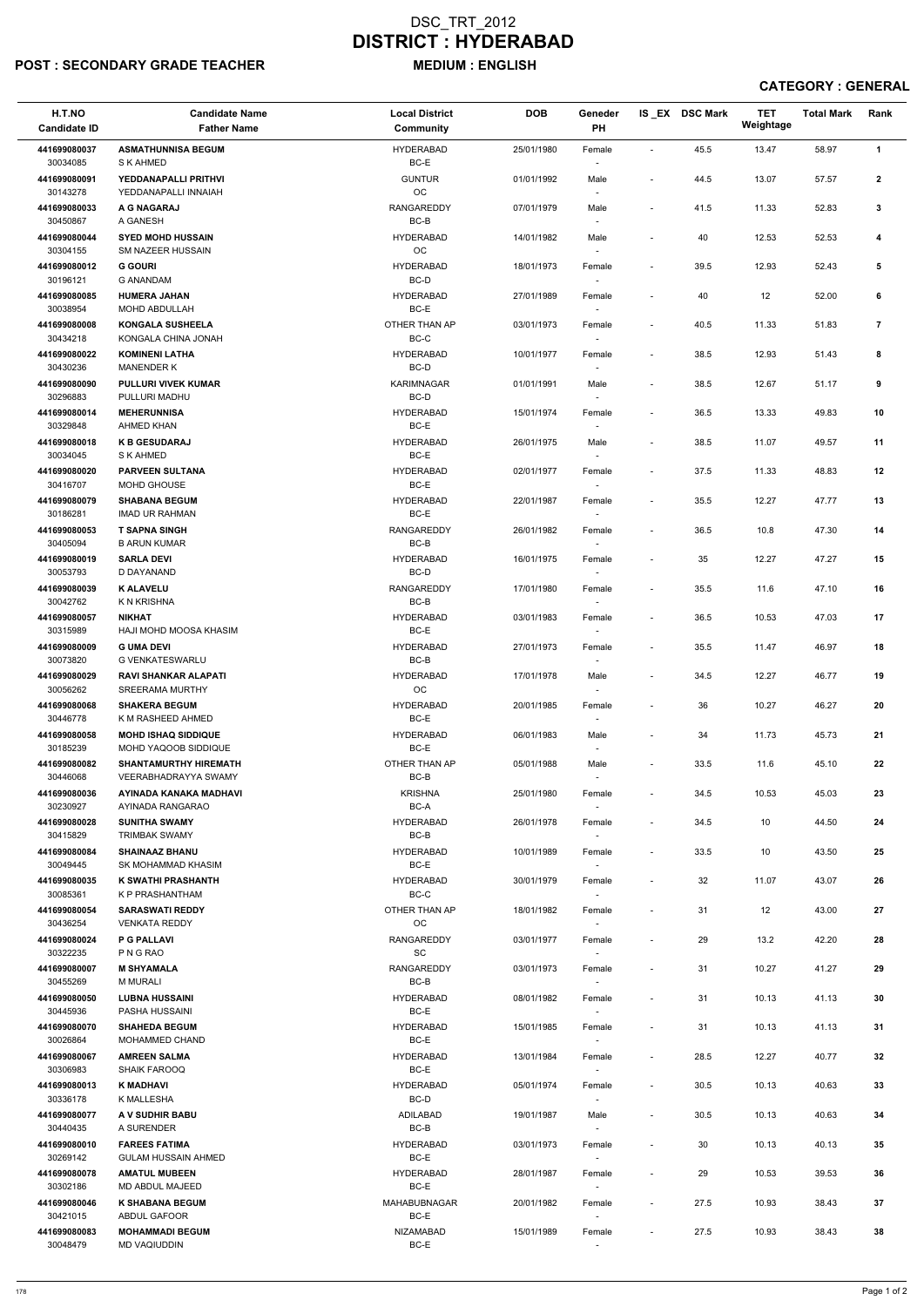# POST : SECONDARY GRADE TEACHER MEDIUM : ENGLISH

| H.T.NO<br><b>Candidate ID</b> | <b>Candidate Name</b><br><b>Father Name</b> | <b>Local District</b><br>Community | <b>DOB</b> | Geneder<br>PH            |                          | IS EX DSC Mark | <b>TET</b><br>Weightage | <b>Total Mark</b> | Rank |
|-------------------------------|---------------------------------------------|------------------------------------|------------|--------------------------|--------------------------|----------------|-------------------------|-------------------|------|
| 441699080027                  | <b>NAGESWARI PAMPANA</b>                    | OTHER THAN AP                      | 19/01/1978 | Female                   | $\overline{\phantom{a}}$ | 27.5           | 10.27                   | 37.77             | 39   |
| 30417892                      | P YESUBABU                                  | BC-B                               |            | $\overline{\phantom{a}}$ |                          |                |                         |                   |      |
| 441699080075                  | <b>H NEERAJA</b>                            | <b>MAHABUBNAGAR</b>                | 12/01/1987 | Female                   | $\overline{\phantom{a}}$ | 24             | 10.13                   | 34.13             | 40   |
| 30105597                      | H VENKATA RAMANA                            | BC-D                               |            | $\overline{\phantom{a}}$ |                          |                |                         |                   |      |
| 441699080073                  | <b>DURGA PRASAD</b>                         | OTHER THAN AP                      | 28/01/1986 | Male                     | $\overline{\phantom{a}}$ | 24.5           | 9.47                    | 33.97             | 41   |
| 30446390                      | <b>SOMAIAH</b>                              | <b>SC</b>                          |            | $\overline{\phantom{a}}$ |                          |                |                         |                   |      |
| 441699080043                  | <b>K SHIRISHA</b>                           | <b>RANGAREDDY</b>                  | 16/01/1981 | Female                   | $\overline{\phantom{a}}$ | 23             | 8.67                    | 31.67             | 42   |
| 30332201                      | K NARSING RAO                               | <b>SC</b>                          |            | $\overline{\phantom{a}}$ |                          |                |                         |                   |      |
| 541699080001                  | <b>B RENUKA</b>                             | <b>HYDERABAD</b>                   | 14/01/1988 | Female                   | $\blacksquare$           | 20.5           | 10.8                    | 31.30             | 43   |
| 30458975                      | <b>B VIJAYA RAO</b>                         | <b>SC</b>                          |            | -                        |                          |                |                         |                   |      |
| 441699080072                  | <b>R KRISHNAVENI</b>                        | <b>HYDERABAD</b>                   | 29/01/1985 | Female                   | $\overline{\phantom{a}}$ | 23             | 8.27                    | 31.27             | 44   |
| 30418806                      | R SHANKARAIAH                               | BC-B                               |            | OH                       |                          |                |                         |                   |      |
| 441699080041                  | P SARITHA BAI                               | <b>HYDERABAD</b>                   | 04/01/1981 | Female                   | $\overline{\phantom{a}}$ | 23             | 8.13                    | 31.13             | 45   |
| 30187407                      | <b>VENKATESHAM</b>                          | <b>SC</b>                          |            | -                        |                          |                |                         |                   |      |
| 441699080088                  | <b>RAJESWARI DEVI</b>                       | <b>CHITTOOR</b>                    | 12/01/1989 | Female                   | $\overline{\phantom{a}}$ | 22             | 8.27                    | 30.27             | 46   |
| 30440795                      | <b>THURAKANAIAH</b>                         | <b>SC</b>                          |            | $\overline{\phantom{a}}$ |                          |                |                         |                   |      |
| 441699080087                  | N PARAMESHWARI                              | <b>HYDERABAD</b>                   | 06/01/1989 | Female                   | $\overline{\phantom{a}}$ | 20.5           | 8.27                    | 28.77             | 47   |
| 30273538                      | N LAXMI NARSAIAH                            | <b>SC</b>                          |            | $\overline{\phantom{a}}$ |                          |                |                         |                   |      |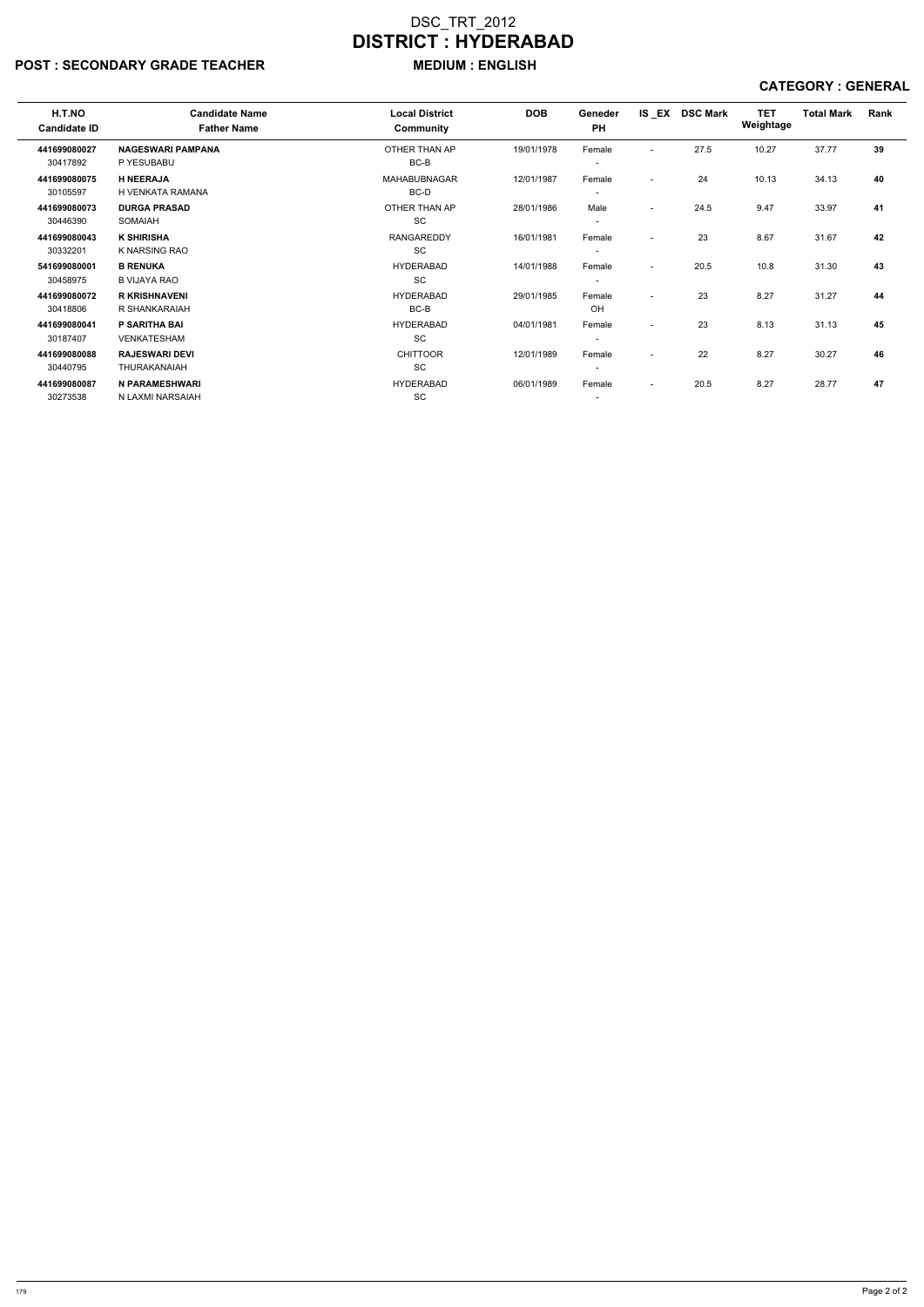### POST : SECONDARY GRADE TEACHER MEDIUM : HINDI

| H.T.NO<br><b>Candidate ID</b> | Candidate Name<br><b>Father Name</b> | <b>Local District</b><br>Community | <b>DOB</b> | Geneder<br><b>PH</b>     | IS EX                    | <b>DSC Mark</b> | <b>TET</b><br>Weightage | <b>Total Mark</b> | Rank |
|-------------------------------|--------------------------------------|------------------------------------|------------|--------------------------|--------------------------|-----------------|-------------------------|-------------------|------|
| 441699030007                  | <b>HEPHZIBHA R</b>                   | <b>MEDAK</b>                       | 11/01/1986 | Female                   | $\overline{\phantom{0}}$ | 24              | 9.2                     | 33.20             |      |
| 30450837                      | SUBHAKAR RAO R                       | SC                                 |            | $\overline{\phantom{0}}$ |                          |                 |                         |                   |      |
| 441699030004                  | <b>SYED ABDUL QAYYUM</b>             | <b>HYDERABAD</b>                   | 10/01/1982 | Male                     |                          | 22              | 8.67                    | 30.67             |      |
| 30053861                      | LATE SYED ABDUL KHALIQ               | <b>OC</b>                          |            | OH                       |                          |                 |                         |                   |      |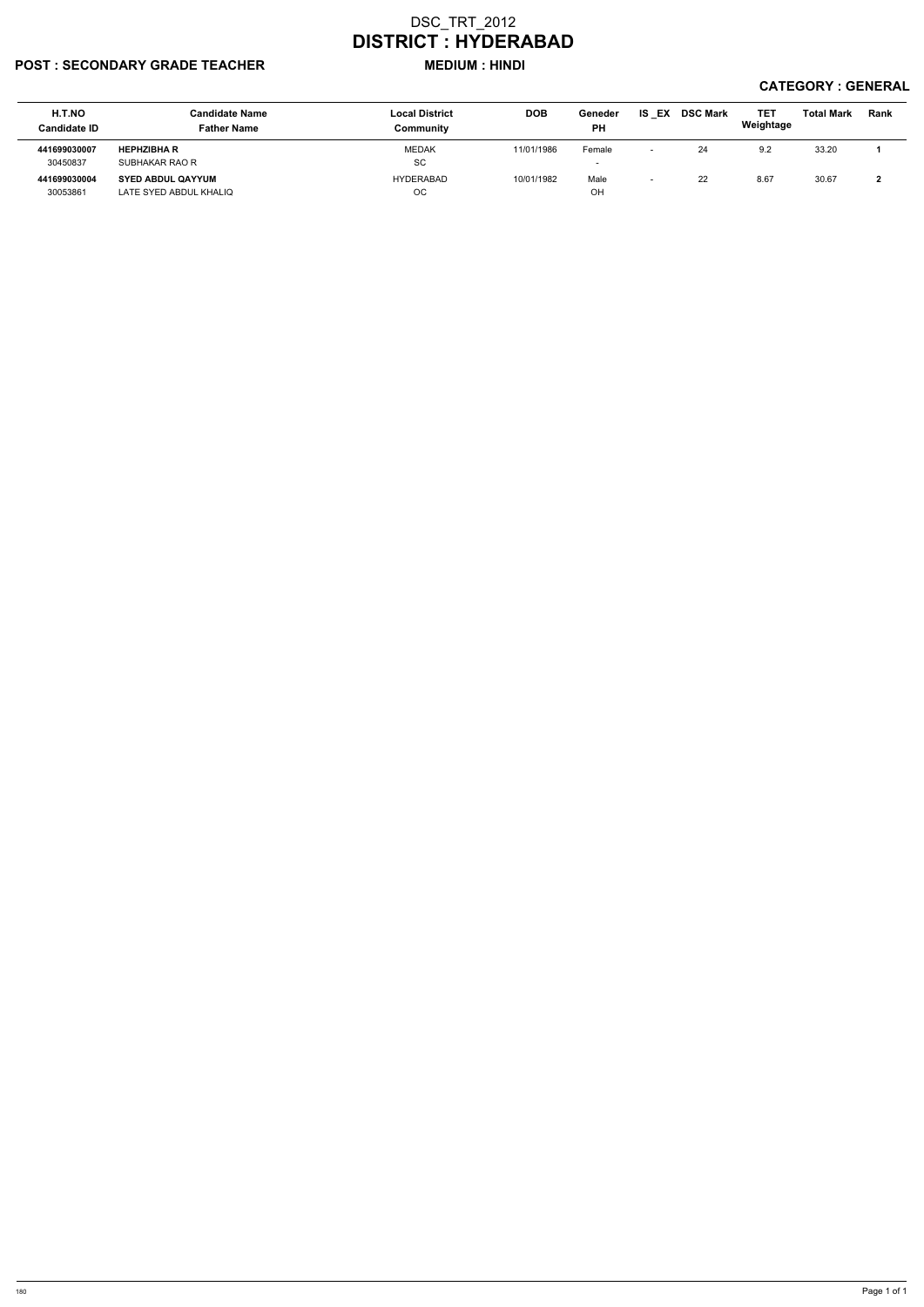## POST : SECONDARY GRADE TEACHER MEDIUM : TELUGU

| H.T.NO<br><b>Candidate ID</b> | <b>Candidate Name</b><br><b>Father Name</b>            | <b>Local District</b><br><b>Community</b>        | <b>DOB</b> | Geneder<br>PH                      |                          | IS_EX DSC Mark | <b>TET</b><br>Weightage | <b>Total Mark</b> | Rank           |
|-------------------------------|--------------------------------------------------------|--------------------------------------------------|------------|------------------------------------|--------------------------|----------------|-------------------------|-------------------|----------------|
| 441699010098                  | <b>VEMIREDDY PADMA</b>                                 | <b>KHAMMAM</b>                                   | 20/01/1986 | Female                             | $\overline{\phantom{a}}$ | 56.5           | 16.53                   | 73.03             | $\mathbf{1}$   |
| 30078656<br>441699010114      | MADHAVAREDDY<br><b>G CHANDRA SEKHAR</b>                | OC<br>MAHABUBNAGAR                               | 05/01/1988 | Male                               | $\overline{\phantom{a}}$ | 57             | 15.47                   | 72.47             | $\mathbf{2}$   |
| 30409288<br>441699010081      | G PARVATHA REDDY<br><b>SATISH REDDY KORLA</b>          | OC<br><b>NIZAMABAD</b>                           | 05/01/1984 | Male                               | $\overline{\phantom{a}}$ | 56.5           | 14.53                   | 71.03             | 3              |
| 30400628                      | <b>MOHAN REDDY</b>                                     | OC                                               |            |                                    |                          |                |                         |                   |                |
| 441699010084<br>30085662      | <b>B JAGADISH KUMAR</b><br><b>GANGADHAR RAO</b>        | <b>RANGAREDDY</b><br>BC-A                        | 05/01/1985 | Male                               | $\blacksquare$           | 55.5           | 14.53                   | 70.03             | 4              |
| 441699010115<br>30451733      | <b>THELU SAIDULU</b><br>VENKATRAMULU                   | <b>NALGONDA</b><br>BC-D                          | 03/01/1988 | Male<br>$\overline{\phantom{a}}$   | $\overline{\phantom{a}}$ | 53             | 14                      | 67.00             | 5              |
| 441699010097                  | <b>C YAMINI</b>                                        | MAHABUBNAGAR                                     | 25/01/1986 | Female                             | $\overline{\phantom{a}}$ | 51             | 13.2                    | 64.20             | 6              |
| 30446609<br>441699010183      | C SRINIVAS REDDY<br><b>KALANGI VEERABABU</b>           | <b>OC</b><br><b>HYDERABAD</b>                    | 12/01/1993 | $\overline{\phantom{a}}$<br>Male   | $\overline{\phantom{a}}$ | 49.5           | 14.67                   | 64.17             | $\overline{7}$ |
| 30456764<br>441699010062      | KALANGI VISHNU<br>PILLI CHANDHRA SHEKAR                | OC<br><b>NALGONDA</b>                            | 13/01/1982 | Male                               | $\overline{\phantom{a}}$ | 50             | 12.4                    | 62.40             | 8              |
| 30409627<br>441699010171      | VENKANNA<br><b>KOTLA VINAY KUMAR</b>                   | BC-D<br>VIZIANAGARAM                             | 14/01/1991 | $\overline{\phantom{a}}$<br>Male   | $\overline{a}$           | 48             | 14.4                    | 62.40             | 9              |
| 30250342                      | <b>SATYARAO</b>                                        | BC-D                                             |            |                                    |                          |                |                         |                   |                |
| 441699010037<br>30468544      | <b>VOLADRI SRINIVASA REDDY</b><br>SOMI REDDY           | <b>NALGONDA</b><br><b>OC</b>                     | 21/01/1979 | Male<br>$\overline{\phantom{a}}$   | $\blacksquare$           | 48             | 13.2                    | 61.20             | 10             |
| 441699010166<br>30126644      | KOPPALA HARANADHA RAO<br>ANANDA RAO                    | SRIKAKULAM<br>BC-A                               | 01/01/1991 | Male                               | $\blacksquare$           | 46.5           | 14.27                   | 60.77             | 11             |
| 441699010110<br>30313987      | <b>SRIVARDHAN THUMMANAPELLY</b><br>ANANTHA SWAMY       | <b>KARIMNAGAR</b><br>$BC-B$                      | 04/01/1987 | Male                               | $\overline{\phantom{a}}$ | 46             | 13.6                    | 59.60             | 12             |
| 441699010066<br>30402903      | <b>J LINGAIAH</b><br>ABBAIAH                           | <b>NALGONDA</b><br>BC-A                          | 19/01/1983 | Male<br>$\overline{\phantom{a}}$   | ٠                        | 46             | 12.93                   | 58.93             | 13             |
| 441699010088                  | <b>CHINNARAMULU MOTURI</b>                             | <b>NALGONDA</b>                                  | 08/01/1985 | Male                               | $\overline{\phantom{a}}$ | 46             | 12.93                   | 58.93             | 14             |
| 30154320<br>441699010123      | <b>BUDDAIAH</b><br><b>G ANANTA RAO</b>                 | BC-B<br>SRIKAKULAM                               | 14/01/1988 | Male                               | $\overline{\phantom{a}}$ | 45             | 12.8                    | 57.80             | 15             |
| 30255555<br>441699010109      | APPA RAO<br><b>JAKEERA SULTANA MD</b>                  | BC-A<br><b>GUNTUR</b>                            | 01/01/1987 | Female                             | $\overline{\phantom{a}}$ | 45             | 12.67                   | 57.67             | 16             |
| 30442626<br>441699010079      | AHAMMAD BASHA<br><b>C SHIREESHA</b>                    | BC-E<br>MAHABUBNAGAR                             | 01/01/1984 | $\overline{\phantom{a}}$<br>Female | $\overline{\phantom{a}}$ | 43.5           | 13.47                   | 56.97             | 17             |
| 30331825                      | C VENKAT REDDY                                         | OC                                               |            | $\sim$                             |                          |                |                         |                   |                |
| 441699010108<br>30283132      | <b>KANTUBUKTA PHALGUNA RAO</b><br><b>RAMARAO</b>       | <b>HYDERABAD</b><br>BC-D                         | 10/01/1987 | Male                               | $\overline{\phantom{a}}$ | 42             | 14.4                    | 56.40             | 18             |
| 441699010072<br>30447021      | <b>DUDDUKURI NARESH</b><br><b>VENKATA BABU</b>         | <b>KHAMMAM</b><br><b>OC</b>                      | 01/01/1984 | Male                               | $\overline{\phantom{a}}$ | 43             | 13.33                   | 56.33             | 19             |
| 441699010022<br>30083045      | <b>KARUKOLA TIRUMALA RAO</b><br>THANDAVA KRISHNA       | <b>SRIKAKULAM</b><br>BC-A                        | 08/01/1977 | Male                               | $\blacksquare$           | 43.5           | 12.67                   | 56.17             | 20             |
| 441699010125<br>30120926      | <b>V LOKESHWARA RAO</b><br><b>UPENDRA RAO</b>          | RANGAREDDY<br>BC-D                               | 30/01/1988 | Male<br>$\sim$                     | $\blacksquare$           | 41             | 14.67                   | 55.67             | 21             |
| 441699010028                  | <b>KONATHAM SUDHAKAR REDDY</b>                         | <b>NALGONDA</b>                                  | 03/01/1977 | Male                               | $\overline{\phantom{a}}$ | 42.5           | 13.07                   | 55.57             | 22             |
| 30101363<br>441699010058      | <b>SURA REDDY</b><br><b>GOGADA SANKARARAO</b>          | OC<br>VIZIANAGARAM                               | 05/01/1982 | $\overline{\phantom{a}}$<br>Male   | $\overline{\phantom{a}}$ | 41             | 13.2                    | 54.20             | 23             |
| 30061887<br>441699010182      | <b>DEVUDU</b><br>KONDRAJU RAMALAXMI                    | BC-D<br>KARIMNAGAR                               | 03/01/1993 | Female                             | $\overline{\phantom{a}}$ | 40.5           | 12.93                   | 53.43             | 24             |
| 30442040                      | KONDRAJU HAZARATHAIAH                                  | BC-D                                             |            | $\overline{\phantom{a}}$           |                          |                |                         |                   |                |
| 441699010140<br>30403249      | <b>NALLAPU ASHAJYOTHI</b><br>NALLAPU NARASIMHA RAO     | NALGONDA<br>BC-B                                 | 17/01/1989 | Female                             | $\blacksquare$           | 41             | 12.13                   | 53.13             | 25             |
| 441699010045<br>30307270      | <b>SREERAMA MURTY GEDELA</b><br><b>GEDELA YERNAIDU</b> | VIZIANAGARAM<br>BC-D                             | 05/01/1980 | Male<br>$\overline{\phantom{a}}$   | $\overline{\phantom{a}}$ | 39             | 14                      | 53.00             | 26             |
| 441699010181<br>30460934      | <b>KOLA MAMATHA</b><br><b>SRINIVAS</b>                 | <b>HYDERABAD</b><br>BC-D                         | 20/01/1992 | Female                             | $\overline{a}$           | 40             | 12.93                   | 52.93             | 27             |
| 441699010040<br>30437431      | K MALATHI DEVI<br>K RAJAIAH                            | <b>KARIMNAGAR</b><br>BC-A                        | 04/01/1979 | Female                             | $\overline{\phantom{a}}$ | 40             | 12.53                   | 52.53             | 28             |
| 441699010106                  | <b>SWAMY JAKKALA</b>                                   | <b>NALGONDA</b>                                  | 07/01/1987 | Male                               | $\blacksquare$           | 39.5           | 12.8                    | 52.30             | 29             |
| 30436943<br>441699010032      | <b>KASHAIAH</b><br><b>KUMARI VINODA</b>                | BC-D<br><b>MEDAK</b>                             | 31/01/1978 | $\overline{\phantom{a}}$<br>Female | $\overline{\phantom{a}}$ | 39             | 12.8                    | 51.80             | 30             |
| 30413742                      | RAMAIAH                                                | BC-D                                             |            | $\sim$                             |                          |                |                         |                   |                |
| 441699010034<br>30227836      | <b>D SUSHMA</b><br>D XAVIER                            | <b>KHAMMAM</b><br>BC-C                           | 16/01/1978 | Female                             | $\overline{\phantom{a}}$ | 39.5           | 12.13                   | 51.63             | 31             |
| 441699010061<br>30262642      | <b>P SARITHA</b><br><b>NEELAIAH</b>                    | <b>HYDERABAD</b><br>BC-A                         | 10/01/1982 | Female                             | $\overline{\phantom{a}}$ | 40             | 11.6                    | 51.60             | 32             |
| 441699010099                  | <b>ADDANKI GOPALASWAMY</b>                             | <b>KHAMMAM</b>                                   | 02/01/1987 | Male                               | $\overline{\phantom{a}}$ | 38             | 13.6                    | 51.60             | 33             |
| 30305008<br>441699010128      | CHINNA BHUSHANAM<br><b>K LALITHA</b>                   | SC<br><b>HYDERABAD</b>                           | 10/01/1988 | $\sim$<br>Female                   | $\overline{\phantom{a}}$ | 39             | 12.4                    | 51.40             | 34             |
| 30456994<br>441699010179      | K VENKATANNA<br><b>ANITHA</b>                          | $\operatorname{\textsf{SC}}$<br><b>HYDERABAD</b> | 10/01/1992 | Female                             | $\overline{\phantom{a}}$ | 37.5           | 13.87                   | 51.37             | 35             |
| 30454026                      | ANANTHAPPA                                             | BC-D                                             |            | $\sim$                             |                          |                |                         |                   |                |
| 441699010016<br>30402358      | <b>G KIRAN KUMAR</b><br><b>G MARAIAH</b>               | <b>NALGONDA</b><br>BC-A                          | 15/01/1975 | Male<br>$\sim$                     | $\overline{\phantom{a}}$ | 41             | 10.27                   | 51.27             | 36             |
| 441699010159<br>30456791      | <b>POLEMONI KALPANA</b><br>POLEMONI RAMULU             | <b>HYDERABAD</b><br>BC-D                         | 25/01/1991 | Female<br>$\overline{\phantom{a}}$ | $\overline{\phantom{a}}$ | 41             | 10.27                   | 51.27             | 37             |
| 441699010119<br>30076470      | <b>KOTTALI ARASAVILLI</b><br>APPALASURYA NARAYANA      | VIZIANAGARAM<br>$BC-D$                           | 01/01/1988 | Male                               | $\overline{\phantom{a}}$ | 38             | 12.8                    | 50.80             | 38             |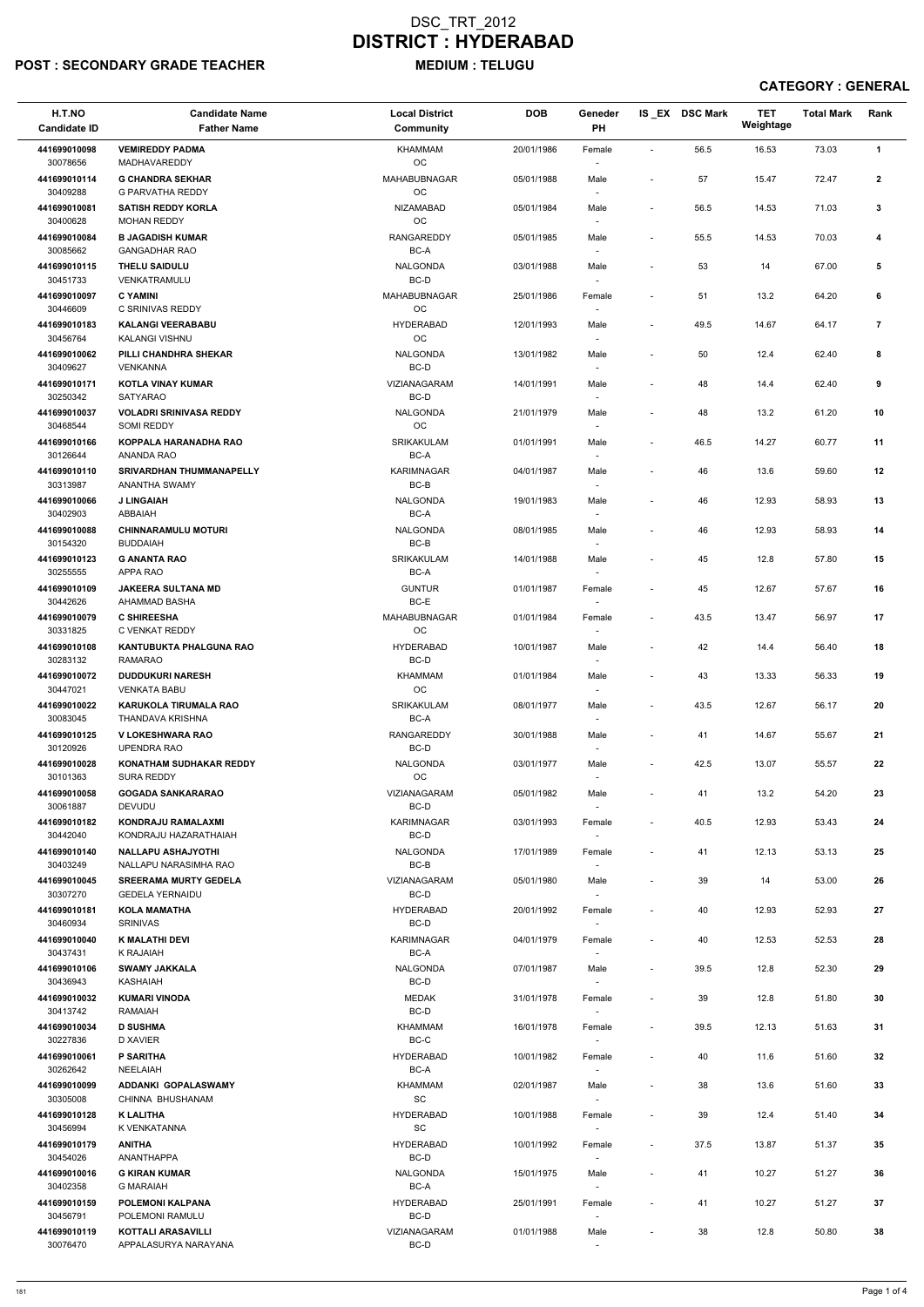## POST : SECONDARY GRADE TEACHER MEDIUM : TELUGU

| H.T.NO<br><b>Candidate ID</b> | <b>Candidate Name</b><br><b>Father Name</b>          | <b>Local District</b><br><b>Community</b> | <b>DOB</b> | Geneder<br>PH                      |                              | IS EX DSC Mark | <b>TET</b><br>Weightage | <b>Total Mark</b> | Rank |
|-------------------------------|------------------------------------------------------|-------------------------------------------|------------|------------------------------------|------------------------------|----------------|-------------------------|-------------------|------|
| 441699010094<br>30330033      | <b>MANNEPALLI NARASIMHULU</b><br><b>M RAJAIAH</b>    | <b>KADAPA</b><br>$BC-B$                   | 08/01/1986 | Male                               | $\blacksquare$               | 37.5           | 13.2                    | 50.70             | 39   |
| 441699010147<br>30049735      | <b>RAJANI KUMARI V</b><br><b>ESWARA RAO</b>          | SRIKAKULAM<br>BC-A                        | 13/01/1990 | Female                             | $\overline{\phantom{a}}$     | 38.5           | 11.87                   | 50.37             | 40   |
| 441699010080                  | <b>K JAGAN MOHAN</b>                                 | MAHABUBNAGAR                              | 18/01/1984 | Male                               | $\overline{\phantom{a}}$     | 37             | 13.07                   | 50.07             | 41   |
| 30264031<br>441699010118      | K LAXMANNA<br><b>P RAJENDAR</b>                      | BC-D<br>MAHABUBNAGAR                      | 08/01/1988 | Male                               | $\overline{\phantom{a}}$     | 37.5           | 12.53                   | 50.03             | 42   |
| 30416749                      | P NIRANJAN                                           | BC-D                                      |            | $\overline{\phantom{a}}$           |                              |                |                         |                   |      |
| 441699010039<br>30426953      | <b>SASIKALA P</b><br><b>BHIKSHAPATHI</b>             | <b>KHAMMAM</b><br>BC-D                    | 09/01/1979 | Female<br>$\overline{\phantom{a}}$ | $\overline{\phantom{a}}$     | 36             | 13.73                   | 49.73             | 43   |
| 441699010020<br>30409842      | <b>M VANISREE</b><br>PURUSHOTHAM                     | KARIMNAGAR<br>OC                          | 24/01/1976 | Female                             | $\overline{\phantom{a}}$     | 37.5           | 12.13                   | 49.63             | 44   |
| 441699010067<br>30389140      | <b>C SUNANDA</b><br>C SATYANARAYAN                   | <b>HYDERABAD</b><br>BC-A                  | 12/01/1983 | Female                             | $\overline{\phantom{a}}$     | 38.5           | 10.93                   | 49.43             | 45   |
| 441699010015<br>30443987      | PENAGANTI SRINIVASA RAO<br>APPALA NAIDU              | VIZIANAGARAM<br>BC-D                      | 18/01/1975 | Male<br>$\sim$                     | $\overline{\phantom{a}}$     | 39             | 10.4                    | 49.40             | 46   |
| 441699010074<br>30449400      | RAGHUMANDA DHANALAKSHMI<br>SURIAPPALANAIDU           | <b>VIZIANAGARAM</b><br>BC-D               | 05/01/1984 | Female<br>$\overline{\phantom{a}}$ | $\overline{\phantom{a}}$     | 38             | 11.33                   | 49.33             | 47   |
| 441699010013<br>30469279      | <b>PAMPARI VIJAYA</b><br>PAMPARI MALLAIAH            | <b>NIZAMABAD</b><br>BC-A                  | 18/01/1975 | Female                             | $\overline{\phantom{a}}$     | 39             | 10.27                   | 49.27             | 48   |
| 441699010047<br>30450937      | <b>MD EHETHESHAM HUSSAIN</b><br>JAFFER HUSSAIN       | WARANGAL<br>BC-E                          | 22/01/1980 | Male                               | $\overline{\phantom{a}}$     | 37.5           | 10.8                    | 48.30             | 49   |
| 441699010158                  | <b>METTA YAMINI</b>                                  | <b>HYDERABAD</b>                          | 19/01/1991 | Female                             | $\overline{\phantom{a}}$     | 35.5           | 12.53                   | 48.03             | 50   |
| 30197351<br>441699010117      | RAMACHANDRA RAO<br><b>K HEMALATHA</b>                | BC-A<br><b>HYDERABAD</b>                  | 01/01/1988 | $\sim$<br>Female                   | $\overline{\phantom{a}}$     | 36             | 11.87                   | 47.87             | 51   |
| 30134973<br>441699010096      | SAYANNA K<br><b>M HEPSHIBA</b>                       | BC-A<br><b>HYDERABAD</b>                  | 21/01/1986 | $\overline{\phantom{a}}$<br>Female | $\overline{\phantom{a}}$     | 36             | 11.73                   | 47.73             | 52   |
| 30416391<br>441699010011      | M MOGULAIAH<br><b>MALLEPAKA NAGARAJU</b>             | BC-C<br><b>KRISHNA</b>                    | 15/01/1975 | $\overline{\phantom{a}}$<br>Male   | $\overline{\phantom{a}}$     | 36.5           | 10.93                   | 47.43             | 53   |
| 30038978                      | <b>MADHU</b>                                         | SC                                        |            |                                    |                              |                |                         |                   |      |
| 441699010083<br>30406107      | <b>JAGADEESWARARAO GANTEDA</b><br>KOTESWARARAO NAIDU | <b>VIZIANAGARAM</b><br>$BC-D$             | 01/01/1985 | Male<br>$\overline{\phantom{a}}$   | $\overline{\phantom{a}}$     | 33.5           | 13.87                   | 47.37             | 54   |
| 441699010180<br>30460506      | <b>SADDA SUPRIYA</b><br>SADDA THIRUPAL               | <b>HYDERABAD</b><br>BC-D                  | 19/01/1992 | Female                             | $\overline{\phantom{a}}$     | 36             | 11.33                   | 47.33             | 55   |
| 441699010026<br>30089254      | <b>G SULOCHANA</b><br><b>SATYANARAYANA</b>           | <b>HYDERABAD</b><br>BC-D                  | 11/01/1977 | Female                             | $\overline{\phantom{a}}$     | 37             | 10.13                   | 47.13             | 56   |
| 441699010124<br>30436324      | <b>ALEKHYA GUDIVADA</b><br>V SREERAMULU NAIDU        | <b>VIZIANAGARAM</b><br>BC-D               | 15/01/1988 | Female                             | $\overline{\phantom{a}}$     | 34.5           | 12.53                   | 47.03             | 57   |
| 441699010049<br>30079579      | <b>M VENKATESH NAIK</b><br><b>M VENKOJI</b>          | <b>HYDERABAD</b><br><b>ST</b>             | 09/01/1981 | Male<br>$\sim$                     | $\overline{\phantom{a}}$     | 35             | 12                      | 47.00             | 58   |
| 441699010035<br>30227853      | <b>T CHARITHA REDDY</b><br>T RANGA REDDY             | <b>NALGONDA</b><br>OC                     | 18/01/1978 | Female<br>$\sim$                   | $\overline{\phantom{a}}$     | 34.5           | 12.27                   | 46.77             | 59   |
| 441699010031<br>30123811      | THADAKAMALLA SHARADA<br>LAXMINARASHIMA RAO           | <b>HYDERABAD</b><br>OC                    | 15/01/1978 | Female                             | $\overline{\phantom{a}}$     | 34.5           | 12.13                   | 46.63             | 60   |
| 441699010174                  | <b>CH SONIA</b>                                      | <b>HYDERABAD</b>                          | 26/01/1992 | Female                             | $\overline{\phantom{a}}$     | 34             | 12.53                   | 46.53             | 61   |
| 30276685<br>441699010170      | <b>CH GANGANNA</b><br><b>B VANAJA</b>                | BC-D<br><b>HYDERABAD</b>                  | 08/01/1991 |                                    | $\overline{\phantom{a}}$     | 35             |                         | 46.47             | 62   |
| 30460893                      | <b>B PURUSHOTHAM</b>                                 | SC                                        |            | Female<br>$\overline{\phantom{a}}$ |                              |                | 11.47                   |                   |      |
| 441699010075<br>30251022      | <b>G SHARATH KUMAR</b><br>SUDHAKAR GOUD              | <b>HYDERABAD</b><br>BC-B                  | 10/01/1984 | Male<br>$\sim$                     | $\overline{\phantom{a}}$     | 34             | 12.4                    | 46.40             | 63   |
| 441699010029<br>30437046      | <b>SRIDEVI</b><br>K RAGHUPATHI                       | <b>HYDERABAD</b><br>BC-D                  | 04/01/1977 | Female                             | $\qquad \qquad \blacksquare$ | 35             | 10.93                   | 45.93             | 64   |
| 441699010090<br>30287118      | <b>P D PRAGATHI DEVI</b><br>P DEVA KUMAR             | <b>HYDERABAD</b><br>SC                    | 17/01/1985 | Female                             | $\overline{\phantom{a}}$     | 35             | 10.53                   | 45.53             | 65   |
| 441699010126<br>30025562      | D PRASANNA KUMARI<br>D PANDU RANGAM                  | <b>HYDERABAD</b><br>BC-D                  | 12/01/1988 | Female<br>$\sim$                   | $\overline{\phantom{a}}$     | 34             | 11.07                   | 45.07             | 66   |
| 441699010005<br>30160195      | <b>M VANDHANA</b><br>M MASAIAH                       | <b>HYDERABAD</b><br>BC-D                  | 21/01/1972 | Female                             | $\overline{\phantom{a}}$     | 34.5           | 10.53                   | 45.03             | 67   |
| 441699010089                  | <b>M SUBHADRA</b>                                    | <b>HYDERABAD</b>                          | 29/01/1985 | $\sim$<br>Female                   | $\overline{\phantom{a}}$     | 34             | 10.93                   | 44.93             | 68   |
| 30186385<br>441699010172      | M SATYANARAYANA<br><b>ERUGU SANDHYARANI</b>          | BC-D<br><b>HYDERABAD</b>                  | 10/01/1992 | $\sim$<br>Female                   | $\qquad \qquad \blacksquare$ | 34             | 10.8                    | 44.80             | 69   |
| 30459284<br>441699010103      | E RAMMURTHY<br><b>SUMALATHAT</b>                     | SC<br><b>HYDERABAD</b>                    | 10/01/1987 | Female                             | $\overline{\phantom{a}}$     | 33.5           | 11.2                    | 44.70             | 70   |
| 30422126                      | SHANTHAIAH T                                         | BC-D                                      |            |                                    |                              |                |                         |                   |      |
| 441699010051<br>30030172      | <b>MALLIKARJUN CH</b><br>VENKATRAMULU                | NALGONDA<br>BC-B                          | 08/01/1981 | Male<br>$\overline{\phantom{a}}$   | $\overline{\phantom{a}}$     | 34             | 10.67                   | 44.67             | 71   |
| 441699010113<br>30396603      | <b>RAJESHWARI KORA</b><br>MANYA                      | KARIMNAGAR<br><b>ST</b>                   | 03/01/1988 | Female<br>$\overline{\phantom{a}}$ | $\overline{\phantom{a}}$     | 34.5           | 10.13                   | 44.63             | 72   |
| 441699010186<br>30467708      | <b>BALAGA RAJESH</b><br>APPALACHARI                  | VIZIANAGARAM<br>BC-B                      | 12/01/1993 | Male<br>$\sim$                     | $\overline{\phantom{a}}$     | 34.5           | 10.13                   | 44.63             | 73   |
| 441699010121                  | <b>VELIJERLA BHARATHI</b>                            | <b>HYDERABAD</b>                          | 10/01/1988 | Female                             | $\overline{\phantom{a}}$     | 34             | 10.4                    | 44.40             | 74   |
| 30311811<br>441699010111      | <b>VELIJERLA KOTESWARARAO</b><br>K REKHA SANTHOSHI   | SC<br><b>WEST GODAVARI</b>                | 27/01/1987 | $\sim$<br>Female                   | $\overline{\phantom{a}}$     | 33             | 11.2                    | 44.20             | 75   |
| 30414377<br>441699010163      | K VISWANADHAM<br><b>KAPPERA ARUNA</b>                | BC-B<br><b>HYDERABAD</b>                  | 10/01/1991 | $\sim$<br>Female                   | $\overline{\phantom{a}}$     | 33.5           | 10.67                   | 44.17             | 76   |
| 30185107                      | <b>POCHAIAH</b>                                      | $\operatorname{\textsf{SC}}$              |            | $\sim$                             |                              |                |                         |                   |      |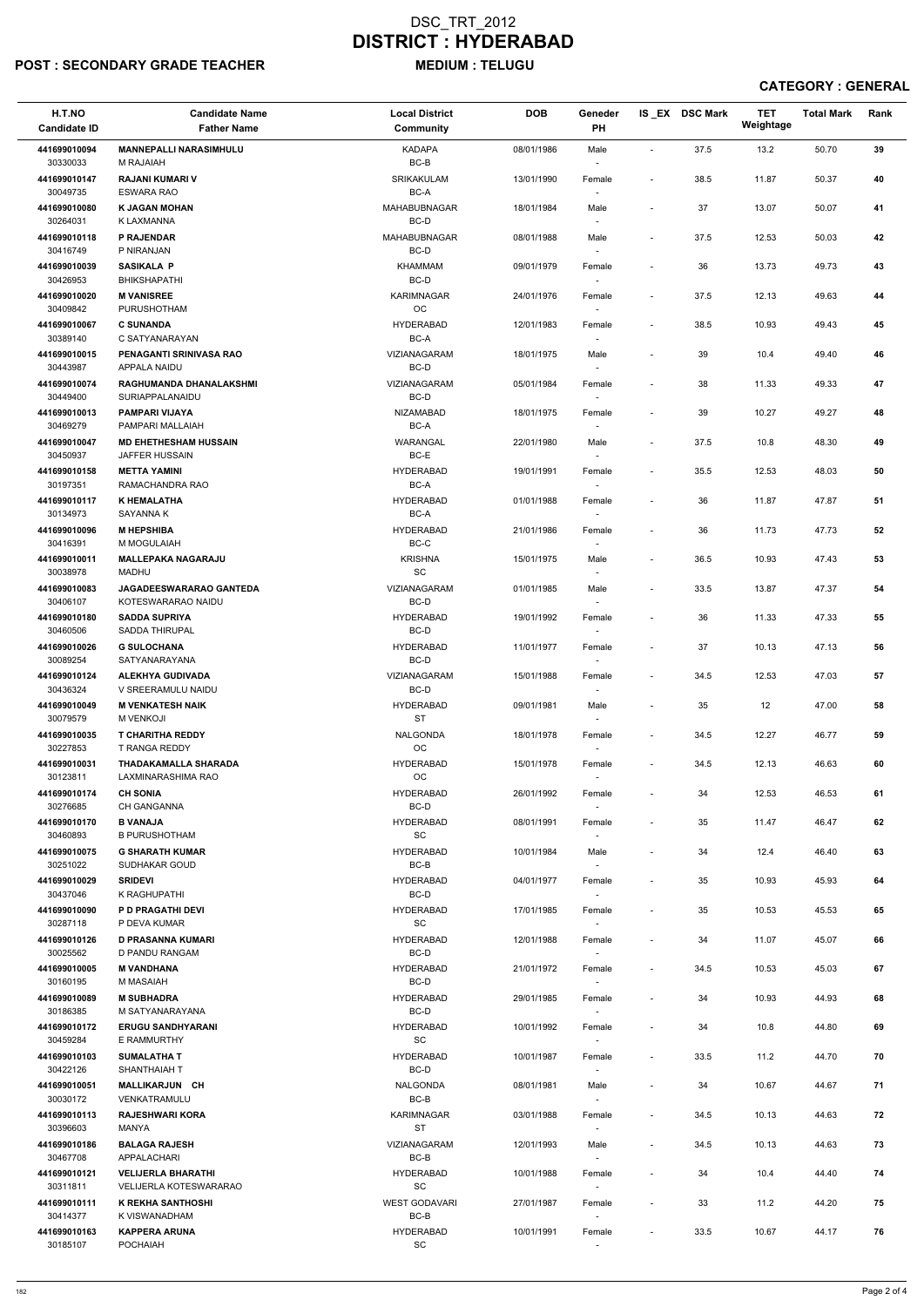# POST : SECONDARY GRADE TEACHER MEDIUM : TELUGU

## DSC\_TRT\_2012 DISTRICT : HYDERABAD

| H.T.NO<br><b>Candidate ID</b>        | <b>Candidate Name</b><br><b>Father Name</b>               | <b>Local District</b><br>Community                   | <b>DOB</b> | Geneder<br>PH                      |                          | IS EX DSC Mark | <b>TET</b><br>Weightage | <b>Total Mark</b> | Rank |
|--------------------------------------|-----------------------------------------------------------|------------------------------------------------------|------------|------------------------------------|--------------------------|----------------|-------------------------|-------------------|------|
| 441699010150<br>30200610             | <b>V SANGEETHA</b><br>V SUBBA RAO                         | <b>HYDERABAD</b><br>BC-D                             | 18/01/1990 | Female                             |                          | 33.5           | 10.27                   | 43.77             | 77   |
| 441699010167<br>30093612             | <b>VEERUPAPURAM SUJATHA</b><br>V CHINNAVEERANNA           | <b>HYDERABAD</b><br><b>SC</b>                        | 09/01/1991 | Female<br>$\sim$                   | $\overline{\phantom{a}}$ | 33.5           | 10.27                   | 43.77             | 78   |
| 441699010070                         | <b>KONDAPARTHI UDAYA SREE</b>                             | <b>HYDERABAD</b>                                     | 10/01/1983 | Female                             | $\overline{\phantom{a}}$ | 32.5           | 10.93                   | 43.43             | 79   |
| 30325362<br>441699010152<br>30207404 | K VENKATESHWARLU<br><b>IRENI ANITHA</b><br>YELLAIAH       | BC-B<br><b>HYDERABAD</b><br>SC                       | 23/01/1990 | Female<br>$\overline{\phantom{a}}$ | $\overline{\phantom{a}}$ | 32.5           | 10.27                   | 42.77             | 80   |
| 441699010162                         | P SHIVA KUMAR                                             | <b>HYDERABAD</b>                                     | 09/01/1991 | Male                               | $\tilde{\phantom{a}}$    | 32.5           | 10.27                   | 42.77             | 81   |
| 30466441<br>441699010142             | RAVI<br><b>BHUMANDLA SUSHMA</b>                           | BC-D<br><b>HYDERABAD</b>                             | 07/01/1989 | $\overline{\phantom{a}}$<br>Female | $\sim$                   | 32             | 10.67                   | 42.67             | 82   |
| 30191084                             | <b>BHUMANDLA ISTHARI</b>                                  | BC-B                                                 |            | $\sim$                             |                          |                |                         |                   |      |
| 441699010161<br>30108812             | <b>BELEGE PRIYANKA</b><br><b>BELEGE HANUMANTH RAO</b>     | <b>HYDERABAD</b><br>BC-A                             | 04/01/1991 | Female<br>$\overline{\phantom{a}}$ | $\overline{\phantom{a}}$ | 32.5           | 10                      | 42.50             | 83   |
| 441699010154<br>30211855             | <b>P SANGEETHA</b><br>P MOGULAIAH                         | <b>HYDERABAD</b><br>SC                               | 05/01/1990 | Female                             | $\overline{\phantom{a}}$ | 30.5           | 11.6                    | 42.10             | 84   |
| 441699010030<br>30439143             | <b>B NARESH KUMAR</b><br>ANANDA RAO                       | <b>HYDERABAD</b><br>SC                               | 07/01/1977 | Male<br>$\overline{\phantom{a}}$   | $\sim$                   | 33.5           | 8.53                    | 42.03             | 85   |
| 441699010112<br>30307211             | <b>H RESHMA</b><br>H NAGENDER RAO                         | <b>HYDERABAD</b><br>BC-D                             | 10/01/1987 | Female<br>$\overline{\phantom{a}}$ |                          | 31.5           | 10.4                    | 41.90             | 86   |
| 441699010178                         | <b>K NARASIMHA</b>                                        | <b>HYDERABAD</b>                                     | 10/01/1992 | Male                               | $\overline{\phantom{a}}$ | 31.5           | 10.4                    | 41.90             | 87   |
| 30455598<br>441699010151             | K SEVYA<br><b>SHEGUNTA SREE LATHA</b>                     | <b>ST</b><br><b>HYDERABAD</b>                        | 22/01/1990 | $\overline{\phantom{a}}$<br>Female |                          | 32             | 9.87                    | 41.87             | 88   |
| 30101539                             | SHEGUNTA BALA KRISHNA                                     | SC                                                   |            |                                    |                          |                |                         |                   |      |
| 441699010133<br>30096268             | P RAJITHA<br>P JAIRAJ                                     | <b>HYDERABAD</b><br>SC                               | 20/01/1989 | Female<br>$\overline{\phantom{a}}$ | $\sim$                   | 31             | 10.8                    | 41.80             | 89   |
| 441699010144<br>30114829             | ADDULA VIJAYA LAKSHMI<br>ADDULA RAMASWAMY                 | <b>HYDERABAD</b><br>$\operatorname{\textsf{SC}}$     | 04/01/1989 | Female<br>$\overline{\phantom{a}}$ |                          | 31             | 10.67                   | 41.67             | 90   |
| 441699010021<br>30465013             | YELLABATHINA RADHA KRISHNA<br><b>MANGAIAH</b>             | <b>KHAMMAM</b><br>SC                                 | 06/01/1976 | Male<br>$\overline{\phantom{m}}$   | $\overline{\phantom{a}}$ | 33.5           | 8.13                    | 41.63             | 91   |
| 441699010129<br>30110453             | JAYANTHI AVITI<br>MAHADEV                                 | <b>HYDERABAD</b><br>BC-D                             | 20/01/1988 | Female<br>$\overline{\phantom{a}}$ |                          | 31             | 10.53                   | 41.53             | 92   |
| 441699010164                         | <b>JAMPULA SWATHI</b>                                     | <b>HYDERABAD</b>                                     | 22/01/1991 | Female                             | $\overline{\phantom{a}}$ | 30.5           | 10.93                   | 41.43             | 93   |
| 30453716<br>441699010136             | J BALNARI<br><b>CHITYALA PANDARI</b>                      | BC-A<br><b>MEDAK</b>                                 | 07/01/1989 | $\sim$<br>Male                     | $\sim$                   | 30             | 10.93                   | 40.93             | 94   |
| 30432172<br>441699010048             | <b>VITTAL</b><br><b>GADDAM VARALAKSHMI</b>                | BC-B<br><b>HYDERABAD</b>                             | 04/01/1981 | $\sim$<br>Female                   | $\overline{\phantom{a}}$ | 31.5           | 9.2                     | 40.70             | 95   |
| 30448028<br>441699010165             | <b>BALANARASIMHA</b><br><b>BOBBILLAPATI SANTHA KUMARI</b> | SC<br>KHAMMAM                                        | 30/01/1991 | Female                             | $\overline{\phantom{a}}$ | 32.5           | 8                       | 40.50             | 96   |
| 30219079                             | <b>KOTAIAH</b>                                            | SC                                                   |            |                                    |                          |                |                         |                   |      |
| 441699010176<br>30086246             | <b>GUNJULURI USHA</b><br>NARAYANA                         | <b>KHAMMAM</b><br>SC                                 | 04/01/1992 | Female<br>$\sim$                   | $\overline{\phantom{a}}$ | 31             | 9.47                    | 40.47             | 97   |
| 441699010054<br>30215867             | <b>NAGAMANI P</b><br>P ANJAIAH                            | NALGONDA<br>BC-A                                     | 12/01/1982 | Female<br>$\sim$                   | $\overline{\phantom{a}}$ | 30             | 10.4                    | 40.40             | 98   |
| 441699010093<br>30472070             | <b>DIVYA KONDAVEETI</b><br><b>RAVINDHARREDDY</b>          | <b>NALGONDA</b><br>OC                                | 27/01/1986 | Female<br>$\sim$                   |                          | 28             | 12                      | 40.00             | 99   |
| 441699010068<br>30042054             | P D VIJAYA SHANTHI<br>P Y DEVA KUMAR                      | <b>HYDERABAD</b><br>SC                               | 18/01/1983 | Female                             | $\overline{\phantom{a}}$ | 29.5           | 10.4                    | 39.90             | 100  |
| 441699010139                         | <b>BAGARI ARUNA</b>                                       | <b>HYDERABAD</b>                                     | 06/01/1989 | Female                             | $\overline{\phantom{a}}$ | 29.5           | 10.4                    | 39.90             | 101  |
| 30231408<br>441699010010             | <b>BAGARI BUCHAIAH</b><br><b>BOLLA SREELATHA</b>          | SC<br><b>NALGONDA</b>                                | 01/01/1975 | $\sim$<br>Female                   |                          | 29             | 10.67                   | 39.67             | 102  |
| 30198190<br>441699010077             | VENKATESWARLU<br><b>BODDU RAVI SHANKAR</b>                | SC<br>KHAMMAM                                        | 09/01/1984 | $\sim$<br>Male                     | $\overline{\phantom{a}}$ | 31.5           | 8.13                    | 39.63             | 103  |
| 30087190                             | <b>GADDEIAH</b>                                           | SC                                                   |            | $\sim$                             |                          |                |                         |                   |      |
| 441699010091<br>30118154             | <b>K SWARNAJAYA SREE</b><br>K KRISHNA                     | <b>HYDERABAD</b><br>SC                               | 10/01/1986 | Female                             | $\overline{\phantom{a}}$ | 29.5           | 9.73                    | 39.23             | 104  |
| 441699010173<br>30459232             | <b>J JYOTHI</b><br>JAGRAM                                 | <b>HYDERABAD</b><br><b>ST</b>                        | 20/01/1992 | Female<br>$\sim$                   | $\overline{\phantom{a}}$ | 29.5           | 9.6                     | 39.10             | 105  |
| 441699010055<br>30470250             | <b>BHASKARA RAO KODAVATI</b><br><b>BABU</b>               | <b>GUNTUR</b><br>SC                                  | 04/01/1982 | Male<br>$\overline{\phantom{a}}$   |                          | 29             | 10                      | 39.00             | 106  |
| 441699010160                         | <b>NATTHI SHYAMALATHA</b>                                 | <b>HYDERABAD</b>                                     | 10/01/1991 | Female                             | $\overline{\phantom{a}}$ | 29             | 9.87                    | 38.87             | 107  |
| 30057547<br>441699010131<br>30333216 | NATTHI MALLAIAH<br><b>KAMBAGIRI RAVI</b><br>VENKATI       | SC<br><b>KRISHNA</b><br>$\operatorname{\textsf{SC}}$ | 01/01/1989 | $\sim$<br>Male                     | $\overline{\phantom{a}}$ | 29.5           | 9.33                    | 38.83             | 108  |
| 441699010076                         | <b>T THERESA</b>                                          | <b>HYDERABAD</b>                                     | 26/01/1984 | Female                             |                          | 27.5           | 11.2                    | 38.70             | 109  |
| 30079581<br>441699010153             | T PARAM JYOTHI<br><b>B PRATHIBHA</b>                      | BC-C<br><b>NALGONDA</b>                              | 02/01/1990 | $\sim$<br>Female                   | $\overline{\phantom{a}}$ | 30.5           | 8.13                    | 38.63             | 110  |
| 30428330                             | <b>B SHOWRI DASU</b>                                      | ST                                                   |            | $\sim$                             |                          |                |                         |                   |      |
| 441699010102<br>30425059             | <b>MANEE MAMATHA</b><br>ADIVAIAH                          | <b>HYDERABAD</b><br>SC                               | 06/01/1987 | Female                             | $\overline{\phantom{a}}$ | 29.5           | 9.07                    | 38.57             | 111  |
| 441699010141<br>30264821             | <b>SUKKA GANESH</b><br>S BALAIAH                          | <b>HYDERABAD</b><br>SC                               | 06/01/1989 | Male<br>$\sim$                     | $\sim$                   | 30             | 8.53                    | 38.53             | 112  |
| 441699010157<br>30469004             | <b>P RAMUDU</b><br>P VENKATA SWAMY                        | <b>HYDERABAD</b><br>BC-D                             | 06/01/1991 | Male<br>$\sim$                     | $\overline{\phantom{a}}$ | 28.5           | 10                      | 38.50             | 113  |
| 441699010056                         | <b>SHAMAGATLA PRAMEELA</b>                                | <b>HYDERABAD</b>                                     | 16/01/1982 | Female                             | $\overline{\phantom{a}}$ | 29.5           | 8.93                    | 38.43             | 114  |
| 30040509                             | SHAMAGATLA CHENNAIAH                                      | SC                                                   |            | $\sim$                             |                          |                |                         |                   |      |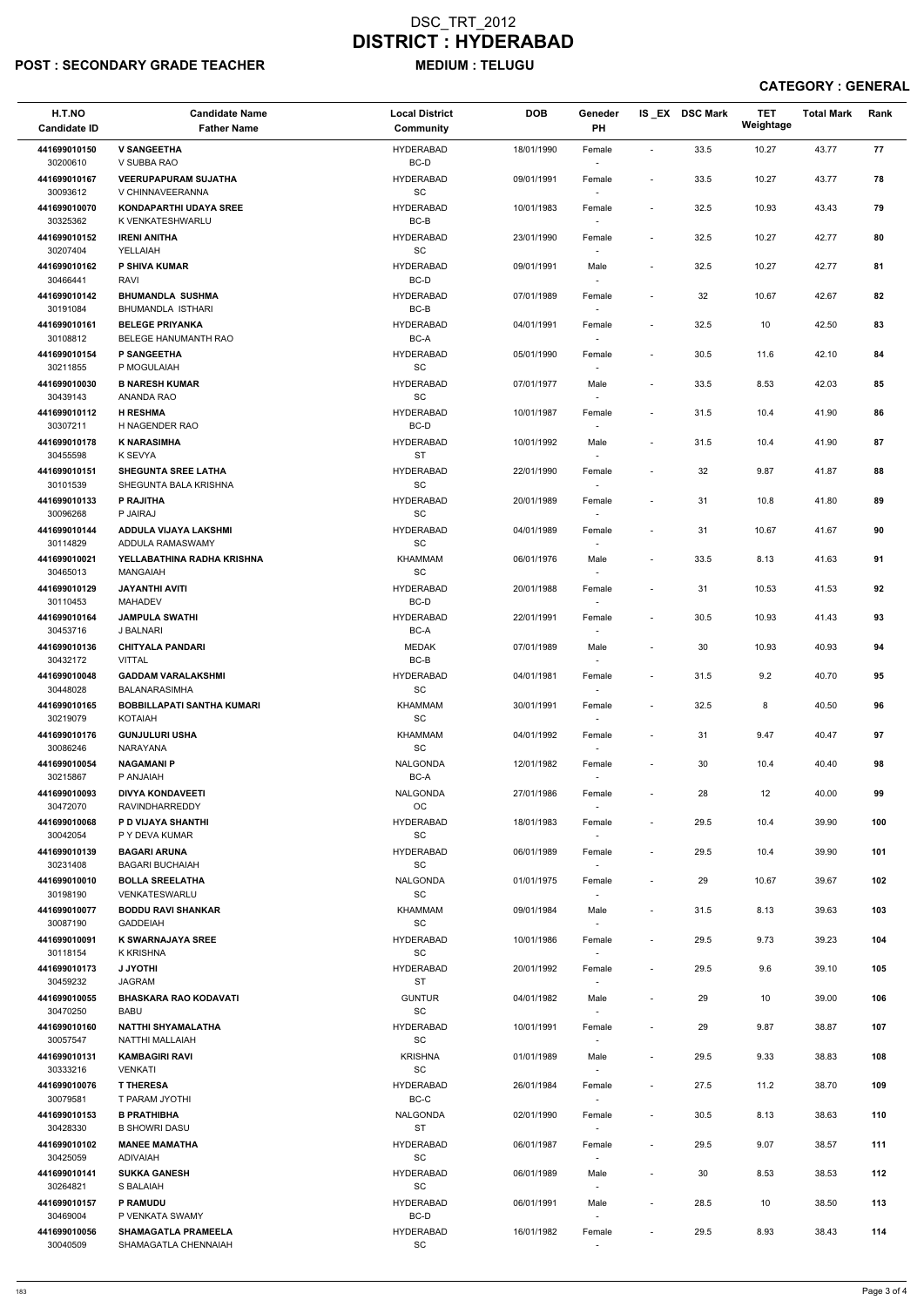### POST : SECONDARY GRADE TEACHER MEDIUM : TELUGU

| H.T.NO<br><b>Candidate ID</b> | <b>Candidate Name</b><br><b>Father Name</b>               | <b>Local District</b><br>Community               | <b>DOB</b> | Geneder<br>PH                      |                          | IS EX DSC Mark | <b>TET</b><br>Weightage | <b>Total Mark</b> | Rank |
|-------------------------------|-----------------------------------------------------------|--------------------------------------------------|------------|------------------------------------|--------------------------|----------------|-------------------------|-------------------|------|
| 441699010017<br>30458342      | <b>H RAMA</b><br>H HANUMANTHU                             | <b>HYDERABAD</b><br>$\operatorname{\textsf{SC}}$ | 06/01/1976 | Female                             | $\sim$                   | 30             | 8                       | 38.00             | 115  |
| 441699010137<br>30433001      | <b>G NETHAJI</b><br>ANANDRAO LATE                         | KHAMMAM<br>SC                                    | 18/01/1989 | Male<br>$\sim$                     | $\blacksquare$           | 30             | 8                       | 38.00             | 116  |
| 441699010008<br>30425395      | <b>DAIDA ANITHA</b><br>D ABRAHAM                          | KHAMMAM<br>SC                                    | 02/01/1973 | Female<br>$\sim$                   | $\blacksquare$           | 28.5           | 9.47                    | 37.97             | 117  |
| 441699010012<br>30448779      | <b>SHAIK NOORAFSHA</b><br>ABDUL RAHEEM                    | <b>GUNTUR</b><br>BC-E                            | 02/01/1975 | Female<br>$\overline{\phantom{a}}$ | $\blacksquare$           | 27             | 10.4                    | 37.40             | 118  |
| 441699010175<br>30221136      | <b>ANUMANGARI SWATHI</b><br>ANUMANGARI SATHYANANDAM       | <b>HYDERABAD</b><br>SC                           | 16/01/1992 | Female<br>$\sim$                   | $\overline{\phantom{a}}$ | 28             | 9.33                    | 37.33             | 119  |
| 441699010050<br>30390463      | <b>K RAVINDER REDDY</b><br>K MEENA REDDY                  | <b>HYDERABAD</b><br>OC                           | 01/01/1981 | Male<br>$\sim$                     | $\overline{\phantom{a}}$ | 28             | 8.53                    | 36.53             | 120  |
| 441699010059<br>30243161      | <b>MALLESU JAVANA</b><br><b>SURI</b>                      | SRIKAKULAM<br>BC-D                               | 05/01/1982 | Male<br>OH                         | $\sim$                   | 26.5           | 10                      | 36.50             | 121  |
| 441699010130<br>30106113      | <b>A RAMADEVI</b><br>A NARSIMHA                           | <b>HYDERABAD</b><br>SC                           | 14/01/1989 | Female<br>$\sim$                   | $\overline{\phantom{a}}$ | 27.5           | 8.93                    | 36.43             | 122  |
| 441699010135<br>30157149      | <b>MAMILLAPALLI SATHISH</b><br><b>KOTA CHARY</b>          | KHAMMAM<br>BC-B                                  | 08/01/1989 | Male<br>$\sim$                     | $\blacksquare$           | 25             | 10.93                   | 35.93             | 123  |
| 441699010007<br>30167644      | <b>SWARNALATHA MODUGU</b><br>RAGHAVULU                    | KHAMMAM<br>$\operatorname{\textsf{SC}}$          | 20/01/1973 | Female<br>$\sim$                   | $\blacksquare$           | 26.5           | 9.33                    | 35.83             | 124  |
| 441699010043<br>30135371      | <b>CH ANITHA</b><br><b>CH KRISHNAIAH</b>                  | <b>HYDERABAD</b><br>SC                           | 12/01/1980 | Female                             | $\blacksquare$           | 27.5           | 8.27                    | 35.77             | 125  |
| 441699010132<br>30468159      | <b>M SUNEETHA</b><br>M POSHANNA                           | <b>HYDERABAD</b><br><b>ST</b>                    | 03/01/1989 | Female<br>$\sim$                   | $\blacksquare$           | 27.5           | 8.27                    | 35.77             | 126  |
| 441699010134<br>30239332      | <b>JYOTHIP</b><br>YELLAIAH                                | <b>HYDERABAD</b><br>SC                           | 02/01/1989 | Female<br>$\sim$                   | $\blacksquare$           | 24.5           | 10.53                   | 35.03             | 127  |
| 441699010155<br>30025792      | <b>E JYOTHI</b><br>E SRINIVASULU                          | <b>HYDERABAD</b><br>BC-D                         | 21/01/1990 | Female<br>$\sim$                   | $\blacksquare$           | 24.5           | 10.53                   | 35.03             | 128  |
| 441699010052<br>30412831      | <b>CHOPPARA RATNA KUMARI</b><br>CH BALA KOTAIAH           | <b>HYDERABAD</b><br>SC                           | 02/01/1981 | Female                             | $\sim$                   | 26.5           | 8.27                    | 34.77             | 129  |
| 441699010064<br>30405391      | <b>MANJULA PONNALA</b><br>PONNALA SRI RAMULU              | <b>HYDERABAD</b><br>SC                           | 05/01/1982 | Female<br>$\sim$                   | $\blacksquare$           | 26.5           | 8.13                    | 34.63             | 130  |
| 441699010069<br>30273228      | P SAVITRAMMA<br>P NARSIMHA                                | <b>HYDERABAD</b><br>SC                           | 07/01/1983 | Female                             | $\overline{\phantom{a}}$ | 26.5           | 8                       | 34.50             | 131  |
| 441699010156<br>30291554      | <b>DARAVATH KAVITHA</b><br>BHEEMLA                        | <b>NALGONDA</b><br><b>ST</b>                     | 22/01/1990 | Female                             | $\blacksquare$           | 26             | 8.4                     | 34.40             | 132  |
| 441699010107<br>30334229      | A SANDHYA<br><b>KRISHNA MURTHY</b>                        | KHAMMAM<br><b>ST</b>                             | 02/01/1987 | Female<br>$\sim$                   | $\overline{\phantom{a}}$ | 24             | 10                      | 34.00             | 133  |
| 441699010146<br>30081480      | <b>P OM SAI PRAKASH</b><br>P BUGGAIAH                     | <b>HYDERABAD</b><br><b>SC</b>                    | 19/01/1989 | Male<br>$\sim$                     | $\blacksquare$           | 26             | 8                       | 34.00             | 134  |
| 441699010184<br>30459606      | <b>U LAVANYA</b><br>U VEERA SWAMY                         | <b>HYDERABAD</b><br><b>ST</b>                    | 26/01/1993 | Female<br>$\sim$                   | $\overline{\phantom{a}}$ | 26             | 8                       | 34.00             | 135  |
| 441699010001<br>30453680      | <b>B SHERIN MONICA</b><br><b>B S JOHNSON</b>              | <b>HYDERABAD</b><br>BC-C                         | 17/01/1969 | Female                             | $\blacksquare$           | 23             | 10.8                    | 33.80             | 136  |
| 441699010168<br>30412230      | <b>GUGULOTHU GOUTHAMI</b><br><b>GUGULOTHU BICHYA NAIK</b> | <b>HYDERABAD</b><br><b>ST</b>                    | 08/01/1991 | Female                             | $\sim$                   | 24.5           | 9.07                    | 33.57             | 137  |
| 441699010148<br>30055445      | <b>KONDA BHARATHI</b><br>KONDA NARASIMHA                  | <b>HYDERABAD</b><br>SC                           | 13/01/1990 | Female<br>$\overline{\phantom{a}}$ | $\blacksquare$           | 24             | 9.2                     | 33.20             | 138  |
| 441699010105<br>30410291      | <b>M SRINIVAS</b><br><b>VITYANAIK</b>                     | MEDAK<br><b>ST</b>                               | 21/01/1987 | Male<br>$\sim$                     | $\overline{\phantom{a}}$ | 25             | 8.13                    | 33.13             | 139  |
| 441699010002<br>30417385      | <b>G PUSHPA LATHA</b><br><b>G GOPALA SWAMY</b>            | <b>HYDERABAD</b><br>SC                           | 26/01/1970 | Female<br>$\overline{\phantom{a}}$ | $\overline{\phantom{a}}$ | 25             | 8                       | 33.00             | 140  |
| 441699010003<br>30424361      | A ARAVINDA KUMAR<br>A VENKATRAMAIAH                       | <b>NALGONDA</b><br>BC-D                          | 12/01/1971 | Male<br>$\sim$                     | $\overline{\phantom{a}}$ | 22             | 10.93                   | 32.93             | 141  |
| 441699010044<br>30326737      | <b>D SHAILAJA</b><br>SARAIAH                              | <b>HYDERABAD</b><br>SC                           | 01/01/1980 | Female<br>$\sim$                   | $\sim$                   | 24.5           | 8.13                    | 32.63             | 142  |
| 441699010078<br>30092920      | <b>R VIJAY KUMAR</b><br>R GANPATH RAO                     | <b>HYDERABAD</b><br><b>ST</b>                    | 10/01/1984 | Male                               |                          | 23             | 9.47                    | 32.47             | 143  |

| 541699010002 | P JYOTHI      | <b>RANGAREDDY</b> | 20/01/1985 | Female | $\sim$<br>∠∪ | 8.93              | 31.93 | 144 |
|--------------|---------------|-------------------|------------|--------|--------------|-------------------|-------|-----|
| 30438052     | P SHYAMAIAH   | c r<br>ں ت        |            |        |              |                   |       |     |
| 441699010033 | <b>K RANI</b> | <b>HYDERABAD</b>  | 30/01/1978 | Female | 18           | <u>ດ ລ</u><br>J.Z | 27.20 | 145 |
| 30458541     | K BALRAJ      | c r<br>ou         |            |        |              |                   |       |     |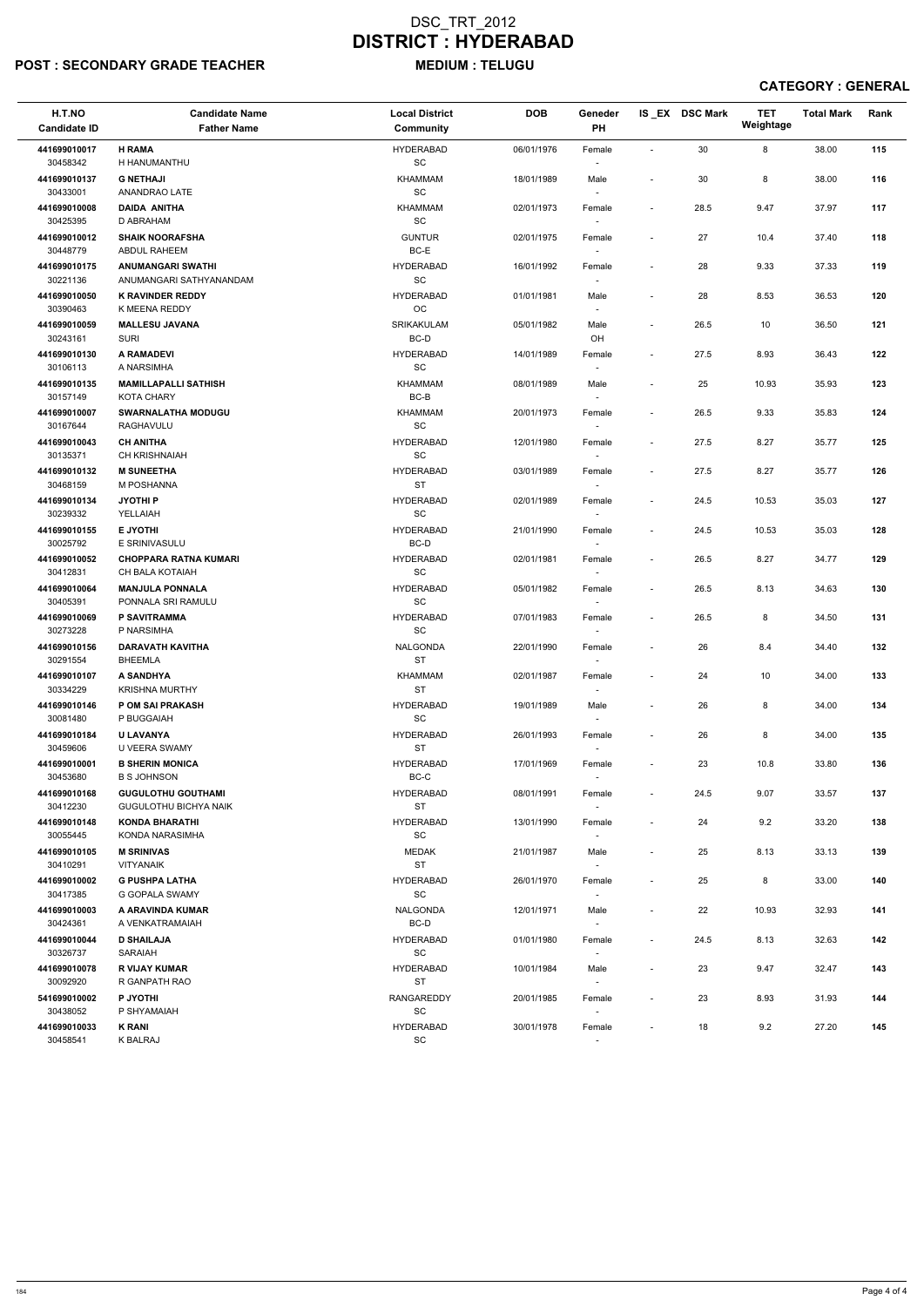## POST : SECONDARY GRADE TEACHER MEDIUM : URDU

| H.T.NO<br><b>Candidate ID</b> | <b>Candidate Name</b><br><b>Father Name</b>           | <b>Local District</b><br><b>Community</b> | <b>DOB</b> | Geneder<br>PH                      |                          | IS_EX DSC Mark | <b>TET</b><br>Weightage | <b>Total Mark</b> | Rank           |
|-------------------------------|-------------------------------------------------------|-------------------------------------------|------------|------------------------------------|--------------------------|----------------|-------------------------|-------------------|----------------|
| 441699020240<br>30062325      | <b>MOHD WAHED</b><br><b>MOHD MASTAN</b>               | <b>HYDERABAD</b><br>BC-E                  | 05/01/1988 | Male                               | ÷,                       | 49             | 14                      | 63.00             | $\mathbf{1}$   |
| 441699020128                  | <b>IQBAL HUSSAIN</b><br><b>MOHD HUSSAIN</b>           | <b>ADILABAD</b><br>BC-E                   | 02/01/1985 | Male                               | $\overline{\phantom{a}}$ | 46.5           | 12                      | 58.50             | $\mathbf{2}$   |
| 30329555<br>441699020193      | <b>AYESHA FARHEEN</b>                                 | WARANGAL                                  | 24/01/1987 | $\overline{\phantom{a}}$<br>Female | $\overline{\phantom{a}}$ | 43.5           | 13.87                   | 57.37             | 3              |
| 30110268<br>441699020226      | <b>MOHD ABDUL KHADAR</b><br><b>MOHD SHAHED</b>        | BC-E<br><b>HYDERABAD</b>                  | 17/01/1988 | $\overline{\phantom{a}}$<br>Male   | $\overline{\phantom{a}}$ | 43.5           | 12.53                   | 56.03             | 4              |
| 30072855                      | <b>MOHD IBRAHIM</b>                                   | BC-E                                      |            | $\overline{\phantom{a}}$           |                          |                |                         |                   |                |
| 441699020192<br>30040803      | <b>MIRZA RAHMATH ALI BAIG</b><br><b>MOHD ISMAIL</b>   | <b>HYDERABAD</b><br>BC-E                  | 03/01/1987 | Male<br>$\overline{\phantom{a}}$   | $\overline{\phantom{a}}$ | 43.5           | 11.87                   | 55.37             | 5              |
| 441699020197<br>30185309      | <b>KHATIJA BEGUM</b><br><b>SHAIK MOULANA</b>          | <b>HYDERABAD</b><br>$_{\rm OC}$           | 30/01/1987 | Female                             |                          | 42             | 12.4                    | 54.40             | 6              |
| 441699020066<br>30297617      | <b>SHAIK SHAHEED ALI</b><br><b>SHAIK SADIQ</b>        | <b>ADILABAD</b><br>BC-E                   | 02/01/1982 | Male<br>$\overline{\phantom{a}}$   | $\overline{a}$           | 42             | 12.13                   | 54.13             | $\overline{7}$ |
| 441699020123<br>30147409      | <b>SHAIK MUNEER</b><br><b>SHAIK HUSSAIN</b>           | ADILABAD<br>$BC-E$                        | 19/01/1985 | Male<br>$\overline{\phantom{a}}$   |                          | 42             | 11.73                   | 53.73             | 8              |
| 441699020089<br>30389628      | <b>SYED AZAM</b><br><b>SYED YOUSUF</b>                | <b>HYDERABAD</b><br>OC                    | 10/01/1983 | Male<br>$\overline{\phantom{a}}$   | $\overline{a}$           | 41             | 12.4                    | 53.40             | 9              |
| 441699020276                  | <b>TANVEER FATIMA</b>                                 | <b>HYDERABAD</b>                          | 15/01/1989 | Female                             | $\blacksquare$           | 41.5           | 11.07                   | 52.57             | 10             |
| 30112968<br>441699020292      | MOHD RAHEEM UDDIN<br><b>TAYYABA NISHAT</b>            | BC-E<br><b>HYDERABAD</b>                  | 01/01/1991 | Female                             | $\overline{\phantom{a}}$ | 39.5           | 13.07                   | 52.57             | 11             |
| 30098386<br>441699020314      | MAHMOOD ALI ABID<br><b>SHAHEEN FARHANA</b>            | BC-E<br><b>HYDERABAD</b>                  | 14/01/1992 | Female                             | $\overline{\phantom{a}}$ | 40.5           | 12                      | 52.50             | 12             |
| 30421448                      | MOHD GHOUSE                                           | BC-E                                      |            | $\sim$                             |                          |                |                         |                   |                |
| 441699020269<br>30062776      | <b>ZOHRA AHMADI</b><br>ABID ALI BAIG                  | <b>MEDAK</b><br>$BC-B$                    | 11/01/1989 | Female<br>$\sim$                   | ÷,                       | 39             | 13.47                   | 52.47             | 13             |
| 441699020241                  | <b>MOHD ZAHED</b>                                     | <b>HYDERABAD</b>                          | 05/01/1988 | Male                               | $\overline{\phantom{a}}$ | 39.5           | 12.8                    | 52.30             | 14             |
| 30062751<br>441699020172      | <b>MOHD MASTAN</b><br><b>MOHD IRFANUDDIN</b>          | BC-E<br><b>ADILABAD</b>                   | 25/01/1986 | OH<br>Male                         | $\overline{\phantom{a}}$ | 39.5           | 12.67                   | 52.17             | 15             |
| 30281038<br>441699020049      | <b>MOHD IHSANUDDIN</b><br><b>FARHEEN SULTHANA</b>     | $BC-E$<br><b>KARIMNAGAR</b>               | 22/01/1982 | Female                             | $\overline{\phantom{a}}$ | 39             | 12.93                   | 51.93             | 16             |
| 30186792<br>441699020156      | ABU TALHA ALI<br><b>NAFEES UNNISA BEGUM</b>           | BC-E<br><b>HYDERABAD</b>                  | 21/01/1986 | $\overline{\phantom{a}}$<br>Female | $\overline{\phantom{a}}$ | 38.5           | 13.33                   | 51.83             | 17             |
| 30033211<br>441699020229      | SYED SHAMSHEER ALI<br><b>ABDUL MALIK</b>              | OC<br>ADILABAD                            | 15/01/1988 | Male                               | $\overline{\phantom{a}}$ | 38.5           | 13.2                    | 51.70             | 18             |
| 30444175                      | <b>ABDUL SALEEM</b>                                   | BC-E                                      |            |                                    |                          |                |                         |                   |                |
| 441699020186<br>30248873      | <b>AMREEN FATIMA</b><br>YAKOOB SHAREEF                | <b>HYDERABAD</b><br>BC-E                  | 01/01/1987 | Female<br>$\overline{\phantom{a}}$ | $\blacksquare$           | 39             | 12.67                   | 51.67             | 19             |
| 441699020158<br>30308275      | <b>MEER IRFAN ALI</b><br>MEER KAZIM ALI               | <b>ADILABAD</b><br>BC-E                   | 01/01/1986 | Male<br>$\sim$                     | $\overline{\phantom{a}}$ | 39.5           | 12.13                   | 51.63             | 20             |
| 441699020177<br>30226475      | <b>KAHKSHAN KHATOON</b><br>MOHD MAQDOOM               | ADILABAD<br>BC-E                          | 16/01/1986 | Female<br>$\overline{\phantom{a}}$ | $\overline{\phantom{a}}$ | 40.5           | 11.07                   | 51.57             | 21             |
| 441699020056<br>30460739      | <b>SYED MOHSEEN ALI</b><br>SYED MAHABOOB ALI          | ADILABAD<br>BC-E                          | 08/01/1982 | Male                               | $\overline{\phantom{a}}$ | 40             | 11.2                    | 51.20             | 22             |
| 441699020295<br>30190060      | <b>AYMAN TAMKANATH</b><br><b>MD ABU TAHER</b>         | <b>HYDERABAD</b><br>BC-E                  | 17/01/1991 | Female                             | $\overline{\phantom{a}}$ | 38.5           | 12.67                   | 51.17             | 23             |
| 441699020131                  | <b>ASMA JAHAN</b>                                     | <b>HYDERABAD</b>                          | 08/01/1985 | $\sim$<br>Female                   | $\blacksquare$           | 38             | 13.07                   | 51.07             | 24             |
| 30090564<br>441699020070      | MALIK HABEEBULLAH KHAN<br><b>MOHD KHAJA MOINUDDIN</b> | ОC<br><b>HYDERABAD</b>                    | 04/01/1983 | $\overline{\phantom{a}}$<br>Male   | $\overline{a}$           | 38.5           | 12.4                    | 50.90             | 25             |
| 30389776                      | MOHD ALA UDDIN                                        | BC-B                                      |            | $\sim$                             |                          |                |                         |                   |                |
| 441699020294<br>30083398      | <b>SIDDIQUA BEGUM</b><br>MOHD QUADER ALI              | <b>HYDERABAD</b><br>BC-B                  | 07/01/1991 | Female                             | $\blacksquare$           | 37             | 13.87                   | 50.87             | 26             |
| 441699020115<br>30218436      | <b>ISHRATH UNNISA</b><br>NAZEER AHAMMED               | <b>HYDERABAD</b><br>BC-B                  | 12/01/1984 | Female                             | $\overline{\phantom{a}}$ | 39.5           | 11.33                   | 50.83             | 27             |
| 441699020189<br>30183647      | <b>ZAKIA FATIMA</b><br><b>MOHD MASTAN</b>             | <b>HYDERABAD</b><br>BC-E                  | 02/01/1987 | Female<br>$\sim$                   | $\overline{\phantom{a}}$ | 39.5           | 11.33                   | 50.83             | 28             |
| 441699020202<br>30332184      | <b>MOHD ABDUL NAJEEB</b><br>MOHD ABDUL QUADAR         | ADILABAD<br>BC-E                          | 15/01/1987 | Male<br>$\sim$                     | $\overline{\phantom{a}}$ | 38             | 12.8                    | 50.80             | 29             |
| 441699020045                  | <b>FAREEDA BEGUM</b>                                  | ADILABAD                                  | 25/01/1982 | Female                             | $\blacksquare$           | 38.5           | 12.27                   | 50.77             | 30             |
| 30298143<br>441699020042      | SALAHUDDIN<br><b>BADER BEGUM</b>                      | BC-E<br><b>HYDERABAD</b>                  | 14/01/1981 | $\overline{\phantom{a}}$<br>Female | $\overline{\phantom{a}}$ | 38.5           | 12                      | 50.50             | 31             |
| 30447446                      | <b>SHAIK OMER</b>                                     | BC-E                                      |            |                                    |                          |                |                         |                   |                |
| 441699020264<br>30320583      | <b>SADIYA</b><br>MOHD ASADULLAH SHAREEF               | <b>HYDERABAD</b><br>BC-E                  | 11/01/1989 | Female<br>$\overline{\phantom{a}}$ | $\overline{\phantom{a}}$ | 39             | 11.47                   | 50.47             | 32             |
| 441699020143                  | <b>MD AZHERUDDIN</b>                                  | ADILABAD                                  | 19/01/1985 | Male                               | $\overline{\phantom{a}}$ | 38             | 12.4                    | 50.40             | 33             |
| 30160777<br>441699020093      | MD FAREED UDDIN<br><b>KAUSAR KHANAM</b>               | BC-E<br>ADILABAD                          | 24/01/1983 | $\overline{\phantom{a}}$<br>Female | $\overline{\phantom{a}}$ | 37.5           | 12.8                    | 50.30             | 34             |
| 30332273<br>441699020151      | <b>ISMAIL KHAN</b><br><b>SYEDA RIZWANA</b>            | OC<br><b>HYDERABAD</b>                    | 20/01/1985 | $\overline{\phantom{a}}$<br>Female | $\overline{a}$           | 38             | 12.27                   | 50.27             | 35             |
| 30026637<br>441699020016      | SYED ALI<br><b>MERAJ MUJASSAM</b>                     | OC<br>WARANGAL                            | 26/01/1979 | $\overline{\phantom{a}}$<br>Female | $\blacksquare$           | 38.5           | 11.73                   | 50.23             | 36             |
| 30447576                      | <b>MOHD SADATHULLAH</b>                               | BC-E                                      |            | $\sim$                             |                          |                |                         |                   |                |
| 441699020152<br>30402706      | <b>MOHD MOHSIN</b><br><b>MOHD YOUSUF</b>              | <b>HYDERABAD</b><br>BC-E                  | 03/01/1986 | Male<br>$\sim$                     | $\overline{\phantom{a}}$ | 38             | 12.13                   | 50.13             | 37             |
| 441699020038<br>30186734      | <b>ISHRATH UNNISA BEGUM</b><br>QUAMER UDDIN KHAN      | <b>HYDERABAD</b><br>OC                    | 16/01/1981 | Female<br>$\sim$                   | $\overline{\phantom{a}}$ | 36.5           | 13.6                    | 50.10             | 38             |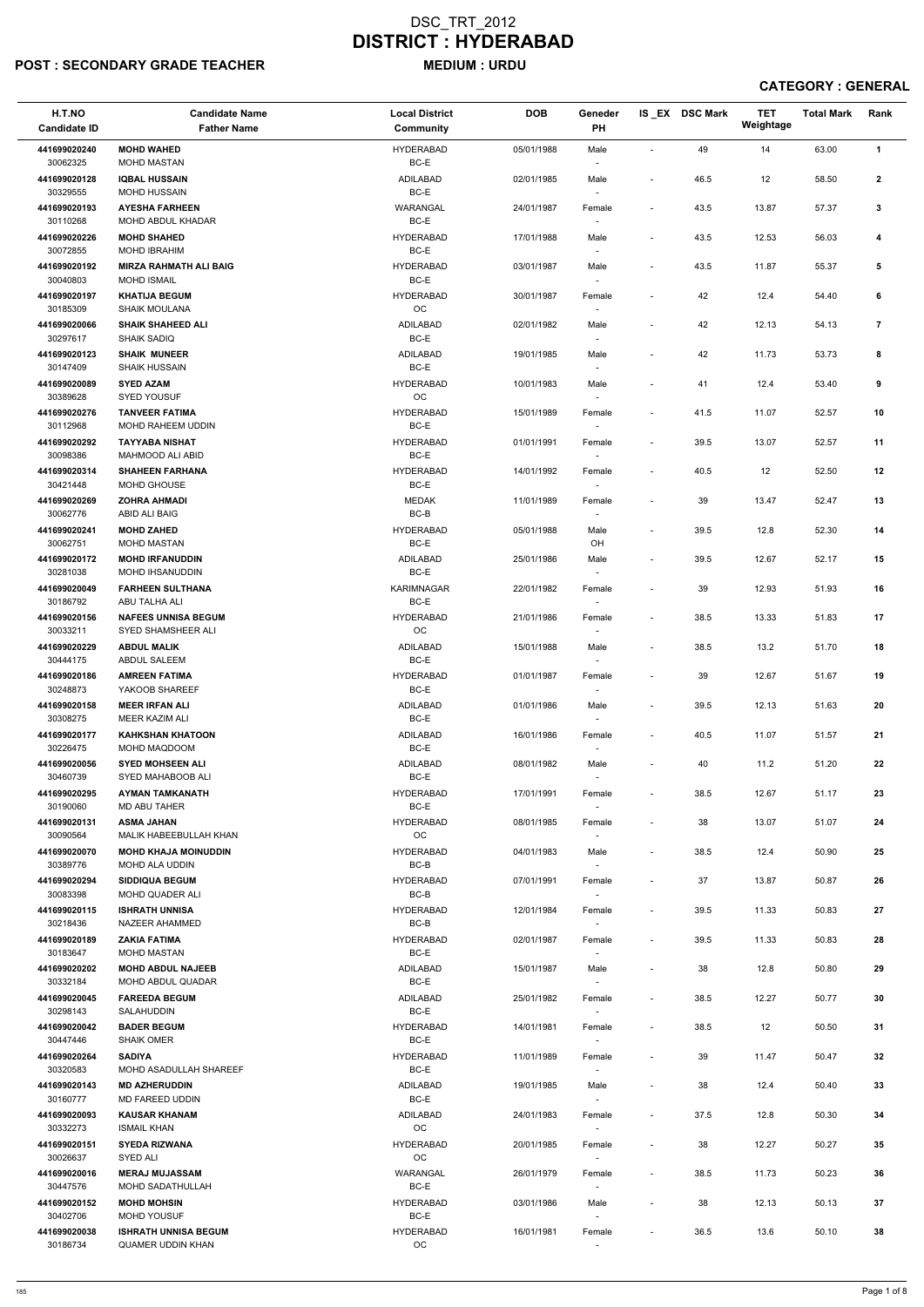## POST : SECONDARY GRADE TEACHER MEDIUM : URDU

| H.T.NO<br><b>Candidate ID</b> | <b>Candidate Name</b><br><b>Father Name</b>      | <b>Local District</b><br>Community | <b>DOB</b> | Geneder<br>PH                      |                          | IS_EX DSC Mark | <b>TET</b><br>Weightage | <b>Total Mark</b> | Rank |
|-------------------------------|--------------------------------------------------|------------------------------------|------------|------------------------------------|--------------------------|----------------|-------------------------|-------------------|------|
| 441699020149<br>30196354      | <b>FARHAT NAAZ</b><br>ABDUL QADAR                | <b>ADILABAD</b><br>BC-B            | 22/01/1985 | Female<br>$\overline{\phantom{a}}$ | $\blacksquare$           | 39.5           | 10.4                    | 49.90             | 39   |
| 441699020217<br>30207364      | <b>HUMERA SHIREEN</b><br>MOHD SAMEEMUDDIN        | KARIMNAGAR<br>BC-E                 | 05/01/1987 | Female                             | $\overline{\phantom{a}}$ | 38             | 11.87                   | 49.87             | 40   |
| 441699020266<br>30056134      | <b>SAYIQA BEGUM</b><br><b>KABEER UDDIN SUFI</b>  | <b>HYDERABAD</b><br>BC-E           | 03/01/1989 | Female<br>$\sim$                   | $\overline{\phantom{a}}$ | 38.5           | 11.07                   | 49.57             | 41   |
| 441699020303                  | <b>KANEEZ FATIMA</b>                             | <b>HYDERABAD</b>                   | 15/01/1991 | Female                             | ÷,                       | 38.5           | 11.07                   | 49.57             | 42   |
| 30080170<br>441699020107      | MOHAMMED AZMATH ALI<br><b>AMINA BINTE SAAD</b>   | BC-B<br><b>HYDERABAD</b>           | 10/01/1984 | $\overline{\phantom{a}}$<br>Female | ÷,                       | 37             | 12.53                   | 49.53             | 43   |
| 30158039                      | SAAD BIN ALI                                     | BC-E                               |            | $\sim$                             |                          |                |                         |                   |      |
| 441699020028<br>30102913      | <b>SOHELA SHEREEN</b><br><b>MOHD JAHANGIR</b>    | <b>HYDERABAD</b><br>BC-E           | 01/01/1980 | Female                             | $\blacksquare$           | 39             | 10.4                    | 49.40             | 44   |
| 441699020077<br>30187726      | <b>SYED WAJID</b><br><b>SYED YOUSUF</b>          | <b>KARIMNAGAR</b><br>OC            | 28/01/1983 | Male                               | $\blacksquare$           | 36             | 13.33                   | 49.33             | 45   |
| 441699020148<br>30027027      | <b>NIKHAT BANU</b><br>KHAJA RAHEEMUDDIN          | <b>HYDERABAD</b><br>OC             | 24/01/1985 | Female<br>$\sim$                   |                          | 36             | 13.33                   | 49.33             | 46   |
| 441699020174<br>30115763      | <b>SHAHEDA BEGUM</b><br>SYED NASEER UDDIN        | <b>HYDERABAD</b><br><b>OC</b>      | 03/01/1986 | Female<br>$\overline{\phantom{a}}$ | $\overline{\phantom{a}}$ | 36.5           | 12.67                   | 49.17             | 47   |
| 441699020231<br>30098232      | YASMEEN BEGUM                                    | <b>HYDERABAD</b><br>BC-E           | 12/01/1988 | Female                             | $\overline{\phantom{a}}$ | 39             | 10.13                   | 49.13             | 48   |
| 441699020256                  | <b>MD YAKOOB</b><br><b>MASARATH BEGUM</b>        | <b>HYDERABAD</b>                   | 07/01/1989 | $\overline{\phantom{a}}$<br>Female | $\overline{a}$           | 38             | 11.07                   | 49.07             | 49   |
| 30042401<br>441699020002      | <b>ABDUL GANI</b><br><b>NAHEED AKHTER</b>        | BC-E<br><b>HYDERABAD</b>           | 03/01/1973 | Female                             | $\overline{\phantom{a}}$ | 37             | 12                      | 49.00             | 50   |
| 30188292                      | MALIK MOHD SHAFIUDDIN                            | BC-E                               |            | $\overline{\phantom{a}}$           |                          |                |                         |                   |      |
| 441699020073<br>30308000      | <b>MOHD ISHTIAQ UDDIN</b><br>MOHD MOINUDDIN      | ADILABAD<br>BC-E                   | 10/01/1983 | Male<br>$\overline{\phantom{a}}$   |                          | 37             | 12                      | 49.00             | 51   |
| 441699020035                  | <b>MAHBOOB UNNISA</b>                            | <b>HYDERABAD</b>                   | 06/01/1980 | Female                             | $\overline{\phantom{a}}$ | 37.5           | 11.47                   | 48.97             | 52   |
| 30284118<br>441699020262      | <b>ABDUL RAOOF</b><br><b>MOHD ASLAM</b>          | BC-E<br><b>HYDERABAD</b>           | 27/01/1989 | $\overline{\phantom{a}}$<br>Male   | $\blacksquare$           | 38             | 10.8                    | 48.80             | 53   |
| 30266696<br>441699020297      | ABDUL AZIZ<br><b>ASHMEENA BEGUM</b>              | BC-E<br><b>KARIMNAGAR</b>          | 18/01/1991 | Female                             | $\overline{\phantom{a}}$ | 38             | 10.67                   | 48.67             | 54   |
| 30467158<br>441699020203      | <b>GOUSE PASHA</b><br><b>SHI REEN SULTANA</b>    | BC-E<br>ADILABAD                   | 15/01/1987 | $\overline{\phantom{a}}$<br>Female | $\overline{\phantom{a}}$ | 37.5           | 10.93                   | 48.43             | 55   |
| 30408311                      | <b>FAHIM AHMED</b>                               | BC-E                               |            | $\sim$                             |                          |                |                         |                   |      |
| 441699020194<br>30024603      | <b>SAFIA BEGUM</b><br><b>MD SHABBIR ALI</b>      | <b>HYDERABAD</b><br>BC-E           | 10/01/1987 | Female                             | $\overline{\phantom{a}}$ | 36.5           | 11.87                   | 48.37             | 56   |
| 441699020252<br>30301712      | <b>AMATUL ALEEM</b><br>MD ABDUL MAJEED           | <b>HYDERABAD</b><br>BC-E           | 12/01/1988 | Female<br>$\sim$                   | $\overline{\phantom{a}}$ | 36.5           | 11.87                   | 48.37             | 57   |
| 441699020087<br>30449910      | <b>TASNEEM SARWAT</b><br><b>ASHRAF ALI BAIG</b>  | ADILABAD<br>BC-E                   | 15/01/1983 | Female<br>$\sim$                   | $\overline{\phantom{a}}$ | 37.5           | 10.8                    | 48.30             | 58   |
| 441699020215<br>30124532      | <b>AZHAR UNNISA</b><br>MOHD MAQBOOL AHMED        | NALGONDA<br>BC-E                   | 14/01/1987 | Female<br>$\sim$                   | $\blacksquare$           | 36.5           | 11.73                   | 48.23             | 59   |
| 441699020025                  | <b>ILYAS AHMED</b>                               | ADILABAD                           | 06/01/1980 | Male                               | $\overline{\phantom{a}}$ | 37.5           | 10.67                   | 48.17             | 60   |
| 30272455<br>441699020259      | <b>SHAIK FAREED</b><br><b>ARSHIYA SULTANA</b>    | BC-E<br><b>HYDERABAD</b>           | 12/01/1989 | $\overline{\phantom{a}}$<br>Female | $\overline{\phantom{a}}$ | 35.5           | 12.67                   | 48.17             | 61   |
| 30044813<br>441699020285      | MAQSOOD ALI<br><b>ZAKIYA SULTANA</b>             | BC-E<br><b>HYDERABAD</b>           | 10/01/1990 | $\overline{\phantom{a}}$<br>Female | $\overline{\phantom{a}}$ | 35.5           | 12.67                   | 48.17             | 62   |
| 30389166                      | SYED HANEEFUDDIN                                 | OC                                 |            | $\sim$                             |                          |                |                         |                   |      |
| 441699020104<br>30061393      | <b>SK MUNAWAR JAHAN</b><br><b>SK ABDUL SALAM</b> | <b>HYDERABAD</b><br>BC-E           | 07/01/1984 | Female<br>$\sim$                   | $\overline{\phantom{a}}$ | 36.5           | 11.6                    | 48.10             | 63   |
| 441699020146<br>30445184      | <b>NAZIA BEGUM</b><br>MOHD YUSUF                 | ADILABAD<br>BC-E                   | 20/01/1985 | Female<br>$\sim$                   | $\overline{\phantom{a}}$ | 37             | 11.07                   | 48.07             | 64   |
| 441699020024<br>30102334      | <b>MOHD MOIZUR RAHMAN</b><br>MOHD ABDUL KAREEM   | <b>HYDERABAD</b><br>BC-E           | 20/01/1980 | Male                               | $\overline{\phantom{a}}$ | 37.5           | 10.4                    | 47.90             | 65   |
| 441699020088<br>30444625      | <b>AMTUL RAQHEEB IFFATH</b><br>MD KAZIMUDDIN     | <b>KARIMNAGAR</b><br>BC-E          | 20/01/1983 | Female<br>$\sim$                   | $\blacksquare$           | 37.5           | 10.4                    | 47.90             | 66   |
| 441699020309                  | <b>FIRDOUS SULTANA</b>                           | ADILABAD                           | 14/01/1992 | Female                             | $\overline{\phantom{a}}$ | 36.5           | 11.33                   | 47.83             | 67   |
| 30266220<br>441699020102      | ABDUL QUDDUS<br><b>AFSHAN BEGUM</b>              | BC-E<br>ADILABAD                   | 05/01/1984 | $\sim$<br>Female                   | $\overline{\phantom{a}}$ | 37             | 10.8                    | 47.80             | 68   |
| 30406840                      | MOHD NIYAZ AHMED                                 | BC-E                               |            | $\sim$                             |                          |                |                         |                   |      |
| 441699020230<br>30326459      | SYYADA NAZIA SULTANA<br>SYED AZMATH ULLAH        | <b>KARIMNAGAR</b><br><b>OC</b>     | 12/01/1988 | Female                             | $\overline{\phantom{a}}$ | 35.5           | 12.27                   | 47.77             | 69   |
| 441699020247<br>30109259      | <b>AYESHA SIDDIQUA</b><br>ABDUL HAMEED           | <b>HYDERABAD</b><br>BC-E           | 22/01/1988 | Female                             | $\overline{\phantom{a}}$ | 36.5           | 11.2                    | 47.70             | 70   |
| 441699020069                  | <b>FARHA NAZ</b>                                 | KARIMNAGAR                         | 02/01/1983 | Female                             | $\overline{\phantom{a}}$ | 35             | 12.67                   | 47.67             | 71   |
| 30204881<br>441699020237      | <b>MOHD AMJED</b><br><b>NAZIMA ANJUM</b>         | BC-E<br><b>ADILABAD</b>            | 10/01/1988 | $\sim$<br>Female                   | $\overline{\phantom{a}}$ | 35             | 12.67                   | 47.67             | 72   |
| 30456221<br>441699020047      | MOHD ABDUL RAFI<br><b>MOHD MANSOOR AHMED</b>     | BC-E<br><b>HYDERABAD</b>           | 02/01/1982 | $\overline{\phantom{a}}$<br>Male   | $\overline{\phantom{a}}$ | 35.5           | 12.13                   | 47.63             | 73   |
| 30298651<br>441699020132      | <b>MOHD YOUSUF</b><br><b>HUMERA QUADEER</b>      | BC-E<br><b>HYDERABAD</b>           | 18/01/1985 | $\sim$<br>Female                   | $\overline{\phantom{a}}$ | 37.5           | 10.13                   | 47.63             | 74   |
| 30421487                      | ABDUL QUADEER                                    | BC-E                               |            | $\sim$                             |                          |                |                         |                   |      |
| 441699020133<br>30107954      | <b>JABEEN BANU</b><br>C MOHD AHMED HUSSAIN       | <b>HYDERABAD</b><br>BC-E           | 18/01/1985 | Female<br>$\sim$                   | $\blacksquare$           | 35.5           | 12.13                   | 47.63             | 75   |
| 441699020029<br>30038190      | <b>AFSAR BEGUM</b><br><b>MD QASIM TAJ</b>        | <b>HYDERABAD</b><br>BC-E           | 03/01/1980 | Female<br>$\overline{\phantom{a}}$ |                          | 36             | 11.6                    | 47.60             | 76   |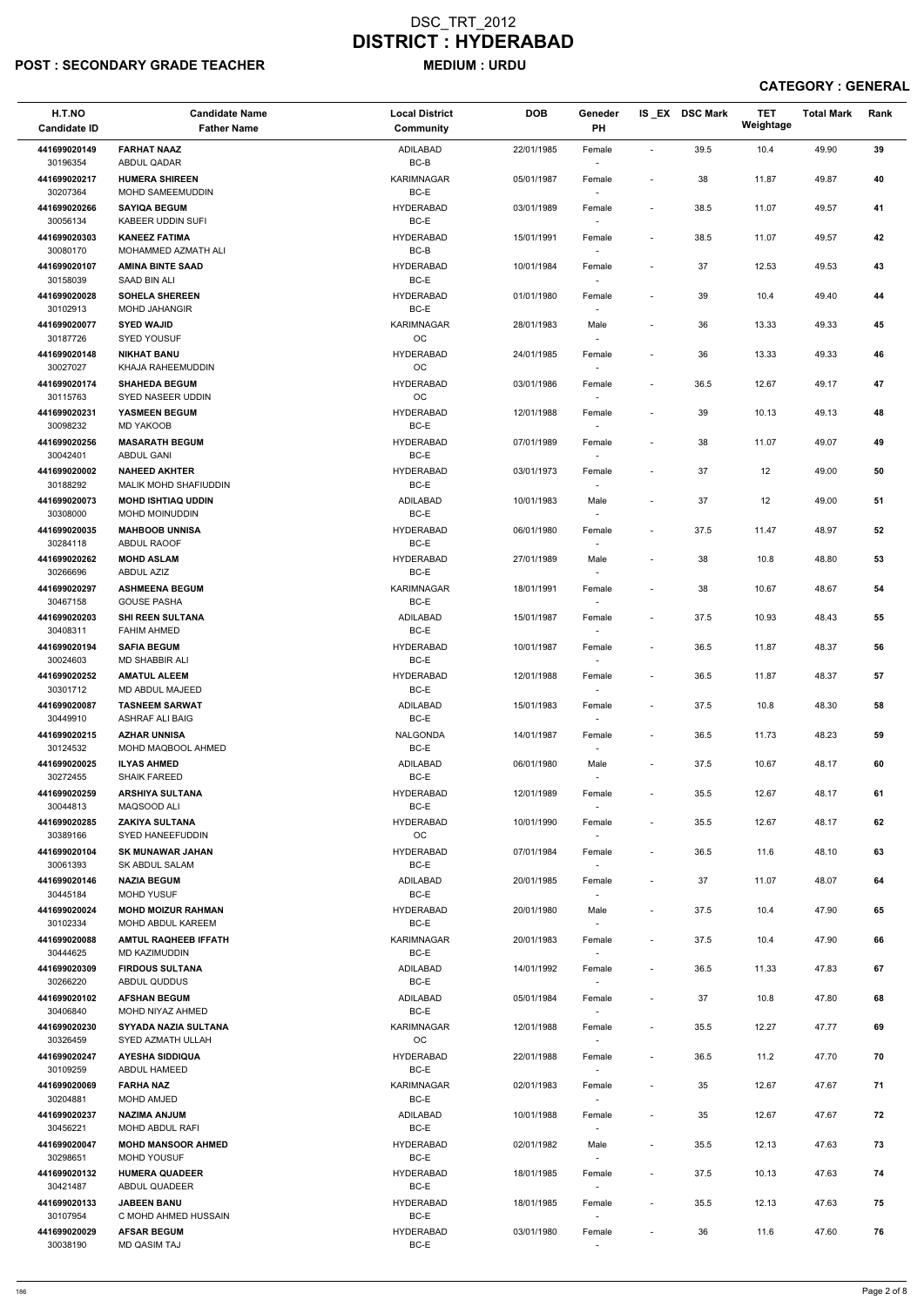## POST : SECONDARY GRADE TEACHER MEDIUM : URDU

| H.T.NO<br><b>Candidate ID</b> | <b>Candidate Name</b><br><b>Father Name</b>       | <b>Local District</b><br>Community | <b>DOB</b> | Geneder<br>PH                      |                              | IS EX DSC Mark | <b>TET</b><br>Weightage | <b>Total Mark</b> | Rank |
|-------------------------------|---------------------------------------------------|------------------------------------|------------|------------------------------------|------------------------------|----------------|-------------------------|-------------------|------|
| 441699020100<br>30404560      | <b>SHAIK IMAM</b><br>MOHD YOUSUF                  | <b>HYDERABAD</b><br>BC-E           | 24/01/1984 | Male<br>$\overline{\phantom{a}}$   | $\blacksquare$               | 37.5           | 10                      | 47.50             | 77   |
| 441699020257<br>30057110      | <b>ALIYA BEGUM</b><br>MOHD GHOUSE                 | <b>HYDERABAD</b><br>BC-E           | 08/01/1989 | Female                             | $\overline{\phantom{a}}$     | 36.5           | 10.93                   | 47.43             | 78   |
| 441699020289<br>30040629      | <b>HUMERA KOUSER</b><br><b>MD MOIZUDDIN</b>       | <b>HYDERABAD</b><br>BC-E           | 16/01/1990 | Female                             | $\overline{\phantom{a}}$     | 36.5           | 10.93                   | 47.43             | 79   |
| 441699020103                  | <b>MOHAMMADI BEGUM</b>                            | <b>HYDERABAD</b>                   | 06/01/1984 | $\sim$<br>Female                   | $\overline{\phantom{a}}$     | 36             | 11.33                   | 47.33             | 80   |
| 30206741<br>441699020023      | <b>ABDUL WAHAB</b><br><b>SYED JAFER HUSSAINI</b>  | BC-E<br>KARIMNAGAR                 | 02/01/1980 | $\overline{\phantom{a}}$<br>Male   |                              | 37             | 10.27                   | 47.27             | 81   |
| 30240800                      | SYED MUSTAFA HUSSAIN<br><b>KHURSHIDA IQBAL</b>    | BC-E                               |            | OH                                 |                              |                |                         |                   |      |
| 441699020278<br>30326489      | MOHD SADATH ALI                                   | KARIMNAGAR<br>BC-E                 | 30/01/1989 | Female                             | $\qquad \qquad \blacksquare$ | 37             | 10.27                   | 47.27             | 82   |
| 441699020041<br>30321401      | <b>FEROZ KHAN</b><br><b>MD IBRAHIM KHAN</b>       | <b>KARIMNAGAR</b><br>OC            | 12/01/1981 | Male                               | $\overline{\phantom{a}}$     | 34             | 13.2                    | 47.20             | 83   |
| 441699020188<br>30435394      | <b>RIZWANA BEGUM</b><br>SYED YOUSUF ALI           | <b>HYDERABAD</b><br>OC             | 02/01/1987 | Female<br>$\sim$                   | $\overline{\phantom{a}}$     | 34.5           | 12.67                   | 47.17             | 84   |
| 441699020159<br>30047977      | <b>NIKHAT FATIMA</b><br><b>SHAIK JAMAL</b>        | <b>HYDERABAD</b><br>BC-E           | 26/01/1986 | Female<br>$\overline{\phantom{a}}$ | $\overline{\phantom{a}}$     | 34             | 13.07                   | 47.07             | 85   |
| 441699020261<br>30052143      | <b>IRFANA BEGUM</b><br>AZAM KHAN                  | <b>HYDERABAD</b><br>OC             | 10/01/1989 | Female<br>$\sim$                   | $\overline{\phantom{a}}$     | 35             | 12                      | 47.00             | 86   |
| 441699020178                  | <b>NUSRAT FARHANA</b>                             | <b>HYDERABAD</b>                   | 25/01/1986 | Female                             | $\overline{\phantom{a}}$     | 36.5           | 10.4                    | 46.90             | 87   |
| 30061073<br>441699020223      | ABDUL KAREEM<br><b>TALATH BANU</b>                | BC-E<br><b>ADILABAD</b>            | 13/01/1988 | Female                             | $\overline{\phantom{a}}$     | 35             | 11.87                   | 46.87             | 88   |
| 30249161                      | SK MOINUDDIN                                      | $BC-E$                             |            | $\sim$                             |                              |                |                         |                   |      |
| 441699020109<br>30056610      | <b>ASIYA BEGUM</b><br><b>SHAIK MOHAMMED</b>       | <b>HYDERABAD</b><br>BC-E           | 14/01/1984 | Female<br>$\sim$                   | $\overline{\phantom{a}}$     | 34.5           | 12.27                   | 46.77             | 89   |
| 441699020007<br>30451228      | <b>ZOHRA JABEEN</b><br>KHAJA SHAMSUDDIN           | WARANGAL<br>BC-E                   | 12/01/1976 | Female                             | $\overline{\phantom{a}}$     | 35.5           | 11.2                    | 46.70             | 90   |
| 441699020122                  | <b>QUASAR KHANAM</b>                              | RANGAREDDY                         | 12/01/1985 | $\overline{\phantom{a}}$<br>Female | $\overline{\phantom{a}}$     | 34             | 12.67                   | 46.67             | 91   |
| 30331681<br>441699020050      | <b>ISMAIL KHAN</b><br><b>SAYED KHALEDA BEGUM</b>  | OC<br><b>ADILABAD</b>              | 05/01/1982 | Female                             | $\overline{\phantom{a}}$     | 34.5           | 12.13                   | 46.63             | 92   |
| 30399978<br>441699020140      | SYED SAFDER HUSSAIN<br><b>AFREEN TARANUM</b>      | OC.<br><b>HYDERABAD</b>            | 13/01/1985 | $\overline{\phantom{a}}$<br>Female | $\qquad \qquad \blacksquare$ | 34.5           | 12.13                   | 46.63             | 93   |
| 30029870<br>441699020119      | MOHAMMED RIYAZ UDDIN<br><b>SHAIK YASMIN</b>       | OC<br>PRAKASAM                     | 19/01/1984 | $\overline{\phantom{a}}$<br>Female | $\overline{\phantom{a}}$     | 34             | 12.53                   | 46.53             | 94   |
| 30027610                      | <b>SHAIK HAFEEZ</b>                               | BC-A                               |            |                                    |                              |                |                         |                   |      |
| 441699020216<br>30050146      | <b>MUNEERA ZAINAB</b><br>MOHD NAZEERUDDIN         | NALGONDA<br>BC-E                   | 20/01/1987 | Female<br>$\sim$                   | $\overline{\phantom{a}}$     | 34             | 12.53                   | 46.53             | 95   |
| 441699020236<br>30219692      | <b>S BILQUIS JEHAN</b><br>M SYED AHMED            | <b>KURNOOL</b><br>BC-E             | 02/01/1988 | Female<br>$\sim$                   | $\overline{\phantom{a}}$     | 36             | 10.53                   | 46.53             | 96   |
| 441699020281<br>30072922      | <b>SHAHEEN BEGUM</b><br><b>ABDUL SATTAR</b>       | <b>HYDERABAD</b><br>BC-E           | 09/01/1990 | Female<br>$\sim$                   | $\overline{\phantom{a}}$     | 34.5           | 12                      | 46.50             | 97   |
| 441699020108<br>30336626      | <b>JUVERIA SHABNAM</b><br><b>MD GHYASUDDIN</b>    | NALGONDA<br>BC-B                   | 12/01/1984 | Female                             | $\overline{\phantom{a}}$     | 34.5           | 11.87                   | 46.37             | 98   |
| 441699020055                  | <b>IMRANA BEGUM</b>                               | <b>HYDERABAD</b>                   | 01/01/1982 | Female                             | $\overline{\phantom{a}}$     | 35             | 11.33                   | 46.33             | 99   |
| 30408414<br>441699020092      | <b>MD JAFFER</b><br><b>MOHD ABDUL QUAYYOOM</b>    | BC-E<br><b>HYDERABAD</b>           | 30/01/1983 | $\overline{\phantom{a}}$<br>Male   | $\blacksquare$               | 35.5           | 10.8                    | 46.30             | 100  |
| 30062552<br>441699020040      | MOHD ABDUL JALEEL<br><b>MOHD MAJID</b>            | BC-E<br><b>HYDERABAD</b>           | 01/01/1981 | $\overline{\phantom{a}}$<br>Male   | $\overline{\phantom{a}}$     | 35             | 11.2                    | 46.20             | 101  |
| 30122229                      | MOHD MANSOOR AHMED                                | BC-E                               |            | $\sim$                             |                              |                |                         |                   |      |
| 441699020051<br>30041238      | <b>MD ZAKIR</b><br><b>MD JALEEL</b>               | KARIMNAGAR<br>BC-E                 | 07/01/1982 | Male<br>$\overline{\phantom{a}}$   | $\qquad \qquad \blacksquare$ | 35             | 11.2                    | 46.20             | 102  |
| 441699020245<br>30028193      | <b>SHABANA BEGUM</b><br>MOHD MEHBOOB ALI          | <b>HYDERABAD</b><br>BC-B           | 12/01/1988 | Female                             | $\overline{\phantom{a}}$     | 35.5           | 10.67                   | 46.17             | 103  |
| 441699020097<br>30333412      | <b>MEHERUNNISA BEGUM</b><br><b>SHAIK MAJEED</b>   | ADILABAD<br>BC-E                   | 15/01/1984 | Female<br>$\sim$                   | $\overline{\phantom{a}}$     | 35.5           | 10.53                   | 46.03             | 104  |
| 441699020290<br>30103449      | <b>HAJERA SULTANA</b><br>MOHAMMED SHAMSUDDIN      | <b>HYDERABAD</b><br>BC-B           | 07/01/1991 | Female<br>$\sim$                   | $\overline{\phantom{a}}$     | 33.5           | 12.53                   | 46.03             | 105  |
| 441699020110                  | <b>AFZIYA AYESHA</b>                              | NALGONDA                           | 01/01/1984 | Female                             | $\overline{\phantom{a}}$     | 34             | 12                      | 46.00             | 106  |
| 30467085<br>441699020080      | <b>MA NAYEEM</b><br><b>MD ABID ALI</b>            | BC-B<br><b>ADILABAD</b>            | 04/01/1983 | $\sim$<br>Male                     | $\overline{\phantom{a}}$     | 34.5           | 11.47                   | 45.97             | 107  |
| 30076751                      | MD ABBAS ALI                                      | BC-E                               |            |                                    |                              |                |                         |                   |      |
| 441699020234<br>30028761      | <b>JUVERIA RAHMAN</b><br>MOHD HABEEB UR RAHMAN    | <b>HYDERABAD</b><br>BC-E           | 01/01/1988 | Female<br>$\overline{\phantom{a}}$ | $\overline{\phantom{a}}$     | 34.5           | 11.33                   | 45.83             | 108  |
| 441699020034<br>30331137      | <b>HAJERA MAHEEN</b><br>MD SAYEEDUDDIN            | <b>HYDERABAD</b><br>BC-E           | 20/01/1980 | Female                             | $\overline{\phantom{a}}$     | 35.5           | 10.27                   | 45.77             | 109  |
| 441699020155                  | <b>SHAMEEM SULTANA</b>                            | WARANGAL                           | 08/01/1986 | $\overline{\phantom{a}}$<br>Female | $\overline{\phantom{a}}$     | 31.5           | 14.27                   | 45.77             | 110  |
| 30043419<br>441699020179      | <b>MOHD FAQRUDDIN</b><br><b>SAFIA SIDDIQUA</b>    | $BC-E$<br><b>HYDERABAD</b>         | 29/01/1986 | $\overline{\phantom{a}}$<br>Female | $\overline{\phantom{a}}$     | 35.5           | 10.27                   | 45.77             | 111  |
| 30249534<br>441699020184      | MOHD SADEQ SHAREEF<br><b>MOHD ABDULLAH MAZHER</b> | BC-E<br><b>HYDERABAD</b>           | 12/01/1987 | $\sim$<br>Male                     | $\overline{\phantom{a}}$     | 33.5           | 12.27                   | 45.77             | 112  |
| 30103797<br>441699020291      | MOHD ABDULLAH MUTAHHAR<br><b>MUNAZZAH FATIMA</b>  | BC-E<br><b>HYDERABAD</b>           | 01/01/1991 | $\sim$<br>Female                   | $\overline{\phantom{a}}$     | 35.5           | 10.27                   | 45.77             | 113  |
| 30387275                      | MOHD SADIQ ALI                                    | BC-E                               |            | $\overline{\phantom{a}}$           |                              |                |                         |                   |      |
| 441699020233<br>30254889      | <b>SHANAZ BEGUM</b><br>WALI MOHAMMED              | <b>HYDERABAD</b><br>$BC-E$         | 20/01/1988 | Female                             | $\qquad \qquad \blacksquare$ | 35             | 10.53                   | 45.53             | 114  |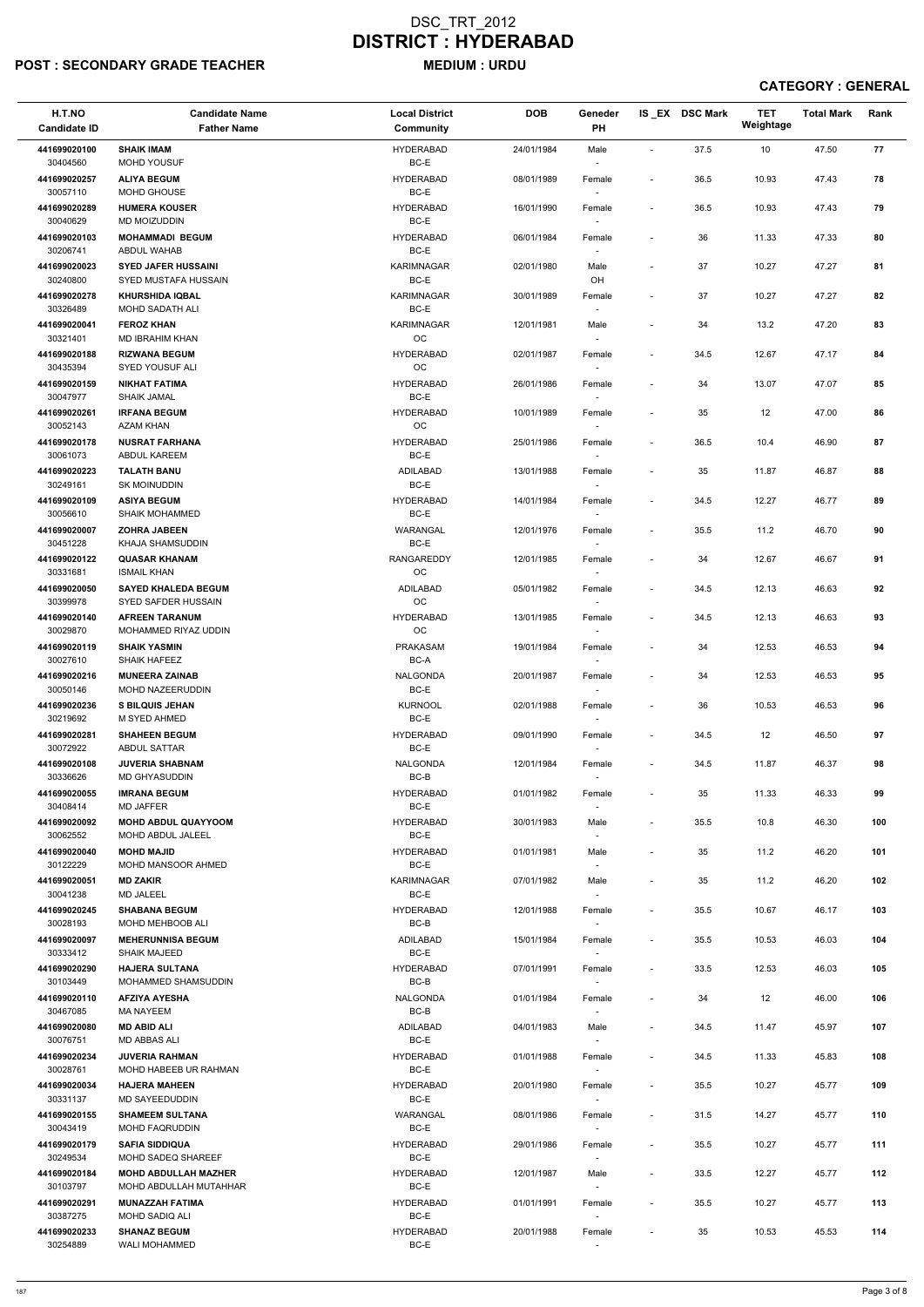## POST : SECONDARY GRADE TEACHER MEDIUM : URDU

| H.T.NO<br><b>Candidate ID</b> | <b>Candidate Name</b><br><b>Father Name</b>      | <b>Local District</b><br>Community | <b>DOB</b> | Geneder<br>PH                      |                          | IS EX DSC Mark | <b>TET</b><br>Weightage | <b>Total Mark</b> | Rank |
|-------------------------------|--------------------------------------------------|------------------------------------|------------|------------------------------------|--------------------------|----------------|-------------------------|-------------------|------|
| 441699020043<br>30282382      | <b>SHAHEDA BEGUM</b><br>SK RAHEEM SHAREEF        | OTHER THAN AP<br>BC-E              | 19/01/1981 | Female                             | $\overline{\phantom{a}}$ | 33.5           | 12                      | 45.50             | 115  |
| 441699020284                  | <b>NASEEM BEGUM</b>                              | KARIMNAGAR                         | 05/01/1990 | Female                             | $\overline{\phantom{a}}$ | 34             | 11.47                   | 45.47             | 116  |
| 30051589<br>441699020120      | MOHD IQBAL AHMED<br><b>AMTUL MUJEEB SARWATH</b>  | BC-E<br><b>KARIMNAGAR</b>          | 18/01/1985 | Female                             | $\overline{\phantom{a}}$ | 34.5           | 10.67                   | 45.17             | 117  |
| 30284389                      | MOHD KAZIMUDDIN                                  | BC-E                               |            | $\sim$                             |                          |                |                         |                   |      |
| 441699020126<br>30304625      | <b>AZRA TABASSUM</b><br>MOHD ABDUL WAHAB         | MAHABUBNAGAR<br>BC-E               | 10/01/1985 | Female<br>$\overline{\phantom{a}}$ | $\overline{\phantom{a}}$ | 34.5           | 10.67                   | 45.17             | 118  |
| 441699020222                  | <b>AMREEN SULTANA</b>                            | <b>HYDERABAD</b>                   | 01/01/1988 | Female                             | $\overline{\phantom{a}}$ | 35             | 10.13                   | 45.13             | 119  |
| 30115225<br>441699020175      | MD AZEEMUDDIN<br><b>MOHD MANSOOR AHMED</b>       | BC-E<br>ADILABAD                   | 18/01/1986 | $\overline{\phantom{a}}$<br>Male   | $\overline{\phantom{a}}$ | 34.5           | 10.53                   | 45.03             | 120  |
| 30320489                      | <b>MOHD MUQTAR AHMED</b>                         | BC-E                               |            |                                    |                          |                |                         |                   |      |
| 441699020308<br>30053828      | <b>HABEEBA BEGUM</b><br><b>MOHD HASHIM</b>       | <b>HYDERABAD</b><br>BC-E           | 24/01/1992 | Female<br>$\overline{\phantom{a}}$ | $\overline{\phantom{a}}$ | 34.5           | 10.53                   | 45.03             | 121  |
| 441699020039<br>30032023      | <b>SIDDIQA YASMEEN</b><br>KHAJA MOIN UDDIN       | <b>HYDERABAD</b><br>BC-E           | 30/01/1981 | Female<br>$\sim$                   | $\blacksquare$           | 35             | 10                      | 45.00             | 122  |
| 441699020244<br>30287209      | <b>SHAZIA SAMREEN</b><br><b>MOHD ABDUL GHANI</b> | <b>ADILABAD</b><br>BC-E            | 31/01/1988 | Female<br>$\overline{\phantom{a}}$ | $\overline{\phantom{a}}$ | 35             | 10                      | 45.00             | 123  |
| 441699020277<br>30155444      | <b>ASRA FATIMA</b><br>KHAJA RAFEEQ AHMED         | <b>HYDERABAD</b><br>BC-E           | 25/01/1989 | Female<br>$\sim$                   | $\overline{\phantom{a}}$ | 33.5           | 11.47                   | 44.97             | 124  |
| 441699020036                  | <b>ZULEKHA BEGUM</b>                             | <b>HYDERABAD</b>                   | 14/01/1981 | Female                             | $\overline{\phantom{a}}$ | 33             | 11.87                   | 44.87             | 125  |
| 30115096<br>441699020113      | <b>IQBAL AHMED</b><br><b>ROQAIYA BEGUM</b>       | BC-E<br><b>ADILABAD</b>            | 10/01/1984 |                                    | $\overline{\phantom{a}}$ | 34             | 10.8                    | 44.80             | 126  |
| 30300531                      | MOHD MAHMOOD ALI                                 | $BC-E$                             |            | Female<br>$\sim$                   |                          |                |                         |                   |      |
| 441699020020                  | <b>SHAISTHATABASSUM</b>                          | <b>HYDERABAD</b><br>BC-B           | 26/01/1979 | Female                             | $\overline{\phantom{a}}$ | 33             | 11.73                   | 44.73             | 127  |
| 30342650<br>441699020198      | M A SAMAD<br><b>TARANNUM SULTANA</b>             | <b>RANGAREDDY</b>                  | 07/01/1987 | $\sim$<br>Female                   | $\overline{\phantom{a}}$ | 33.5           | 11.2                    | 44.70             | 128  |
| 30324588                      | <b>MATEEN MOHIUDDIN AHMED</b>                    | BC-E                               |            | $\sim$                             |                          |                |                         |                   |      |
| 441699020207<br>30266652      | <b>MINHAJ SULTANA</b><br>ABDUL QUDDUS            | ADILABAD<br>$BC-E$                 | 10/01/1987 | Female                             | $\overline{\phantom{a}}$ | 33.5           | 11.2                    | 44.70             | 129  |
| 441699020157<br>30154455      | <b>FARHANA</b><br>MOHD SHAHABUDDIN               | <b>HYDERABAD</b><br>OС             | 24/01/1986 | Female<br>$\overline{\phantom{a}}$ | $\overline{\phantom{a}}$ | 32.5           | 12.13                   | 44.63             | 130  |
| 441699020260<br>30400409      | <b>MOHAMMADI BEGUM</b><br>MOHAMMAD ISHAQ         | <b>HYDERABAD</b><br>OC             | 12/01/1989 | Female                             | $\overline{\phantom{a}}$ | 32.5           | 12                      | 44.50             | 131  |
| 441699020118                  | <b>FARZANA BEGUM</b>                             | <b>HYDERABAD</b>                   | 05/01/1984 | Female                             | $\overline{\phantom{a}}$ | 33.5           | 10.93                   | 44.43             | 132  |
| 30413866<br>441699020169      | <b>MOHD ANSAR ALI</b><br><b>SHAHMAZ FATIMA</b>   | BC-E<br>ADILABAD                   | 05/01/1986 | Female                             | $\overline{\phantom{a}}$ | 32             | 12.4                    | 44.40             | 133  |
| 30248886                      | <b>ABDUL MAJEES</b>                              | BC-E                               |            | $\sim$                             |                          |                |                         |                   |      |
| 441699020068<br>30062975      | <b>HAJI BEGUM</b><br>M A AZIZ                    | <b>HYDERABAD</b><br>BC-E           | 03/01/1983 | Female<br>$\overline{\phantom{a}}$ | $\overline{\phantom{a}}$ | 33             | 11.33                   | 44.33             | 134  |
| 441699020191<br>30326785      | <b>SAJIDA BEGUM</b><br><b>SHAIK BABU MIAN</b>    | <b>HYDERABAD</b><br>BC-E           | 02/01/1987 | Female<br>$\sim$                   | $\overline{\phantom{a}}$ | 34             | 10.27                   | 44.27             | 135  |
| 441699020010                  | <b>MOHAMMADI BEGUM</b>                           | <b>HYDERABAD</b>                   | 10/01/1977 | Female                             | $\overline{\phantom{a}}$ | 34.5           | 9.73                    | 44.23             | 136  |
| 30113794                      | <b>MOSIN ALI</b>                                 | BC-E                               |            | OH                                 |                          |                |                         |                   |      |
| 441699020105<br>30017728      | <b>ASIFA TABASSUM</b><br>RASHEED AHMED           | <b>HYDERABAD</b><br>BC-E           | 21/01/1984 | Female<br>$\overline{\phantom{a}}$ | $\overline{\phantom{a}}$ | 33             | 11.07                   | 44.07             | 137  |
| 441699020227<br>30432971      | <b>MD HAFEEZ KHAN</b><br>MD MUMTAZ KHAN          | ADILABAD<br>BC-E                   | 28/01/1988 | Male<br>$\overline{\phantom{a}}$   | $\overline{\phantom{a}}$ | 33             | 11.07                   | 44.07             | 138  |
| 441699020014<br>30083971      | <b>GHOUSIA BEGUM</b><br><b>MOHD OSMAN</b>        | <b>HYDERABAD</b><br>BC-E           | 16/01/1978 | Female<br>$\overline{\phantom{a}}$ | $\overline{\phantom{a}}$ | 33.5           | 10.53                   | 44.03             | 139  |
| 441699020249                  | <b>RAZIA SULTANA</b>                             | ADILABAD                           | 06/01/1988 | Female                             | $\blacksquare$           | 34             | 10                      | 44.00             | 140  |
| 30327306<br>441699020182      | SHAH MEER BAIG<br><b>ZAHID WAJIDA</b>            | BC-B<br><b>HYDERABAD</b>           | 09/01/1987 | $\overline{\phantom{a}}$<br>Female | $\overline{\phantom{a}}$ | 33             | 10.93                   | 43.93             | 141  |
| 30234939                      | MOHD GHOUSE                                      | BC-E                               |            |                                    |                          |                |                         |                   |      |
| 441699020067<br>30319750      | <b>IFFATH BEGUM</b><br><b>SHAIK NIYAZUDDIN</b>   | <b>HYDERABAD</b><br>BC-E           | 18/01/1983 | Female<br>$\sim$                   | $\overline{\phantom{a}}$ | 33.5           | 10.4                    | 43.90             | 142  |
| 441699020272<br>30438152      | <b>SIDDIQUEPASHA</b><br>MAHMOOD ALI              | ADILABAD<br>BC-E                   | 29/01/1989 | Male                               | $\overline{\phantom{a}}$ | 33.5           | 10.4                    | 43.90             | 143  |
| 441699020061                  | <b>TABASSUM SULTANA</b>                          | <b>HYDERABAD</b>                   | 10/01/1982 | $\sim$<br>Female                   | $\overline{\phantom{a}}$ | 32.5           | 11.2                    | 43.70             | 144  |
| 30432323                      | <b>MATEEN MOHIUDDIN AHMED</b>                    | BC-E                               |            | $\sim$                             |                          |                |                         |                   |      |
| 441699020076<br>30316846      | <b>SHABANA BEGUM</b><br>MOHAMMED ASGAR           | ADILABAD<br>BC-E                   | 17/01/1983 | Female                             | $\overline{\phantom{a}}$ | 33             | 10.67                   | 43.67             | 145  |
| 441699020101                  | <b>SHABANA BEGUM</b>                             | <b>HYDERABAD</b>                   | 04/01/1984 | Female                             | $\overline{\phantom{a}}$ | 33             | 10.67                   | 43.67             | 146  |
| 30387302<br>441699020209      | ABDUR RASHEED<br><b>JUVERIYA FIRDOUSE</b>        | BC-E<br><b>HYDERABAD</b>           | 13/01/1987 | $\overline{\phantom{a}}$<br>Female |                          | 33             | 10.67                   | 43.67             | 147  |
| 30041902                      | <b>MA SUBOOR</b>                                 | BC-E                               |            | $\overline{\phantom{a}}$           |                          |                |                         |                   |      |
| 441699020060<br>30084952      | <b>HAFEEZUNNISA</b><br><b>ALLAH BAKSHI</b>       | <b>HYDERABAD</b><br>$_{\rm OC}$    | 08/01/1982 | Female<br>$\overline{\phantom{a}}$ | $\overline{\phantom{a}}$ | 31.5           | 12.13                   | 43.63             | 148  |
| 441699020135<br>30187528      | <b>ASMA JABEEN</b><br><b>MOHD SHAFI</b>          | <b>NALGONDA</b><br>BC-B            | 09/01/1985 | Female<br>$\sim$                   | $\overline{\phantom{a}}$ | 33.5           | 10.13                   | 43.63             | 149  |
| 441699020183<br>30314881      | <b>SHAIK NAZEEMA</b><br>SK CHAN BASHA            | <b>KRISHNA</b><br>BC-E             | 11/01/1987 | Female                             | $\overline{\phantom{a}}$ | 32             | 11.6                    | 43.60             | 150  |
| 441699020270                  | <b>FARHANA BEGUM</b>                             | ADILABAD                           | 15/01/1989 | $\sim$<br>Female                   | $\overline{\phantom{a}}$ | 32             | 11.6                    | 43.60             | 151  |
| 30460678<br>441699020293      | <b>MOHD ISMAIL</b><br><b>SHIMROZ SULTANA</b>     | BC-E<br><b>HYDERABAD</b>           | 05/01/1991 | $\sim$<br>Female                   | $\overline{\phantom{a}}$ | 32.5           | 11.07                   | 43.57             | 152  |
| 30050817                      | LATE ABDUL SATTAR                                | BC-E                               |            |                                    |                          |                |                         |                   |      |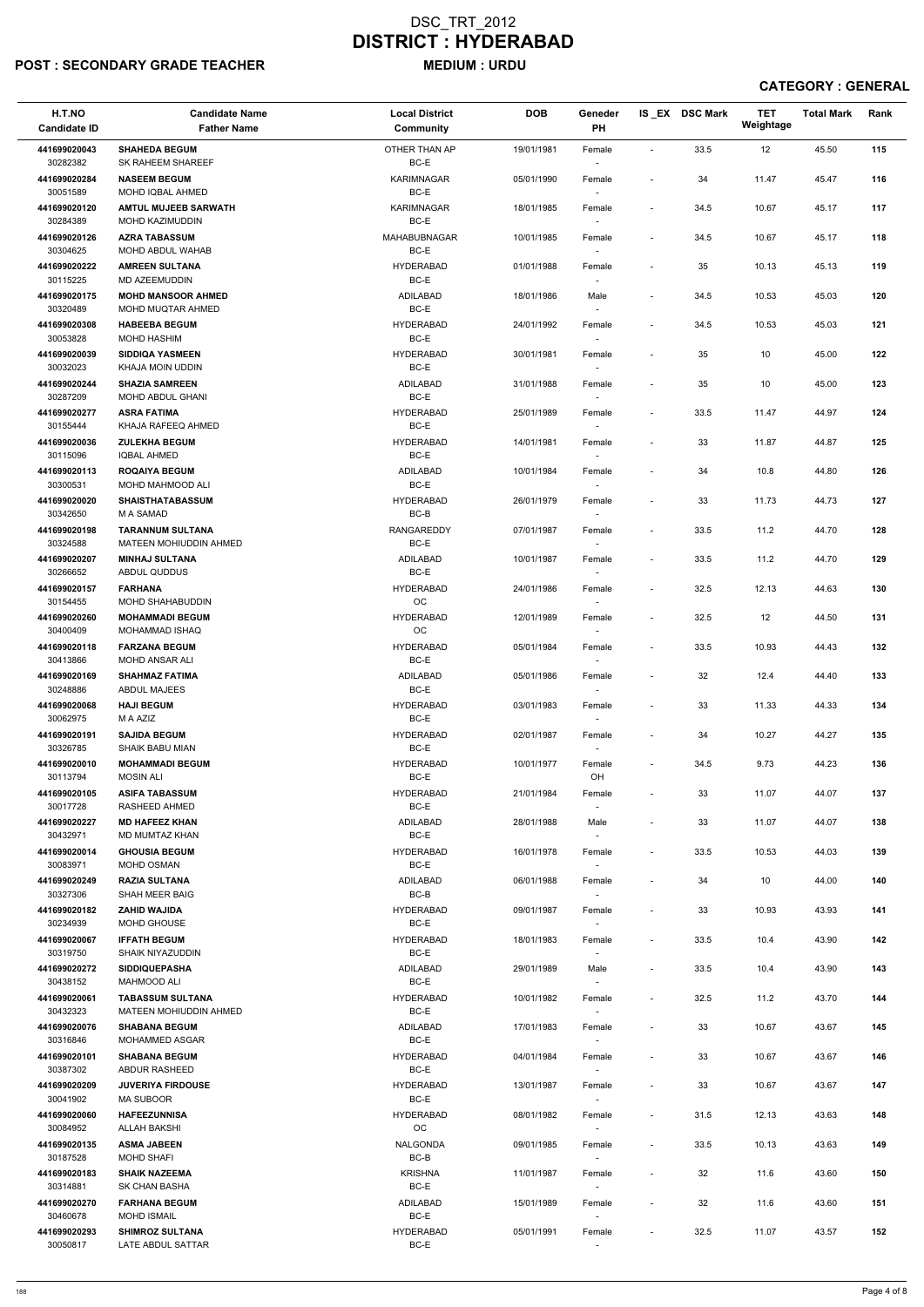### POST : SECONDARY GRADE TEACHER MEDIUM : URDU

| H.T.NO<br><b>Candidate ID</b> | <b>Candidate Name</b><br><b>Father Name</b>                       | <b>Local District</b><br><b>Community</b> | <b>DOB</b> | Geneder<br>PH                      |                              | IS EX DSC Mark | <b>TET</b><br>Weightage | <b>Total Mark</b> | Rank |
|-------------------------------|-------------------------------------------------------------------|-------------------------------------------|------------|------------------------------------|------------------------------|----------------|-------------------------|-------------------|------|
| 441699020310<br>30216754      | <b>SHAISTA SAMREEN</b><br><b>MOHD SHARFUDDIN</b>                  | <b>KARIMNAGAR</b><br>BC-B                 | 20/01/1992 | Female<br>$\overline{\phantom{a}}$ | $\sim$                       | 32.5           | 11.07                   | 43.57             | 153  |
| 441699020145<br>30296761      | <b>FARHEEN SULTANA</b><br><b>MD ALEEMUDDIN</b>                    | WARANGAL<br>BC-E                          | 20/01/1985 | Female                             | $\sim$                       | 33.5           | 10                      | 43.50             | 154  |
| 441699020221                  | <b>FARZANA BEGUM</b>                                              | <b>HYDERABAD</b>                          | 24/01/1987 | Female                             | $\blacksquare$               | 33.5           | 10                      | 43.50             | 155  |
| 30048044<br>441699020263      | <b>MOHD SADEQ ALI</b><br><b>TAHSEEN BEGUM</b>                     | BC-E<br><b>HYDERABAD</b>                  | 01/01/1989 | $\sim$<br>Female                   | $\overline{\phantom{a}}$     | 33.5           | 10                      | 43.50             | 156  |
| 30393192                      | MOHD MOOSA                                                        | BC-E                                      |            | $\overline{\phantom{a}}$           |                              |                |                         |                   |      |
| 441699020274                  | <b>QUAZI MOHAMMAD SHAJIUDDIN</b>                                  | <b>KARIMNAGAR</b><br>BC-E                 | 20/01/1989 | Male                               | $\overline{\phantom{a}}$     | 32             | 11.47                   | 43.47             | 157  |
| 30187485<br>441699020228      | QUAZI MOHAMMAD SHAFIUDDIN<br>YASMEEN FATIMA                       | <b>HYDERABAD</b>                          | 05/01/1988 | $\sim$<br>Female                   | $\sim$                       | 32.5           | 10.93                   | 43.43             | 158  |
| 30113119                      | MOHD RAHEEM UDDIN                                                 | BC-E                                      |            | $\overline{\phantom{a}}$           |                              |                |                         |                   |      |
| 441699020130<br>30298251      | <b>SHAHEEN BEGUM</b><br>ABDUL RAHEEM                              | ADILABAD<br>BC-E                          | 04/01/1985 | Female                             | $\blacksquare$               | 33             | 10.4                    | 43.40             | 159  |
| 441699020098<br>30099984      | <b>RAHELA BEGUM</b><br>MD YAQOOB                                  | <b>HYDERABAD</b><br>BC-E                  | 15/01/1984 | Female<br>$\sim$                   | $\overline{\phantom{a}}$     | 32             | 11.33                   | 43.33             | 160  |
| 441699020279                  | <b>MUBEENA BEGUM</b>                                              | <b>HYDERABAD</b>                          | 16/01/1989 | Female                             | $\overline{\phantom{a}}$     | 32             | 11.33                   | 43.33             | 161  |
| 30028089<br>441699020298      | <b>MD MAHBOOB ALI</b><br><b>NAUSHEEN RIZWANA</b>                  | BC-B<br><b>HYDERABAD</b>                  | 18/01/1991 | $\sim$<br>Female                   | $\blacksquare$               | 32             | 11.33                   | 43.33             | 162  |
| 30421484                      | MOHD GHOUSE                                                       | BC-E                                      |            | $\sim$                             |                              |                |                         |                   |      |
| 441699020312<br>30334518      | <b>NASREEN SULTANA</b><br><b>SHAIK MAHMOOD</b>                    | WARANGAL<br>BC-B                          | 10/01/1992 | Female                             | $\blacksquare$               | 32             | 11.2                    | 43.20             | 163  |
| 441699020117                  | <b>ABEDA JABEEN</b>                                               | <b>HYDERABAD</b>                          | 25/01/1984 | Female                             | $\blacksquare$               | 32.5           | 10.67                   | 43.17             | 164  |
| 30401154<br>441699020054      | <b>MUSLIM BIN AMAR</b><br><b>AMTUL ZAHRA FATIMA</b>               | BC-E<br><b>HYDERABAD</b>                  | 01/01/1982 | $\sim$<br>Female                   | $\overline{\phantom{a}}$     | 32.5           | 10.53                   | 43.03             | 165  |
| 30042084                      | MD NOORUL ATQUIA SARWARI                                          | BC-E                                      |            | $\overline{\phantom{a}}$           |                              |                |                         |                   |      |
| 441699020255<br>30031590      | <b>BEEBI HAFSA AMTUL ZAHOOR</b><br><b>ISHTIAQ HUSSAIN JUNAIDI</b> | <b>HYDERABAD</b><br>BC-E                  | 29/01/1988 | Female<br>$\sim$                   | $\blacksquare$               | 32.5           | 10.53                   | 43.03             | 166  |
| 441699020271                  | <b>BIBI HAJRA BEGUM</b>                                           | ADILABAD                                  | 21/01/1989 | Female                             | $\blacksquare$               | 32.5           | 10.53                   | 43.03             | 167  |
| 30463316<br>441699020033      | MANZOOR AHMEDKHAN<br><b>AYESHA BEGUM</b>                          | BC-E<br><b>HYDERABAD</b>                  | 20/01/1980 | Female                             | $\blacksquare$               | 33             | 10                      | 43.00             | 168  |
| 30393278                      | <b>MOHD MAHBOOB ALI</b>                                           | BC-E                                      |            | $\overline{\phantom{a}}$           |                              |                |                         |                   |      |
| 441699020288<br>30392119      | <b>SHAHREEN SULTANA</b><br>MOHD RASOOL KHAN                       | ADILABAD<br>BC-E                          | 12/01/1990 | Female<br>$\sim$                   | $\overline{\phantom{a}}$     | 31.5           | 11.47                   | 42.97             | 169  |
| 441699020137<br>30397360      | <b>KALEEMA BEGUM</b><br>SYED MUMTAZ UDDIN                         | <b>HYDERABAD</b><br>BC-E                  | 19/01/1985 | Female                             | $\overline{\phantom{a}}$     | 32             | 10.93                   | 42.93             | 170  |
| 441699020287                  | <b>KANEEZ FATHIMA</b>                                             | <b>HYDERABAD</b>                          | 02/01/1990 | Female                             | $\overline{\phantom{a}}$     | 32             | 10.93                   | 42.93             | 171  |
| 30132261<br>441699020121      | <b>MOHD FAQRUDDIN</b><br><b>SUMAYA TASLEEM</b>                    | BC-E<br><b>KARIMNAGAR</b>                 | 08/01/1985 | $\sim$<br>Female                   | $\blacksquare$               | 32.5           | 10.4                    | 42.90             | 172  |
| 30243205<br>441699020219      | MOHD RAHEEM UDDIN<br><b>HUMERA FATHIMA</b>                        | BC-B<br><b>HYDERABAD</b>                  | 28/01/1987 | $\sim$<br>Female                   | $\overline{\phantom{a}}$     | 32             | 10.8                    | 42.80             | 173  |
| 30284380                      | <b>WALI MOHD</b>                                                  | BC-E                                      |            | $\sim$                             |                              |                |                         |                   |      |
| 441699020009<br>30326649      | <b>NIKHATH RANA</b><br>MOHD AZMATH ULLAH                          | <b>KARIMNAGAR</b><br>BC-E                 | 21/01/1977 | Female                             | $\overline{\phantom{a}}$     | 32.5           | 10.27                   | 42.77             | 174  |
| 441699020154                  | <b>ANJUM BEGUM</b>                                                | <b>HYDERABAD</b>                          | 02/01/1986 | Female                             | $\blacksquare$               | 32.5           | 10.27                   | 42.77             | 175  |
| 30296440<br>441699020163      | <b>MOHD LATEEF AHMED</b><br><b>ARSHIYA MUBEEN</b>                 | BC-E<br>NALGONDA                          | 06/01/1986 | $\sim$<br>Female                   | $\sim$                       | 31.5           | 11.2                    | 42.70             | 176  |
| 30273545                      | <b>GULAM MOHIUDDIN</b>                                            | BC-B                                      |            | $\sim$                             |                              |                |                         |                   |      |
| 441699020235<br>30455610      | <b>AFREEN BEGUM</b><br>MD BASHEER AHMED                           | ADILABAD<br>BC-E                          | 10/01/1988 | Female<br>$\sim$                   | $\blacksquare$               | 31.5           | 11.07                   | 42.57             | 177  |
| 441699020114<br>30317361      | <b>RUQSANA BEGUM</b><br><b>MOHD SHARFUDDIN</b>                    | ADILABAD<br>BC-E                          | 06/01/1984 | Female<br>$\sim$                   | $\blacksquare$               | 32             | 10.53                   | 42.53             | 178  |
| 441699020052                  | <b>AMTUL KAREEM</b>                                               | <b>HYDERABAD</b>                          | 11/01/1982 | Female                             | $\blacksquare$               | 30.5           | 12                      | 42.50             | 179  |
| 30083217<br>441699020201      | MD MAHMOOD AZMI<br><b>MOHD ABDUL KALEEM</b>                       | <b>OC</b><br><b>KARIMNAGAR</b>            | 15/01/1987 | Male                               | $\blacksquare$               | 32.5           | 10                      | 42.50             | 180  |
| 30140130                      | MOHD ABDUL ALEEM                                                  | BC-E                                      |            | $\sim$                             |                              |                |                         |                   |      |
| 441699020253<br>30427383      | <b>MOHD RAFI</b><br>MOHD QUASIM                                   | <b>HYDERABAD</b><br>BC-B                  | 20/01/1988 | Male<br>$\sim$                     | $\overline{\phantom{a}}$     | 32.5           | 10                      | 42.50             | 181  |
| 441699020248<br>30401705      | <b>TAHSEEN BEGUM</b><br>MOHD PASHA MIYA                           | <b>HYDERABAD</b><br>BC-E                  | 25/01/1988 | Female<br>$\sim$                   | $\overline{\phantom{a}}$     | 31.5           | 10.8                    | 42.30             | 182  |
| 441699020267                  | <b>NASEHA FIRDOUS</b>                                             | ADILABAD                                  | 05/01/1989 | Female                             | $\overline{\phantom{a}}$     | 31.5           | 10.53                   | 42.03             | 183  |
| 30236220                      | <b>M A KAREEM</b>                                                 | BC-E                                      |            |                                    |                              |                |                         |                   |      |
| 441699020165<br>30041923      | <b>SUMMIYAH NOURAS</b><br><b>MA SUBOOR</b>                        | <b>HYDERABAD</b><br>BC-E                  | 26/01/1986 | Female<br>$\overline{\phantom{a}}$ | $\sim$                       | 32             | 10                      | 42.00             | 184  |
| 441699020205                  | <b>FARHEEN TARANNUM</b>                                           | <b>HYDERABAD</b>                          | 30/01/1987 | Female                             | $\sim$                       | 31.5           | 10.4                    | 41.90             | 185  |
| 30132980<br>441699020319      | MOHAMMED RIYAZ UDDIN<br><b>ASFIA KULSUM</b>                       | BC-E<br><b>HYDERABAD</b>                  | 11/01/1993 | $\overline{\phantom{a}}$<br>Female | $\overline{\phantom{a}}$     | 31             | 10.8                    | 41.80             | 186  |
| 30461533<br>441699020027      | MOHAMMED ZAFFER JAHANGIR<br><b>MARAJUNNISA</b>                    | $BC-E$<br>WARANGAL                        | 01/01/1980 | $\overline{\phantom{a}}$<br>Female | $\blacksquare$               | 32.5           | 9.2                     | 41.70             | 187  |
| 30054434                      | MOHD NAWAZ                                                        | BC-B                                      |            | OH                                 |                              |                |                         |                   |      |
| 441699020046<br>30447866      | <b>FIRDOUSE FATIMA</b><br><b>MOHD ABDUL QADER</b>                 | <b>HYDERABAD</b><br>BC-E                  | 02/01/1982 | Female<br>$\sim$                   | $\blacksquare$               | 30.5           | 11.2                    | 41.70             | 188  |
| 441699020232<br>30318159      | <b>BI BI AYESHA NAAZ</b><br>MOHD IQBAL NADEEM                     | <b>HYDERABAD</b><br>BC-E                  | 14/01/1988 | Female<br>$\sim$                   | $\sim$                       | 30.5           | 11.2                    | 41.70             | 189  |
| 441699020275                  | <b>MAJIDA TASNEEM</b>                                             | ADILABAD                                  | 05/01/1989 | Female                             | $\qquad \qquad \blacksquare$ | 30.5           | 11.2                    | 41.70             | 190  |
| 30306114                      | SHAIK ANWAR HUSSAIN                                               | $BC-E$                                    |            | $\overline{\phantom{a}}$           |                              |                |                         |                   |      |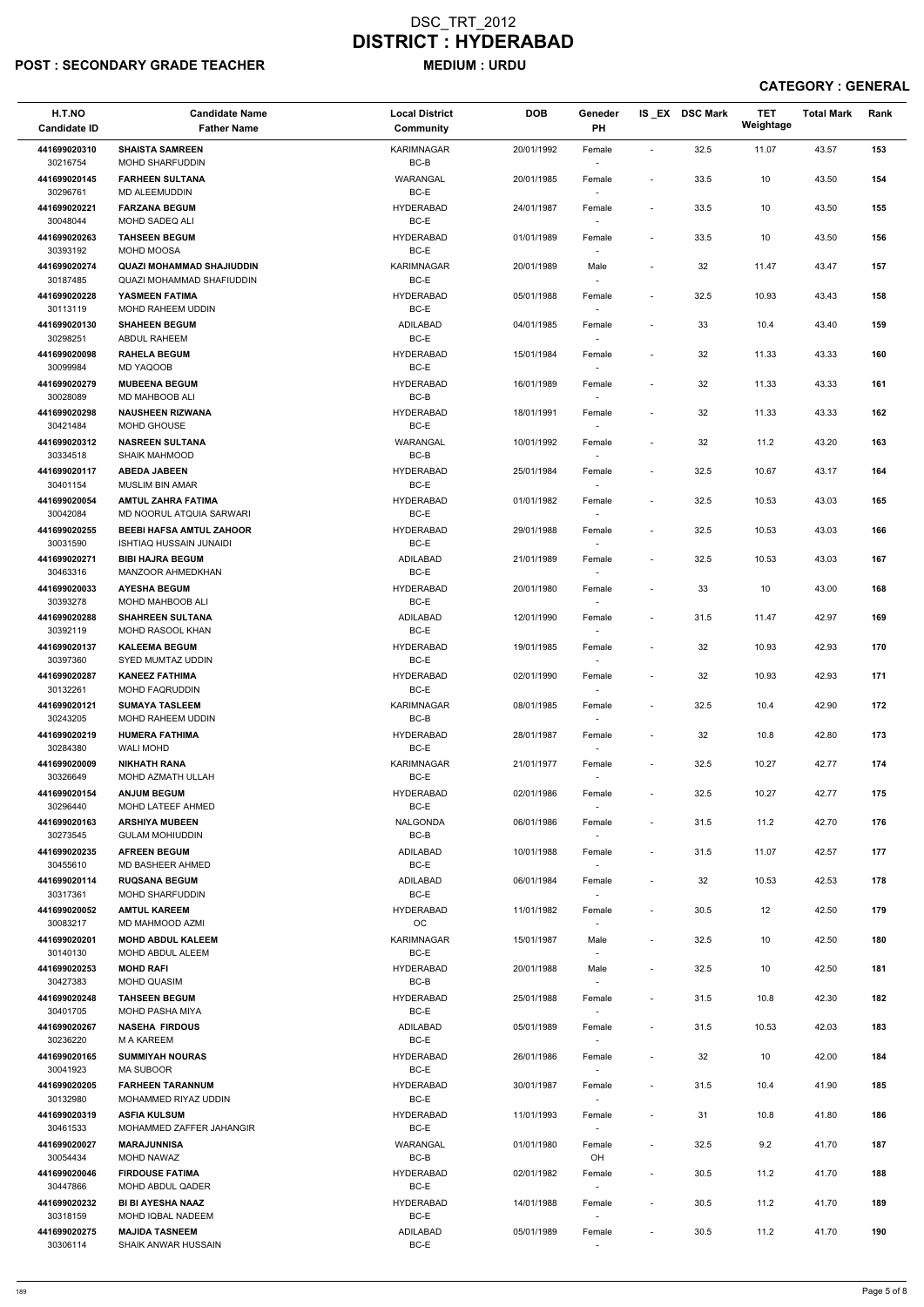## POST : SECONDARY GRADE TEACHER MEDIUM : URDU

| H.T.NO<br><b>Candidate ID</b>        | <b>Candidate Name</b><br><b>Father Name</b>                 | <b>Local District</b><br><b>Community</b>   | <b>DOB</b> | Geneder<br>PH                      |                          | IS_EX DSC Mark | <b>TET</b><br>Weightage | <b>Total Mark</b> | Rank |
|--------------------------------------|-------------------------------------------------------------|---------------------------------------------|------------|------------------------------------|--------------------------|----------------|-------------------------|-------------------|------|
| 441699020006<br>30045807             | <b>FAHMEEDA BANO</b><br>MOHAMMED MOHIUDDIN SIDDIQI          | <b>HYDERABAD</b><br>BC-E                    | 25/01/1975 | Female                             | $\overline{\phantom{a}}$ | 31.5           | 10.13                   | 41.63             | 191  |
| 441699020125<br>30151777             | <b>MD DAWOOD SHAH</b><br><b>MD SULTAN SHAH</b>              | WARANGAL<br>OC                              | 08/01/1985 | Male<br>$\overline{\phantom{a}}$   | $\overline{\phantom{a}}$ | 29.5           | 12.13                   | 41.63             | 192  |
| 441699020212<br>30441385             | <b>TABASSUM NAAZ</b><br><b>MAMUMEET</b>                     | <b>ADILABAD</b><br>$BC-E$                   | 20/01/1987 | Female<br>$\overline{\phantom{a}}$ | $\blacksquare$           | 31.5           | 10.13                   | 41.63             | 193  |
| 441699020301                         | <b>ASMA JAVERIYA</b>                                        | <b>HYDERABAD</b>                            | 06/01/1991 | Female                             | $\overline{\phantom{a}}$ | 31.5           | 10.13                   | 41.63             | 194  |
| 30291647<br>441699020026             | <b>MOHD ISMAL</b><br><b>MOHD YOUSUFUDDIN</b>                | BC-E<br><b>ADILABAD</b>                     | 11/01/1980 | $\overline{\phantom{a}}$<br>Male   | $\overline{\phantom{a}}$ | 31             | 10.53                   | 41.53             | 195  |
| 30420155                             | M AMEERUDDIN                                                | BC-E                                        |            | $\overline{\phantom{a}}$           |                          |                |                         |                   |      |
| 441699020150<br>30210193             | <b>NUSRATH BEGUM</b><br>KHAJA NASEER UDDIN                  | <b>HYDERABAD</b><br>BC-E                    | 17/01/1985 | Female                             | $\overline{\phantom{a}}$ | 31.5           | 10                      | 41.50             | 196  |
| 441699020057<br>30310546             | <b>MOHAMMED MUDABBIR UDDIN</b><br>MOHD MUNTAJABUDDIN SABIR  | <b>ADILABAD</b><br>BC-E                     | 26/01/1982 | Male<br>$\sim$                     | $\overline{\phantom{a}}$ | 30             | 11.47                   | 41.47             | 197  |
| 441699020147<br>30460131             | <b>ABDUL RIYAZ AHMED</b><br>ABDUL RAHEEM                    | <b>ADILABAD</b><br>BC-E                     | 05/01/1985 | Male<br>$\overline{\phantom{a}}$   | $\overline{\phantom{a}}$ | 30.5           | 10.8                    | 41.30             | 198  |
| 441699020166                         | <b>SAMEENA ZAFERA UZMA</b>                                  | <b>HYDERABAD</b>                            | 04/01/1986 | Female                             | $\overline{\phantom{a}}$ | 30.5           | 10.67                   | 41.17             | 199  |
| 30471496<br>441699020296             | MOHAMMED ABDUL HAKEEM<br><b>ANJUM SIDDIQUA</b>              | BC-B<br><b>NALGONDA</b>                     | 18/01/1991 | $\overline{\phantom{a}}$<br>Female | $\blacksquare$           | 30.5           | 10.67                   | 41.17             | 200  |
| 30070211                             | <b>SK IBRAHIM</b>                                           | $BC-B$                                      |            |                                    |                          |                |                         |                   |      |
| 441699020138<br>30387469             | <b>FARZANA BEGUM</b><br>ABDUL RASHEED                       | <b>HYDERABAD</b><br>BC-E                    | 12/01/1985 | Female                             | $\overline{\phantom{a}}$ | 31             | 10.13                   | 41.13             | 201  |
| 441699020139<br>30055322             | YASMEEN BEGUM<br>MOHD JEELANI                               | <b>HYDERABAD</b><br>BC-E                    | 12/01/1985 | Female<br>$\sim$                   | $\blacksquare$           | 31             | 10                      | 41.00             | 202  |
| 441699020095                         | <b>ABDUL SAJID</b>                                          | <b>ADILABAD</b>                             | 17/01/1984 | Male                               | $\overline{\phantom{a}}$ | 31.5           | 9.47                    | 40.97             | 203  |
| 30281294                             | ABDUL WAJID                                                 | BC-E                                        |            | OH                                 |                          |                |                         |                   |      |
| 441699020286<br>30316953             | <b>AMENA BEGUM</b><br><b>MOHAMMED NAFEES</b>                | ADILABAD<br>BC-E                            | 12/01/1990 | Female<br>$\sim$                   | $\overline{\phantom{a}}$ | 30.5           | 10.4                    | 40.90             | 204  |
| 441699020185                         | <b>SYED NAFE</b>                                            | ADILABAD                                    | 29/01/1987 | Male                               | $\overline{\phantom{a}}$ | 30.5           | 10.27                   | 40.77             | 205  |
| 30270890<br>441699020258<br>30430727 | <b>SYED QUADER</b><br><b>KAREEMA BEGUM</b><br><b>KHADAR</b> | $_{\rm OC}$<br><b>WEST GODAVARI</b><br>BC-E | 26/01/1989 | OH<br>Female<br>$\sim$             | $\blacksquare$           | 30.5           | 10.27                   | 40.77             | 206  |
| 441699020304                         | <b>NEHA KOUSER</b>                                          | <b>HYDERABAD</b>                            | 30/01/1991 | Female                             | $\overline{\phantom{a}}$ | 30.5           | 10.13                   | 40.63             | 207  |
| 30429643<br>441699020211             | <b>ABDUL MAJEED</b><br><b>HUMERA SULTANA</b>                | BC-E<br><b>HYDERABAD</b>                    | 20/01/1987 | Female                             | $\overline{\phantom{a}}$ | 29.5           | 11.07                   | 40.57             | 208  |
| 30277263<br>441699020300             | <b>MOHD ISHAQUE</b><br><b>NAGHMA FIRADOUS</b>               | BC-E<br><b>HYDERABAD</b>                    | 21/01/1991 | Female                             | $\overline{\phantom{a}}$ | 30             | 10.53                   | 40.53             | 209  |
| 30233889                             | <b>SHAIK QASIM</b>                                          | BC-E                                        |            |                                    |                          |                |                         |                   |      |
| 441699020141<br>30321653             | <b>SYED ABDULLAH</b><br><b>SYED AHMED</b>                   | ADILABAD<br>BC-E                            | 16/01/1985 | Male<br>$\sim$                     | $\blacksquare$           | 30.5           | 10                      | 40.50             | 210  |
| 441699020305<br>30051494             | <b>QAMAR SULTANA</b><br>KHAJA RIAZUDDIN                     | <b>KARIMNAGAR</b><br>BC-E                   | 10/01/1991 | Female<br>$\sim$                   | $\blacksquare$           | 29             | 11.47                   | 40.47             | 211  |
| 441699020106                         | <b>ARSHIYA BEGUM</b>                                        | <b>HYDERABAD</b>                            | 26/01/1984 | Female                             | $\overline{\phantom{a}}$ | 29.5           | 10.93                   | 40.43             | 212  |
| 30280363<br>441699020306             | <b>GHULAM AHMED</b><br><b>ARSHIYA NAAZ</b>                  | BC-E<br><b>HYDERABAD</b>                    | 16/01/1991 | Female                             | $\overline{\phantom{a}}$ | 30             | 10.4                    | 40.40             | 213  |
| 30451946                             | MOHD SHABBIR ALI                                            | BC-E                                        |            | $\sim$                             |                          |                |                         |                   |      |
| 441699020176<br>30333980             | <b>RABIA SULTANA</b><br>MIRZA GAFFAR BAIG                   | <b>HYDERABAD</b><br>BC-E                    | 07/01/1986 | Female<br>$\sim$                   | $\overline{\phantom{a}}$ | 28.5           | 11.73                   | 40.23             | 214  |
| 441699020072                         | <b>NIKHATH UNNISA</b>                                       | <b>HYDERABAD</b>                            | 05/01/1983 | Female                             | $\overline{\phantom{a}}$ | 27.5           | 12.67                   | 40.17             | 215  |
| 30331846<br>441699020018             | MOHD ABDUR RAZZAK<br><b>WAHEDA BEGUM</b>                    | OC<br>ADILABAD                              | 08/01/1979 | $\sim$<br>Female                   | $\blacksquare$           | 30             | 10.13                   | 40.13             | 216  |
| 30444948                             | <b>SHAMSHUDDIN</b>                                          | BC-E                                        |            |                                    |                          |                |                         |                   |      |
| 441699020250<br>30416363             | <b>NAZIMA BEGUM</b><br><b>MD MUKHTAR</b>                    | <b>HYDERABAD</b><br>BC-E                    | 30/01/1988 | Female<br>$\overline{\phantom{a}}$ | $\overline{\phantom{a}}$ | 30             | 10.13                   | 40.13             | 217  |
| 441699020075<br>30243293             | <b>SYED MOIN PASHA</b><br><b>SYED IKRAM</b>                 | ADILABAD<br>BC-E                            | 12/01/1983 | Male<br>OH                         | $\blacksquare$           | 29.5           | 10.53                   | 40.03             | 218  |
| 441699020200                         | <b>NAFEES BEGUM</b>                                         | <b>HYDERABAD</b>                            | 14/01/1987 | Female                             | $\overline{\phantom{a}}$ | 29.5           | 10.53                   | 40.03             | 219  |
| 30113492<br>441699020224             | MOHD ISHAQ<br><b>FARHANA ANJUM</b>                          | BC-E<br><b>HYDERABAD</b>                    | 16/01/1988 | $\sim$<br>Female                   | $\overline{\phantom{a}}$ | 30             | 10                      | 40.00             | 220  |
| 30053516                             | <b>MOHD FAIZUDDIN</b>                                       | BC-E                                        |            |                                    |                          |                |                         |                   |      |
| 441699020251<br>30101480             | <b>PARVEEN BEGUM</b><br><b>MOHD SARDAR</b>                  | <b>HYDERABAD</b><br>BC-E                    | 07/01/1988 | Female<br>$\sim$                   | $\overline{\phantom{a}}$ | 30             | 10                      | 40.00             | 221  |
| 441699020142                         | <b>TANVEER TABASSUM</b>                                     | <b>NALGONDA</b>                             | 23/01/1985 | Female                             | $\overline{\phantom{a}}$ | 29             | 10.93                   | 39.93             | 222  |
| 30326445<br>441699020062             | KHAJA SHAFIUDDIN<br><b>SHABANA TABASSUM</b>                 | BC-B<br>ADILABAD                            | 22/01/1982 | $\overline{\phantom{a}}$<br>Female |                          | 29.5           | 10.4                    | 39.90             | 223  |
| 30413592                             | ALI MOHAMMED                                                | BC-E                                        |            | $\overline{\phantom{a}}$           |                          |                |                         |                   |      |
| 441699020268<br>30404471             | <b>ARIFA BEGUM</b><br>ABDUL HAMEED                          | <b>HYDERABAD</b><br>BC-E                    | 10/01/1989 | Female<br>$\overline{\phantom{a}}$ | $\overline{\phantom{a}}$ | 29.5           | 10.4                    | 39.90             | 224  |
| 441699020214<br>30311096             | <b>HUMERA FATIMA</b><br>AKBER KHAN                          | <b>HYDERABAD</b><br>BC-E                    | 05/01/1987 | Female<br>$\overline{\phantom{a}}$ | $\overline{\phantom{a}}$ | 29.5           | 10.13                   | 39.63             | 225  |
| 441699020037                         | <b>ATHERUDDIN RASHEED</b>                                   | ADILABAD                                    | 03/01/1981 | Male                               | $\overline{\phantom{a}}$ | 29             | 10.53                   | 39.53             | 226  |
| 30227840<br>441699020008             | MD QUAMERUDDIN<br><b>MOHD FAROOQ</b>                        | BC-E<br><b>HYDERABAD</b>                    | 15/01/1977 | $\overline{\phantom{a}}$<br>Male   | $\overline{\phantom{a}}$ | 27.5           | 12                      | 39.50             | 227  |
| 30408949                             | <b>NASER MOHD</b>                                           | BC-B                                        |            | $\blacksquare$                     |                          |                |                         |                   |      |
| 441699020096<br>30087073             | <b>SALMA KAUSER</b><br><b>MD YOUSUF</b>                     | <b>HYDERABAD</b><br>BC-B                    | 05/01/1984 | Female<br>$\sim$                   | $\overline{\phantom{a}}$ | 29.5           | 10                      | 39.50             | 228  |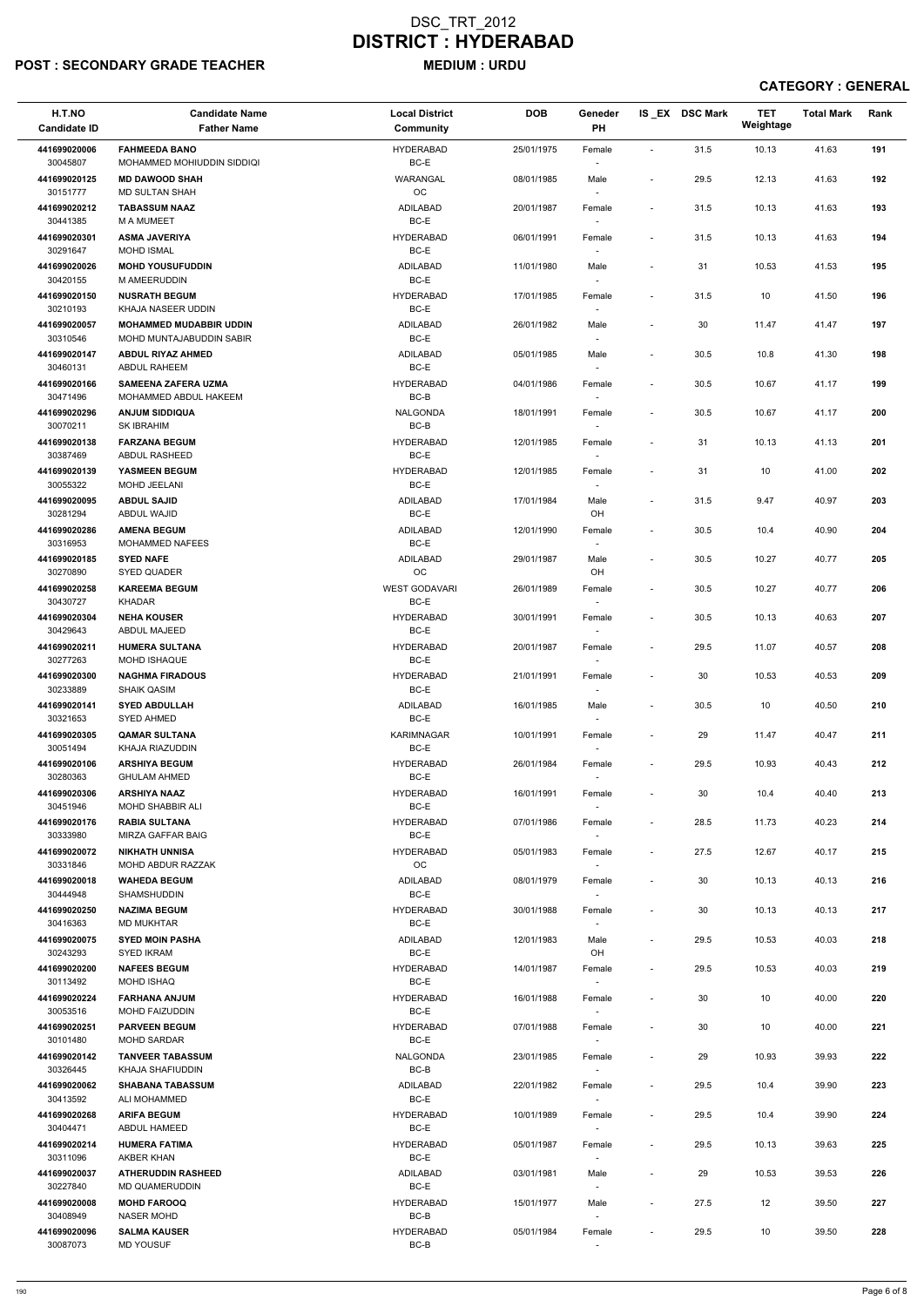### POST : SECONDARY GRADE TEACHER MEDIUM : URDU

| H.T.NO<br><b>Candidate ID</b> | <b>Candidate Name</b><br><b>Father Name</b>             | <b>Local District</b><br>Community | <b>DOB</b> | Geneder<br><b>PH</b>               |                          | IS EX DSC Mark | <b>TET</b><br>Weightage | <b>Total Mark</b> | Rank |
|-------------------------------|---------------------------------------------------------|------------------------------------|------------|------------------------------------|--------------------------|----------------|-------------------------|-------------------|------|
| 441699020160<br>30408118      | <b>FARHATUNNISA BEGUM</b><br>SHAIK SHABBEER ALI         | <b>NALGONDA</b><br>BC-B            | 30/01/1986 | Female                             | $\sim$                   | 28.5           | 10.8                    | 39.30             | 229  |
| 441699020013<br>30327095      | <b>MOHD AFZAL</b><br><b>MOHD YAKOUB</b>                 | WARANGAL<br>BC-E                   | 12/01/1978 | Male<br>$\overline{\phantom{a}}$   | $\overline{\phantom{a}}$ | 29             | 10.27                   | 39.27             | 230  |
| 441699020065                  | <b>SAMEENA SULTANA</b>                                  | <b>HYDERABAD</b>                   | 24/01/1982 | Female                             | $\overline{\phantom{a}}$ | 29             | 10.27                   | 39.27             | 231  |
| 30390791<br>441699020079      | <b>MD MEERANSAB</b><br><b>ABDUL HAFEEZ</b>              | BC-B<br><b>HYDERABAD</b>           | 01/01/1983 | $\sim$<br>Male                     | $\blacksquare$           | 29             | 10.27                   | 39.27             | 232  |
| 30182132                      | ABDUL RAZZAQ                                            | BC-E                               |            | $\overline{\phantom{a}}$           |                          |                |                         |                   |      |
| 441699020153<br>30114410      | <b>ARFANUZ ZAMAN</b><br><b>MOHD YOUSUF</b>              | <b>HYDERABAD</b><br>BC-E           | 04/01/1986 | Female<br>$\sim$                   | $\blacksquare$           | 29             | 10.27                   | 39.27             | 233  |
| 441699020084<br>30148818      | <b>NAJMUNNISA BEGUM</b><br>MD ALEEMUDDIN                | WARANGAL<br>BC-E                   | 17/01/1983 | Female                             | $\overline{\phantom{a}}$ | 27.5           | 11.6                    | 39.10             | 234  |
| 441699020112<br>30318455      | <b>MUBEENA BEGUM</b><br><b>MD SHAFI</b>                 | <b>HYDERABAD</b><br>BC-E           | 08/01/1984 | Female<br>$\overline{\phantom{a}}$ | $\overline{\phantom{a}}$ | 28             | 10.93                   | 38.93             | 235  |
| 441699020021<br>30420787      | <b>TAHMINA NASRIN</b><br>MOHD ABDUL GHANI               | <b>HYDERABAD</b><br>BC-E           | 30/01/1979 | Female<br>$\sim$                   | $\blacksquare$           | 28.5           | 10.27                   | 38.77             | 236  |
| 441699020030<br>30399534      | <b>AMTHUL RAHMAN</b><br>SHAIK HABEEB AHMED              | <b>HYDERABAD</b><br>BC-E           | 03/01/1980 | Female<br>$\sim$                   | $\overline{\phantom{a}}$ | 28.5           | 10.13                   | 38.63             | 237  |
| 441699020031                  | <b>PARVEEN BEGUM</b>                                    | <b>HYDERABAD</b>                   | 15/01/1980 | Female                             | $\blacksquare$           | 28.5           | 10.13                   | 38.63             | 238  |
| 30068578<br>441699020091      | PASHA MD<br><b>ILYAS AHMED</b>                          | BC-E<br><b>HYDERABAD</b>           | 26/01/1983 | Male                               | $\blacksquare$           | 28.5           | 10.13                   | 38.63             | 239  |
| 30067622<br>441699020220      | LATE ABDUL SATTAR<br><b>AMINA BEGUM</b>                 | BC-E<br><b>HYDERABAD</b>           | 03/01/1987 | $\sim$<br>Female                   | $\blacksquare$           | 28.5           | 10.13                   | 38.63             | 240  |
| 30110549                      | KHAJA HABEEBUDDIN                                       | BC-E                               |            | $\sim$                             |                          |                |                         |                   |      |
| 441699020022<br>30189145      | <b>MOHAMMED ASHRAF GHOURI</b><br>MOHAMMED AHMED GHORI   | NALGONDA<br><b>OC</b>              | 27/01/1979 | Male<br>OH                         | $\blacksquare$           | 29.5           | 9.07                    | 38.57             | 241  |
| 441699020317<br>30463256      | <b>TABASSUM JAHAN</b><br><b>MOHD ABDUL GHAFOOR</b>      | <b>HYDERABAD</b><br>BC-E           | 21/01/1992 | Female<br>OH                       | $\sim$                   | 29             | 9.2                     | 38.20             | 242  |
| 441699020299                  | <b>AMEENA AMTUL GAFOOR</b>                              | <b>HYDERABAD</b>                   | 03/01/1991 | Female                             | $\overline{\phantom{a}}$ | 28             | 10.13                   | 38.13             | 243  |
| 30100057<br>441699020208      | MOHD MAZHAR UL BAQUI<br><b>ARJUMAND AFSHAN</b>          | BC-E<br><b>HYDERABAD</b>           | 13/01/1987 | Female                             | $\blacksquare$           | 28             | 10                      | 38.00             | 244  |
| 30390343<br>441699020083      | MOHD ZAHEERUDDIN<br><b>SAMEENA SULTANA</b>              | BC-E<br><b>HYDERABAD</b>           | 10/01/1983 | $\overline{\phantom{a}}$<br>Female | $\overline{\phantom{a}}$ | 27.5           | 10.4                    | 37.90             | 245  |
| 30099439                      | MOHD ABDUL QADEER                                       | BC-B                               |            | $\overline{\phantom{a}}$           |                          |                |                         |                   |      |
| 441699020044<br>30034325      | <b>SAMEERA SULTANA</b><br>MOHD ZAHEER UL HASAN          | <b>HYDERABAD</b><br>BC-E           | 22/01/1981 | Female                             | $\blacksquare$           | 26             | 11.87                   | 37.87             | 246  |
| 441699020099<br>30195839      | <b>UMME HANI</b><br><b>SYED AMJAD</b>                   | WARANGAL<br>OC                     | 16/01/1984 | Female<br>OH                       | $\blacksquare$           | 28             | 9.73                    | 37.73             | 247  |
| 441699020058<br>30444784      | <b>AMTUL HASEEB ISHRATH</b><br><b>MOHD KAZIMUDDIN</b>   | <b>KARIMNAGAR</b><br>BC-E          | 09/01/1982 | Female<br>$\sim$                   | $\overline{\phantom{a}}$ | 27             | 10.53                   | 37.53             | 248  |
| 441699020063<br>30061679      | <b>IRFANA BEGUM</b><br><b>MD ZAINUDDIN</b>              | <b>HYDERABAD</b><br>BC-B           | 07/01/1982 | Female<br>$\sim$                   | $\blacksquare$           | 27.5           | 10                      | 37.50             | 249  |
| 441699020180                  | <b>SAMER NOUSHEEN</b>                                   | NALGONDA                           | 29/01/1986 | Female                             | $\sim$                   | 26.5           | 10.93                   | 37.43             | 250  |
| 30186631<br>441699020136      | MOHD MAHMOOD ALI<br><b>SHABANA PARVEEN</b>              | BC-E<br><b>HYDERABAD</b>           | 13/01/1985 | Female                             | $\sim$                   | 27             | 10.27                   | 37.27             | 251  |
| 30321304                      | SHAFI UDDIN                                             | BC-E                               |            | $\sim$                             |                          |                |                         |                   |      |
| 441699020190<br>30283957      | <b>FAHEEMUNNISA</b><br>MOHD HABEEB HUSSAIN              | <b>KARIMNAGAR</b><br>BC-E          | 04/01/1987 | Female<br>$\sim$                   | $\blacksquare$           | 26.5           | 10.67                   | 37.17             | 252  |
| 441699020078<br>30024860      | <b>ANJUM TASNEEM</b><br>RASHEED AHMED                   | <b>HYDERABAD</b><br>BC-E           | 29/01/1983 | Female<br>OH                       | $\blacksquare$           | 28             | 8.93                    | 36.93             | 253  |
| 441699020004<br>30464828      | <b>MD AKRAM TAYYEB</b><br>MD TAYYEB ALI RAZVI           | <b>HYDERABAD</b><br>BC-E           | 08/01/1974 | Male<br>OH                         | $\sim$                   | 26.5           | 10.27                   | 36.77             | 254  |
| 441699020280<br>30437932      | <b>NILOFER BINTHE ALI</b><br>ALI BIN ABOOD              | <b>KARIMNAGAR</b><br>BC-E          | 27/01/1989 | Female<br>$\sim$                   | $\blacksquare$           | 25.5           | 10.53                   | 36.03             | 255  |
| 441699020053<br>30249630      | <b>SAIRA BANU</b><br><b>MOINUDDIN</b>                   | ADILABAD<br>BC-E                   | 01/01/1982 | Female                             | $\blacksquare$           | 25             | 10.93                   | 35.93             | 256  |
| 441699020199                  | <b>MIRZA KHAJA BAIG</b>                                 | ADILABAD                           | 09/01/1987 | $\sim$<br>Male                     | $\sim$                   | 25.5           | 10.4                    | 35.90             | 257  |
| 30440531<br>441699020307      | MIRZA ZAHID BAIG<br><b>ROUZEENA TABASSUM</b>            | BC-E<br><b>KARIMNAGAR</b>          | 22/01/1991 | $\sim$<br>Female                   | $\sim$                   | 25.5           | 10.27                   | 35.77             | 258  |
| 30450903                      | AHMED RAZZAQ                                            | BC-E                               |            | $\sim$                             |                          |                |                         |                   |      |
| 441699020082<br>30430651      | <b>SYED HASEEB</b><br>SYED HAFEEZ                       | <b>HYDERABAD</b><br>BC-B           | 06/01/1983 | Male<br>$\overline{\phantom{a}}$   | $\blacksquare$           | 24.5           | 11.07                   | 35.57             | 259  |
| 441699020313<br>30388894      | <b>RAFATH BEGUM</b><br><b>HAMED ALI BAIG</b>            | <b>HYDERABAD</b><br>BC-B           | 12/01/1992 | Female<br>$\sim$                   | $\blacksquare$           | 24.5           | 10.8                    | 35.30             | 260  |
| 441699020164                  | <b>AMENA TABASSUM</b>                                   | ADILABAD                           | 10/01/1986 | Female                             | $\overline{\phantom{a}}$ | 25             | 10.13                   | 35.13             | 261  |
| 30417264<br>441699020218      | <b>MD AFZAL</b><br><b>FARIDA BEGUM</b>                  | BC-E<br>ADILABAD                   | 25/01/1987 | $\overline{\phantom{a}}$<br>Female | $\overline{\phantom{a}}$ | 25             | 10.13                   | 35.13             | 262  |
| 30445099<br>441699020315      | <b>FAYEQUE HUSSAIN</b><br><b>AMENA BEGUM</b>            | BC-E<br><b>HYDERABAD</b>           | 15/01/1992 | $\sim$<br>Female                   | $\overline{\phantom{a}}$ | 24.5           | 10                      | 34.50             | 263  |
| 30429153<br>441699020282      | <b>MOHD SHAFI</b><br><b>KOUSAR BANU</b>                 | BC-E<br><b>KARIMNAGAR</b>          | 21/01/1990 | $\sim$<br>Female                   | $\blacksquare$           | 24             | 10.4                    | 34.40             | 264  |
| 30444108<br>441699020204      | MOHD SALAHUDDIN<br><b>ZEENATH FATHIMA</b>               | BC-B<br>ADILABAD                   | 18/01/1987 | $\sim$                             |                          |                |                         |                   | 265  |
| 30462382                      | <b>FAZAL HUSSAIN</b>                                    | BC-E                               |            | Female<br>$\sim$                   | $\sim$                   | 23.5           | 10.53                   | 34.03             |      |
| 441699020273<br>30404254      | <b>GOTHULA ANANTHALAKSHMI</b><br><b>GOTHULA BALAIAH</b> | <b>PRAKASAM</b><br>BC-D            | 09/01/1989 | Female<br>$\sim$                   | $\overline{\phantom{a}}$ | 22             | 11.6                    | 33.60             | 266  |